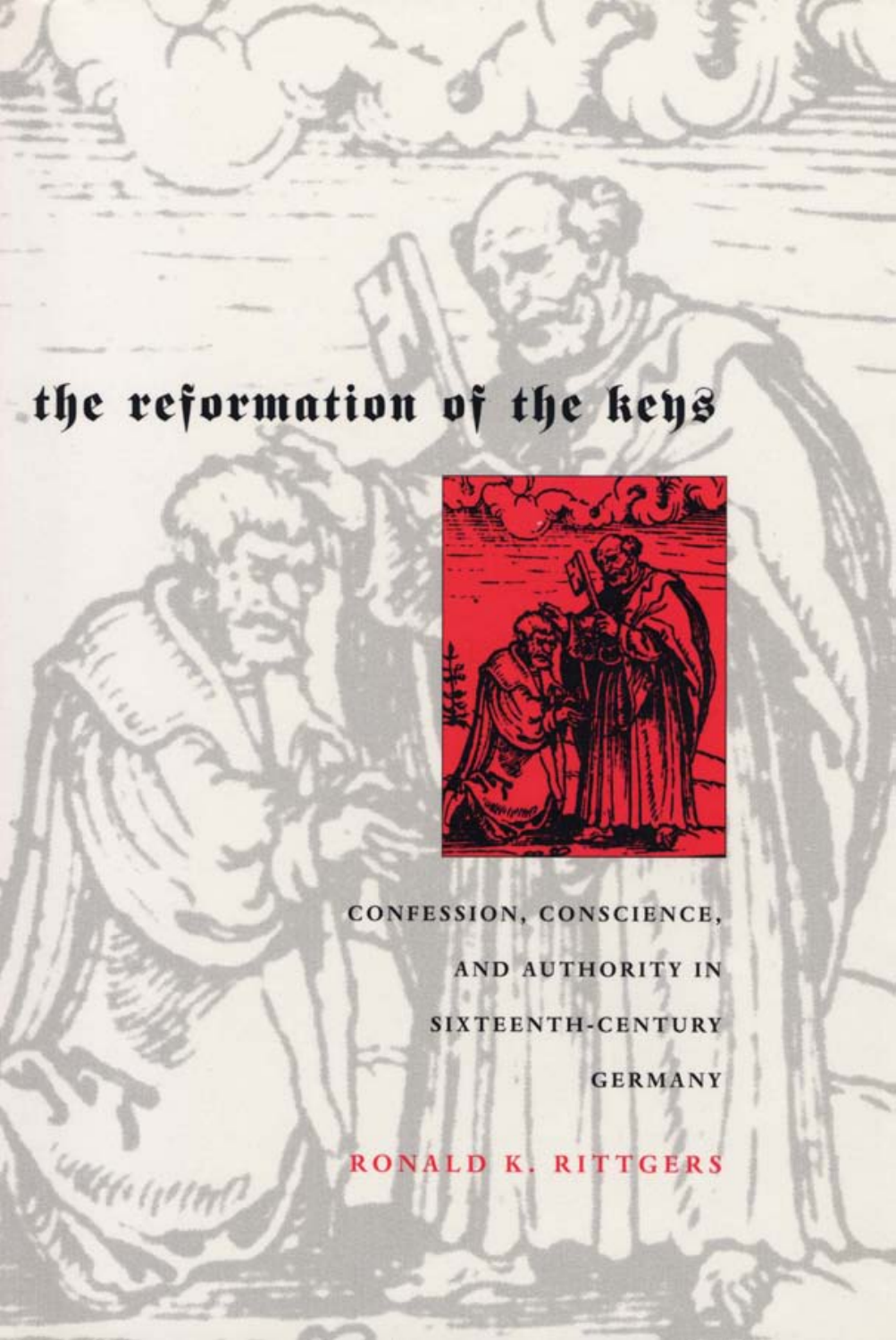*The Reformation of the Keys*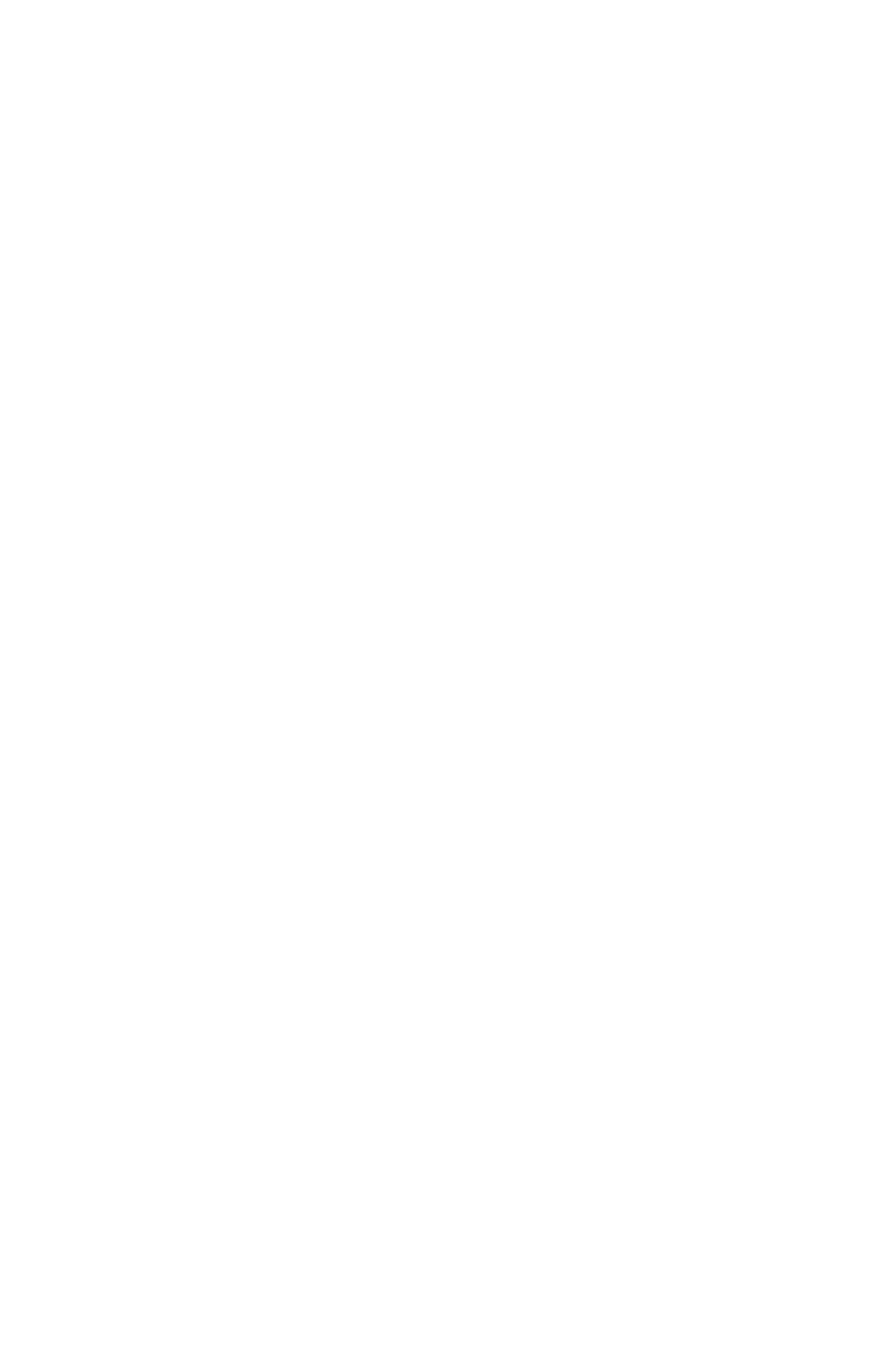## *The Reformation of the Keys*

Confession, Conscience, and Authority in Sixteenth-Century Germany

RONALD K. RITTGERS

HARVARD UNIVERSITY PRESS Cambridge, Massachusetts, and London, England 2004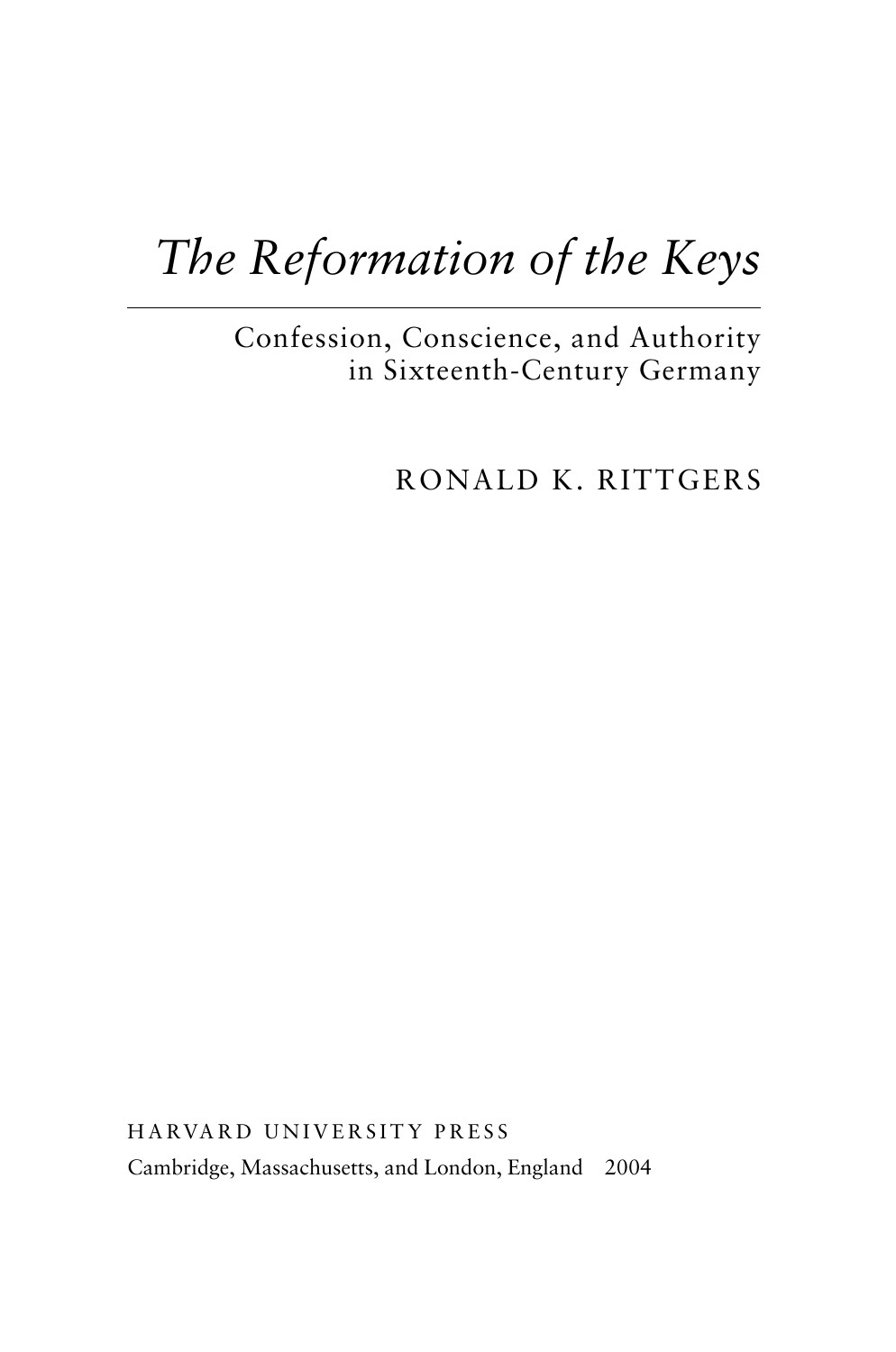Copyright © 2004 by the President and Fellows of Harvard College All rights reserved Printed in the United States of America

#### *Library of Congress Cataloging-in-Publication Data*

Rittgers, Ronald K., 1965– The reformation of the keys : confession, conscience, and authority in sixteenth-century Germany / Ronald K. Rittgers. p. cm. Includes bibliographical references (p. ) and index. ISBN 0-674-01176-7 1. Reformation—Germany. 2. Power of the keys—History of doctrines— 16th century. I. Title. BR307.R58 2004

262′.8′09031—dc22 2003056687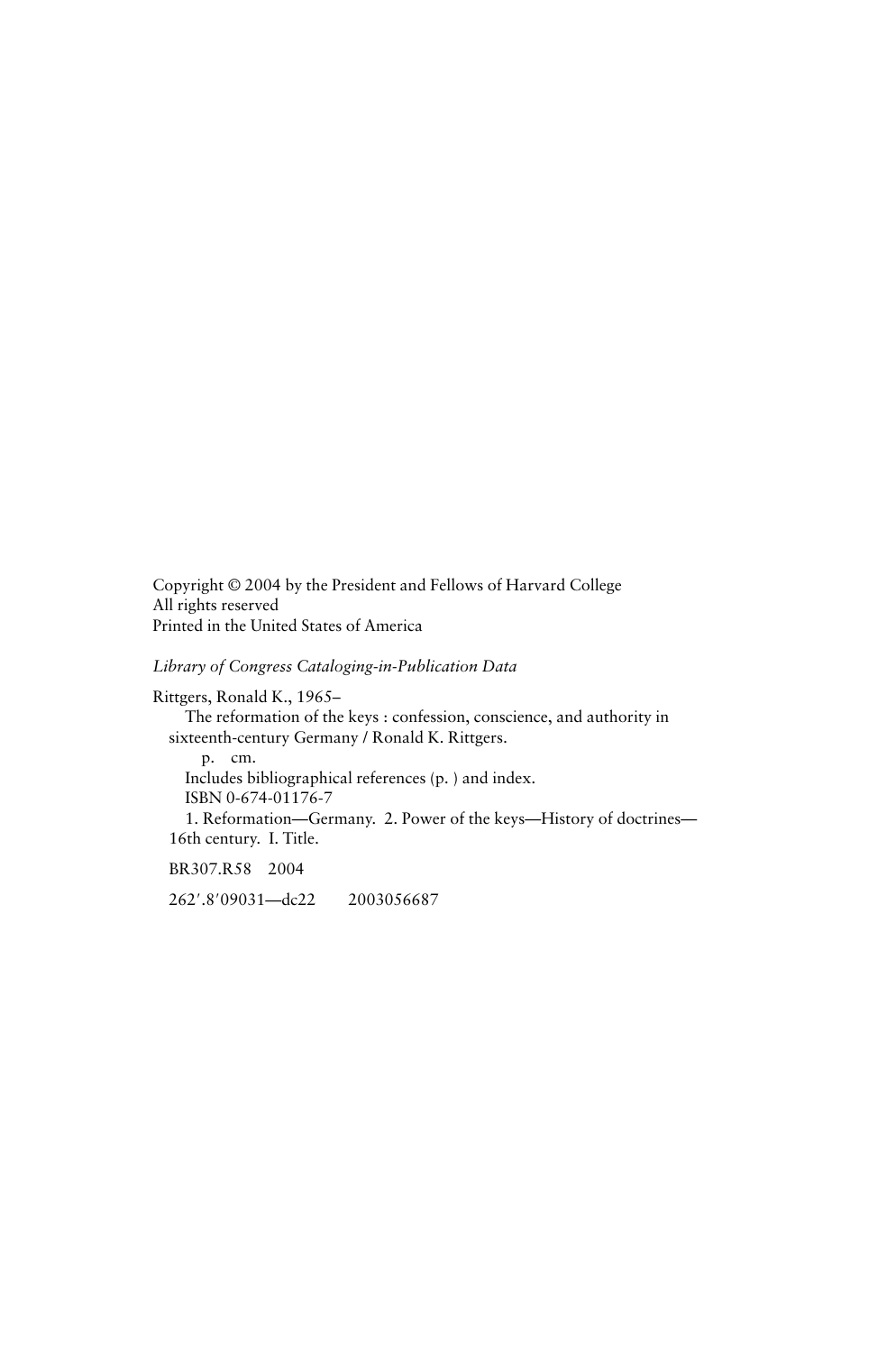For Jana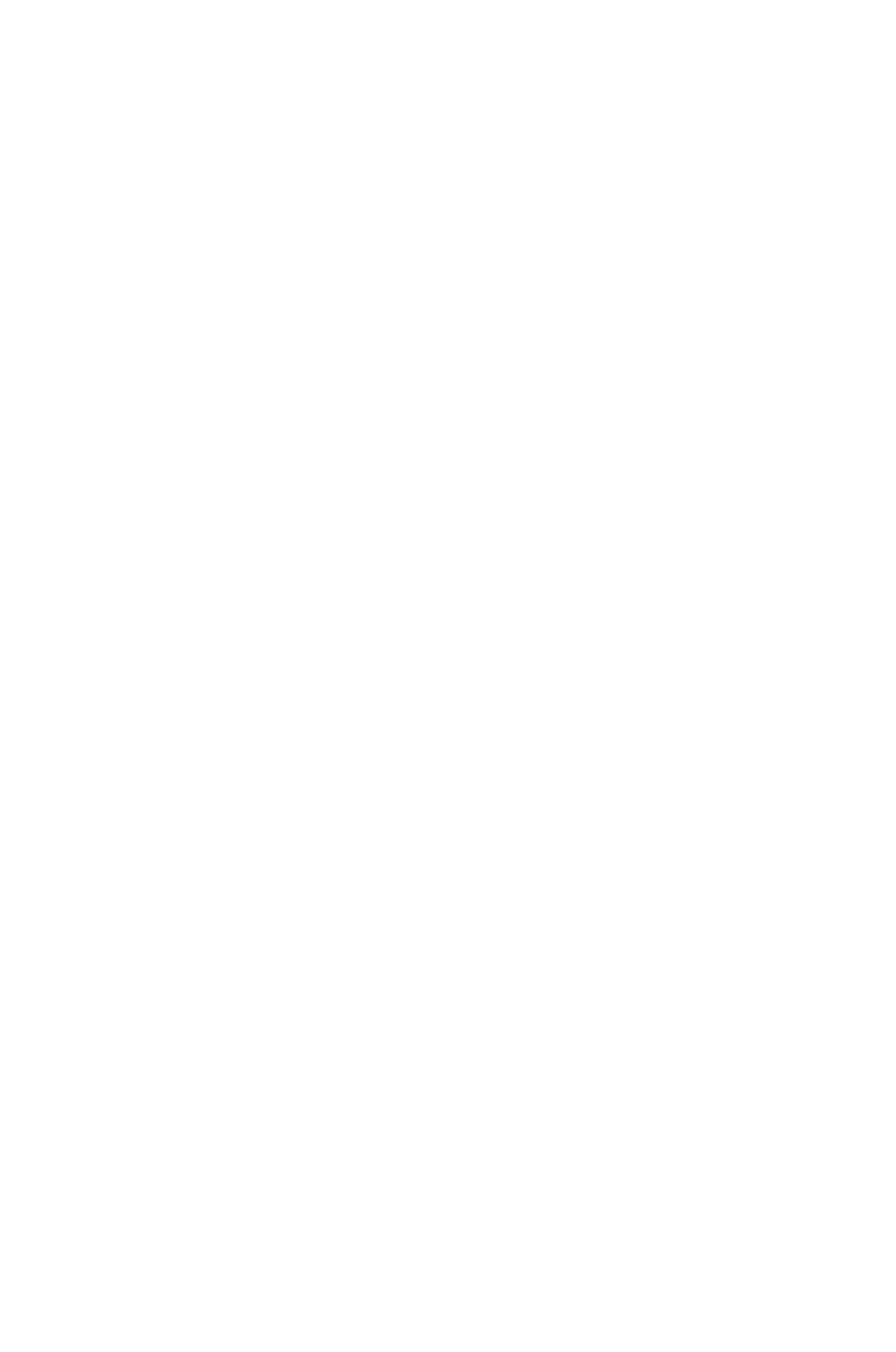### *Contents*

|                | List of Figures $ix$                  |
|----------------|---------------------------------------|
|                | Acknowledgments xi                    |
|                | Introduction 1                        |
| 1              | Allegiance to the Regnum<br>9         |
| $\overline{2}$ | Between Hope and Fear<br>23           |
| 3              | The Assault on the Keys<br>47         |
| $\overline{4}$ | Tentative Beginnings 80               |
| 5              | An Evangelical Dilemma<br>98          |
| 6              | The New Rite<br>114                   |
| 7              | Resisting the Old Jurisdiction<br>138 |
| 8              | Confession Established<br>170         |
| 9              | Propaganda and Practice 193           |
|                | Conclusion 215                        |
|                | Notes 221                             |
|                | Bibliography 291                      |
|                | Index<br>309                          |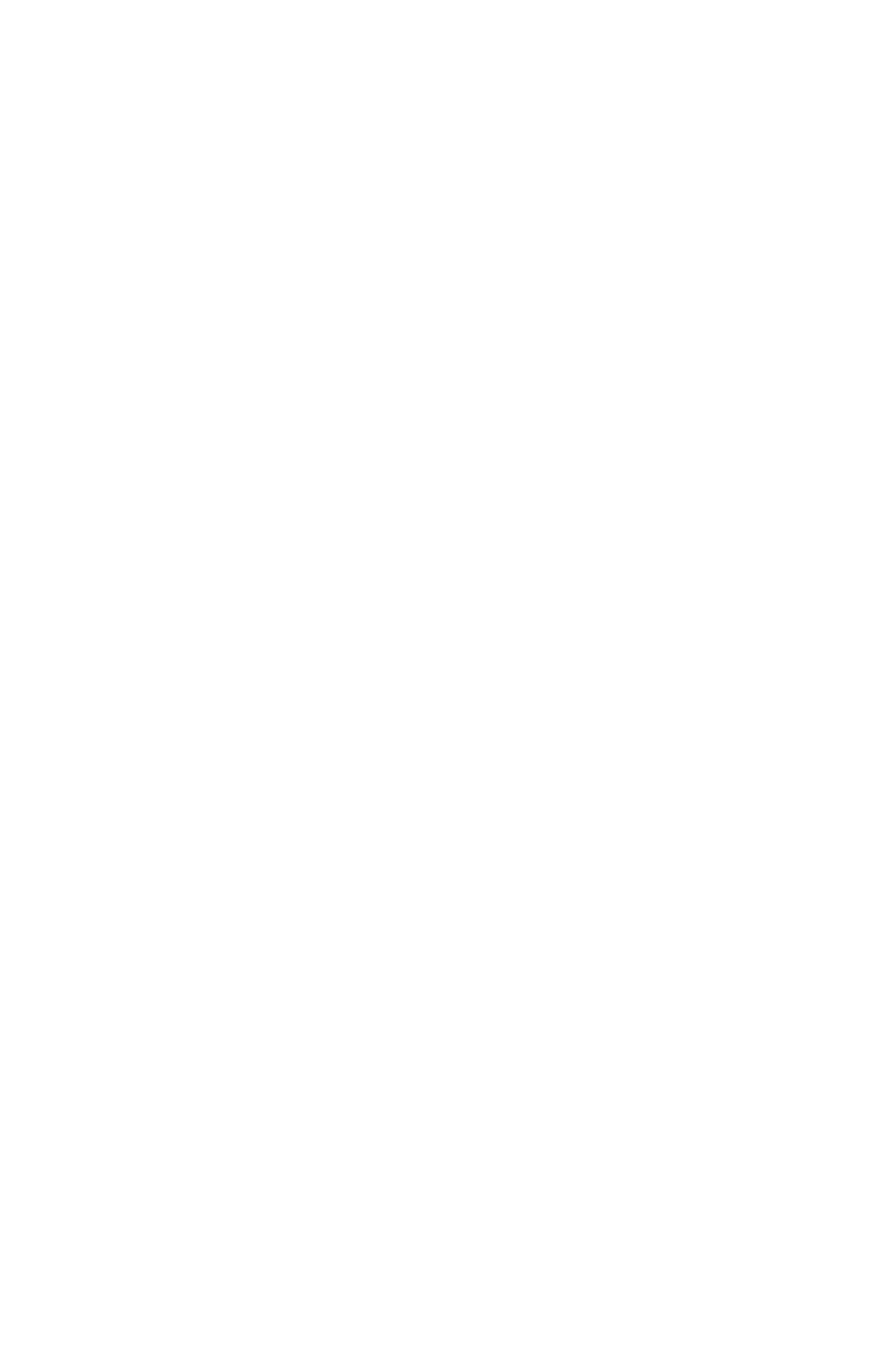### *Figures*

Map of the Holy Roman Empire *8* Late medieval Nürnberg *16* The 1539 *Schembartlauf* hell-float *166* The storming of the hell-float *168* Woodcut from Andreas Osiander's children's sermon on the keys *200*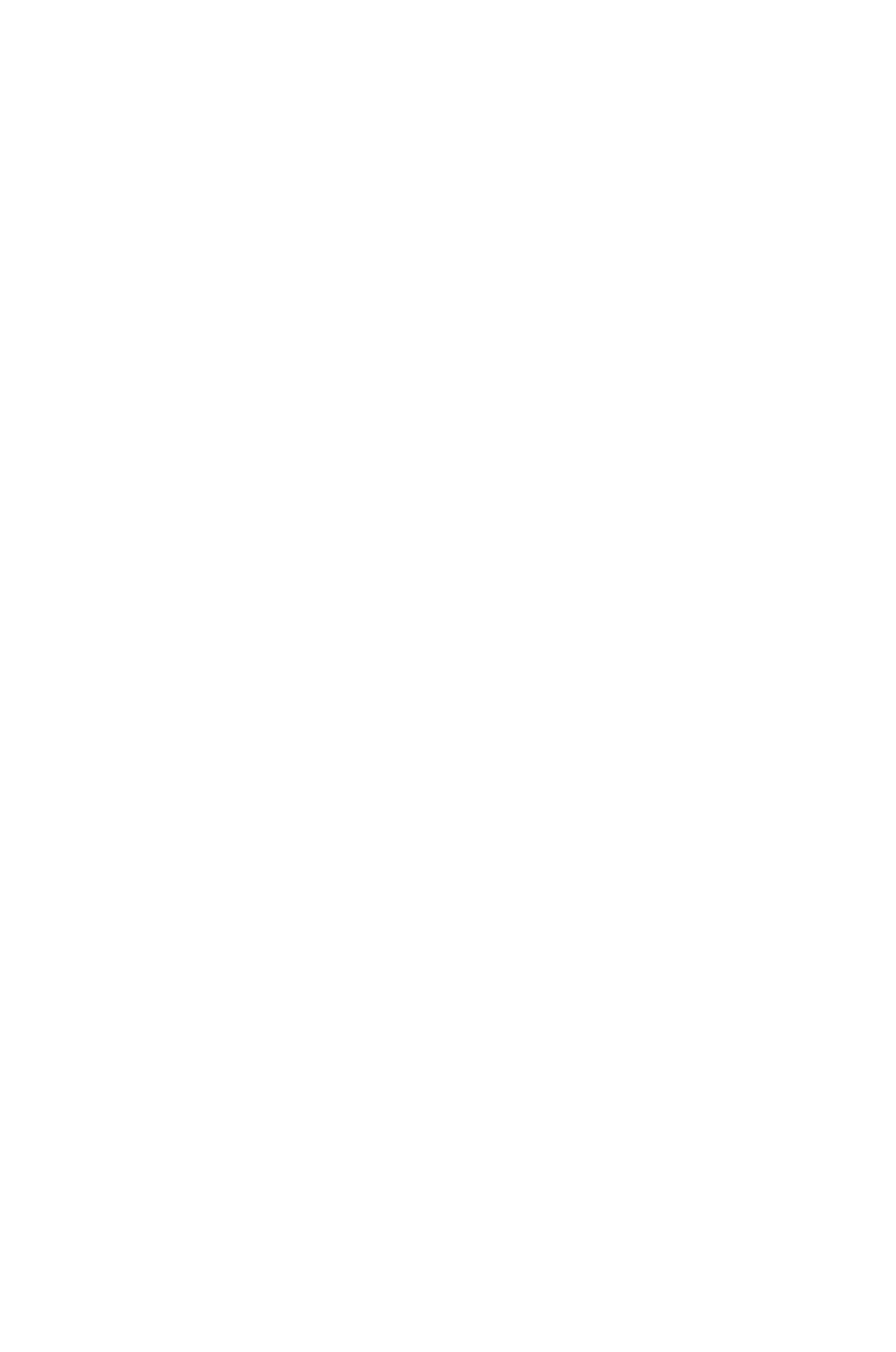### *Acknowledgments*

This project would not have been possible without the support of many people. I am grateful to the German Academic Exchange Service for the generous grant I received for an extended research trip to Germany during my doctoral program. The history department at Harvard University also provided funding for shorter visits abroad. The staff at Nürnberg's various archives and libraries were extremely helpful and patient. In particular, I would like to thank Frau Ursula Schmidt-Fölkersamb and Dr. Peter Fleischmann at the Nürnberg Staatsarchiv, Frau Annemarie Müller at the Landeskirchliches Archiv, and Frau Elisabeth Beare and Herr Heinrich Hofmann, both of whom formerly worked at the Stadtbibliothek. I received helpful advice via letter and phone from Gottfried Seebaß and Karl Schlemmer, and had the privilege of discussing my work personally with Gerhard Hirschmann. Wolfgang Mährle, a good friend and colleague, helped me decipher several passages in the *Ratsverlässe* I thought impenetrable. His cheerful companionship brightened many a gray day during the German winter.

I am indebted to the *Heilsarmee* in Nürnberg for providing food and lodging to me during my preliminary research visit to Germany. Words cannot express my thankfulness to the Knöll family—Norbert, Kristina, Sarah, and Jonathan—for their warm hospitality, encouragement, and friendship during my subsequent stays in Nürnberg. I learned a great deal about home while living with them.

On this side of the Atlantic, James Hankins of Harvard University gave the dissertation on which this book is based a close read, closer than most second readers, and also provided many helpful comments on style and argument. My *Doktorvater,* Steven Ozment, provided me with the invaluable gift of intelligent, candid, and prompt feedback on my work, and also the freedom to respond as I saw fit. As he never tired of saying, this project is mine, not his. Indeed, I have reached some conclusions about the role of confession in late medieval Christianity and the nature of Luther's appeal to his contemporaries that depart from my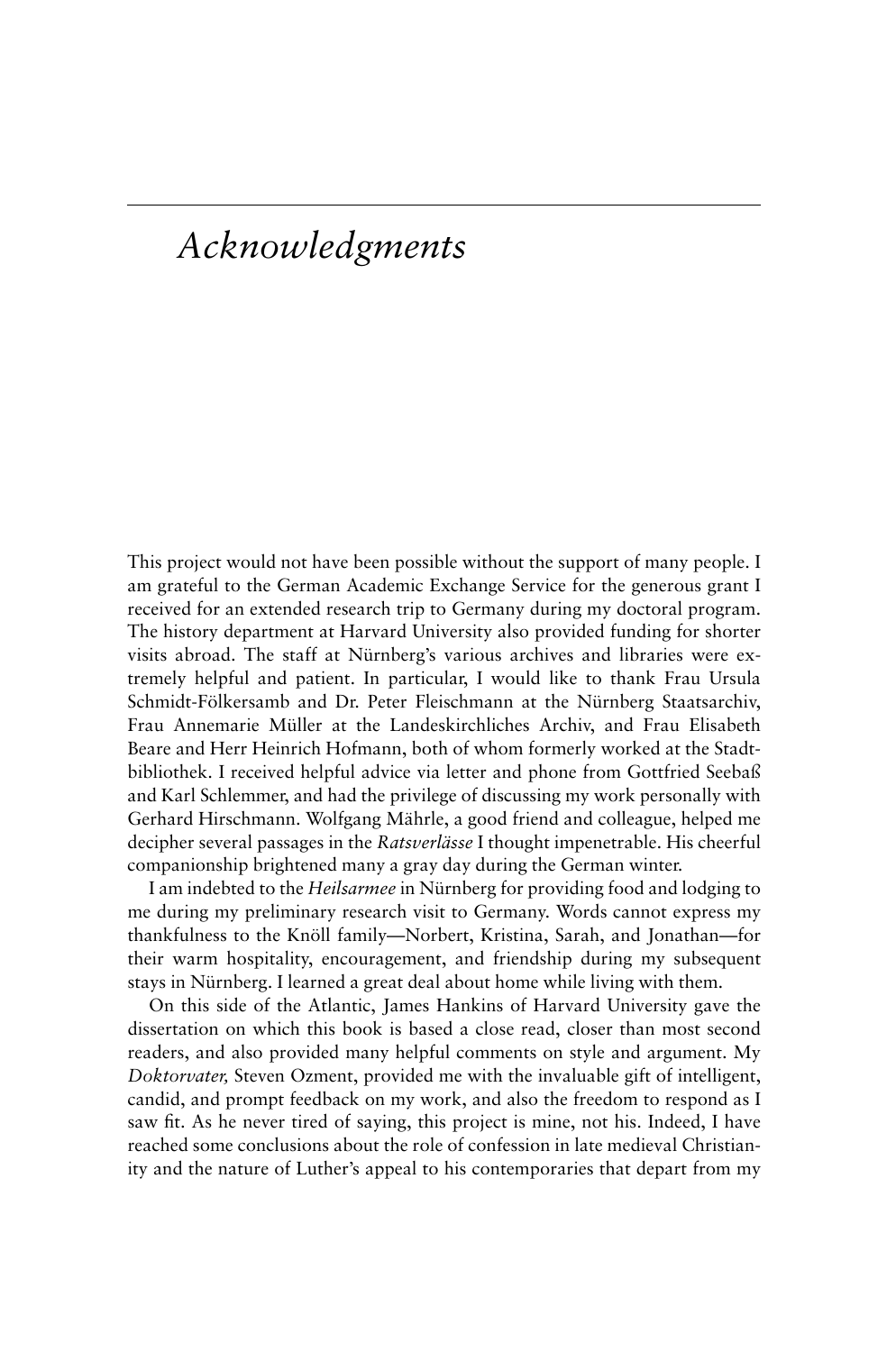#### *xii • Acknowledgments*

*Doktorvater.* However, as the following pages demonstrate, I remain very sympathetic to Ozment's call for a more fair-minded and balanced treatment of the German Reformation as a whole. I also remain very grateful to him for his timely encouragement and ongoing generosity and friendship.

I owe a debt of gratitude to Scott Hendrix of Princeton Theological Seminary for helping me work through the finer points of Luther's theology of the keys. My valued colleague here at Yale, Carlos Eire, has been a constant source of encouragement and sound advice as I have sought to bring this project to its conclusion. Abraham Parrish and Michael Funaro of Sterling Memorial Library Map Collections were extremely accommodating in producing the map for this book, and Tom Klute at Yale University Media Services was a pleasure to work with in producing the images. I am grateful to Ray Lurie for his work on the bibliography. I also want to acknowledge financial support provided by a grant from the Frederick W. Hilles Fund of Yale University. Ashgate Publishing Company graciously granted permission to use material from my article in *Penitence in the Age of Reformations,* ed. Katherine Jackson Lualdi and Anne T. Thayer (Aldershot, Eng.: Ashgate, 2000).

Finally, I wish to thank my family. My parents have been a constant source of encouragement and help, always eager to assist me in pursuing this dream. My brother, sisters-in-law, in-laws, and grandparents have contributed to this project more than they know through their cards, calls, and prayers. My oldest son, Alec, was born just eleven days after I submitted my dissertation. My twin sons, Blake and Owen, arrived just weeks before I sent off the book manuscript to the publisher. All three have provided a most effective motivation for finishing this project and even more helpful moments of cherished distraction from it. To my dear wife, Jana, I wish simply to say thank you. I deeply appreciate your love and sacrifice on my behalf over the last several years. I dedicate this work to you as a small but fitting token of my immense gratitude.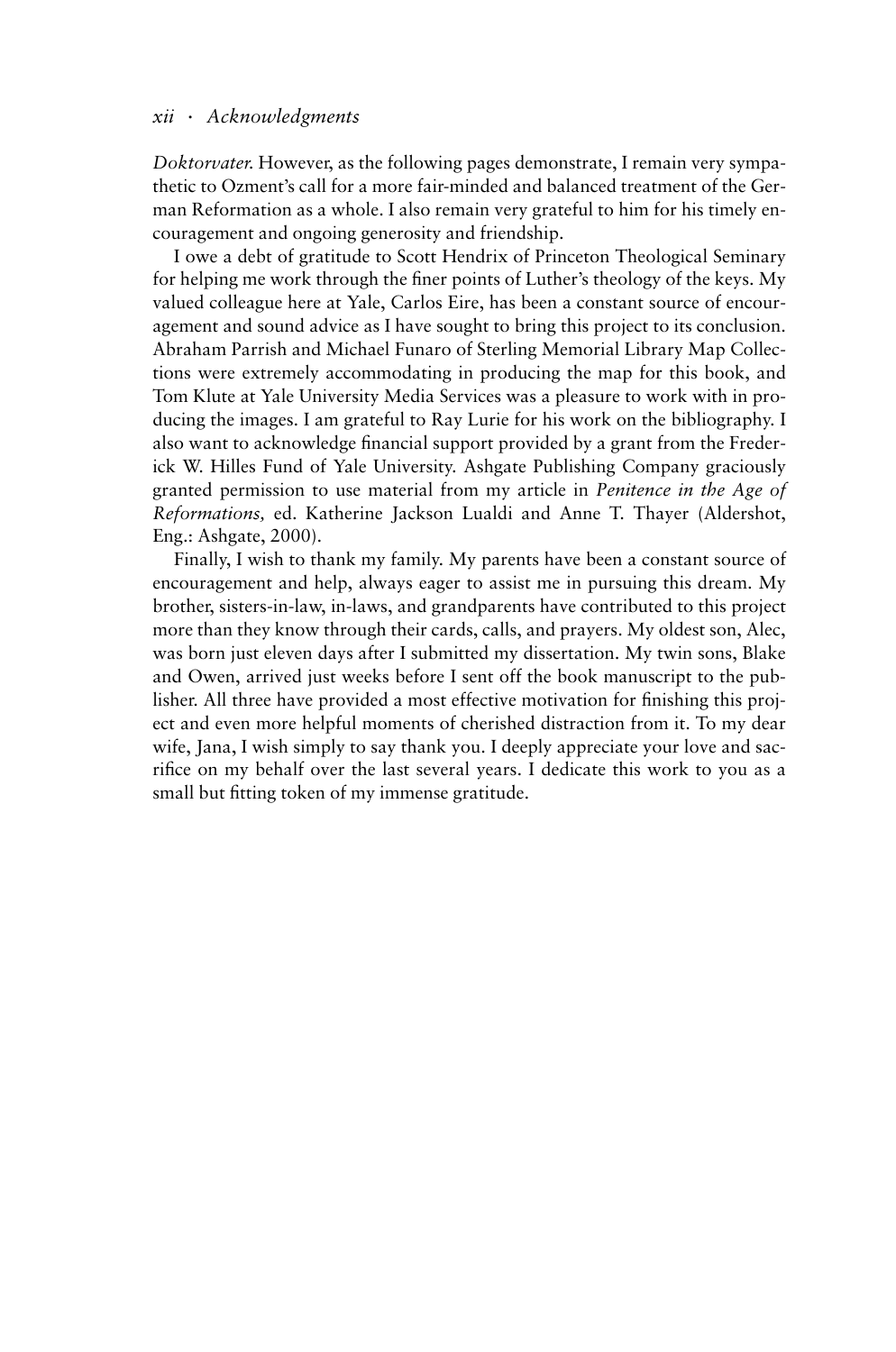### Introduction

In the Gospels there is a story about Jesus healing a paralytic that claims an awesome authority for the "Son of Man" (Mark 2:1–12; Matthew 9:1–8; Luke 5:17–26). Jesus had returned to the home of two of his disciples in Capernaum, and so many people had come to hear him preach that there was no room left in the house, "not even in front of the door." The paralytic's friends wanted to bring their stricken colleague to Jesus but were prevented from doing so by the crowd. Determined to gain an audience with the preacher, the four men climbed to the top of the house, dug up a portion of the roof, and lowered the mat on which the paralytic was lying before Jesus. Impressed by the friends' faith, Jesus declared to the invalid, "Son, your sins are forgiven." This statement angered some of the religious leaders who were present, for it smacked of blasphemy: "Who can forgive sins but God alone?" they asked. Jesus, aware of their skepticism, posed a question of his own: "Which is easier, to say to the paralytic, 'Your sins are forgiven,' or to say, 'Get up, take your mat and walk'?" Then, in order to demonstrate that "the Son of Man has authority on earth to forgive sins," he commanded the paralytic to stand up, collect his mat, and go home: the man obeyed. Everyone in the house was amazed: they had witnessed two miracles that day, though the evangelists clearly wished to present the former—that is, the forgiveness of sin—as the greater.

Not only do the Gospels claim authority over sin for Jesus; they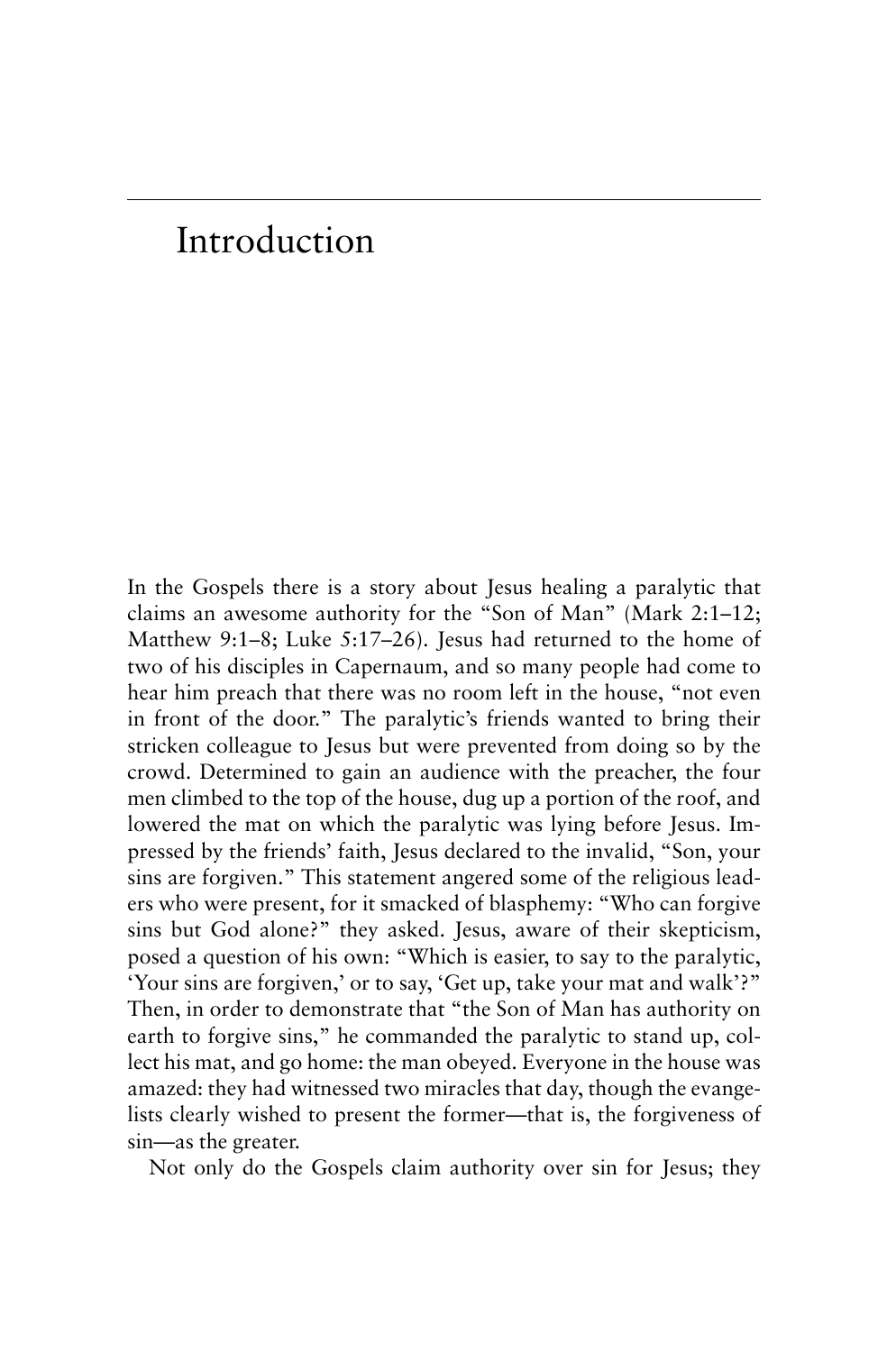also assert that this divine power was entrusted to his disciples. In Matthew's Gospel, Jesus promises to give the "keys to the kingdom of heaven" to Peter, following the disciple's confession that Jesus is the Christ, the Son of the living God. Jesus tells Peter, "whatever you bind on earth will be bound in heaven, and whatever you loose on earth will be loosed in heaven" (Matthew 16:13–20). Later in the same Gospel, Jesus extends the authority to bind and loose sins to all of his disciples, promising to be present with them—in glorified form when they come together to deliberate about an unrepentant member of the Church. As with Peter, Jesus asserts that their decision to forgive or retain sins will be reflected in heaven (Matthew 18:15–20). In John's Gospel, the resurrected Christ appears to the disciples and gives them the gift of the Holy Spirit, saying, "If you forgive anyone his sins, they are forgiven; if you retain the sins of any, they are retained" (John 20:21–23).

The belief that the Church possesses the power of the keys has been central to Christianity from the beginning. It has informed the theology, worship, and mission of the Church down through the centuries, and has served as the basis for ecclesiastical claims to authority in both spiritual and temporal affairs. The conviction that the Church is able to forgive and retain sins in the name of God has also had a profound impact on Western civilization. So many defining institutions, events, and practices in the premodern West can ultimately be traced back to belief in the keys: the papacy, the Crusades, and auricular confession, to name but a few. Far from being static or somehow immune to the forces of historical evolution, the keys have been shaped and reshaped as Christianity has taken on a variety of historical incarnations. As Christian ideas about sin, guilt, and forgiveness have developed over time, they have had a tremendous influence on the religious, social, and political life of Christianity's various host cultures. Changes in the keys have contributed significantly to the shape of past societies.

This book is about one of these changes. It examines a period of European history from roughly 1450 to 1560 during which the power of the keys underwent a profound transformation or, to be more precise, a thoroughgoing reformation. In this period Protestant Christians effected fundamental changes in the way the keys were conceived and practiced, and in so doing permanently altered their world and ours. The reformation of the keys in the sixteenth century contributed to a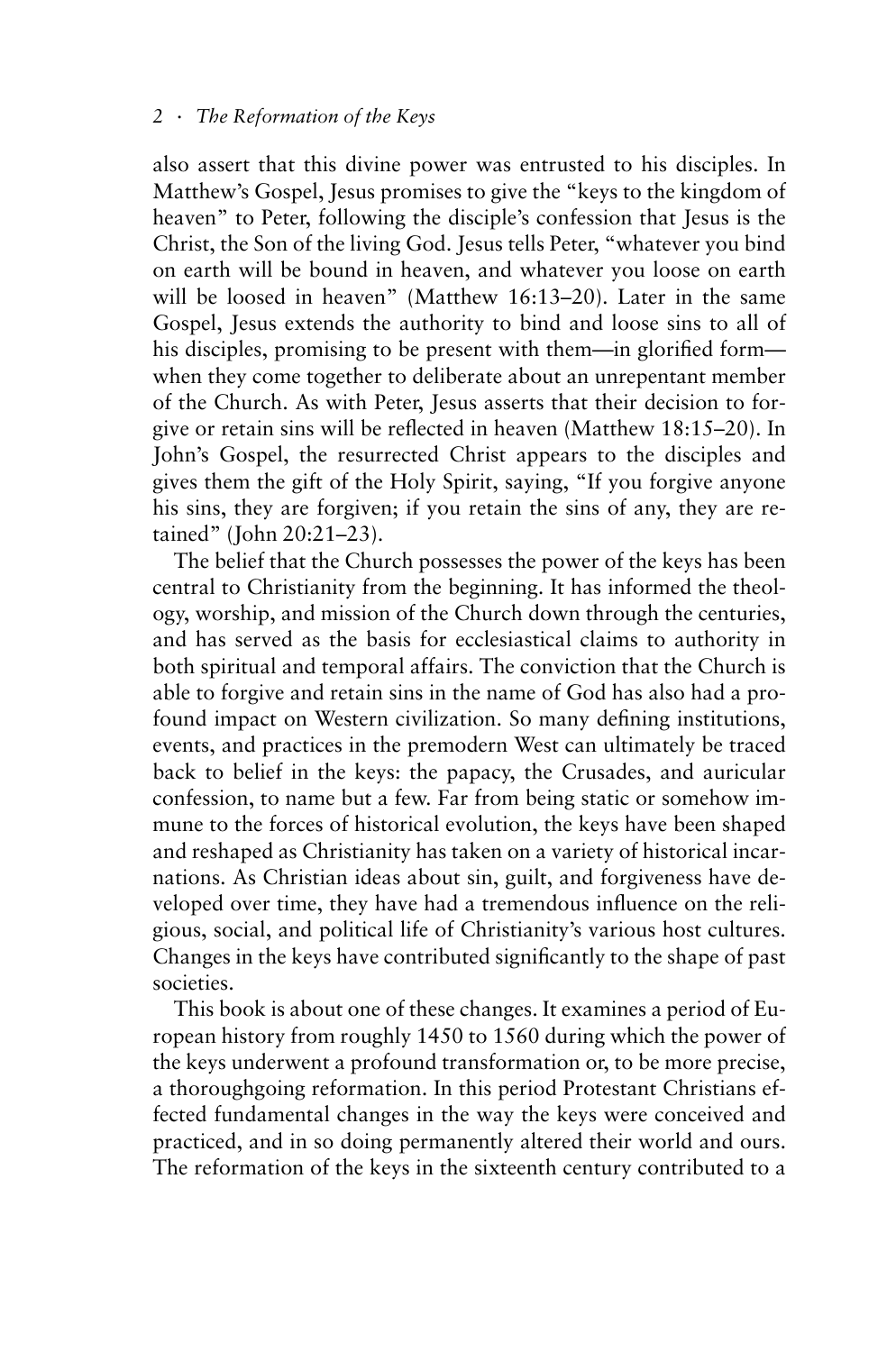reformation of Church and society in early modern Europe that is still affecting us today.

The surprising thing about this change in the keys is how little attention it has received from scholars, including those who specialize in sixteenth-century Germany. Scholars of the German Reformation have limited their analysis of the keys largely to examinations of the sacrament of penance—the place at which the power of the keys touched the late medieval laity most directly—and its role in the origins of the evangelical movement.1 There has been a vigorous debate among Reformation scholars about how the alleged abuses of late medieval auricular confession may or may not have contributed to the appeal of the Reformation among German burghers.2 But no one has ventured beyond the question of Protestant origins to examine the plight of the keys in the German Reformation itself; no one has attempted to tell the rest of the story, at least not in sufficient depth.

This lack of attention to the keys in the evangelical movement has been most unfortunate, for it has greatly impoverished our understanding of the German Reformation as a whole. It has also kept concealed one of the evangelical movement's most interesting innovations: a reformed version of private confession. Lutherans, like other Protestants, objected to the sacrament of penance, viewing it as a man-made ritual that subjected the laity to clerical manipulation and the burden of works righteousness. However, unlike other Protestants, Lutherans developed a modified version of private confession that they practiced until the end of the eighteenth century. Though initially beset by difficulties, Lutheran private confession eventually became an accepted and integral part of evangelical piety.3

English-speaking historians have largely ignored the Lutheran version of private confession in their treatments of the German Reformation. We have a few brief treatments of the practice,<sup>4</sup> but most scholars simply gloss over it. German-speaking scholars have paid greater attention to Lutheran private confession, and we possess several valuable surveys of the establishment, transformation, and eventual decline of the new ritual.<sup>5</sup> However, most German treatments of evangelical confession have been concerned to trace the development of Protestant dogma. They are works in historical theology and, as such, rely on a limited number of sources: creedal statements, theological treatises, catechisms, and church orders.6 No German scholar has provided a fully historical treatment of Lutheran private confession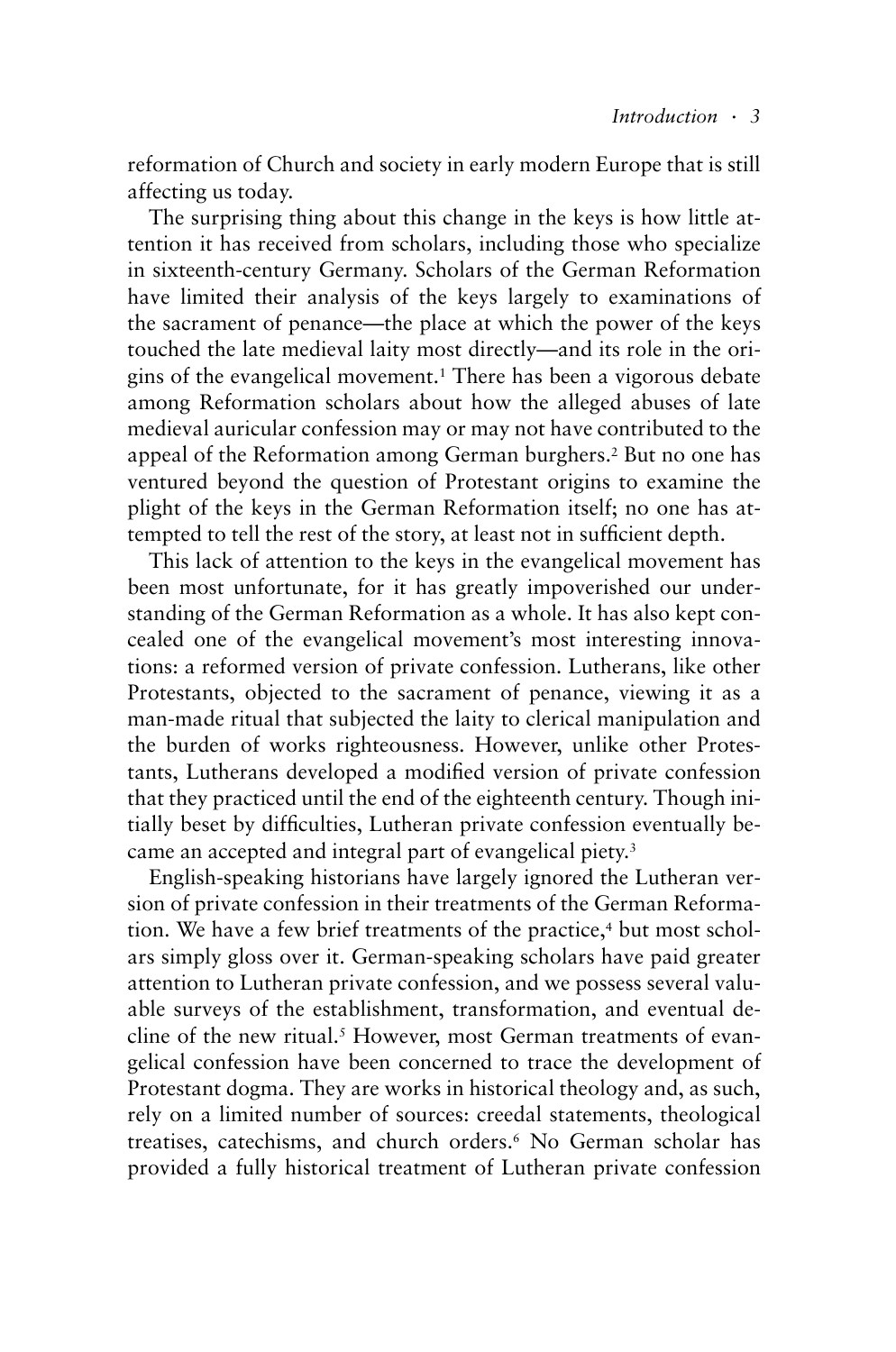#### *4 • The Reformation of the Keys*

that examines its social and political implications in addition to its theological underpinnings. No one has related the new ritual to the larger reformation of the keys that took place in sixteenth-century Germany, nor to the German Reformation itself.

The present study seeks to remedy these deficiencies in the scholarship on the power of the keys in the German Reformation. It provides the first thorough treatment of the topic in English and the first fully historical examination in any language. The discussion is organized around several guiding questions: Why did sixteenth-century Lutherans retain private confession, and what specific modifications did they make to the sacrament of penance? How did leaders of the evangelical movement seek to implement the new practice? What obstacles did they face in doing so? How did private confession, initially an object of derision among early Lutherans, eventually become an accepted part of evangelical piety? Finally, how did the Lutheran version of confession influence the balance of power in evangelical cities and duchies? The German Reformation succeeded, at least in part, because it promoted enhanced lay control of religion. How did private confession, such an important component of traditional clerical authority, fare in this new order? In other words, what was the relationship between the power of the keys and the new evangelical version of confession? It is these final questions about Lutheran private confession and religious authority that will receive special attention here.

All scholars agree that the Reformation contributed directly to a transference of religious authority from clerical to lay hands. The Reformation helped resolve the centuries-long conflict between the *regnum* and the *sacerdotium* in favor of the former. By stressing the divine right of civil authorities to govern, the evangelical movement enabled lay rulers to become secular bishops. But what few scholars appreciate is the important role that Lutheran private confession played in this process. The development of an evangelical version of private confession was part of a larger reformation of the keys that was central to the secularization of religious authority in sixteenthcentury Germany. The story of this reformation of the keys, in turn, reveals something very important about how religious authority was exercised in the German Reformation.

A good deal of the recent scholarly literature on the German Reformation maintains that the evangelical movement failed to live up to its own highest ideals of religious reform. The promise of spiritual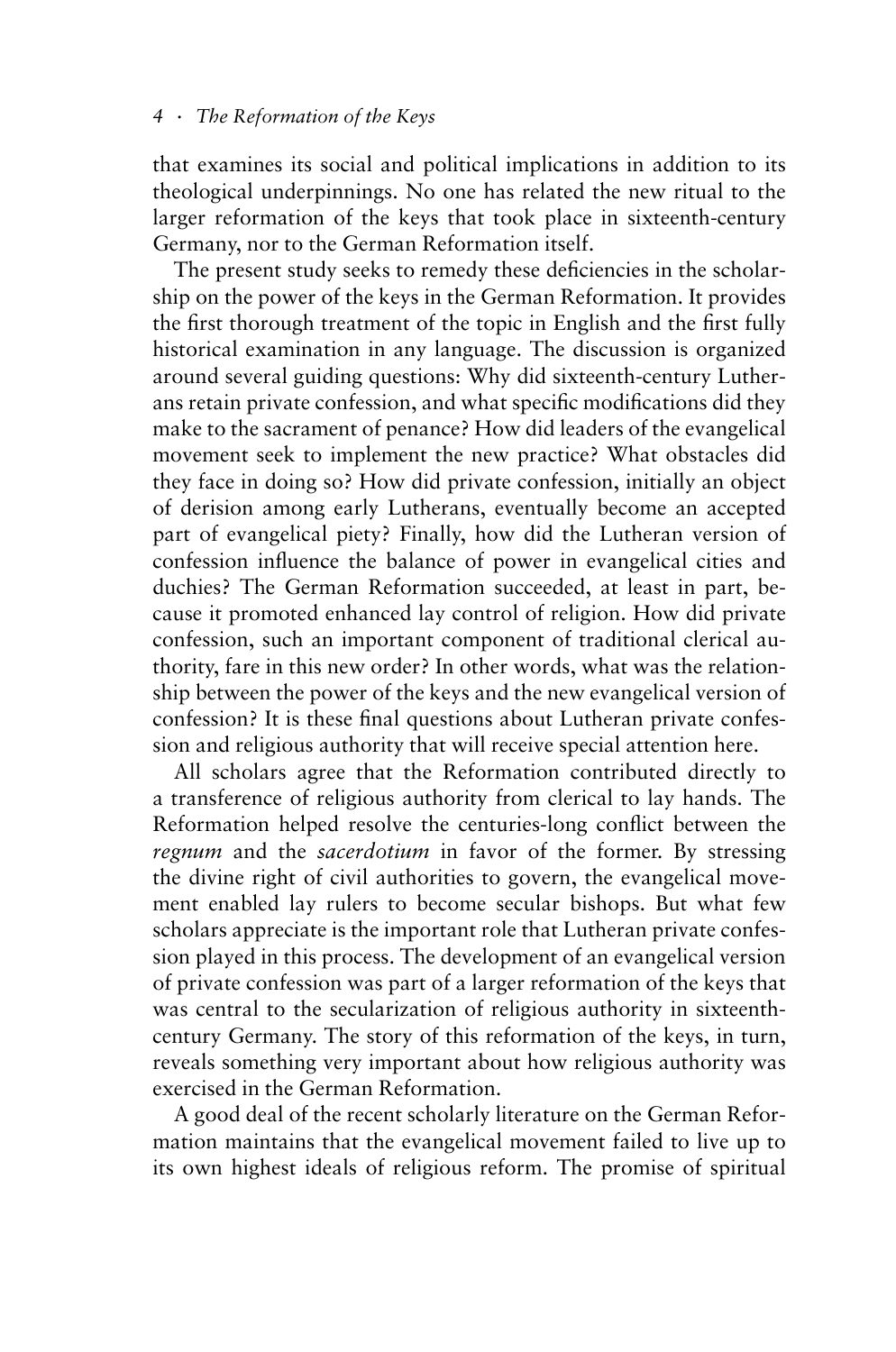freedom, so important in the early years of the German Reformation, was soon replaced by calls for discipline and order, especially after the common folk sought to interpret evangelical liberty according to their own lights. Paradise was lost and never regained, at least not the paradise of modern scholars—that is, a more democratic society. Central to the Reformation's fall from grace was the decision of Luther and his followers to form an alliance with secular rulers. Rather than protecting lay consciences from intrusive clericalism, as Luther intended, this move only led to greater oppression. The evangelical movement played into the hands of German princes and magistrates who used it to achieve their goals of political hegemony, with little concern for the common folk. The Reformation gained the world but lost its soul.7

Viewing the development of the German Reformation from the vantage point of Lutheran private confession provides a different perspective on how the new secular bishops used their religious authority. The emergence of the Lutheran ritual demonstrates that while evangelical magistrates sought to discipline the common folk, they also endeavored to protect them from unsolicited incursions into their consciences. What is more, the Lutheran clergy assisted the magistrates in this endeavor, in most cases quite willingly. At least from the perspective of confession, the German Reformation appears to have been a much more balanced affair than many scholars recognize. Lutheran private confession represents an important piece of counterevidence to the thesis, so popular today, that the German Reformation was fundamentally about control and discipline. It demonstrates an important line of continuity between Luther's original emphasis on spiritual freedom and the mature religious practices that the evangelical revolution produced. Discipline had its limits in the German Reformation.

The discussion focuses primarily on the reformation of the keys in Nürnberg, one of the largest and wealthiest cities in the Holy Roman Empire, and arguably its cultural center. Nürnberg provides a valuable case study of the reformation of the keys in sixteenth-century Germany for several reasons. During the 1530s and 1540s the city experienced Lutheran Germany's most important conflict about confession and absolution. Many of the major reformers were involved in it, including Luther, Melanchthon, Brenz, and (especially) Osiander, along with prominent evangelical rulers and common laypeople. Nowhere was the Lutheran practice of confession put more severely to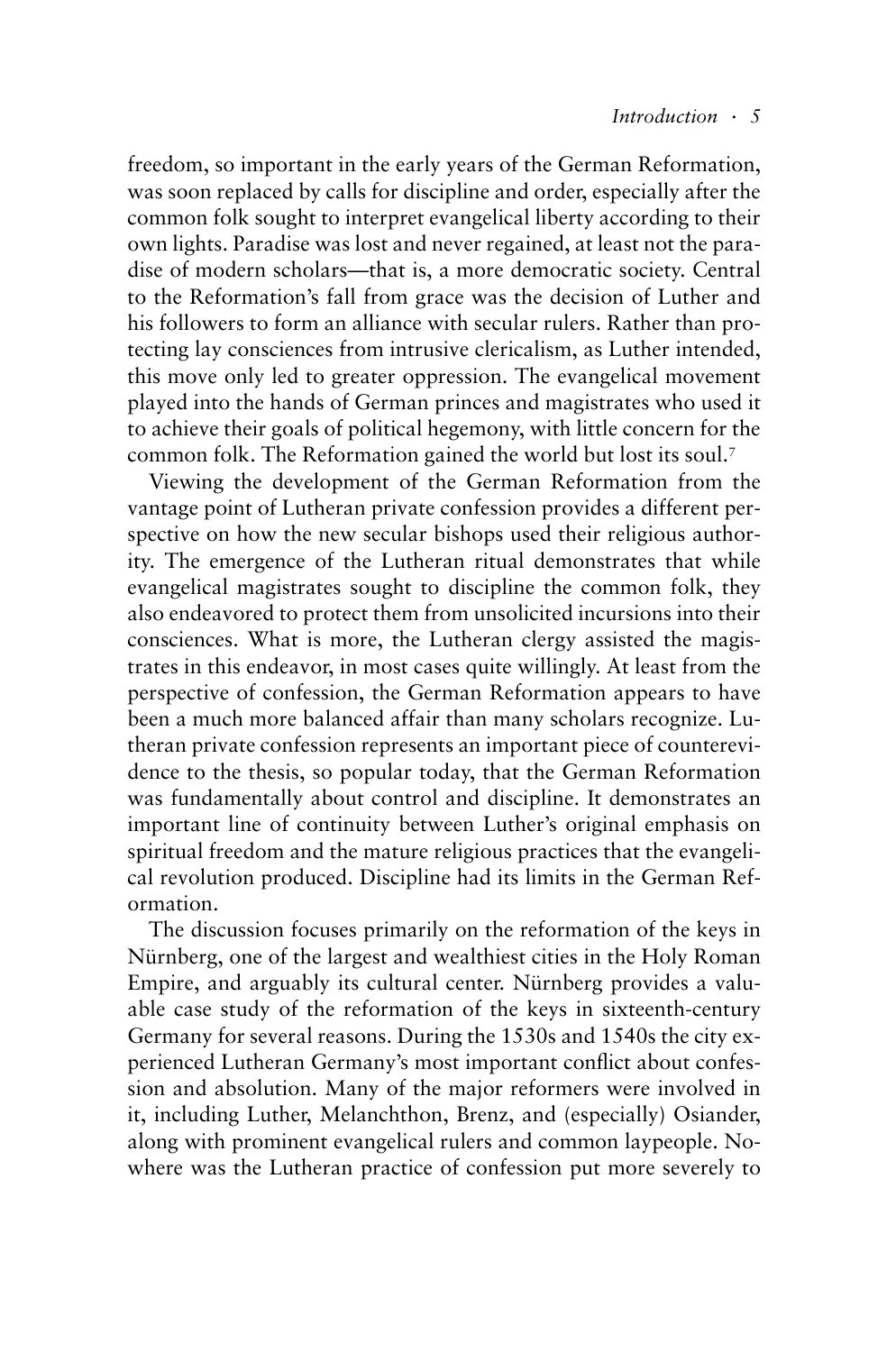#### *6 • The Reformation of the Keys*

the test than in sixteenth-century Nürnberg, and nowhere was the connection between the reformation of confession and the larger reformation of the keys more obvious. The outcome of the so-called Nürnberg absolution controversy shaped the practice of confession throughout Lutheran Germany and revealed a great deal about evangelical attitudes toward religious authority.

Until the middle of the sixteenth century, Nürnberg was also one of the leading cities of the Reformation. The first imperial city to adopt the new faith, Nürnberg played a crucial role in the promotion and institutionalization of the Reformation, especially in southern Germany. Nürnberg's evangelical church orders and catechisms spread throughout the region, thus making it one of the most important centers of Lutheranism in Germany. The imperial city's official registers are full of letters from other German towns and cities seeking advice on how to implement evangelical reforms: a good portion of Lutheran Germany looked to Nürnberg as a model evangelical city. Thus, by studying Nürnberg, one comes into contact with the German Reformation in its most articulate and influential form.

Finally, historians have been especially critical of how Nürnberg's clergy and magistrates exercised their authority over the city's religious life. One scholar has accused the imperial city's lay and clerical leaders of seeking to convert the common folk into passive automatons who conformed, both inwardly and outwardly, to the new evangelical creed, the most important article of which was submission to civil rulers.8 The story of confession in Nürnberg reveals a much more judicious use of authority, one that sought to protect and console, as well as discipline and control. The Reformation in Nürnberg was as much about defending lay consciences against unwanted intrusions as it was about creating submissive burghers. This story also illustrates that Nürnbergers were anything but passive about matters that concerned their souls. Artisans, along with ruling elites, influenced the final form of confession in their city. Common burghers played as important a role in the reformation of the keys as did magistrates and clergy in Nürnberg.

The discussion begins with an examination of the role of the keys in German politics and piety on the eve of the Reformation, paying especial attention to late medieval Nürnberg. It then moves on to consider how early Lutherans in the imperial city and elsewhere sought to undermine this role as the evangelical movement burst upon the scene in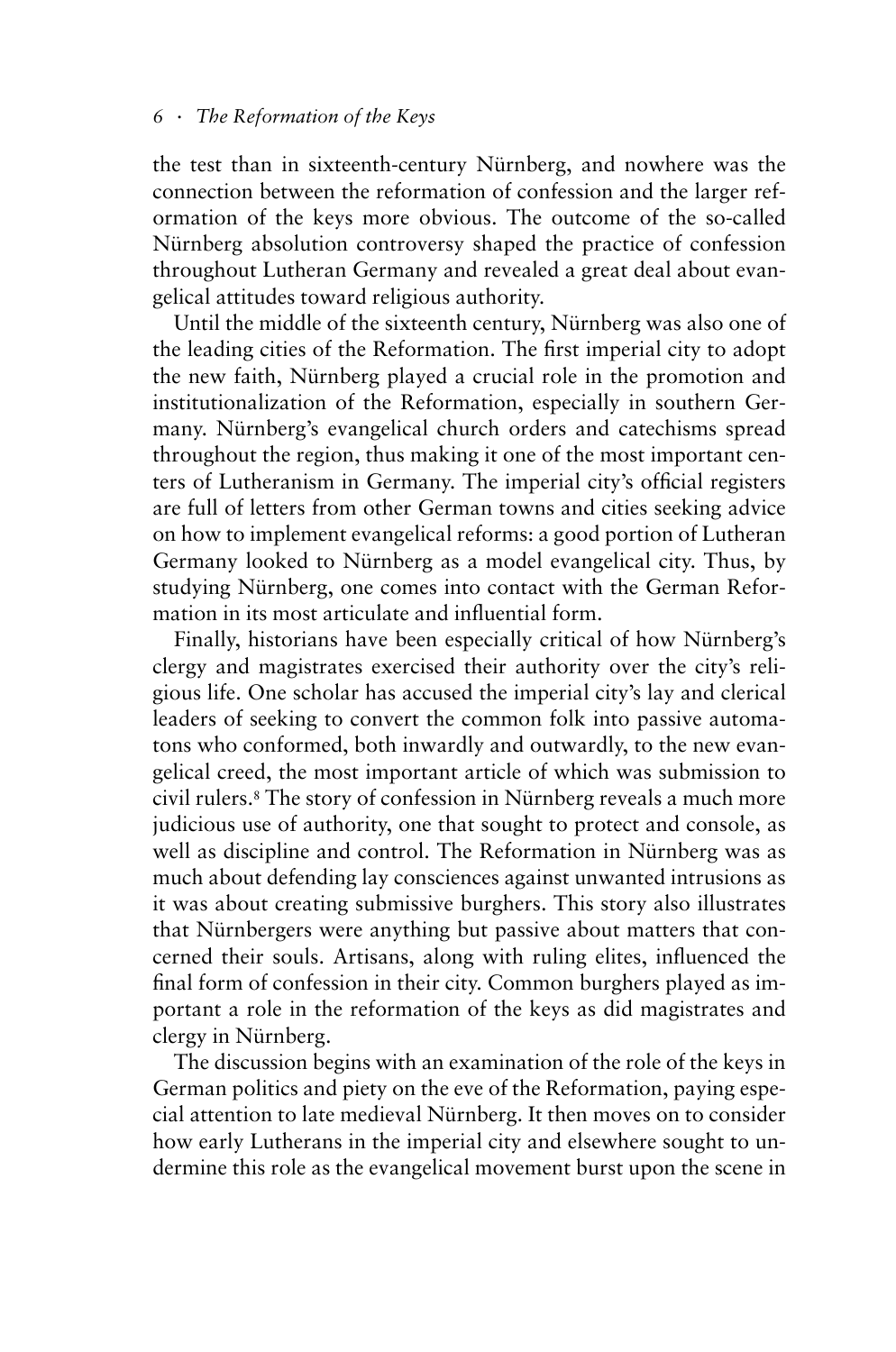the late 1510s and early 1520s. Next the discussion turns to consider the challenge that leaders of the German Reformation faced throughout the 1520s as they endeavored to create a uniquely evangelical version of private confession, one that reflected the theological, social, and political concerns of magistrates, reformers, and laypeople alike. The study then examines the obstacles leaders of the evangelical movement in Nürnberg faced in implementing the new version of private confession from the mid-1520s on. The centerpiece of the book, Chapter 7, examines the conflict over the keys in Nürnberg during the 1530s. This is followed by a discussion of how Lutheran private confession was eventually established in the imperial city in the late 1540s. The final chapter examines how the new ritual was depicted in evangelical catechetical literature and how it was actually practiced in Nürnberg and its environs. The study concludes with an attempt to relate the reformation of the keys in Nürnberg to the larger context of the German Reformation.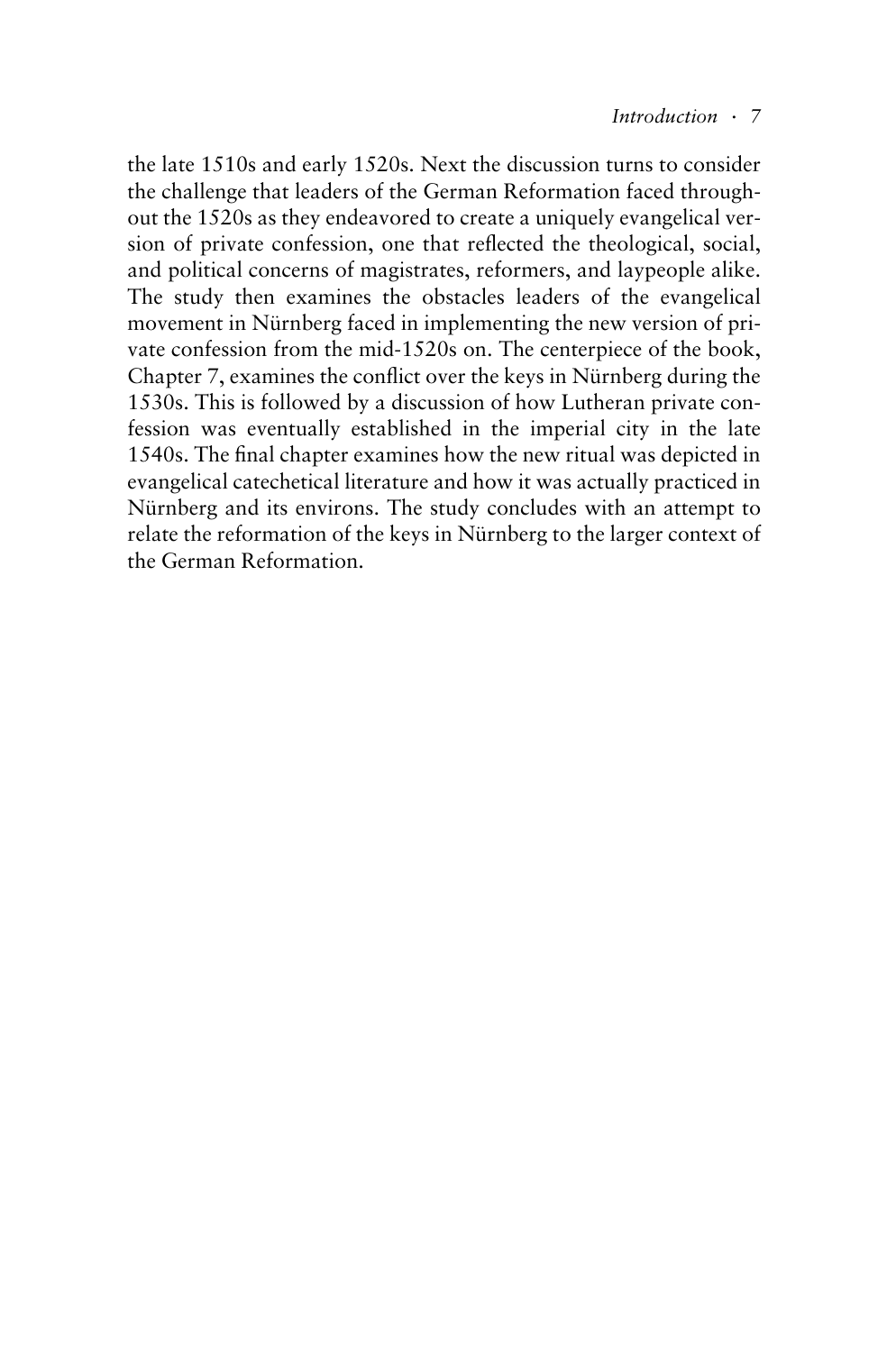

Map of the Holy Roman Empire showing relevant towns and cities. Produced by Abraham Parrish and Michael Funaro of the Sterling Memorial Library Map Collections, Yale University.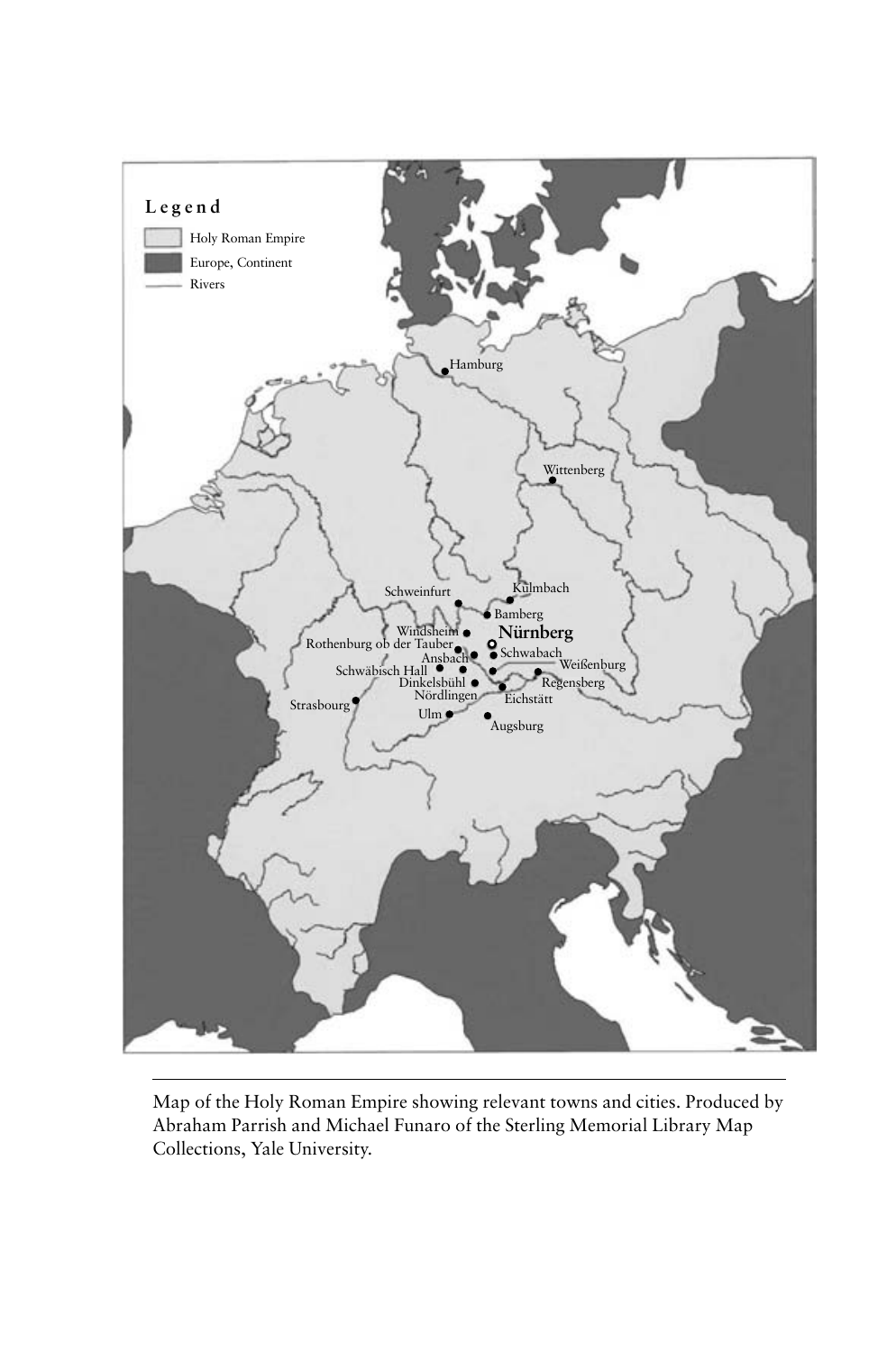### Allegiance to the *Regnum*

In medieval Europe the power of the keys influenced not only piety and devotion but also politics and government. The authority to bind and loose sins had very real implications for the balance of power between clerical and secular rulers. There had long been the potential for conflict between sacerdotal and monarchical claims to temporal authority in Christendom, but aside from a few noteworthy exceptions, kings and princes had usually held sway over bishops and priests. This situation began to change in the eleventh and twelfth centuries as reform-minded popes challenged the status quo. The resulting conflict between the *regnum* and the *sacerdotium* dominated the political landscape of Europe in the high and later Middle Ages, and would only finally be resolved in the sixteenth century. Nürnberg was profoundly shaped by this struggle for "right order" in Christendom.1 It quickly sorted out its loyalties in the prolonged battle for hegemony in the temporal sphere, eventually becoming one of the most important bastions of political conservatism in the empire.

The origins of Nürnberg go back to the eleventh century when the Salian emperor Henry III built a fortress on a hill north of the Pegnitz River.2 The city derived its name from the rocky *(nuorin)* terrain on which this stronghold *(burg)* was constructed.3 Henry founded Nürnberg ostensibly to protect imperial territory in Franconia from potential Bohemian aggression, but he also had a larger purpose in mind: to restrain the influence of ecclesiastical princes who had grown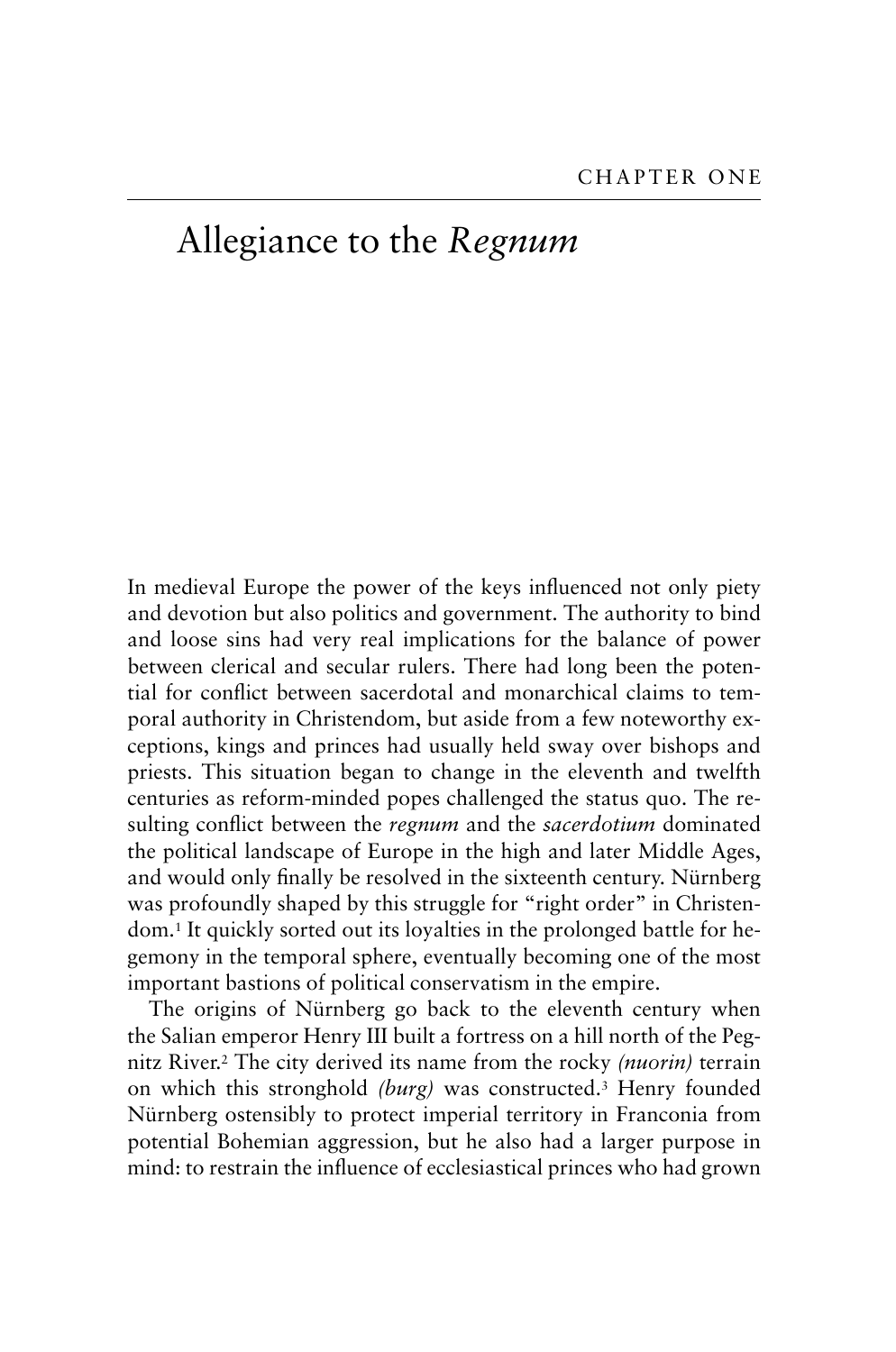#### *10 • The Reformation of the Keys*

powerful under previous regimes.4 Nürnberg inherited a conflict with the *sacerdotium* as part of its birthright. The emperor transferred to the new stronghold and its settlement several of the possessions and privileges that had hitherto belonged to the nearby bishopric of Bamberg (established 1007), including the right to mint coins, collect imperial tolls, and hold markets.<sup>5</sup> Henry considered Bamberg vulnerable to attack and also wished to recover some of the wealth Emperor Henry II had lavished upon it.<sup>6</sup> This decision angered the bishops of Bamberg, under whose spiritual jurisdiction Nürnberg lay, though they could do little about it; Henry controlled appointments to the bishopric.7

After Henry III's death in 1056, the bishop of Bamberg successfully pressured the new emperor, Henry IV, who was just twelve years old at the time, to restore his previous rights and privileges.8 Though the bishop pushed for control over Nürnberg as well, the young ruler refused, a decision that did much to shape the future identity of the Franconian stronghold.<sup>9</sup> During the ensuing conflict over lay investiture (1073–1122), Nürnberg consistently supported Henry IV and his effort to protect monarchical control over Christendom against the revolutionary designs of Pope Gregory VII. From the beginning, Nürnberg was wary of sacerdotal claims to temporal authority based on the power of the keys.10

Nürnberg again demonstrated its allegiance to the *regnum* during the reign of the Hohenstaufen emperors in the twelfth and thirteenth centuries. When the bishops of Rome protested Hohenstaufen challenges to their temporal authority in Italy, Nürnberg sided with the imperial cause, and was twice placed under papal ban—in 1160 and 1240—for its insubordination.11 The emperors rewarded the fortresstown handsomely for its loyalty.

Nürnberg had grown considerably during the century since its founding, attracting an ever-increasing number of imperial servants, knights, and artisans, the majority of whom owed their livelihood in one way or another to the *Burg.* As the settlement itself became fortified (ca. 1163), merchants began making it their home, owing especially to its central location on several major trade routes and long-standing market privileges. Frederick Barbarossa preferred the Franconian stronghold above all other imperial residences, and convened more imperial meetings in Nürnberg than in any other place.12 In 1219 Frederick II granted Nürnberg a charter *(Freiheitsbrief)* that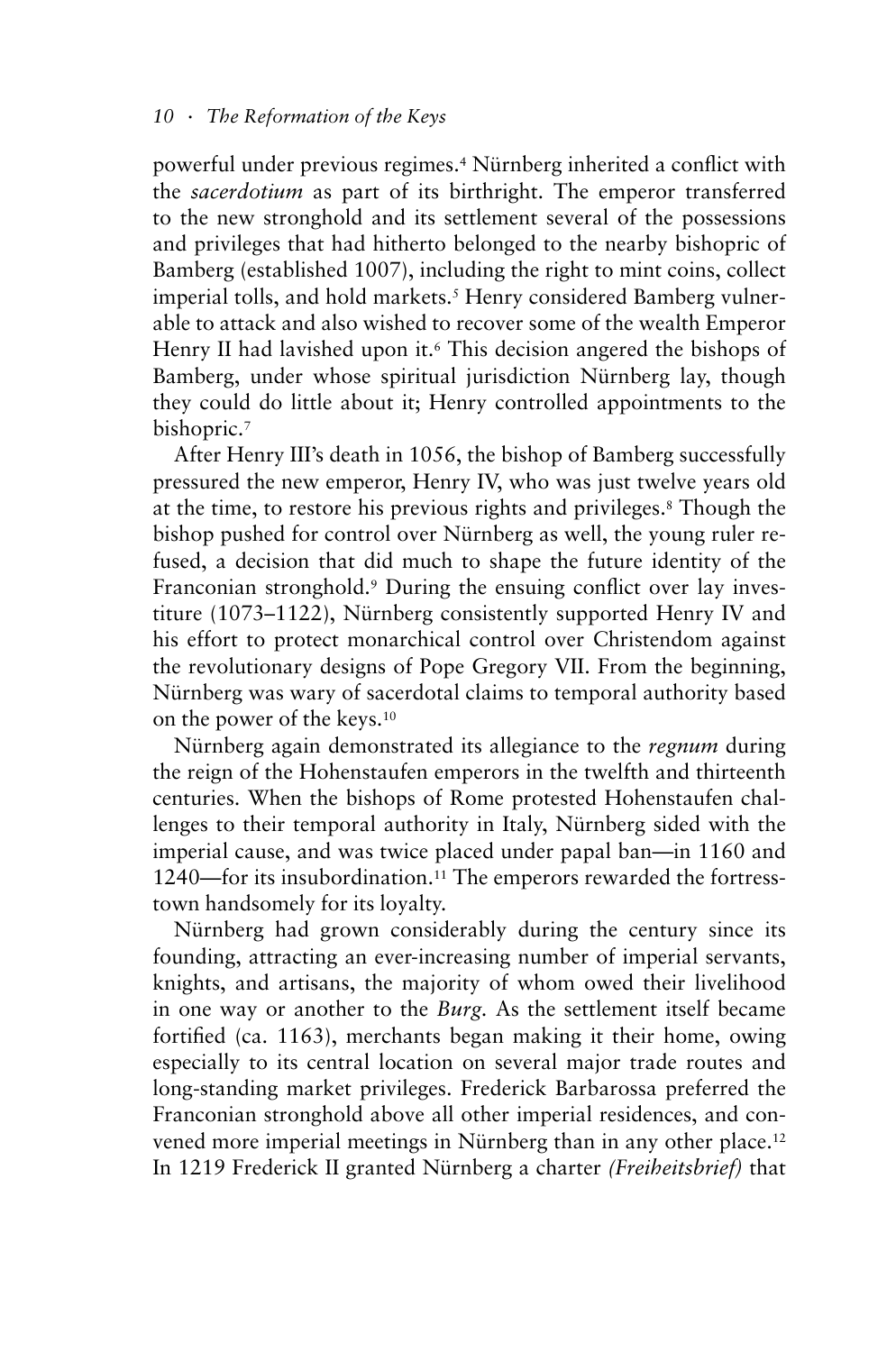greatly enhanced its political and economic fortunes. The charter referred to Nürnberg as a *civitas,* thus recognizing its status as a privileged corporation, and guaranteeing the security of the city's inhabitants and their possessions.13 It also granted Nürnbergers exemption from various imperial tolls and taxes elsewhere in the empire, thus making it an even more attractive home to merchants. Most important, the charter established the emperor as the burghers' advocate and protector *(Vogt),* which meant, among other things, that the city's inhabitants were protected from all litigation save before the emperor's personal representative in the city.14 This latter provision was specifically designed to undermine the bishop of Bamberg's legal jurisdiction over many of the city's inhabitants.15 Though Nürnberg would have to wait more than a century before it would become a free imperial city, already in the early thirteenth century the emperor had made it clear that he alone was the city's ultimate overlord.

During the so-called Babylonian Captivity of the Church, when popes resided in Avignon rather than in Rome, Nürnberg was again in the foreground of the ongoing battle between popes and emperors for hegemony in Christendom. When Pope John XXII questioned the legitimacy of Louis of Bavaria's claim to the imperial throne, the new emperor retreated to Nürnberg to mount his defense. Louis had recently defeated a rival for the throne, and had then been duly elected emperor by the German princes and crowned in Aachen.<sup>16</sup> John XXII, who supported Louis's rival, insisted that he should have been called in to settle the dispute and refused to recognize Louis as the new emperor. The German ruler responded that the pope had no business seeking to question or override the decision of the German princes, and issued a statement to this effect in Nürnberg. Like the Hohenstaufen emperors before him, Louis favored the Franconian stronghold above all other imperial residences.<sup>17</sup> Louis then commissioned the city secretary of Nürnberg to draw up the "Nürnberg Appellation," which became the basis for the famous "Sachsenhausen Decree" (1324).18 In the latter document the emperor accused the pope of seeking to enhance his own power in the empire by causing discord and unrest among the Germans, especially by supporting Louis's rival. The emperor also charged the pope with abuse of the keys, citing his recent excommunication of pious Catholics in northern Italy who were advocates of Louis's reign. Finally, the decree asserted that the pope had forgotten the original source of the Church's prestige and in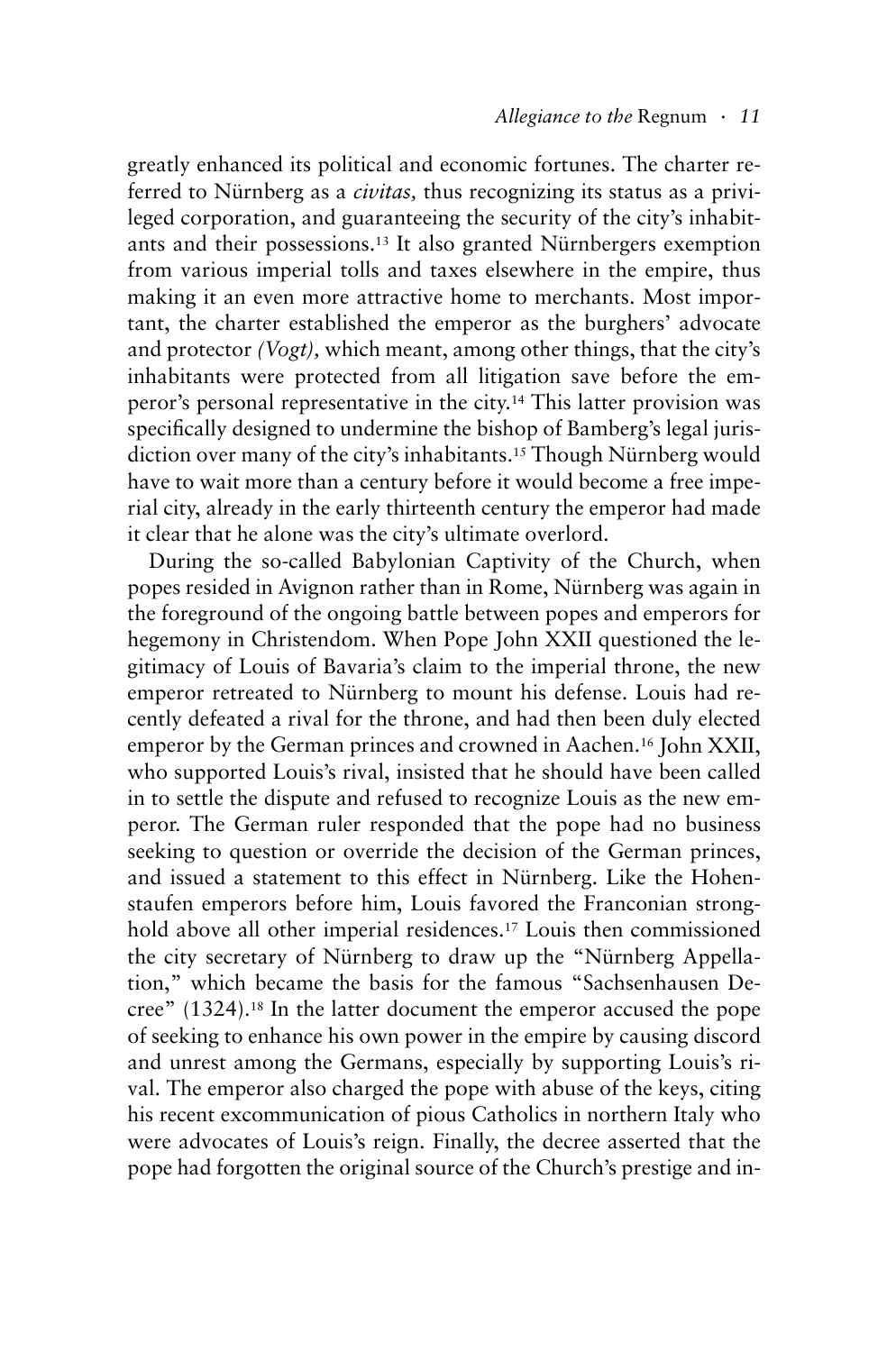fluence: the Emperor Constantine. Louis argued, "[the pope] does not ponder that whatever liberty or honor the Church has today, Constantine most magnificently conferred on Pope St. Silvester, who was living hidden in a cave at that time."<sup>19</sup>

John XXII disagreed strongly with the emperor's interpretation of Church history. Echoing the argument of popes like Gregory VII before him, he believed the keys, not Constantine, were the source of his temporal authority, a fact he sought to demonstrate by excommunicating Louis a short while after the Sachsenhausen Decree appeared. The pope later placed all of Germany under interdict. In Nürnberg alone the papal ban was in effect for a quarter of a century.20

The Franconian city soon became host to another central figure in the ongoing battle between the *regnum* and the *sacerdotium,* Marsilius of Padua, the former rector of the University of Paris and the fourteenth century's most articulate opponent of priestly rule. Marsilius had fled Paris in 1326 when it was discovered that he was the author of the *Defender of the Peace* (1324), a landmark treatise of political thought that would have a profound impact on the reformation of the keys in the sixteenth century. John XXII excommunicated Marsilius in 1327, after the latter had already found refuge at the emperor's court in Nürnberg. Like the emperor, Marsilius put little stock in papal excommunication.

Marsilius was deeply concerned about the lack of tranquility in Europe. Everywhere one looked, there was warfare and strife, especially in Germany and Italy. For Marsilius, as for Louis, this unrest could be traced to one clear source: papal pretensions to worldly rule. When commenting on John XXII's claim that he possessed supreme jurisdiction over the emperor, Marsilius asserted, "This wrong opinion of certain Roman bishops, and also perhaps their perverted desire for rulership, which they assert is owed to them because of the plenitude of power given to them, as they say, by Christ—this is that singular cause which we have said produces the intranquillity or discord of the city or state."21 According to Marsilius, the clergy—and especially the pope—continually frustrated the attempts of temporal rulers to establish and maintain the peace by seeking to compete with them for worldly authority. This habit of interference, in turn, was based on a deeply flawed understanding of the authority that Christ had given to the Church in the keys. For Marsilius, everything hinged on achieving a clear grasp of the keys.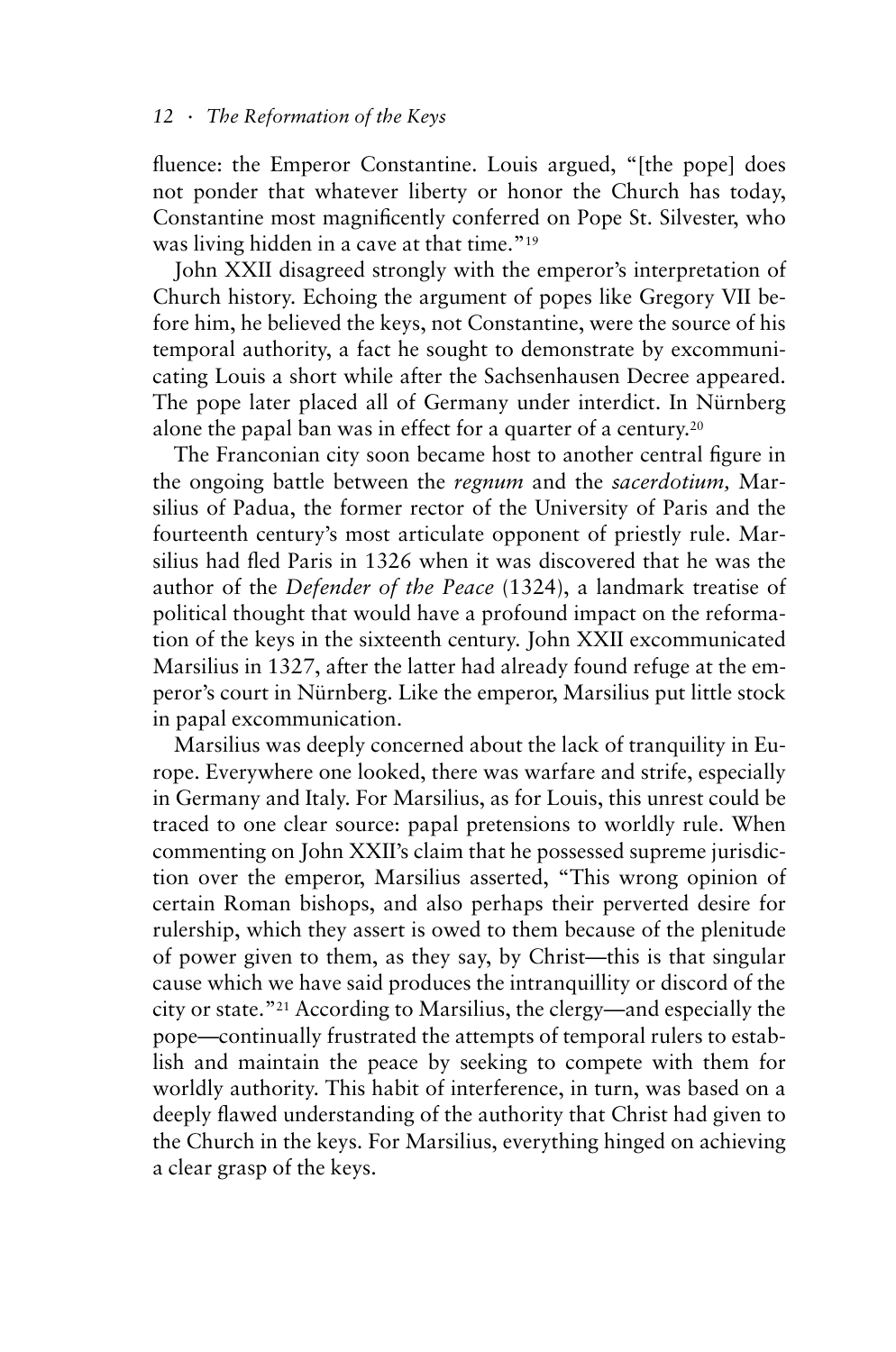As the Son of God, Christ could have invested his followers with considerable power over temporal matters, but, according to Marsilius, he did not.<sup>22</sup> Christ intended for his followers to continue in the same kind of earthly ministry as he had himself engaged, one of poverty, charity, and, most important for Marsilius, submission to civil authorities.23 The Son of Man had declared that his kingdom was not of this world; neither was that of his servants.24 Only Gentiles—and not the true vicars of Christ—were concerned about lording it over others. Thus, when Christ gave his disciples the keys, he had a very restricted purview in mind: the soul. The power of the keys, according to Marsilius, was limited to the spiritual realm alone. Priests were simply to "show" to Christians that God had forgiven them their sins.25 Beyond this, the task of the clergy was to teach the laity about the way of salvation and to model a Christ-like life.26

A crucial corollary of Marsilius's understanding of the keys was that the clergy could exercise no coercive authority in the temporal sphere. As he put it, "Not only did Christ wish to exclude himself from secular rulership or coercive judicial power, but he also excluded it from his apostles, both among themselves and with respect to others."27 Marsilius asked, "Why, then, do priests have to interfere with coercive secular judgements? For their duty is not to exercise temporal lordship, but rather to serve, by the example and command of Christ."28 Priests could not even excommunicate without the approval of temporal rulers (or of a general council convened by temporal rulers).29 Thus the pope was completely overstepping his bounds when he placed secular princes and their realms under the ban.<sup>30</sup> In fact, it was they—that is, the temporal rulers—who were authorized in Marsilius's scheme to punish popes.31 This was a view of the keys that would have outraged Gregorian reformers of the past, and which would inspire Protestant reformers of the future, including those in Nürnberg.32

The German princes, whose authority the pope had called into question, welcomed Marsilius's attempt to restrict the influence of the clergy to the spiritual realm. In 1338, at the Diet of Rhens, they took a decisive step toward undercutting papal authority in the empire: the princes formally declared that they alone had authority to elect emperors, whether the pope approved of their choice or not. Any emperor duly elected by them was to be considered the Lord's anointed.<sup>33</sup> Louis's successor, Charles IV, then confirmed this arrangement at an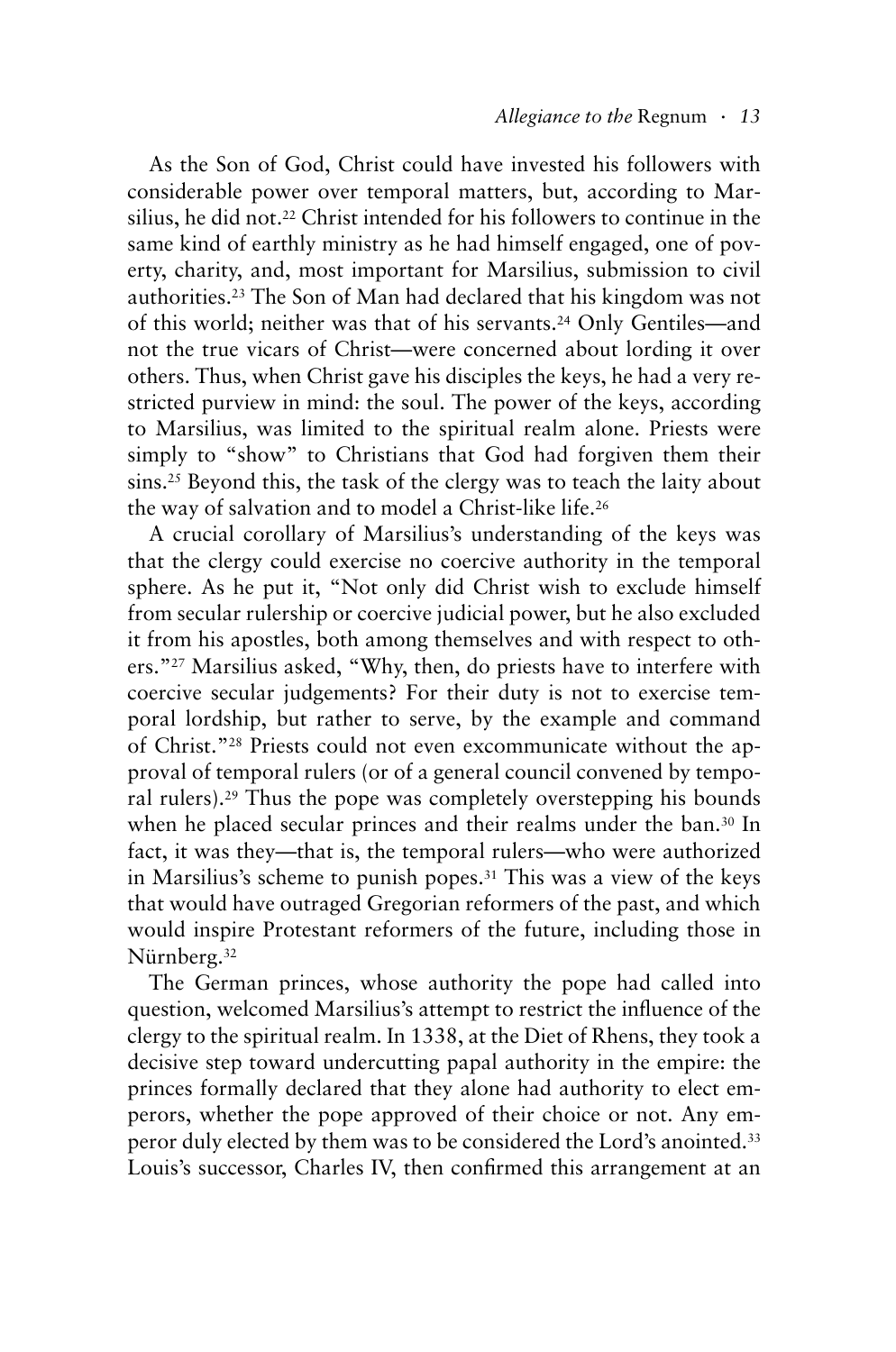imperial diet in Nürnberg (1355), stipulating seven prince-electors who henceforth would be responsible for electing the emperor. The results of this meeting appeared in the famous Golden Bull (1356), which also required newly elected emperors to hold their first diet in Nürnberg.34 Like so many emperors before him, Charles IV had fallen under Nürnberg's spell, making it his second home, behind his native Prague.<sup>35</sup>

Nürnberg made significant progress in its own struggle with the *sacerdotium* during the later Middle Ages, especially after the papacy had returned to Rome and suffered the devastating consequences of the Great Schism and conciliar movement. In an effort to regain a portion of their earlier prominence, late medieval popes entered into formal concordats with European rulers in which they agreed to recognize increased secular control over the Church in exchange for rejection of conciliarism. The international Catholic Church disintegrated into a series of state and territorial churches, nominally under the authority of Rome, but practically governed by princes and magistrates.36 The "age of concordats" led to the formation of state churches in England, France, and elsewhere, well before the advent of Protestantism. In the empire, however, things developed differently. There were no lasting concordats in Germany.37 Owing in large part to the decentralized nature of the empire, the papacy continued to exercise significant influence over the German Church. There was no single monarch to oppose the pope, as in England and France: the emperor, while powerful, was always kept in check by the princeelectors. The myriad constituent members of the German nation were left to their own devices to negotiate mini-concordats with the *sacerdotium* for control of their religious life. Some were more successful in this endeavor than others.<sup>38</sup> Nürnberg fell into the former camp.

Three factors contributed to Nürnberg's ability to become virtual master over its own religious house: it was not a bishopric and therefore had no ecclesiastical prince immediately within its walls to contend with; it enjoyed tremendous economic and political advantages as a result of its privileged place in the empire; and, most important, it had a ruling body that had mastered the art of late medieval *Realpolitik.* The Nürnberg Council *(Rat)* emerged during the chaotic years of the Interregnum (1250–1273), as leading families of the polis sought to provide stability for their beloved city, and also protect it from land-hungry princes who wished to engulf it within their ever-expand-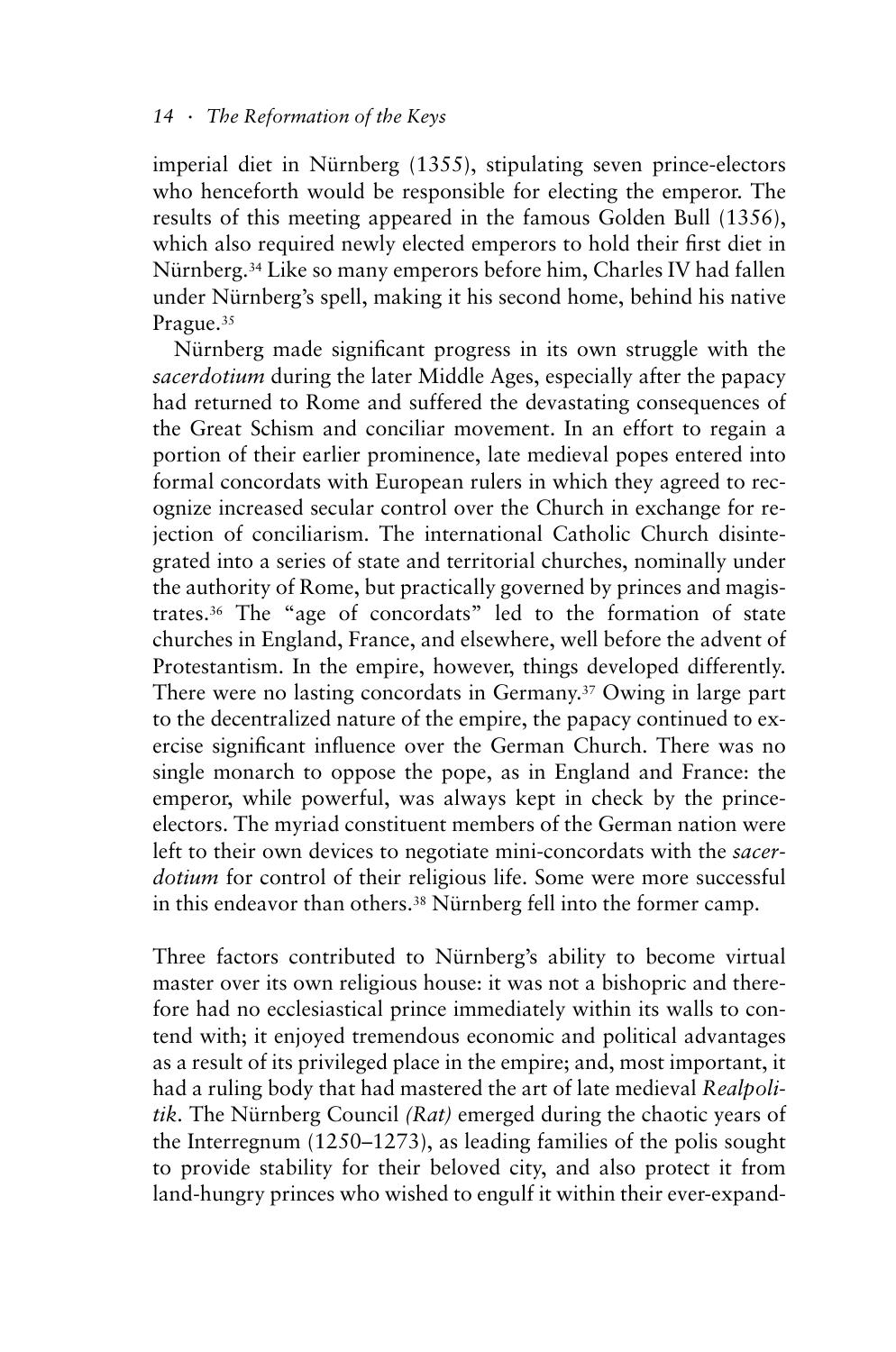ing territories. As in many other medieval towns and cities, over time the Council came to hold all executive, legislative, and judicial functions of the city in its hands. The Council would also achieve near complete hegemony over Nürnberg's religious life.

Prior to the emergence of the Council, Nürnberg had been ruled by a proxy of the emperor, a so-called *Burggraf* or count of the fortress. When this office fell to the rival Hohenzollern, Barbarossa created a new position, the bailiff *(Schultheiß),* who was directly under Hohenstaufen control.39 From then on the count ruled the fortress, while the bailiff governed the town and its high court. The Council eventually bought both of these offices, the bailiff's in 1385 and the count's in 1427. The latter purchase marked the formal end of Hohenzollern rights within the city, although Nürnberg would continue to battle nearby representatives of this family for control over the surrounding countryside well into the early modern period.40 (Over the years Nürnberg accumulated most of the land and villages that lay within a twenty-five-mile radius of the city's walls, the largest buffer zone of any late medieval German city.) $41$  The purchase of the bailiff's position in 1385 marked Nürnberg's transformation into a free imperial city *(freie Reichsstadt),* thus making official the city's long-standing relationship with the emperor as its sole overlord, and also granting it new rights of participation in imperial diets.42 By the early sixteenth century there were some sixty-five imperial cities, and Nürnberg, with a population of 40,000, was among the largest and most important.<sup>43</sup>

As was true of most late medieval cities, inhabitants of Nürnberg fell into three broad groups: an upper class that included the patricians and the members of honorable families, a middle class consisting primarily of lesser merchants and self-employed artisans, and a lower class that contained various day-laborers, lesser civil servants, and the poor.44 The lower class made up one-third of the population, the upper and middle classes, 5 percent and 65 percent, respectively.<sup>45</sup> Nürnberg was largely a city of artisans, with some 150 crafts, the most successful of which produced various metalwares, with iron knives and swords being the most popular.<sup>46</sup>

The Nürnberg Council was part of a sophisticated political structure in the imperial city that was designed to avoid the twin evils of tyranny and anarchy. This structure sought to accomplish the former by preventing the concentration of power in any one person's hands, the latter by limiting the distribution of power to elites. Nürnberg's government had two primary parts: the Great Council *(der Grosse*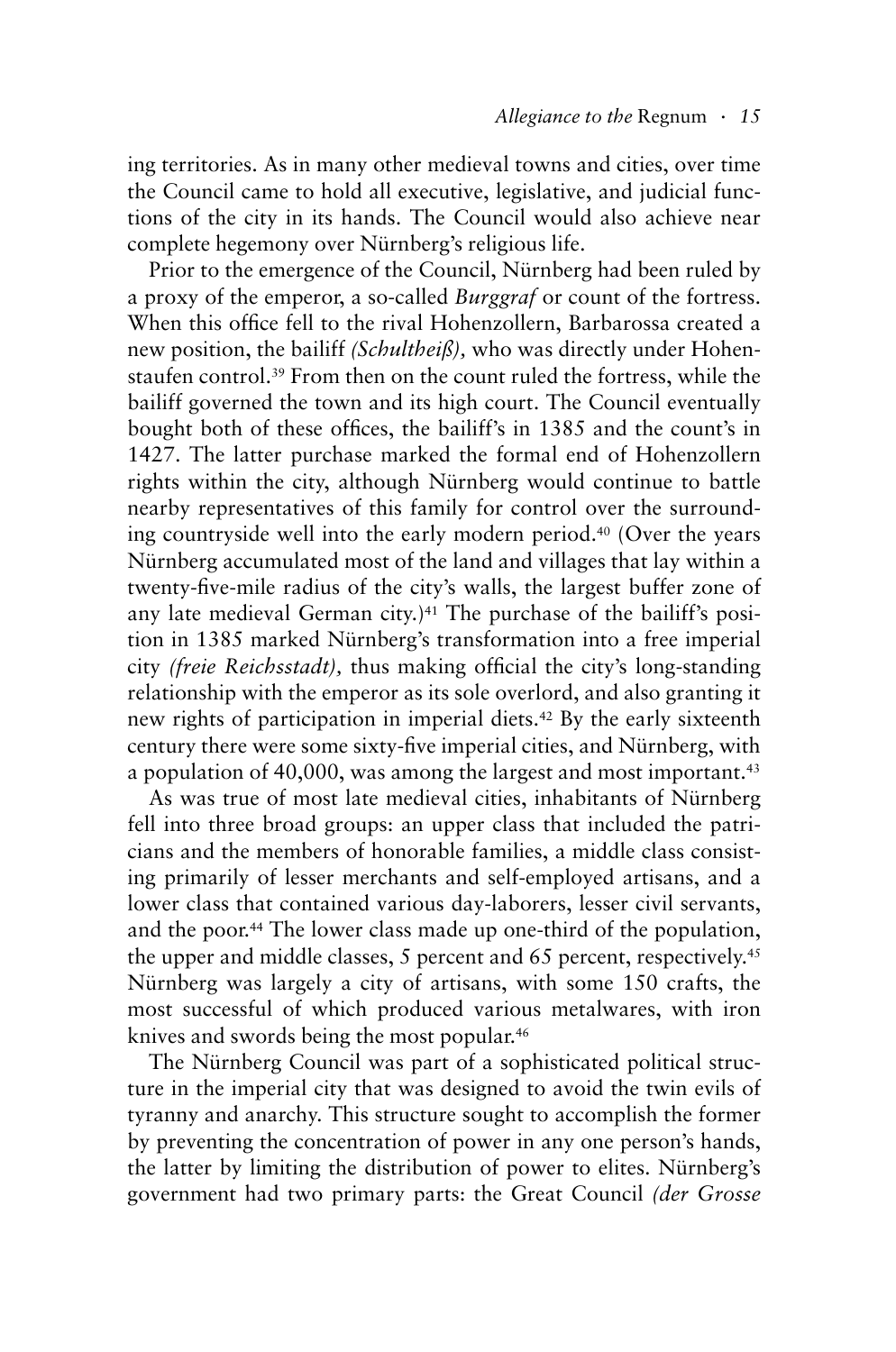[To view this image, refer to the print version of this title.]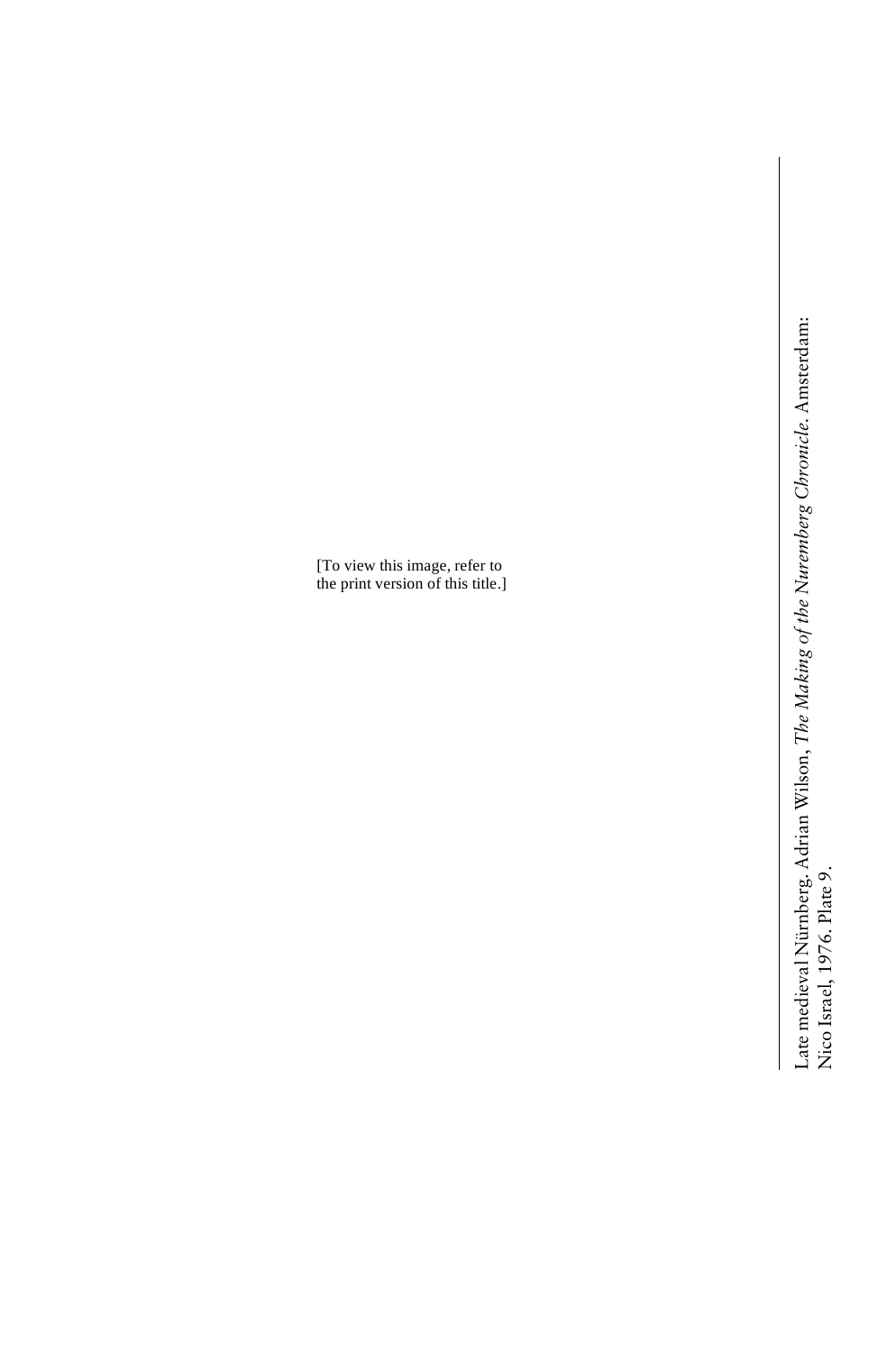*Rat)* and the Smaller Council *(der kleinere Rat),* or Council proper. The former assembly was composed of approximately 300 men, the so-called "designated men" *(Genannte),* who came from one of Nürnberg's honorable families.47 The Council periodically summoned this assembly to approve new taxes, declare war, discuss matters related to the city's safety, and ratify new laws.<sup>48</sup> Already in 1370 the magistrates had relieved the Great Council of the latter duty by creating positions for eight "senior designated men" *(alte Genannten)* on the Council proper. This group attended Council meetings on a purely voluntary basis.49

The Smaller Council was composed of forty-two men, including the eight senior *Genannte* and, interestingly, eight artisans. Unlike most late medieval cities, there were no guilds in Nürnberg; the Council exercised direct control over the crafts in the imperial city.<sup>50</sup> After Nürnberg's artisans revolted in 1348, the magistrates granted them eight seats on the Council in order to head off any future violence.<sup>51</sup> However, like the eight senior designated men, the artisan representatives were invited but not required to attend Council meetings. All members of the Council were chosen annually from the Great Council by specially appointed electors; this latter group displayed a consistent preference for incumbents.52

The real holders of political power in Nürnberg were the twenty-six mayors *(Bürgermeister),* all of whom could trace their roots back to either the city's earliest imperial knights or its most prosperous merchants. Though their duties often involved rendering verdicts in forensic proceedings, none of the mayors could be doctors of law. The Council retained several lawyers from whom it sought advice, but always made its own decisions.<sup>53</sup> Each Council member had to swear an oath always to follow the majority in all decisions, regardless of his personal views. The goal was to present a united front.

The twenty-six mayors were divided into two groups: thirteen Junior Mayors and thirteen Senior Mayors.<sup>54</sup> Throughout the course of the year Junior and Senior Mayors paired off and governed the city for twenty-eight-day periods. During their term the two Mayors were responsible for full administrative oversight of Nürnberg, everything from settling legal disputes to receiving foreign ambassadors to counting votes in Council.55 Seven of the Senior Mayors were designated as Elders *(ältere Herren),* the inner core of the Council. These seven met daily to discuss all important matters among themselves and then pre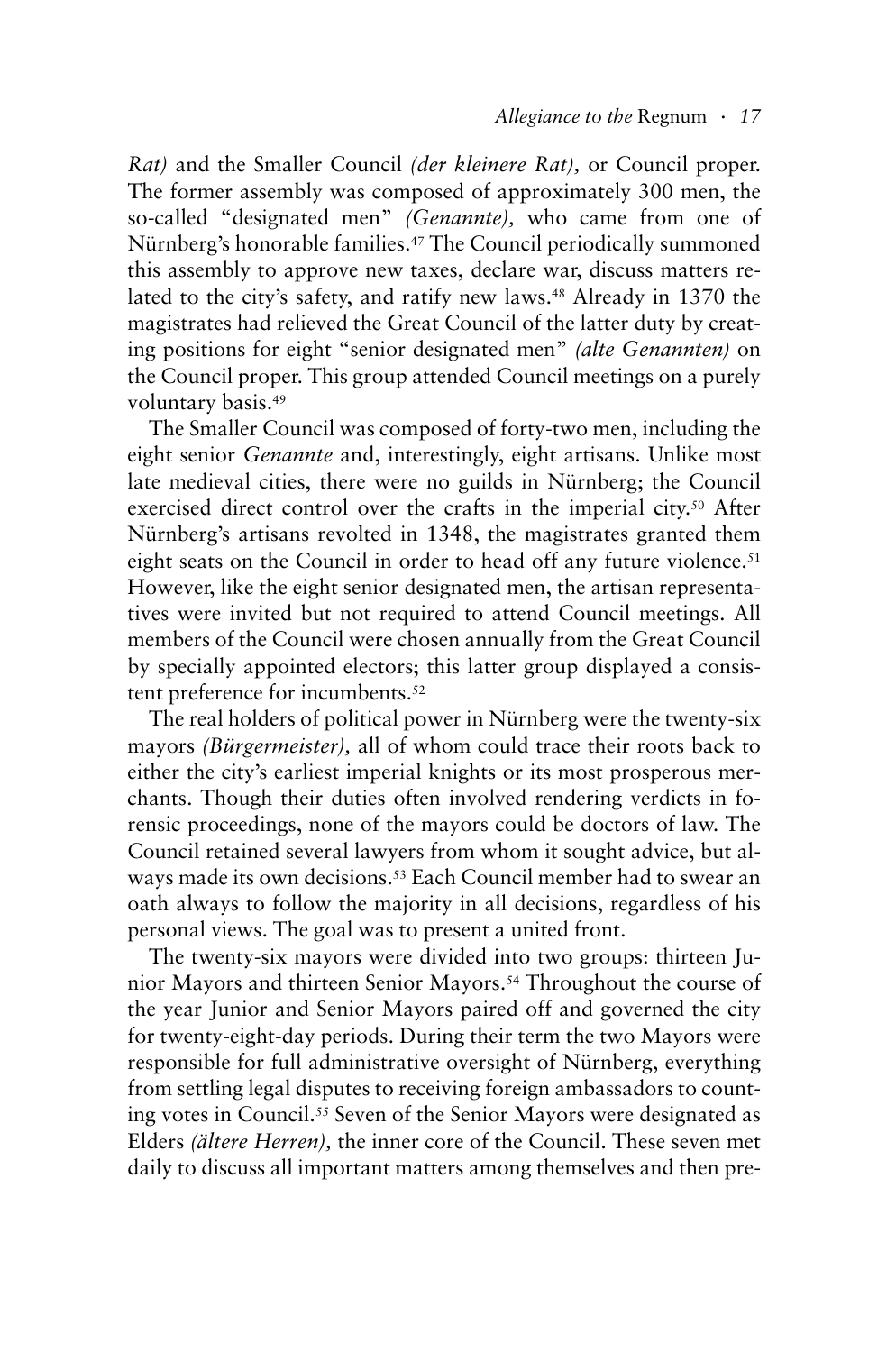sented their conclusions via the reigning Senior Mayor to the other members of the Council for discussion. Three of these seven were appointed Captains General *(oberste Hauptmänner),* the most powerful men in Nürnberg: a War Captain *(oberste Kriegsherr)* and two Treasurers *(Losunger),* one of whom was considered the first man of the city.56 Additionally, the Council employed secretaries to record all official decisions. At least one, the senior secretary *(Ratschreiber),* attended all meetings of the Elders and prepared their official correspondence. Though no late medieval city possessed a political structure identical to Nürnberg's, most adopted a scheme that was similar in terms of larger organization and overall purpose.

The Council took seriously its responsibility to govern Nürnberg well. Its members believed they had been given a divine mandate to guide their city in the narrow way of justice and piety. They also thought that they alone had the God-given talent to do so. As one of Nürnberg's jurists observed, "all power is of God, and only those may exercise it whom the Creator has endowed with special wisdom."57 After 1521 the number of those families believed to possess this divine gift was set at forty-two, a decision that was reconfirmed each year when members of these patrician families gathered for the annual dance at the town hall. Though others outside this elite circle could attend, only the patricians received official invitations.58

The Council governed Nürnberg as a caring but strict father. It sought to bend Nürnbergers' will toward the good without breaking their spirits. Never utopian in its vision, the Council simply wanted a well-ordered society. No issue was too small to escape its attention in pursuit of this aim. Magistrates regulated everything from the price of meat to the length of women's bodices—one finger's breadth below the collarbone.59 They established official curfews and set rules for wedding celebrations.<sup>60</sup> They also remained in the city during outbreaks of plague and ministered to lepers during Lent. Few inhabitants of the imperial city objected to the Council's paternalistic attitude. Most thought life precarious and welcomed the efforts of the magistrates to protect them from danger. When protests occurred, they were usually about a specific policy of the Council, not about its style of government.

The Council's bid to achieve control of Nürnberg's religious life began in the early fourteenth century, when it started appointing Church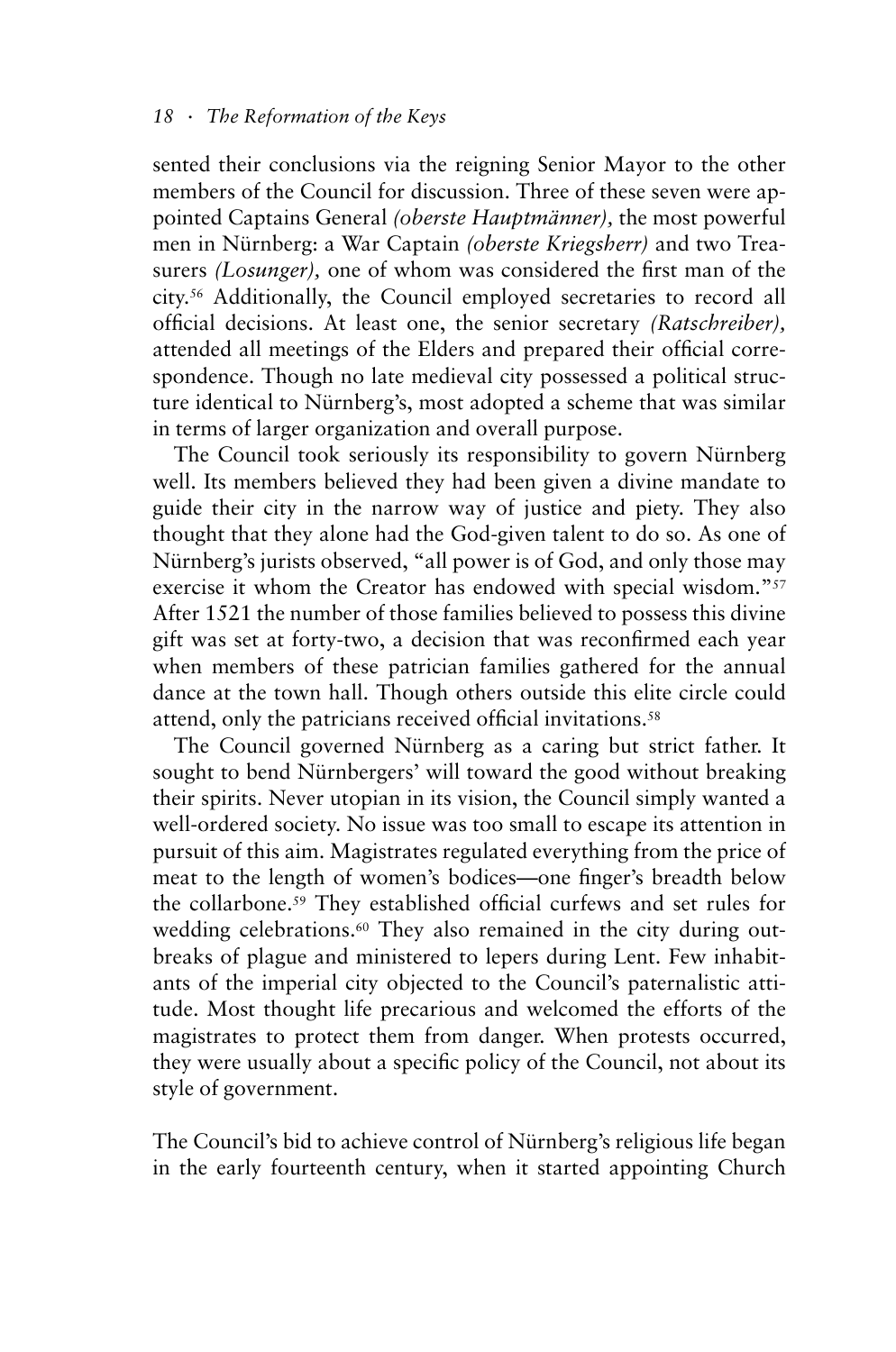Guardians *(Kirchenpfleger)* to oversee the physical maintenance of Nürnberg's seven churches, six monasteries, and two convents.<sup>61</sup> These lay administrators always came from the patrician class. The magistrates justified this practice by seeing it as an extension of their legitimate authority over all real estate and construction in the city. The office of Church Master *(Kirchenmeister)* was later added in order to relieve the Church Guardian of the responsibility for the actual oversight of a given church or monastery. The Church Guardian thus became more of an honorary office, though the Church Master required his approval for all major decisions. Like the Church Guardian, the Church Master had to come from one of Nürnberg's honorable families but, unlike the Guardian, not from the patrician class.<sup>62</sup>

In the fifteenth century the Council endeavored to extend its jurisdiction of Nürnberg's religious life to include control of the clergy as well as supervision of physical structures. The bishop of Bamberg was understandably alarmed at the Council's intention to encroach upon his turf. In the 1480s he complained about Nürnberg's desire "no longer to be subject to us or to our chapter *(Stift)* in spiritual matters."63 The bishop had good reason for concern. Since the middle of the fourteenth century the wealthy imperial city had begun to forge a direct relationship with the papal curia to promote the Council's objective of complete liberation from the bishop of Bamberg.<sup>64</sup> Already in 1388 the Council had obtained a bull from Pope Urban VI mandating that priests serving in the St. Sebald and St. Lorenz churches, the city's two largest parishes, had to reside in their offices throughout the year. The bull further stipulated that the income from the two churches should be used for the support of the local clergy only. These requirements effectively ended the bishop of Bamberg's ability to siphon off money from Nürnberg churches by appointing priests who would shuttle back and forth between the bishop's court and the imperial city.65

Nürnberg's spiritual overlord suffered another blow to his authority when, in 1402, Pope Boniface IX issued a series of bulls designed to restrict the bishop of Bamberg's legal jurisdiction over the imperial city. (In spite of the provisions for legal autonomy in the 1219 imperial charter, the bishop of Bamberg had continued to exercise a great deal of influence over Nürnberg's judicial life, frequently summoning lay inhabitants of the city before his court and meting out very stiff penalties.)<sup>66</sup> Among other things, the pope mandated that lay Nürn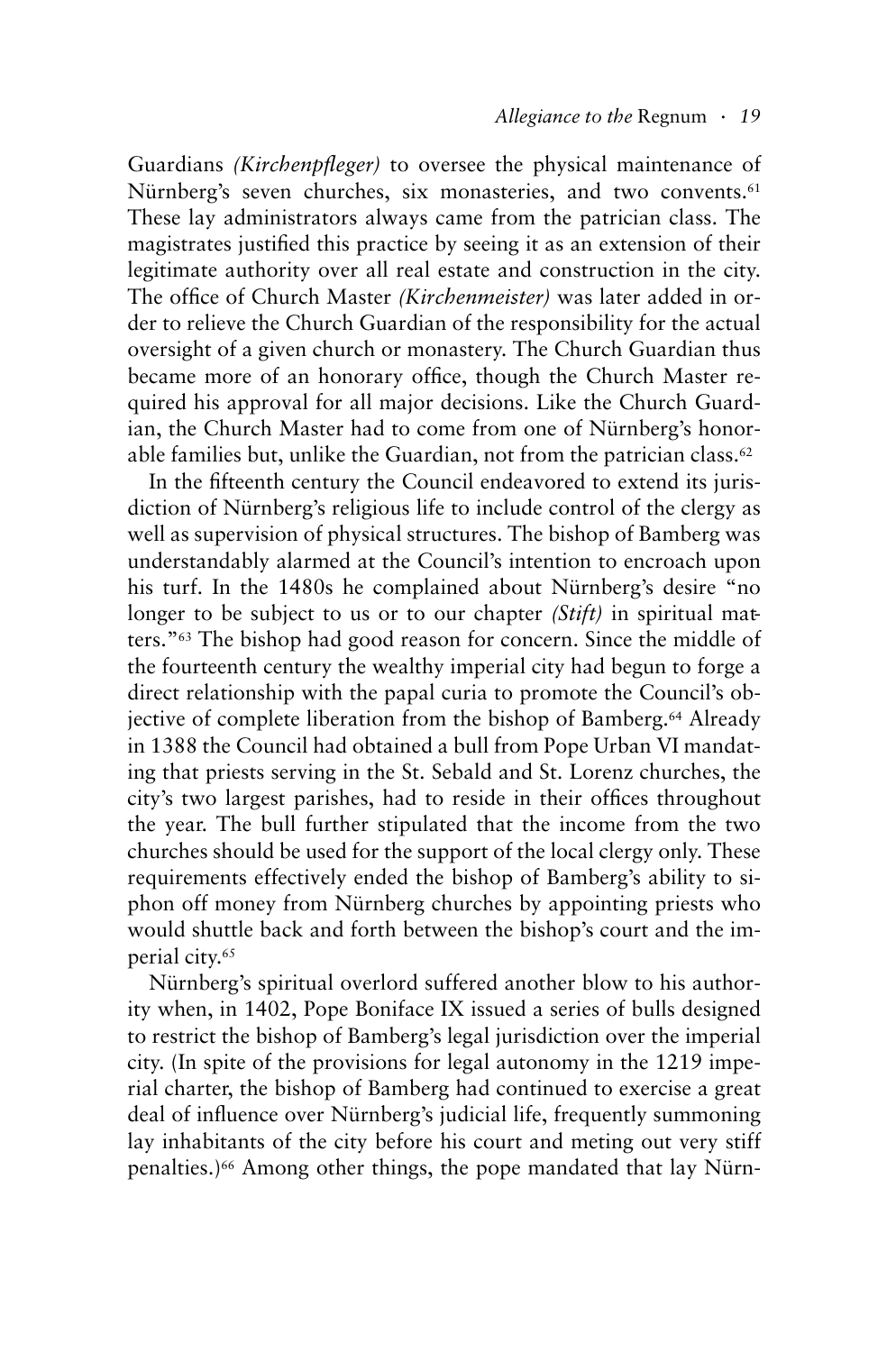bergers could not be made to appear before a court outside the city walls, even if the case involved spiritual matters.<sup>67</sup> The bishop of Bamberg complained bitterly about this decision and successfully persuaded the pope to reverse himself seven months later. Nürnbergers had to wait several decades before their magistrates were able successfully to challenge this reversal. Finally, in 1463, the Council gained papal approval for an agreement it had reached with the bishop of Bamberg in the form of an Order for the Court of the Cathedral Dean. Similar to the 1402 ruling, this agreement effectively limited the jurisdiction of the bishop's court in Nürnberg to spiritual matters that concerned clerics, though it was somewhat fuzzy about the precise meaning of "spiritual."68

The Nürnberg Council obtained a series of crucial decisions from the papacy in the late fifteenth and early sixteenth centuries that continued to promote its goal of independence from Bamberg. In 1474 Pope Sixtus IV granted the Council the right to present priests to the St. Sebald and St. Lorenz churches during papal (that is, odd) months. Three years later, the same pope changed the status of the St. Sebald and St. Lorenz senior priests from rector *(Pfarrer)* to provost *(Propst).* This move entitled the new provosts themselves to appoint and oversee the clergy under them.69 By exercising its right of presentation to the St. Sebald and St. Lorenz churches, the Council gained substantial control over both the provosts and their clergy. Finally, in 1513, the Council reached an agreement with the bishop and cathedral chapter of Bamberg that extended its right of presentation to both episcopal (that is, even) and papal months. The deal cost the Council a one-time sum of 1,000 gulden plus another 100 gulden per annum. In 1514 Pope Leo X confirmed the Council's full right of patronage over the St. Sebald and St. Lorenz churches, and the magistrates began formally to exercise this new privilege in 1517.

Between 1474 and 1517 the Nürnberg Council spent almost 7,500 gulden—an enormous sum—to achieve its nearly complete control of the imperial city's religious life.<sup>70</sup> It was even able to tax the city's clergy, bar them from competing with burghers economically, and win substantial control of the indulgence trade in the imperial city.<sup>71</sup> All of this occurred with full papal approval. Despite its deeply ingrained bias against the *sacerdotium,* the Council had a relatively good relationship with the papacy before the Reformation.72 It always dealt with the bishops of Rome respectfully and fully understood the strate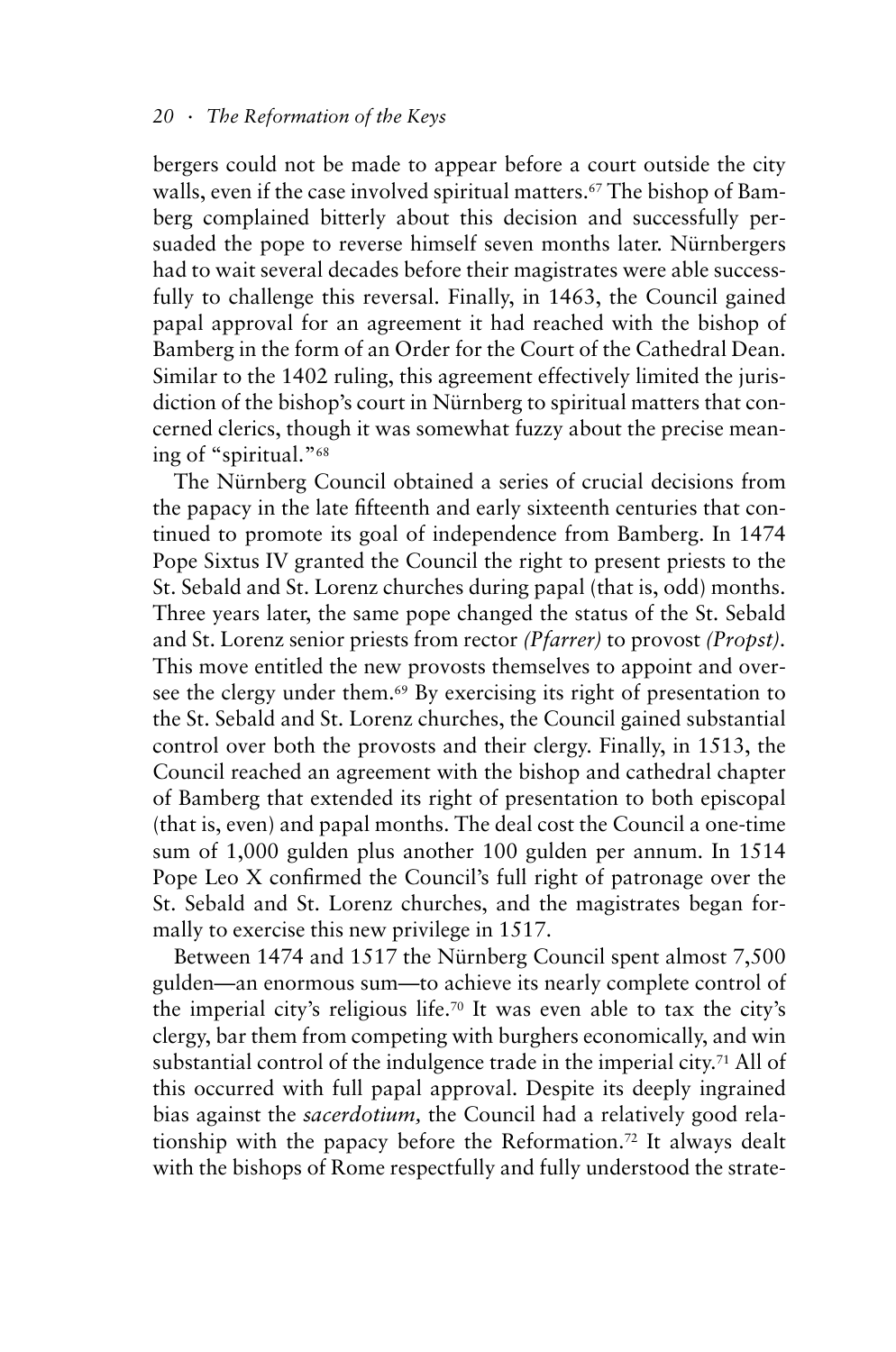gic value of staying on good terms with them—it was the only way to win independence from the bishop in its own backyard. For their part, the popes seemed quite willing to work with Nürnberg in its bid for autonomy. Sacrificing the rights of a relatively modest German bishopric like Bamberg in exchange for a more direct relationship with a wealthy imperial city like Nürnberg seemed warranted. There were rifts between Nürnberg and the papacy, to be sure. The Council did not take kindly to being placed under papal interdict, and it also complained about popes summoning burghers to appear in Rome or taking more than their fair share of proceeds from the sale of indulgences in the imperial city.73

All of this was typical in late medieval Germany.74 A more serious breach occurred in 1522, when Pope Hadrian VI demanded that the Nürnberg Council once again pay for papal confirmation of its 1513 agreement with the bishop of Bamberg, even though it had already rendered the set amount to Pope Leo X.75 This event contributed to the Council's decision to break with Rome, but it should not be seen as representative of Nürnberg's relationship with the papacy before the Reformation. Owing to the diplomatic skill of the Council, the imperial city was able to forge its own concordat with the Holy See, which benefited both parties considerably. Meanwhile, the bishops of Bamberg had to console themselves with the monetary compensation they received from Nürnberg in exchange for the loss of their spiritual privileges.

Late medieval Nürnberg came very close to achieving its goal of complete autonomy in religious matters; the bishop of Bamberg's rights were severely restricted within its walls.76 Other imperial cities like Augsburg and Strasbourg also assumed substantial control of their religious life before the Reformation, but not as extensive as in Nürnberg.77 Some, like Regensburg, on the other hand, remained largely subject to the *sacerdotium.*<sup>78</sup> Nürnberg adhered to the model of religious authority it had inherited from its founder, one that allowed for divinely anointed laymen to govern the *corpus Christianum,* both in its universal and local incarnations.79 Like Henry III, the members of the Council had little time for overreaching priests who sought to undermine their rule. They sought to curtail papal and (especially) episcopal use of the keys where it threatened their autonomy. The Council was largely successful in this endeavor, although the threat of excommunication and interdict still remained quite real,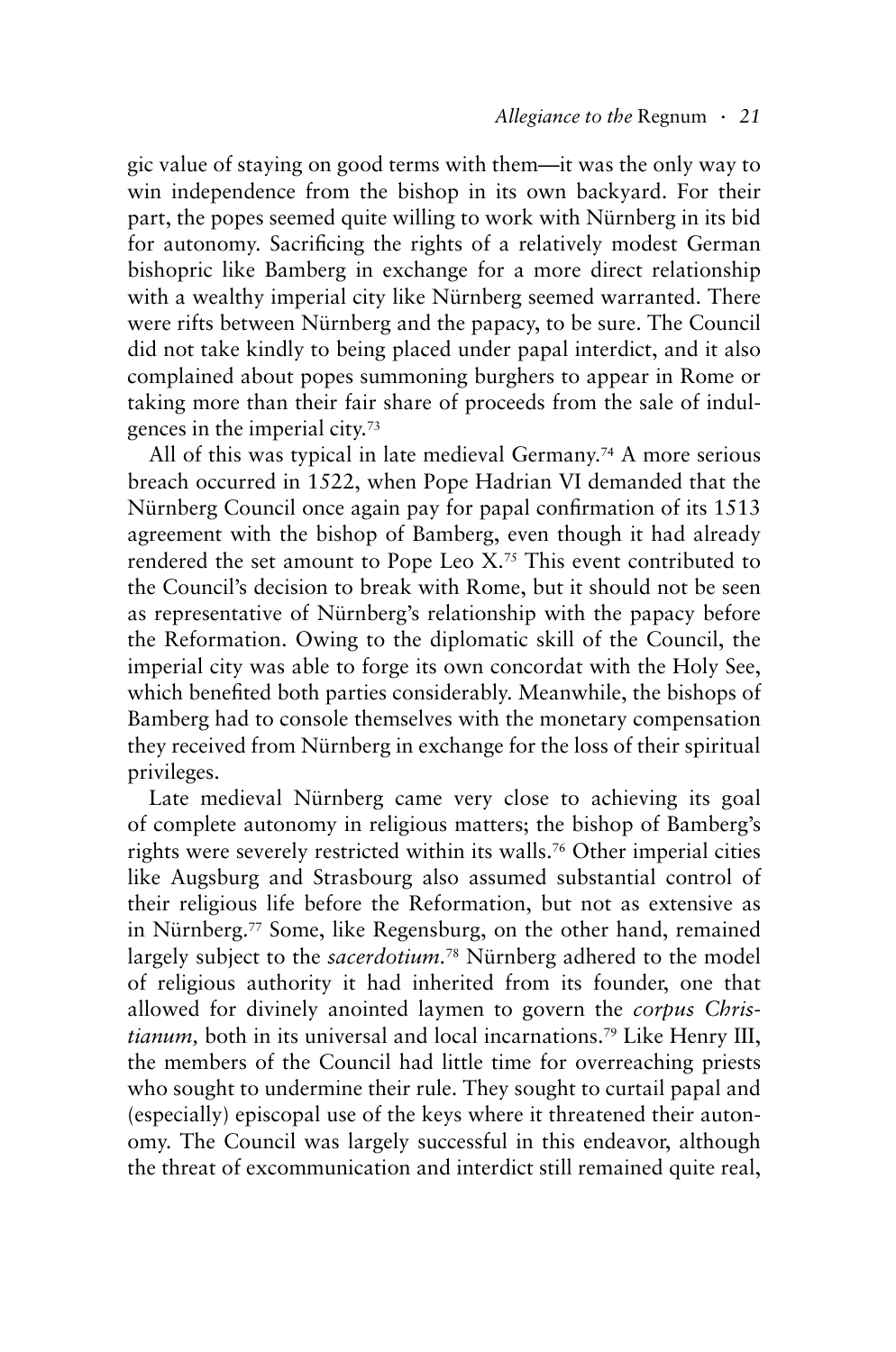#### *22 • The Reformation of the Keys*

a fact the city would experience firsthand in the Reformation. The great irony of the situation is that while the power of the keys in temporal matters was on the wane in late medieval Nürnberg, the authority to bind and loose sins was having a profound influence on the city's devotional life.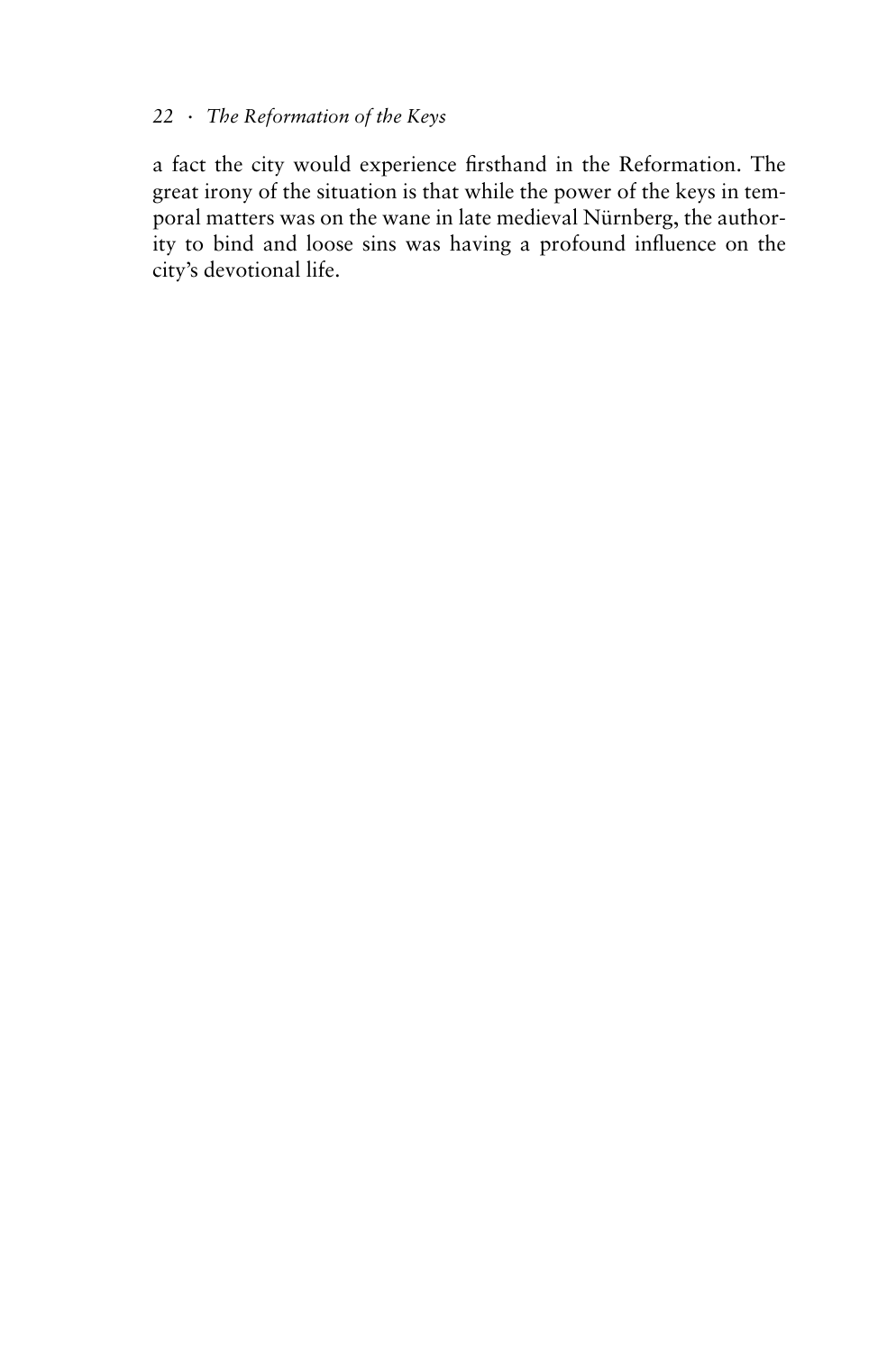### Between Hope and Fear

In his 1512 *Brief Description of Germany,* humanist Johannes Cochlaeus wrote of Nürnbergers, "their devotion is as great toward the supernatural as it is toward their neighbors."1 Inhabitants of the empire's leading city manifested this admirable sense of duty to God and neighbor in many ways. They flocked to hear the preaching of God's Word, for which there was ample opportunity in the city.<sup>2</sup> They were unsurpassed in their generosity toward the city's churches, monasteries, hospitals, and hostels, ensuring that all were adequately funded and lavishly decorated. Cochlaeus boasted that nowhere could one find more candles being used during worship services. Finally, the inhabitants of Nürnberg also showed great concern for the poor, the sick, and the disenfranchised. Every year during Holy Week the patricians and their wives served dinner to hundreds of lepers.3 For Cochlaeus, late medieval Nürnberg was a model community of devout Christians dutifully fulfilling their religious obligations to God and to each other.

This account of Nürnberg's religious life on the eve of the Reformation is admittedly one-sided. Cochlaeus's work was more a polemic against Italian humanists who had depicted Germans as uncultured barbarians than an attempt at accurate historical description. As other sources make clear, there was also plenty of impiety in late medieval Nürnberg. Nevertheless, Cochlaeus's description of the imperial city as a place of burgeoning lay piety corresponds well with the findings of many modern Reformation historians who have studied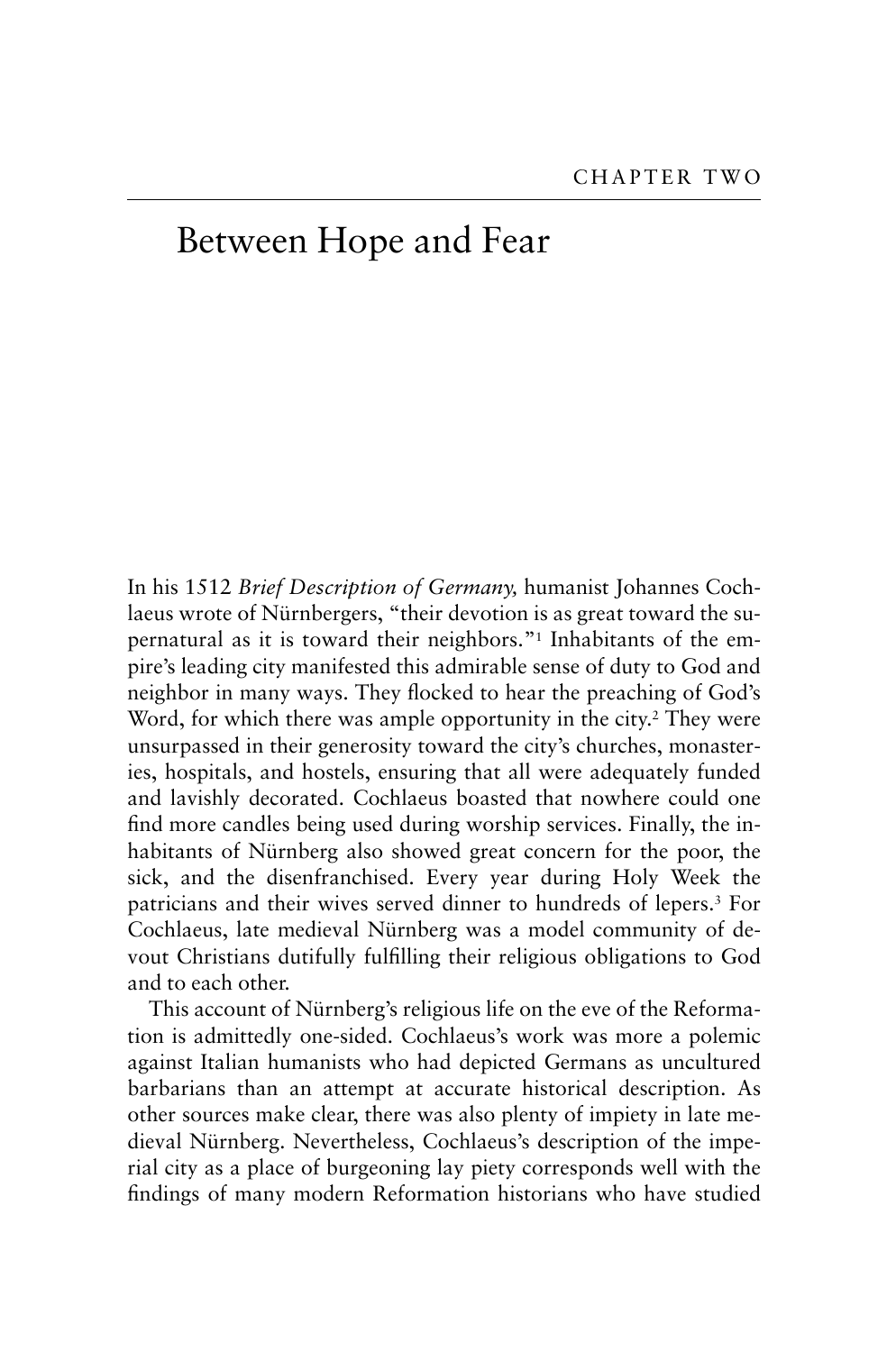the religious life of this period as a whole.<sup>4</sup> Scholars generally agree that during the fourteenth and fifteenth centuries Europe witnessed an outpouring of lay devotion that far surpassed anything of its kind in preceding centuries. The defining characteristic of this piety, according to Bernd Moeller, was its "consistent churchliness."5

All across late medieval Europe the number of religious festivals, processions, and pilgrimages increased dramatically. Construction of new churches and founding of religious confraternities reached unprecedented levels. In many cases, proceeds from the sale of indulgences, the most controversial form of late medieval piety, helped fund this construction. The laity endowed more masses and bought more devotional works than ever before. Lay devotion to the cult of the saints—especially to the Virgin Mary—and their relics greatly intensified. Many new forms of popular piety like the rosary and the stations of the cross emerged in this era. Scholars emphasize that the impetus for this flowering of piety came from the laity: they initiated, shaped, and financed it. Moeller explains, "as never before, 'the folk' of this age becomes not only a participant, but a molder of religious life within the Church."6 Nowhere in late medieval Europe was this surge in lay devotionalism more noticeable than in Germany.<sup>7</sup>

As scholars have sought to account for the flowering of lay piety on the eve of the Reformation, they have observed the presence of a distinctively late medieval mentality informing the myriad devotional practices of this period. Variously referred to as a "book-keeping" or "calculating" mentality, this habit of mind applied the principles and assumptions of mercantilism to the religious life.8 The result was a preoccupation with sheer quantity of good works performed, coupled with a strong concern for assessing what one owed God and how much grace God had agreed to give to his sinful debtors. In late medieval Nürnberg, for example, a pious burgher named Sebald Schreyer, who served as the Church Master of St. Sebald Church, compiled an indulgence calendar in which he dutifully calculated that one could receive an annual total of 367,759 days' remission of penance (over 1,007 years!) by visiting the altars and participating in the various rituals of St. Sebald Church alone.<sup>9</sup> At stake in this kind of spiritual arithmetic was the believer's fundamental sense of religious security. Only by receiving a sufficient quantity of grace and by producing an adequate number of good works could one achieve a measure of confidence relative to one's status with God and the Church. Late medi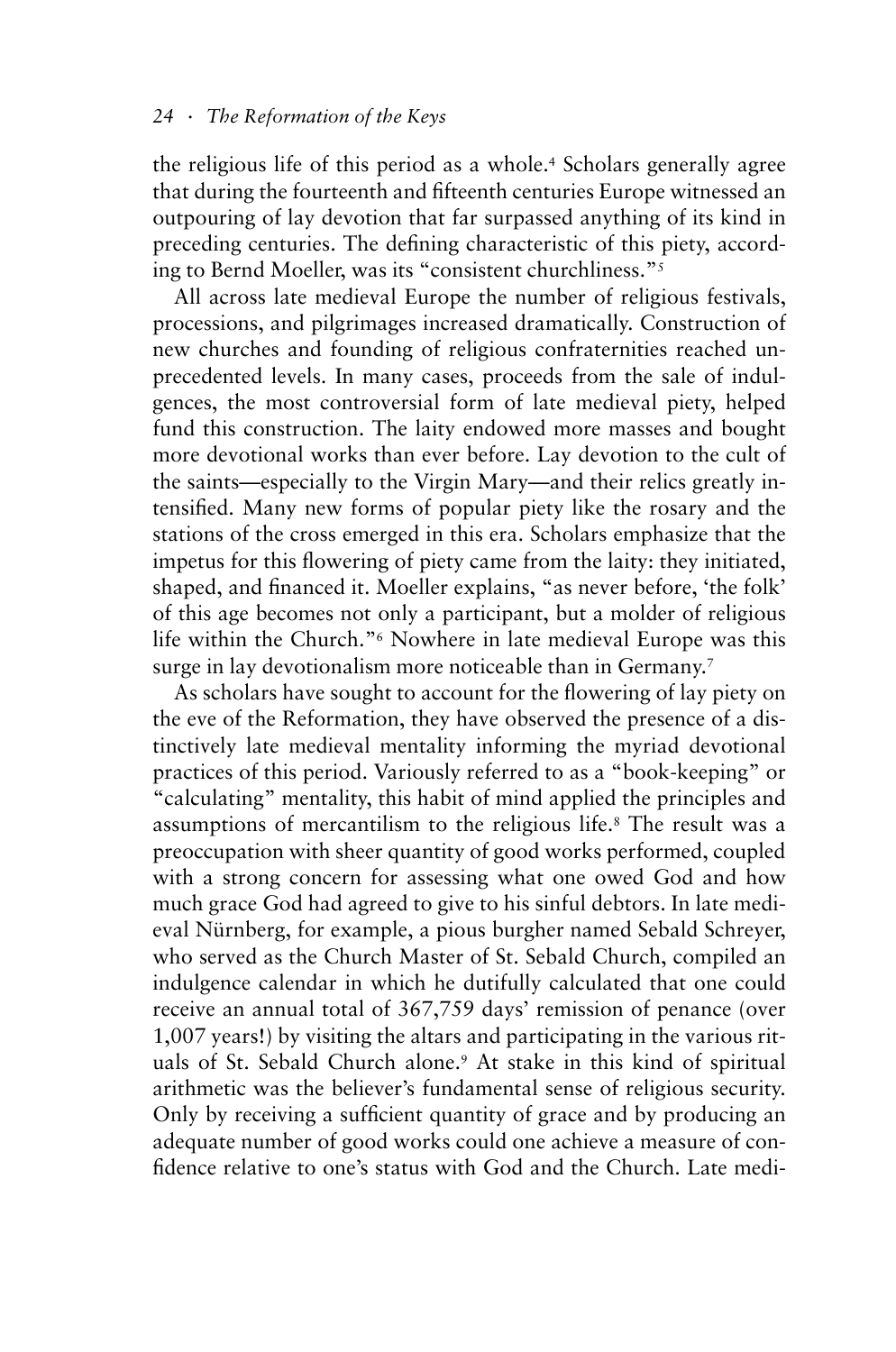eval piety was a highly penitential form of religious devotion, that is, it offered human beings numerous opportunities to render payment and receive forgiveness for spiritual debts incurred. As Euan Cameron has explained, this era's piety was expressive of a desire to improve one's place in the penitential cycle, which drew its meaning and motivation from the sacrament of penance, the place at which the power of the keys touched laypeople most directly.10

Like their counterparts throughout Christendom, late medieval Nürnbergers had participated in the sacrament of penance from their youth up. They had heard innumerable sermons on how to conduct themselves properly in confession and had likely received further instruction from parents and older siblings. If they were literate, they may have read one of the numerous confession manuals that were available for lay consumption in the later Middle Ages. Most important, they had learned from confessors themselves what the Church and its Lord required from them if they were to be loosed from their sins. The assumptions about God, humanity, and life in a fallen world inherent in the sacrament of penance gradually infiltrated the souls of elites and commoners alike, drawing them together in a common quest to appease the divine.11 The result was a decidedly penitential outlook that gave the piety of this era its distinctive form and appeal. The sacrament of penance lay at the center of the late medieval religious universe, providing the orientation and animation for the countless rituals that orbited around it.12

In theory the confession of sins in Nürnberg and other late medieval cities followed the guidelines laid out in the Fourth Lateran Council (1215), which governed the practice throughout Christendom. According to Canon 21, all Christians who had reached the age of discretion—anywhere from seven to fourteen—had to confess all their sins to their own priest at least once a year.13 After performing their assigned penance, absolved penitents were then to receive the Eucharist at Easter. Those who did not were to be barred from entering a church while they were alive and denied Christian burial upon their death. Penitents had to obtain permission from their priest if they wanted to confess to another cleric, but they had to have "good reasons" for doing so. The canon also enjoined strict confidentiality on confessors. Those who broke the seal of confession were to be deposed from their office and confined to a "hard monastery" to do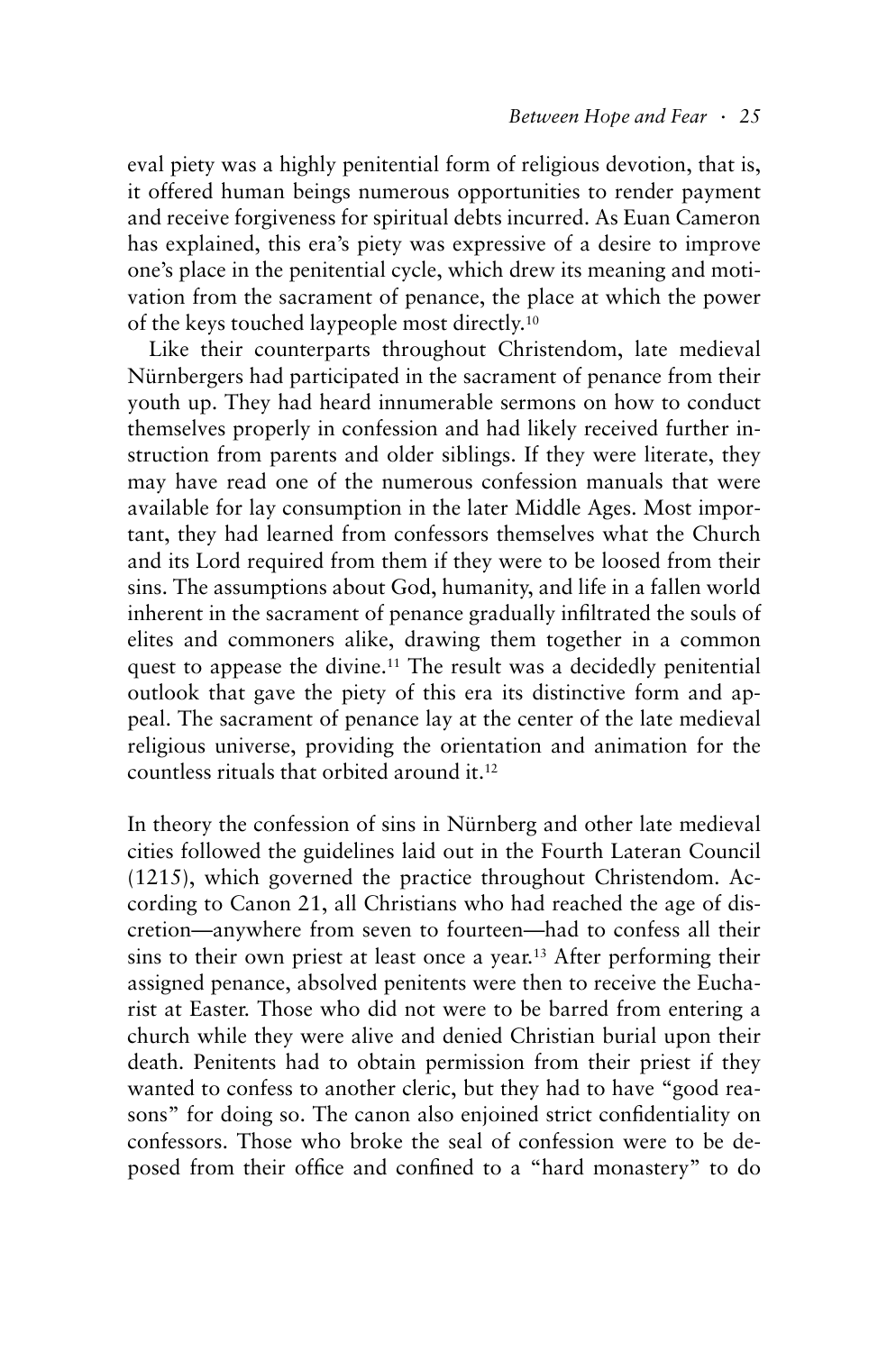penance for the rest of their lives. Priests were to read this article aloud in their churches on a frequent basis so that the laity would know what the Church required of them.14 In 1451 Cardinal-legate Nicholas of Cusa had reiterated this requirement to a diocesan synod in Bamberg. The synod, in turn, sent the Nürnberg Council a copy of Cusa's ruling; it repeated Canon 21 of Lateran IV verbatim.15

In 1490–1491 a diocesan synod in Bamberg again required penitents within its jurisdiction to confess their sins in accordance with Lateran IV.16 But in addition to reiterating the traditional requirements, the synod also included a number of stipulations that had become commonplace in late medieval synodal legislation. For example, in order to avoid sexual misconduct in confession, members of the synod required priests to hear confessions in an open place within the church.17 (The confessional booth was not introduced until the late sixteenth century. In the later Middle Ages confessors sat in a simple chair to hear the confessions of penitents, who would kneel before them.) The synod also mandated that penitents had to confess in person; they could not simply send a servant to their priest bearing a written confession.<sup>18</sup> Finally, members of the synod instructed confessors about cases that had to be referred to the bishop.<sup>19</sup> By the late Middle Ages the Church had compiled a long list of sins that only a bishop or pope could absolve. These "reserved cases" typically included serious sins like murder, heresy, perjury, and all sexual transgressions, but could also encompass less significant offenses like clandestine marriages.20 Diocesan synods throughout late medieval Europe made similar demands on their clergy as they sought to mark out the respective jurisdictions of parish priest and local bishop.21

How well did the theory of confession as expressed in diocesan synods translate into actual practice in late medieval cities like Nürnberg? With regard to frequency of confession, a dearth of sources complicates the historian's task considerably. Because there are no contemporary statistics on such practices, it is difficult to determine just how often inhabitants of the imperial city participated in the sacrament of penance.<sup>22</sup> As we have seen, the bishop of Bamberg expected at least annual confession in keeping with the stipulations of Lateran IV; there is no evidence that the Council opposed him in this matter—a rare instance of the Nürnberg magistrates submitting to Bamberg's spiritual authority.23 How nearly, then, did this expectation approximate actual behavior?

Because confession and communion went together in the minds of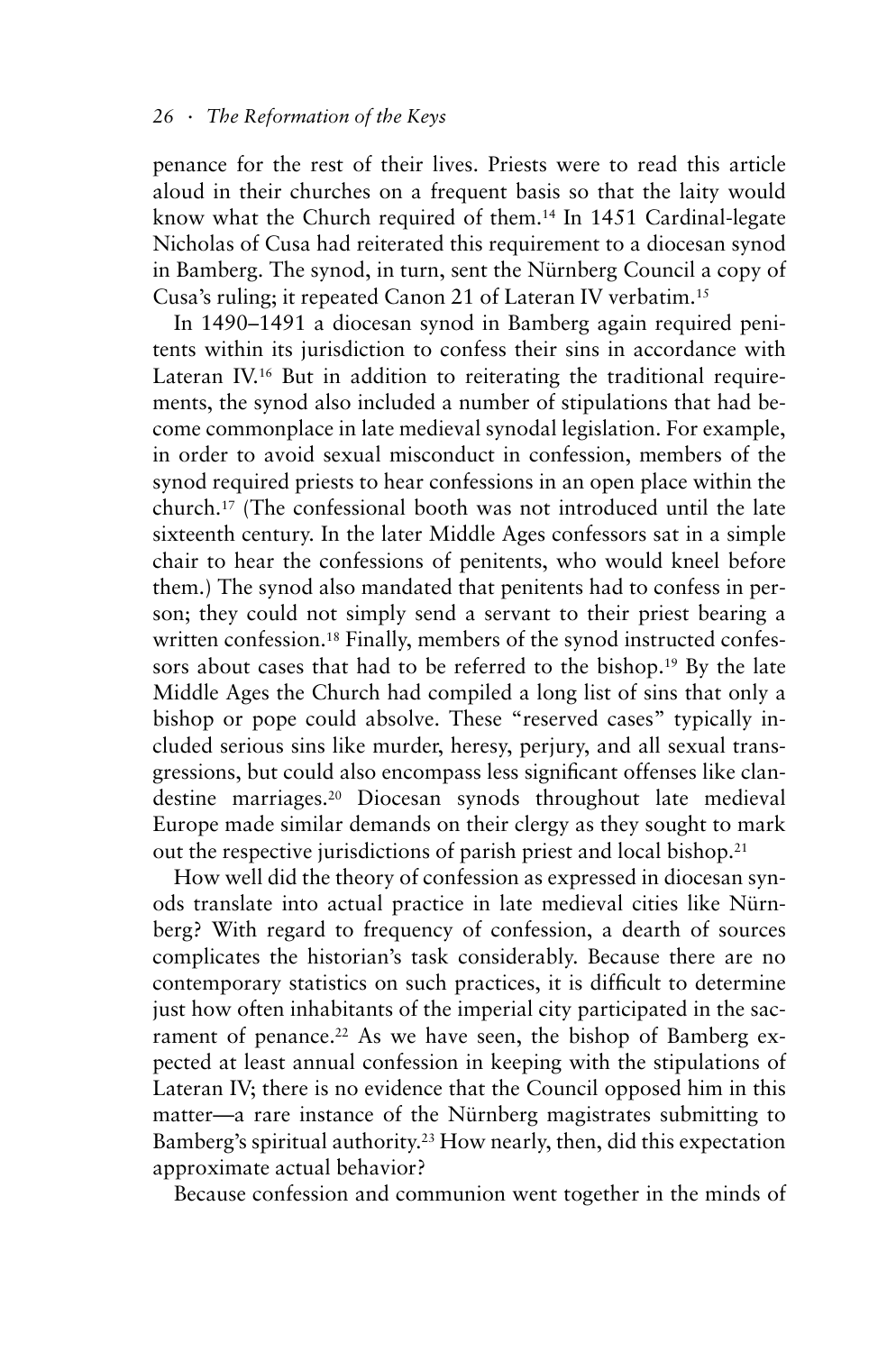both Church officials and the laity, one may assume that frequency of participation in the Eucharist accurately reflects how often laypeople received the sacrament of penance. We are again without hard statistics on exactly how often Nürnbergers communicated, but we do know that the Council anticipated that most would partake of the sacred host during Holy Week, especially on Good Friday.24 (This would suggest that most people confessed on Maundy Thursday, given the widespread belief that one should communicate shortly after one had confessed in order to ensure that one was in good standing with the Church.) The magistrates regularly employed the city's vicars to help meet the demand for confessors during this period.<sup>25</sup> Most important, the Council, ever vigilant in its efforts to promote the spiritual health of its city, expressed no concern in the extant sources that its subjects were neglecting their duty to make an annual confession. Writers of confession manuals occasionally complained that the city's inhabitants did not confess frequently enough, but this only means that most did not achieve the monastic ideal of several confessions per year. Based on this collection of indirect evidence we can safely assume that, as was common throughout late medieval Europe,<sup>26</sup> most Nürnbergers confessed their sins to a priest at least once a year, usually during Holy Week.

However, we should avoid concluding that confession was an exclusively Lenten affair. There were several non-Lenten occasions upon which penitents might confess their sins. It was standard practice in the later Middle Ages for laypeople to seek out a confessor whenever they were facing the possibility of death owing to sickness, childbirth, or dangerous travel.27 It was also traditional to confess before one participated in any of the other six sacraments. The Church stipulated that couples intending to wed should confess their sins before participating in the sacrament of holy matrimony.28 We know that at least a handful of especially pious Nürnbergers communicated four to six times year, and they almost certainly confessed each time before receiving the sacred host.29 We also know of cases where wealthy Nürnbergers likely confessed outside of Lent. There were several prosperous burghers in the imperial city who had private altars in their homes, where they could have mass celebrated as often as they chose. Sebald Schreyer revealed in his diary that he and his wife had received permission from the bishop of Bamberg "to choose a welltrained priest, spiritual or secular, when and as often as they like, who should hear their confessions and absolve them."30 Schreyer does not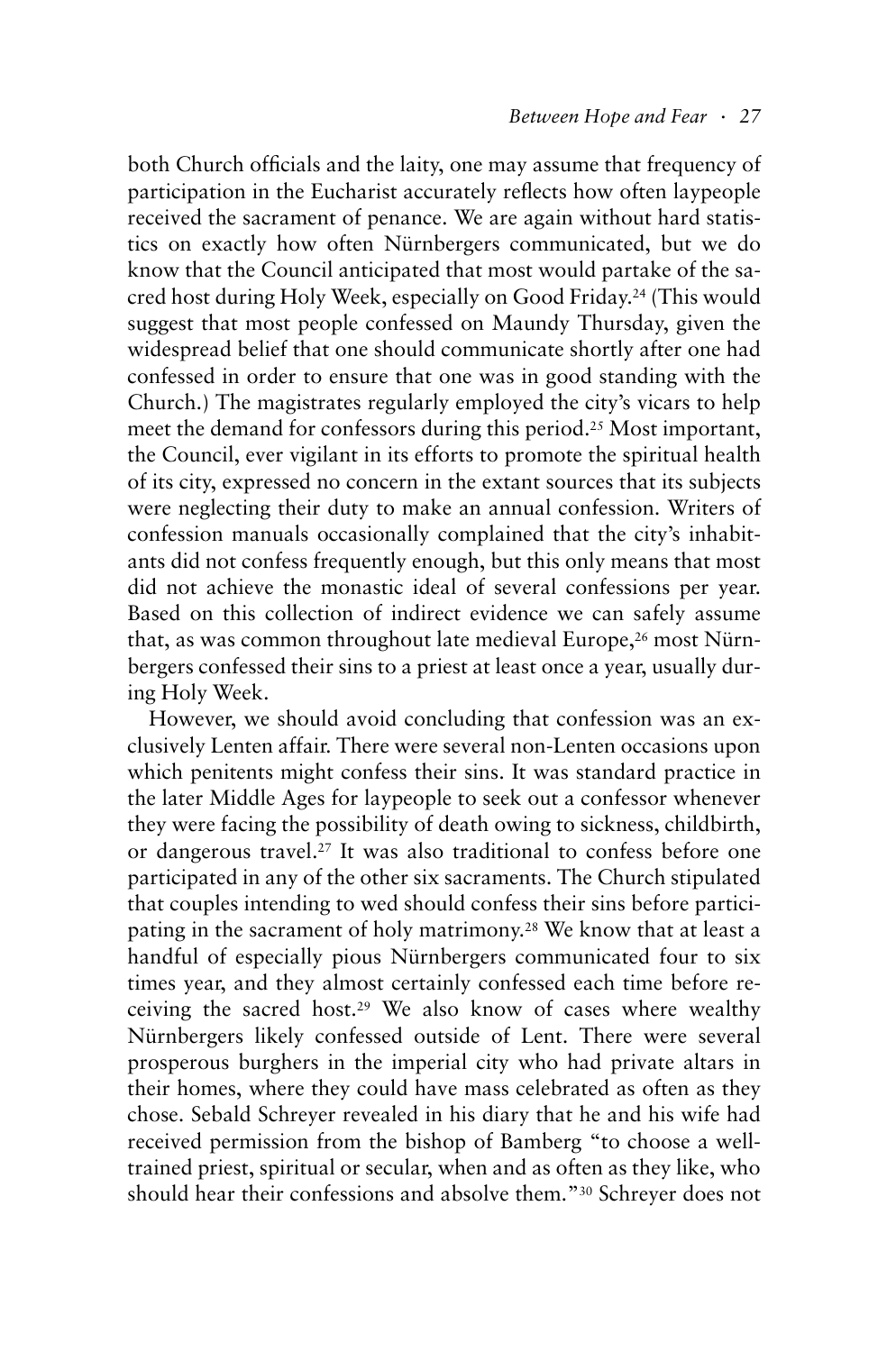say how often he confessed, though he clearly had access to confessors outside of Lent. Nürnbergers from lower classes also confessed outside of Lent. When Cardinal-legate Raymond Peraudi preached a Jubilee indulgence in Nürnberg during the fall of 1490, forty-three priests were employed to hear the confessions of the imperial city's inhabitants. There is every indication that the Nürnberg faithful kept them busy.31

The relationship between confession and indulgences on the eve of the Reformation was by no means a clear one.32 In theory one had to confess one's sins to a priest before one could receive (or purchase) an indulgence. In order to acquire an indulgence from Peraudi, Nürnbergers first had to confess their sins to one of the forty-three priests. However, this does not mean that each of the approximately 150 indulgences that appeared in late medieval Nürnberg required a confession of sins. There was an "inflationary" trend in the indulgence trade on the eve of the Reformation that saw popes and bishops promising ever greater exemptions from purgatorial sufferings for an increasingly smaller amount of penance (and money).33 On October 1, 1517, Pope Leo X complied with the Council's request for a new indulgence to be preached in the imperial city. Leo granted a plenary indulgence to any inhabitant of Nürnberg, cleric or lay, who donated the equivalent of one day's living expenses or who gave financial assistance to lepers during Holy Week. In order to receive this generous indulgence, one had either to confess one's sins "or have the intention to confess."34 By the later Middle Ages the Church regarded annual confession as sufficient preparation for obtaining an indulgence, though some more zealous Church officials resisted this move toward greater leniency in matters of the soul.

Scholars who maintain that confession was an annual event limited exclusively to Lent have overstated their case.<sup>35</sup> As we have seen, there could be exceptions to this rule. Though confession was a traditional part of the Lenten season in late medieval Nürnberg, it certainly was not confined to any one time of year. Inhabitants of the imperial city might participate in the sacrament of penance for reasons of personal piety or desire for divine protection, as much as for reasons of social conformity or sheer habit. The sacrament of penance was not indissolubly linked to annual reception of the Eucharist during Holy Week. It was present in the religious life of late medieval Europe throughout the liturgical year.

\* \* \*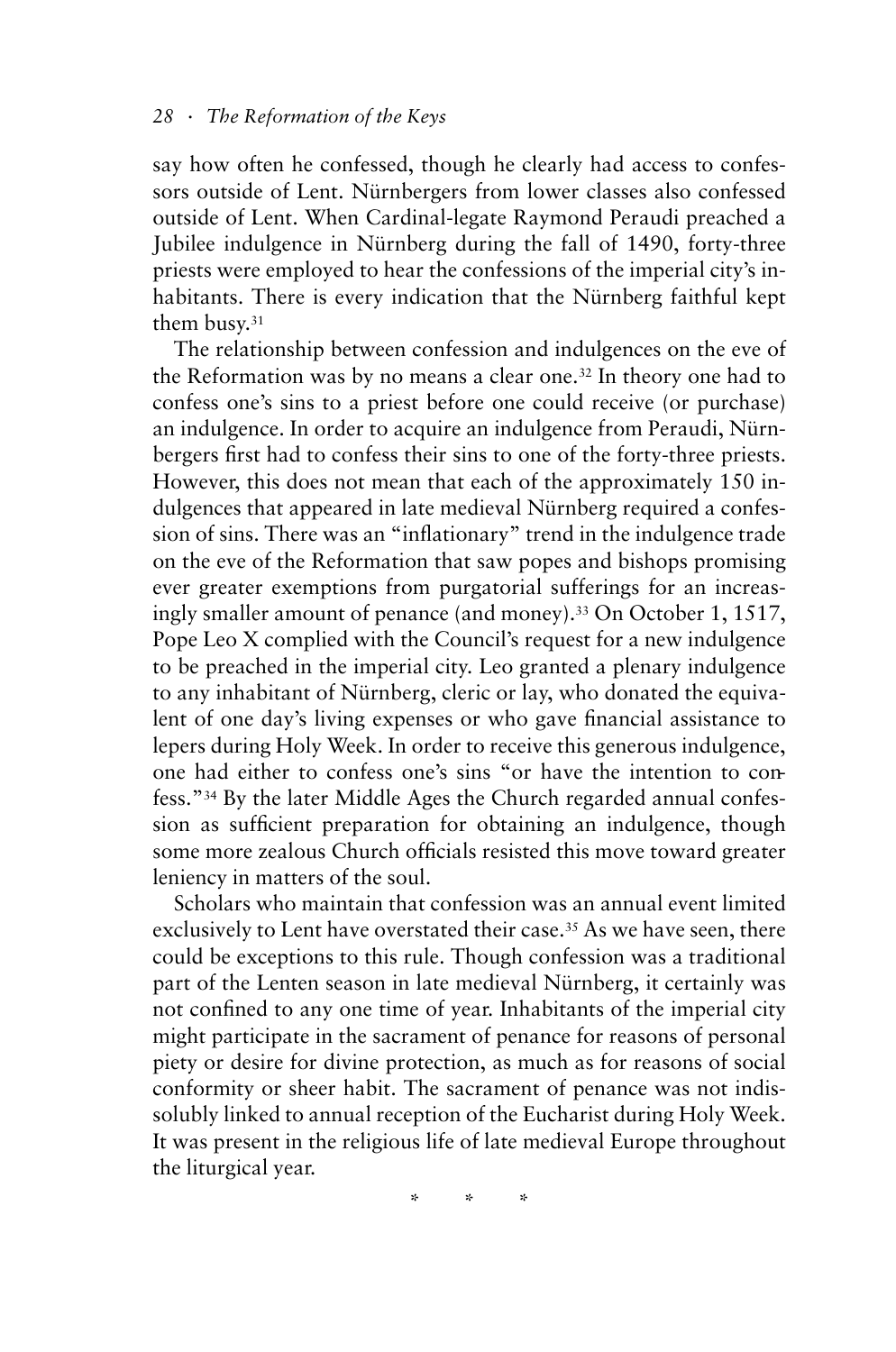Late medieval Europeans went to confession because it made sense to them to do so, not only because the Church required it. In the sacrament of penance they received the grace—the divine credit—they believed they needed and also rendered the payment for sin they felt they owed. These two convictions—about the necessity of grace and the importance of doing penance—were, in turn, continually reinforced by sermons, devotional literature, forms of popular piety, and, especially, participation in sacramental confession. At the heart of this defining ritual lay a certain logic that late medieval Europeans found extremely compelling.

The idea of penance has a very long history in the Christian West. Already in the second century theologians were locked in debate about whether one could obtain forgiveness for serious post-baptismal sin—that is, apostasy, sexual impurity, and bloodshed—through works of expiation.36 Though there were always rigorists who argued against the possibility, the majority of Church leaders came to the conclusion that God would forgive the serious sins of a baptized person, but only once and the penance had to be severe. As Tertullian explained, "although the gate of forgiveness has been shut and fastened up with the bar of baptism, [God] has permitted it still to stand somewhat open. In the vestibule He has stationed the second repentance for opening to such as knock: but now once for all, because now for the second time; but never more because the last time in vain."37 Tertullian argued that in this second repentance the penitent was to dress in sackcloth and ashes, fast from all but plain food, lament his sins before the Lord, prostrate himself before the feet of the presbyters, and kneel before the faithful, beseeching them to pray for his forgiveness. Tertullian maintained that this self-inflicted punishment would make satisfaction for sin and "expunge eternal punishment."<sup>38</sup> (Tertullian later reversed himself, insisting that there could be no remission for serious post-baptismal sin, but his earlier, more "liberal," view won the day.)

In general, leaders of the early Church were much more confident in using the binding key than the loosing one. They consistently sought to err on the side of rigor when faced with lapsed Christians, even as they sought to make room for human weakness and divine mercy. Though bishops and priests believed that Christ had given them the power to bind and loose sins, they were very concerned not to abuse this authority, especially when pronouncing forgiveness. There is evidence of the laity being directed to bishops for remission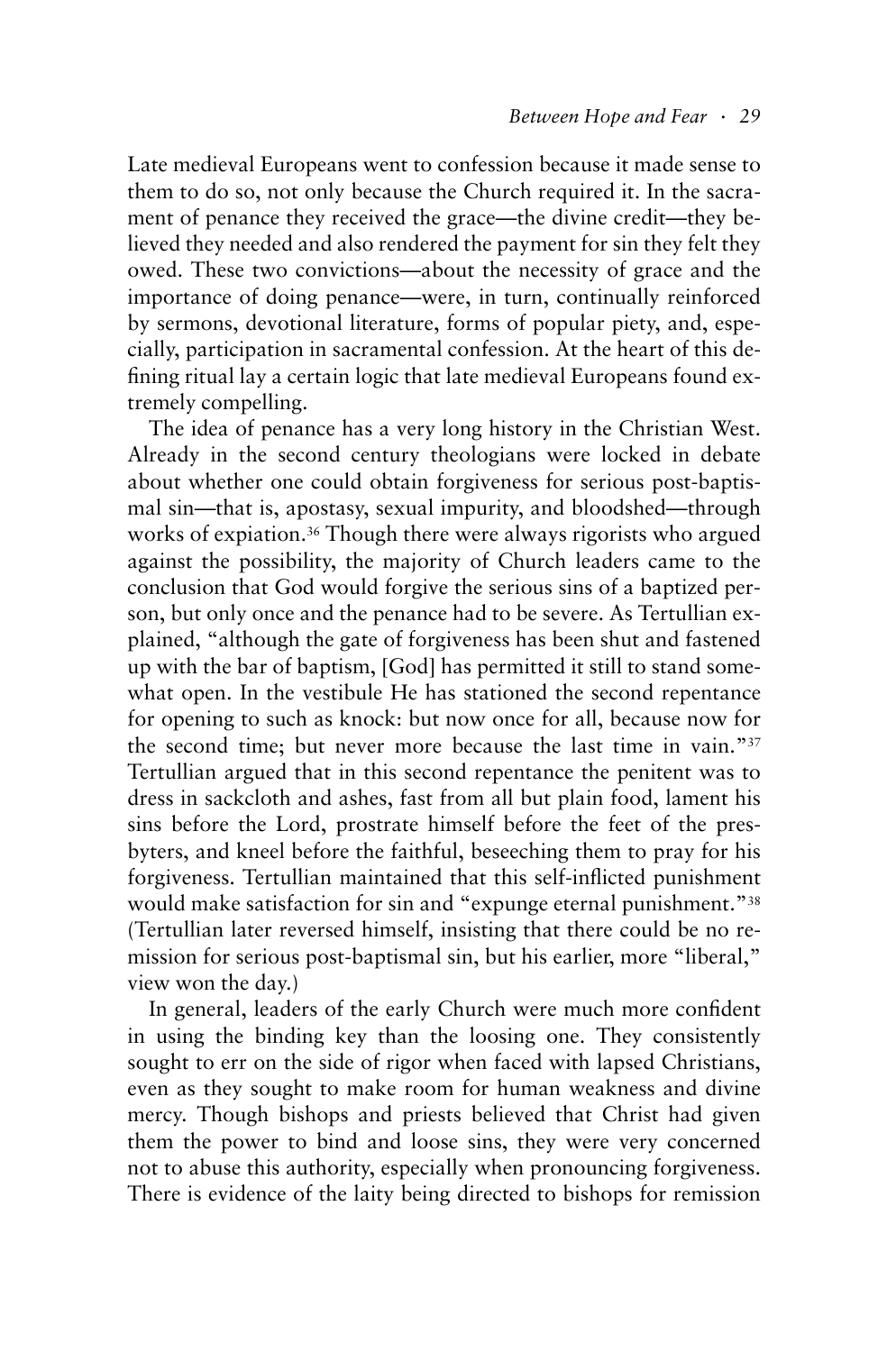of their sins,39 but we have no record of a cleric using the indicative form of absolution—*ego te absolvo*—that became commonplace on the eve of the Reformation.<sup>40</sup> There was something like clerical absolution, but it usually took the form of a prayer for forgiveness and was typically a very public affair.<sup>41</sup> Still, there was nothing approaching a uniform theology of the keys, especially where the loosing key was concerned. As John McNeill and Helena Gamer have observed, "the doctrine of absolution remained unorganized to the scholastic age."42 However, this lack of consensus on absolution did not detract from the widely held conviction that penance was necessary to the forgiveness of sins.

In time what had been a rare occurrence in the early Church (especially in the West)43 became a commonplace in medieval Christendom. Owing largely to Celtic influence, post-baptismal penance became an accepted, frequent, and essential part of medieval Christianity. What is more, both confession and penance, formerly public acts, were now private affairs, as was reconciliation, though there was still no well-developed theology of the keys.44 By the seventh and eighth centuries theologians had devised precise formulas for calculating how much payment (that is, penance) God was due for every kind of human moral transgression.45 For example, the famous *Penitential of Columban* (ca. 600) specified that a man who committed adultery "shall do penance for three years, abstaining from juicy foods and from his own wife, giving in addition to the husband the price of the violated honor of his wife, and so shall his guilt be wiped off by the priest." Or again, "Whoever commits homicide . . . shall do penance on bread and water for three years unarmed, in exile, and after three years he shall come back to his own, rendering to the parents of the dead man filial piety and service in his stead, and so the satisfaction being completed, he shall, at the judgment of the priest, be joined to the altar."46 The medieval penitential manuals did a great deal to strengthen the ancient conviction that human beings were obliged to compensate their Maker for serious wrongs committed after baptism.

Most important for the specifically late medieval understanding of penance was the thought of Anselm, Archbishop of Canterbury, as articulated in his *Why God Became Man.*<sup>47</sup> God, Anselm maintained, had commanded the first human beings to honor him by voluntarily submitting their wills to his will. It was entirely just for God to require this obedience from Adam and Eve because he had given them all they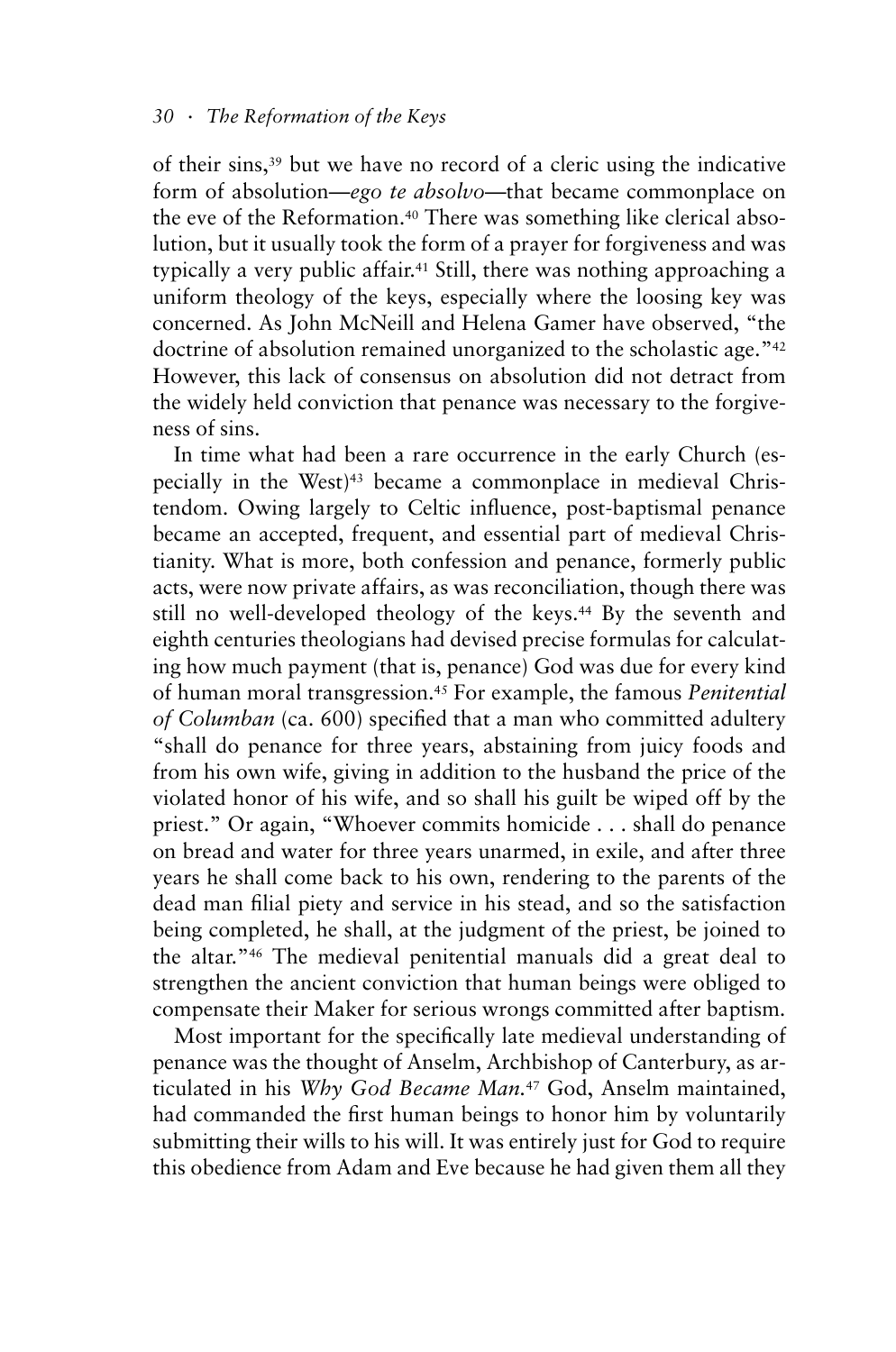possessed, including life itself: they belonged to him. When Adam and Eve usurped God's will they effectively robbed him of the honor that was his due. As Anselm explained, "A person who does not render God this honor due Him, takes from God what is His and dishonors God, and this is to commit sin. Now as long as he does not repay what he has plundered, he remains at fault."48 But humanity could not repay what it had stolen from God because the booty—God's honor was of infinite worth. The inevitable result was that humanity became infinitely indebted to its just and righteous Maker. The central message of Anselm's classic work was that Christ, the God-Man, had paid humanity's original debt with its Maker by offering his perfect obedience in its stead. As Anselm put it, "only God can, and only Man ought to make this offering."49

Wondrous as Christ's satisfaction for sin was, it did not provide forgiveness for all sin. Here Anselm introduced a crucial distinction that was to have a profound influence on the late medieval sacrament of penance and the piety it inspired. He argued that, in addition to having incurred a debt with their Creator, human beings had also received a divinely imposed punishment for having offended God in the first place. The original debt was forgiven by Christ's sacrifice, but there remained a penalty that still had to be paid. As Anselm explained, "one who harms the health of another does not do enough if he restores his health, unless he makes some compensation for the injury and pain he has inflicted. Similarly, for one who violates the honor of some person, it does not suffice to render honor, if he does not make restitution of something pleasing to the person dishonored, in proportion to the injury of dishonor that has been inflicted."50 While Anselm could accept the idea that God had forgiven humanity's debt by an act of sheer mercy, he, along with his contemporaries, balked at the notion of God releasing them from their penalty without demanding something in return. Honor had been restored but restitution for injury still needed to be rendered.

This distinction between the guilt or debt *(culpa)* of sin and the penalty or punishment *(poena)* for sin became a mainstay of late medieval theology and contributed directly to the logic of penance.51 By the eve of the Reformation most theologians identified the debt humanity had incurred in Eden with original guilt, and the punishment for sin with eternal damnation and the partial tainting of human nature. The majority of theologians held that Christ's death had atoned for original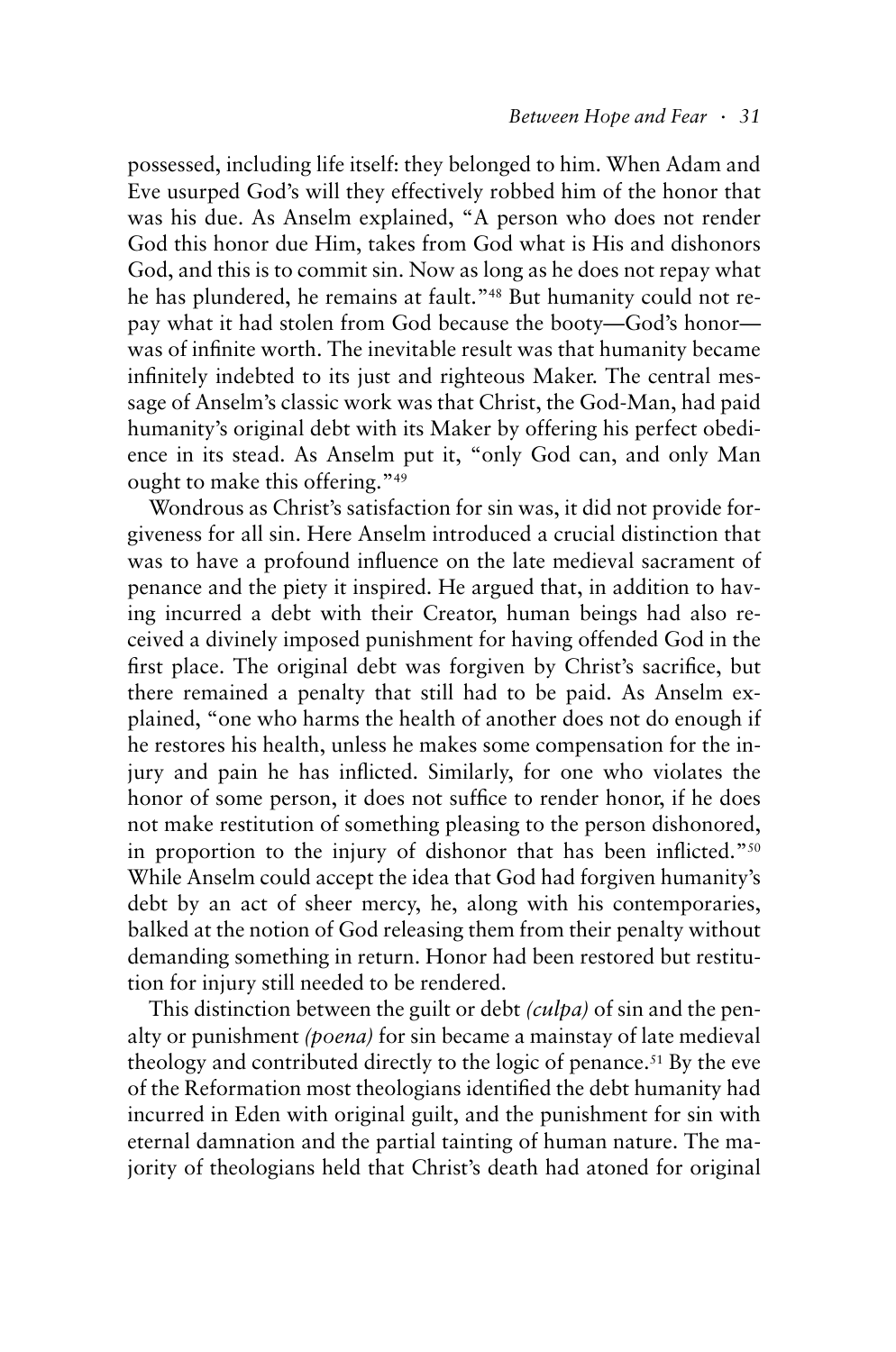## *32 • The Reformation of the Keys*

guilt and eternal damnation, but the tendency toward sinning *(fomes peccati)* remained for humanity to contend with, though having this tendency was not itself considered a sin. In addition to this remnant of the original penalty, human beings daily incurred new debt and punishment when they gave in to their dark side and sinned. Through Christ's meritorious suffering people could be protected from falling into eternal debt and everlasting punishment again, but only if they made continual restitution to God for their habitual plundering of his honor. Because sinning was a fact of life, one never escaped the need to render satisfaction, as there would always be new debt to pay off and new punishments to endure. If one ceased doing penance and perished with unforgiven mortal sin, there was always the danger of winding up in debtor's prison—that is, hell. Or, more likely, one would have to spend an extended period of time in purgatory, enduring the punishment for sin one could have faced on earth and with considerably less pain. Thus it made a great deal of sense to do penance while one still could, and going to confession was the best though certainly not the only—way to keep one's moral account with God in balance.

Late medieval theologians contributed greatly to the plausibility of penance on the eve of the Reformation by using images from contemporary economic life to justify the practice. Just as Anselm had portrayed the Almighty to his precapitalistic age as a feudal  $\text{Iord},^{52}$  so late medieval theologians interpreted Him to business-minded urban dwellers as an exacting but merciful merchant to whom they owed a sizable debt. The literature on confession consciously appealed to the "book-keeping" mentality that was so common among burghers, and deliberately encouraged the transfer of this mental outlook to the religious life. For example, the author of the anonymous *Mirror of Confession for the Sinner* (1510), a popular confessional manual in Nürnberg, defined confession as "nothing other than reckoning with God by means of sorrow and suffering in order to pay off one's debt."53 When urging his readers to make frequent confessions, he reasoned, "the one who pays his creditor frequently causes him to be merciful. It is the same with God when one confesses often."54 As Berndt Hamm explains, "The God whose righteousness people so wanted to satisfy calculated like a merchant. People offered him their good works as a kind of merchandise."55 Many of the terms late medieval confessors used to define humanity's relationship with God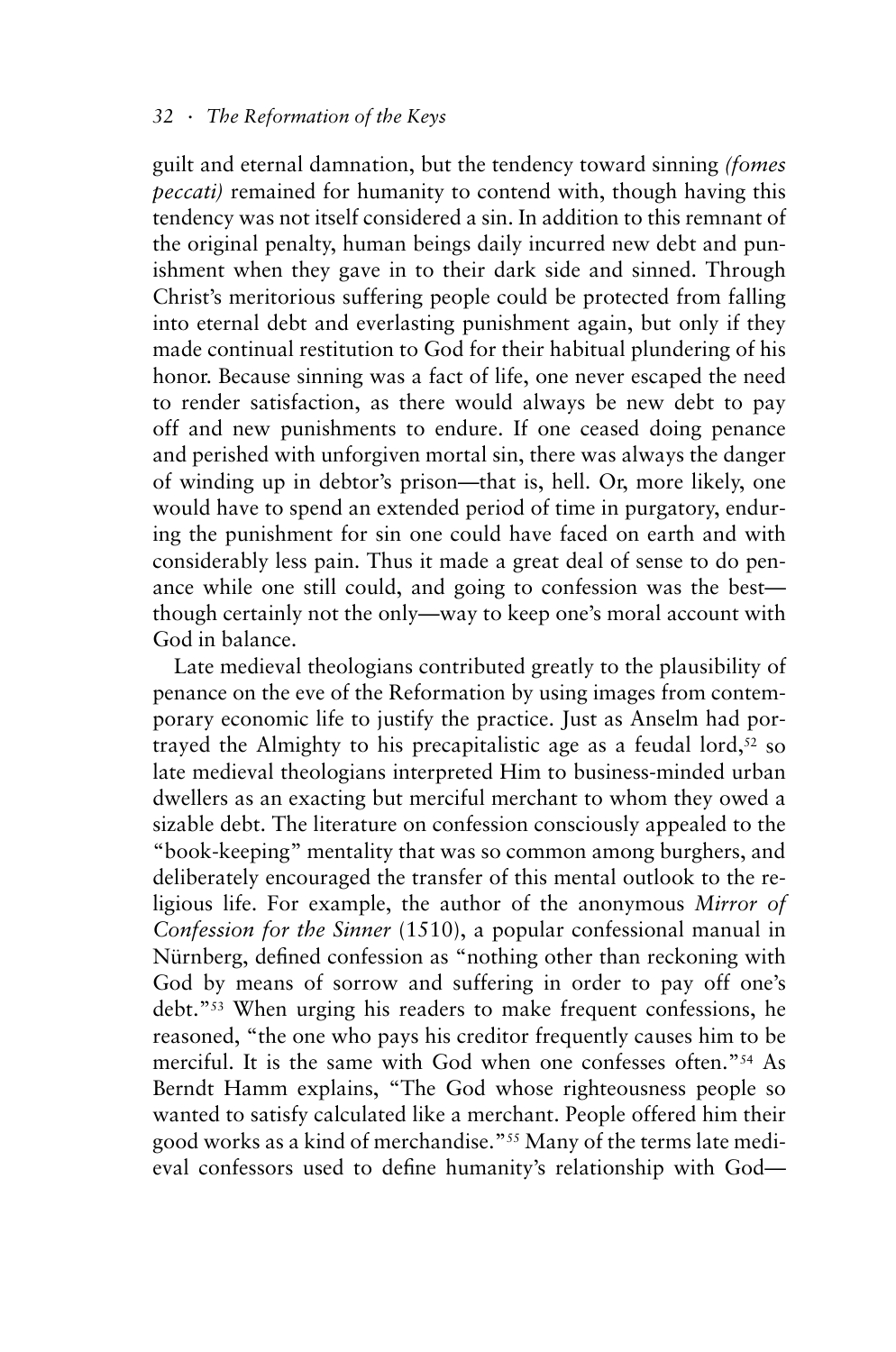*abtilgen, abzalen, quidt machen, schuld, absolviren*—were economic terms with which industrious burghers would have been familiar. The God of the confessional was one with whom they knew how to do business.

The logic of penance had important implications for what was expected of priests and penitents in confession. Confessors were to assess penitents' debts and penalties and then mediate divine credit to them after being assured that they were sufficiently sorrowful for having plundered God. Penitents were to evidence regret for having sinned, acknowledge all their serious offenses, humbly receive God's undeserved mercy, and willingly pay the remainder of what they owed their Maker. Theologians differed as to exactly how confessor and confessant were to fulfill their respective obligations, but all agreed that engaging in this divine transaction was the only way to stay out of debtor's prison and reduce one's time in purgatory.

In order to assess a penitent's spiritual account with God accurately, it was essential for a confessor to learn as much as possible about a confessant's past moral conduct. The model confessor had to be able to assist the laity in making a full or complete confession, that is, one in which the penitent revealed all the mortal sins he had committed since his last confession. Thomas Tentler has argued that of all the assumptions governing the late medieval practice of confession "the most universal is that a good confession must be complete."56 In keeping with Lateran IV, the late medieval Church insisted that penitents had to confess *all* their sins in order to obtain forgiveness. It was the responsibility of the confessor to elicit this exhaustive purging of conscience from his confessants.

Armed with the conviction that the only true confession was a complete one, the authors of late medieval confession manuals gave full rein to their predilection for dutiful attention to detail. In an effort to provide confessants with a reliable means of detecting all their moral offenses, late medieval theologians invented a seemingly infinite variety of guides for probing a penitent's conscience. Some of the more common were the Ten Commandments, the Seven Deadly Sins, the Five Senses, and the Twelve Articles of Faith.<sup>57</sup> Penitents were supposed to consult these catalogues of sins in order to see which of the listed offenses corresponded to their own moral transgressions. The author of the *Mirror of Confession* likened his book to an actual mir-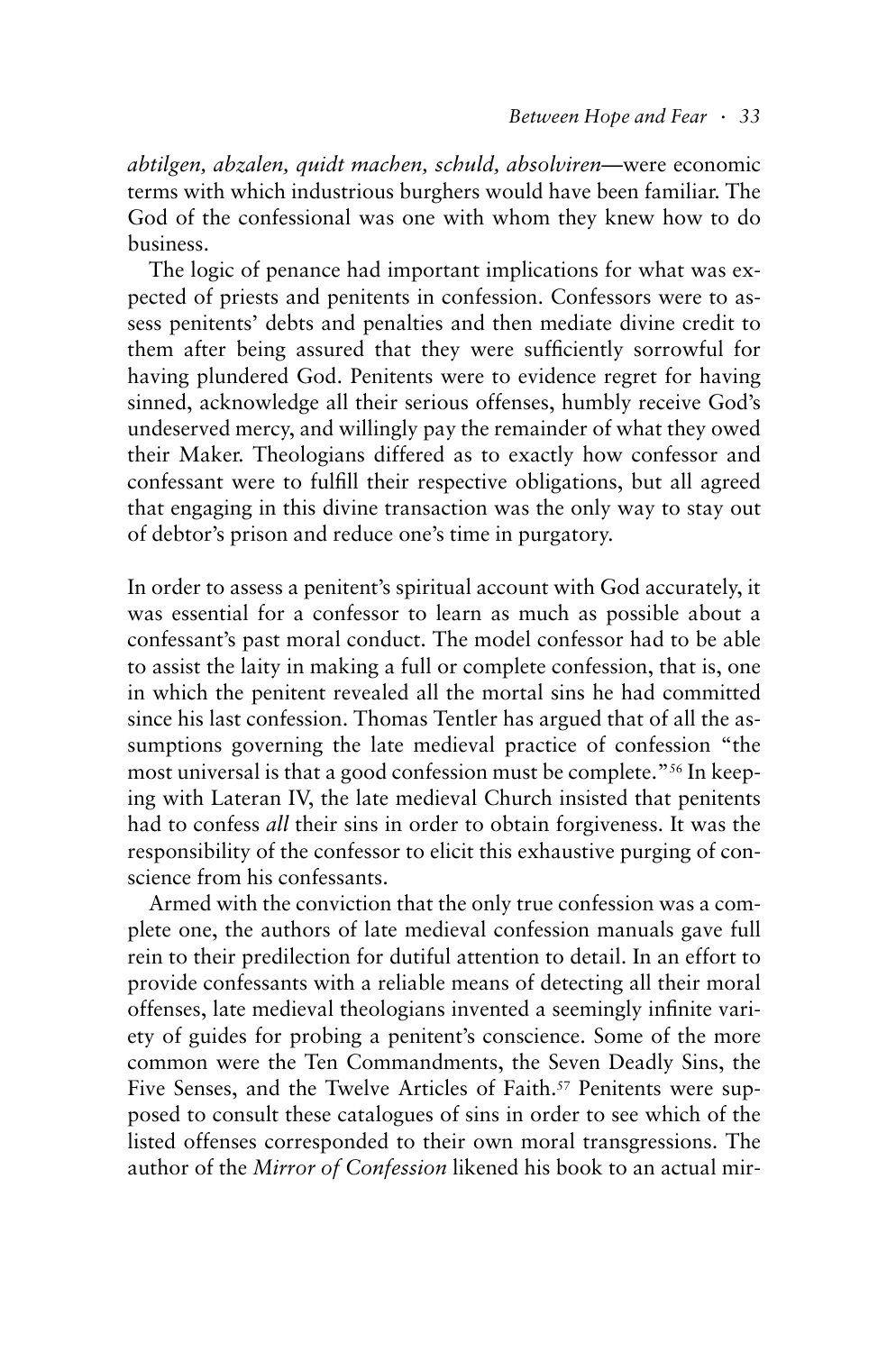#### *34 • The Reformation of the Keys*

ror that young women might use before going out to meet their prospective suitors:

When women want to . . . please their men they look at themselves in a mirror on the wall to make sure they do not have any kind of mark on their face. If they find one they immediately wash it off. In the same way, the one who wants to please God and go to the holy sacrament should look at himself in this confession mirror. If he finds a mark in the face of his conscience he should wash it off with true sorrow and a full confession [*lauter gantzer peicht*].58

Although the author promised to be brief, he went on for over 200 pages offering one catalogue of sins after another!

In order to make a full confession, a penitent had to reveal not only all her sins to her confessor but also the conditions under which she had committed each transgression. Lateran IV required confessors to inquire into "the circumstances both of the sinner and of the sin," an obligation that lay at the heart of the priest's role as confessor. The Church had taught for centuries that the conditions of a sin determined its degree of severity. A sin committed on a holy day was a greater offense against God's honor than one committed on an ordinary work day. Similarly, if one sinned accidentally, regardless of the action itself, it was less serious than if one had acted volitionally. Sin was a matter of the will.<sup>59</sup> Priests who neglected to inquire into the conditions of a confessant's transgressions were guilty of a mortal sin.

The author of the *Mirror of Confession* argued throughout his manual that penitents had to confess the circumstances under which they had sinned. After every list of sins the author repeated the refrain, "tell the circumstance" or "say the number of times."60 He reasoned, "an evil offender cannot be properly punished by a judge unless he says and confesses, 'I have stolen, I have robbed, etc.' He must tell the circumstances, that is, from whom he had stolen, how much, how often, when, who helped him."<sup>61</sup> The author then made the same point using the metaphor of a doctor and patient. A sick person must reveal the specific symptoms of his illness to his doctor if he wants to be helped.<sup>62</sup>

Reformation scholars have disagreed sharply over how demanding late medieval confessors were in eliciting full confessions from penitents. Some, like Steven Ozment, have argued that priests were quite harsh in confession, and encouraged the kind of scrupulosity that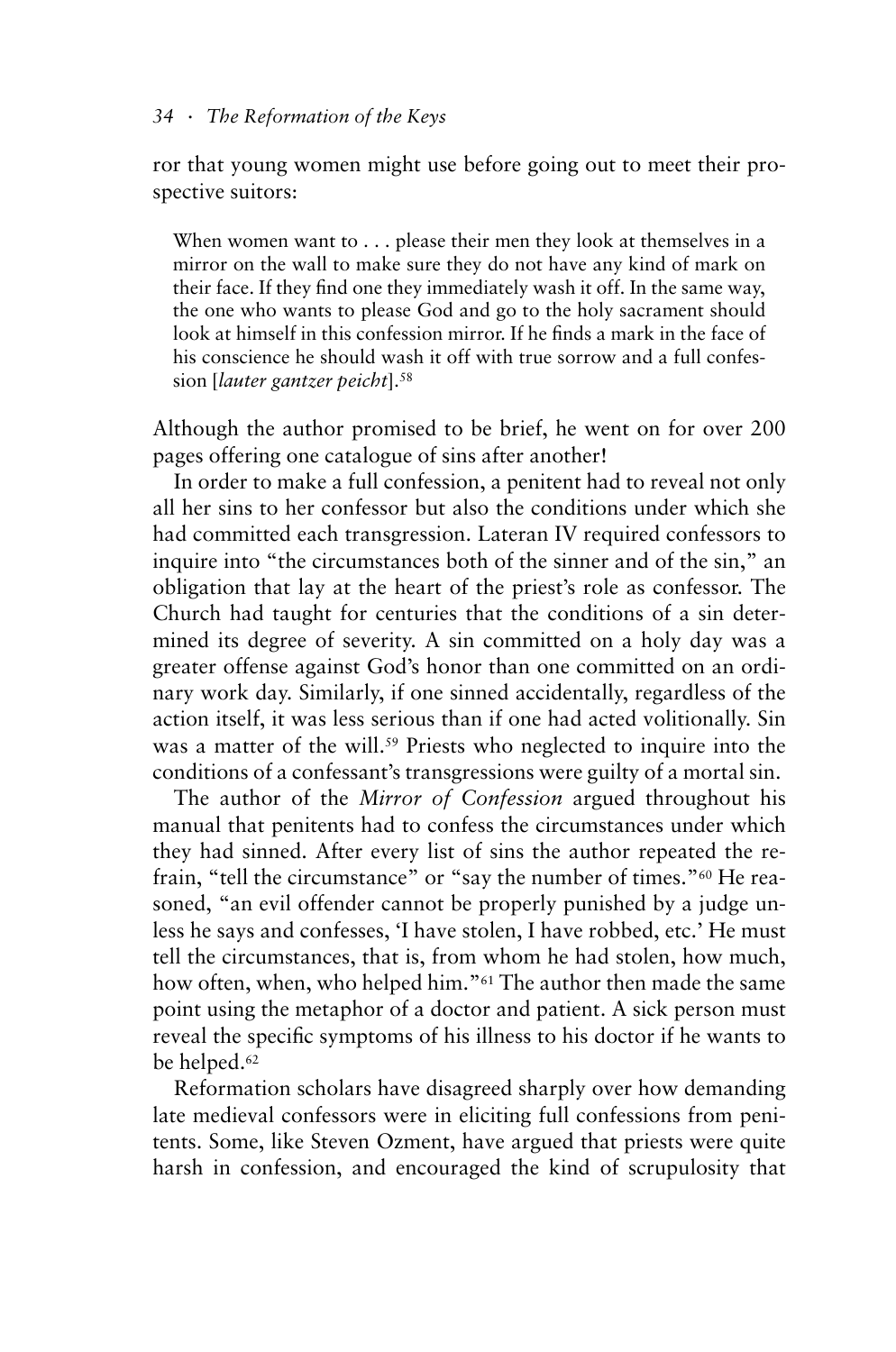plagued Luther as a young monk.63 Others, like Lawrence Duggan and David Myers, have maintained that a good portion of confessors were either humane in their treatment of penitents, or quite lenient because they lacked either the necessary training or occasion to interrogate them.64 The picture of the typical confessor that emerges from the extant Nürnberg sources provides no easy resolution of this scholarly debate but rather reflects the ambiguity present in the official view of the model priest. Confessors were to instill both assurance and anxiety in penitents. They were to be both friend and foe to sinners.

According to Canon 21 of the Fourth Lateran Council, the ideal confessor was a gentle yet thorough doctor who took great care to apply the appropriate remedy to his wounded patient. The canon reads:

As for the priest, he should be discerning and prudent so that like a practiced doctor he can pour wine and oil on the wounds of the injured person, diligently inquiring into the circumstances both of the sinner and of the sin, from which he may intelligently choose what sort of advice he ought to give him and what sort of remedy to apply, using various means for healing the sick person.<sup>65</sup>

The necessary connection that the framers of this canon saw between rigorous interrogation and healing restoration created a tension in the subsequent literature on confession between the confessor's dual roles of judge and doctor.66 Late medieval synodal legislation repeated the guidelines of Lateran IV, thus ensuring that this tension would become a permanent feature of the confessor's office.

Many diocesan synods emphasized the more compassionate side of the confessor's responsibilities. The 1490–1491 Bamberg synod required priests to listen to lay penitents "in a spirit of gentleness" *(in spiritu lenitatis).*<sup>67</sup> A 1447 synod in Eichstätt gave identical instructions to priests, while a 1512 synod in Regensburg included that confessors should instruct penitents in the same spirit of gentleness.<sup>68</sup> Lawrence Duggan has found similar references in synodal legislation throughout late medieval Germany. He states that all synods concurred in "exhorting him [that is, the confessor] to moderation and even leniency in practice."69 Of course the fact that this legislation contained frequent exhortations to leniency suggests that confessors could act otherwise.

One finds this emphasis on priestly compassion repeated in the ser-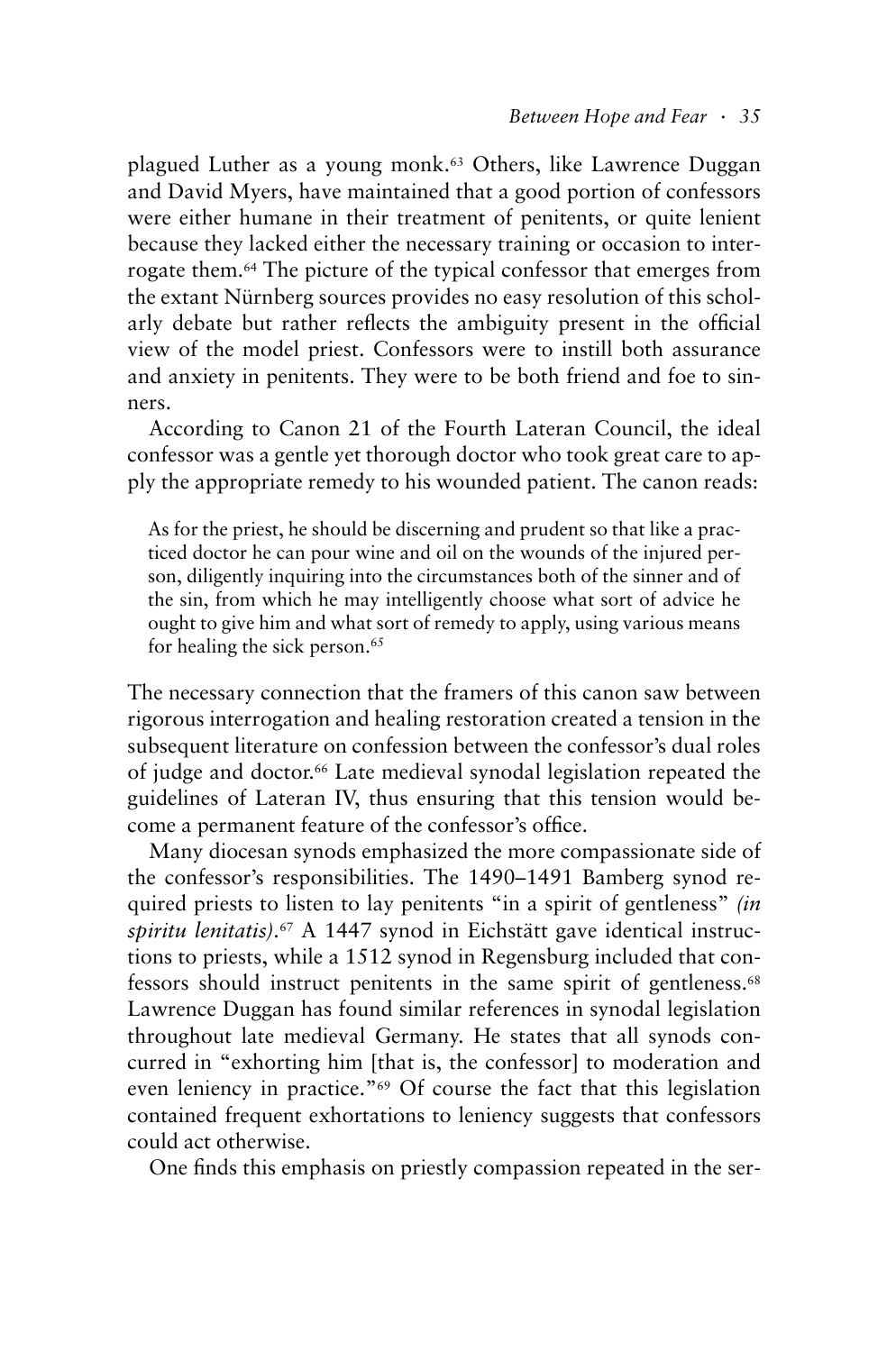mons of Stephen Fridolin, a popular Nürnberg preacher who was a member of the city's Franciscan monastery.<sup>70</sup> Fridolin gave sermons during the early 1480s in the St. Clara Convent to which laypeople were also welcome. In one homily, after urging his listeners to be truthful in their confessions, he added, "not so that you may be judged a sinner, but so that you may be justified; not so that you may imprisoned, but rather set free; not so that you may be condemned to death, but so that the gates of heaven may be opened to you and the gates of hell closed." But Fridolin's sermons also had a certain bite. He concluded his homily by warning his hearers, "If you prefer to be silent and not speak the truth privately to a single human being, [one day] it will serve to your eternal shame before the whole world."<sup>71</sup>

Even a more severe manual like the *Mirror of Confession* could urge priests to be humane in confession. The author of this manual wrote of the model confessor, "he has empathy with the sinner, helps him bear his burden and gives him good consolation . . . He is very careful with young people who are given to shame and fear."72 Another anonymous confession manual from Nürnberg advised priests to say to their penitents, "speak your sin openly, do not be ashamed. I will gladly and dutifully listen to you and help you bear your sin; therefore, do not be afraid."73

The literature on the sacrament of penance also devoted plenty of attention to the sterner side of the confessor's responsibilities. Synodal legislation frequently required priests to report the names of laypeople who had not made their annual confession to the local bishop.74 It also insisted that confessors make searching inquiries of the penitent's conscience.75 The most widely read confession manuals emphasized the forensic nature of the confessor's office as much as they did its more pastoral character. The author of the *Mirror of Confession* stated plainly that Christ had made all priests "referees or judges" *(teydings menner oder richt leüt)* in the courtroom of conscience.76

Harsh confession manuals could be lenient at times, and lenient preachers might be harsh on occasion. One expects this kind of result from the late medieval effort to balance the confessor's roles of judge and physician of the soul. How successfully Nürnberg confessors coped with the tensions inherent in their office depended largely upon how well trained they were. Most of the city's confessors were either members of the lower clergy—chaplains or vicars—or inhabitants of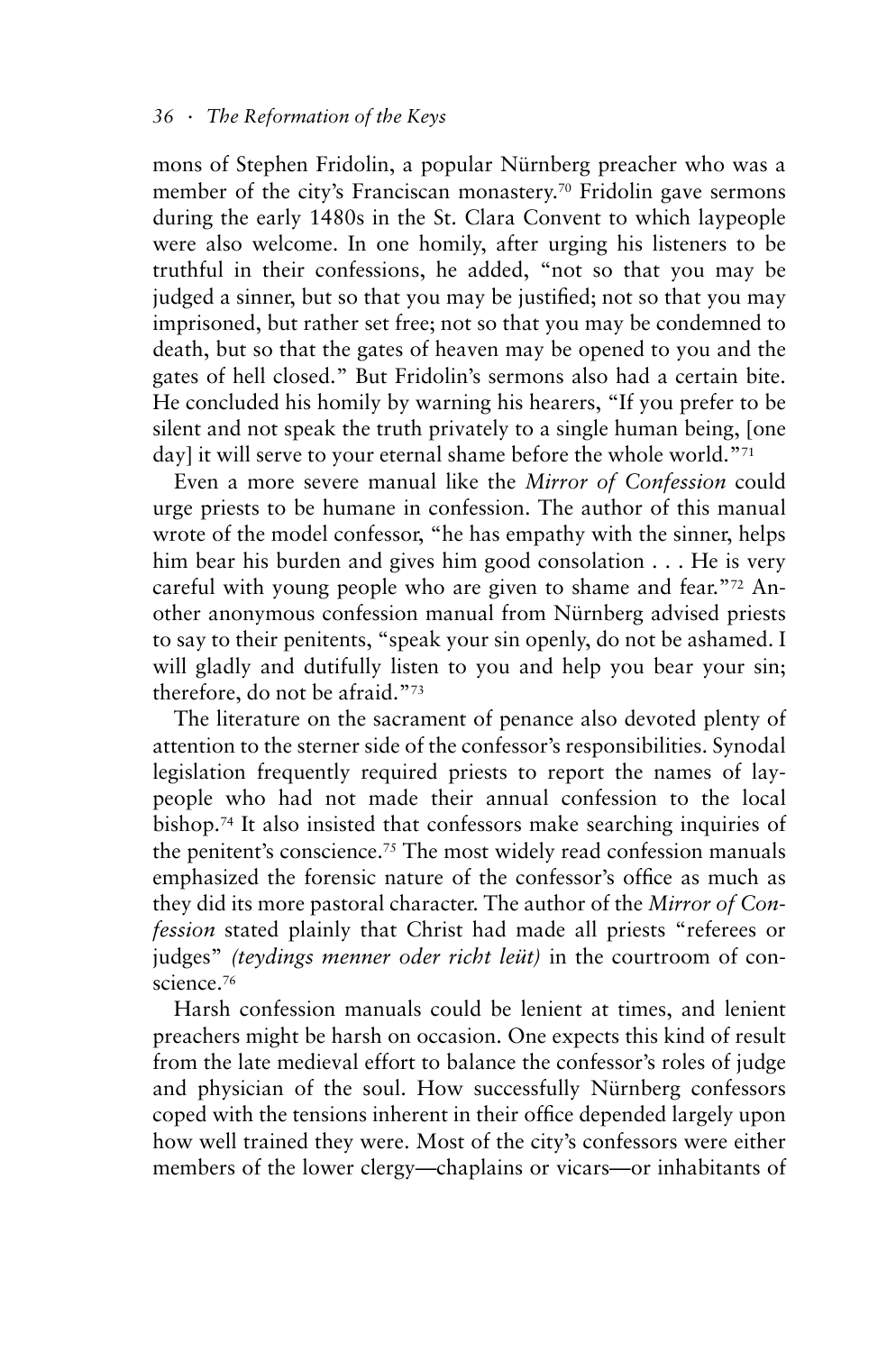the city's Franciscan, Dominican, or Augustinian monasteries.77 The latter could have been very well educated, while the former typically were not. Contrary to what Duggan and Myers have argued, inadequate training did not necessarily translate into an easy confession for penitents. As Tentler has noted, an ill-equipped physician of the soul could easily have botched such a delicate operation.<sup>78</sup> Lay Nürnbergers certainly had reason to fear the scalpels of some spiritual doctors in their city, especially those who took up this office to make a few extra *Pfennige* in lean times.79

Having fulfilled his obligation to elicit a full confession from the penitent, a confessor was then formally to exercise the power of the keys in absolving her of her guilt (that is, debt), using a form of the traditional "Ego te absolvo." According to the 1490–1491 Bamberg synod, confessors were to absolve penitents with one of two formulas: "May our Lord Jesus Christ deign to absolve you," or, "I, by the authority I possess, absolve you from your sins in the name of the Father, Son, and Holy Spirit. Amen."80 Following the absolution, the priest was to assign the confessant some work of penance with which she could pay the penalty she had incurred for her sins. As we have seen, whereas only God could forgive a penitent's moral debt, penitents had to atone for the penalty they incurred on their own. Here a priest could be of immense value because he, by virtue of his possession of the keys, could commute eternal punishments to be suffered in purgatory into a temporal penalty that could be endured in the here and now. By performing the assigned penances, a penitent could greatly mitigate the suffering she was bound to endure in purgatory for her remaining penalty for sin. In this way the distinction between the guilt of sin and the penalty for sin assured that priests would play an indispensable role in the penitential process. Failure to perform the imposed work of satisfaction would negate the efficacy of the divine absolution.

John Bossy has noted that there was a clear trend toward leniency in the assigning of penances on the eve of the Reformation.81 Lateran IV had required the penitent "to try as hard as he can to perform the penance imposed on him," an indication that the Church's attitude toward works of satisfaction had already become fairly liberal by the High Middle Ages.<sup>82</sup> While later synodal legislation continued to list the harsh requirements of the medieval "Penitential Canons" as an accurate guide to the amount of satisfaction each sin required, no one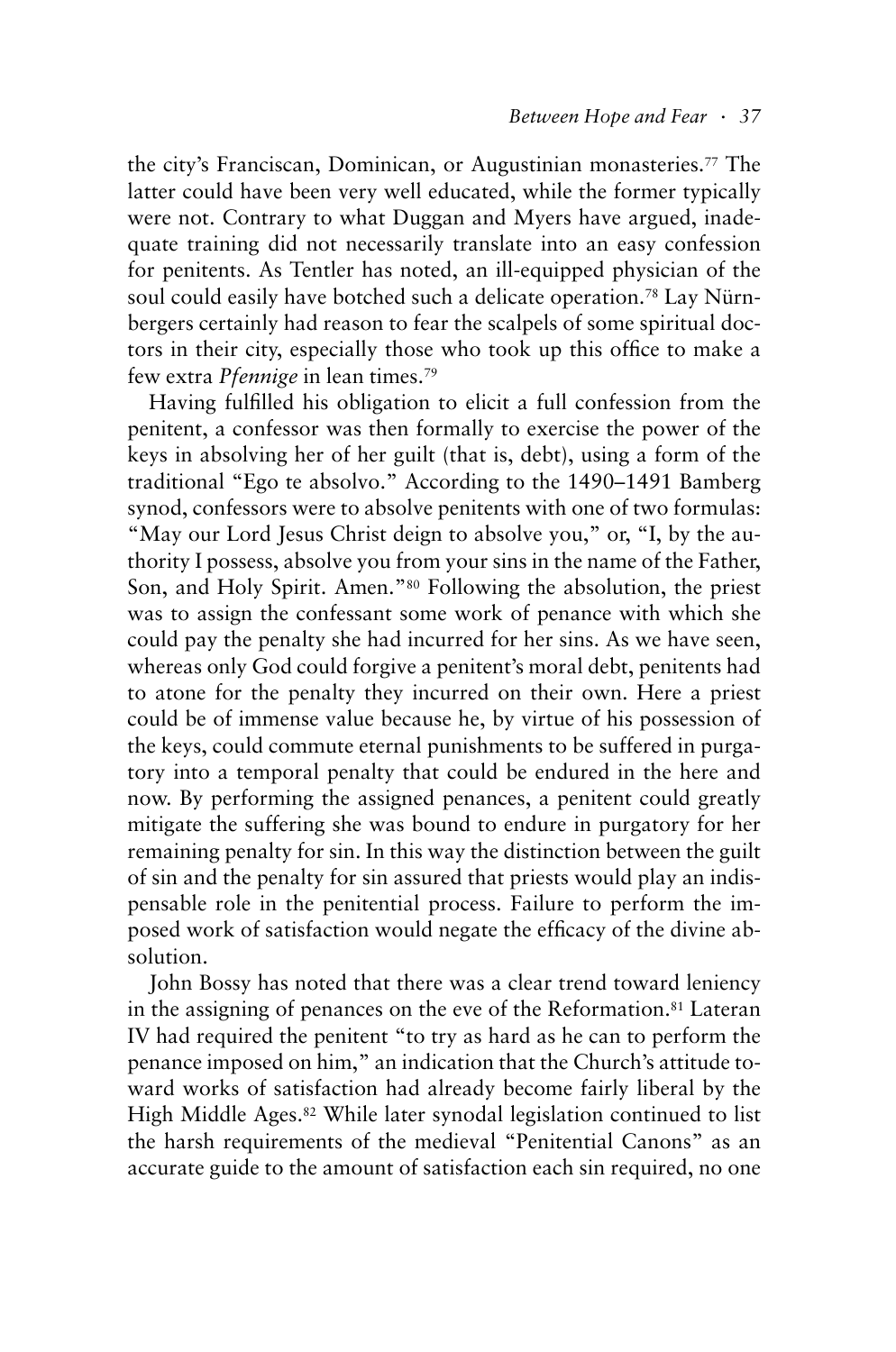expected confessors to employ this ancient system when assigning penances.83 The author of the *Mirror of Confession* listed as one of the marks of a good confessor that "he does not impose more penance than the penitent is either able or willing to bear."84 Later he instructed his reader to ask his confessor for "a small little sacramental penance"—three or four Our Fathers—which he could perform within the hour, or at least by the end of the day.<sup>85</sup> As was typical of late medieval confession manuals, the author reminded his readers that penances used to be much harder and that the easy penances of the present day did not pay the penalty even for venial sins.<sup>86</sup>

Late medieval confession manuals instructed priests to place penitents in a kind of double-bind. Confessors were to tell confessants that they deserved to suffer a great deal for their sins, but they were then to let them go with a few Our Fathers. Confessors were to demand great spiritual achievement but only give opportunity for nominal performance. Here we see a crucial connection between the late medieval sacrament of penance and the tremendous growth of lay piety on the eve of the Reformation. Pilgrimages, processions, endowments, and especially indulgences were attempts by laypeople to make up the difference between what they believed they owed and what they had been required to pay.87 The goal was to do more penance, to render more payment, as much and as often as possible. Late medieval confessors thus played a decisive role in encouraging the growth of a lay piety that derived its character and animation from the sacrament of penance, but which also sought to transcend it. Priests helped produce a penitential mentality that ultimately looked beyond sacerdotal ministrations to satisfy its logic.

In addition to confessing all her mortal sins and their circumstances, humbly receiving divine absolution, and dutifully performing assigned penances, the model confessant had one further obligation that has fascinated and perplexed late medieval and modern scholars alike: she had to express sorrow for having offended God. It was not enough for a penitent to acknowledge her debt to God, along with its accompanying punishment; she also had to feel sorry about having robbed God of his rightful possession, human obedience and love. There had to be some degree of emotional distress about one's sin; otherwise confession was meaningless and absolution without efficacy. In time sorrow itself became a form of payment that one could render to God to help balance one's moral account.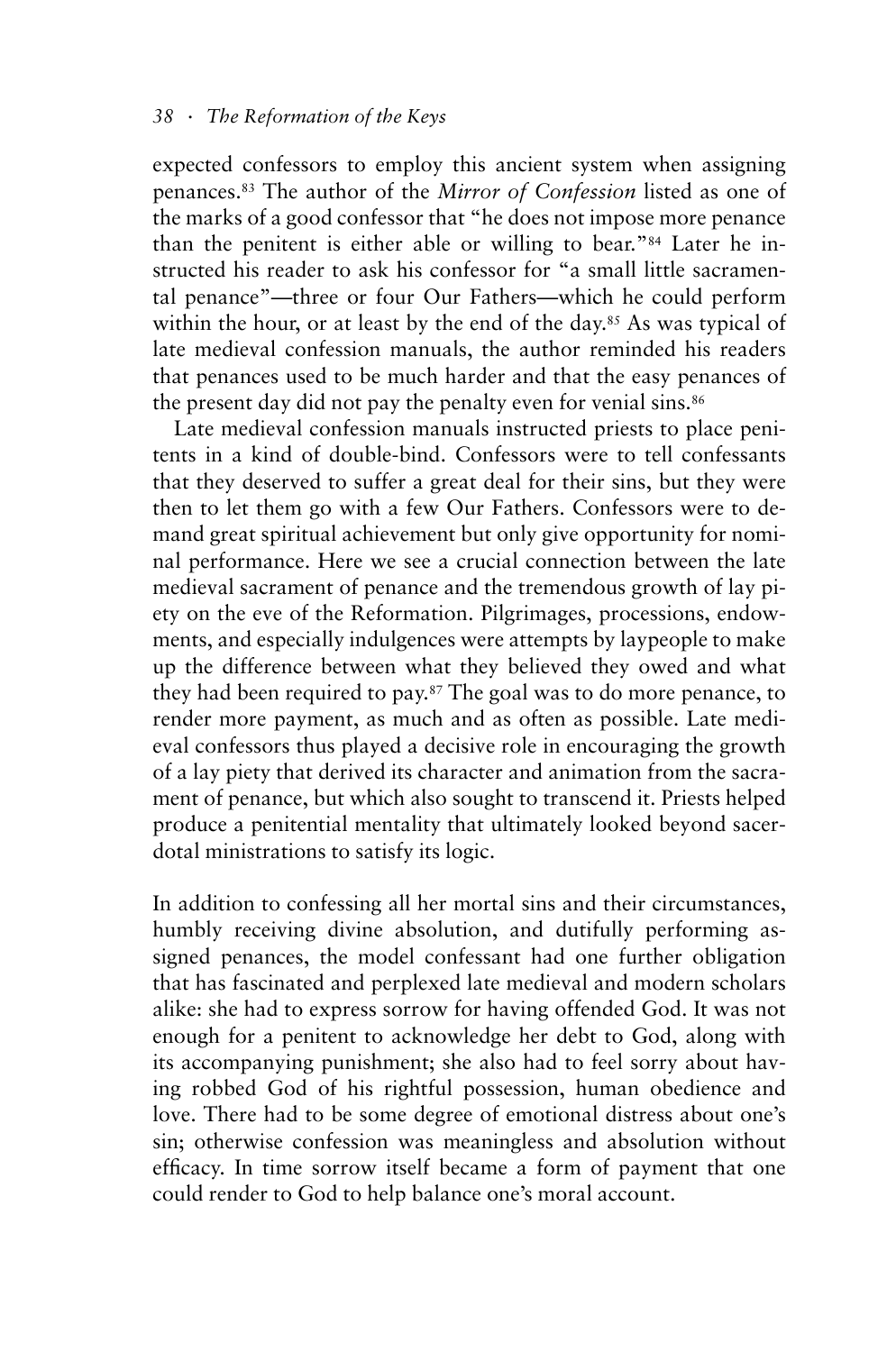Christians have always believed that God forgives only those who are contrite in heart. However, defining exactly how much sorrow God expects has proven a difficult task. The Christian penitential system of late antiquity and the Middle Ages judged the sincerity of a penitent's contrition based on his willingness to perform works of expiation: penance was the heart of the system. Priests absolved penitents only *after* they had completed their assigned works of satisfaction. Although medieval Europeans developed ways to substitute lighter penances for heavier ones,<sup>88</sup> by the eleventh century there was widespread concern that the penitential system was simply too harsh for most people to endure. Gradually, priests began absolving confessants *before* they performed the assigned works of satisfaction. As we saw in the *Mirror of Confession,* penances themselves became lighter over time and were intended to symbolize the penitent's awareness that his sins deserved far greater punishment than he could ever bear, a direct spur to the growth of penitential piety.

Tentler has shown that the trend toward lighter penances led to a greater emphasis on contrition in the sacrament of penance. True sorrow for one's sins, not the performance of penance, became the necessary prerequisite to forgiveness. But this development raised two very thorny questions for the Church: (1) What degree of sorrow did a penitent have to achieve before he could be assured of obtaining forgiveness for his sin? (2) What role did the priest play in the sacrament of penance if the penitent could receive absolution directly from God by virtue of his contrition? The answer to both questions had important implications for what was expected of confessants.

Three main schools of thought on the respective roles of penitent and confessor in the sacrament of penance emerged in the High Middle Ages. A contritionist school identified with Peter Lombard emphasized that human beings could obtain forgiveness of sin directly from God if they were perfectly sorrowful, or contrite. In this scheme confessors simply "declared" or "showed" to the penitent the divine remission of guilt that had already been granted before the sacramental encounter. An attritionist school associated with Thomas Aquinas maintained that confessors played a necessary role in the sacrament by actually eliciting divine forgiveness of guilt by their words of absolution—they did not simply declare to penitents what they had already appropriated themselves through their contrition. This school also allowed for sacerdotal absolution to transform imperfect sorrow (attrition) into perfect sorrow, thus enabling the penitent to be for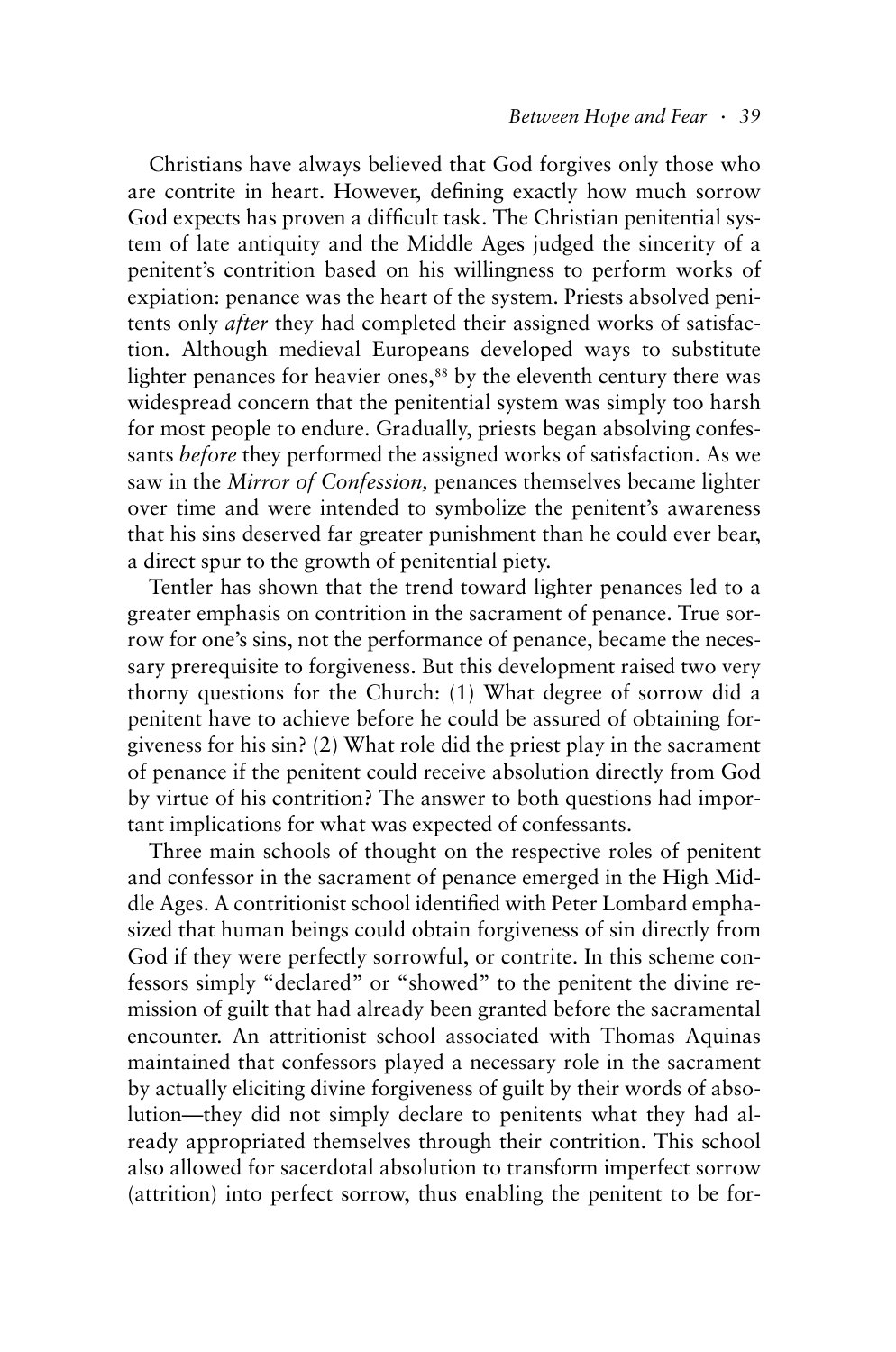given, though this was seen as an exception rather than the rule. An absolutionist school affiliated with Duns Scotus sought to shift the focus of the theological debate from sorrow to absolution. Scotus argued that most people were only attrite as they approached the sacrament of penance and therefore relied on the priest's ability to transform their imperfect sorrow into contrition through the pronouncement of absolution, the true essence of the sacrament. Each of the three schools believed that God was the ultimate source of both sorrow for sin and forgiveness of guilt, though they disagreed on how this divine grace was mediated to penitents. Each also maintained that priests were authorized to remit the penalty for sin because they possessed the keys.<sup>89</sup>

These three schools continued to influence theologians on the eve of the Reformation and each attracted important advocates. The famous Strasbourg preacher Johannes Geiler followed Lombard and believed that human beings could achieve perfect sorrow without the assistance of priestly absolution.90 A nominalist in the tradition of Gabriel Biel, Geiler taught that God expected human beings to transform their own attrition into contrition through the exercise of their natural powers *(facere quod in se est),* which, despite being infected by the "tinders of sin" *(fomes peccati),* could still achieve great moral heights. (Marsilius of Padua also drew on Lombard's theology of the keys in the *Defender of the Peace,* because of the way it limited the authority of the clergy.) Jean Gerson, perhaps the greatest authority on the cure of souls in the later Middle Ages, was a proponent of Aquinas's moderate position on the sacrament of penance, though he also had sympathies with the more liberal school of Scotus.<sup>91</sup> He concurred with the Angelic Doctor's emphasis on the necessity of priestly absolution for forgiveness of guilt, though he was more willing than Aquinas to make allowance for penitents whose sorrow was incomplete. Though influenced by Geiler's brand of nominalism, Gerson nevertheless held to the Thomistic doctrine that human beings required prevenient grace to become contrite. Johannes Paltz, an Augustinian friar who taught at the University of Erfurt, was an advocate of the absolutionist school and stressed even more so than Scotus that human beings could never achieve true sorrow for sins and therefore depended for forgiveness on the objective working of priestly absolution.<sup>92</sup> Penitents still had to express sorrow, but God would even accept attrition based solely on fear of punishment, a position Scotus would have found too lax.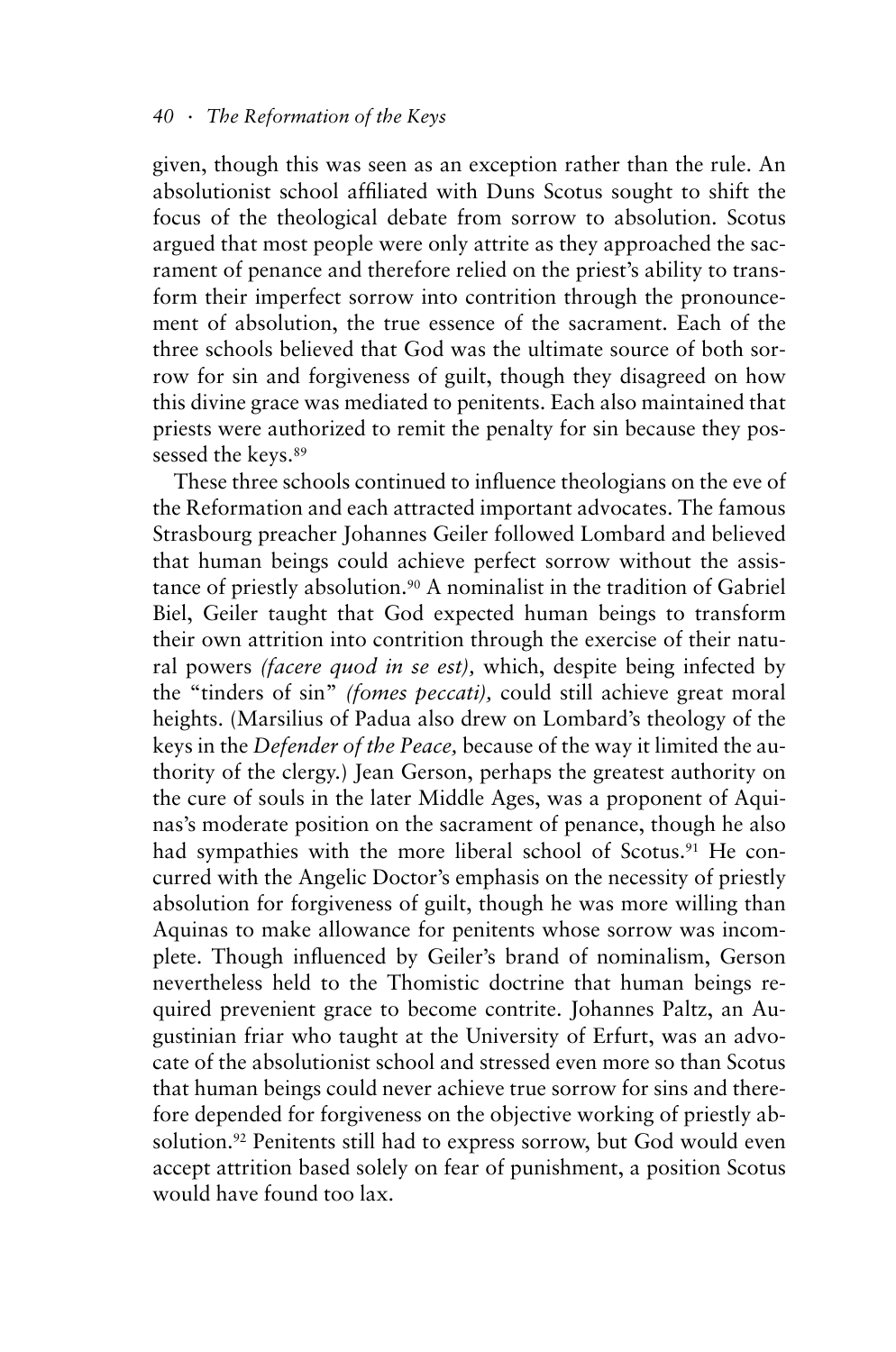One important related issue in the debate about contrition and priestly authority was assurance of forgiveness. Geiler insisted that, short of divine revelation, penitents could not know if they had achieved true sorrow for sins and therefore could not be certain they were forgiven; they simply had to do their best and trust in God's mercy. Gerson agreed with Geiler but also saw the potential for this view to encourage scrupulosity. He therefore taught that penitents could achieve a moral certainty of their status before God based on their knowledge that they had confessed all their mortal sins to their priest and resolved not to commit any more in the future. Gerson hoped that this confidence, coupled with belief in the keys, would provide penitents with the assurance Geiler denied them. Unlike Geiler and, to a lesser extent, Gerson, Paltz sought to ground assurance of forgiveness on the confessor's sacerdotal authority rather than on the penitent's inward piety. True to his Augustinian roots, Paltz had little confidence in human moral capacity.

Scholars generally agree that most late medieval confessors adopted a moderate form of attritionism that combined the positions of Aquinas and Scotus.93 Ozment's view that late medieval confession manuals demanded true sorrow in exchange for forgiveness has seemed extreme to most Reformation historians. But Duggan and Myers's work stressing the laxness of the late medieval confessional errs in the opposite direction. Gerson's via media won the most widespread support among the regular (that is, monastic) and secular (that is, nonmonastic) clergy who heard confessions on the eve of the Reformation. Many held that Geiler's contritionism was too harsh and Paltz's absolutionism too lax. The model confessant was to try her best to be contrite, but ultimately she could rely on divine help in rendering payment to God. Still, as Tentler has emphasized, there continued to be considerable differences of opinion among the experts as to exactly how the sacrament of penance conveyed grace.<sup>94</sup> The theology of the keys had come a long way since the Patristic period, but there was still no consensus on exactly how they worked. Jaroslav Pelikan has stressed that late medieval theology was characterized by a "doctrinal pluralism" that was especially pronounced in theologies of confession.95 As we will see, Pelikan's observation is particularly apt for the practice of confession in late medieval Nürnberg.

The 1490–1491 synod in Bamberg stipulated that priests "should instruct the confessant so that he might have contrition for his sins, by which he has offended God, and the intention to abstain from them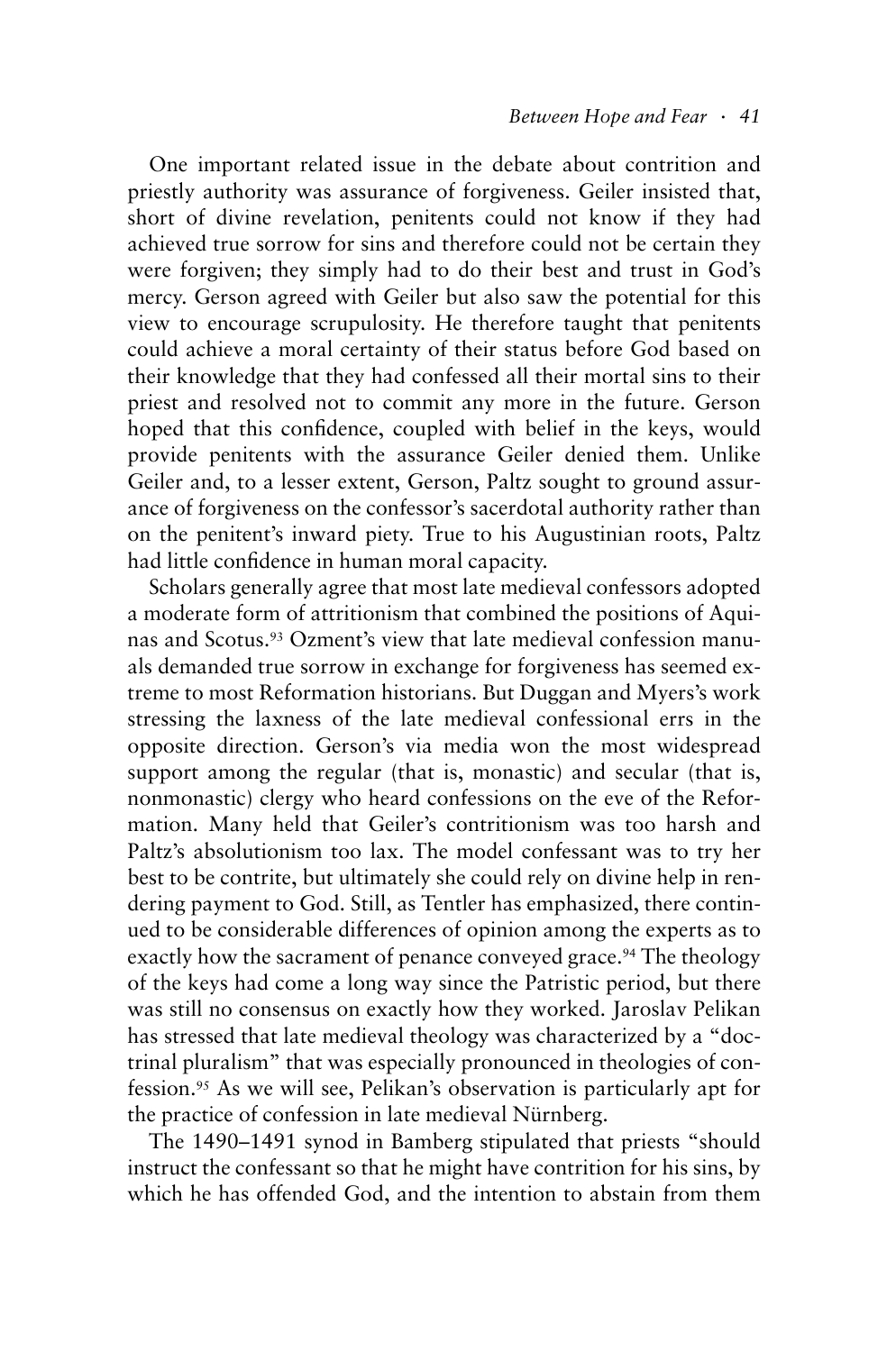[in the future]."96 The framers of this legislation reflected the common belief in the necessity of contrition for remission of sins, but they provided confessors with no standards by which to measure a penitent's sorrow. Priests were left to their own devices to define exactly what contrition meant.

Confessors in Nürnberg had a variety of confession manuals and summas to consult on the matter, and therefore confessants likely heard a number of opinions on their proper role in the sacrament. Anton Koberger, late medieval Nürnberg's most famous publisher, had produced multiple editions of works on confession by Johannes Nyder, Johannes Herolt, Johannes von Freiburg, and Angelus of Clavasio.97 According to Tentler, the latter's summa, known as the *Angelica*—one of the most popular in late medieval Europe—went through seven editions in Nürnberg alone.<sup>98</sup> Along with these more formal treatments of confession, which included the *Mirror of Confession,* Nürnberg's clergy also had recourse to a variety of smaller, less sophisticated discussions of the sacrament of penance that were contained in the libraries of churches, monasteries, and private homes.<sup>99</sup>

While he claimed that his confession manual was a collation of the best sources available on confession, the author of the *Mirror of Confession* was clearly an advocate of Lombard's conservative position on the working of penance.100 He asserted that "the power and whole effectiveness of the sacrament of penance... consists in a true sorrow for past sins and in a firm resolve with the help of God not to commit further mortal sins."101 With Lombard and Geiler, he downplayed the role of the keys and, in places, displayed a rather casual attitude toward auricular confession to a priest. He wrote, "if one has the time and opportunity, and if a priest is available, one is obliged to confess all his sins and to accept the verdict, penance, and absolution of his confessor."102 Like Geiler, the author held the penitent responsible for making a good confession. A competent priest could be very helpful in assisting one to achieve true sorrow, and the *Mirror of Confession* advised the penitent to choose one wisely, but confessants were not to rely on the ministrations of priests to obtain forgiveness for them. Echoing Geiler's belief that penitents had to prepare themselves to receive grace, the author of the *Mirror of Confession* wrote, "do as much as is in you [*thust als vil als in dir ist*]... then you will have the grace of the almighty God which will help you and not abandon you,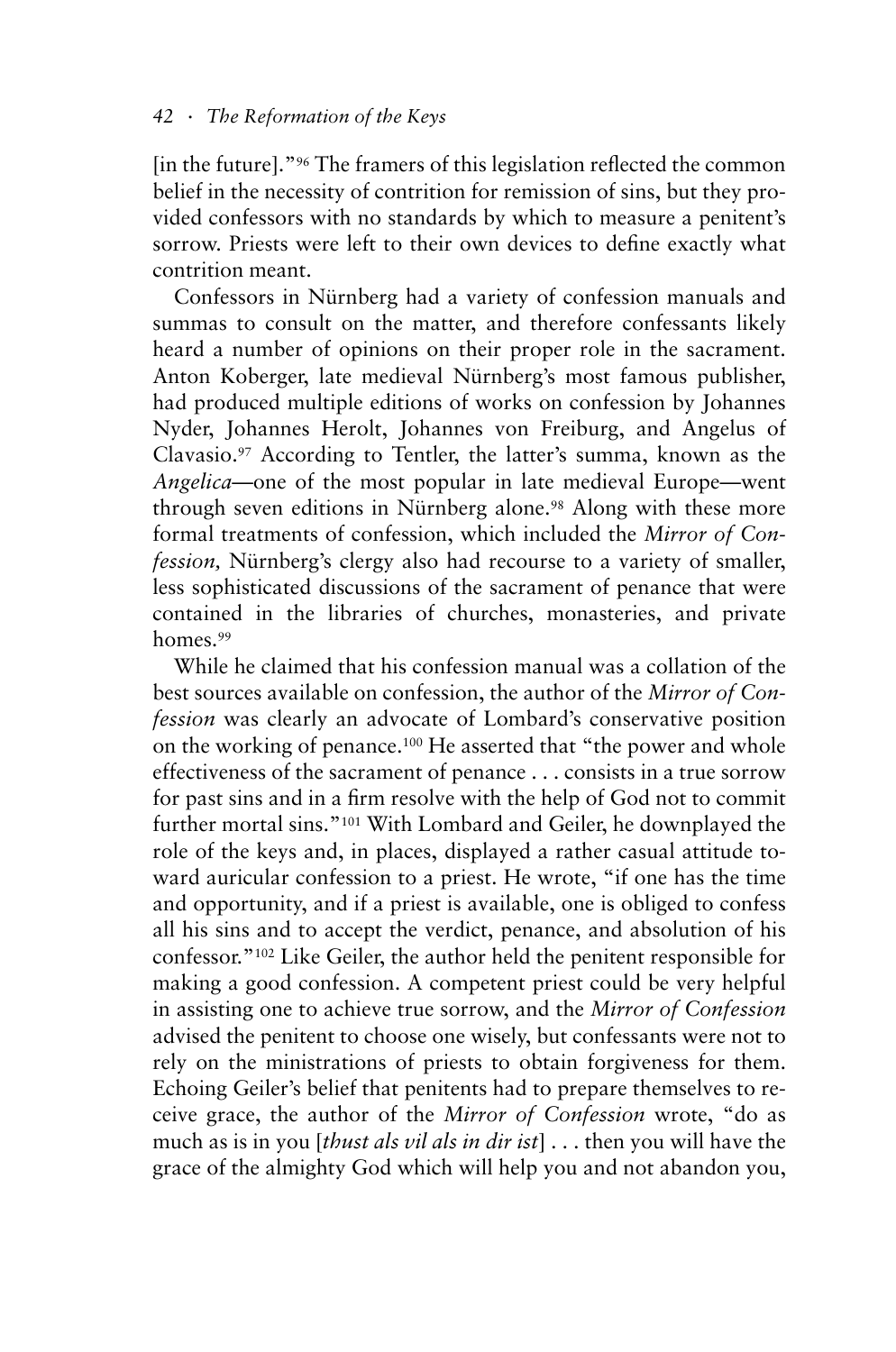so that you may flee and avoid all mortal sins, have true sorrow for them, make a full confession, do appropriate penance, improve your life, and merit eternal life."<sup>103</sup>

The author of the *Mirror of Confession* acknowledged that contrition for sin was hard to achieve and even advised the penitent to confess to his priest that his sorrow and confession had been incomplete.104 He grudgingly accepted that attrition could suffice for obtaining grace from God and sought to console his reader by observing that sinning was a fact of life for human beings. He wrote,

[t]he natural property of being unable to sin belongs to God alone . . . Having the ability to sin and having sinned or done wrong is human. Wanting to better oneself and never sin again is both wise and possible with God's help. But to sin and not to want to cease . . . is devilish . . . The one who often falls into sin should do as a small child who frequently falls to the ground: when he falls he cries, screams, and stretches out his hand to his mother, desiring to stand up again.

The author then exhorted the penitent that as often as he fell into sin, he should stretch out his hand to God "with true sorrow." "The only thing you must not do is to lie still," he concluded.105 Even given this more consoling side of the *Mirror of Confession,* the author had no intention of delivering his readers from the uncertainty inherent in his emphasis on the penitent's responsibility to prepare himself for receiving grace. "Live in the exact middle between hope and fear," was his advice to the reader, a statement with which many of his contemporaries would have agreed.106

One can also find the reluctant attritionism of the *Mirror of Confession* in the extant prayer books, tracts, and shorter confession manuals from the library of Nürnberg's St. Clara Convent. Though housed within the protective walls of the city's most prestigious convent, many of these sources were clearly intended for use outside the nunnery. Some might have been brought to the convent by wealthy Nürnberg women who had decided (or had been forced) to become nuns. It is also possible that the nuns authored some of these instructions on confession themselves and shared them with those outside their convent.107 The author of one anonymous tract wrote that many people invalidated their confessions because they did not have "a sufficiently authentic sorrow that is able to release them from their sin."108 The same author insisted that sorrow for sin had to be sincere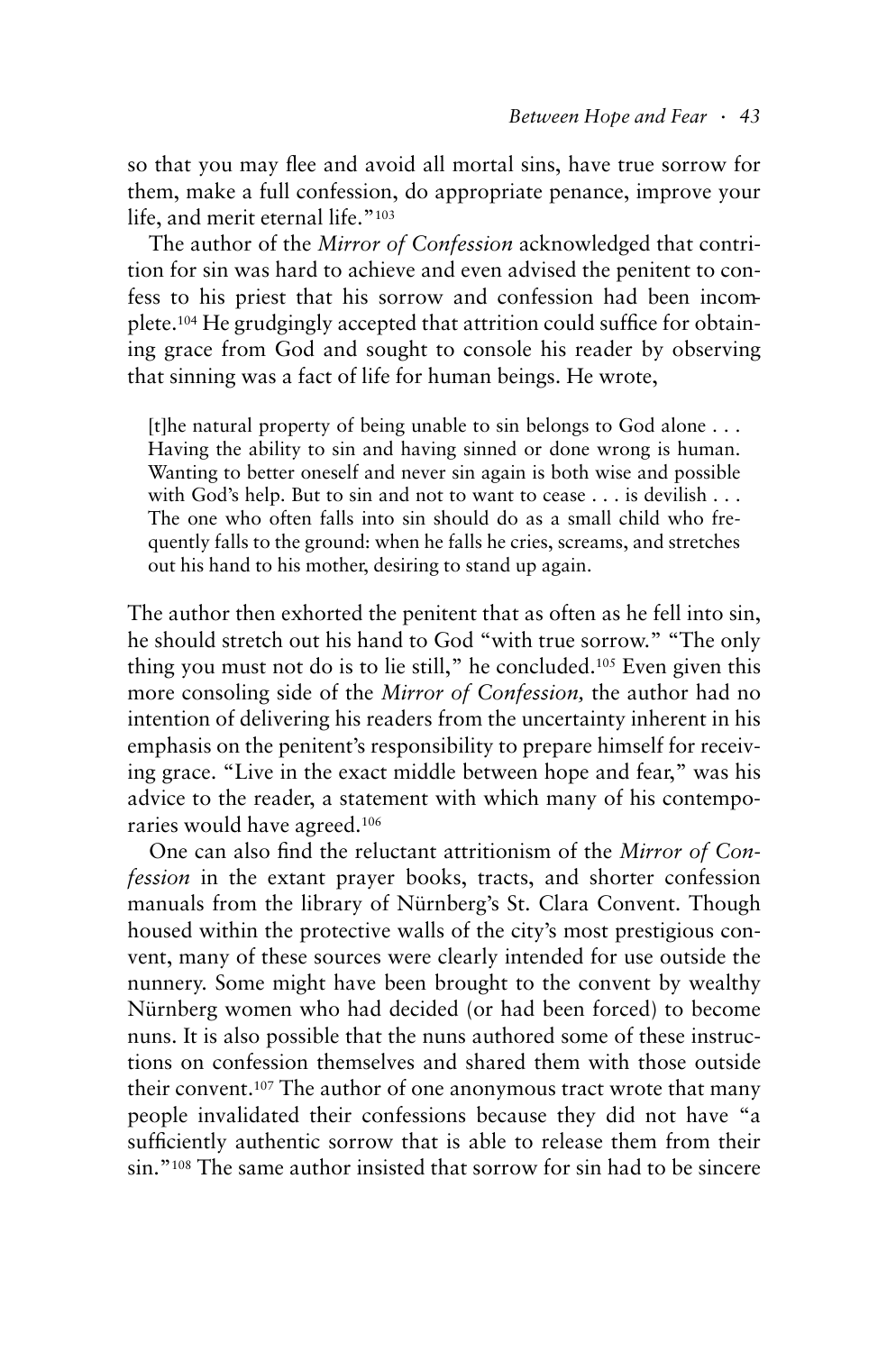"because no one can deceive God and God deceives no one." When the penitent went to confession, she had to decide between God and herself what true sorrow was.109 The author of an anonymous prayer book asserted that the marks of a true confession—investigation into the conditions of sin, true sorrow, and intention not to sin in the future—were "gifts of God and are only given to those who have prepared themselves to receive them."110 Therefore one should ask God for these gifts because "God does not forgive sin without true sorrow."111

While the *Mirror of Confession* and several more informal works on confession stressed the role of the penitent in the sacrament of penance, other sources from late medieval Nürnberg placed greater emphasis on the priest. Their message was more one of hope than of fear. The *Angelica* was clearly in the Scotist tradition. As Tentler has observed, "the assertion that the sacrament can transform an inadequate sorrow into an acceptable one is the foundation of the *Angelica*'s sacramental theory." The author of this summa wrote, "sins are also remitted if the preceding sorrow was not sufficient to be contrition, and the penitent does not present an obstacle to grace."112 According to Angelus, there was no "easier" or "more certain" way to forgiveness than the sacrament of penance.113 Confession was easy because as long as the penitent did not make a conscious decision to sin while he was at confession, he would receive grace, regardless of how sorry he was for his sins. Absolution was certain because the penitent could know without a doubt whether he was actively choosing to sin or not while participating in the sacrament.<sup>114</sup> Tentler asserted that Johannes Nyder and Johannes von Freiburg, whose works also appeared in Nürnberg, agreed with the liberal absolutionism of the *Angelica.*<sup>115</sup>

Stephen Fridolin also emphasized the more consoling side of the sacrament of penance. His model confessant embraced her own moral impotence and trusted deeply in the suffering of Christ in her stead. In one sermon the friar asserted that God had sent his Son to do penance for the whole human race, the benefits of which laypeople could receive by humbly participating in the sacraments.116 In his well-known devotional work, *Treasure Chest or Shrine of the True Riches of Salvation and Eternal Blessedness* (1491), Fridolin again expressed his preference for hope over fear.117 When commenting on Christ's healing of the sick, he wrote, "I must hold fast the words of mercy, because I truly have need of them . . . almost all the time. Whoever pre-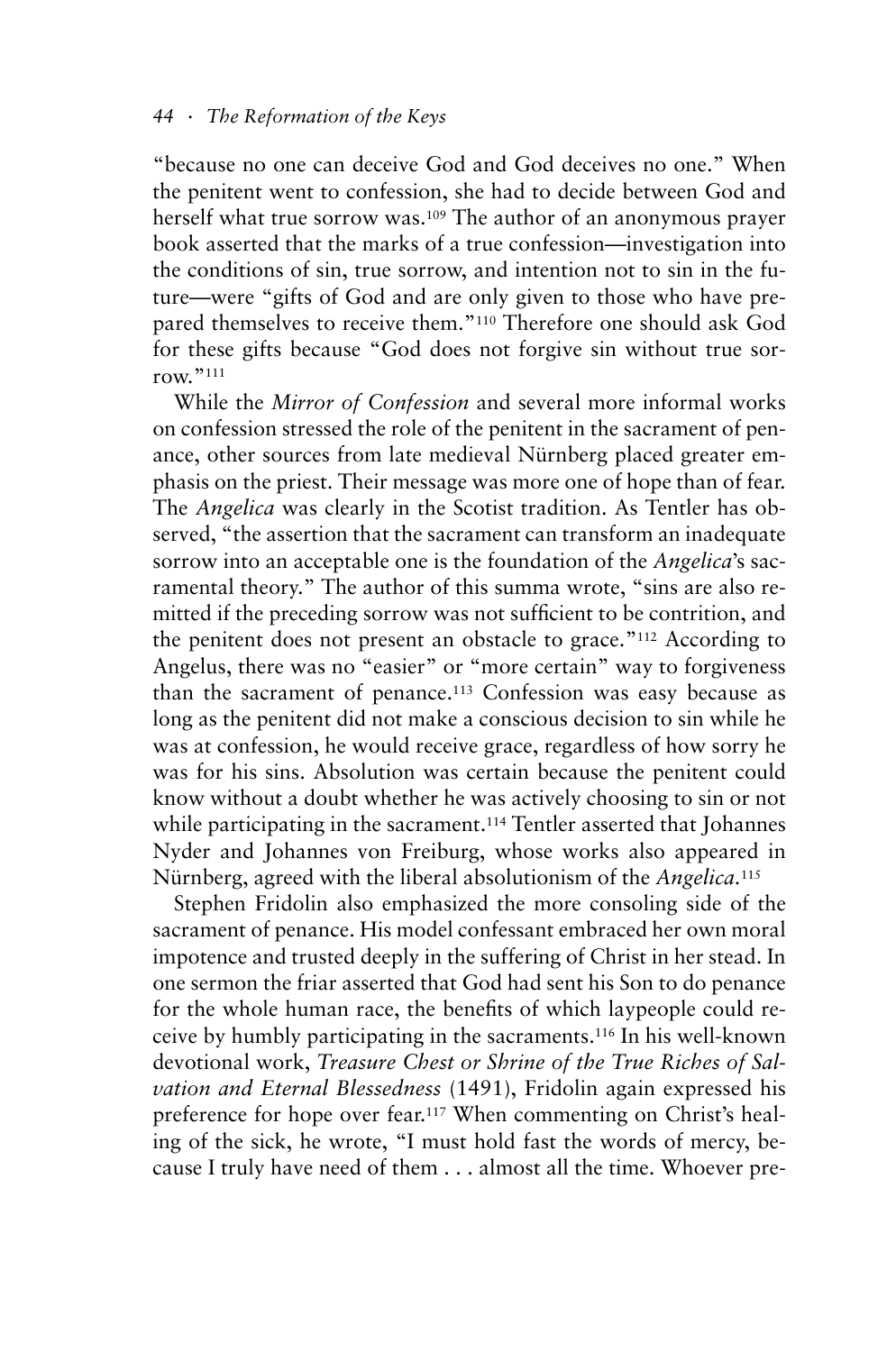fers the words of righteousness, let him speak them; he will also find them. I thank God that I have found words of gentleness, words of sweetness, words of goodness. I have shown them to whomever desires them."<sup>118</sup>

Nürnberg was home to sermons, summas, manuals, and prayer books that alternately demanded much and little from penitents. Confessors in the imperial city had access to literature on the forgiveness of sins that represented the humane as well as the harsh side of sacramental confession. We know from Sebald Schreyer's inventory of the St. Sebald library that the church possessed excerpts from a *Summa Confessorum,* probably the one composed by Johannes von Freiburg that Tentler has placed in the Scotist tradition. Unfortunately, there are no similar inventories from the city's other churches and monasteries. We have precious little information about what went on in confession itself. The laity of late medieval Nürnberg have left us no accounts of their personal experience of the sacrament of penance. Followers of the new evangelical creed would later complain about tyrannical priests who ruthlessly interrogated them during confession, but one should be cautious about taking the experiences of disgruntled converts who had absorbed Luther's revolutionary ideas on spiritual freedom as representative of how most late medieval Europeans experienced sacramental confession. Protestants would also complain that the sacrament of penance made forgiveness too easy. If the late medieval sacrament of penance is to be accurately understood, it must be studied within its own context, and not through the eyes of Protestants.

The aggregate picture that emerges from the extant Nürnberg sources suggests that a model confessant was one who heeded the advice of the *Mirror of Confession:* she endeavored to live contentedly between the hope of forgiveness and the fear of damnation. Of course not every penitent in late medieval Nürnberg was model, and neither was every priest. One should not imagine a perfect correspondence between the ideals set out for confessors and confessants in the extant sources and the actual conduct of the sacrament itself. Especially during Lent, owing to the large number of people they needed to confess, there was not always enough time for confessors to conduct a proper examination of conscience with each penitent.<sup>119</sup> However, there were certainly occasions when theory and practice corresponded more closely, especially outside of Lent, and it is likely that many late medi-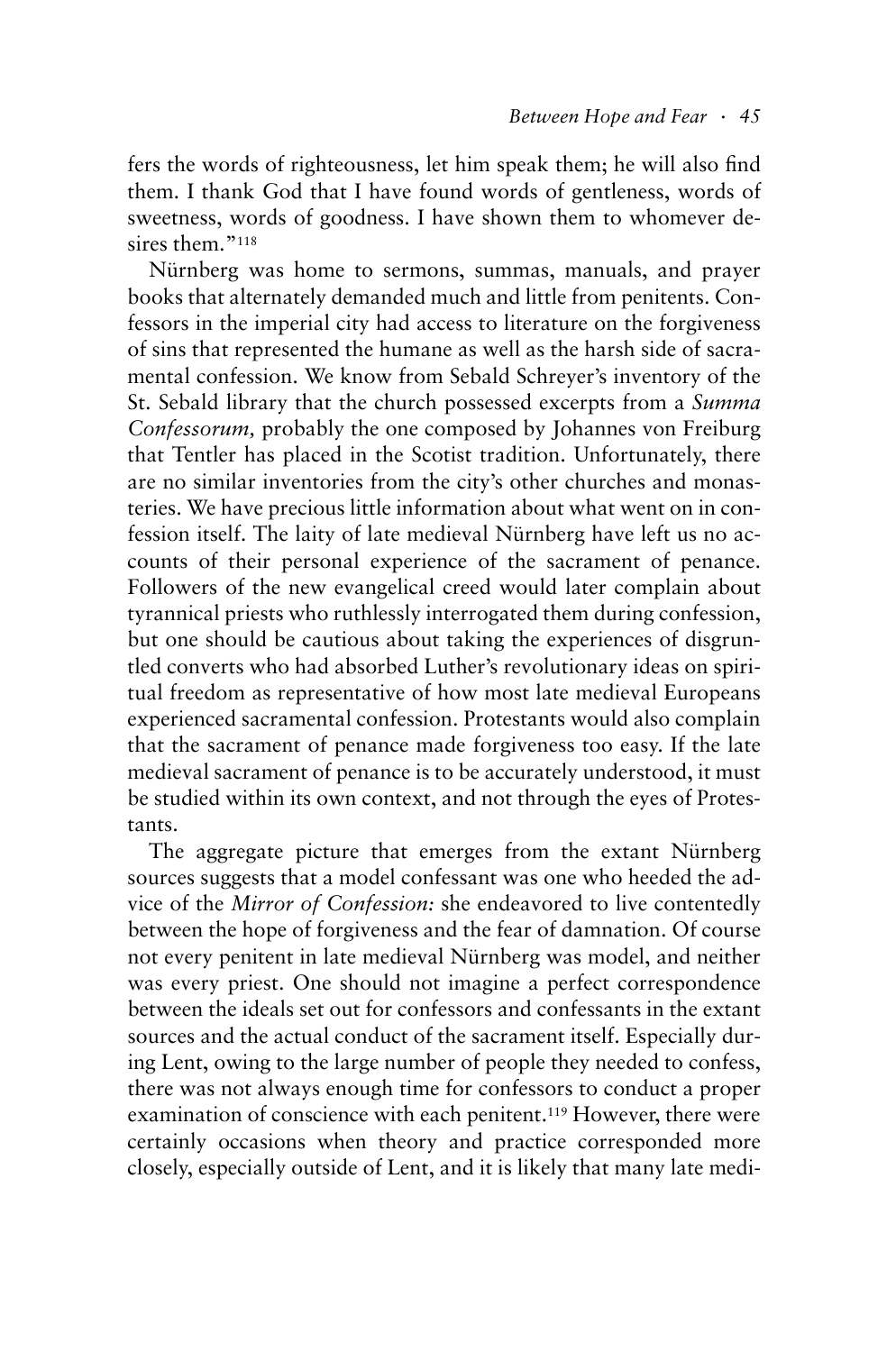# *46 • The Reformation of the Keys*

eval burghers experienced at least a few "model" confessions in their lifetimes.120 Such encounters, when taken together with the multitude of penitential devotional practices that were so popular in late medieval cities like Nürnberg, confirmed to the laity and the clergy alike the necessity of living between hope and fear. A few years after the *Mirror of Confession* appeared in Germany, burghers would begin reading pamphlets and hearing sermons that told them it was not necessary to live with this tension: they could be certain of forgiveness. It would prove to be a powerful message, one that would entail a complete reformation of the keys and a thorough change in mental outlook.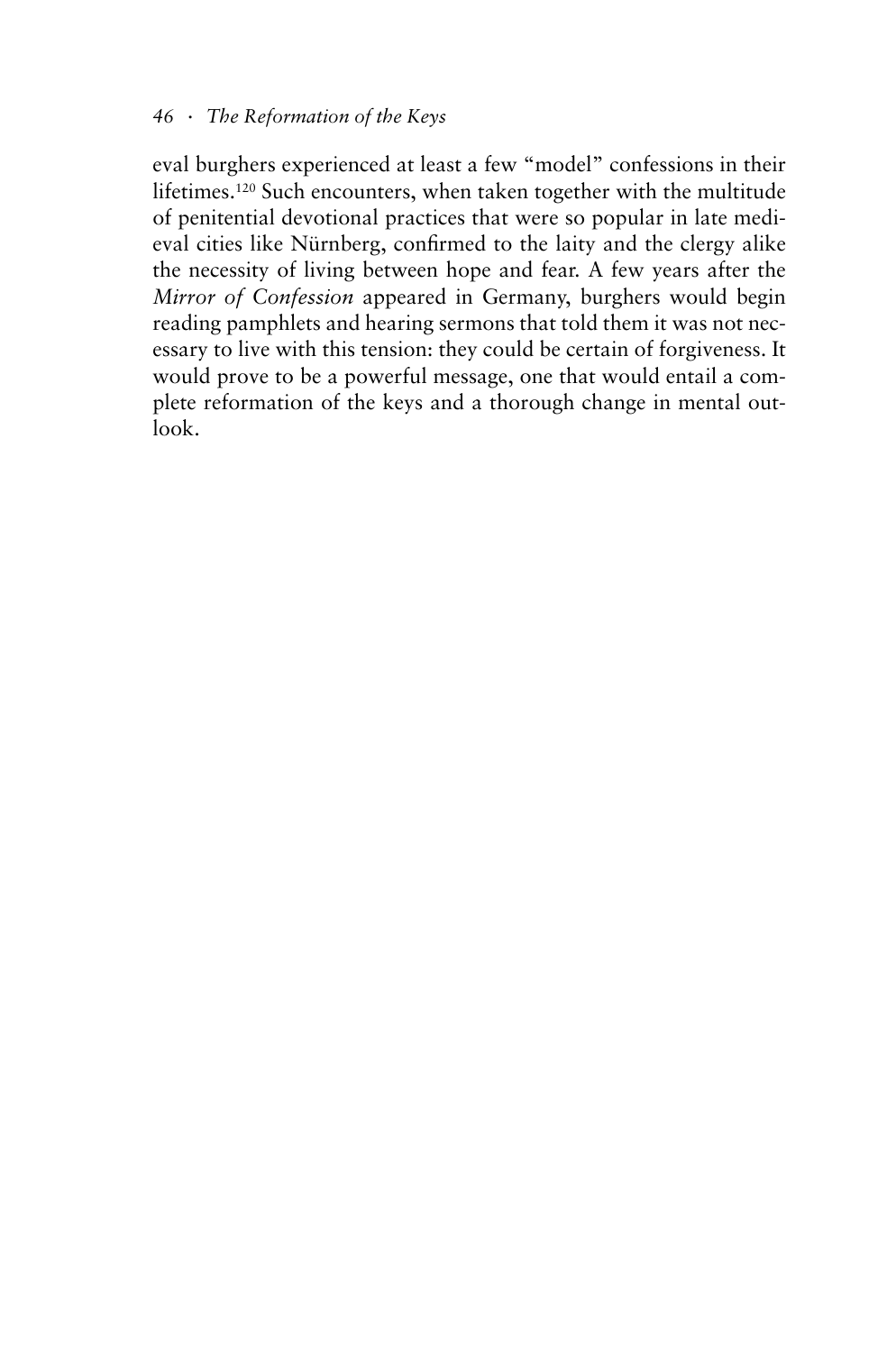# The Assault on the Keys

The gospel according to Luther already began making its way into Nürnberg in the late 1510s. As inhabitants of the imperial city became familiar with the evangelical version of Christianity, the majority of them—both elites and commoners—found it extremely appealing. Nürnbergers, the very people whom Cochlaeus had described in the early 1510s as model late medieval Christians, came to reject the traditional faith, having been convinced in a matter of years that it was an elaborate hoax. Luther and his followers were able to persuade them that late medieval Christianity was a man-made religion, based on mere human teaching *(Menschenlehre),* whereas evangelical Christianity was a divinely revealed faith, grounded firmly on the Word. The clearest sign of the old faith's mundane—as opposed to supernatural—origins, according to the reformer, was its inability to provide certainty of forgiveness. One had to waver between hope and fear. Luther and his supporters told Nürnbergers that it was not necessary to live in this tension—they could be assured that God had forgiven them. Armed with this new spiritual confidence, Nürnbergers engaged in a concerted effort to stamp out traditional penitential religion in their city, and especially its symbolic center, the sacrament of penance.

But certainty of forgiveness was not the new faith's only source of appeal. Many in Nürnberg also saw in Luther's gospel the hope for a renewal of Christian society: freed from the need to justify themselves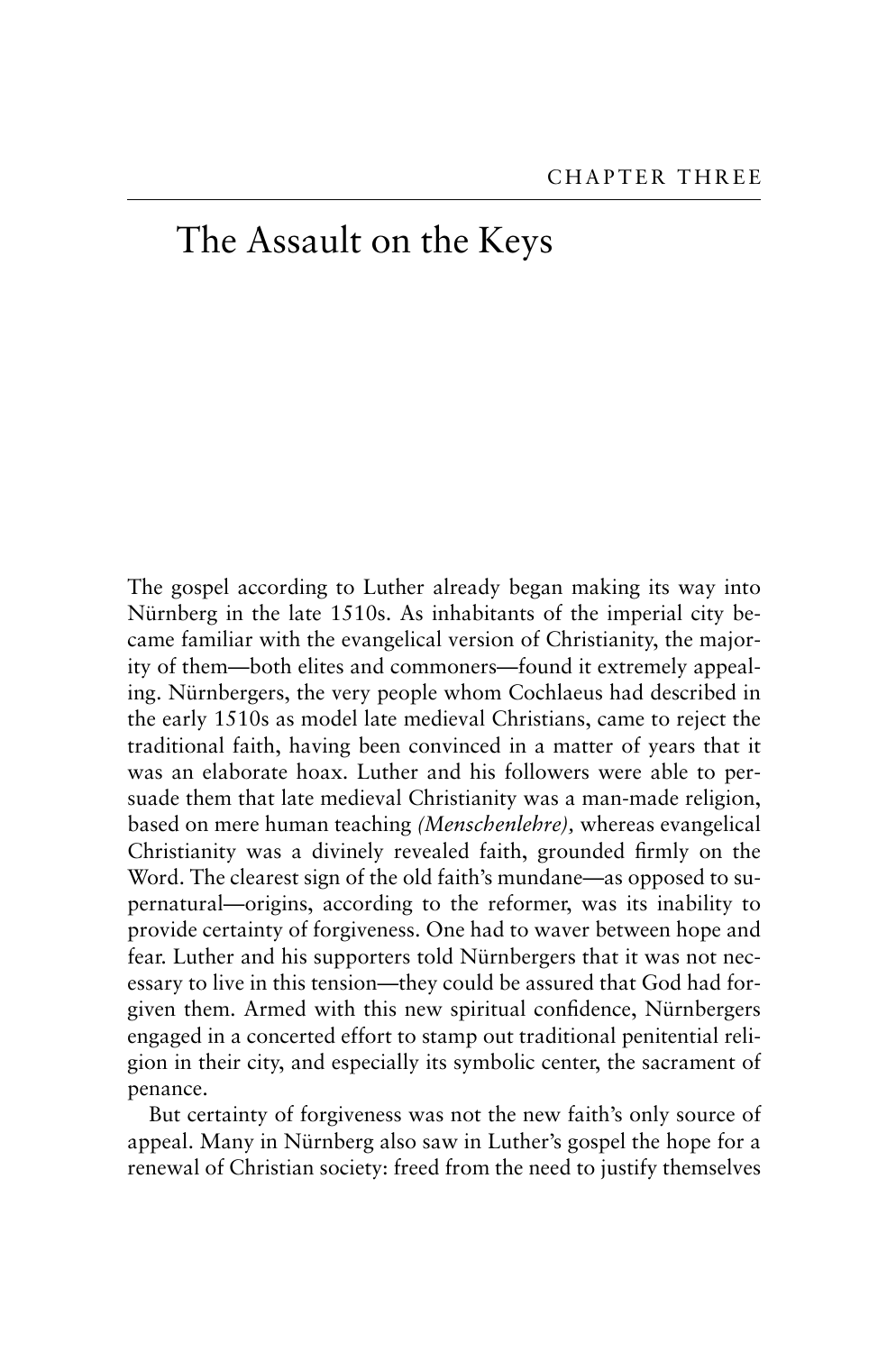## *48 • The Reformation of the Keys*

before their Maker, believers would respond to God's overwhelming generosity by renouncing self-centeredness and embracing self-giving love. The Golden Rule would finally govern Christendom. The new version of the gospel also addressed Nürnberg's long-standing political aspirations. Though the imperial city had already won considerable autonomy in ecclesiastical matters, it had never been able to become the sole master of its religious house. The bishop of Bamberg was still Nürnberg's official spiritual overlord and he retained important, if greatly diminished, authority over the imperial city, owing to his possession of the keys. Luther's gospel undermined this authority and in so doing enabled the magistrates finally to achieve complete victory over the *sacerdotium.*

The Reformation appealed to Nürnbergers on several levels: spiritual, social, political, even economic. The common denominator in this appeal was the new faith's thoroughgoing critique of the traditional understanding and practice of the keys. Nürnbergers, like their counterparts throughout Germany, came to object to the way the keys had been used to subject them to a clerical regime that, in their newly enlightened eyes, had only sought to exploit and oppress them, both spiritually and materially. Everything from the alleged burdens of confession to the ongoing intrusion of bishops in Nürnberg's legal affairs to the continued threat of excommunication and interdict stemmed from the power of the keys. The early years of the Reformation in the imperial city were marked by an all-out attempt to remove this influence.

As early as 1516 Luther's friend and spiritual director, Johannes von Staupitz, began (unintentionally) preparing the way for the Reformation in Nürnberg. As part of his duties as Vicar General of the Observant Augustinians, Staupitz made frequent visits to the imperial city's Augustinian monastery, where he frequently preached sermons in the order's church. There lay Nürnbergers, who were welcome in the church, heard the message that Luther had found so consoling: God was the primary agent in salvation, not human beings; grace was a gift to be received by faith, not a reward to be earned through good works.

Staupitz assailed traditional piety for its reliance on human moral effort and the performance of religious rituals to merit divine forgiveness. He was especially critical of abuses associated with confession and the purchasing of indulgences. In a sermon on contrition he criti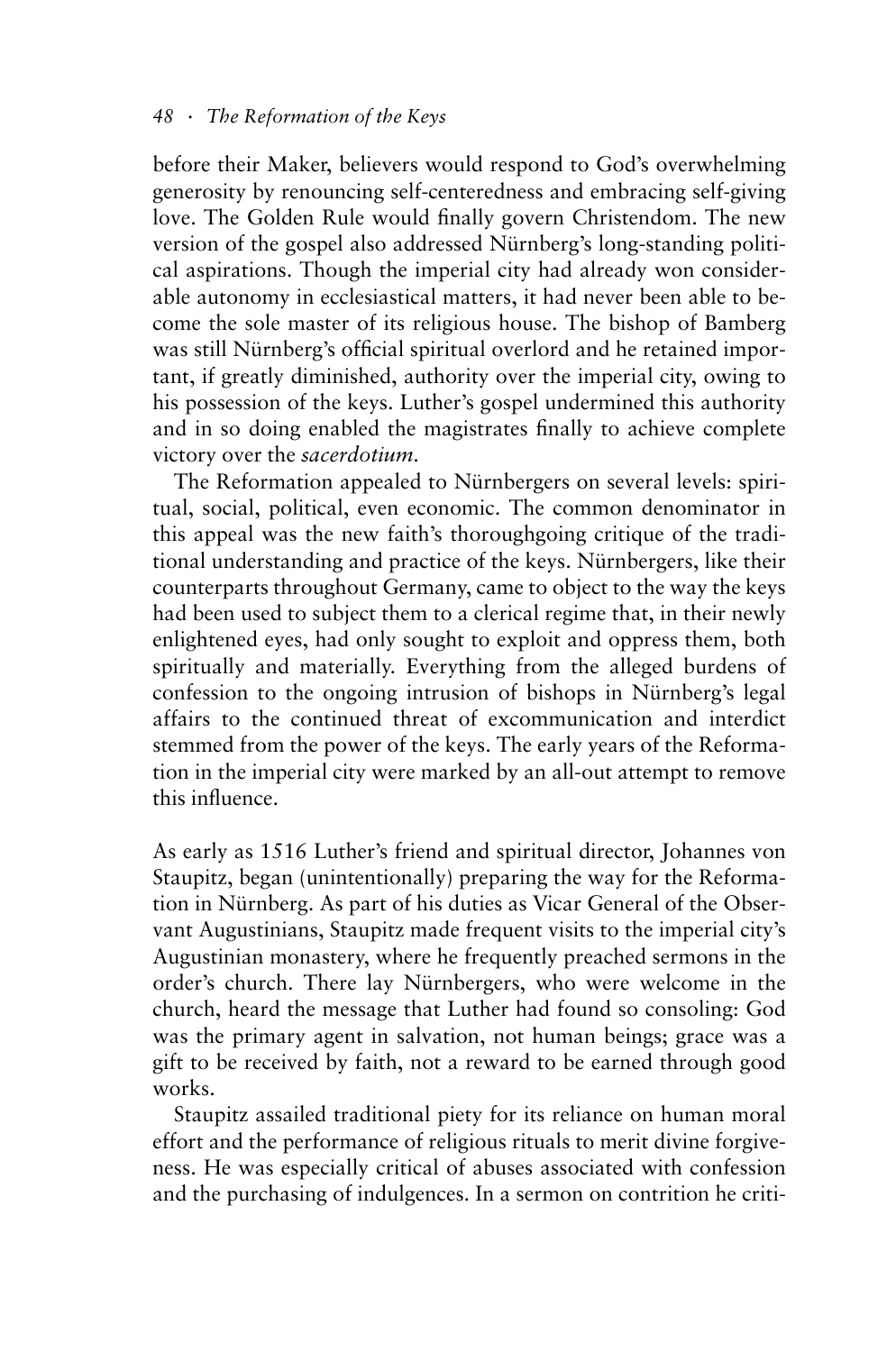cized preachers who showed penitents their sin without also revealing to them God's mercy. Staupitz told his hearers that any preacher could tell them they had sinned often and grievously, detailing the various filial connections between sins. But such sermons only contributed to "daily confusion" and "a false conscience," leading more to "a miserable soul... than to consolation." Staupitz told his listeners that a godly preacher should provide penitents with relief from burdens of conscience and scrupulosity. He should guide them along a road that promised release from sin, one that enabled sinners to receive God's mercy and grace. "It is not a difficult thing to throw someone into the water," Staupitz opined, "[b]ut it is no small accomplishment . . . to keep someone afloat [*lebendig zubehalten*] in the water and to rescue him from it."<sup>1</sup>

Staupitz urged his auditors to trust in God's mercy and not in their own good works to obtain absolution. God himself would provide the contrition He required for forgiveness if only they would ask Him.2 The penitent who had this true sorrow for sin could be forgiven whether he went to confession or not, although Staupitz thought this a rare event.<sup>3</sup> He warned his auditors that indulgences were worthless if not accompanied by a contrite heart. In fact, all papal bulls said as much.4 Staupitz also instructed his hearers that the only good works that counted toward salvation were those that God enabled them to perform. If only they did not resist God's grace, it would create good works in them.<sup>5</sup> Staupitz was especially concerned to dissuade his listeners from counting on their efforts in confession to guarantee them absolution:

Many people have expended great effort to confess their sins in an orderly and proper way... They make lists and catalogues of them and enumerate them out of confession manuals. They receive peace and consolation from this as if they had just made amends for the sin and had made no small progress toward salvation. That is a mistake. A person can never gain freedom from presumptuousness [*Vermessenheit*] or arrive at hope by relying upon his confession as a way of making amends or as a meritorious work. A person should place absolutely no trust in his confession, no matter how complete. Rather, he should trust in the completeness of God's grace and mercy through which alone the sinner may be justified.<sup>6</sup>

Staupitz instructed his auditors to confess only those sins that were direct infractions of the Ten Commandments or that burdened their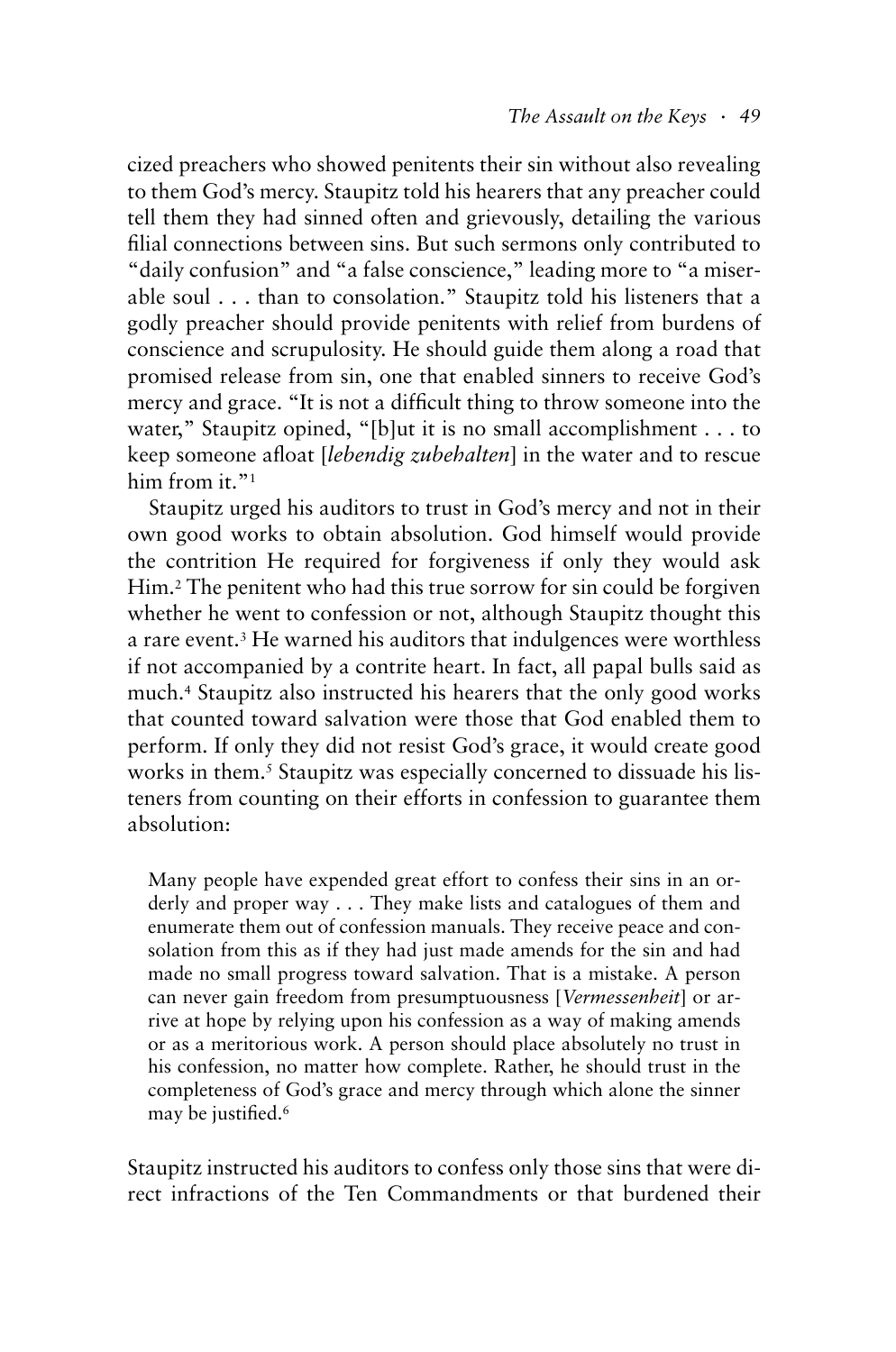consciences. "Everything that goes against conscience leads to hell," he taught.7

Staupitz had no intention of dismantling traditional penitential Christianity. Although his rejection of attrition as sufficient for absolution went against a late medieval trend, his contritionist position still fell well within the confines of accepted orthodoxy. In fact, unlike Johannes Geiler, he tempered his stance on sorrow for sin by insisting that human beings could not produce contrition of their own accord; God had to infuse it into the human soul. He also maintained that sacramental absolution was the normal means through which human beings obtained divine forgiveness. With Aquinas, Staupitz believed that priests actually mediated absolution; they did not simply declare what the penitent had already appropriated for himself.

It was Staupitz's extreme emphasis on faith in divine grace that was so potentially devastating to the sacrament of penance, along with the penitential mentality it had engendered. This emphasis, coupled with his rejection of the necessity for a complete confession, meant that a penitent could contribute even less to his salvation than Johannes Paltz had allowed. There was very little left for the penitent to do except trust in divine mercy. One could not do what was within one without prevenient grace, and even then one could not arrive at perfect love of God.8 Staupitz also severely restricted the confessor's role in the sacrament of penance. Though priests retained the authority to bind and remit sin, they were no longer authorized to act as judges in the courtroom of conscience. They were to save penitents from drowning in a sea of guilt, not plunge them deeper into despair.

Staupitz was well received in the imperial city,<sup>9</sup> especially by a circle of humanists that met in the city's Augustinian monastery. Nürnberg was one of the leading cities in the northern Renaissance, being home to great intellectuals like Johann and Willibald Pirckheimer, Konrad Celtis, Hartmann Schedel, and Nürnberg's most famous son, Albrecht Dürer.10 The group that welcomed Staupitz included Dürer, along with Nürnberg's leading jurist, Christoph Scheurl, the secretary to the Council, Lazarus Spengler, and several other prominent magistrates and clergymen.11 In the years to come this circle would play a decisive role in promoting the fledgling evangelical movement in the imperial city. The fraternity of elite Nürnbergers grew so fond of Staupitz that they named their group in his honor, *Sodalitas Staupitziana.* Though not all participants in the *Sodalitas* would embrace the evangelical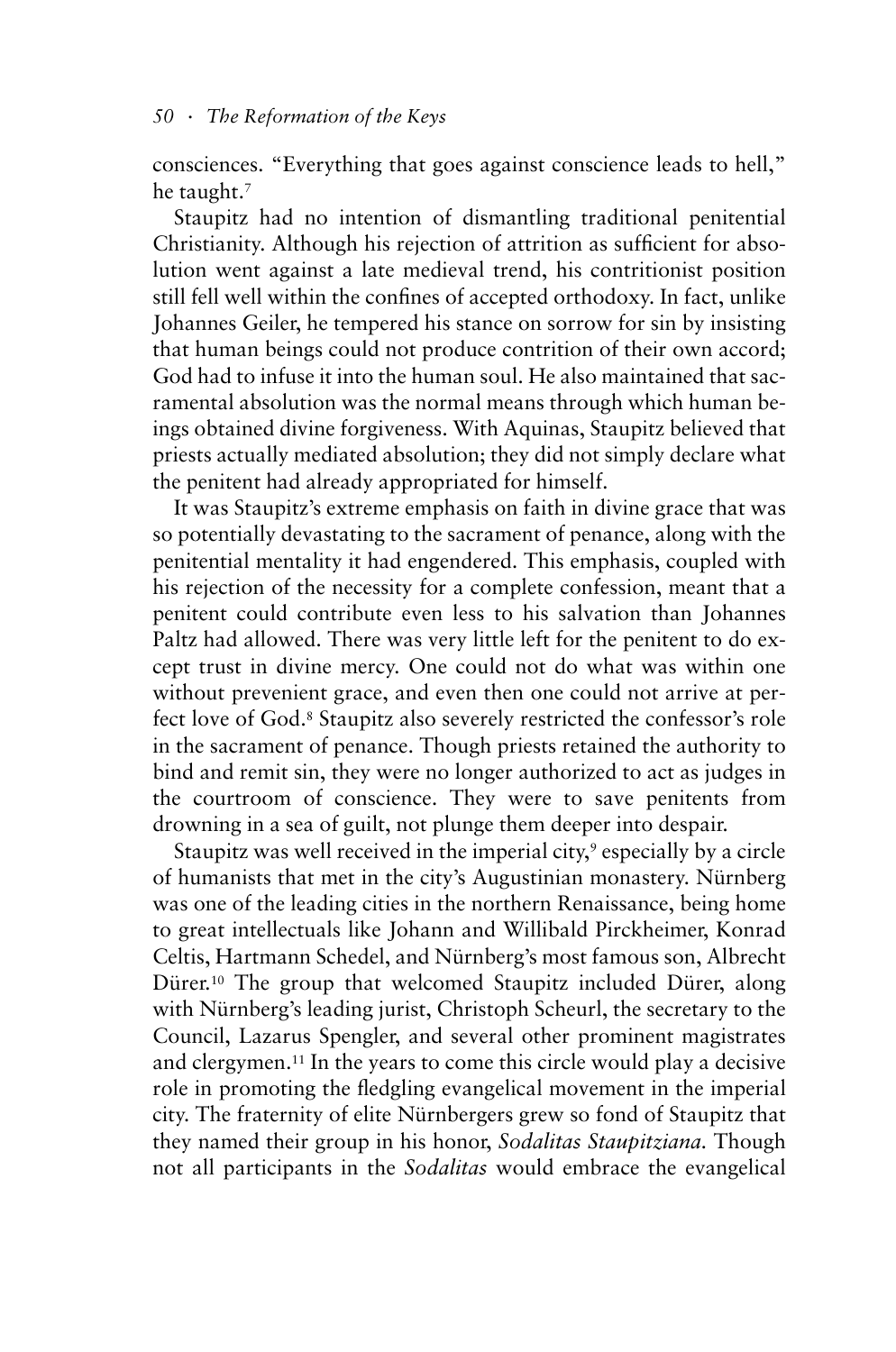faith—Staupitz himself remained loyal to traditional Christianity throughout his life—several became outspoken advocates of Luther's theology.12 By providing a forum for the discussion and dissemination of evangelical ideas, the *Sodalitas* would give the new faith a firm foothold in the imperial city.13

One year after Staupitz visited Nürnberg, he sent a fellow monk named Wenzeslaus Linck to be the preacher at the imperial city's Augustinian monastery. Linck had been the prior of the Wittenberg Augustinian monastery, and was also a colleague of Luther's in the theology faculty at the University of Wittenberg. Shortly after his arrival in the imperial city, Linck became involved in the Nürnberg fraternity of humanists who had welcomed Staupitz so warmly. In Advent 1517 he preached a series of sermons in the Augustinian church that revealed his close association with Luther.

Linck warned his listeners against the dangers of basing their salvation on human teaching rather than on God's Word. He preached,

God's first message to the soul is that it should turn itself from evil to good with heartfelt sincerity. But this is not possible with merely human words, resolve, and exhortations to rely upon; only their divine counterparts can accomplish this. The human word is powerless, deceitful, and imperfect. Therefore, it is only through Christ and the divine Word that one obtains life through conversion . . . and God's will or desire is accomplished.14

In another sermon he asserted:

Only the truth of God frees one from the heavy burden of sin and servitude to the letter of the law that provokes and multiplies sin . . . A person's salvation will never be certain until he grounds it upon the Word of God, because only in the Word and will of God are found rest for the human heart, certainty, and assurance of salvation, in which heaven and earth also rest.15

Linck's message of certainty of forgiveness through exclusive reliance on the divine Word captured the hearts of many in Nürnberg. Rather than insisting that one had to waver between hope and fear, this creed promised divine mercy to all who believed, quite apart from their actual moral condition. There was no need to live in tension. In response to popular demand, Nürnberg printer Jobst Gutknecht published an edition of Linck's sermons in 1519.

At the same time that Linck was preaching his Advent sermons in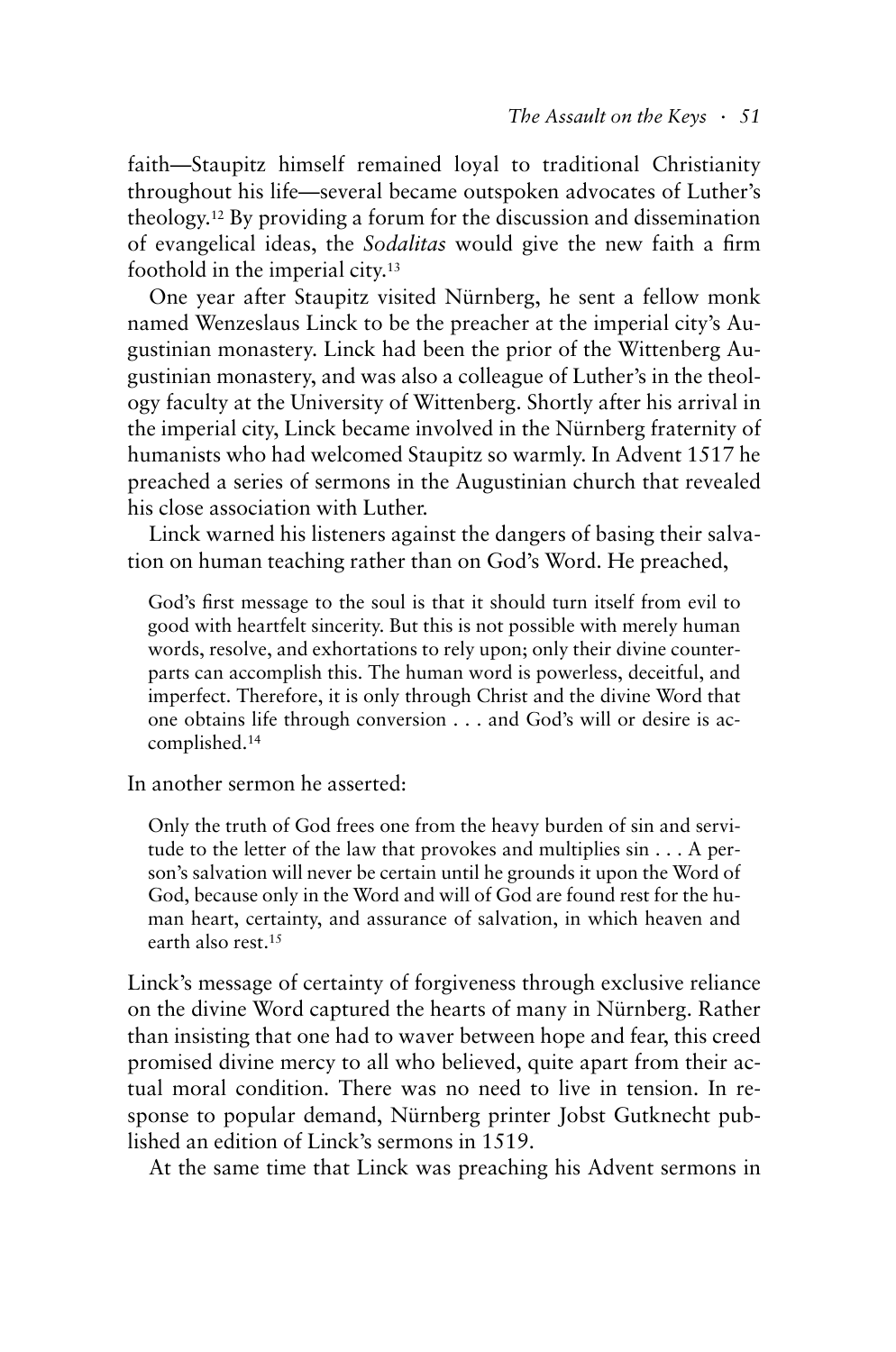Nürnberg, inhabitants of the imperial city were gaining exposure to Luther himself. Shortly after Luther posted the *Ninety-Five Theses* (October 31, 1517), Christoph Scheurl, who had been a professor of law at Wittenberg, obtained a copy of them from a friend. Scheurl, who like Staupitz, would later find Luther's reform too radical,<sup>16</sup> shared the *Theses* with his colleagues in the *Sodalitas,* one of whom, Kaspar Nützel,<sup>17</sup> took the liberty of translating them into German and then had them published in Nürnberg. Soon printers all over Germany were churning out vernacular copies of Luther's attack on indulgences, even though the reformer himself had intended them for the careful scrutiny of university theologians.

Though Nürnbergers had heard Staupitz warn about the dangers of substituting indulgences for contrition, they had not heard anyone question the ability of popes and bishops to reduce suffering in purgatory—not until they learned of Luther's argument in the *Ninety-Five Theses.* Luther asserted in this short treatise that indulgences were a man-made form of release from man-made penalties that in no way provided forgiveness for divinely imposed penalties or debt. Only a life marked by ongoing mortification of sinful desires, coupled with complete reliance on God's grace, could obtain remission from the latter. This daily bearing of one's cross was true penance for Luther.18 Participation in the sacrament of penance and acquisition of indulgences in no way guaranteed release from divine punishment.

Luther conceded that the pope had authority to remit penalties but only those that he himself had imposed in the form of sacramental satisfactions.19 The pope had no power to affect the divine penalty for sin that remained until human beings entered heaven;<sup>20</sup> neither could he affect the condition of souls in purgatory. The pope's ability to bind and loose sins ended when a person died.<sup>21</sup> Departed souls were in God's hands. Luther's radical distinction between the penalties for sin imposed by God and those levied by the Church, coupled with his restriction of clerical jurisdiction to the latter, posed a serious threat to the late medieval understanding of penance. It deprived priests of the ability to influence the penitent's status before God by assigning or remitting works of satisfaction. Although the young reformer was respectful to the pope in his *Ninety-Five Theses,* his severe curtailment of the pontiff's traditional authority could not help but elicit opposition from Rome.

Two years later, another of Luther's early works on the keys was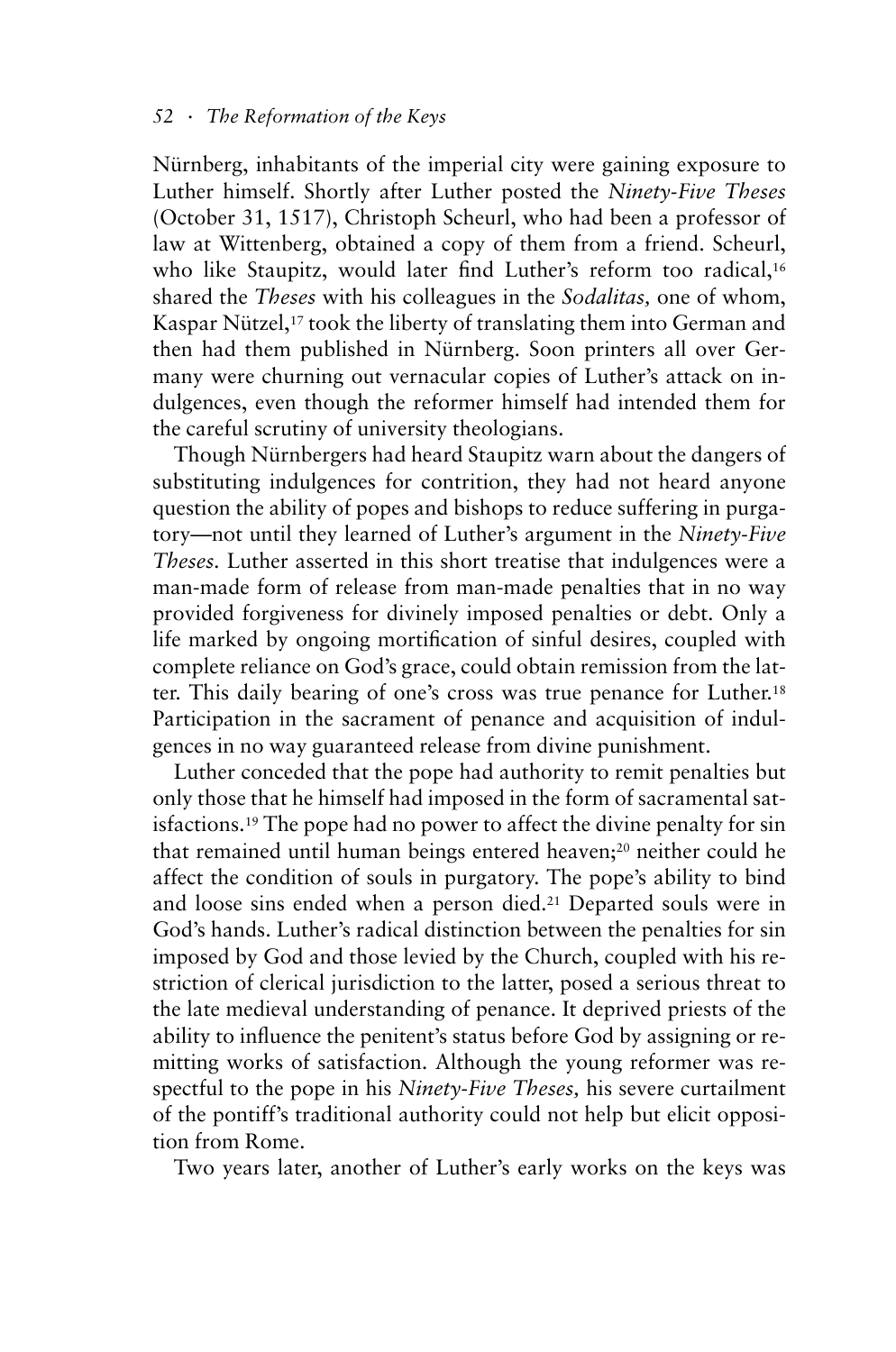printed in Nürnberg, *A Brief Instruction on How One Should Confess* (1519),<sup>22</sup> which continued the reformer's assault on the sacrament of penance. The impact of this and subsequent works was no doubt enhanced by the fact that Luther himself visited Nürnberg twice in 1518 on his way to and from the Diet of Augsburg. The reformer stayed in the city's Augustinian monastery and was embraced by the members of *Sodalitas Staupitziana.* So enamored was the group of Luther that they changed their fraternity's name (again) to *Sodalitas Martiniana* to signal their solidarity with him.<sup>23</sup>

Staupitz's influence on Luther was unmistakable in *A Brief Instruction.* Rather than counseling penitents to make detailed inventories of their consciences to be shared with their confessors, Luther advised his readers to reveal their sins to God alone. Before a penitent ever went to confession he was to confess his sins secretly to God "as if he were talking with his most trusted friend."24 Because it was impossible to remember all one's mortal sins, one needed to confess to one's priest only those transgressions that clearly went against the Ten Commandments or that burdened one's conscience.25 All other transgressions were a private matter between God and penitent. Following Staupitz, Luther urged his readers to trust in God's mercy and not in their own works to obtain forgiveness.26 The reformer's emphasis on the secret encounter between God and the sinner greatly reduced the importance of the meeting between priest and penitent. The real confession had already occurred before a penitent ever went to confession.

In his *Sermon on the Sacrament of Penance* (1519), the most thorough of Luther's works on penance to be published in Nürnberg,<sup>27</sup> the reformer greatly elaborated his criticisms of the traditional practice of confession. Moving beyond the distinction he had made in earlier treatises between divinely and humanly imposed punishment for sin, Luther now juxtaposed the forgiveness of divinely imposed guilt with the remission of sacramental penances. Referring to the former as "heavenly indulgence," he argued that forgiveness of guilt was far more important than remission of penances because it "removes the fear and timidity of the heart toward God and makes the conscience inwardly light and happy."28 This, for Luther, was true forgiveness because it reconciled one with God, whereas remission of sacramental penances only brought one back into fellowship with the visible Church. Forgiveness of guilt prevented sins from "biting" one's con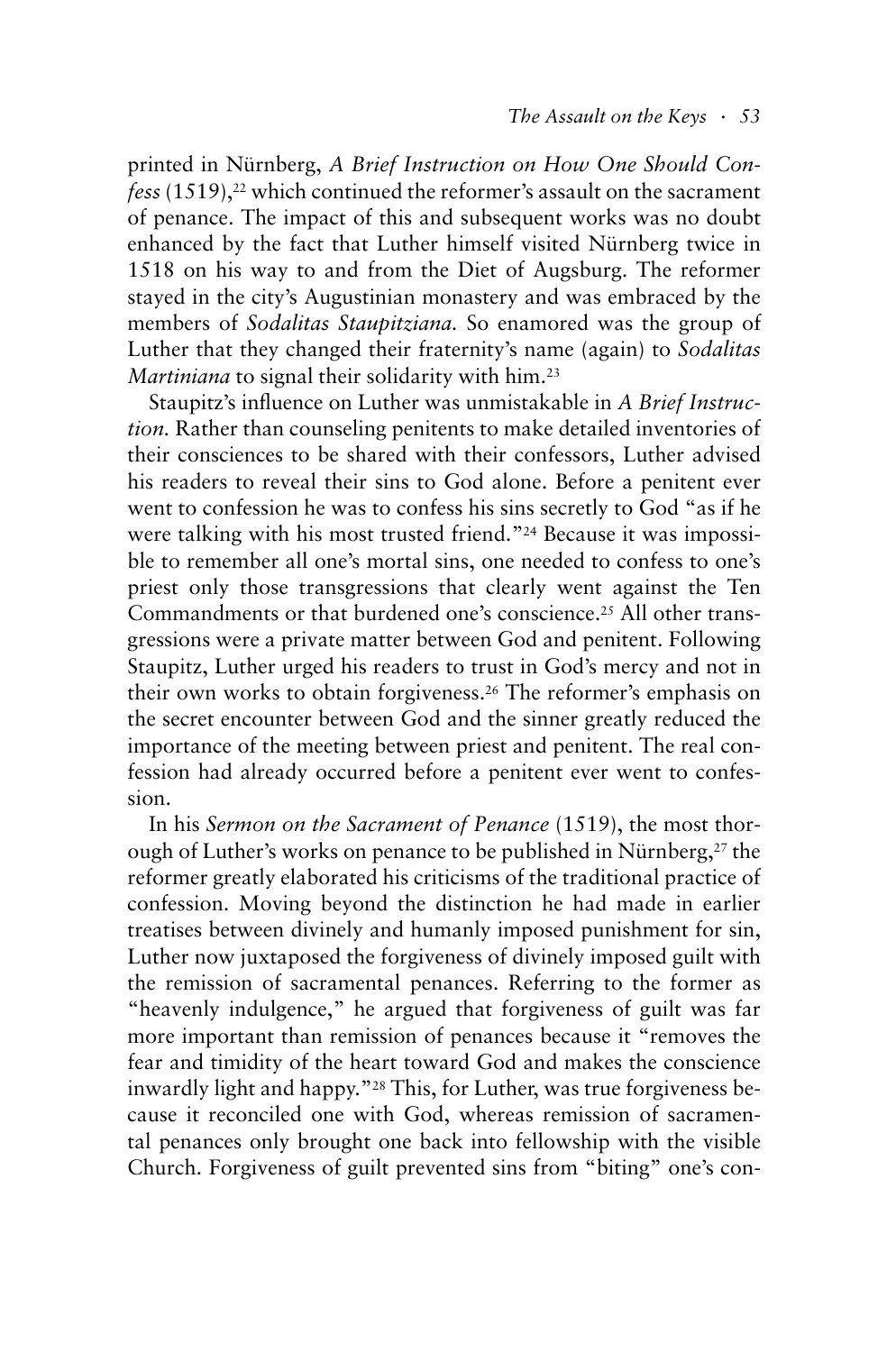science any longer and gave the penitent "a joyful confidence" that his sins had been completely forgiven.<sup>29</sup>

According to Luther, the sacrament of penance could offer release from neither the punishment nor the guilt that God laid upon the sinner. In fact, the distinction between the two became meaningless for him. Pardon from eternal punishment occurred at the same time God forgave the penitent's guilt. Hence there was no need to perform works of satisfaction. This radical devaluing of release from ecclesiastical penalty was part of Luther's plan to strip priests of their authority over human souls and provide the laity with forgiveness for true guilt. It would prove fatal to traditional penitential religion in Nürnberg.

In spite of his thoroughgoing critique of penance, Luther insisted in his sermon that confession was still a valid and important religious act. He asserted that God had given the sacrament of penance to be "a consolation to all sinners."30 Discarding the traditional division of the sacrament into contrition, confession, and satisfaction, Luther proffered a new triad: absolution, grace, and faith. Absolution, the actual words of forgiveness spoken by a priest, was the external sign of the sacrament, deriving its authority from Christ's gift of the keys to Peter (Matthew 16:19). Grace comprised the internal reality of the sacrament that actually forgave sins and freed the penitent's conscience from guilt. Faith enabled the sacrament's potential offer of divine absolution to become actual for an individual penitent. It was necessary for a penitent to believe that the priest's words of absolution were true in order for him to be forgiven. Luther repeated Augustine's aphorism, "not the sacrament, but the faith that believes the sacrament, removes sin."<sup>31</sup>

The reformer insisted in the *Sermon on the Sacrament of Penance* that forgiveness could not be based on the worthiness of either one's contrition or works of satisfaction. Neither provided the firm assurance of forgiveness that the troubled conscience needed because both were based on human effort.<sup>32</sup> Only faith in God's promise to honor the word of absolution spoken by his priests could furnish sinners with the certainty of forgiveness they required. Luther advised penitents, "your sorrow and works can deceive you and the devil will overcome them quickly in death and in trials. But Christ, your God, will not lie to you or equivocate, and the devil will not annul his word. If you build upon [Christ's word] with a firm faith, then you stand on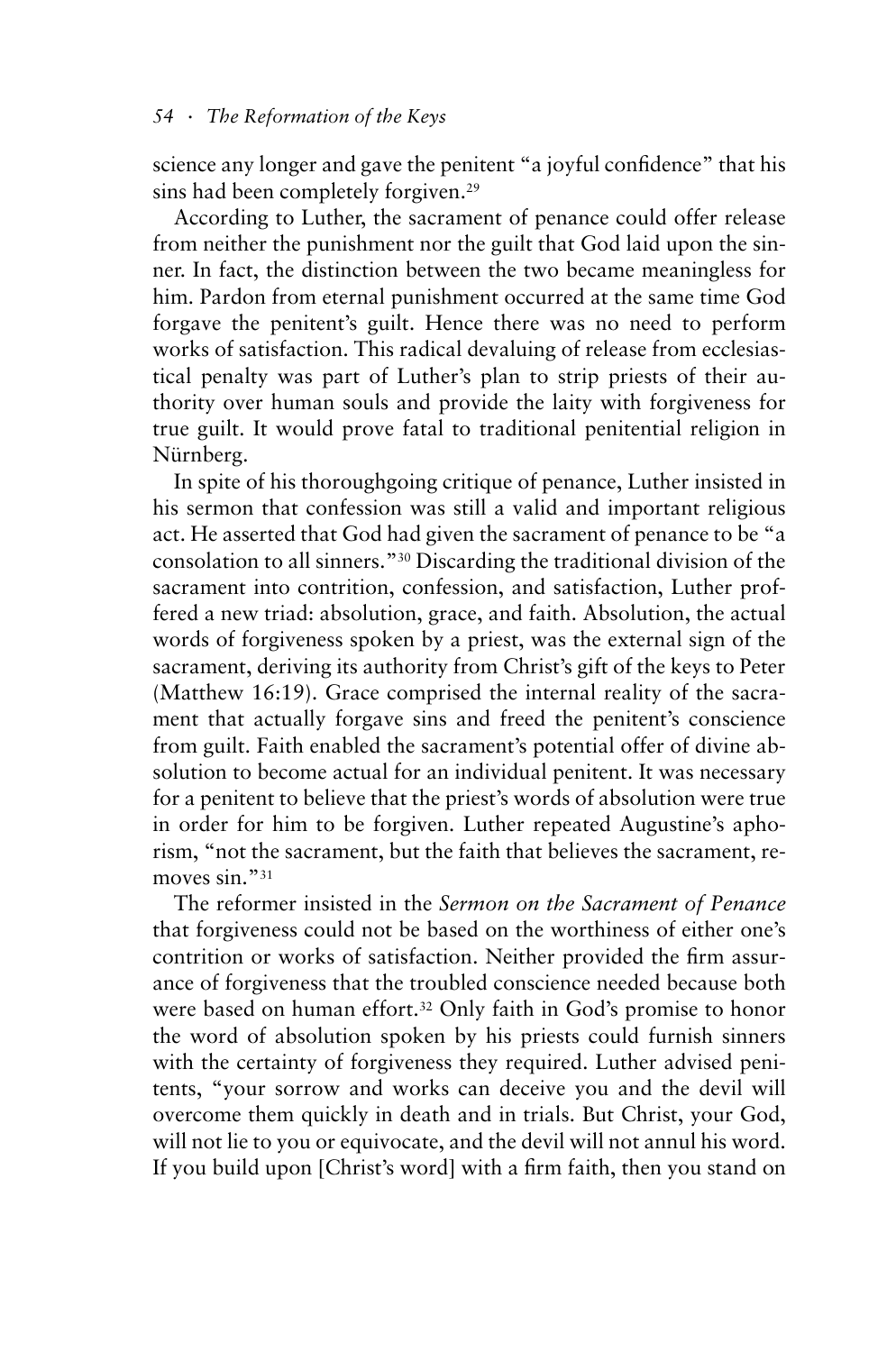the rock that the gates and all the authority of hell are not able to oppose."33 Forgiveness was a gift that could not be earned.34 It was an expression of God's overwhelming mercy that had only to be received in faith. This faith was not a substitute for sorrow—whether perfect or imperfect—or for satisfaction. It was not a new kind of work that merited absolution. Like forgiveness, faith, too, was a divine gift. It enabled the penitent to receive God's unmerited favor.<sup>35</sup> Whereas Staupitz still envisioned divinely infused contrition earning absolution, Luther abandoned the notion of merit altogether. He maintained more emphatically than his spiritual director had that only by relying on God's faithfulness and gracious initiative could the penitent find peace for his conscience.

The role of the priest in Luther's version of the sacrament of penance was greatly diminished in comparison with the duties of a traditional confessor. No longer was he responsible for eliciting a complete confession from penitents by interrogating their consciences. In his *Sermon on the Sacrament of Penance* Luther discarded the distinction between mortal and venial sins that made the examination of conscience necessary. He insisted that no one could confidently distinguish between more and less serious sins, and therefore the matter was to be left to God's judgment.<sup>36</sup> Luther demoted the confessor from judge to servant *(diener).* The priest no longer possessed divine authority by virtue of his office to remit sins. Authority resided in God's Word, not in a human being. The confessor's primary role was to serve his fellow Christians by pronouncing absolution to them. As long as the penitent expressed a desire for forgiveness, the priest was obliged *(schuldig)* to absolve her.37 Luther thus avoided late medieval debates about the role of priestly absolution in confession.38 For him the priest neither declared nor mediated divine forgiveness: he held out the biblical promise of absolution to the penitent and invited her to receive it by faith.39

So concerned was Luther to stress the importance of faith and the divine promise that he allowed laypeople to absolve each other if a priest was not present. The late medieval Church had also allowed lay absolution in emergency cases. In such instances the efficacy of the sacrament depended less on the combination of faith and divine promise than on a temporary extension of priestly authority to a layperson.40 Luther's justification for lay confession was much more radical. He reasoned that any Christian could pronounce absolution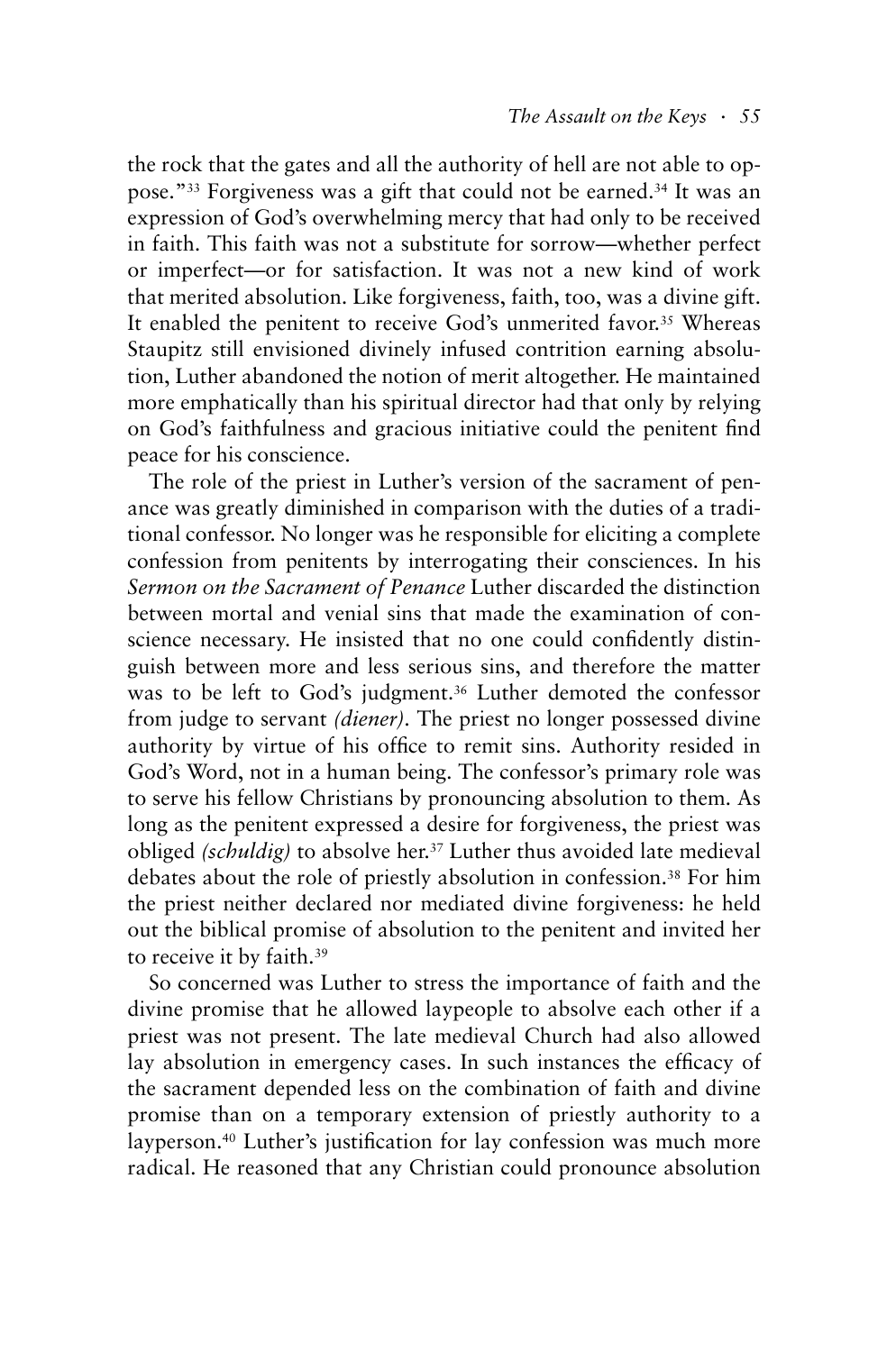"because where a Christian says to you, 'God forgives you your sins in the name etc.' and you can receive the word with a sure faith as if God were speaking to you, then you are certainly absolved by the same faith."<sup>41</sup> All Christians possessed the keys, all were equally able and obliged to preach the gospel of forgiveness to each other. Luther wrote, "the keys and authority of St. Peter are not a kind of power, but a form of service. The keys were not given to St. Peter alone but also to you and to me, the keys are yours and mine."42

The reformer did not here envision laypeople supplanting the clergy in the latter's role as confessor. He discussed the possibility of lay absolution in order to make explicit the kind of reforms he wanted to make to the traditional sacrament. Throughout the *Sermon on the Sacrament of Penance* Luther had the traditional encounter between priest and penitent in mind. Even in his reformed version of confession the priest played an important, if diminished, role.43 After having declared that laypeople could absolve each other, Luther quickly added, "but of course one should observe and not despise the order of the [ecclesiastical] authorities [*ordenung der ubirkeit*]."44

In these three pamphlets Luther, building on the foundation of Staupitz and Linck, assailed the major underpinnings of the penitential mentality that infused traditional Christianity. He objected to the religion's defining notion: that human beings had a part to play in balancing out their moral accounts with God. In its place he posited faith in Christ's promise of divine mercy won for humanity at the cross. Luther denounced the theological distinctions that were so important to the late medieval penitential cycle (for example, the guilt of sin versus the penalty for sin, mortal sins versus venial sins, attrition versus contrition, and so on), along with the exalted status it accorded to confessors, most notably, their alleged authority to act as judges in the courtroom of conscience. He then proffered his own distinction between man-made guilt and absolution and their divine counterparts. The reformer argued that human beings need only be concerned about the latter, which the current penitential machinery of the old Church had completely obscured. Most important, he promised what late medieval Christianity never dared—certainty of forgiveness based on faith in the unshakeable promises of God.

Although traditional Christianity had a proven appeal, it also had one glaring vulnerability, at least from the Protestant perspective: it provided no enduring sense of forgiveness. Indeed, such certainty was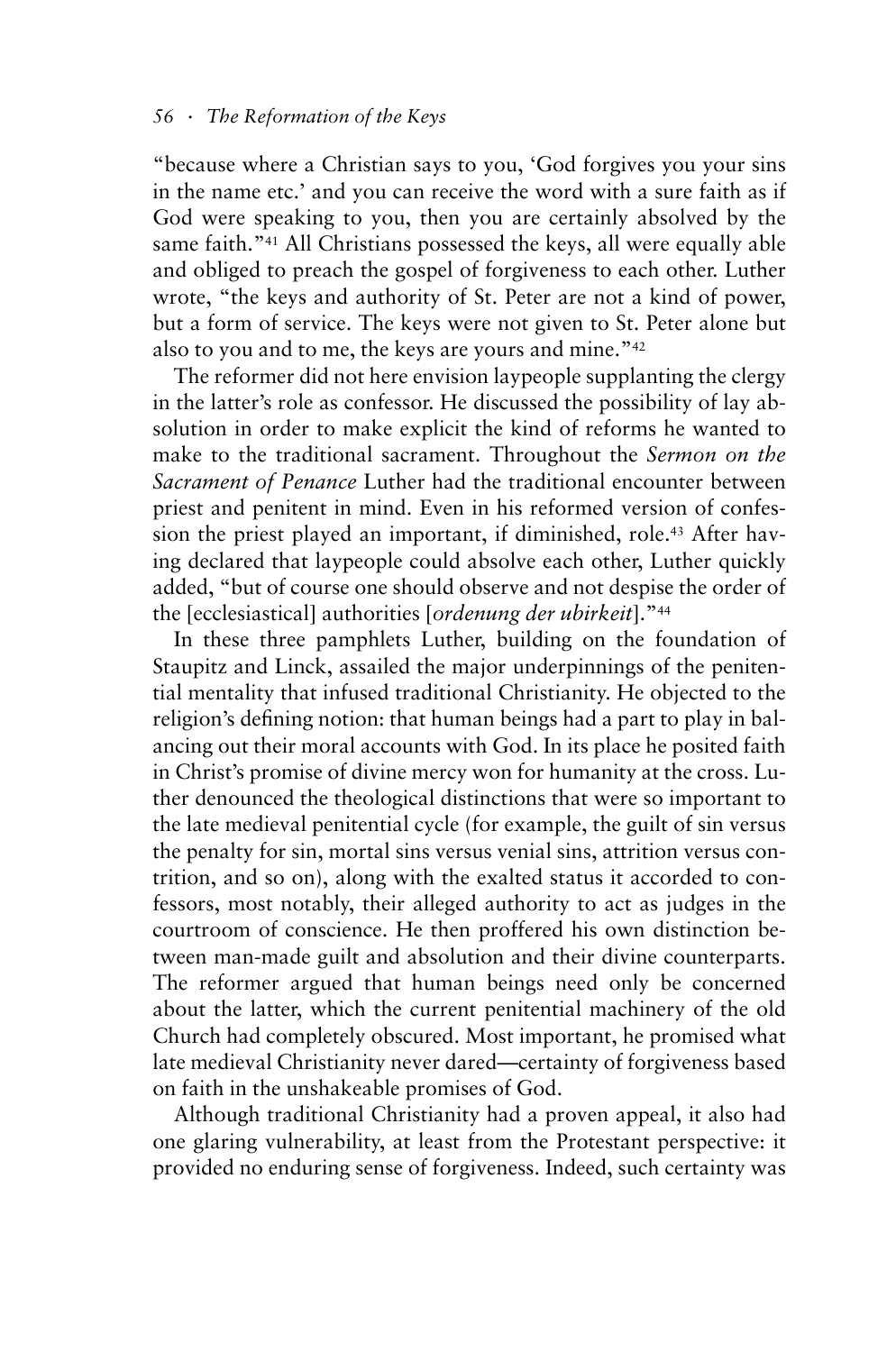considered a sin of presumption. Living between hope and fear, confident in the Church's ongoing sacramental ministrations, was deemed the more appropriate posture. Luther disagreed. He thought it a greater sin of presumption to seek to contribute to one's salvation. God had promised forgiveness to those who believed in Christ—the proper posture was faith, confident repose in the trustworthiness of the divine promise. This was the path to certainty of forgiveness.

One should not underestimate the appeal of certainty to those who have been told there was none.<sup>45</sup> Although inhabitants of late medieval cities like Nürnberg had grown accustomed to the ongoing spiritual thirst the old faith had taught them was good, necessary, and unavoidable, the promise of enduring satiation disrupted their contentment. Luther's attack on the sacrament of penance salted their souls and then promised to assuage this intensified thirst. In part Luther created the spiritual appetite he sought to fulfill. By exaggerating the abuses of sacramental confession and exploiting its vulnerabilities, he produced a level of discontent with penance-based religion that obscured the old faith's proven ability to console as well as frighten. Those who converted to the new faith came to see the sacrament of penance through Luther's eyes, though their own experience of confession no doubt contributed to the plausibility of his vision.

Behind Luther's radical critique of the sacrament of penance lay his equally radical assessment of late medieval soteriology. While Luther was shaped in important ways by various late medieval theologies of salvation, his own soteriology made a decisive break with the tradition he had inherited. According to late medieval theology, one became righteous over time by cooperating with the continual infusions of grace one received from the sacraments and, finally, by undergoing a painful cleansing in purgatory. Salvation was a gradual process that took place within the individual. It was never complete this side of heaven or, more correctly, purgatory. This was not works righteousness, as Protestants have claimed. It was based on grace. Following Aquinas, most late medieval theologians taught that God planted divinely created habits of virtue in believers via the sacraments, which helped them realize and develop their natural love for the good, God himself. In this way salvation was always a gift, but it still took place within an individual and required human agency, though no one could say how much. Luther was especially critical of those like Gabriel Biel who insisted that human beings contribute a great deal to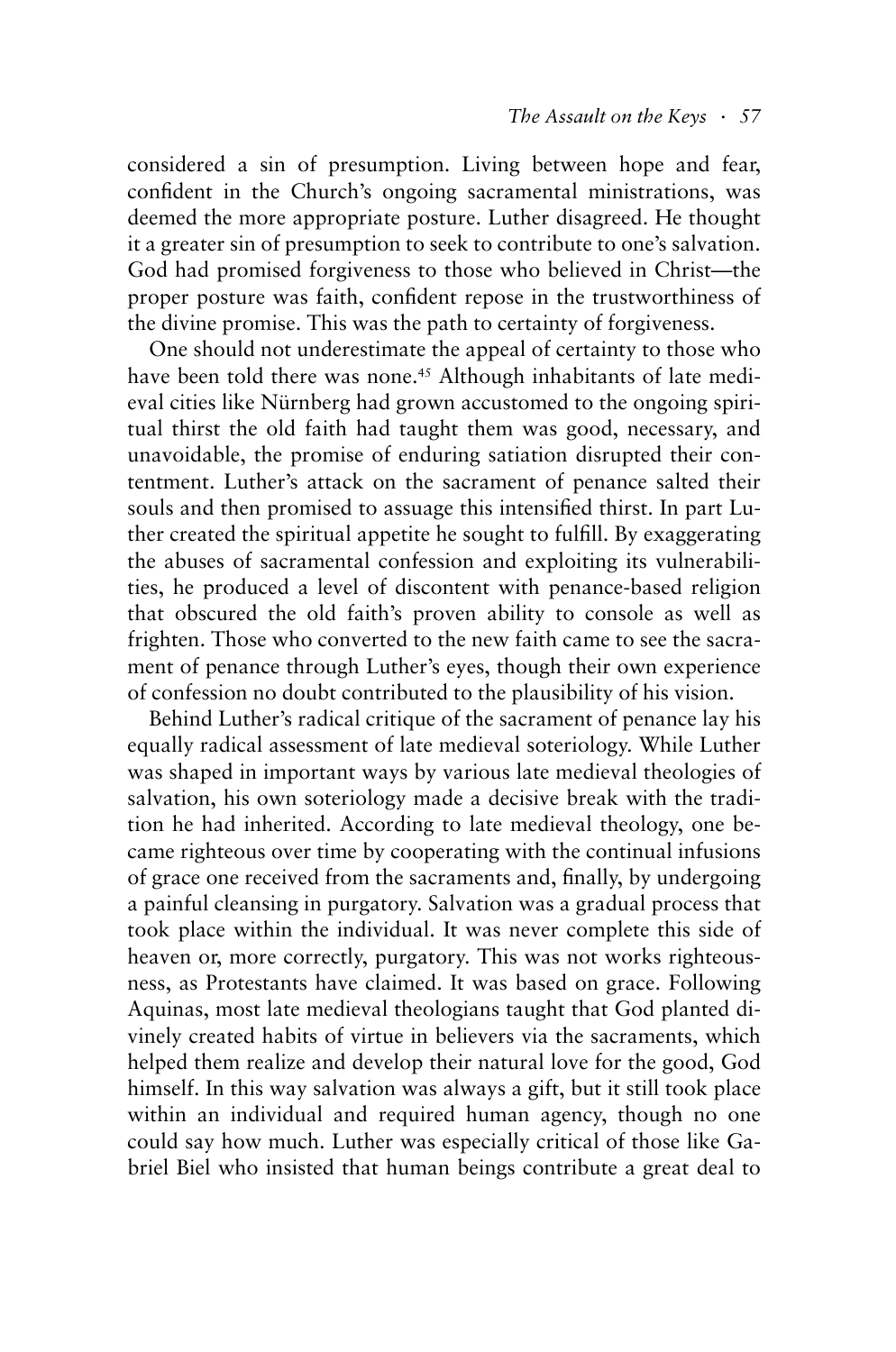their salvation, but he also saw an unbridgeable gulf between himself and more moderate thinkers like Jean Gerson, who placed greater stress on divine agency.

By 1519 Luther had become convinced that salvation was not in any sense a reward for actual growth in righteousness. Human beings were far too sinful to cooperate with grace, and God did not require such human effort anyhow. According to Luther, God wished to relate to human beings as sheer Giver, and human beings to him as mere receivers. Salvation was a gift one received because one had become united with Christ through faith in baptism. There was nothing one could or should contribute to one's salvation. Christ himself became one's righteousness. That is, salvific righteousness was alien righteousness; it was the righteousness of another person, namely Christ. But this righteousness was not alien in the sense of being outside of a person. Luther could speak of God covering human beings with Christ's righteousness, or of God imputing Christ's righteousness to sinners, as in a court of law, but, especially at this stage of his development, he also thought of Christ dwelling within the believer.<sup>46</sup> Thus, according to Luther, believers were saved by an alien righteousness that dwelt within them. This was the faith that Luther believed God had revealed to him in the Word. It left very little room for the traditional understanding of the keys. In fact, Luther finally concluded in *The Babylonian Captivity of the Church* (1520), which also made its way into Nürnberg,<sup>47</sup> that penance was not a sacrament but simply a way of returning to one's initial union with Christ in baptism.<sup>48</sup>

While few Nürnbergers likely grasped Luther's soteriology in all its subtlety, many proved quite adept at sorting out the primary differences between the evangelical version of Christianity and the faith on which they had been reared, especially where the keys were concerned. Already in the late 1510s lay inhabitants of the imperial city were adding their own voices to the protest against traditional Christianity begun by Luther and other clerics. In order to rebut the charge of heresy that Johannes Eck, professor of theology at the University of Ingolstadt, had leveled against Luther at the Leipzig Disputation (1518), Lazarus Spengler, who had been in attendance at the debate, wrote a passionate defense of the Wittenberg reformer entitled *Apology for Luther's Teaching* (1519), the first of its kind to be authored by a layperson. The Council secretary argued that in contrast to Lu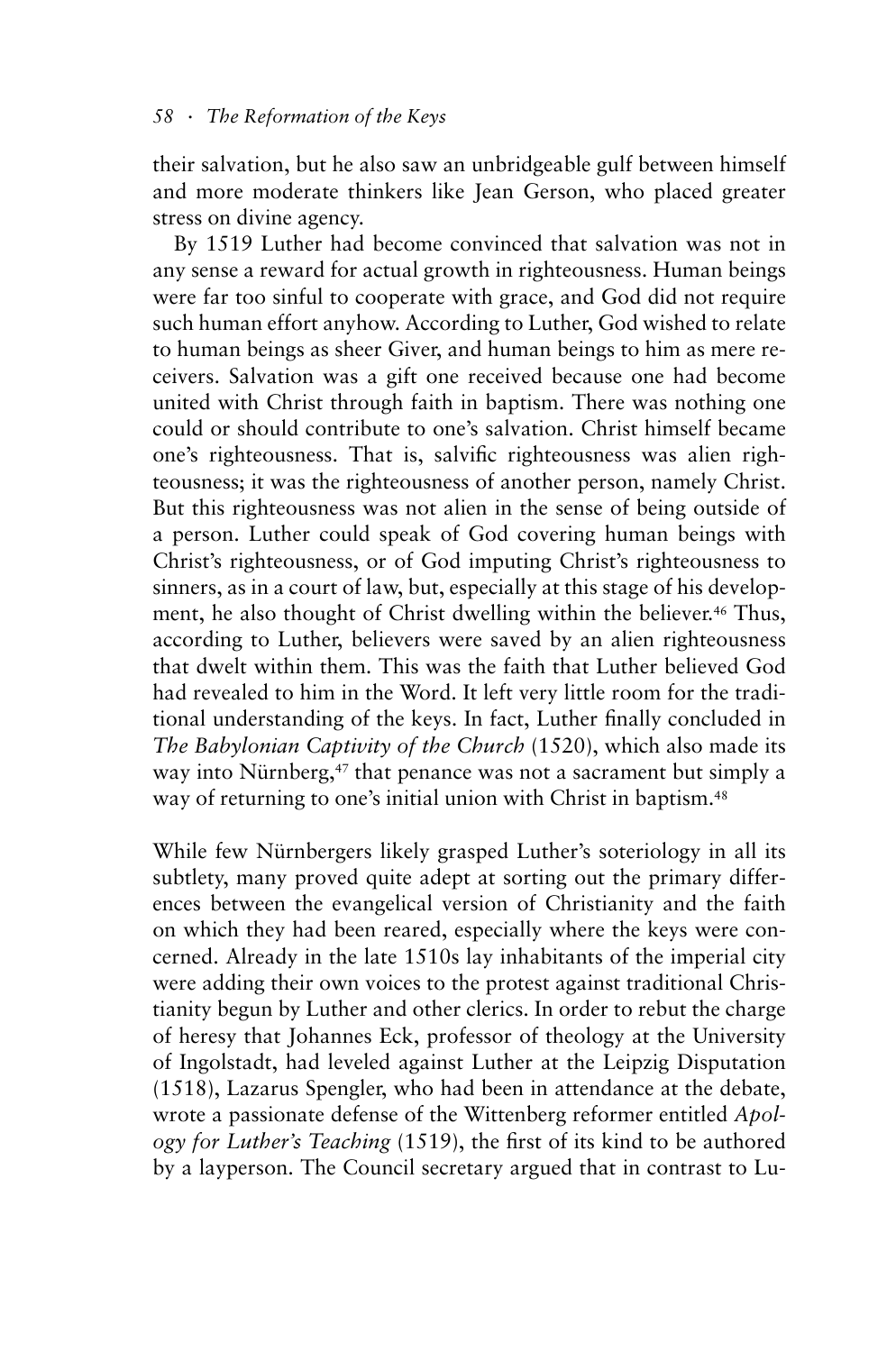ther's opponents, who based their theology on mere human teaching *(menschenlere)* and self-interest *(aigen nutz),* Luther grounded his doctrine on Christ's teaching, "which alone is true, unchanging, and certain," and urged selflessness as the central virtue of the Christian life.49 According to Spengler, the new creed had provided his generation with access to truth, eternal and unchanging, rather than presenting it with mere human opinions, which were ephemeral and mutable. In Luther's teaching he believed he had found solid ground upon which to base his salvation.

Spengler had little positive to say about the sacrament of penance in his pamphlet. He attacked the traditional interpretation of Matthew 8:4—where Christ sends the leper he has healed to a priest—as an example of the "ridiculous" kinds of conclusions theologians had reached by relying on human teaching.<sup>50</sup> (Late medieval theologians had used this text to justify the necessity of making confession to priests.)51 Spengler went on in his *Apology* to attack "those preachers of fables" who "have caused uncounted scruples in our hearts alone through the widespread indecent [*ungeschickten*] order of confession." The Council secretary objected strongly to the requirement that penitents must search into "the unknown names, daughters, and conditions of sins." He asserted that clerics based a person's salvation more on the detailing of sins and their circumstances than on biblical repentance, all in an effort to fill their purses with Nürnbergers' money.52

Spengler also criticized late medieval piety as being crassly mercantilist in spirit. He assailed the Church for teaching that human beings had to rely on their own works to pay off their debt with God. The Council secretary was especially critical of indulgences in this respect. Preachers had roamed through the land advertising indulgences like merchants trying to hawk their wares.<sup>53</sup> Spengler asserted, "Our Christianity had suffered no little disdain and slander because indulgences have been misused in this way, [namely], that through them purgatory has been presented as a fair [*jarmarck*] or merchant's market [*kauffmansmeß*] at which souls are bought and sold... [T]hese same purchased souls are packaged like saffron in bales or pepper in barrels."54 The result of this mercantilist approach to religion was that lay consciences had become consumed with trying to balance their moral accounts with God, while priests grew rich off the indulgence trade. Spengler asserted that there was simply no way to find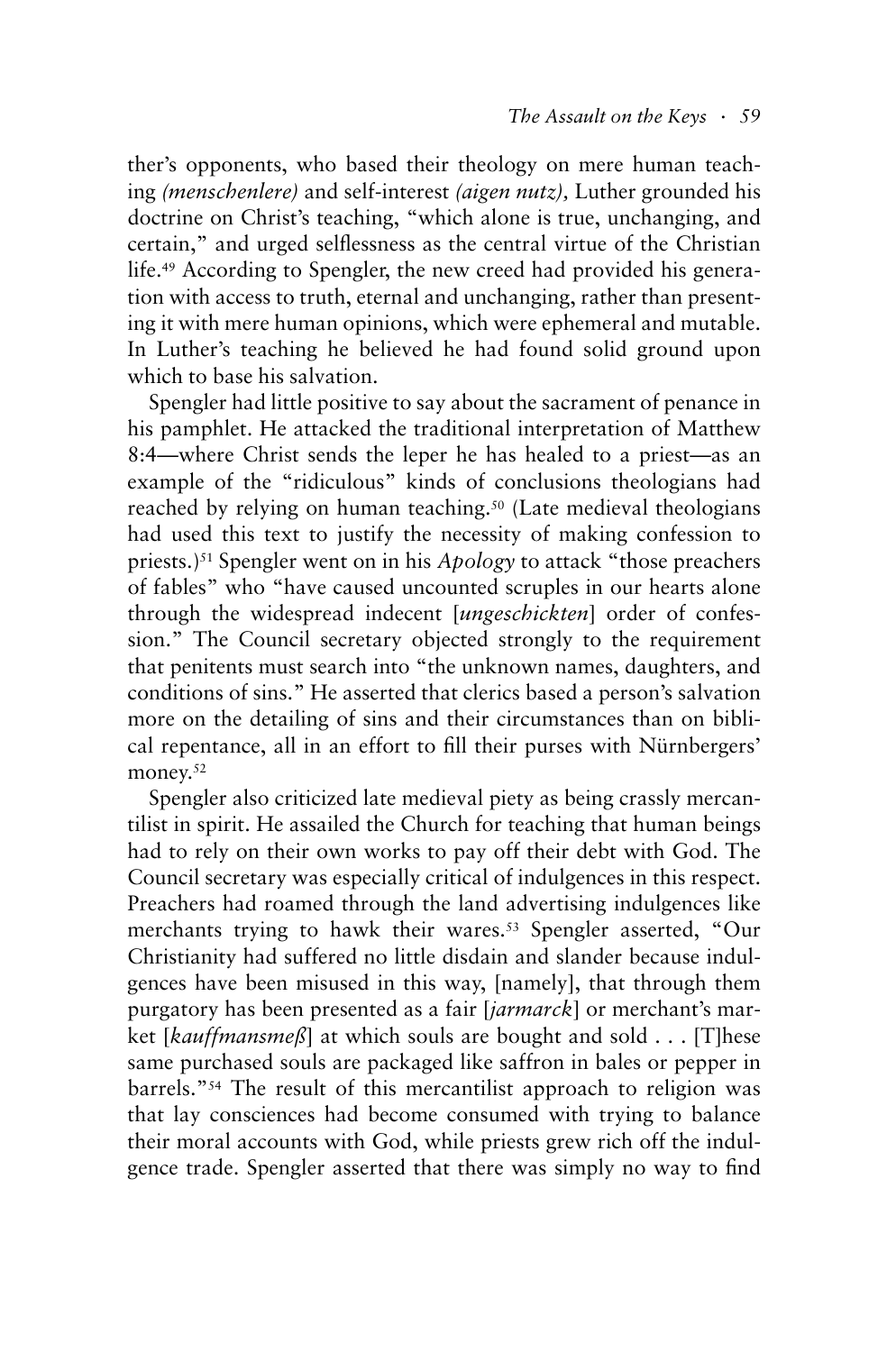rest or peace for the human soul in this mercantilist religion because of its reliance on works to pay off humanity's debt to God. The only way to find true relief for one's conscience was to flee all forms of penitential piety and trust in God's abundant provision of merit in Christ.<sup>55</sup>

Spengler confessed in his *Apology* that he had deeply personal reasons for defending the new faith. He wrote, "This I know without doubt, that although I do not consider myself to be a highly-trained scholar, I have never had a teaching or sermon penetrate my mind so powerfully, and have never been able to grasp any more fully, or had any correspond so exactly to my understanding of the Christian order as the teaching and instruction of Luther and his followers."56 Albrecht Dürer would go even further and praise Luther as "a Christian man who helped me out of great distress."57 The specific cause of his anxiety was his belief that he had to pay off his debt with God through his own sorrow and good works.58 Later in the *Apology,* Spengler said of the Wittenberg reformer, "the Almighty God . . . has awakened a Daniel in the midst of the folk in the person of Dr. Luther. [He has done this] to open our eyes to the blindness in which we have lain for a long time due to the deception of our theologians, and to take from us the fog and darkness of such indecency."59

Though Spengler intended the *Apology* for discussion in the *Sodalitas,* a printer in Augsburg obtained a copy of it and, according to the Council secretary, published it without his knowledge. The *Apology* became one of the most successful pamphlets of the early Reformation, going through seven editions between the years 1519 and 1520, one of which appeared in Nürnberg.<sup>60</sup>

Unfortunately for Spengler, a copy of his pamphlet made its way into the hands of Johann Eck. The latter was outraged by Spengler's defiant support of Luther. He appended Spengler's name along with that of another prominent Nürnberger, Willibald Pirckheimer, to the papal bull threatening excommunication *(Exsurge Domine)* he had drafted against Luther. (Eck correctly suspected Pirckheimer as the author of an anonymous satire of him entitled *Eccius dedolatus*— "The Corner [*Ecke*] Planed Smooth.") In a letter to the Nürnberg Council, Eck explained that he was threatening Spengler and Pirckheimer with excommunication because they had "praised, furthered, and exaggerated Luther's erroneous and misleading ideas more than was proper."61 The bull, published on September 30, 1520, stipulated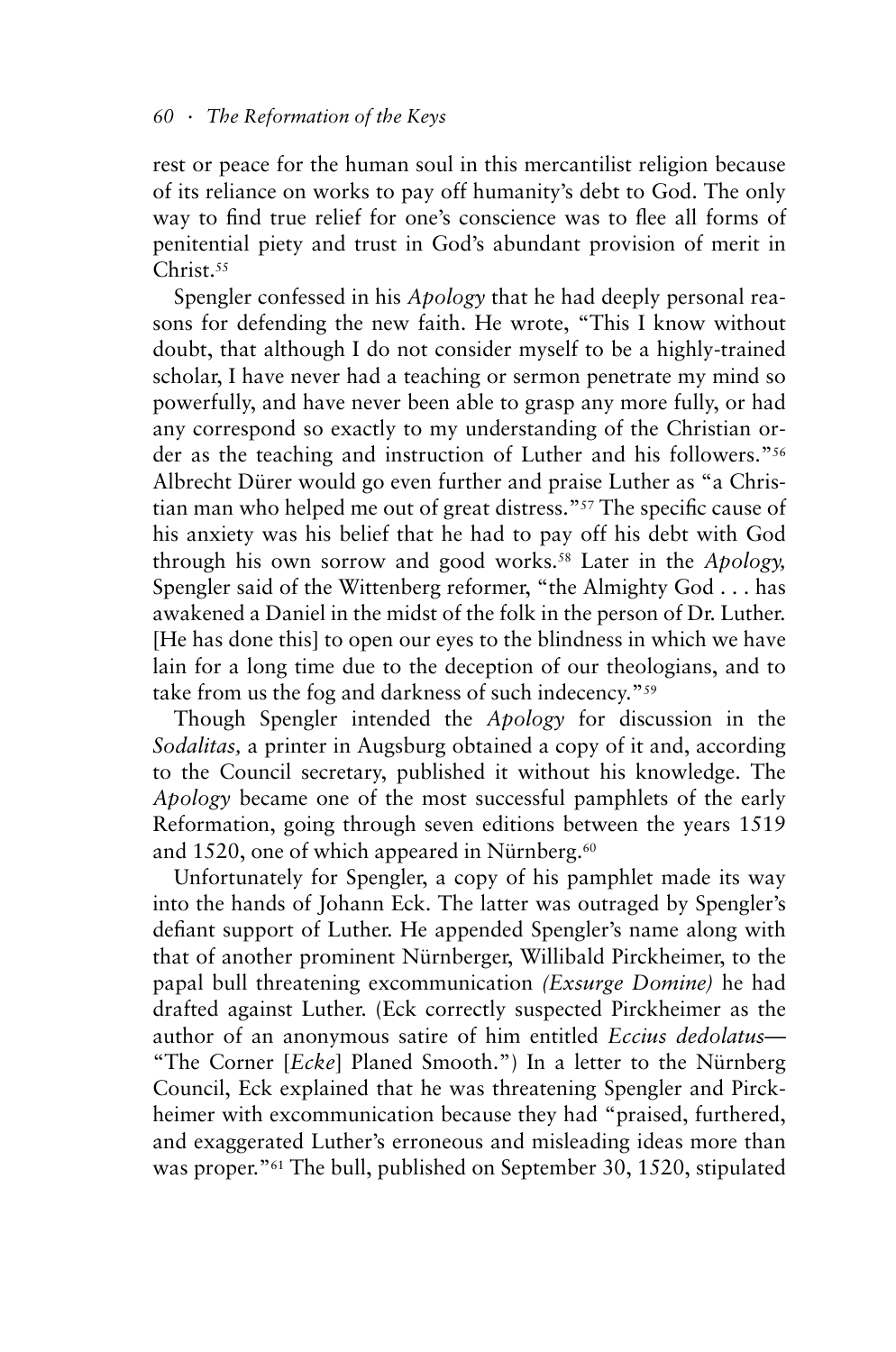that the two Nürnbergers had sixty days to seek absolution from Eck as the pope's plenipotentiary or suffer excommunication.

After a series of unsuccessful attempts to elicit support for Spengler and Pirckheimer from the bishop of Bamberg, Duke Wilhelm of Bavaria, $62$  and even Pope Leo X, the Council reluctantly instructed the two prominent Nürnbergers on December 18 to seek absolution from Eck.63 As Spengler explained in a letter to Pirckheimer, "the lords unanimously advise that we should bring ourselves to focus on our own well-being in this matter rather than on our resentment against Eck and not reject this way [of resolving the situation]."64 Working through notaries, the two Nürnbergers asked Eck to absolve them if they had done anything detrimental to the Church and worthy of excommunication by allowing themselves to be influenced by Luther. Although Eck had earlier informed the bishop of Bamberg that he would accept this rather benign statement of guilt *(absolutio ad cautelam),*<sup>65</sup> he now insisted that he would only absolve the two Nürnbergers if they confessed that they had neither adhered to nor approved of Luther's teaching *(absolutio simplex).* Eck based his reversal on Spengler and Pirckheimer's failure to condemn the forty-one articles he had assembled against Luther after the Leipzig Disputation, along with the support they had voiced in their pamphlets for a national council to address issues of doctrine, something that the pope had expressly forbidden.<sup>66</sup>

Whatever his reasons, Spengler and Pirckheimer interpreted Eck's actions as a deliberate attempt to humiliate them. Though they did finally comply with Eck's demands—he absolved them in February 1521—their decision to do so was based more on a desire to honor the Council's wishes to avoid papal interdict than on any belief in the legitimacy of either Eck or the pope's authority to excommunicate. Spengler certainly put no stock in such claims to control divine grace: he asserted in his *Concerning the Bull of the Roman Pontiff* (1520) that papal excommunication in no way separated one from the grace of God.67 Spengler again called for a national council to settle the issues of doctrine that were threatening to divide the empire.<sup>68</sup>

Because the two Nürnbergers did not capitulate to Eck's demands until February of 1521, well after the deadline the pope had officially set, their names were included in the final bull announcing the excommunication of Luther *(Decet pontificem romanum)* that was published in January 1521 and then sent to papal nuncio Girolamo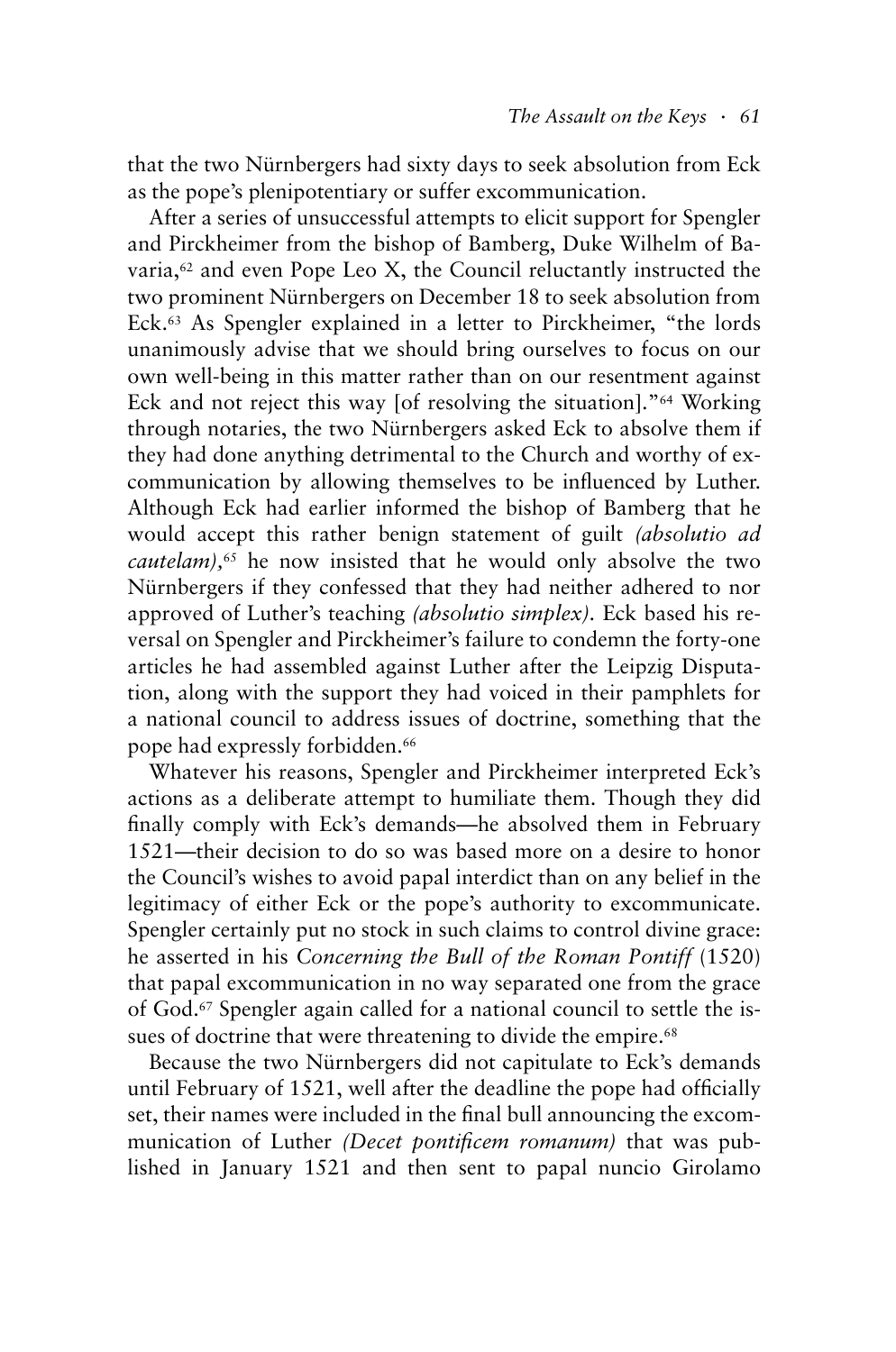Aleander at the Diet of Worms in early February. In a final act of spite against Spengler and Pirckheimer, Eck neglected to inform either the pope or Aleander that he had absolved the two Nürnbergers. When Spengler and Pirckheimer learned of this, they appealed their case to Emperor Charles V, who informed Aleander of the situation. (Spengler was at the Diet of Worms at this time.) The nuncio then sought permission from the pope to absolve Spengler and Pirckheimer again and formally struck their names from the bull in August 1521.

Throughout his ordeal with Eck, Spengler's attitude toward the temporal authority of the keys was very similar to the position advocated by Luther in *The Sermon on the Ban,* a treatise that was published in Nürnberg in 1520 that the Council secretary had likely read.69 In his previous works on the keys Luther had criticized how the ancient authority to bind and loose sins was employed in the late medieval sacrament of penance; here he attacked how the keys were seen as a source of this-worldly power. Spengler, like his fellow Nürnbergers, was deeply sympathetic to Luther's call for a reformation of the keys at the level of both piety and politics.

Echoing the view first articulated by Marsilius of Padua some two centuries earlier,70 Luther argued in *The Sermon on the Ban* that Christ had not authorized the clergy to wield power in the temporal sphere. The reformer maintained that popes and bishops could only use the power of excommunication to restrict access to the Lord's Supper (the so-called small ban), not to influence a layperson's standing in the world (the large ban), which was the jurisdiction of secular authorities alone. A banned person was to suffer no material disadvantage. Luther recognized the legitimacy of excommunication, and instructed laypeople against whom it was used—properly or improperly—to submit to its authority. But the reformer in no way considered a banned person to be automatically severed from fellowship with Christ—only God could accomplish this spiritual excommunication, and he would only do so in response to unbelief.

Similar to his argument in the *Ninety-Five Theses,* Luther maintained that clerical authority was limited to matters concerning the external fellowship of believers with the Church, and in no way touched the internal, spiritual communion of Christians with their Lord. A person under the ban could still be in fellowship with Christ, and a person in good standing with the Church might not be in right relationship with his Lord. Exclusion from the Lord's Supper was to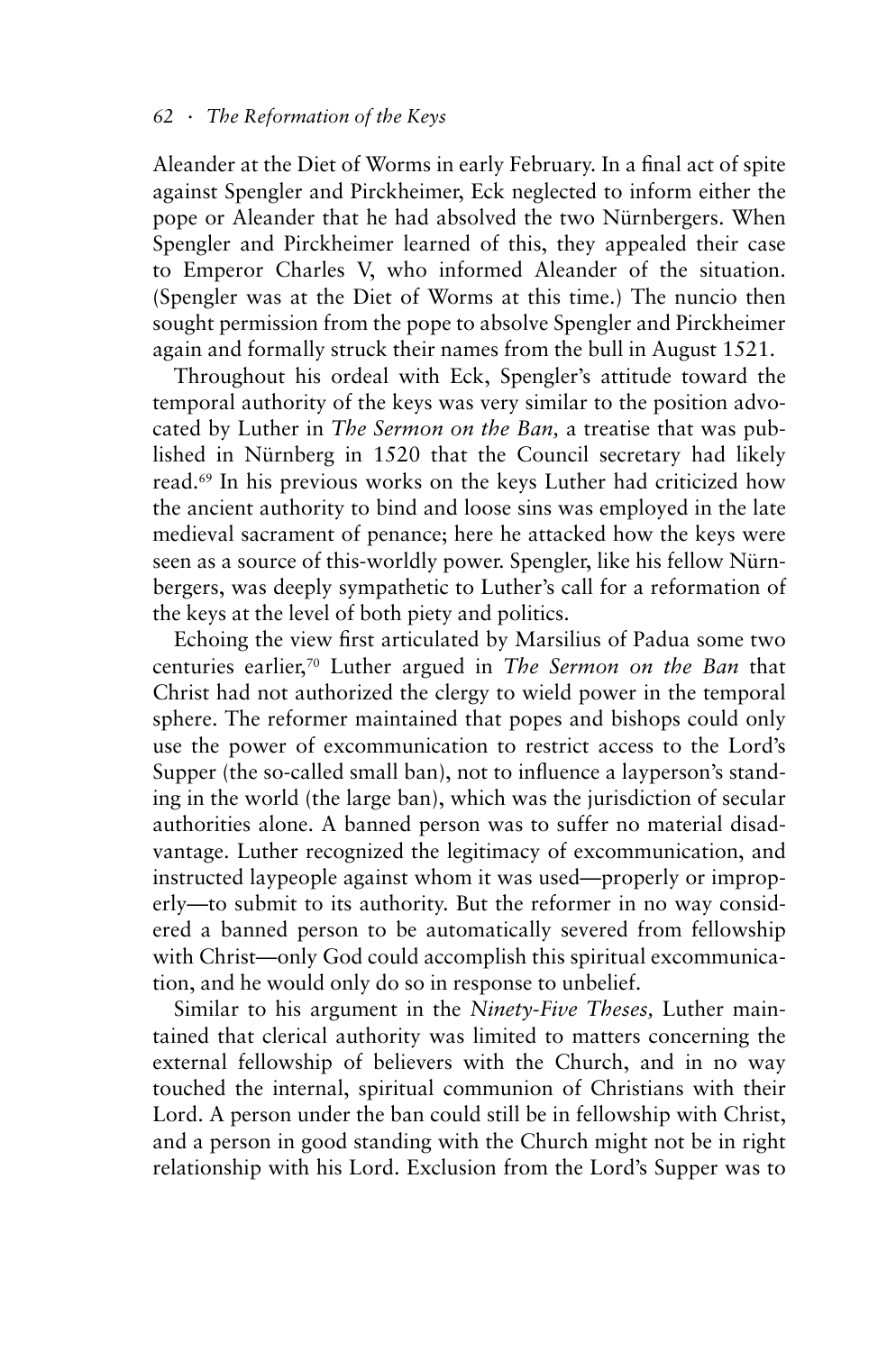serve as a sign to the outwardly unrepentant sinner of his (probable) need for inward reconciliation with Christ. For this reason an excommunicated person was not to be turned away from church entirely, for only through hearing the Word could his fellowship with Christ be reestablished. Luther warned throughout his sermon about the divine punishment that would await those "tyrants" who abused the power of the keys.71

Luther would go on to make even stronger arguments against clerical abuses of the keys in subsequent treatises. In his *To the Christian Nobility of the German Nation* (1520), the reformer insisted that the keys "were not ordained for doctrine or government, but only for the binding and loosing of sin."72 Basing his argument on the Apostle Paul's statement that Christians should submit themselves to governing authorities (Romans 13:1), Luther asserted that priests were subject to secular rulers "by divine order."<sup>73</sup> He maintained that the clergy had received its authority from the larger community of Christians, all of whom were priests by virtue of baptism. A cleric was a mere officeholder *(amptman),*<sup>74</sup> not sacramentally distinct from the laity. The whole purpose of Luther's treatise was to call upon German princes and magistrates to take back the government of the German Church from the Roman clergy and to begin to work for true reform of Christendom. The reformer asserted, "Every town, council, or governing authority not only has the right, without the knowledge and consent of the pope or bishop, to abolish and resist what is opposed to God and injurious to people's bodies and souls, but indeed is bound at the risk of the salvation of its soul to resist such things even though popes and bishops, who ought to be the first to do so, do not consent."75

Luther hardly could have preached a more appealing message to people like Lazarus Spengler and the magistrates he served. The reformer provided a theological justification for the Council's long-term desire to achieve complete control of the imperial city's religious life. The magistrates had always resented sacerdotal intrusions into the life of Nürnberg and now they had a theological rationale for putting an end to them. Luther's version of the gospel appealed directly to the civic pride of Nürnbergers, providing a divine sanction for their desire to throw off the last vestiges of episcopal and papal influence in their beloved city. Coupled with the revolutionary promise of certainty of forgiveness, this radical critique of sacerdotalism made the evangeli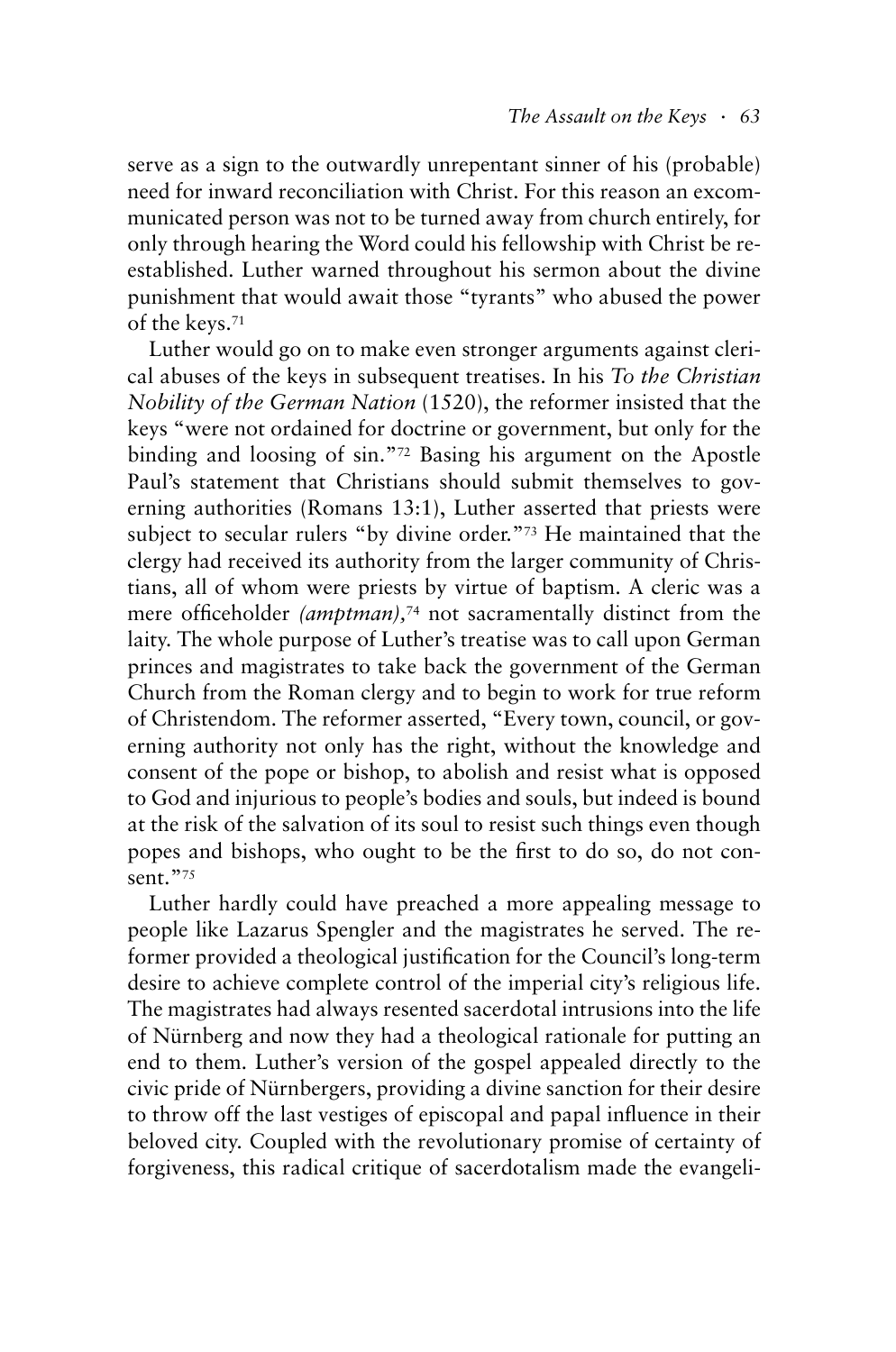cal version of Christianity very appealing to inhabitants of the imperial city. They, too, wanted the keys to be reformed. In 1520 Christoph Scheurl could write, "the patriciate, the multitude of the other citizens and all scholars stand on Luther's side."76

Soon the magistrates began exercising their traditional right of presentation to the imperial city's churches in an effort to promote the fledgling evangelical movement. Ironically, the decision of popes and bishops to sell the Council this privilege wound up benefiting the spread of a new "heresy" that would put an end to episcopal and papal religion in the imperial city. The magistrates would fill Nürnberg's most important ecclesiastical offices with men who opposed the penitential basis of traditional Christianity.

In June 1520 the Council appointed Hektor Pömer, a young Nürnberg patrician who was then completing his legal studies at the University of Wittenberg, to be the new provost of St. Lorenz Church.77 Though a jurist, Pömer had heard both Luther and Melanchthon lecture in Wittenberg and was an advocate of their doctrine.78 In the same year the Council appointed Dr. Georg Peßler, a jurist who had also studied at Wittenberg, to be provost of St. Sebald Church. Like Pömer, Peßler was an admirer of Luther's.

One of Peßler's first actions as provost was to find a suitable person to fill a preachership in St. Sebald Church that had been endowed by Sebald Schreyer. At the recommendation of Luther, Peßler chose Dominikus Schleuppner, a preacher from Breslau who had studied with the reformer at the University of Wittenberg.<sup>79</sup> An icon of the old order thus became a symbol of the new faith.

By far its most significant ecclesiastical appointment in these years, in March 1522 the Council approved Hektor Pömer's choice of Andreas Osiander to become the new preacher at St. Lorenz Church. Osiander had studied at the University of Ingolstadt and immediately preceding his appointment as the St. Lorenz preacher, had been teaching Hebrew in Nürnberg's Augustinian monastery. He also took part in the *Sodalitas Staupitziana.* Owing to his erudition, eloquence, and dominating personality, Osiander was to become the city's most prominent preacher and the leader of its evangelical movement. He was at the center of all important decisions affecting the religious life of the imperial city and soon emerged as one of the most important reformers in Germany. Over time he would become known for his abso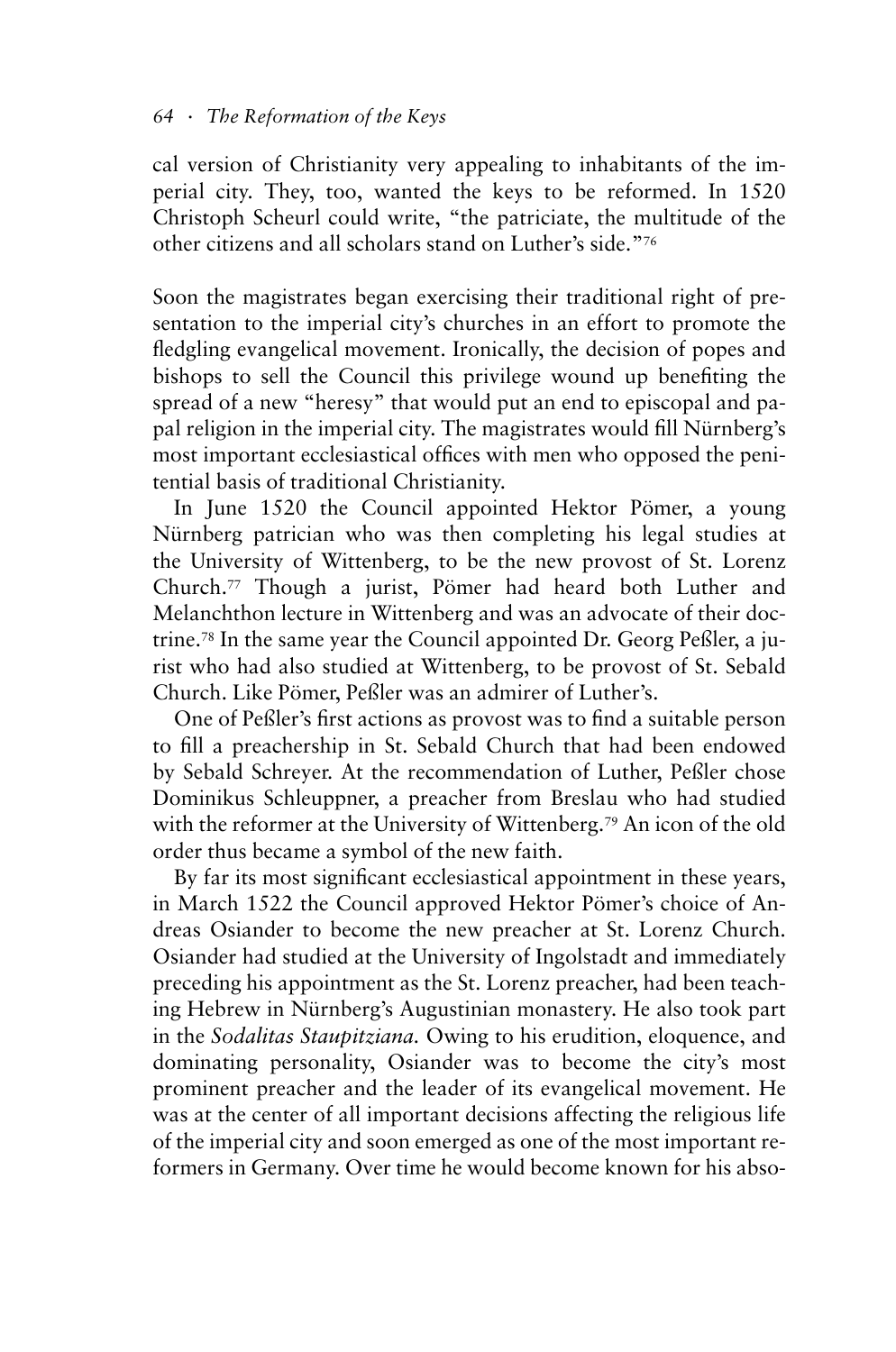lute refusal to compromise on issues of conscience, even when his political betters saw things differently. This would become especially clear where the power of the keys was concerned.

By 1522 evangelically minded clerics occupied Nürnberg's most important ecclesiastical offices. Additionally, the abbot of the St. Egidien monastery, Friedrich Pistorius,<sup>80</sup> and the abbot of the Carthusian monastery, Blasius Stöckl,<sup>81</sup> were pro-Luther, as was the recently appointed preacher in the Hospital Church, Thomas Geschauf (called Venatorius). But three more years would elapse before the evangelical revolution in Nürnberg would achieve official recognition.

One of the primary reasons for this delay was that from 1522 to 1524 Nürnberg was host to the highest-ranking officials in the empire, many of whom opposed Luther's teaching. At the Diet of Worms in 1521 Emperor Charles V had decided to revitalize the languishing Imperial Governing Council and Imperial Chamber Court, two bodies that had been designed to create permanent structures of government in the empire that could function independently of the emperor himself. As with most other efforts to centralize power in the empire, neither had met with great success.82 The emperor had also decided to convene a meeting of the imperial estates in the near future to be presided over by his brother, Archduke Ferdinand, the king of Hungary and Bohemia. All three were to meet in Nürnberg, which had served as a kind of default capital city of the empire so often in the past. The Governing Council and Chamber Court were located in Nürnberg from fall 1521 to spring 1524, while the imperial estates met three times during the same period.<sup>83</sup> With so many powerful representatives of the emperor and pope within its walls, the Nürnberg Council was forced to bide its time and remain as conciliatory as possible in religious matters, even as the city's preachers and many of its citizens clamored for reform of the imperial city's religious life.

It was particularly at the second meeting of the imperial diet that the Nürnberg Council, along with the evangelical estates, demonstrated their support for the new faith. At the diet papal nuncio Francesco Chieregati sought to effect unity between the papacy and the German Church by means of a twofold plan. He first called upon the estates to enforce the Edict of Worms, which had declared Luther both a heretic and an outlaw, and had forbidden the sale of his books. Chieregati insisted that the estates put the Edict into effect immediately, beginning in Nürnberg. When the Worms recess was first issued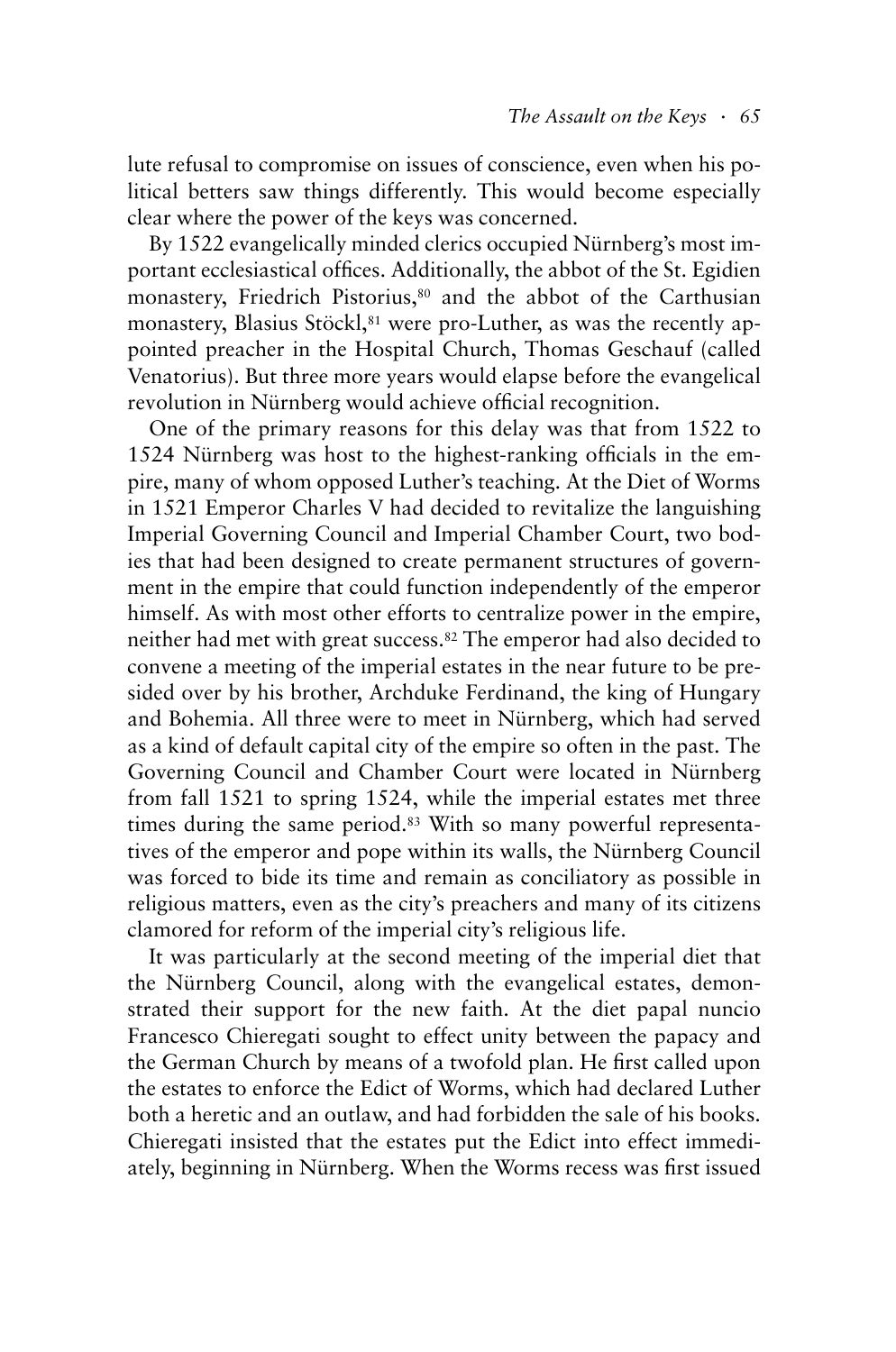in the fall of 1521, the Nürnberg Council had dutifully posted it in the town hall but had taken no steps to enforce its measures. Chieregati wanted this to change. He demanded that Nürnberg's pro-Lutheran preachers be arrested and tried for heresy. He also ordered the Nürnberg Council to allow the publishing of only anti-Lutheran materials in the imperial city.

Then, in an unexpected move, Chieregati acknowledged that the grievances that the Germans had against the pope were legitimate. He presented an official confession of ecclesiastical abuses committed by the pope and his representatives in Germany along with a promise to reform the moral failings of the Church. He assured the assembly that Pope Hadrian VI had "perceived the entire world longing for such a reformation" and that he was sincerely committed to effect real moral change in the curia.<sup>84</sup> Chieregati asked only that the estates realize that reform would take time to implement. He reminded them, "[h]e who scrubs too much draws blood."<sup>85</sup>

The Nürnberg magistrates reluctantly agreed to allow only the printing of anti-Lutheran pamphlets in the imperial city<sup>86</sup> and also ordered the city's preachers to avoid controversial topics in their sermons.87 Nevertheless, the Council firmly resisted Chieregati's call for the arrest of Nürnberg's preachers, which it saw as an infringement on the city's liberty. The Council resolved to protect them by force if necessary. Chieregati's actions had forced the Council's hand. While individual magistrates continued to have reservations about the evangelical movement, the Council as a whole had taken a decisive step toward embracing the radical tenets of the Lutheran gospel. Their refusal to embrace Hadrian's confession demonstrates just how far down the road to reform the magistrates already were. Chieregati relented, seeing he had drawn blood.

The estates responded to Chieregati's proposal by pledging to observe the Edict of Worms on the condition that the catalogue of grievances presented at Worms, upon which no action had been taken, be redressed first.88 At the top of this list of grievances were complaints associated with the keys: the estates did not want the *sacerdotium* interfering with secular courts of justice, and took great offense at clerics who threatened laypeople and judges who did not recognize their jurisdiction;89 the estates also opposed popes and bishops who forced laypeople to purchase absolution from them in so-called reserved cases, again under threat of excommunication.<sup>90</sup> Finally, the estates objected to indiscriminate use of the keys, and charged: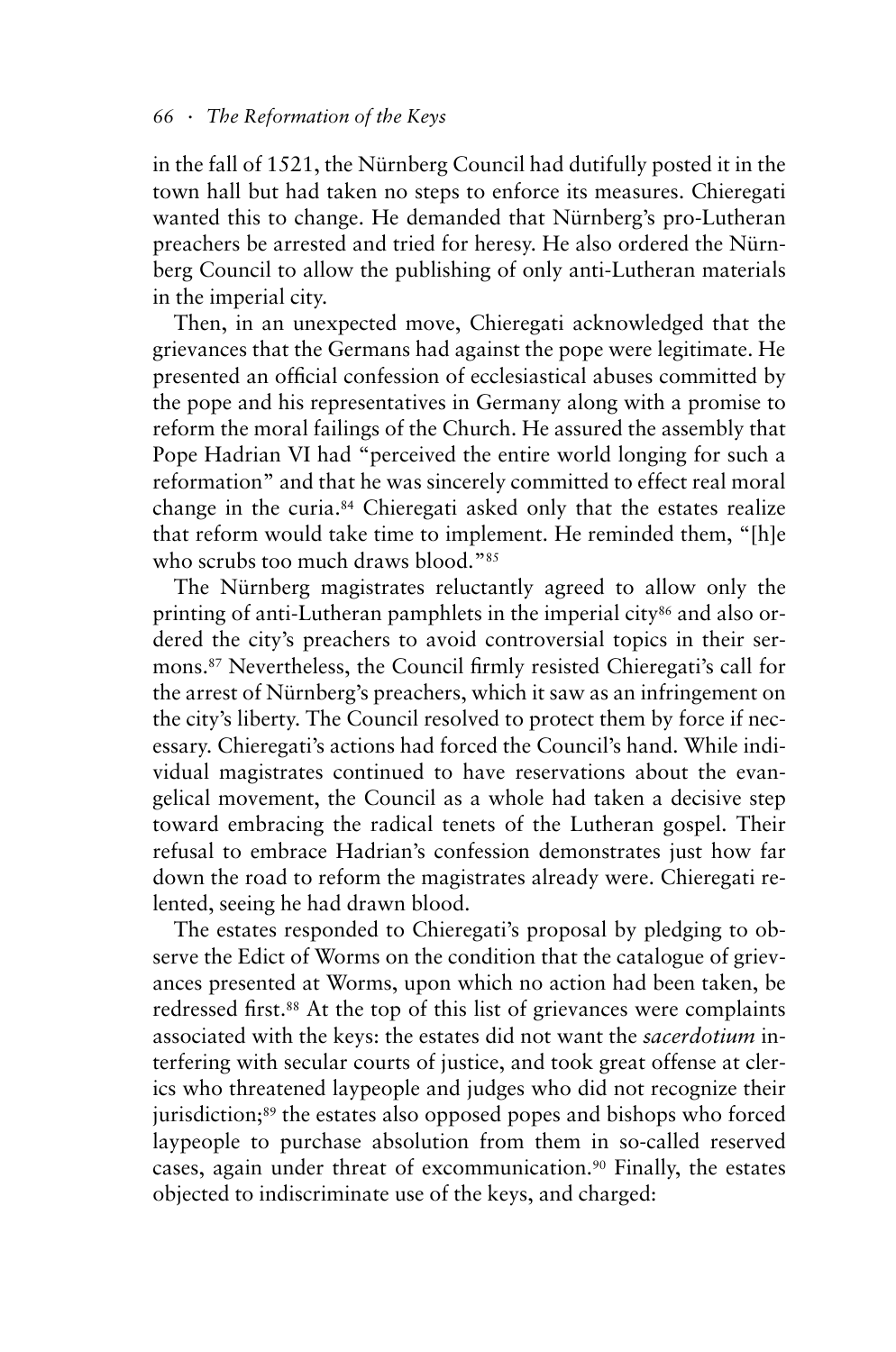Notwithstanding the original and true purpose of spiritual censure and excommunication, namely, to aid and direct Christian life and faith, this weapon is now flung at us for the most inconsequential debts—some of them amounting to no more than a few pennies—or for non-payment of court or administrative costs after the principal sum has already been returned. With such procedures the very life blood is sucked out of the poor, untutored laity, who are driven by distraction by the fear of the Church's ban.<sup>91</sup>

The estates also called for the pope to convene a "Free Christian Council" on German soil to deal with their grievances, a council open to both lay and ecclesiastical officials. In the meantime they assured Chieregati that Frederick the Elector of Saxony, Luther's prince, would see to it that the reformer published nothing new. The diet concluded with the estates agreeing that they would allow nothing to be preached or published in their jurisdictions "except the true, clear, and pure gospel according to the doctrine and interpretation of Scripture as approved and accepted by the Christian Church" until the religious question was taken up at a future council.92 In the eyes of Nürnberg evangelicals, the vague wording of this statement from the 1523 recess provided ample room for them to continue spreading the Lutheran gospel.

Although the imperial governing bodies did not leave Nürnberg until the end of April 1524, the leaders of the evangelical movement in the imperial city continued with their assault on late medieval penitential religion. During Holy Week Andreas Osiander preached two sermons in St. Lorenz Church against the sacrament of penance, arguing it was a human creation. Interestingly, though he was eager to relieve laypeople of the burdens sacramental confession had imposed on them, he was also anxious to retain the power of the keys. Anticipating a position that many of his colleagues would later adopt, he argued that the clergy used the keys properly when they loosed from sin those who had been baptized and professed faith in the new gospel.<sup>93</sup> He likely envisioned this use of the keys taking place in a private encounter between penitent and priest free from the traditional interrogation of conscience and mandatory confession of all mortal sins.<sup>94</sup> His congregation interpreted his sermons to mean that they need not turn up in the confessional at all.

Wolfgang Volprecht, the prior of the Augustinian order in Nürnberg, took similarly radical actions during Holy Week. He reportedly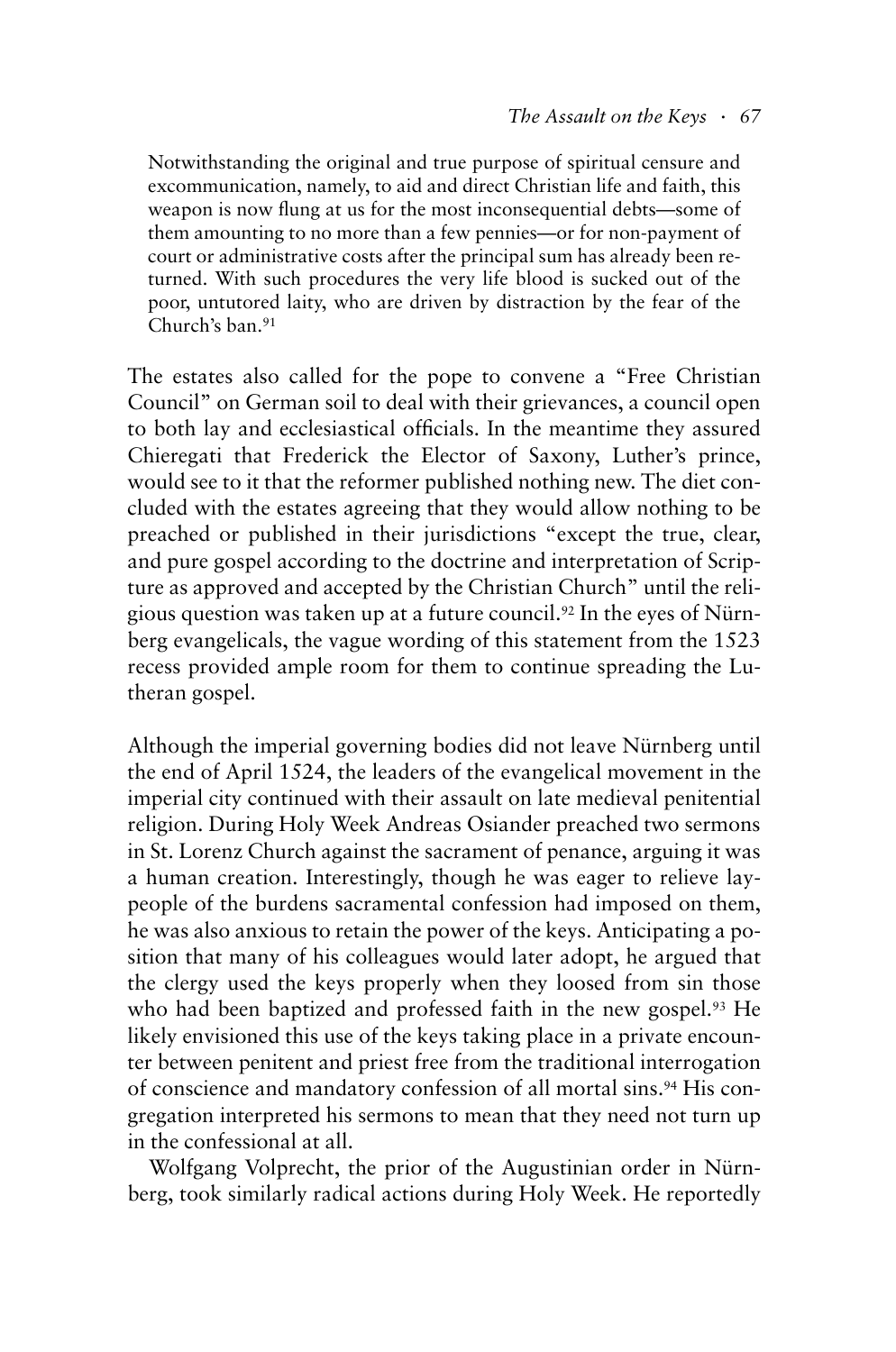served communion in both kinds to some three to four thousand laypersons in the Augustinian church.<sup>95</sup> Following Volprecht's lead, Osiander gave communion in both kinds to Isabella of Denmark, the emperor's sister, who was staying in the Nürnberg fortress.<sup>96</sup>

Preachers like Osiander and Volprecht were not the only inhabitants of the imperial city courageous enough to promote the evangelical revolution while Nürnberg served as temporary capital of the empire. Laypeople continued leveling their own assault on late medieval penitential religion. Throughout this two-year period the Council received a steady stream of reports accusing the city's inhabitants of disrupting masses, conducting mock processions, ridiculing monks, and holding forth on matters of doctrine in sermons and pamphlets. The magistrates made token gestures to reprimand the more boisterous of their subjects, but feared that any wholesale crackdown on lay expressions of discontent would lead to widespread revolt. On one occasion the Council banished an artisan for verbally attacking a monk only to pardon him a few days later.<sup>97</sup> The magistrates adopted a policy of official opposition to such protests, but avoided carrying out any harsh penalties against those who ignored their decrees.

Lazarus Spengler continued to publish pro-Lutheran pamphlets while Nürnberg played host to the imperial governing bodies.<sup>98</sup> But there were also lay pamphleteers in the imperial city who, unlike Spengler, were members of Nürnberg's middle class, and thus represented the large number of lesser merchants and self-employed artisans who comprised some 65 percent of the imperial city's population.99 During the interim between the second and third meetings of the imperial diet, shoemaker and mastersinger Hans Sachs published his *Wittenberg Nightingale,*<sup>100</sup> the most famous artisan pamphlet of the German Reformation.101 Sachs urged readers in his poem to "wake up" and listen for the voice of the "joyous nightingale" as it heralded the dawning of a new era of truth, justice, and brotherly love. Sachs identified Luther as the angelic nightingale. His grievances similar to those presented at the diets of Worms and Nürnberg, Sachs accused the pope and his servants of using their ecclesiastical authority to exploit and oppress simple Germans. Having deprived the laity of the true gospel, the pope had created his own religion of works righteousness, which he used to establish his tyranny over the consciences and pocketbooks of the common folk. Sachs depicted Luther as a great liberator whose message of salvation through faith in Christ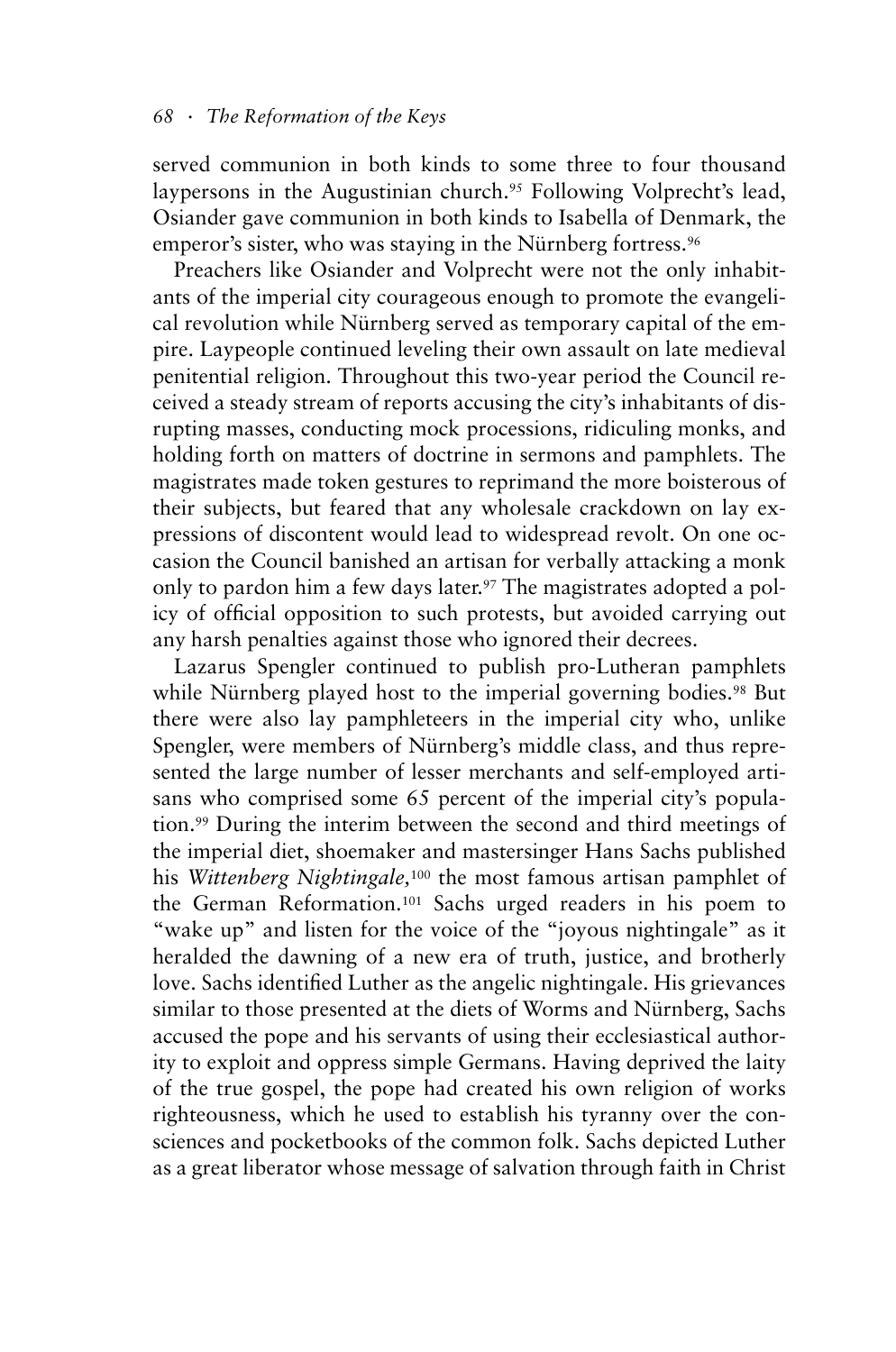exposed the pope's diabolical plan. Though the Roman pontiff and his servants railed against it, they would not be able to stop the spread of Luther's gospel.

Similar to Spengler, Sachs severely criticized abuses of the keys in his pamphlet. The shoemaker attacked the pope's efforts to strongarm laypeople into going to confession by threatening them with excommunication:

> For us, the pope's snare plainly stands In his decretal, laws, commands, By which the flock of Christ's possession Is forced by fear to make confession.102

Elsewhere he leveled a similar criticism:

Up to confession we must dance If we have eaten aught, by chance Like flesh or eggs in the fasting season This they condemn beyond all reason, As though we had e'en killed a man. And how they terrorize with the Ban.103

Sachs continued his assault on confession in another evangelical pamphlet that appeared in 1524—*A Disputation between a Canon and a Shoemaker.* In this dialogue a canon asks a shoemaker why Lutherans never confess their sins to a priest, an omission the canon sees as one of the new heresy's most serious deviations from traditional practice.104 The shoemaker responds that God has not commanded confession to a priest, and there is no mention of it in either the Old or the New Testament. The canon objects and refers his interlocutor to Christ's instructions to the lepers to show themselves to a priest (Matthew 8:4). "Does 'show' mean 'confess'?" the shoemaker asks. "That is strange German to me. You must demonstrate it to me more convincingly from the Scriptures. If auricular confession were such a necessary and holy thing, as you maintain, then it certainly should be more clearly defined in the Scriptures." Frustrated by the shoemaker's stubbornness, the canon finally asks his interlocutor, "Will you do nothing, then, unless God has commanded it and the Scriptures make specific mention of it? That is a deplorable position." The shoemaker responds that he cannot even fulfill what Scripture commands; why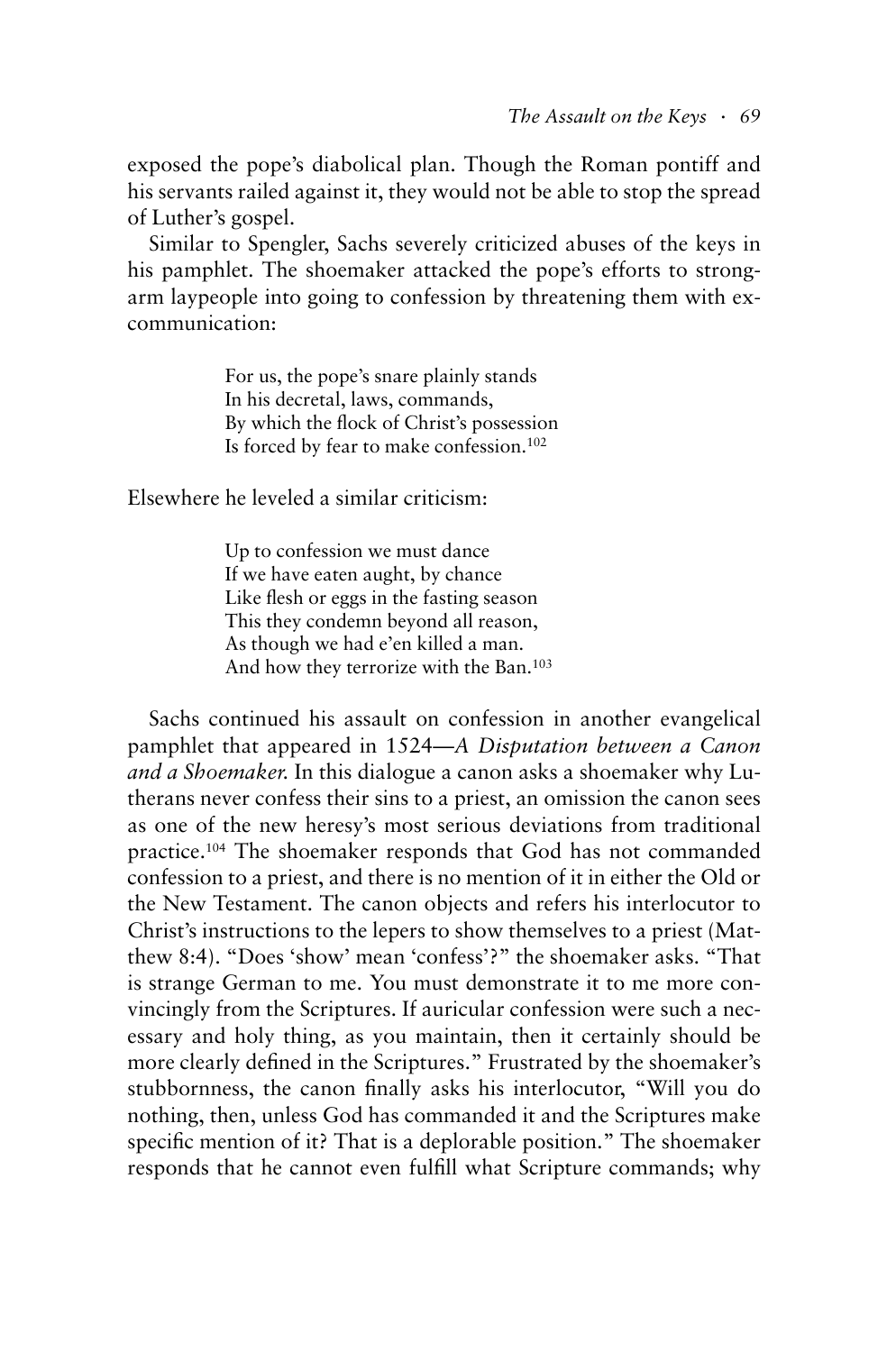should he burden himself with obligations that have no warrant therein?105

Other artisans in the imperial city joined Hans Sachs in assailing traditional penitential religion. In 1523 Nürnberg mechanic Conrad Distalmaier wrote a pamphlet in which he accused priests of falsely assuming Christ's role as the one true confessor, and advocated confession to God alone as the true form of penance.106 In the same year a weaver in the imperial city named Nikolaus Kadolzburger wrote a pamphlet in which he insisted that he and his fellow artisans be released from the obligation to make annual confession, which he viewed as idolatrous.107 Still another middle-class Nürnberger, painter Hans Greiffenberger, singled out private confession in his 1524 pamphlet as the primary source of oppression in traditional religion.108 Together with Sachs, Distalmaier, Kadolzburger, Greiffenberger, and others made Nürnberg one of the most prolific centers of artisan pamphlets during the early years of the Reformation.

The sacrament of penance, of course, was not the only target of opprobrium in lay evangelical pamphlets, not even in those works that focused primarily on piety.109 Nürnberg pamphleteers typically listed auricular confession alongside other forms of late medieval devotionalism they had come to find burdensome.110 Though frequently singled out for special criticism, confession was but one among several forms of traditional piety to which burghers objected. Converts to the new faith objected to the penitential mentality that lay behind traditional Christianity, not just to the requirement that laypeople confess their sins to priests. The sacramental encounter between confessor and confessant did much to generate this mentality, and so became an important symbol of all that evangelicals rejected in the old faith. It was the place at which the late medieval Church touched the laity most directly.<sup>111</sup>

But confession was simply one of many rituals that nurtured the penitential mentality. Attacks against indulgences, fasting, and a whole host of other devotional acts constituted an assault on the late medieval preoccupation with penance as much as direct references to private confession did. They were all part of a larger offensive against the late medieval belief that God demanded regular payment from human beings for wrongs committed. One must distinguish between the sacrament of penance and the penitential mentality it was so important in creating and sustaining. The latter was the primary target of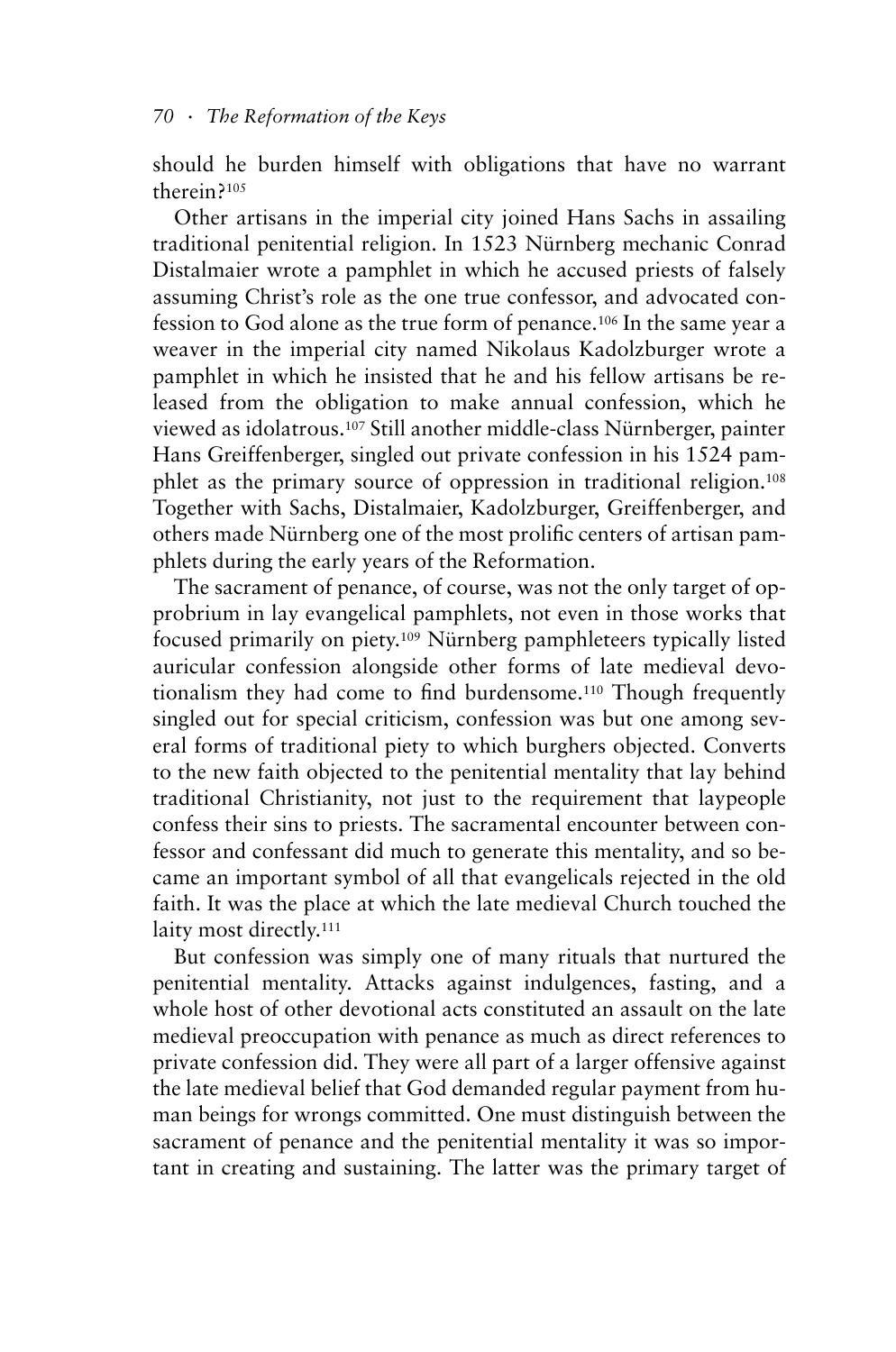lay pamphleteers in Nürnberg as they assessed late medieval piety. And behind this target ultimately lay the power of the keys.

As is clear from the pamphlets produced by Nürnberg artisans, inhabitants of the imperial city seized on Luther's critique of confession, while largely ignoring his comments on the need to retain and reform it. They were more radical in their assessment of the sacrament of penance than Luther, wishing to dispense with it entirely. Nürnbergers were encouraged in this direction by reformers like Jakob Strauss, whose *Confession Booklet* appeared in Nürnberg in 1523.112 Strauss, an evangelical preacher in Eisenach who had studied at the University of Wittenberg,113 favored a faster-paced reform than Luther, though, unlike some "radical" reformers, he remained "orthodox" in his theology. More utopian in his call for reform than Luther, Strauss envisioned a society free from the pursuit of wealth, which he thought was unchristian.114 Strauss's desire for a more radical version of reform is especially apparent in his treatment of confession.

The Eisenach reformer matched Luther's tirade against the sacrament of penance, calling it "the earthly, godless, and tyrannical confession" that bound people to human laws and doctrines rather than to God's Word.115 Far from cleansing the guilty conscience, traditional confession actually taught penitents about new sins they had never contemplated. This occurred especially when confessors interrogated penitents as to their sexual practices.116 Though Strauss, like Luther, advocated voluntary private confession to a priest,<sup>117</sup> he was less interested in extolling the virtues of auricular confession than the Wittenberg reformer. Where Luther had equivocated on the status of penance as a sacrament, finally concluding that, properly speaking, it was not one, Strauss showed none of the Wittenberger's hesitancy in dethroning penance. It was not a sacrament because it lacked the requisite external sign—end of discussion.118 (Strauss joked that the external sign of the traditional sacrament was the *Beichtpfennig!*)119 He sought to replace the practice of periodic confession of specific sins to a pastor with an ongoing awareness of one's sinfulness and utter dependence on divine mercy.120 Strauss was also more confident than Luther in the average believer's ability to know he had been forgiven directly by God. He advised the penitent who was confronted with the falsehoods of monks and priests to retreat "in faith into yourself . . . [and flee] to God, the true confessor." The penitent was then to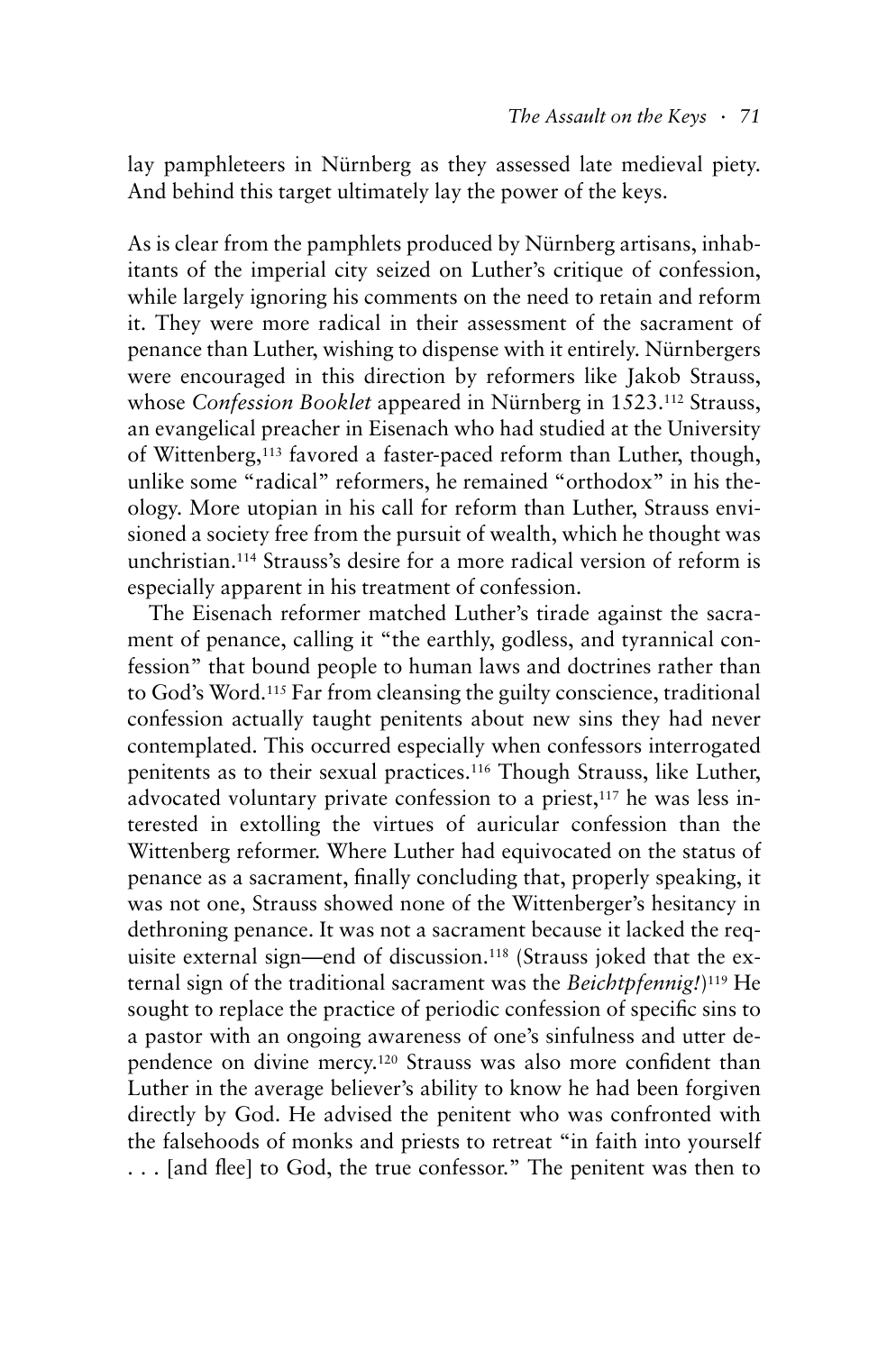## *72 • The Reformation of the Keys*

wait to hear God's word of forgiveness spoken in his soul.121 For Luther, this was a far too subjective basis for assurance of forgiveness. He believed that most people needed external confirmation of absolution because they did not possess sufficient faith to listen for or believe the divine whisper of forgiveness.

Strauss admitted that it was helpful to hear the words of absolution from another human being, but maintained that lay confession and absolution provided the ideal scenario for the pronouncement of divine forgiveness.122 Going beyond Luther, he gave a sample form for both. After a layperson had revealed his "secret, concealed, and sinful conscience" to a trusted and pious Christian, he might say, "Dear brother, as you have understood and observed my great sins which I confessed to you, I ask in Christian love that you would help me pray to God for mercy, forgiveness, and pardon of my sins." The lay confessor could then absolve his brother with the following words: "Dear brother, I observe that your sins have caused you sorrow for God's sake. Therefore, live in the confidence that comes from the Word of God, which can never fail. Go and sin no more, your sins are forgiven. Go in peace, your faith has saved you from your sins."123 For Strauss, such absolution was the most authentic form of forgiveness because it was based exclusively on God's Word and not on a priest's alleged authority to remit sins.

Nürnbergers heard other reformers who filled out the spectrum between the more conservative Luther and the more liberal Strauss in their views on confession, an evangelical parallel to the diversity of opinions about the working of the sacrament of penance in the imperial city on the eve of the Reformation. In 1524 Wenzeslaus Linck authored a short devotional work based on the Lord's Prayer that included brief forms for confession to God after each petition, the implication being that confession to a priest was not necessary.124 Inhabitants of the imperial city likely had access as well to works on confession published in Augsburg and Strasbourg. The former city saw important treatises on penance by Johannes Oecolampadius and Urbanus Rhegius during the early years of the Reformation.125 Both writers supported Luther's reform of auricular confession, but each balked at the prospect of handing over the keys to the laity. Oecolampadius asserted, "in every way I acknowledge that one should make his confession before a priest and desire absolution from no one else."126 Johannes Brenz, the famous preacher in Schwäbisch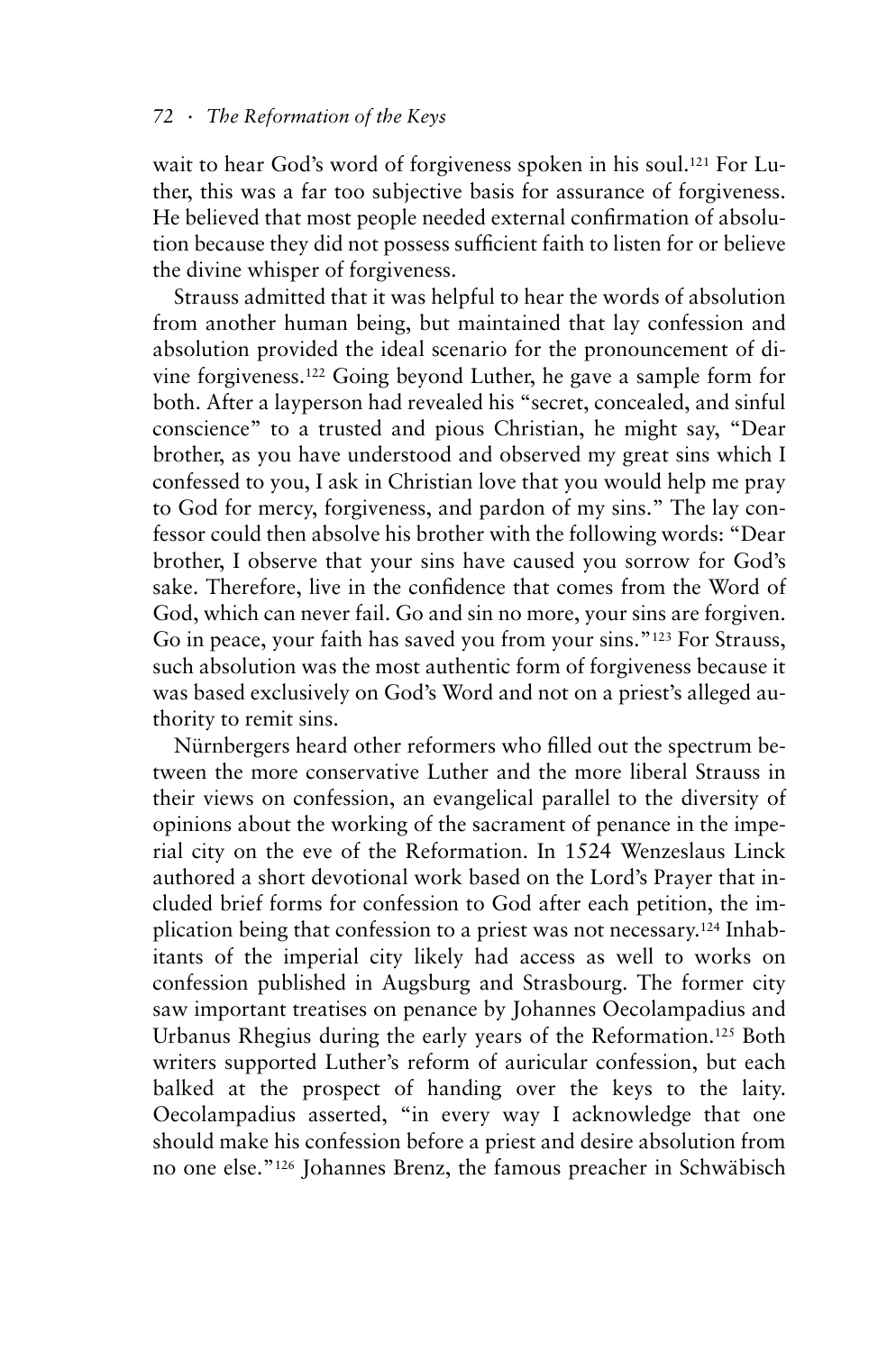Hall, was more willing to release this traditional authority to those outside the clerical estate. In a treatise on the keys that appeared in Strasbourg in 1523, he asserted that Christ had given all Christians the authority to bind and loose sins.127 It should be noted, however, that Brenz would later become a staunch supporter of a reformed version of auricular confession.128

The impression that Nürnbergers favored Strauss's liberal view of confession receives further confirmation from an incident that occurred in the imperial city during Lent 1524, just before the imperial estates made their final exit. The incident also further illustrates the fact that common artisans were able to grasp the new faith's basic tenets and had become deeply attracted to its promises. Contrary to what some scholars have maintained, average burghers did understand evangelical Christianity, at least well enough to distinguish between its essential beliefs and those of traditional Christianity, especially where the keys were concerned.129

On February 25, a Franciscan preacher named Jeremias Mülich delivered a Lenten sermon in Nürnberg on the Atonement that scandalized many of his listeners, the majority of whom were artisans. Some were so offended by the friar's understanding of salvation that they called for the Nürnberg Council to silence him.130 News of the controversial sermon spread throughout the imperial city, causing what one burgher called "a great turmoil among the people."131 Five days later, the Council acted to restore order by commissioning two of its members132 to discover exactly what the disgruntled burghers had found so unpalatable in Mülich's sermon.<sup>133</sup> However, before they could complete their interviews, Mülich preached a second sermon that elicited further outrage from his auditors—he had insisted that they go to confession. The Council again sent its two members to gather information, this time instructing them to prepare a formal recommendation on how it should deal with the matter.

The two magistrates interviewed a total of eighteen people, twelve after Mülich's first sermon and six after his second. None was a cleric, and all but one were artisans, with most working in Nürnberg's metalwares industry,134 the most important part of the imperial city's vigorous trade in handcrafted goods. At least one of the artisan interviewees, knifesmith Michael Ketzmann, who had taken notes on a sermon Mülich had preached on another occasion, possessed vernacular literacy.135 The one nonartisan was Sebaldus Heyden, an alumnus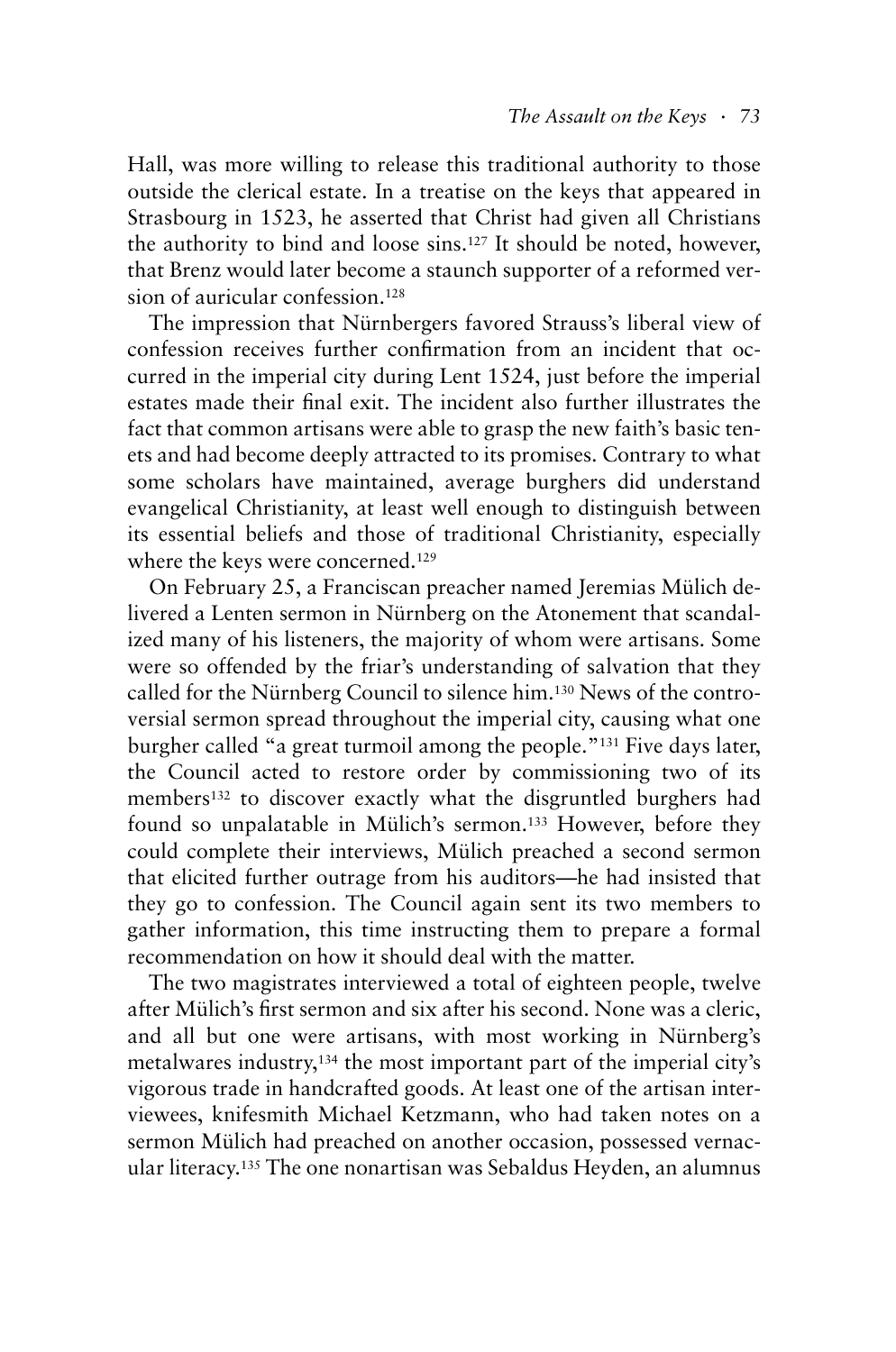of the University of Ingolstadt, who had served since 1521 as schoolmaster for the Holy Spirit Hospital School.

Although only half of those interviewed after Mülich's first sermon heard the friar's message for themselves,<sup>136</sup> all twelve relayed nearly identical criticisms of its content: Mülich had severely limited the benefits of Christ's Passion and had greatly exaggerated the ability of human beings to justify themselves before God. Knifesmith Hans Gutschmid reported that, according to Mülich, "Christ suffered only for original sin that comes from Adam but not for the actual sins [*di wircklichen sund*] which we commit. These we must erase [*abtilgen*] and pay for [*quidt machen*] with our own works."137 Another burgher named Wolff Hebeysen wryly observed, "if this opinion were true then one would need yet another Christ to suffer for the remaining sins." Hebeysen added that he wished he had never heard "this crude sermon."138 Knifesmith Konrad Bruckner and swordsmith Hans Lösel relayed a slightly different account of Mülich's preaching on the Atonement. Christ, the friar had asserted, suffered both for humanity's inherited guilt and for the actual sins it had committed up to the point of the crucifixion, but all sins perpetrated after Christ's Passion had to be atoned for by humanity itself.139 The surest way of doing so, as Enderes Schmid reported, was to go to confession and to do penance *(beichten und bussen).*<sup>140</sup>

The interviewees attributed Mülich's emphasis on "works" to his naïvely optimistic view of human nature. According to schoolmaster Sebaldus Heyden, the friar had taught, in direct contrast to the evangelical view, that "the nature of man is not so poisoned that even his good deeds bear the stain of corruption."141 Bartholmes Maurer, a needlemaker, and Bruckner were disturbed by Mülich's handling of Romans 7:21–23, a text to which early Lutherans frequently turned to prove the moral impotence of human beings. Mülich, the two artisans alleged, had allegorized the text in such a way that had the Apostle Paul affirming the ability of human beings to live up to God's moral code—exactly the opposite of what they took it to mean.<sup>142</sup> Heyden, Maurer, and Bruckner believed that Mülich expected too much from human beings in terms of moral rectitude. They clung tenaciously to Luther's interpretation of the Romans passage, which saw human beings as subject to the power of a malicious spirit of sin that continually frustrated their efforts to fulfill God's law.

Underlying the burghers' criticism of Mülich's first sermon was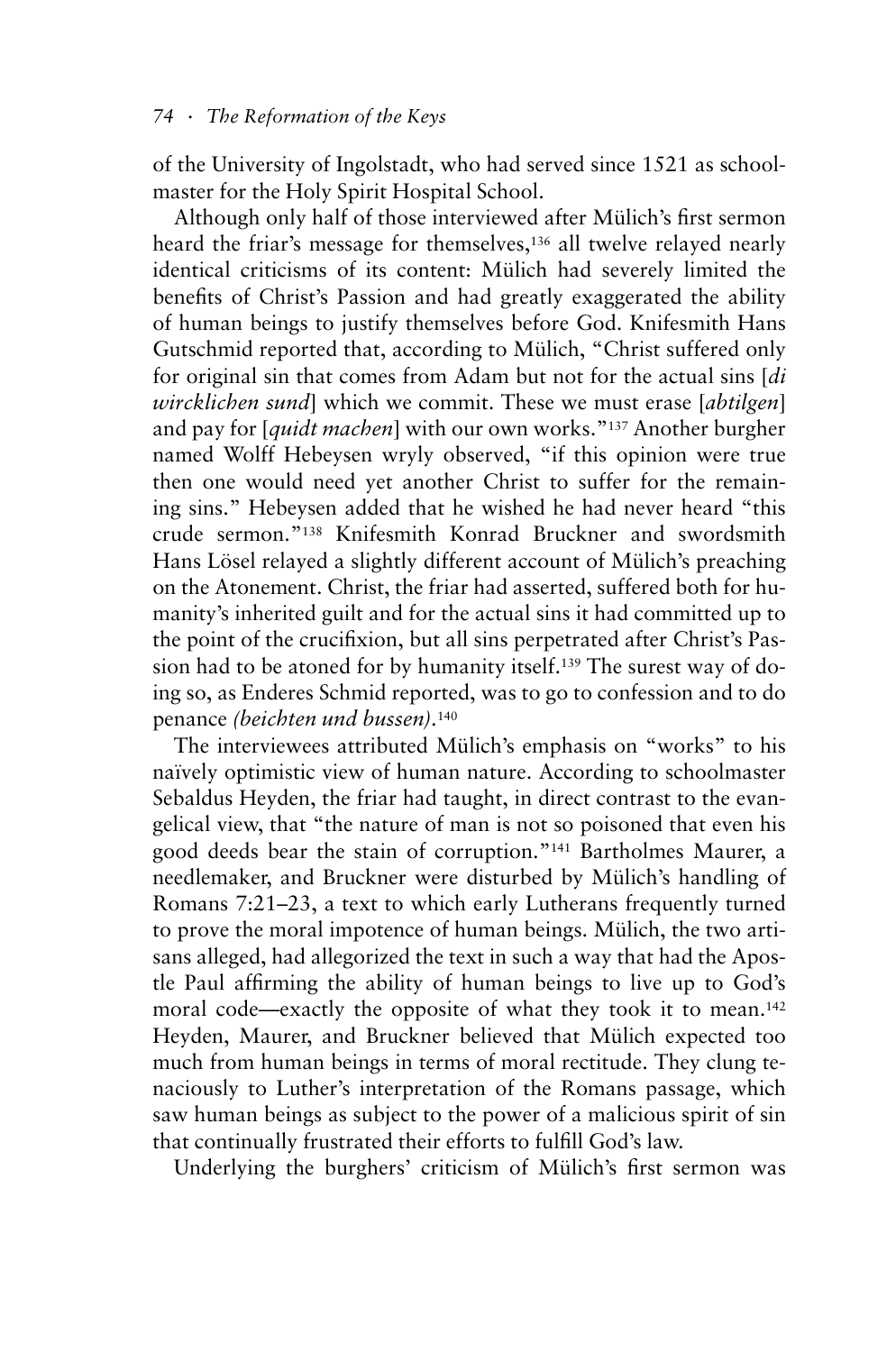their conviction that his interpretation of the Atonement contradicted Scripture. As Maurer stated, "each informed Christian must determine to what degree that [teaching] is in conformity with the Word of God."143 He and his fellow Nürnbergers obviously thought it was not.

Mülich picked up in his second sermon where he had left off in his first. As metalworker Hans Henss reported, "this Franciscan ordered his whole sermon to prove that God has given command and authority to priests to hear confessions."144 Another artisan dubbed Mülich's second homily "the sermon on confession."<sup>145</sup> The zealous friar consciously set out to debunk the heterodox views of confession he feared had seduced the vulnerable minds of the Nürnberg laity. According to those interviewed, all six of whom had heard Mülich's sermon for themselves, he attempted to do so by offering a kind of total history of confession.

From the beginning of Creation up to the Incarnation, Mülich had explained, human beings had confessed their sins to God the Father alone. When God the Son took on human flesh, this signaled an important change in the practice of confession. Now sins were to be confessed to God in human form. The Incarnation played a pivotal role in Mülich's history of confession because it established the principle that human beings should confess their sins to God via another human being. However, as glassmaker Hans Steynle reported, the friar insisted that "this should not be understood to imply that one may confess his sins to his neighbor. Rather, he must confess to those who have been ordained to this office, namely, to priests."146

By allegorizing the Gospel account of Jesus healing the ten lepers (Luke 17:11–19), Mülich was able to find further proof for his case against lay confession. He saw tacit approval for auricular confession in Christ's command that the lepers should make the appropriate offerings for their cleansing to the temple priests. (Both Spengler and Sachs had taken issue with this interpretation.) For Mülich, Christian priests, like their Jewish counterparts, served as the only divinely authorized mediators between God and man. As Melchior Rietter reported, a valid confession entailed the enumeration of sins to one of these God-ordained confessors.147

According to the Nürnberg artisans, Mülich had also argued the merits of the sacrament of penance over confession in the Old Testament owing to the strict confidentiality of the former. Confession under the old dispensation, Mülich had observed, included a very public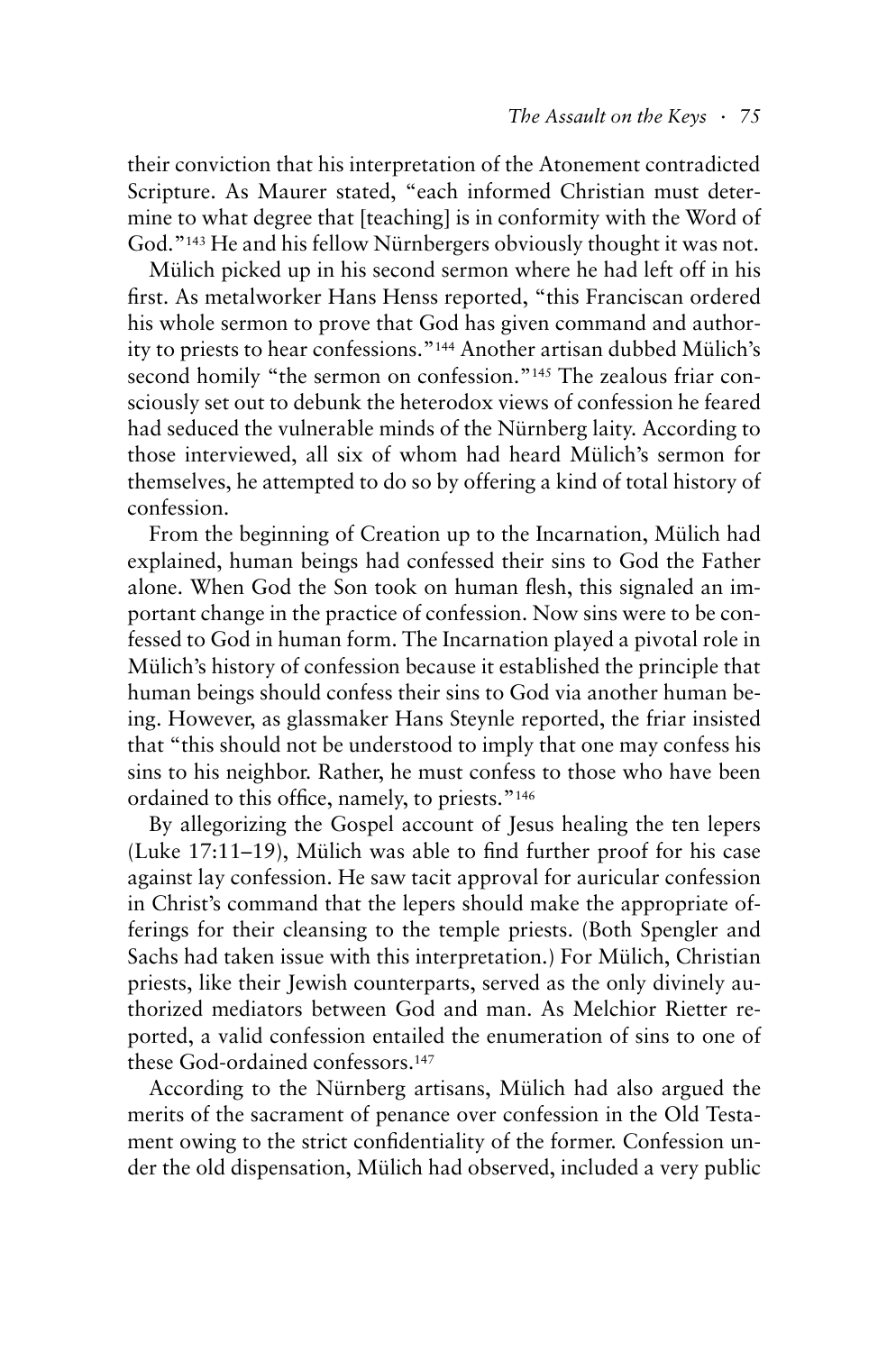component: the sacrificial system. While one confessed one's sins secretly to God, the obligation to make a sacrifice or offering corresponding to the severity of one's offense effectively revealed that sin to the whole community. Mülich reasoned that "a person should much less complain about private confession because what one confesses is revealed to no one."148

In general, the tone of these six reports was much less condemnatory than that of the accounts recorded after Mülich's first sermon. There were no calls for the Council to reprimand him and, significantly, no protests against Mülich's assertion that human beings must confess their sins to God. Indeed, this seems to have been precisely what his detractors wanted: the freedom to confess their sins either to God alone or to a neighbor without clerical interference.149 Mülich's aim had been to deny the laity both of these privileges by insisting on private confession to a priest as the only divinely sanctioned form of confession.

After receiving the two magistrates' report,<sup>150</sup> the Council dispatched another team to the prior of the Franciscan monastery in Nürnberg.151 As is evident from its instructions to the delegation, the Council had already sided with Mülich's lay accusers. The magistrates had directed the team to relay to the friar's superior what they had found "inappropriate" in Mülich's sermons and to express to him their "earnest desire" that he suspend Mülich from his preaching duties and await further word from them.152 The superior himself could take up Mülich's office if he so desired.

When Mülich learned of the Council's decision to remove him from his office, he sent a formal petition to the magistrates, protesting that he had not been allowed to tell his side of the story. The friar complained that the Council had interviewed only those who had objected to his sermons. Mülich urged the magistrates also to listen to the "diligent parishioners, teachers, priests, nobles, and dutiful citizens" who had fully embraced his message.<sup>153</sup> He asked for a copy of the accusations that his detractors had made against him and also for an opportunity to respond to them. Finally, he requested that the Council allow only those who were both properly educated and sufficiently "nonpartisan" *(unpartheyisch)* to determine whether his sermons were orthodox or not. Such fair-minded judges, he wrote, could be found at the imperial diet that Archduke Ferdinand had convened in Nürnberg.154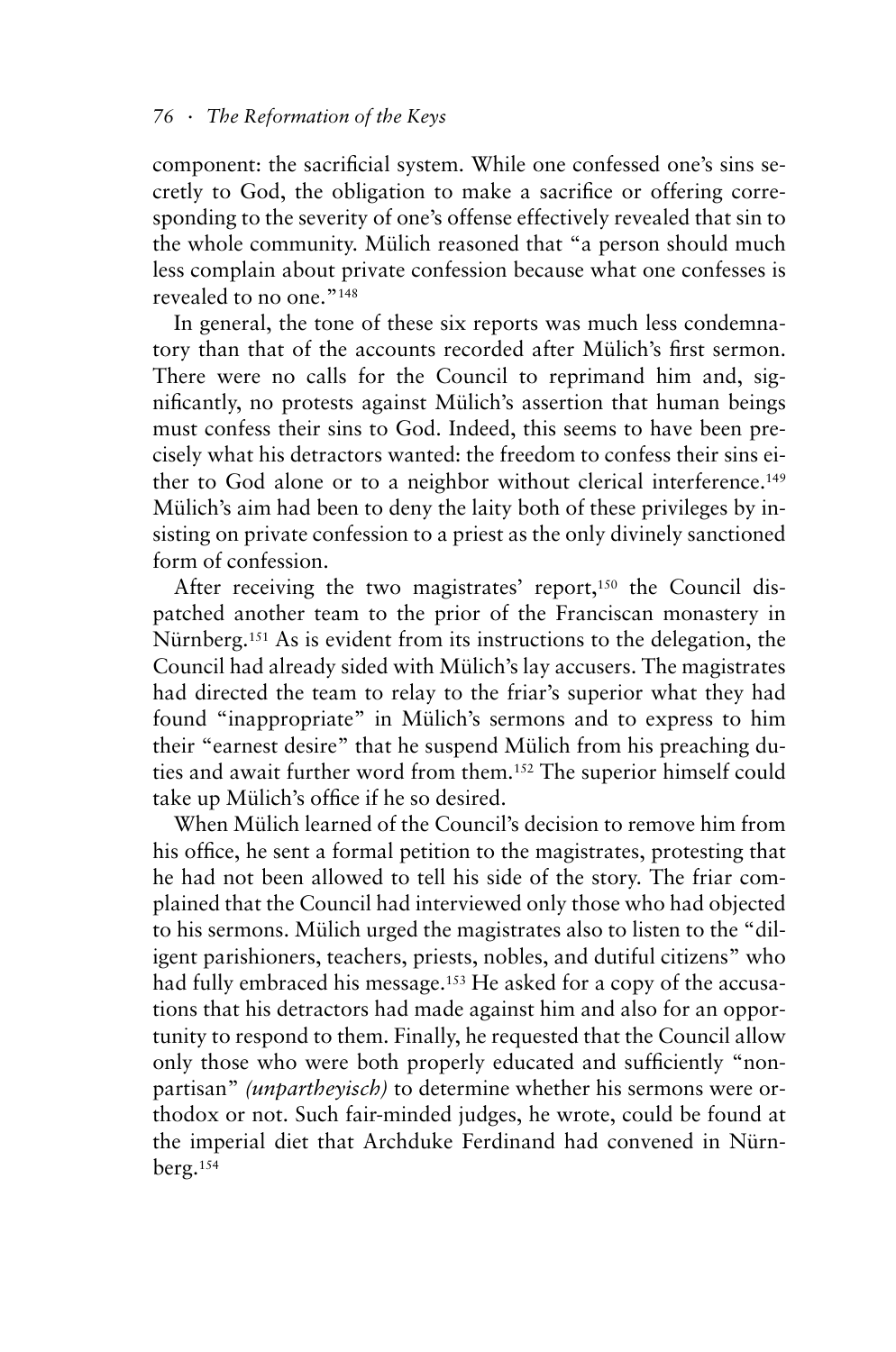The Council had no intention of bringing the "Mülich Affair" to the attention of the imperial estates. It already had its hands full trying to assure Ferdinand that despite the openly evangelical attitude and practices of many Nürnbergers (including several magistrates!), the city remained a loyal subject of the empire.155 The last thing the Council needed now was to give Ferdinand and the anti-Lutheran princes yet another piece of evidence that demonstrated its sympathy with the new doctrine. The magistrates resolved to handle the situation themselves and reluctantly agreed to share with Mülich the findings of their delegation's report.

A few weeks later Mülich sent a formal apology to the Council in which he defended the orthodoxy of his sermons. According to Mülich, his detractors had completely misunderstood his teaching on the Atonement. The friar argued that he had never limited the efficacy of Christ's suffering in the way his accusers reported. Nor had he preached that human beings must atone for their sins through penitential acts. Indeed, he had emphasized against "a hostile doctrine" that Christ's Passion had provided sufficient satisfaction for all human sins—original and actual.156 Mülich wrote, "I was amazed at the allegation that I preached only original sin has been taken away through Christ's suffering."157

The burghers' confusion arose, Mülich explained, from their failure to understand the traditional distinction he had made between the guilt of sin and the penalty for sin.158 The friar insisted that he had only urged his listeners to do penance for the "leftover" *(verlosenen)* penalty for sin, that is, the partial tainting of human nature, not for original or actual sin, which were covered by Christ's sacrifice.159 Mülich admitted that he did not spell out this distinction between the guilt of sin and the penalty for sin in any great detail in his sermon.160 Thus, when his auditors heard him say, "only original sin is taken away," they mistakenly concluded that he had excluded actual sins from the purview of Christ's suffering.161 Mülich objected that he never used the term "actual sins" *(wurcklichen sundth);* it was the creation of his accusers. He had simply wanted to exhort his listeners to do penance for the remaining penalty for sin. According to Mülich, it was this latter point about doing penance, more than any misunderstanding of his message, that caused some of his listeners to take offense at his sermon. He explained, "the flesh could not bear it when I began to press for confession and penance."162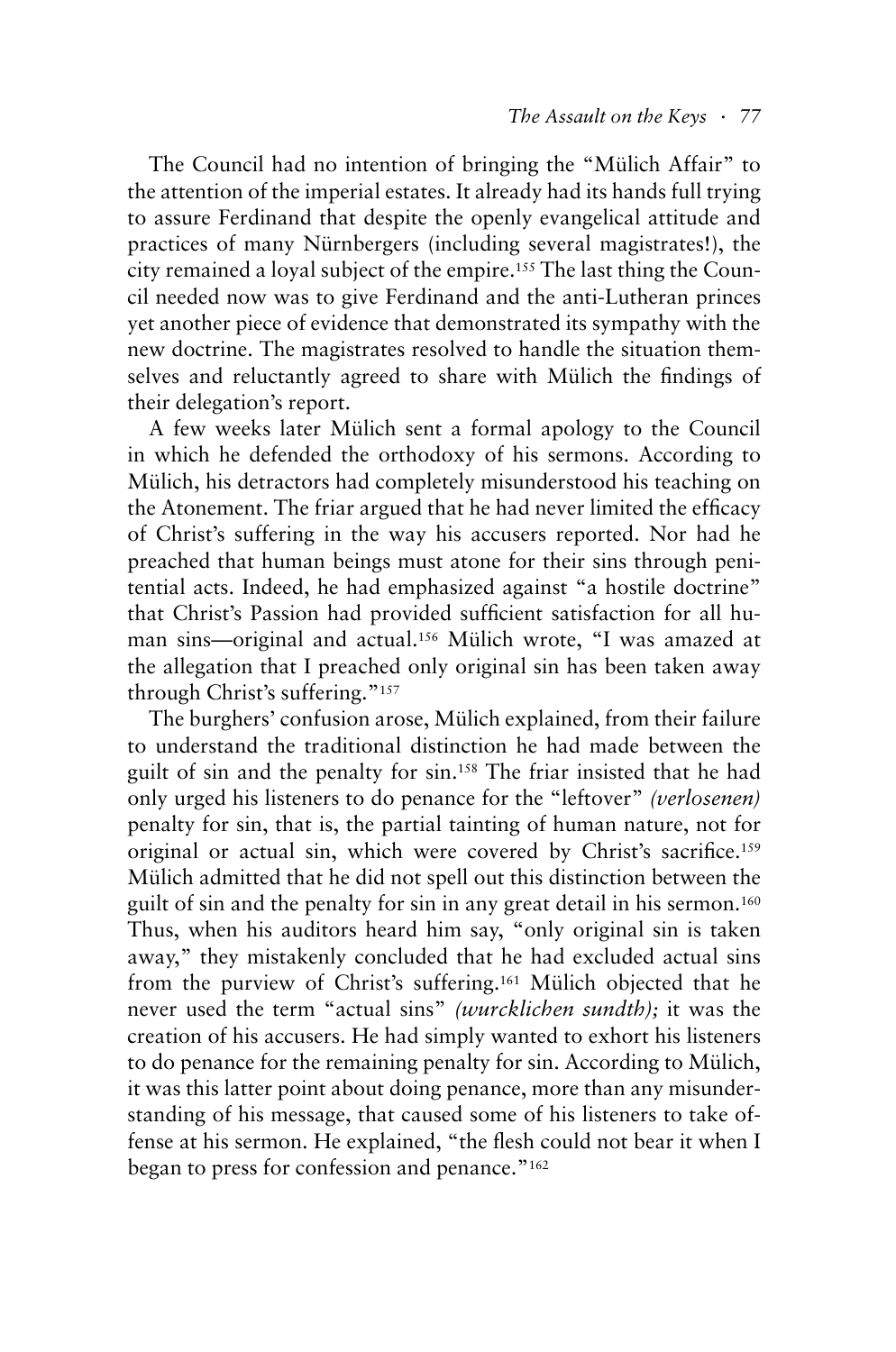## *78 • The Reformation of the Keys*

By comparison with his defense of his first sermon, Mülich's comments on his second homily were not nearly so aggressive. Because all six interviewees had heard the sermon for themselves, their recollection of its content was relatively uniform and differed only slightly from the friar's own version in his apology. Mülich confirmed that the account given by his detractors accurately represented much of what he had preached. He added only that he had grounded his argument for the necessity of auricular confession primarily on Christ's own institution of it in the Gospels, not on the case from history. He also explained that his views on confession grew out of his theory of the Atonement, a significant comment. His insistence on the unique mediatory role of the priesthood in confession followed logically from his assertion that human beings must do penance for the remaining penalty of sin. For Mülich, confession to a priest was the most effective form of penance; it represented a unique opportunity for a priest to assess the confessant's moral "account" with God. The priest could calculate exactly how much additional penalty the confessant had incurred since his last confession and also how much of this penalty he had paid off through his penance.

Mülich's observation that his detractors had not fully grasped the intricacies of his doctrine was most likely accurate. His distinction between the guilt of sin and the penalty for sin, despite its importance for late medieval theology, appears to have eluded many of his auditors, just as the finer points of Luther's gospel likely did, including his support for private confession. However, Mülich's listeners were certainly correct to hear in his sermons a direct assault on the evangelical creed many of them had recently embraced. His statements about the Atonement, human nature, and confession amounted to a clear rejection of the new creed's central doctrine: justification by faith.163 The simple artisans understood all too clearly that the friar expected them to subdue their corrupted nature before they could enter the Kingdom of Heaven. His whole purpose in preaching these sermons had been to exhort his listeners to pay off their remaining penalty for sin with their own moral strivings. He saw confession and other penitential acts as being the primary way to attain the moral purity that, in his mind, was essential to the process of salvation.<sup>164</sup>

Unfortunately for Mülich, the Council was unmoved by his apology.165 Faced with pressure both from within and without, the magistrates decided to expel the beleaguered friar from the city. Though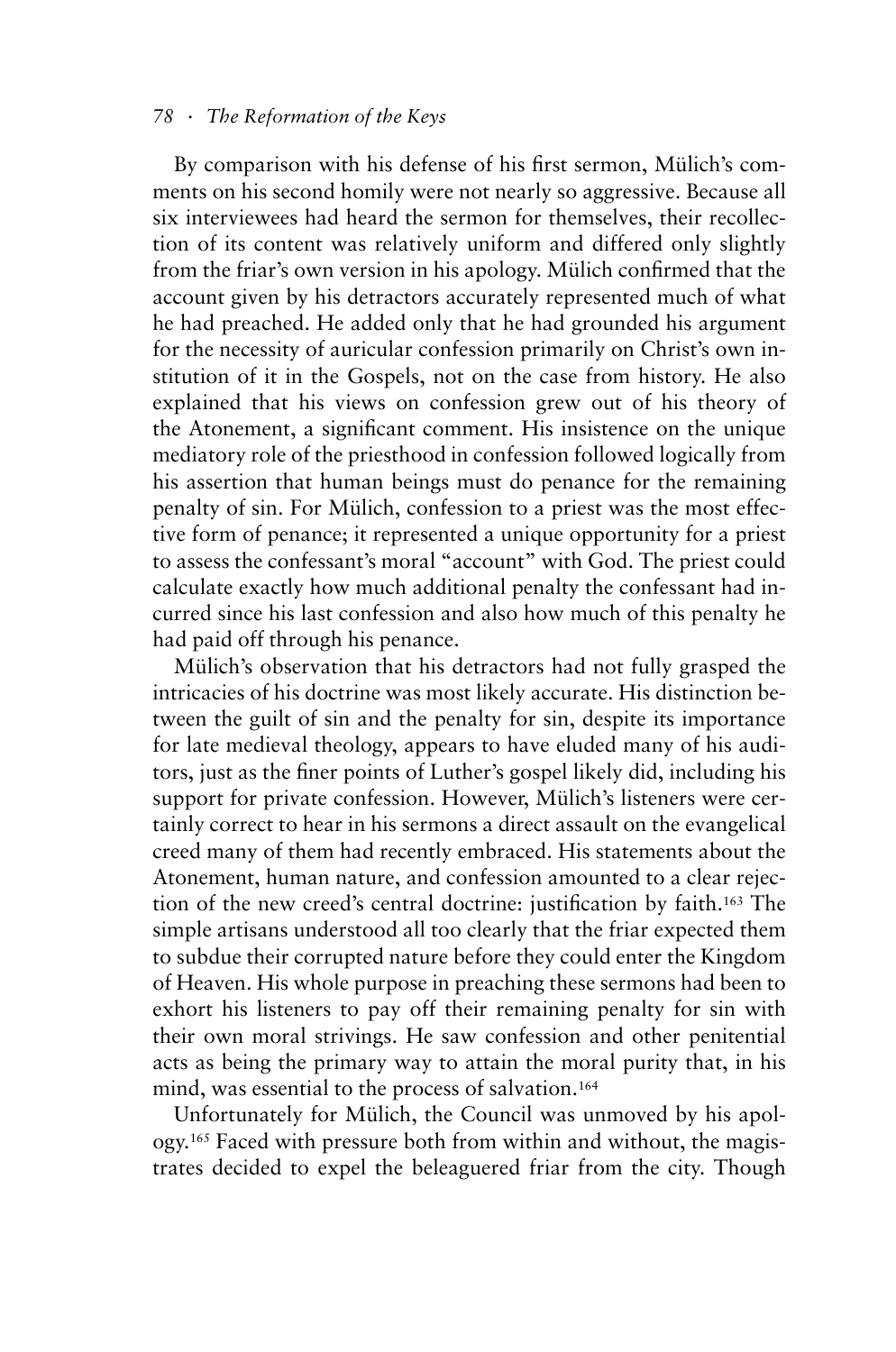formal adoption of the Reformation still lay in the future, by the spring of 1524 the new faith had made significant headway in the imperial city, a fact Mülich could well attest.

Over the course of a few years Nürnbergers from all walks of life were exposed to evangelical Christianity and its scathing critique of traditional penitential religion. The majority of the imperial city's inhabitants found the new faith very appealing. It spoke to their longterm desire for total freedom from the *sacerdotium,* and also provided hope for a renewal of Christian society. Most important, Luther's gospel promised satiation of a spiritual appetite many had thought impossible to satisfy. Central to the new faith's appeal was its ability to undermine the traditional power of the keys, which many had come to see as the source of untold material and spiritual oppression. But Luther and his followers did not simply want to tear down; they also wished to build up. Creating a new evangelical version of the keys would prove a challenging undertaking, especially in Nürnberg.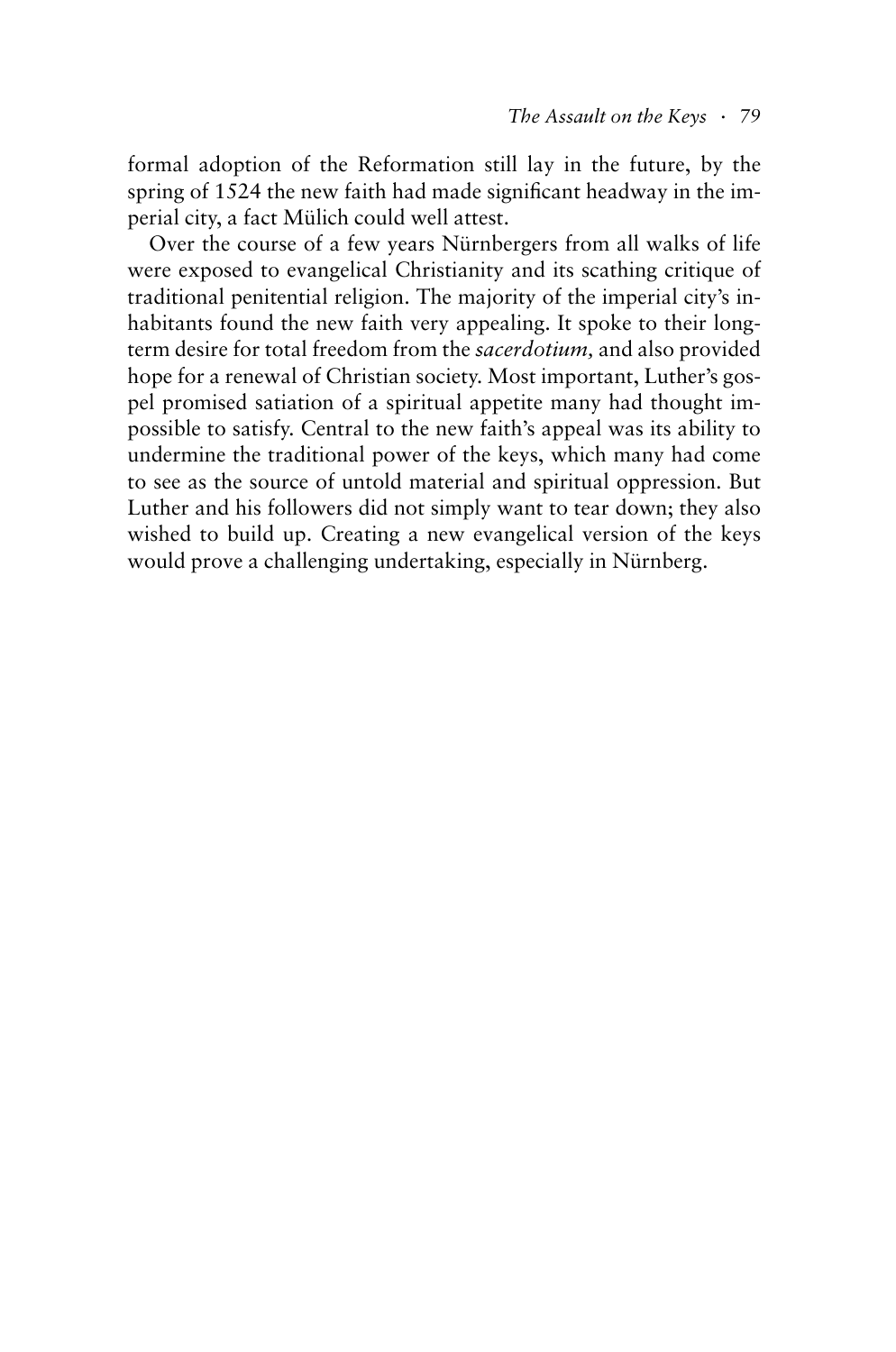# Tentative Beginnings

The majority of Nürnbergers had stopped going to confession by 1524. They had interpreted the assault leveled by evangelical preachers and pamphleteers against the sacrament of penance as a sign that auricular confession had no place in a truly reformed version of Christianity. As we have seen, burghers like those who opposed Jeremias Mülich seized on Luther's negative statements about auricular confession, while largely ignoring his comments about its positive benefits. There were certainly some in the imperial city who were suspicious of the new spiritual freedom in the evangelical creed, and still others who were simply perplexed by it, but the majority embraced Luther's gospel and the liberation it promised from penitential religion. As Jeremias Mülich was leaving Nürnberg in mid-March of 1524, an observer who was still loyal to the old faith lamented,

in these parts the sincere faith in Christ is utterly cancelled; no respect is paid either to the Virgin Mary or to the saints. On the contrary, it is said that those who employ their aid sin mortally. They deride the papal rites, and call the relics of the saints bones of men who have been hanged. In Lent they eat meat openly. Confession is neglected, as they say it should be made only to God, and that auricular confession is buffoonery. They generally communicate under both forms. They make a laughing stock of Pope and cardinals, and other ambassadorial ecclesiastics, by means of paintings and other caricatures. In short, they consider Martin their enlightener, and think that until now they have been in darkness.1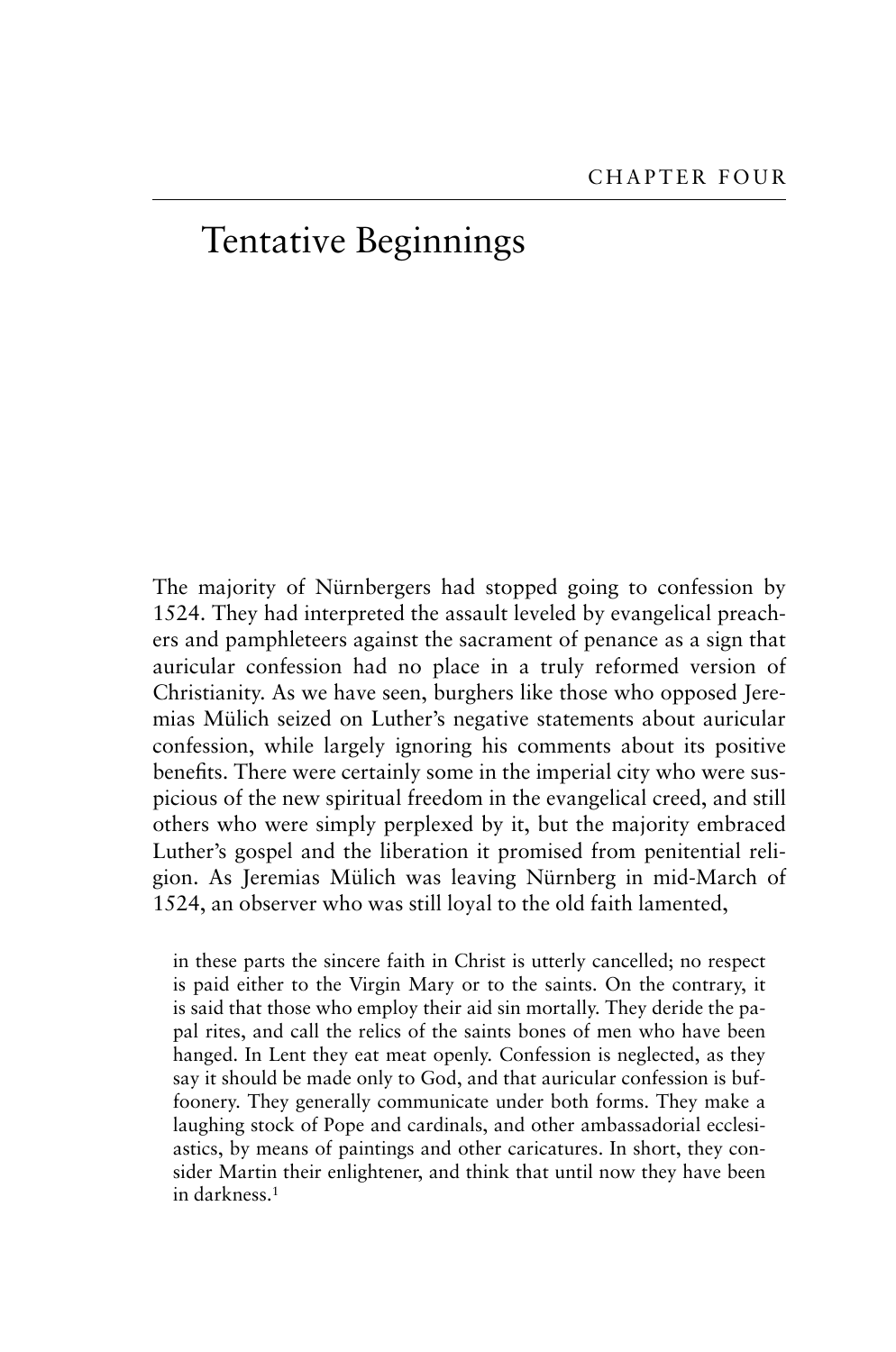The evangelical creed had demonstrated an impressive ability to undermine the old faith, but already in the mid-1520s reformers in Nürnberg and other Lutheran strongholds were concerned about their movement's future trajectory. Wishing to protect against potential abuses of the new spiritual freedom, Luther and his followers sought to rein in the evangelical movement without breaking its spirit. Nowhere was this effort more evident than in the reformation of confession that began in Wittenberg and soon spread to Nürnberg and the rest of the emerging evangelical coalition in Germany.

Luther's railing against the sacrament of penance influenced the religious life of Wittenberg in ways he had not intended—people tried to abolish confession entirely.2 His resolution of this unexpected consequence demonstrated how passionately he felt about retaining a modified form of the traditional practice. Luther had struggled mightily in confession as a monk, but his experience had not been completely negative. His strong support for a reformed version of confession grew out of the deep consolation he had received from the sacrament of penance, especially while Staupitz was his confessor.<sup>3</sup> Behind the reformer's well-known disdain for the sacrament of penance lay a desire to redeem what he took to be the greatest boon God had provided to the troubled conscience: private confession. It alone enabled the gospel to be applied directly to the individual. Better than any other medium, it conveyed the vitally important *pro me* aspect of the gospel.

Despite the reformer's endorsement of confession in *The Sermon on the Sacrament of Penance* and other writings, Wittenbergers began clamoring for the right to take communion without first confessing their sins to a priest. During Christmas 1521 Andreas Bodenstein von Karlstadt, archdeacon of the All Saints Collegiate Church at Wittenberg and professor of theology at the city's university, accommodated their wishes: he welcomed unconfessed laypeople to the Eucharist, while Luther remained in seclusion at the Wartburg.4 Karlstadt also contributed to an outbreak of inconoclasm in Wittenberg with the publication of his *On the Abolition of Images* (1522).

When Luther received word about the dramatic changes Karlstadt had effected, he made a speedy return to his home city. In his *Invocavit Sermons* of March 1522, Luther endeavored to slow the pace of reform in Wittenberg, citing his concern that radical change would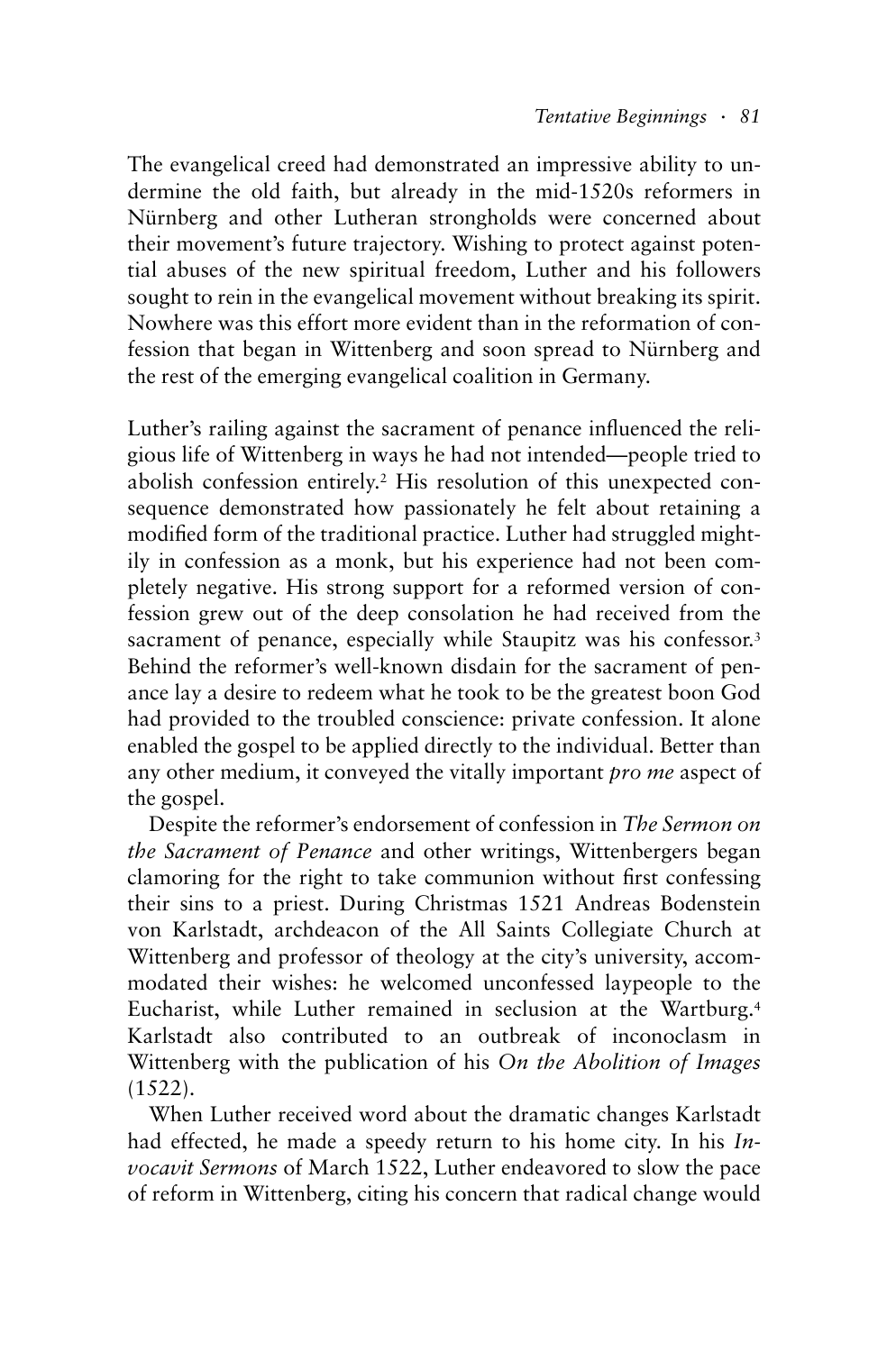# *82 • The Reformation of the Keys*

cause those with weak faith to stumble. The reformer said he would not force anyone to go to confession, but neither did he want the practice abolished. He insisted, "I will allow no one to take private confession from me and would not give it in exchange for all the wealth of the world. For I know what consolation and strength it has given me. No one knows what it can give unless he has struggled much and frequently with the devil. I would have been strangled by the devil long ago if confession had not sustained me."5 Luther acknowledged that confession need not be made to a priest; the important thing was to hear the words of absolution, whether from a layperson or cleric. "We must have much absolution," he argued, "so that we may strengthen our fearful consciences and despondent hearts against the devil. Therefore no one should forbid confession."6 Luther conceded that those with strong faith had no need of private confession, but he observed that few, including himself, possessed such unwavering trust in God.

One year later Luther preached a sermon on Green Thursday (that is, Maundy Thursday) in which he again assured his listeners that they could go to communion without confessing their sins to a priest beforehand. (Most had gone unconfessed to the Eucharist during Holy Week of the previous year.)7 But he also advised them that measures would have to be taken in the future to curb "the evil abuses" that were threatening the worthy reception of the sacrament.8 The prospect of laypeople participating in the Eucharist without sufficient preparation frightened Luther and his colleagues. The Apostle Paul had promised divine reprisal for such negligence (1 Corinthians 11:26–32); the religious leaders of Wittenberg believed him. Luther's proposed measures included an interview with a pastor in which each communicant would be asked about the moral condition of his heart, whether he knew what the Lord's Supper was, and why one should want to partake of it.<sup>9</sup> The confession of sins was still strictly voluntary. Meanwhile, the reformer instructed members of Wittenberg's clergy to resurrect private confession in their churches.10

Toward the end of 1523 Luther took formal measures to institute the pre-communion interview he had discussed in his Green Thursday sermon. According to the reformer's *Form for the Mass and Communion,* a priest was to know the names and conduct of those who wanted to receive the Eucharist from him. He was to admit to the Lord's Supper only those who had given an account of their faith and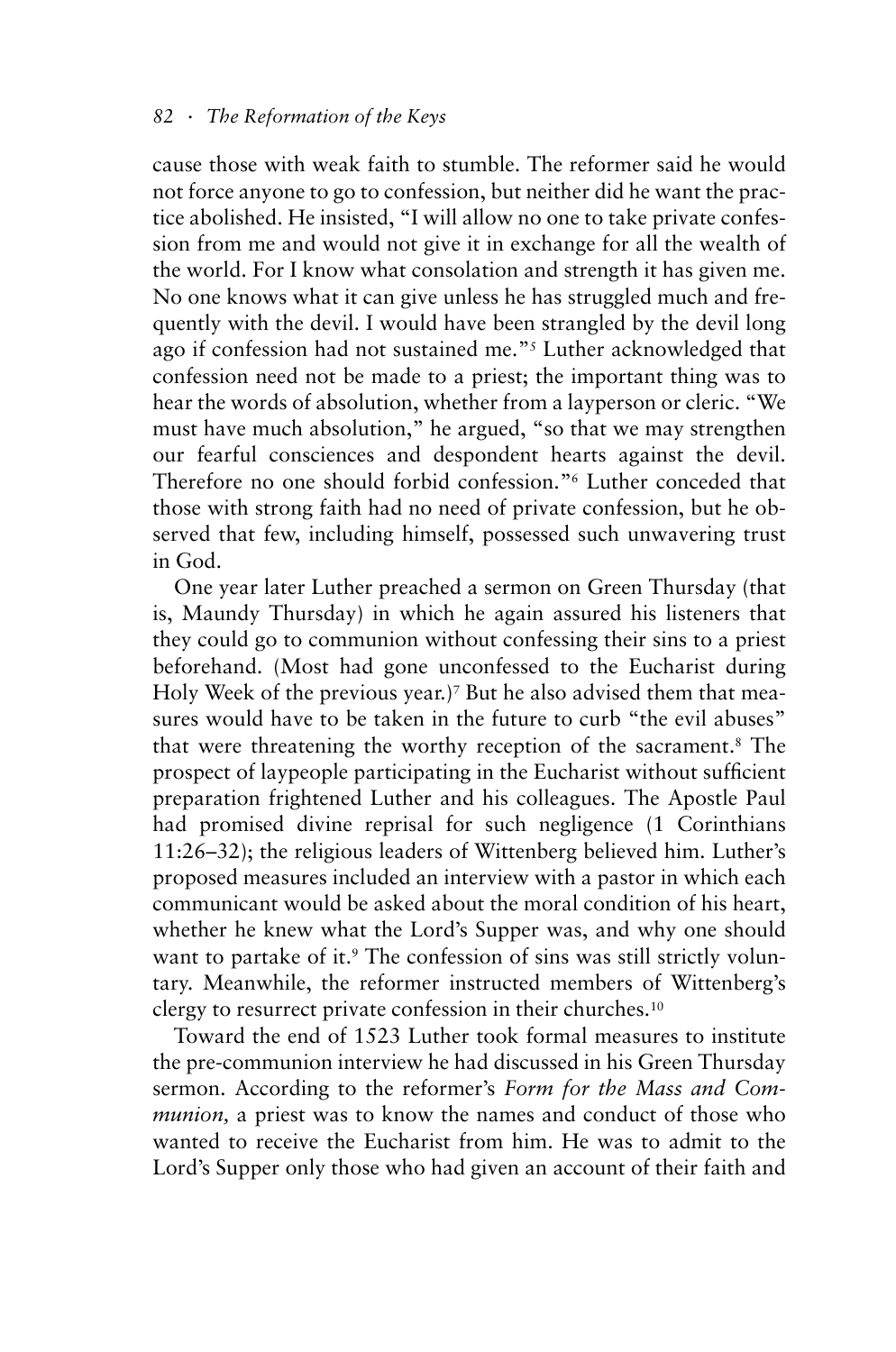evidenced adequate understanding of the sacrament.11 This examination was to take place annually for most people, but only once in a person's lifetime, or even never, if he possessed sufficient understanding. Luther reasoned that those who were educated and of high social standing were presumably aware of the rudiments of Christian faith.<sup>12</sup> Priests were to exclude only those who were living in open sin and refused to repent. Immediately before participating in the Lord's Supper, communicants were to stand in front of the congregation to gain its confirmation of their fitness to partake of Christ's body and blood. Private confession continued to be voluntary and was treated separately in the treatise.

The Wittenberg laity could participate in the Lord's Supper according to their own devotion from Christmas 1521 to Easter 1524, when Luther's *Form for the Mass* was formally implemented.13 During this period Wittenbergers experienced unprecedented freedom with respect to confession. But liberty without restraint was a foreign concept to leaders of the Reformation in Wittenberg, especially where the common folk were concerned. Luther and his circle of reformers feared that abuses of spiritual freedom would lead to anarchy or divine punishment, or both. Thus, while Wittenbergers were never again subjected to the moral interrogation of conscience typical of late medieval confession, after 1524 most of them were required to undergo an examination of faith and conduct. Like their late medieval predecessors, Wittenberg's new evangelical clergy served as gatekeepers to the Eucharist. The laity had to pass through the Lutheran confessional in order to participate in the Lord's Supper. Nürnbergers would soon embark on the same journey to balance freedom and discipline in the practice of confession. It would take them several decades to reach their intended end.

With the departure of the imperial governing bodies from Nürnberg in late April 1524, the leaders of the evangelical movement in the city took full advantage of the momentum they had gained during Holy Week. In early May, Wolfgang Volprecht, prior of the Nürnberg Augustinian order, celebrated the first German mass in the imperial city. In place of private confession he substituted a general confession and absolution of sin. In this way he hoped to prepare the laity to partake of the sacred mysteries without subjecting them again to the burdens of sacramental confession. The new mass opened with the general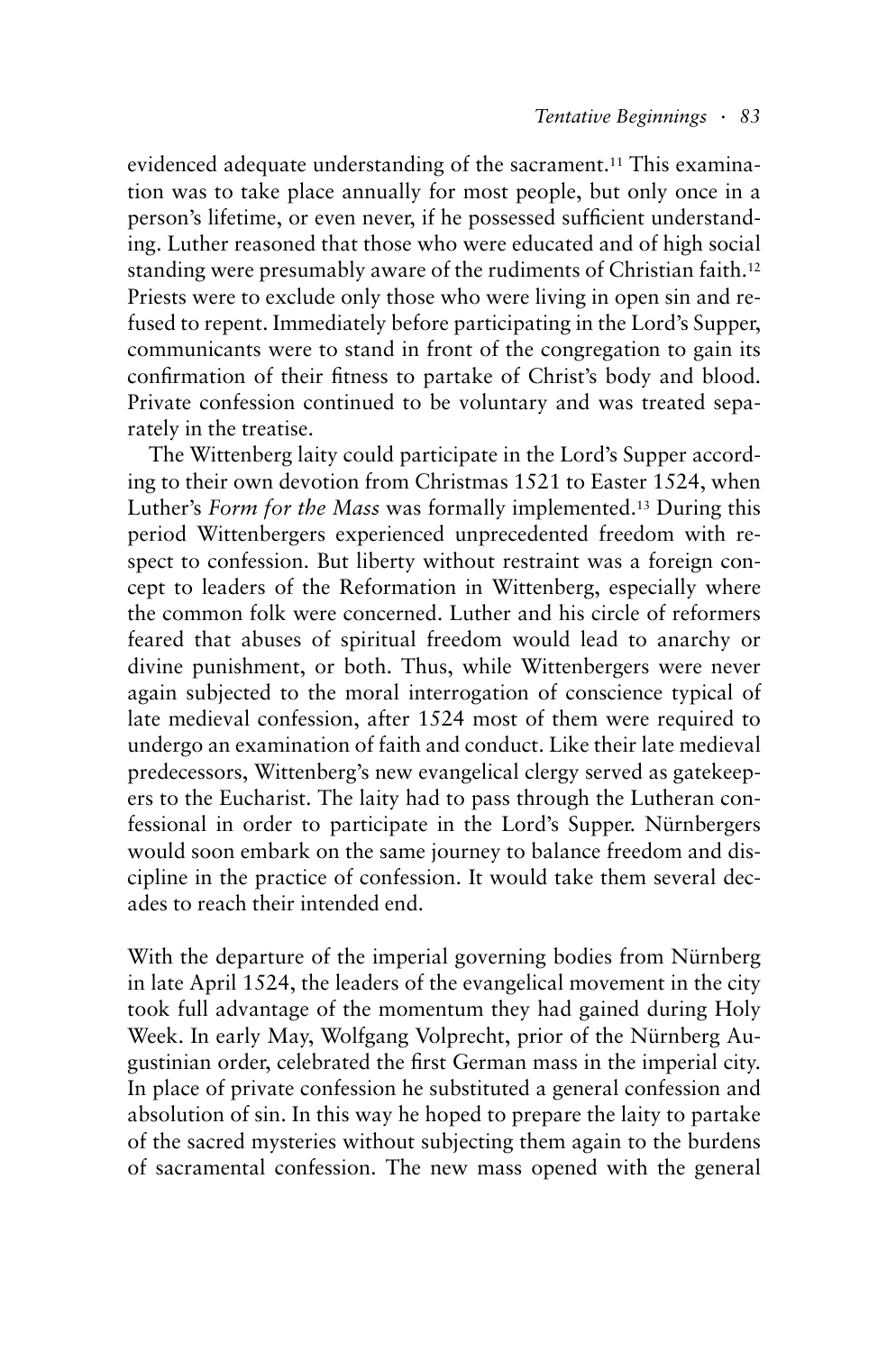confession of sin read by the priest on behalf of himself and the congregation:

I, a poor, miserable, and sinful human being, acknowledge to God my heavenly Father, to the Lord Jesus Christ my Savior, to you my brothers and sisters, and to the whole Christian community, that I, unfortunately, have sinned frequently and seriously against God my Lord, by disbelief and lack of trust, [and by] not loving him above all things and my neighbor as myself. This is readily apparent to me and causes me great sorrow in the depths of my heart. O Lord God, almighty Father, I, a poor sinner, remind you of your most gracious pledge and promise, where you promise forgiveness of sin through the blood of your Son Jesus Christ, who died for us and poured out his blood for our forgiveness. The same Jesus Christ, my Lord, also spoke through his holy mouth that where two or three are gathered in his name he will be in their midst [Matthew 18:20], and, that what they ask from you in his name will be granted them [Matt. 18:19]. Therefore, we ask for forgiveness of our sins in his name.14

This confession was quite evangelical in tone. It emphasized sins of unbelief and stressed that forgiveness came through placing one's faith in the divine promise of absolution. The wording of the absolution that followed this general confession was even more revolutionary.

After the general confession of sin, the celebrant said to the congregation, "The Lord God says to us, 'according to your faith it will happen to you! Go forth in peace! Sin no more! Your sins are forgiven, pardoned, and remitted.'"15 He then pronounced a general absolution: "My dear brothers and sisters, God has had mercy on you and has forgiven us all our sins and will give us eternal life. Amen."<sup>16</sup> There was no mention of the keys in the general absolution. Forgiveness for lay and cleric alike depended on personal appropriation of divine absolution through faith in the Savior's promise.

Volprecht did not invent general confession, still less was it the brainchild of the Reformation. It had long been a part of the traditional mass in Germany, a rare inclusion of the vernacular in the Latin liturgy.17 The extant forms for general confession, or *Offene Schuld,* constitute some of the oldest remnants of the German language we possess, a few even dating back to the Carolingian era.18 General confession typically took place after the sermon and before the celebration of the Eucharist, providing laypeople with a final opportunity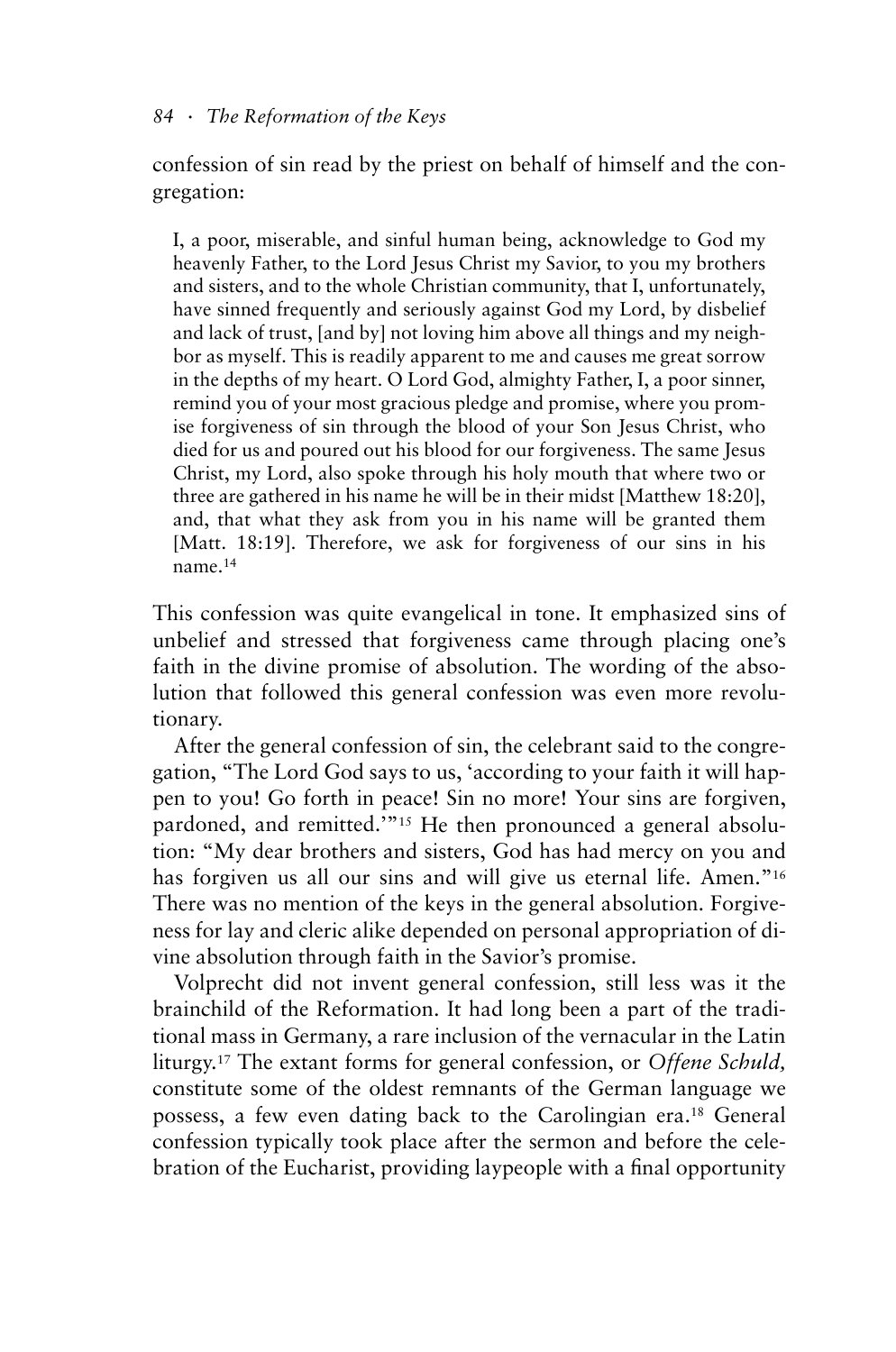to prepare themselves for reception of the consecrated host. Though theologians debated its exact nature, by the beginning of the sixteenth century most held that general confession was not a sacrament and, at best, provided forgiveness for venial sins only.19 Evangelical reformers quickly adopted general confession as a way of confessing and absolving the laity without risking the alleged abuses of the sacrament of penance.20 By removing offensive elements from the traditional formulas (for example, references to the saints and the Virgin Mary, along with the optative wording of the absolution), early Protestants transformed general confession into an acceptable evangelical ritual.

Volprecht's mass contained one additional provision to ensure worthy reception of the Lord's Supper: an exhortation that the celebrant was to read aloud immediately before communion. The exhortation, written by Andreas Osiander,<sup>21</sup> encouraged those about to communicate to mark well that only a "hungry soul" could properly receive the sacrament. Only the one who acknowledged his sin, feared God's wrath and his own death, and hungered for righteousness could participate worthily. The exhortation then made it clear that no one could achieve such a state of worthiness; the one who examined himself found only sin and death where this holy hunger was to reside. The penitent could do nothing to help himself. But it was for this very reason that Christ had become man: to provide deliverance from humanity's debt of sin. Communicants were to see in the eucharistic bread and wine sure signs that Christ had given himself on their behalf. Those who trusted in Christ's promises of forgiveness and believed that he nourished them with his body and blood remained in eternal life.22

Though only in use for one year, Volprecht's German mass stimulated an effort to reform the liturgical life of Nürnberg that culminated in the famous 1533 Brandenburg-Nürnberg Church Order. His substitution of general confession for private confession created a precedent in the imperial city that would later prove vexing for some of its leading theologians. At least one would argue that by itself, general confession provided neither the discipline nor the consolation that confessants required.

One month after Volprecht introduced his liturgical innovations, provosts Georg Peßler and Hektor Pömer responded with a more comprehensive series of their own changes that directly influenced the practice of confession. The provosts drew up nineteen articles to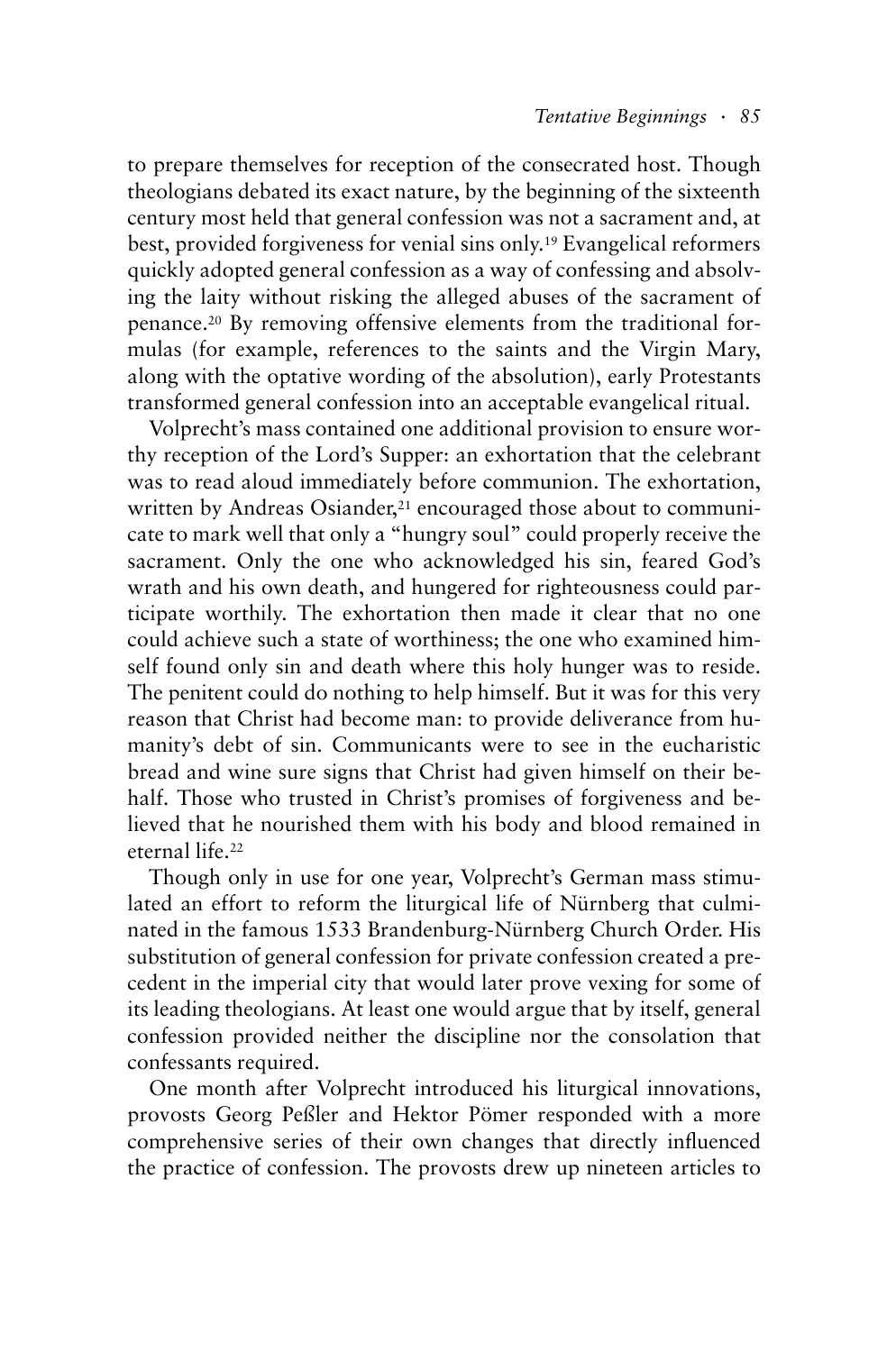## *86 • The Reformation of the Keys*

guide them in governing the religious life of Nürnberg,<sup>23</sup> two of which dealt with the fate of confession. These two articles revealed that, as far as Peßler and Pömer were concerned, private confession was still an appropriate, though voluntary, part of their city's religious life. The first article stipulated that only vicars who heard confessions in accordance with the gospel would be allowed to serve as confessors.24 That is, only those who understood their role in confession as servant instead of judge could hear confessions. Echoing Luther's *Form for the Mass* and Green Thursday sermon, both of which were printed in Nürnberg,<sup>25</sup> the third article required all who wanted to participate in the Eucharist to announce *(ansagen)* their intention to their pastor one day in advance.26 However, there was no mention of an examination of faith. Other articles provided for communion to be given in both kinds to those who desired it along with the severe curtailment of traditional devotion. Those who insisted on celebrating anniversary masses could do so only in the city's monasteries.<sup>27</sup> The Council had already abolished indulgences and the traditional processionals in 1523.28 The last article asserted that the provosts were prepared to defend each of the preceding eighteen items should the bishop of Bamberg raise any objections to them.29

The two provosts also approved a new order for worship in the St. Sebald and St. Lorenz churches.30 Drawing upon Luther's *Form for the Mass,* the new order removed all references to the mass as a sacrifice and allowed the laity to communicate in both kinds. Unlike Volprecht's German mass, the new liturgy employed the vernacular sparingly. Only the gospel, the epistle, and the exhortation before communion, borrowed from Volprecht's order of worship, were to be read in both Latin and German. An earlier version had also included a general confession and absolution similar to Volprecht's,<sup>31</sup> but both were dropped from the final version, perhaps owing to the influence of Osiander.32 Other clerics in the city's smaller churches retained general confession in their orders for worship.<sup>33</sup> Acting without prior approval from the Council, the two provosts implemented the new order for the two parish churches on June 5, 1524.

Though likely aware of the provosts' actions, the Nürnberg magistrates were nevertheless agitated by this challenge to their authority. After decades of costly negotiations with popes and bishops, the Council had no intentions of bequeathing the control it exercised over the city's religious life to a new class of priests, no matter how honor-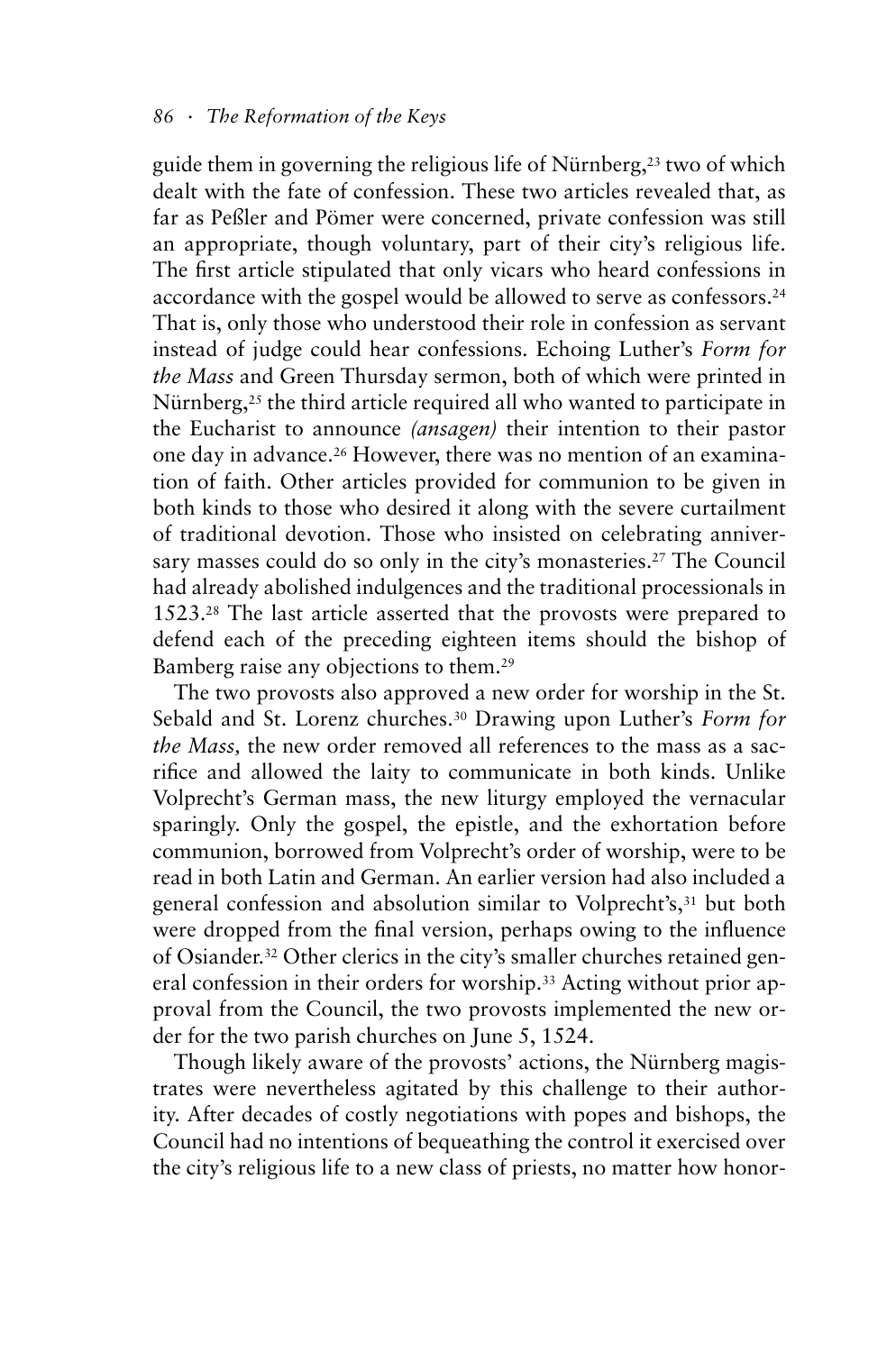able their motives. The Council's posture toward the recent liturgical innovations was also affected by renewed pressure from Archduke Ferdinand and Cardinal Lorenzo Campeggi to enforce the Edict of Worms. Now residing in Regensburg, both had heard of the changes in Nürnberg and were threatening to rescind the city's historic privileges if it did not comply with their demands. At the end of June the Council sent a delegation to Regensburg to assure Ferdinand and Campeggi, Chieregati's replacement, that the city's clergy had acted without its approval and that it still intended to observe the stipulations of the 1523 imperial recess until the estates again addressed the religious question at the upcoming diet in Speyer. A few weeks later, the Council sent a delegation with a similar message to the bishop of Bamberg. Meanwhile, it demanded an explanation from the city's clergy for their insubordination.

Osiander responded with a defense of the clergy's actions designed to address specific concerns raised by the Council.34 He dedicated the majority of his apology to addressing the changes the provosts had made in the liturgy and also defended the abolition of masses for the dead,<sup>35</sup> changes that would have most affected common burghers. Significantly, the St. Lorenz preacher made no attempt to justify the absence of mandatory auricular confession. The Council had evidently not objected to this innovation.36 Faced with the firm resolve of the clergy to uphold the recent liturgical and doctrinal changes, the Council relented, having accomplished its goal of reasserting its control over Nürnberg's religious life.

The bishop of Bamberg proved far less tolerant of the provosts' recent innovations. He complained to the delegation from the imperial city that Nürnberg's provosts had taught people "not to confess, pray, fast or many other things."37 In September 1524 he summoned Peßler and Pömer, along with Wolfgang Volprecht, to appear before him in Bamberg. The three Nürnbergers reluctantly complied. At their interrogation the bishop voiced his disapproval over their recent practice of allowing the laity to communicate in both kinds. He also opposed the introduction of the vernacular into the liturgy and protested the abolition of vigils, anniversary masses for the dead, and certain holy days. When the bishop inquired about the Nürnbergers' current policy on private confession, Volprecht and the two provosts replied, "we exhort no one to auricular confession, rather we have our assistants read a Christian exhortation before the reception of the sacra-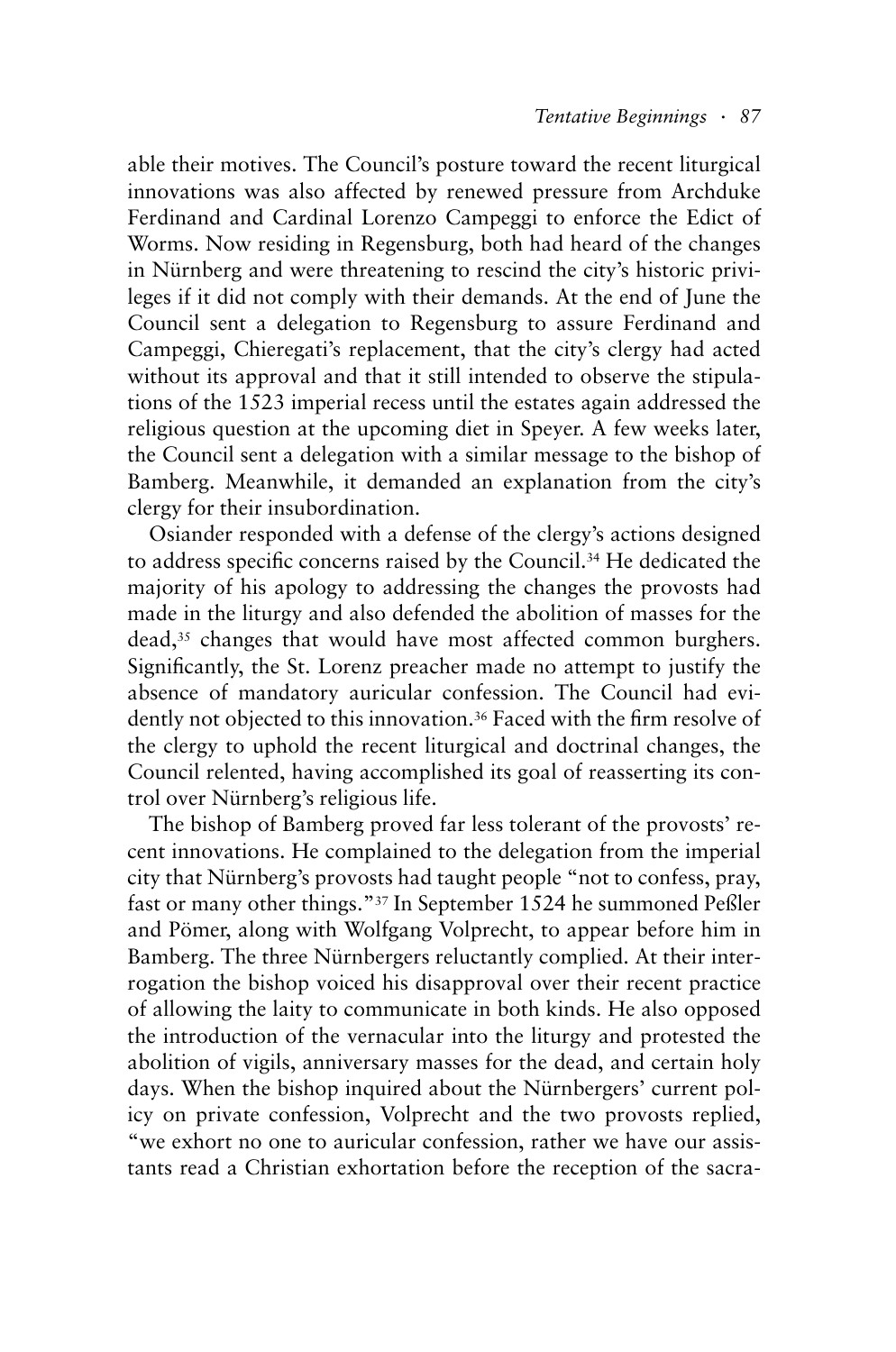## *88 • The Reformation of the Keys*

ment regardless of whether anyone has gone to confession or not."38 When questioned whether they recognized his jurisdiction over them, the clergymen told the bishop that they obeyed God and sought to submit to all people.39 Frustrated by such disregard for his authority, the bishop excommunicated all three. However, as had been true of Lazarus Spengler a few years earlier, by this point neither the Nürnberg Council nor its clergy put much stock in the episcopal ban. The bishop's attempt to exercise whatever fleeting influence he had over the imperial city only strengthened Nürnberg's resolve to ignore his claims to spiritual overlordship. Peßler, Pömer, and Volprecht continued in their posts as before.

At the end of December 1524 a confrontation took place between the prior of Nürnberg's Carthusian monastery, Blasius Stöckl, and several of the order's monks that led to a significant change in the practice of confession in the imperial city. Stöckl had been accused by members of his order of advocating Lutheran doctrines, including disregard for auricular confession.40 One of the monks had even tried to depose him. When the Council learned that the order planned to move Stöckl to another monastery, it objected, claiming that it alone, as the formal guardian of the Carthusians in Nürnberg, had the authority to make such decisions. Seizing the opportunity provided by the confrontation between Stöckl and his order, the Council proposed a public discussion of the issues separating the two parties. It decided to organize a colloquium at which the city's evangelical preachers would square off against their Catholic counterparts from the Franciscan, Carmelite, and Dominican orders.<sup>41</sup> This colloquium, rigged from the beginning to favor the evangelical cause, was to underscore the magistrates' conviction that adherence to the scriptural principle—as specified in the 1523 imperial recess—logically led to acceptance of the evangelical creed. It was designed to create a consensus rather than reach a genuine compromise.42 The debate would also mark Nürnberg's official acceptance of the new faith.

The Council formally convened the Nürnberg Colloquium on Religion *(Religionsgespräch)* on March 3, 1525. In addition to the leading magistrates, members of the Great Council and a large number of burghers assembled in the town hall to witness the spectacle. Outside, crowds of Nürnbergers strained to hear news of the discussion's progress. The Council appointed the provosts of the St. Sebald and St.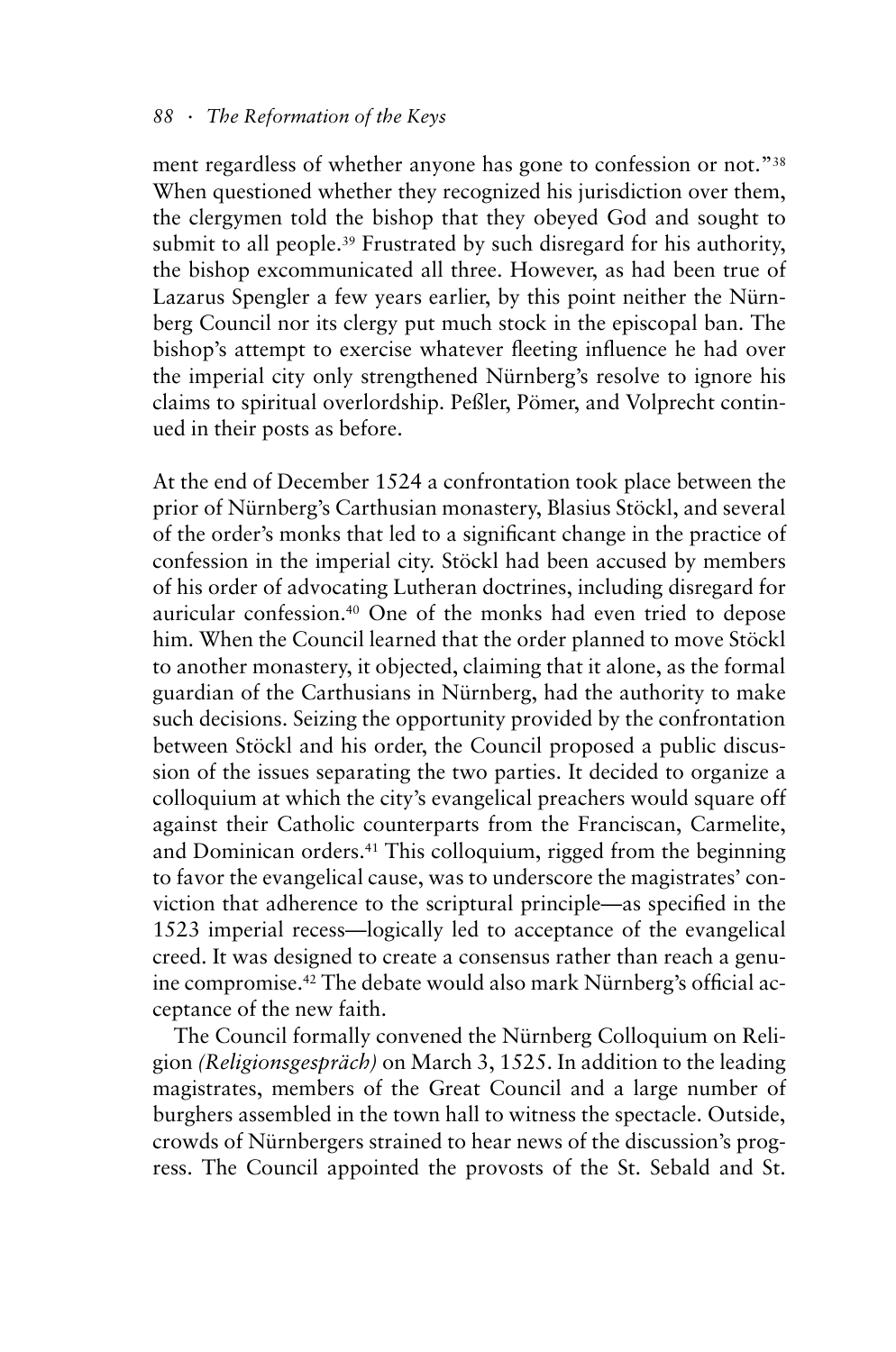Lorenz churches, along with the abbot of the St. Egidien monastery, and Johann Graumann (called Poliander), the cathedral preacher in Würzburg, to preside over the discussion. All were known to be sympathetic to the evangelical faith. Christoph Scheurl, who by now had serious reservations about the new creed, served as moderator.

The Catholic contingency had very little hope for success at the colloquium. The staunchly evangelical Osiander had drawn up the articles<sup>43</sup> for the "friendly discussion,"<sup>44</sup> and it soon became clear that only one perspective would be tolerated.45 Though the preachers in the Franciscan, Carmelite, and Dominican orders endeavored to defend their cause, they soon recognized, as did everyone else, that the outcome of the colloquium was already a foregone conclusion. When they declined to proceed further with the debate, burghers waiting outside cried out for someone to throw the monks out of the windows to them—they would "dispute" with the Romanists on their own terms. Lazarus Spengler asserted that if the Council had not provided the monks with an armed escort back to their monasteries, the crowd would have "torn them to pieces."46 Thoroughly disgusted with the whole affair, members of the Catholic party did not even bother showing up for the last day of the debate.47 They realized that the evangelical movement had already won Nürnberg. Though we possess no formal record of the Council's decision at the end of the colloquium, it soon became clear which side had prevailed. Based on the magistrates' actions immediately after the conference, their resolve to embrace the evangelical creed is quite obvious.

Shortly after the conclusion of the colloquium the magistrates made a series of decisions that had important implications for the practice of confession in Nürnberg.48 Acting on the recommendation of Spengler, Osiander, and several jurists, the Council prohibited members of the Dominican, Franciscan, and Carmelite orders from preaching and hearing confessions in the imperial city until they could support the beliefs they had espoused at the colloquium from Scripture.49 Christoph Scheurl had recommended this course of action as punishment for the monks' refusal to attend the final session of the colloquium. Beyond this, he thought it important for the common folk to hear only one version of the gospel, even if it was not the one he personally favored.50 According to Lazarus Spengler, the Council had convened the colloquium at least in part to resolve the burghers' quandary about whether they should continue to confess their sins to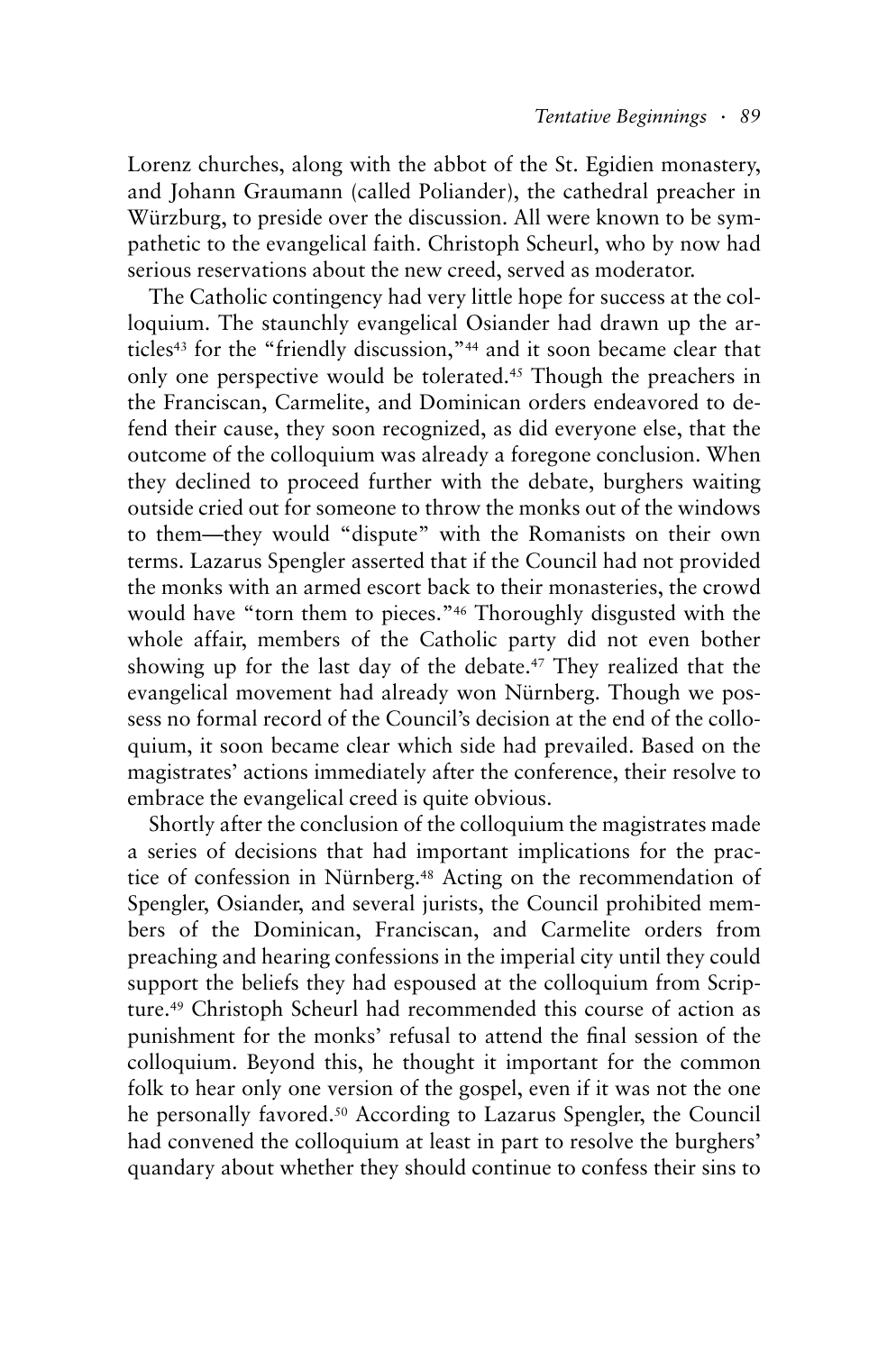the city's monks and friars when their parish priests discouraged it.51 Spengler had been concerned all along to put an end to the spread of "old human errors" in confession, which he maintained were burdening the consciences of the common folk.52

The decision of the Council to deny the three orders their traditional privilege marked the end of a centuries-long rivalry between Nürnberg's secular and regular clergy for jurisdiction over burghers' souls, a contest that had been played out all over the empire since mendicants first won the right to hear confessions in 1221. The new, exclusively secular clergy, firmly under the control of the Council, were the decisive victors.

In addition to forbidding members of the Dominican, Franciscan, and Carmelite orders from acting as preachers and confessors for the Nürnberg laity, the Council also prohibited them from fulfilling these traditional offices in Nürnberg's convents.53 In their place it appointed evangelical clergy,<sup>54</sup> a move that many of the city's nuns protested vigorously. Caritas Pirckheimer, the learned abbess of the St. Clara Convent and sister to Willibald, saw it as an unholy intrusion into the very souls of the nuns.<sup>55</sup> She and her fellow nuns refused to reveal the deepest secrets of their hearts to apostates. What guarantee did they have that what they uncovered in confession by day would not become the topic of their Lutheran confessor's pillow talk with his wife by night?56 She concluded that it would be better for her and her nuns to confess to God alone who was "merciful, faithful, and discreet."57

Pirckheimer took her case to the Council through Kaspar Nützel, her convent's guardian. The magistrates eventually agreed to allow the nuns to choose their own confessors but reserved the right to reject any who did not meet with their approval.58 Several decades later an old nun revealed that a friar from Bamberg had surreptitiously ministered confession and the Eucharist to the nuns throughout the Reformation era.59 The Council had suspected this already in 1525.60

At the same time it was contending with formidable nuns like Caritas Pirckheimer, the Council also had to respond to complaints from cloistered women who lived outside the city's walls. On April 17, the magistrates wrote a letter to the bishop of Eichstätt defending their decision to install an evangelical confessor in the Pillenreuth convent,61 a nunnery that lay in the bishop's diocese but was under the control of Nürnberg.<sup>62</sup> Echoing the protests of their sisters in the imperial city, the Pillenreuth nuns had complained to the bishop that the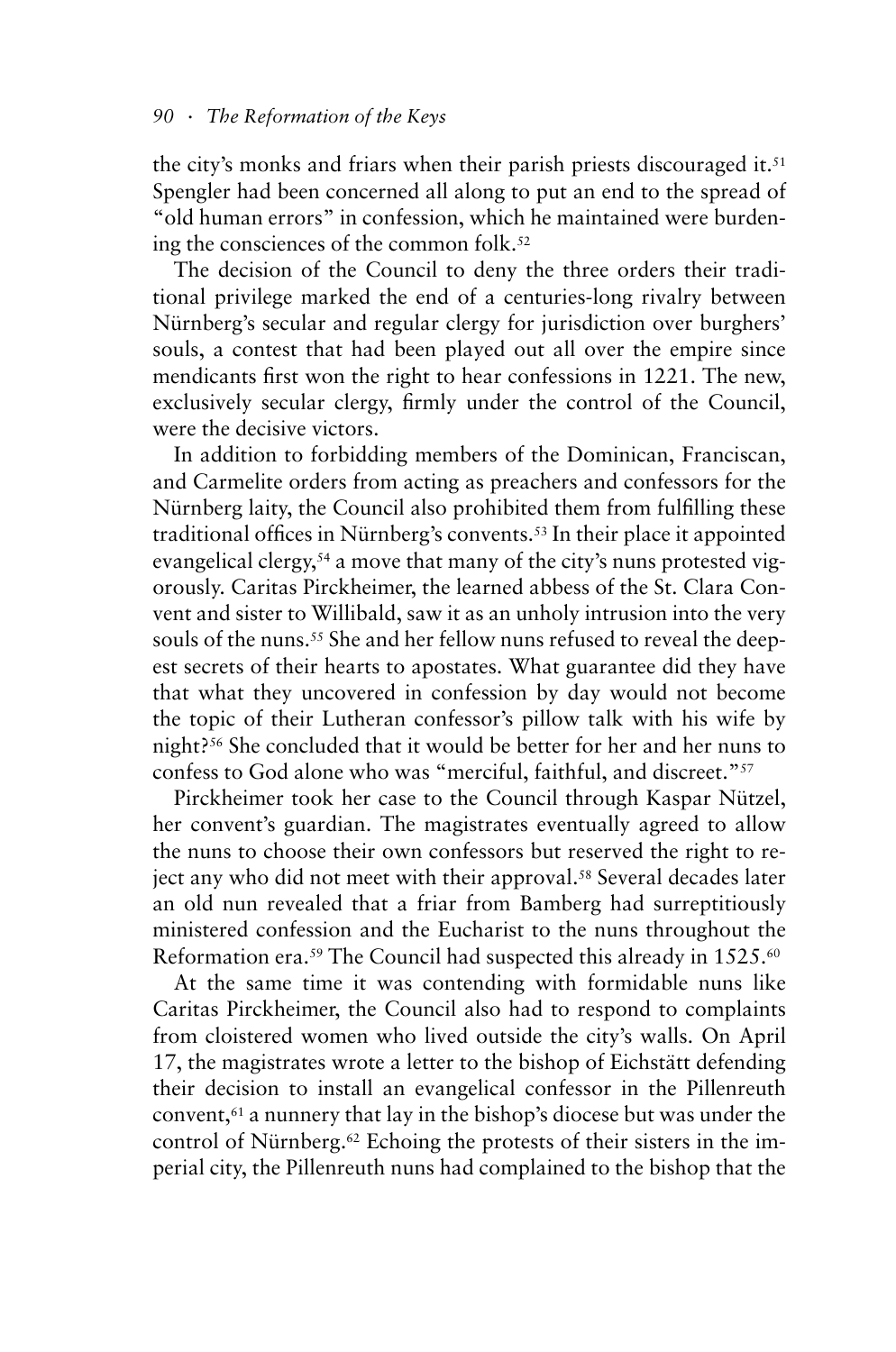Council was trying to force them to convert to the new creed. The magistrates assured the bishop that they had no such intentions. They argued that faith was a gift from God, not something that could be produced through coercive means. Using language reminiscent of Luther's Two-Kingdoms Doctrine, the Council asserted, "We in no way dare to penetrate into [God's] office, divine kingdom, and jurisdiction over the human heart and soul, which [he] has reserved for himself. This would amount to an effort to diminish his glory as our Creator and almighty God."63 The nuns were not obliged to reveal their sins to the new confessor. In fact, they did not have to confess to anyone if they so desired. Nevertheless, as a divinely ordained governing authority the magistrates felt obliged to care for both the material and spiritual needs of their subjects. If they neglected this duty, they could expect divine retribution. Therefore the Council defended its right to provide all its subjects with God's Word "from which the human soul and conscience must live, be governed, ruled, and maintained."64 It vowed not to intrude into the nuns' souls but also asserted its divine responsibility to equip the sisters with God's lifegiving Word.

This was precisely the stance the Council would soon take on confession in Nürnberg. It would provide its subjects with well-trained confessors from whom they could seek consolation and instruction if they so wished, but none would be forced to do so. As the Council sought to discipline the new spiritual freedom, it was careful not to intrude into lay consciences, nor would it allow its confessors to do so. The conscience was to be left free to embrace or reject the Word, which alone had right of access to it.

Despite its ruling against the three mendicant orders in Nürnberg, the Council still expected that many of the city's inhabitants would go to confession during the upcoming Holy Week. Five days before the beginning of Lent, the magistrates ordered several of the city's religious leaders to inform their congregations that there would be confessors available in their churches during the next several weeks.<sup>65</sup> The Council also instructed both provosts to examine all their vicars to ensure that they were fit to hear confessions. Those who did not have "a Christian understanding" of confession were to be barred from serving as confessors.<sup>66</sup>

These provisions notwithstanding, many Nürnbergers did not go to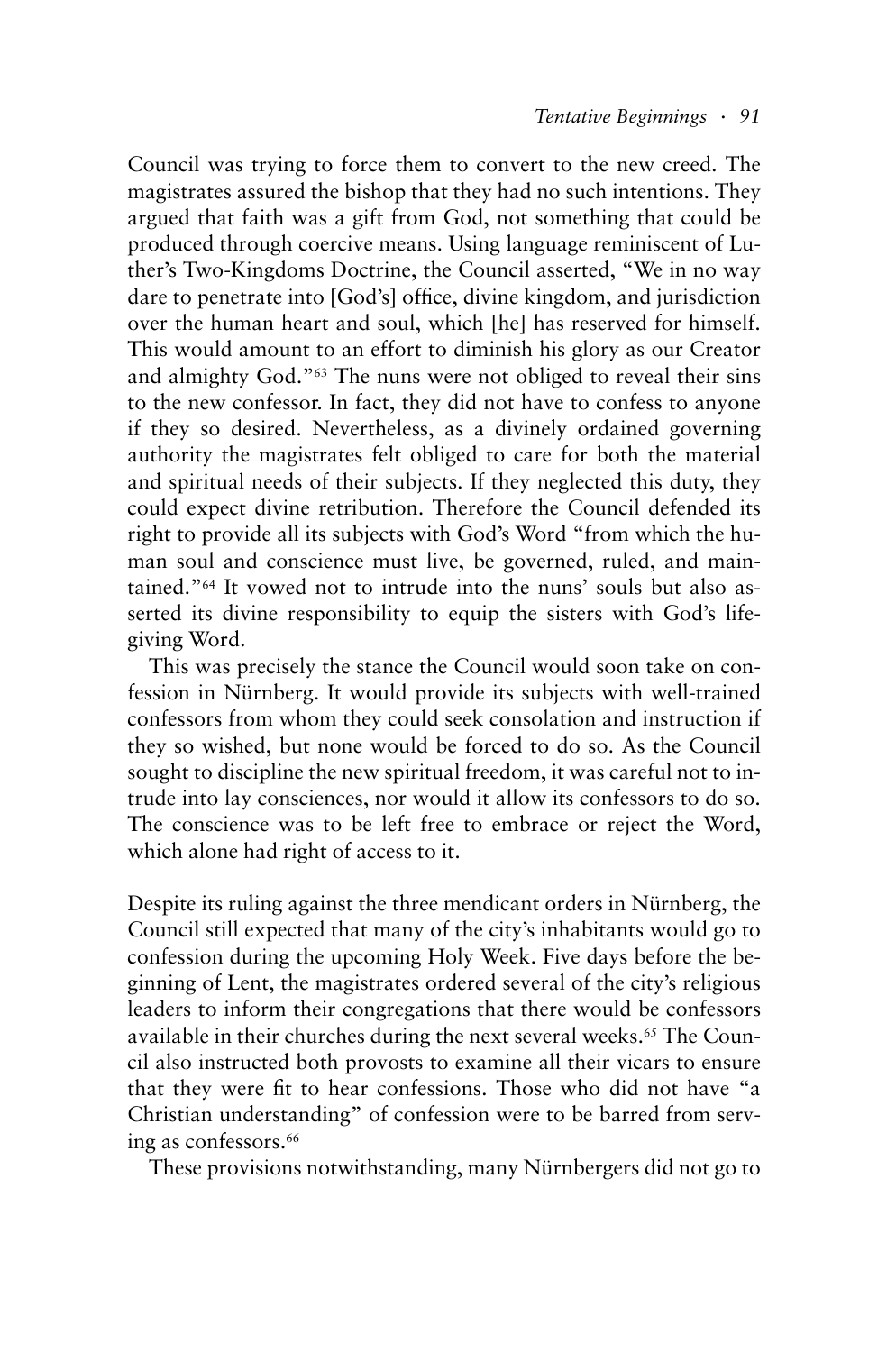# *92 • The Reformation of the Keys*

confession during Holy Week 1525. They had taken the actions of the Council against the mendicants and the evangelical preachers' assault on the sacrament of penance to mean that auricular confession no longer had a legitimate role in true Christian piety.67 It is also unlikely that those Nürnbergers who went to the St. Sebald and St. Lorenz churches took the time to inform their pastors of their desire to communicate. Having been freed from the traditional duty to confess, they were hesitant to submit to a new clerical yoke. General confession continued to be the laity's preferred way of preparing for the Lord's Supper.

Nürnbergers were encouraged in this direction by none other than their evangelical pastors. Though most supported private confession on a voluntary basis, nearly all continued to rely on general confession and absolution to prepare their congregations for the Eucharist. In the winter of 1525–1526, Wenzeslaus Linck, now preacher in Nürnberg's New Hospital Church, introduced a new form for general confession to his congregation that soon became very popular in the imperial city.68 Immediately after reading out Osiander's exhortation to communicants, a clergyman was to recite the following call to confession:

And because we have all sinned and need God's grace, humble your hearts before God the Lord, confess your sins and transgressions with heartfelt love and desire for his divine grace and help, with firm belief and trust in his gracious promise, and forgive from your hearts your neighbors so that your heavenly Father will also forgive you your sins and transgressions. If you do this, I will then release you from all of your sins on behalf of the holy Christian Church and by the command and promise of our Lord Jesus Christ when he said, "He whose sins you forgive, to him they are forgiven," in the name of the Father, the Son, and the Holy Spirit. Amen.69

Osiander would soon object to the pairing of this form for general confession with his exhortation. But for the time being, the two remained connected.

One year after the Council had adopted the Reformation, it was still concerned about the status of private confession in the imperial city. In mid-February 1526 the Council ordered a joint commission of magistrates and clergymen to investigate the issue.70 The Council was aware that there was much confusion among the city's inhabitants regarding confession, and it wanted to remedy the situation as quickly as possible—it was already two days into Lent.71 Having expelled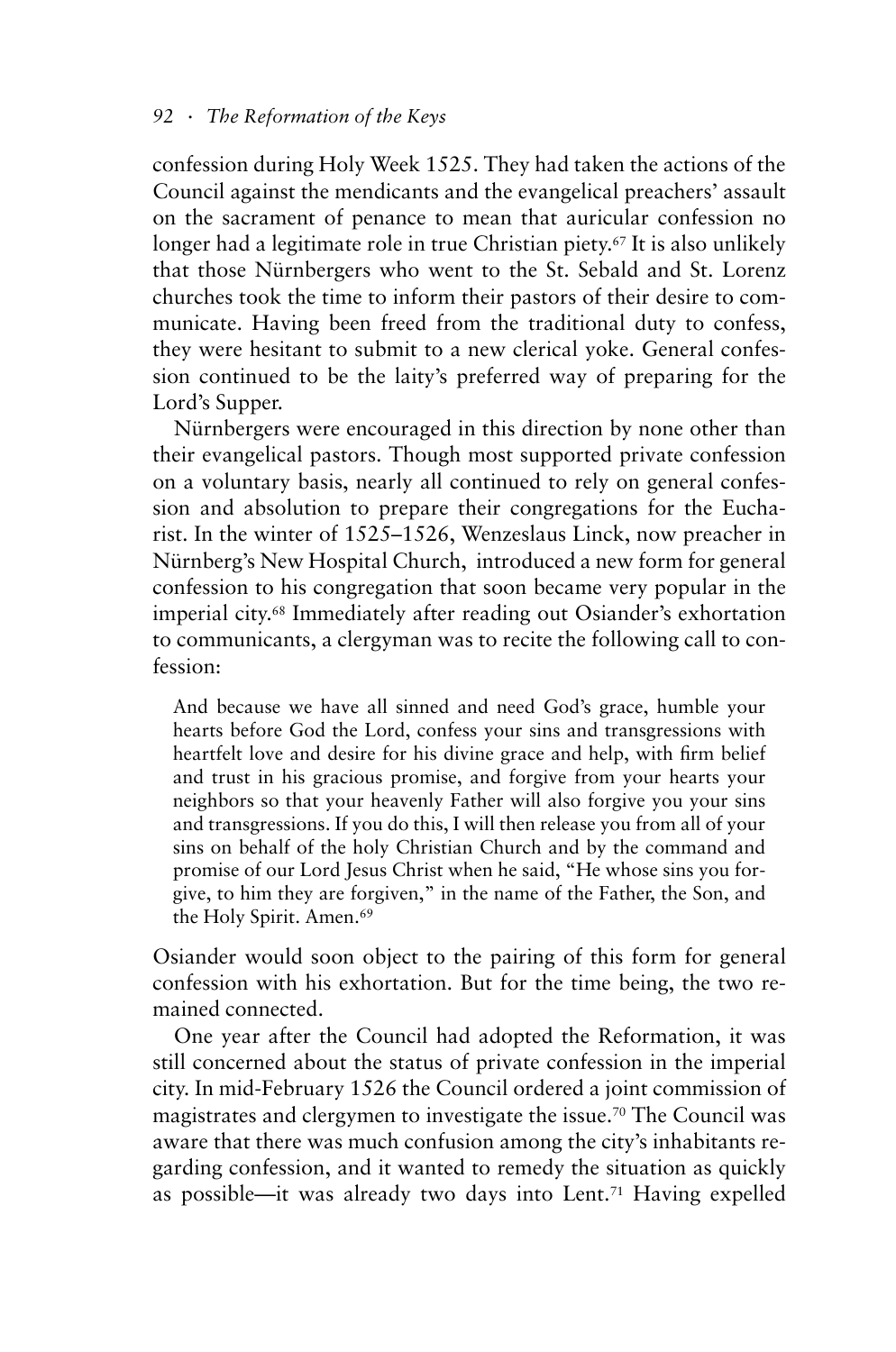the mendicant orders, the Council was also faced with the problem of finding enough suitable confessors for the upcoming holy season. Concerned to ensure that Nürnberg's inhabitants participated worthily in the Lord's Supper, and thus avoided incurring divine wrath on the city, the magistrates wanted advice on how to institute a modified version of private confession that would provide a bulwark against impiety, while also respecting lay consciences.72

The commission informed the Council that, contrary to popular opinion, the city's preachers had never advocated the abolition of private confession; they had only criticized its abuses.73 In order to make it clear to the city's inhabitants that they should still go to confession, the commission recommended that the magistrates again order lower clergy—this time chaplains—to serve as confessors for the upcoming Lenten season. The task of these confessors would be "to console the weak through good instruction."74 As in the previous year the preachers would examine the confessors to make sure that they were fit to carry out their duties. The magistrates and clergy readily admitted that many chaplains needed both instruction in the new faith and serious reformation of character.75 The commission further advised the Council that all inhabitants of the city, including common people, should be free to choose their own confessors. Finally, the magistrates and the clergy recommended that no one should be forced to go to confession; the new evangelical version of confession was for those whose hearts moved them to it.<sup>76</sup>

The magistrates followed the commission's recommendations and provided confessors in the city's churches for those who desired instruction and counsel.77 As per the requirements of the new church order, those wanting to communicate were required to notify their pastors, although there was still no mandatory examination of faith as in Wittenberg.78 The private confession of sins continued to be a strictly voluntary matter. The Council also required all the city's churches to include general confession in their liturgies.79 Though the provosts' order for worship, which had become Nürnberg's official liturgy in the meantime,<sup>80</sup> included no form for general confession, it soon became apparent to the Council that most of the city's churches, including St. Sebald's, had adopted one.81 Finding nothing objectionable in the custom, the Council, as part of its overall efforts in March 1526 to reform confession, formally recognized the practice, which was quickly becoming a commonplace in evangelical liturgies. Early Lutheran church orders in Nördlingen (1522), Allstedt (1524), Stras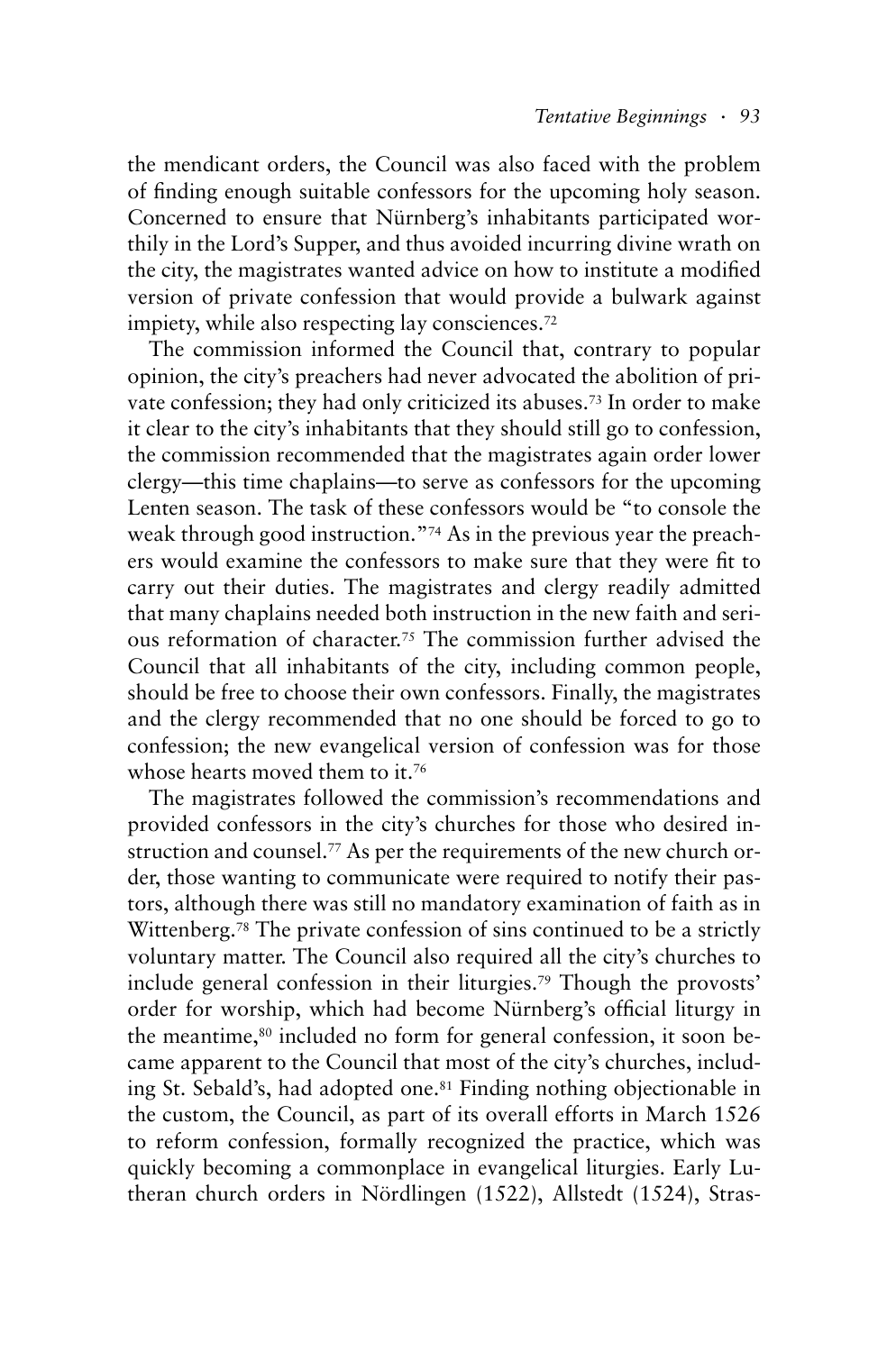bourg (1524), Naumburg (1527), Braunschweig (1528), and Hamburg (1529) also had formulas for general confession.82 As he had done earlier, Osiander opposed this move, having intended for his exhortation to stand alone. However, his provost, Hektor Pömer, persuaded him to submit to the Council's wishes. Nürnberg's leading preacher held his tongue, but there is good reason to suspect that he did not allow general confession to be practiced in St. Lorenz Church.83

By 1526 the evangelical movement had effected revolutionary changes in Nürnberg. Inspired by Luther's version of the gospel, the imperial city's magistrates, theologians, and common artisans abolished the penitential religion that had been so prominent on the eve of the Reformation. Believing they had been duped by a greedy and diabolical clergy into believing that God reckoned like a merchant, Nürnbergers rejected the whole edifice of late medieval penitential piety in favor of a religion that emphasized simple trust in a generous though hidden divine Father. As Steven Ozment has argued, this belief led to a significant decline in the visible manifestation of religion in the city's life.84 Gone were the sacred processions, masses of all kinds, many holy days, the veneration of saints, and the sale of relics and indulgences. Four of the city's monasteries were closed, the monks either transferred to another city, pensioned off, or converted to the new faith. The Council prohibited the remaining two—the Franciscan and Dominican monasteries—from admitting novices or in any way ministering to the laity. The city's two convents remained open, but the magistrates forbade them from admitting new members. The Council also assumed responsibility for poor relief and set up a secular marriage court. All the members of the clergy became tax-paying citizens of the imperial city.85 Most important, magistrates and preachers allowed the sacrament of penance, the symbolic center of traditional Christianity, to fall out of use. Laypeople quickly adapted to the new custom of relying on general confession and absolution to prepare them for the Lord's Supper. In the mid-1520s Nürnberg's theologians, under the supervision of the Council, followed Luther's lead and began developing an evangelical version of private confession, one that reflected the imperial city's opposition to penitential forms of Christianity. It proved a challenging endeavor.

In many ways the Council's attitude toward the new version of con-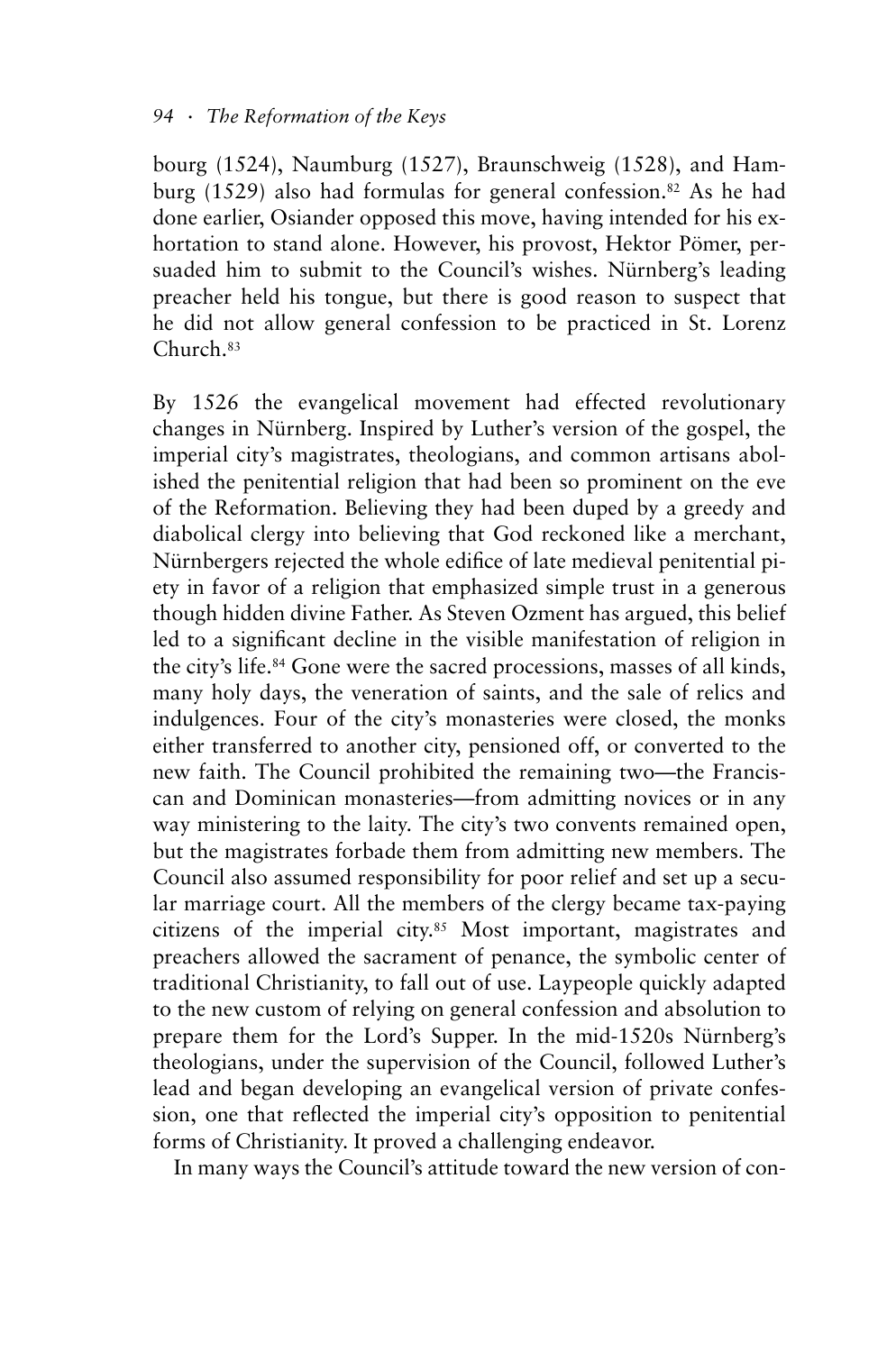fession reflected well its understanding of its spiritual obligations in the imperial city. It exerted considerable effort to ensure that its subjects had ample opportunity to hear the divine Word but stopped well short of trespassing into the human soul. Like Luther and the Nürnberg pamphleteers, the Council believed this was God's jurisdiction. Confessors in the new order were to serve penitents by consoling and instructing them with the divine promise of forgiveness; no longer were they allowed to judge the severity of penitents' moral offenses and determine whether they were worthy of temporary pardon. From the beginning the Council made a point of erecting a barrier around the individual conscience in confession that was intended to withstand the efforts of anyone, lay or cleric, Catholic or evangelical, who sought to penetrate it. Magistrates and burghers were united in wanting to avoid new clerical yokes. The Council's involvement in the development of Lutheran private confession provides a striking piece of counterevidence to the thesis that Nürnberg's magistrates adopted the Reformation because it legitimated their desire for enhanced control of burghers' lives and consciences.

Gerald Strauss once attributed the appeal of evangelical Christianity among Nürnberg magistrates to the confirmation they found in Lutheranism for their own frustrated attempts to reform human nature in the imperial city.86 The extreme emphasis on human sinfulness in evangelical theology corresponded exactly to how they viewed the wayward subjects whom God had called them to govern. Strauss explained, "this doctrine with its suspicion of human motives and its negation of the natural instincts was the theological counterpart of what municipal politicians assumed... about the individual and what may be asked of him as a citizen: denial of the self-seeking drives of his natural proclivities and submission to a larger purpose and greater power than his own. Neither in religion nor in politics could the natural man be justified."87 The Lutheran doctrine of human depravity provided the Nürnberg Council with a "comprehensive ideology" that furnished it with divine sanction for its attempts to control its subjects through ever more intrusive laws.<sup>88</sup>

Strauss had no direct evidence for this thesis, no statements from members of the Council on why they adopted the new faith. None exist. It is exceedingly difficult to assess the personal beliefs of Nürnberg's magistrates with respect to the Reformation. Individual members of the Council refrained from articulating their personal views on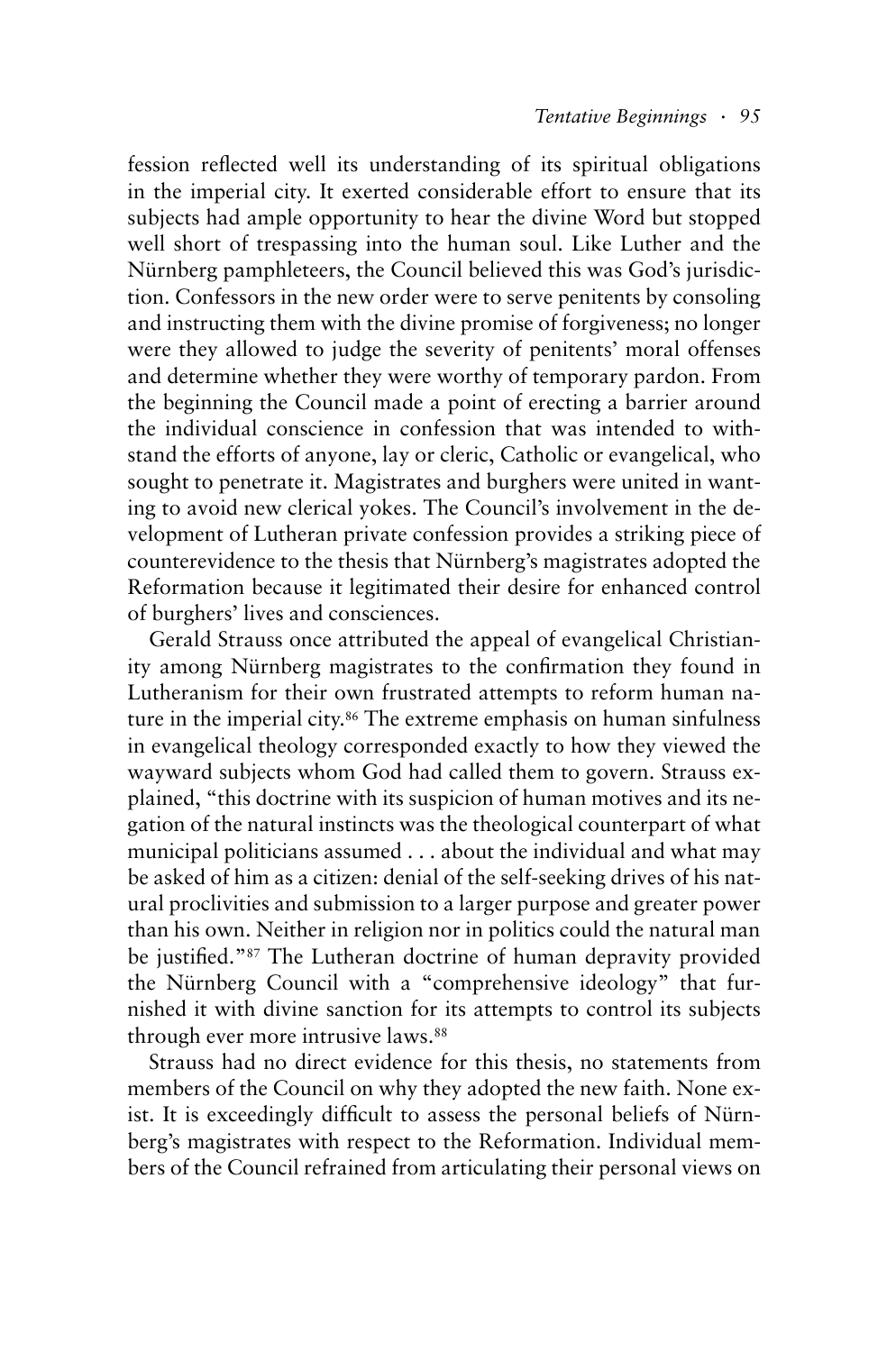the evangelical movement for posterity's sake. None wrote a treatise like Spengler's *Apology* or Sachs's *Wittenberg Nightingale.* Council members were sworn to uphold the view of the majority in all matters; open dissension was both bad form and a breach of faith. It is even difficult to be certain about how many of the twenty-six mayors were firmly evangelical and how many were still loyal to the old faith. Based on testimonies of those who knew the members of the Council, we can assert with confidence that the two most powerful men in Nürnberg, the treasurers, were evangelical, and three of the remaining five Elders were Catholic.89 There is similar evidence to suggest that one of the Junior Mayors was definitely Catholic.<sup>90</sup> One scholar has argued that by 1525 ten of the remaining twenty mayors were evangelical, four were Catholic, and six were somewhere between the two camps. This would mean that twelve of the twenty-six mayors were evangelical, eight were Catholic, and six were undecided. But these figures are only educated guesses and leave a large margin of error, owing to the significant number of magistrates in the "undecided" category, for whom there are virtually no clues as to their position on the Reformation.91 Depending on where the six alleged fence-sitters came down, and just how conservative the Catholic members were, the makeup of the Council could very well have been overwhelmingly evangelical, with a minority of Catholics who agreed—perhaps grudgingly—to go along with the majority. This seems to have been the scenario by the time of the 1525 colloquium. There were certainly few signs of wavering in the Council's administration of the debate. But the fact remains that we have no statement from the magistrates as to why they adopted the new faith, and we know that at least a portion of them likely opposed the decision.<sup>92</sup>

Strauss detected a possible link between the Council's frustration at being unable to control the lives of its subjects and the alleged misanthropy of the evangelical creed. In his mind the two corresponded neatly and provided a plausible explanation of the magistrates' decision to adopt the Reformation.<sup>93</sup> However, there is a more obvious explanation for the appeal of the Reformation to the Nürnberg Council. As we have seen, when viewed as a collective body, what undoubtedly drew the Nürnberg Council to the Reformation was the justification it provided for the magistrates' long-term quest to become sole master of the imperial city's religious life. The Reformation allowed the Nürnberg Council to achieve full victory over the *sacerdotium,* something both evangelical and Catholic magistrates could celebrate.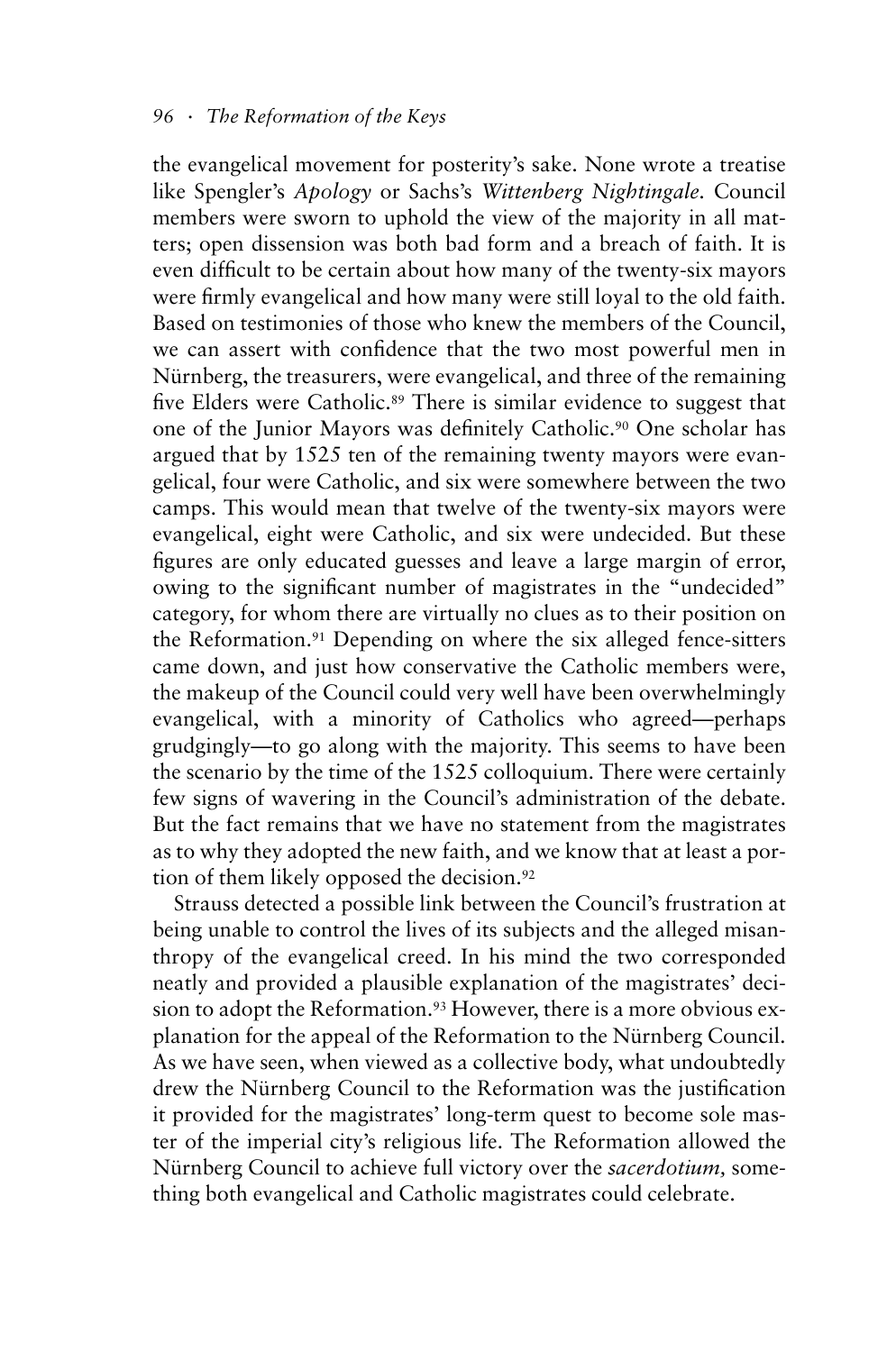This desire to claim further control over the imperial city's religious life need not appear sinister, as Strauss has argued. As the following chapters will make clear, the Nürnberg Council could use its new religious authority to protect those under its care, and not simply to dominate them. There is no clearer evidence for this fact than the magistrates' policy on confession. Just as they had adopted the evangelical movement to counter unwanted clerical intrusions into their city, so Nürnberg's magistrates would use their new religious authority to shield burghers from unsolicited priestly incursions into their consciences. Viewed from the perspective of confession, the Nürnberg Council appears far less interested in controlling its subjects than Strauss has maintained. Inhabitants of the imperial city certainly preferred the rule of "secular bishops" to that of their former spiritual overlord when it came to confession. They were happy the Council had taken the keys under its protective custody. It now remained to be seen what the magistrates would do with them.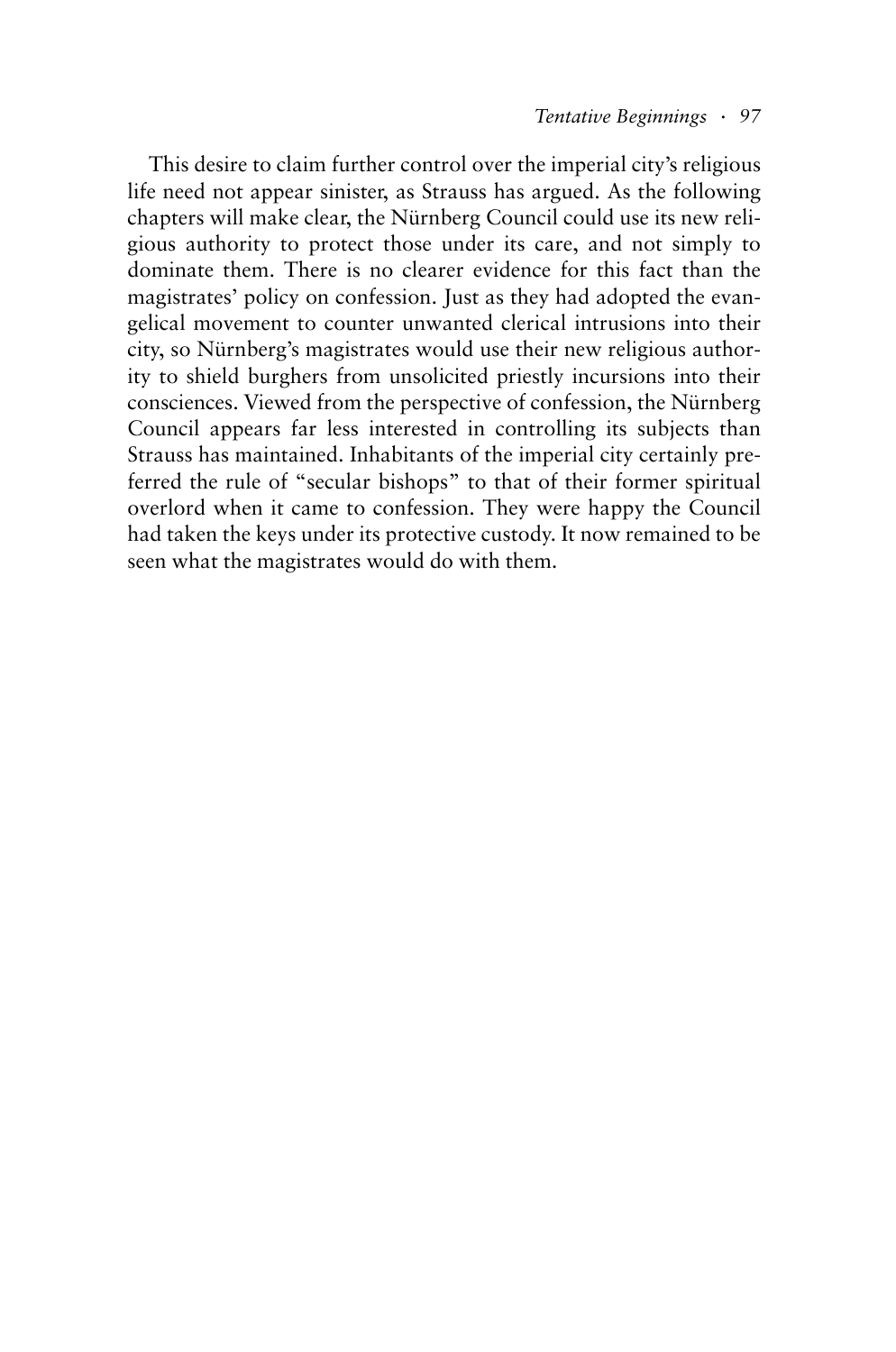## An Evangelical Dilemma

Leaders of the evangelical movement created a very thorny problem for themselves: they rejected traditional penitential Christianity but sought to retain private confession, the symbolic center of the old faith. The proposed reformation of the sacrament of penance notwithstanding, this move left Lutherans in a very awkward position, both theologically and politically. It is little wonder that in Lutheran strongholds like Nürnberg it took several years to develop a distinctively evangelical version of private confession—and even longer to sell it to common burghers. Had leaders of the evangelical movement been content, like other Protestants, with simply abolishing private confession, they could have avoided this problem altogether. But evangelical reformers and their rulers were unwilling to take this course of action. With Luther, they saw in private confession an unparalleled source of consolation and also an extremely effective tool for moral discipline. Beyond this, most Lutheran theologians believed the Bible offered support for private confession, if only indirectly. They took Christ's giving of the keys to Peter as proof that God intended for the Church to bind and loose sins, and thought private confession was a legitimate venue in which to exercise this authority, though it was by no means the only one. While Lutheran reformers acknowledged that there was no specific warrant in the Scriptures for private confession, they still maintained that the practice violated neither the spirit nor the letter of the Word, as long as it was properly re-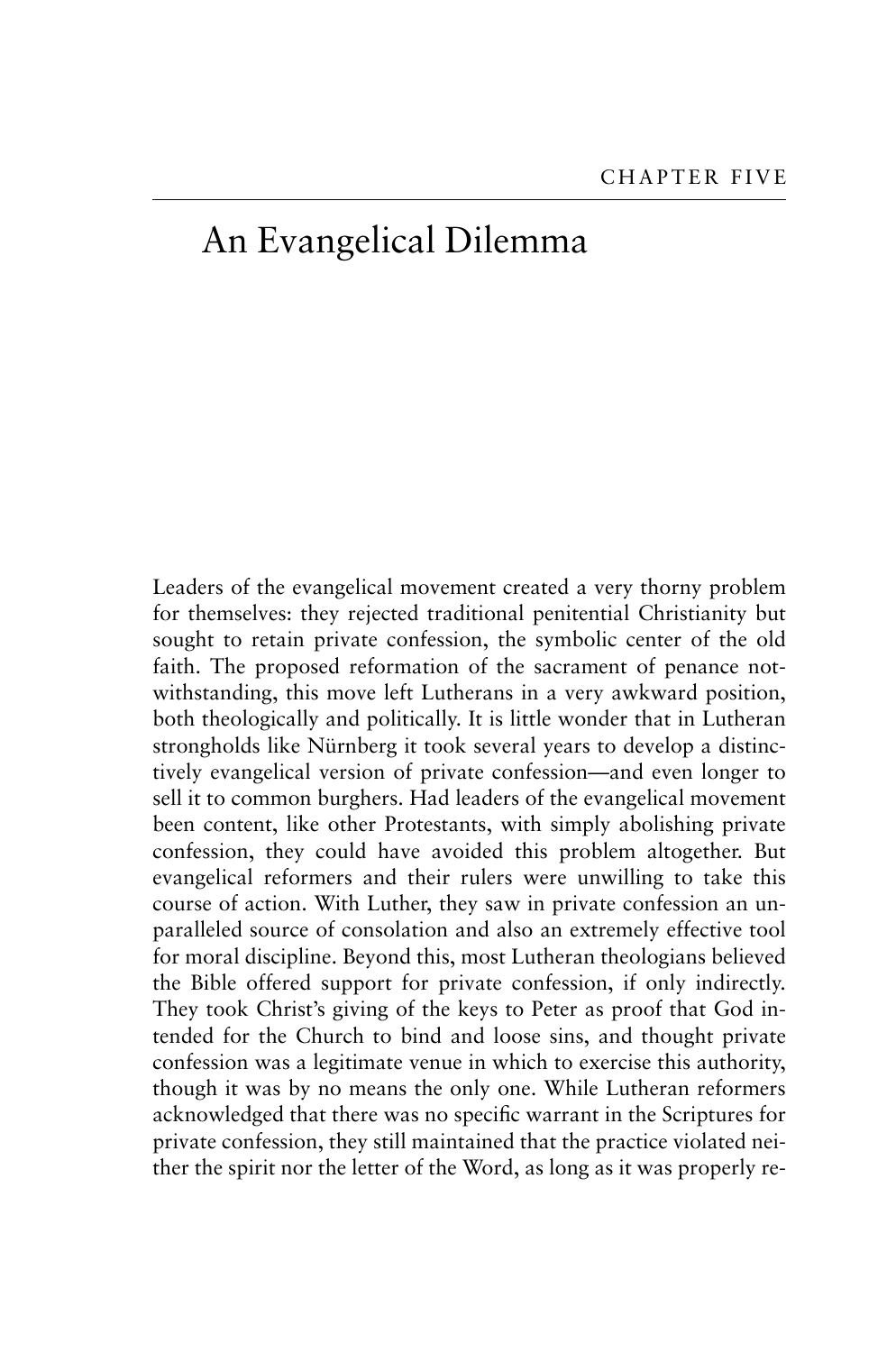formed. Whereas Zwinglians and, later, Calvinists would insist that only those practices that had definite biblical support could be retained, Lutherans took a different view of the matter. They argued that only those practices that clearly went against the manifest teaching of the Bible had to be abolished. This difference in hermeneutics goes a long way in explaining why Lutherans kept private confession and Reformed Protestants did not. Leaders of the evangelical movement thus had to find a way of reconciling their antipenitential and antisacerdotal version of Christianity with their desire to retain a modified version of the sacrament of penance. Having taken a few cautious steps in this direction in the mid-1520s, Lutheran reformers and magistrates began taking more serious strides in the latter part of the decade.

One of the main reasons leaders of the evangelical movement began pushing harder for private confession in the late 1520s is that they were becoming convinced that a good portion of the common folk was mired in ignorance and impiety. This perception, along with the need to institutionalize the Reformation, contributed to an increased emphasis on discipline and order. The concern that Luther and his followers had voiced in the early 1520s about abuses of spiritual freedom only deepened as the decade wore on. Lay behavior at the Lord's Supper provided evidence to confirm these heightened anxieties. When evangelical magistrates and theologians observed the casual way many laypeople participated in the Eucharist, they worried that the cancer of antinomianism had infiltrated their movement. Nürnberg and its surrounding environs had their fair share of such reports, compiled primarily by church visitation teams. Before we turn to these sources, it is worth pausing to note that preventing abuse of spiritual freedom was not a purely elite concern. Common laypeople also complained about those who had adopted the new faith for selfish reasons. They agreed that many wanted gospel without law, liberty without discipline.

Already in 1524 Hans Sachs was producing pamphlets that addressed the apparent lack of moral progress among adherents of the evangelical creed. In one, suggestively entitled "A Conversation of an Evangelical Christian with a Lutheran in Which the Scandalous Conduct of Some Who Call Themselves Lutheran Is Demonstrated and Rebuked in a Brotherly Manner,"<sup>1</sup> the famous shoemaker chas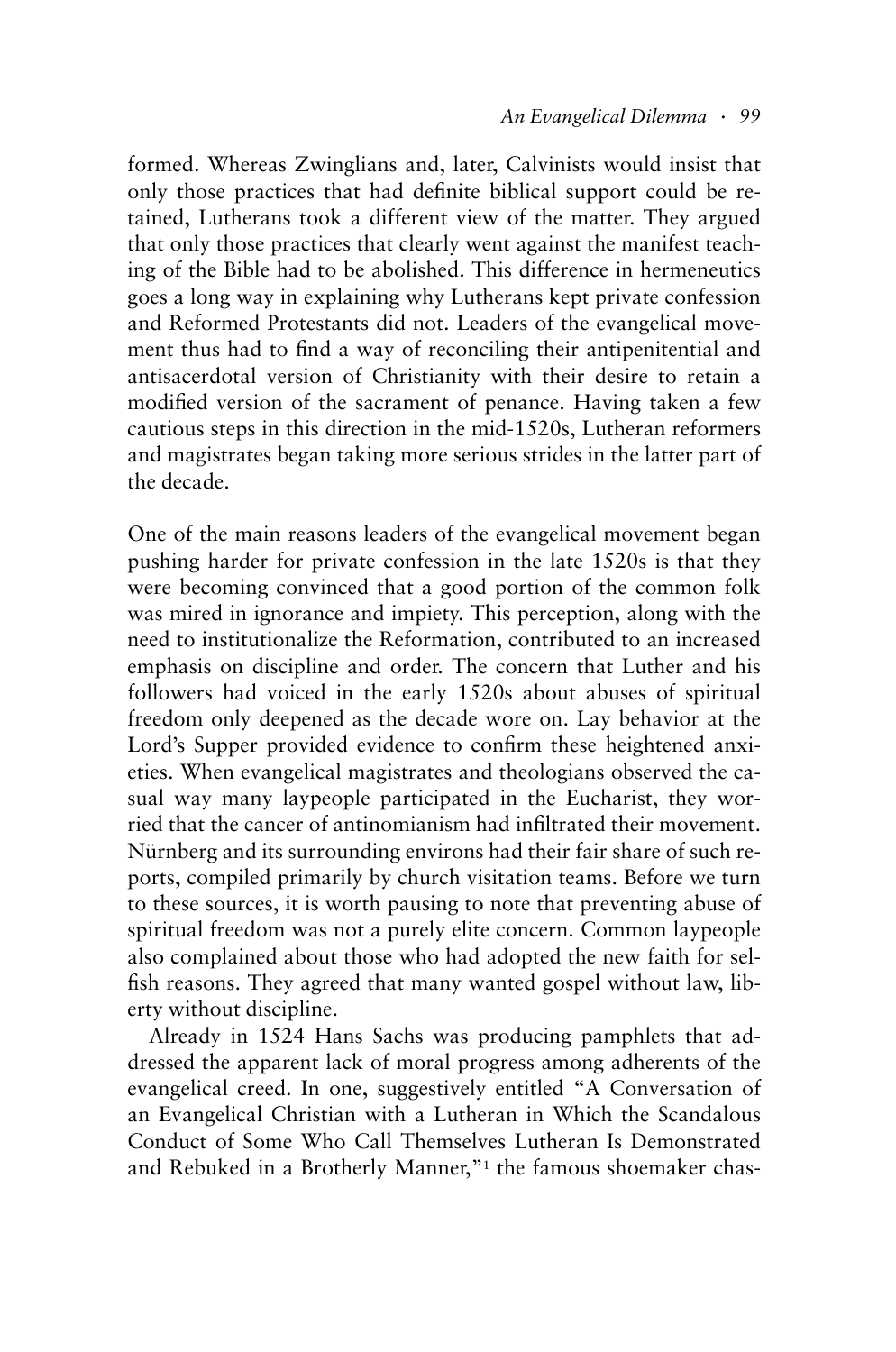tised those who discredited the evangelical faith by attacking the old Church with foul language:

All you who call yourselves Lutheran are seeking in that pious man, Luther, a cloak for your indecency. You do not conduct yourselves according to his teaching. Although Luther revealed Christian liberty for the freeing of the poor imprisoned conscience, he has also frequently warned in his writings and sermons... that we should guard ourselves against deceitful, scandalous, and unchristian deeds so that the gospel and Word of God are not discredited by someone's fanatic raving.<sup>2</sup>

Sachs urged his readers to become true evangelical Christians by following the moral precepts laid out in the gospels, especially the Golden Rule.

In another pamphlet by Sachs, a Catholic priest, Romanus, charges that the new faith has provided no antidote to the driving force behind mercantilism, greed.<sup>3</sup> The priest attacks the practice of Lutheran merchants who buy up goods in time of plenty and then sell them at a handsome profit when they are in scarce supply. "Is that being a good evangelical?"4 The Lutheran, a merchant named Reichenburger, makes no attempt to refute the priest. "What shall I answer? The truth is open to every eye."5 Though he insists that a person can both follow the gospel and be wealthy, Reichenburger agrees that many of his colleagues will be unable to squeeze camel-like through the needle's eye on Judgment Day. Nevertheless, he has not given up on the evangelical movement. He asserts, "I am of good hope that, in time, God's Word will dash greed to the ground along with evil business dealings and openly shameful deeds."6

Romanus then presses the merchant harder, maintaining that evangelical preaching has produced no observable improvement at all among Lutherans. Reichenburger counters by insisting that it will take some time to uproot the "deceitful teaching and man-made commands" of the old faith and replace them with God's Word. Only when the latter has been firmly planted in souls will they produce good fruit. Reichenburger concedes that many have converted to the new faith simply to escape the rigors of traditional Christianity (for example, fasting, going on pilgrimages, and confessing), but insists that such acts of penance are not the good works the gospel commands; loving one's neighbor is. Still, Reichenburger admits that very few display this true fruit of the gospel. "Of those who call upon the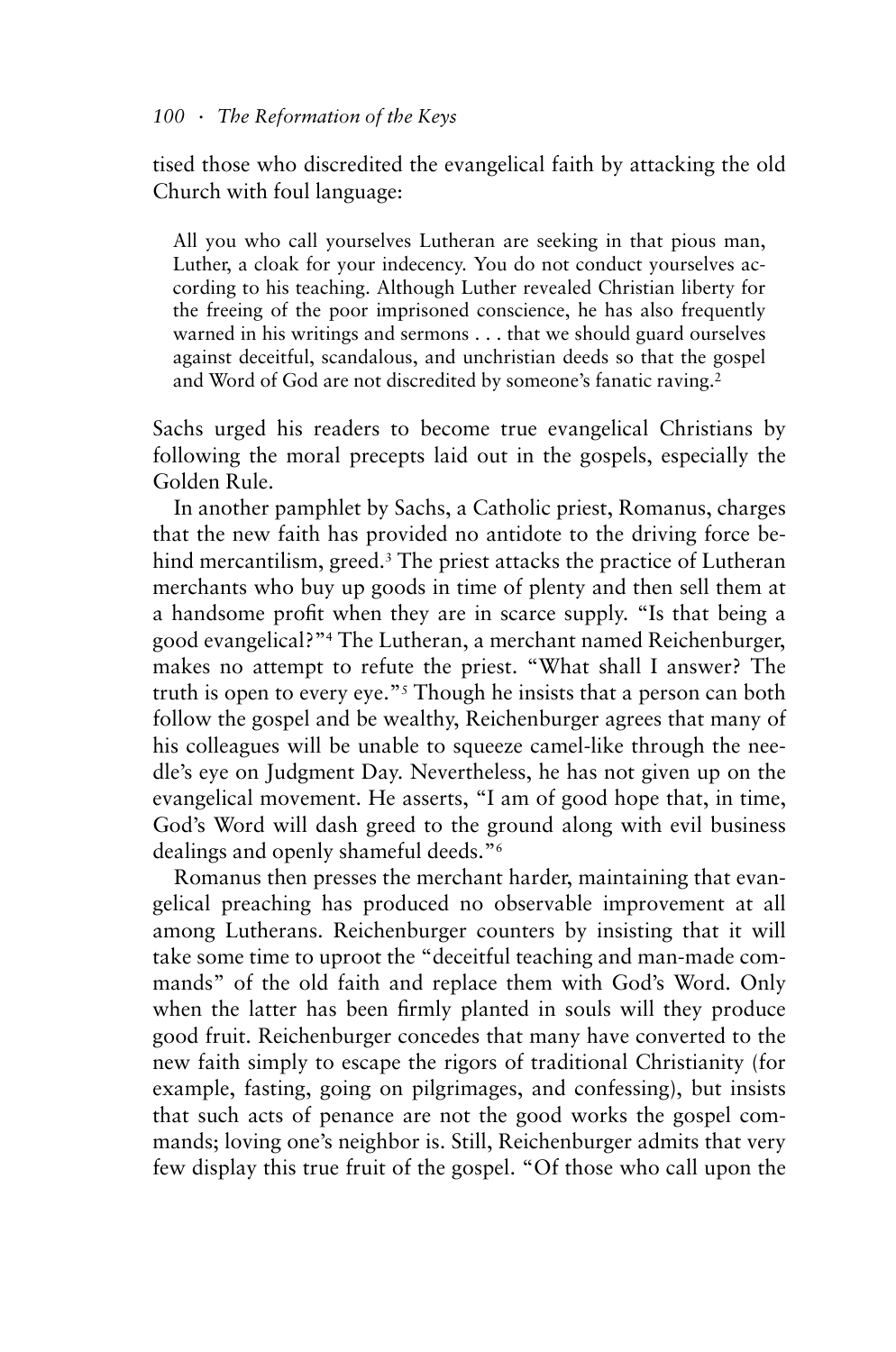gospel only the smallest part are Christians. The saying still holds true: 'Many are called, but few are chosen' (Matt. 24[:14])."7 Reichenburger argues that abuses of spiritual freedom are inevitable because there are so few true Christians in any generation.

In the concluding section of this dialogue Reichenburger goes on the offensive. Having granted that many who call themselves evangelical are not worthy of the name, he maintains that even those who truly believe the gospel continue to struggle with sin all their lives. "Falling and rising up again occur throughout one's life . . . The righteous person falls seven times in a day until finally, at his death, the old Adam—his flesh and blood—is completely defeated. Only then comes a perfectly spiritual life. We are not to expect it here in this body of sin."8 He also insists that truly evangelical good works are not like those of traditional penitential religion. They are not readily observable and are far more difficult to bring forth. True works of charity occur without fanfare, in quietness and simplicity. As a parting shot, Reichenburger says that because Catholics know they cannot oppose the teaching of Lutherans, they attack their sinful lives.<sup>9</sup> But such *ad hominem* arguments in no way threaten the validity of the new faith: it recognizes that sin will continue to plague Christians throughout their earthly lives.

Sachs defended the new faith as best anyone could against charges of antinomianism. By arguing that true growth in virtue took time and that even sincere Christians sinned, he provided a plausible, if not completely satisfying, refutation of anti-Lutheran polemicists. Still, the shoemaker was clearly disappointed that the new faith had not produced more palpable changes in the behavior of his contemporaries. His pamphlets were indictments of Lutheran impiety as well as apologies for the evangelical faith. He warned that God would deal severely with those who made a mockery of the new faith through their ungodly behavior.10 Sachs was well aware of the need for greater discipline among early Lutherans. Whether or not he thought a modified version of private confession could remedy this situation is another matter. Although he never commented directly on the issue, he almost certainly opposed it. Never an advocate of reform from above, he was likely wary of his city returning to the popish fold.11 Nürnberg's theologians and magistrates, on the other hand, thought private confession an excellent way to stem the (perceived) growing tide of impiety in the imperial city and its surrounding environs.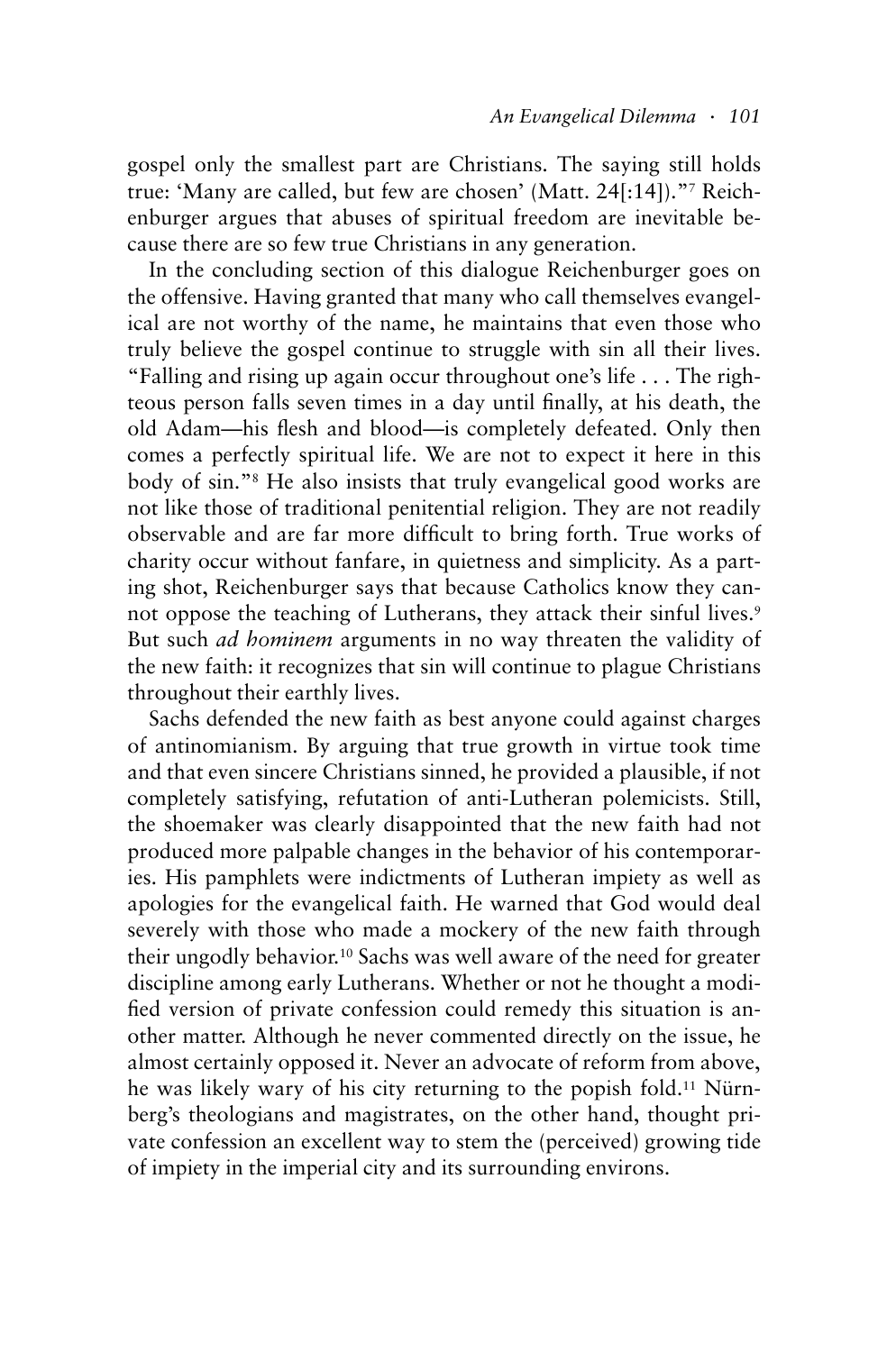## *102 • The Reformation of the Keys*

During Lent 1527 the Nürnberg Council again required the city's inhabitants to register with their pastors before taking communion, this time for the expressed purpose of demonstrating their knowledge of the new faith.12 Communicants were to evidence a rudimentary knowledge of the evangelical creed along with an understanding of the sacrament's benefits. The magistrates believed that many Nürnbergers were going to the Lord's Supper simply out of habit, having very little awareness of what they were doing. They feared that such ignorance would lead to unworthy reception of the Eucharist and thus incur divine wrath. In addition to Luther's *Form for the Mass* (1523), evangelical church orders in Hamburg (1529) and Riga (1530) also required a pre-communion examination.13 The practice later became a commonplace in Lutheran manuals for worship after it was included in the Augsburg Confession.14 It is within this context of a growing concern for discipline that the 1528 Brandenburg-Nürnberg church visitation took place.

In early summer 1528 the Nürnberg Council joined with its neighbor, George the Margrave of Brandenburg-Ansbach-Kulmbach, in a visitation of the churches in their respective regions. George, who had recently taken over control of the margraviate owing to the death of his brother Casimir, was a strong supporter of the Reformation, a fact that earned him the title "George the Pious." For decades the imperial city and the margraves of Brandenburg-Ansbach-Kulmbach had been at odds with each other, primarily because Nürnberg and its twentyfive-square-mile buffer zone divided the margraviate in two and therefore had always frustrated Hohenzollern hopes for territorial unity. The proposed visitation inaugurated a new era of harmony between the two former enemies that was founded on their shared commitment to the evangelical faith.<sup>15</sup> It also provided an ideal opportunity for civil and religious authorities from both regions to develop their views on confession and church discipline.

Lazarus Spengler had pushed for the visitation as a means of halting the spread of false doctrine among the common folk and of promoting unity between the two regions.<sup>16</sup> Margrave George had officially adopted the Reformation in 1528, and Spengler was hoping to make their common faith the basis for a new alliance against both regional bishops and the Swabian League.17 Luther and Melanchthon had already conducted a similar visitation in Saxony, and the guidebook for their inspection, *Instructions for the Visitors of Parish*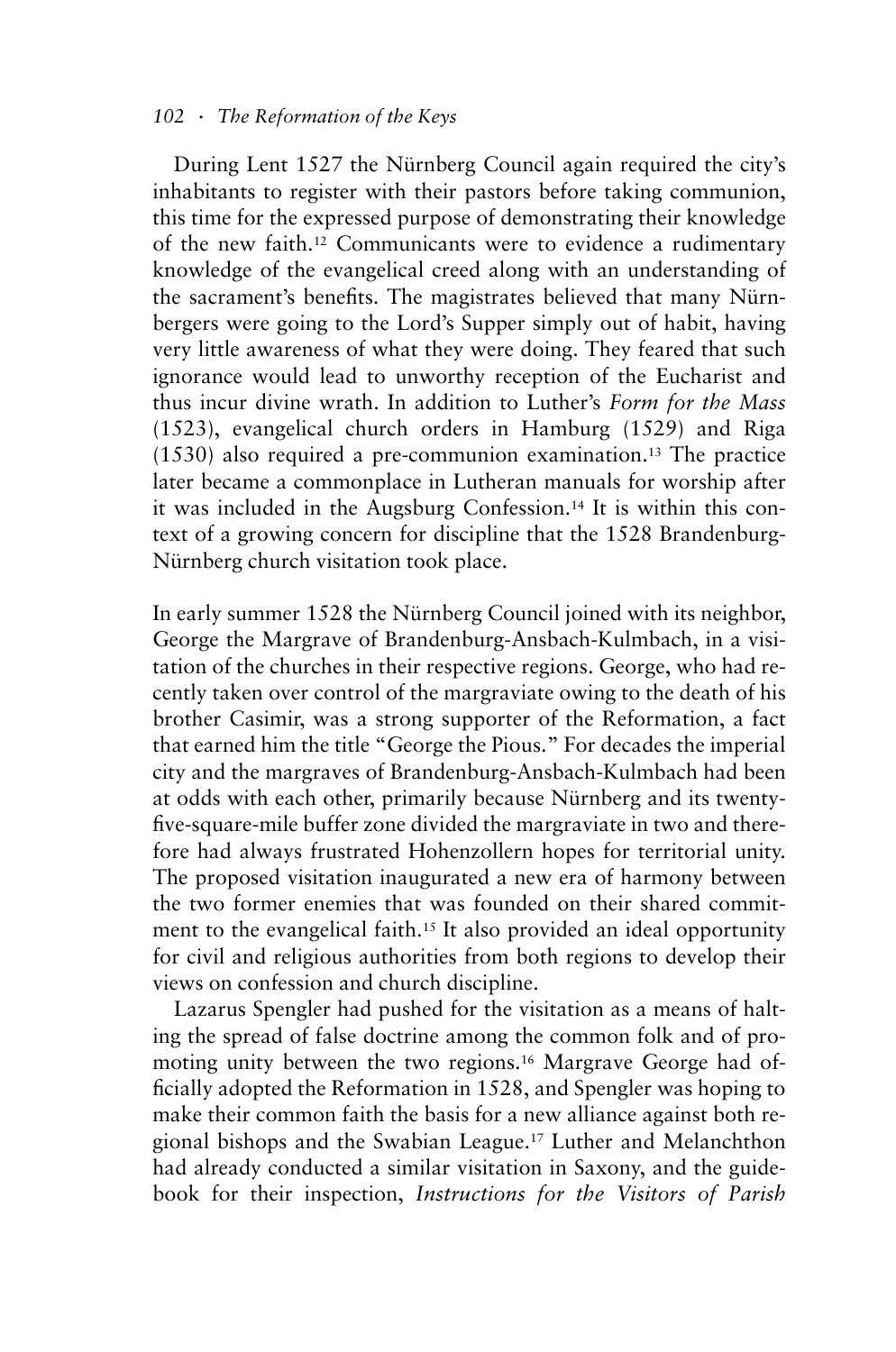*Priests in Electoral Saxony* (1528), had recently been published in Nürnberg.18

Representatives from Nürnberg and Ansbach met in the town of Schwabach on June 14, 1528, to draw up guidelines for the proposed visitation.19 Together they approved the *Ansbacher Forty Questions,* written by the margrave's theologians, and an explication of key doctrinal issues assembled in its final form by Osiander.20 (The former provided questions pastors and laypeople could be asked during the visitation, the latter a measure by which responses could be judged.)<sup>21</sup> Both documents bore a clear resemblance to the Saxon *Instructions for the Visitors, though they were less stern in tone.*<sup>22</sup> The meeting in Schwabach also produced a provisional church order to provide further guidance for the visitation.23 The 1528 Brandenburg-Nürnberg Church Order would later serve as the basis for the influential 1533 Franconian guide for doctrine and worship.

Although he received considerable opposition both from nearby bishops and Archduke Ferdinand,<sup>24</sup> the margrave commenced the visitation of his lands in August 1528.25 The visitation of Brandenburg-Ansbach lasted from August 15 to November 13, while the examination of pastors from Brandenburg-Kulmbach ran from January to July of 1529.26 The visitation of the towns and villages belonging to Nürnberg lasted from September 3 to October 22, 1528, while an examination of the city itself took place in spring 1529.27

The 1528 Brandenburg-Nürnberg church visitation provided leaders of the Reformation in both territories with an opportunity to define in concrete terms what an evangelical understanding of private confession entailed. The new ritual was already considered a legitimate part of Lutheran Christianity, even though no one had spelled out exactly how it was to be conducted. The Nürnberg and Brandenburg theologians sought to articulate as best they could the emerging consensus on how evangelical Christians should understand and practice private confession. As they endeavored to do so, leaders of the visitation were especially careful to distinguish the new ritual from the sacrament of penance. Keenly aware of the need to discipline the laity, the theologians were nonetheless reluctant to resort to "popish" ways of enforcing conformity. These dual concerns for discipline and freedom were reflected in their statements about confession.

One of the *Ansbacher Forty Questions* asked pastors to define "what a Christian [and] necessary penance, confession, absolution, and satisfaction for sin were."28 In the section of the Nürnberg articles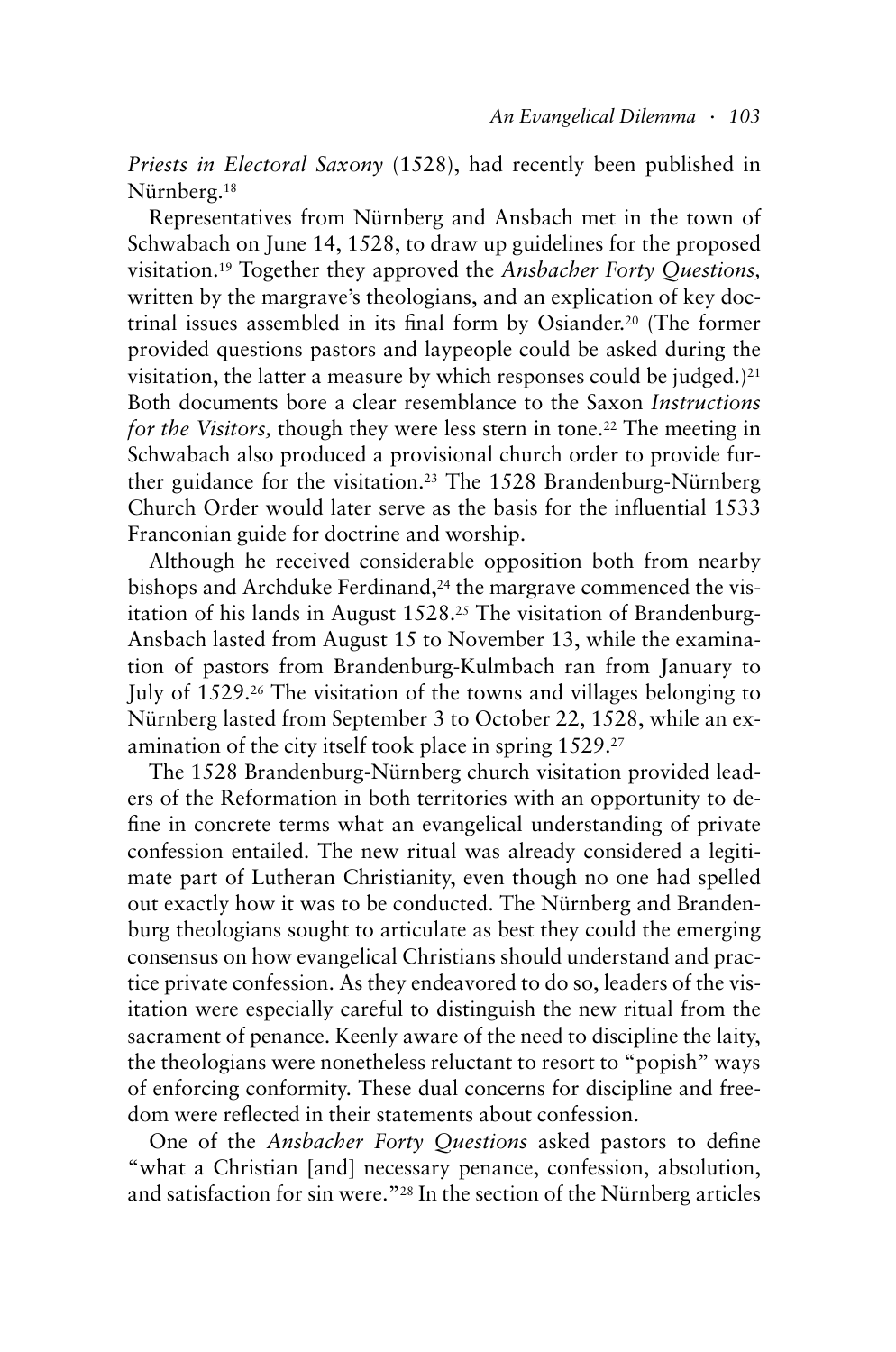of faith entitled "Concerning Christian Penance," Osiander articulated what evangelical pastors were to know about these topics. Contrary to what "papists" taught, Christian penance did not entail making satisfaction for sin through confession and other penitential acts.29 Penance was a means of grace, not a way to earn merit from God.<sup>30</sup> Osiander insisted that only "the suffering and death of our Lord Jesus Christ" could atone for human sin.31 Luther and Melanchthon had argued much the same in their *Instructions for the Visitors.*<sup>32</sup>

Osiander maintained that auricular confession was not commanded by God and therefore could not be required of penitents.<sup>33</sup> Elsewhere in the *Articles of Doctrine* he affirmed that communicants should acknowledge their sins before participating in the Lord's Supper, but said nothing about this confession having to be made to a priest.<sup>34</sup> The traditional belief that one had to confess all of one's sins to a priest in order to be forgiven was an example of the pernicious *Menschenlehre* that had infiltrated Christendom.35 The only confession required in Scripture was an acknowledgment that one's nature and all its fruit were evil, and that human beings possessed no righteousness apart from Christ himself.36 True penance, accordingly, was "to have sorrow for known sins, to fear God's wrath, and to seek help."37 The 1528 Brandenburg-Nürnberg Church Order required only that laypeople register with their pastors before taking communion, demonstrate their knowledge of the new faith to him,<sup>38</sup> and articulate why they wanted to participate in the sacrament.<sup>39</sup>

This emphasis on understanding the new creed was a hallmark of Lutheran private confession from the beginning. It was a logical outgrowth of evangelical soteriology: salvation by faith alone assumed a certain level of familiarity with central Lutheran doctrines, among them, human depravity, the adequacy of Christ's suffering, and the nature of justifying faith. Similarly, medieval theories of justification, which required works, led naturally to the examination of conscience and conduct that was so integral to the sacrament of penance. Lutherans expected growth in Christian virtue to follow from true faith, but good works were always seen as the fruit of belief in the gospel. Therefore it was essential for evangelical confessors to make sure the laity possessed the necessary theological foundation for this justifying faith.

The first Protestants believed that a basic understanding of the Lutheran faith was essential not only for salvation, but also for worthy participation in the Lord's Supper, a conviction that would soon initi-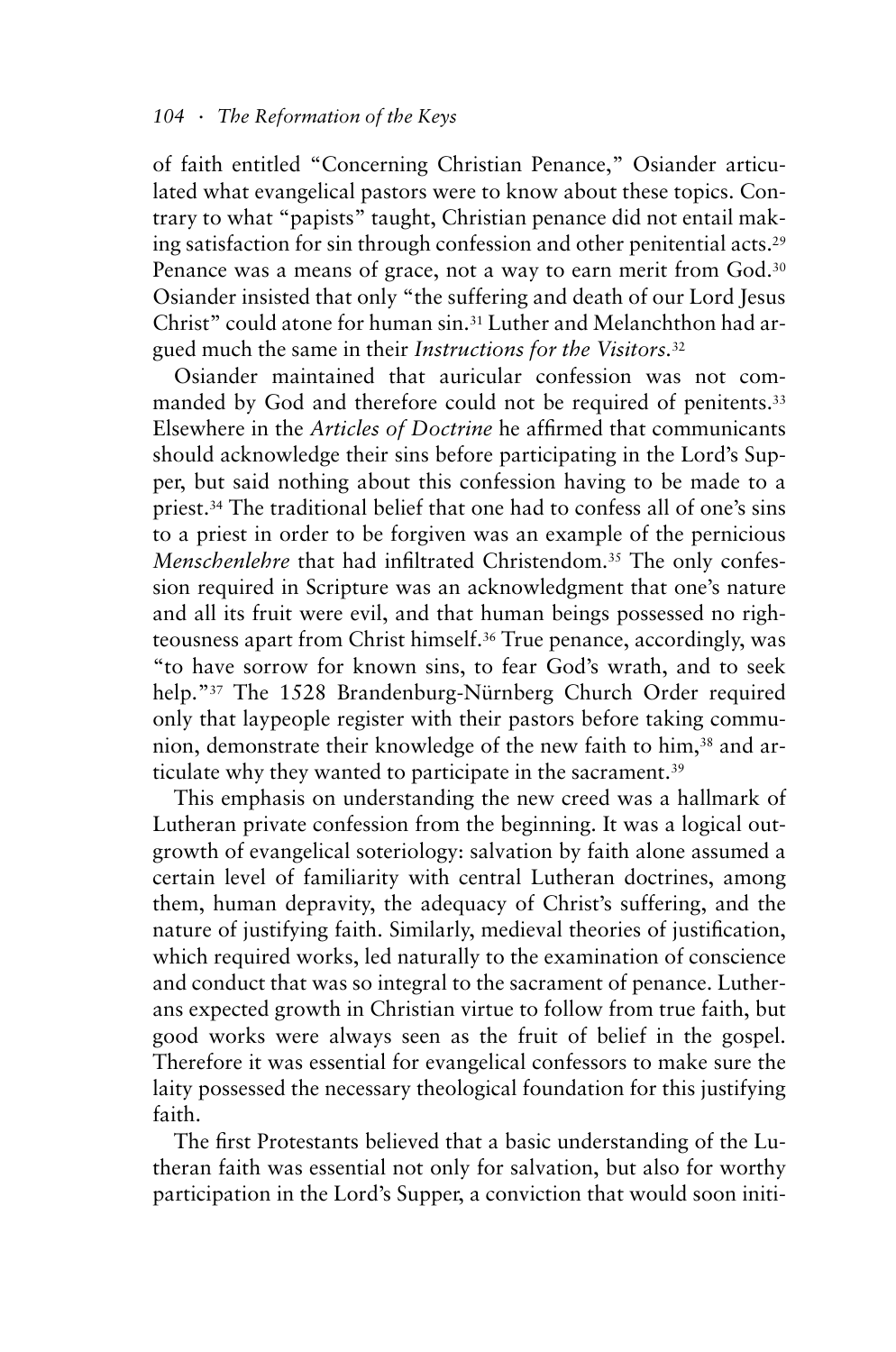ate an effort of unprecedented scope to educate the simple folk about the basics of evangelical Christianity. Sorrow for sin was also crucial to preparation for communion, but Lutherans insisted it did not merit grace. Furthermore, they categorically denied that the clergy had either the right or responsibility to elicit feelings of remorse from the laity in confession. The human conscience was under God's jurisdiction alone; any intrusion into it was a trespass of divine boundaries. Lutherans thought the examination of faith far less meddlesome than the traditional interrogation of conscience. The former left the laity unmolested in conscience, which for Protestants was at once the most essential and most vulnerable part of the human psyche.

Nevertheless, the *Articles of Doctrine* still insisted that pastors played a crucial role in moving their parishioners to true penance. They did this not by interrogating penitents in confession but by preaching repentance to them in their sermons.40 It was the pastor's responsibility to confront his flock with God's law, which, in turn, would produce true sorrow for sin.<sup>41</sup> The evangelical version of private confession thus sought to keep the clergy at an arm's length from lay consciences, even as it promoted moral discipline.

The *Articles of Doctrine* defined the keys of the Church as "the office to bind and loose sins, not to make new laws," and affirmed that all pastors had this authority, which they were to use according to God's Word.42 Significantly, there was no indication that the laity also possessed the keys. Proper use of the binding and loosing authority meant pronouncing forgiveness of sin to those "fearful consciences" *(ploden Gewissen)* who could not obtain the certainty of absolution they required through a sermon, baptism, or the Lord's Supper, each of which also offered forgiveness of sins.43 Such persons were to request private absolution from their pastors so that they could receive consolation for their troubled souls.44 It was only when a layperson specifically asked his pastor to confess and absolve him privately that an evangelical pastor could employ the power of the keys in its more traditional usage. Osiander made it clear that in such cases pastors were to act as advocates, not judges. The layperson was to decide what sins he revealed to his pastor; it was not necessary for him to enumerate all of them. The pastor needed only inquire after the penitent's faith, making sure that the layperson understood and believed the gospel.45 Scriptural use of the keys meant that the clergy absolved only those who had true faith.46

Osiander displayed similar restraint in his treatment of the ban. He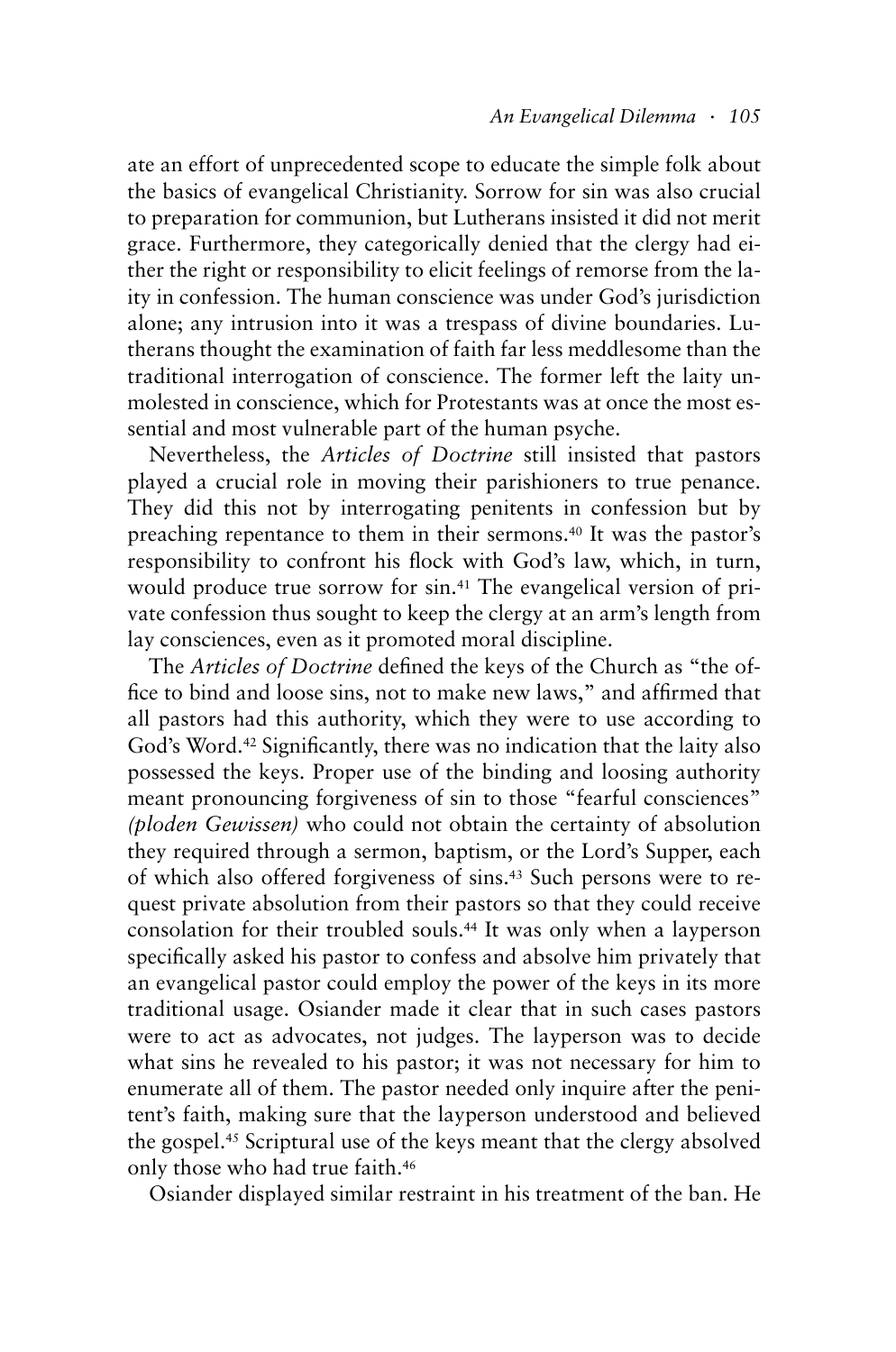maintained that the clergy possessed the authority to bar sinners from the sacrament, but insisted that "one should use the ban in order to improve and not destroy souls."47 Pastors could only ban a layperson if they could prove to him from the Bible exactly how he had transgressed God's law.48 Luther and Melanchthon, although in favor of retaining the ban, had argued in the *Instructions for the Visitors* that pastors should warn someone several times before barring him from the sacrament. In such cases the banned person was still allowed to attend sermons, as Luther had stipulated in his *Sermon on the Ban.*<sup>49</sup> The 1528 Brandenburg-Nürnberg Church Order further required that pastors had to consult civil authorities before they could bar a layperson from the sacrament.<sup>50</sup> The imperial city's clergy had objected to this decision, but the magistrates, acting on the recommendation of their jurists, insisted that they should have final say in matters of ecclesiastical discipline.51 In other words, the Council now had ultimate possession of the binding key, a position for which Marsilius of Padua had argued two centuries earlier in the *Defender of the Peace.*

The treatment of penance, confession, absolution, and the ban in the 1528 Brandenburg-Nürnberg church visitation reflected the central dilemma of the German Reformation itself at this stage in its development: how to enforce moral discipline without damaging spiritual freedom. The visitation itself must be seen as an effort to enforce a stricter adherence to the new faith, especially among those who lived in rural areas. The Reformation expected far more out of common burghers and peasants in terms of religious understanding than the old faith ever had. It sought to achieve a level of doctrinal and moral conformity among the simple folk to which late medieval Christianity never aspired. At the same time, efforts like the 1528 Brandenburg-Nürnberg church visitation also promoted a creed that allowed for greater lay autonomy than had been possible under the old Church, especially with regard to confession. The evangelical clergy pushed harder than their Catholic counterparts had for a religiously informed laity, but they also showed greater restraint than their predecessors had in the courtroom of conscience. More beholden to civil magistrates than the old clergy had been, evangelical pastors had to learn to cooperate with lay secular authorities in order to achieve the reforms they desired. The Nürnberg Council made sure that the clergy avoided lording it over lay consciences, even as it sup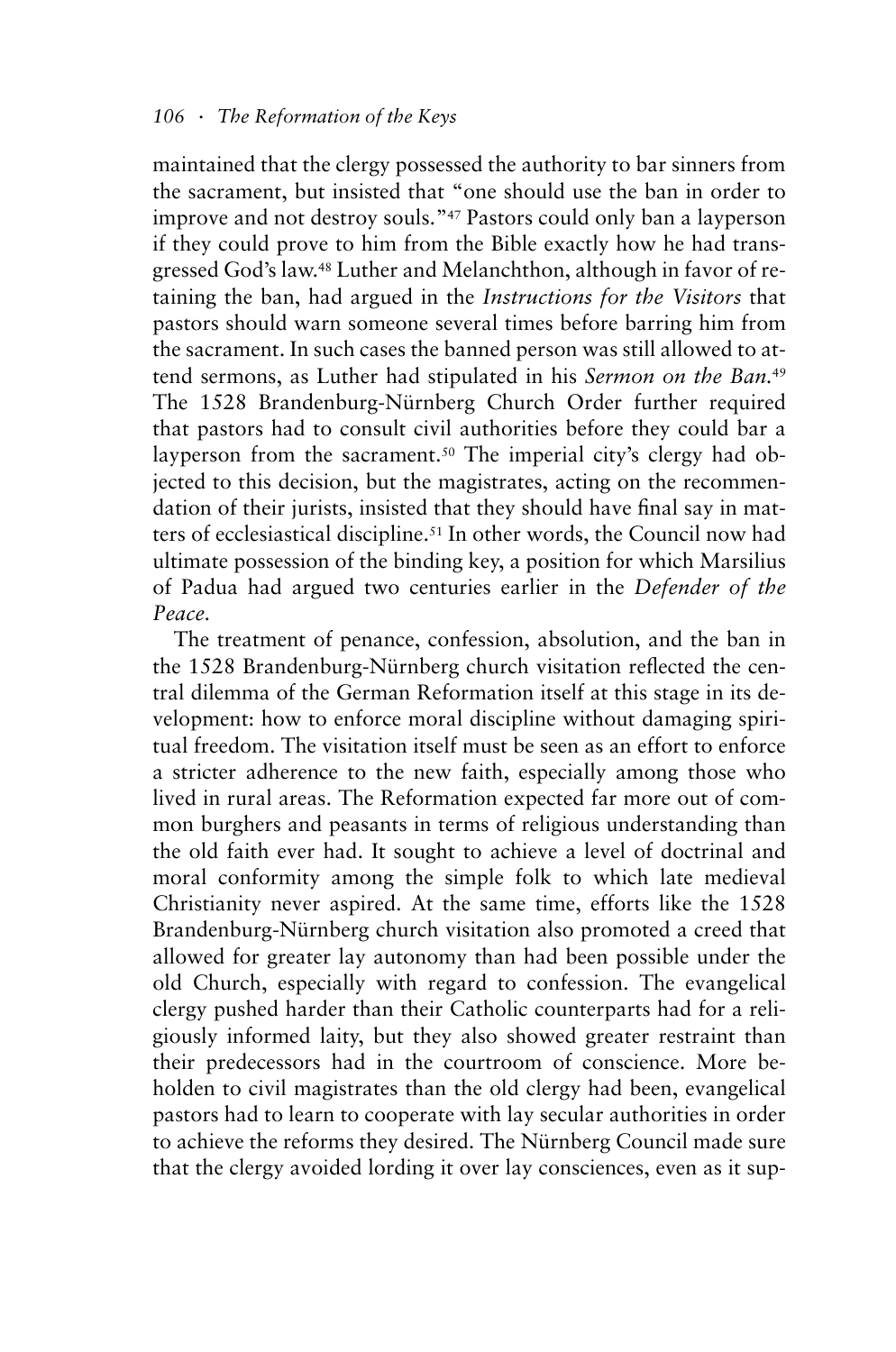ported its preachers in their endeavor to promote greater religious and moral conformity.

The records of the 1528 Brandenburg-Nürnberg church visitation are only partially extant. What remains of the original protocol gives precious few insights into the religious life of Brandenburg-Ansbach-Kulmbach and Nürnberg, with only a handful of direct references to the practice of confession. The sources for the visitation of the towns and villages that belonged to the imperial city are especially sparse.<sup>52</sup> By comparison, the sources from the Brandenburg visitation in Ansbach provide better insight into the religious life of the region's towns and villages, though they are still lacking when compared to later visitations.<sup>53</sup> As in the Nürnberg visitation, there were several reports of pastors still celebrating the traditional mass,<sup>54</sup> while only a few seem to have adopted the new order for worship.55 The traditional sacrament of penance was also still in use in many communities. Several pastors demanded that laypeople make confession before taking communion, though not all insisted on the traditional *Beichtpfennig.*<sup>56</sup> The laity in the small town of Buchaym complained that their pastor, Petrus Nobis, refused to absolve those who did not make a complete confession to him of all the sins they had committed that year. They said the pastor had frightened many away from the sacrament when he had preached on Good Friday that those who attempted to communicate unconfessed would eat and drink to their own damnation.57 The visitors attempted to curtail such "abuses," though we cannot be sure with what effect.58

It was not until spring of the following year that the Nürnberg visitation committee could examine the imperial city's clergy. In May 1529 the chaplains of the St. Sebald, St. Lorenz, and New Hospital churches were summoned to St. Egidien Church to be interviewed. While the extant sources make no specific reference to confession, the comments about the overall competence of the chaplains are important because it was these members of the lower clergy who functioned as the city's confessors after the Reformation. The visitors undoubtedly had this office in mind when they exhorted each of the chaplains to study diligently so that he could provide confessants with sound instruction from God's Word.59

The visitation committee was generally pleased with the chaplains in the St. Sebald and St. Lorenz churches, finding fault with only two of the fourteen it interviewed.60 By contrast, it was satisfied with only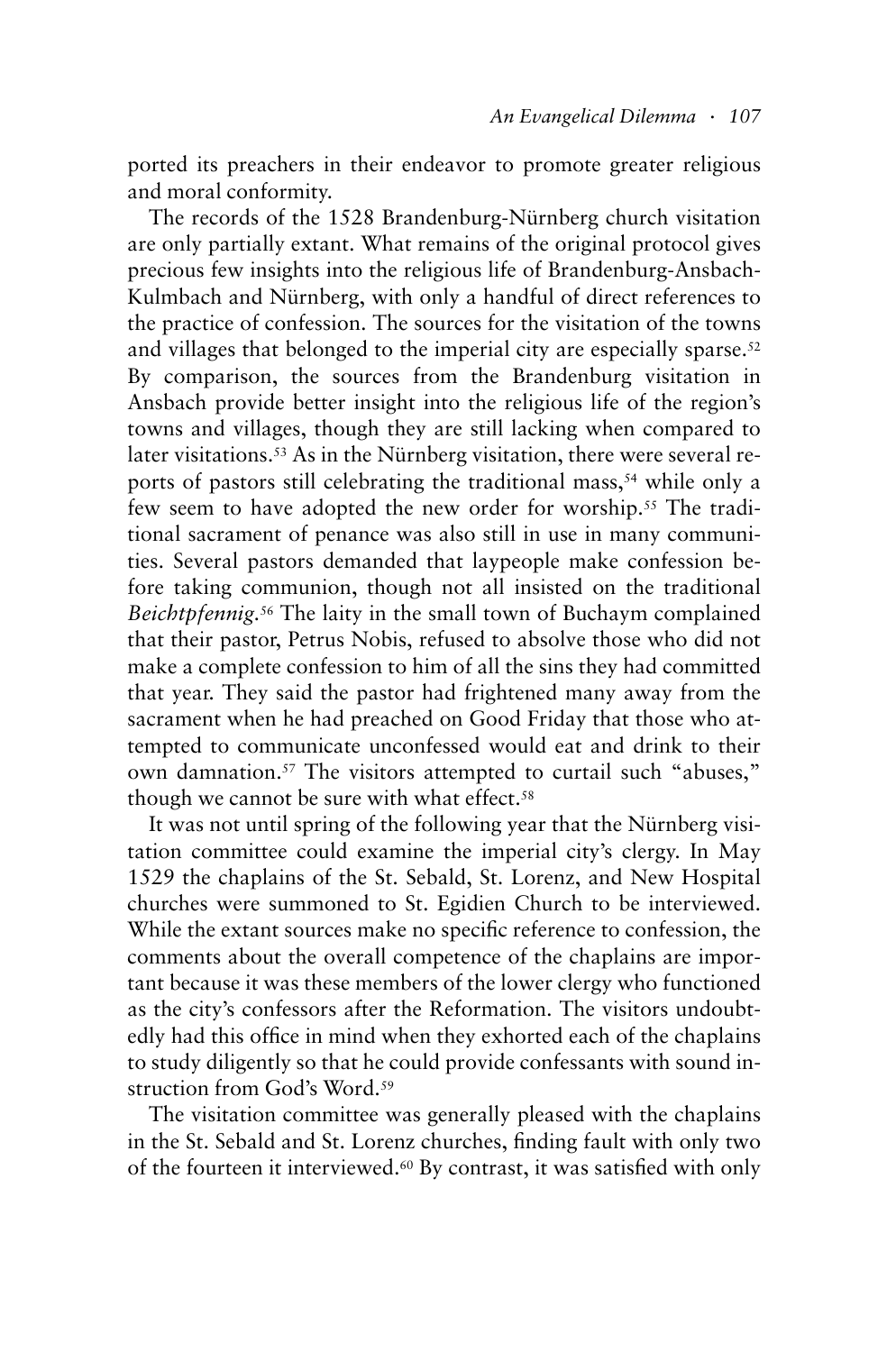two of the five chaplains at the New Hospital Church, and then only moderately so. However, the visitors were not greatly alarmed by this outcome because the chaplains in the New Hospital Church had less contact with the laity than did their counterparts in the city's two main churches.61 One of the New Hospital chaplains who received a passing grade was Andreas Döber, the author of one of Nürnberg's first guides for an evangelical mass.<sup>62</sup> That someone so enthusiastic for the Reformation received only a mediocre score suggests how demanding evangelical visitation committees could be.

The visitation revealed what many had expected—the (magisterial) Reformation had made little headway in the countryside. It was still a predominantly urban phenomenon. With respect to confession, there was a discrepancy between urban and rural practices. The sacrament of penance was still in effect in many towns and villages, while chaplains in Nürnberg were growing accustomed to the new version of confession. The extant sources do not reveal how often inhabitants of the imperial city actually sought out these reformed confessors. Based on evidence from a few years later, it is likely the chaplains were rarely busy.63 It would take some time before lay converts to the new faith would become used to the idea of an evangelical private confession.

At the same time leaders of the evangelical movement were conducting church visitations, they were also beginning to produce a whole raft of catechisms designed to educate the common folk in the basics of the new faith. Like the church visitations, the new evangelical catechisms sought to enforce greater discipline among the common folk, without infringing on their spiritual liberty. This balancing act was especially apparent in the catechisms' treatment of confession.

Before the 1528 Brandenburg-Nürnberg church visitation had been concluded, Wenzeslaus Linck, preacher in the New Hospital Church, published a catechism designed to assist lower clergy and house fathers in bringing up children in the new faith. His experience during the visitation had convinced him of the need for such an instruction booklet. Linck's *Instruction for Children Who Want to Go to the Lord's Table* went through two editions, both of which appeared in Nürnberg.64 The first was printed in 1528, one year before Luther published his *Small Catechism* and *German Catechism* (more popularly known as the *Large Catechism*), both of which also appeared in the imperial city. Linck's catechism was specifically intended to teach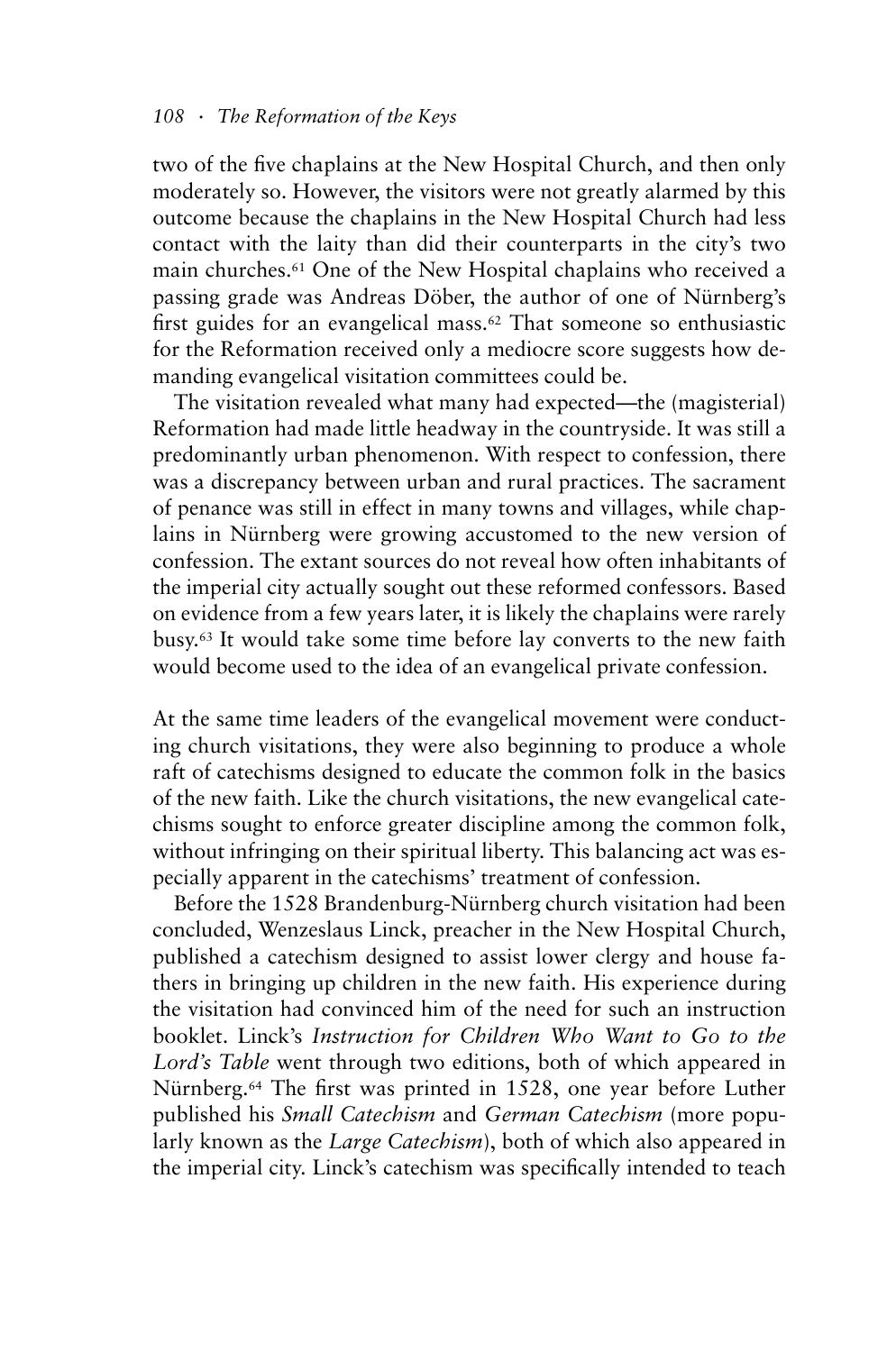children how to prepare themselves for communion, the first such manual of its kind in Lutheran Germany.65

The Nürnberg preacher opened his catechism by asserting that two things were necessary for worthy participation in the Lord's Supper: faith and self-examination. Communicants must first believe Christ's promise to give them his body and blood in the Eucharist as a testament to his grace and their eternal inheritance. They were to regard the sacrament as a sure sign that they belonged to Christ and through him had access to all the riches of heaven.<sup>66</sup> Christ instituted the Lord's Supper in order to assure his followers that in baptism they had already received the forgiveness of all their sins. Linck explained that "although the external baptism happens just once and then is over, the work which God accomplishes through it remains forever."67 The Eucharist was a confirmation of the grace one had received in baptism. It helped one overcome any doubts about one's status before God. Linck wrote, "because it is difficult to believe such a great thing—namely, that it should happen thus to me, a poor sinner and insignificant human being—for this reason, I receive the external sign together with the word of Christ for the confirming and strengthening of my faith so that I may be sure that it does happen thus to me."68

Following the Apostle Paul's advice in 1 Corinthians 11, Linck instructed communicants to examine themselves before they participated in the Lord's Supper in order to avoid eating and drinking to their own harm. This proving of oneself entailed embracing one's ongoing need for divine mercy. Linck exhorted communicants to avoid esteeming themselves more highly than was appropriate. They were not to judge or scorn others and should not be factious. Rather, they were to acknowledge how needy and miserable they were, how deeply they were entangled in sin, how weak was their faith, and how inestimable was their moral debt to God.<sup>69</sup> This kind of self-examination would produce a true hunger for the divine grace available in the Lord's Supper. Linck explained to his young readers that just as the scent of sauerkraut stimulated their desire to eat, so their recognition of their sinfulness and weakness would elicit a longing for God's mercy.70 Linck's was a very German catechism!

Significantly, there was no mention of private confession in Linck's catechism. He intended for laypeople to prepare themselves for communion, to act as their own confessors. Confident that they could receive confirmation of divine forgiveness through general confession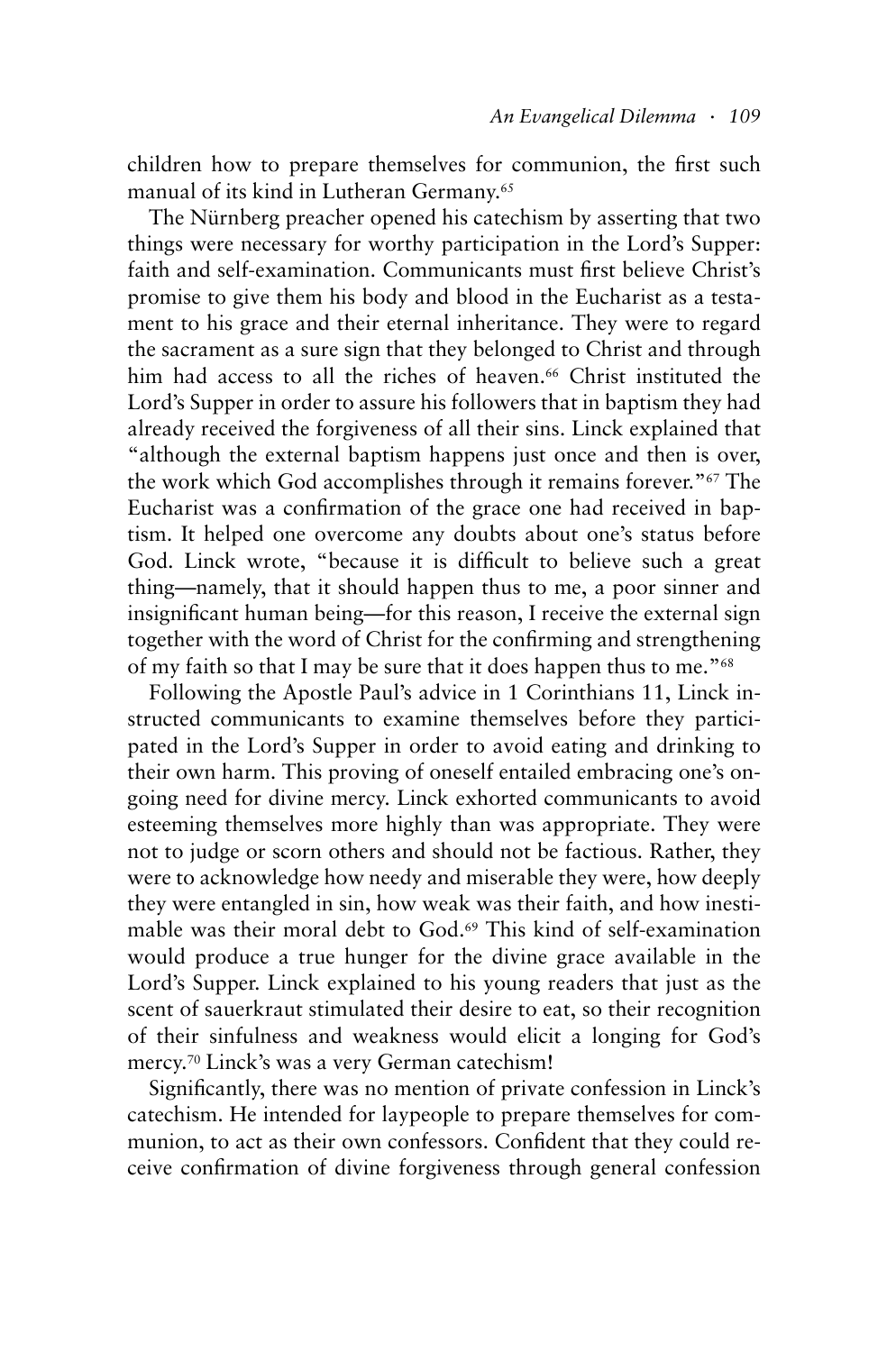and absolution, Linck, who had authored a form for general confession, apparently saw no reason to exhort burghers to private confession. This does not mean that the Nürnberg preacher was opposed to the new ritual. Indeed, as part of the 1526 commission he had strongly recommended it. He would have urged any who required additional instruction or consolation to seek out one of the city's evangelical chaplains whom he had helped train. Linck's catechism reveals that private confession was still a strictly voluntary matter. In the minds of Lutheran preachers, it was distinct from the mandatory examination of faith. The latter represented discipline, the former, liberty and consolation. Together they symbolized the desire of evangelical theologians and magistrates to provide for both as they instituted the Reformation.

In addition to Linck's catechism, Nürnberg clergy also had access to Luther's *Small Catechism* and *Large Catechism* from 1529 on.71 It should be noted, however, that in this period locally produced manuals of religious instruction were often more popular than even those of the Wittenberg reformer. Linck's catechism may well have enjoyed wider use in the imperial city than did Luther's.<sup>72</sup>

Like the New Hospital preacher, Luther had been moved to write his shorter manual by the "pathetic [and] miserable need" he had recently witnessed as a member of a visitation commission.73 During the Saxon visitation the Wittenberg reformer had found that both clerics and laypeople were ignorant of the faith, owing both to their own negligence and to the lack of a standard catechism. Luther sternly warned readers of the *Small Catechism* that refusing to learn the essentials of the new faith was tantamount to denying Christ. Any who did so were to be barred from the sacrament, forbidden from acting as godparents, and deprived of all Christian freedom. Parents and masters were to refuse food and drink to negligent children or servants, and secular authorities were instructed to expel the negligent from their lands, sending them back to the pope and the devil where they belonged.74 Trust in Christ could not be compelled, but all could be expected to understand at least the rudiments of the evangelical creed.

The version of *The Small Catechism* that appeared in Nürnberg included a section on confession entitled "A Brief Form for Confessing to a Priest Intended for Simple Folk."75 In comparison with Linck's catechism, Luther's placed much greater emphasis on private confession and absolution. His "Brief Form" consisted of two sample confessions along with questions about the Lord's Supper and its relation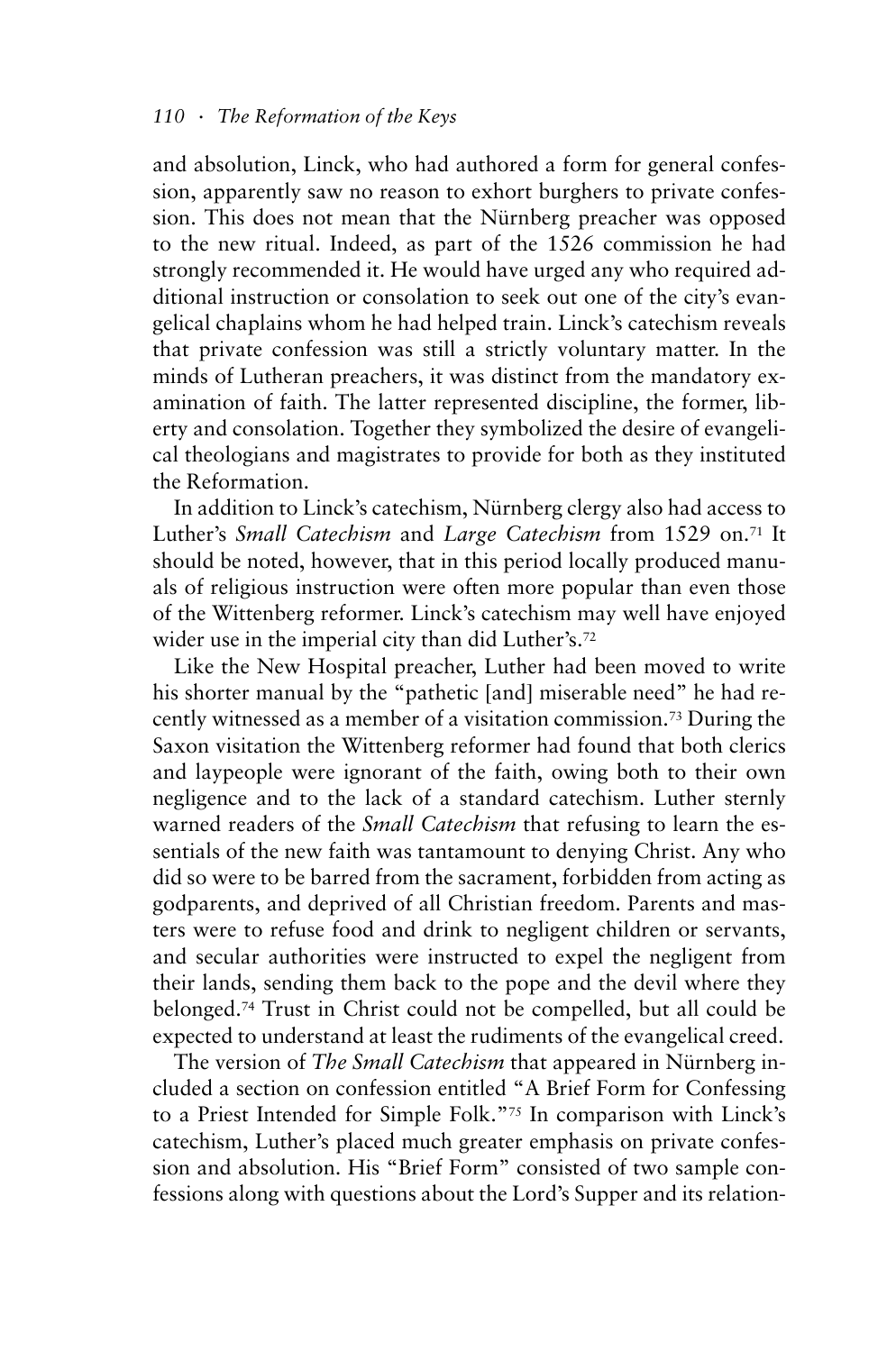ship to private absolution. While Luther clearly had the traditional connection between confession and Eucharist in mind, he presented confession first and foremost as a means of consolation for troubled consciences, not primarily as a prerequisite for communion. Thus the first sample confession instructed the penitent to acknowledge his sinfulness and then to seek encouragement from his priest in time of need:

I, a poor human being, confess and lament to you before God my Lord that I am a sinful and vulnerable person. I do not keep God's commands. I do not believe the gospel fully. I do nothing good. I cannot endure adversity. In particular I have committed this or that particular sin which weighs down my conscience. Therefore, I ask that you would speak forgiveness to me on behalf of God and console me with God's Word.76

The second sample confession was similarly intended for use by laypeople with troubled souls:

I confess before God and you that I am a poor sinner and that I am full of all the sins of unbelief and blasphemy against God. I sense also that God's Word is not bringing forth fruit in me. I hear it and do not receive it earnestly. I do not show my neighbor the works of love. I am angry, hateful, and jealous toward him. I am impatient, greedy, and disposed to all manner of spite. For this reason my heart and conscience are heavyladen. I want very much to be set free from my sins. I ask that you would strengthen my small faith and console my weak conscience through the divine Word and promise.77

The instructions on confession concluded by asking penitents why they wanted to receive the sacrament. The layperson was to respond, "because I want to strengthen my soul with God's Word and sign, and receive grace."78 The catechism then stated, "But you have received forgiveness of sins in confession," to which the penitent was to answer, "What harm can it do? I want to receive God's sign along with the Word, and it is all the better to receive God's Word frequently."79 Much as he had argued in the 1522 *Invocavit Sermons,* Luther here stressed that human beings could never have enough absolution.

The Nürnberg clergy had access to a fuller explanation of the Wittenberg reformer's theology of confession in the *Large Catechism,* which included a section entitled "A Brief Exhortation to Confession."80 Earlier in the catechism Luther had explained that sin would remain in the Christian until he was clothed with immortality at the resurrection of the dead. He wrote, "we are never without sin on ac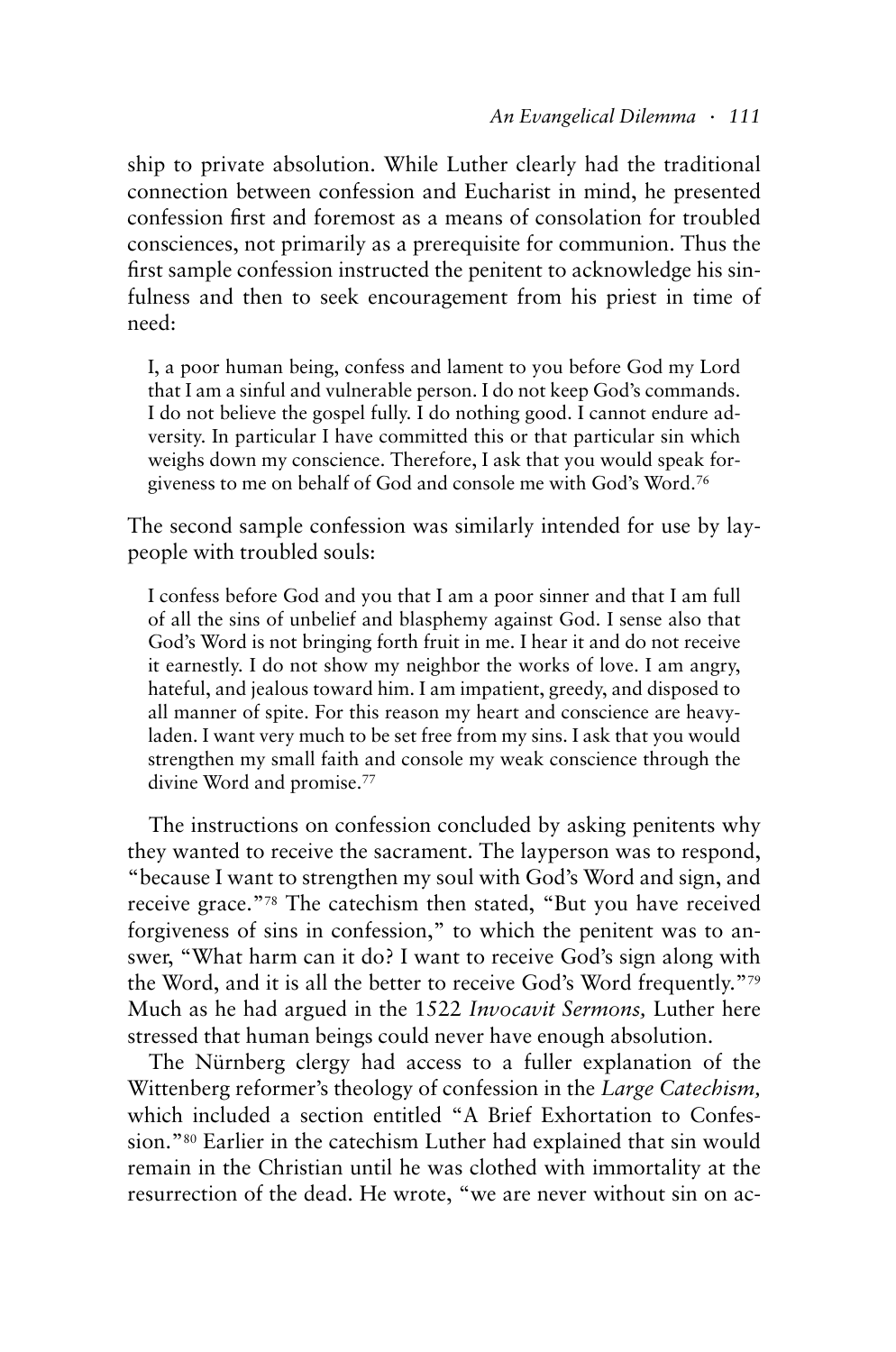count of our flesh which we still must drag around with us. Therefore, everything in Christianity is arranged so that we can obtain daily forgiveness of sins through word and sign to console and restore our conscience as long as we live here."81 As we have seen, for Luther confession was one of the most important sources of mercy for the troubled conscience.

After assuring readers that they would never again be forced to confess all their sins to a priest—something the reformer considered to be the most burdensome yoke ever laid upon humanity—Luther argued that too many people had been abusing this new freedom:<sup>82</sup> "They take [it] to mean that they should or may no longer confess."83 Echoing the *Small Catechism,* the Wittenberg reformer maintained that such "pigs" should be sent back to the papists and not allowed to live under the gospel. Only those who were responsible with the new evangelical liberty were to be allowed to enjoy its benefits. In short, Luther argued for a disciplined freedom.

The catechism spelled out three kinds of confession: confession to God, confession to one's neighbor, and a "secret confession" *(heimliche Beichte*) to a "brother" in time of particular need. The first two, which could be found in the Lord's Prayer, were to occur on a daily basis because human beings constantly sinned against God and neighbor. The third had been ordained by God to assist Christians whose consciences were burdened with guilt. Christ himself had given Christendom the ability to speak absolution and had commanded that this office be used to release Christians from sin. Luther explained, "Where there is a heart that feels its sins and desires consolation, it has here a sure refuge where it may find God's Word and hear that God unbinds and frees it from sin through a human being."84

This secret confession consisted in two parts: the penitent's work and God's work. The former entailed a simple sorrow for sins and a desire for consolation. Divine absolution, which was the real essence of confession, comprised the latter.<sup>85</sup> Luther refused to command such confession but also insisted that, in view of humanity's great need and God's abundant mercy, any who abandoned it could not be considered true Christians. Such people despised what no Christian could despise, divine absolution, and therefore were to be denied access to the Lord's Supper.86 Luther concluded, "when I exhort a person to confession, I am doing nothing else than exhorting him to be a Christian."87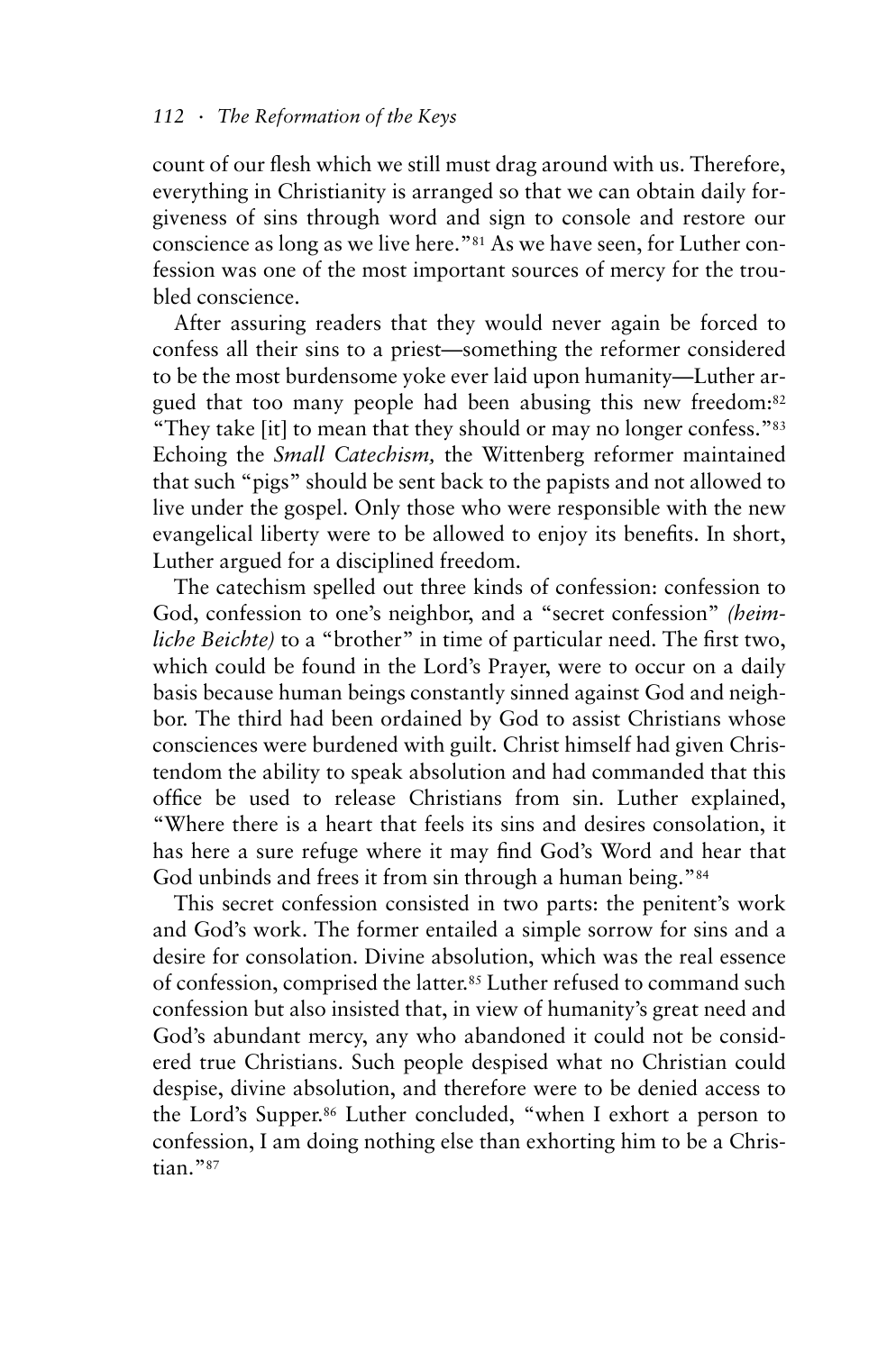The *Large Catechism* did not state explicitly that secret confessions had to be made to a priest. Unlike the *Small Catechism,* it referred to the confessor simply as "a brother." Still, while leaving open the possibility of lay absolution, Luther clearly had the traditional encounter between penitent and priest in mind. Both catechisms were designed to help laypeople perform better in the examination of faith they had to undergo before communion. Though Luther had been careful in the past to distinguish this interrogation from private confession, the mandatory examination provided the most convenient opportunity for laypeople to confess their sins and receive absolution from their pastors. The argument that the common folk should continue seeking private absolution makes little sense if Luther was thinking primarily of lay absolution. His argument was based on a readily observable event, laypeople not going to their pastors for confession. When Luther fantasized in the *Large Catechism* that a layperson's hunger for forgiveness would compel "us" to pronounce absolution to him, he clearly had evangelical pastors in mind.<sup>88</sup> In a later version of the *Small Catechism* Luther included a revised section on confession that also implied confessors should be clerics. In the sample confessions the penitent was to refer to his confessor as "worthy dear sir," hardly an appellation for use with a fellow layperson.<sup>89</sup> Lay absolution, while still valid in theory, was soon overshadowed by confession to a pastor.

This was certainly the case in Nürnberg. According to the *Defense of the Reformation* written by Lazarus Spengler in 1528—a treatise designed to encourage the spread of the Reformation elsewhere in Germany by holding up Nürnberg as a model<sup>90</sup>—the imperial city's preachers had placed "Christian and intelligent confessors" in their parishes to whom laypeople could confess their sins if they so desired.<sup>91</sup> Spengler made no mention of lay confession or absolution. In keeping with evangelical practice, confessors were present to instruct and console troubled consciences, not to interrogate them. Although Spengler was a strong proponent of private confession, he insisted that no one in the imperial city was forced to seek it. "God the Almighty wants only a willing giver and therefore accepts no forced service."92 General confession and the mandatory pre-communion examination of faith and conduct continued to be the primary means of ecclesiastical discipline in Nürnberg. Private confession, though encouraged, remained voluntary, a symbol of early evangelical liberty in the emerging Lutheran order.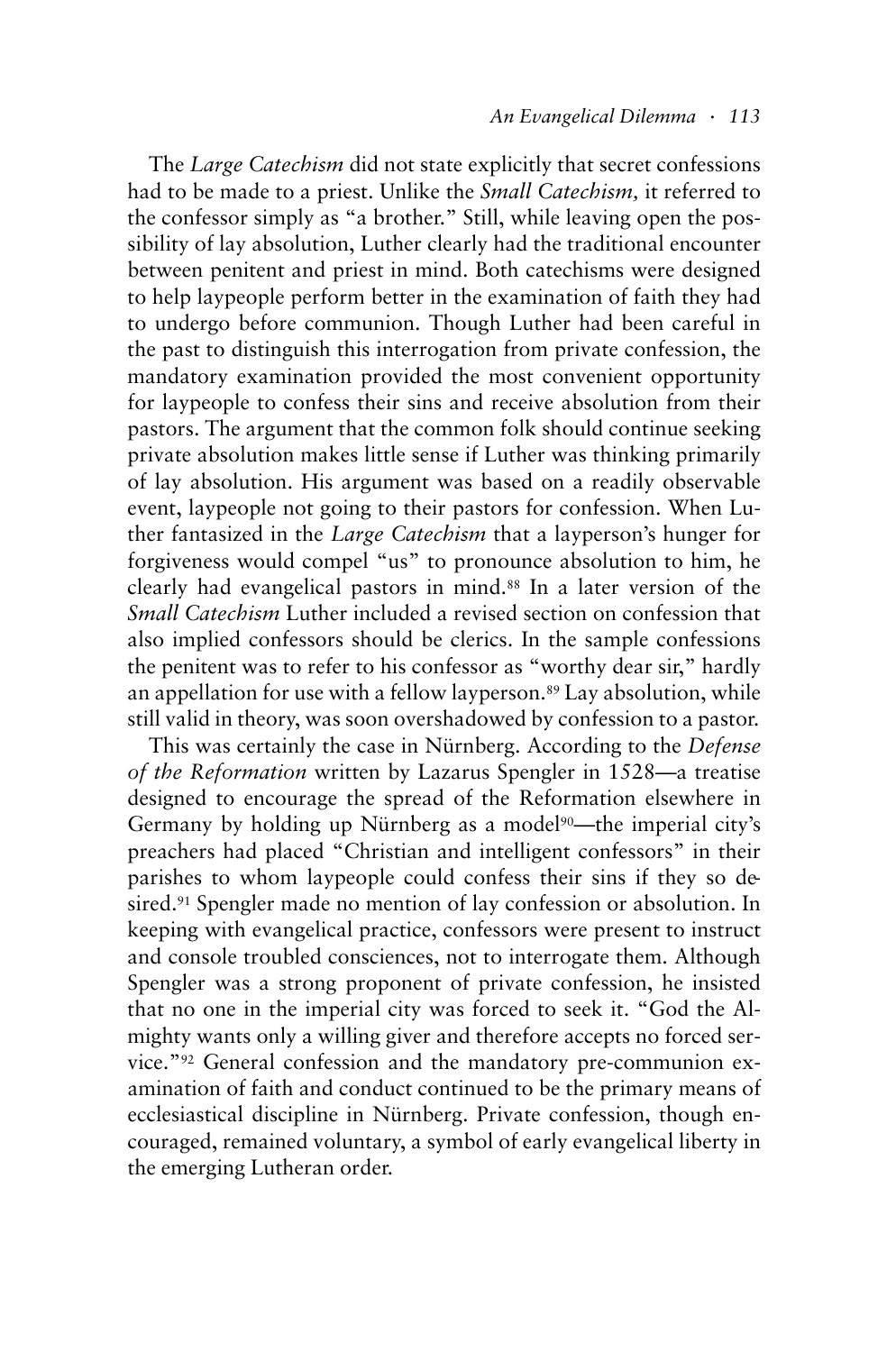## The New Rite

The effort to develop a uniquely evangelical version of private confession reached an important milestone in the early 1530s, when cities like Nürnberg began publishing Lutheran church orders, which contained formal statements on the new ritual. The appearance of these evangelical guides for worship and belief, which had the force of law in Lutheran Germany, provided reformers with an opportunity to consolidate their earlier disparate statements about private confession into a uniform policy on how the new ritual was to be understood and practiced. Under the direction of evangelical princes and magistrates, Lutheran theologians produced a version of private confession that sought to balance competing concerns for discipline and consolation, all the while refraining from placing the common laity and, especially, the civil authorities under a new clerical yoke. The Nürnberg Council was especially vigilant in ensuring that the new ritual reflected the current state of affairs in the imperial city with respect to religious authority. The magistrates would insist on their divine right to retain hold of the binding key, even as the city's preachers tried to find ways to recover at least a portion of their former authority. In time one preacher would attempt to seize the binding key from the Council and thus provoke the German Reformation's most important debate about confession and absolution. But first Nürnberg's theologians had to reach a consensus on the new ritual, a task that proved more challenging than any had anticipated.

\* \* \*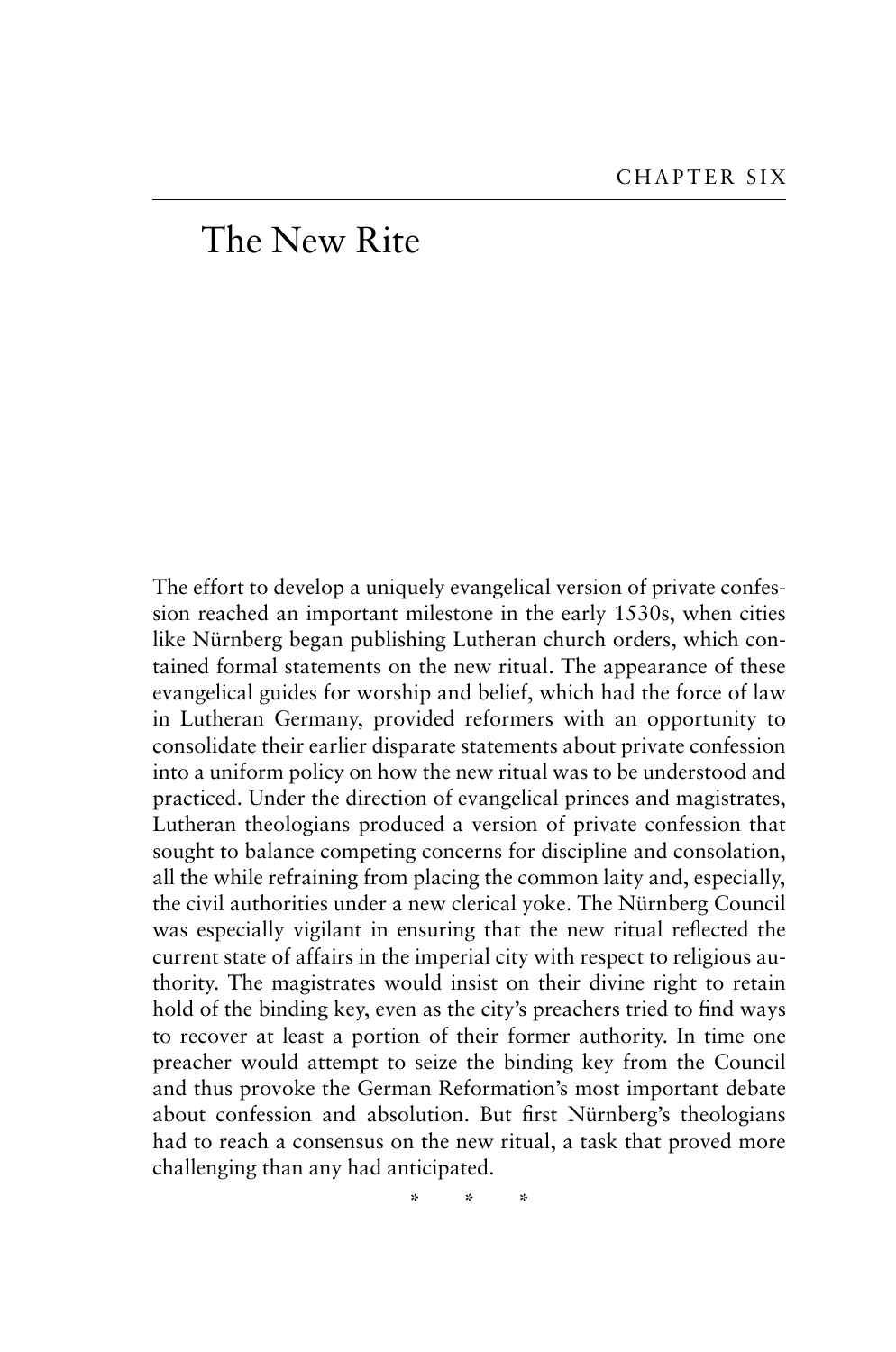It soon became clear to Margrave George and the Nürnberg Council that in order to establish the Reformation on a firm footing in their respective territories they needed to provide their clergy with a detailed evangelical guide for worship and doctrine. As we have seen, the 1528 Brandenburg-Nürnberg Church Order had been intended for temporary use only. It was far too brief to explain fully the new doctrines and practices the clergy were expected to adopt. In 1529 the Nürnberg magistrates sought to remedy this situation by creating a commission to draw up a new church order for Brandenburg-Ansbach-Kulmbach and Nürnberg. The commission was composed of four Nürnberg preachers—Andreas Osiander, Wenzeslaus Linck, Dominikus Schleuppner, and George Koberer, the preacher at the Carthusian Church—who worked closely with Council secretary Lazarus Spengler. The commission's initial drafts would lay the foundation for one of the most influential and enduring church orders in early modern Germany.

Though hesitant at first to take on the project, Osiander soon tackled it with his characteristic zeal. Preferring to work alone, the Nürnberg preacher produced a draft in January 1530. He was particularly concerned in his church order to clarify the concepts of *Menschenlehre* and Christian freedom, believing that a misunderstanding of them had caused much disorder. Osiander explained that abolishing human doctrines in no way excused laypeople from their God-given responsibility to obey worldly authorities. Evangelical reformers wanted to rid the Church of man-made laws that impeded salvation, but they had no desire to liberate the world from either human government or sound ecclesiastical statutes. *Menschenlehre* referred exclusively to beliefs and practices in the spiritual kingdom that bound consciences to human laws for the earning of salvation. An example of such a law was the traditional requirement that one had to confess all of one's sins to a priest in order to be forgiven. Osiander maintained that "God himself has nowhere commanded or ordered it, therefore it is a human teaching that one in no way should accept."1 Only the Word of God rightly preached could free one from inner bondage to such human doctrines.

Christian freedom, accordingly, was a spiritual liberty that one gained by believing the gospel. It entailed freedom from having to observe *Menschenlehre*—and the Mosaic law—in order to earn salvation. When one trusted in Christ's atoning sacrifice one was released from the requirements of both. In this way Christian freedom and hu-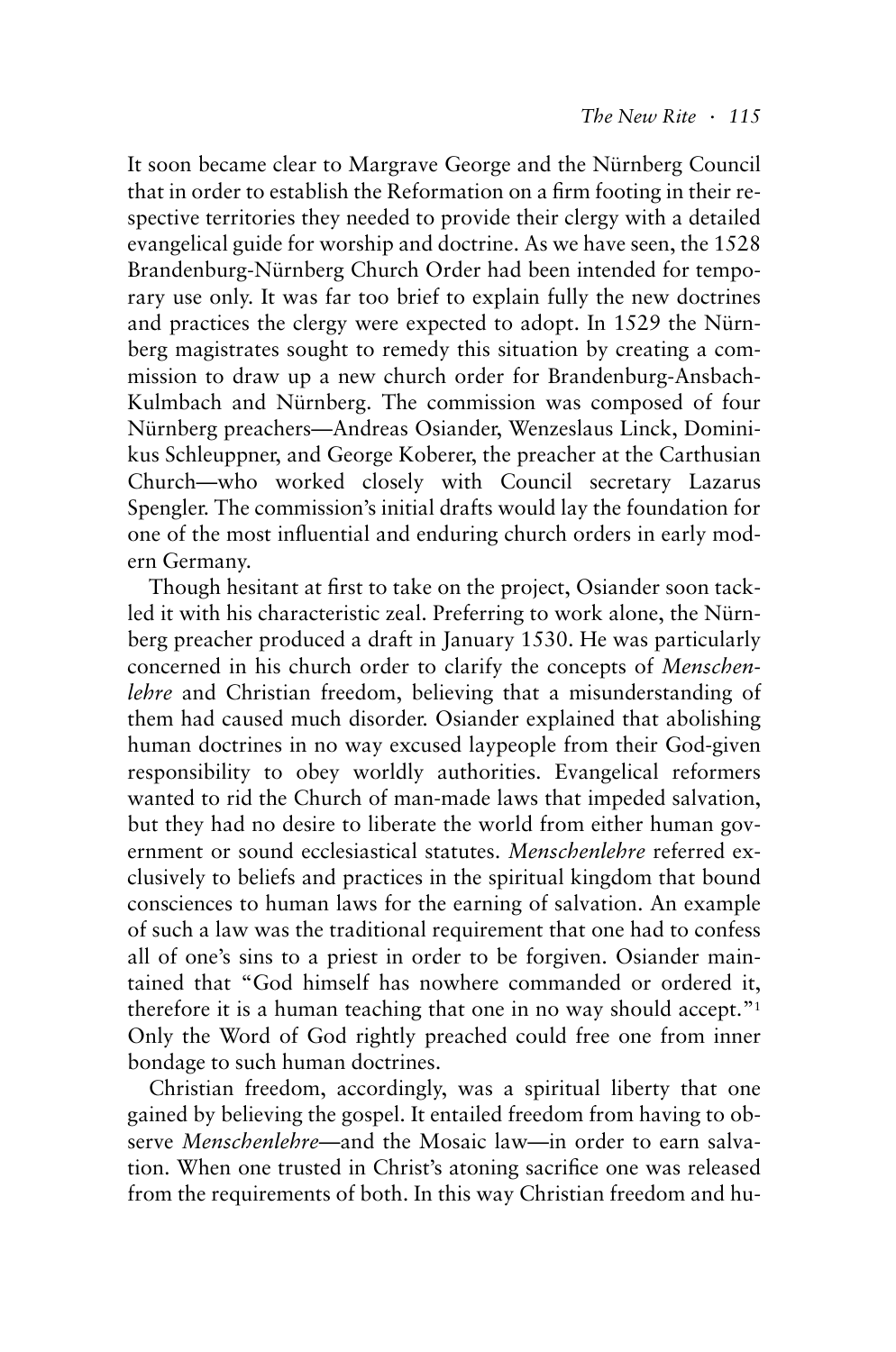man doctrines were intimately linked. Where one increased, the other necessarily decreased.2 The true Christian continued to obey the Ten Commandments, other legitimate ecclesiastical mandates, and the civil law, but out of love for God and neighbor rather than out of fear of damnation.3

Osiander's treatment of confession reflected his concern to balance Christian discipline and spiritual freedom. He did so by separating his explanation of confession and absolution from his discussion of the mandatory pre-communion registration and examination of faith. Though Osiander likely envisioned confession and the examination of faith taking place at the same time, he wanted to ensure that confession remained voluntary and that laypeople could seek it apart from their preparation for communion. He wished to prevent his evangelical version of private confession from becoming a new kind of Lutheran *Menschenlehre* that laypeople felt compelled to perform in order to obtain forgiveness. Echoing his earlier statements about confession, the Nürnberg preacher instructed pastors to encourage their parishioners to ask for private absolution when they had a troubled conscience. His church order urged laypeople to trust their pastor's declaration of forgiveness because Christ himself had given his ministers authority to pronounce absolution in his name.4 There was no need for penitents to confess all their sins because a pastor could forgive hidden sins as well as those the layperson chose to reveal. The important thing was for penitents to believe that Christ forgave them through their pastor's words. Osiander's absolution formula reflected this emphasis on the penitent's faith in Christ's promise:

The Almighty God has had mercy on you and through the most holy suffering, death, and resurrection of our Lord Jesus Christ he forgives you all your sin. And I as a called servant of the Christian Church by the commandment of our Lord Jesus Christ proclaim to you this forgiveness of all your sin in the name of the Father, the Son, and the Holy Spirit. Go in peace! May it be to you as you believe. [*Dir geschee, wie du glaubst.*]5

Osiander also included a section on the ban in his church order. He emphasized that the binding authority of the keys could only be used when a person's sin was well known to everyone in the community. Secret sins against God were not proper grounds for excommunication.6 In keeping with the 1528 Brandenburg-Nürnberg Church Order, Osiander required pastors to inform the secular authority about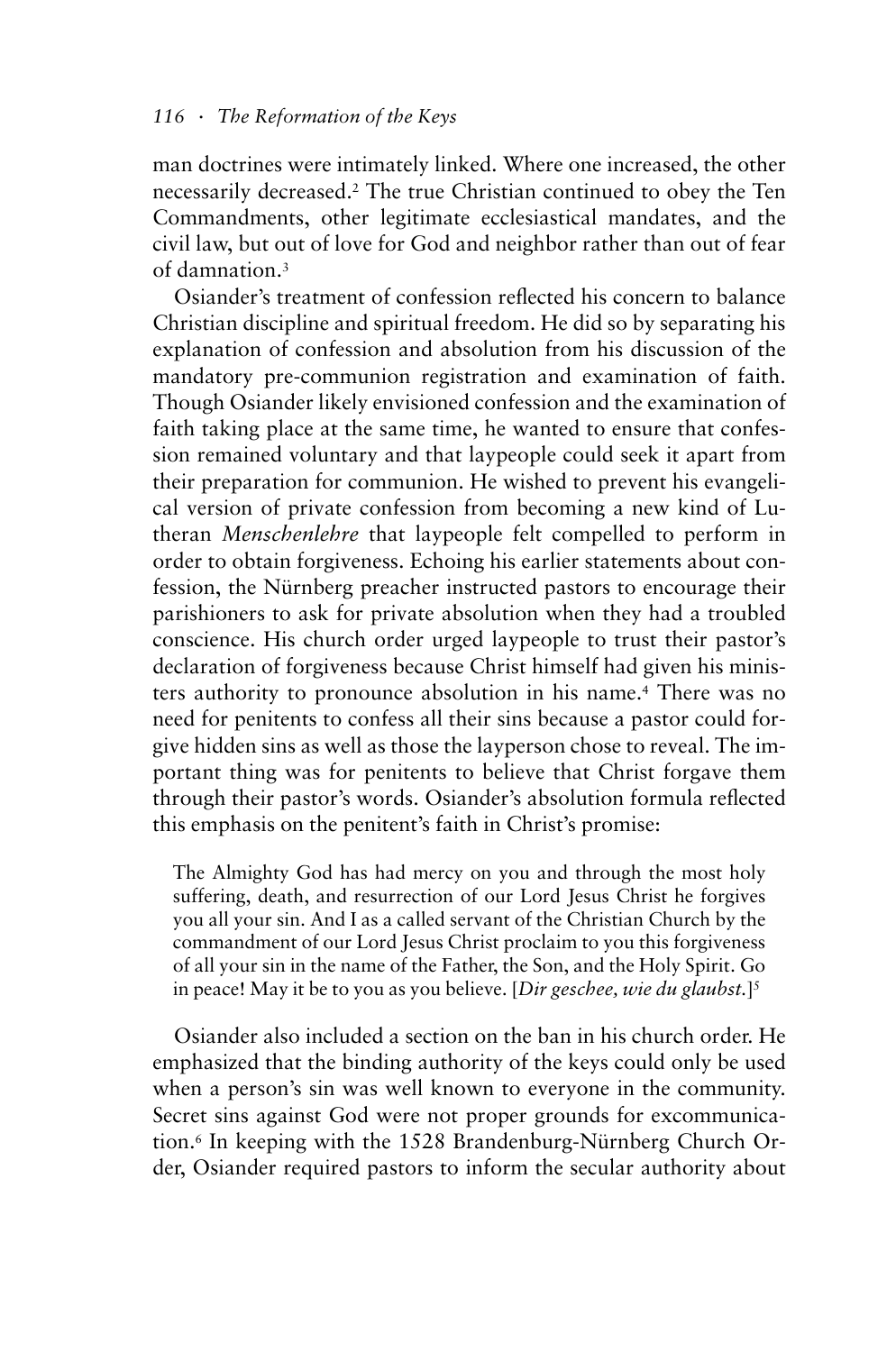their intentions to ban someone, a concession that must have pained him considerably. Though his version of the ban was significantly weaker than its late medieval counterpart, Osiander maintained that it was still harsher than any worldly punishment because it entailed the retention of sins.7

Lazarus Spengler was not happy with Osiander's draft, thinking it placed undue emphasis on Christian freedom.8 Therefore the Council secretary passed on the preacher's draft to the other members of the commission and, acting on his own authority, instructed them to produce their own version. Koberer took the lead in this endeavor, and along with Linck and Schleuppner had an alternative church order ready by mid-March. This second draft adopted a preface that Spengler had prepared for the 1528 Brandenburg-Nürnberg Church Order, which devoted more time to discussions of law and discipline than Osiander's version had.9 Still, when it came to confession, the Nürnberg preachers followed their colleague's prescriptions almost to the letter, including separate treatments of confession and the examination of faith. The only significant difference between the preachers' handling of confession and Osiander's was the inclusion of an additional formula for absolution that emphasized the need for moral improvement in the forgiven penitent's life:

The almighty and eternally merciful God forgives you your sin and I by the command of our Lord Jesus Christ on behalf of the holy Church pronounce you free, liberated, and released from all of your sins in the name of the Father, Son, and Holy Spirit. Amen. Go forth and sin no more, rather seek to improve yourself without end. May God help you! Amen $10$ 

Spengler urged Osiander to accept his colleagues' church order, but the St. Lorenz preacher, still bitter due to the rejection of his draft, refused. In June 1530 Spengler reluctantly sent both drafts to Margrave George and his theologians in Ansbach for comment, though the Council secretary made it clear that they should focus their efforts on the joint draft, not on Osiander's, which soon fell by the wayside.11

In the same month the Nürnberg Council postponed any further work on the church order owing to the impending Diet of Augsburg. The magistrates initially sent two of their members to Augsburg to represent Nürnberg at the diet and later dispatched Osiander, a jurist, and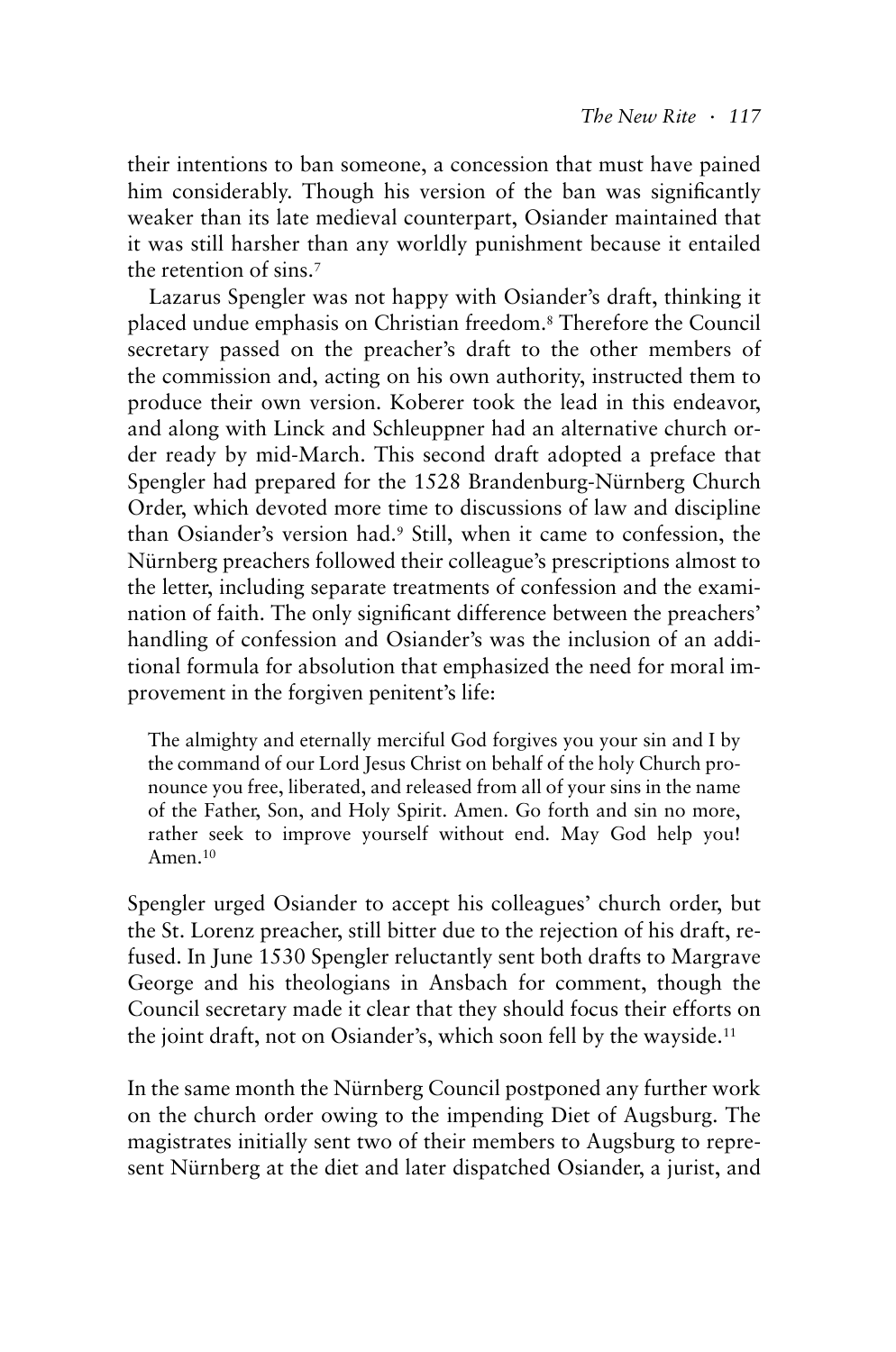two additional members to assist the first envoys.12 In an effort to assure the emperor of its continued loyalty, the Council refused to grant Luther asylum in Nürnberg during the diet. So important was the diet to the Nürnberg magistrates that they established their own postal system between Augsburg and the imperial city—an early modern "pony express"—that would enable them to receive news of proceedings at the diet within two days.13

The diet officially opened on June 20, 1530, with Charles V, fresh from concluding treaties with Pope Clement VII and French King Francis I, presiding. The evangelical contingent came to the diet armed with a confession of faith that had been prepared by Philip Melanchthon. The Augsburg Confession, as Melanchthon's statement of faith came to be known, was largely an effort to separate the Wittenberg movement from the Swiss and "radical" versions of Protestantism and to present Lutheranism as a valid expression of Christianity that was still part of the one, holy, catholic, and apostolic Church. Melanchthon's confession clearly articulated many of the important differences between evangelical beliefs and those of the late medieval Church, but it also avoided some of the more divisive issues like universal priesthood and papal supremacy in an effort to obtain the approval of the staunchly Catholic emperor.14

With regard to private confession, Melanchthon asserted in Article XI that Lutherans "teach that private absolution ought to be retained in the churches, although in confession an enumeration of all sins is not necessary. For it is impossible to do so according to the Psalm [19:12]: 'Who can understand his errors?'"<sup>15</sup> The Augsburg Confession affirmed in Article XII, "Of Repentance," that those who fell into sin after baptism could be forgiven by "returning to repentance." According to Melanchthon, true repentance consisted of two parts: contrition, or "terrors smiting the conscience through knowledge of sin," and faith, awakened by the gospel or word of absolution "that believes, for Christ's sake, sins are forgiven." It was faith that "comforts the conscience and delivers it from terrors."16 The Augsburg Confession insisted that good works were bound to follow from such faith, but maintained that they could not be seen as meriting forgiveness. Melanchthon was also careful to separate out the Lutheran position on repentance from that of the Anabaptists, who believed that a true Christian could never lose the Holy Spirit through sinning.17 For Lutherans temporary forfeiture of grace was a distinct possibility, one that made private absolution all the more important.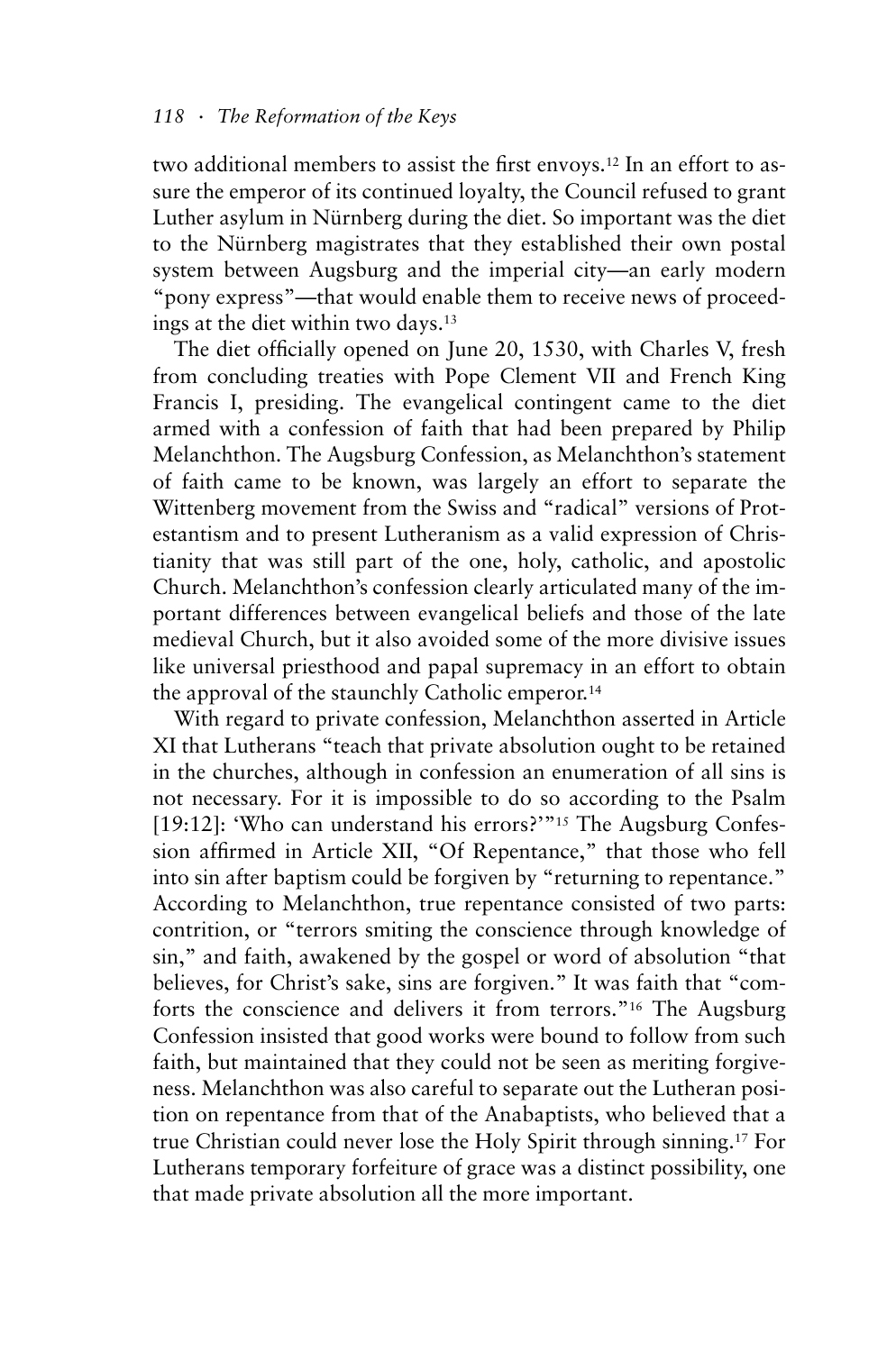In his discussion of the abuses of the old Church Melanchthon asserted that "confession in the churches is not abolished among us; for it is not usual to give the body of the Lord, except to them that have been previously examined and absolved." The statement of faith further emphasized that "our people are taught that they should highly prize the absolution, as being the voice of God, and pronounced by God's command. The power of the keys is set forth in its beauty, and they are reminded what great consolation it brings to anxious consciences." Melanchthon again said that an enumeration of sins was neither necessary nor possible in confession and went on to quote Chrysostom to the effect that laypeople should open the deepest recesses of their souls to God alone. Private confession was a human institution, but "on account of the great benefit of absolution, and because it is otherwise useful to the conscience, confession is retained among us."18 As with Osiander, Melanchthon presented the mandatory pre-communion interview as a means of discipline, while voluntary confession for him was a source of consolation. The former ensured order, the latter, liberty. Both were essential to Lutheranism in 1530.

Melanchthon nowhere specifically referred to confession or absolution as a sacrament, but he did treat them immediately after the articles on baptism and the Lord's Supper, and just before a general statement about the sacraments. He likely chose not to say how many sacraments he thought there were to avoid provoking further disagreements with the adherents of the traditional faith. In keeping with the evangelical position on confession, Melanchthon insisted that the practice was still in use among Lutherans but primarily owing to the spiritual benefit of absolution. Nürnberg joined the imperial city Reutlingen and the evangelical princes, including Margrave George, in signing Melanchthon's statement of faith.

The emperor flatly rejected the Augsburg Confession. He informed the Lutherans that they had to accept the *Confutation*—a Catholic response to the Lutheran confession—and return to the old Church or suffer his wrath. Among the requirements of the *Confutation* was that the sacrament of penance be practiced according to the guidelines of Lateran IV.19 The framers of the *Confutation,* who included Johann Eck, allowed that it was impossible to enumerate all sins but still insisted that laypeople should diligently seek to recall all transgressions they could. They also disagreed strongly with Melanchthon's bipartite understanding of repentance, and in its place posited the traditional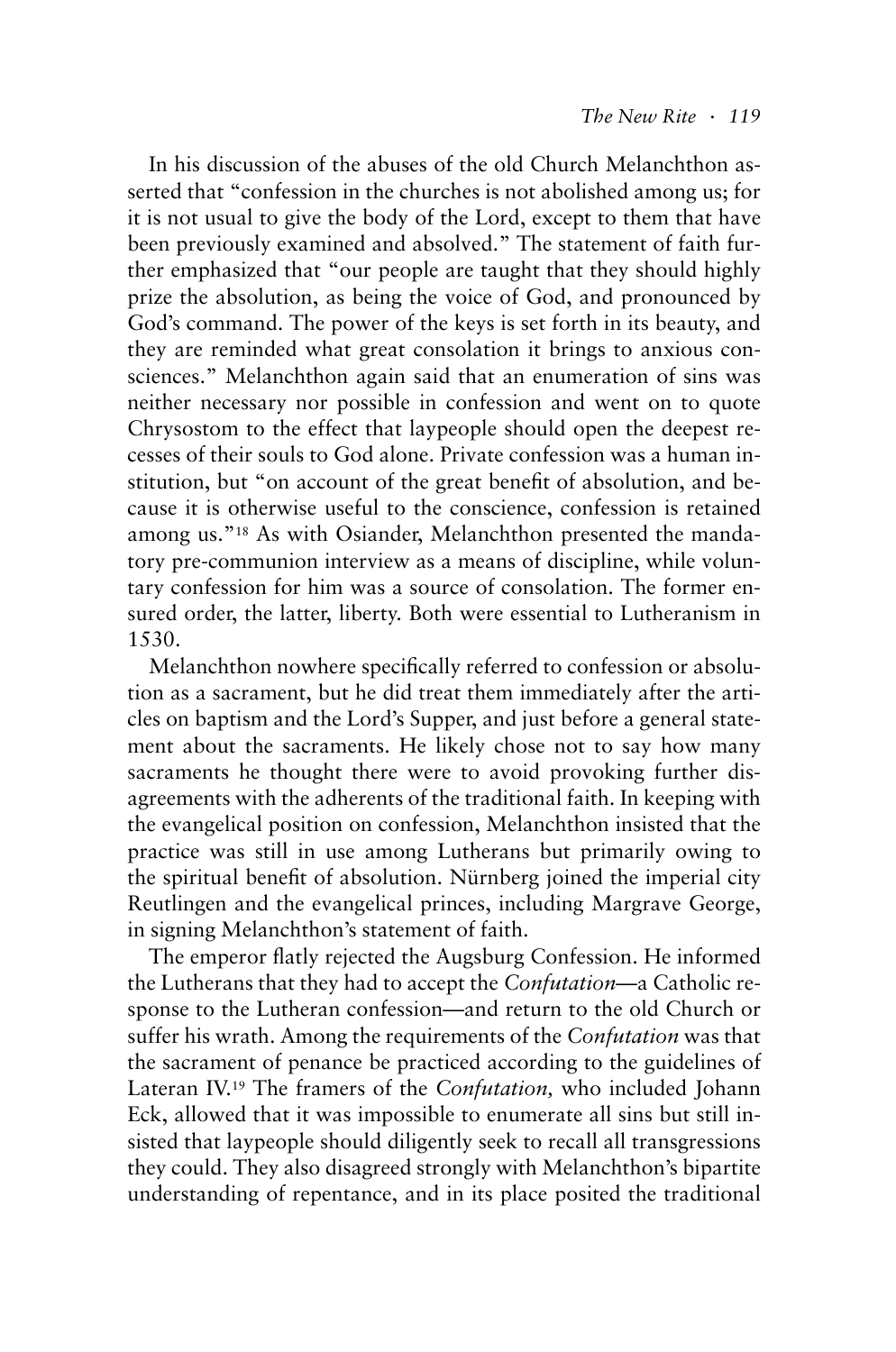threefold division of contrition, confession, and satisfaction.20 The authors of the *Confutation* argued that faith necessarily preceded repentance because there could be no sorrow for sin without a firm belief in God's justice and mercy.<sup>21</sup>

Although the irenic Melanchthon made several attempts to reach a compromise with imperial and papal representatives, in the end he achieved no workable settlement. This outcome pleased the Nürnberg Council and especially its outspoken secretary, who feared that the "pious, peace-loving Melanchthon" might sacrifice too much in an effort to appease the enemies of the gospel.22 The Lutherans refused to accept the *Confutation,* asserting that it in no way demonstrated that the Augsburg Confession was unscriptural, as adherents of the traditional faith claimed. For his part, Charles V informed the evangelical estates on September 22 that they had until April 15, 1531, to return to the Catholic fold, at which point a formal Church council would be convened. This decision nullified the recesses of the former imperial diets that Nürnberg and other evangelical strongholds had used so skillfully to protect the new faith.

The Lutherans found the Augsburg recess unacceptable and in order to express their displeasure had Melanchthon prepare a treatise reaffirming their support for the Augsburg Confession. Melanchthon's *Apology* provided an exhaustive critique of those articles in the *Confutation* with which Lutherans took issue. Its treatment of confession and repentance was especially thorough.23 Melanchthon discussed the whole Catholic penitential system—everything from degrees of sorrow to indulgences to the necessity of making a complete confession—and demonstrated where he found it wanting. He asserted that more than anything else, it had been Luther's doctrine of absolution that had brought the reformer "the highest commendation from all good men, since it shows consciences sure and firm consolation; because previously the entire power of absolution . . . had been kept suppressed by doctrines concerning works, since the sophists and monks taught nothing of faith and free remission."24 The *Apology* refused to sanction "the torture of the Summists," who required laypeople to confess all their sins.25 Melanchthon further argued that "all good men of all ranks, and also of the theological rank, undoubtedly confess that before the writings of Luther appeared, the doctrine of repentance was very much confused." Before Luther, no one, not even the best of the theologians, could explain exactly how the sacrament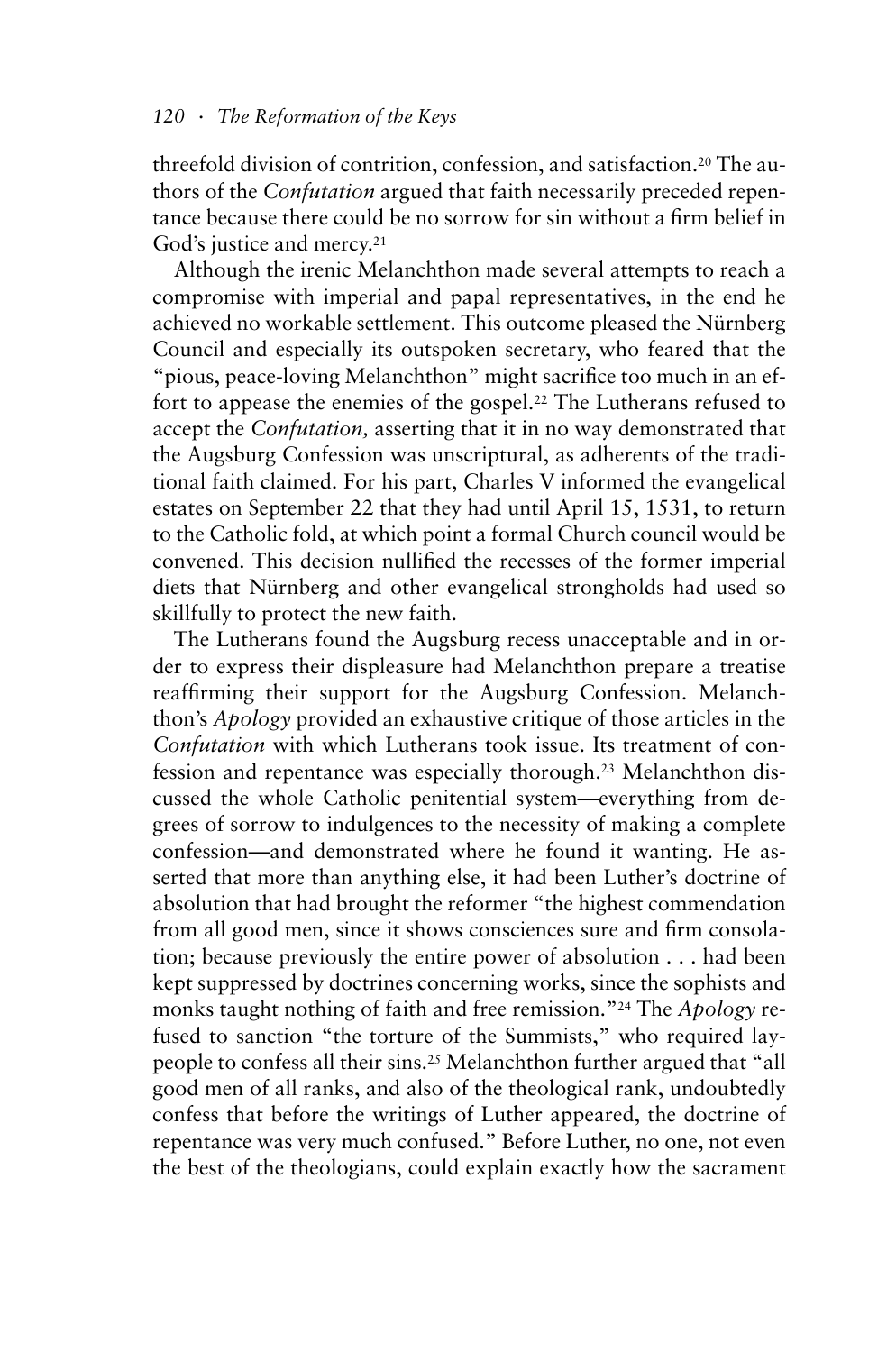of penance mediated forgiveness to human beings.26 After Luther, Christendom finally saw that faith was the only sure means to absolution.

Melanchthon again argued that contrition and faith were the two essential components of repentance. He asserted that "the two chief works of God in men are these, to terrify, and to justify and quicken those who have been terrified."27 God accomplished the former through the preaching of the law, the latter through the proclamation of the gospel. Melanchthon also made explicit in the *Apology* what had been only implicit in the Augsburg Confession—absolution was a sacrament. He stated, "the voice of the one absolving must be believed not otherwise than we would believe a voice from heaven. And absolution properly can be called a sacrament of repentance, as also the more learned scholastic theologians speak."28 The section of the *Apology* dealing with confession and satisfaction concluded by asserting,

if good men will compare our doctrine [of repentance] with the very confused discussions of our adversaries, they will perceive that the adversaries have omitted the doctrine concerning faith justifying and consoling godly hearts. They will also see that the adversaries invent many things concerning the merits of attrition, concerning the endless enumeration of offenses, [and] concerning satisfactions; they say things agreeing neither with human nor divine law, and which not even the adversaries themselves can satisfactorily explain.29

Melanchthon had discarded his penchant for peacemaking, at least for a while.

The Diet of Augsburg concluded on November 19 with the original recess still in force. The *Apology* had been unable to dissuade the emperor from his previous position. He again gave the Lutherans six months to recant their errors or suffer the consequences.<sup>30</sup> As it turned out, followers of the new faith would live in relative security for several years after the diet had concluded.

Immediately following the Diet of Augsburg any further progress on the Brandenburg-Nürnberg Church Order was halted by the desire of evangelical leaders, including Margrave George and the Nürnberg Council, for a single Protestant order of worship. Internal divisions among the members of the newly formed Schmalkald League—most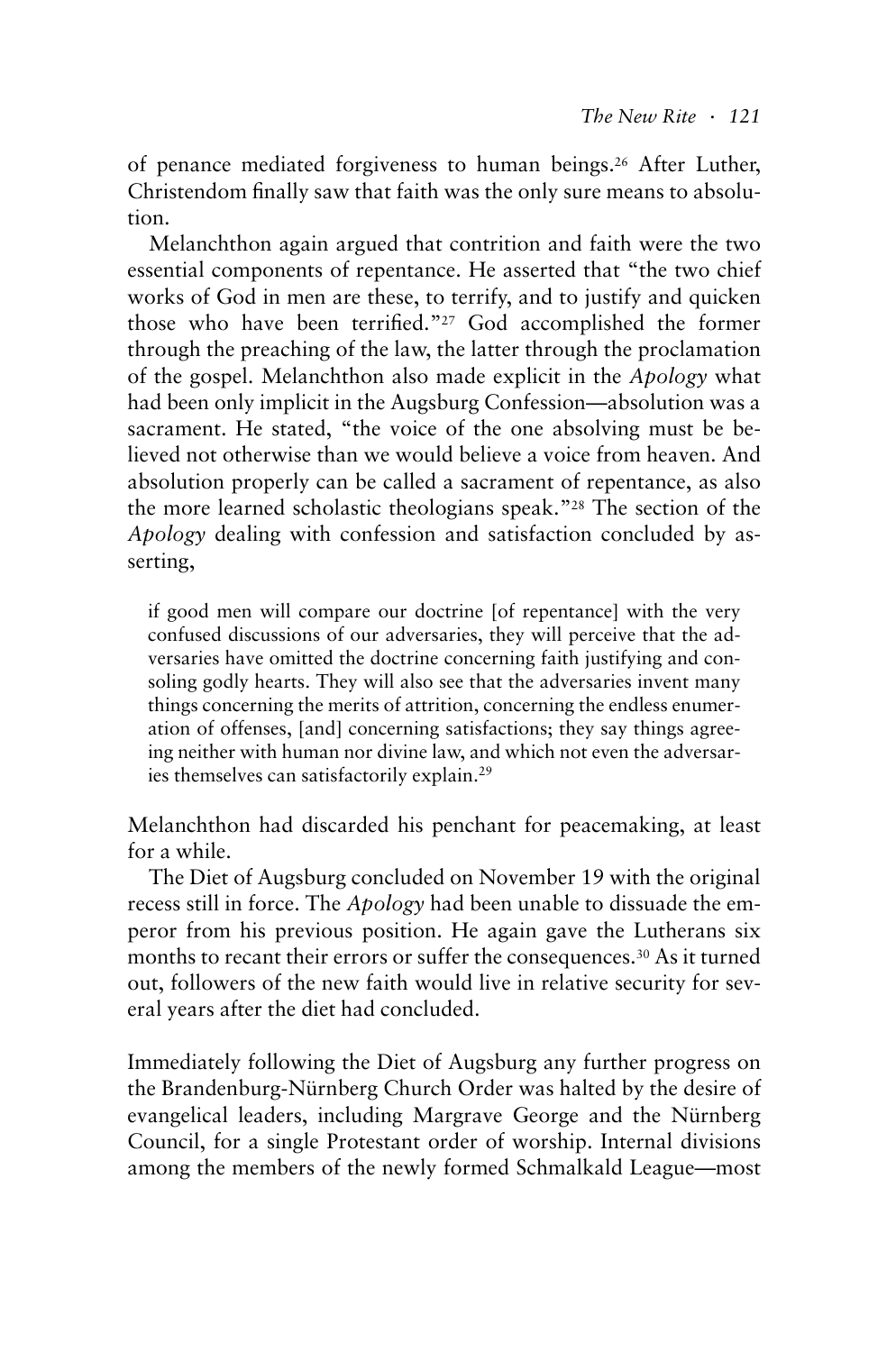notably on the Lord's Supper—soon made such a project unfeasible,<sup>31</sup> though the Nürnberg magistrates maintained an interest in it until the closing months of 1531. George had given up on the idea much earlier.32 Both the margrave and the Nürnberg Council eventually refused to join the Schmalkald League, thinking it unwise to provoke an armed confrontation with the emperor, even though they were fervent devotees of the new faith. As was typical of many cities and principalities in sixteenth-century Germany, concern for local security frequently trumped all other considerations, no matter how pious.

Convinced that there would be no unified evangelical church order, Margrave George began moving ahead with the creation of a new Brandenburg-Nürnberg guide for worship and belief. To this end he instructed his theologians to review the Nürnberg draft. The margrave also invited Johannes Brenz, the well-known reformer from Schwäbisch Hall, to assist them. It was Brenz who made the issue of church discipline a central point of debate in the ongoing endeavor of Brandenburg and Nürnberg to produce a new church order.

The Swabisch reformer persuaded the margrave's theologians to call for the inclusion of a *synodus* in the church order, a quasi-judicial body of theologians and jurists to be appointed by the secular government. Its primary function was to conduct annual visitations of rural parishes during which it would hold court and mete out punishments in the form of fines and excommunication for moral transgressions. Brenz believed that because secular authorities were only interested in punishing sins that caused public offense, many transgressions went unchecked. He maintained that even where there were laws against private sins like envy, hatred, fornication, and gluttony, they were rarely enforced.33 The *synodus* was intended to address those sins not covered by secular laws and to help enforce those laws that already existed. Brenz had proposed a similar body in Schwäbisch Hall, though his efforts there would eventually come to naught.34

The Schwäbisch reformer also persuaded the margrave's theologians that the secular government should appoint a committee of ten or twelve theologians to administer the new church order. This *senatus presbyterorum* would be charged with handling all questions of doctrine and ceremony. Brenz reasoned that both the margrave and the Nürnberg Council were already burdened with many secular concerns and would welcome the assistance of such a body.35 Given the skeptical attitude of evangelical rulers toward ecclesio-judicial courts in general, this hope was rather naïve.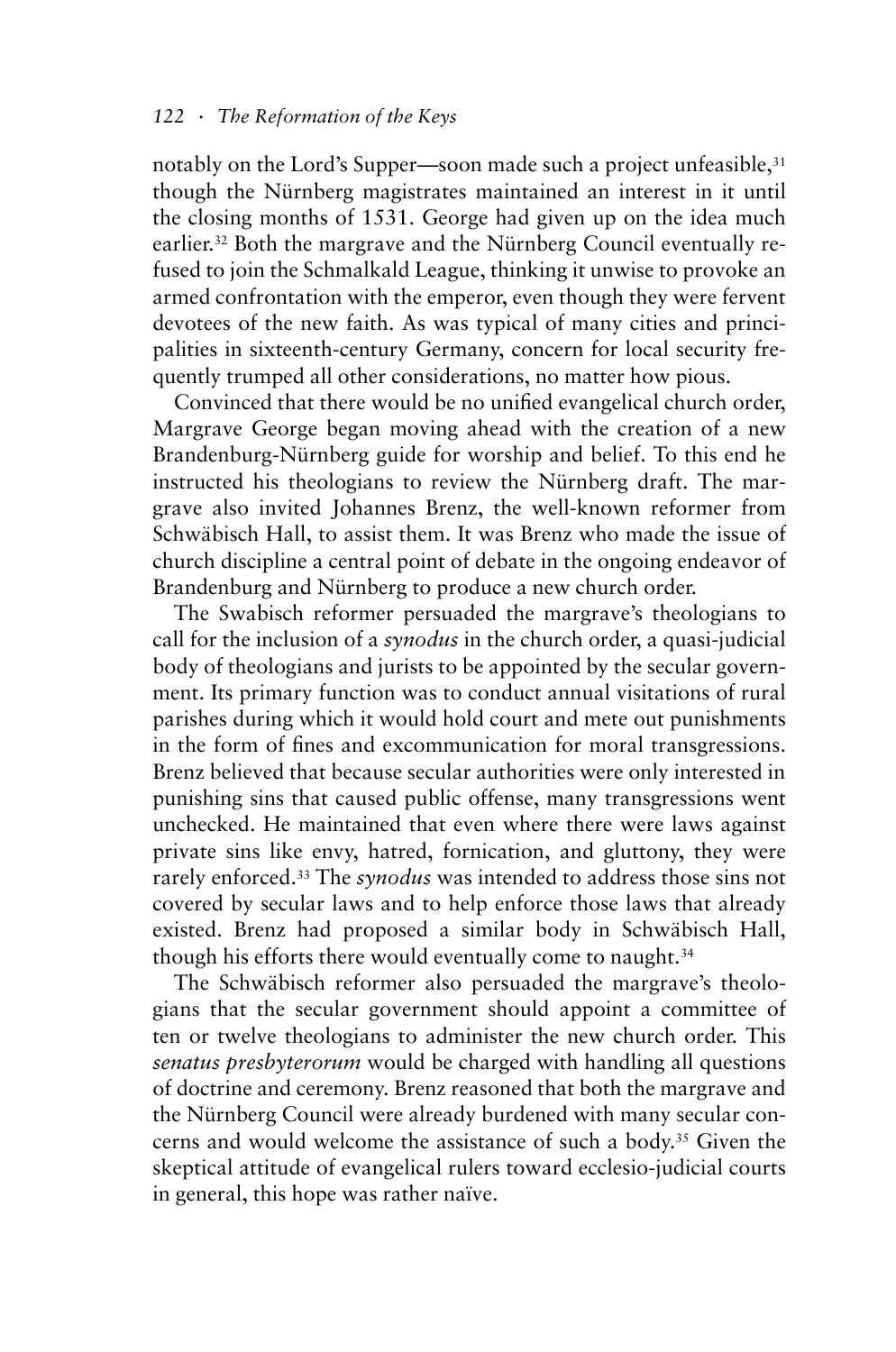The Ansbach theologians sent their comments on the Nürnberg draft church order to the imperial city's Council in March 1531. When the Nürnberg theologians responded two months later, they singled out Brenz's proposed institutions of ecclesiastical discipline for criticism.36 They argued that there was no evidence in the Scriptures that the Church could use fines and penalties to punish sinners. The clergy could only employ the ban as defined in the Nürnberg draft to reprimand transgressors (that is, they could only deny sinners access to the Lord's Supper). All other punishment of moral indiscretions was to be left up to the secular authority. The imperial city's theologians maintained that it had been a mistake for the Church to assume the roles of lawgiver and judge in the past, offices that belonged to secular magistrates alone. Now that most rulers were Christian, there was even less reason for clergy to lay claim to this authority. To do so would entail overstepping their divinely ordained jurisdiction.37

As Marsilius of Padua had done in the fourteenth century, the Nürnberg theologians blamed the abuses of the late medieval Church on its pretensions to worldly authority. The heresy of indulgences, along with the belief in works righteousness, had resulted largely from the Church's misuse of its spiritual authority for worldly gain. The Nürnberg theologians expressed the fear so prevalent in the German Reformation that unchecked ecclesiastical authority could have diabolical consequences.38 They also voiced the corollary of this concern, that the Church should not be burdened with enforcing secular justice because this would divert it from its true mission, preaching the gospel.39 In spite of their desire to promote moral discipline, the imperial city's theologians, like its magistrates, were wary of giving too much rein to the likes of Brenz. As with freedom, discipline had to be limited to be of benefit. Both concerns continued to inform the reformation of the keys in Nürnberg.

The imperial city's preachers liked the idea of conducting yearly visitations, but thought such examinations would provide more accurate information on rural parish life if they were unannounced.40 Nürnberg's theologians also wanted the emphasis of the visitations to be on correcting false doctrine rather than on punishing moral transgressions. Supervision of the visitations was to be placed in the hands of superintendents who were to report all ethical violations to the Council. These overseers of doctrine and practice had come to replace bishops in the emerging Lutheran ecclesiastical hierarchy and were usu-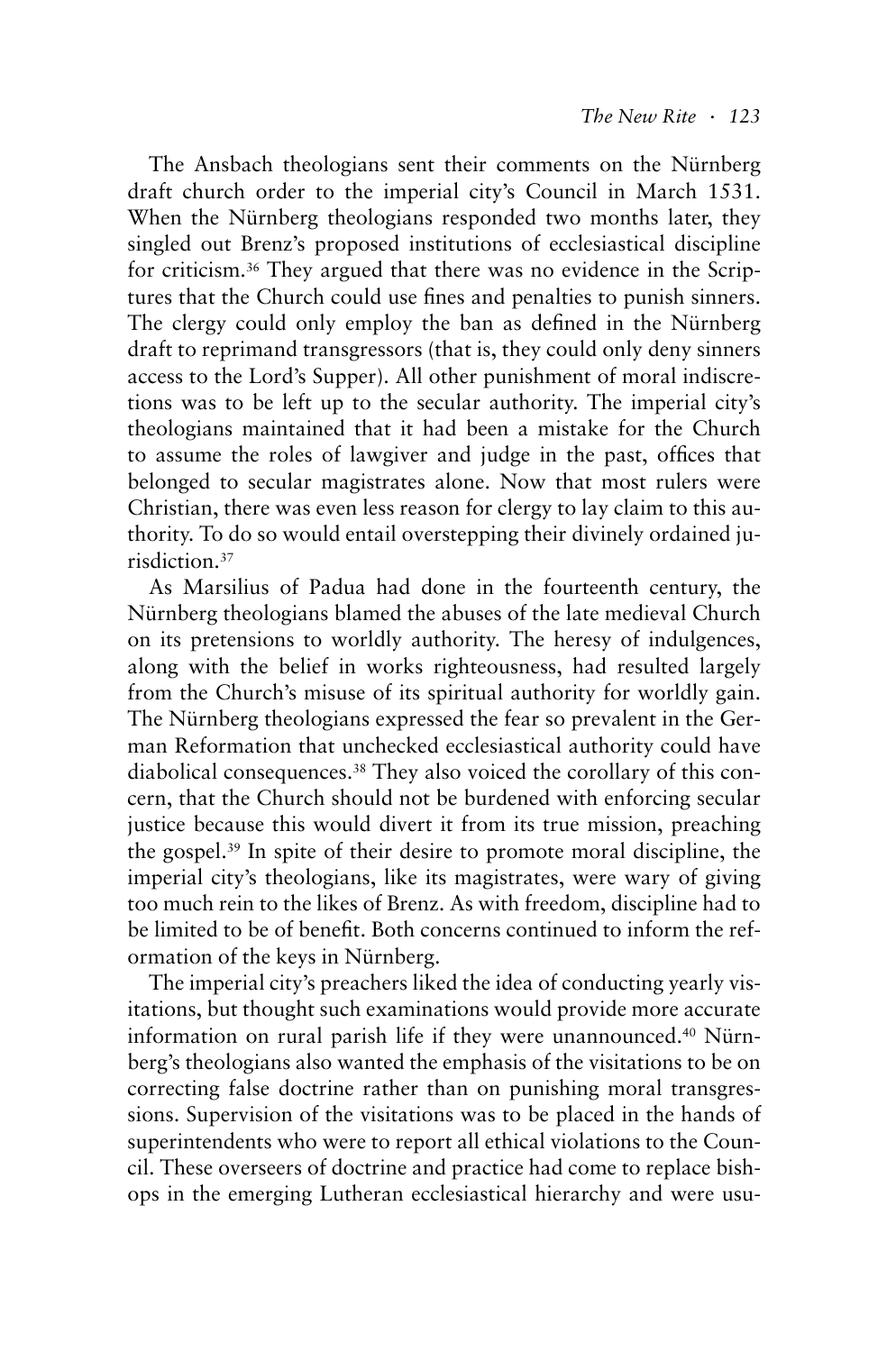## *124 • The Reformation of the Keys*

ally appointed by secular magistrates.<sup>41</sup> Errors of belief were to be referred by the superintendents to a special commission of theologians that could be called a *senatus presbyterorum.*<sup>42</sup> A few weeks later, having reviewed this response, the Ansbach theologians again tried to persuade their Nürnberg colleagues to adopt Brenz's position on church discipline, but their efforts met with no success.43 The imperial city's preachers realized that the days of such ecclesiastical courts were gone for good.

Meanwhile, the Nürnberg Council reviewed the proposed church order again and began to have serious questions about the articles that dealt with the ban and the mandatory registration of communicants.<sup>44</sup> The two issues naturally went together because a primary goal of the pre-communion registration was to provide the clergy with the opportunity to bar the unworthy from the sacrament. The magistrates were concerned that both articles gave the clergy too much authority over lay consciences and also infringed on their own jurisdiction. On May 30, 1531, they asked the city's jurists and provosts for a written opinion on the matter.45 This move convinced the city's theologians that they could not afford to yield any more ground to the Council. They feared that their already constricted jurisdiction would soon be nonexistent.

The jurists were divided in their response to the two disputed articles. Though most favored retaining both the registration for communicants and the ban, Christoph Scheurl, Nürnberg's leading jurist, was deeply skeptical about both.<sup>46</sup> He affirmed his support in principle for the registration of communicants and private confession. Indeed, Scheurl, who remained committed to the old faith, asserted that the whole matter would have been much easier to deal with if the Nürnberg laity had understood "that we are not all priests, that confession is a good and necessary thing, that faith alone does not absolve nor make one worthy to receive the sacrament, and that whores and rogues will not possess the highest place in heaven."47 The jurist also agreed that, ideally, the city's theologians should be able to prevent the unworthy from partaking of the Eucharist.

However, Scheurl had grave misgivings about returning the ban to a new class of clerics anxious to reestablish moral discipline in the city. Mindful of past abuses, he argued that if Nürnberg's theologians were granted the authority to exclude sinners from the sacrament,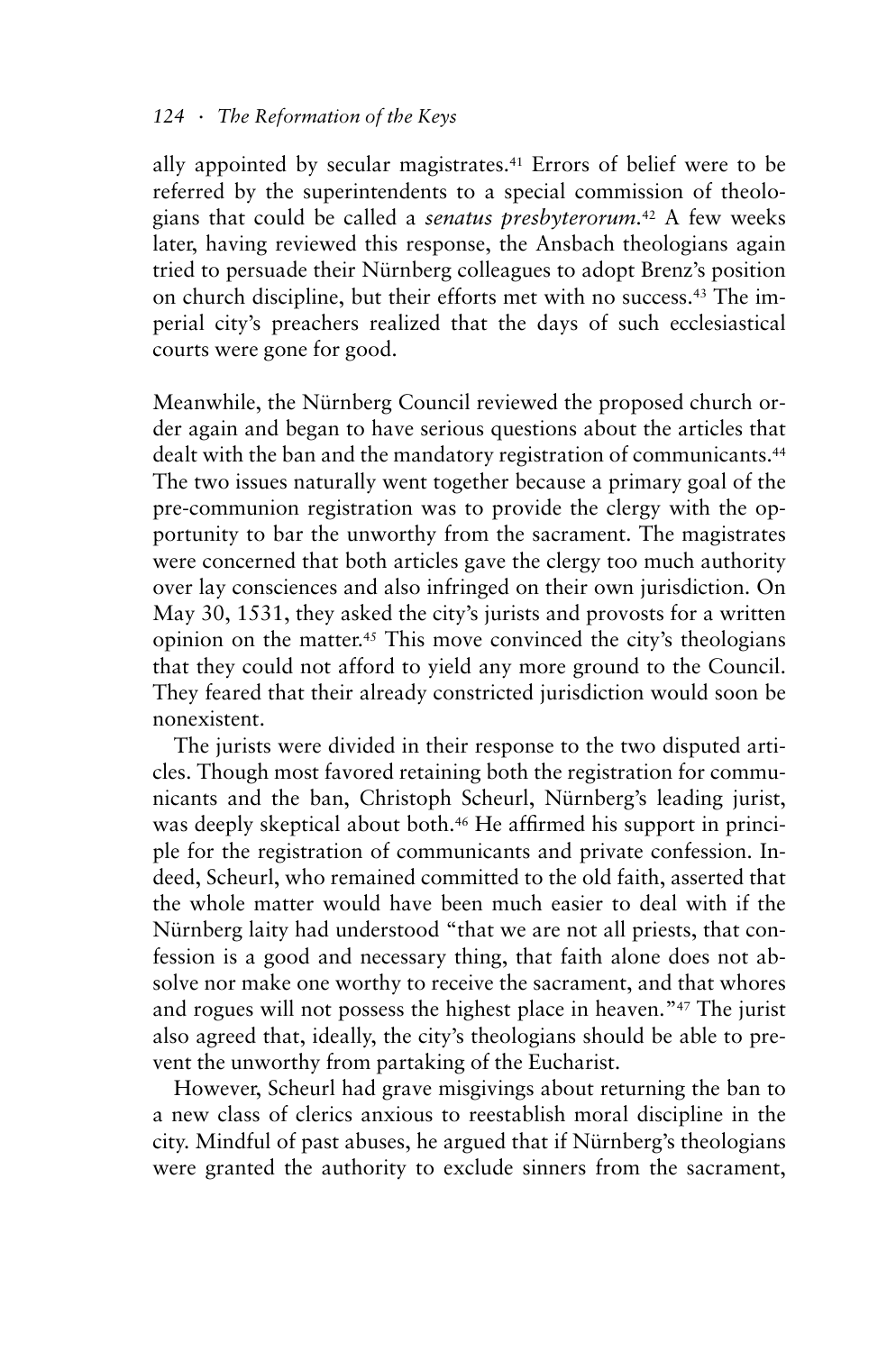"they would have the [power of] the ban over us again and we would have to live and believe how and what they wanted."<sup>48</sup> Granting clerics the ban would allow them "to establish their own church, jurisdiction, and tribunal."49 Scheurl observed that even if one wanted to give this authority to the city's clergymen—which he did not—there simply were not enough of them to examine and absolve each communicant individually. (Here Scheurl had in mind the Council's 1525 decision to prohibit mendicants from hearing confessions.) He therefore advised that laypeople should be exhorted to examine themselves before communicating to ensure they did not eat and drink to their own damnation. They were to register before participating in the Lord's Supper, but this was not to be an occasion for the clergy to examine and possibly exclude a layperson from the sacrament. The task of the preacher was to explain to his congregation what sin was and then leave it up to the individual conscience to prepare itself for the Eucharist.

Nürnberg's theologians responded to the jurists' assault on their authority with several written opinions of their own.<sup>50</sup> Although eager to oppose extremists like Brenz, the clergy in the imperial city were not willing to renounce the role of disciplinarian entirely, which seemed the desire of the jurists and magistrates. Already in July the city's leading preachers had asserted in a report on catechetical instruction that the clergy "must not sit there like scarecrows," but should have the power both to question those who wanted to go to communion and then ban those whom it deemed unworthy.51 They asserted that, whereas the central problems under the papacy had been fear and legalism, now (evangelical) Christendom was being threatened by the opposite challenge, antinomianism. The theologians complained that "now there is such a freedom of the flesh... that each person believes and does whatever he wants."52 The only way to foster "Christian order" in the city was to punish libertines with the ban.<sup>53</sup>

When the Council asked its theologians for yet another report on catechetical instruction, the clergy again seized the opportunity to press their case for the ban.54 This time they responded with a formal statement on the relationship between church and state designed to allay fears about the potential for abuse of clerical authority in the new church order. The theologians' comments on the teaching of the catechism occupied only the last quarter of the report.

Borrowing directly from Luther's Doctrine of the Two Kingdoms,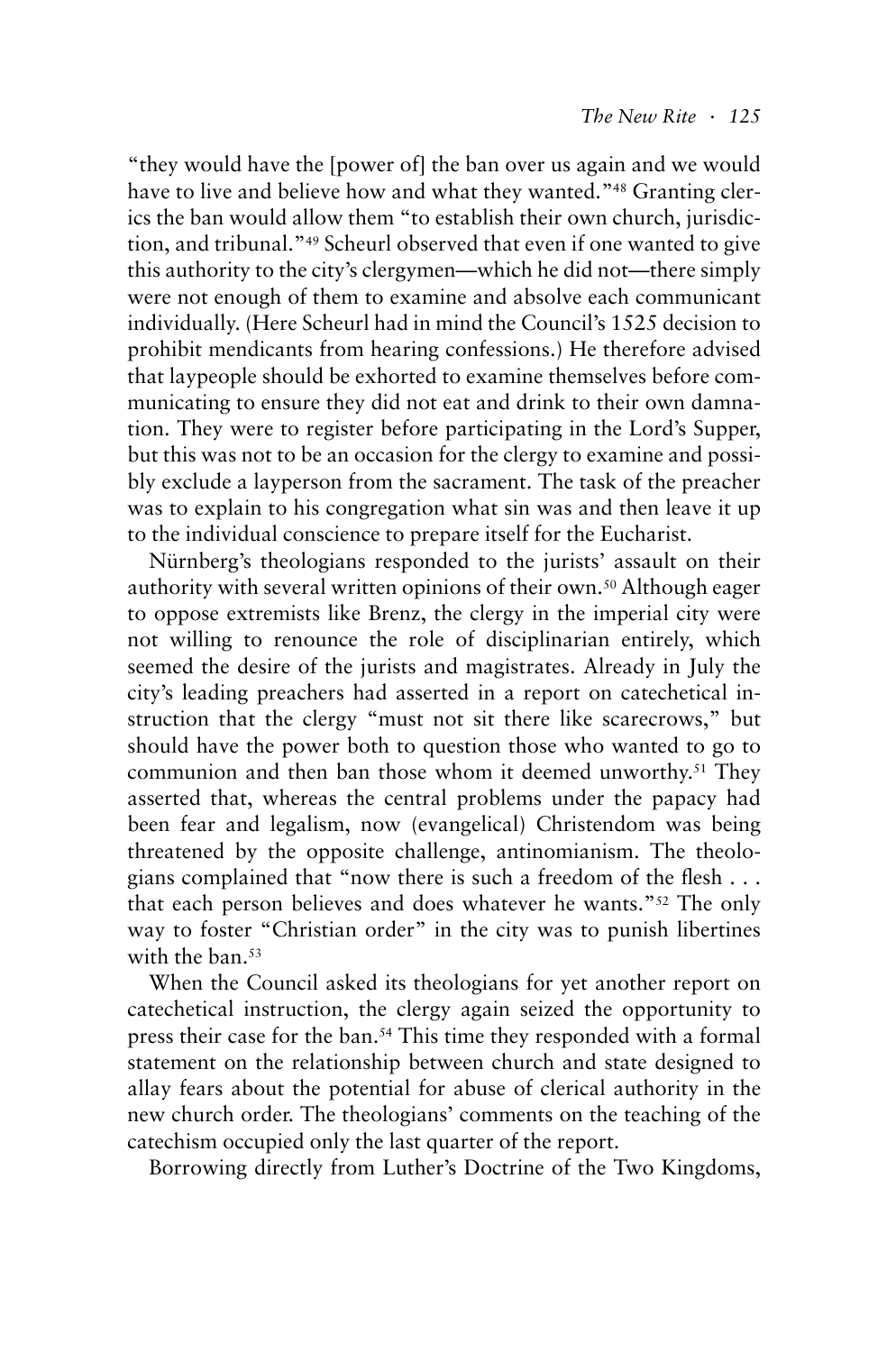the clergy explained that God had ordained the spiritual and earthly kingdoms to cooperate in promoting Christian belief and behavior. Both kingdoms had their unique roles—the spiritual to save souls, the earthly to ensure worldly peace and security—and each was to respect the purview of the other.<sup>55</sup> Contrary to Scheurl's opinion, the theologians assured the magistrates that they had nothing to fear from clerics exercising their divinely ordained authority to punish sinners. They insisted that this office "has been so prudently and wisely established that neither the clergy nor any person on the earth... could create an [inappropriate] authority out of it." Even the lowliest Christian had the right to confront and punish his pastor if he witnessed him committing an open sin. Magistrates were free to reprimand a theologian's doctrine and conduct if they were in error.56

At the same time, the city's preachers insisted that in order to avoid provoking divine wrath, the open sins and blasphemies that plagued the city had to be punished.57 The Council must not hinder its clerics from fulfilling their legitimate office of correcting the transgressor in a "Christian and brotherly way" because to do so would risk incurring God's disfavor.<sup>58</sup> The theologians concluded that only when the spiritual and earthly kingdoms were ordered according to God's mandate could they deal with more specific concerns like teaching the catechism.

In response to the Council's request, the theologians composed a third written opinion in which they responded directly to those jurists who wanted to abolish the mandatory pre-communion examination of faith.59 They argued that because the Augsburg Confession stated that laypeople were to be examined before communion, it would be a breach of faith to do away with this practice.<sup>60</sup> The city's preachers acknowledged that one who truly believed in Christ was already absolved and therefore worthy of participating in the Lord's Supper, but they maintained that most people still needed the external confirmation of the Word to have peace in their consciences. "By itself, the conscience is weak [and] given to doubt," they explained, "therefore, it requires strengthening and consoling so that it may be fortified by trusting in God."61 It was for this reason that Christ instituted the keys.

In a move intended to diffuse the Council's fears about the dangers of unchecked clerical authority, the theologians conceded that the power to bind and loose sins was available to all Christians, though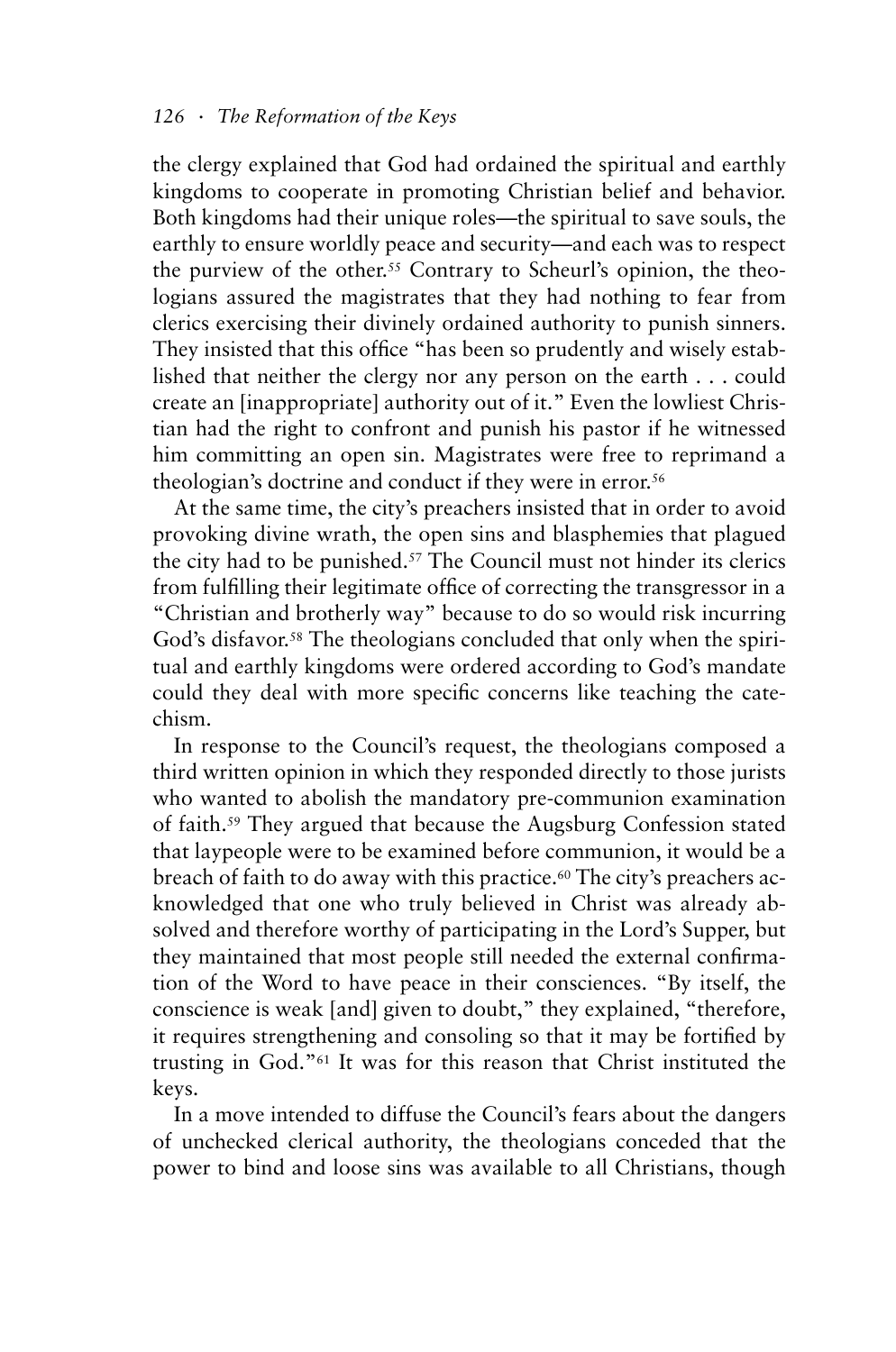they clearly thought it was most properly exercised by the clergy.62 Nürnberg's preachers also acknowledged that the examination of faith had been instituted primarily for the benefit of simple folk who needed instruction about the new creed. But they argued that more sophisticated burghers should not despise the pre-communion interview because it was there that they could hear the word of absolution that would give them peace. As Solomon had observed, "where there is much wisdom there is much grief, and whoever has experienced much must also suffer much" (Ecclesiastes 1:18).63

Contrary to what some jurists had said, the clergy insisted they were not interested in forcing laypeople to confess all their sins privately to a priest as in former times.<sup>64</sup> But there had to be some means of guarding access to the sacrament in order to avoid divine punishment. "We have heard that some rogues who when playing marbles have walked from their game to [the sacrament] and said, 'come, let us drink.'" Such shameful and disorderly behavior could not help but arouse God's wrath and was undoubtedly a primary cause of the rampant godlessness and heresy that gripped the world, especially—and most grievously—those parts that alleged to believe the new gospel. Things would only get worse unless decisive action were taken.<sup>65</sup>

As these comments make clear, although confession and the precommunion interview continued to serve different purposes, Nürnberg's theologians now clearly expected them to occur at the same time. Clerics in the imperial city combined the examination of faith and pronouncement of private absolution into one ritual, something that had only been implied in their earlier works on the subject.<sup>66</sup> It represented a concrete solution to the larger discipline-freedom dilemma that confronted leaders of the German Reformation at this time. Nürnberg theologians wanted their rebukes of lay ignorance and impiety to have teeth, but also wished to deliver the laity from the bite of a guilty conscience. They argued that the clergy should have sufficient authority to accomplish both. The magistrates, for their part, continued to have serious questions about the theologians' true motives.

The clergy's concluding remarks did little to allay concerns that they wanted to erect a new papacy. They argued that evangelical Christians had something to learn from papists when it came to honoring the sacrament. Even though Catholics had gone too far in forcing laypeople to confess their sins to a priest before communicating,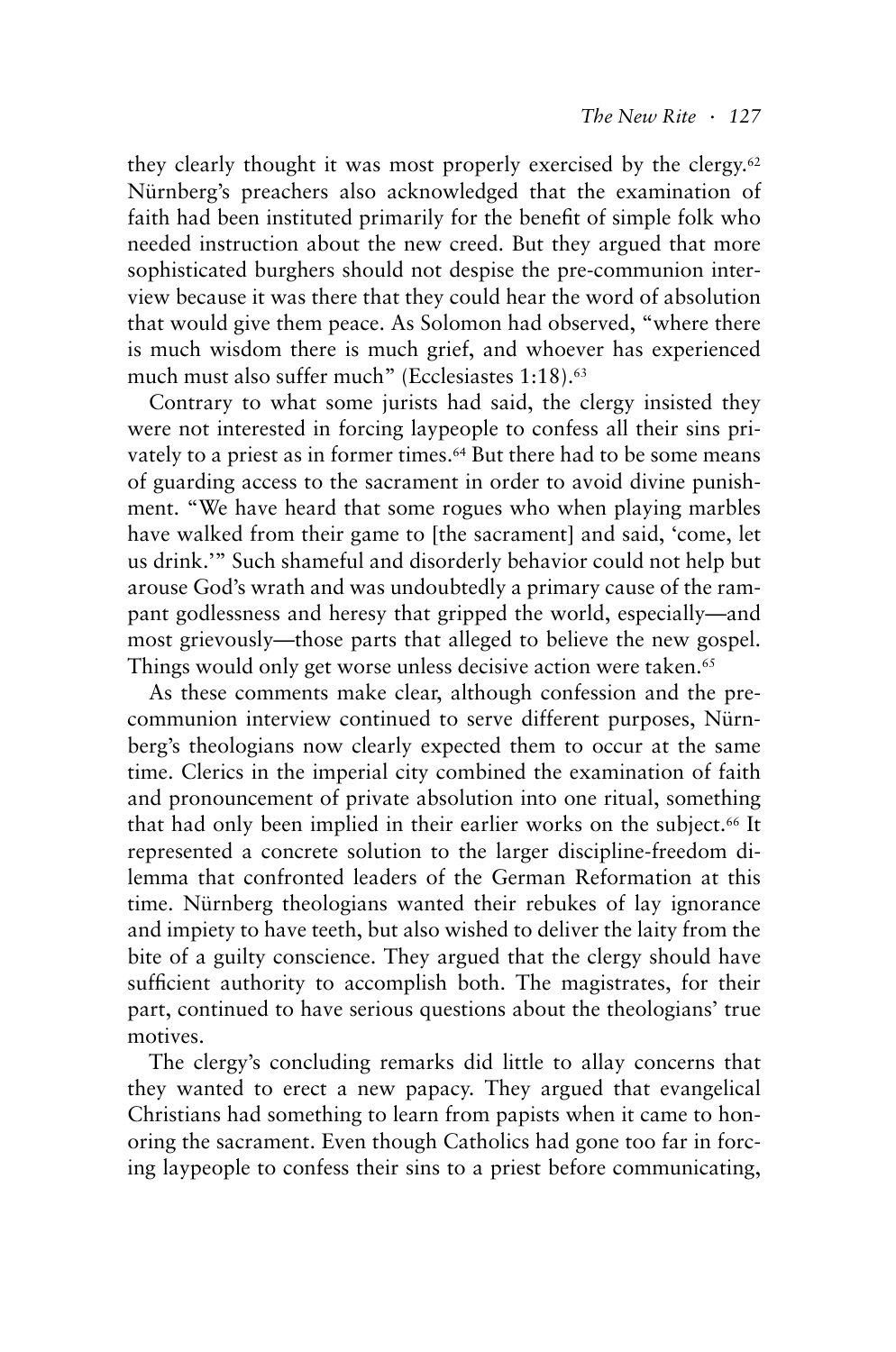they did effectively convey to the laity the reverence one should have for the Eucharist—an impolitic remark, to say the least.<sup>67</sup>

Despite the theologians' best efforts, the imperial city's magistrates continued to balk at the idea of giving the clergy the ban and were hesitant to proceed further with their examination of the proposed church order until the issue had been resolved. Aware of this situation and eager to push the discussion of the church order forward, Lazarus Spengler, a strong supporter of the ban, requested a written opinion from the theologians that dealt specifically with this aspect of ecclesiastical discipline. By early October the preachers had produced two reports—one a joint effort, the other a product of one man, perhaps Osiander—that were in substantial agreement.68

Spengler provided an introduction to the first report himself. He argued that those jurists who wanted to deny the ban to the theologians either did not understand how this authority was to be used or had erroneously concluded that the ban was not commanded by God and that it posed a threat to secular authority.<sup>69</sup> The Council secretary insisted that the ban had been established by Christ himself for the protection of his spiritual kingdom and that no Christian, especially a well-educated one, should seek to abolish it.70 To do so was to "intrude upon [God's] jurisdiction [and] to despise his order, Word, and institution."71 Spengler admitted that there had been great abuses of the ban and many other godly ordinances in former times, but this was no reason to do away with them. Rather, the abuses should be abolished and everything ordered according to God's Word.72 He also reminded the magistrates that they had already approved the present version of the ban in the 1528 Brandenburg-Nürnberg Church Order and that the Wittenberg theologians had included it in their *Instructions for the Visitors.*<sup>73</sup>

As one would expect, the theologians argued for the validity of the ban, maintaining in their written opinion that it was instituted by Christ himself. They again sought to reassure the magistrates that the ban posed no threat to the secular authority and that those who exercised it—especially the clergy—had no special lordship or jurisdiction, but were to conduct themselves as a nurse *(spitalknecht)* seeking to serve the sick.74 In contrast to Brenz, Nürnberg's preachers insisted that proper use of the ban required no special ecclesiastical court that mimicked secular juridical processes. Too many abuses had resulted from such institutions in the past.75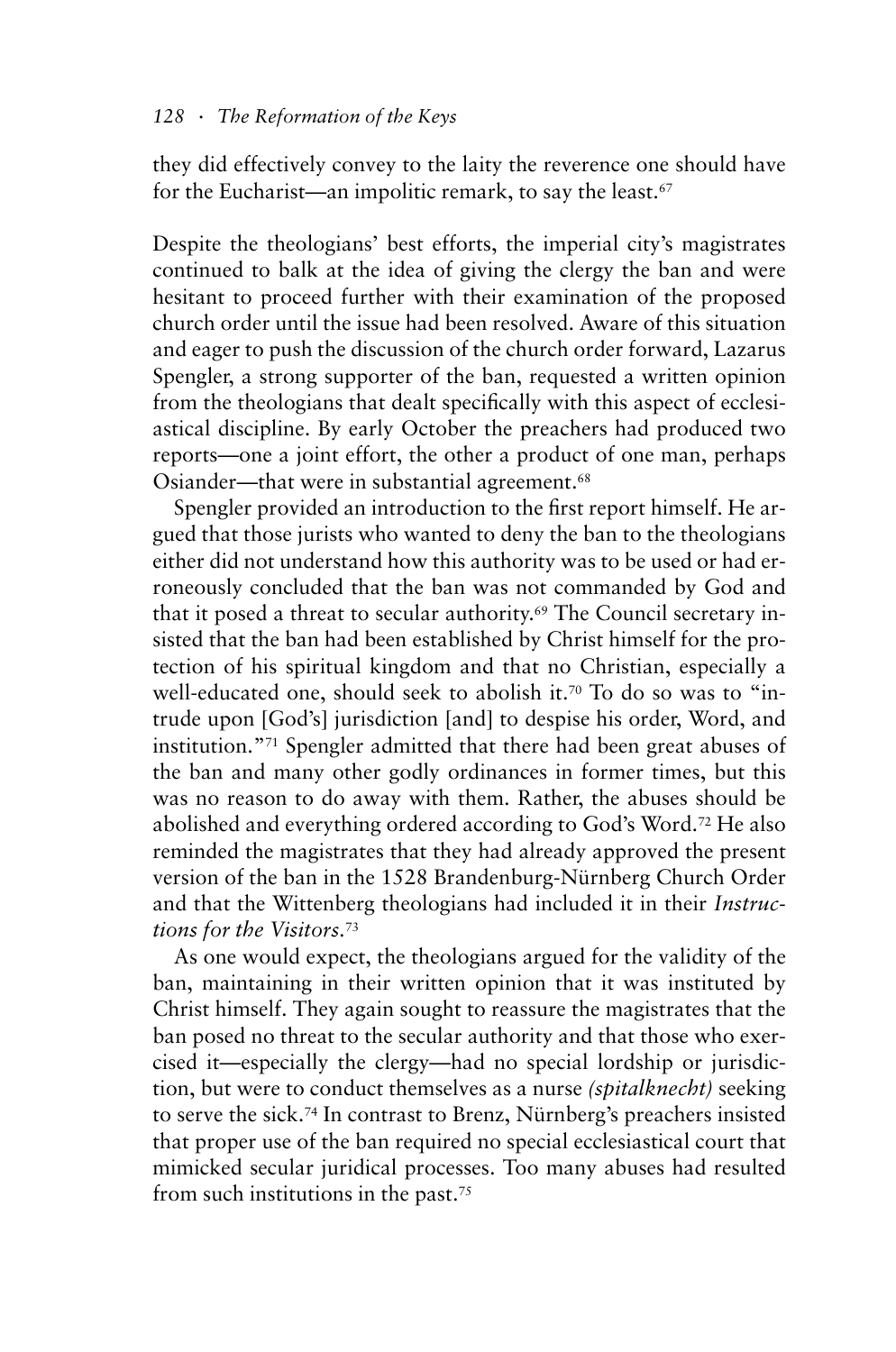Nürnberg's preachers were especially concerned to point out that while magistrates could be banned if they sinned as individual persons, the ban could not be used against the secular authority as a whole.76 Though the theologians were careful not to offend the Council, they still insisted that God had given them a unique authority that the secular government had to recognize.77 Having made ample room for the magistrates to wield their temporal sword, Nürnberg's preachers had then sought to stake out a secure region in which they could exercise their own spiritual form of moral discipline. As we will see, the Council had little sympathy for the theologians' position.

We do not know if the Nürnberg theologians' latter two written opinions ever made it to the Council. At least there is no evidence to suggest that the magistrates formally discussed them.78 This does not mean that the examination of faith and the ban had ceased being matters of concern for the Council. It soon became clear to Lazarus Spengler that the magistrates' continued opposition to the latter was threatening to derail the proposed church order. Not wanting to risk this greater evil, the secretary embraced a lesser one and recommended that the article on the ban be stricken from the present draft. The Council followed his suggestion and on November 27, 1531, sent a revised version of the church order to Ansbach for comment.79 The margrave's theologians would prove less diplomatic than Spengler.

A couple of weeks later the margrave's theologians delivered their response to the latest version of the church order.<sup>80</sup> They were especially concerned about the Council's decision to remove the article on the ban. "We regret to hear that many people regard the ban as offensive and harmful to the secular authority, because it is well-known that the ban was instituted by our Lord Jesus Christ and was used by the apostles—especially by Paul—in the [early] church."81 Both Christ and Paul explicitly commanded obedience to governing officials so there was no way for a form of ecclesiastical discipline based on their teaching to threaten secular authority. When properly used, the ban would assist magistrates in enforcing moral discipline. There was no doubt in the theologians' minds that immediate action had to be taken to counteract the widespread abuse of Christian freedom. They complained, "Now . . . Christian liberty [*freiheit*]—we would rather call it temerity [*frechheit*]—has reached the point that almost no one will register before receiving the sacrament, and private absolution, which the burdened conscience needs, is completely despised. The great majority of people refuse to be exhorted or properly punished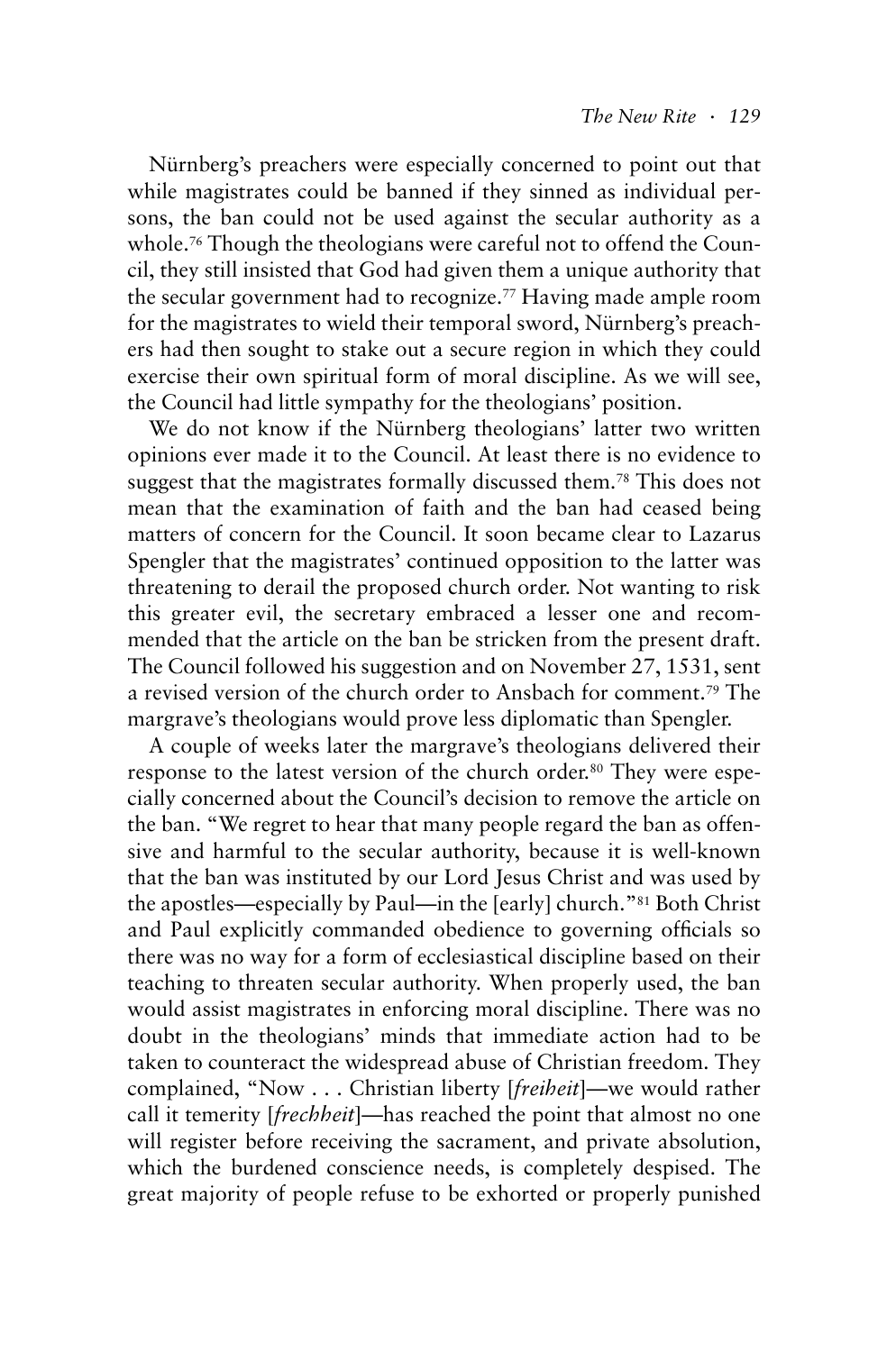by a clergyman." No matter how discreetly a pastor sought to discipline someone, the laity would call it a blasphemy and a crime. The margrave's preachers confessed that now they could appreciate why bishops and priests had had such a difficult time keeping their flocks in line.82

As much as the Ansbach theologians wanted the ban to be reinserted in the church order, they asserted that even if it were, the present condition of ecclesiastical administration would render it meaningless. They argued that both the ban and the entire church order would be nothing but mere words on paper if some form of special overseeing body were not created to enforce and administer ecclesiastical discipline. Under the influence of Brenz, the margrave's leading preachers offered a revised version of the *synodus* the Schwäbisch reformer had proposed earlier. The Ansbach theologians suggested that the secular authority should appoint a small commission of clerics and laypeople in each district to fulfill this function. These so-called *judices rerum ecclesiasticarum* were a last-ditch effort by Brenz to salvage something of his original design for ecclesiastical discipline. The Ansbach theologians concluded by warning the Nürnberg Council that it would not be able to answer to God if it did not make the requisite provisions for the ban in the proposed church order.83 They strongly suggested that the magistrates send to Wittenberg for an opinion on the matter.

The Ansbachers' recommendations gained little headway with the Nürnberg Council. Although Osiander and his colleagues also wanted the ban retained in the church order, they did not wish for the issue to prevent the work on the new guide from proceeding further.<sup>84</sup> The magistrates, for their part, were content to drag out deliberations on the church order as long as possible while they waited to see how further negotiations with the emperor would develop at the upcoming imperial diet in Regensburg.

Eager to gain Protestant support for the impending confrontation with the Turks, Charles V had agreed to address religious issues at the diet, which formally opened in early April 1532. In order to avoid possible disruptions by the Catholic estates of the empire he decided to treat religious matters separately from the actual diet in Regensburg. He met with Protestant and Catholic representatives first in Schweinfurt and then in Nürnberg. A temporary truce between the two sides resulted from these meetings in which the followers of the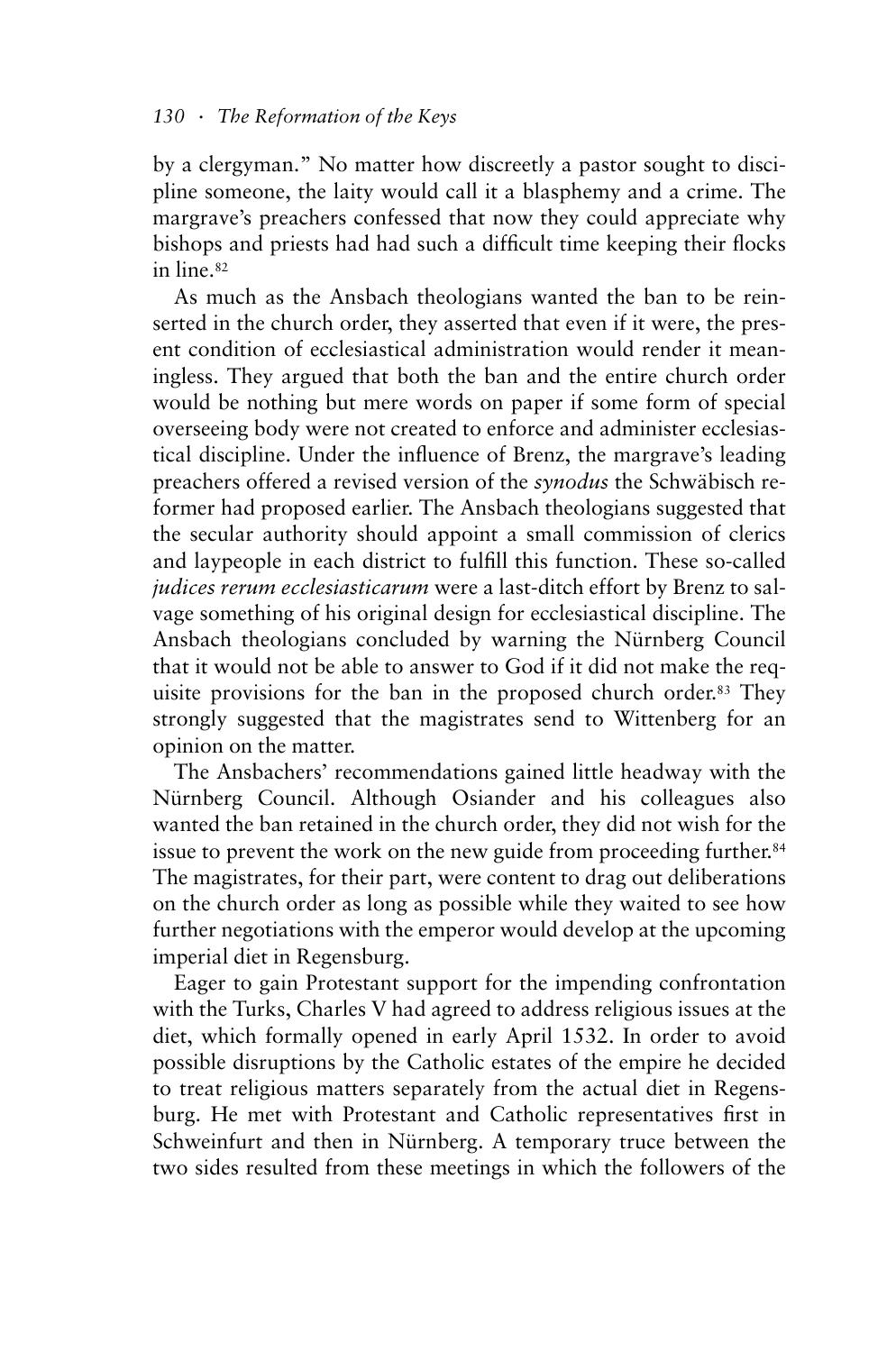Augsburg Confession were granted immunity from legal prosecution, and Protestants and Catholics agreed not to make war on each other for reasons of religion. Anxious to prove their patriotism, the German estates agreed to support Charles against the Turks. Nürnberg sent twice as many troops as the emperor had requested from the imperial city.

The "Peace of Nürnberg," or "Nürnberg Standstill" as the treaty was also known, was signed on July 23 and was then made public by imperial mandate on August 3. It was to be in effect until a Church council could be convened or until the next imperial diet, whichever came first. The Peace of Nürnberg became an important first step in the long and bloody path that finally led to the 1555 Peace of Augsburg.85 Taking advantage of the new peace, the Nürnberg Council complied with the wishes of the Ansbach theologians and a few days before the treaty was formally signed sent the proposed church order to Wittenberg for comment. The Council specifically asked Luther and his colleagues for advice on how they had handled the ban in Saxony.86

The magistrates had to wait until the end of August to receive a response from Wittenberg, and when they finally did, it must have given them pause. Luther and his fellow theologians said they believed the church order was in accordance with God's Word and that it was also in substantial agreement with their own *Instructions for the Visitors.*<sup>87</sup> Regarding the ban, they informed the Council that the only form of ecclesiastical discipline they practiced was to exclude from the sacrament open sinners who refused to amend their lives. The primary means of exercising this discipline was the mandatory examination of faith and conduct that the laity had to undergo before taking communion. Ideally, the secular authority would recognize and uphold the clergy's decision to ban a person, but, in keeping with Luther's argument in the *Sermon on the Ban,* the Wittenbergers insisted that this form of ecclesiastical censure was to have no impact on the excommunicant's worldly dealings. If a preacher thought his magistrates were being negligent in punishing sins, he was simply to exhort his parishioners to avoid godlessness; he was not to infringe on the magistrates' jurisdiction. The Wittenberg theologians conceded that it would be good if a special commission could look into the ban more fully, but this would have to wait for a more opportune time.<sup>88</sup>

Luther and his colleagues had also recommended to the Council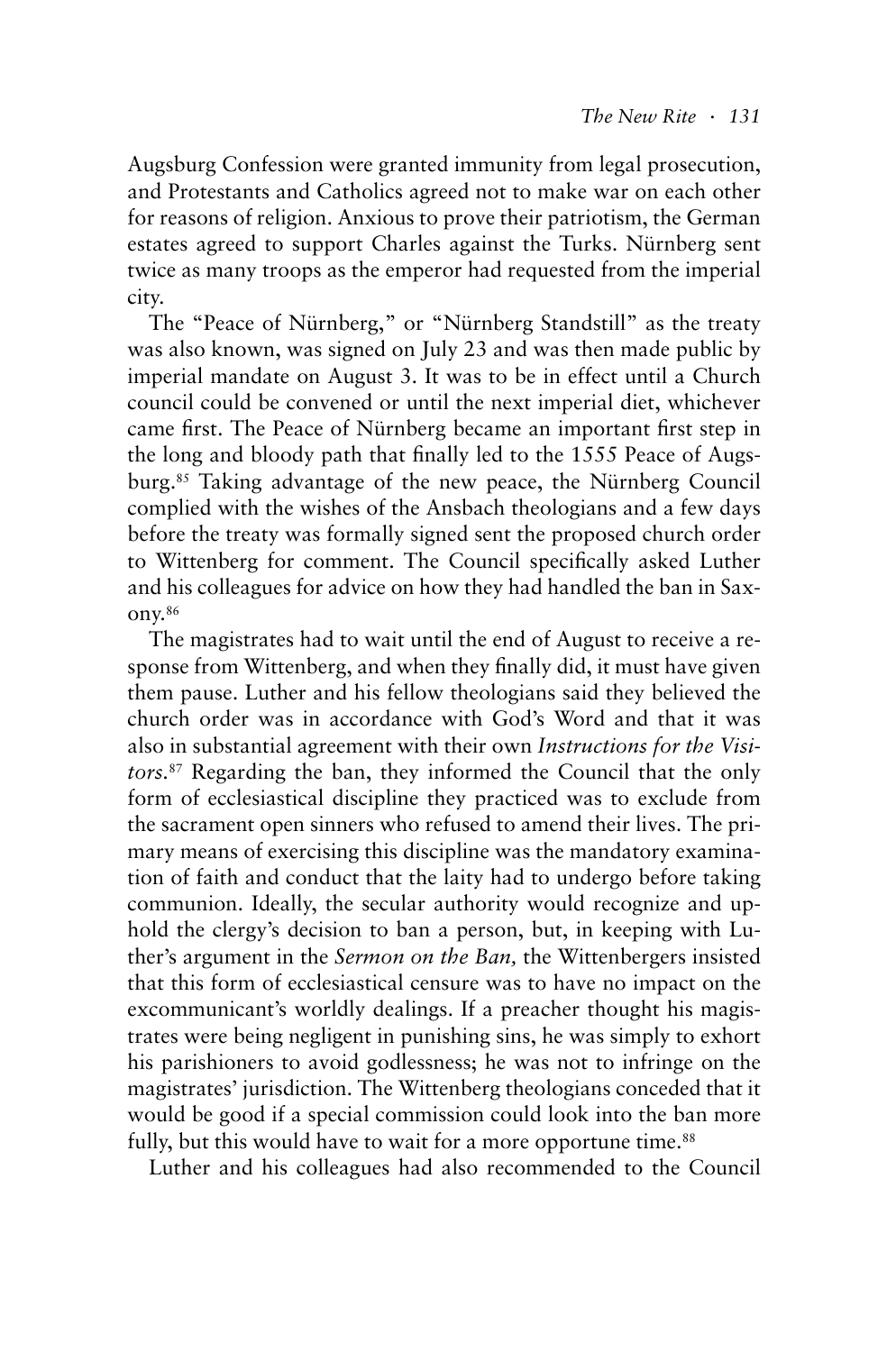# *132 • The Reformation of the Keys*

that it should ask one or two theologians to produce the final version of the church order because the present draft bore clear traces of having been cobbled together by several hands. To this task the magistrates appointed Osiander and Brenz, who worked together for several weeks in Nürnberg to produce a more uniform text.<sup>89</sup> The two theologians included no formal section on the ban, well aware that it would have been immediately stricken from the order by the magistrates.90 However, Osiander and Brenz did include the pre-communion examination of faith and conduct in their church order and, with it, the de facto right of the clergy to bar the unworthy from communion. They gave up the ban in name, but sought to retain its most significant prerogative in fact.<sup>91</sup> The Council would soon approve this arrangement, having learned that Luther supported it. Its inclusion in the Augsburg Confession also made it difficult for the Council to oppose the pre-communion interview.

Owing likely to the Council's initial resistance, Osiander and Brenz decided to integrate both the pre-communion interview and private confession into the section of the church order that dealt with the Lord's Supper. They sought to submerge these more controversial elements within the less contested article on communion. Together the pre-communion examination and voluntary private confession became the new Lutheran rite of private confession. The lengthy explanation that Osiander and Brenz gave for the new practice attested their concern both to differentiate it from papal confession and to provide justification for its inclusion in an evangelical church order.<sup>92</sup>

In keeping with the provisional 1528 Brandenburg-Nürnberg Church Order and the Augsburg Confession, the 1533 church order required communicants to register with their pastors and undergo an examination of faith and conduct before they could go to the Lord's Supper. Communicants were to know and understand the Ten Commandments, the Apostle's Creed, and the Lord's Prayer. They were also expected to know what the sacrament was and how one could receive it worthily.<sup>93</sup> Pastors faced with parishioners who complained about this requirement were to remind them of "how great a burden they previously had to bear in the days of mandatory confession, from which they are now free, and that it is an insignificant thing in comparison that now they must only announce when they want to receive the holy sacrament."94 Pastors were to examine communicants "with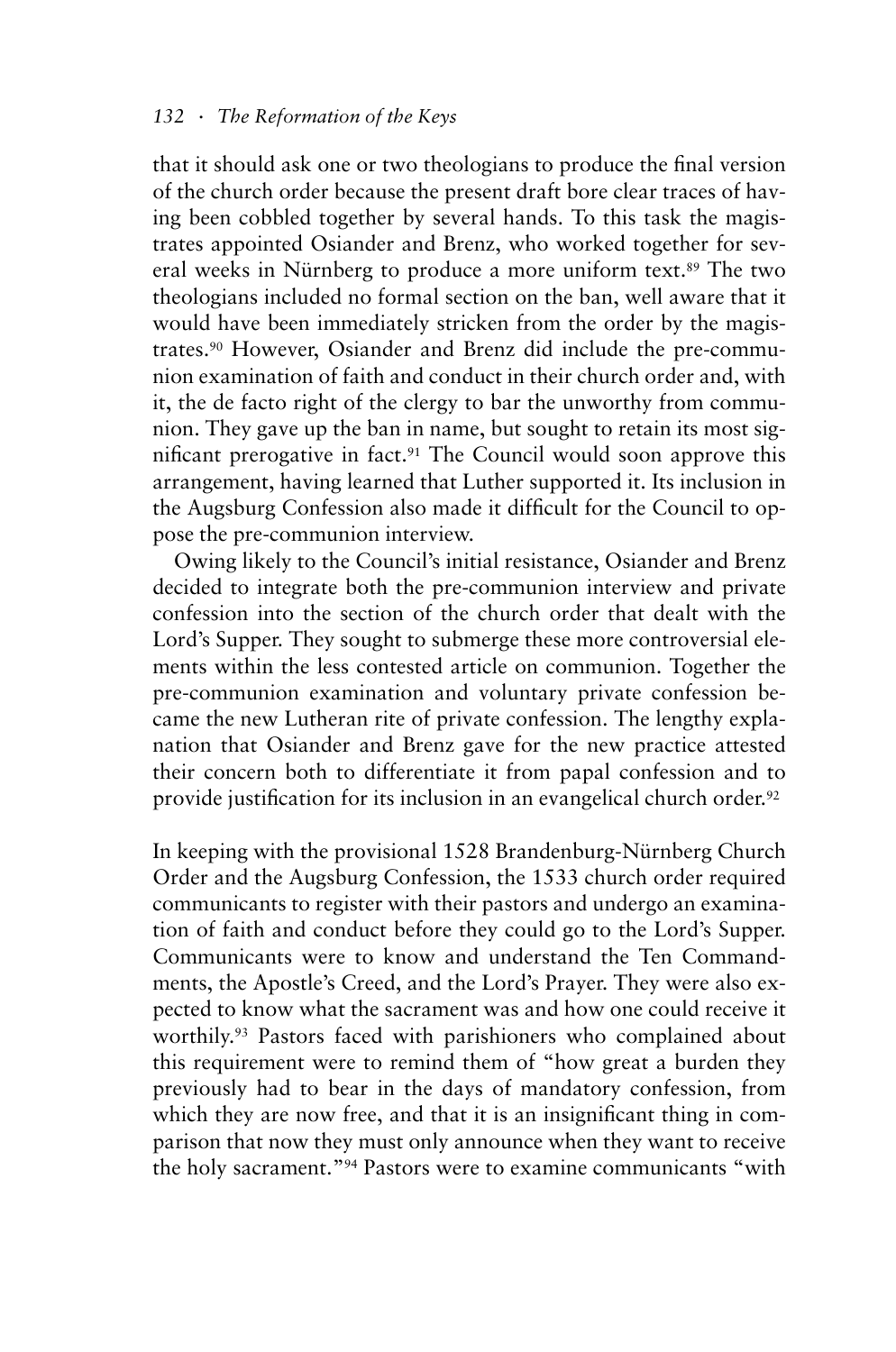all the understanding appropriate to each case" *(mit aller beschaidenheit nach gelegenheit),* and if they discovered any inadequacies in a communicant's knowledge of the catechism, they were to instruct him in an amicable *(gütlich)* and friendly *(freundlich)* manner. Clerics were to avoid shaming laypeople in the examination of faith—especially the very young and the very old—lest they give them cause to avoid the sacrament. Those whose knowledge of the faith and life conduct were well known to the pastor did not have to be examined each time.95

For those "contrary spirits" who considered the pre-communion examination inherently popish, Osiander and Brenz responded that no one was to be forced to enumerate his sins to a priest, which had been the defining sign of papal confession.<sup>96</sup> Elsewhere in the church order the two theologians declared the belief that one must confess all of one's sins to a priest in order to receive absolution to be "a human doctrine which one should in no way accept."97 Confessants had to acknowledge their depravity, but the only transgressions they were required to confess to their pastors were those that threatened the unity of the community and thus militated against the harmony among Christians presupposed in the Lord's Supper. The church order mentioned only enmity *(feindschaft)* and wrath *(zorn).*<sup>98</sup> Beyond these, confessants were free to confess or not to confess whatever specific sins they chose. As long as they trusted that Christ had given authority to the Church to forgive sins in his name, they could be certain that even their unrevealed sins had been remitted through their pastor's word of absolution.99

Because of its great value for troubled consciences, pastors were to exhort their parishioners to seek out private absolution, especially before communicating. Clerics were to teach their congregations how to examine their consciences so that laypeople could know when they required instruction or consolation. Pastors were also to warn their parishioners about the dangers of not asking for the encouragement of clerical absolution when they needed it. Satan could easily tempt them to believe that their sins were too great to be forgiven by God and thus lead them into despair. Osiander and Brenz portrayed the devil as a master of deception who possessed a full arsenal of weapons with which to tempt, discourage, and frighten human beings. Private absolution was the believer's most effective defense against "the great storm winds" of Satan.100 It was for this reason that Christ had insti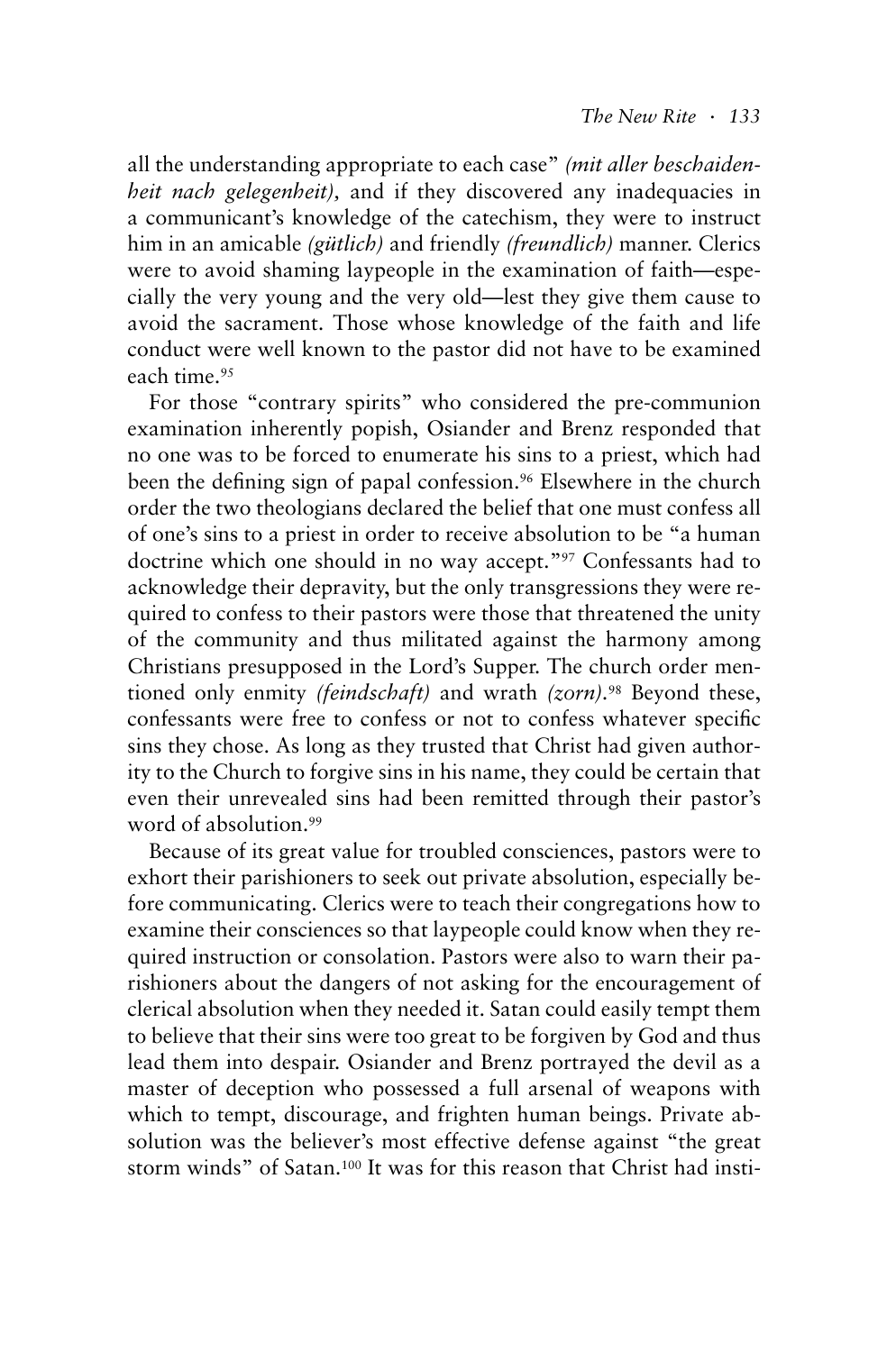tuted the keys. "He knew for certain that we would sorely need such consolation," the theologians observed. "Therefore, one should not despise this source of consolation that is so rich in mercy. What could be more shameful and unchristian than to abolish this ordinance of God in Christendom and to allow it to fall completely out of use?"<sup>101</sup>

Osiander and Brenz expected private absolution to follow the precommunion examination of faith and conduct; it was the second element in a two-part ritual. Nevertheless, they still hoped laypeople would also seek it on other occasions. In their minds private absolution was not permanently wedded to the mandatory interview. Laypeople could still receive it whenever they desired peace for their troubled consciences. In such cases they were free to confess any sins they wanted; there was no interrogation of conscience. They had simply to ask their pastor to pronounce forgiveness, and then believe he spoke in Christ's stead. It was pure consolation. The church order's two formulas for absolution were identical with those in the Nürnberg theologians' draft.

The new church order was not all comfort and mercy. As one would expect from Osiander and Brenz, there was also plenty of emphasis on discipline and contrition. In an earlier section on repentance pastors were exhorted to persist in condemning the sins of their parishioners "until the people both recognize their sins and feel them in their consciences" and thus learn to "fear God's wrath and earnestly seek to flee from it." The order explained that "where this happens, the people will be well-prepared to receive the gospel and by it to better themselves. Otherwise, when one preaches the gospel to impudent, unrepentant, crude people they will only become worse."102 In the section on the Lord's Supper the order asserted that Christ had instituted the keys not only for consoling the afflicted but also for giving sinners a way back to God. Osiander and Brenz explained that Christ had established baptism for those who wanted to become Christians, the Lord's Supper to nourish those who were Christians, and absolution for those who had fallen out of faith through sin. Since no one could deny that he sinned often and grievously—and in so doing severed himself from Christ's body, the Church—all had need of the keys. They were the only way for a sinner to be restored to faith.<sup>103</sup> Still, despite this strong emphasis on the keys as a means of grace, Osiander and Brenz did not refer to absolution as a sacrament.

Because of the evangelical belief in the full sufficiency of the Atone-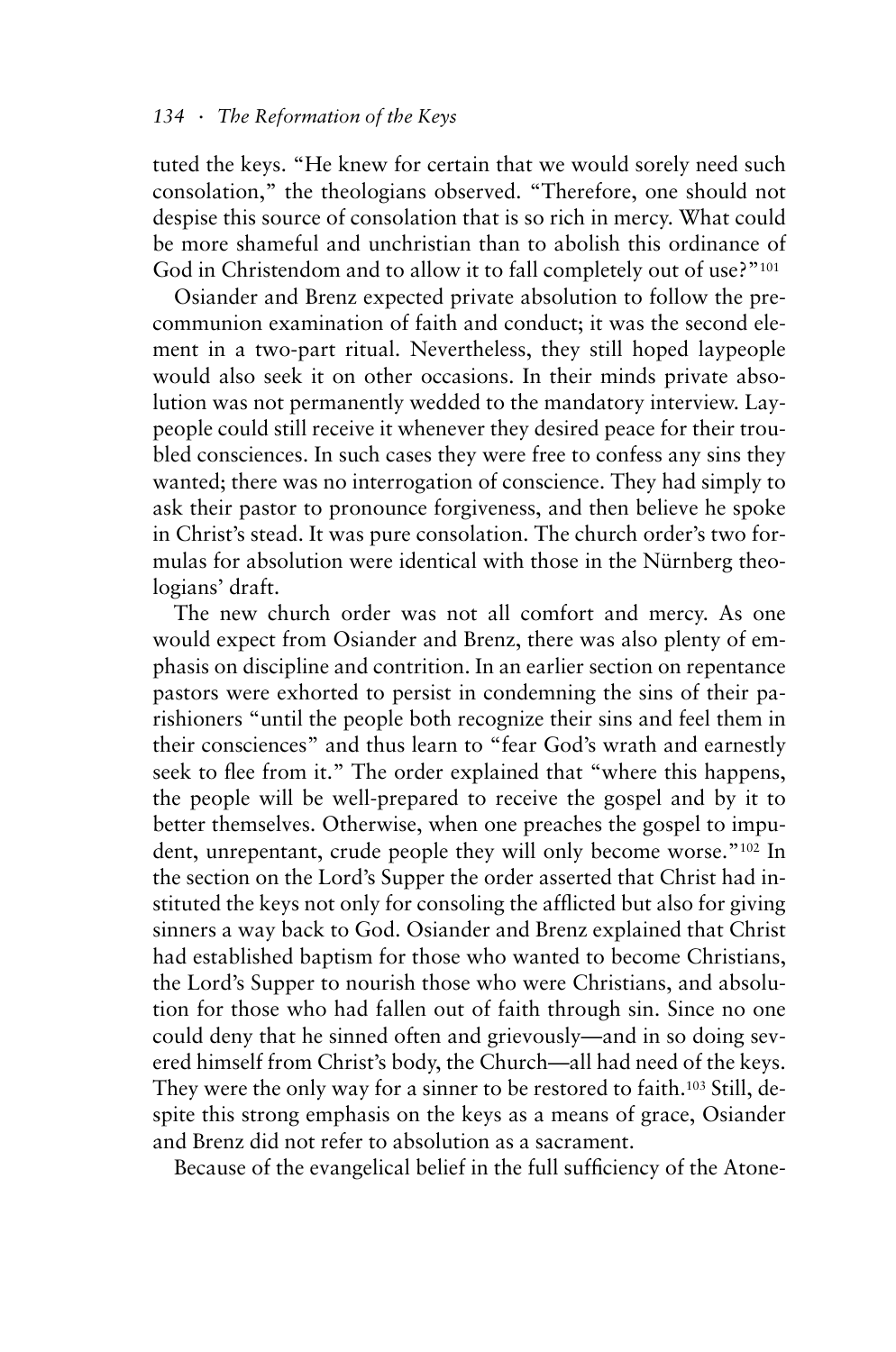ment, the church order prohibited pastors from imposing penances on the laity. Such an act would detract from Christ's sacrifice. Osiander and Brenz insisted that laypeople should seek to improve their lives after receiving absolution but not in order to atone for their sins. Rather, they should do so in order to protect themselves against more serious sin and subsequent divine wrath in the future.<sup>104</sup>

The Nürnberg Council reviewed the church order one last time and called for a few minor changes. Regarding the examination of faith and private absolution, it required two emendations. The magistrates wanted those who lived in the countryside to be able to register with their pastors on Sunday morning if it was more convenient than Saturday afternoon, which had been the time appointed by Osiander and Brenz. They also objected to pastors laying their hands on a penitent as they pronounced absolution over him. The practice reminded them too much of popish sacerdotalism.105 Osiander and Brenz complied with the Council's orders. On December 5, the Nürnberg magistrates informed Margrave George that they had read the church order "from article to article" and were prepared to adopt it.106 On the same day they ordered Nürnberg printer Jobst Gutknecht to print 800 copies for the margraviate and 400 for Nürnberg and its surrounding environs.107 The new guide for worship and belief was officially put into effect in the imperial city itself on January 1, 1533, and in the surrounding countryside on February 9. The margrave enforced the new order in March.108 In May the Nürnberg Council created a commission of clerics and laypeople to administer the church order, though the body had no authority to exercise formal discipline.<sup>109</sup>

The bishops of Bamberg, Eichstätt, and Würzburg, along with Johann Eck, protested against the new church order,<sup>110</sup> seeing it as a direct infringement on their authority to regulate the doctrine and worship of Franconia. Closer to home, the Nürnberg branch of the Knights of St. John refused to recognize the new order and eventually won the right from the Council to continue celebrating the traditional mass.111

Those sympathetic to the Lutheran faith hailed the 1533 Brandenburg-Nürnberg Church Order as a gift from God. The new guide for worship and belief became one of the most famous evangelical church orders in sixteenth-century Germany. Most of the major Franconian cities, towns, and principalities adopted it, and it stayed in force there until well into the eighteenth century. It also influenced church orders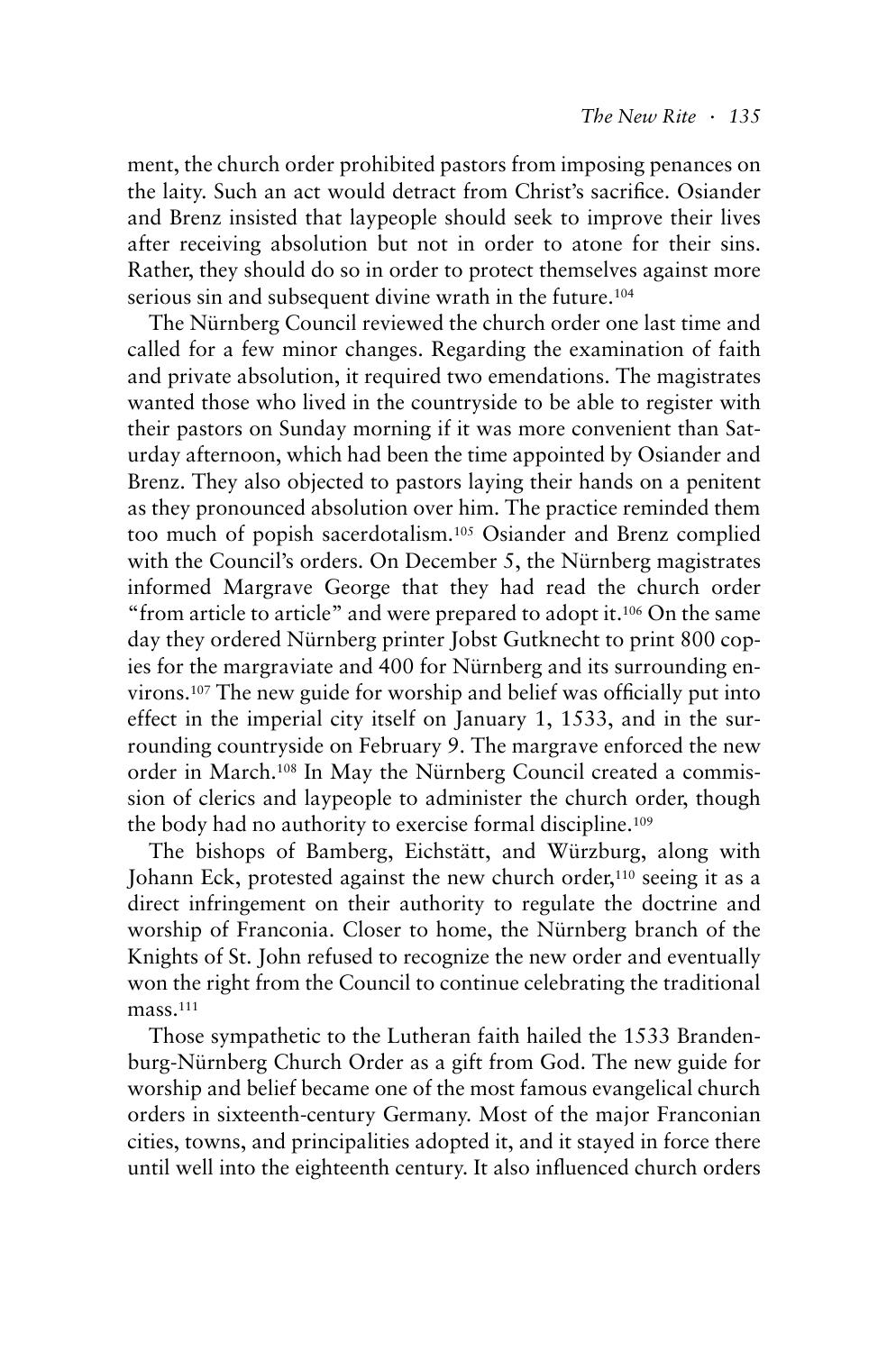in Swabia, Württemberg, northern Bavaria, Mecklenburg, and Saxony. Owing to the widespread influence of Osiander and Brenz's guide for worship and doctrine, one German scholar has aptly dubbed it the *Stammutter* of a whole family of Lutheran church orders.<sup>112</sup>

As the Reformation evolved from protest movement to state religion, its leaders sought to preserve its emphasis on spiritual freedom while also trying to provide the order and discipline that magistrates and theologians alike deemed so important. This dilemma manifested itself in many ways, one of the most practical being the need to ensure worthy reception of the Lord's Supper without returning to the alleged abuses of sacramental confession. In keeping with a trend throughout Lutheran Germany, religious leaders in Nürnberg sought to resolve this dilemma by creating a new, distinctively evangelical version of confession. It consisted of two parts, one intended to promote discipline, the other to protect freedom and offer consolation. The mandatory examination of faith and conduct permitted a pastor to assess a layperson's knowledge of the new faith and outward moral demeanor, while preventing him from penetrating into the confessant's conscience, a domain that belonged to God alone. If the pastor detected any glaring deficiencies, he could bar the layperson from the Lord's Supper until she demonstrated improvement. This was the full extent of the clergy's authority to discipline, and even it had to be exercised under the supervision of the Council. The second part of evangelical preparation for communion was private confession and absolution. Here a communicant could reveal whatever sin she chose in the confident expectation that she would receive absolution. She was not required to confess all her sins, still less to render satisfaction for them. Leaders of the Reformation in Nürnberg saw confession and absolution as means of consolation and encouragement. Control had no place in this part of the new ritual. As had been true of the late medieval sacrament of penance, both discipline and consolation were essential to the evangelical version of private confession, though, as we have seen, the theological basis for both had been significantly altered. Every major Lutheran church order in the sixteenth century contained a section on private confession that was in substantial agreement with the stipulations found in the 1533 Brandenburg-Nürnberg Church Order.113

This was the official position on confession, the ideal that religious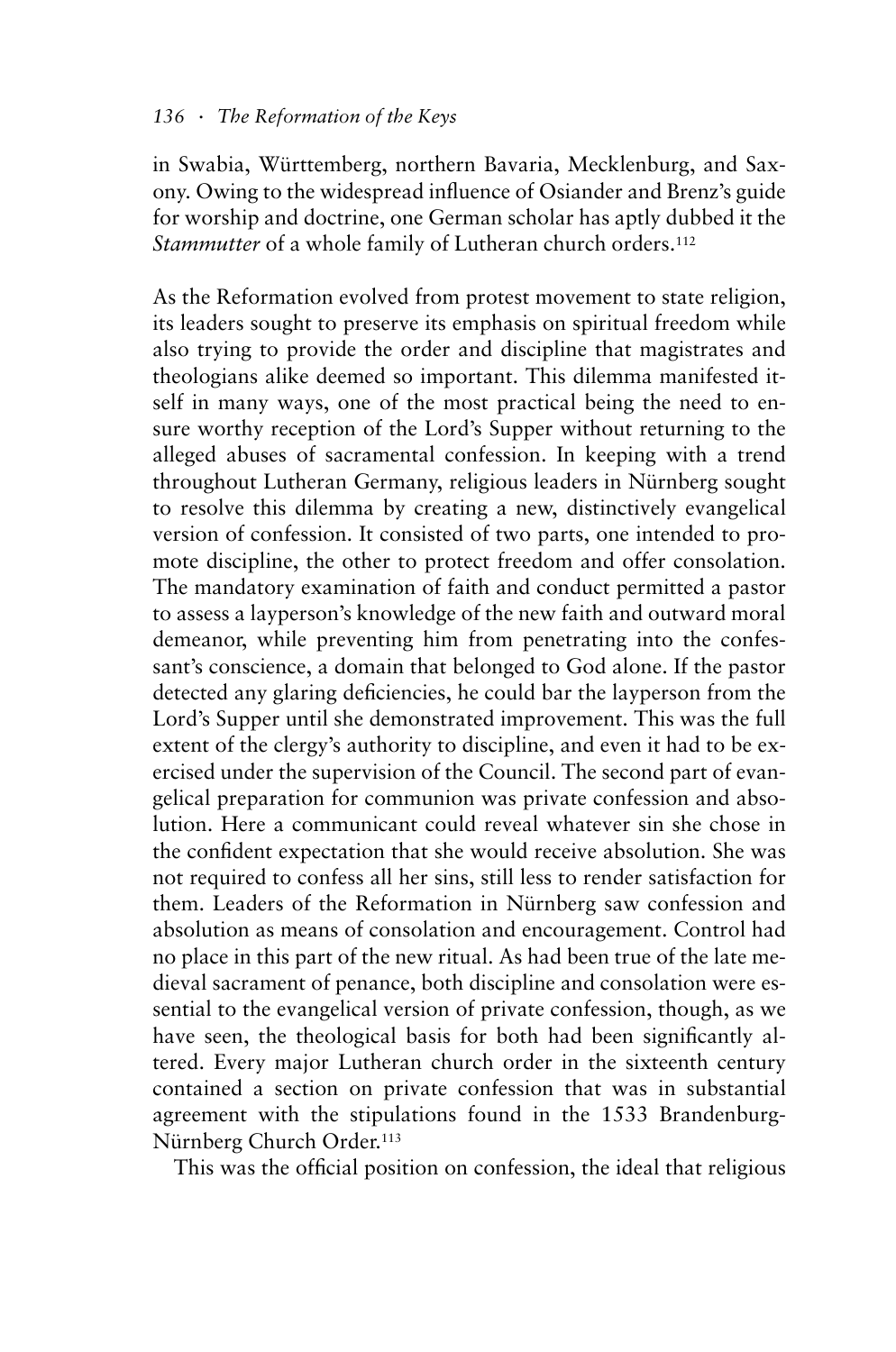leaders throughout Lutheran Germany hoped would help resolve their freedom-discipline dilemma. Soon this ideal would be put to the test in Nürnberg. As nowhere else in Lutheran Germany, confession and absolution became matters of intense strife in the imperial city, owing primarily to the influence of one man, Osiander. It would take some fifteen years for the new version of private confession to become a reality in Nürnberg. By this time lay Nürnbergers would have made an important addition to the reformation of the keys in their city, one that resolved the freedom-discipline dilemma in a way more to their liking.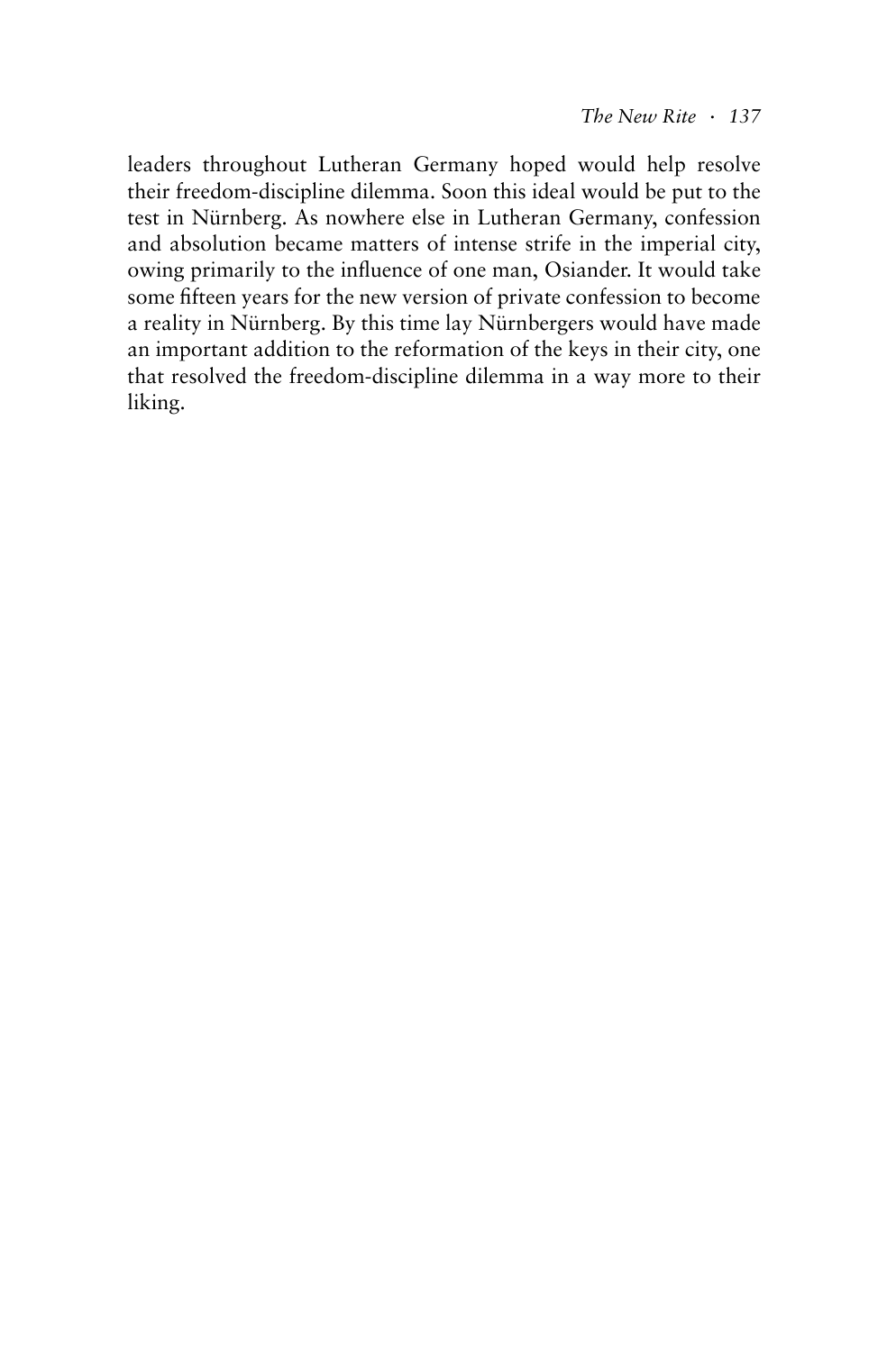# Resisting the Old Jurisdiction

With the approval of the 1533 Brandenburg-Nürnberg Church Order, the Nürnberg Council effectively completed its takeover of episcopal duties in the imperial city.<sup>1</sup> Divine-right rule of secular magistrates had finally won out over the temporal claims of the apostles' successors. Though the Council frequently turned to the city's theologians for advice, it now had final say in all matters of doctrine and practice. The Reformation had provided the magistrates with the final check on clerical authority they had been seeking for years. Convinced that unrestrained clerics had caused innumerable abuses in the old Church, the magistrates would keep a tight rein on evangelical ministers in the future. The Council would always err on the side of caution when responding to the Lutheran clergy's claims to religious authority.

The new policy on confession reflected this concern to limit clerical authority. Evangelical clerics were now servants in confession, no longer judges. Though the city's theologians had sponsored this reform, they soon came to regret the direction it took under the supervision of the Council: the clergy was deprived of nearly all responsibility for disciplining sinners. Osiander and Brenz had managed to include a provision in the church order that allowed clerics to bar the unworthy from the sacrament, but the magistrates had been extremely reluctant to grant this concession, and they still retained substantial control of the binding key. Although the Council shared the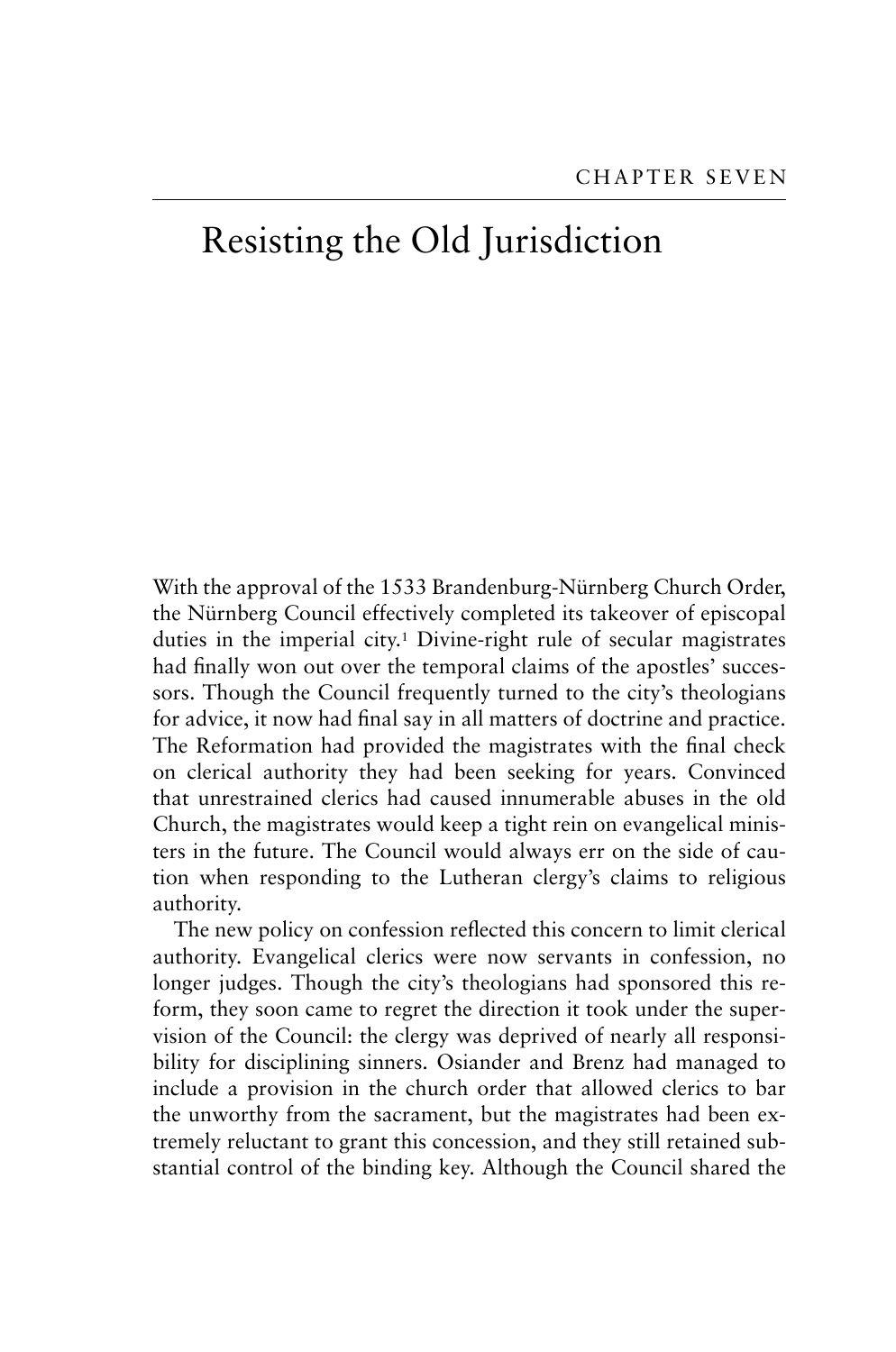theologians' zeal for curtailing the spread of antinomianism in Nürnberg, it opposed any measures that either challenged its own authority or rendered lay consciences vulnerable to clerical manipulation.

Osiander and Brenz responded directly to the Council's anticlerical sentiment in their treatment of confession in the new church order. By making one seemingly innocent omission, they acted to prevent any further loss of their authority. When the magistrates realized this, they immediately sought to counter the theologians' move. The resulting confrontation evolved into the Reformation's most important debate about the power of the keys, one that would delay the actual implementation of evangelical confession in Nürnberg for some fifteen years.

A few months after the Nürnberg Council formally implemented the 1533 church order, it began receiving complaints from burghers about what many considered a serious deficiency in the new guide for worship. They protested that it contained no form for general confession and absolution.2 As we have seen, evangelical reformers in Nürnberg had included the *Offene Schuld* in many of their early liturgies, and the city's magistrates had approved the practice in 1526. Wenzeslaus Linck's formula had become especially popular. The decision of Osiander and Brenz to omit general confession and absolution from their church order thus constituted a breach with current liturgical practice.

It is something of a mystery why the Council approved a church order that did not include general confession and absolution.<sup>3</sup> Although the magistrates maintained that they had carefully studied the order before adopting it,<sup>4</sup> they would later claim that the practice had been abolished without their knowledge.<sup>5</sup> One possibility is that the Council simply assumed that general confession and absolution would continue to be an accepted, if unofficial, part of the Nürnberg liturgy, much as it had been both before and after the city had turned Protestant. The Council members realized the new church order contained no form for the practice, but in no way thought this meant it would cease being a customary part of the imperial city's religious life. Whatever their reasoning, the magistrates would soon come to regret their oversight. The city fathers had failed to appreciate just how important the abolition of general confession had become for their city's leading preacher.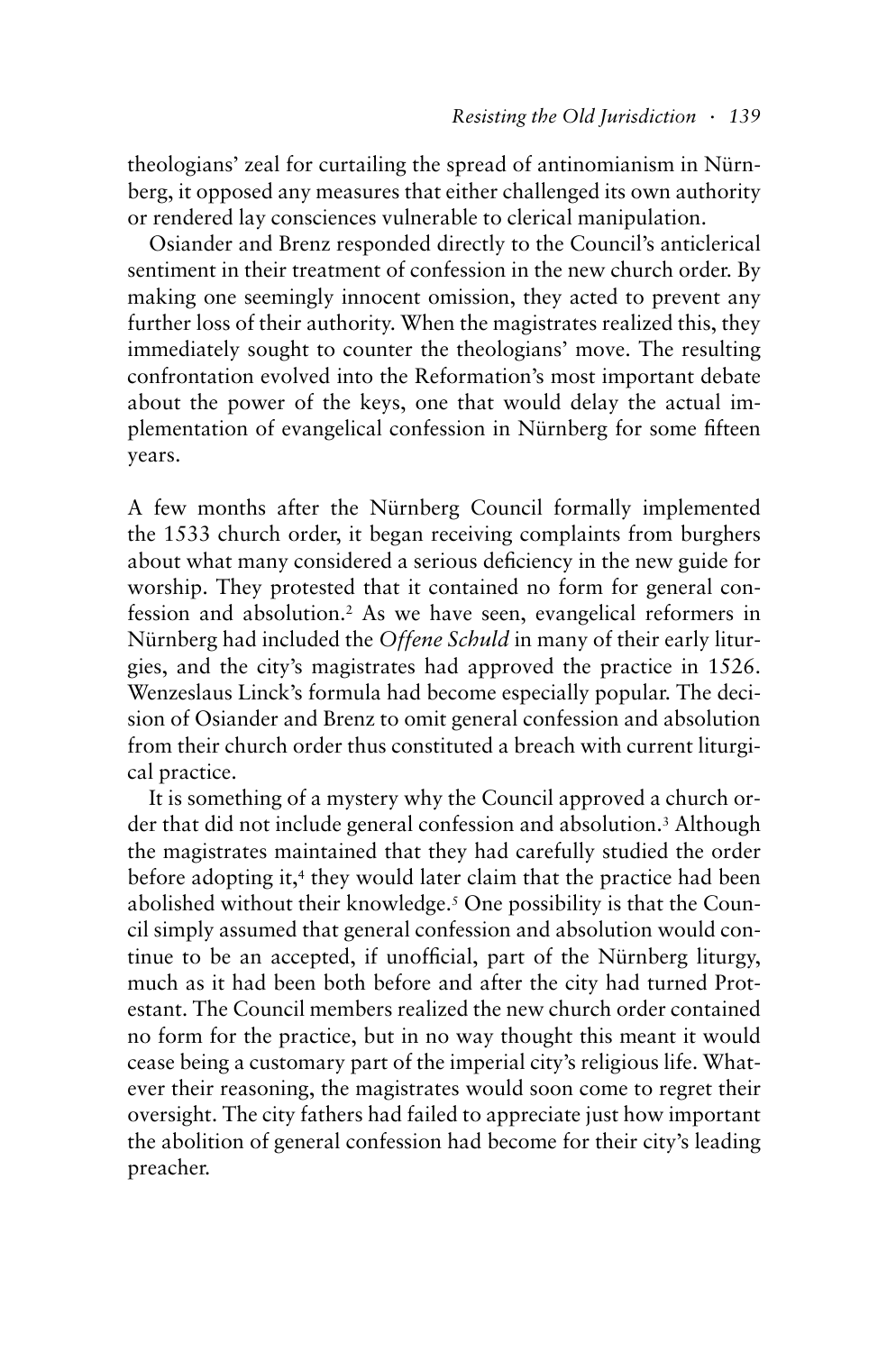#### *140 • The Reformation of the Keys*

In response to the displeasure voiced by its subjects, the Nürnberg Council asked the city's leading theologians for an explanation of why general confession and absolution had not been included in the new church order. The Council members also inquired whether or not it would be appropriate to reintroduce the practice into the Sunday liturgy. On April 3, 1533, three days before Palm Sunday, Nürnberg's preachers met with magistrates Christoph Koler and Leonhard Schürstab to discuss the matter. A minority group led by Osiander held that general confession and absolution were "completely useless and unscriptural" and should be abolished in all the city's churches.<sup>6</sup> The St. Lorenz preacher had already done away with them in his church. The majority, however, wanted to return to the customary practice of general absolution in the Sunday liturgy and private absolution for communicants and those with a troubled conscience.7 They conceded that "it would be good if the people were exhorted more often to receive private absolution,"8 but they also argued for the validity of general absolution. The preachers maintained that general absolution was a legitimate expression of the gospel in that it announced forgiveness of sin to all who repented of their misdeeds and believed in Christ. To those who received the general proclamation of forgiveness with penitent and believing hearts, God would grant remission of sin, quite apart from private absolution.<sup>9</sup>

Osiander agreed that communicants should be exhorted to seek private absolution, but insisted that none would do so if general absolution were retained. Laypeople would think private absolution redundant if the public announcement of forgiveness were held to be valid.10 Osiander also attacked the notion that a pastor could absolve someone without first knowing whether or not she had sorrow for her sins and genuine faith, something that was impossible in a crowd.<sup>11</sup> Finally, he asserted that because general absolution made forgiveness conditional on a layperson's faith, it was no absolution at all. True absolution was always certain and reliable because it was based on a divine promise, which could never be doubted.12

Osiander's opposition to general absolution was motivated, at least in part, by deeply pastoral concerns. He thought the practice posed a serious threat to private absolution and thus robbed the laity of the consolation that could only be found therein. For the St. Lorenz preacher, general absolution was a source of "cheap grace" that made a mockery of true forgiveness of sins. As we will see, in order to pro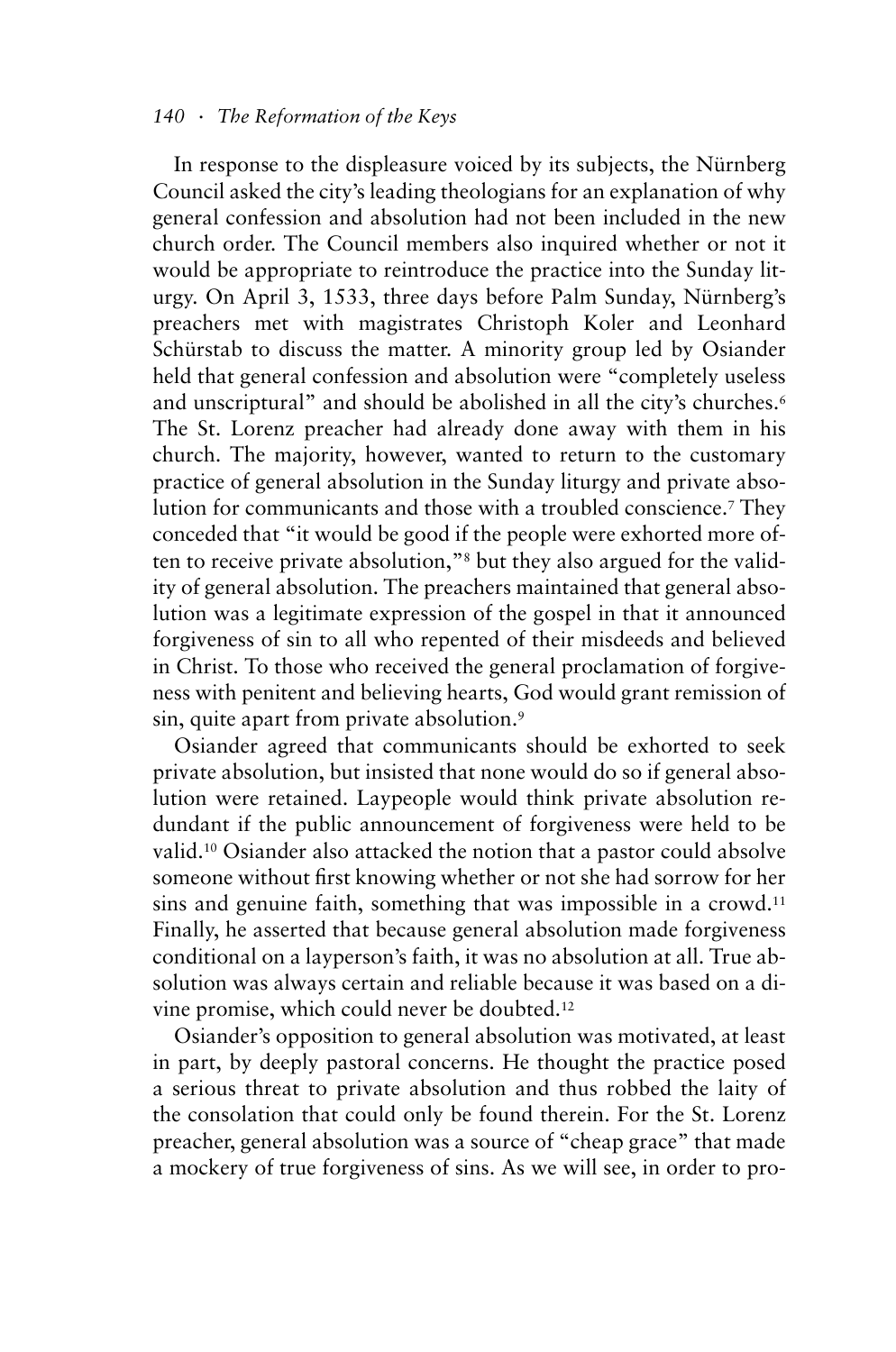mote the spiritual welfare of the laity, Osiander thought it necessary to bolster his authority as a priest. This is where he would run into trouble.

Despite the efforts of the majority group to win over Osiander,<sup>13</sup> they were unable to dissuade their colleague from his opinion that general absolution was a fraud. He insisted that he would sooner "walk through fire" than recant his position and informed the two magistrates that he possessed superior theological vision in the matter and therefore should be trusted. St. Sebald preacher Dominikus Schleuppner responded sarcastically, "so that means the rest of us are blind."14

In a revealing statement, Osiander told Koler and Schürstab that the Council had already taken the binding key away from him; they were not now going to seize the loosing key as well.<sup>15</sup> Coupled with Osiander's pastoral concerns was a firm resolve to protect what remained of the evangelical clergy's jurisdiction over Nürnberg's religious life. He refused to suffer another incursion of the secular into what he took to be a sacred office. Much to the St. Lorenz preacher's chagrin, the Council resolved on the following day to reintroduce general absolution, while still requiring communicants to register with their pastors before participating in the Lord's Supper.16 The magistrates presumably intended for the clergy also to examine and absolve communicants privately as per the church order, though there is no mention of either in the relevant sources.

As it had done in the earlier dispute about the ban, the Council turned to leaders of the Reformation outside of the imperial city to obtain further confirmation for its decision. The magistrates wrote to both Schwäbisch Hall and Wittenberg asking for written statements from Brenz and Luther on the validity of general absolution.17 They explained to the reformers that many lay Nürnbergers had suffered "not a little doubt and unrest in their consciences" as a result of the abolition of general absolution.18 According to the Council, there were many pious Christians among the city's inhabitants who were not always able to attend church when private absolution was available. (The church order called for private absolution to be offered on the Saturday afternoon before a Sunday morning celebration of the Lord's Supper, but, owing to the intervention of the Council, it also permitted the laity to receive private absolution shortly before the Eucharist on Sunday morning. The magistrates apparently thought that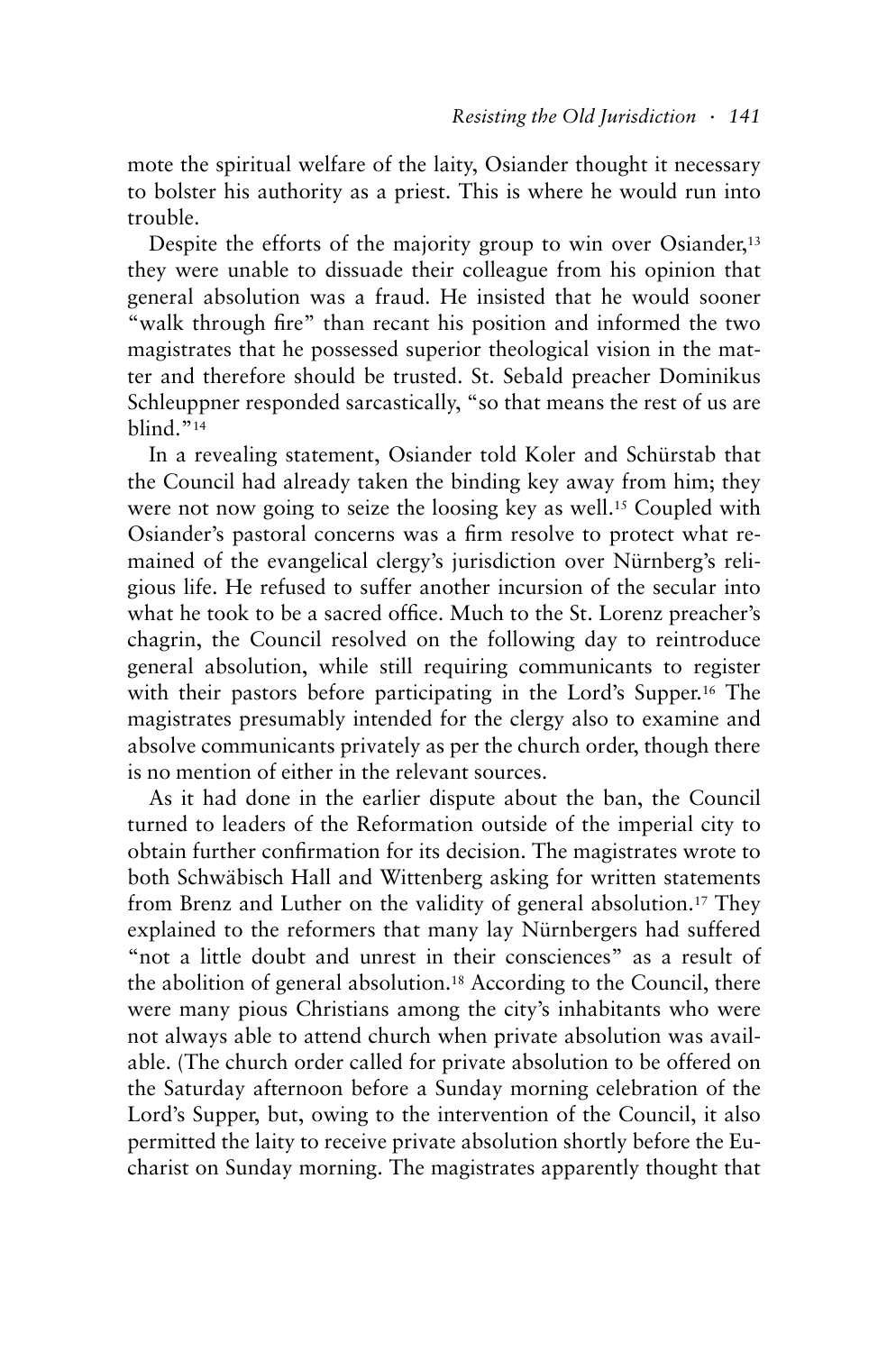even given this latter provision, many Nürnbergers could not make it to confession.) For these pious burghers, general absolution was a great source of consolation and the primary means through which they heard the divine word of forgiveness. The Council also defended its support for general absolution by arguing that the sheer size of Nürnberg—some 40,000 inhabitants at this time—made it impossible for the city's pastors to absolve all would-be communicants individually. Reformation Nürnberg had a severe shortage of confessors owing to the Council's decision in 1525 to expel the city's mendicant orders, a problem that would not be resolved until the middle of the century. Finally, the magistrates also observed that general absolution was an accepted part of evangelical liturgies in Electoral Saxony.<sup>19</sup> Therefore, they argued, it should not be abolished in Nürnberg.20

As coauthor of the 1533 Brandenburg-Nürnberg Church Order, Johannes Brenz was bound to agree with his colleague, though he and Osiander did part company on some matters related to absolution. In his written opinion from April 12, 1533, he argued that the Nürnberg preacher was completely justified in wanting to abolish general absolution; it detracted from both the preaching of the gospel and from private absolution. The Schwäbisch Hall reformer admitted that the keys could be used with either individuals or crowds, and in both cases forgiveness was contingent upon individual faith, a statement with which Osiander disagreed. But Brenz maintained that pronouncing general absolution after the sermon—its usual place in the liturgy—was an abuse of the clerical authority to bind and loose sins because it suggested to the laity that the sermon itself was not a valid form of forgiveness.21 Such a practice would inevitably lead to a deemphasis on the sermon as a means of absolution.<sup>22</sup> The fact that many thought they needed general absolution in addition to the sermon, as the Council had reported, provided evidence that Nürnbergers were already guilty of this error.23 Brenz further argued that because the keys entailed binding as well as loosing sins, it was imperative that they be exercised in a private encounter between pastor and communicant, where the former could assess the latter's faith and conduct. Again diverging from Osiander, the Schwäbisch Hall reformer conceded that if it were made clear in the general absolution that the sins of those who did not believe would be retained, the requirements for the proper use of the keys could be met.24 But Brenz, like Osiander, clearly thought this arrangement less than ideal.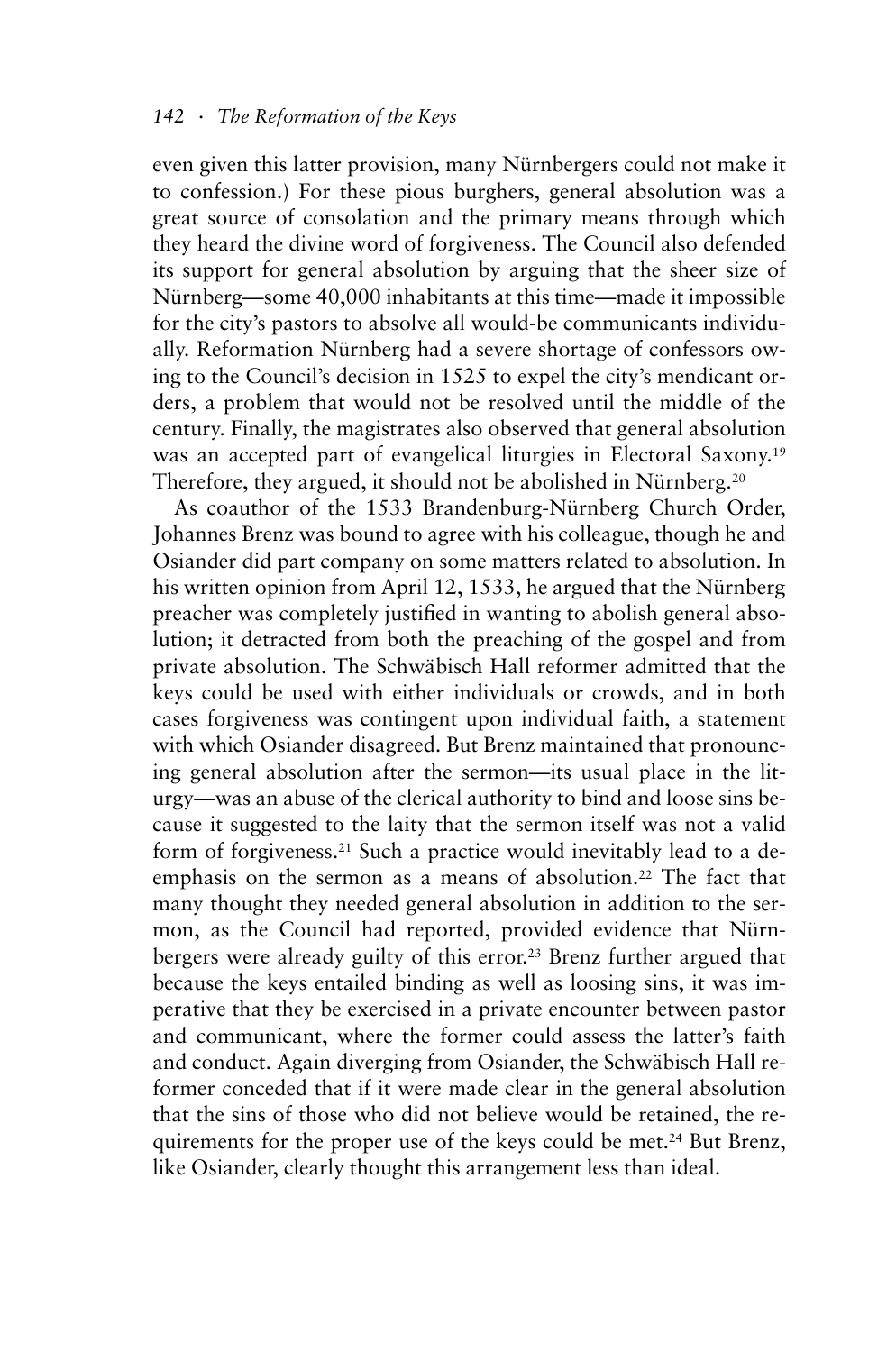Absolution was a sacrament for the Schwäbisch Hall reformer, and like the other divinely instituted means of grace, it was meant for individuals.25 He knew of no examples in the Bible where the apostles poured baptismal water over several people at once or simply tossed eucharistic bread to the multitudes. The keys could be most effective in relieving the burdens of a troubled conscience only when used in a one-on-one encounter. Brenz played down the difficulties the Council had raised about examining each communicant individually, arguing that priests in the old Church had been able to do it even before friars could assist them, and much more could now be expected from pastors who were stewards of the true faith.26

After dealing with the specifically theological difficulties of general absolution, Brenz addressed what he took to be the real, if unspoken, concern of the Nürnberg magistrates. He insisted that the preachers who wanted to abolish general absolution were not interested in becoming "lords" *(Herren)* again; they simply wanted to ensure that troubled consciences would not be deprived of the consolation they needed. Far from being a bid to enhance their own authority, this pastoral concern showed that the clergy wanted to become servants, not lords. As Bernhard Klaus has observed, "Brenz appears here to have grabbed the bull by the horns."27 The Nürnberg Council feared that Osiander and his like wanted to abolish general absolution in order to restrict forgiveness of sins to a private encounter between priest and penitent, all in an effort to enhance their own authority. The magistrates wanted a more modest clergy, one that made no pretensions to being the sole mediators of divine mercy, and one that posed no threat to their own hegemony over Nürnberg's religious life.

The imperial city's magistrates were much more pleased with the response they received from Wittenberg.<sup>28</sup> In a letter dated April 18, 1533, Luther, along with Melanchthon, advised that the imperial city should retain both forms of absolution. Much as the majority party in Nürnberg had done, the two Wittenbergers equated absolution with the preaching of the gospel.29 (The Augsburg Confession suggested the same.)30 Because it was appropriate to proclaim the good news to both crowds and individuals, Luther and Melanchthon reasoned that it was fitting for evangelical churches to practice both general and private absolution. The fact that some who heard general absolution would not receive it in faith provided no grounds for abolishing it. Absolution in whatever form was always dependent on faith for its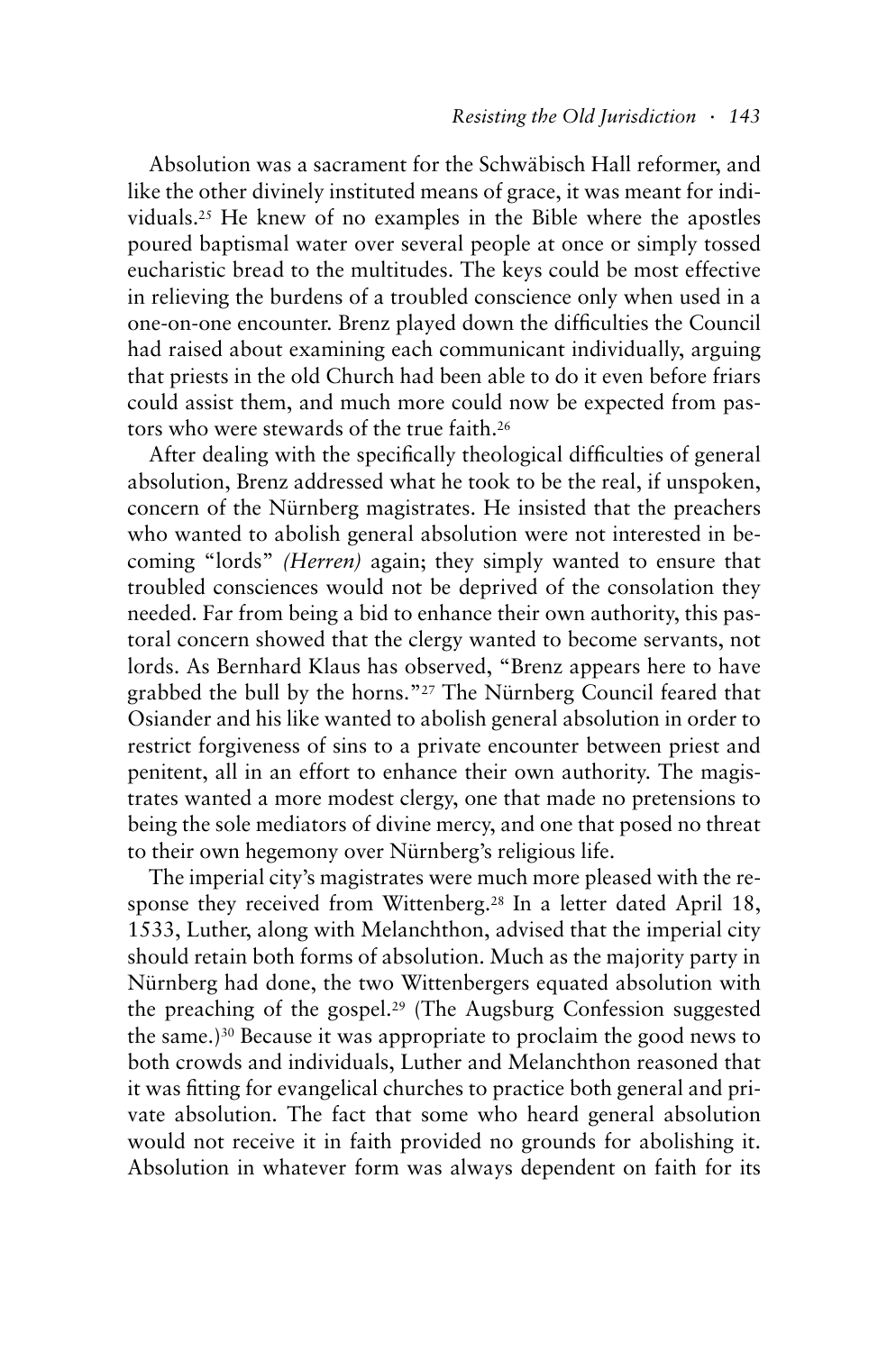efficacy.31 Forgiveness in Christ still had to be preached, regardless of whether it was received by a believing heart.

Like Osiander, the Wittenberg reformers were anxious to protect private absolution. As in Nürnberg, private absolution was part of the mandatory preparation for communion in their churches,<sup>32</sup> the only difference being that the Wittenberg laity actually went to confession.33 Luther and Melanchthon argued that it was especially in this personal application of the gospel that the conscience burdened with guilt and doubt gained freedom and confidence. For the Wittenberg reformers, general absolution without private absolution was unthinkable. It was the experience of the latter that taught the laity how to receive the former properly. They maintained that laypeople should accept general absolution as if it were spoken to them privately.34 The reformers preferred private absolution because it applied the gospel directly to individuals, but realized that laypeople were not always able to receive it when in need of consolation, as the Nürnberg Council had reported. For them general absolution was a valid, if less desirable, medium of divine forgiveness.

Though the two Wittenbergers were sympathetic to Osiander's concerns about general absolution, they were more optimistic than the Nürnberg preacher about the ability of evangelical churches to retain both forms of absolution without detracting from the *pro me* aspect of the gospel. They were also more willing than Osiander to allow laypeople to appropriate forgiveness for themselves through their own exercise of faith. Whether spoken privately to an individual or publicly to a crowd, absolution always required faith to effect what it offered. As we will see, Osiander had quite a different view of the matter. Finally, Luther and Melanchthon were much more hesitant than Osiander about using absolution to make a statement about the proper balance of power between clerics and magistrates. They knew their movement's survival was still too dependent on the good will of secular authorities to risk alienating them through a direct confrontation about religious jurisdiction.

On April 30, some two weeks after Easter, the Nürnberg Council summoned the city's preachers to its chambers and read out to them the Wittenberg opinion. It then ordered them (again) to return to the customary practice of pronouncing general absolution to their parishioners and to avoid further discussion of the matter.<sup>35</sup> In the minds of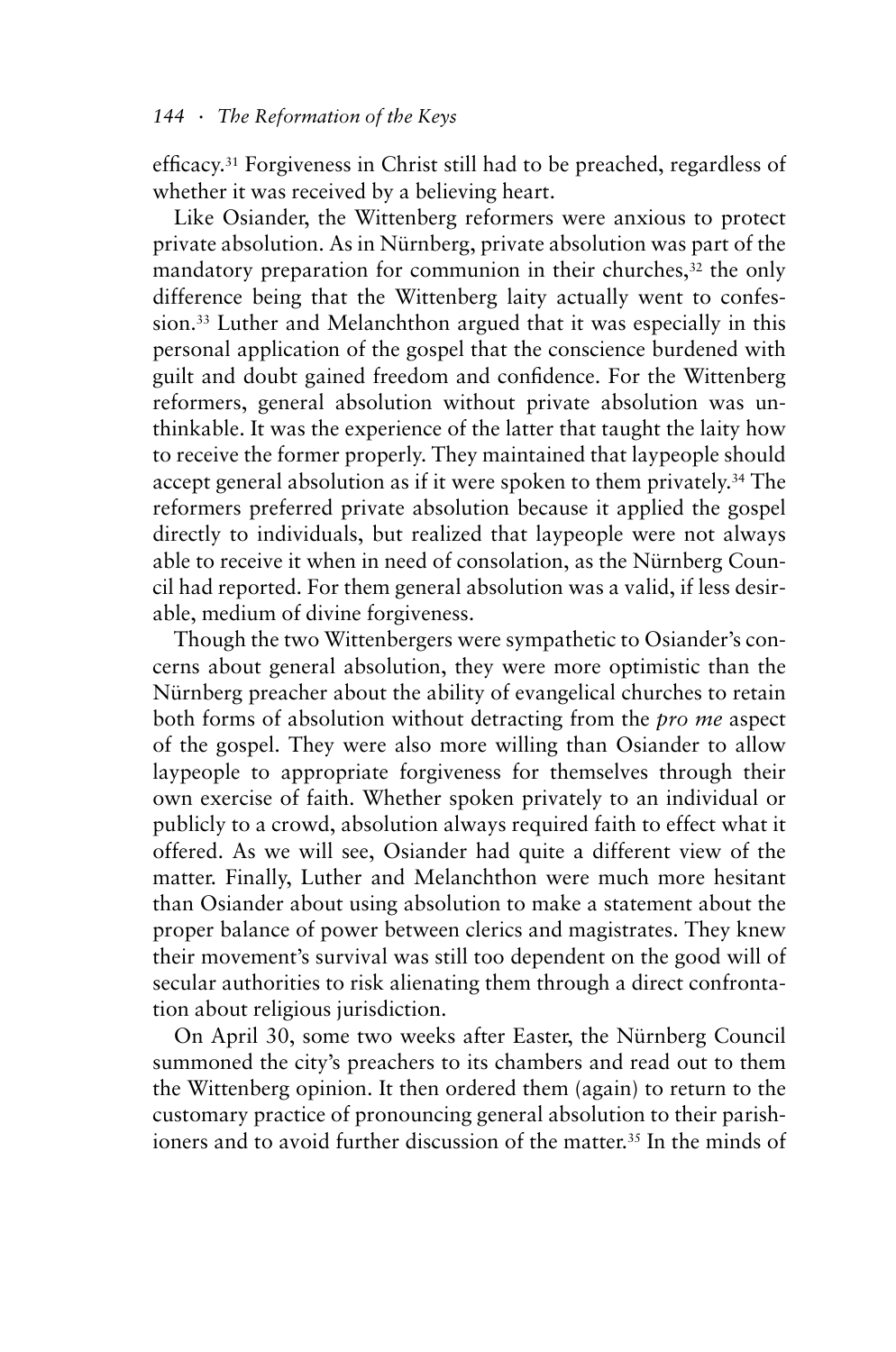the magistrates, the issue was now settled. For Osiander, however, the Council's decision was a call to arms.36

Less than a week later, Osiander preached a fiery sermon against general absolution from his St. Lorenz pulpit.37 As per the Council's request, schoolmaster Michael Roting, who had heard the sermon, prepared a report on the homily.<sup>38</sup> According to Roting, the goal of Osiander's diatribe had been "to prove and demonstrate that general and—as it is called—public absolution is not only unnecessary, but also destructive and devilish."39 Contrary to Brenz and the other Nürnberg preachers, Osiander had insisted that even where laypeople had true sorrow for their sin and were prepared to receive the word of forgiveness in faith, general absolution was still a "false delusion." He had argued in his sermon that there were three levels of faith found in the Bible, which required two different kinds of keys. The first level entailed hearing and understanding the gospel through the public preaching of the Word. Osiander dubbed such preaching "the teaching key" because it instructed hearers in God's law and plan of salvation without actually offering forgiveness of sin. This level of faith could not obtain salvation, and if one did not proceed beyond it, damnation was certain. A person reached the second level of faith when God produced within him a desire for righteousness. This degree of belief was also elicited by the teaching key and, like the first level, was insufficient to obtain salvation. In the third and final level of faith, a person accepted the forgiveness promised in the gospel by being baptized and subsequently receiving private absolution through the loosing key. Salvation occurred at this level only. Preaching forgiveness to a crowd was inappropriate, according to Osiander, because it entailed using the wrong key in the wrong situation. For his part, Roting thought Osiander's sermon offensive and unscriptural.40

Upon receiving the schoolmaster's report, the Council dispatched three of its members to confront Osiander. The defiant preacher informed the magistrates that he had intentionally treated general absolution in his sermon so that it would become a topic of discussion. He further asserted that during his twelve years of service in Nürnberg he had never preached falsehoods and proclaimed he was ready to be burned alive if anyone could demonstrate otherwise. Osiander also declared to the magistrates, rather self-righteously, that while many of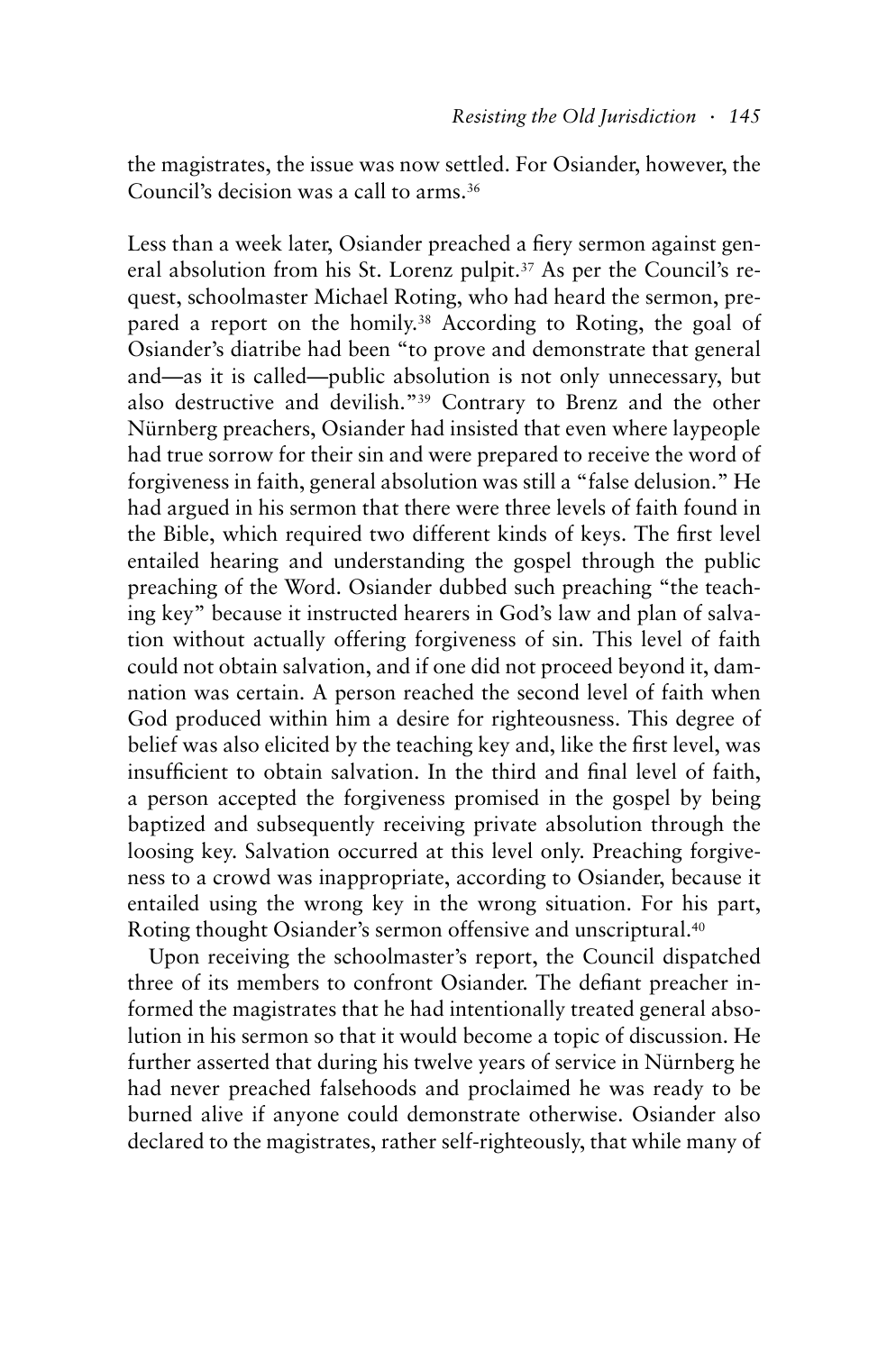the city's other pastors neglected their clerical duties, "he studies diligently day and night at great expense to his body and life so that he can instruct the people faithfully." Only after his death would the Council see how correct he had been all along.<sup>41</sup> Although the magistrates were of a different opinion, Osiander insisted that Luther and Melanchthon's statement on absolution supported his position. Still, in submission to the magistrates' wishes, he pledged not to preach on the topic again.42 For the time being, Osiander could afford to grant the magistrates what they wanted: his design to challenge the Council's position on general absolution—and religious authority—was proceeding according to plan.

A few days later, on May 16, the St. Lorenz preacher sent the Council his unsolicited recommendations for how the conflict between himself and the city's other preachers could be resolved. Before giving specific proposals, Osiander first charged that the magistrates had become "lords and judges" in matters of doctrine, offices that they were not equipped to carry out.<sup>43</sup> He admonished the Council to adopt the position on absolution that was true to God's Word, not the one that was based on majority opinion or precedents in other cities and regions.44 He also challenged the Council to have the city's other theologians respond to two questions: (1) Did general absolution constitute a proper use of the loosing key, one that was equivalent to private absolution? (2) Given the obvious benefits of private absolution over general absolution, would it not be better to do away with the latter, even if it were held to be valid, so that the laity could be urged to receive the more certain form of forgiveness? Osiander warned that the Council had to decide between private and general absolution; it could not attempt to walk the fence on this issue. To do so would constitute a de facto rejection of private absolution. Osiander remained convinced that, in spite of its obvious benefits, no one would seek private absolution if the general proclamation of forgiveness were held to be valid. Simple people in need of private absolution would mistakenly believe that general absolution was sufficient, and thus remain mired in sin and guilt.45

Lazarus Spengler once again felt obliged to put Osiander in his place and responded to the preacher's recommendation with his own written opinion.<sup>46</sup> He began by insisting that the current struggle over absolution could not be attributed to the magistrates' having overstepped their jurisdiction; it was their God-given responsibility to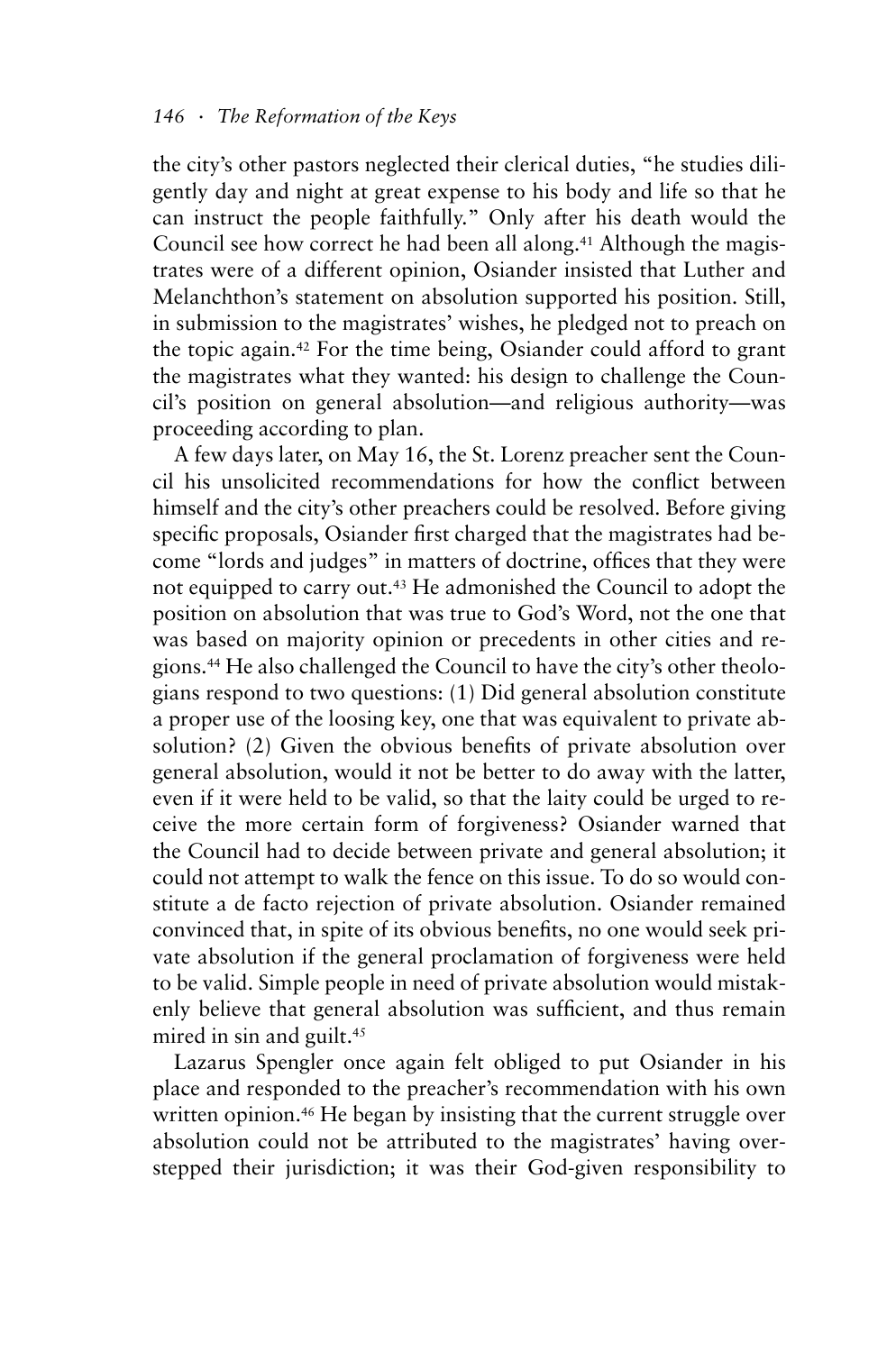oversee the religious life of the city, $47$  though they had never used this authority in a heavy-handed way. Spengler charged that Osiander himself had publicly assailed the Council for not taking a more active role in implementing the 1533 church order.<sup>48</sup> The only reason the Council had intervened in the present case was that it had become convinced by both Wittenberg and the majority of Nürnberg's other theologians that Osiander's position was contrary to God's Word. The main problem, as Spengler saw it, was that Osiander was simply arrogant, a character trait he had clearly displayed when composing the church order. Even though nearly every other theologian disagreed with his position on absolution, Osiander insisted that he alone was right.49

The Council secretary sided with the magistrates' understanding of the Wittenberg opinion and argued that it in no way supported Osiander's position.50 He continued to insist that Osiander had completely avoided the real source of the present conflict: he had openly preached against general absolution, even though the Council had sanctioned it, and had then stated that any who proclaimed or received it were fools and sinners.<sup>51</sup> Spengler asserted that Osiander's proposed questions were completely inappropriate because no one wanted to abolish private absolution. He also took issue with the Nürnberg preacher's threefold division of faith and his corresponding bipartite understanding of the keys, maintaining that both were foreign to Scripture.52 The Council secretary concluded, "if Osiander could set aside his ambition and not trust in himself so much, but instead recognize that he is a fallible human being; if he would honor God's Word by allowing himself to be mastered and led by it, rather than seeking to master it  $\dots$  he would be regarded [by the folk] as a great [and] important man...I pray that God may give him his grace to this end."53

Spengler was an intelligent and courageous man who had a very deep and sincere commitment to the evangelical faith. He also possessed complete allegiance to the Council. As we have seen, when the magistrates proved unreceptive to his suggestions regarding the ban, he had recommended that the issue be dropped from the proposed church order. Spengler now expected the same kind of deference from Osiander. What outraged the Council secretary most was that Osiander had openly defied and even maligned the magistrates as they carried out their God-given responsibility to ensure conformity to the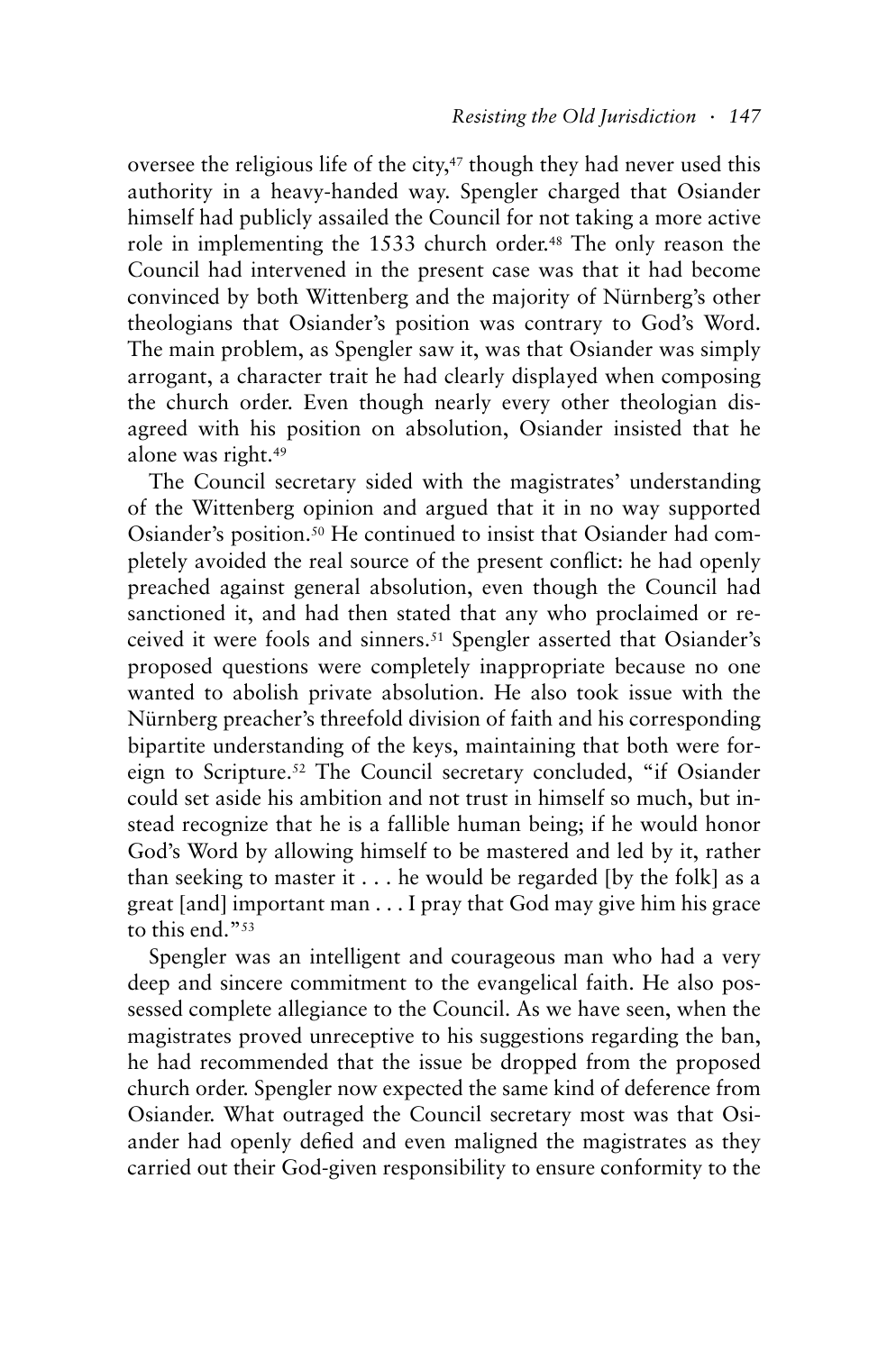divine Word. The St. Lorenz preacher had yet to accept the religious authority of the Council. He still wanted veto power over any decisions he deemed unbiblical. Both Spengler and the Council had a different view of how sacerdotal and magisterial authority were to be related in evangelical Christendom.

The Council was content to have the debate about absolution confined to written opinions. Keeping the conflict out of the public eye remained a central concern of the magistrates throughout the Nürnberg absolution controversy. Like their counterparts throughout Germany, the magistrates considered open chaos an affront to God as well as a precursor to greater calamity. They viewed life as something that constantly had to be redeemed from confusion in order to be of any use to God or human beings. Maintaining Nürnberg's bulwark against the perpetual threat of chaos was a task the imperial city's magistrates embraced with particular diligence. Osiander shared the magistrates' fear of chaos, but his notion of proper order differed from theirs in important ways. His was based on a distinction between the laity and the clergy that had lost its appeal for the majority of his colleagues and fellow burghers. In their eyes there was no longer an essential difference between the two: Osiander was out of step with the times.

Two months later, on July 13, 1533, the St. Lorenz preacher again disobeyed the Council and held forth on absolution from his pulpit. After listening to this sermon Spengler informed a friend in Wittenberg that he had never witnessed such a spectacle in a Nürnberg church.<sup>54</sup> Osiander had preached with such an embittered spirit that "not only my lords, but also a large part of the people were deeply troubled [by it]."55 Without revealing the actual content of the sermon, the Council secretary expressed his fear that Osiander's comments would cause a civil revolt, the likes of which Nürnberg had never seen.56 Spengler affirmed his respect for the St. Lorenz preacher as a man of great learning, but confessed that Osiander's "arrogant [and] disdainful spirit has always offended me and has always given me cause to worry that he would one day incite a great uproar, which is exactly what we are now experiencing."57 Spengler thought that only Luther would be able to break Nürnberg's wild stallion at this point, though the secretary feared he would need sharp spurs.<sup>58</sup>

The Council rebuked Osiander again and exhorted him to honor his earlier promise not to preach on absolution. The magistrates also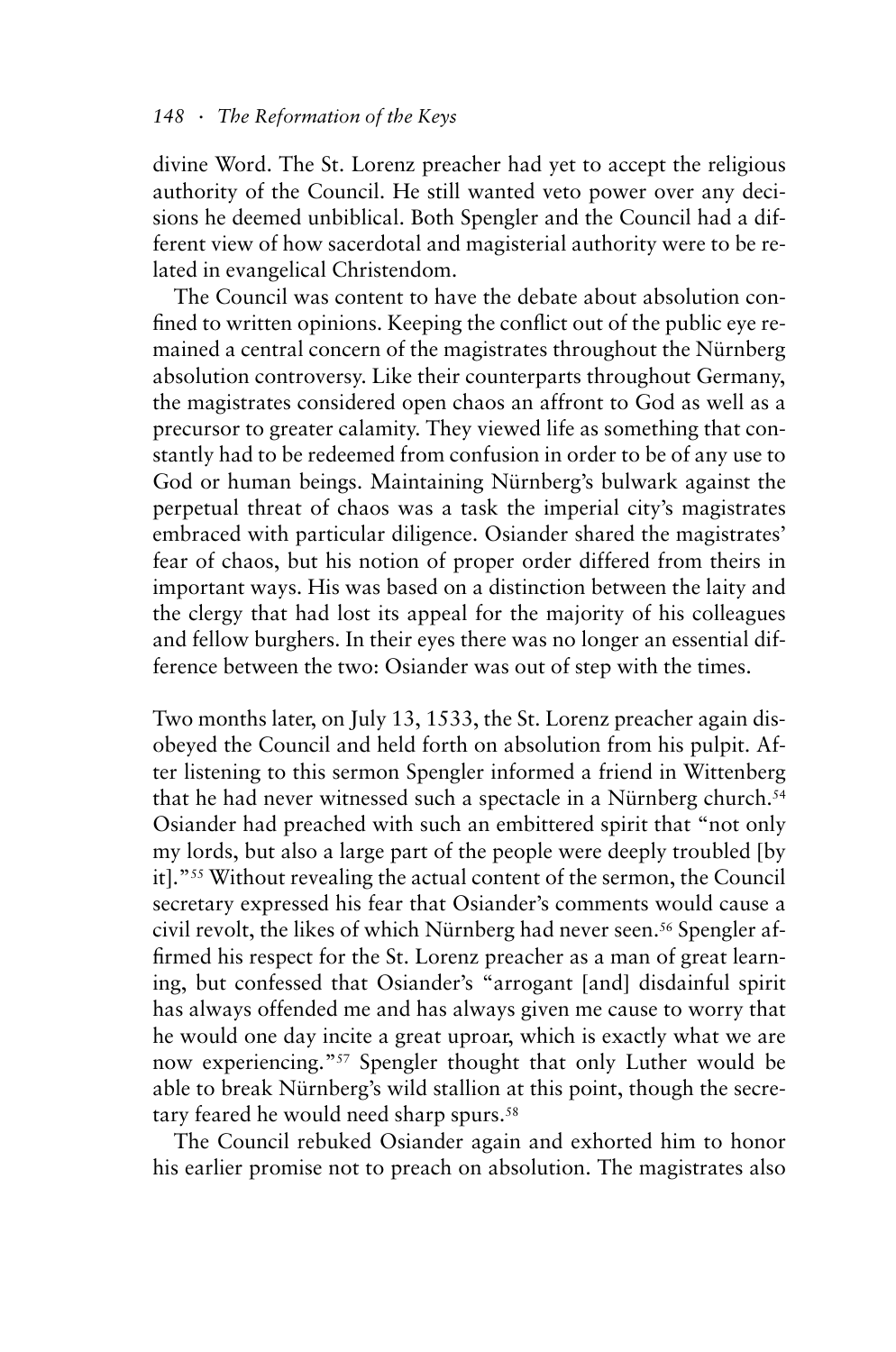instructed him to provide them with a written explanation of his position on the contested issue. Though the St. Lorenz preacher remained defiant, insisting that he was simply fulfilling the duties of his preaching office, he finally agreed to obey the Council but on one condition: the city's other preachers also had to submit their own statements on absolution. By this point Osiander's colleagues were threatening to attack him from their own pulpits, but the Council finally prevailed on them to confine their vengeance to written opinions.<sup>59</sup> Modifying Osiander's recommended questions to suit their own tastes, the magistrates required both parties in the controversy to respond to the following two questions: (1) Was private absolution a third sacrament?  $(2)$  How should one regard general absolution?<sup>60</sup>

In their written statements of August 6, Osiander's opponents said that they had no quarrel with their colleague over the status of private absolution; it was a sacrament.<sup>61</sup> All ascribed to the reformation of the traditional practice set out in the Augsburg Confession. They affirmed that evangelical pastors, as servants of the Word, had authority to absolve sinners privately and agreed with Osiander that they should exercise this office especially with communicants. Their point of disagreement with their colleague continued to be over general absolution. They again asserted that it was simply a public preaching of the gospel whose validity depended on the faith of the recipient.<sup>62</sup> Osiander's opponents warned the Council that if it could not restrain the boisterous preacher in the future, they would ignore their oath of silence and attack him in their sermons.

Before Osiander submitted his own written statement, he preached two more times on absolution.63 According to witnesses, the St. Lorenz preacher asserted in these homilies that no one who sinned after baptism could be restored to grace through either a sermon or general absolution. Only private absolution spoken by a pastor offered penitents the forgiveness they needed. Osiander also reportedly labeled those who disagreed with him as "demons" *(Teuffels Schuppen)* from whom laypeople should protect themselves.<sup>64</sup> When asked by the Council to defend his actions, Osiander claimed he had been forced to break his promise because certain persons in his congregation had told him they would not be able to regard him as an honest preacher of God's Word unless he stood his ground on this issue. The magistrates found this excuse "completely childish" *(ganz kindisch)* and again insisted that he submit his written statement to them.<sup>65</sup>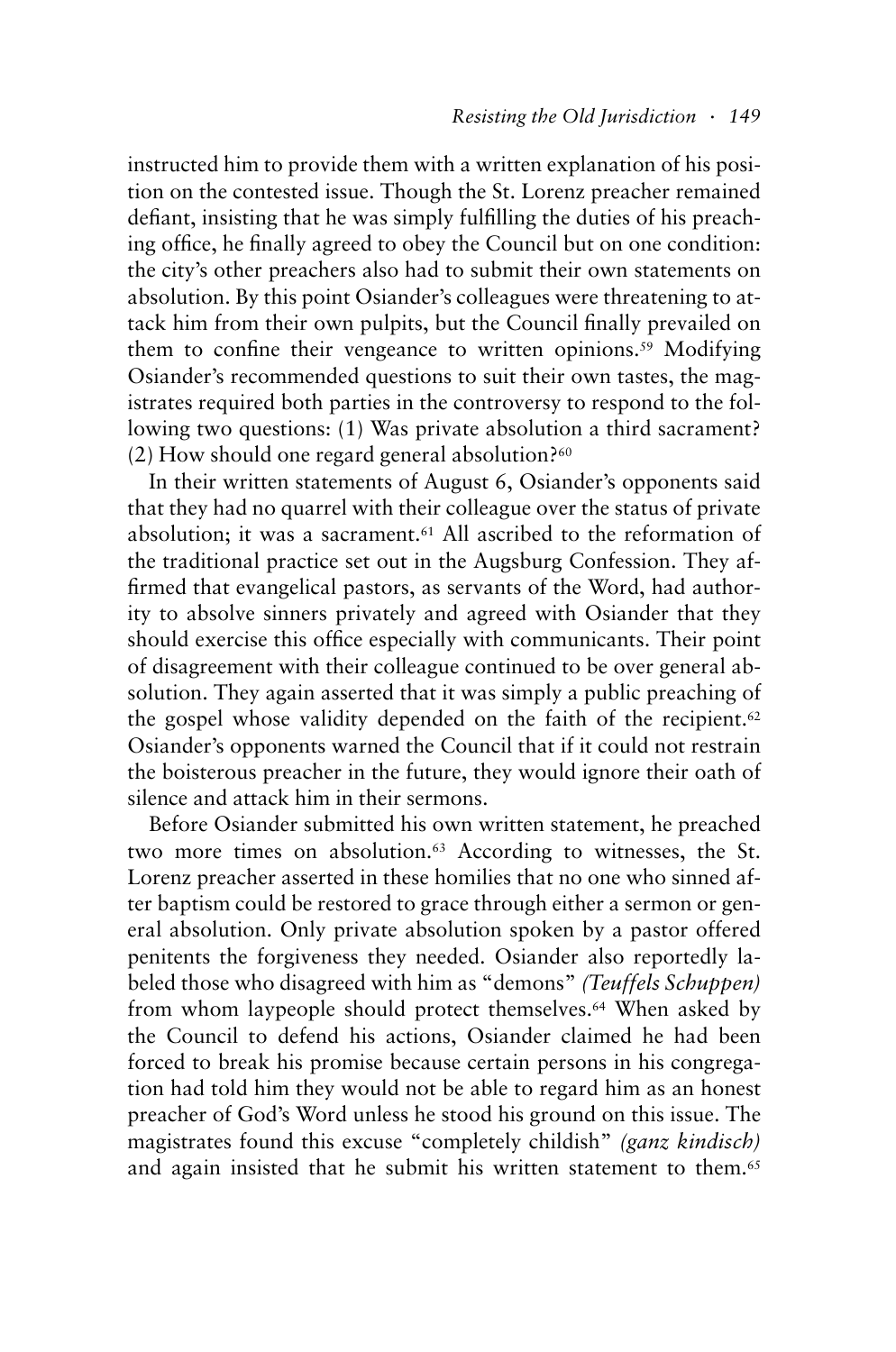They also urged Osiander's colleagues again to turn the other cheek and refrain from attacking their brother in public.<sup>66</sup>

On September 23, Osiander finally obeyed the Council's orders. But rather than responding in brief to the assigned questions, as his colleagues had done, the St. Lorenz preacher submitted a treatise on the power of the keys that was ninety folios in length.<sup>67</sup> It is one of the most important and certainly most extensive statements we have on the topic in the German Reformation. Osiander sought to uphold his version of evangelical private confession throughout his treatise. Negatively, he opposed priestly interrogation of consciences, the detailing of sins, mandatory auricular confession, and the assigning or performance of penances. With his colleagues, Osiander believed there was nothing a penitent could do to merit divine forgiveness. Indeed, he accused his opponents of reintroducing a subtle form of works righteousness into Lutheran private confession. He sought to reveal in his treatise what he believed to be a serious and widespread misunderstanding of clerical absolution that was causing intolerable abuses of the keys in Lutheran Germany. Positively, the St. Lorenz preacher stressed the importance of the examination of faith and conduct, while extolling the great benefits of private absolution. In Osiander's mind, his version of the keys was more evangelical than that of his opponents.

Osiander's primary goal in *On the Power of the Keys* was to present his case for the uniqueness and indispensability of private absolution. He set out to do so first by defining the different means by which God communicated grace to human beings and then by demonstrating why these avenues of mercy were not interchangeable. The St. Lorenz preacher attributed the conflict between himself and his opponents to the latter's failure to appreciate the distinctive character and function of each of the five means of grace: the preaching of the law, the preaching of the gospel, baptism, the Lord's Supper, and the keys.68

Much as he had argued in his first sermon on absolution, Osiander referred to the first two avenues of divine mercy as the "teaching key" *(lehrschlussel).*<sup>69</sup> The St. Lorenz preacher again explained that this key provided human beings with information about God's wrath and mercy and was intended for use with both believers and nonbelievers until Christ returned. It was not a means of absolution. By contrast, the loosing key actually mediated divine mercy to the individual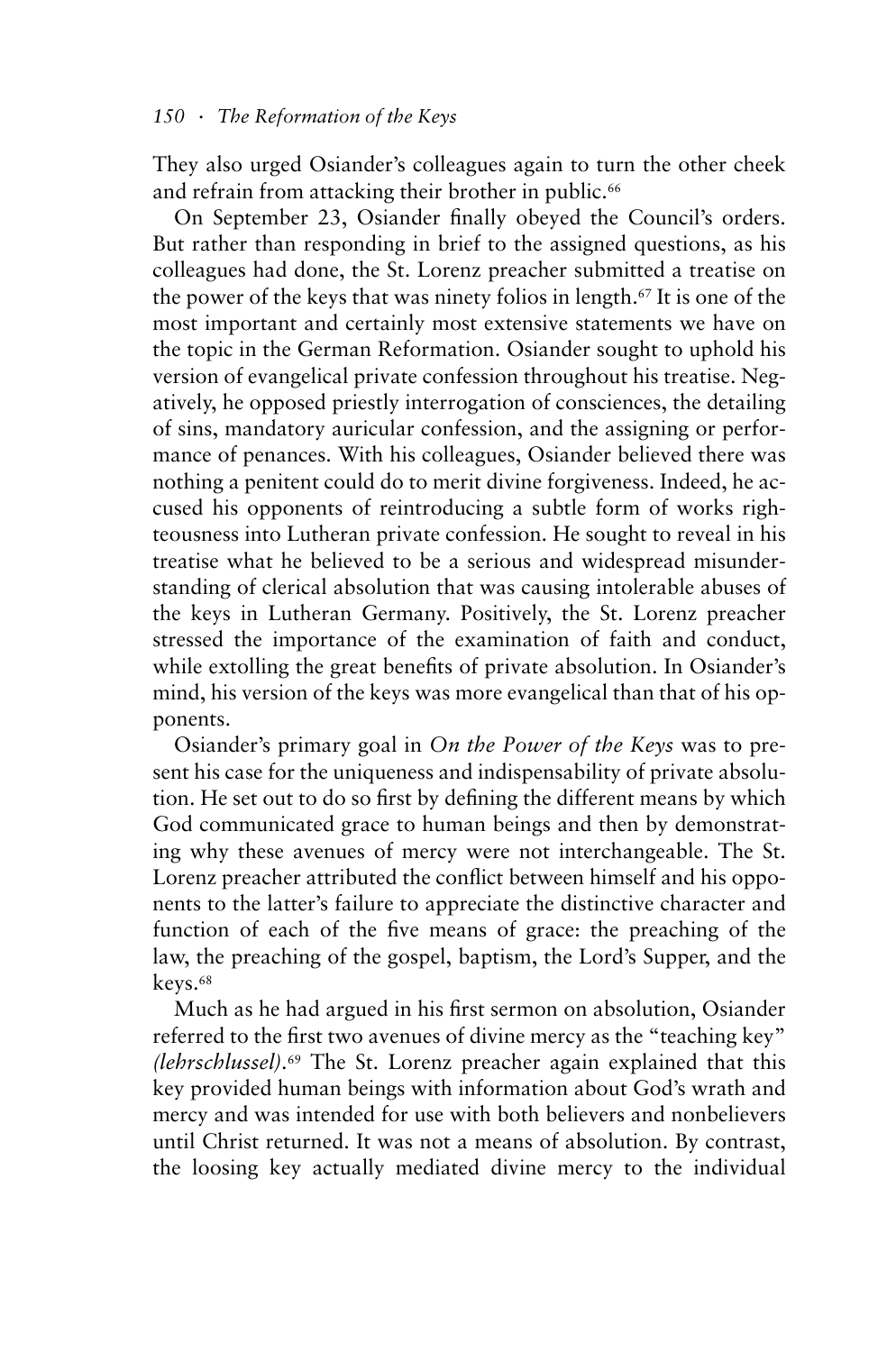rather than simply advising him of its existence. It enabled a personal appropriation of God's forgiveness, something that was essential to salvation.<sup>70</sup> Osiander explained,

There is a great difference between the one who preaches that God forgives sin—which is the teaching key—and the one who, by the authority God has given him, forgives sin, which is what the loosing key does. It is similar to the difference between a middleman [*unterkeuffel*] who says, "You can buy these goods from this merchant," and his manager [*factor*] . . . who has full authority to sell, exchange, or lend the same goods, knowing that his lord will honor whatever he does.<sup>71</sup>

Osiander wanted his fellow clerics in Nürnberg to understand that if they played the middleman, they could not presume to transfer goods themselves; only when they assumed the role of manager were they authorized to do so. Preaching about forgiveness was quite different from actually mediating it.

Osiander went on to make another important distinction between the teaching key and the loosing and binding keys. Whereas the former was intended for use with all human beings, both Christians and pagans, the authority to bind and loose sins was for use with Christians only, albeit lapsed ones. Echoing his argument in the 1533 church order, Osiander insisted that the loosing and binding keys were to be used only for believers who had fallen from the grace they had received in baptism.<sup>72</sup> For him, as for other evangelical reformers, baptism never lost its efficacy but provided sufficient grace to forgive a lifetime of sin.73 Therefore, in conscious opposition to Catholic teaching, the Nürnberg preacher envisioned the keys not as a "second plank" to which Christians could turn when in danger of being overwhelmed by post-baptismal sin, but as a return to the original means of preservation itself, baptism.74 The authority to bind and loose sins provided believers with an opportunity to be reunited with Christ. Through the preaching of the gospel and the Lord's Supper believers were encouraged to trust in God's mercy and to remain vigilant in their struggle against sin. Both provided forgiveness for common sins, or, more accurately, they reminded a person that his sins had already been remitted in baptism.75 When, in spite of these two means of grace, a Christian squandered his spiritual inheritance by committing a serious sin, the keys provided the only road back to the kingdom.

According to Osiander, believers could forfeit their eternal inheri-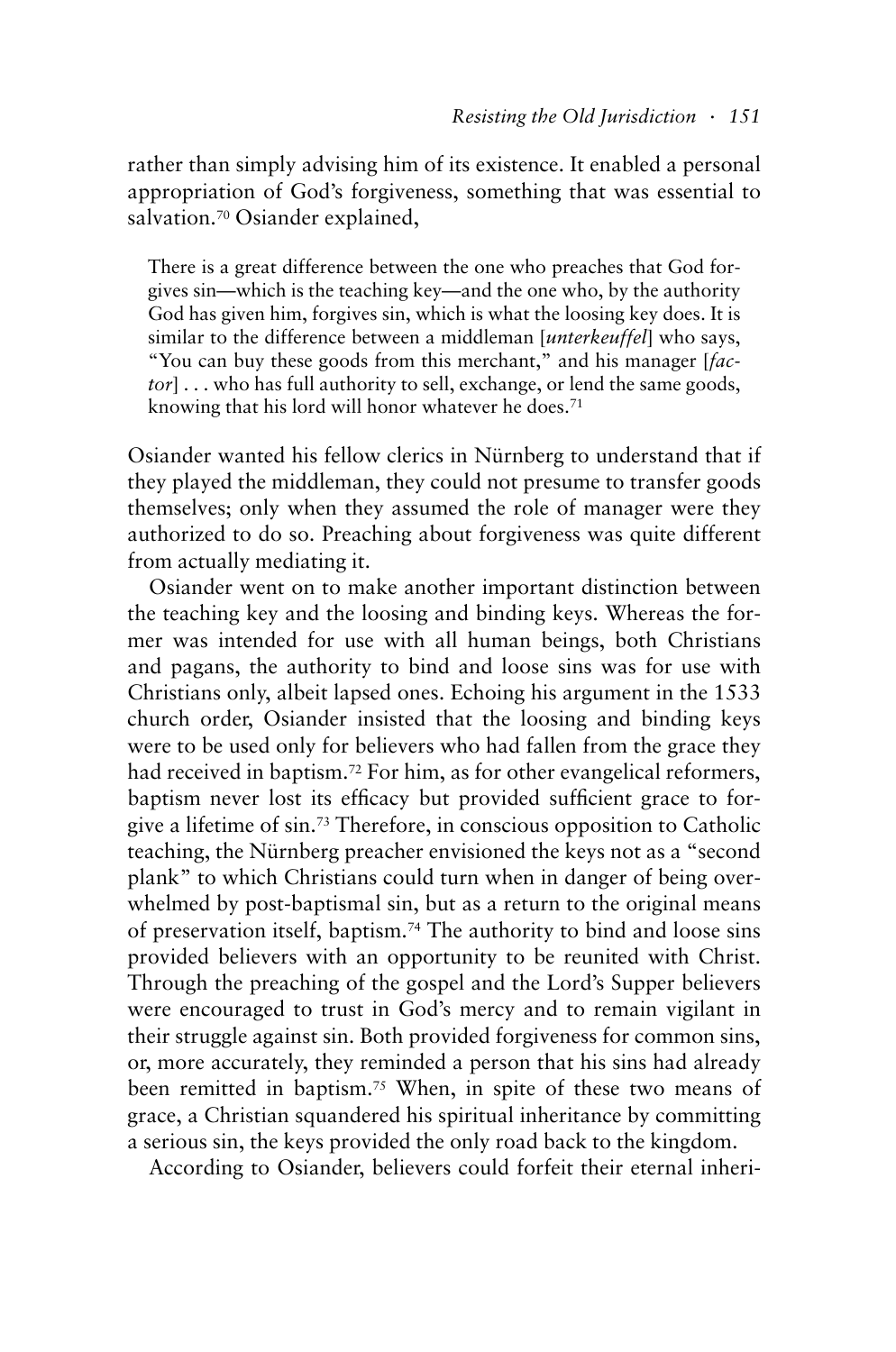tance by either doubting that a particular sin had been forgiven in baptism—the sin of sins for Lutherans—or by ceasing to cooperate with baptismal grace in their lifelong struggle against sin.<sup>76</sup> Both instances represented for Osiander examples of how a Christian could allow a common sin that had been forgiven in baptism to evolve into a more serious offense that placed him outside the kingdom of heaven. Like his late medieval predecessors, Osiander divided moral transgressions into more *(todtsund)* and less serious sins *(leßliche sund).* Unlike the traditional Catholic distinction, which used the relative gravity of a specific offense to determine whether it was mortal or venial, Osiander based his differentiation on a more evangelical standard. What distinguished common transgressions from more serious ones was the degree to which a believer trusted in the divine forgiveness he had received in baptism and then, assisted by that same grace, continued to subdue the desires of his flesh.<sup>77</sup> The unique role of the keys in the divine economy of salvation was to restore those who had either fallen into doubt or become negligent in combating their sinful nature. It was his concern to protect this role that motivated Osiander to leave general confession and absolution out of the church order.

The Nürnberg preacher again argued in his treatise that people rarely came to receive private absolution because they believed general absolution was sufficient, a blatant case of the clergy and the laity alike not appreciating the unique office of each of the five means of grace. The result was that Nürnberg's churches failed to comply with the Augsburg Confession, which specifically required private absolution.78 For Osiander there could be no happy coexistence of general and private absolution. Those who wanted one might as well wish for "the sun to rise while insisting that it remain night."79

Aside from his concern to observe the proper differentiation of both the scriptural means of grace and the canons of the Augsburg Confession, Osiander had another reason for wanting to abolish general absolution: he saw it as a major cause of impiety in Nürnberg. Because it dissuaded the laity from attending private absolution, the public forgiveness of sins frustrated the attempts of pastors to discipline their flocks. For Osiander the keys represented the primary means by which the clergy punished godlessness and rewarded piety. He referred to them as the "proper domestic discipline" *(rechte haußzucht)* to be used with those in the household of faith who had fallen into sin.80 Anything that hindered their proper exercise necessarily detracted from the progress of Christian virtue in the city.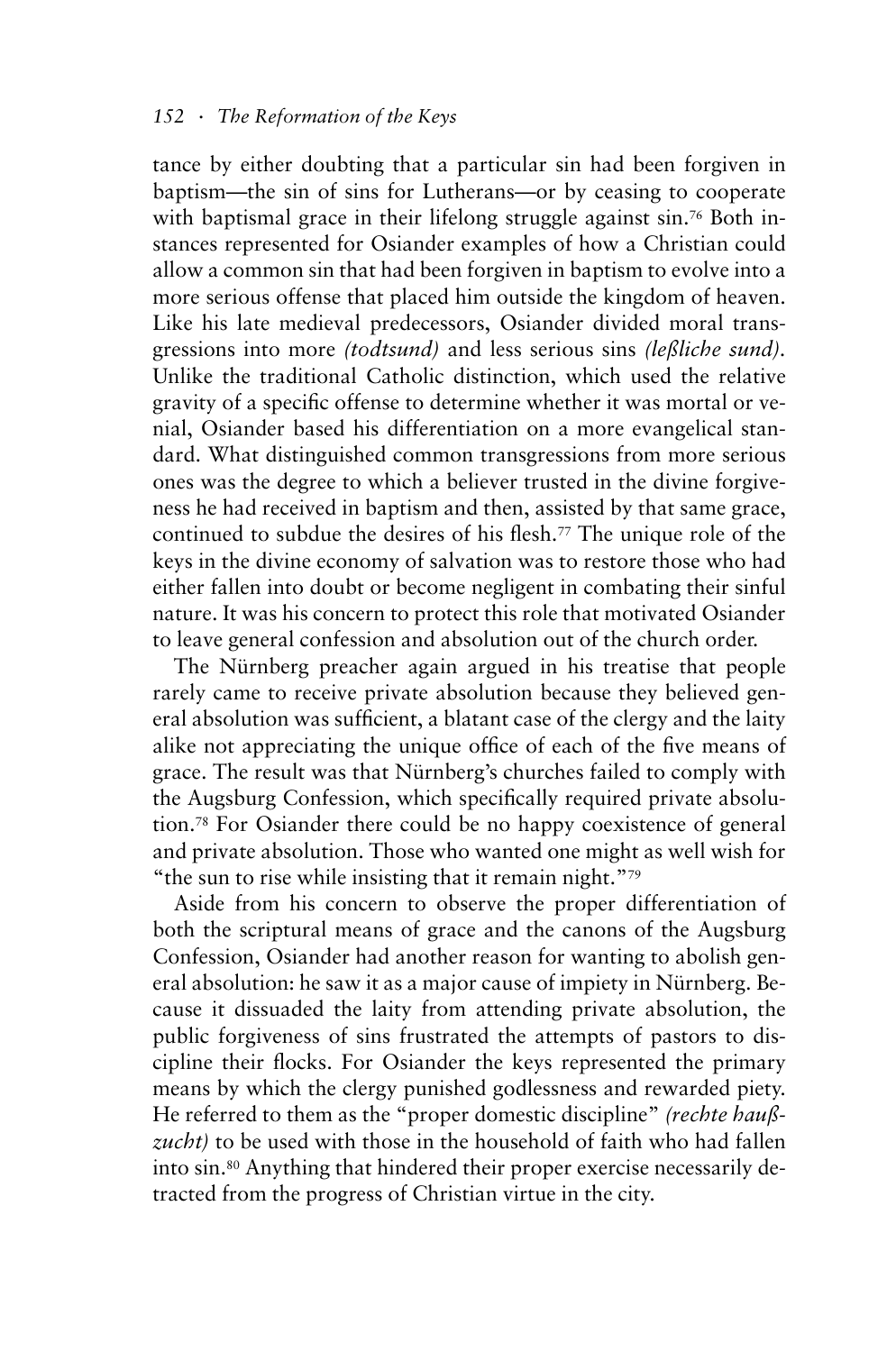In a final assault on general absolution, Osiander again maintained that forgiveness had to be certain to be legitimate, this time linking his assertion with his understanding of the sacraments. He compared the emphasis on faith in Linck's form for general absolution to the old Church's teaching that contrition was necessary to make the priest's word of forgiveness efficacious. Both made absolution conditional upon a human work when it should be based on God's Word alone, the true source of faith. Osiander asserted,

When the pope and those who belong to him absolve someone they say, "Are you contrite? Then you are also absolved. If not, then the key has not set you free." It is the same and even worse with this alleged absolution [*vermainte absolutio*]. It requires humility, sorrow, heartfelt desire for God's grace and help, [and] a firm faith and trust in his promises. These are the highest and most difficult works and virtues one can wish or require from a human being . . . The pope and those who belong to him make everything depend upon sorrow. This absolution expects even more. Who can believe that he has been absolved [according to this teaching]? Truly, no one, unless he believes and knows beforehand that he possesses all the above-mentioned virtues.<sup>81</sup>

For Osiander a pastor's word of absolution was valid regardless of the faith or moral condition of the penitent. It reliably conveyed what it signified, God's judgment or forgiveness.<sup>82</sup> It was a sacrament.<sup>83</sup> In Osiander's mind, this meant that God not only offered grace to the penitent through clerical absolution, as the St. Lorenz preacher's opponents maintained; he actually infused it into the individual, quite apart from her preparation or desire to receive forgiveness.<sup>84</sup> The confessor had tremendous power in this scheme and, with it, a heavy responsibility to exercise his office properly.<sup>85</sup> Therefore, Osiander concluded, a pastor should only pronounce absolution to those whom God wanted to set free from their sins. The only way to determine this was to examine penitents privately. Those who pronounced or received absolution lightly would be punished by God for their abuse of his sacrament. As the St. Lorenz preacher explained, "if the person who is absolved does not have sufficient sorrow or faith, the keys do not for this reason lie or deceive. What is loosed on earth is certainly loosed in heaven. If the absolved person remains without sorrow or faith . . . he will be damned on account of his hardness and unbelief. But the sin from which he has been released is truly forgiven him."86 The risk for abuse of the keys posed by general absolution was simply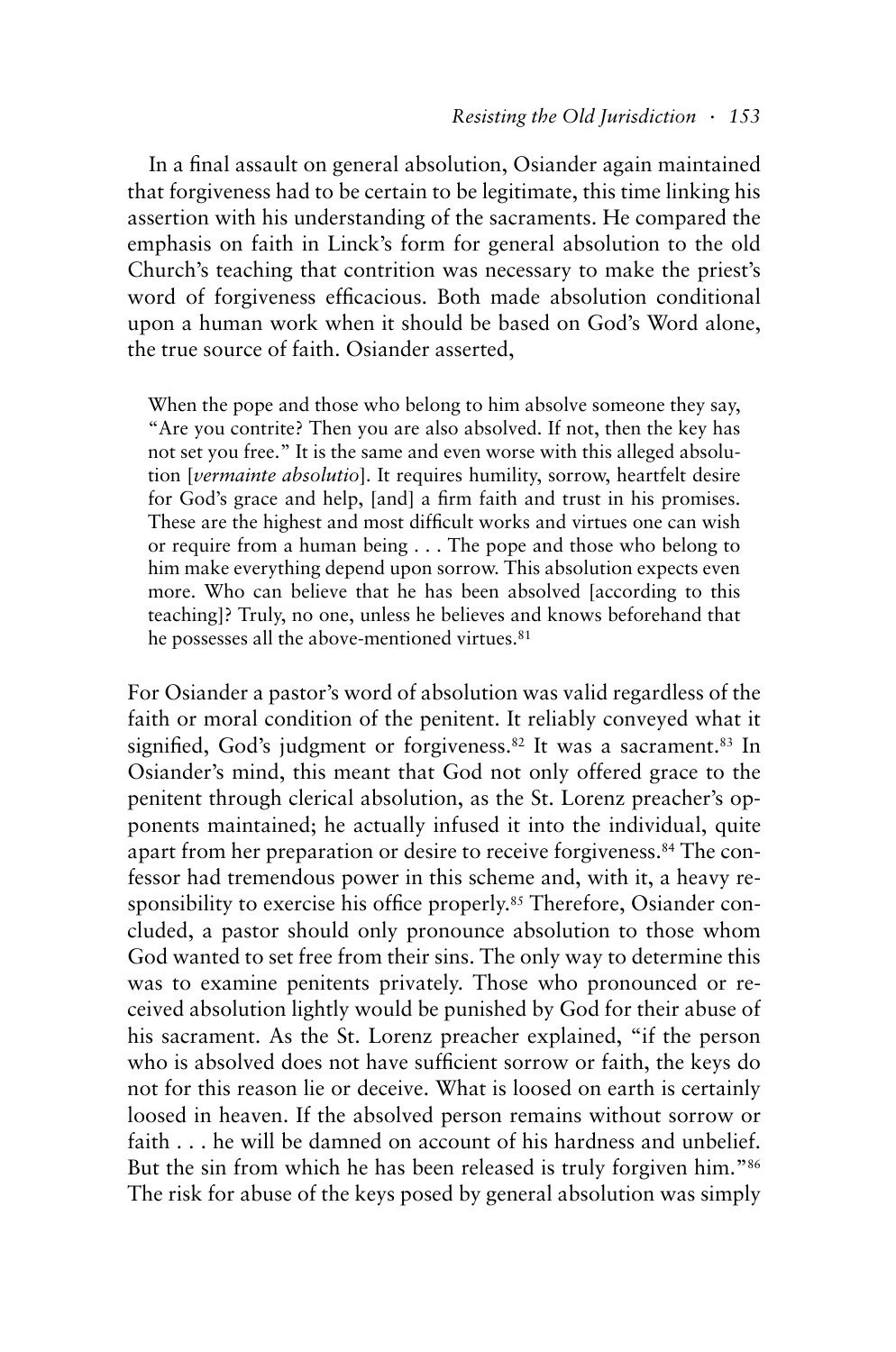too great for a pastor to assume. The penalty for falsely applying or receiving grace was too severe.

For Osiander faith and sorrow did not merit forgiveness; God remitted sins when summoned by a confessor's words, quite apart from considerations of the penitent's worth. But once a penitent had received divine absolution, God would then belatedly determine whether she had been worthy of the forgiveness she had already received. In Osiander's scheme a penitent could actually incur guilt while being absolved. His insistence that laypeople were utterly passive in sacramental absolution made this awkward conclusion inevitable.

Throughout his treatise on the keys Osiander maintained that his understanding of absolution was in substantial agreement with Luther's. The St. Lorenz preacher referred time and again to the Wittenberg reformer's *The Keys* (1530) to support his own argument.<sup>87</sup> There was much to Osiander's claim. Luther distinguished between the "teaching keys" and the authority to bind and loose sins. Like Osiander, he insisted that the former be used with both believers and unbelievers, while the latter were intended for fallen Christians only. More important, Luther also argued in his treatise that the keys worked by "pure grace" and were in no way dependent on the sorrow of the penitent for their efficacy.88 The Wittenberg reformer assailed the Romanists for robbing the laity of the immense consolation the keys offered by making absolution contingent upon the penitent's degree of sorrow, something that was impossible to measure. Like Osiander, Luther asserted that "an uncertain absolution is the same as no absolution at all."89

Luther even maintained in his treatise that penitents could be bound or loosed apart from faith. When arguing against certain "factious spirits and sophists"—that is, Anabaptists and Spiritualists who believed that the Spirit forgave sins directly, Luther insisted that forgiveness was always conveyed through the spoken word alone; not even faith affected the efficacy of the keys. The Wittenberg reformer asserted,

Do you believe that he is not bound who does not believe in the key which binds? Indeed, he shall learn, in due time, that his unbelief did not make the binding vain, nor did it fail in its purpose. Even he who does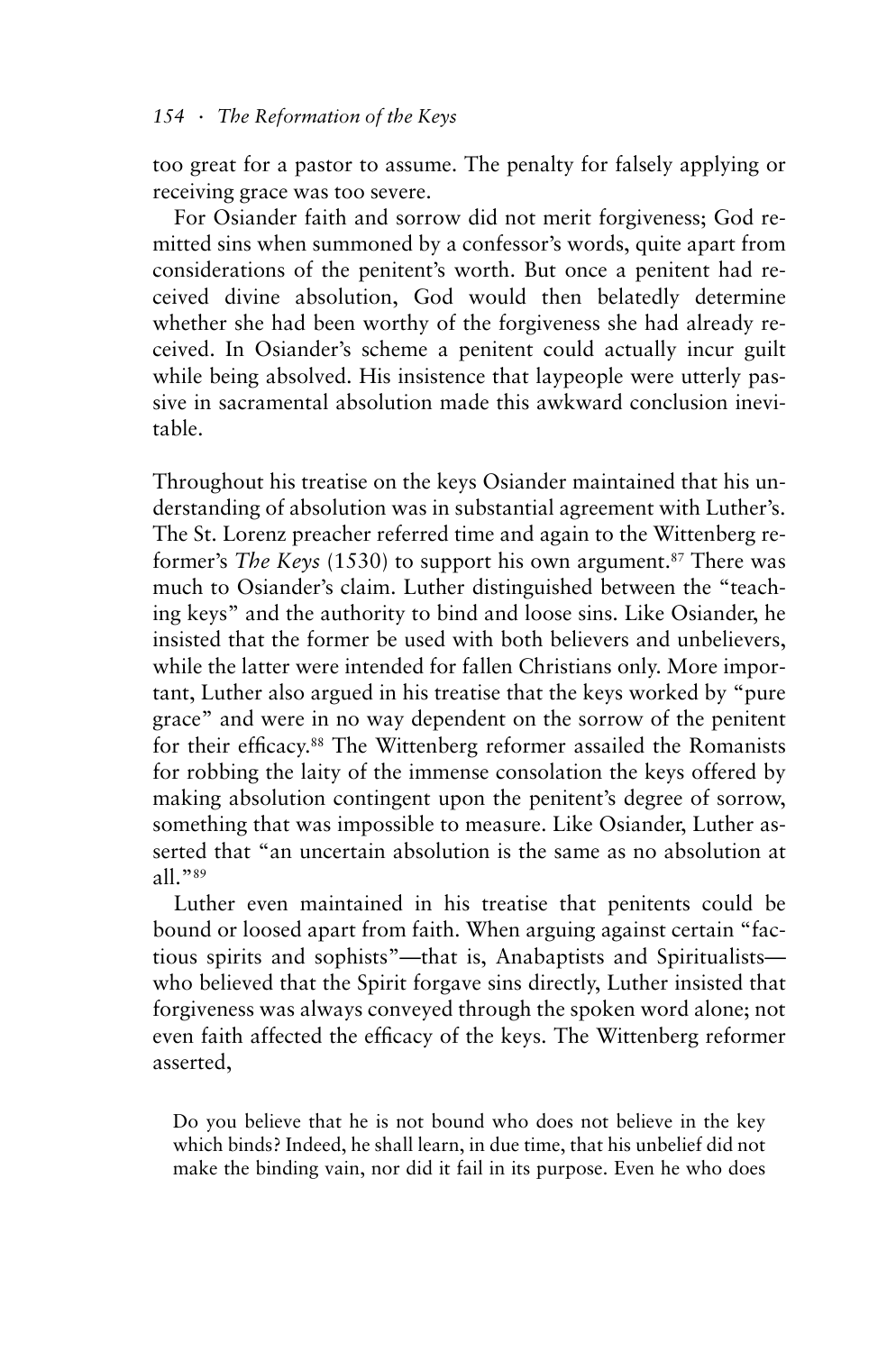not believe that he is free and his sins forgiven shall also learn, in due time, how assuredly his sins were forgiven, even though he did not believe it. St. Paul says in Romans 3[:3], "God will not fail on account of our unbelief."90

Osiander cited this passage in his own treatise on the keys to demonstrate that Luther supported his understanding of absolution.<sup>91</sup> This claim, however, was problematic.

Throughout his treatise on the keys, Luther repeatedly called for faith to receive absolution. Immediately following his assertion that people could be bound or loosed from their sins apart from faith, the Wittenberg reformer explained,

We are not talking here about whether people believe in the efficacy of the keys or not. We fully realize that few believe. We are speaking of what the keys accomplish and give [*thun und geben*]. The one who does not accept what the keys give receives, of course, nothing. But the keys do not fail on this account. Many do not believe the gospel, but this does not mean that the gospel fails or lies. A king gives you a castle. If you do not accept it the king has not failed or lied. Rather, you have deceived yourself and the fault is yours. The king certainly gave it.92

Despite what Luther asserted about a person being bound or loosed apart from faith, here he clearly maintained that the keys gave nothing *(nichts)* to the person who lacked faith.<sup>93</sup> His point was that the objective working of the keys was in no way dependent on faith, or any other subjective foundation, but the actual appropriation by an individual Christian of what the keys offered absolutely required faith. Luther was unclear, even inconsistent, but Osiander also ignored the numerous statements in the Wittenberg reformer's treatise that contradicted his own embattled position. As we have seen, Luther had also clearly stated in his letters to the Nürnberg Council which Osiander had read—that faith was essential to reception of absolution, a position he had championed over a decade earlier in his *Sermon on the Sacrament of Penance*. 94

Like Osiander, Luther maintained that because the promise of the keys was based on the Word, it could always be trusted to offer divine forgiveness (or punishment), regardless of the penitent's moral disposition. But, unlike Osiander, the Wittenberg reformer insisted that a layperson could only receive the divine offer of forgiveness if he had faith. Luther declared in his treatise on the keys, "[f]or [the keys] de-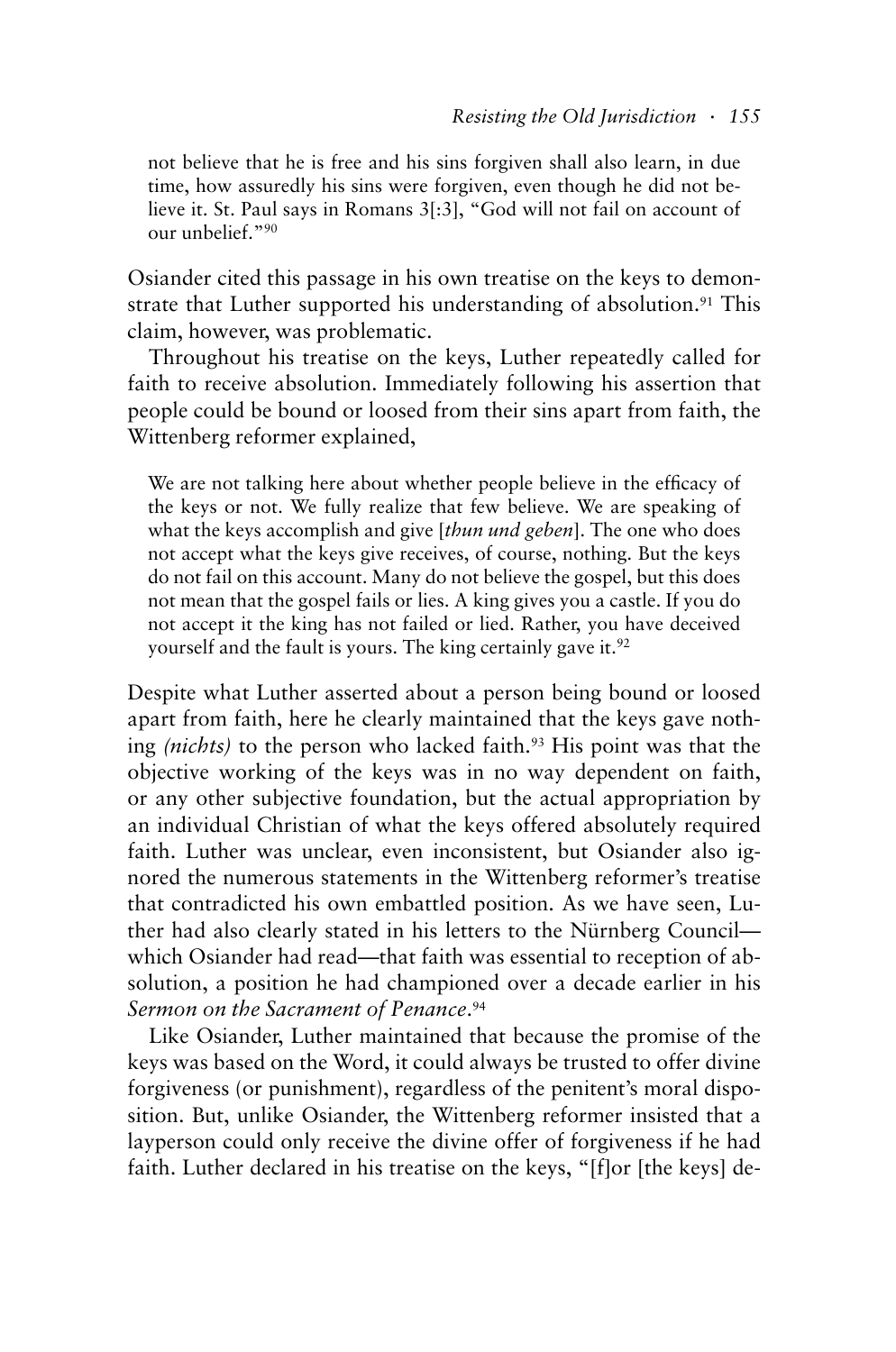mand faith in our hearts, and without faith you cannot use them with profit. But if you believe in their judgment they recover for you the innocence you received in baptism."95 Or again, "the one who believes [in the loosing key] has done enough to satisfy this key before and apart from all works. [This key] requires no work, though afterward such faith will produce works."96 And finally, "the keys require no work, only faith."97 Far from demanding perfect faith from penitents, the keys called for simple trust that God would honor the pastor's word of forgiveness. Though Osiander also wanted laypeople to receive absolution in faith, he did not think such belief was necessary to the sacrament's efficacy for the individual. For Osiander the contention that absolution was an offer that had to be received by faith posed a direct threat to the integrity of the keys. Luther was aware of this threat but did not consider it particularly serious. To those who charged that his version of the keys rendered absolution uncertain, the Wittenberg reformer responded, "Well, friend, if you call this a failure [that is, that the keys do not accomplish their purpose unless met with faith], then God fails in all his words and works. After all, very few people believe or accept what he constantly speaks and does for everyone."<sup>98</sup> The point, again, was that God's offer of grace endured quite apart from human responses to it, but only those who received the divine mercy in faith benefited from it. This faith was not a human work—on this point Osiander and Luther were agreed. It was a gift of God created in individuals by the Word.99 But only the St. Lorenz preacher thought this implied complete passivity on the part of the confessant; Luther believed it implied receptivity.100 Neither man wanted to ascribe agency to confessants, but whereas Luther could still allow—even require—a divinely caused human response in confession, Osiander permitted nothing of the sort.

Luther disagreed with Osiander's sacramental theology of the keys. Indeed, although the Wittenberg reformer clearly regarded absolution as a means of grace, he was still very reluctant to refer to the keys as a sacrament, and never did so directly in his 1530 treatise. Absolution was still a pseudo-sacrament in his mind. He would not place it on the same level with baptism and the Lord's Supper. Osiander, by contrast, saw the keys as a third sacrament, and maintained that just as communicants received the body and blood of Christ regardless of their worthiness, so too confessants were bound or loosed apart from considerations of faith or sorrow. In both cases the sacrament conveyed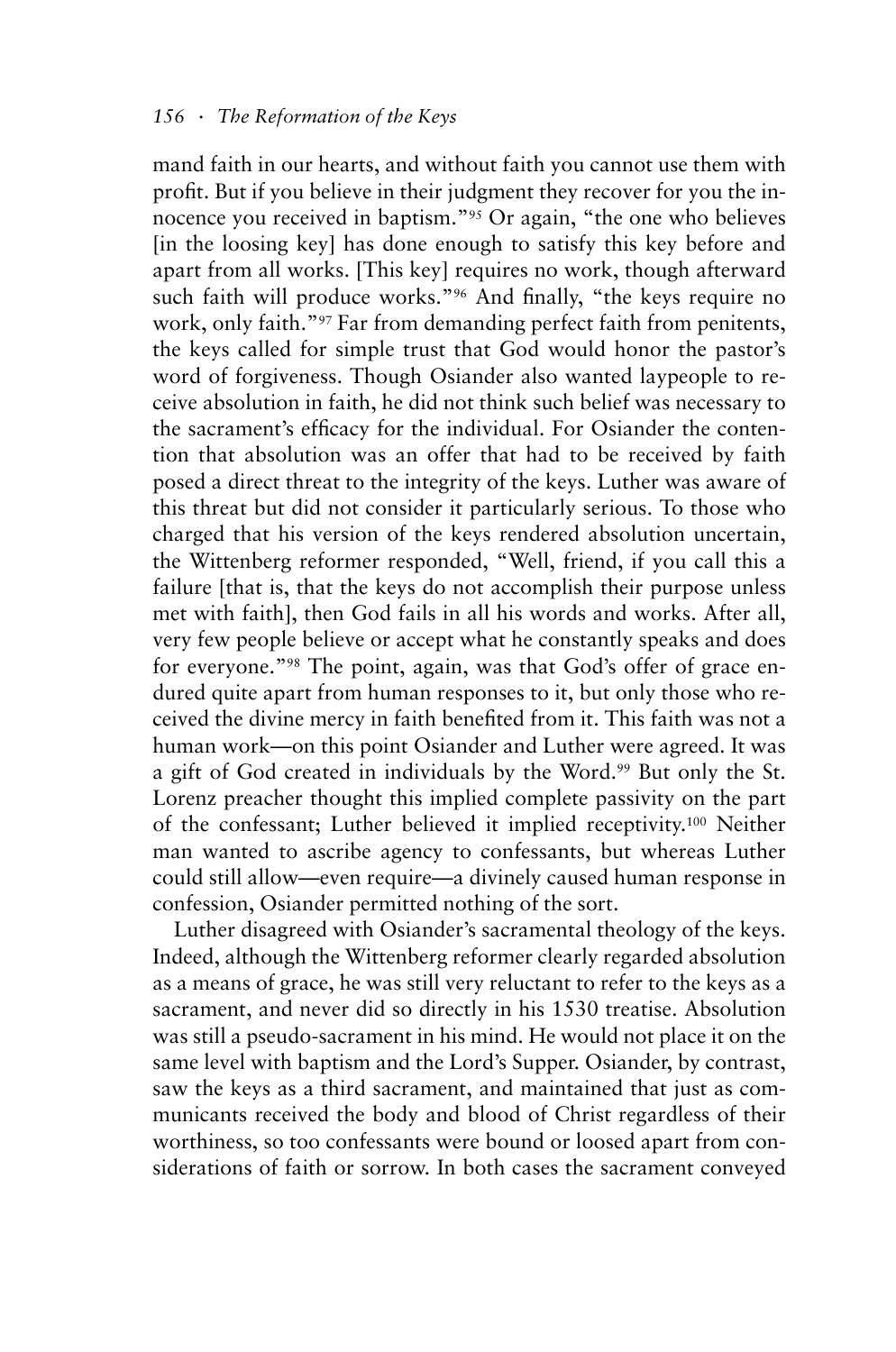what it promised, bringing grace to those who believed and spiritual poison to those who did not.101 As we have seen, Luther could say that the keys worked apart from faith,102 but he never spoke of confessants incurring divine wrath for receiving absolution unworthily, something he openly asserted of the Lord's Supper.<sup>103</sup>

Luther conceived of absolution as a return to baptism; it was this sacrament that governed the reformer's thinking on the keys. The baptizan required faith to receive grace from the consecrated waters, though the promise of grace was not dependent on this faith and could even benefit the person who came to belief years after his actual baptism.104 The same was true of the keys. Osiander also related the keys to baptism, but his understanding of how they worked was based on the model of the Lord's Supper: grace was conveyed to the worthy and the unworthy alike, in the latter case with harmful consequences. Thus Luther and Osiander disagreed both on the sacramental status of absolution and on its relationship to the undisputed sacraments of baptism and the Lord's Supper.

There was another important difference between Luther and Osiander on the keys. The Wittenberg reformer showed little of the Nürnberger's confidence in the ability of human confessors to determine with certainty whom God wanted to forgive. Though Luther was a strong advocate of the pre-communion interview, he thought there were limits to what a confessor could discern in such an encounter. His thinking here was governed by his view of the so-called key of knowledge. Luther rejected the traditional belief that Christ had given a third key to the disciples that enabled them to use the binding and loosing keys properly by granting them supernatural knowledge of a penitent's inward moral condition.105 He asserted, "It is certainly true that one must know and be certain whom and what one should bind and loose. For one should not play blind-man's buff with God's order . . . But the knowledge to which they refer in this key—namely, that one should know how a person stands before God—is impossible [*das ist nichts*]... Therefore we do not wish to possess or to endure such a key of knowledge."106

Luther opposed clerical claims to epistemological privilege in both the sacrament of penance and the new version of private confession; neither the Catholic confessor nor his evangelical counterpart possessed divine insight into a penitent's soul. Osiander held a different view—he appeared to promote an evangelical version of the key of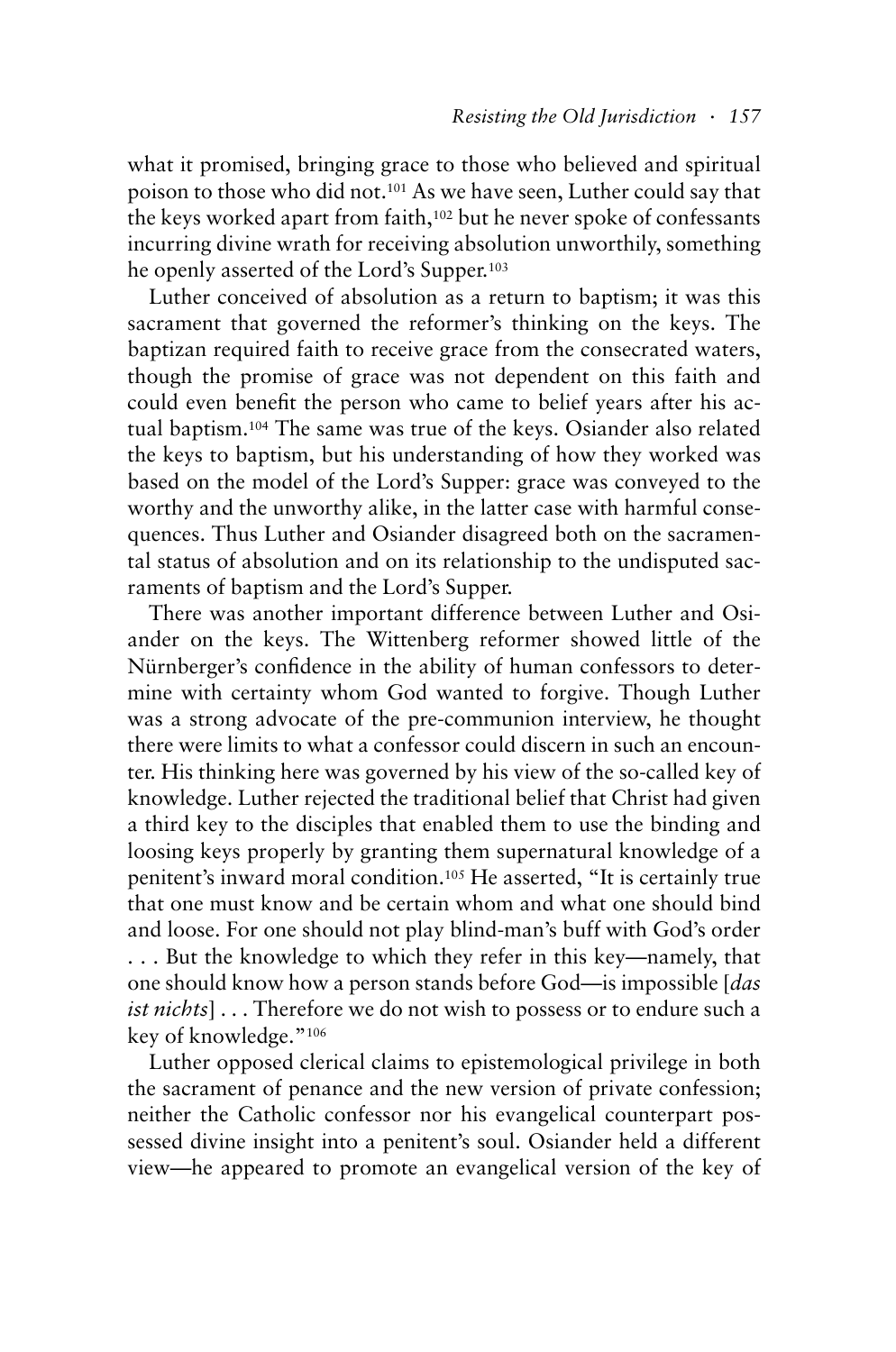knowledge. To be sure, the St. Lorenz preacher did not wish to return to the late medieval interrogation of conscience; he simply wanted confessants to exhibit adequate knowledge of the evangelical faith and a measure of sorrow for their sins.107 He had nothing more in mind than the examination of faith and conduct prescribed in the church order. Still, owing to his unique theology of the keys, Osiander placed greater stress on the role of the confessor in the pre-communion interview than Luther did: pastors were not simply offering absolution to confessants, they were mediating it, and Osiander believed they could discern the divine will accurately in each case; indeed, they were responsible before God for doing so.<sup>108</sup>

Osiander advocated a kind of evangelical sacerdotalism in his treatise on the keys; this is what set him off most clearly from Luther. For Osiander there was something distinctive, even necessary, about the priesthood, whereas for Luther and other evangelical reformers it always remained provisional. Not surprisingly, the St. Lorenz preacher would later argue for a modified version of ordination.109 Though Osiander insisted that he was not interested in reestablishing the old order of things,110 his detractors—both lay and clerical—had reason to see in his theology of the keys remnants of the sacerdotal religion they had rejected. Regardless of the more evangelical aspects of his thought, Osiander's extreme absolutionism,<sup>111</sup> coupled with his belief that the keys provided the only means of forgiveness for serious sins, sounded to many like an attempt to return to the "popish" past.

Nürnberg's zealous Council secretary once again felt compelled to refute Osiander.112 As in his earlier opinions, Spengler opposed Osiander's argument that general absolution would lead to the decline of private absolution by insisting that no one in Nürnberg wanted to abolish the latter means of forgiveness. In his mind, the two forms of absolution were still quite similar, regardless of Osiander's argument to the contrary. "They are both a divine promise which offer us forgiveness of sins [and] which require genuine faith."113 According to Spengler, the clergy's role was simply to make this offer. He thought that both forms of absolution presented forgiveness, each in its unique way, though Spengler admitted that private absolution was the more potent of the two.<sup>114</sup> General absolution and private absolution were simply two applications of the same divine grace. If everyone involved in the present controversy could simply accept this position, the crisis would be over.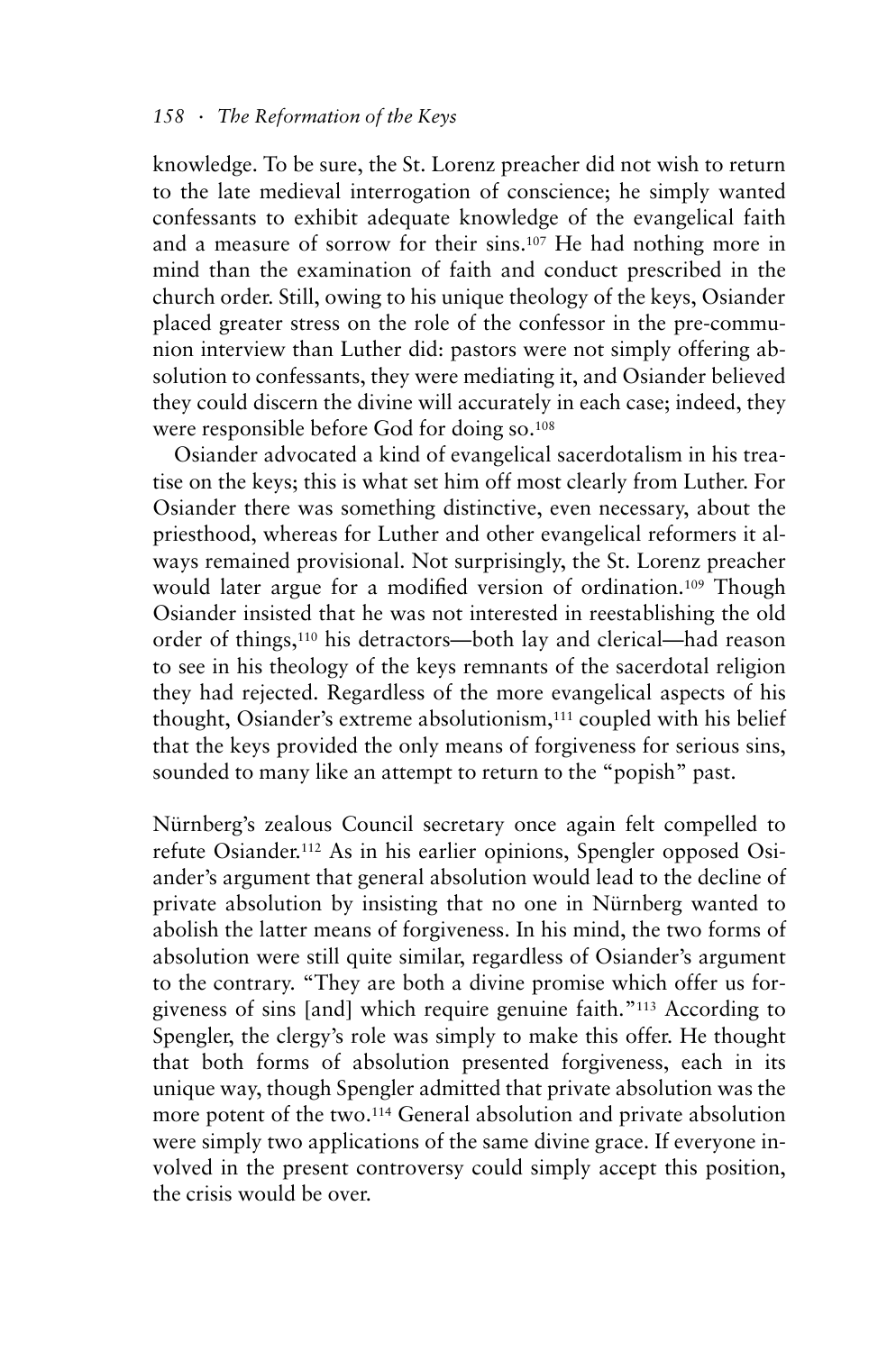Spengler was particularly disturbed by Osiander's assertion that private absolution was efficacious regardless of a penitent's faith. He asserted, "in my opinion this is a strange theology which I am unable to grasp with either my reason or the Scripture. In all my days I have never heard or read [anything like it]."<sup>115</sup> The Council secretary thought it dangerous to tie salvation so closely to clerical absolution, especially when there was so little emphasis on faith. Spengler also berated Osiander for preaching about the keys in open defiance of the Council's order. He advised the magistrates to prevent Osiander from doing so again in the future because, as he put it, "I truly worry that these wounds which have only just begun to heal would be renewed and made even wider."116

The Nürnberg Council chose to delay its ruling on the absolution controversy until the theologians in Wittenberg had read and responded to the opinions of the imperial city's clergy.<sup>117</sup> Meanwhile, it ordered Osiander and his opponents to refrain from airing their views on absolution in public. On October 8, 1533, the Wittenberg theologians responded with a rather diplomatic recommendation.<sup>118</sup> Although clearly opposed to Osiander's view of the keys,<sup>119</sup> Luther and his colleagues advised the Council to allow the St. Lorenz preacher to use only private absolution in his church, while the city's other clergymen could continue to use both forms in their churches. In this way no one would be forced to act against his conscience and unity would be preserved.120 This recommendation demonstrated the importance that the Wittenbergers attached to promoting harmony among the adherents of the new faith, especially in a city as strategic as Nürnberg. Having already suffered a split over differing interpretations of the Lord's Supper, the evangelical movement could not now afford a new schism over absolution. The Wittenbergers themselves never placed great value on general absolution, but they knew the Nürnberg Council did. Unlike Osiander, they had no fundamental theological opposition to the practice, but clearly thought it inferior to private absolution. At least part of the reason they appeared so supportive of general absolution must be attributed to their concern to promote unity in the evangelical movement during a period when its future was still uncertain.

Ten days later, the Council ordered Nürnberg's preachers to follow the Wittenberg recommendation. The magistrates underscored that the city's preachers were not to treat the topic of absolution in their sermons, citing their concern to avoid further agitation of the com-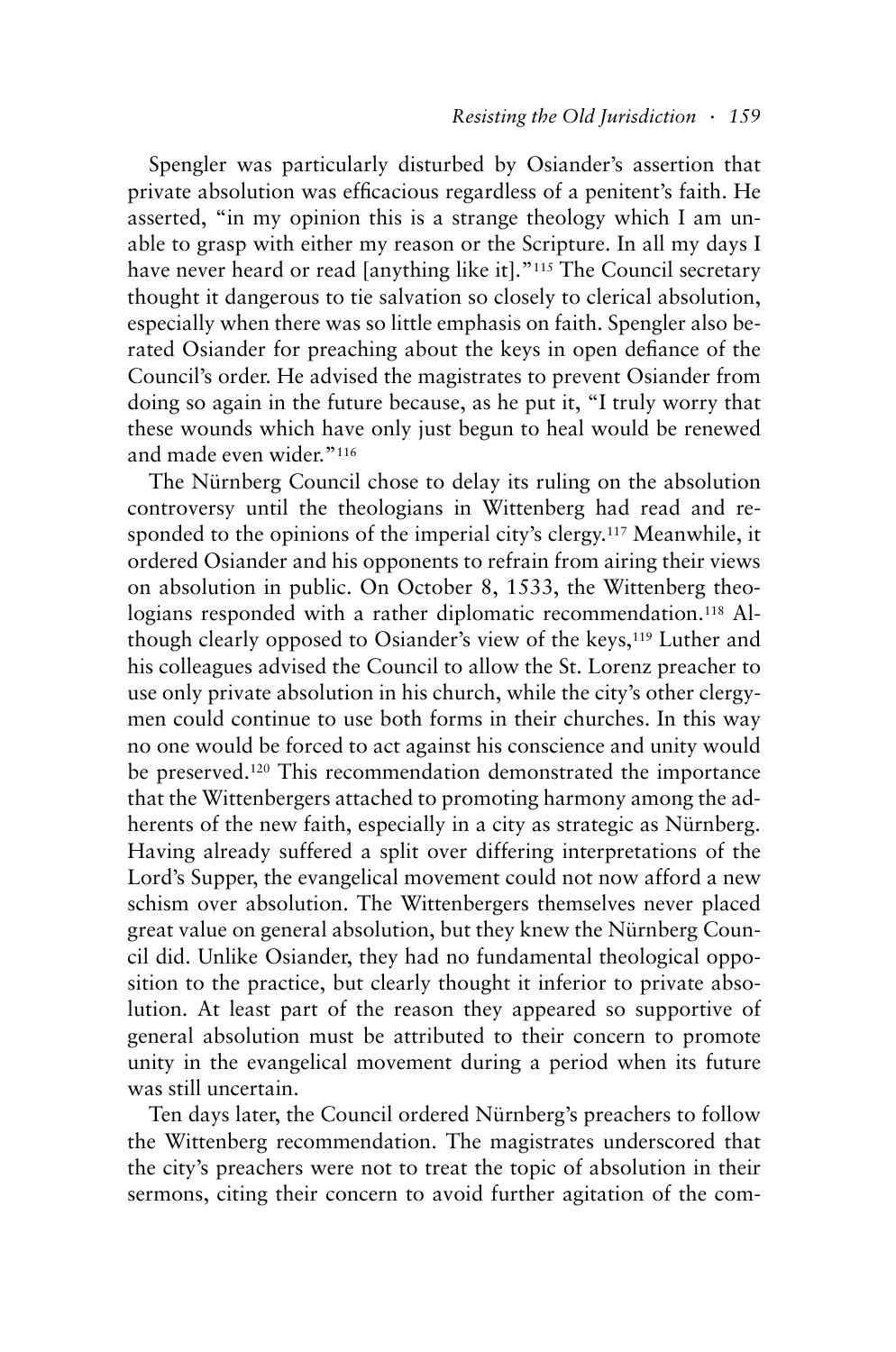## *160 • The Reformation of the Keys*

mon folk.121 To ensure this mandate would be observed, the Council ordered the sermons of the city's preachers to be monitored.122 In an effort to promote conformity of practice in Nürnberg's churches, the magistrates also requested Osiander to allow general absolution in his church as a special favor to them.123 There is no indication that he obliged them, though he did promise to refrain from treating the issue in public. A few weeks later, Spengler wrote to a friend in Wittenberg that the absolution controversy in Nürnberg had finally settled down "because Osiander is now silent."124

Osiander held his tongue for three years, though there is evidence that he continued to press his case against general absolution behind closed doors.125 In July 1535 he preached a sermon on the three sacraments in which he argued strenuously for the importance of private absolution. He warned his listeners that the only way they could participate worthily in the Lord's Supper was to acknowledge their sinfulness to a pastor beforehand and receive sacramental absolution from him.126 Though the temptation to speak out against general absolution must have been nearly unbearable for Osiander, he honored his pledge to the Council. One year later, the St. Lorenz preacher could resist no longer.

In the summer of 1536 Osiander again preached against general absolution as part of a series of sermons on the gospel of John. As in the 1535 sermon, he had been treating private absolution, this time while commenting on John 20:21–23. In the three sermons that preceded his tirade against general absolution, Osiander again emphasized the indispensable role that the clergy played in mediating absolution.127 Unlike common sermons, in which a preacher simply acted as a messenger announcing God's work of forgiving penitent sinners, pronouncing absolution was a task that belonged to clerics themselves, one for which they had to give account to God. In the former case, God took the general proclamation of forgiveness and applied it to individual sinners as he saw fit. In the latter case, the confessor himself bound or loosed sins, knowing that his decision would have an impact in heaven.128

Osiander's statement that God forgave sinners outside of private absolution provides important clarification of the preacher's understanding of priestly forgiveness. The point he had been trying to make all along was a very specific one. He had no quarrel with those who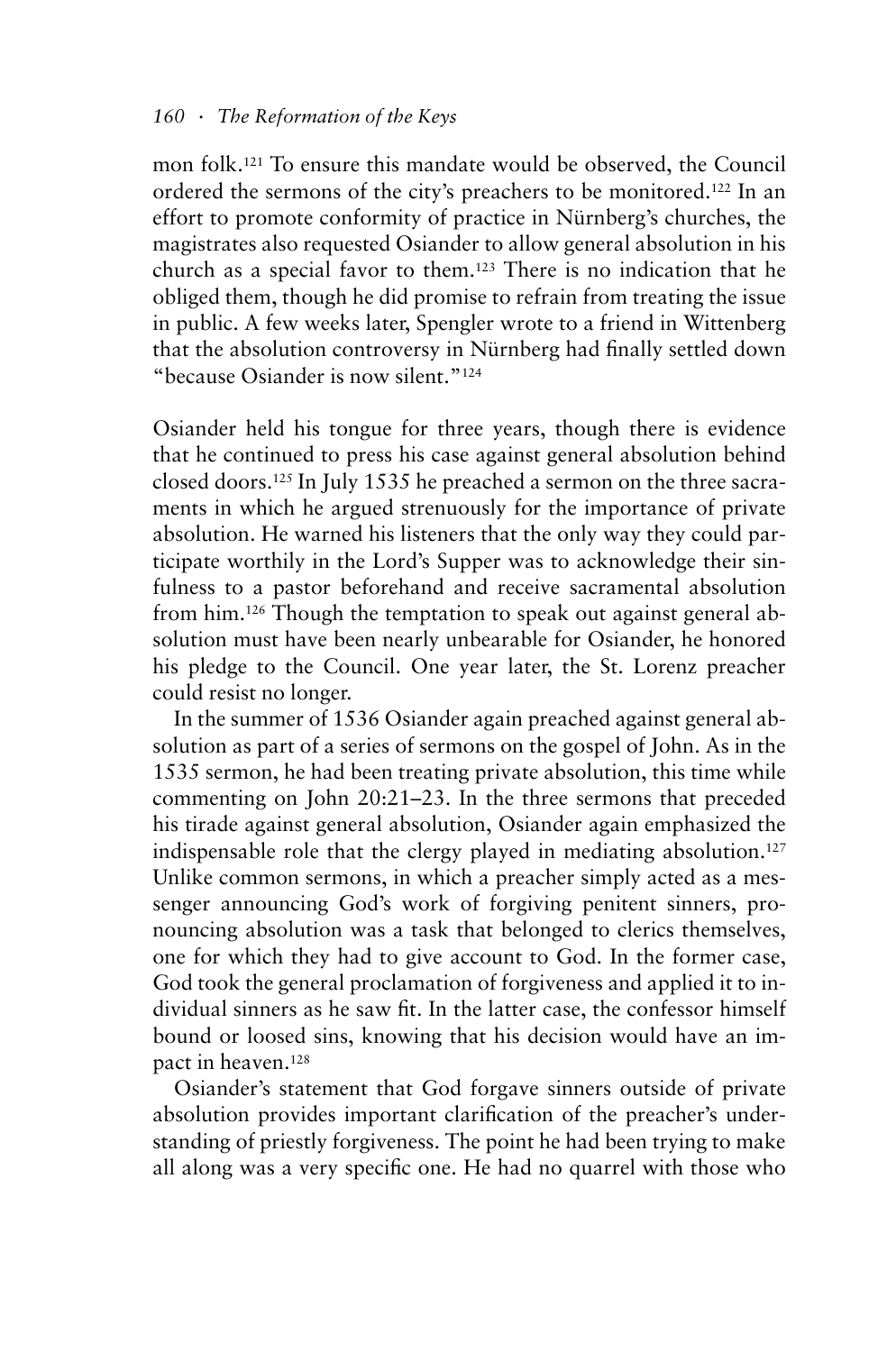wanted to seek divine forgiveness through means other than the keys, though he thought this advisable only for less serious sins. In his sermon against general absolution he advised that laypeople who disliked their confessors should not be forced to go to them, but should seek forgiveness directly from God.<sup>129</sup> Osiander wanted to stress that when a pastor pronounced absolution he had to be aware that his words were sacramental; they would effect forgiveness regardless of the penitent's spiritual condition. Therefore pastors should use the keys only when they could be sure that God himself wanted to bind or loose a person. This was what the Scriptures demanded. Unfortunately for Osiander, many of his contemporaries viewed his emphasis on the importance of examining penitents as a return to the "Babylonian Captivity" of the Church. Such stress on clerical authority made Nürnbergers skittish as they called to mind the abuses of priestly power under the old regime.

In his sermon on general absolution Osiander again raged against the *Offene Schuld* and those who supported it. He preached from the St. Lorenz pulpit, "I have judged this alleged absolution . . . to be an abuse and neither can nor may ever judge it for anything but an abuse, because it has no origin or witness in the Scriptures, but instead has been established and made mandatory through [worldly] power." The St. Lorenz preacher named the Council itself as the primary culprit *(haubtursacher)* in this crime against the divine Word.130 Osiander argued that if a cow could speak, even it could proclaim general absolution according to current usage. It would simply mouth the words and then leave it up to individual consciences to decide whether they had enough faith or sorrow to know they were forgiven.131 The St. Lorenz preacher so detested general absolution because it made impossible the very thing the keys were supposed to convey, certainty of one's status before God.132 In his mind, clerical authority and certainty of salvation went hand in hand, the former being a necessary condition for the latter. His parishioners took a different view of the matter.

Even before the St. Lorenz worship service ended, burghers were protesting the content of Osiander's sermon to Hektor Pömer, the provost of St. Lorenz Church. Pömer, in turn, wrote to councilman Hieronymus Baumgartner, who in 1532 had been entrusted with the administrative oversight of Nürnberg's churches, an office he held until 1560.133 The provost warned Baumgartner that if the magistrates did not take some action against Osiander, "a fire would arise out of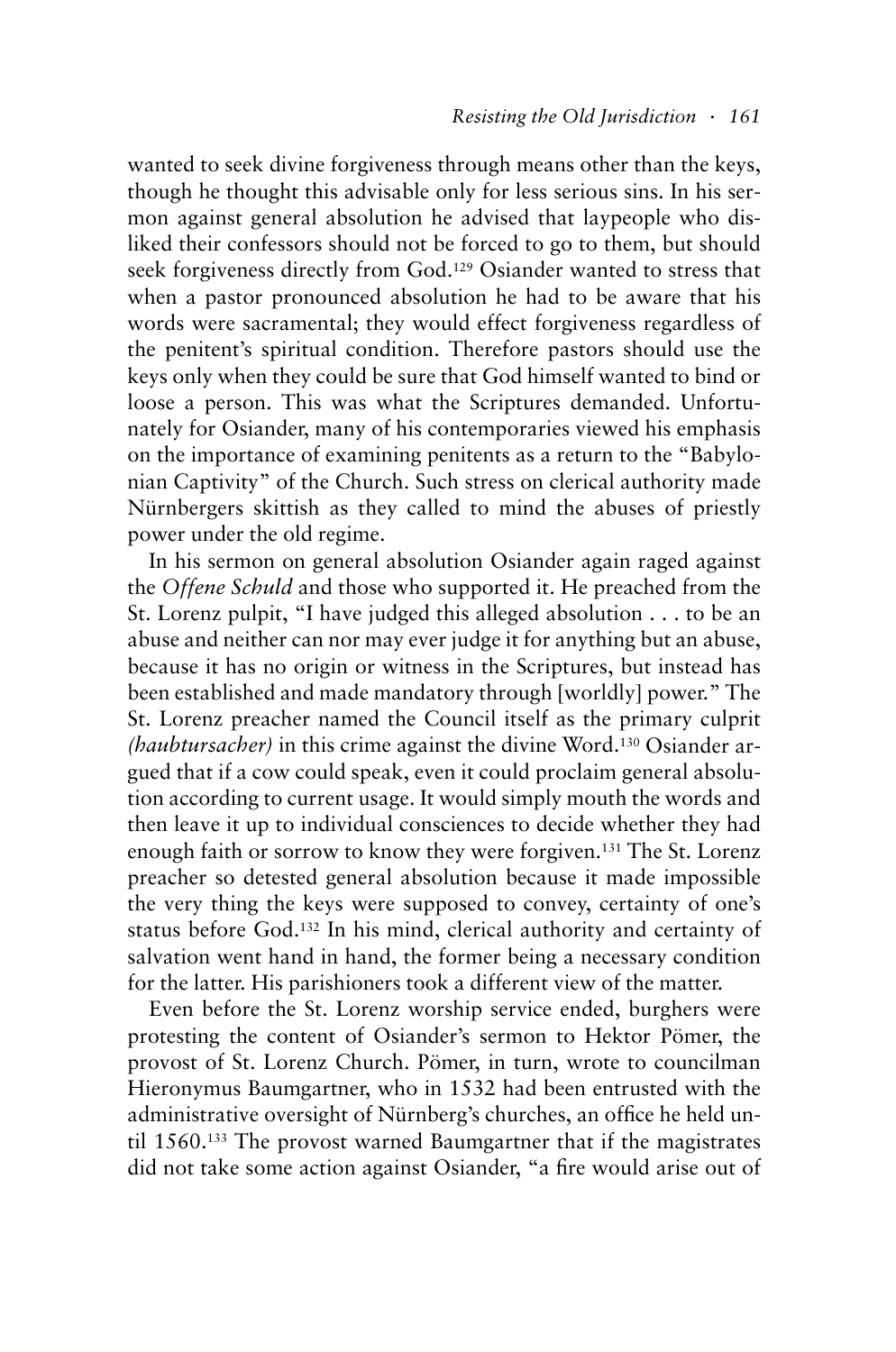these sparks."134 The Council responded as it had in the past by ordering Osiander not to preach against general absolution and exhorted his colleagues to refrain from responding in their own sermons.135 The magistrates also decided to postpone the church visitation they had planned for that year until the absolution controversy could be put to rest once and for all, a sign of how serious the Council took the threat it posed to civil harmony. Margrave George of Brandenburg-Ansbach-Kulmbach went ahead with the visitation in his own lands.136

As per the magistrates' request, Osiander prepared a copy of his sermon and submitted it to Baumgartner. Before the latter passed it on to his fellow councilmen, he first asked one of Nürnberg's newest preachers to inspect it. In 1535, following the death of Dominikus Schleuppner, Veit Dietrich, a native Nürnberger, returned home to take over the St. Sebald preachership. Prior to his homecoming, Dietrich had worked as the dean of the arts faculty at the University of Wittenberg. He had a particularly strong relationship with Luther, living in the former Black Cloister, which had become Luther's home, and serving as the reformer's personal amanuensis. He had also accompanied Luther to the Marburg Colloquy and to Coburg Castle during the Diet of Augsburg. Dietrich was well aware of Nürnberg's absolution controversy before taking up his post at St. Sebald Church. He had been in regular correspondence with Lazarus Spengler about the matter since 1533. The Council had offered the vacant preachership to Dietrich, at least in part because it felt he would be able to contend with Osiander.<sup>137</sup>

In early September 1536 Dietrich sent his written opinion to Baumgartner, outlining his points of agreement and disagreement with Osiander's sermon.138 The St. Sebald preacher concurred with his colleague that it would be impossible to reestablish moral discipline in Nürnberg if general absolution were retained. Dietrich urged Baumgartner to require all the city's clerics to follow the 1533 church order, which included no form for the disputed practice. In spite of his support for Osiander's position, Dietrich did not subscribe to his colleague's theological justification for it. He emphasized that whether preaching the gospel from the pulpit or speaking absolution privately to a penitent, pastors were simply messengers *(sumus nuncii).* There was nothing necessary—in any absolute sense—about their office as confessor for conveying forgiveness of sin. The most the clergy could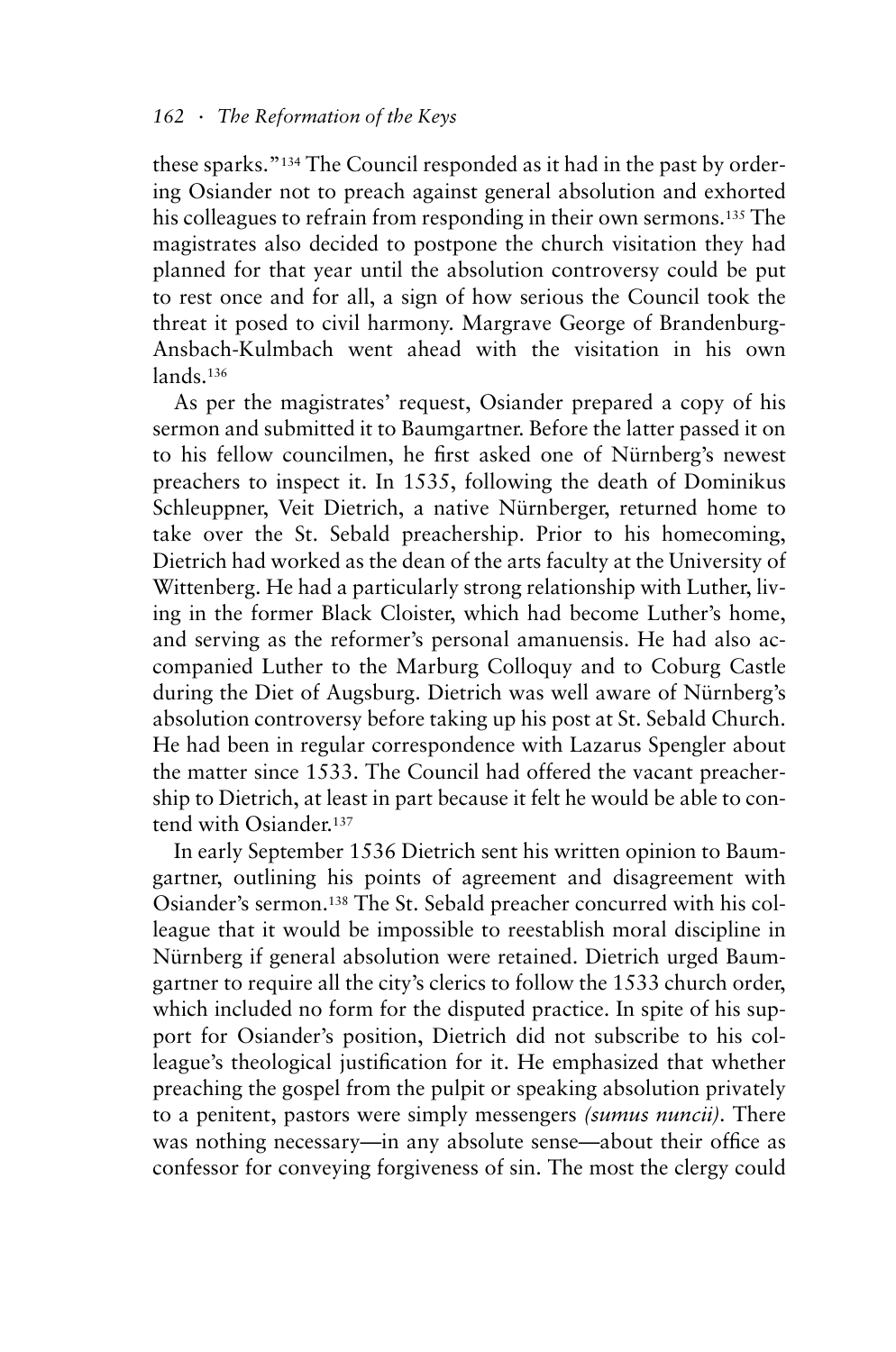do was to offer the promise of divine forgiveness to laypeople, who then had to accept it in faith for themselves. Like his colleagues in Wittenberg and Nürnberg, Dietrich maintained that absolution in whatever form always had to be received by a trusting heart to effect what it offered. In other words, it was conditional,<sup>139</sup> thus making the confessor's office an important, though provisional, clerical function.

Baumgartner sent along Osiander's sermon to the other magistrates and likely included Dietrich's written opinion. The Council ordered the sermon to be compared with the record of Osiander's 1533 sermons to determine if the St. Lorenz preacher had changed his position in any way, a process that took several weeks.140 Meanwhile, Philip Melanchthon paid an unexpected and, for the Council, providential visit to the imperial city in mid-October. Nürnberg provided a convenient resting place for the reformer, who was on his way back to Wittenberg from Tübingen. The magistrates received the eminent theologian warmly and spared no expense to ensure his comfort.141 Soon enough, though, Melanchthon learned that the Council was again fighting the fire of theological controversy that Osiander's sermon had reignited, an effort in which the magistrates were hoping to enlist his help. Melanchthon wrote to Joachim Camerarius, a colleague at Tübingen, "We have been lovingly received by Nürnberg, but I have fallen into the flames of contention which are burning again among the demagogues."142

In response to the Council's request, Melanchthon met with Osiander to discuss the absolution controversy. He summarized the result of this session along with his own recommendations for how best to resolve the current crisis in a brief tract entitled "Concerning Absolution in Nürnberg."143 As was to be expected, he agreed with Osiander that private absolution was extremely important and that it could help reduce the level of impiety in the city.<sup>144</sup> But Melanchthon opposed Osiander's assertion that general absolution was a fraud *(gaucklereÿ).* Siding with the majority opinion in Nürnberg, he affirmed that general absolution constituted a valid form of forgiveness. Certainly the best news contained in Melanchthon's tract, at least from the Council's perspective, was that Osiander had clearly affirmed that the laity could obtain forgiveness through the public preaching of the gospel.145 The St. Lorenz preacher had admitted as much in his sermon, but it must have heartened the magistrates to learn that he had formally acknowledged this to Melanchthon.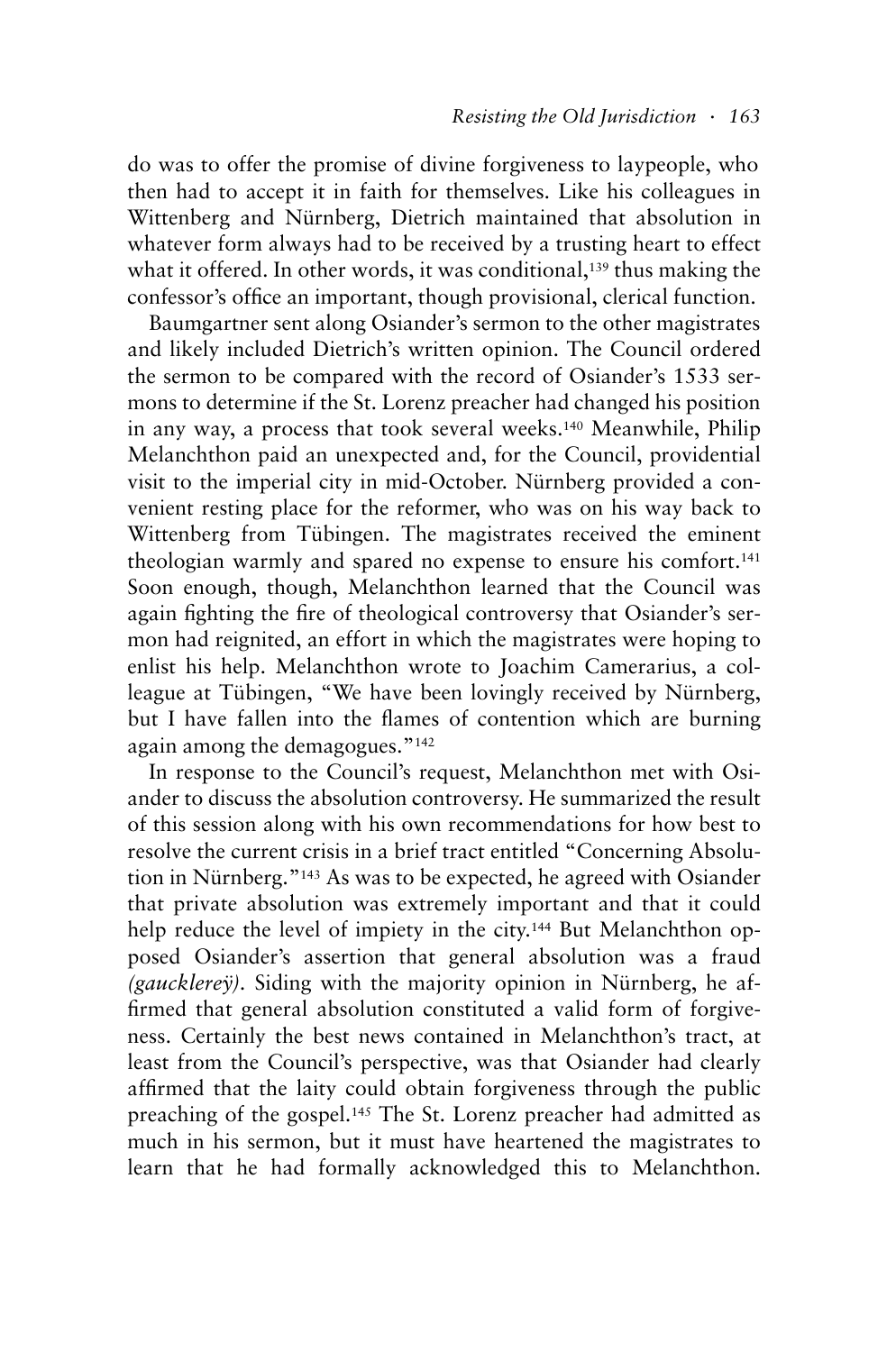## *164 • The Reformation of the Keys*

Rather than offering any further guidance, the reformer presented the magistrates with a list of questions to guide their own discussion of the matter and recommended that they write to Luther to seek further advice.146 He also recommended that Osiander should be silenced because of the obvious turmoil his sermon had caused in the city.147 The Council took Melanchthon's advice and on November 6, three days after the reformer left the city,148 sent Osiander's sermon to the Wittenberg theological faculty asking for guidance.<sup>149</sup> The wording of their request made it clear that they were simply looking for assistance in bringing their unbridled preacher under rein.150 The Council's patience with its recalcitrant preacher was growing thin.

Because Luther and his colleagues were then preparing for upcoming negotiations with papal representatives at Mantua, they could only respond to the Nürnberg request in brief.151 After affirming the value of private absolution they repeated their previous position that forgiveness could be obtained by believing hearts through either private absolution or a sermon. Both owed their authority to God's promise to be present with his Word, and both required faith. According to the Wittenbergers, it was the latter point that lay at the heart of the Nürnberg absolution controversy.152 Unable to provide more detailed guidance, Luther and his colleagues promised a fuller explanation of their position in the near future.

The Nürnberg magistrates waited in vain for this longer reply from Wittenberg.153 In the meantime they continued to uphold the status quo with respect to the practice of absolution in the imperial city. The Council sought to arrange a meeting between Luther, Melanchthon, Osiander, and Dietrich at Schmalkalden in February 1537, but was unsuccessful in this endeavor.<sup>154</sup> The absolution controversy continued to smolder, but now it was confined to strictly private exchanges.155 Osiander's 1536 sermon marked the last time he aired his views on general absolution in public. Spengler would have been relieved had he lived to witness it. (He died on September 7, 1534.)

In February 1539 lay inhabitants of Nürnberg finally had an opportunity to express their opinion publicly on the use of the keys in their city. Their means of expression fulfilled the Council's worst fears about Nürnberg being overwhelmed by chaos. It also demonstrated how committed Lutheran laypeople were to protecting their own reli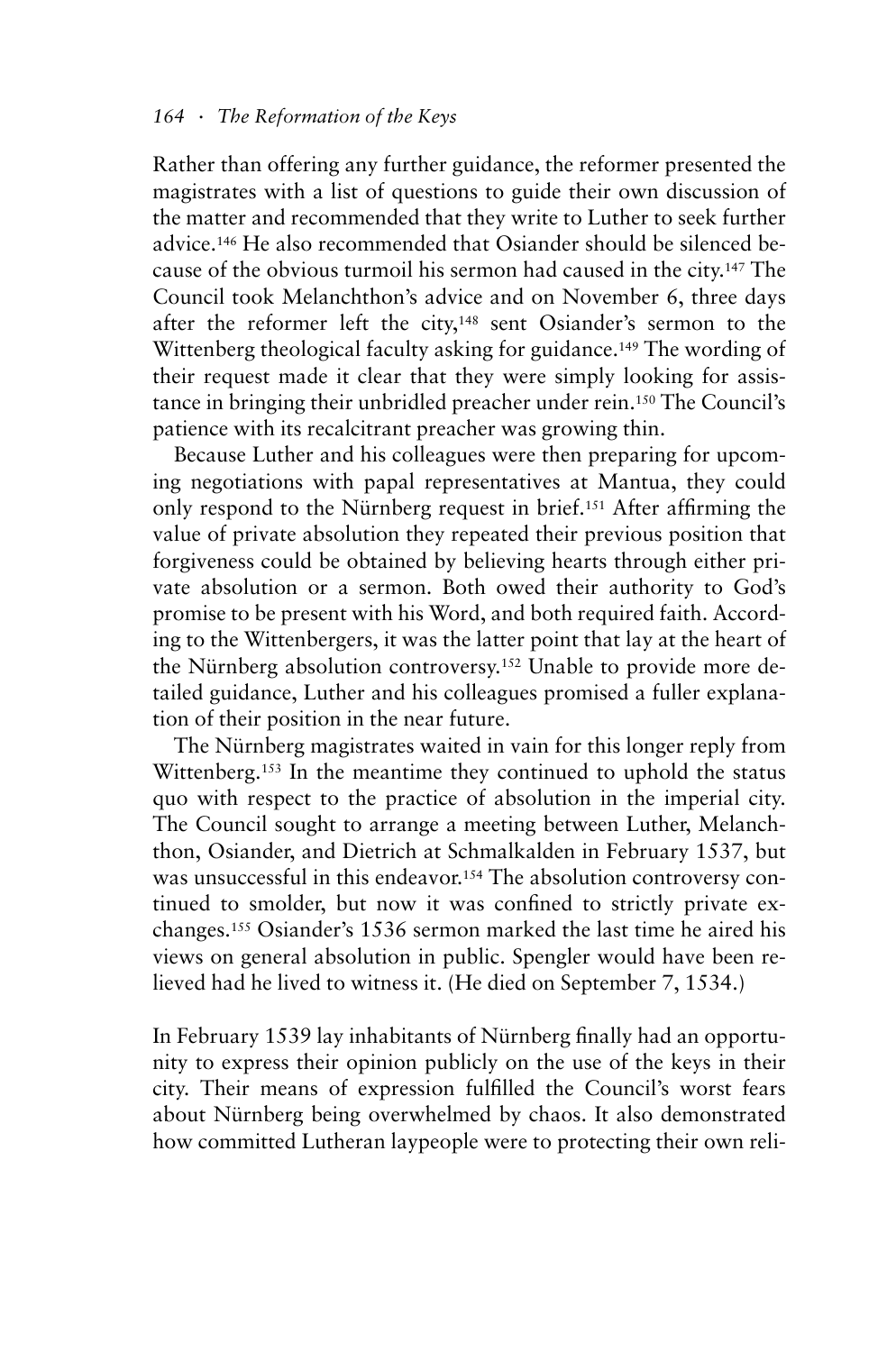gious and cultural practices from unwanted clerical influence, a continuation of a trend reaching back to the later Middle Ages.

The Council had recently given permission for burghers to hold a *Schembartlauf*, something it had not allowed since 1524. The *Schembartlauf* was a pre-Lenten parade that had been a traditional part of late medieval Nürnberg culture at least since the fourteenth century. Such carnivalesque practices had a long history in the empire.<sup>156</sup> Protestant reformers, including Osiander, had succeeded in having the *Schembartlauf* abolished in the early years of the Reformation, arguing that it was a pagan ritual.157

Social historians have argued that traditions like the *Schembartlauf* provided late medieval communities with an opportunity for collective moral catharsis before they entered into Lent. For a short time carnality had free rein, only to be ceremonially purged from the community by the customary burning or execution of a symbolic scapegoat. As John Bossy has observed, during carnival "[t]he world was turned upside-down to see what was crawling about underneath."<sup>158</sup>

Social historians have also maintained that carnivals provided common laypeople with a socially acceptable way of expressing discontent, a kind of safety valve through which nonelites could let off potentially destructive steam. Carnival was a time of institutionalized rebellion designed to protect against actual revolution.159 Commoners could express their grievances to their leaders in graphic language, usually without suffering penalty or censure. This explanation accounts well for the specific character of the 1539 *Schembartlauf.*<sup>160</sup> Nürnbergers wanted to send a very clear message to their leaders about what they perceived as a dire threat to their spiritual freedom as evangelical Christians.

Under the leadership of several young patricians, Nürnberg artisans constructed a float known as *die Hölle* (hell) on which the city's inhabitants had traditionally depicted what they found particularly worthy of damnation. After an interim of fifteen years, Nürnbergers chose Osiander as their object of wrath.161 The designers of the float placed an actor resembling the St. Lorenz preacher on a ship of fools, accompanied by a physician examining a urine glass, an astrologer reading a sextant—both in the crow's nest—and two demons, one of whom tempted the infamous preacher with a backgammon board.<sup>162</sup> Osiander had inveighed against such games as frivolous distractions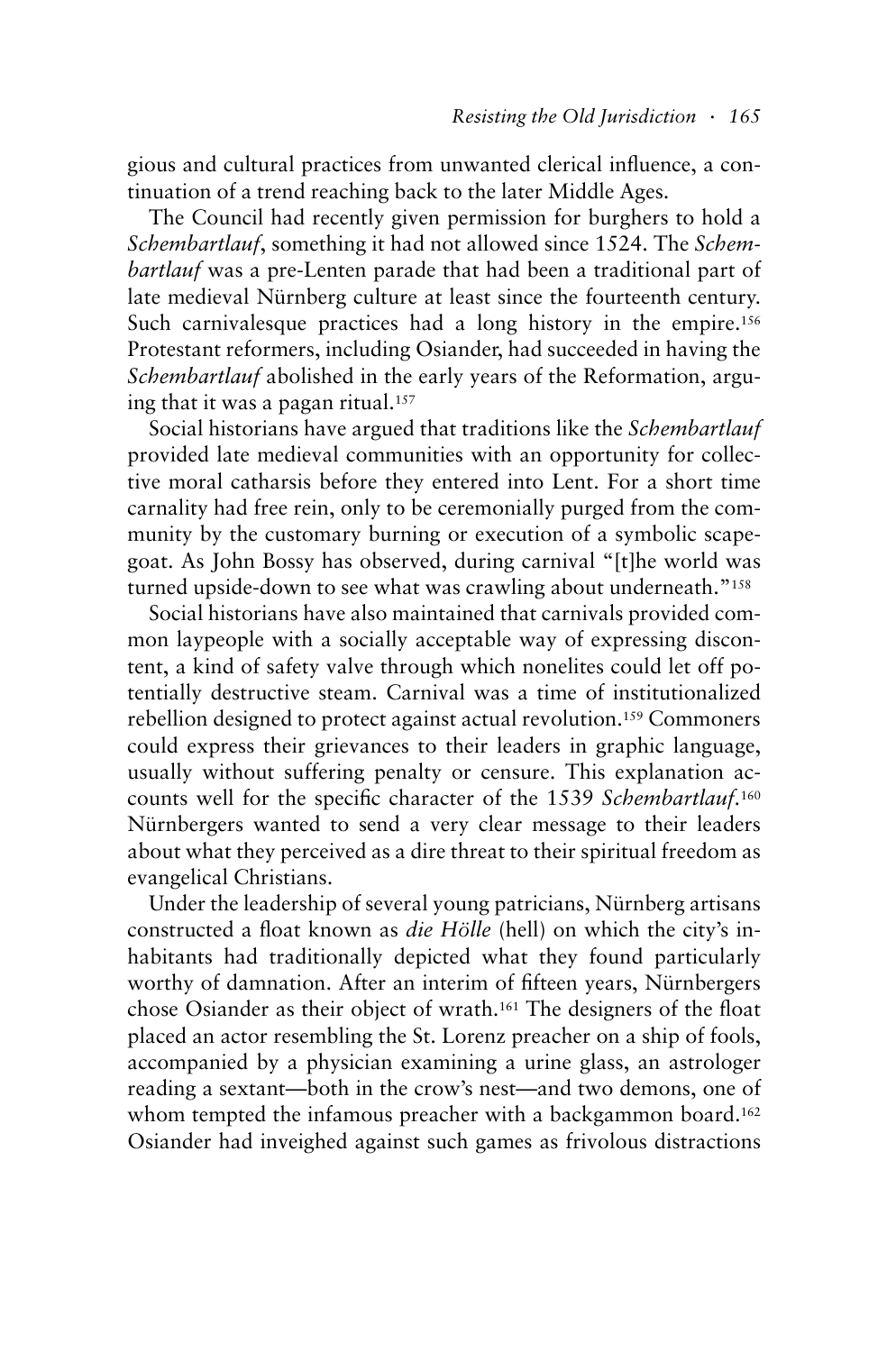*166 • The Reformation of the Keys*

[To view this image, refer to the print version of this title.]

The 1539 *Schembartlauf* hell-float. *Schembartbuch,* Stadtbibliothek Nürnberg, Nor. K. 444, fol. 68r.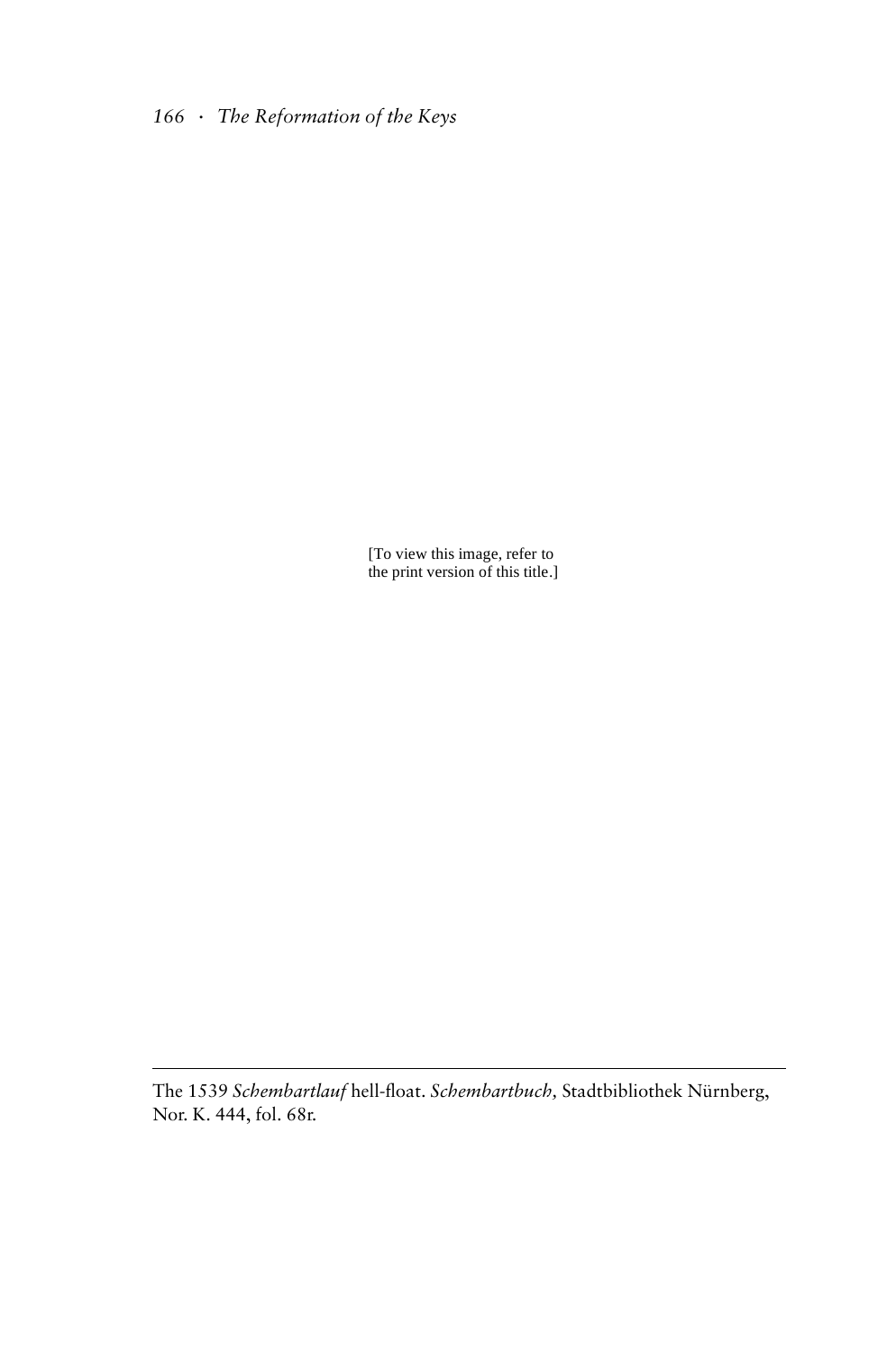from true religion.163 During the plague of 1533 he had warned Nürnbergers against placing too much faith in medicine and astrology, which in his mind amounted to "spiritual adultery" *(gaistliche hurerey).*<sup>164</sup> To Osiander's left hung a large key that symbolized his commitment to priestly power. It was something Nürnbergers wanted to consign to eternal flames.<sup>165</sup> Though Osiander had refrained from publishing his treatise on the keys, burghers had heard him expound his views on clerical authority and confession several times from the St. Lorenz pulpit.166

The 1539 *Schembartlauf* was not the first time Nürnbergers had used the traditional parade to protest against abuses in the city's religious life. During the early years of the Reformation, inhabitants of the imperial city satirized the pope and the sale of indulgences during carnival.167 Laypeople in other evangelical strongholds, including Wittenberg, did the same.168 In the 1539 parade Nürnbergers effectively placed Osiander in the same category with medieval popes and priests, who, in their minds, had oppressed lay consciences through abuses of religious authority. Whether fairly or not, Osiander came to be seen by many of his contemporaries as an evangelical Gregory VII, who was just as committed to the superiority of the clergy over the laity as the medieval pope had been. In keeping with the spirit of the early evangelical pamphleteers, Nürnbergers living under officially established Lutheranism continued to show little tolerance for clerics who overreached their bounds, a fact Osiander could well attest by the end of the 1539 *Schembartlauf.*

As participants in the parade towed the hell-float through the imperial city, they stopped and rioted near the St. Lorenz preacher's house, shooting off their fireworks into its windows. According to Osiander, had the house not been barricaded, they would have broken into it.<sup>169</sup> Thus deterred, the rowdy throng made its way to the main market, where, as was customary, it stormed and burned the float. Osiander immediately took his case to the Council, which had little choice but to abolish the *Schembartlauf* permanently and severely punish the magistrates who had overseen it.170 Still, if the Council took issue with the way Nürnbergers expressed their frustration with Osiander, it shared their sentiment. Throughout the Council's struggle with the St. Lorenz preacher it had demonstrated great sympathy with the concerns of ordinary burghers. For patricians and artisans alike general absolution had become a symbol of opposition to Osiander's sacerdo-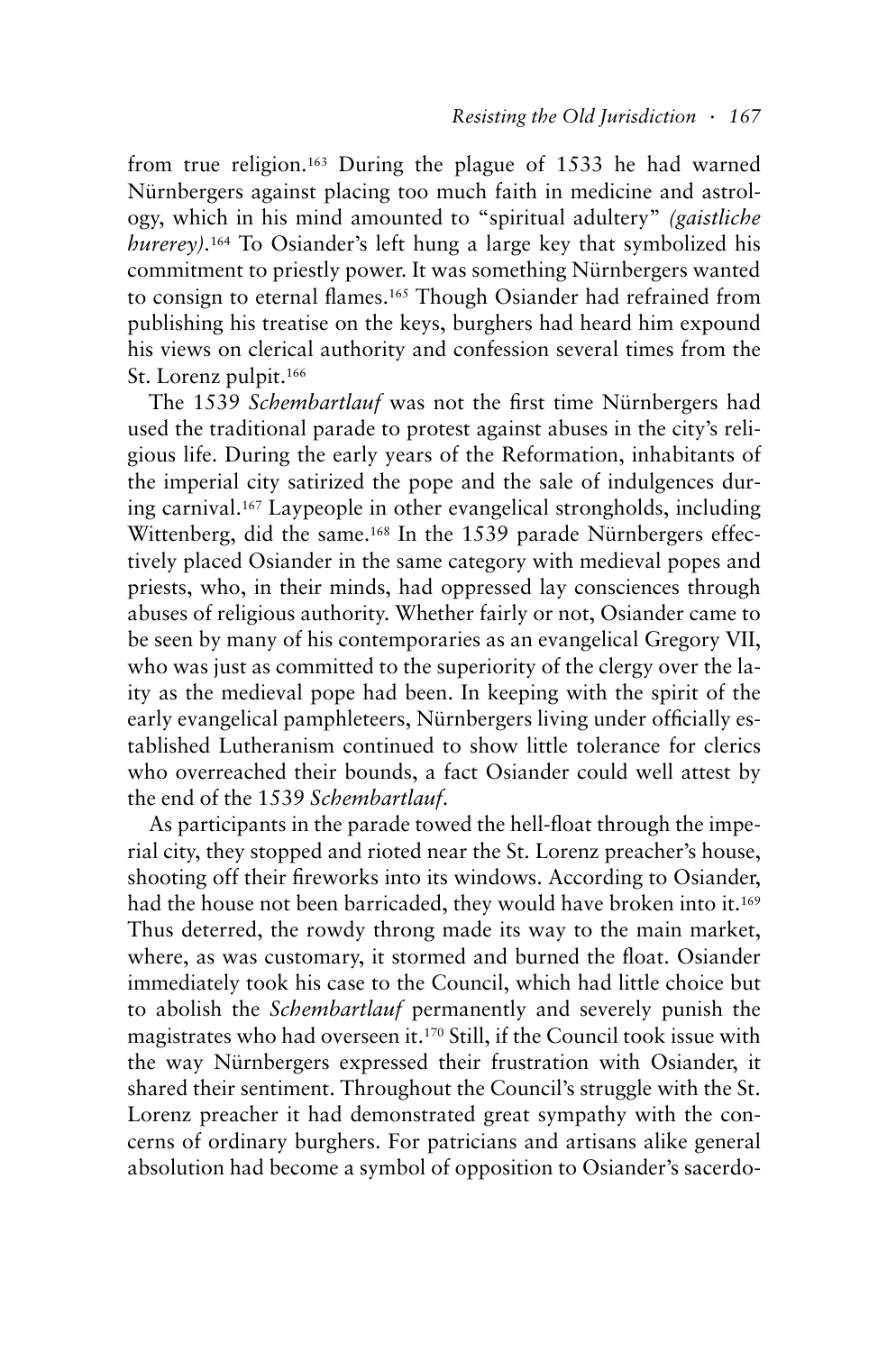[To view this image, refer to the print version of this title.]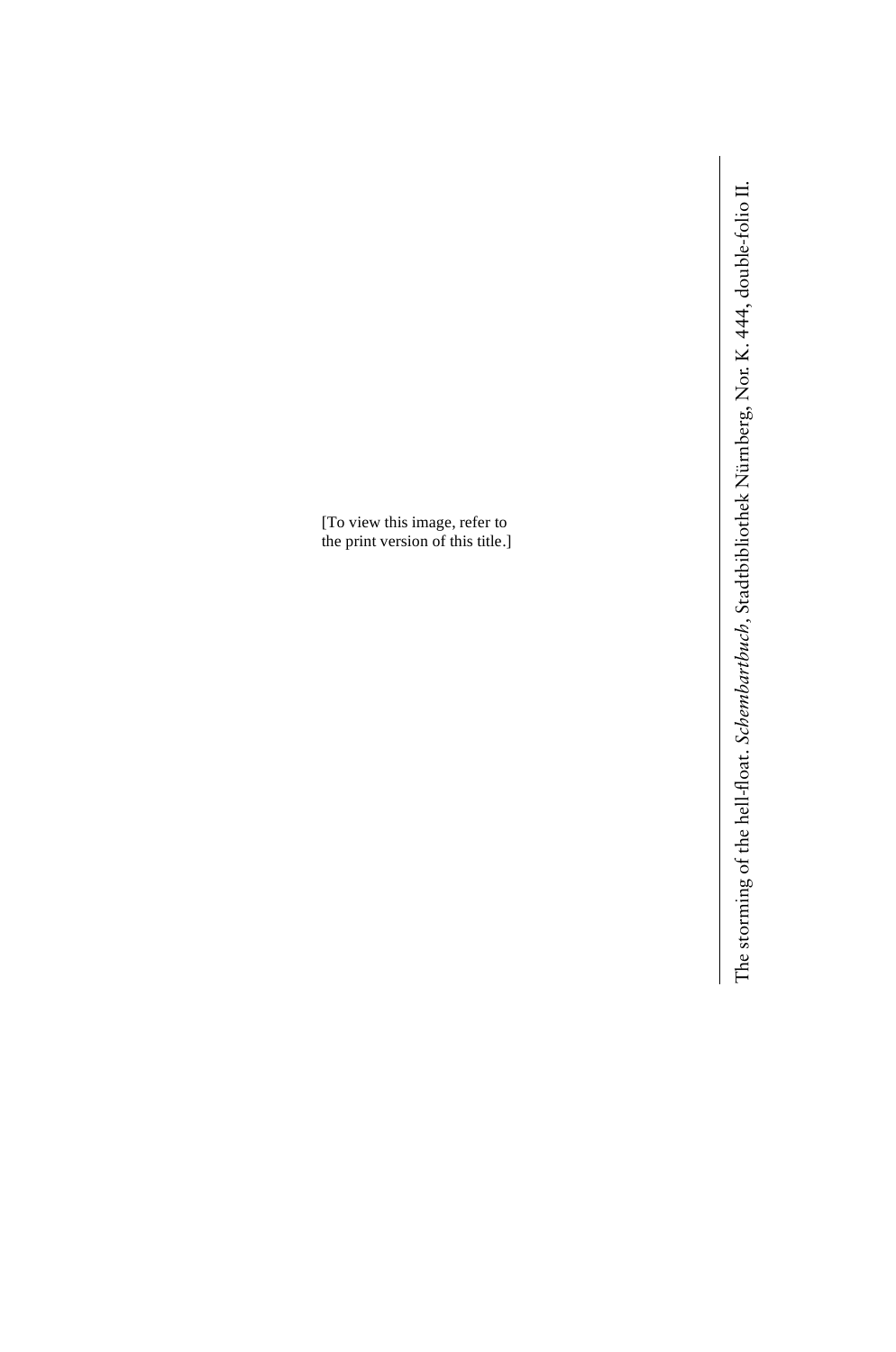talism. Though the Council was concerned about promoting moral discipline in the imperial city, there were limits to how far it would go in pursuing this goal. It would obviously not adopt a policy that infringed on its own religious authority, but neither would it approve of one that threatened the spiritual liberty of the city's inhabitants. The two concerns went hand in hand during the Nürnberg absolution controversy, much as they had in the early years of the Reformation in the imperial city. Secular bishops continued to protect lay consciences even as they sought to discipline them.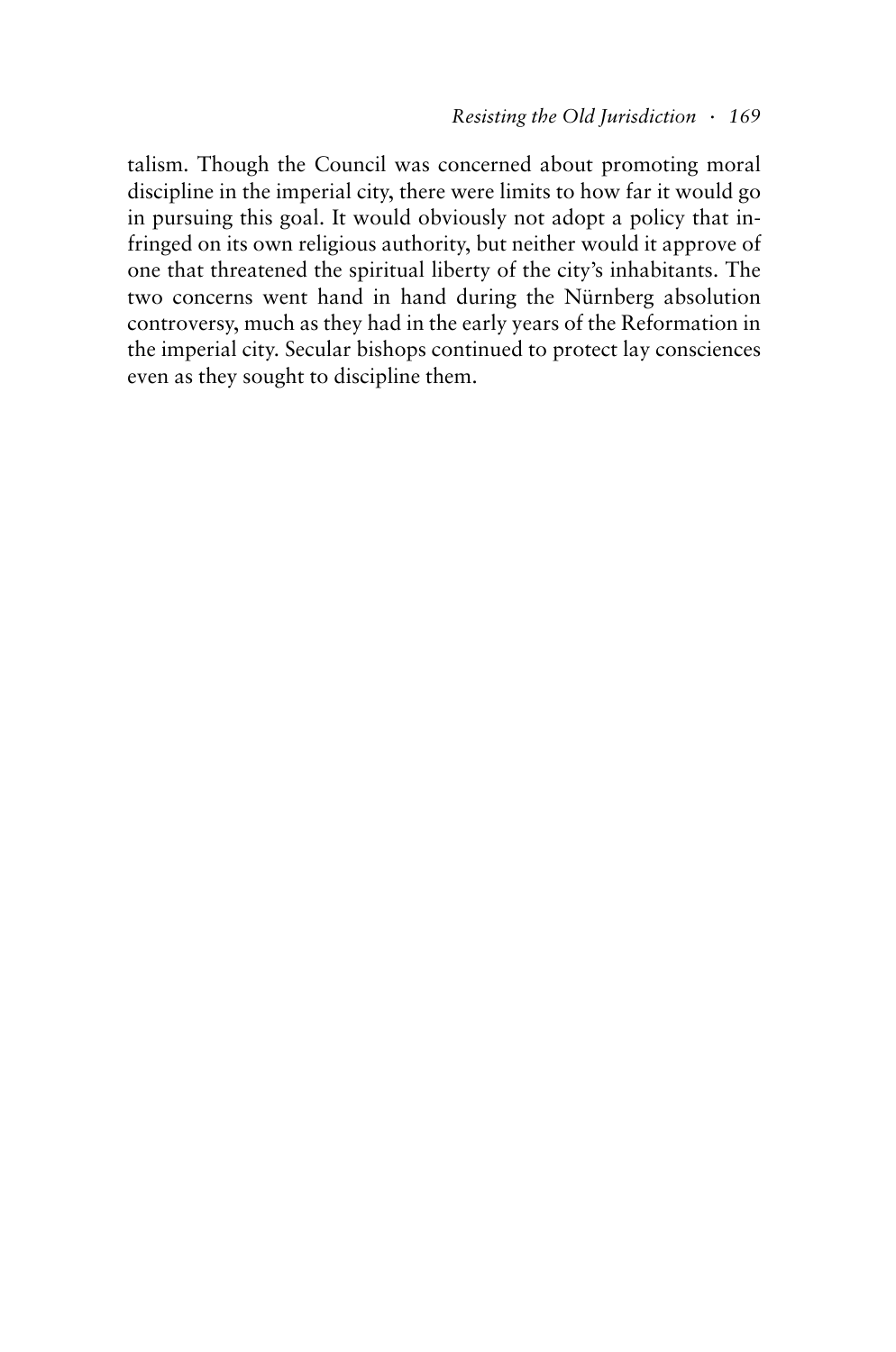## Confession Established

Nürnberg's preachers continued to quibble about general absolution on into the early 1540s, though, much to the Council's relief, not in public.1 In spite of this ongoing discord, the imperial city's theologians were united by a growing concern about the spiritual condition of Nürnberg, especially with regard to reception of the Lord's Supper. The preachers feared divine reprisal for the abuses of the sacrament they witnessed and became more convinced than ever that private confession had to be established in the imperial city. Their parishioners, however, saw things differently.

The 1539 *Schembartlauf* well reflected popular attitudes toward private confession in Nürnberg. As reports from the imperial city's pastors make clear, the laity rarely went to confession in the 1530s and early 1540s, regardless of what the church order stipulated.<sup>2</sup> Osiander's heavy-handed tactics had only strengthened the lay bias against private confession that reached back to the late 1510s. For its part the Council refused to intervene until it could be sure that Osiander would renounce his evangelical sacerdotalism and submit to the magistrates' authority—a vain hope, as we will see. The result was that Nürnberg developed a policy on private confession that was atypical for Lutheran Germany in the mid-sixteenth century.3

The magistrates continued to share the preachers' concern about the moral condition of Nürnberg, especially after the tumultuous events of the recent *Schembartlauf.* Though the Council understood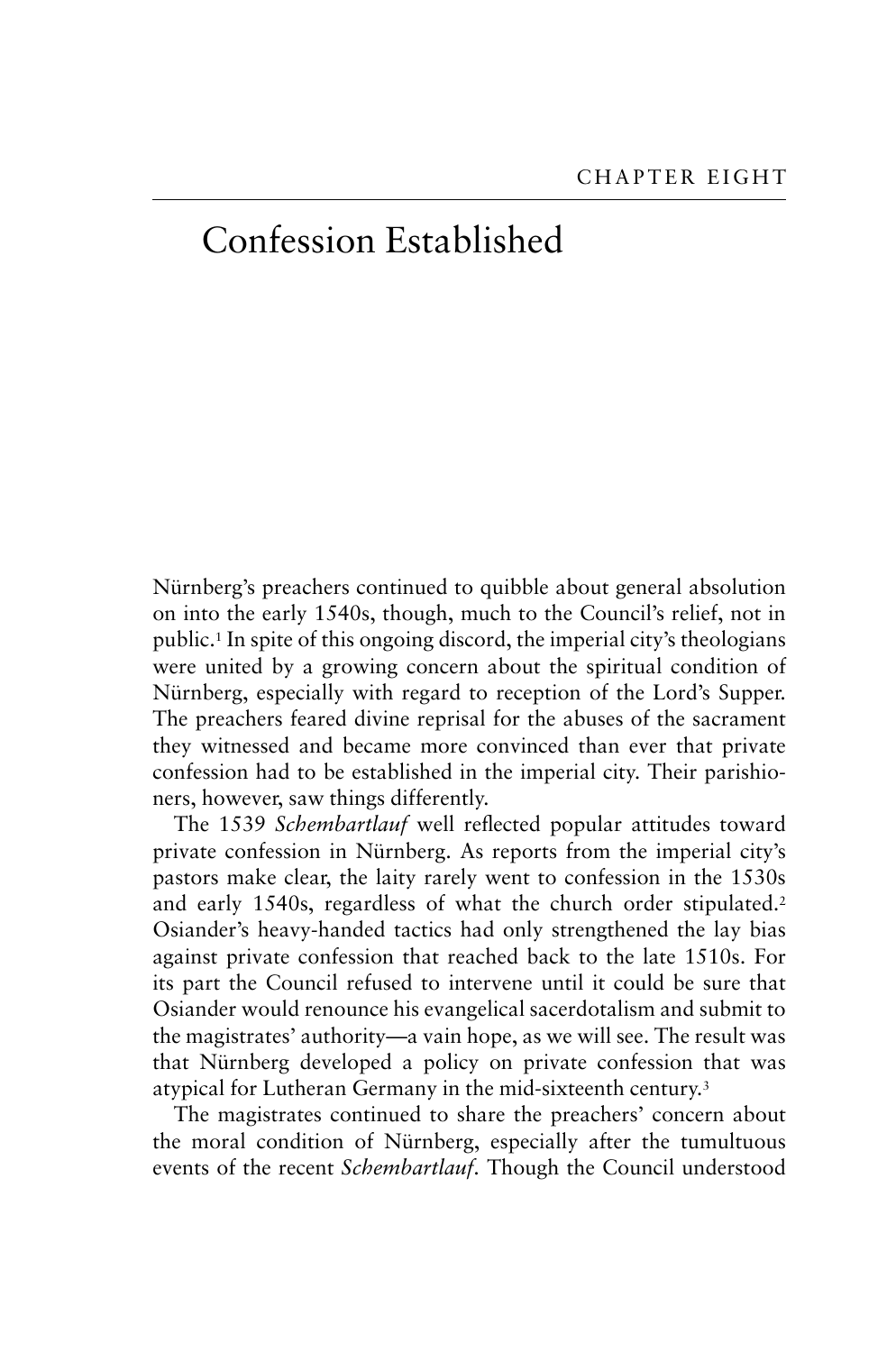the burghers' frustration with Osiander, it did not approve of the way they expressed their displeasure. A couple of months after the *Schembartlauf* the magistrates sent word to Hektor Pömer, provost of St. Lorenz Church, calling upon him to instruct Nürnberg's pastors to examine laypeople before allowing them to communicate.4 The private examination of faith and conduct seemed a good way to stem the perceived growing tide of impiety in the city, a perception created at least in part by the heightened expectations for spiritual improvement created by the Reformation. Still, if the Council was beginning to accede to the wishes of the clergy, it remained hesitant to take the final steps required to implement Lutheran private confession in Nürnberg. As we will see, clerical pressure and concern for moral reform would not be enough to persuade the magistrates to mandate private confession. A much more dire threat would be required to accomplish this feat.

When Veit Dietrich learned of the magistrates' directions to Hektor Pömer, he responded by sending a recommendation to councilman Hieronymus Baumgartner that raised a number of concerns. While clearly in favor of the Council's decision to enforce the pre-communion examination, the St. Sebald preacher advised Nürnberg's lay church administrator that the clergy was simply not able to comply with the magistrates' wishes. He explained, "if we are to establish the discipline of the pre-communion examination among the people, it is certain... that the clergy would be completely overwhelmed." Dietrich reported that most of his potential confessors were old men who were already overworked. He further observed that in former times clerics had relied on mendicants to help them examine communicants, something that was no longer an option in the imperial city.<sup>5</sup> The Council would have to hire a new crew of chaplains if the clergy was to conduct the examination of faith and conduct. For their part the magistrates elected to maintain the status quo, while holding the St. Sebald preacher's recommendations under consideration.

Four years later the Council again expressed concern about the moral condition of its city. Frightened by advances of the Turks in Hungary, the magistrates anxiously looked for scapegoats to blame for the empire's dire situation, even though Nürnberg itself was never directly threatened by Turkish aggression.<sup>6</sup> Widespread intemperance in eating and drinking along with a general lack of discipline among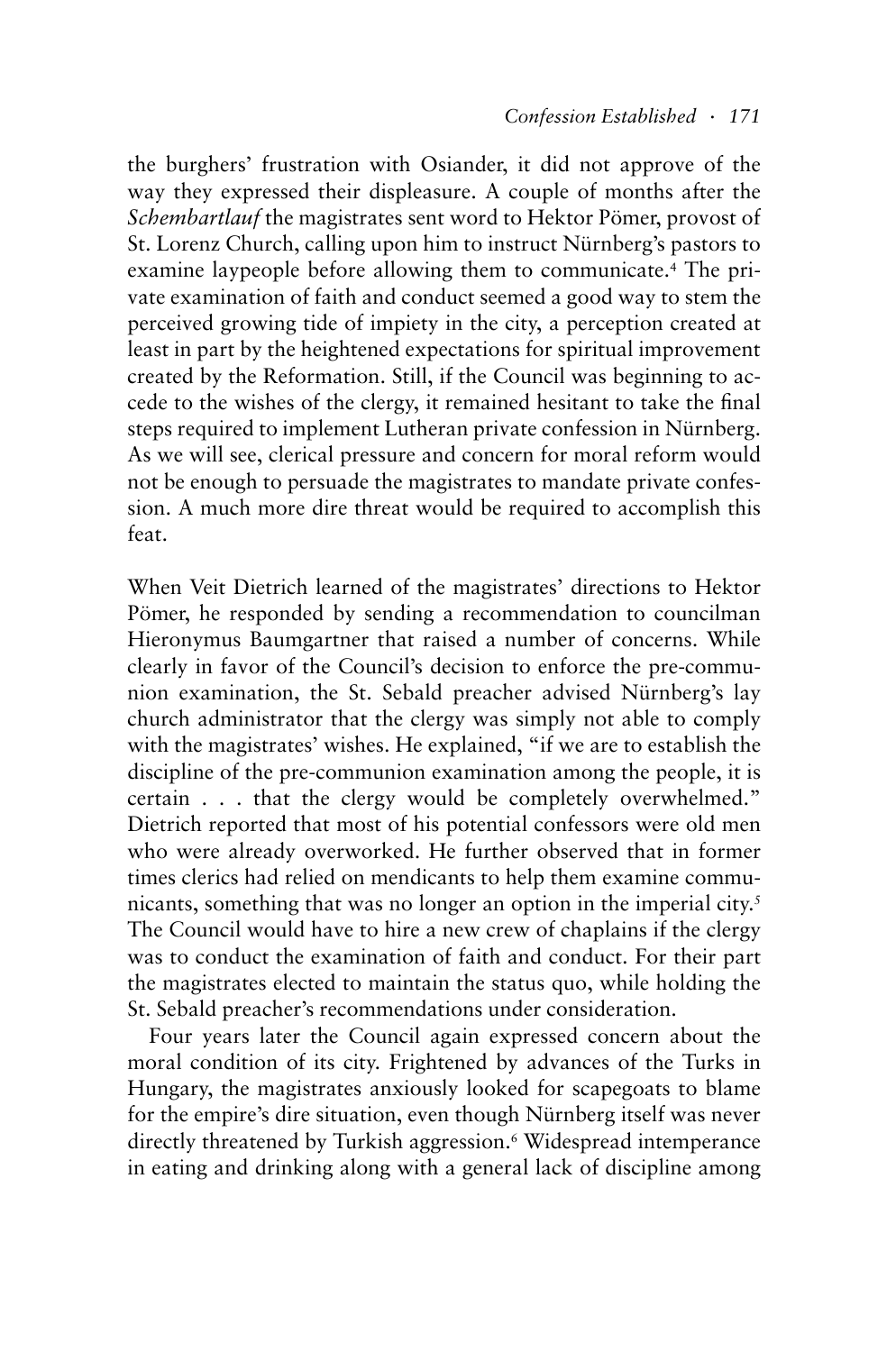### *172 • The Reformation of the Keys*

burghers had long given magistrates and preachers an excuse for censure in such times.<sup>7</sup> In July 1543 the Council ordered the city's preachers to read out an official exhortation to their congregations that warned them against the perils of ungodliness.<sup>8</sup> The magistrates also called upon the clergy to preach against the vices they believed were increasing every day in their city.9 However, the Council soon regretted this decision and later reprimanded several preachers for being too harsh in their sermons, among them Osiander.10 Despite their fear of the Turk, the magistrates remained committed to protecting lay consciences from overbearing clerics.

Osiander and his colleagues seized the opportunity provided by the Council's impatience to call for immediate changes in the present church order, changes they believed would reestablish proper discipline in the city. Though their recommendation is not extant, inclusion of an article on the ban and rejection of general absolution were almost certainly among their suggestions.11 Osiander preached in support of the ban four weeks later when he thought the Council was taking too much time to implement his suggestions, a move that resulted in the magistrates' placing his future sermons under surveillance.12 In a reversal of their early position, the city's other preachers would soon join Osiander in calling for the abolition of general absolution. True to form, the magistrates again refused to return the binding key to the clergy and maintained their support for general absolution.13

By this point many of the city's preachers had become frustrated with the Council's inaction. Although the magistrates had sought their opinion about how best to ensure proper reception of the sacrament, they had not moved on the preachers' recommendations. The clergy continued to feel hamstrung in matters of church discipline and had grown suspicious of the Council's commitment to reform. The Council, though always supportive of private confession in principle, continued to have misgivings about implementing the practice. As in the past, the magistrates would move toward establishing it, and then quickly retreat. They knew that Nürnbergers had grown accustomed to general confession and that it would be difficult to introduce private confession, even in its reformed guise. More important, they were also concerned to restrain preachers like Osiander who were eager to promote clerical authority. Granting such theologians more influence over the laity was the last thing the Council wanted to do. The magistrates shared the theologians' concern to combat impiety,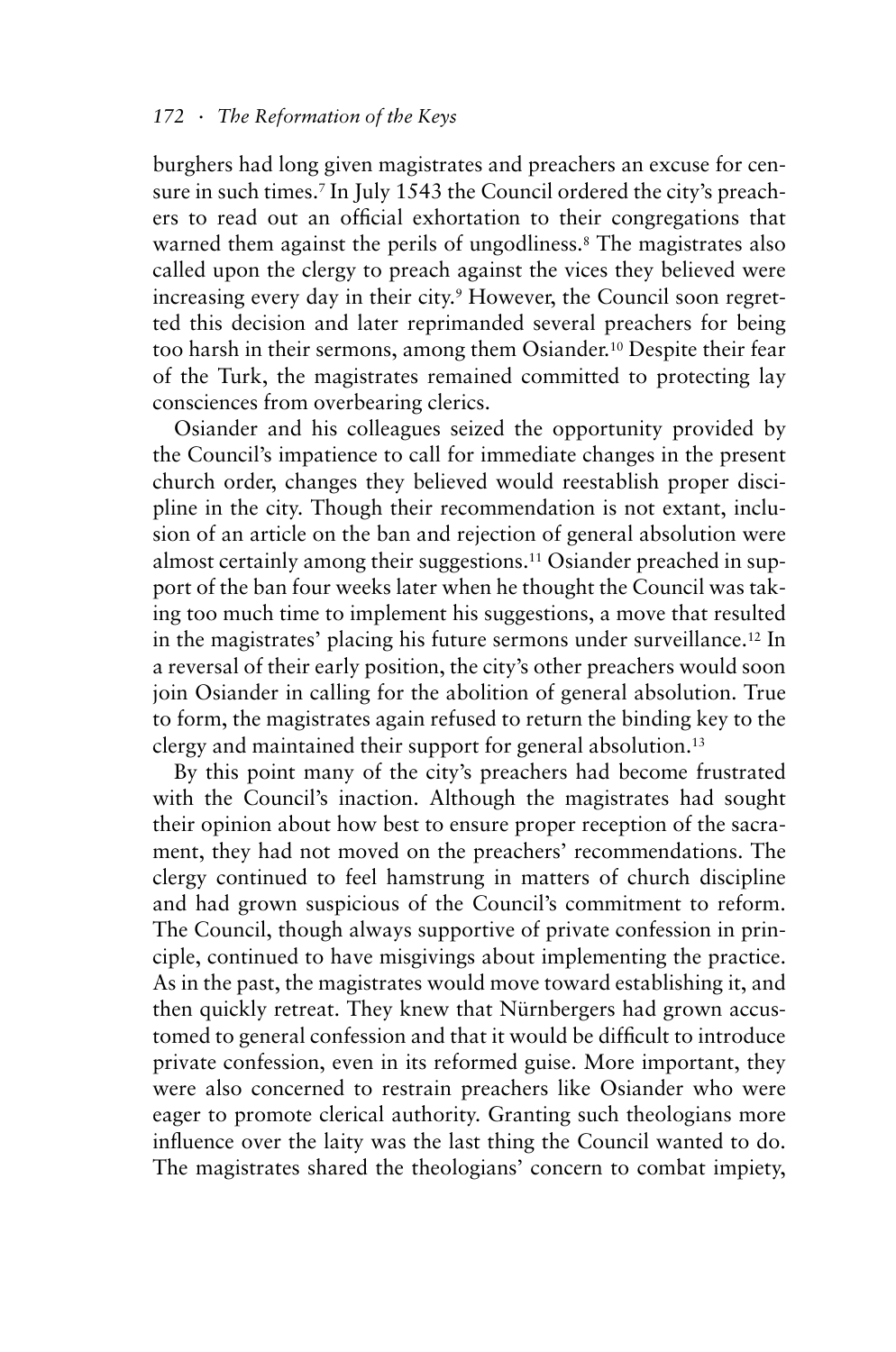but they preferred exhortations and ordinances as their weapons of choice over the clerical discipline favored by Osiander. When hardpressed by external events, like the plague of 1533 or the Turkish threat of the early 1540s, the Council would threaten to enforce evangelical private confession, only to back down when it came time to establish the new ritual. Just a few months before the 1543 decision to turn the preachers loose, Nürnberg had hosted two imperial diets (July 24–August 26, 1542; January–April 1543), both of which saw King Ferdinand demand money and troops from the estates in order to stop the advance of the dreaded Turk.14 Calling for widespread repentance seemed the best way to win divine protection for imperial troops in their impending confrontation. But the Council quickly called off its preachers after observing that they had become too aggressive.

The magistrates again sought advice from the theologians on how to promote worthy reception of the sacrament just three days before Palm Sunday 1545.15 In keeping with the 1533 church order, the members of the clergy all agreed that communicants should be required to register with their pastors and undergo an examination of faith and conduct. Wenzeslaus Linck argued that because neither individual examination nor private absolution was practiced in the city's churches, laypeople went to the Lord's Supper "like cows." He asserted that if the Council did not institute a more disciplined practice of catechization and absolution soon, no one would be able to prevent the present disorder from spiraling out of control.16 Osiander thought there was not enough time to make any significant changes in the upcoming Easter celebration—a fact the Council may have counted on—but he had a plan for the following year: after registering and examining laypeople, pastors would write communicants' names in a book. Anyone whose name was not found in the book would be denied access to the sacrament. The St. Lorenz preacher explained, "this would create such a fear and impression that no one would attempt to approach unregistered and without permission, because he would always be worried that he would be found out and put to shame before everyone."17 The other clerics were supportive of Osiander's proposal and also called for the magistrates to provide more confessors in the future.18

The Council again failed to act. However, shortly before Christmas of the same year, the magistrates took a tentative first step in the direc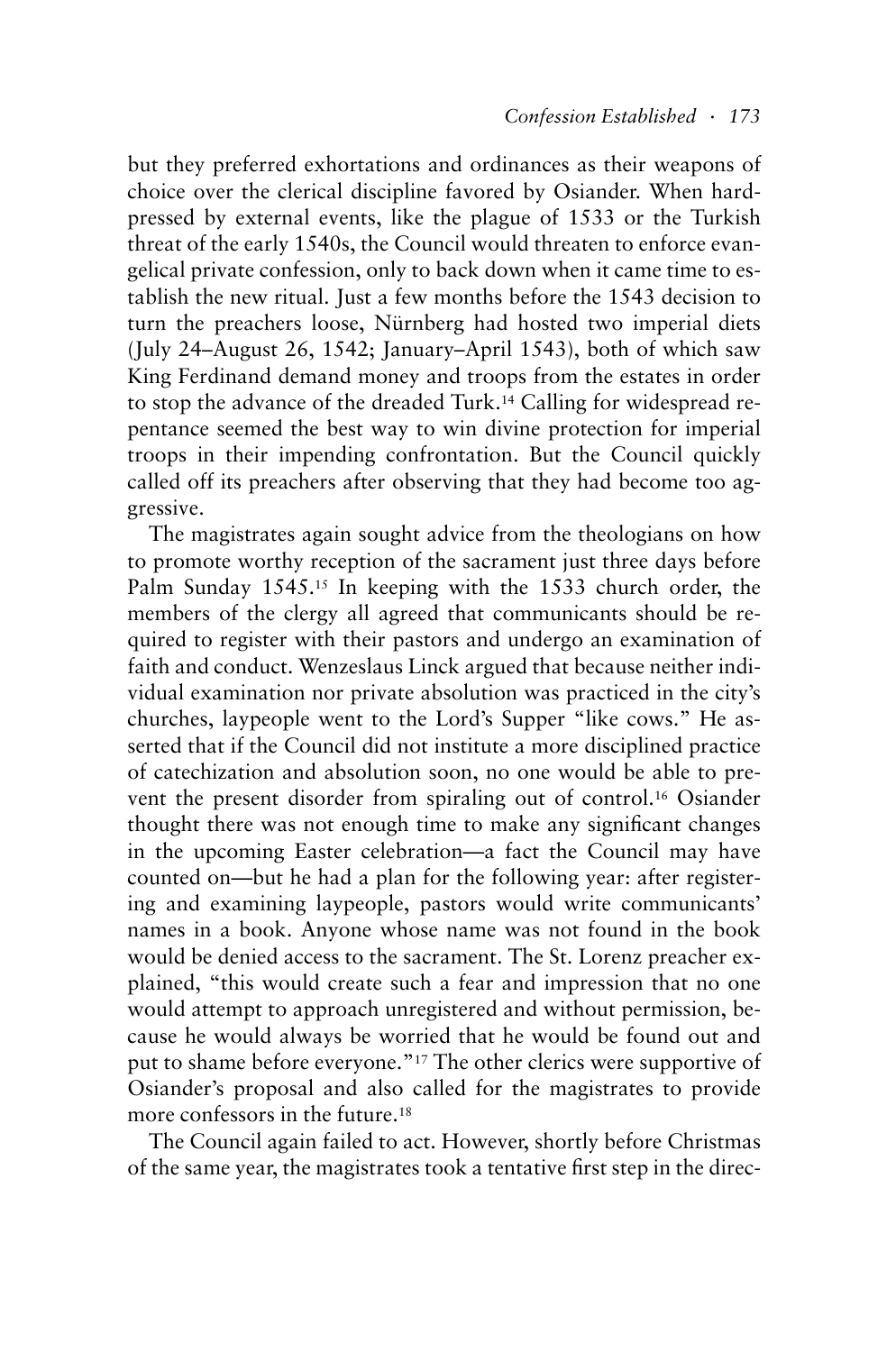tion the theologians had been urging. On December 12, 1545, the Council instructed the city's preachers and chaplains to tell communicants that "those who had occasion" *(wölcher gelegenheit haben)* might receive instruction after Saturday evening vespers or early on Sunday morning, if it was more convenient.<sup>19</sup> Though hardly the kind of tough position Osiander and his colleagues had been looking for, this decision at least indicated that the Council was beginning to respond to their pressure.

As the preceding series of events suggest, Nürnberg's clergymen had gradually come to agree with Osiander about the indispensability of private absolution. Though already supportive of it in theory, they now wanted to put it into practice. Some had also come to share Osiander's view of general absolution. Following the St. Lorenz preacher's lead, Veit Dietrich chose not to include general absolution in his 1543 *Liturgy Booklet for the Pastors in the Countryside.*<sup>20</sup> Though none of the Nürnberg theologians agreed with Osiander's theology of the keys, many did consider a private encounter between pastor and communicant essential for reestablishing proper moral discipline. As the members of the clergy later made clear, most thought general confession was hindering progress in this direction. The magistrates continued to believe that both forms of absolution had their proper role in Nürnberg's religious life. Concerned to avoid granting clerics too much authority over lay consciences, the magistrates elected to bide their time, waiting for an opportunity to enforce private confession without having to abolish general confession. In their minds, the examination of faith and conduct would help restrain lay impiety, while general absolution placed a check on clerical zeal. The Council wanted both safeguards. The opportunity they had been waiting for would soon appear in an unexpected guise.

Though the Nürnberg absolution controversy would not be resolved for another eight years, it is important to note that by the mid-1540s it had already influenced religious policy beyond the walls of the imperial city. It was not a merely intra-Nürnberg event. As evangelical strongholds throughout Germany adopted the imperial city's church orders, they spread Osiander and Dietrich's conviction that the evangelical version of private confession was a necessary prerequisite to worthy participation in the sacrament. The Nürnberg church orders encouraged a strict observance of the Augsburg Confession in matters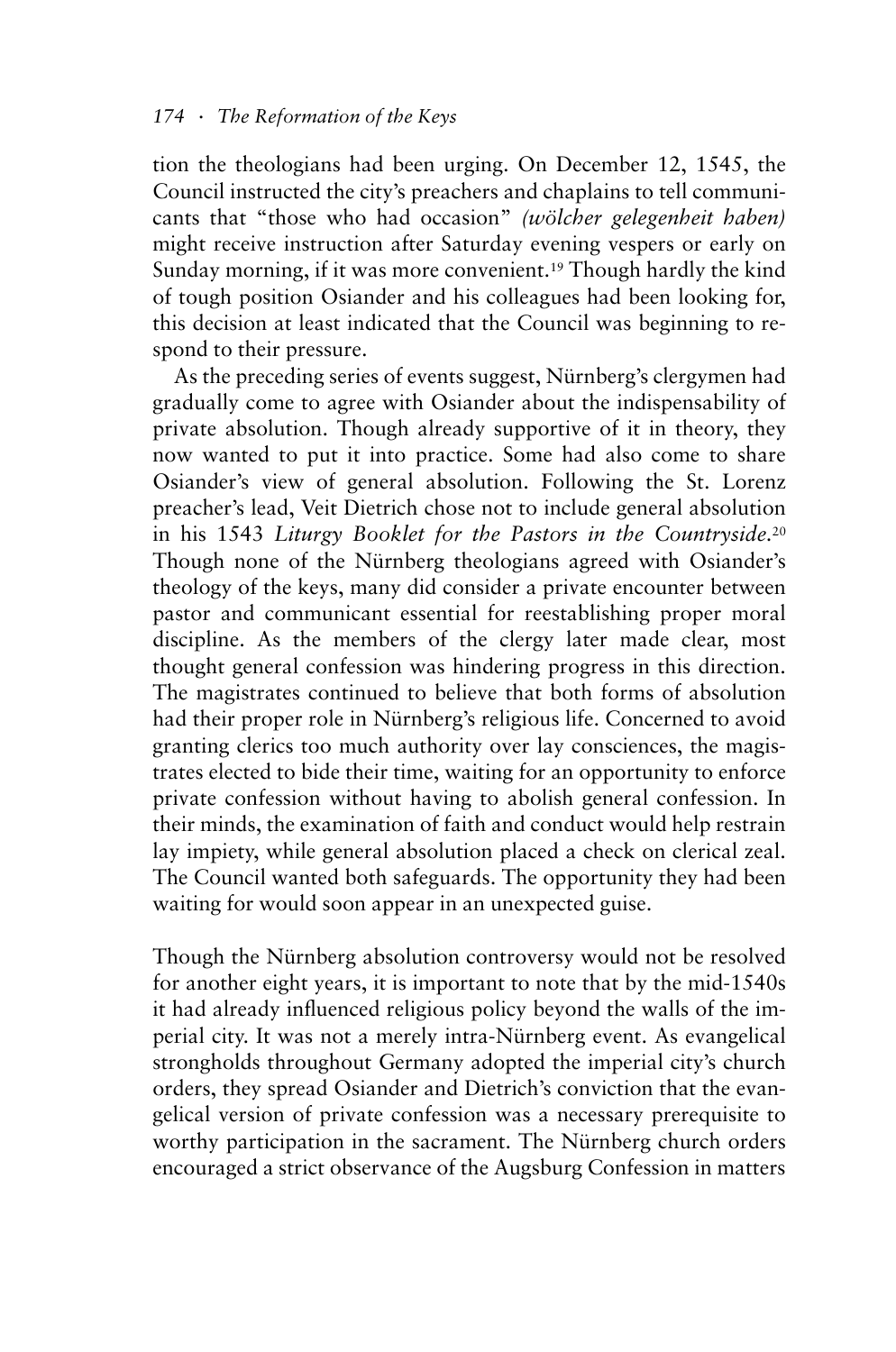of confession and absolution, even though practice in the imperial city itself suggested otherwise.

Nürnberg clergymen took the same message with them as they helped establish the Reformation elsewhere in Germany, as the case of Johannes Forster in Regensburg illustrates. Shortly after Regensburg became Protestant in 1541, its city council asked Nürnberg for advice on how to celebrate the Lord's Supper properly.21 The Nürnberg magistrates responded by sending Johannes Forster to the Bavarian imperial city. Forster had been employed by the Nürnberg Council to take over the duties of Hektor Pömer, who had recently passed away.22 A learned theologian who had studied with the likes of Reuchlin and Luther, Forster had held a professorship at the University of Tübingen before coming to Nürnberg. After his brief tenure in the imperial city, he would play a decisive role in the Hennenberg Reformation and eventually become rector of the University of Wittenberg.23 The Nürnberg Council had hired him in hopes of finding someone who could rein in Osiander.<sup>24</sup> The two seem to have gotten on quite well: Osiander consented to Forster's taking over his office when he went to Palatine-Neuburg to help establish the Reformation there.25 It also seems clear that Forster and Osiander had discussed absolution, as the early shape of the Reformation in Regensburg attests.

Owing primarily to Forster's influence, the evangelical version of private confession became an early and permanent feature of the Reformation in Regensburg. Perhaps determined to prevent another absolution controversy, Forster integrated specific instructions for private confession into Regensburg's new church order. Though he drew directly upon the 1533 Nürnberg order for his theology of confession, Forster went beyond the imperial city's guide for worship by specifying that the new ritual was to take place at a special Saturday afternoon vesper service dedicated to the examination and absolution of communicants. (Osiander and Brenz had neglected to include such explicit provisions for the practice of confession and absolution in their church order. Nürnbergers were encouraged but not required to go to confession on Saturday afternoons; they could also confess on Sunday mornings, though few went at either time.) The first formal evangelical worship service in Regensburg was one of these vesper services at which Forster and two other Lutheran pastors confessed thirty-two lay penitents, all of whom received communion in both kinds the next morning.<sup>26</sup> Forster also prepared an exhortation to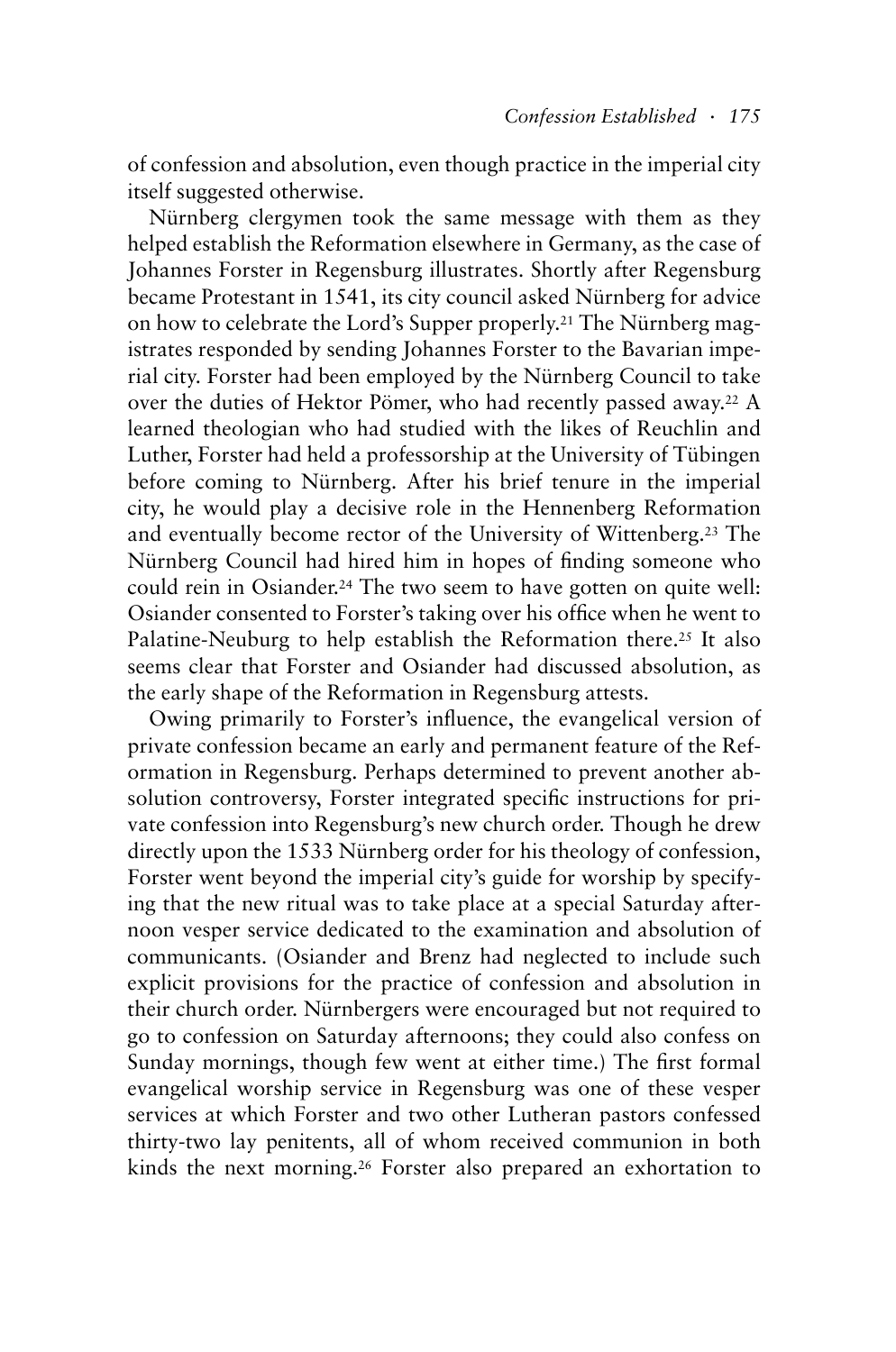confession that contained specific instructions on how evangelical Christians were to confess, $27$  something that the 1533 Nürnberg church order also lacked.28 The Regensburg reformers still allowed general confession and absolution in the Sunday liturgy,29 but owing to their strong support for private absolution, the new ritual never became a matter of serious dispute in Regensburg.30 From the beginning lay Regensburgers understood that they had to go to confession in order to communicate, an important difference with Nürnberg.<sup>31</sup>

By the mid-1540s the Nürnberg absolution controversy had achieved considerable notoriety in Lutheran Germany. When asked by Prince George von Anhalt how best to handle the forgiveness of sins in his territory's churches, Melanchthon cited Nürnberg as a case study of what not to do. In a letter dated October 20, 1545, Melanchthon, along with George Major, wrote, "we think it best to exhort listeners often to ask for private [absolution]. We see Nürnberg as an example: few ask for private [absolution] because there is public [absolution]."<sup>32</sup> Melanchthon exhorted the prince to practice what Nürnberg's theologians preached, even though they did not. Judging by the extant church orders, Prince George took Melanchthon's advice to heart: he allowed only private absolution and confession in his churches.33 Many later evangelical church orders followed this pattern, including those in Wittenberg.34 A 1540 order from electoral Brandenburg specifically referred to general confession as an "abuse" *(misbrauch).*<sup>35</sup> It should be noted, however, that there were also plenty of later Lutheran church orders that provided formulas for either general absolution only<sup>36</sup> or, more commonly, for both private and general absolution.37 One must also remember that church orders only described religious practice in theory. As we have seen in Nürnberg, there could be a significant discrepancy between official expectations and actual practice with regard to confession and absolution in the German Reformation. Soon the gap between theory and practice in Nürnberg would be closed by the most unlikely series of events.

In the summer of 1546 efforts to resolve the mounting religious tensions in the empire by diplomacy finally failed, and war broke out between Lutherans and Catholics. After the disappointing outcome of the Diet of Regensburg (1546),<sup>38</sup> Charles V led his imperial forces, accompanied by troops sent by Pope Paul III, in a victorious campaign against the poorly organized armies of the Schmalkaldic League. As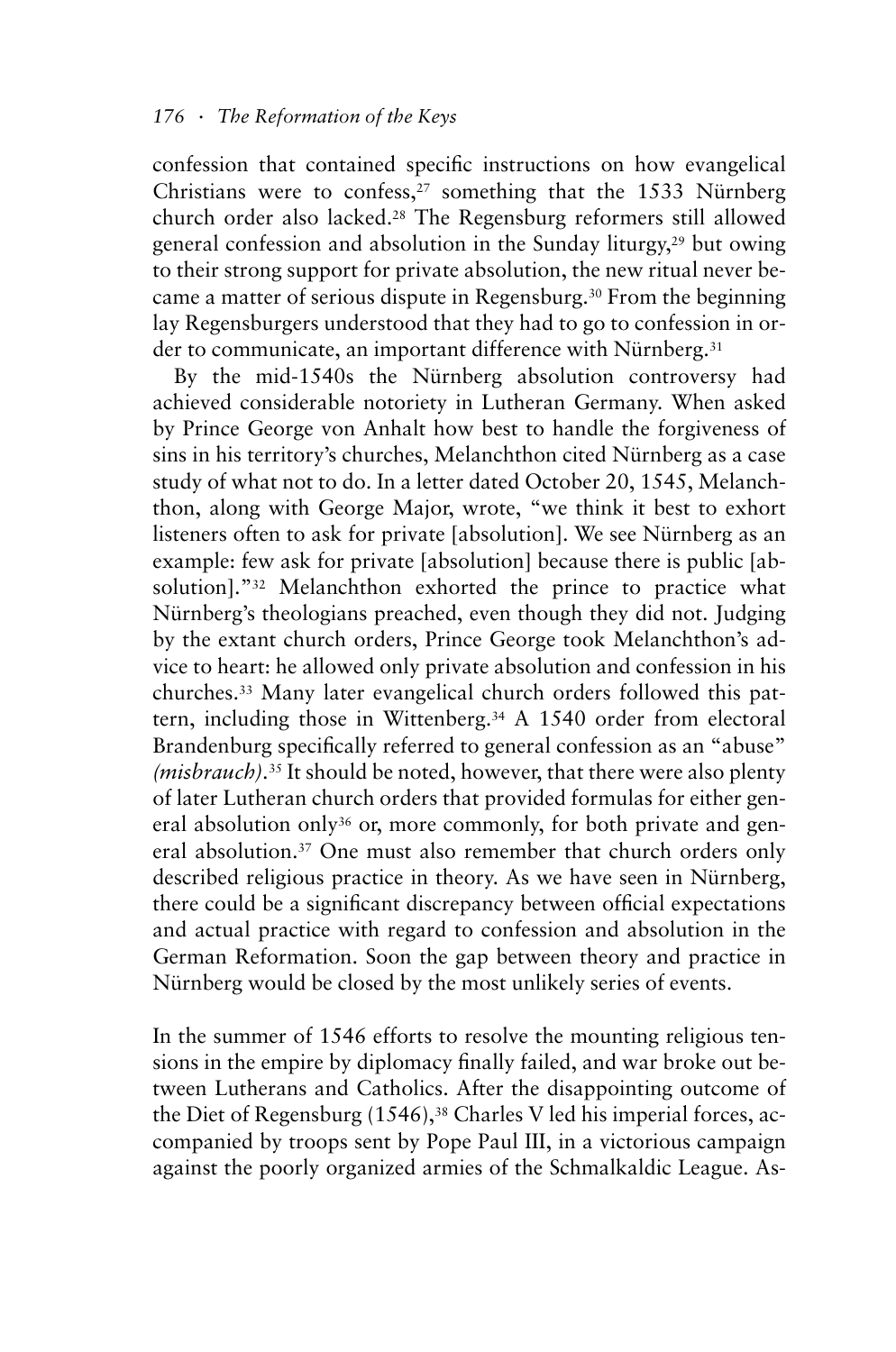sisted by the turncoat Protestant Duke Moritz of Saxony, the emperor won a decisive battle at Mühlberg in April 1547, where he captured Elector John Frederick of Saxony. Two months later Philip of Hesse, the other leader of the Lutheran alliance, surrendered and was imprisoned along with John Frederick. Charles V's victory in the so-called Schmalkaldic War, coupled with the recent deaths of his enemies Henry VIII and Francis I in early 1547, and a new peace treaty with the Turks, placed him in an excellent position to settle the religious question in the empire once and for all. Ironically, the resolution of this imperial crisis would also offer Nürnberg's Council the opportunity it had been looking for to settle its controversy over confession and complete the reformation of the keys in the imperial city.

In keeping with its earlier decision not to join the Schmalkaldic League, Nürnberg held fast to its policy of "enlightened self-interest" and remained neutral in the 1546–1547 conflict. While many of its neighbors, including Weißenburg, Dinkelsbühl, and Windsheim, were occupied by imperial troops, as were the larger evangelical strongholds to the south, Ulm and Augsburg, Nürnberg was able to maintain its autonomy. Still, in the events to come, the imperial city had to reckon constantly with the possibility of losing its liberty and having its merchants' trade routes cut off.39 Retaining both of these, along with the city's evangelical creed, would require all the diplomatic skill the Council could muster.

On September 1, 1547, Charles V convened an imperial diet in Augsburg where he hoped to take a decisive first step toward resolving the religious conflicts that had splintered the empire. Nürnberg magistrates Erasmus Ebner and Jakob Muffel were present at the diet to keep the Council abreast of its proceedings. The evangelical estates immediately called for a free German council to solve the religious problem, the same position they had taken in the early 1520s. Charles would hear none of this and instead informed the Protestants that all matters of faith and practice would be treated at the Council of Trent. Many Lutherans saw in this statement a very real threat to the Reformation's continued existence. The emperor further mandated that, in the meantime, all the estates were to adopt a provisional church order until theologians at Trent could develop a new, more permanent, one. Nürnberg's magistrates feared that the so-called Augsburg Interim meant a forced return to the old faith.40

In fact, Charles had something short of the reestablishment of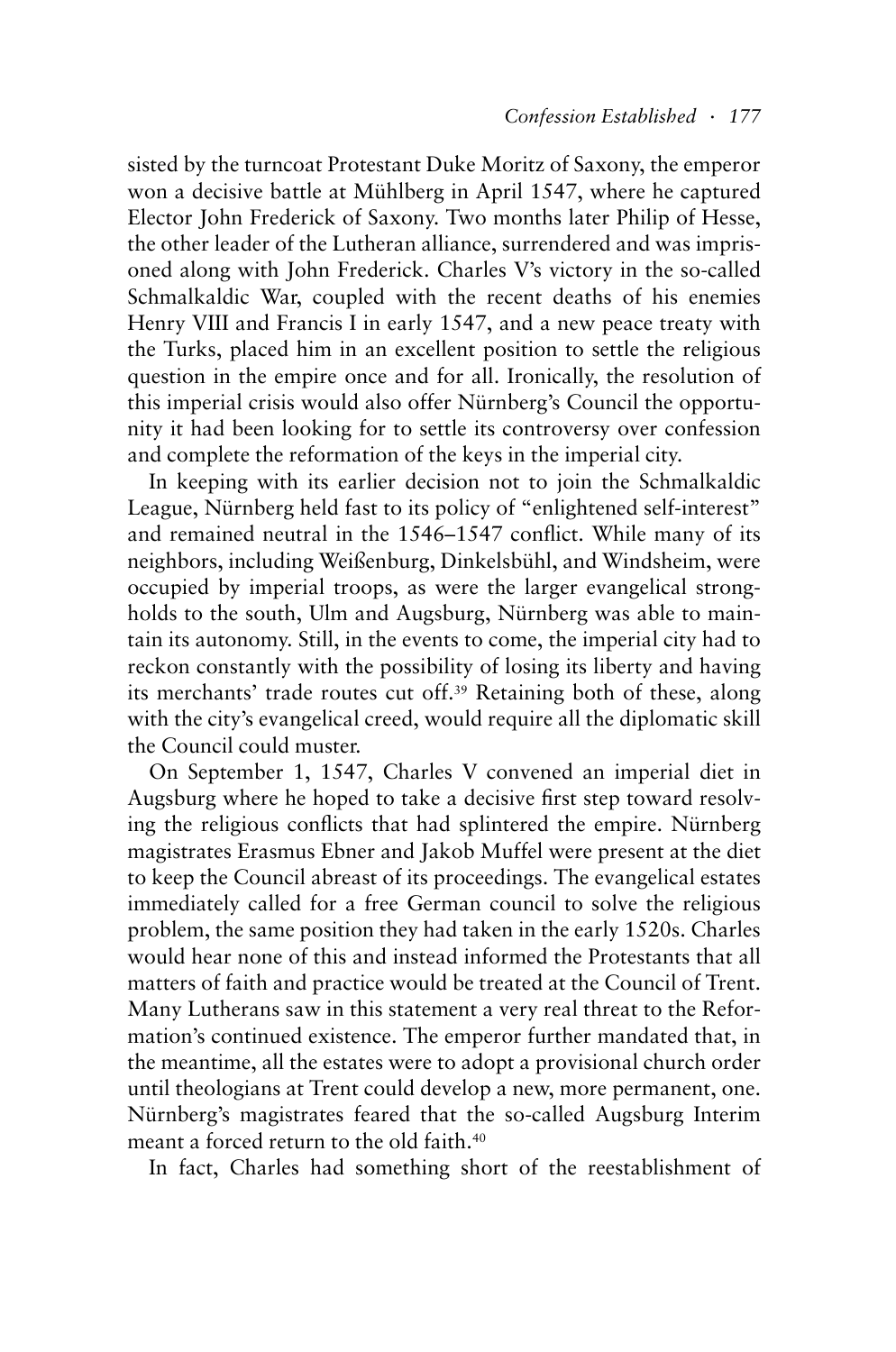papal religion in mind. He had promised Duke Moritz, along with other Lutheran princes, that he would not reinstate Catholicism, and Charles was not on the best of terms with the pope anyhow.41 The latter directly opposed the emperor's alleged ability to make binding laws in matters of doctrine, a position that led the Catholic estates to reject the Interim and insist it be valid for Protestants only. Even before formal approval, the Interim was intended only for those German cities and territories that had abandoned the traditional faith. Charles also had to reckon with the fact that although he had defeated the Schmalkaldic League, the Lutheran creed still had strong support in the empire, and its adherents would likely be willing to fight again if they were not granted real concessions in the new church order.

After several months of negotiations, imperially appointed theologians, including the emperor's personal confessor and preacher, had a draft of the Interim ready in mid-March 1548. Johann Agricola, palace preacher from electoral Brandenburg, had been the only Lutheran to collaborate on the effort.<sup>42</sup> The new order contained a hybrid theory of justification, so-called "double justification" *(duplex iustificatio),* which based salvation both on the merits of Christ *(iustitia Christi)* and good works that were infused in the believer by the Holy Spirit *(iustitia inhaerens).* It also allowed for clerical marriage and communion in both kinds to continue until Trent promulgated an official position. Otherwise, the new order sought to reimpose Catholicism, including both the mass and the sacrament of penance.43 The Interim specifically referred to auricular confession as "a second plank" to which penitents could repair after committing post-baptismal sin,44 a direct assault on Luther's (and Osiander's) understanding of absolution. It placed more emphasis on faith than had the late medieval sacrament,<sup>45</sup> but priests still possessed "authority to judge" *(gewalt zu richten, potestatem iudicandi).*<sup>46</sup> The framers of the Interim reasoned that the only way for a priest to know whether he should bind or loose a penitent was if the layperson confessed his known sins in detail. In response to evangelical charges that it was impossible for a penitent to remember all of his mortal sins, the new order allowed for forgotten sins to be included in the general statement of guilt with which a layperson began his confession. The Interim required penitents to perform works of satisfaction, though it insisted that Christ's satisfaction was efficacious for sin's guilt and eternal penalty.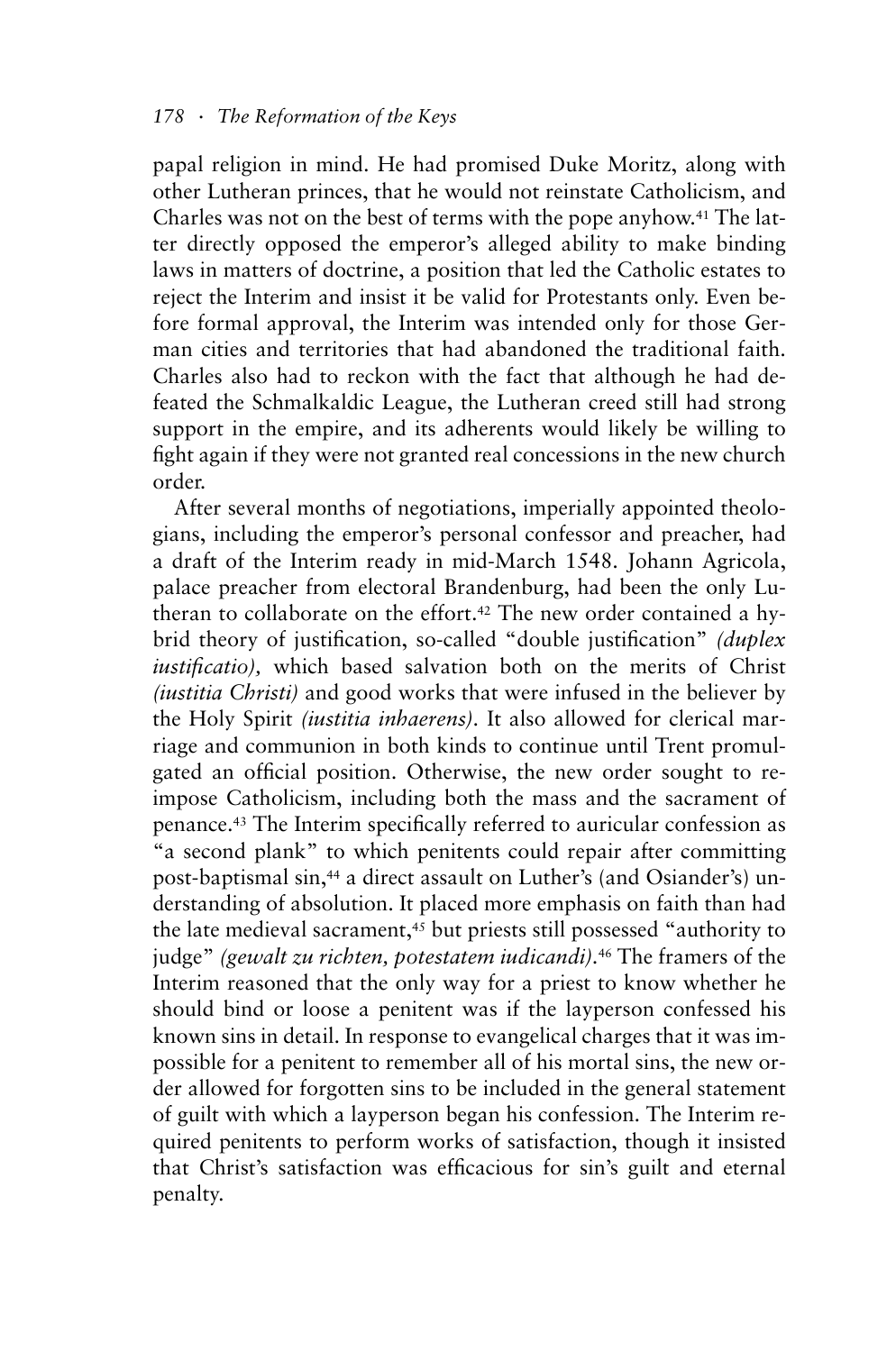The Nürnberg Council had serious reservations about accepting the new church order and, before consulting its own theologians, first turned for advice to Melanchthon, who had become the de facto leader of the German Reformation since Luther's death in 1546. The magistrates received the Wittenberg reformer's written opinion on April 3. He conceded that the article on justification, the most important part of the Interim, was weakly worded, but advised that it could still be accepted. With regard to penance, he affirmed his support for private confession and absolution, but also expressed a desire to avoid confusing pious consciences by requiring the detailing of sins to a priest.47 Johannes Brenz, whose opinion the Council also sought, similarly recommended that the Council should not tolerate the provisions in the Interim that granted priests jurisdiction over lay consciences.48

On the same day the Council also asked Osiander for his opinion of the Interim. Less than two weeks later the St. Lorenz preacher advised the magistrates that because the new order was unclear on certain issues, they should wait for further clarification before taking any action. He expressed a deep concern about the pope regaining the keys and using them as an earthly authority in Germany, and flatly rejected mandatory auricular confession. Lutherans had to oppose the Interim where it insisted they acknowledge that "popish auricular confession was commanded and instituted by Christ, in which they [that is, confessors] may know all a person's secrets and imprison, martyr, and exploit his conscience as it pleases them."49 Though a strong supporter of the evangelical pre-communion examination, Osiander thought it bore little resemblance to the interrogation of conscience that was integral to the sacrament of penance. In his mind the two versions of confession were quite different, though he had given many cause to suspect otherwise. The Council would soon act to ensure that this distinction remained clear in the imperial city; it would tolerate evangelical private confession only.

Just as the Nürnberg magistrates were about to reject the Interim, Charles V decided on May 15, 1548, to impose it as a binding imperial law. Charles had allowed no vote on the issue; he had simply used his imperial prerogative to impose the new church order. A few days later Nürnberg's Council assured the city's theologians that it would seek a way by which they could retain their current ceremonies with as little change as possible. If necessary, only those things that would cause minimal difficulties would be altered.50 As per imperial decree,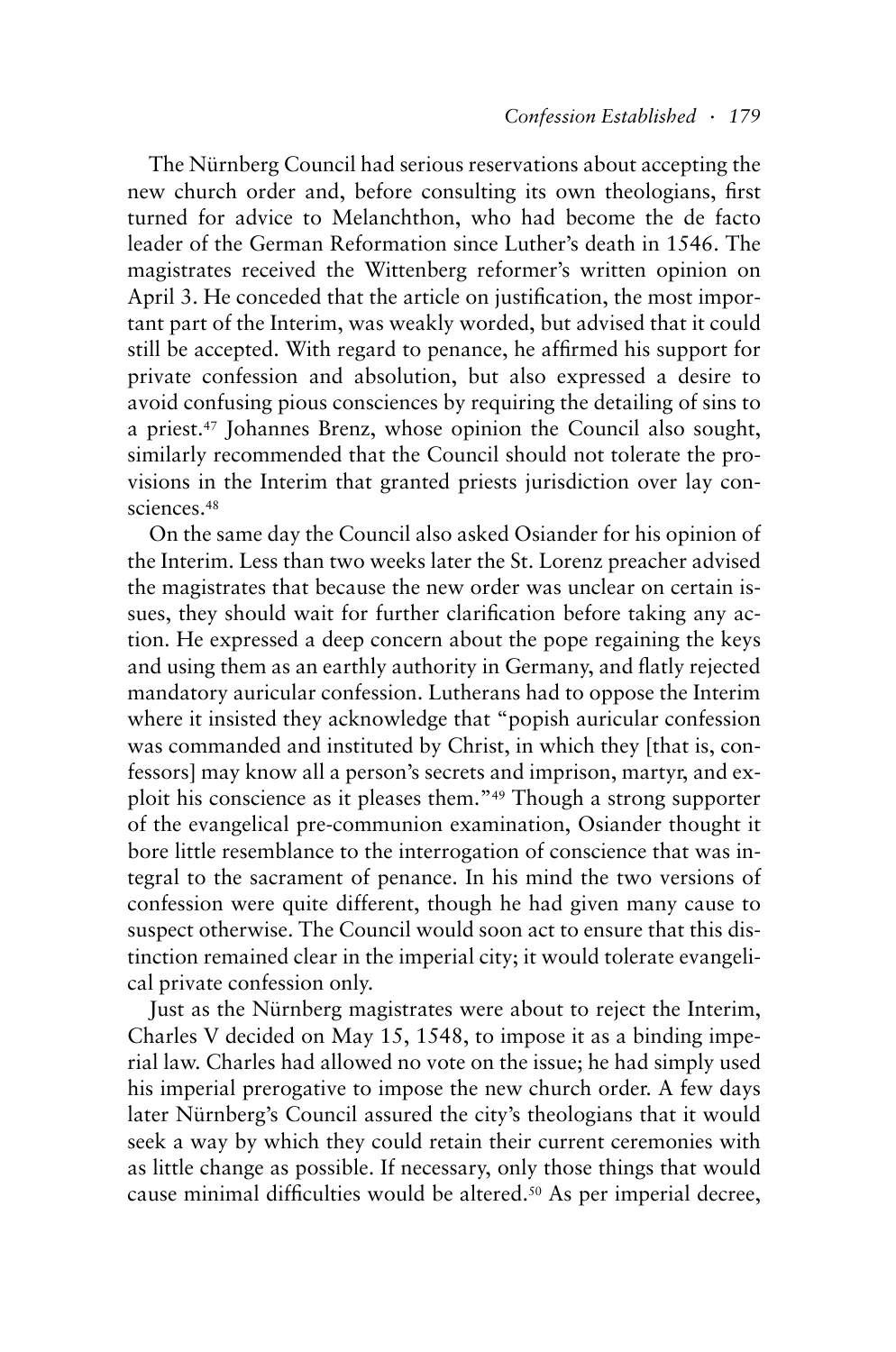the magistrates commanded the clergy not to preach against the Interim, a mandate that Osiander, true to form, disobeyed.<sup>51</sup>

In early June Friedrich II of the Palatinate and Joachim II of Brandenburg began pressuring their fellow Lutherans to adopt the Interim. Charles had earlier ordered the two evangelical electors to see to it that the Lutheran estates accepted the new church order. Friedrich and Joachim asked their evangelical brethren to consider "what they could do according to their consciences in order to show themselves obedient [to the emperor]."52 The Nürnberg magistrates still feared that accepting the Interim would lead to a complete restoration of popish religion in their city,53 but when in mid-June the emperor threatened to take over their beloved polis, they had little choice but to comply with his wishes, if only outwardly. As soon as the Council received news of the emperor's intentions, it asked the city's theologians for written opinions about what could be accepted in the Interim "without disadvantage to consciences" or, if certain questionable articles had to be adopted, how they could best be tolerated.<sup>54</sup> A few days later an imperial commission arrived in Nürnberg and forced the Council to adopt the new church order.<sup>55</sup> Veit Dietrich, who already in 1547 had been suspended from his preaching office,<sup>56</sup> wrote to a Lutheran count, "thus was made of Nürnberg a Samaria."<sup>57</sup>

Though they opposed the Interim in principle, the imperial city's preachers understood that they might have to make some small concessions in order to buy time for their magistrates. They all agreed they could accept three articles in the Interim without doing serious harm to lay consciences: the celebration of more holidays, fasting from meat more frequently during the year, and private confession.58 The theologians reasoned that they could hold sermons and celebrate the Lord's Supper on the additional holidays, and fasting from meat was an external act that would not harm the soul as long as the laity understood it was not necessary for salvation. In fact, neither the Council nor the clergy was ever serious about enforcing this latter article. Justifying the adoption of private confession was another matter entirely. Though in the coming months the Council would refer to the proposed concessions collectively as "insignificant articles" or "external matters,"59 in the minds of both Nürnberg's theologians and magistrates, private confession was hardly inconsequential.

From the beginning the magistrates made it clear that they had no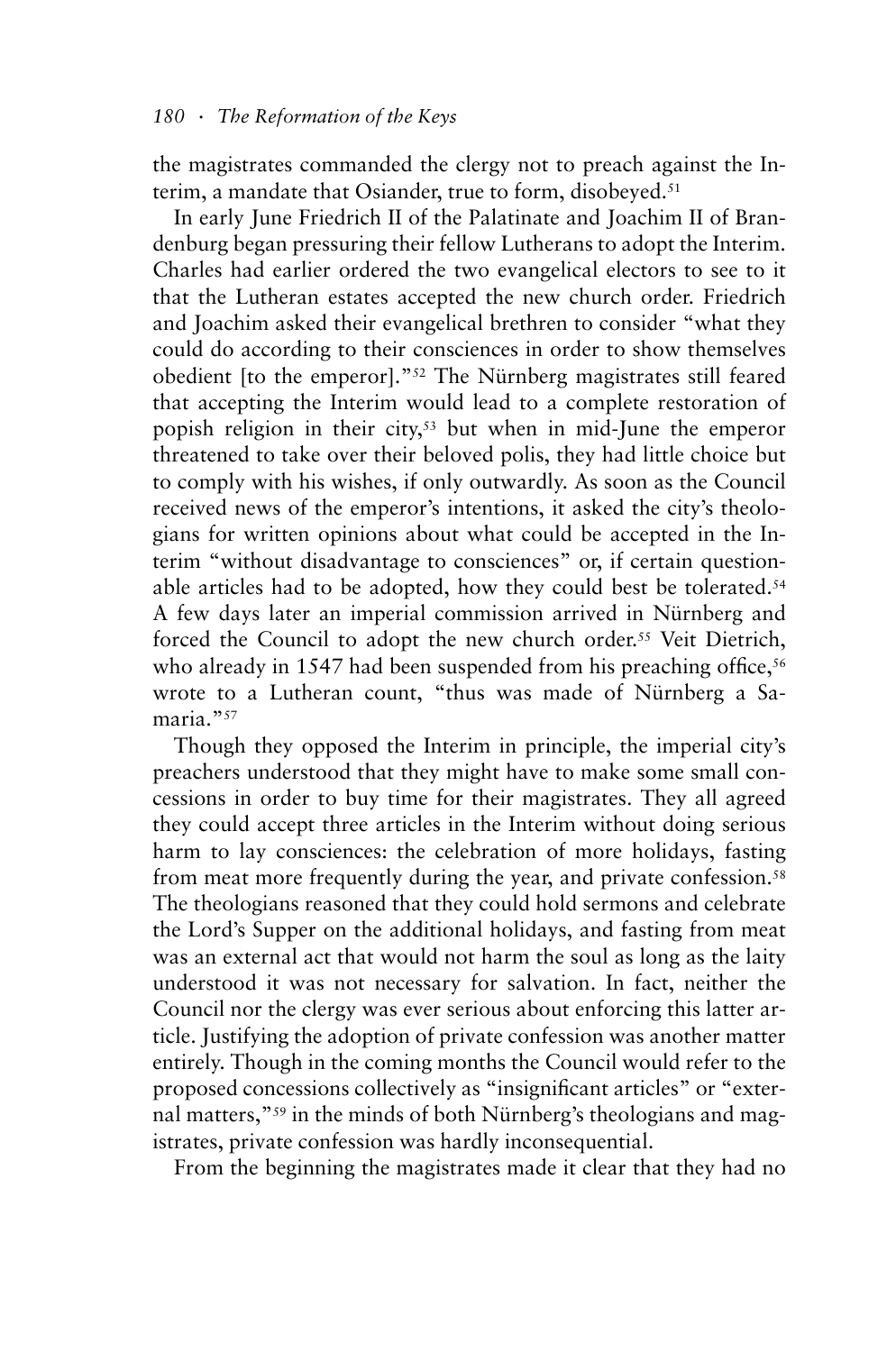intentions of reinstituting the sacrament of penance. The preachers concurred. They advised the Council that seeking to institute private absolution in their churches "would be not only bearable, but also good, as long as it would not promote the reestablishment of popish confession with all its abominations, which," they added, "must not be allowed."60 Here the Nürnberg preachers specifically had in mind the detailing of sins and assigning of penances, but also the concomitant insistence on synergism and sacerdotalism that was crucial to late medieval penitential religion.61 The theologians wanted evangelical private confession, no more. This was all the magistrates would allow. Both the clergy and the Council saw in the Augsburg Interim an opportunity to restore the pre-communion interview and private absolution, both legitimately evangelical practices, and to protect their city from imperial invasion. It was a fortuitous coincidence. The emperor would think Nürnberg was taking real steps toward embracing the new Catholic church order, but they would know better.<sup>62</sup>

The next step for the Council was to determine exactly how to implement private absolution along with the other articles. On August 6, 1548, it asked the city's theologians for another written opinion so that, in the words of the Council's emissary, "a beginning can be made in the matter and my lords will always be able to say [to the emperor] that they are working on it."63 The magistrates did not ask Osiander for his opinion because he had again preached against the Interim and had thus fallen into disfavor with them. Four days later the city's other theologians gave their opinions.64

Unfortunately for the Council, Osiander had persuaded many of his colleagues in the meantime to oppose the Interim, regardless of their previous commitment to tolerate it.<sup>65</sup> Two of the five respondents were still willing to accept the suggested concessions for the sake of peace, but the other three could no longer go along with the proposed compromise. The two peacemakers, Leonhard Culmann, the new St. Sebald preacher, and George Löffelat, a chaplain at St. Egidien Church, expressed strong support for private absolution.<sup>66</sup> The former observed that it was already in use in many other evangelical towns and cities, while Löffelat indicated that he had examined and absolved communicants in his previous post. Neither gave specific advice about how the Council could implement the concessions; Culmann simply noted that laypeople should not have to detail their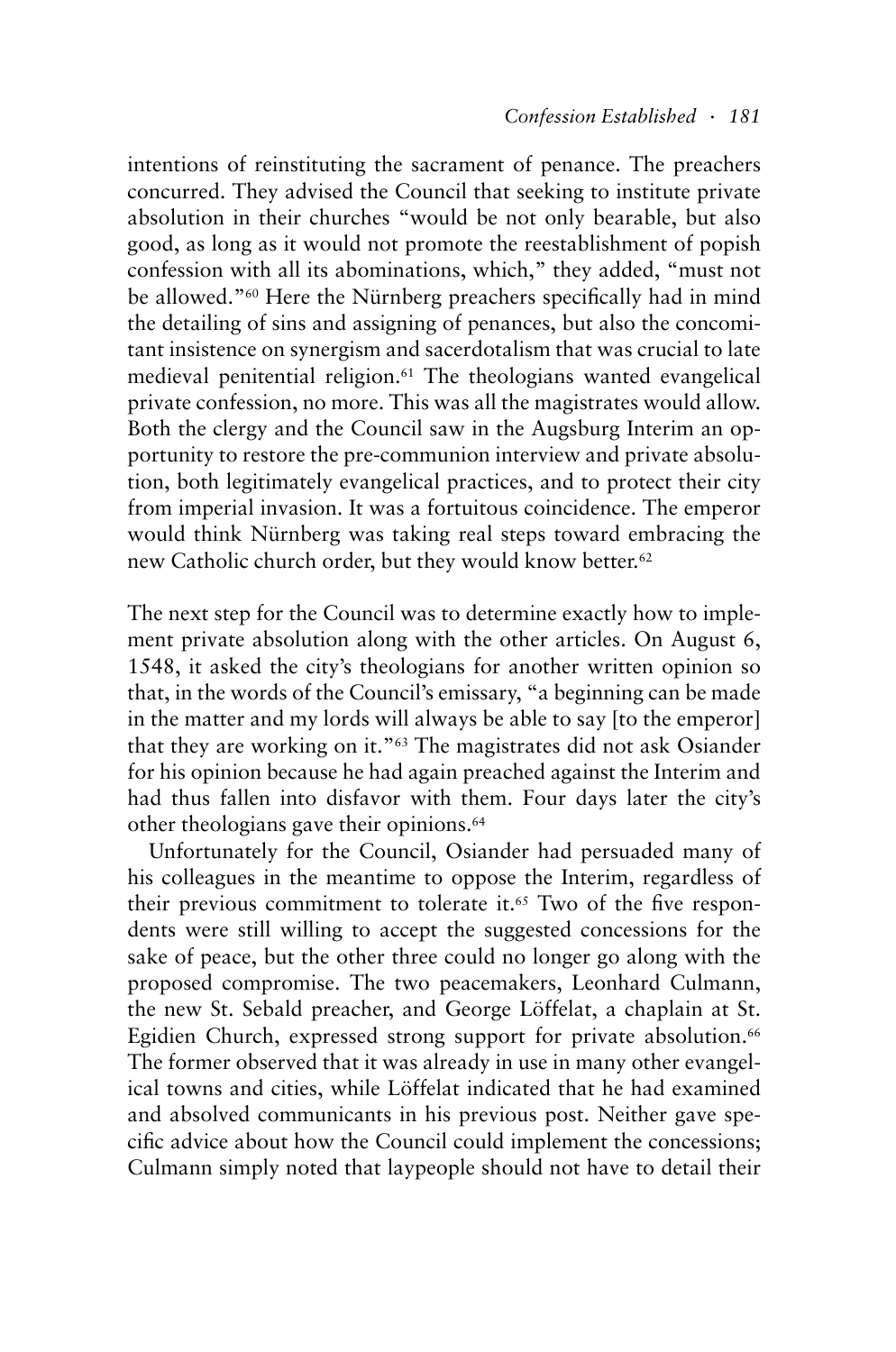sins to their pastors, while Löffelat wrote that he had only examined the very young and strangers in his former church.<sup>67</sup> Hieronymus Besold, a preacher in the New Hospital Church, who was also Osiander's son-in-law,<sup>68</sup> warned the Council to avoid all compromises with the emperor. If it was not vigilant in defending the true faith, Nürnberg would find itself again in spiritual captivity, and "the poor imprisoned consciences" that had been freed from "the shackles of human doctrines" through the gospel would again be subjected to tyranny. He agreed with Culmann and Löffelat that private absolution was good, but he had serious concerns about reestablishing it under the present circumstances. The Interim called for much more than an examination of faith and private absolution, and it did not seem right to Besold for the Council to use the occasion of a popish church order to reinstitute even the evangelical ritual. Still, he conceded that if the preachers explained to their parishioners that they were establishing private absolution out of obedience to God, and that laypeople would not have to enumerate their sins to their pastors, Lutheran private confession could be put into effect.69 Both Blasius Stöckl, the preacher in St. Jacob Church,70 and Thomas Venatorius, the preacher at the Hospital Church,<sup>71</sup> also opposed making any concessions to the emperor and advised the Council to hold firmly to the Augsburg Confession.<sup>72</sup>

Having received such an unhelpful response from their theologians, the magistrates resolved to take the matter of the Interim into their own hands. They decided on August 10 to draw up a document announcing the proposed changes to Nürnberg's church order that the preachers could read out to their congregations from their pulpits.73 On August 30, the magistrates summoned the city's preachers to their chambers and presented the proclamation to them.74

The document first assured its hearers that the Council would allow no changes to the evangelical understanding of justification, and then informed the laity that certain additions would occur in the existing church order that were not harmful to consciences. The first addition was the reintroduction of private absolution. The Council's proclamation explained that up to this point many simple people and servants in the city had been communicating unworthily; the problem was even worse among peasants in the countryside. Such people went to the Lord's Supper regardless of their conduct and frequently had little understanding of the sacrament's true meaning. In light of the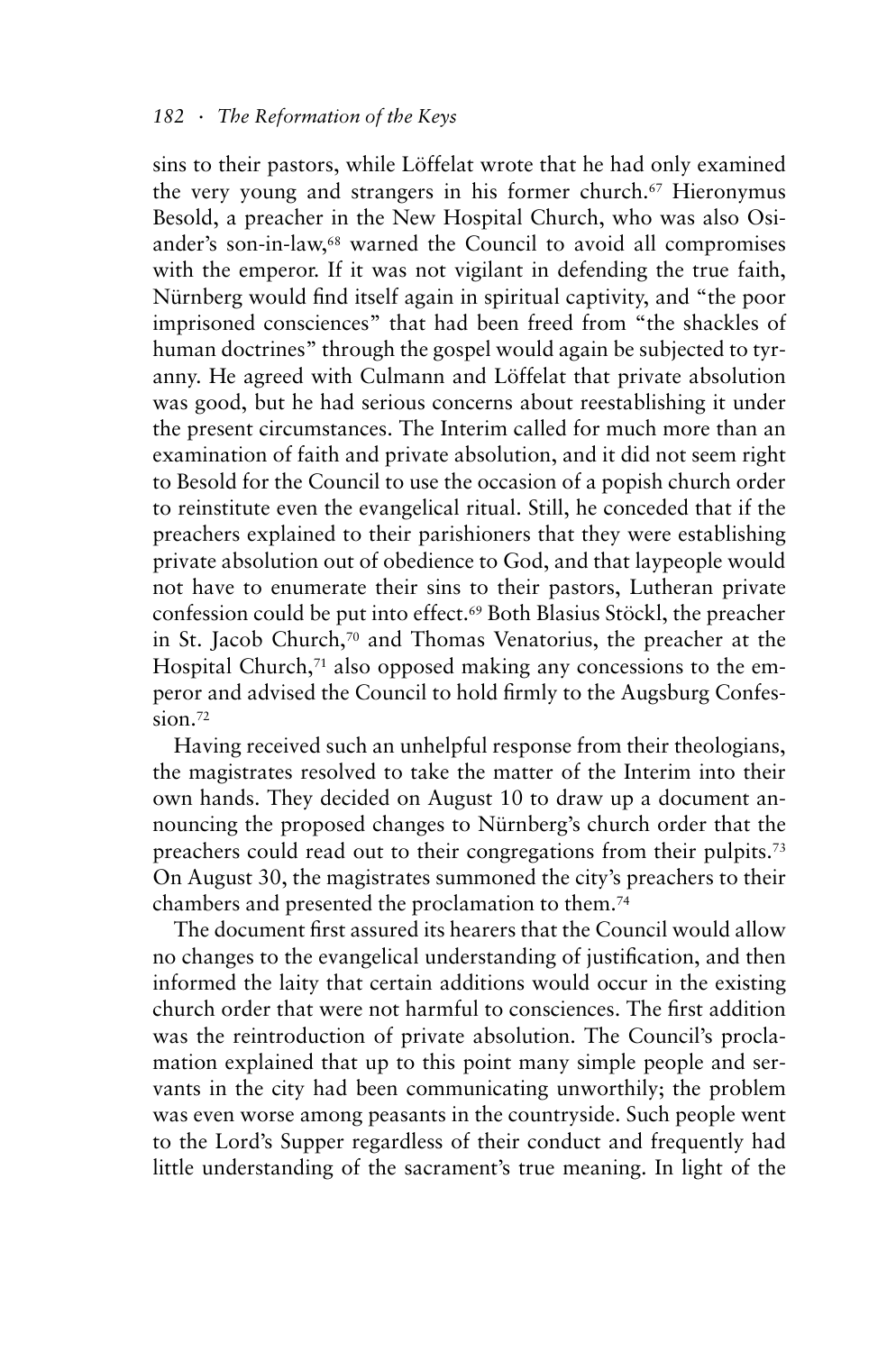disorder and scandal that had resulted, the Council had decided that something needed to be done. From this point on it would require all would-be communicants to appear individually before their pastors either on the evening before or morning of the Lord's Supper, whichever was more convenient, and evidence an adequate understanding of the Lutheran faith coupled with a pious lifestyle. They were also to acknowledge themselves as sinners before God, share any burdens of conscience, receiving instruction for the same, and, finally, ask for and receive private absolution from their pastors. In a revealing statement, the magistrates reminded their subjects that there was nothing new about these requirements; they had always been included in Nürnberg's church orders and those of other evangelical cities and territories. Conscious of the conflict that had gripped their city in the 1530s, the magistrates also insisted that they would retain general absolution, owing to its inherent worth. General absolution along with the other recommended measures was beneficial to the penitent and necessary for the proper observance of the Lord's Supper.<sup>75</sup>

The Council's proclamation also included two brief statements about the introduction of additional holidays and fast days. The former were to be used for additional sermons and could be easily integrated into the present church order. The latter, however, were more difficult for the magistrates to explain. Their proclamation admitted that fasting from meat should be a matter of individual conscience but, aside from suggesting that it would help preserve the city's food supply, the magistrates concluded that Nürnbergers would simply have to accept this unfortunate article for the sake of maintaining the peace. Securing the imperial city against foreign occupation was worth giving up sausages a few days a year.76

The Council depicted its decision to require private absolution simply as an attempt finally to match Nürnberg's religious practice with the theory outlined in its church order. This was true, at least in part. As we have seen, over the preceding five years the magistrates, along with the city's preachers, had become increasingly concerned about abuses of the Lord's Supper in Nürnberg and its environs. The Council had already begun moving toward requiring private confession and when confronted with the emperor's new church order, skillfully manipulated the situation to implement the evangelical version of the practice, nothing more. Still, it is doubtful whether the Council would have taken these steps had it not been under considerable pressure to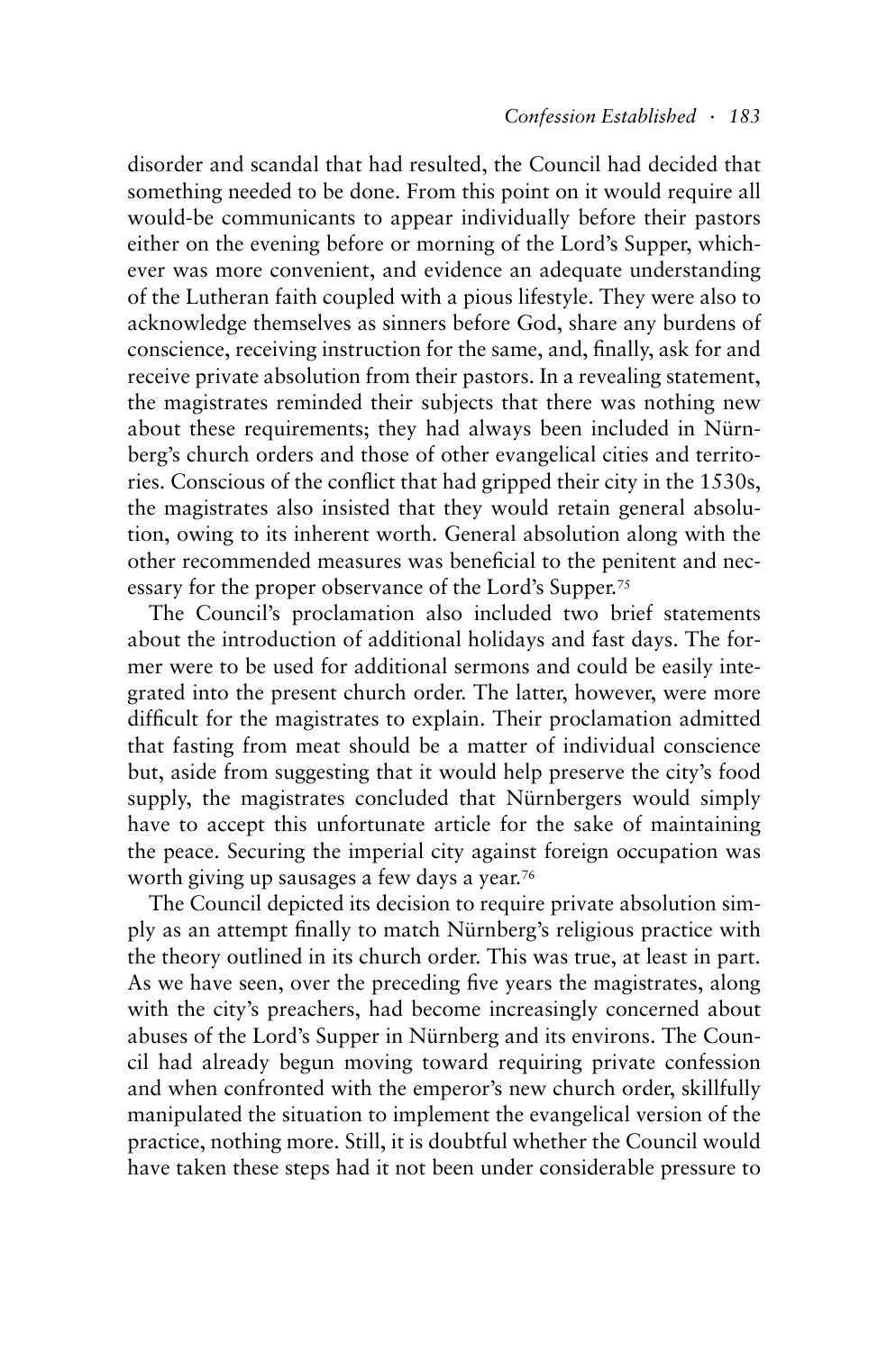do so from the emperor. Clerical pressure alone certainly had proven insufficient to secure this outcome, as Osiander knew only too well. Nevertheless, the Council continued to present its decision to require private confession as soundly evangelical. This was also the position it took when advising other Lutheran cities on the Interim.

On October 29, 1548, a messenger from the nearby city of Windsheim arrived in Nürnberg with a letter from his city's magistrates expressing their deep concerns about the Interim, including the demand for private confession. Like many of the smaller evangelical cities in Franconia, Windsheim looked to Nürnberg for guidance on how to cope with the Interim.<sup>77</sup> After having read the letter, the Nürnberg magistrates said they disagreed with their colleagues' policy of allowing their clergy to preach against private confession. A Council secretary wrote to Windsheim, "Concerning the fact that your preachers have assailed confession, my Lords have observed... that they would put a stop to it, because the main emphasis is not on auricular confession, as under the papacy, but on private absolution, which would be Christian and necessary."78 The Council believed that Lutherans who had not yet introduced evangelical private confession could use the Interim as an opportunity to do so without violating their consciences. Adherents of the new faith could kill two birds with one stone: they could conform their religious practices to those of most other Lutheran strongholds and appease the emperor by adopting part of the Interim, though with significant modifications. The Council insisted that it was establishing a legitimately evangelical practice.

Philip Melanchthon expressed a similar sentiment when explaining Nürnberg's policy on the Interim to King Christian III of Denmark and Norway. The reformer wrote to the Lutheran ruler:

Although the Council has accepted the Interim, no change has taken place in Nürnberg. The Council has allowed only three articles to be proclaimed, namely, the observance of a few more holidays, some fast days, and the introduction of private confession and absolution, which had completely fallen out of use in Nürnberg, and which the preachers [there] had previously been laboring with a good Christian intention to reestablish, just as it is in our churches.79

Melanchthon's comments to Christian III are significant because they confirm that Nürnberg's practice of confession was out of step with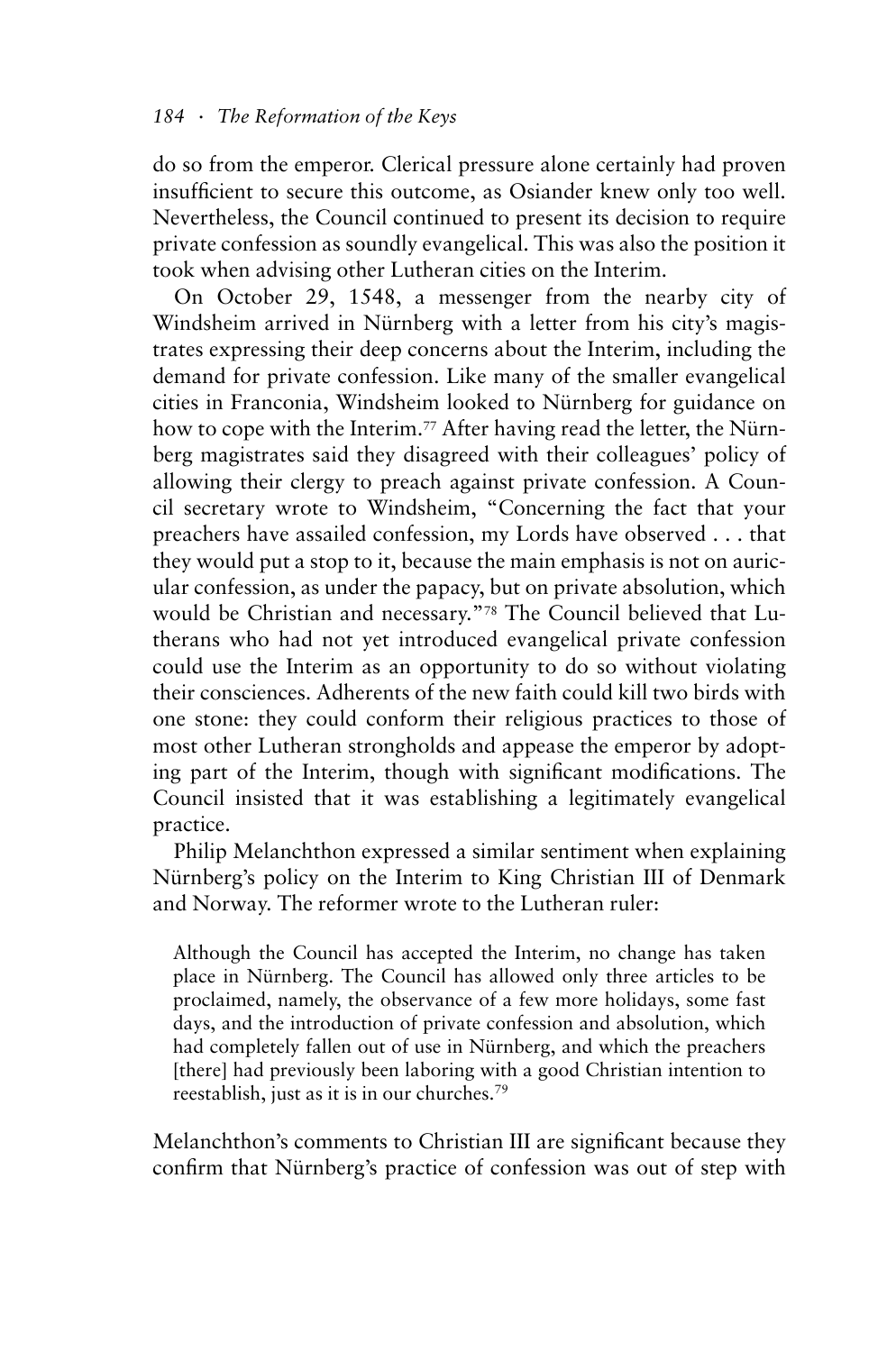Wittenberg's. Melanchthon, like his colleagues in the imperial city, was happy to see such a bastion of Lutheranism returning to a more conservative and orthodox policy regarding the ritual. The Wittenberg reformer's letter also attests his desire to ensure that King Christian III, who had officially converted his realm to the evangelical faith in 1537, saw private confession and absolution as a valid institution of the new church. For Melanchthon his city's practice was normative for all Lutherans.

On September 2, three days after the Council had met with members of the clergy, Nürnberg's preachers read out the Council's proclamation to their congregations. Thanks to a report prepared by Jacob Fining, an undersecretary from Braunschweig who was in Nürnberg to observe its attitude toward the Interim, we have a detailed account of how Osiander and his assistants introduced the new changes to their parishioners in St. Lorenz Church.<sup>80</sup> According to Fining, after the reading of the Council's proclamation, one of the chaplains assured the congregation that the magistrates had made no concessions on the crucial matter of salvation by faith in Christ. The chaplain then repeated that private absolution had been reestablished owing to the disorder that had plagued the reception of the sacrament in Nürnberg up to this point. A primary cause of this disorder, according to Osiander's assistant, was the customary general confession and absolution of sins before the Lord's Supper. The St. Lorenz preacher and his chaplains had obviously disagreed with the Council's decision to retain general absolution and were again hoping to abolish it. The chaplain continued that from this point on each layperson would be required to appear individually before his pastor, confess his sins, and receive absolution.81 This statement was much more direct than was the Council's proclamation, especially with regard to the confession of sins, which the magistrates had not mentioned.

After the chaplain concluded his brief remarks, Osiander added his own comments on the Council's proclamation. He frankly stated that the increase of holidays and fast days was unbiblical, but urged his parishioners to endure them in deference to the magistrates' wishes; the Council would have to answer to God for its actions. As might be expected, he was much more enthusiastic about the reintroduction of private absolution. The St. Lorenz preacher exclaimed, "Dear friends . . . for a long time I have wanted to see private confession and absolution accepted in Nürnberg because they were instituted by Christ."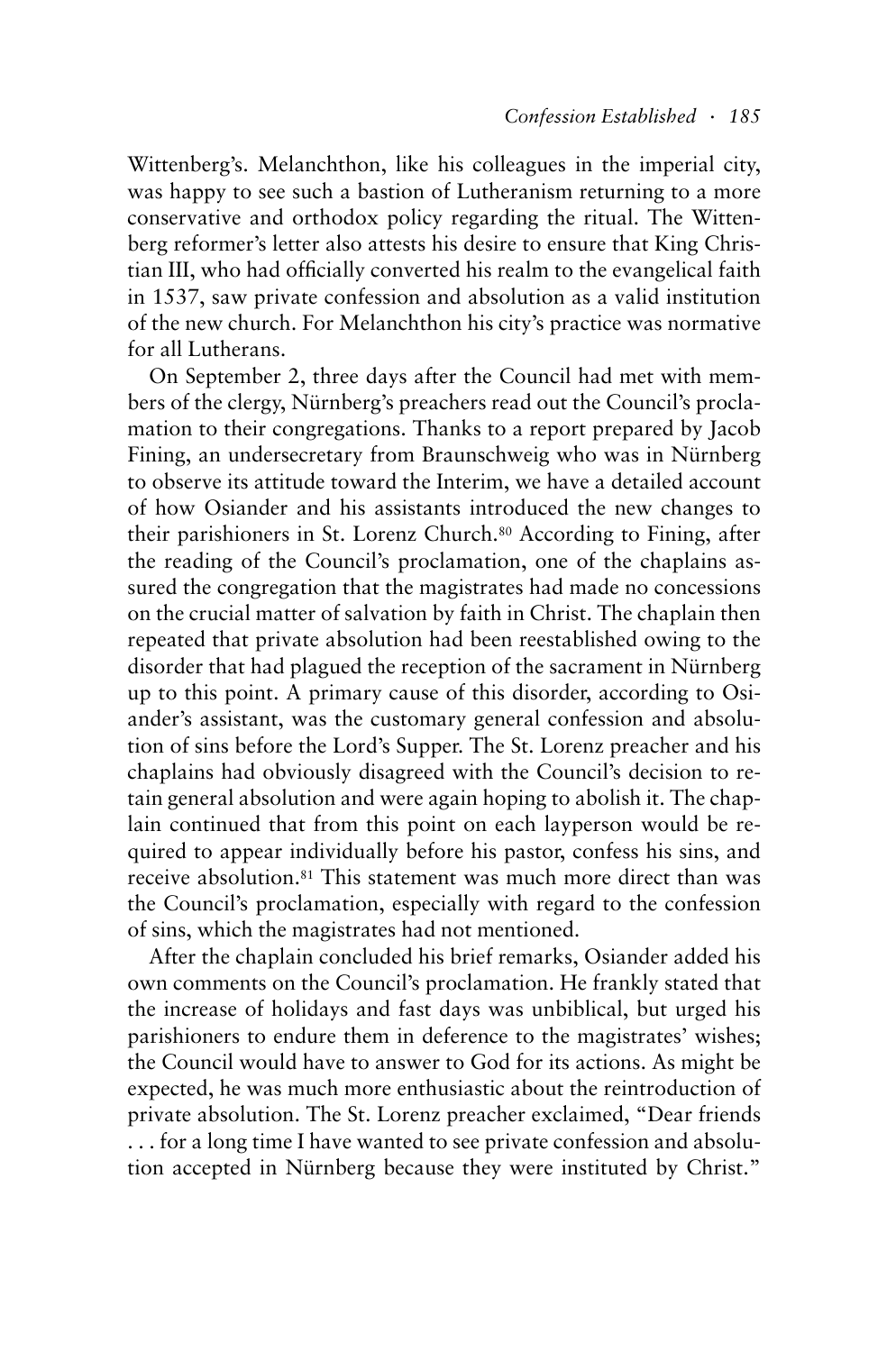Expressing the view he had articulated at length in his treatise on the keys, Osiander insisted that a pastor had to know his confessant's "intention" *(intentionem confitentis)*—whether she had true faith and sorrow for her sins—before he absolved or bound her. The best way for a confessor to assess a penitent's spiritual condition was through private confession.82 Osiander's listeners could not be blamed for hearing in his words an attempt to reestablish the sacrament of penance. They would soon be assured this would not happen.

As members of the lower clergy in Nürnberg's various churches listened to the Council's proclamation, they quickly realized that the plans to reinstitute private absolution were completely unrealistic. Since they would be called upon to act as confessors, the chaplains, more than anyone else in the imperial city, were interested in achieving a workable plan for the new ritual, one that would not overburden them. Nürnberg's leading chaplains met together in St. Egidien Church to discuss their concerns and then presented them in writing to the Council.83

Following Veit Dietrich's earlier report, the chaplains informed the Council that there simply was not enough of them to confess and absolve all communicants individually. Fulfilling such a task was now doubly difficult in comparison with earlier days under the pope. Not only were there far fewer confessors owing to the dissolution of the mendicant orders, but Nürnbergers also communicated much more frequently than they had before the Reformation. The chaplains reported that even on ordinary Sundays the number of communicants was far too large to examine and absolve each person individually.<sup>84</sup> Attempting to do so on holidays would be impossible.

The chaplains' other concerns had primarily to do with problems they anticipated in actually implementing Lutheran private confession. They feared that laypeople would stop coming to the Lord's Supper if private absolution became mandatory. Nürnbergers would assume that they were being forced to go to auricular confession again and would certainly protest.85 The chaplains also anticipated that many laypersons would refuse to discuss their sins with them. As we have seen, Nürnbergers had grown accustomed to probing their own consciences and obtaining forgiveness via general absolution. To them any form of mandatory private confession smacked of popery. For this reason the chaplains suggested that it might be more productive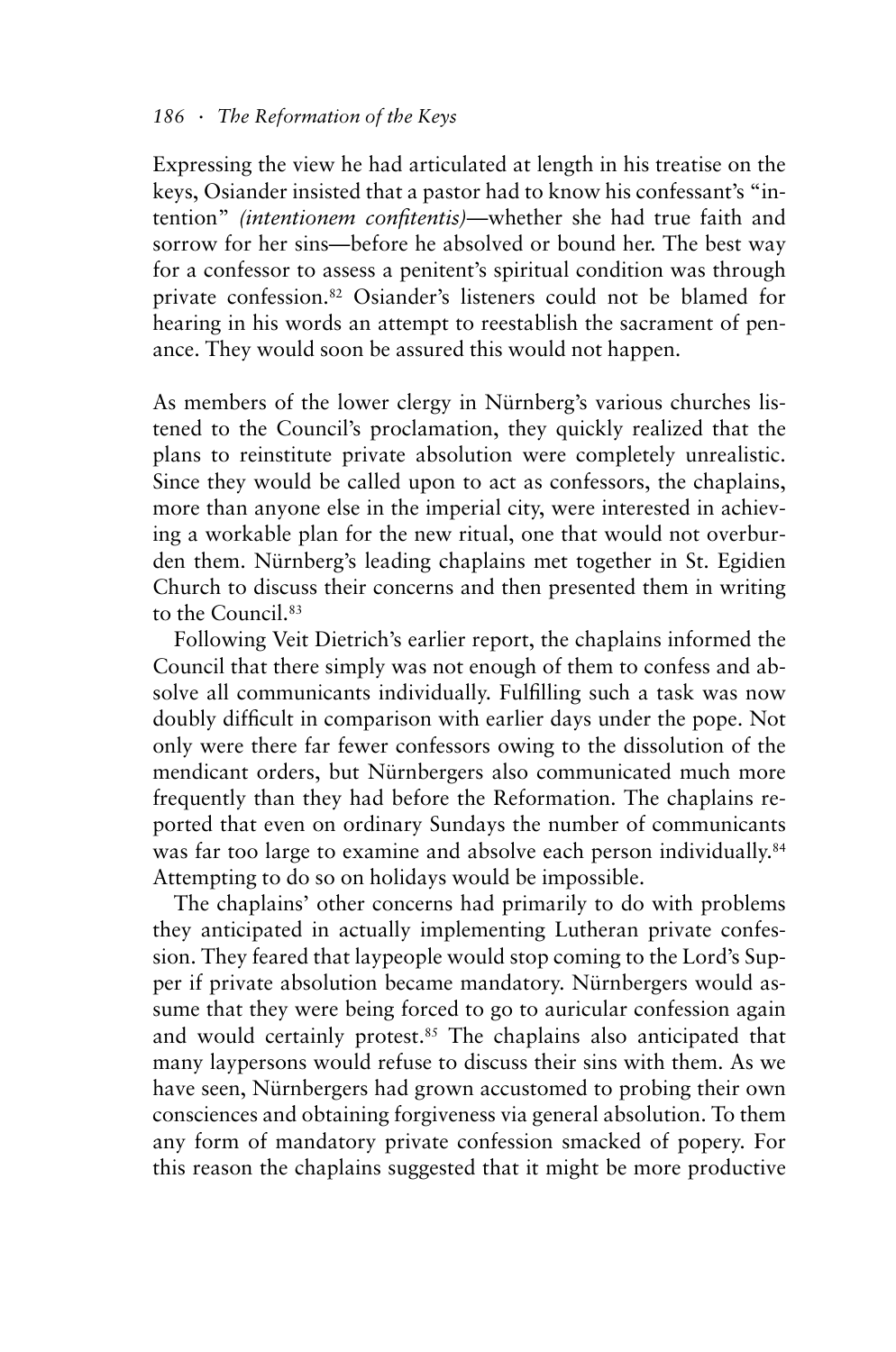simply to exhort the laity from the pulpit and to confront privately those who lived in open sin.86 Finally, the chaplains recommended that general confession, because it was intended primarily for communicants, should be abolished now that private absolution would be taking its place. General confession would only hinder people from seeking private absolution, and it was not included in the city's church order anyway.87 The chaplains should have known better than to attempt to remove such a symbolic practice from Nürnberg's religious life.

After receiving the chaplains' list of concerns, the magistrates commissioned two of their members, Leonhard Schürstab and Erasmus Ebner, to look into the matter and report back to them.<sup>88</sup> A couple of weeks later, on October 2, the two councilors presented their recommendations. They agreed with the chaplains that the city's churches needed more confessors, although they rightly observed that the 1533 church order only required pastors to examine those whose conduct and knowledge of the evangelical faith were questionable. Those who lived piously and understood the catechism simply had to acknowledge that they were sinners and ask for absolution. Like the rest of the magistrates, Schürstab and Ebner interpreted the introduction of private absolution simply as a more faithful observance of the existing church order rather than as an acceptance of a new, anti-evangelical practice. The councilmen recommended that the magistrates should provide the St. Sebald and St. Lorenz churches each with three or four additional chaplains, while they considered the present staff in the smaller New Hospital and St. Egidien churches to be sufficient.<sup>89</sup> Schürstab and Ebner argued that the Council was not interested in reimposing auricular confession; the clergy should not allow laypeople to use this excuse for avoiding private absolution. As per the 1533 church order, clerics were to deny the sacrament to those who lived in open sin and exhort them to repentance, but this was not to take the place of a private examination of faith and conduct. Regarding general absolution, the councilors insisted it was not just for communicants; it offered forgiveness to all who confessed their sins to God and received the words of forgiveness in faith. Laypeople would come to private absolution if their preachers exhorted them to do so, even if the *Offene Schuld* were retained.

The Council was in substantial agreement with Schürstab and Ebner's recommendations.90 It only included that pastors should be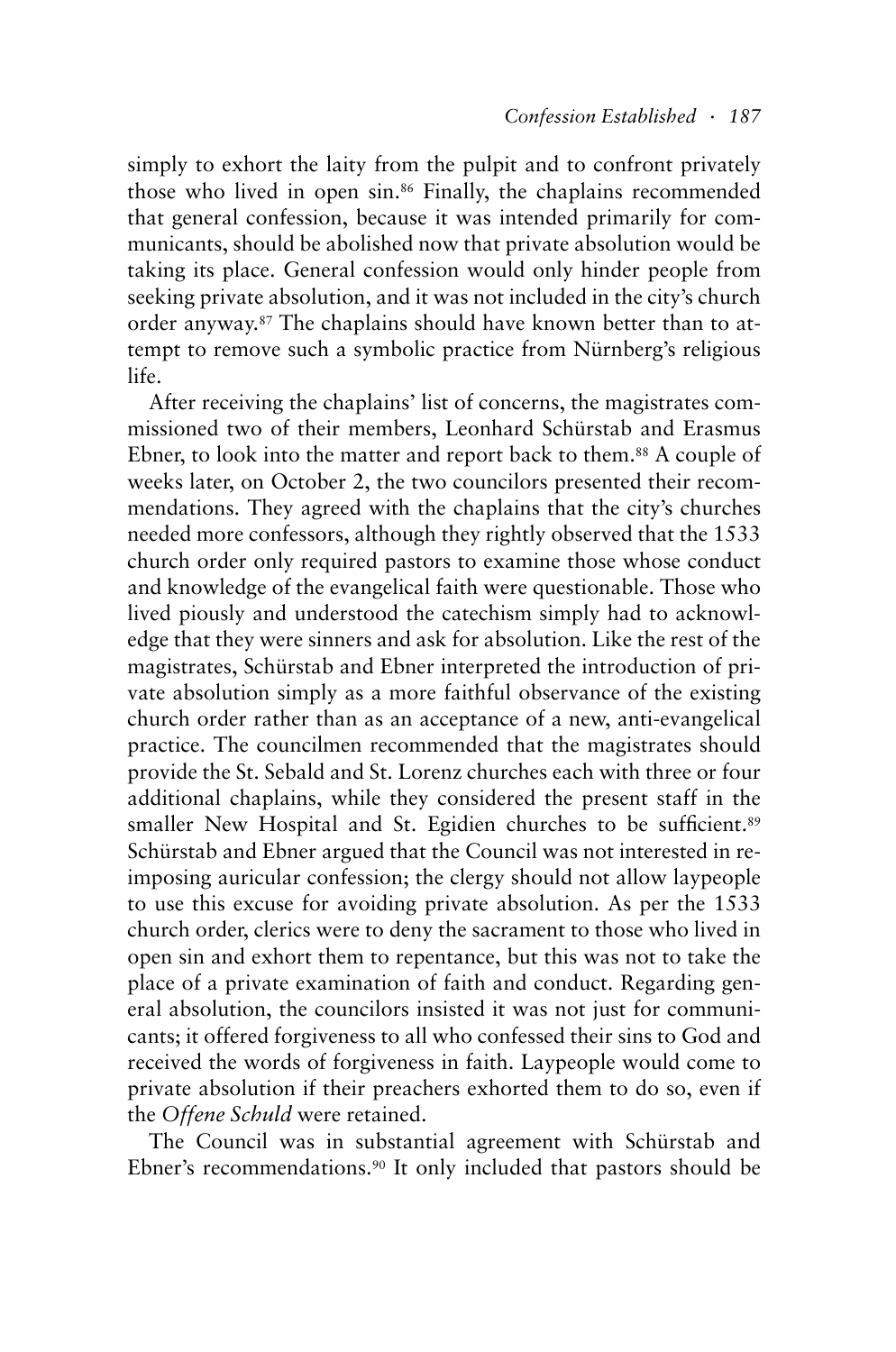instructed to have patience with their flocks and treat them gently until they became accustomed to private absolution. If there were people who absolutely refused to comply with the Council's wishes, chaplains were to make such cases known to their preachers who would know what to do.<sup>91</sup> After reaffirming its support for general absolution, the Council pledged to stand behind its preachers when they would again exhort their parishioners to private absolution. By the end of October the magistrates had made the necessary adjustments to implement the "new" practice,<sup>92</sup> including the hiring of additional chaplains, and on November 4, 1548, Nürnberg's preachers were to announce the formal beginning of private absolution in the city. Lutheran private confession would finally be established in Nürnberg.

Unfortunately for the Nürnberg Council, many of the city's preachers remained opposed to the Interim and refused to announce the introduction of private absolution, even though they all supported it in principle. Only Leonhard Culmann, the St. Sebald preacher, complied with the Council's mandate.<sup>93</sup> Given his well-known desire to institute private confession in Nürnberg, it is significant that Osiander did not seize this opportunity. In spite of his long struggle to achieve full control of the keys in the imperial city, the St. Lorenz preacher simply could not bring himself to take what he saw as the first step down a slippery slope to popery. Instead of risking the whole evangelical edifice for the sake of his most passionate cause, Osiander and his son-in-law tendered their resignations to the Council on November 6. Though Besold later changed his mind, Osiander stood by his decision. This time the magistrates accepted his resignation and ordered a new preacher, Johann Fabri, to take over his post. It then required Fabri and the city's other preachers to announce the beginning of private absolution in their weekly sermons.<sup>94</sup> On November 11, the Nürnberg clergy, now less defiant, celebrated its first worship service under the new church order.<sup>95</sup> Osiander left the imperial city a frustrated man in late November and eventually found a new preachership in Königsberg. There he would soon become embroiled in another theological controversy that continued after his death in 1552.96 Only one other Nürnberg clergyman left the imperial city in protest against the Interim. Not surprisingly, he had been a chaplain under Osiander in St. Lorenz Church.97

Protest against the Interim in Nürnberg was not limited to preachers. Throughout its negotiations with the emperor, the Council had worried about moving ahead too quickly with the new church order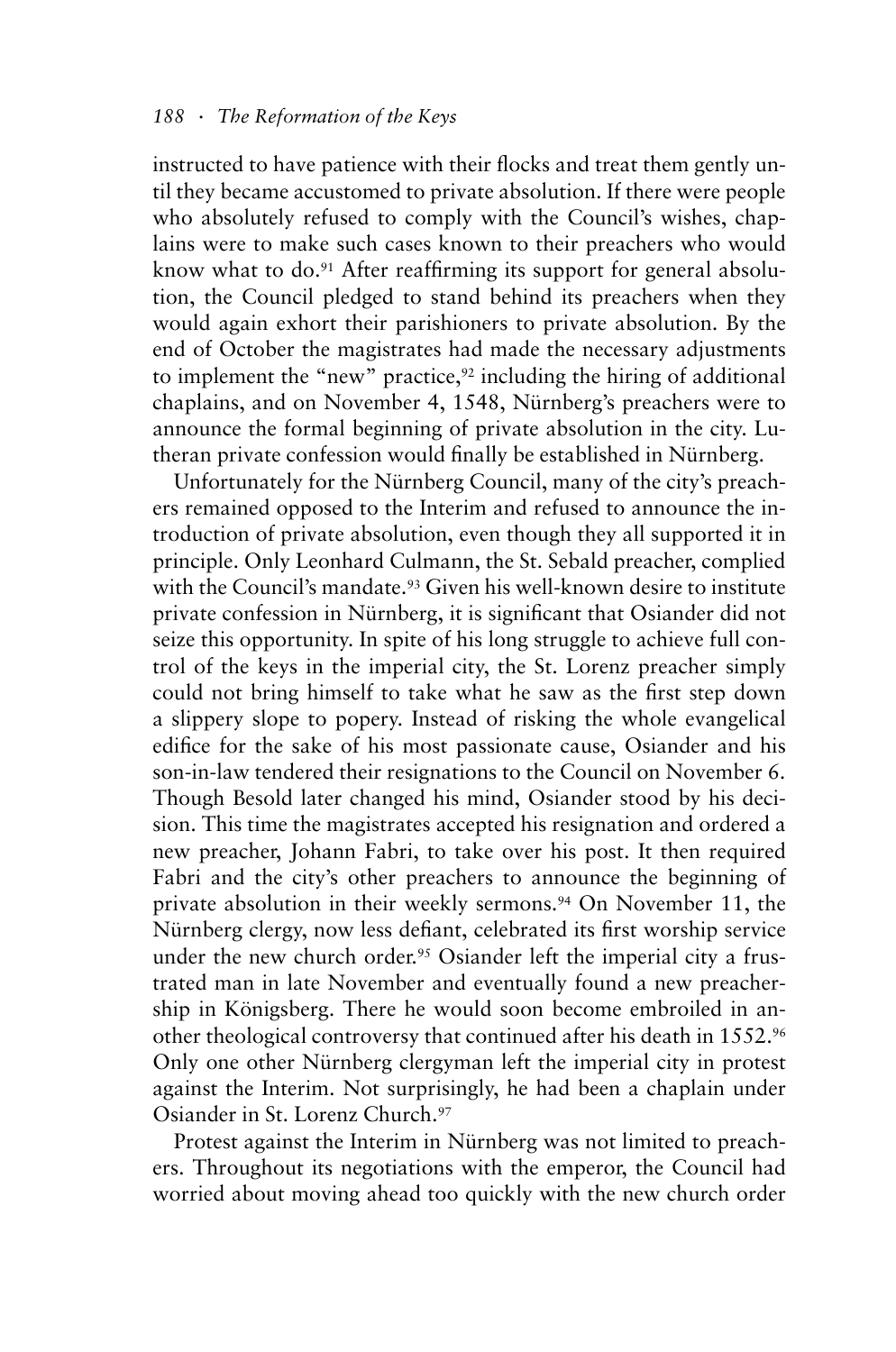for fear of causing a popular uprising.<sup>98</sup> In August 1548 Nürnberg's shoemaker-poet Hans Sachs composed a poem against the Interim that voiced the opinion of many lay Lutherans, both within the imperial city and beyond.99 The poem tells of a dream the shoemaker had in which he found himself inside a temple standing before a beautiful and stately woman who was seated on a throne. She was clothed in silk, and her face gave off a radiance that illuminated the whole temple. Upon her lap was an open book, presumably the Book of Life. The shoemaker then notices that the handsome woman is chained by the foot. He asks his guide, Genius, who the woman is and why she is chained. It is Lady Truth *(Frau Veritas),* Sachs learns, whom God had sent to Germany. Her captor, the evil Saturn, could not bear her brilliant light and had thus chained her to avoid losing his place of prominence in the night sky. Owing to the intercessions of Minerva, Jove begins taking counsel with Mercury about Lady Truth's fate. All the devotees of truth, gathered around her throne, implore the gods to release their dear lady so that she may be free to spread her radiance as before.

At this point Hipocrisis flies over Lady Truth on a dragon and wraps her in a wretched garment made of old rags that were knit together by Lady Vileness *(Frau Nequicia).* The garment smells of tar and sulfur, and causes Lady Truth to grow pale beyond recognition. Sachs then reveals the garment's name: Interim. Lady Penitence appears on the scene and informs those gathered around the throne that because they have driven her from their midst and preferred to live in the darkness of sin, God has allowed truth's light to be hidden from them. Only true repentance will free Lady Truth from her miserable state. The shoemaker awakes from his dream and implores God to preserve his Word in Germany.

Sachs's poem revealed his fears about the fate of the Reformation now that the Interim had been imposed. Some twenty-five years after writing *The Wittenberg Nightingale,* the shoemaker-poet still viewed the evangelical movement as a beacon of divine light that was now being threatened by demonic worldly authorities and widespread impiety. Although he had accused many Lutherans of hypocrisy,100 he still considered the new faith a closer approximation of true Christianity than the religion that had preceded it. He believed the Interim was depriving Germans of Lady Truth's divine visitations and prayed fervently that she would soon be set free again.

Lay protest against the Interim could also take less artistic form in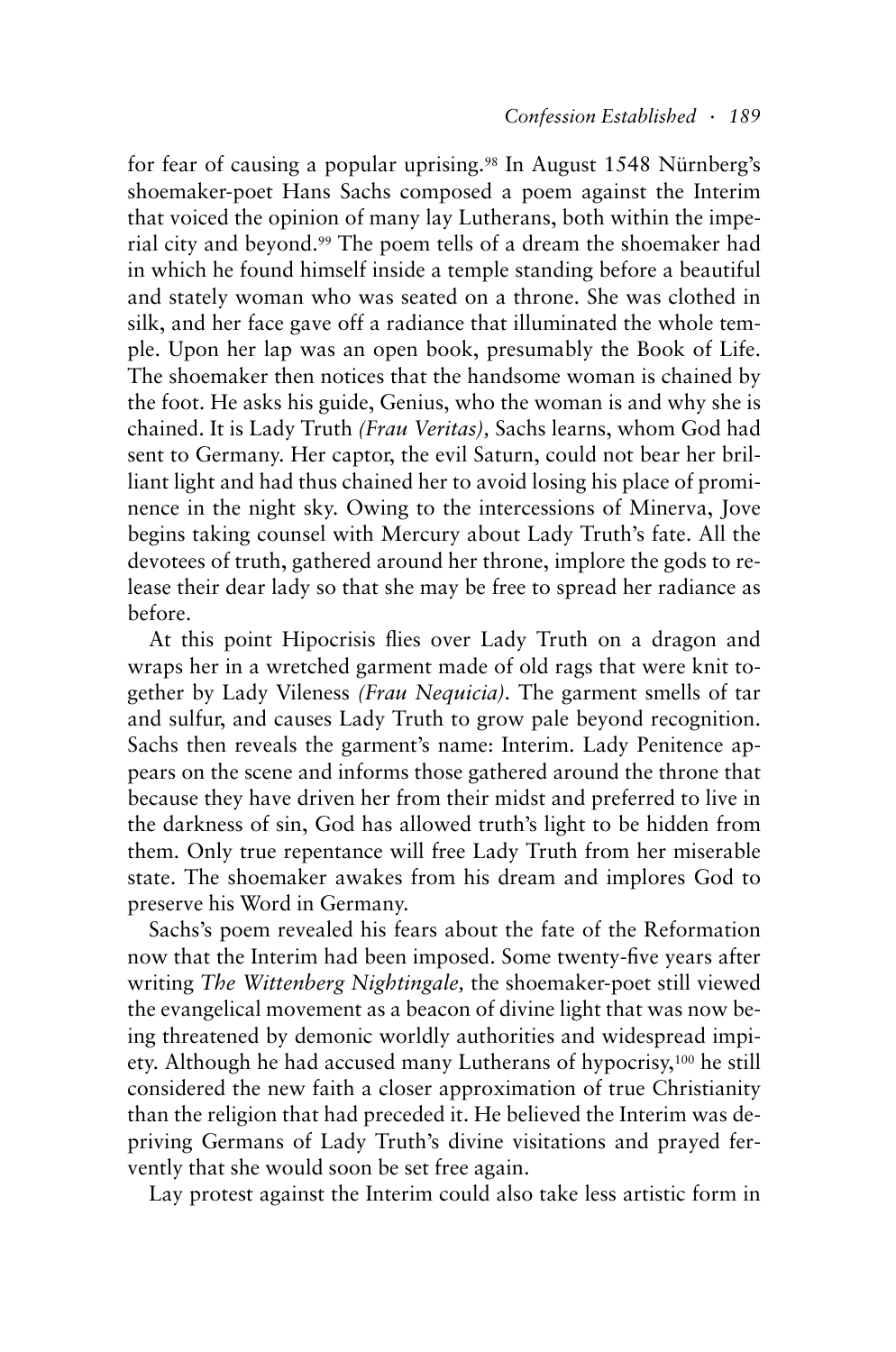Nürnberg. Despite the magistrates' and clerics' enthusiasm for private absolution, at least a portion of the imperial city's lay populace remained opposed to it. On November 26, the Council received a report from the city's chaplains in which they complained about the behavior of "the loose riff raff" who were making it difficult for them to examine and absolve communicants, especially during matins.101 The magistrates resolved for the following holidays to post three guards at each of the city's churches during the morning services. The guards were to turn away troublemakers, though with modesty, and bring those who remained defiant before the magistrates. The Council also ordered that the churches should be better illumined during matins, no doubt to discourage mischief in shadowy corners.

The Interim was a relatively short-lived affair in Germany. In the spring of 1552 Duke Moritz of Saxony, who never did adopt the new church order, and a new Protestant coalition nearly succeeded in cornering the emperor in Innsbruck; Charles narrowly escaped to the south through the Brenner Pass. The southern Lutheran cities, including Nürnberg, remained neutral in the ensuing battles, unsure whether life under German princes would be any more desirable than carrying on in subjection to the emperor. This time Nürnberg's equivocation cost the city dearly. Claiming that he wanted to marshal support for an attack against imperial forces, Margrave Albrecht Alcibiades of Brandenburg-Kulmbach demanded that the imperial city join him.102 When the Council refused, Albrecht laid siege to Nürnberg for several weeks. Forced to surrender lands it had taken from Kulmbach in earlier skirmishes, which had been Albrecht's goal all along, Nürnberg tried to recover from its humiliating defeat. Then, less than one year later, Albrecht again appeared outside of Nürnberg's walls, this time claiming to be in league with the emperor, and again demanded that the imperial city join him. Though Nürnberg was finally able to repel Albrecht, ironically with the help of episcopal forces, the cost of doing so devastated its economy. The imperial city fell into a recession that lasted throughout the latter half of the sixteenth century. Nürnberg's golden age had come to an end.103

In August 1552 Duke Moritz successfully negotiated a treaty with King Ferdinand in Passau that provided, among other things, for the revocation of the Interim until another imperial diet could be convened. Three years later the imperial estates met again in Augsburg and hammered out the now famous Peace of Augsburg, which al-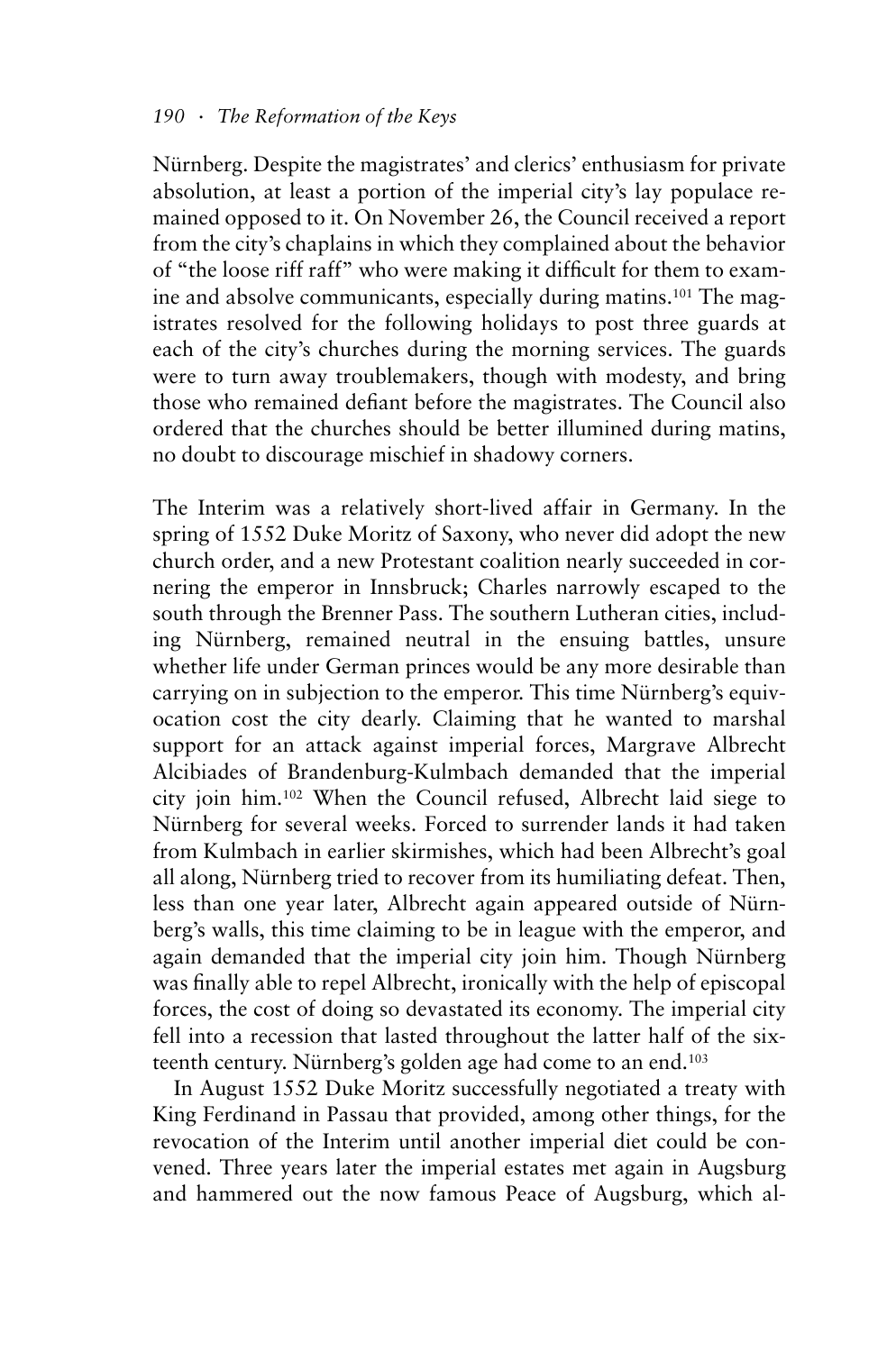lowed German magistrates and princes to determine the religion of their subjects. The Interim was now officially dead, though many Lutheran strongholds had already abolished it after the signing of the Treaty of Passau.104 Thus ended the era of religious colloquies in the empire that were designed to solve the political and religious problems created by the Reformation. The Lutheran faith now had legal standing in the empire, though this new situation was far from stable. A great deal more blood would be spilled before early modern Europeans would begin seriously to consider the advantages of religious tolerance. For the time being, Protestants and Catholics decided to turn their energies toward planting their respective versions of Christianity more firmly within their territories. The era of confessionalization had begun.

The Nürnberg Council was slow to abolish the Interim. One year after the Treaty of Passau, the new church order was still in effect in the imperial city. The primary reason for this delay was that Charles V had refused to recognize the treaty with King Ferdinand, and the Council was loath to offend its overlord and protector. In the emperor's mind, the Interim continued to be valid. He would later oppose the Peace of Augsburg, preferring to let his brother Ferdinand make bargains with heretics.105

Still, the Interim's days in Nürnberg were numbered. On May 5, 1553, at a conference the magistrates had convened on combating immorality in the city, Nürnberg's preachers insisted that God would not answer their prayers for increased piety among burghers until the Council abolished the Interim.106 The next day several of the imperial city's chaplains brought word to the magistrates that their preachers were demanding the reestablishment of the 1533 church order. As proof of their resolve, the preachers had threatened to forbid the chaplains from carrying out their normal duties of administering the sacrament and visiting the sick. (These duties were also prescribed in the 1533 church order.)107 If the magistrates did not accede to their wishes, the preachers said they would have no choice but to attack them in their sermons. The chaplains were not sure what to do and so had turned to the Council for advice.

Obviously taken aback by the preachers' actions, the magistrates instructed the chaplains to continue with their duties as before. The Council then summoned the preachers to its chambers and informed them that it was not their place to make changes in the city's church order "without the foreknowledge and approval of the honorable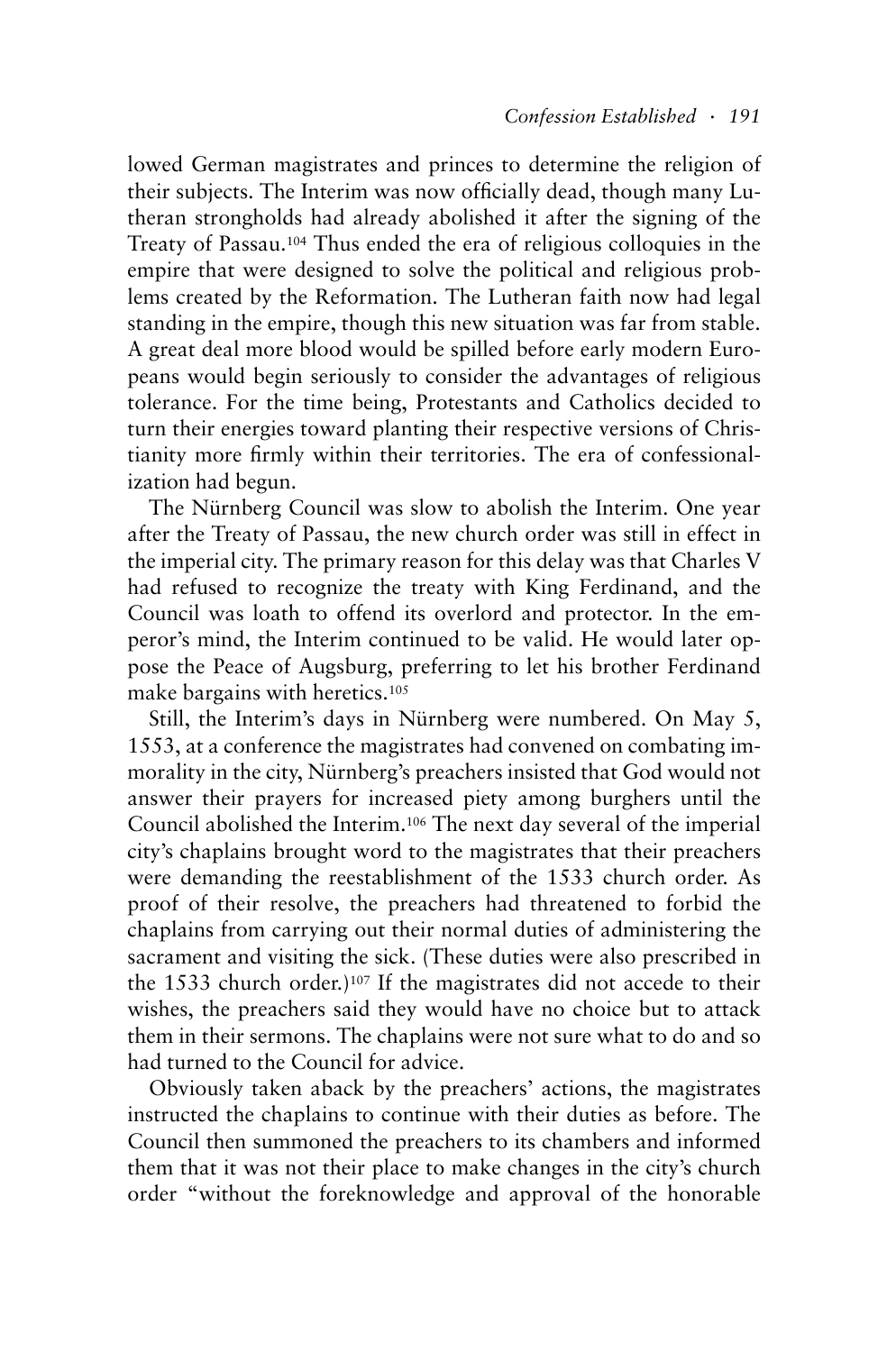Council, which was their appointed overlord."108 Nevertheless, seeing the handwriting on the wall, two days later the magistrates decided to reintroduce the 1533 church order and abolish all practices not found therein, including fast and feast days.109

Significantly, neither the Council nor the clergy attempted to abolish private absolution. They felt there was no reason to do so. Unlike the other patently Catholic practices the city had temporarily adopted, Nürnberg's present version of private confession was a thoroughly evangelical ritual, one that many other Lutheran cities had been practicing for years. Twenty years after the conflict over absolution had first erupted in Nürnberg, the Council had finally resolved it. Ironically, it took pressure from a Catholic emperor for the magistrates to achieve this resolution. The Augsburg Interim provided the final motivation the Council needed to implement Lutheran private confession in Nürnberg, something it had always managed to avoid doing in the past, even though it supported the practice.110 Had it not been for the Interim, the magistrates may have continued to drag their feet, but once they made the decision to establish private confession, the city fathers showed no signs of remorse.

Doing away with the practice would have made little sense at this point. Nürnberg was finally in step with the majority of Lutheran Germans on confession, and the gap between the stipulations of the 1533 church order and the actual practice of confession in the imperial city had finally been bridged. Beyond this, Nürnberg's preachers and magistrates continued to be deeply concerned about shoring up the faith and piety of the imperial city's inhabitants,<sup>111</sup> and the precommunion examination offered an important means of educating and disciplining the common folk. As the city struggled to recover from its recent bad fortune, embracing Lady Penitence was of first importance. Only in this way could Nürnberg regain the divine favor it had obviously lost.<sup>112</sup> Finally, Osiander was no longer on the scene, and thus the threat that private confession had posed to the Council's religious authority was greatly diminished. Still, even as the Council acted to promote greater moral discipline in the imperial city, it continued to protect spiritual freedom. The magistrates retained general confession as a check on clerical zeal and instructed the city's confessors to be gentle and patient with laypeople who found the "new" practice difficult. This balance was essential to the reformation of the keys in Nürnberg.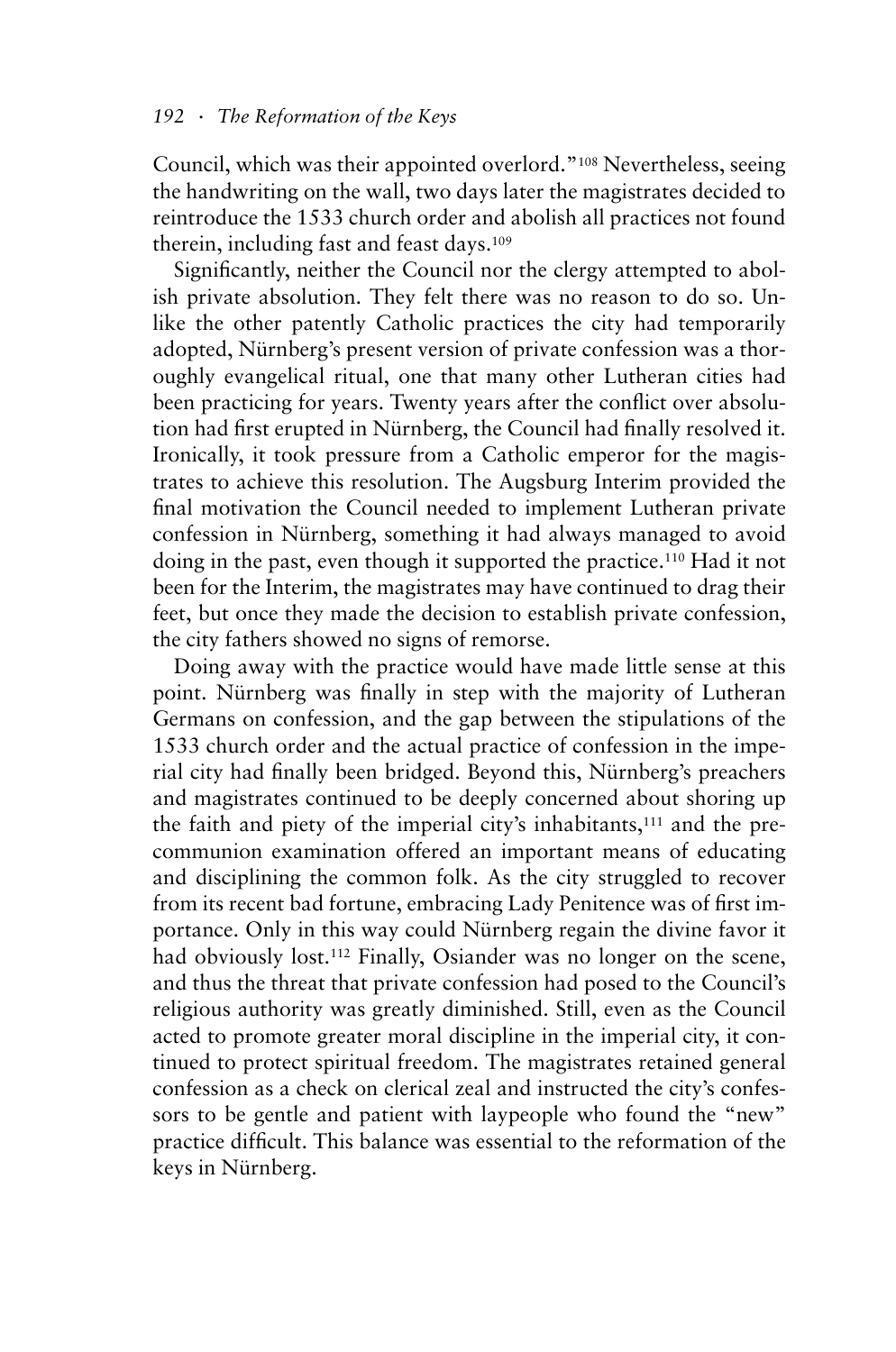# Propaganda and Practice

During the two decades in which Nürnbergers were not going to confession, the imperial city's preachers and teachers continued to instruct the laity about the practice in their sermons and catechisms. Ever hopeful that burghers would change their ways, pastors and schoolmasters persisted in arguing for the merits of evangelical private confession, even though they were well aware of the fierce opposition to it in the imperial city. The catechetical literature on confession that emerged in this period reflects well how committed members of the Nürnberg clergy were to the practice and how badly they wanted private confession to become a reality in the imperial city. This literature also reveals a side of the Lutheran catechetical effort that has received very little attention from Reformation scholars. Though written at a time when few Nürnbergers attended private confession, the didactic literature on the practice sheds important light on the underlying intentions of evangelical catechists as they sought to form the imperial city's youth into good Lutherans.

No one has been more skeptical about these intentions than Gerald Strauss. In his influential book, *Luther's House of Learning: Indoctrination of the Young in the German Reformation,* he charged the purveyors of the Lutheran faith—pastors and schoolteachers—with consciously imposing a religion on Germany's youth that robbed them of their autonomy and dignity. Strauss described the ideal Lutheran catechumen in the following terms: "Heard from only when spoken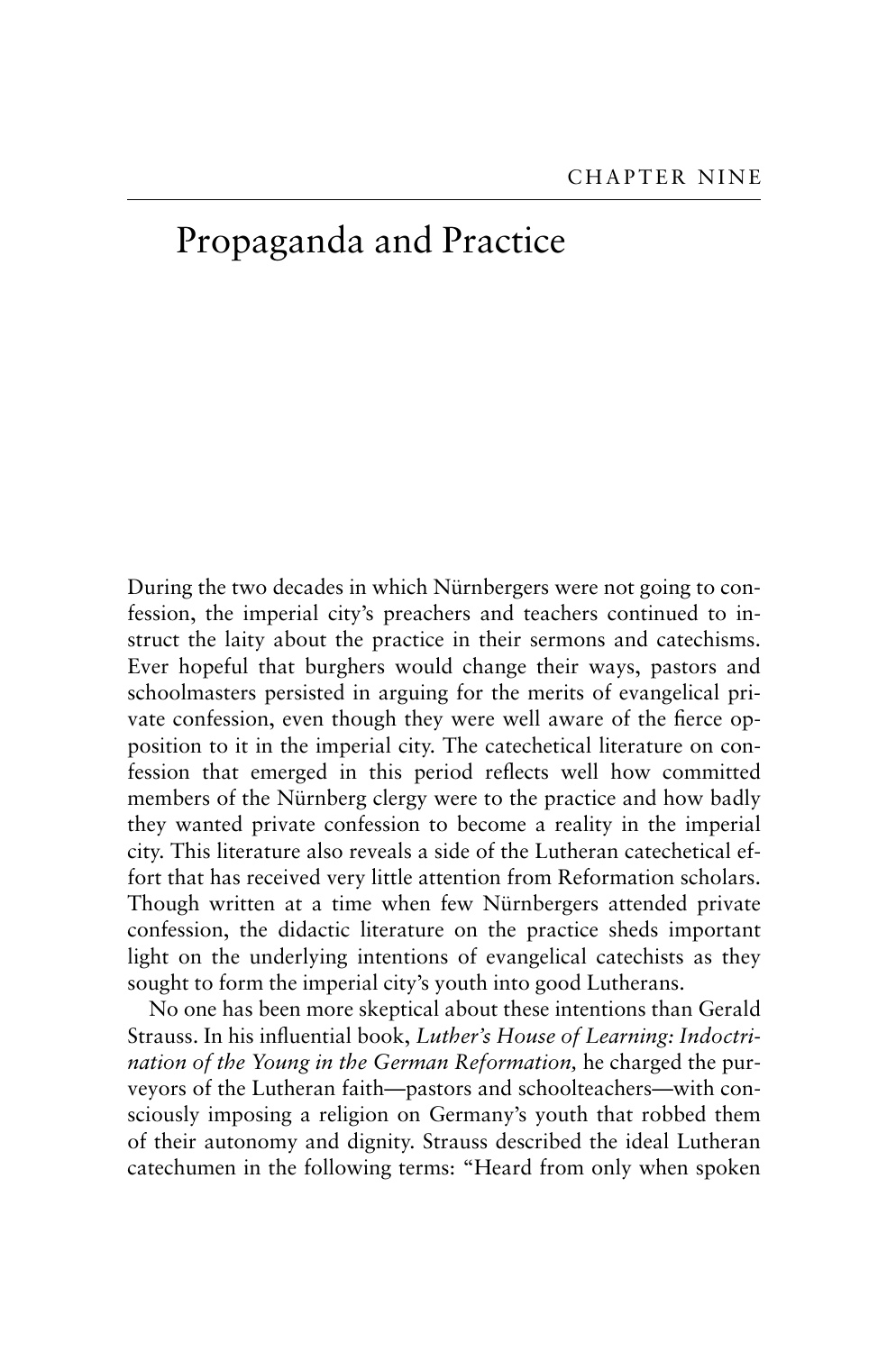#### *194 • The Reformation of the Keys*

to, tractable to a fault, gratefully receptive of good advice, betraying no trace of boldness, erudite on holy subjects and conversing on them like a book, the responding children of Lutheran catechisms are the very models of Christian youth mindful and observant of its duty."1 Nowhere, according to Strauss, were the deleterious effects of the evangelical indoctrination campaign more evident than in Nürnberg.

A more balanced reading of the relevant sources from the imperial city, especially those dealing with private confession, reveals quite a different set of intentions informing the Lutheran catechetical effort. Far from seeking to infantilize burghers and their children, the didactic literature on confession was intended to promote two defining marks of Lutheran devotion: a new sense of confidence based on assurance of divine forgiveness and a predilection for modesty in matters of the soul. As we have seen throughout, the desire to discipline and control, clearly an important part of sixteenth-century Lutheranism, did not preclude the movement's leaders from seeking to console and protect lay consciences. Nowhere was this more clear than in the literature on confession.

By the early 1530s Lutheran strongholds throughout Germany had launched a massive campaign to instruct children in the evangelical faith. Reports from church visitations had persuaded clerics and magistrates alike of the need for such an effort. As one of the earliest catechisms to appear in Nürnberg observed, most adults, especially the elderly, were like inflexible old dogs who could not be taught new tricks.2 The author exhorted house fathers and members of the lower clergy, the intended audience for the catechism, to focus their efforts on the young, who, he believed, would be more receptive to the new faith. In cities like Nürnberg, church and school worked hand in hand to instruct Lutheran children in the essentials of the evangelical faith, thus hoping to secure the survival of the Reformation into the next generation. Nürnberg's preachers held weekly catechism classes, while schoolteachers exercised their students in the articles of the new faith in their daily lessons. Like their counterparts in other evangelical cities, Nürnbergers grew up reading and hearing catechisms nearly every day.3 These manuals of religious instruction thus played a crucial role in shaping the faith of Lutheran children.

A key component of the Lutheran catechism was instruction on pri-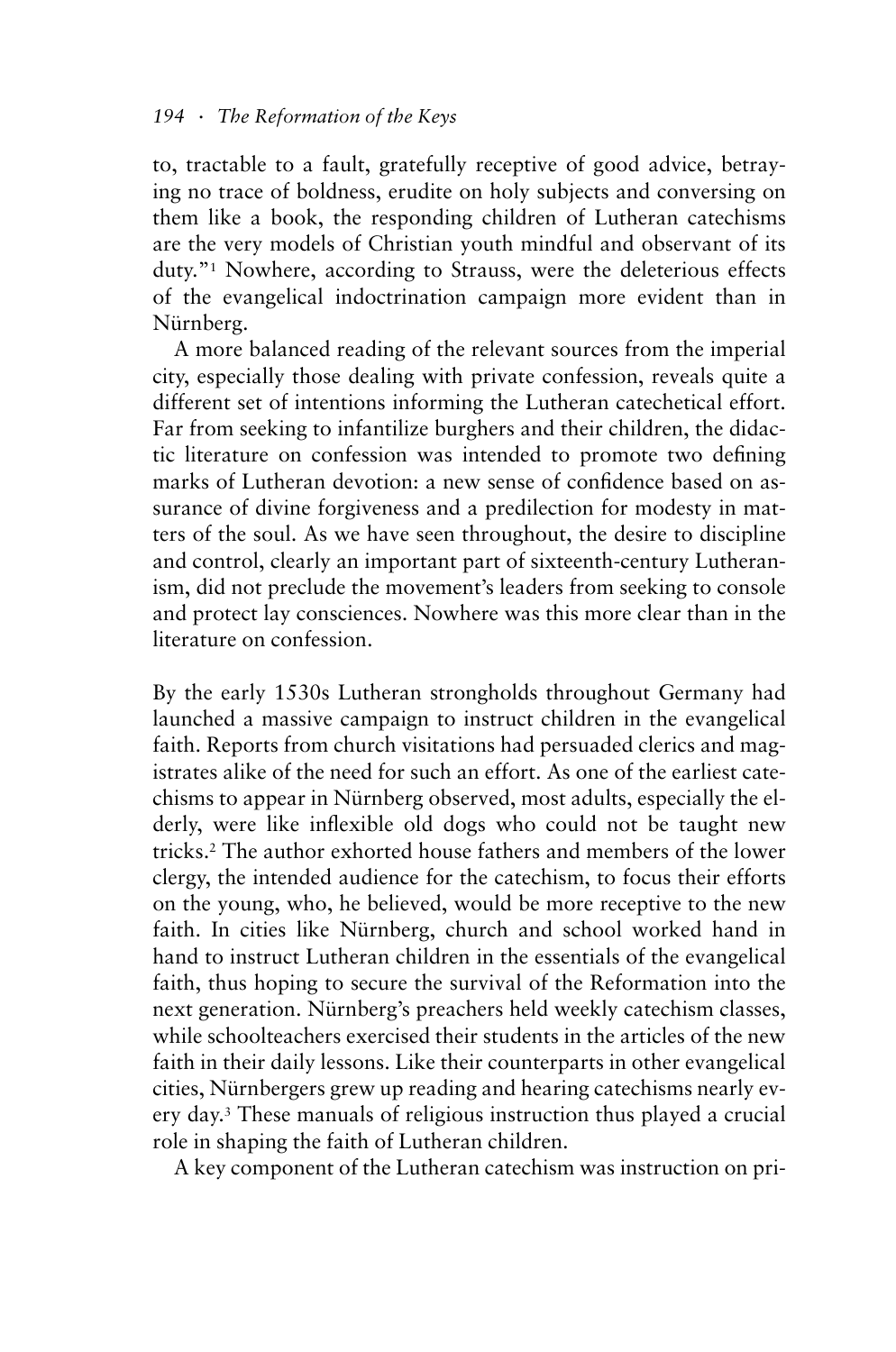vate confession. Central to lessons about confession were treatments of sin and its consequences. Gerald Strauss has criticized Lutheran catechists for consciously trying to strip youth of all inner confidence by imbuing them with a deep sense of guilt for their moral transgressions. A favorite target for Strauss was Andreas Osiander's 1533 *Children's Sermons,* one of the most popular Lutheran catechisms in the sixteenth century.4 In keeping with the Nürnberg Council's concern to promote the teaching of the new faith, it had instructed Osiander to append a catechism to the 1533 church order. The Nürnberg preacher complied by producing a collection of children's sermons based on Luther's *Small Catechism.* Osiander's catechism enjoyed the same widespread success as the 1533 church order, with separate versions appearing as far off as Poland, Iceland, Holland, and England.5 When Anglican reformer Thomas Cranmer translated the sermons into English, he referred to them as "the Catechism of Germany."6

Strauss thought Osiander's catechism illustrated well the evangelical attempt to create pliable citizens for the new Lutheran state by emphasizing to children their utter depravity.7 To prove his point, he cited an excerpt from the *Children's Sermons* that warned young Lutherans about the terrors of conscience they would experience if they disobeyed God's commandments. The catechism asserted, "a person who feels these sensations [of conscience] cannot live long. He declines from day to day, eating his heart out as he ponders his depraved nature." According to Osiander, the sinner's despondency then increased, rendering him vulnerable to the devil's temptations to ever more heinous transgressions like robbery, slander, deceit, lying, and even murder. The St. Lorenz preacher warned, "Such atrocious sins cannot go unpunished by God... Some men are led to madness by the devil, others are possessed by him. He breaks their necks, drowns them, lets them burn or plunge to their deaths, and causes them to fall into despair so that they will be eternally damned. And all these evils we suffer because we have sinned."8

Strauss was correct to note how direct the *Children's Sermons* was about sin and its consequences. Children were warned that God was present everywhere and therefore saw and heard all that they did. Osiander reminded his young auditors that those people in the Old Testament who trusted in other gods or who disobeyed their parents were put to death. The sermons also minced no words about the real-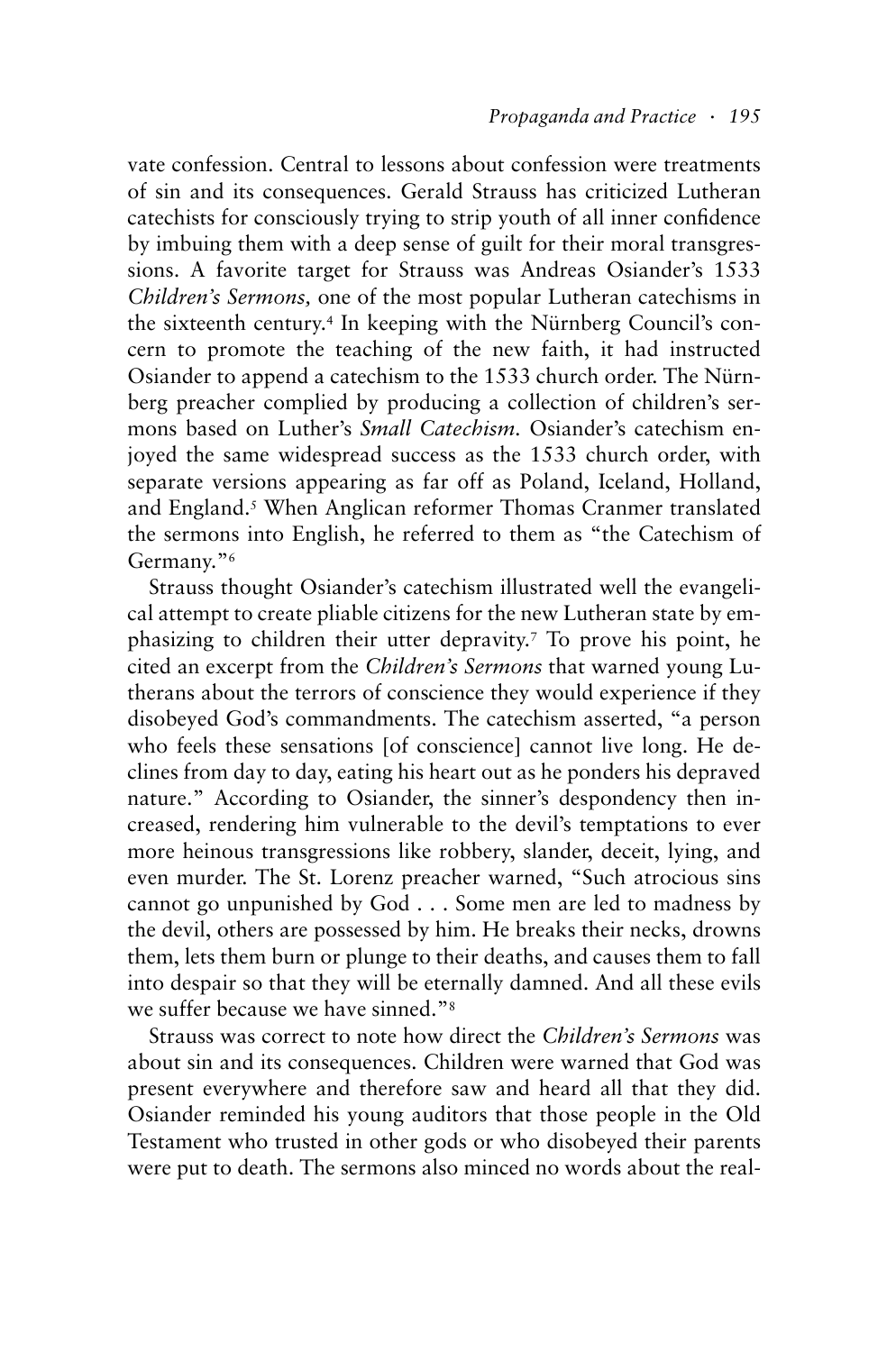ity of hell as the inevitable destination of those who did not trust and obey God. The catechism maintained, "if [Christ] had not saved us, then we all would have been damned and after death would have all gone to hell and remained there forever."9 Regarding such direct statements about sin and hell, Strauss asserted, "one cannot today read these passages without wincing."10 For him such misanthropic statements could not help but stifle the innate potential of Lutheran youth, rendering them broken and receptive to outside suggestion.

While it is true that Lutheran catechisms spoke to their hearers very pointedly about sin and judgment, their primary intention in doing so was not to engender perpetual self-doubt. Rather, their overarching goal was to instill in catechumens a new sense of confidence based on trust in divine grace. The *Children's Sermons* contains strong words about human depravity, but it was by no means intended to leave children mired in self-accusation and guilt. Osiander preached the law in order to prepare the way for the gospel. His goal was to persuade his young listeners of God's deep desire to forgive them, thus assuring them it was safe to acknowledge their sinfulness before him. As Euan Cameron has argued, this emphasis on total depravity in the evangelical catechism was intended "to show how dazzling . . . divine mercy  $[was]."^{11}$ 

Lutheran catechists believed the presence of sin in people was undeniable, its consequences inescapable. In keeping with their desire to present youth with an honest and realistic portrait of life, they spoke to them about sin and its dire consequences in a very straightforward manner. In so doing, they established for catechumens one of the most important givens of life as they knew it: human beings were sinful. Human nature needed to be reformed if it was to be of any use to God or society, and external discipline could only do just so much. The best way to deliver human beings from their innate self-centeredness, catechists like Osiander believed, was to release them from their perceived need to justify themselves before God and man. Grant human beings the divine pardon Christ had provided for them and they would be free to serve others. It was a plausible vision, though a lofty one.

Strauss presented a one-sided interpretation of Lutheran catechisms, one that largely ignored the central argument of the catechists. There was a positive, constructive side to evangelical catechisms that was far more prominent than Strauss appreciated. By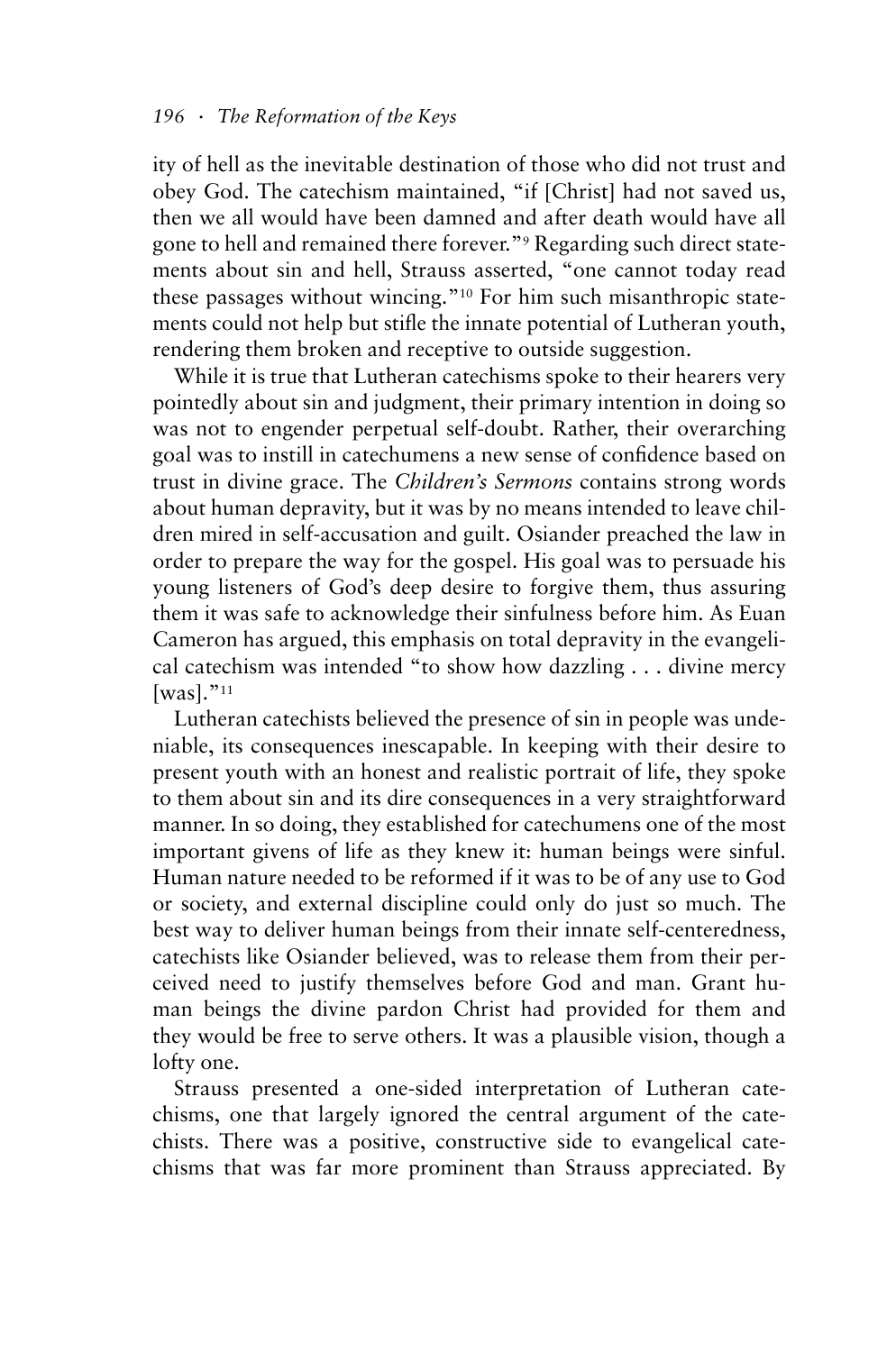overemphasizing the catechists' statements about sin, he effectively obscured from view the true intention of Osiander and his fellow catechists.

Osiander's central goal in his *Children's Sermons* was to expose and refute a lie that he believed had been concocted by the devil himself. He maintained that the devil had deceived human beings into believing that God did not care about them and that he was not good. While the devil did not play a dominant role in Osiander's sermons, his lie did. On nearly every page the preacher sought to expose the fallacy that God hates humanity and to replace it with the truth. He employed his strongest polemics in attempting to refute this diabolical deception, not in seeking to convince children that they were sinners. These polemics can be clearly seen in the second sermon on the Creed, which dealt with Adam and Eve's fall from grace.

The catechism explained that God placed Adam and Eve in the Garden of Eden "as a gracious God and a friendly father." He gave them everything they needed for life and happiness as a free gift. The only prohibition he laid upon them was that they were not to eat from the tree of the knowledge of good and evil upon pain of death. "Therefore," Osiander argued, "they should have loved him and trusted him from their hearts as a gracious God and a faithful Father. They should have been obedient to him and gladly followed and kept his commandment." But the "evil adversary" deceived them by telling them that God had lied to them: they would not die by eating from the forbidden tree, but would become like gods, knowing good from evil. Thus humanity's parents believed the serpent's lie and ate. Osiander explained that the result of this deception and sin was that Adam and Eve "neither trusted nor believed God any longer, but began to think that he was actually a veiled adversary [*ein haimlich feind*] who wanted to keep them from knowing good and evil." The catechism then immediately interjected, "in truth, however, it was not so."

Osiander continued exposing the devastating effects of the demonic lie, asserting, "therefore, [Adam and Eve] began to place all of their trust in themselves, thinking that they must now provide for themselves and... that our Lord God would no longer help them." Again, the catechumens were told, "but that was also not correct." Osiander showed how Adam and Eve, having lost their trust in God, continued in their downward spiral into sin and began to believe that "they had no better friend in heaven or on earth than themselves." The St.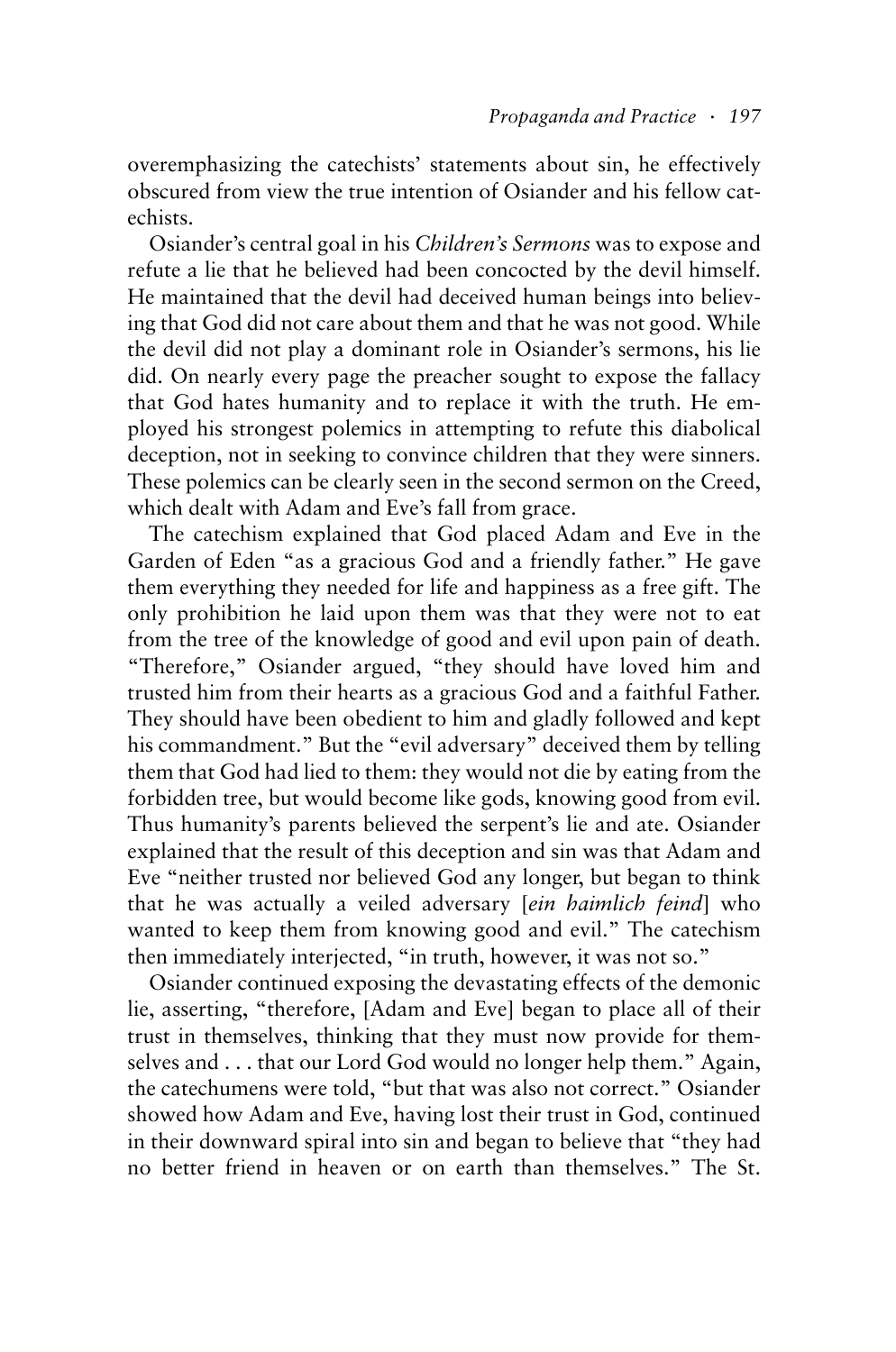Lorenz preacher broke in a third and final time, insisting, "but that was also false and very far from the truth." The end result of this diabolical deception was that Adam and Eve began to fear for their bodily existence and became subject to death. For Osiander the belief that God withheld good from his children was the source out of which "every evil work springs forth." He urged his listeners, "mark this well!"<sup>12</sup>

In order to counteract the effects of the devil's lie, the *Children's Sermons* provided Lutheran youth with example after example of God's goodness and benevolent care. In his sermon on the Third Commandment (Remember the Sabbath, to keep it holy), Osiander contrasted God with a greedy tyrant and a tightfisted employer who wanted to get everything out of their subjects and employees they possibly could, having no regard for their well-being. God, on the other hand, invited his servants to rest and to celebrate a festival day to him. Osiander reasoned, "[i]s this not a friendly and splendid Lord who gives his servants who serve him willingly no other work than that they should observe and consecrate a festival day to him?" He then explained that God was able to provide the Sabbath rest because "he is such a rich and powerful God that he has no need of our service and good deeds. Rather, he is so friendly and gracious that he himself does good to everyone so that he might be honored and praised."13 The sermon concluded by urging children to hear God saying to them, "You can do me no greater service than that you come to me and allow me to do good for you, so that you may know that I am your gracious Father, and so that you may trust and love me as children do their own father."<sup>14</sup>

Osiander's polemics for God's benevolence were especially strong when advising his young listeners how they should respond in times of trouble or need. The Nürnberg preacher exhorted catechumens not to look to themselves or to anyone else for deliverance or provision. They must resist their strong inner compulsion, inherited from Adam and Eve, to turn away from God, believing him to be of no help, and to trust in themselves. In his sermon on the First Commandment (I am the Lord, your God; you shall have no other gods beside me), Osiander explained, "first, when a person fears something other than the Lord God, he begins to think, 'when I am confronted with calamity and adversity and cannot flee it, then all is lost. Then I will not know where I can stand because no one can help me.'" The St. Lorenz preacher then asserted,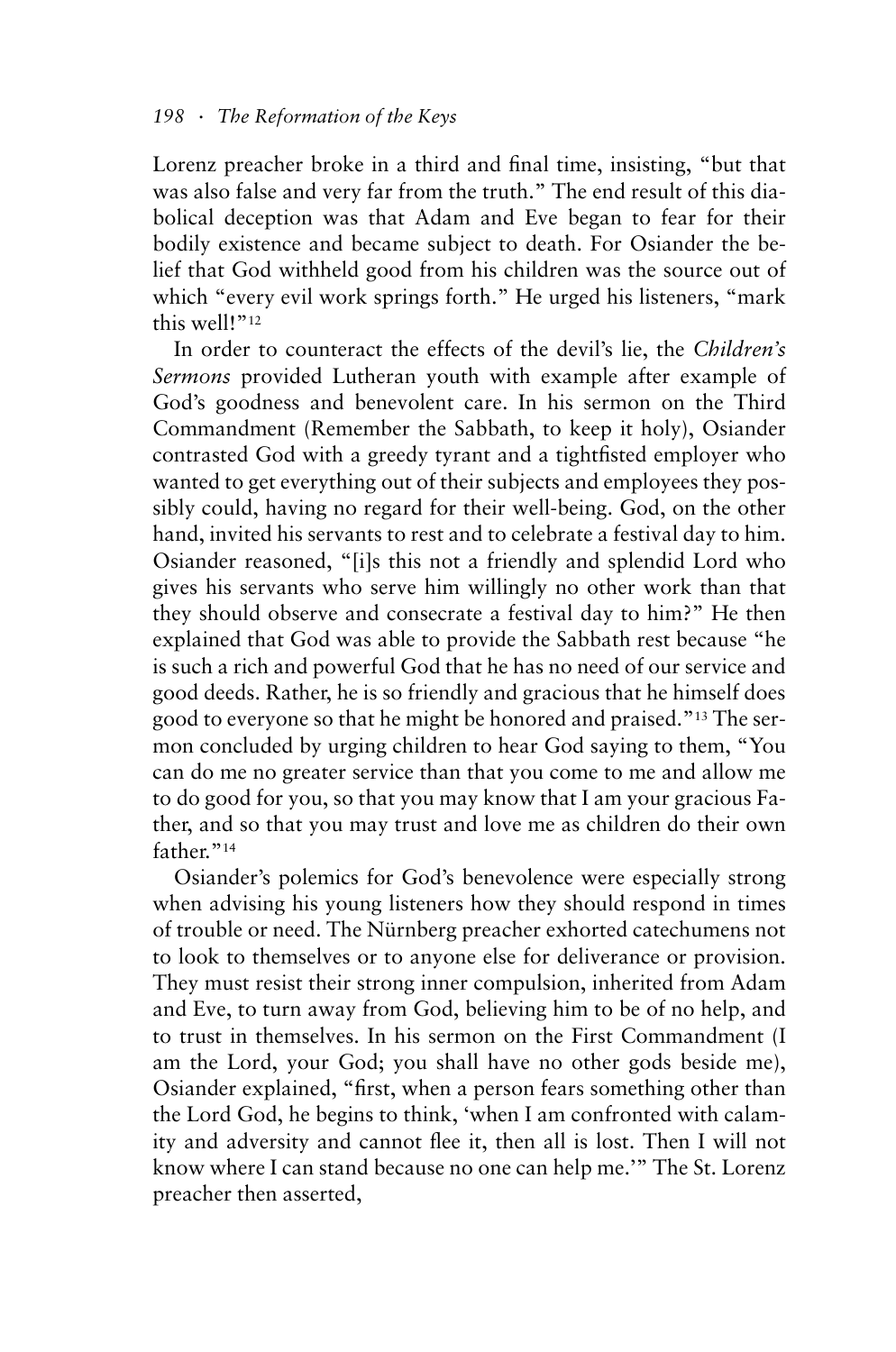But it should not be like that; rather, we should think, "when I am confronted with this or that calamity or adversity, or when I cannot escape some misfortune, I will not despair or, out of fear, behave unrighteously. It is certainly no god, and it cannot damn me. It cannot even remove one hair from my head without the permission of the Lord, the only real and true God. The same is also my God! I will fear him more than any mortal thing and will do what is right [*tut recht*]."15

In the same sermon Osiander encouraged his listeners that when God said, "I am your God," it is as if he were saying to them, "I desire to do nothing but good for you. Bring before me whatever burdens you have and I will help you. Ask and desire from me what you need and I will give it to you."<sup>16</sup>

Implicit in each of these examples was the assumption that, given the harsh realities of life, the innate human tendency was to doubt God's kindness and benevolence. Osiander readily admitted, "we must acknowledge that in this life we will have no tranquillity or peace on account of the trials [*anfechtungen*] which occur one after the other. When we have victory over one, another takes its place that is greater than the first."17 However, Osiander and his fellow catechists were convinced that God understood how difficult it was for people to trust him and to believe that he was good. It was for this reason, they maintained, that God provided the keys, a tangible sign of his desire to forgive humanity.

As part of their efforts to instruct Nürnberg's youth in the essentials of the evangelical faith, the city's pastors and teachers taught them about the keys. Their primary goal in doing so was to present Lutheran children with personal and direct confirmation of God's desire to show them mercy—and also to persuade them to go to confession. Osiander and his colleagues wanted the city's youth to view Lutheran private confession as a positive and consoling experience that would provide them with inner assurance and hope. As might be expected, the St. Lorenz preacher made an especially strong case in his catechism for both the legitimacy of the keys and the certainty of the forgiveness they provided.18 Nowhere may one see more clearly the deeply pastoral concerns that motivated Osiander's campaign for private confession.

Using Romans 10:14–15 as his text, Osiander explained that the only way for human beings to know what God's intentions were toward them was if God himself sent them a trustworthy messenger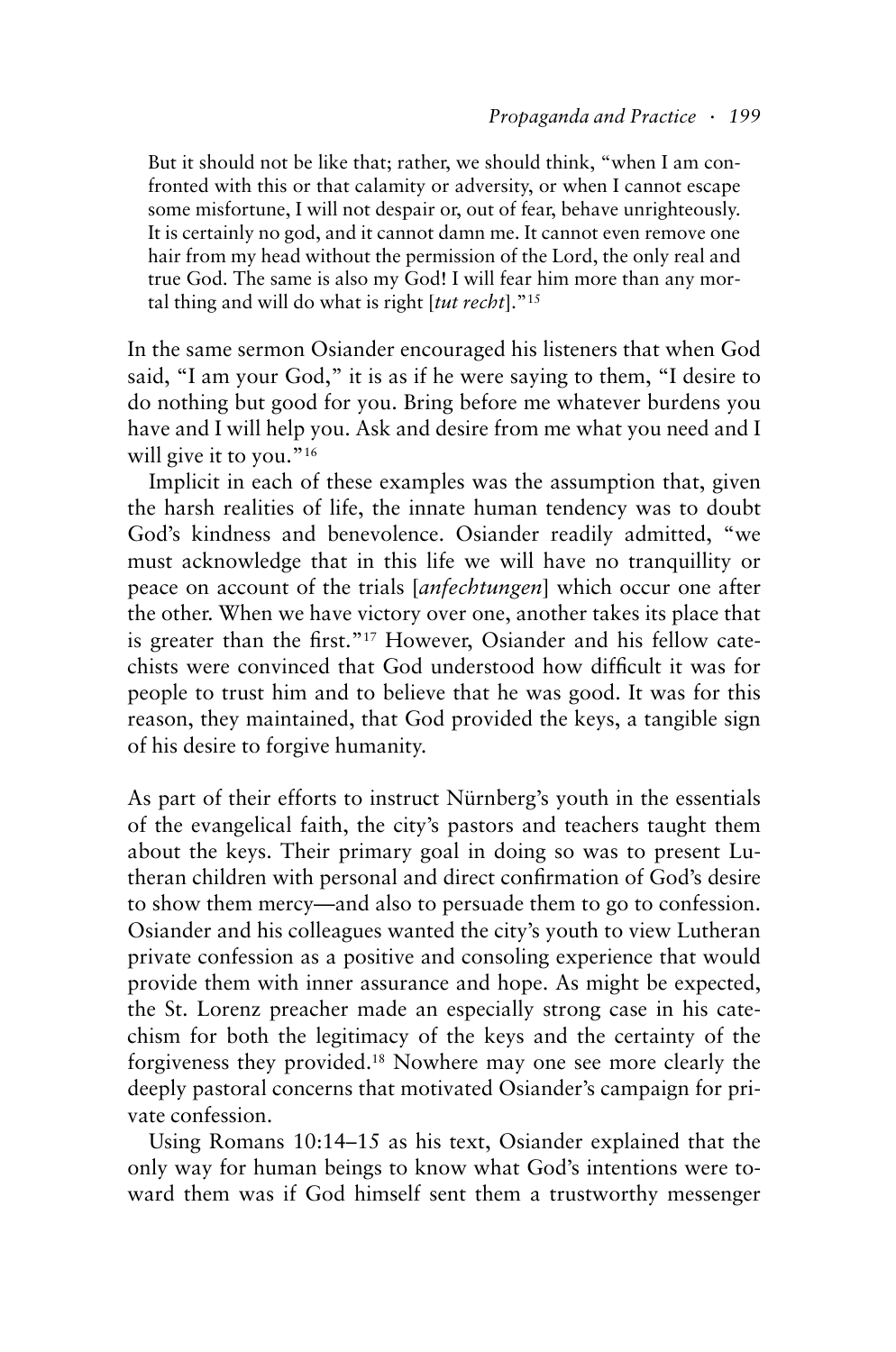### *200 • The Reformation of the Keys*

who knew his heart. Human beings could not trust in their own powers of reason for this knowledge; it had to come from the Almighty himself.19 Fortunately, God had sent such messengers to impart this knowledge to Nürnberg's children. These divinely chosen prophets were evangelical preachers like Osiander who, as opposed to Anabaptist preachers, had been duly called by God and therefore could teach children his Word, the only sure foundation for the fragile hu-

> [To view this image, refer to the print version of this title.]

Woodcut from Osiander's children's sermon on the keys. The sermon begins, "My dear little children, St. Paul says to the Romans, 'Whoever calls on the name of the Lord' Rom. 10[:13]." AOGA, vol. 5, p. 320.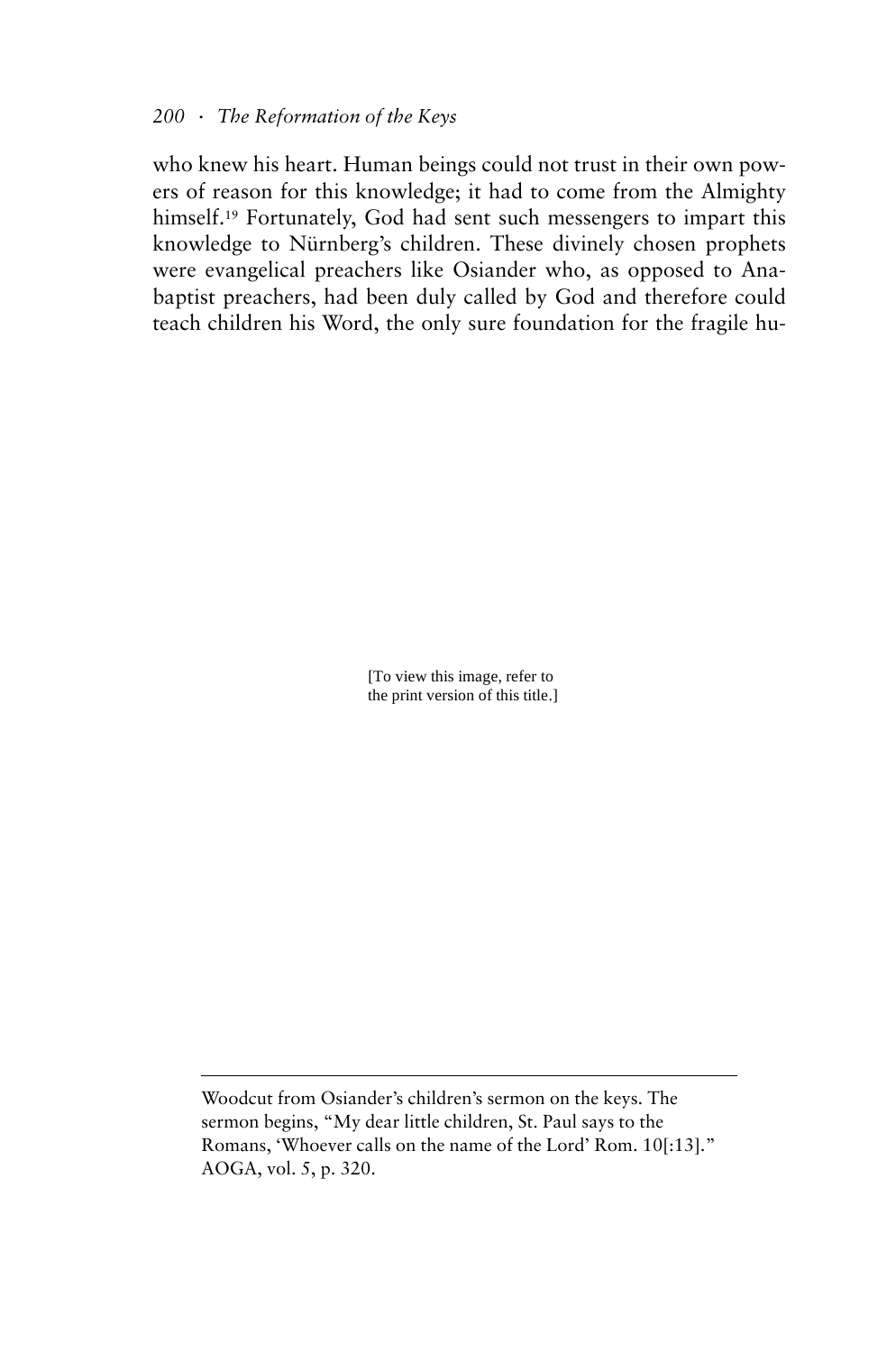man conscience. Osiander explained, "Therefore, my dear children, it should encourage you and strengthen your faith that you can say, 'God the Lord has sent me his servant who has preached to me the forgiveness of sin in his name and has baptized me for the forgiveness of sin. Therefore, I am certain that my sins are forgiven me and that I have become a child of God.'"20 The great benefit of the keys was that they applied the gospel to each child individually, so he could be sure he was forgiven.

Osiander warned his young listeners that when a person sinned he dared not rely on inner self-assurances that he would be forgiven. Such a subjective foundation for one's peace of mind was far too weak a defense against the trials and temptations with which Satan would afflict him. "Rather, one must have God's Word and work which demonstrate and attest that our sins have been forgiven. That is, one should seek forgiveness and obtain it from the servants of the Church to whom Christ has given the keys and said, 'the sins of one you forgive on earth shall also be forgiven in heaven.'" The Nürnberg preacher explained, "God no longer speaks to us from heaven, but has left to the servants of the Church the keys to heaven and has invested them with the power to forgive sins. Therefore, one should go to his pastor and ask him to proclaim to him the forgiveness of his sins according to the command of Christ." Osiander encouraged his young auditors that if they did this they could always be sure "to find peace and rest for their consciences."21

Other Nürnberg catechisms similarly emphasized the legitimacy of the keys and certainty of absolution. Like Osiander, Veit Dietrich referred to absolution as a sacrament in his own *Children's Sermons.*<sup>22</sup> In this work he instructed children that when their sins pressed in on them they should seek comfort from the clergy, whom Christ had commanded to proclaim forgiveness in his name.23 Leonhard Culmann, Dietrich's replacement, included the keys as one of the defining marks of evangelical faith in a book of religious instruction that he prepared for Nürnberg's German schools.24 As we have seen, Culmann had been a strong supporter of reintroducing private absolution during the Interim owing to its benefit for troubled consciences; when other Nürnberg preachers balked, he announced its formal implementation in the fall of 1548.

Students in Nürnberg's five Latin schools were also urged to revere the keys.25 By 1531 Thomas Venatorius, the preacher at the Hospital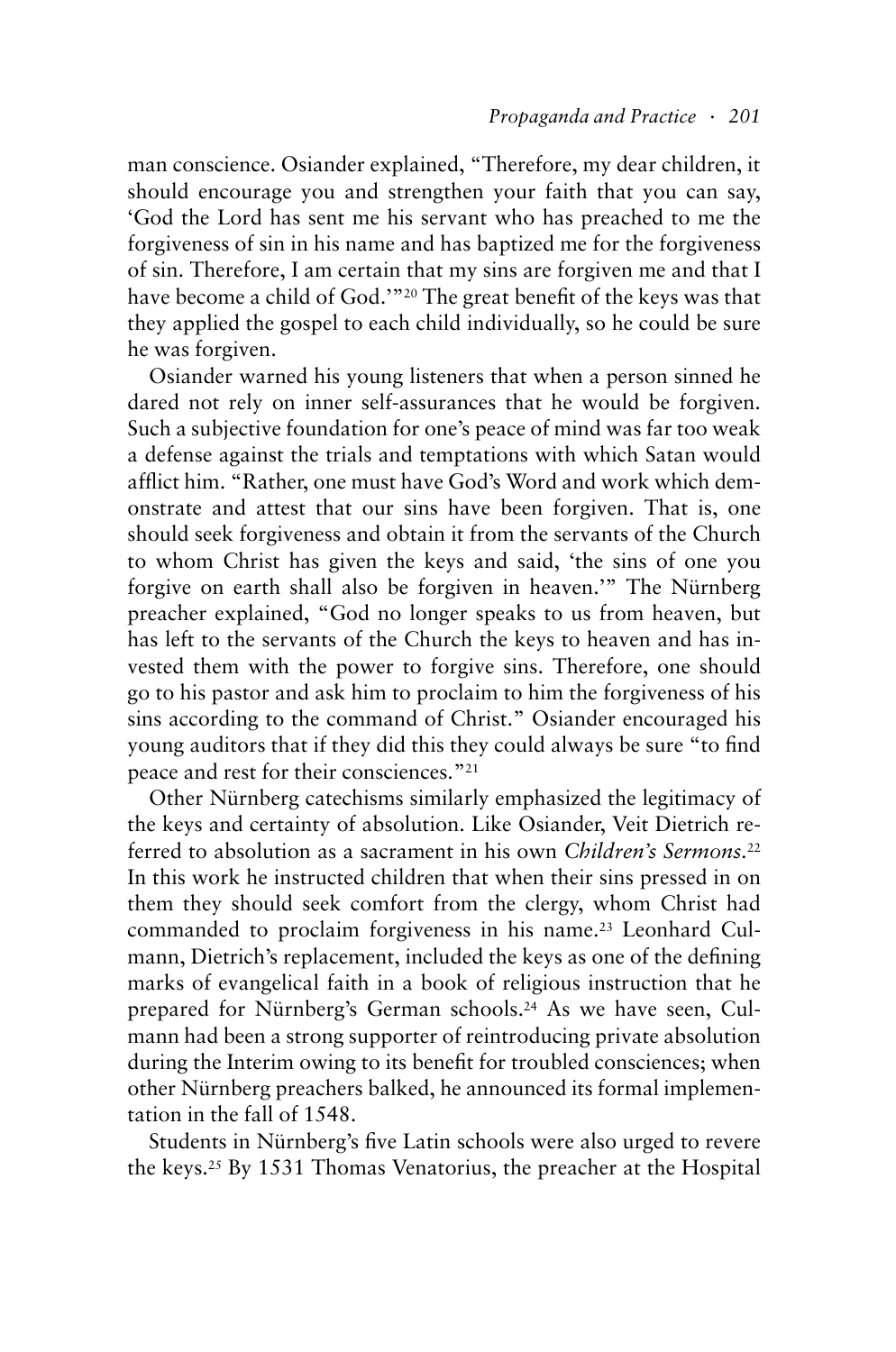Church, had translated Luther's *Small Catechism* into Latin. As we have seen, the Wittenberg reformer had included two sample formulas for private confession in his catechism that portrayed the keys as a sure source of forgiveness for troubled consciences. Local teachers also produced their own summaries of the faith in which they advocated private absolution. In 1538, fourteen years after lodging his protest against Jeremias Mülich, schoolmaster Sebaldus Heyden publicized his own views on the keys. His treatment of the subject is especially interesting, given his earlier opposition to Mülich. (See Chapter 3.) Heyden had come full circle: now it was his turn to declare the truth about confession.

In his *Brief Catechetical Summary of the Christian Faith* the schoolmaster made a strong case for private absolution.26 He defined the keys as "a divine jurisdiction which Christ has given to his Church by which Christians . . . may remit sins of penitents or retain those of the obstinate through the name of Christ."27 Unlike Osiander and Dietrich, Heyden did not refer to the keys as a sacrament but only as a *iurisdictio*—a spiritual authority that God extended to his Church for binding and loosing sins. The keys deserved mention in a discussion of evangelical essentials, yet were not on par with baptism and the Lord's Supper.28 Melanchthon had adopted the same ambiguous stance on the keys in the Augsburg Confession, as had Luther in *The Babylonian Captivity of the Church:* Heyden was in good company. The schoolmaster also emphasized that God had given the keys to the Church, not just to the clergy. Like the Wittenbergers, he wanted to retain private absolution without the late medieval sacerdotal baggage.

Having made his point that, theoretically, all Christians could employ the authority to bind and loose sins, Heyden then argued that the Church had entrusted the keys exclusively to its ministers. The schoolmaster did not advocate lay absolution in his catechism. He urged his students when overwhelmed by guilt to seek out the duly called ministers of the Church who "have authority [from Christ] to remit and retain sins."29 Because the human heart was so depraved and inscrutable, no human being could know just how often he had offended others, but he should expect the worst. Therefore, Heyden concluded, "private absolution is a necessary thing in the Church." Only fools would avoid the consolation it provided.30

In the epilogue to the catechism he urged his young readers that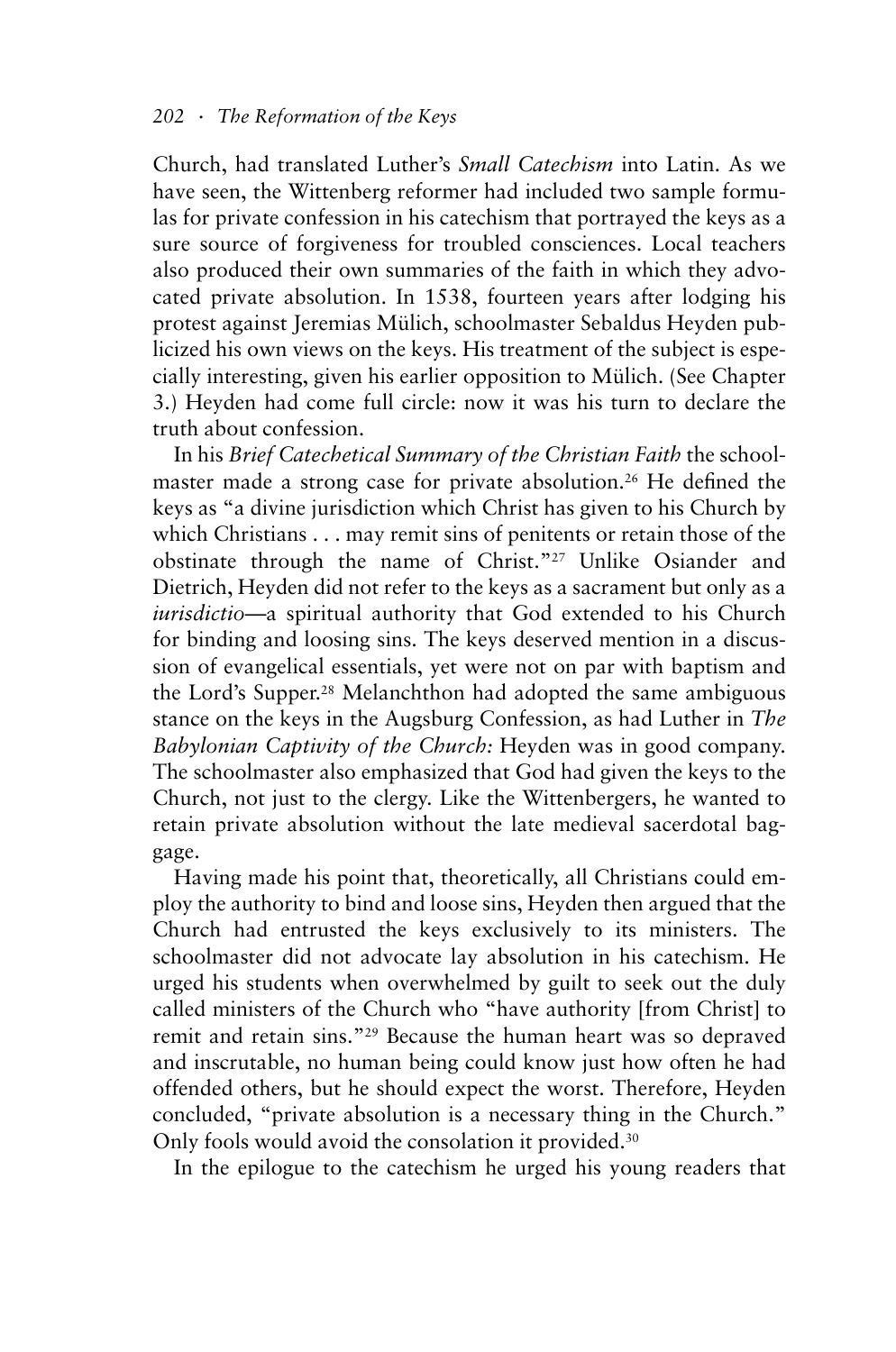whenever they felt sick in their hearts owing to the awareness of sins, they should take refuge in private absolution as they would in the best instruction of a pharmacist or the most effective of medicines.31 The keys provided sure relief from spiritual maladies because Christ himself stood behind them. Heyden still wanted nothing to do with the penitential religion Jeremias Mülich had preached, but he, like many who felt responsible for the spiritual formation of Lutheran youth, believed the keys had a rightful place in a properly reformed church.

Evangelical catechists like Osiander, Dietrich, and Heyden maintained that the keys played a crucial role in securing the inner confidence they wished to instill in Lutheran children. This was a religious certainty based on the belief that the present generation, unlike the previous one, had access to *the* truth about God; namely, that his intentions toward human beings were for the good and that he had forgiven them through the all-sufficient sacrifice of Christ. Time and again the catechists urged their young listeners to realize they were living in the new era of the gospel.

In a sermon on the Seventh Commandment (You shall not steal), Osiander explained to his young auditors that they had to behave more piously than the previous generation because "our Lord God has allowed you to be shown his Word and to be instructed in his divine will, which the older people did not hear or learn."32 As Steven Ozment has argued, "Instead of being the tools by which church authority undermined the confidence of generations of children, Protestant catechisms may have had the reverse effect: to cast doubt on traditional religious belief and institutions by making children all too confident and sure where truth lay in ultimate matters."33 The conviction that they knew the truth about God may well have influenced Lutheran youth far more than the emphasis on human depravity that was integral to the new creed. This was what catechists hoped. They wished to provide the next generation of Lutherans with a deep sense of inner assurance that would supply them with the confidence they needed to live out their lives securely in the world. Urging youth to private absolution lay at the heart of this endeavor.

One of the most striking differences between the Lutheran practice of private confession and its Catholic counterpart was the former's rejection of the need to reveal *all* serious sins to a confessor. As we have seen, Lutherans consistently denied both the necessity and the possi-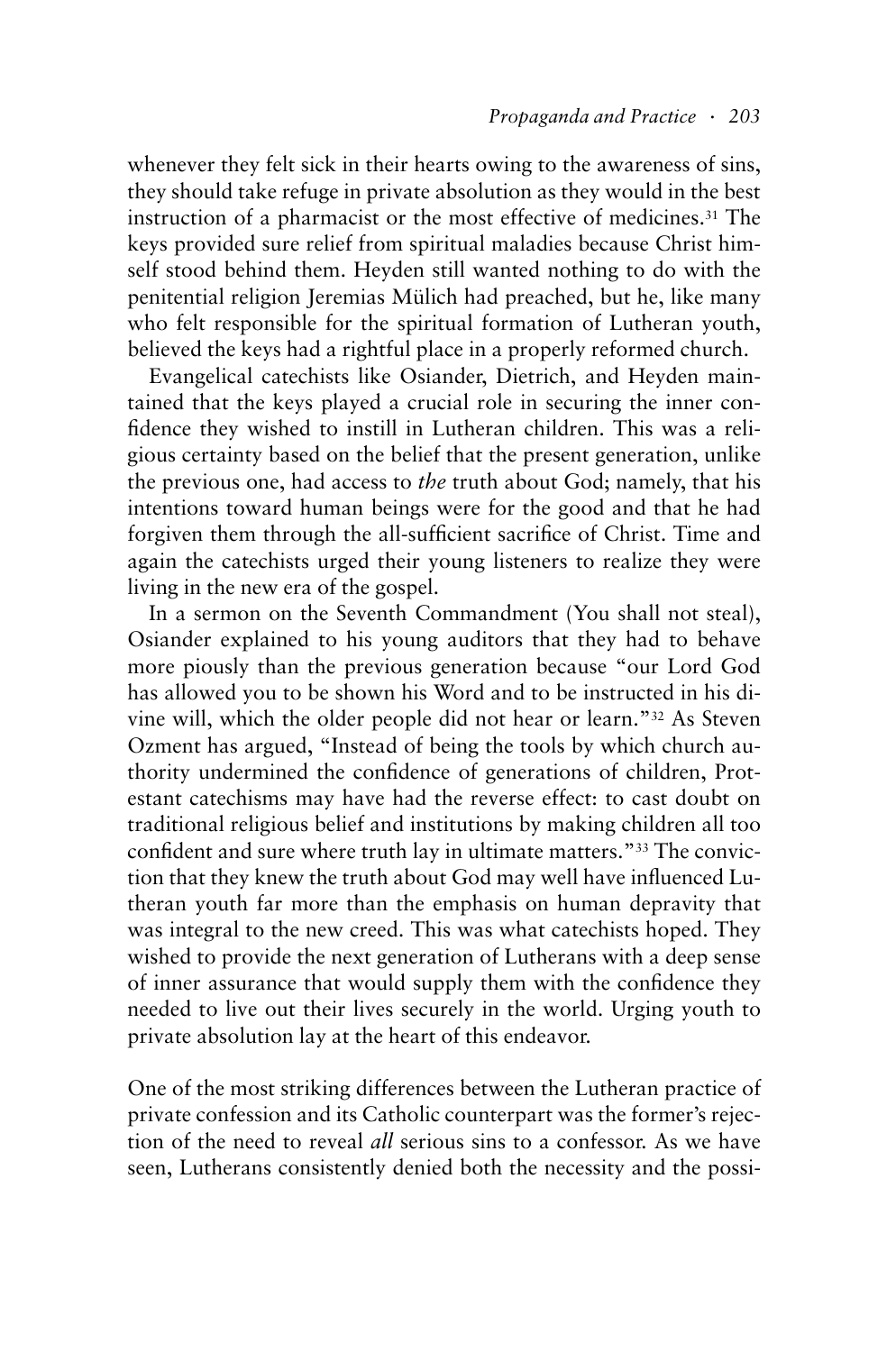bility of making full or complete confessions. They thought it placed an unnecessary burden on confessants and gave too much power to confessors. According to evangelical Christians, the duty to make a complete confession was one of the worst manifestations of works righteousness to be found. As Nürnberg's religious leaders taught the city's youth how to confess, they urged on them a certain spiritual modesty that was foreign to late medieval piety.

In his *Children's Sermons,* Veit Dietrich assailed the traditional insistence on complete confessions. Rather than urging laypeople to acknowledge their sinfulness and then trust in Christ's all-sufficient sacrifice, the "papists" taught that "you must confess all that you have knowingly done in your life against God." Along with contrition and penance, they taught that this confession merited forgiveness.34 The St. Sebald preacher exclaimed, "but this is a human creation through and through, of which there is not a single letter in God's Word. Therefore, [it] is falsely praised as meritorious." Dietrich then set out the evangelical view of the matter:

God commands you to recognize your sins and confess . . . them to him, acknowledging your guilt. When you console yourself with the holy gospel and the promise of Christ, your sins are forgiven you on account of Christ's death. He nowhere commands that you must tell your vileness [*unlust*] to another person, except where you require advice or instruction. From time to time a situation occurs in which one does not know whether he has done right or not. In these cases you may seek advice from people who are wise and blessed by God. But this is not confess $ine.^{35}$ 

Dietrich wished to teach young Nürnbergers that humanity's primary confessor was God. They were to reveal themselves fully to him alone.

These emphases on spiritual confidence and modesty in Nürnberg's catechetical literature corresponded precisely with official instructions for Lutheran confessors contained in the imperial city's church orders. The model Lutheran confessor was interested first and foremost in consoling and instructing confessants, not in prying into their souls or making sure they knew they were sinners. He took his authority to remit and bind sins seriously but also understood the limits of his jurisdiction. He examined the confessant's knowledge of the Lutheran catechism thoroughly but was careful to avoid trespassing into his conscience. As one church order insisted, "the exploration—the account of faith which everyone must give to his pastor before he may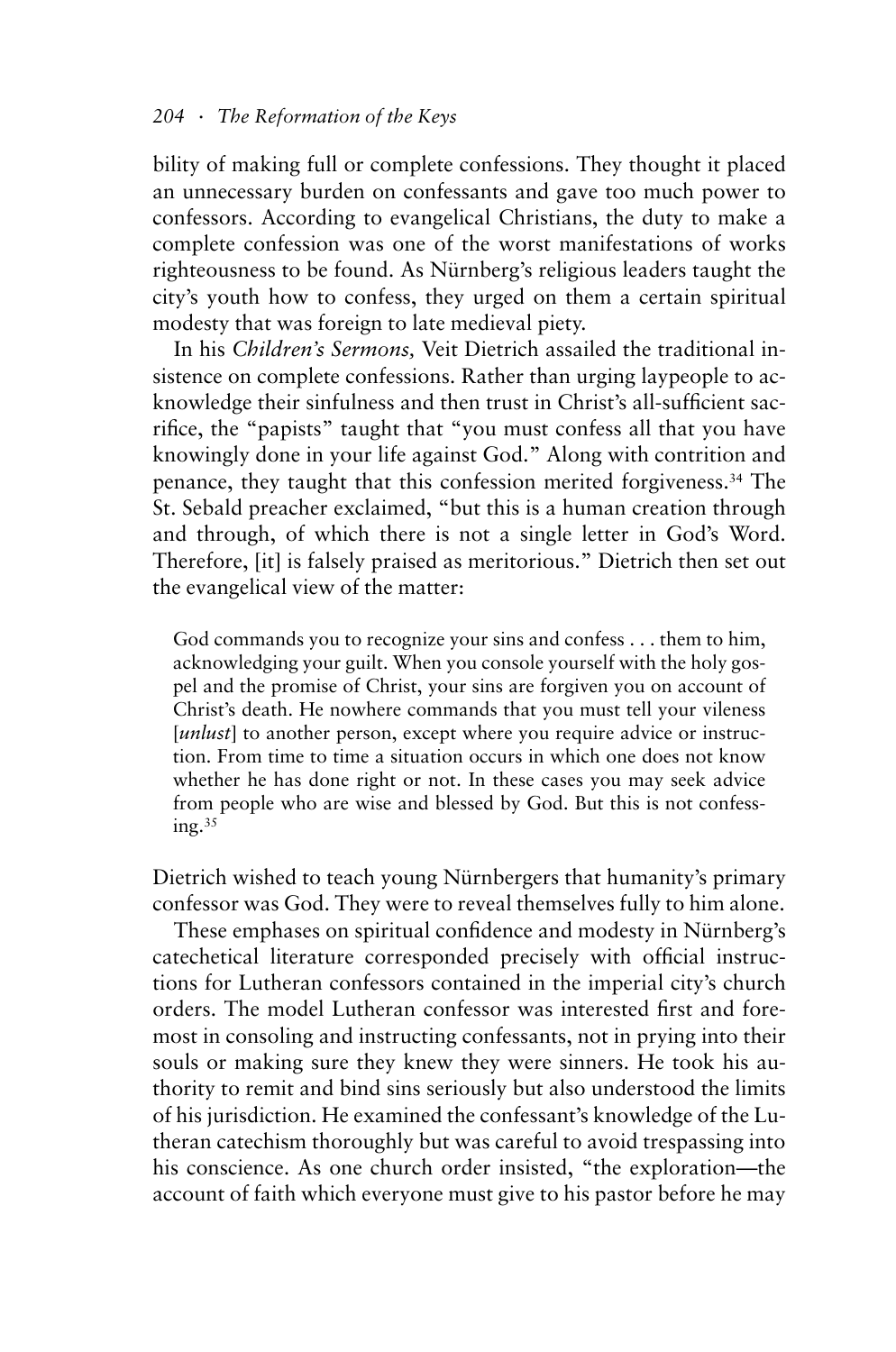go to the sacrament—is no confession, but an instruction, which one may not make into auricular confession where all sins must be confessed."36 The evangelical confessor helped deliver laypeople from "the great storm winds" of Satan by offering them divine absolution,37 but resisted the temptation to stir up the confessant's soul himself, leaving the proclamation of the law to the city's preachers.

We have already seen that the 1533 church order urged confessors to exercise great restraint and compassion when dealing with confessants. In 1543 Veit Dietrich produced a new church order that stressed even more the limits of the confessor's office. The Council had commissioned Dietrich to draw up a new guide for doctrine and worship when Nürnberg acquired three towns from the Palatine-Neuburg in 1542.38 The magistrates seized this opportunity to commission a revised and enlarged version of the 1533 church order for use in Nürnberg's rural parishes, something they had been wanting to do for some time.39 The Count Palatine Ottheinrich had already introduced the Reformation into his lands but had done little to establish the evangelical faith on a firm footing. Dietrich's *Liturgy Booklet for the Pastors in the Countryside* was intended to remedy this situation. The new order soon became extremely popular, going through eleven editions before 1570. Though intended for use in the countryside, it influenced church orders in the imperial cities Schweinfurt, Nördlingen, Rothenburg ob der Tauber, and Schwäbisch Hall, with the last edition appearing in 1755.40

Dietrich argued for the validity of private confession, citing the Augsburg Confession, but then quickly distinguished the evangelical confessor from his late medieval predecessor. The former never presumed to probe a confessant's conscience in search of secret sins, because he lacked both the right and the ability to do so. Dietrich allowed for nothing like Osiander's evangelical key of knowledge. He insisted, "here one must defer to God's jurisdiction [*man lasse da Got sein gericht*]." Dietrich explained, "No one can lie to God or deceive him as one can us human beings, who can neither believe nor know anymore than the tongue reveals. We cannot see into the heart; here only God judges and sees whether what the mouth confesses—a desire for forgiveness of sins and divine grace, and a declaration of proper sorrow for sin—is truly said in earnest."41 The *Liturgy Booklet* emphasized what Protestants had declared from the beginning: the human conscience was God's turf. In fact, the order encouraged laypeople to become their own confessors, to explore their own con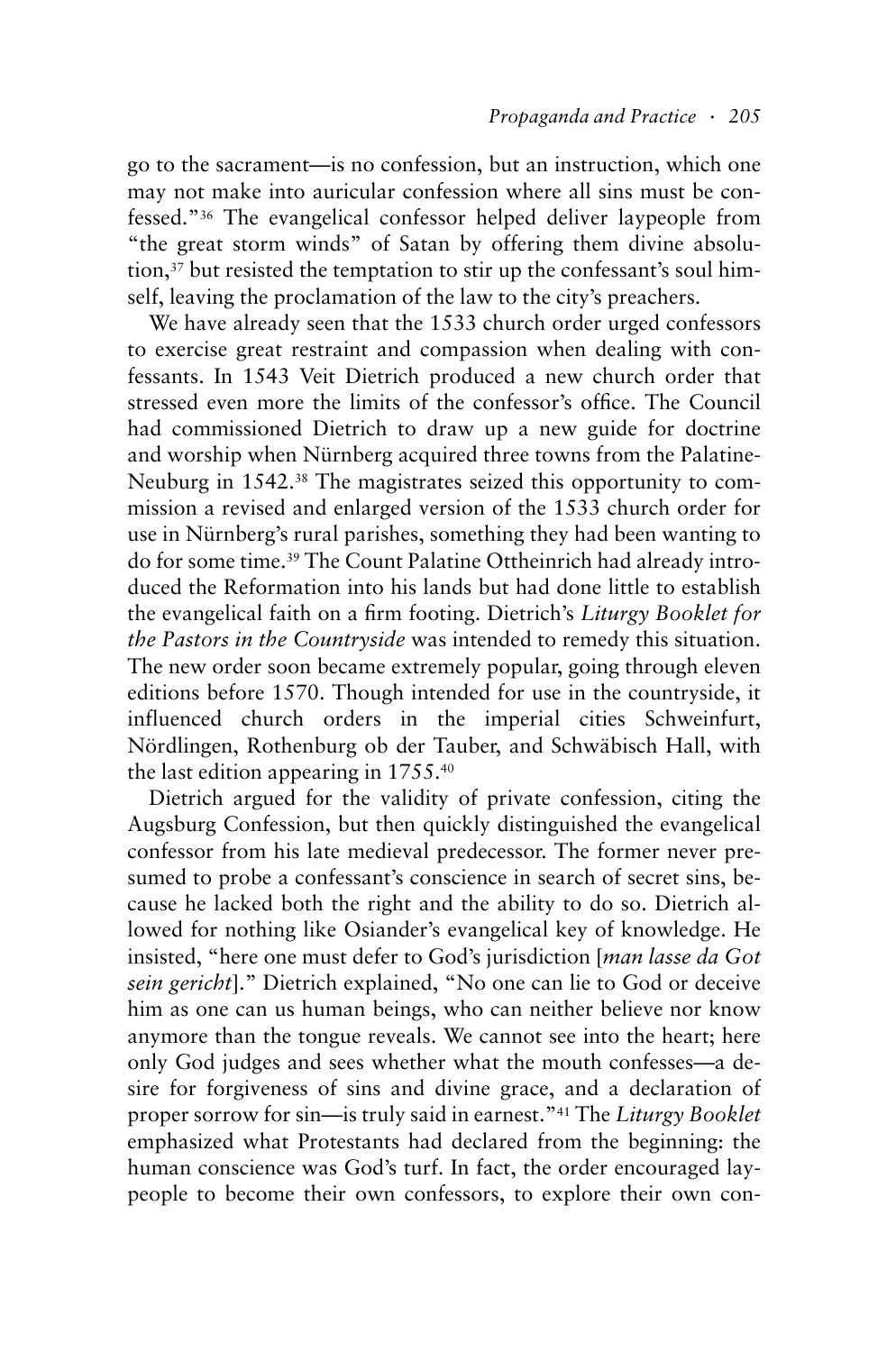sciences aided by the Word, and then to come to their pastors for further instruction and the assurance of forgiveness. Pastors were instructed several times to exhort laypeople to examine their own hearts *(prüfe dein herz)* before coming to the Lord's Supper.42 Dietrich had recommended the same in his summary of the Christian faith for Nürnberg's German schools.

The model Lutheran confessor was to have great reverence for the human conscience. As we have seen throughout, this preoccupation with protecting and consoling consciences occupied a central role in the evolution of evangelical private confession. Lutheran pastors, teachers, and magistrates regarded the conscience as the single most important human faculty. Conscience was the essential self, the place where one felt either justified or condemned before God and humanity. The verdict of conscience was a judgment about the individual's fundamental right to be. Though located deep within the human person, the conscience was extremely vulnerable to external suggestion. It was at once the most important and most delicate part of the human psyche.

Though evangelical confessors were not required (nor likely able) to understand the intricacies of Luther's theology of conscience, they were nonetheless expected to grasp the basic Lutheran conviction that human beings dared not trespass into God's jurisdiction. Preachers and catechists sought to shape consciences from afar by confronting them with the law, but the job of the confessor was confined to instruction and consolation. As we have seen, the mandatory pre-communion examination of faith was not an interrogation of conscience. Though it undoubtedly caused its own brand of anxiety,<sup>43</sup> Lutheran religious leaders considered this test of knowledge far less intrusive than its late medieval counterpart. The examination of faith was not to penetrate to the core of the person; confessants were to be left unmolested in conscience. Confessors were not to treat knowledge of the catechism as a good work laypeople had to exhibit in order to justify themselves before God. The catechism itself denounced all forms of works righteousness. The model evangelical confessor was to free consciences from their innate belief that they had to merit absolution through works of the law. His central task was to assure troubled consciences that forgiveness was a gift.

The catechisms and church orders we have examined thus far provide valuable access to the intentions of Nürnberg's religious leaders as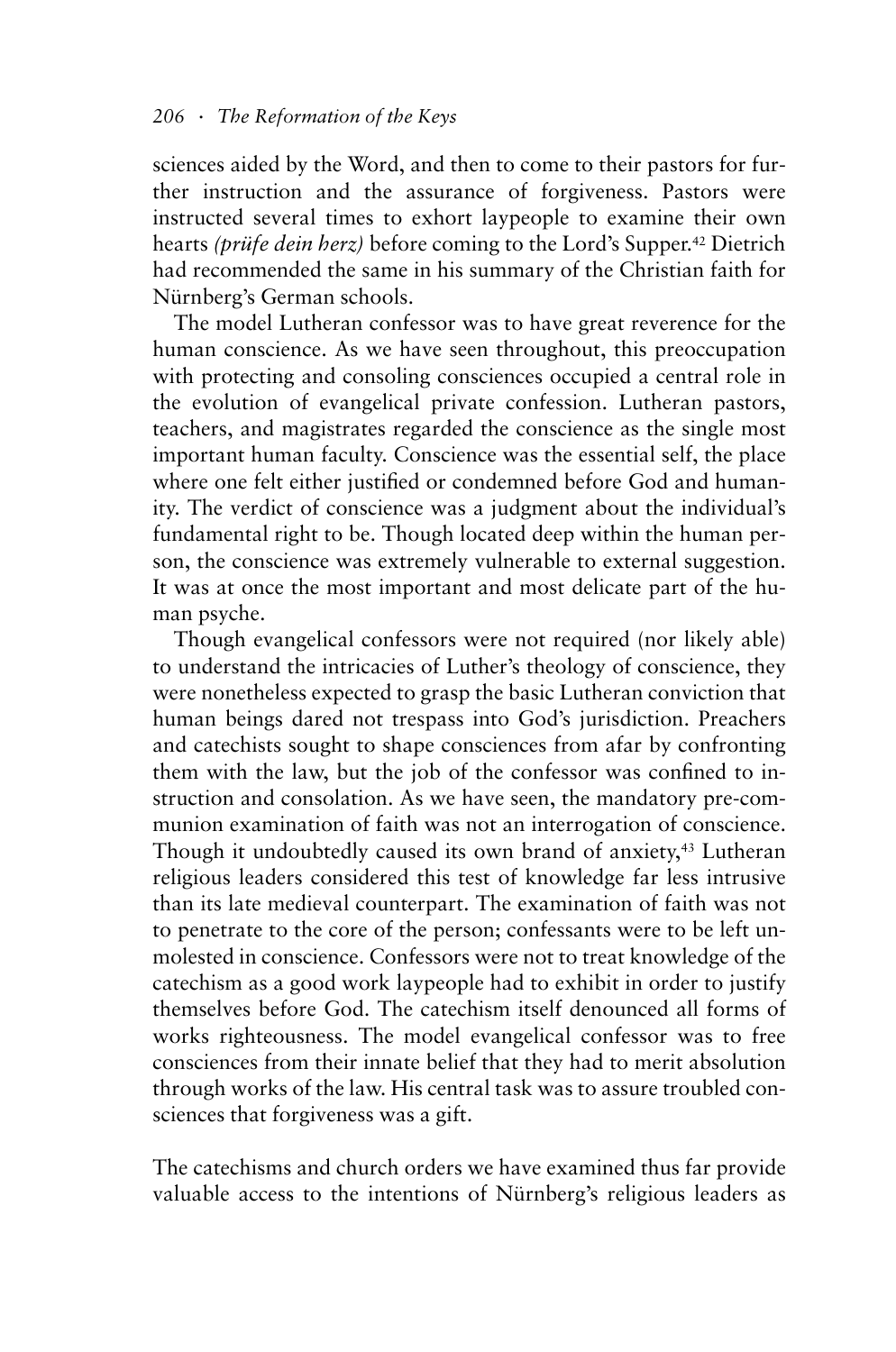they sought to mold the opinions and personalities of the imperial city's inhabitants, especially its youth. But these sources tell only part of the story. Lutheran preachers and teachers utilized other means to teach the evangelical faith to the laity, one of the most interesting of which was plays.

Drama had always been an important part of the pre-Lenten season in German cities. Many plays, like those of Hans Sachs, were quite humorous, even risqué, while others urged their audiences to assume the moral high ground in preparation for a holy season. Among the more popular of the latter category was Leonhard Culmann's *How a Sinner Is Converted to Repentance* (1539),<sup>44</sup> a play in which the rector of the New Hospital School openly promoted private absolution.<sup>45</sup> The *Sinner* went through three editions and was also reprinted in Augsburg and Strasbourg.46 The play was probably performed in Nürnberg around the same time that the *Schembartlauf* made its way through the streets of the imperial city for the last time. The *Sinner* apparently did not have its intended effect on those in the Lenten parade who were hell-bent on "converting" Osiander!

The play provided an ideal opportunity for Culmann's students the actors in his play—to practice speaking proper German in front of parents and friends, but also for actors and audience alike to ponder the course of their lives. Wenzeslaus Linck wrote a letter commending the play in which he argued that, owing to the present moral decay, it was important for the Word of God to be preached in every way possible so that "the simple people, and especially the young, may be converted to God and their morals improved."47 For Linck, as for Culmann, the *Sinner* was a sermon in disguise.

A variation on the Prodigal Son, a favorite theme for such productions, the play tells the familiar story of a young man, simply called "Sinner," who after the death of his parents decides to spend his inheritance satisfying his every carnal desire. Though his servant, Contz, warns him that he is headed for trouble, Sinner will not listen; he is too drunk to understand such admonitions anyway. Contz attributes Sinner's foolishness to negligent parenting. When father and mother spared the rod—and gave their child too much wine to drink—they inevitably spoiled him. Sinner's guardian concurs: a child given too much rein never learns self-control and eventually destroys himself and those around him. We have heard the same message in Osiander's *Children's Sermons.*

After several futile attempts at turning Sinner from his evil ways,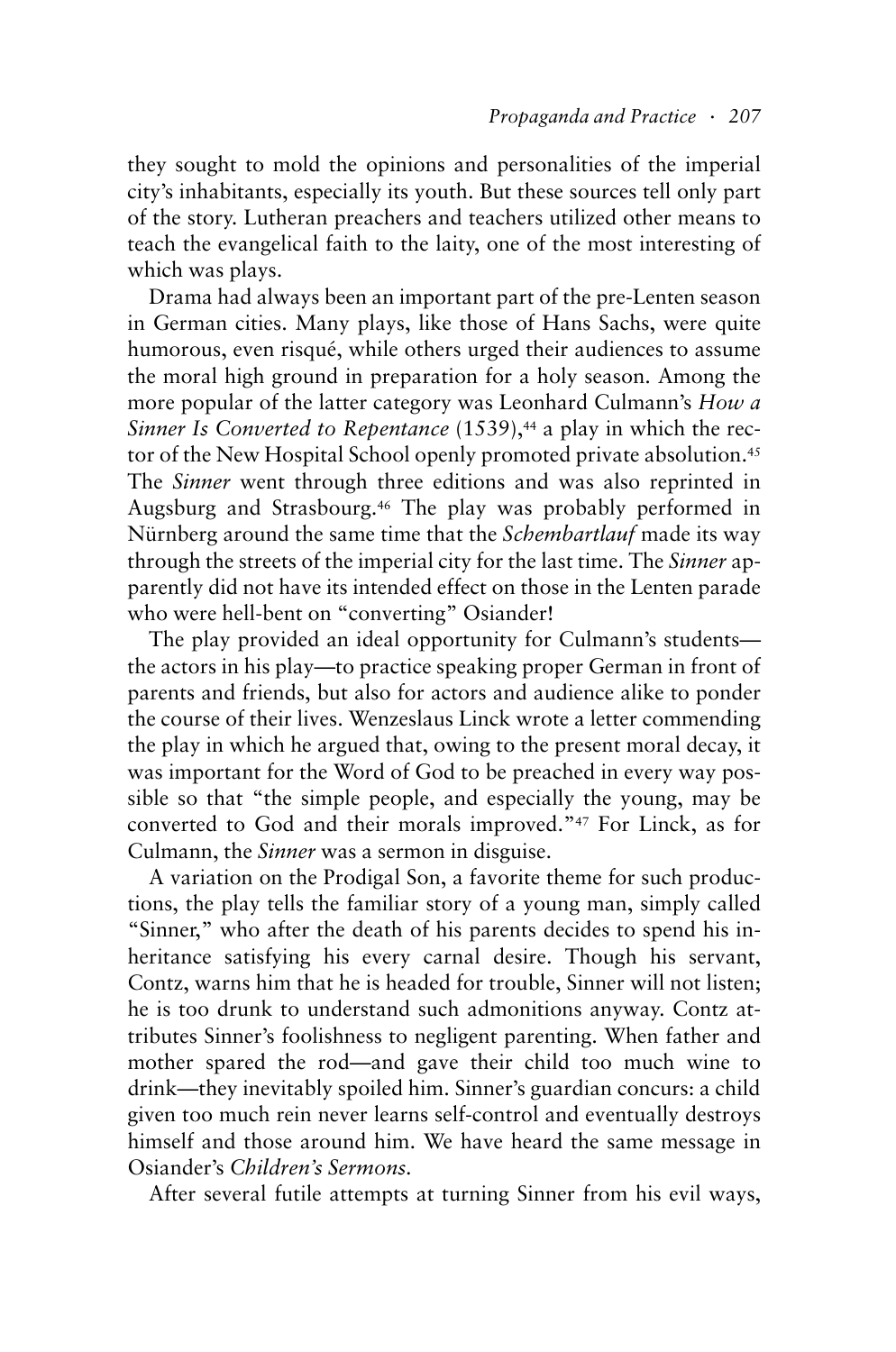the guardian urges him to marry, a measure he hopes will save Sinner from the sin of adultery and subsequent judgment. But the young rebel refuses, protesting that married men must wear homely clothing *(geflickt Hosen),* always look sour, never betray an interest in attractive women, and do whatever their wives tell them *(im hauß muß er sein herr Simon).*<sup>48</sup> Thus rebuffed, Sinner's guardian washes his hands of him, wishing him well on his journey to hell.49

During one of his drunken stupors Sinner feels a terrible pain in his side and sends his servant to fetch a doctor. The doctor arrives and, after examining Sinner, informs him that his liver is rotten and that he is badly in need of water. Sinner confesses that he has never tasted any, only wine! Judging his patient to be beyond hope, the doctor sends for a pastor. Meanwhile, Sinner receives a visit from Satan and Moses: the latter to render judgment, the former to execute it.

Discovering that Sinner does not know his catechism, Moses warns that he will not be able to stand before God. Moses then examines Sinner's life, using the Ten Commandments as his guide. At every turn Satan, accompanied by personifications of sin and death, reveals Sinner's negligence and disobedience. The Old Testament saint then renders judgment: "Cursed be anyone who does not fulfill every word of this law."50 Sinner is left in despair as his impending death and doom draw near.

Then, from the depths of his soul, Sinner cries out to God, "O dear God, have mercy on me; O God, release me from this penalty."<sup>51</sup> This turn of events greatly disturbs Satan; he knows he will have to depart should the Enemy appear. The young penitent cries out again to Christ for mercy and deliverance. A priest *(Priester)* then appears on the scene to grant him absolution in the name of Christ:<sup>52</sup>

Who is the one who cries so, who is it who so suffers? My dear son, be consoled; You are released from your sins...I will speak to you of Jesus Christ who bore the sins of the world, and before whose name death and the devil must flee. His gospel does not deceive: the one who hears it and believes it is released from hell's fire.<sup>53</sup>

As Satan flees to his fiery home, the young man asks the priest to explain to him what has happened. How could it be that God has delivered him from sin and death? The priest reveals to him that God heard his cry for mercy, and this is all that is required for him to grant his grace, no matter how great one's sin. The priest then instructs the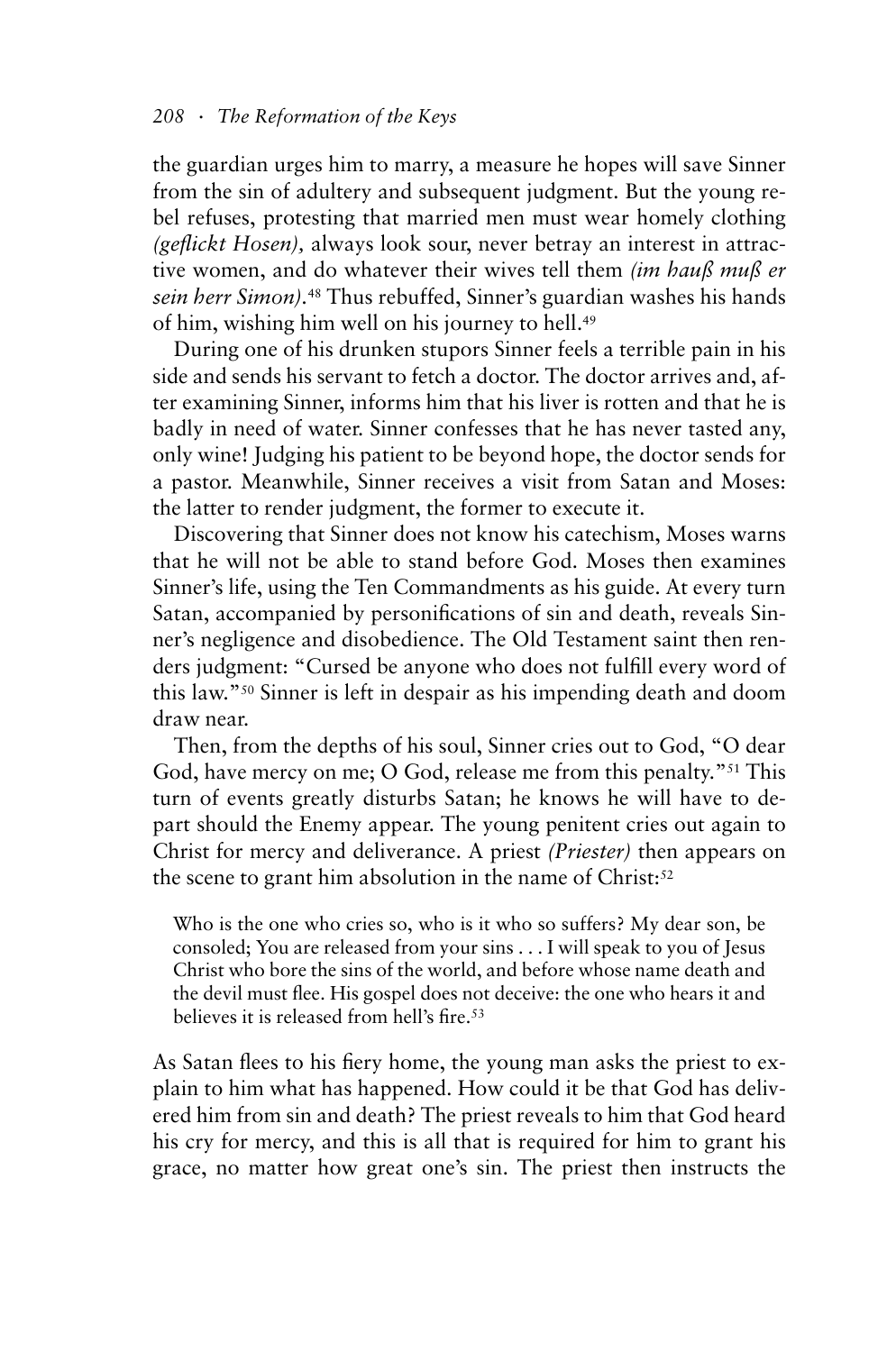young man to improve his life, attend sermons regularly, learn his catechism, take up a responsible job, and, finally, to get married.

The play's final act finds the priest making plans for the young man's upcoming wedding to a local burgher's daughter. He relates to the burgher the story of his future son-in-law's conversion, explaining how God used the law and bodily suffering to bring the young man to the brink of utter despair and then forgave him when he cried out for mercy. This is the normal pattern of things with sinners, the priest observes. Those who recognize in suffering their Maker's loving attempts to convert them are spared; those who persist in evil are not. Having made its point, the play ends with the joyous celebration of the young man's wedding, a uniquely evangelical symbol of his repentance and conversion.

Culmann's *Sinner* presented Lutheran private confession in dramatic form to sixteenth-century Nürnbergers. It stressed the importance of knowing the catechism, examining one's conscience before the law, and seeing a merciful God hidden in suffering, a prominent theme in Lutheran piety. The play also endorsed private absolution at a time when the practice was under fire in Nürnberg. God responded to Sinner's plea for forgiveness by sending to him a pastor who was to console him with the promise of the gospel. The Almighty chose to absolve through the medium of a divinely called human being. Almost a full decade would pass before this fantasy would become reality in the imperial city.

The *Sinner* revealed to Nürnbergers the same holy, yet merciful God we have seen in the church orders and catechisms. As in these more formal works, Culmann's play preached both law and gospel. There were hard words about sin and its consequences, but even stronger statements of grace and compassion. For Culmann, God was philanthropos, not misanthropos. It was the unique task of the priest to ensure that Sinner understood this.

The fact that Nürnberg's pastors and teachers spilled so much ink about private confession during a time when few Nürnbergers actually confessed attests to their strong support for the practice. It also demonstrates their desire to produce catechetical literature for Lutherans who lived outside of Nürnberg, where private confession was likely enforced. But Nürnbergers eventually followed suit and started going to confession. After a rocky start in the late 1540s, the evangeli-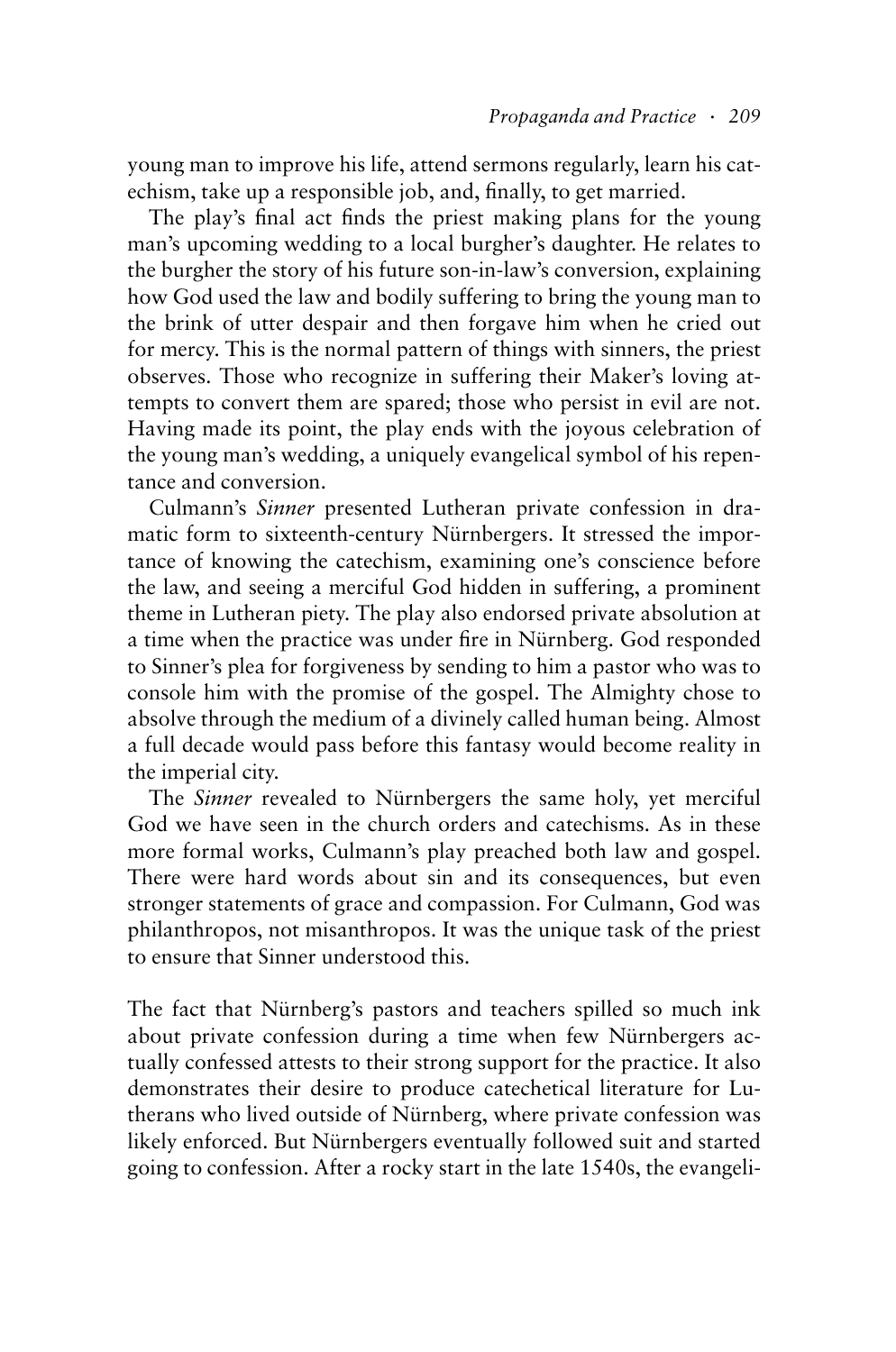## *210 • The Reformation of the Keys*

cal ritual gradually became an accepted part of the imperial city's religious life, much as it was in other Lutheran strongholds. At least there are no reports in the relevant sources of further lay protests against the practice, and the Council was now clearly committed to enforcing it.54 As inhabitants of the imperial city began making their way to confession, they undoubtedly called to mind the instruction they had received about the practice from their youth up. After private confession was firmly established, Nürnbergers continued to hear about it through hymns, devotional works, and annual catechetical sermons.<sup>55</sup> How well did all this preaching and teaching translate into actual practice once private confession was enforced in Nürnberg? Did the intention of the catechists to promote spiritual confidence and modesty have any bearing on the way the laity actually experienced confession? Or did Nürnbergers remain opposed to the practice and simply go through the motions once they could no longer avoid it? As we will see, these are exceedingly difficult questions to answer.

Although we can establish that Lutheran private confession eventually became a regular part of Nürnberg's religious life, it is very difficult to say much more about how laypeople regarded the new ritual. As with the late medieval sacrament of penance, a dearth of sources frustrates the historian's task. At present, we have no contemporary lay reports on the Lutheran practice of private confession, an unfortunate situation that may be remedied as scholars continue to mine the rich cache of sources in Germany's family archives. Neither do we have records on how frequently the laity went to confession, or even to communion. There was no Lutheran parallel to the late medieval requirement of annual confession. Osiander and Brenz's church order linked confession and communion, but it specified neither how often the Lord's Supper was to be celebrated nor how frequently laypeople were to communicate. As we have seen, according to the testimony of the Nürnberg clergy, laypeople in the imperial city participated in the Lord's Supper quite frequently. It is therefore possible that once private confession was enforced, laypeople also confessed frequently, though we cannot establish this with certainty.

It is worth noting that by the 1550s, regardless of how often burghers were going to confession or how they viewed it, the practice had become a recognized part of Nürnberg popular culture. In 1553 Hans Sachs produced a carnival play entitled *The Jealous Man Who Heard His Wife's Confession,* in which private confession was taken as an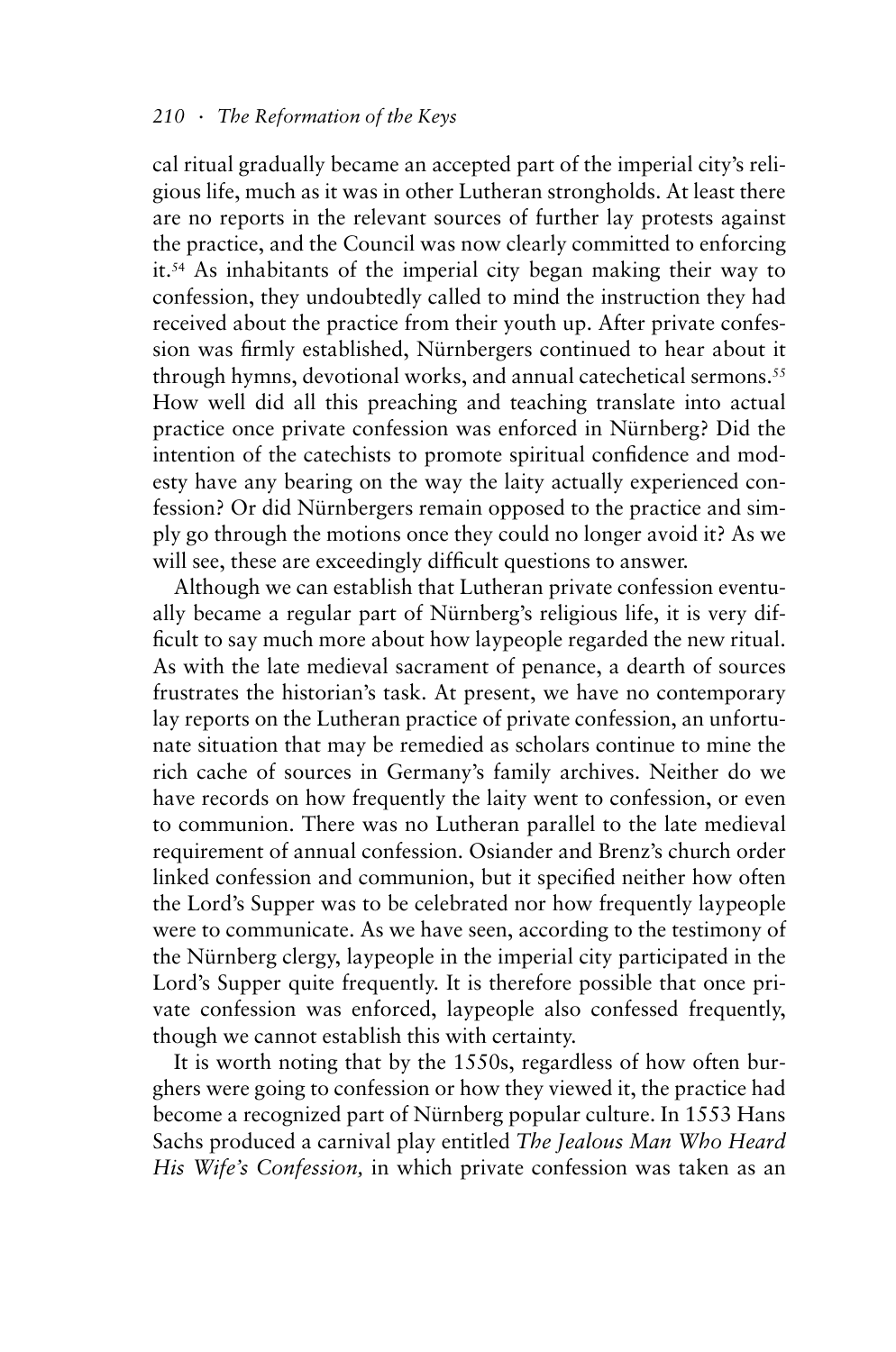accepted part of everyday life in the imperial city.<sup>56</sup> The play tells the comical story of a young woman who has resolved to put an end to her elderly husband's insatiable jealousy. Though ordinarily confined to their house, the woman obtains her husband's permission to go to confession, refusing to reveal her sin to him. Knowing that her husband has followed her to the church and disguised himself as a priest, she acts none the wiser when he presents himself to hear her confession. When asked if she is true to her husband, she says she is, but adds that a priest comes to her every night while her husband is asleep. She believes he has bewitched her, for she cannot help but love him. When her "confessor" demands the adulterer's name, she says she dares not reveal it, for he would certainly know the man. After commanding her to abstain from her life of sin, her husband dismisses her without absolution, eager to discover who the adulterer is. The following night he tells their servant that he will be staying at a friend's house, but in fact hides in the cellar to capture his wife and her lover in the act. After failing to apprehend his rival, and nearly freezing himself to the bone, he finally confronts his wife, who then confesses that he is her secret lover. She chides him for doubting her fidelity and for passing himself off as her confessor. The old man accepts her rebuke and promises greater trust and leniency in the future. Though confession is only incidental to the drama's main plot, the fact that Sachs could refer to the practice in a play intended for Lutheran Nürnbergers is significant. He expected that his hearers would understand confession and find nothing unusual about a Lutheran woman seeking it out.

Significant as Sachs's treatment of confession may be, it still does not reveal a great deal about how lay Nürnbergers experienced the ritual. In seeking to learn about the actual practice of private confession in Lutheran cities like Nürnberg, the most promising source is extant records from church visitations. In the case of the imperial city itself, however, there are no such records. It seems that the Council had come to see the regular examination and absolution of communicants within Nürnberg as a substitute for a formal municipal church visitation. In many ways the evangelical version of private confession was a small-scale visitation: it tested the communicant's knowledge of the catechism and assessed his public moral conduct, the most important aspects of a Lutheran ecclesiastical inspection. It may be for this reason, coupled with simple burgher pride, that the 1560–1561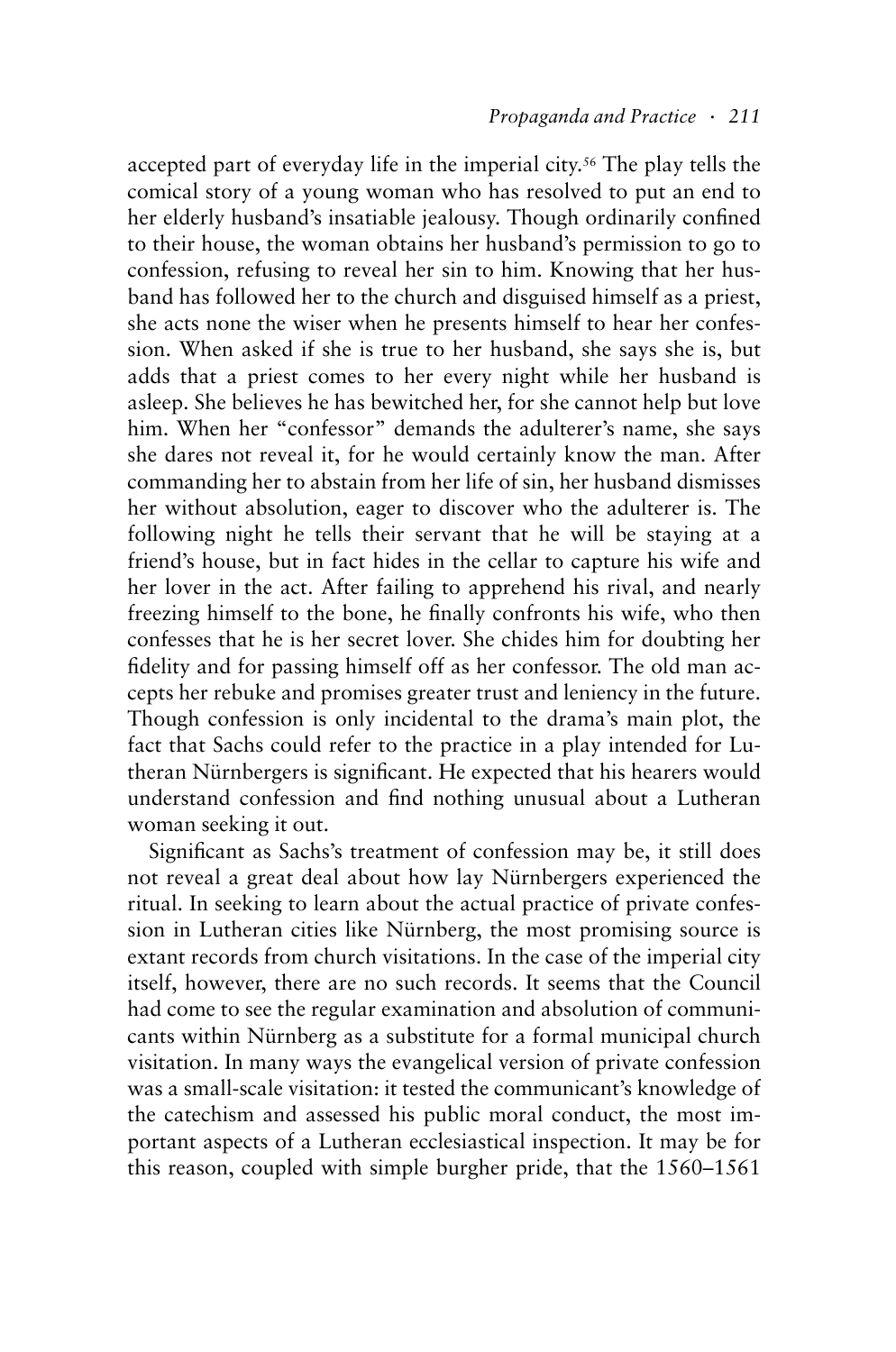Nürnberg church visitation took place in the countryside only. The actual practice of private confession in the imperial city thus remains shrouded in mystery, although the reports from the countryside reveal a good deal about the Council's expectations concerning the ritual, and also something of how peasants and rural artisans experienced it.

As the records of the visitation make clear, the Council expected each of the towns or villages that belonged to Nürnberg to practice private confession.<sup>57</sup> Though several were not,<sup>58</sup> many more were observing the instructions for confession in either Osiander's or Dietrich's church order.59 Some people were still given to "superstition,"60 but in comparison with the 1528 visitation, rural religious practices had become more identifiably Lutheran, especially with respect to confession. Unlike the earlier inspection, there is no evidence to suggest that village pastors were practicing the sacrament of penance or that laypeople desired it. The clergy preached the law from the pulpit, and then examined and absolved parishioners in confession.

Of course, those communities that practiced Lutheran private confession did not always observe the church orders perfectly. As was true before the Reformation, laypeople frequently chose not to conform to the rules about confession handed down by their leaders. Pastors complained that parishioners rarely came to the Saturday vesper service, the appointed time for confession, but instead showed up in droves on Sunday morning expecting to be examined so they could communicate. In such cases there was not enough time to examine and instruct each communicant properly. One pastor told the visitation committee that his parishioners intentionally came on Sunday mornings in order to avoid a lengthy examination of their faith.<sup>61</sup> In another Franconian visitation, pastors complained that some people had not communicated for years, at least in part because they did not want to undergo an examination of their faith.<sup>62</sup> Visitors responded to these situations by exhorting laypeople to attend vesper services and by ordering the clergy not to examine or absolve communicants in groups, a measure several had been forced to take.63

Private confession represented for the visitation commission an essential part of the overall effort to educate the laity in the evangelical faith. The connection between catechesis and confession was very close in the visitors' minds. The mandatory examination of faith represented the best opportunity to assess the effectiveness of the Lutheran educational endeavor and to give further instruction when nec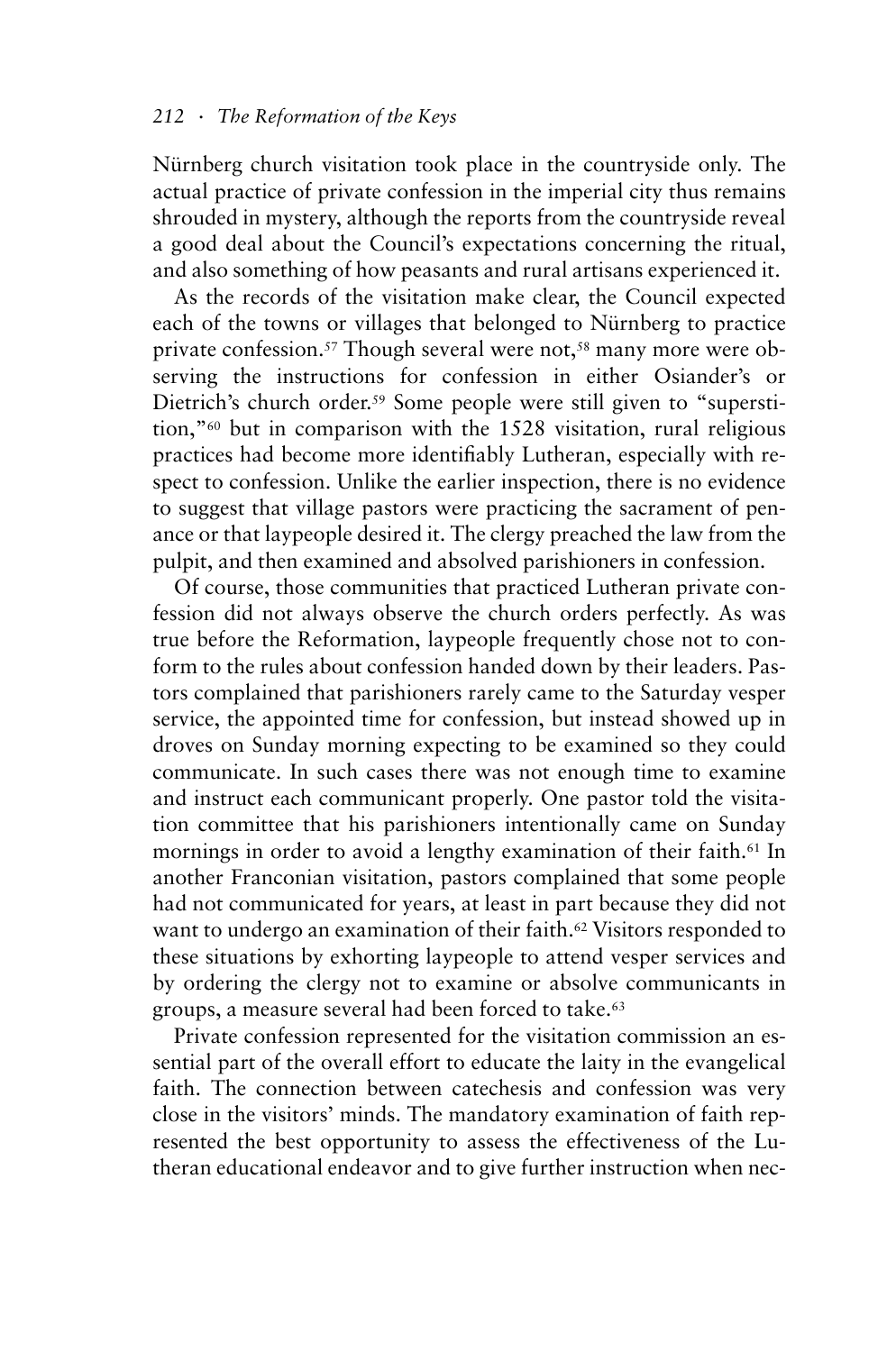essary. Wherever the commission found people ignorant of the new faith, it urged regular catechism classes and stricter observance of private confession.64 The new ritual continued to include both examination and absolution, but the former received far more attention than the latter.65 Like their counterparts throughout Germany, Nürnberg's religious and political leaders were concerned to establish a distinct confessional identity among the common folk. Evangelical private confession was crucial to this process of confessionalization.

While it is true that church visitations were designed to encourage conformity and discipline, they were not without their more humane side. Although visitors urged rural clerics to preach against sin, and even compiled lists of notorious offenders that they submitted to the Nürnberg Council, they frequently admonished pastors to be gentle with their flocks. When it became clear that Altdorf's preacher had been excessive in his condemnation of parishioners' vices, the commission concluded:

He should not preach in such a heated manner from the pulpit, nor should he rebuke his subjects either privately or publicly in the church, as is sometimes his custom. Rather, he should show himself to be more humane [*humanius*] when dealing with the citizenry, his chaplains, and his parishioners. He should also lower his voice somewhat when he preaches from the pulpit.66

In keeping with the church orders, the visitors similarly instructed confessors to examine confessants with understanding *(beschaidenheit).*<sup>67</sup> They prohibited any interrogation of conscience and permitted censure of public sins only. As in the 1528 visitation, visitors had to receive approval from the Council before placing anyone under the ban.68 Respect for lay consciences continued to be a value among Lutherans during the confessional battles of the latter half of the sixteenth century.

Based on records from church visitations we can safely assume that the evangelical version of private confession had become an accepted part of rural religious experience by the closing decades of the sixteenth century. We know it was not always practiced as designed and that local pastors occasionally had difficulties in attempting to do so. But most towns and villages managed to offer an approximate version of the prescribed ritual. Beyond this, visitation records can tell us very little about how laypeople actually regarded confession—whether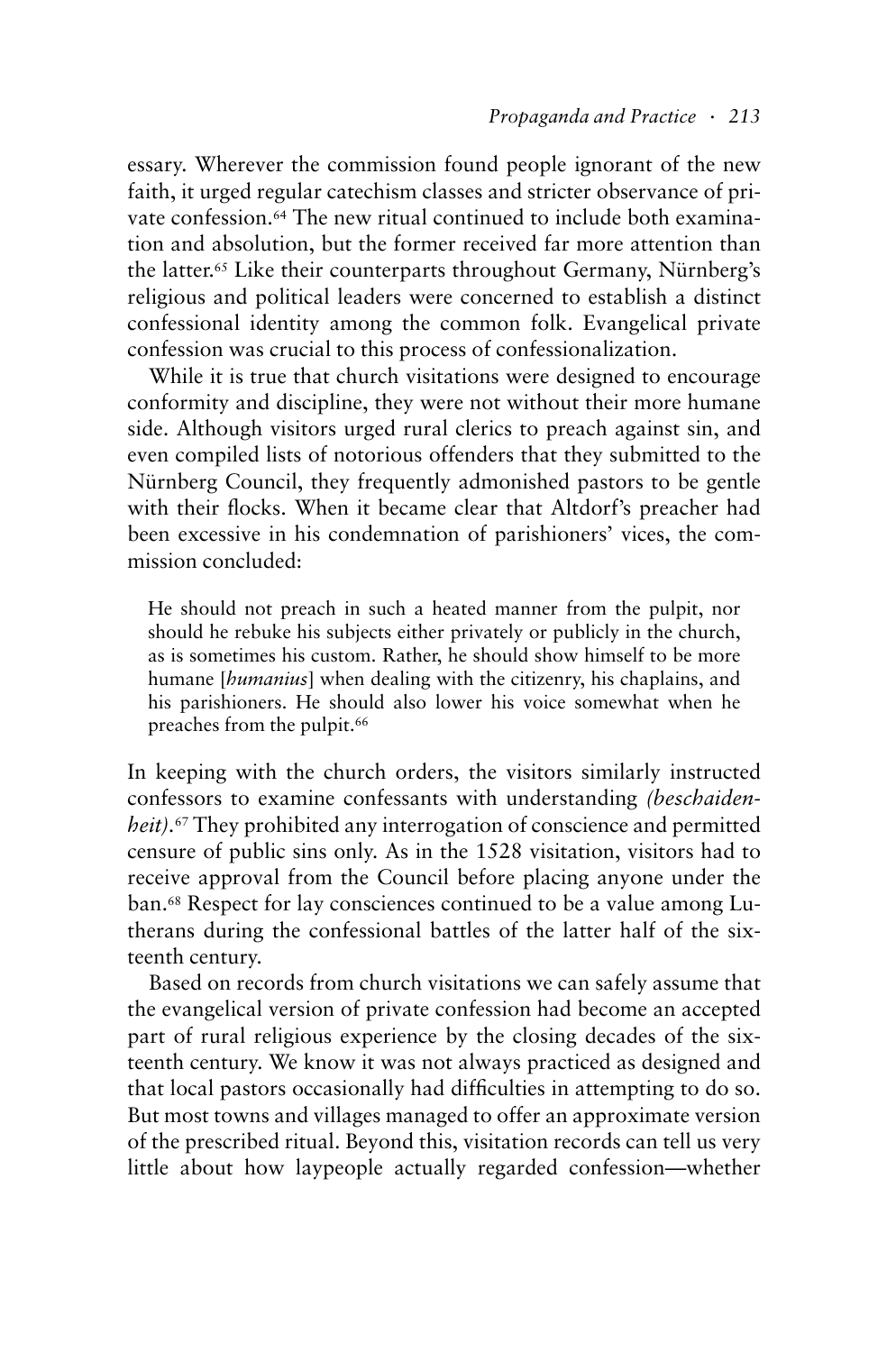### *214 • The Reformation of the Keys*

they found it consoling, overly demanding, or simply perfunctory. Based on these sources we cannot know whether Lutheran private confession had its intended effect of promoting spiritual confidence and modesty among either the urban or rural laity. Visitations were designed to look for problems, not to observe the overall cultural impact of Lutheran rituals like private confession. They were concerned with measuring external conformity, not inward spiritual and emotional development. Finally, these sources examine rural Lutheranism only, the least developed form of the evangelical faith. It is no wonder that visitors emphasized the more didactic side of private confession.

In cities, where laypeople likely had a better grasp of the catechism, having been trained in it from youth up, burghers may well have regarded private confession primarily as a source of absolution. Once they had proven their knowledge of the evangelical creed to their confessors, urban Lutherans would no longer have been subject to examinations of their faith. Confession would have become for them pure consolation, as the early reformers had intended. Whether this is how Nürnbergers experienced confession is impossible to discern. As we have seen, the available sources are silent on the actual practice of private confession in the imperial city. As John Bossy once observed, "the confessional keeps its secrets, as it is entitled to do."69 The evangelical version of private confession was as tight-lipped as its Catholic counterpart.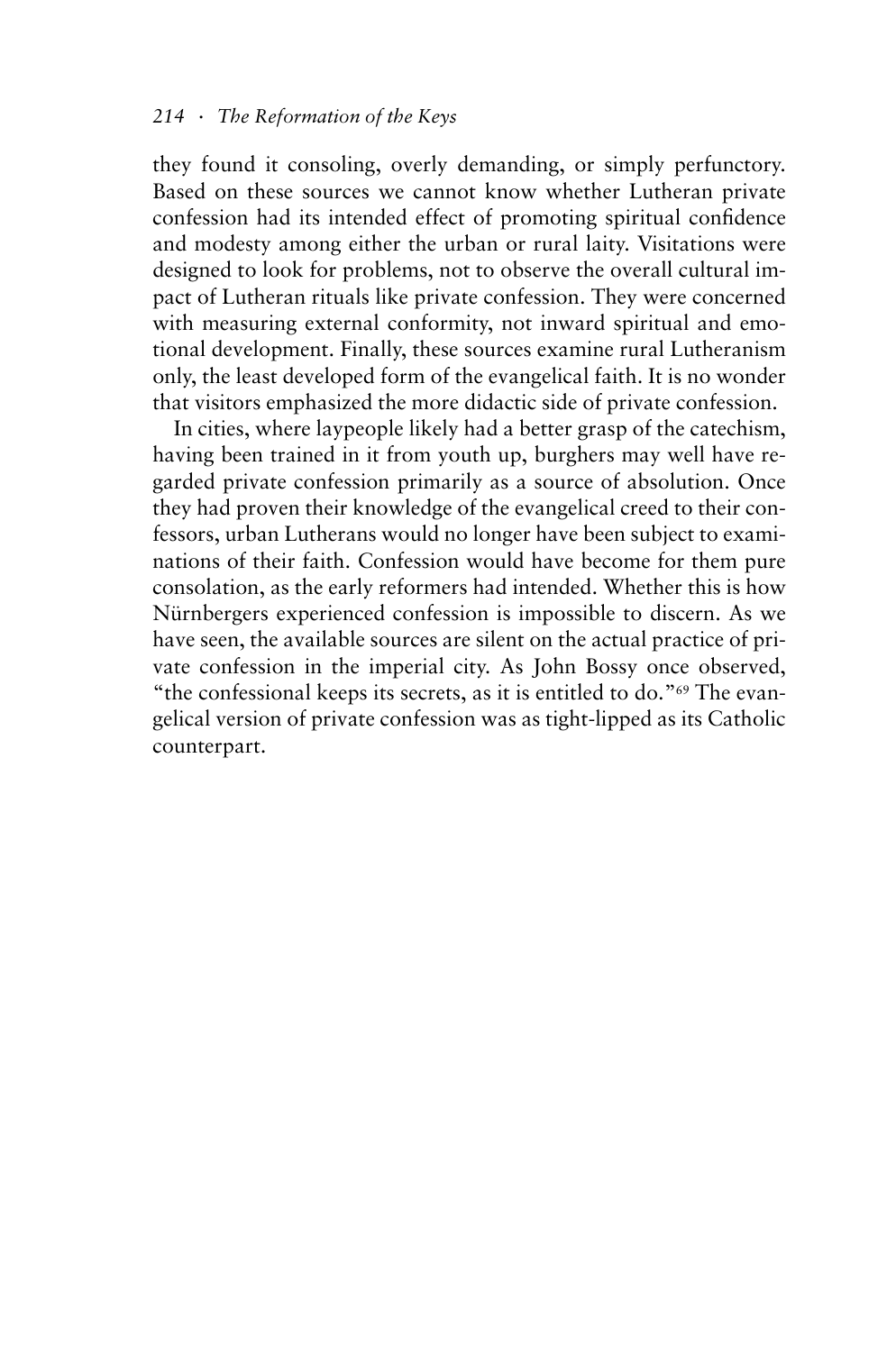# Conclusion

The reformation of the keys in sixteenth-century Nürnberg was in many respects a unique phenomenon. No other evangelical city or territory experienced the same kind of intense conflict about the keys, and most, no doubt, took measures to avoid similar controversy, having witnessed the toll it took on Nürnberg. At least this was the case with Anhalt after its prince consulted with Melanchthon. We do not know how widespread knowledge of the Nürnberg conflict was, though we can assume it was fairly broad. News of such a prolonged and visible conflict in one of the empire's leading cities surely would have been of interest to many, especially given Nürnberg's important role in the Reformation. We know that the king of Denmark and Norway had heard of the controversy, again owing to the efforts of Melanchthon. It is plausible to assume that reformers like Brenz and Forster took news of the conflict with them to Schwäbisch Hall and Regensburg, and Nürnberg's own preachers, Osiander and Dietrich, certainly informed others of the controversy as they sought to promote the evangelical cause throughout Germany. We also know that concerned burghers like Lazarus Spengler were in contact with those outside the imperial city, keeping them abreast of the battle over the keys in their beloved polis. But the fact remains that the Nürnberg conflict was unique, at least in terms of scope and notoriety.

The primary reason the keys became such a divisive issue in Nürnberg is that the city was home to Andreas Osiander. He was a passion-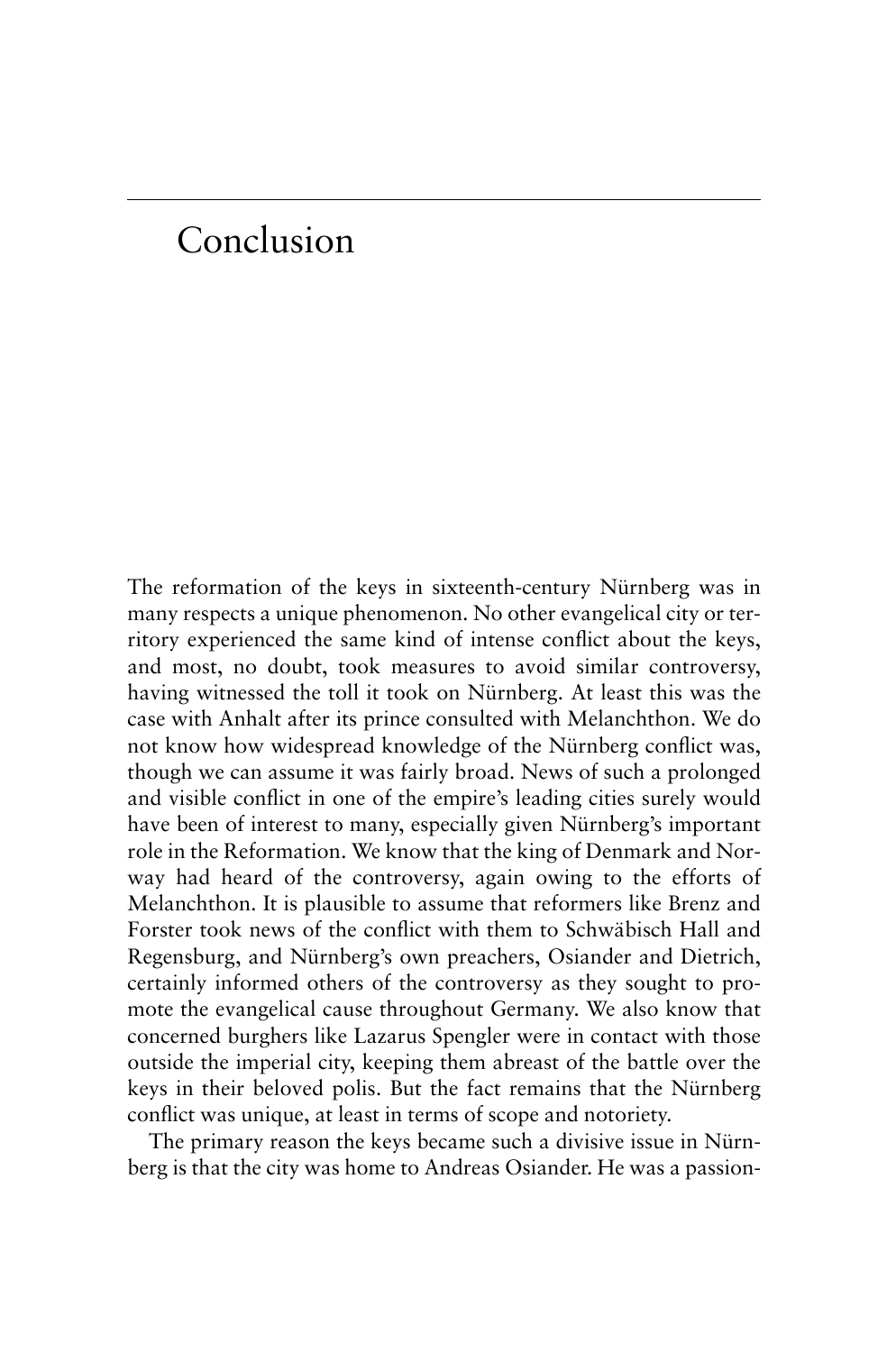ate and uncompromising figure who was deeply committed to planting his version of evangelical Christianity in Nürnberg. Osiander was also a difficult person who seems to have been drawn to conflict by his very constitution. Melanchthon once wrote of him, "I understand the melancholic nature, how contentious [*streitsuchtig*] it is and how it seeks an opportunity to quarrel."<sup>1</sup> Osiander spent the better part of his adult years engaged in one conflict or another, the controversy over the keys being one of the most visible and important.2

But Osiander was not simply stirring up trouble to satiate his appetite for conflict. He was addressing a real problem. Christian theologians had struggled for centuries to articulate how human words of forgiveness could convey divine grace. We have seen that there was no clear consensus in the later Middle Ages about the working of the sacrament of penance. As Tentler observed, "theories of forgiveness could not proclaim certain solutions to all problems because they had to deal with intangible substances—the sorrow of the penitent, the power of the keys, and the grace of Christ."3 Luther rejected the various late medieval attempts to contend with these mysteries but was not able to extricate himself and his followers from a similar predicament. Evangelical Christians had to deal with equally sublime issues as they sought to reform private confession. Substituting faith for sorrow and the authority of the Word for the authority of the ordained priest solved some problems, but it created others.

Luther provided a plausible argument for private confession as a voluntary rite but ran into difficulties when he attempted to define its status relative to the uncontested sacraments of baptism and communion. The reformer's famous waffling on the sacramental status of private absolution in the *Babylonian Captivity of the Church* introduced a lack of theological precision into the reform of confession that tainted the entire process. Despite his strong support for private confession, Luther did not furnish an adequate theological basis for it, at least not as a mandatory practice. In many ways the reformation of private confession took place too quickly. Luther's version of private confession became institutionalized before it had been subjected to rigorous theological inspection.

Osiander saw Luther's difficulties and attempted to respond to them. The theological controversy that erupted between Osiander and his colleagues in Nürnberg was in no way a purely local event. The fact that so many important reformers participated in the debate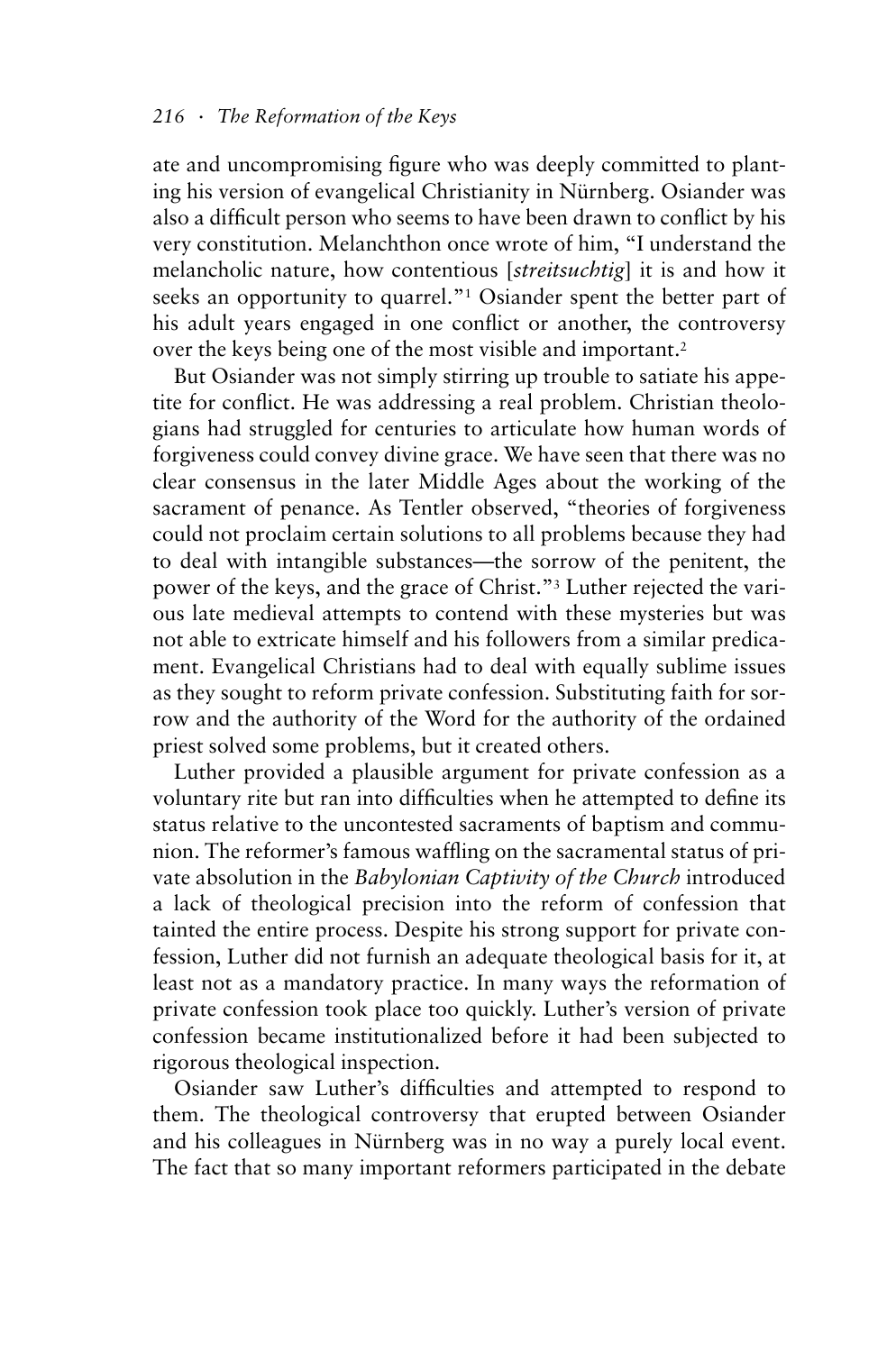demonstrates just the opposite. The St. Lorenz preacher addressed tensions and problems in Lutheranism that others had either not noticed or simply ignored. Osiander, owing both to his temperament and intelligence, forced issues surrounding confession and absolution out into the open that otherwise would have remained concealed. He raised a number of important questions: Was absolution a sacrament or not? If it was, as most of Osiander's colleagues believed, what did this mean for its proper use? Could it be applied with equal validity and efficacy to crowds and to individuals? Given that most believed the individual encounter between pastor and confessant was to be preferred, how could one compel attendance at private confession if forgiveness could also be obtained through general absolution, a sermon, or a simple word of encouragement from a fellow Christian? Were the latter two also in some way sacramental? If so, what was unique about private absolution? Finally, what was the relationship between divine and human agency in confession, between God's Word and the confessor's words, between God's Word and the confessant's faith? These questions were hardly unique to the Reformation in Nürnberg.

Osiander also raised a number of questions about the more decidedly political aspects of the proposed reform of confession. As everyone involved in the debate soon came to understand, the larger issue at stake was the nature of religious authority in the new evangelical order. Who would have ultimate say in issues concerning moral discipline, who would possess the binding key? Pastors or magistrates? If the latter, what would this mean for the clergy? Would they still retain the authority necessary to carry out the tasks to which they had been called, most notably, the proper administration of the Lord's Supper and censuring of sinners? Again, owing to Osiander's unique personality and gifts, Nürnberg became a public stage on which leaders of the German Reformation—both lay and clerical—were required to ponder the relationship between magisterial and clerical authority in ways that would not have been otherwise possible or necessary.

Osiander lost the debate on both the theological and political fronts. Following Luther and the other Wittenberg reformers, Osiander's colleagues in Nürnberg rejected his theology of the keys and voted to retain general confession along with private confession, viewing them as two equally valid ways of applying the Word—the ultimate sacrament—to troubled consciences. Even though all shared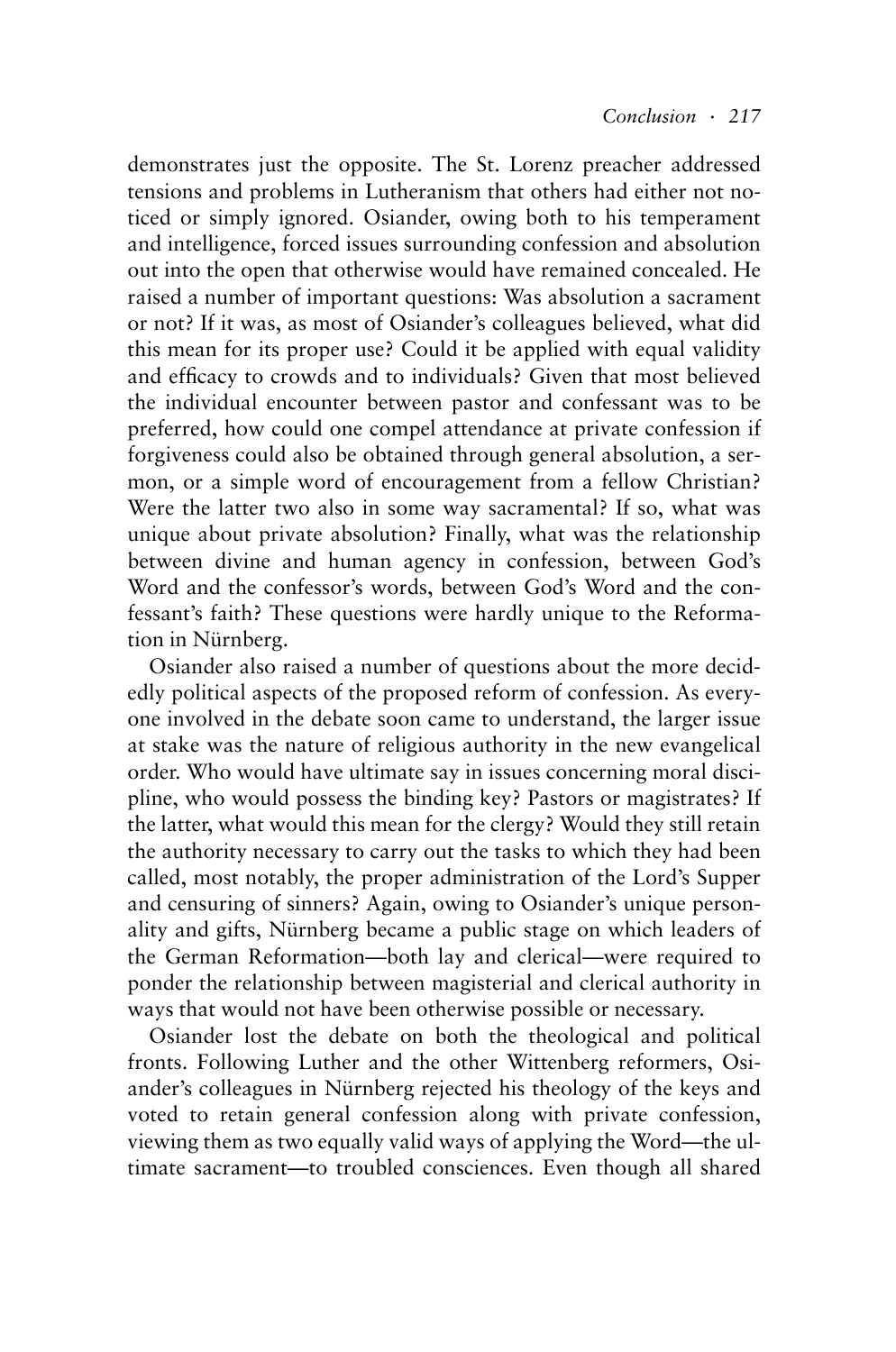his support for private confession and, later, most shared his disdain for general confession, none could accept Osiander's evangelical sacerdotalism. It smacked of popery to them. The Nürnberg magistrates similarly rejected Osiander's bid to recover control of the binding key, fearing the implications of the preacher's clericalism both for their own authority and for lay consciences. According to his detractors, the St. Lorenz preacher's central problem was that he advocated a view of religious authority that was passé and, more to the point, unbiblical. His understanding of the keys belonged to another era, even to another faith—the wrong one. Where his views on confession accorded with the majority they were allowed to stand and had a tremendous influence on the evangelical movement through his church orders and catechetical sermons. Where Osiander's opinions were more suspect, they were (eventually) silenced.

It was an alternative view of religious authority that prevailed in the first several decades of the German Reformation, one that divested the clergy of much of its traditional authority and invested this authority elsewhere—in the Word, lay consciences, and temporal rulers. The new version of private confession reflected this shift: confessors were no longer judges or doctors but simply servants of the Word; confessants decided what they would reveal in confession they were no longer compelled by sacerdotal authority to open their consciences to a priestly inquisitor; civil magistrates, as new secular bishops, had ultimate control of the binding key. The view of authority implicit in Lutheran private confession was quite different from the one that informed the sacrament of penance. This difference, in turn, signaled a larger change in the understanding and locus of religious authority in Christendom: sacred authority was secularized, secular authority sacralized. Though in cities like Nürnberg this process had been underway for some time, the Reformation played an indispensable role in bringing it to fruition. The new version of private confession both symbolized and facilitated this important shift in religious authority.

The new version of confession also reflected how religious authority was actually employed in the German Reformation. From the mid-1520s on, leaders of the evangelical movement were faced with a dilemma: how to balance competing concerns for spiritual freedom and moral discipline. The story of evangelical private confession demonstrates that reformers and civic rulers were much more successful in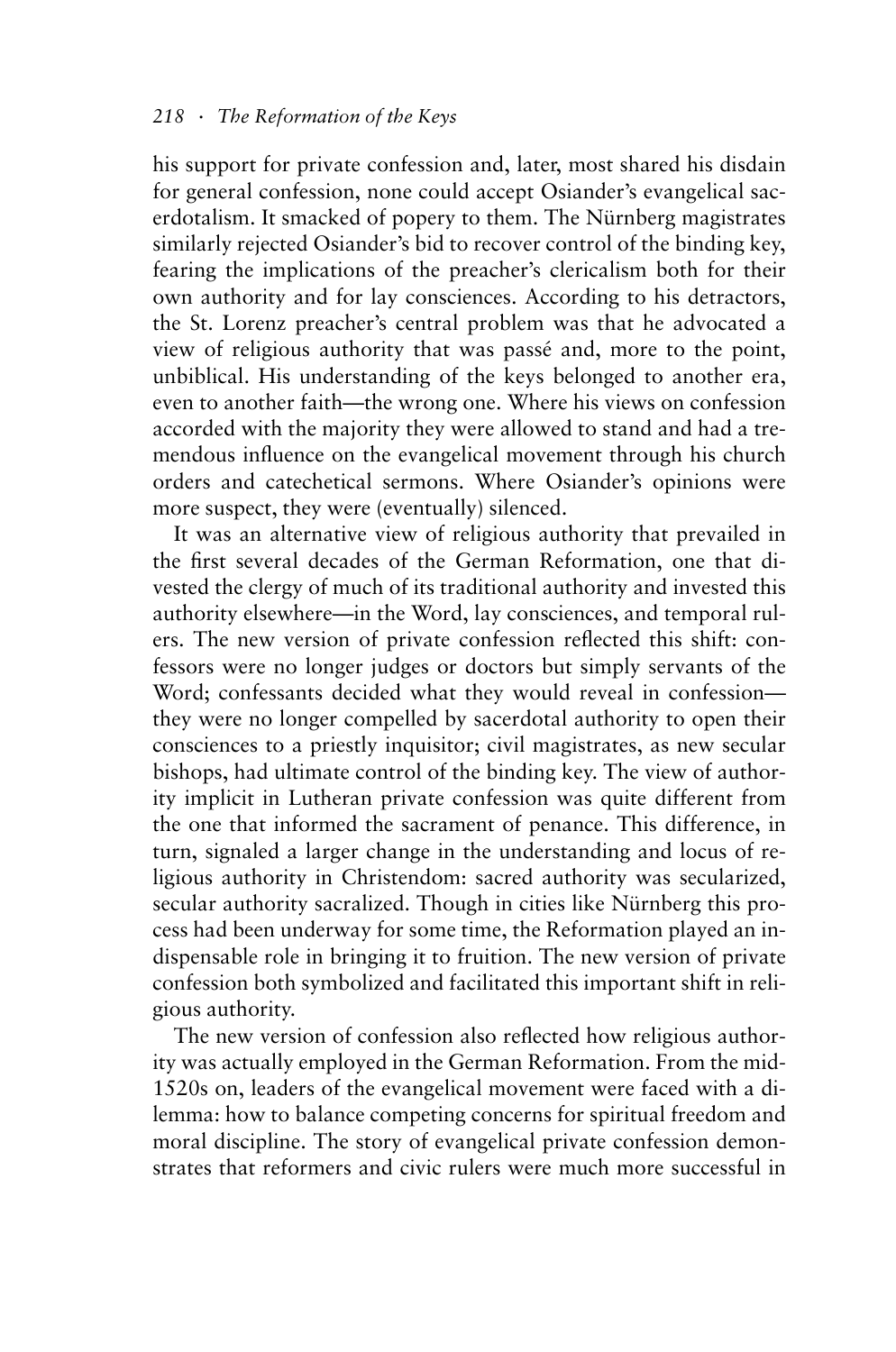achieving this balance than many scholars appreciate. Despite the persistent and growing concerns about order and discipline, leaders of the evangelical movement continued to promote freedom and consolation. They used their authority both to control those entrusted to their care and to protect them from what appeared to evangelical eyes as spiritual oppression. There was continuity between the evangelical ideals of spiritual liberty in the early 1520s and the mature Lutheran institutions and practices of the 1530s, '40s, and '50s, though it was by no means perfect. This continuity may be seen most clearly in the provisions for protecting lay consciences from clerical intrusions, provisions that were a regular feature of evangelical private confession. As Veit Dietrich admonished confessors in his *Liturgy Booklet,* "here [that is, in the conscience] one must defer to God's jurisdiction [*man lasse da Got sein gericht*]."4 As we have seen throughout, Lutheran magistrates and theologians alike were very careful to respect the divine turf.

Among the common folk there were surely some, perhaps many, who objected to the new evangelical ritual, wishing that lay confession had become the norm. This was certainly the case in Nürnberg, where burghers continued to equate spiritual liberty with freedom from auricular confession, especially while Osiander was in town. Whether laypeople in other Lutheran strongholds shared Nürnbergers' sentiments remains unclear; much archival research remains to be done before we can answer this question. Even in Nürnberg, however, burghers could be confident that the decision to implement evangelical private confession did not signal an attempt to resurrect the clericalism of former days: discipline had not eclipsed freedom. The Lutheran version of the traditional ritual was but a shadow of its former self. Beyond this, burghers had only to call to mind the Council's treatment of Osiander in the extended and very public debate about the keys that their city had witnessed, something they had occasion to do each time they participated in general confession.

As their late medieval forebears had done before them, evangelical Christians of all stations struggled to find creative ways of living with the tensions and dilemmas that were unique to their version of Christianity. They were at least as successful in this endeavor as their Catholic predecessors, certainly no worse.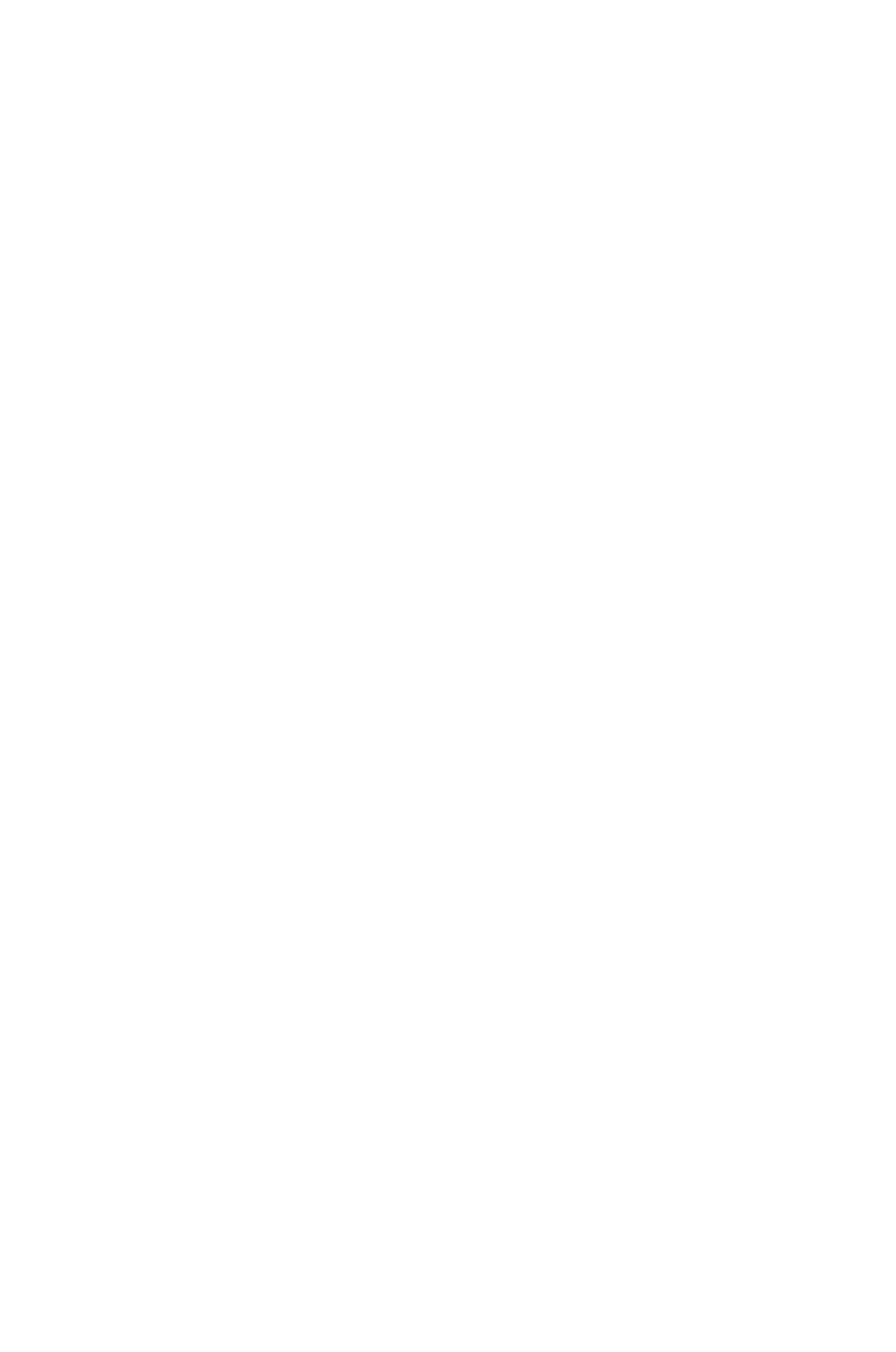# *Notes*

# *Abbreviations*

| AOGA         | Gerhard Müller and Gottfried Seebaß, eds., Andreas Osiander               |
|--------------|---------------------------------------------------------------------------|
|              | d.A., Gesamtausgabe, 10 vols. Gütersloh: Gütersloher                      |
|              | Verlagshaus (Gerd Mohn), 1975-1997.                                       |
| ARG          | Archiv für Reformationsgeschichte                                         |
| <b>BSLK</b>  | Die Bekenntnisschriften der evangelisch-lutherischen Kirche, 3rd          |
|              | ed. Göttingen: Vandenhoeck & Ruprecht, 1956.                              |
| CG           | J. F. Schannat, ed., Concilia Germaniae, 11 vols. Cologne, 1759-<br>1790. |
| <b>CR</b>    | C. G. Bretschneider, ed., Philippi Melanthonis Opera quae                 |
|              | supersunt omnia, Corpus Reformatorum, 28 vols. Halle, 1834-               |
|              | 1860.                                                                     |
| DMA          | Joseph R. Strayer, ed., Dictionary of the Middles Ages, 13 vols.          |
|              | New York: Scribner, 1982–1989.                                            |
| ER           | Hans J. Hillerbrand, ed., The Oxford Encyclopaedia of the Refor-          |
|              | mation, 4 vols. New York: Oxford University Press, 1996.                  |
| <b>GNM</b>   | Germanisches Nationalmuseum, Nürnberg                                     |
| Houghton     | The Houghton Library, Harvard University                                  |
| Köhler, Bib. | Hans-Joachim Köhler, Bibliographie der Flugschriften des 16.              |
|              | Jahrhunderts, 3 vols. Tübingen: Bibliotheca Academica, 1991-.             |
| Köhler I     | Hans-Joachim Köhler, Hildegard Hebenstreit-Wilfert, Christoph             |
|              | Weismann, eds., Flugschriften des frühen 16. Jahrhunderts, 1501-          |
|              | 1530, microfiche collection. Zug, Switzerland: Inter Documenta-           |
|              | tion Co., 1978-1987.                                                      |
| Köhler II    | Hans-Joachim Köhler, ed., Flugschriften des späteren 16.                  |
|              | Jahrhunderts, 1531-1600, microfiche collection. Leiden: Inter             |
|              | Documentation Co., 1990-1998.                                             |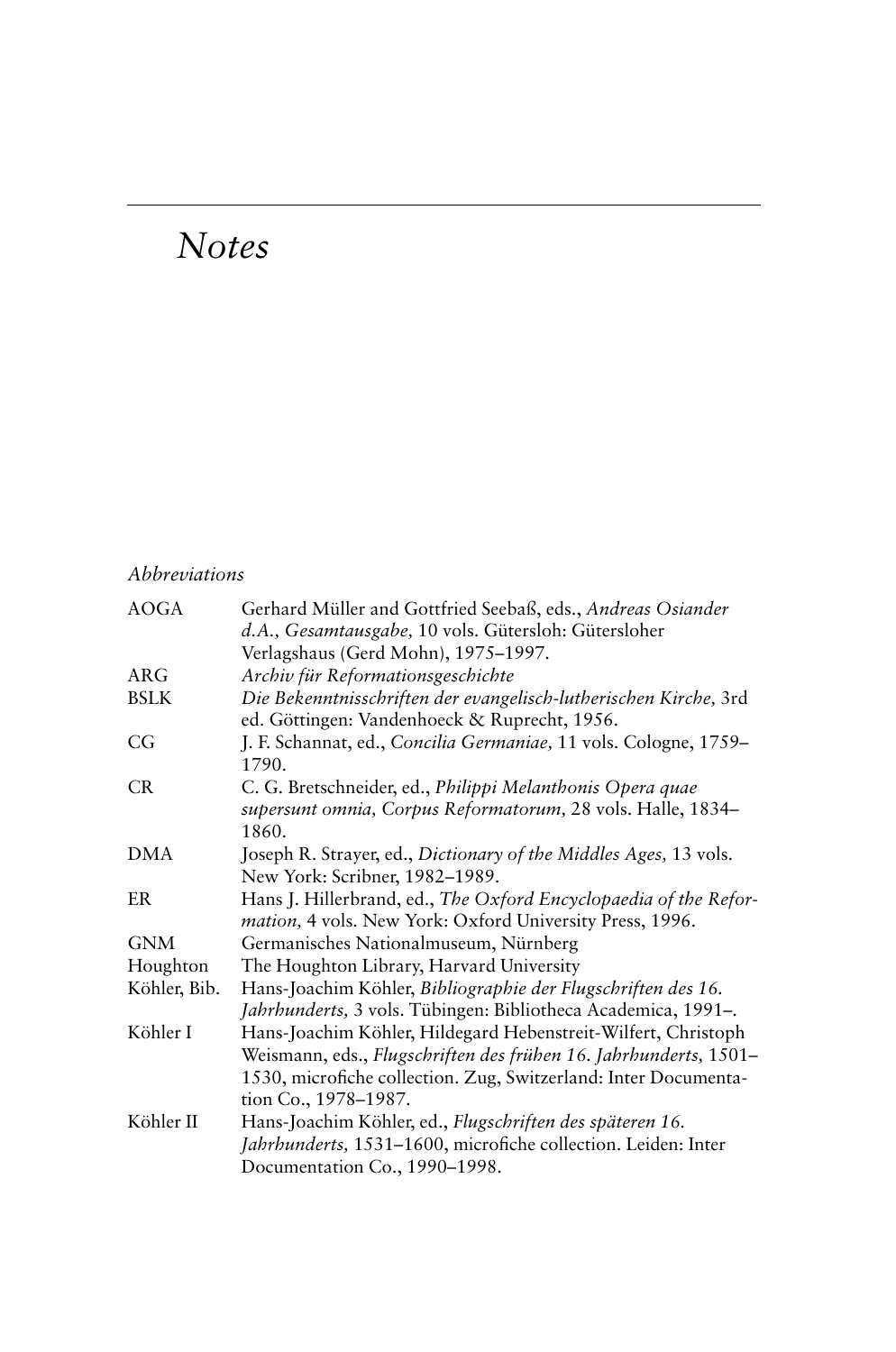## *222 • Notes to Page 3*

| LW              | J. Pelikan and H. T. Lehmann, eds., Luther's Works, American<br>Edition, 55 vols. St. Louis: Concordia Publishing House; Philadel- |
|-----------------|------------------------------------------------------------------------------------------------------------------------------------|
|                 | phia: Fortress Press, 1955-.                                                                                                       |
| <b>MVGN</b>     | Mitteilungen des Vereins für die Geschichte der Stadt Nürnberg                                                                     |
| <b>NGL</b>      | Georg Andreas Will, Nürnbergisches Gelehrten-Lexicon, 4 vols.<br>Nürnberg, 1755–1758.                                              |
| <b>NLKA</b>     | Nürnberg Landeskirchliches Archiv                                                                                                  |
| <b>NSB</b>      | Nürnberg Stadtbibliothek                                                                                                           |
| Hs. Abt.        | Handschriften Abteilung                                                                                                            |
| <b>NStaatsA</b> | Nürnberg Staatsarchiv                                                                                                              |
| ARA             | Ansbacher Religionsakten                                                                                                           |
| <b>BB</b>       | Briefbücher                                                                                                                        |
| HS.             | Handschriften                                                                                                                      |
| RB              | Ratsbücher                                                                                                                         |
| RsB             | Ratschlagbücher                                                                                                                    |
| <b>RV</b>       | Ratsverlässe                                                                                                                       |
| <b>NStadtA</b>  | Nürnberg Stadtarchiv                                                                                                               |
| SCI             | Sixteenth Century Journal                                                                                                          |
| Sehling         | Emil Sehling, ed., Die evangelischen Kirchenordnungen des XVI.                                                                     |
|                 | Jahrhunderts, 17 vols. Leipzig: O. R. Riesland; Tübingen: J. C. B.                                                                 |
|                 | Mohr (Paul Siebeck), 1902-1913, 1955-1963.                                                                                         |
| StadtANö        | Stadtarchiv Nördlingen                                                                                                             |
| WA              | D. Martin Luthers Werke, Kritische Gesamtausgabe, 127 vols. (to                                                                    |
|                 | date). Weimar, 1883-.                                                                                                              |
| WABr            | D. Martin Luthers Werke, Briefwechsel. Weimar, 1930-1948.                                                                          |
| Widener         | Widener Library, Harvard University                                                                                                |
| Will            | Georg Andreas Will, Bibliotheca norica Williana, 8 vols. Altdorff,<br>1772-1793.                                                   |
| ZbKg            | Zeitschrift für bayerische Kirchengeschichte                                                                                       |
|                 |                                                                                                                                    |

In citations from archival materials a folio number without the prime symbol for example, fol. 1—indicates either the right-hand page of a book or the front side of a leaf. A folio number with a prime symbol—for example, fol. 1′—indicates the back side of either a page or leaf.

#### *Introduction*

- 1. The early followers of Luther referred to themselves as "evangelicals"—i.e., those who followed the *Evangelium,* or gospel. The term is used here and throughout as a synonym for Lutherans.
- 2. For a treatment of Protestant origins that places great stress on the sacrament of penance, see Steven Ozment, *The Reformation in the Cities: The Appeal of Protestantism to Sixteenth-Century Germany and Switzerland* (New Haven: Yale University Press, 1975), pp. 22–32, 49–56. See also Ozment, *The Age of Reform, 1250–1550: An Intellectual and Religious History of Late Medieval and Reformation Europe* (New Haven: Yale University Press, 1980), pp. 182–222. For an opposing view, see Lawrence G.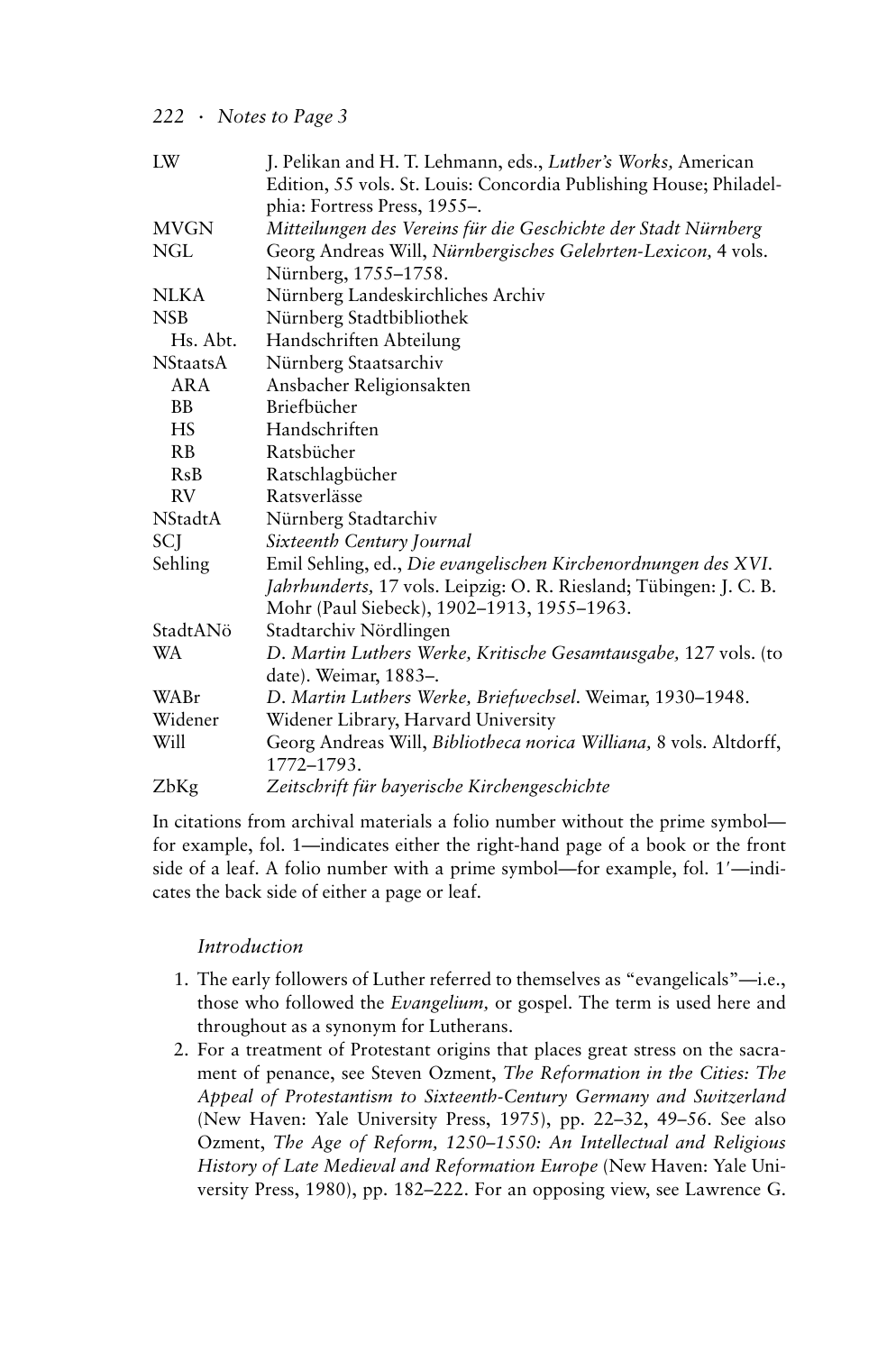Duggan, "Fear and Confession on the Eve of the Reformation," ARG 75 (1984): 153–175. See also Duggan, "The Unresponsiveness of the Late Medieval Church: A Reconsideration," SCJ 9, no. 1 (1978): 3–26.

- 3. Although Calvin was in favor of voluntary private confession, the Reformed churches never practiced it. They did, however, develop the Consistory, which, according to Robert M. Kingdon, could perform functions similar to the sacrament of penance. See Kingdon, "A New View of Calvin in the Light of the Registers of the Geneva Consistory," in Wilhelm H. Neuser and Brian G. Armstrong, eds., *Calvinus Sincerioris Religionis Vindex: Calvin as Protector of the Purer Religion* (Kirksville, Mo.: Sixteenth Century Journal Publishers, 1997), p. 27. The 1549 edition of the Book of Common Prayer encouraged private confession for those "whose conscience is troubled and greued in any thing," but it never became a prominent feature of the English Reformation. See Frank Senn, "The Confession of Sins in the Reformation Churches," in Mary Collins and David Power, eds., *The Fate of Confession* (Edinburgh: T. & T. Clark, 1987), pp. 105–116 (quotation, p. 109); and Geoffrey Rowell, "The Anglican Tradition from the Reformation to the Oxford Movement," in Martin Dudley and Geoffrey Rowell, eds., *Confession and Absolution* (London: SPCK, 1990), pp. 91–119. Anabaptists also rejected auricular confession, opting instead for a kind of communal self-examination before communion. See Owen Chadwick, *The Reformation* (London: Penguin Books, 1972), pp. 194–196.
- 4. On confession in Lutheran church orders, see ER, vol. 1, pp. 401–404, and Senn, pp. 107–108. For a treatment of confession in Lutheran catechetical sermons, see Mary Jane Haemig, "Communication, Consolation, and Discipline: Two Early Lutheran Preachers on Confession," in Katharine Jackson Lualdi and Anne T. Thayer, eds., *Penitence in the Age of Reformations,* St. Andrews Studies in Reformation History (Aldershot, England: Ashgate, 2000), pp. 30–48. For a discussion of opposition to confession in a small seventeenth-century German city, see J. C. Wolfart, "Why Was Private Confession So Contentious in Early Seventeenth-Century Lindau?" in Bob Scribner and Trevor Johnson, eds., *Popular Religion in Germany and Central Europe, 1400–1800* (Basingstoke: Macmillan; New York: St. Martin's Press, 1996), pp. 140–165. For a brief discussion of Lutheran private confession in light of the confessionalization thesis, see Susan Karant-Nunn, *The Reformation of Ritual: An Interpretation of Early Modern Germany* (London: Routledge, 1997), pp. 91–107. See also Euan Cameron, *The European Reformation* (Oxford: Clarendon Press; New York: Oxford University Press, 1991), pp. 132–133 and 261; Lorna Jane Abray, *The People's Reformation: Magistrates, Clergy, and Commons in Strasbourg, 1500–1598* (Ithaca, N.Y.: Cornell University Press, 1985), pp. 42, 167, 199–200, and 222.
- 5. I list here only the more recent and valuable ones: Kurt Aland, "Die Privatbeichte im Lutherthum von ihrem Anfängen bis zu ihrer Auflösung," *Kirchengeschichtliche Entwürfe* (Gütersloh: Gerd Mohn, 1960), pp. 452–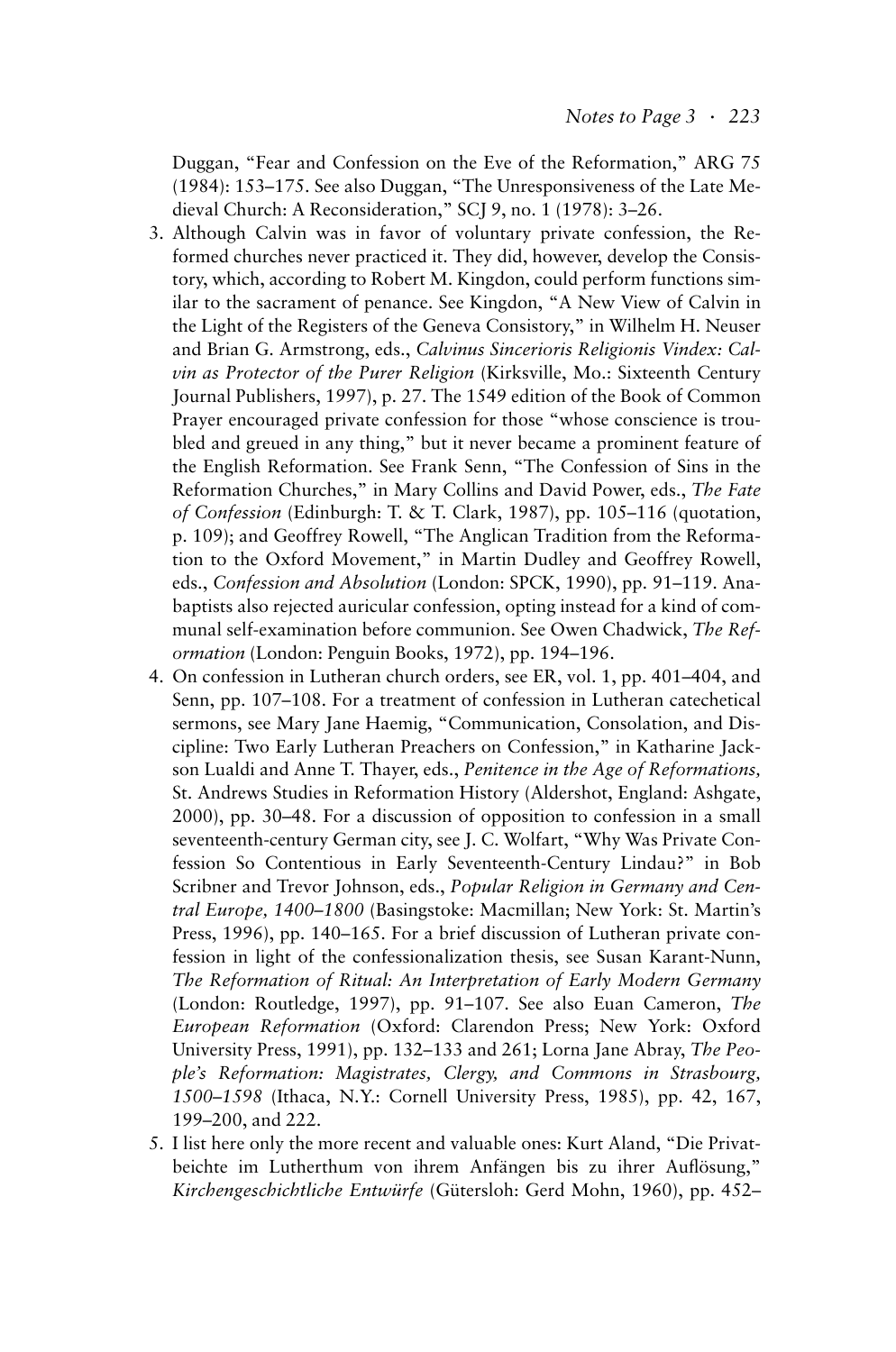*224 • Notes to Pages 3–10*

519; Ernst Bezzel, *Frei zum Eingeständis: Geschichte und Praxis der evangelischen Einzelbeichte* (Stuttgart: Calwer, 1982); Laurentius Klein, *Evangelisch-Lutherische Beichte: Lehre und Praxis* (Paderborn: Bonifacius-Druckerei, 1961).

- 6. More recently an attempt has been made to assess the social impact of Lutheran private confession on late sixteenth-century evangelical society. See Hans-Christoph Rublack, "Lutherische Beichte und Sozialdisziplinierung," ARG 84 (1993): 127–155. See pp. 288–289 n.63. for a brief discussion of Rublack's argument.
- 7. See, e.g., Cameron; Peter Blickle, *Communal Reformation: The Quest for Salvation in Sixteenth-Century Germany,* trans. Thomas Dunlap (Atlantic Highlands, N.J.: Humanities Press, 1992); Paul Russell, *Lay Theology in the Reformation: Popular Pamphleteers in Southwest Germany, 1521– 1525* (Cambridge: Cambridge University Press, 1986); and Miriam Usher Chrisman, *Conflicting Visions of Reform: German Lay Propaganda Pamphlets, 1519–1530* (Atlantic Highlands, N.J.: Humanities Press, 1996).
- 8. Gerald Strauss, "Protestant Dogma and City Government: The Case of Nuremberg," *Past and Present* 36 (1967): 38–58. See also Strauss, *Luther's House of Learning: Indoctrination of the Young in the German Reformation* (Baltimore: Johns Hopkins University Press, 1978), pp. 209–212.

#### *1. Allegiance to the* Regnum

- 1. See Gerd Tellenbach, *Church, State and Christian Society at the Time of the Investiture Contest,* trans. R. F. Bennett (Oxford: B. Blackwell, 1940), p. 1.
- 2. The extant sources first mention "Nuoremberc" by name in 1050. Karl Schlemmer, *Gottesdienst und Frömmigkeit in der Reichsstadt Nürnberg am Vorabend der Reformation* (Würzburg: Echter Verlag, 1980), p. 3.
- 3. Ibid., p. 5.
- 4. Karl Bosl, "Die Anfänge der Stadt unter den Saliern," in Gerhard Pfeiffer, ed., *Nürnberg—Geschichte einer europäischen Stadt* (Munich: Beck, 1971), p. 4.
- 5. These rights had previously belonged to the town of Fürth, which was under the control of the bishop of Bamberg. Ibid., p. 3.
- 6. See Hanns Hubert Hofmann, "Nürnberg: Gründung und Frühgeschichte," *Jahrbuch für fränkische Landesforschung* 10 (1950): 19.
- 7. Hofmann suggests that Henry required a candidate for the bishopric of Bamberg (Suidger) in 1040 to agree to the transfer of Bamberg's market, minting, and toll rights to Nürnberg before the emperor would grant him the episcopal office. Hofmann, pp. 20–21.
- 8. In 1062 Bishop Gunther of Bamberg, who had had a falling out with the emperor's widow, conspired with Archbishop Anno of Cologne and other princes to kidnap the young king. Many rulers in the empire believed that Empress Agnes had fallen under the sway—both politically and sexually—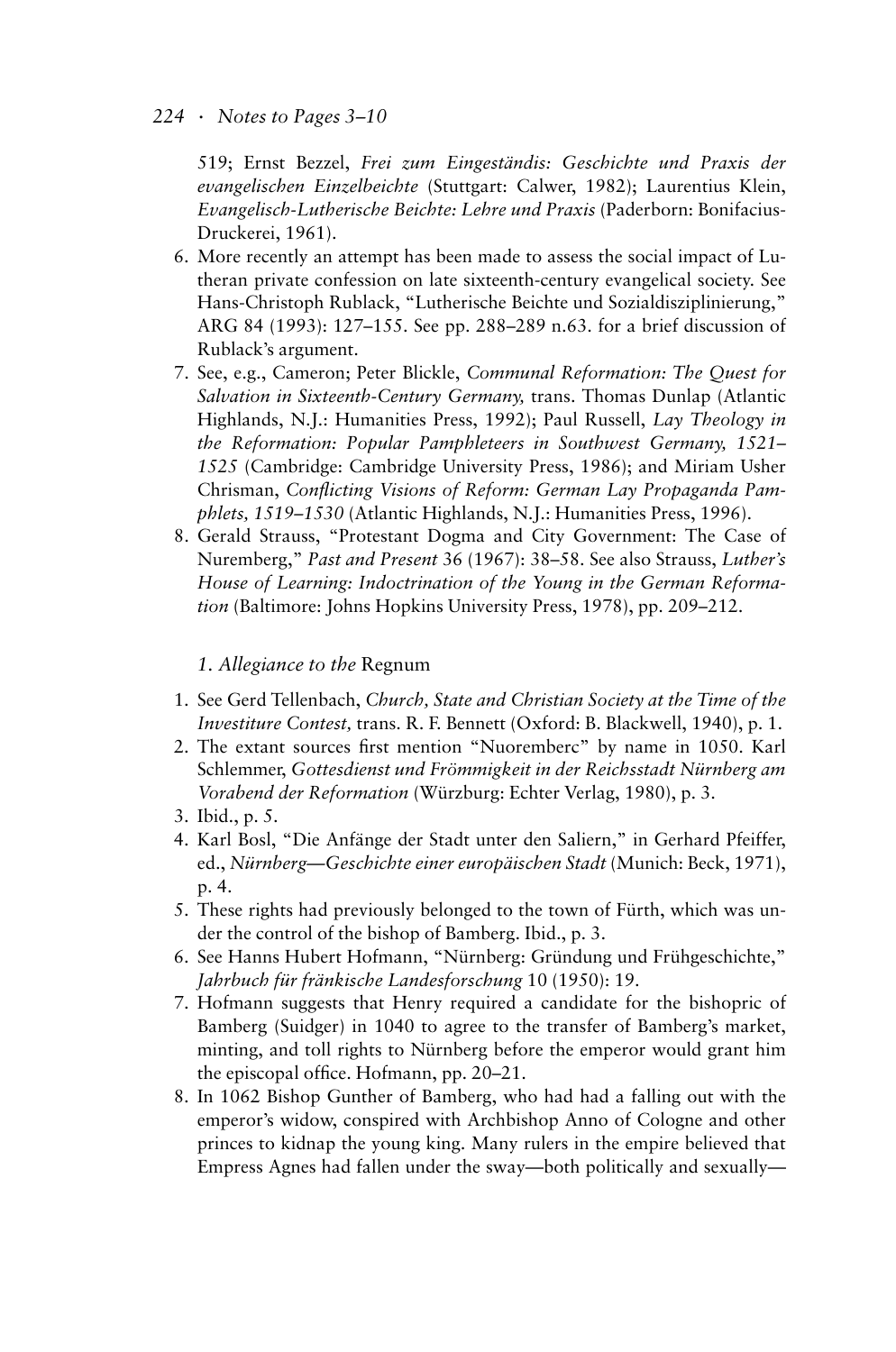of Bishop Henry of Augsburg, which gave them cause to worry about their own role in imperial politics and also the quality of the juvenile king's upbringing. Gunther and Anno then sought to use their influence over Henry to enhance their own political power and prestige. See Johann Looshorn, *Geschichte des Bistums Bamberg,* vol. 1 (1007–1102) (Neustadt: Ph. C. W. Schmidt, 1980), pp. 373–374; Schlemmer, p. 4; and I. S. Robinson, *Henry IV of Germany* (Cambridge: Cambridge University Press, 1999), pp. 30– 31.

- 9. Schlemmer, p. 4. See also Hofmann, p. 27, and Hektor Amman, *Die wirtschaftliche Stellung der Reichsstadt Nürnberg im Spätmittelalter. Nürnberger Forschungen,* vol. 13 (Nürnberg: Selbstverlag des Vereins für Geschichte der Stadt Nürnberg, 1970), p. 15.
- 10. Josef Kraus, "Die Stadt Nürnberg in ihren Beziehungen zur Römischen Kurie während des Mittelalters," MVGN 41 (1950): 3.
- 11. Ibid.
- 12. Schlemmer, p. 6.
- 13. Karl Bosl, "Das staufische Nürnberg, Pfalzort und Königstadt," in Pfeiffer, *Nürnberg,* p. 21.
- 14. Ibid., pp. 21–23, and Gerald Strauss, *Nuremberg in the Sixteenth Century* (New York: John Wiley & Sons, 1966), p. 42.
- 15. Bosl, "Das staufische Nürnberg," p. 22. See also DMA, vol. 9, p. 201.
- 16. Since the mid-thirteenth century a handful of leading German princes had secured the right to elect the emperor. See Geoffrey Barraclough, *The Origins of Modern Germany* (New York: W. W. Norton & Co., 1984), pp. 249–251.
- 17. Werner Schultheiss, "Politische und kulturelle Entwicklung, 1298–1347," in Pfeiffer, *Nürnberg,* p. 40.
- 18. Ibid., p. 42.
- 19. "Ludewici Appellatio Tertia Contra Processum Pontificis," in *Monumenta Germaniae Historica, Legum Sectio IV. Constitutiones et Acta Publica Imperatorum et Regum, Tomus V* (Hanover-Leipzig: Hahn, 1909–1913), p. 724. For an English translation of the entire text, see "Ludwig the Bavarian's Appeal to a General Council," in Julius Kirschner and Karl F. Morrison, eds., *Readings in Western Civilization: Medieval Europe* (Chicago: University of Chicago Press, 1986), pp. 393–402. I have followed the translation of the Latin given on p. 395.
- 20. Schultheiss, p. 42.
- 21. Alan Gewirth, trans. and intro., *Marsilius of Padua: The Defender of the Peace,* vol. 2: *The Defensor Pacis* (New York: Columbia University Press, 1956), p. 95.
- 22. Ibid., p. 114.
- 23. Ibid., p. 122.
- 24. Ibid., p. 117.
- 25. Marsilius asserted, "For this reason . . . is the priest's office required for the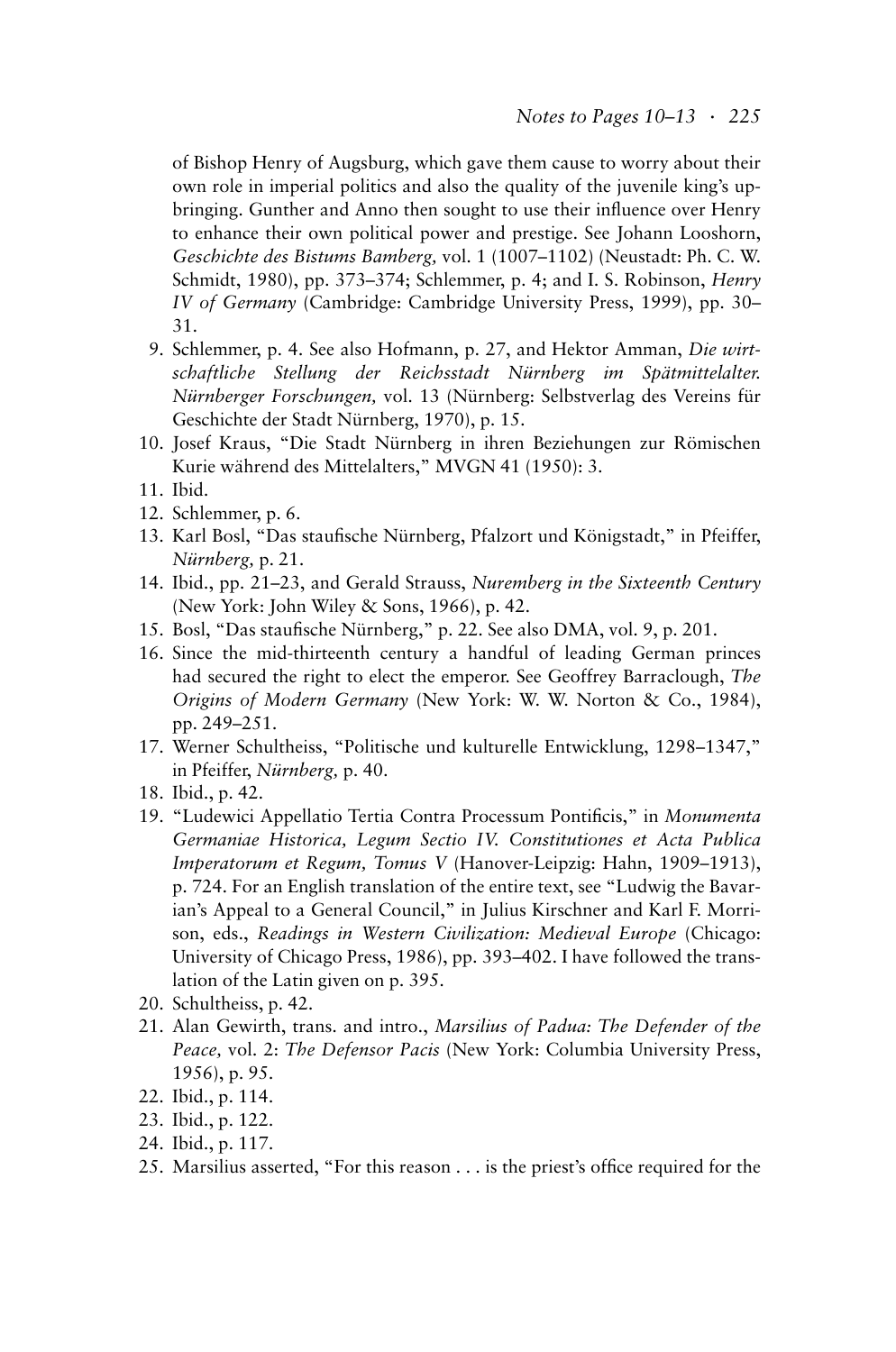penitent, namely in order to show, in the eyes of the church, whose sins God has retained or cancelled." Ibid., p. 145. Marsilius followed Peter Lombard in his treatment of the keys. For a fuller discussion of this point, see Chapter 2.

- 26. Marsilius explained, "The end of the priesthood . . . is to teach and educate men in those things which, according to the evangelical law, it is necessary to believe, do, and omit in order to attain eternal salvation and avoid misery." Gewirth, p. 23.
- 27. Ibid., p. 124.
- 28. Ibid., p. 125.
- 29. Ibid., p. 148.
- 30. Ibid., p. 293.
- 31. Ibid., p. 186.
- 32. On the influence of the *Defender of the Peace* on the Reformation, see Ozment, *Age of Reform,* p. 155, and Quentin Skinner, *The Foundations of Modern Political Thought,* vol. 2: *The Age of Reformation* (Cambridge: Cambridge University Press, 1978), p. 37.
- 33. Barraclough, p. 312.
- 34. Ibid., pp. 316–319, and Strauss, *Nuremberg,* p. 47.
- 35. Schlemmer, p. 8. The prominent place given to Nürnberg in the Golden Bull was in part a way for Charles IV to reward the city for its decision to support his bid for the emperorship against Louis of Bavaria, who had fallen out of favor with the German princes.
- 36. See Ozment, *Age of Reform,* pp. 182–190, and Francis Oakley, *The Western Church in the Later Middle Ages* (Ithaca: Cornell University Press, 1979), pp. 71–79.
- 37. See F. R. H. Du Boulay, *Germany in the Later Middle Ages* (London: Athlone Press, 1983), pp. 196–197; Cameron, pp. 54–55; and DMA, vol. 9, p. 489.
- 38. Many of Germany's leading princes were able to obtain significant control over ecclesiastical appointments in their lands in exchange for pledges of obedience to the pope. See Cameron, p. 55.
- 39. Frederick also created the office of the *Butigler,* who was responsible for administering the imperial possessions and court in the surrounding countryside. The count of the fortress gradually took over these duties and the office disappeared by 1282. Schlemmer, p. 19.
- 40. Strauss, *Nuremberg,* pp. 43–45.
- 41. Ibid., p. 7.
- 42. Nürnberg obtained the money for this purchase from the most unwilling of donors. In 1385 Nürnberg and several other cities persuaded Emperor Wenceslaus, who had been born in the Franconian city, to issue a decree allowing them to assume possession of all wealth and property belonging to Jews, and to cancel whatever debts the city owed them. (Nürnbergers were anticipating a war of attrition with the *Burggraf* and were seeking to pre-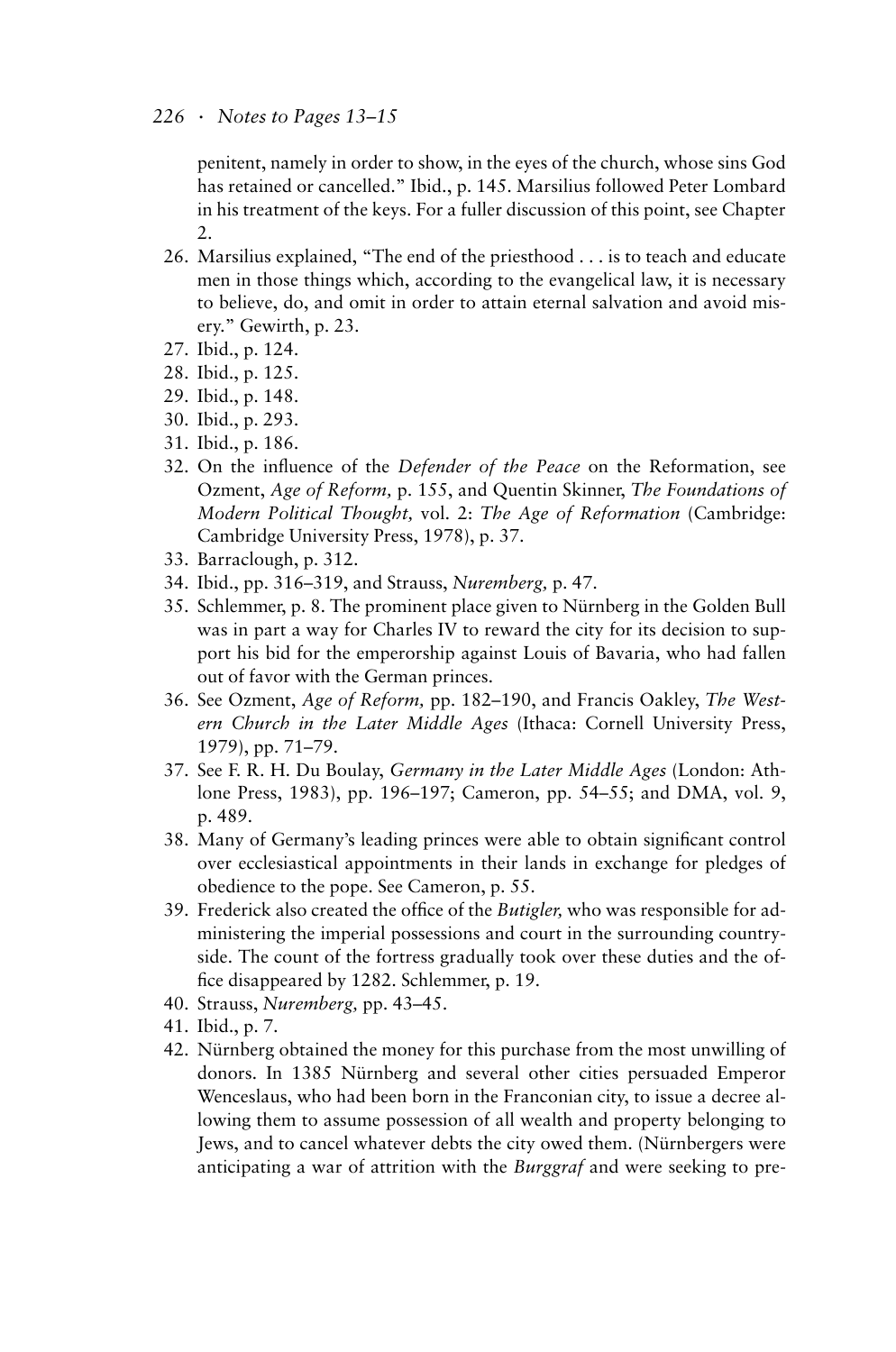pare themselves financially for it.) Already in 1349 Nürnbergers had obtained permission from Wenceslaus's father, Emperor Charles IV, to expel the Jews so they could construct a larger market area for the recently joined northern and southern parts of the city. Inhabitants of the city killed 562 Jews and, according to the custom of the time, built a church dedicated to the Virgin on the site of the former synagogue. The Jews who had managed to survive the attack were then dispossessed in 1385, and their descendants driven out of the city in 1498. There was no Jewish quarter in sixteenthcentury Nürnberg, an ominous portent of the city's darkest hour. See Schlemmer, pp. 8–9; Strauss, *Nuremberg,* pp. 118–121; and DMA, vol. 9, p. 202.

- 43. On imperial cities, see Strauss, *Nuremberg,* pp. 5–6, and Bernd Moeller, *Imperial Cities and the Reformation: Three Essays,* ed. and trans. H. C. E. Midelfort and Mark U. Edwards (Philadelphia: Fortress Press, 1972), pp. 41–54. On Nürnberg's population, see Rudolf Endres, "Sozialstruktur Nürnbergs," in Pfeiffer, *Nürnberg,* p. 195.
- 44. Endres, p. 199.
- 45. Günter Vogler, *Nürnberg 1524/25: Studien zur Geschichte der reformatorischen und sozialen Bewegung in der Reichsstadt* (Berlin: Deutscher Verlag der Wissenschaften, 1982), p. 26.
- 46. Strauss, *Nuremberg,* p. 98; Vogler, p. 14.
- 47. Members of the Great Council were typically great merchants, doctors, master artisans, high public officials, lawyers, and others who earned a significant income in respectable ways (i.e., not with their hands). Schlemmer, p. 16; Strauss, *Nuremberg,* p. 59. On the size of the Great Council, see Gunter Zimmermann, "Das Nürnberger Religionsgespräch," MVGN 71 (1984): 132, n. 21.
- 48. Schlemmer, p. 22; Strauss, *Nuremberg,* pp. 59–60.
- 49. Schlemmer, p. 22.
- 50. Strauss, *Nuremberg,* p. 98.
- 51. Ibid., pp. 49–50.
- 52. Ibid., p. 60.
- 53. Ibid., p. 67.
- 54. There was also an older division of the twenty-six mayors between Jurors *(Schöffen)* and Mayors proper that became antiquated as the Council gradually assumed increasing control of Nürnberg, thus giving way to a more practical partitioning of the ruling magistrates. Originally assigned to work under the imperial bailiff, the Jurors eventually found their duties limited to condemning guilty men and taking down the confessions of prisoners during torture. (There was actually an opening in the floor of the Council chambers through which the Jurors could hear tortures being carried out below in the prison.) In fact, the Jurors typically rendered verdicts that agreed with the decisions previously made by the Council as a whole. The latter group of Mayors functioned as representatives of Nürnberg's citizens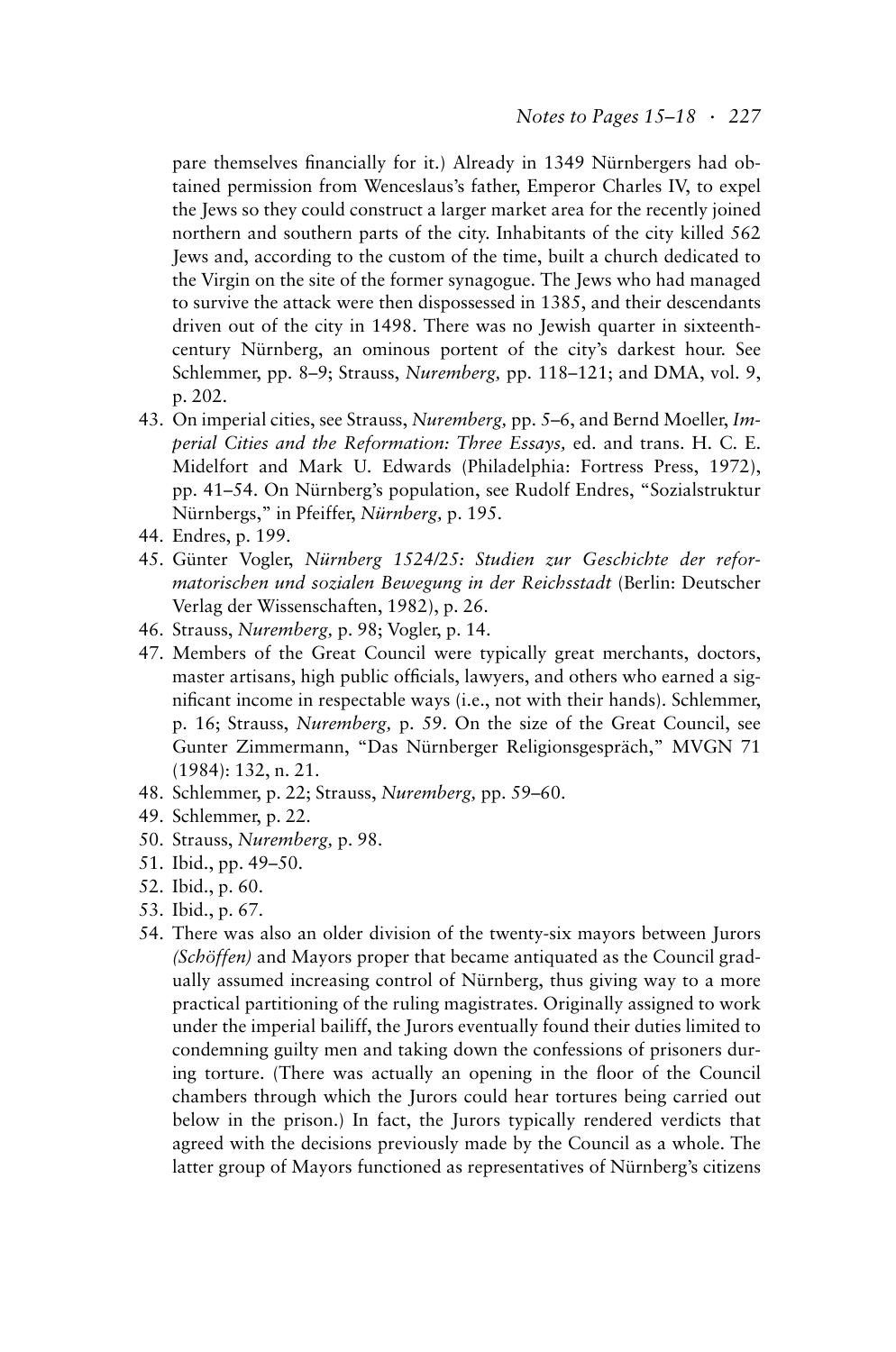*228 • Notes to Pages 18–20*

and was originally involved in assessing the city's yearly contribution to the emperor. See Strauss, pp. 63 and 75.

- 55. Ibid., p. 61.
- 56. Schlemmer, p. 23.
- 57. Christoph Scheurl, *Concerning the Polity and Government of the Praiseworthy City of Nuremberg* (1516). Cited in Strauss, *Nuremberg,* p. 61.
- 58. Schlemmer, p. 23, and Strauss, *Nuremberg,* p. 79.
- 59. Strauss, *Nuremberg,* p. 113.
- 60. Ibid., pp. 190 and 108.
- 61. St. Sebald Church was already in existence before 1255, though renovations and expansions continued until the last decades of the fifteenth century. It was the parish church for those Nürnbergers who lived on the north side of the Pegnitz, the older and wealthier portion of Nürnberg. The first church mentioned on the south side of the Pegnitz was St. Jacob Church, which soon became the property of the Knights of St. John *(Deutschherren).* Construction on the second parish church, St. Lorenz's, also on the south side of the Pegnitz, began at the end of the thirteenth century and was completed some 200 years later. The city's other churches—St. Egidien (or St. Giles), the Hospital of the Holy Spirit, St. Martha (also called the New Hospital of the Holy Spirit), and the Church of Our Lady—were all built between the twelfth and fourteenth centuries. During the same period Nürnberg became home to monasteries of Benedictines, Carthusians, Minorite Friars, Dominicans, Carmelites, and Augustinians. The two convents, St. Clara's and St. Catherine's, were established in the latter half of the thirteenth century. The imperial city also contained several charitable establishments for lepers, the poor, and the diseased. See Schlemmer, pp. 24–35.
- 62. Elisabeth Caesar, "Sebald Schreyer: Ein Lebensbild aus dem vorreformatorischen Nürnberg," MVGN 56 (1969): 80–82, and Schlemmer, pp. 109–112.
- 63. Schlemmer, p. 137.
- 64. See Kraus, pp. 84–85, and Schlemmer, pp. 45–47.
- 65. For treatments of late medieval Nürnberg's relationship with the bishop of Bamberg, see Schlemmer, pp. 75–91; Adolf Engelhardt, "Die Reformation in Nürnberg," MVGN 33 (1936): 13–22; Irmgard Höss, "Das religiöse Leben vor der Reformation," in Pfeiffer, *Nürnberg,* pp. 137–146; and Strauss, *Nuremberg,* pp. 154–159.
- 66. Kraus, p. 9.
- 67. Ibid., p. 10.
- 68. See Höss, "Das religiöse Leben," p. 138, and Kraus, p. 50. Already in the 1360s the pope had granted similar rights to Vienna, Würzburg, Braunschweig, and Quedlinburg. See Kraus, p. 9.
- 69. In 1487, at the insistence of the bishop of Bamberg, Pope Innocent VIII annulled the privileges granted to the Nürnberg Council by Sixtus IV in 1474 and 1477. However, the Council was able to persuade Innocent VIII to reinstate these privileges in 1492. See Schlemmer, pp. 76–77.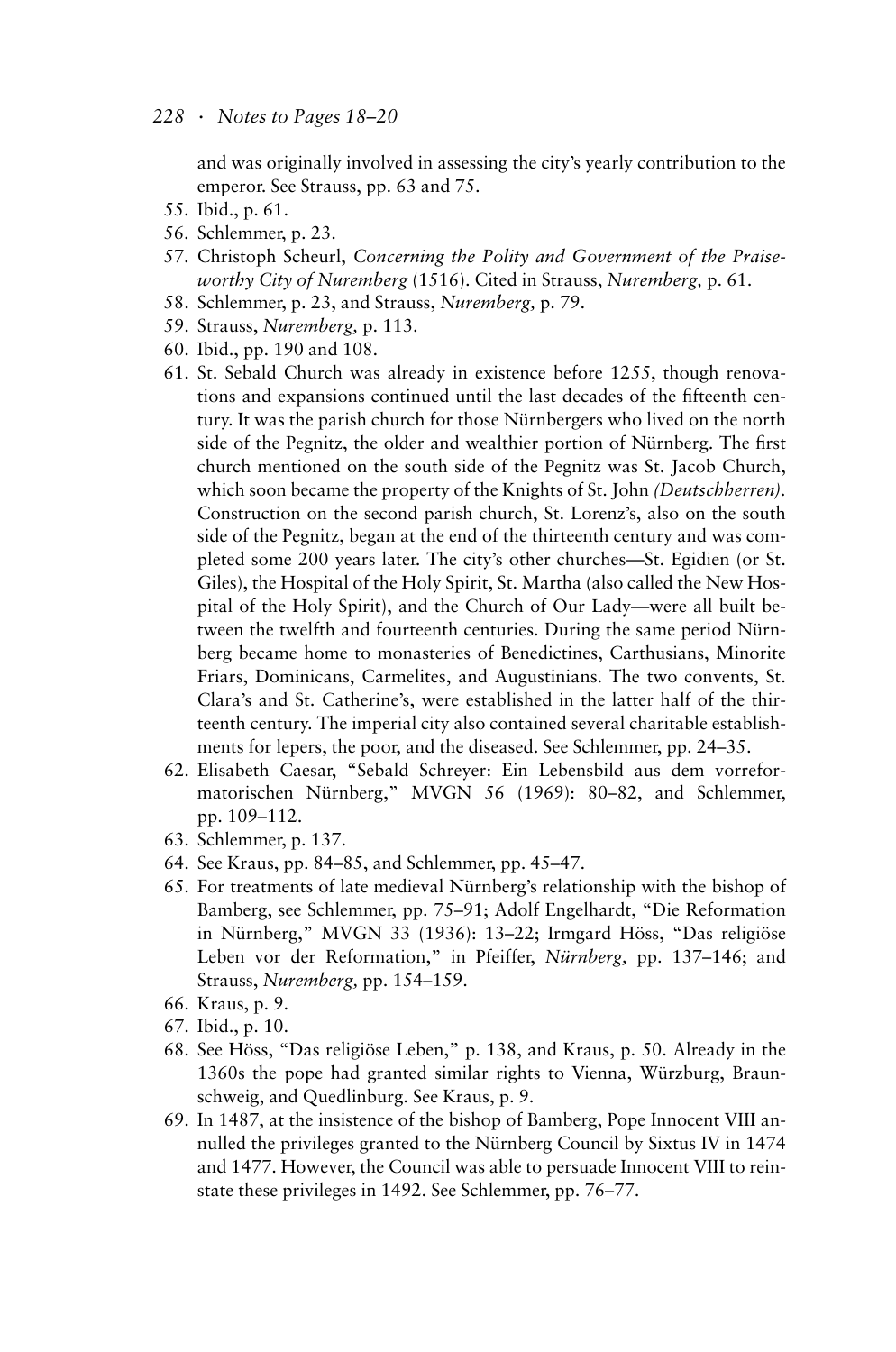- 70. Ibid., p. 78.
- 71. Ibid., p. 86, and Kraus, pp. 48, 87.
- 72. Kraus, p. 89.
- 73. Strauss, *Nuremberg,* p. 159; Adolf Engelhardt, "Die Reformation in Nürnberg" (1936), p. 8; and Martin Weigel, "Nürnberger Ablaßbriefe und Ablaßprediger," ZbKg 3 (1928): 13.
- 74. See Gerald Strauss, *Manifestations of Discontent in Germany on the Eve of the Reformation* (Bloomington: Indiana University Press, 1971), pp. 35–63.
- 75. Strauss, *Nuremberg,* p. 159.
- 76. Irmgard Höss, "Das religiös-geistige Leben in Nürnberg am Ende des 15. und am Ausgang des 16. Jahrhunderts," *Bibliothèque de la Revue d'Histoire Ecclésiastique, Fascicule 44: Miscellanea Historiae Ecclesiasticae,* vol. 2 (Louvain: Publications Universitaires de Louvain, 1967), p. 21.
- 77. Cameron, pp. 59–60.
- 78. Sehling, vol. 13, p. 365.
- 79. See Moeller, *Imperial Cities,* p. 49.

#### *2. Between Hope and Fear*

- 1. Johannes Cochlaeus, *Brevis Germaniae descriptio,* ed. Karl Langosch (Darmstadt: Wissenschaftliche Buchgesellschaft, 1960), chap. 4, para. 24 (p. 86).
- 2. Ibid. Cochlaeus maintained that preaching was so popular in Nürnberg that on many days one could find as many as thirteen different sermons being preached at various locations in the imperial city. While the humanist was likely overstating the case, we do know that late medieval Nürnberg possessed more preacherships than most southern German cities. See Schlemmer, p. 255.
- 3. Cochlaeus, chap. 4, paras. 25–26 (p. 86).
- 4. See Bernd Moeller, "Piety in Germany around 1500," in Steven Ozment, ed., *The Reformation in Medieval Perspective* (Chicago: Quadrangle Books, 1971), pp. 50–75; Cameron, p. 14; Ozment, *Cities,* p. 21; Ozment, *Age of Reform,* p. 205; and Richard Kieckhefer, "Major Currents in Late Medieval Devotion," in Jill Raitt, ed., *History of Christian Spirituality,* vol. 2: *High Middle Ages and Reformation* (New York: Continuum, 1987), pp. 75–108.
- 5. Moeller, "Piety in Germany," p. 52.
- 6. Ibid., p. 54.
- 7. Ibid., pp. 60 and 64.
- 8. See Carter Lindberg, *The European Reformations* (Cambridge, Mass.: Blackwell, 1996), pp. 31–32, 60–61; William Bouwsma, "Anxiety and the Formation of Early Modern Culture," in Barbara C. Malament, ed., *After the Reformation: Essays in Honor of J. H. Hexter* (Philadelphia: University of Pennsylvania Press, 1980), p. 237; and Berndt Hamm, *Bürgertum und Glaube: Konturen der städtischen Reformation* (Göttingen: Vandenhoeck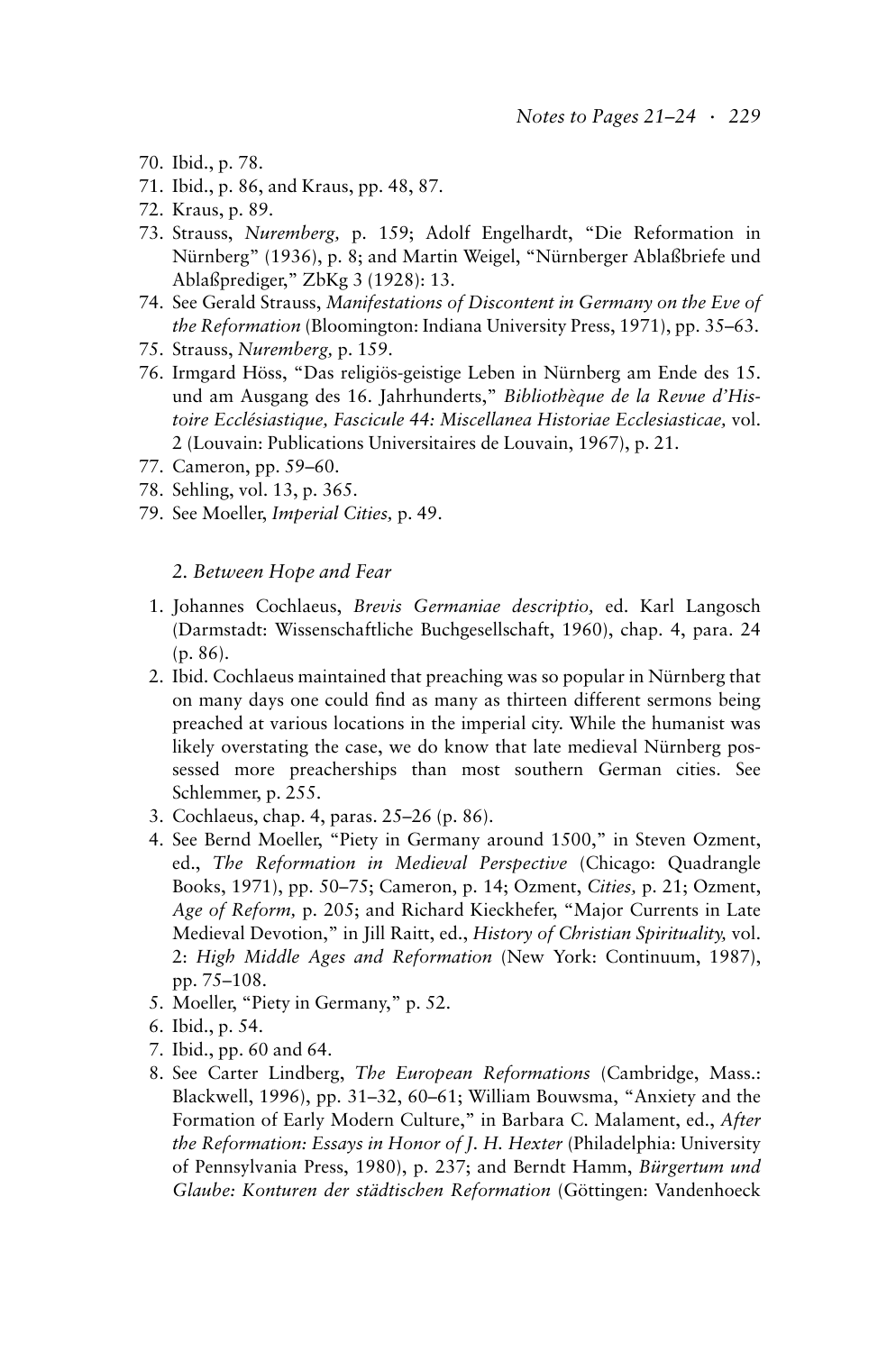*230 • Notes to Pages 24–26*

& Ruprecht, 1996), p. 33. See also Schlemmer, p. 295; Caesar, p. 165; and Jean Delumeau, *Sin and Fear: The Emergence of a Western Guilt Culture, 13th–18th Centuries,* trans. Eric Nicholson (New York: St. Martin's Press, 1990), p. 203.

- 9. See Schlemmer, pp. 306–307. On Sebald Schreyer, see Caesar.
- 10. Cameron, p. 14.
- 11. On the substantial common ground between so-called elites and commoners with respect to piety, see Caesar, pp. 140–141, and Schlemmer, p. 330. Robert Scribner urged Reformation historians to avoid making facile distinctions between elite and popular culture. He argued that historians should view early modern society "in terms of a total, unified culture, rather than some kind of 'two-tiered' entity." Scribner, "Is a History of Popular Culture Possible?" *History of European Ideas,* 10, no. 2 (1989): 175–191 (quotation, p. 181).
- 12. W. David Myers refers to the "gravitational pull" that the sacrament of penance exercised upon the myriad religious practices that revolved around it, though he downplays the importance of confession itself. See *"Poor Sinning Folk": Confession and Conscience in Counter-Reformation Germany* (Ithaca: Cornell University Press, 1996), p. 60.
- 13. Myers notes that by requiring only annual confession, Lateran IV set a more realistic expectation for lay participation in the sacrament of penance than earlier ecclesiastical councils had. Prior to Lateran IV some councils and synods had mandated three or four confessions per year. There were still those like Jean Gerson who called for more frequent lay confession after Lateran IV, but the minimalistic requirements of Canon 21 continued to define both clerical and lay expectations about confession throughout the later Middle Ages. See Myers, p. 32.
- 14. David C. Douglas, gen. ed., *English Historical Documents,* vol. 3 (London: Oxford University Press, 1975), pp. 654–655.
- 15. NStaatsA, Rep. 18b, Register zu den D-Akten, Nr. 1799. For a discussion of the synod's ruling on the sacrament of penance, see Schlemmer, pp. 246– 248.
- 16. *Synodus Bambergensis* (1490), CG, vol. 4, p. 629.
- 17. Ibid., p. 630.
- 18. Ibid. Lea claims this was a common practice in the later Middle Ages. Henry Charles Lea, *A History of Auricular Confession and Indulgences in the Latin Church,* vol. 1 (Philadelphia, 1896), pp. 362–367.
- 19. CG, vol. 4, p. 630.
- 20. Ibid., pp. 630–631.
- 21. Lists of reserved cases appeared in the vast majority of late medieval synodal legislation. For two examples of such lists from the vicinity of Nürnberg, see the 1447 Eichstätt synod (CG, vol. 4, p. 369) and the 1512 Regensburg synod (CG, vol. 6, pp. 109–112).
- 22. Sources of this kind do not appear for Nürnberg until later in the sixteenth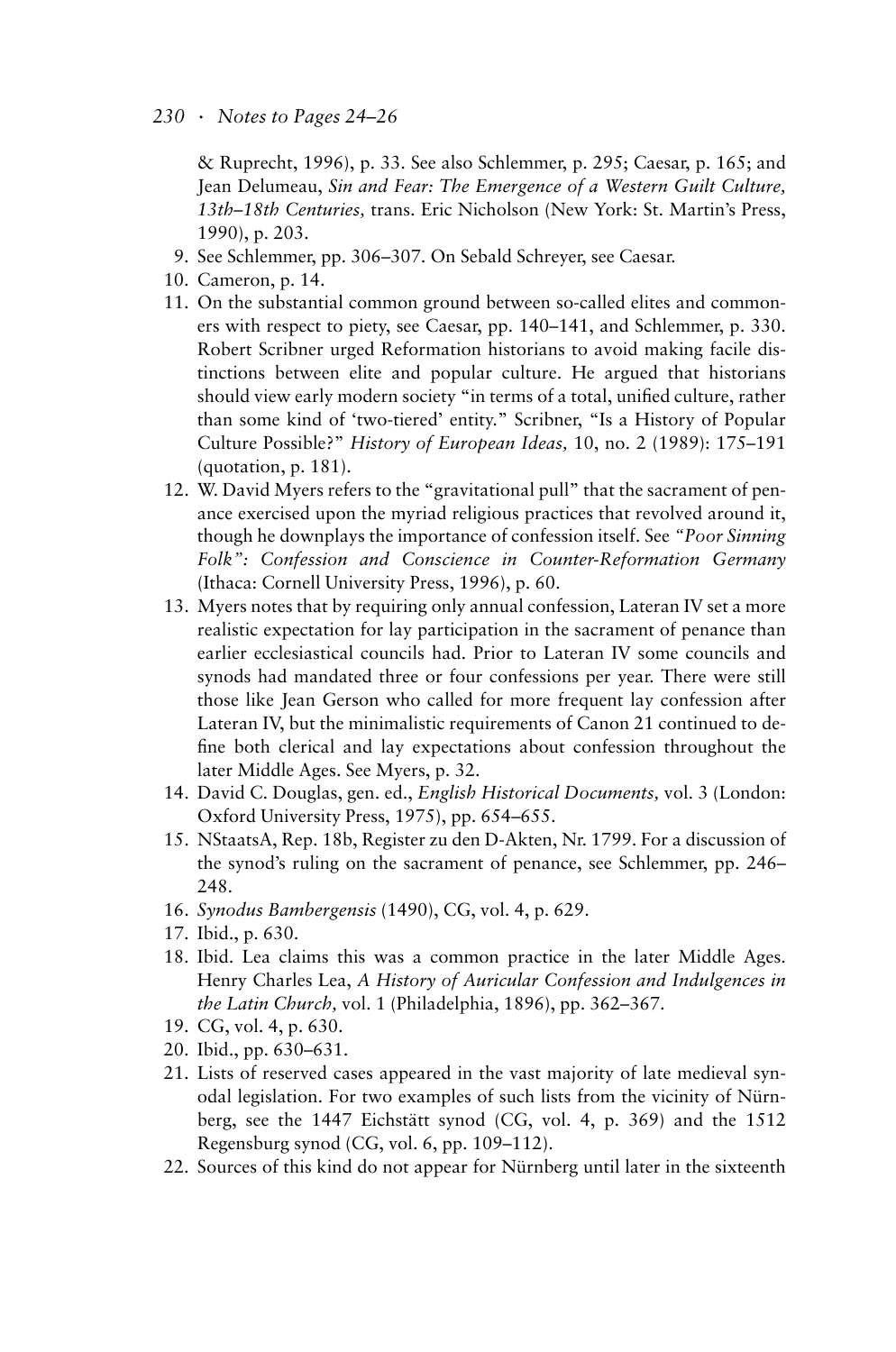century. See Matthäus Simon, "Zur Geschichte der Kirchenbücher," ZbKg, 33 (1964): 169–174. Schlemmer has also commented on the difficulty of discovering a great deal about the actual practice of confession in pre-Reformation Nürnberg owing to the paucity of sources. See Schlemmer, p. 248.

- 23. It should be noted that the Council did attempt to control the practice of confession by drafting an Ordinance for Confession in April 1475. (See NStaatsA, RB 2, fol. 3′.) Unfortunately, we do not know what this proposal entailed or if it was passed. Schlemmer suggests, in keeping with its desire to oversee the imperial city's other religious practices, "one can safely assume that the Council ensured an orderly administration of the sacrament of penance 'in foro externo.'" See Schlemmer, p. 248.
- 24. Schlemmer, pp. 216–217.
- 25. Ibid., pp. 85 and 453 (n. 140).
- 26. For an older though still valuable treatment of the issue, see Peter Browe's "Die Pflichtbeichte im Mittelalter," *Zeitschrift für katholische Theologie,* 57 (1933): 335–383, espec. pp. 344–345.
- 27. Ibid., p. 348.
- 28. Ibid.
- 29. In 1523 Johannes Cochlaeus observed, "I have seen some very devout people in Nürnberg who go to the sacrament four or six times per year. But the common laity, men and women, come daily to mass not to receive the sacrament, but rather to make sure they are included [*sich teilhaftig zu machen*] in the mass, the sacrifice, and the intercession which the priest offers on behalf of all those who are present." Schlemmer, p. 240.
- 30. Caesar, p. 137. This freedom was officially extended to all Christians in 1516 by Pope Leo X, although the battle between secular and regular clergy for control of the "confession-market" continued throughout the early modern period. See Myers, p. 31.
- 31. See Schlemmer, p. 308, and Weigel, p. 11.
- 32. See Nikolaus Paulus, *Indulgences as a Social Factor in the Middle Ages,* trans. J. Elliot Ross (New York: Devin-Adair, 1922).
- 33. This is the argument of Weigel's article.
- 34. For a copy of this indulgence, see Lea, vol. 3, p. 76.
- 35. Myers acknowledges that late medieval Europeans confessed outside of Lent, but he nonetheless depicts participation in the sacrament of penance as being tied to Lenten communion, except in a few rare cases. See Meyers, pp. 33–39.
- 36. Oscar D. Watkins, *A History of Penance,* 2 vols. (London: Longmans, Green and Co., 1920). See vol. 1, pp. 466–496.
- 37. Tertullian, "On Repentance," in *Ante-Nicene Fathers,* vol. 3 (Grand Rapids: Eerdmans, 1978), p. 663.
- 38. Ibid., p. 664.
- 39. During the Novatian Schism in the mid-third century, Cyprian, the bishop of Carthage, enjoined those who had lapsed under the Decian persecution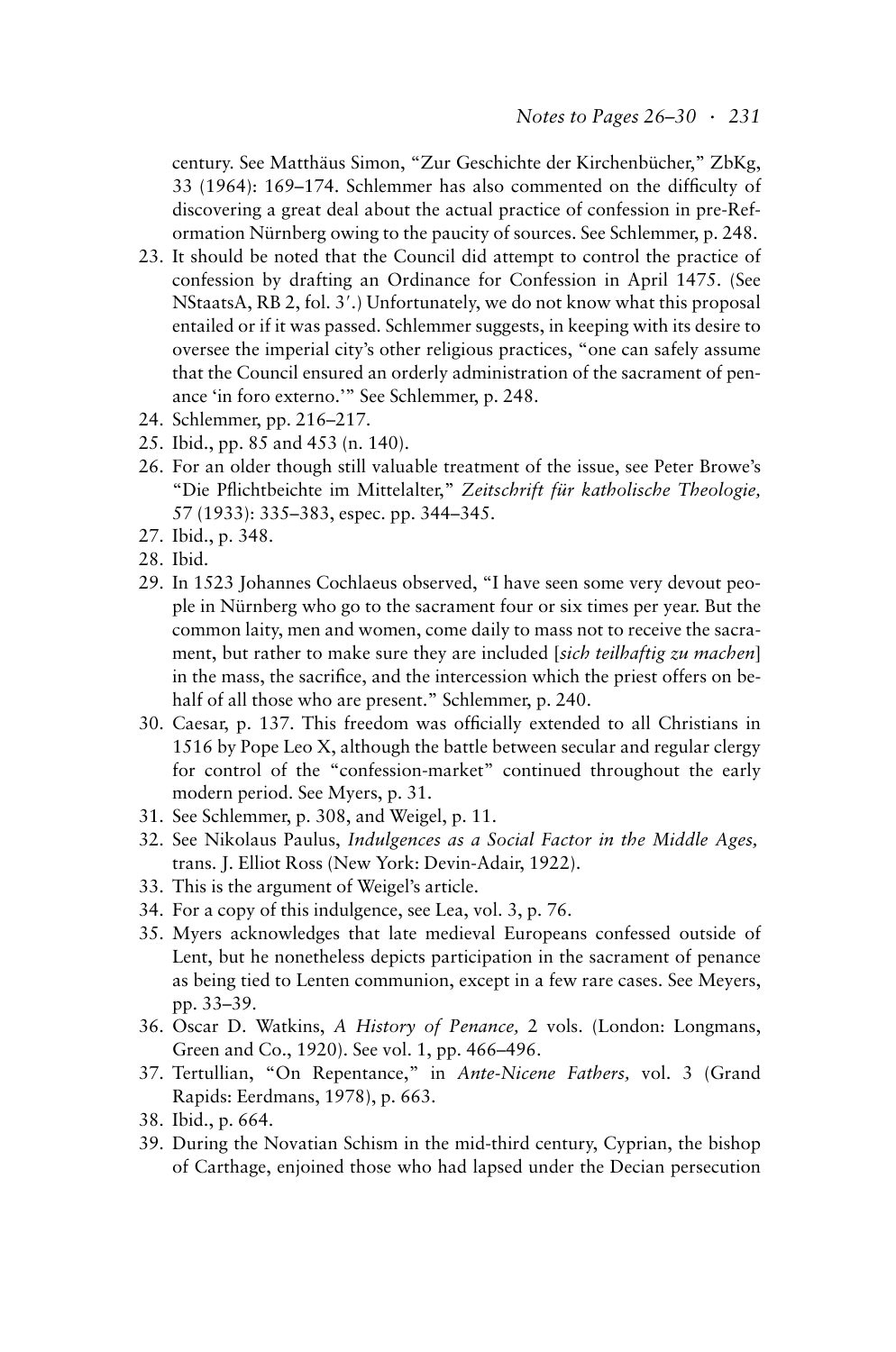*232 • Notes to Pages 30–35*

(250) to seek remission of their sins from the bishops after performing hard penance. See John T. McNeill and Helena M. Gamer, *Medieval Handbooks of Penance: A Translation of the Principal Libri Poenitentiales* (New York: Columbia University Press, 1938), p. 7.

- 40. Watkins asserts, "No indicative form of absolution, as *Ego te absolvo,* is known to come down from the early centuries." See vol. 1, p. 494.
- 41. Ibid., p. 493.
- 42. McNeill and Gamer, p. 17.
- 43. Watkins, vol. 1, pp. 480–481.
- 44. See Watkins, vol. 2, pp. 755–766, and McNeill and Gamer, pp. 28–30.
- 45. See Lea, vol. 2, pp. 102–120.
- 46. McNeill and Gamer, p. 254.
- 47. See John Bossy's treatment of Anselm in *Christianity in the West, 1400– 1700* (Oxford: Oxford University Press, 1985), pp. 3–13.
- 48. Anselm of Canterbury, *Why God Became Man and the Virgin Conception and Original Sin,* trans. and intro. Joseph M. Colleran (Albany: Magi Books, 1969), 1:11, p. 84.
- 49. R. W. Southern, *St. Anselm and His Biographer: A Study of Monastic Life and Thought* (Cambridge, England: Cambridge University Press, 1963), p. 93.
- 50. Anselm, *Why God Became Man,* 1:11, pp. 84–85.
- 51. See Lea, vol. 1, chap. 7, passim.
- 52. See Southern, pp. 108ff.
- 53. *Peycht Spigel der Sünder* (Nürnberg, 1510), fol. N6 (quotations are from the edition of this work in the Houghton Rare Books Library at Harvard University, Typ. 520.10.210).
- 54. Ibid., fol. M6′.
- 55. Hamm, *Bürgertum,* p. 67.
- 56. Thomas Tentler, *Sin and Confession on the Eve of the Reformation* (Princeton: Princeton University Press, 1977), p. 109.
- 57. Ibid., p. 135.
- 58. *Peycht Spigel,* fol. A2.
- 59. Tentler, *Sin and Confession,* p. 151.
- 60. See, e.g., *Peycht Spigel,* fol. D1.
- 61. Most manuals prohibited penitents from naming anyone else in their confessions. The mention here of the need to identify accomplices is unusual and is probably not meant to be taken literally.
- 62. *Peycht Spigel,* fol. C7.
- 63. Ozment, *Age of Reform,* p. 222.
- 64. Duggan, "Fear and Confession," pp. 157–162, and Myers, pp. 33–57.
- 65. Douglas, *Documents,* p. 655.
- 66. For an interesting treatment of the dual roles of the late medieval confessor, see Anne T. Thayer, "Judge and Doctor: Images of the Confessor in Printed Model Sermon Collections, 1450–1520," in Lualdi and Thayer, pp. 10–29.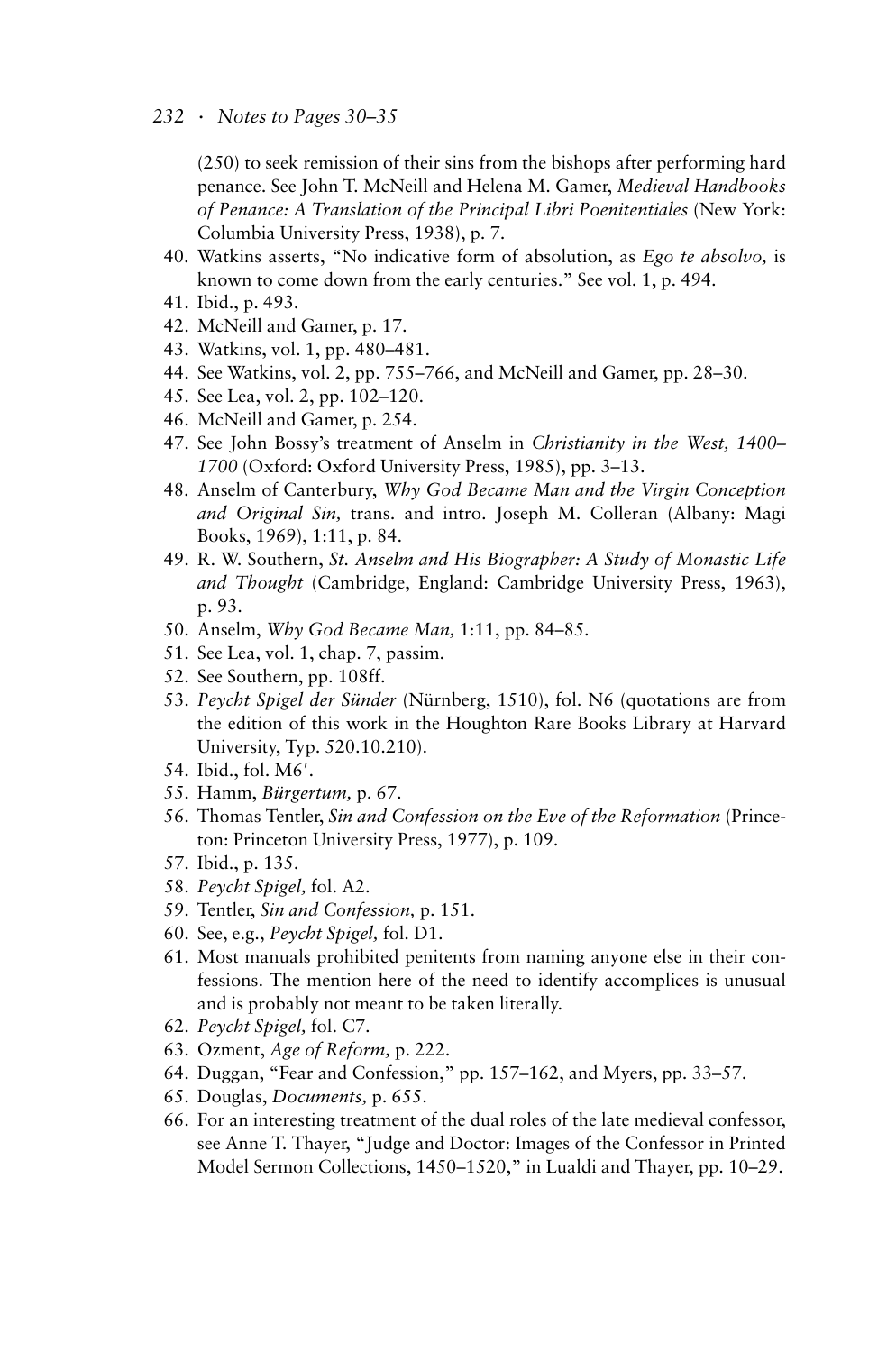- 67. CG, vol. 4, p. 630. A 1512 synod in Regensburg gave identical instructions to its priests. See CG, vol. 6, p. 108.
- 68. CG, vol. 4, p. 368, and vol. 6, p. 108.
- 69. Duggan, "Fear and Confession," p. 164.
- 70. On Fridolin, see Petra Seegets, *Passionstheologie und Passionsfrömmigkeit im ausgehenden Mittelalter. Der Nürnberger Franziskaner Stephan Fridolin zwischen Kloster und Stadt* (Tübingen: Mohr Siebeck, 1998).
- 71. P. Ulrich Schmidt, *P. Stephan Fridolin, ein Franziskanerprediger des ausgehenden Mittelalters* (Munich: Verlag der J. J. Lentner'schen Buchhandlung, 1911), p. 43.
- 72. *Peycht Spigel,* fol. C2.
- 73. "Anweisungen zum Beichthören" (1518), NSB Hs. Abt., Theol. 240, 4o, fol. 231.
- 74. Duggan, "Fear and Confession," p. 163. No such stipulation occurs in the legislation from the 1490 Bamberg synod.
- 75. CG, vol. 6, p. 108.
- 76. *Peycht Spigel,* fol. B7′.
- 77. The Nürnberg Council was never happy about mendicants' being able to hear confessions in the imperial city because they represented the presence of a foreign element over which it had no control. Even in 1451 when Nicholas of Cusa repeated the official position first promulgated by Pope Honorius III in 1221 that allowed mendicants to hear confessions, the Nürnberg Council balked. In 1475 the Council attempted to remedy this situation by establishing its own order for confession. (See n.23 above.) Nevertheless, mendicants continued hearing confessions in Nürnberg until the magistrates finally prohibited them from doing so in 1525, when the city formally adopted the Reformation.
- 78. Tentler, *Sin and Confession,* pp. 99–104.
- 79. The Council's yearly decision to hire members of the lower clergy during Lent to hear confessions had an economic as well as religious motivation. This was one way the magistrates sought to compensate common priests and monks who had been forbidden from competing with burghers economically. In 1475 Pope Sixtus IV responded favorably to an appeal from the Nürnberg Council to forbid the city's secular and regular clergy from distributing beer and wine and from offering medical and legal services to Nürnbergers. The Council had requested this action because it had received ongoing complaints from Nürnbergers about members of the clergy who were moving in on the burghers' economic turf. See Schlemmer, pp. 85–86, 433 (n. 140).
- 80. CG, vol. 4, p. 630.
- 81. Bossy, *Christianity in the West,* p. 49.
- 82. Douglas, *Documents,* pp. 654–655.
- 83. Tentler, *Sin and Confession,* pp. 318–340.
- 84. *Peycht Spigel,* fol. C2′.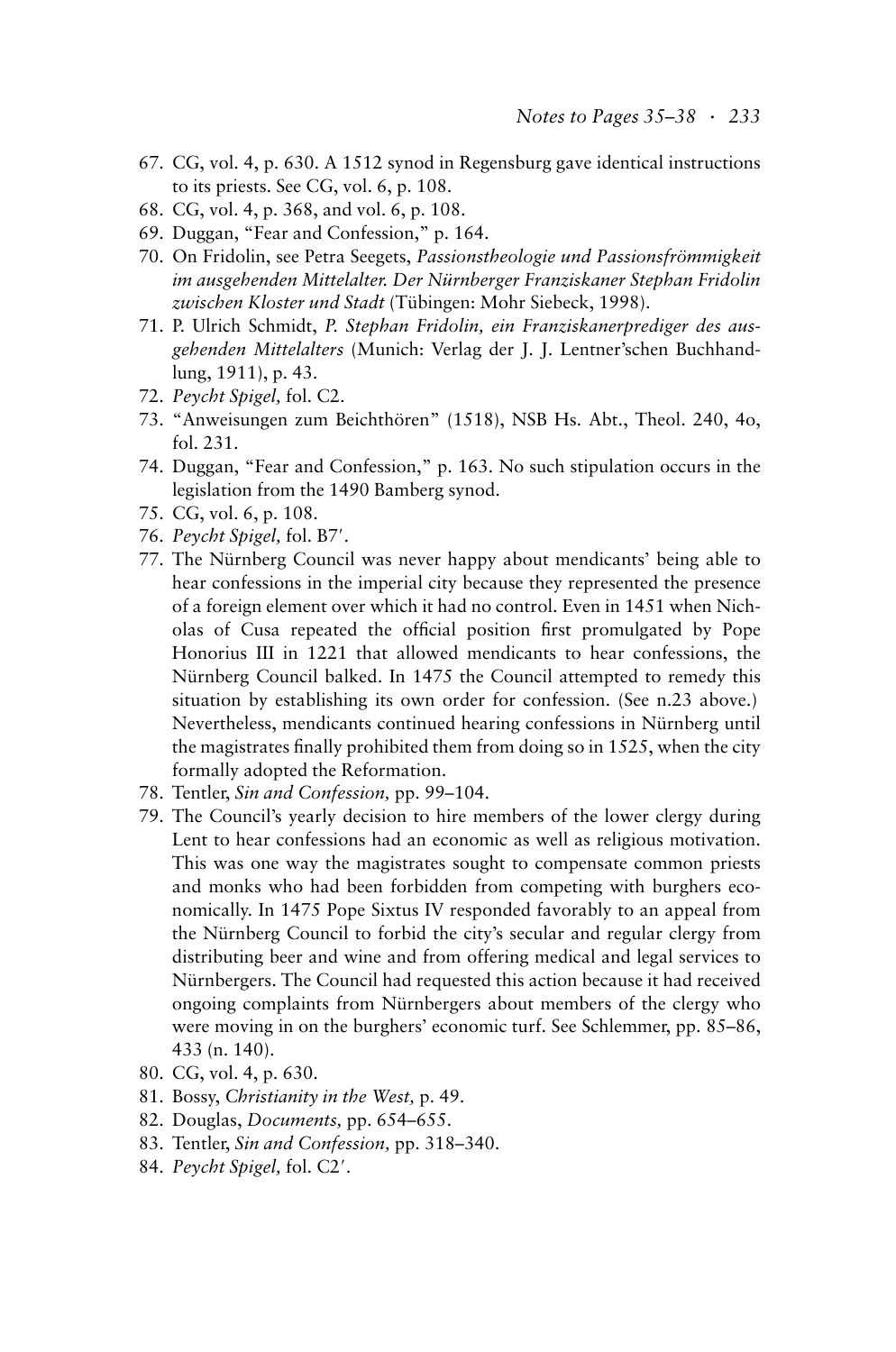- 85. Ibid., fol. L2.
- 86. Ibid. See also NSB Hs. Abt., Theol. 240, 4o, fol. 233′.
- 87. Bossy, *Christianity in the West,* p. 55.
- 88. See Pierre J. Payer, "Penance and Penitentials," DMA, vol. 9, pp. 487–493.
- 89. See Tentler, *Sin and Confession,* pp. 18–27, 233–273; Tentler, "The Summa for Confessors as an Instrument of Social Control," in Charles Trinkaus and Heiko Oberman, eds., *The Pursuit of Holiness in Late Medieval and Renaissance Religion* (Leiden: Brill, 1974), pp. 101–126, espec. pp. 109– 113; and Myers, pp. 15–26.
- 90. E. Jane Dempsey Douglas, *Justification in Late Medieval Preaching: A Study of John Geiler of Kaisersberg* (Leiden: Brill, 1966). See chaps. 4 and 5.
- 91. D. Catherine Brown, *Pastor and Laity in the Theology of Jean Gerson* (Cambridge, England: Cambridge University Press, 1987), pp. 56–72.
- 92. Berndt Hamm, *Frömmigkeitstheologie am Anfang des 16. Jahrhunderts: Studien zu Johannes von Paltz und seinem Umkreis* (Tübingen: Mohr Siebeck, 1982). See chap. 5. Paltz and Luther were both at the Augustinian monastery in Erfurt in 1505 and probably knew each other.
- 93. Cameron, p. 81.
- 94. Tentler has argued, "theories of forgiveness could not proclaim certain solutions to all problems because they had to deal with intangible substances the sorrow of the penitent, the power of the keys, and the grace of Christ." See Tentler, *Sin and Confession,* p. 300.
- 95. Pelikan writes, "the casuistry of penance was notorious for producing differences of opinion [among late medieval theologians]." Jaroslav Pelikan, *The Christian Tradition: A History of the Development of Doctrine,* vol. 4: *Reformation of Church and Dogma (1300–1700)* (Chicago: University of Chicago Press, 1984), p. 11.
- 96. CG, vol. 4, p. 630.
- 97. Between 1480 and 1502 Anton Koberger printed nine editions of Herolt's *Sermones discipuli de tempore et de sanctis,* three editions of Angelus of Clavasio's *Angelica,* and one edition of Johannes von Freiburg's *Summa confessorum.* An additional edition of Johannes Nyder's *Manuale confessorum* appeared in the imperial city in 1471, perhaps printed by Anton Koberger. See the section on Anton Koberger in Oscar Hase, *Die Koberger: Eine Darstellung des Buchhändlerischen Geschäftsbetriebes in der Zeit des Überganges vom Mittelalter zur Neuzeit* (Leipzig, 1885).
- 98. Tentler, *Sin and Confession,* p. 35.
- 99. See comments below on the confessional manuals from the St. Clara Convent.
- 100. *Peycht Spigel,* fol. A3′.
- 101. Ibid., fol. B1′.
- 102. Ibid.
- 103. Ibid., fol. L6′.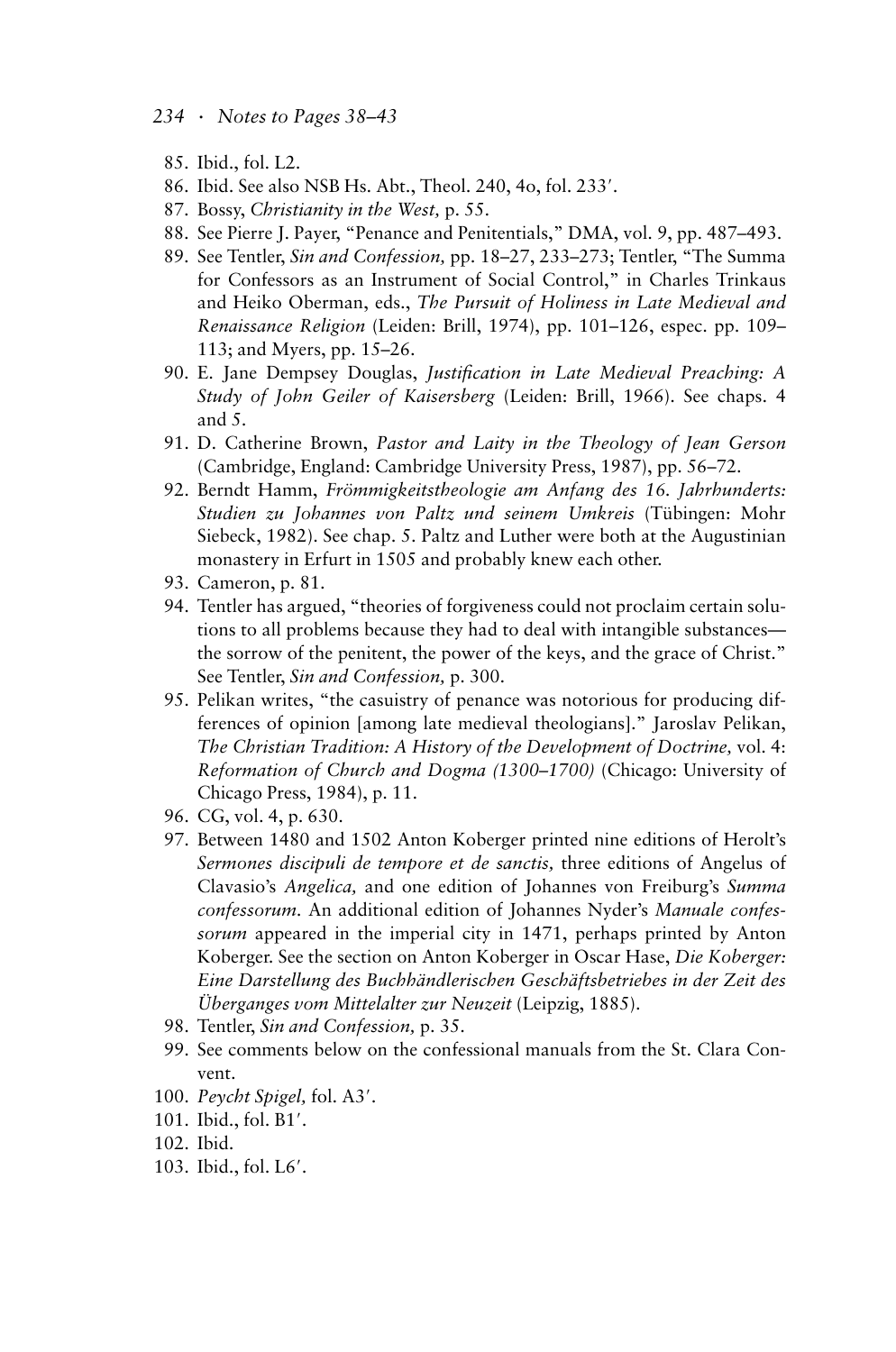- 104. Ibid., fols. L1′–L2.
- 105. Ibid., fols. L5–L5′.
- 106. Ibid., fol. L6′. See also Lindberg, p. 63.
- 107. See Karin Schneider and Otto Harrassowitz, eds., *Die Handschriften der Stadtbibliothek Nürnberg,* vol. 1: *Die deutschen mittelalterlichen Handschriften* (Wiesbaden: Harrassowitz, 1965), pp. xi–xv.
- 108. "Beichtraktat" (ca. 1454), NSB Hs. Abt., Cent. VI, 43e, 9, fol. 169′.
- 109. Ibid., fols. 169′–170.
- 110. "Von der Beichte" (second half of fifteenth century), NSB Hs. Abt., Cent. VII, 62, 12, fol. 70′.
- 111. Ibid., fol. 77.
- 112. Tentler, *Sin and Confession,* p. 269.
- 113. Ibid., p. 270.
- 114. Ibid.
- 115. Ibid., p. 285.
- 116. Schmidt, pp. 26–28.
- 117. The *Schatzbehalter oder Schrein der wahren Reichtümer des Heils und ewiger Seligkeit* was a collection of sermons Fridolin had preached at the St. Clara Convent and was dedicated to the nuns who lived there. It was published by Anton Koberger in 1491. Though a gift for nuns, the work was clearly intended for lay use, having been richly illustrated with woodcuts by Michel Wolgemut and Wilhelm Pleydenwurff. The former was one of Albrecht Dürer's teachers.
- 118. Quoted in Schmidt, p. 88.
- 119. See Myers, pp. 33–60.
- 120. See the discussion of Hermann von Weinsberg in Myers, p. 47, and Steven Ozment, *Protestants: The Birth of a Revolution* (New York: Doubleday, 1992), p. 185.

#### *3. The Assault on the Keys*

- 1. J. F. Knaake, ed., *Johann von Staupitzens sämmtliche Werke,* vol. 1: *Deutsche Schriften* (Potsdam, 1867), pp. 27–28.
- 2. Staupitz insisted that contrition was a necessary prerequisite to obtaining divine forgiveness. He discounted attrition entirely. But he also taught that God would give this true sorrow to those who asked him for it. Knaake, pp. 16–17. David Steinmetz asserts that for Staupitz, "the origin of genuine contrition is not the love of the soul for God—an act which in any case the human will under the power of sinful concupiscence is incapable of producing—but rather the love of God for the soul. All human love for God, and therefore all contrition, is a response to the prior love of God, which evokes this devotion and makes it possible." David Curtis Steinmetz, *Misericordia Dei: The Theology of Johannes von Staupitz in Its Late Medieval Setting* (Leiden: Brill, 1968), p. 101.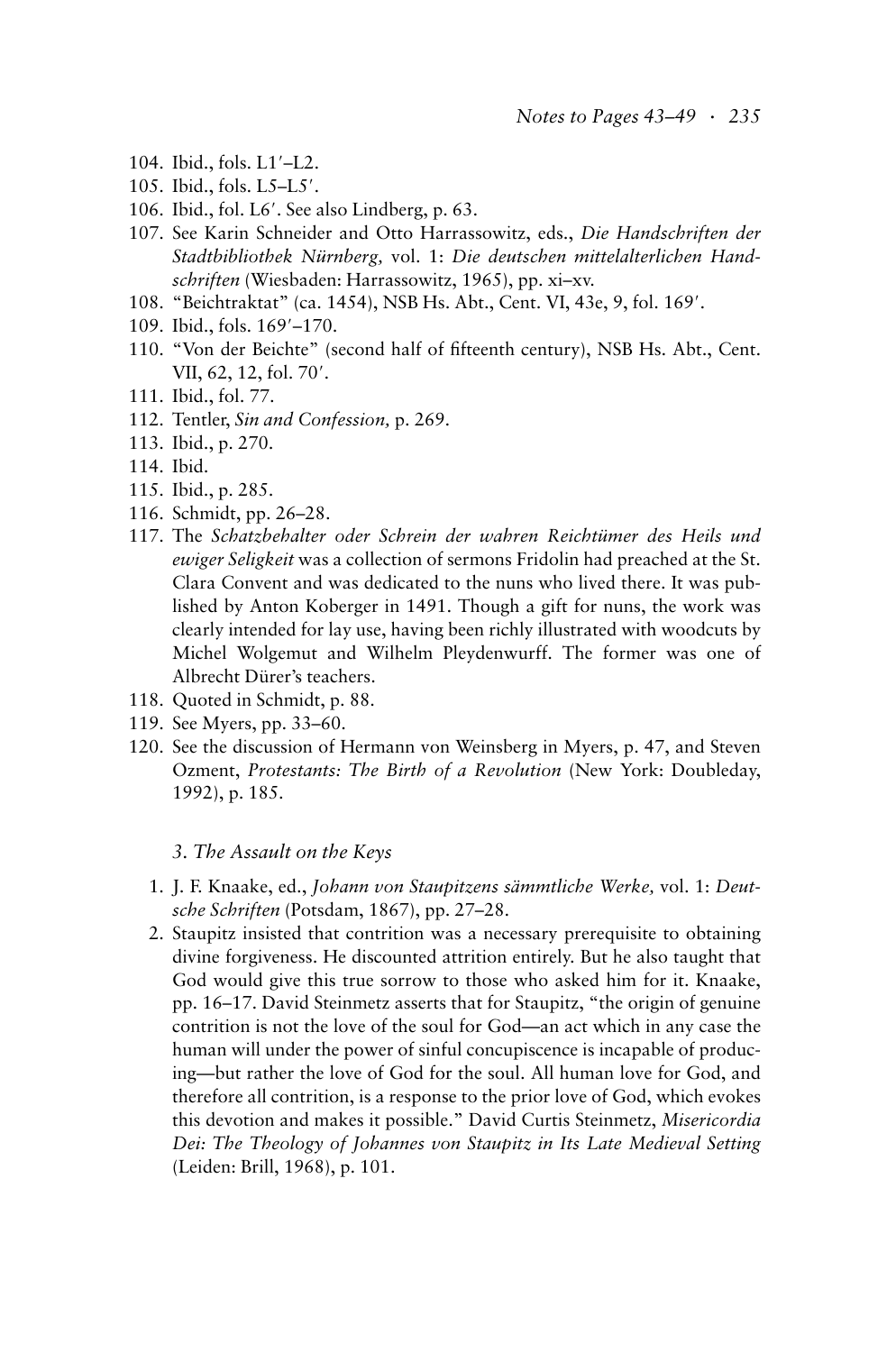- *236 • Notes to Pages 49–52*
	- 3. Knaake, p. 17. Steinmetz maintains that Staupitz had a throroughly traditional view of the keys. Priests actually mediated forgiveness and did not simply declare what God had already done. Steinmetz, *Misericordia Dei,* pp. 103–104.
	- 4. Knaake, p. 19.
	- 5. Ibid., p. 39.
	- 6. Ibid., p. 40.
	- 7. Ibid., p. 41.
	- 8. Steinmetz, *Misericordia Dei,* pp. 96–97.
	- 9. Jurist Christoph Scheurl said of Staupitz's reception in the imperial city, "In the five years I have spent in Nürnberg, I have not seen anyone honored with such distinction." See Friedrich Roth, *Die Einführung der Reformation in Nürnberg, 1517–1528* (Würzburg, 1885), p. 53.
	- 10. See Strauss, *Nuremberg,* chap. 6, "Learning and the Arts," pp. 231–283.
	- 11. The group's other members included the imperial city's two treasurers, Anton Tucher and Hieronymus Ebner; three of its Elders, Kaspar Nützel, Hieronymus Holzschuher, and Andreas Tucher; a Senior Mayor, Martin Tucher; a Junior Mayor, Sigmund Fürer; a Senior Designated Man, Christoph Fürer; and Georg Behaim, the provost of St. Lorenz Church. See Harold Grimm, *Lazarus Spengler: A Lay Leader of the Reformation* (Columbus: Ohio State University Press, 1978), p. 25, and Strauss, *Nuremberg,* p. 160.
	- 12. Gunter Zimmermann argues that at least three of the magistrate members of the *Sodalitas* remained loyal to the old Church: Christoph Fürer, Hieronymus Holzschuher, and Andreas Tucher. See Zimmermann, "Das Nürnberger Religionsgespräch," pp. 136–144.
	- 13. On the role that humanist fraternities played during the early years of the Reformation, see Bernd Moeller, "The German Humanists and the Reformation," in Moeller, *Imperial Cities,* p. 25.
	- 14. Wilhelm Reindell, ed., *Wenzel Lincks Werke, Erste Hälfte: Eigene Schriften bis zur zweiten Nürnberger Wirksamkeit* (Marburg, 1894), p. 29.
	- 15. Ibid., p. 38.
	- 16. On Scheurl's uneasy relationship with the evangelical movement, see Steven Ozment, *Flesh and Spirit: Private Life in Early Modern Germany* (New York: Viking, 1999), pp. 56–60.
	- 17. Strauss notes that Nützel had a special interest in the indulgence trade in Nürnberg that may well have influenced his decision to translate and publish Luther's *Theses.* Nützel had been representing the Council in negotiations with the bishop of Bamberg and the pope regarding the preaching of an indulgence in Nürnberg for the building of St. Peter's in Rome. Both Nützel and the Council opposed the idea, and Luther's *Theses* gave them further justification for their position. Strauss, *Nuremberg,* p. 161.
	- 18. WA, vol. 1, p. 233, theses 1 and 2.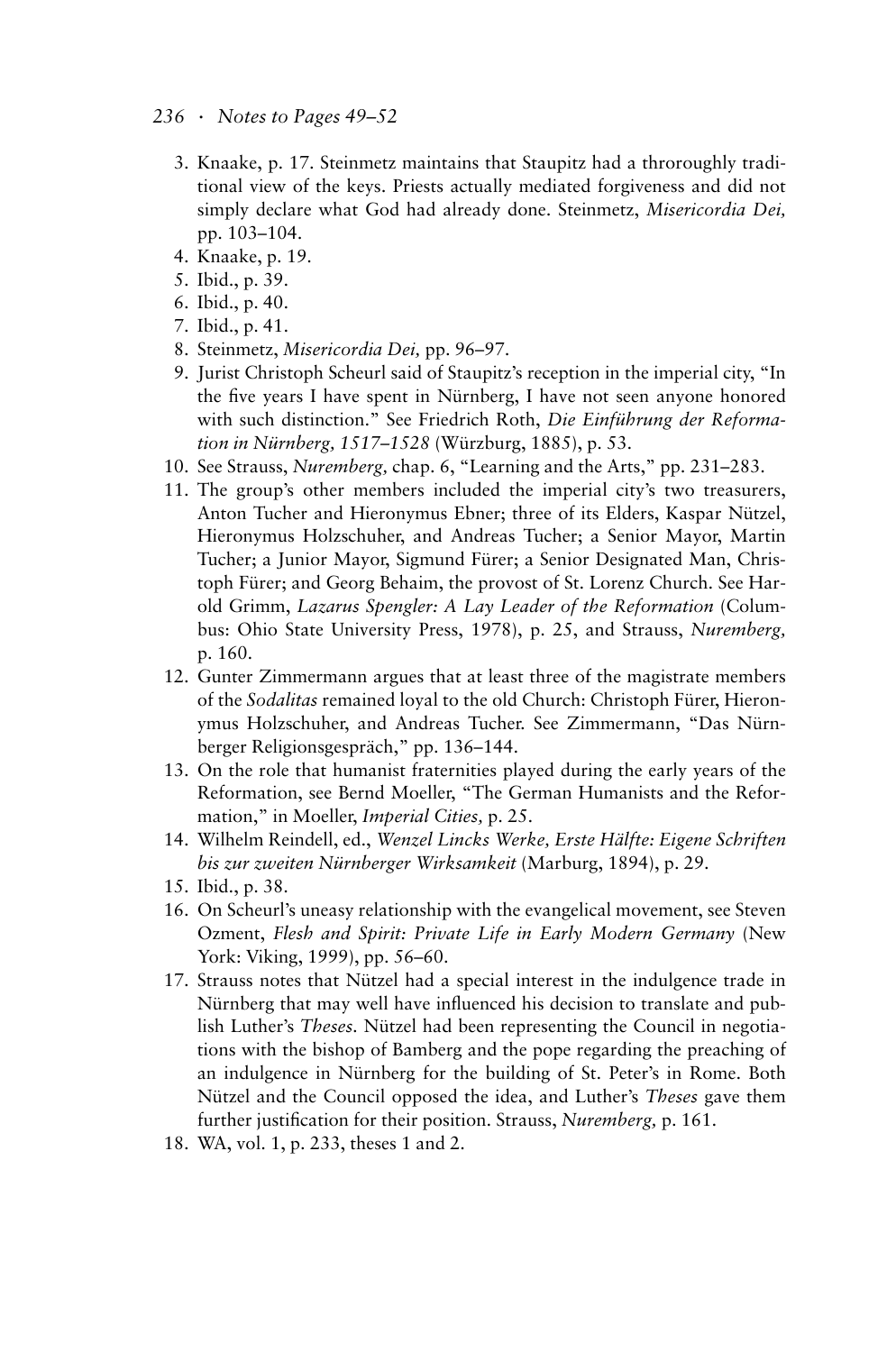- 19. Ibid., pp. 233 and 235, theses 5 and 34.
- 20. Ibid., p. 233, thesis 4.
- 21. Ibid., p. 233, thesis 8.
- 22. Nürnberg printer Jobst Gutknecht published two editions of this pamphlet in 1519. WA, vol. 2, p. 57.
- 23. Phillip Norton Bebb, "The Lawyers, Dr. Christoph Scheurl, and the Reformation in Nürnberg," in Lawrence P. Buck and Jonathon W. Zophy, eds., *The Social History of the Reformation* (Columbus: Ohio State University Press, 1972), p. 60.
- 24. WA, vol. 2, p. 59, art. 2.
- 25. WA, vol. 2, p. 60, arts. 5 and 6.
- 26. Luther concluded the treatise, "the sum of the matter is this: those who place their trust in God and not in their own work or any creature will be blessed." Ibid., p. 64, ll. 18–20.
- 27. It was published twice by Jobst Gutknecht in 1520. WA, vol. 2, p. 711.
- 28. Luther had made the same argument already in *Pro veritate inquirenda et timoratis conscientiis consolandis* (1518), where he asserted, "The remission of guilt calms the heart and takes away the greatest of all punishments, namely, the consciousness of sin." WA, vol. 1, p. 630, art. 2.
- 29. WA, vol. 2, p. 714, ll. 12–20.
- 30. Ibid., p. 715, l. 12.
- 31. Ibid., p. 715, ll. 36–37.
- 32. Already in the *Ninety-Five Theses* Luther had asserted that contrition could not be the basis for forgiveness because no one could ever be sure of the integrity of his sorrow (WA, vol. 1, p. 234, thesis 30). In *Pro veritate* he had referred to the founding of absolution on the penitent's contrition as a "machine of despair" *(desperationis machina)* (WA, vol. 1, p. 631, art. 19). In his *Sermo de Poenitentia* (1518), he had insisted that true contrition was a gift from God that was completely beyond the natural powers of human beings (WA, vol. 1, p. 322, ll. 9–10).
- 33. WA, vol. 2, p. 716, ll. 7–12.
- 34. Throughout this sermon Luther emphasized that God's forgiveness was "utterly free" (*lauter unsunst* or *umb sunst*). See, e.g., p. 718, l. 15, and p. 720, l. 2.
- 35. See Bernhard Lohse, "Die Privatbeichte bei Luther," *Kerygma und Dogma* 14, no. 3 (1968): 217, 219.
- 36. WA, vol. 2, p. 721, ll. 24–32. Luther admitted already in his *Sermo de Poenitentia* that it was difficult to discern between mortal and venial sins with any confidence. WA, vol. 1, p. 322, ll. 34–35.
- 37. WA, vol. 2, p. 718, art. 8. See Luther's comment to the same effect in *Pro veritate.* WA, vol. 1, p. 631, art. 25.
- 38. Tentler argues that while Luther agreed with the Lombardist position on penance, his emphasis on contrition as a divine gift that no human being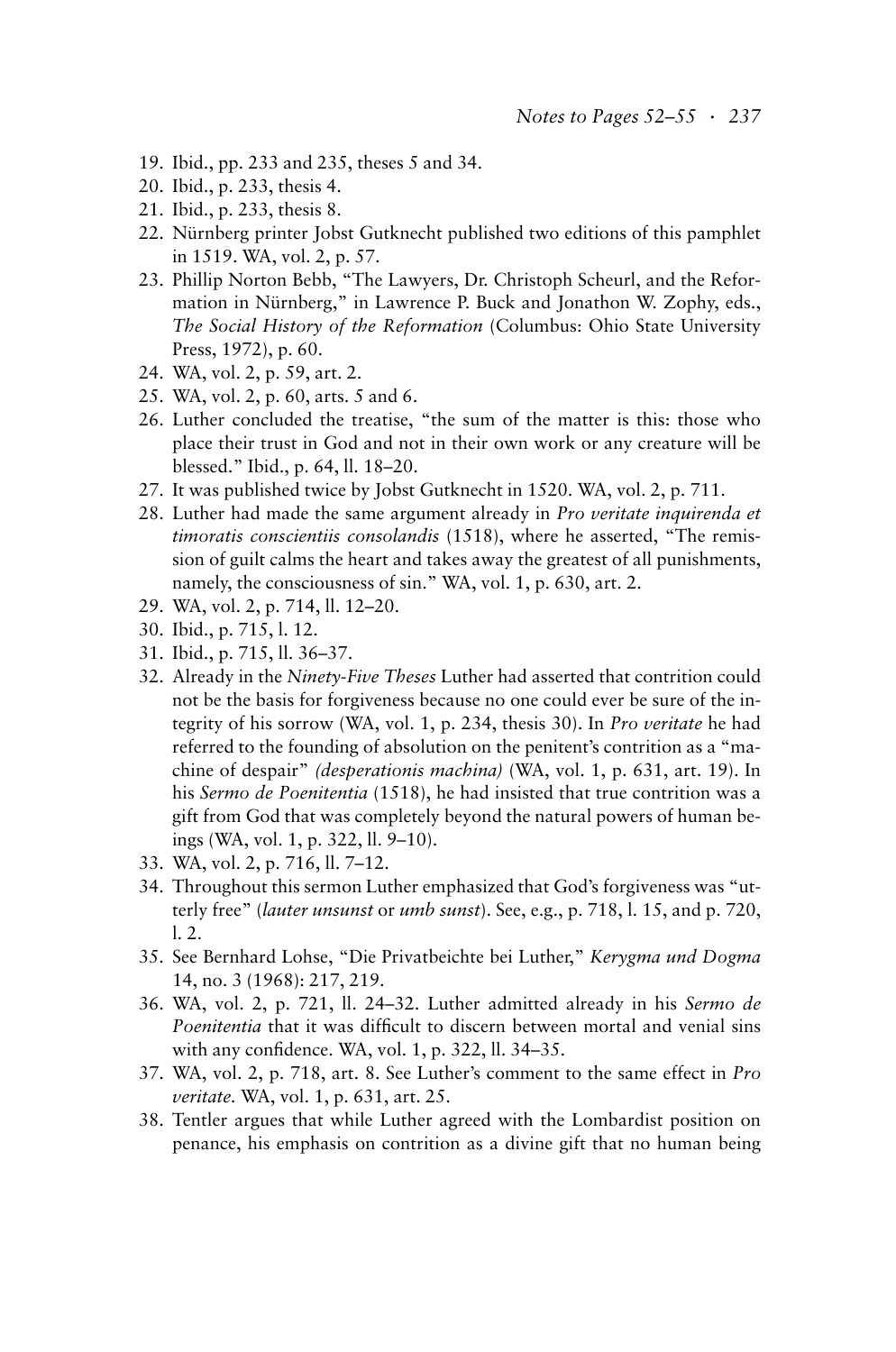*238 • Notes to Pages 55–58*

could achieve on her own subverted the contritionist school. Luther "used contritionist language to undermine contritionism itself and to build a new institution of forgiveness." See Tentler, *Sin and Confession,* p. 354.

- 39. See Lohse, "Privatbeichte," p. 217. Luther did instruct confessors to make sure that penitents were capable of receiving the word of forgiveness, but this responsibility did not entail moral interrogation. It likely meant a brief assessment of the confessant's understanding of the gospel, a premonition of the examination of faith *(Glaubensverhör)* Luther would later require of penitents. See the discussion of the examination of faith in Chapter 4.
- 40. See Lea, vol. 1, pp. 219–226.
- 41. WA, vol. 2, p. 716, ll. 28–31.
- 42. Ibid., p. 719, ll. 16–18.
- 43. Luther made this point explicitly in *Pro veritate,* where he argued that because the priest ministers the Word that calls forth faith from the penitent, his role is necessary. WA, vol. 1, p. 632, art. 33.
- 44. WA, vol. 2, p. 716, l. 36.
- 45. For a rather unsympathetic assessment of Luther's appeal to Nürnbergers, see Strauss, *Nuremberg,* pp. 166–172. Strauss places the promise of certainty in the face of death and judgment at the center of the reformer's appeal but laments the success of this "fundamentalist creed."
- 46. See Carl E. Braaten and Robert W. Jenson, eds., *Union with Christ: The New Finnish Interpretation of Luther* (Grand Rapids: Eerdmans, 1998). Though the Finns go too far in seeking to find in Luther an Orthodox doctrine of theosis, they are certainly correct to stress the importance of the indwelling Christ in the reformer's soteriology.
- 47. Though there is no record of a Nürnberg printer having published an edition of this treatise, we know that Albrecht Dürer obtained a copy of it while on his journey to the Netherlands, and likely brought it back with him to the imperial city. J. A. Goris and G. Marlier, eds., *Albrecht Dürer: Diary of His Journey to the Netherlands, 1520–1521* (Greenwich, Conn.: New York Graphic Society, 1971), p. 98.
- 48. Luther argued in the conclusion to *De captivitate Babylonica ecclesiae,* "it has seemed proper to restrict the name of sacrament to those promises which have signs attached to them. The remainder, not being bound to signs, are bare promises. Hence, there are, strictly speaking, but two sacraments in the church of God—baptism and the bread. For only in these two do we find both the divinely instituted sign and the promise of forgiveness of sins. The sacrament of penance, which I added to these two, lacks the divinely instituted visible sign, and is, as I have said, nothing but a way and a return to baptism." WA, vol. 6, p. 572, ll. 10–34. (I have followed the LW translation. See vol. 36, p. 124.) Luther wished to rehabilitate baptism in this treatise because he felt it had been overshadowed by penance, something late medieval theologians saw as a "second plank" to which penitents could repair when in need of forgiveness for post-baptismal sin. Against the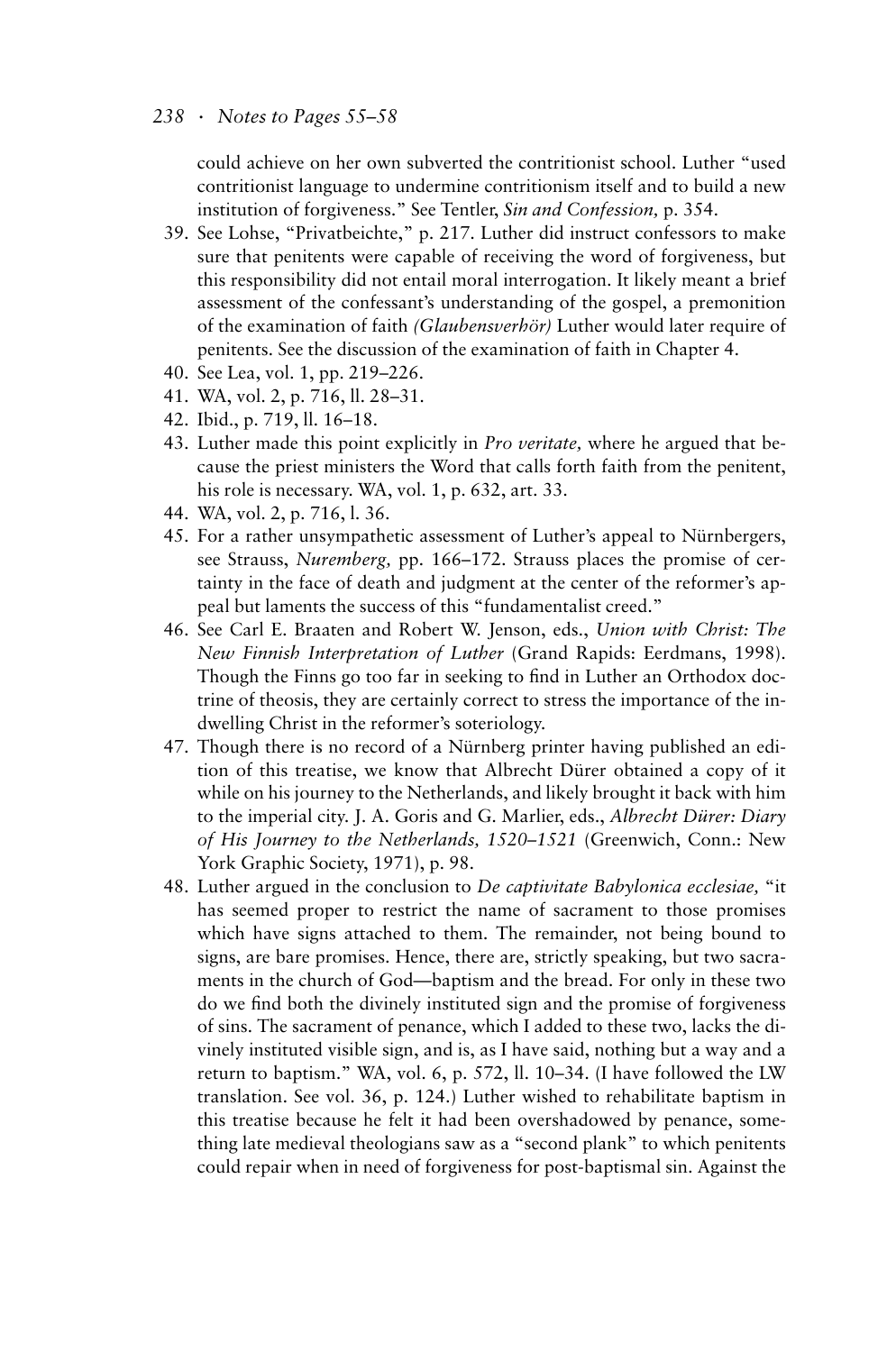traditional view Luther maintained that baptismal grace remained efficacious throughout a believer's life.

- 49. Berndt Hamm and Wolfgang Huber, eds., *Lazarus Spengler Schriften,* vol. 1: *Schriften der Jahre 1509 bis Juni 1525* (Gütersloh: Gütersloher Verlagshaus, 1995), p. 86, l. 8.
- 50. Ibid., p. 87, l. 13.
- 51. See discussion of Jeremias Mülich below.
- 52. Hamm and Huber, pp. 90, l. 15–91, l. 6.
- 53. Ibid., p. 91, ll. 10–11.
- 54. Ibid., p. 92, ll. 1–8.
- 55. Ibid., p. 95, ll. 8–19.
- 56. Ibid., p. 89, ll. 5–11.
- 57. Early in 1520 Dürer wrote a letter to George Spalatin, chaplain to Elector Frederick of Saxony, in which he exclaimed, "I pray your worthiness to beseech his Electoral Grace to take the praiseworthy Doctor Martin Luther under his protection, for the sake of Christian truth, for that is of more importance to us than all the power and riches of this world; because all things pass away with time; truth alone endureth for ever. God helping me, if ever I meet Dr. Martin Luther, I intend to draw his portrait carefully from life and engrave it on copper, to be a lasting remembrance of a Christian man, who helped me out of great distress. And I beg your worthiness to send me, for my money, anything new that Doctor Martin may write." William Martin Conway, trans. and ed., *The Writings of Albrecht Dürer* (New York: Philosophical Library, 1958), pp. 155–156.
- 58. Also in 1520 Dürer wrote down on a scrap of paper the following confession of faith: "Seeing that through disobedience of sin we have fallen into everlasting Death, no help could have reached us save through the incarnation of the Son of God, whereby He through His innocent suffering might abundantly pay the Father all our guilt, so that the Justice of God might be satisfied. For He has repented of and made atonement for the sins of the whole world, and has obtained of the Father Everlasting Life. Therefore Christ Jesus is the Son of God, the highest power, who can do all things, and He is the Eternal Life. Into whomever Christ comes he lives, and himself lives in Christ. Therefore all things are in Christ good things. There is nothing good in us except it becomes good in Christ. Whosoever therefore will altogether justify himself is unjust. If we will what is good, Christ wills it in us. No human repentance is enough to equalise deadly sin and be fruitful." Ibid., p. 155.
- 59. Hamm and Huber, p. 100, ll. 2–6.
- 60. Ibid., pp. 79–81.
- 61. Grimm, p. 39.
- 62. The Council had learned that the bishops of Würzburg and Augsburg along with Duke Wilhelm had successfully interceded with Eck and the pope for Bernhard Adelmann, a canon in Augsburg, whose name was also on the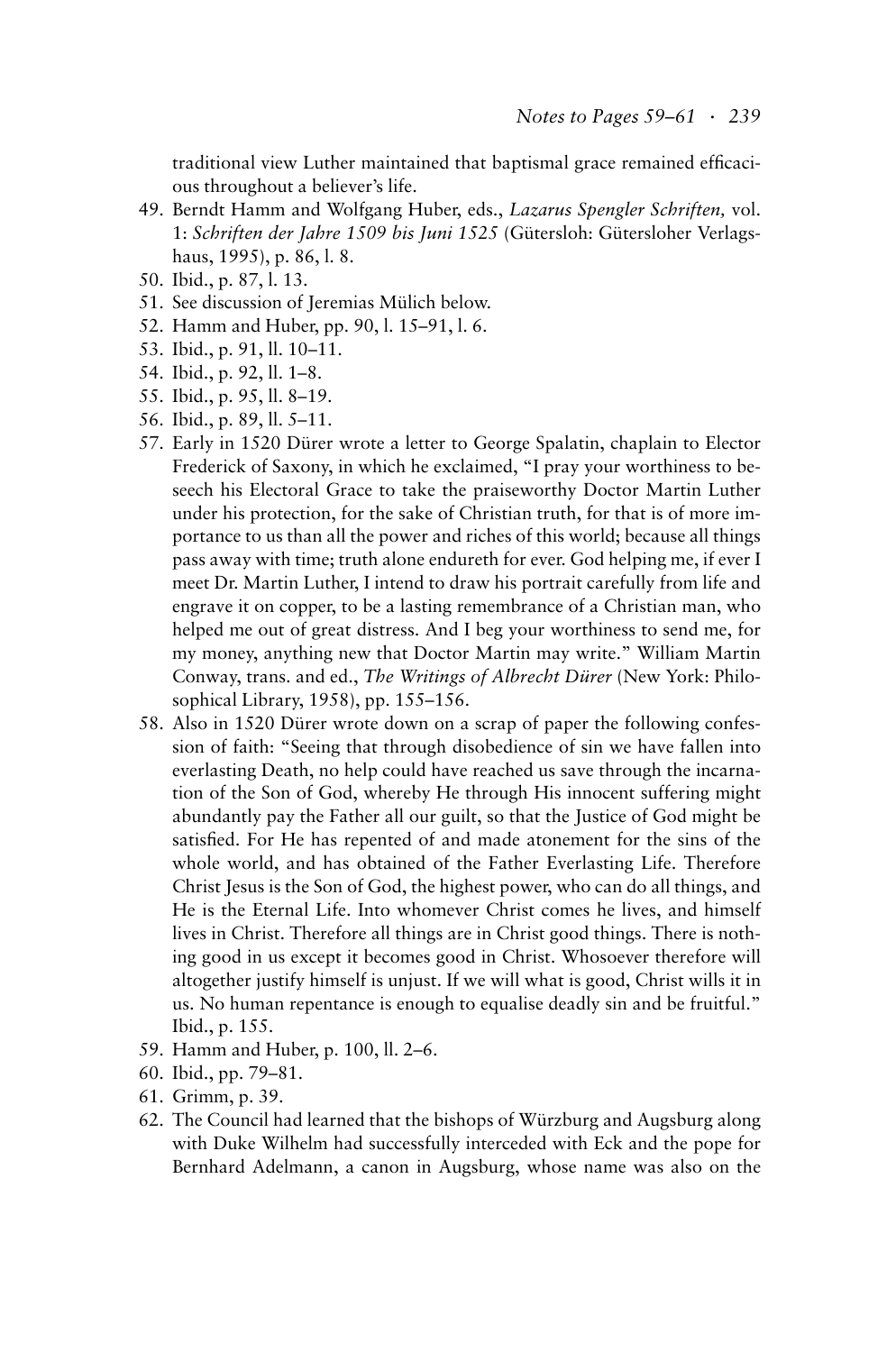*240 • Notes to Pages 61–64*

bull. They sought a similar course of action to exonerate Spengler and Pirckheimer. Hamm and Huber, p. 135.

- 63. The Council mistakenly thought it had until December 19 to respond because it had received the bull from the bishop of Bamberg on October 17. In fact, the sixty days had expired over two weeks earlier. Engelhardt, "Die Reformation in Nürnberg" (1936), p. 45.
- 64. Ibid., p. 53.
- 65. Eck had absolved Bernhard Adelmann under similar circumstances. Grimm, p. 42. Hamm suggests that it was Adelmann who had Spengler's *Schutzrede* printed in Augsburg. See Hamm and Huber, p. 135.
- 66. See Grimm, pp. 41–43.
- 67. Hamm and Huber, pp. 137, l. 1–138, l. 7.
- 68. Ibid., pp. 143, l. 22–144, l. 6.
- 69. *Ein Sermon von dem Bann,* WA, vol. 6, pp. 62–75. Luther preached the sermon in 1519, but it was not published until 1520. On Spengler's probable familiarity with the sermon, see Hamm and Huber, pp. 136–137.
- 70. There is no evidence that Luther had actually read *The Defender of the Peace.* Still, as Lohse explains, "elements of views developed in the late Middle Ages had more or less penetrated the politics of the local princes and to that extent became known to a wider circle. In any case, as early as in his composition of the treatise on nobility [i.e., *To the Christian Nobility of the German Nation* (1520)], Luther was aware to a considerable extent of the problems relating to the questions up for debate." Bernard Lohse, *Martin Luther's Theology: Its Historical and Systematic Development* (Minneapolis: Fortress Press, 1999), p. 317.
- 71. Luther wrote, "The ban should be nothing other than a well-intentioned, maternal punishment or a temporary, kindly judgment, that places no one in hell, but rather pulls him out of it and drives him from damnation to salvation. Therefore, we should not only endure it patiently but even receive it with joy and all honor. But for the tyrants, who seek nothing more than their own power, honor, and advantage, there will be dreadful consequences. For they pervert the ban and its work, making poison out of medicine, seeking only material gain—something that would be appalling to God-fearing folk—and never thinking that they will have to give a full account of themselves: woe to them!" WA, vol. 6, p. 68, art. 10.
- 72. *An den christlichen Adel deutscher Nation von des christlichen Standes Besserung* (1520), WA, vol. 6, p. 412, ll. 1–3.
- 73. Ibid., p. 410, l. 11.
- 74. Ibid., p. 408, l. 19.
- 75. Ibid., p. 446, ll. 14–18.
- 76. Quoted in Gottfried Seebaß, "The Reformation in Nürnberg," in Buck and Zophy, *The Social History of the Reformation,* p. 22.
- 77. Pömer was allowed to complete his studies before taking up his new office on January 6, 1521.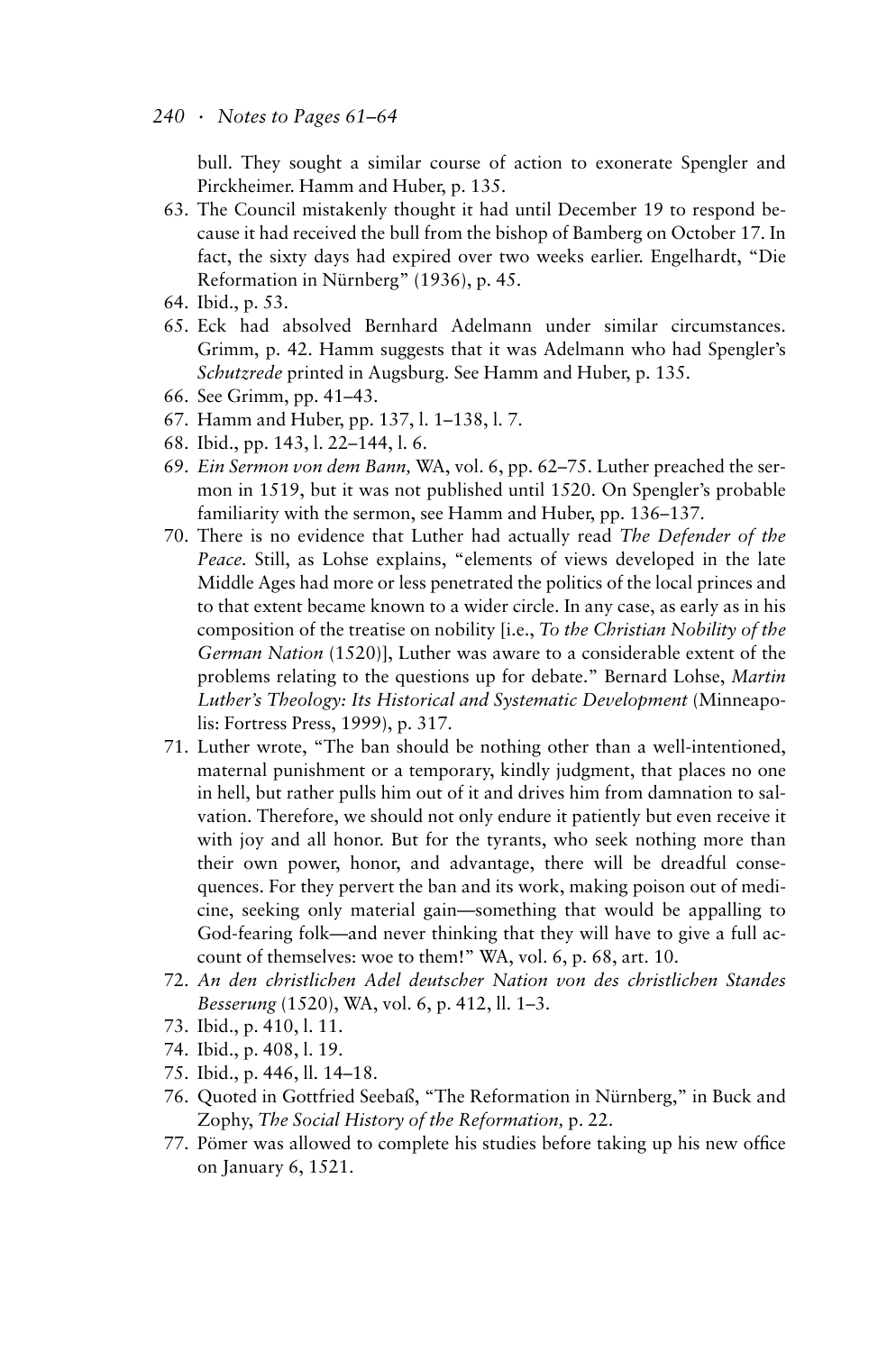- 78. Engelhardt, "Die Reformation in Nürnberg" (1936), p. 88.
- 79. The Schreyer preachership had not been the primary preaching office in St. Sebald's: the recently deceased Church Master had stipulated that the holder of this office should preach only on certain high feast days. However, when the occupant of the church's main preachership died a few years later, Peßler and the Council decided to combine the two offices into one position, which they gave to Schleuppner. From February 1524 on, the Council assumed the responsibility for Schleuppner's financial support. Engelhardt, ibid., p. 90.
- 80. In a unique development, the Council permitted Pistorius to retain his living accommodations and his honorary title as abbot of St. Egidien even after his monastery was dissolved and he had taken a wife. The Council also provided a salary for him throughout his life in Nürnberg, looking to him on several occasions for advice on religious matters. His abbotship was dissolved after his death. NGL, vol. 3, pp. 201–203.
- 81. Stöckl became the preacher in Nürnberg's St. Jacob Church after his monastery was dissolved. He married and had a son, Andreas, who served as jurist to the Council. Ibid., vol. 3, pp. 780–781.
- 82. The Imperial Chamber Court was created at the 1495 Diet of Worms, the Imperial Governing Council at the 1500 Diet of Augsburg. On these two imperial governing bodies, see Hajo Holborn, *A History of Modern Germany: The Reformation* (New York: Knopf, 1964), pp. 43–46.
- 83. The first diet was convened in the spring of 1522. The second one met from November 17, 1522, to March 6, 1523; the third from January to April 1524. For discussions of the three Nürnberg imperial diets, see Cameron, p. 340, and Grimm, pp. 58–71.
- 84. John C. Olin, *The Catholic Reformation: Savonarola to Ignatius Loyola, Reform in the Church, 1495–1540* (New York: Harper & Row, 1969), p. 125.
- 85. Ibid., p. 126.
- 86. The Council retained the right to inspect all books published in the city. Because Spengler was the official censor at this time, it is likely that few works attacking Luther made it to press. Grimm, p. 62.
- 87. The Council sent several of its members to the city's churches to make sure the preachers complied. Strauss, *Nuremberg,* p. 165.
- 88. See Strauss, *Manifestations of Discontent,* p. 52.
- 89. Ibid., nos. 1–3, pp. 53–54, and no. 85, p. 62. (The numbers cited here and in note 91 refer to the numbered grievances.)
- 90. Ibid., p. 56.
- 91. Ibid., no. 43, p. 43. See also nos. 95 and 97, p. 63.
- 92. Grimm, p. 63.
- 93. AOGA, vol. 1, p. 139, ll. 8–13.
- 94. See the discussion of Osiander's *Von schlusseln Bekanntnus* (1533) in Chapter 7, pp. 150–154.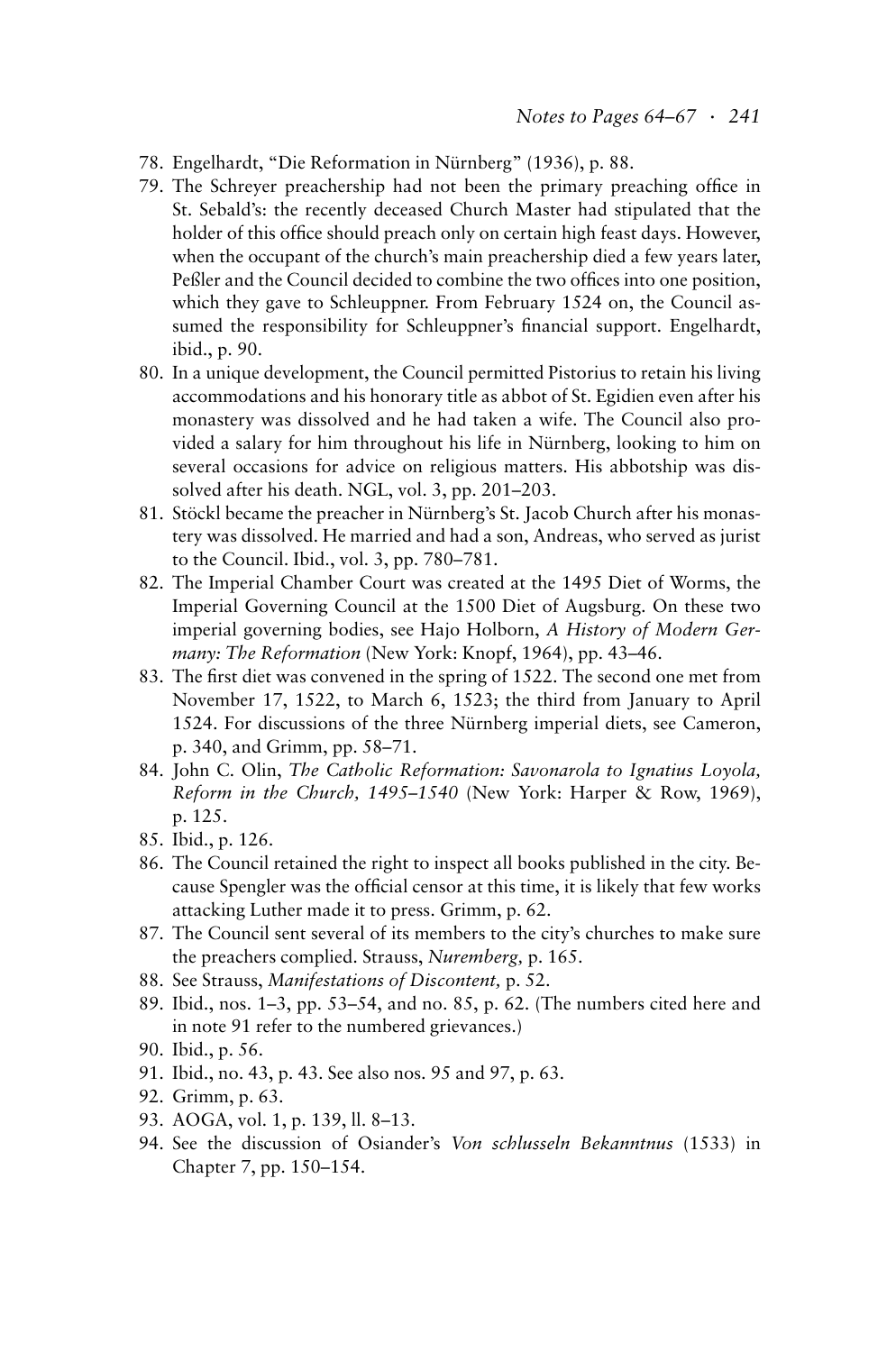- *242 • Notes to Pages 68–70*
	- 95. Roth, *Die Einführung der Reformation in Nürnberg,* p. 143. Volprecht had given communion in both kinds to the *Sodalitas Staupitziana* and to several members of the Augustinian monastery during Holy Week 1523.
	- 96. Ibid.
	- 97. Strauss, *Nuremberg,* p. 165.
	- 98. See, e.g., *Die Hauptartikel, durch welche gemeine Christianheit bisher verführt worden ist,* in Hamm and Huber, pp. 298–339.
- 99. Approximately one-half of the city's households at this time belonged to artisans of one kind or another. Endres, p. 197.
- 100. *Die Wittembergisch Nachtigall,* in A. von Keller and E. Goetze, eds., *Hans Sachs Werke,* vol. 6 (Hildesheim: Olms, 1964), pp. 368–386. For an older English translation, see Hans Sachs, *The Wittenberg Nightingale,* trans. C. W. Schaeffer (Allentown, 1883).
- 101. The *Wittenberg Nightingale,* first published in July 1523, went through five editions in the same year alone. One of these appeared in Bamberg. Köhler, Bib., pt. 1 (1501–1530), vol. 3, pp. 380–382. Engelhardt asserts that the pamphlet also appeared in Nürnberg. See "Die Reformation in Nürnberg" (1936), pp. 124–125.
- 102. *Wittenberg Nightingale,* trans. Schaeffer, pp. 11–12.
- 103. Ibid., p. 16.
- 104. The canon tells the shoemaker that not confessing is much more heretical than not observing fast days. *Disputation zwischen einem chorherren und schuhmacher, darinn das wort gottes und ein recht Christlich wesen verfochten wirt* (1524), in Keller and Goetze, vol. 22, p. 19.
- 105. Ibid.
- 106. *Ain gesprechbuchlein von aim Xodtschneyder und aim Holtzhauer* (1523). Having been persuaded by a Lutheran sawyer that he need not confess to his priest, the Catholic interlocutor in this pamphlet—a woodcutter—concludes, "It follows from this then that the priests cause the consciences of the poor people to despair more than they console them, because they presume to sit in the place of God... Therefore, dear friend, we should confess to Christ, as our own true priest, for Christ himself says to us, 'Come to me all who are burdened and I will refresh you and in me your souls will find rest.'" Köhler I, 1828/4687, fol. B. The pamphlet was published in Augsburg. Also cited in Chrisman, pp. 167–168.
- 107. The title of Kadolzburger's pamphlet was *Ain missiue (oder Sendbrieff) Nicolai Cattelspurger darinn klarlich durch hailig geschrift angezaygt wirt von den falschen leeren auch Abgöterey byßher gehalten wie sy aufgericht vnd verstanden werden sollen seiner Schwester zu Bamberg wonend vmb rechtes glaubens verstand geschriben.* In this work the weaver attacked auricular confession as a form of idolatry that diverted people away from the only true source of salvation, faith in Christ. He asserted that confession to a priest was "simple hypocrisy because one does it so that he might be saved through it." Kadolzburger's pamphlet, actually a letter sent to his sister to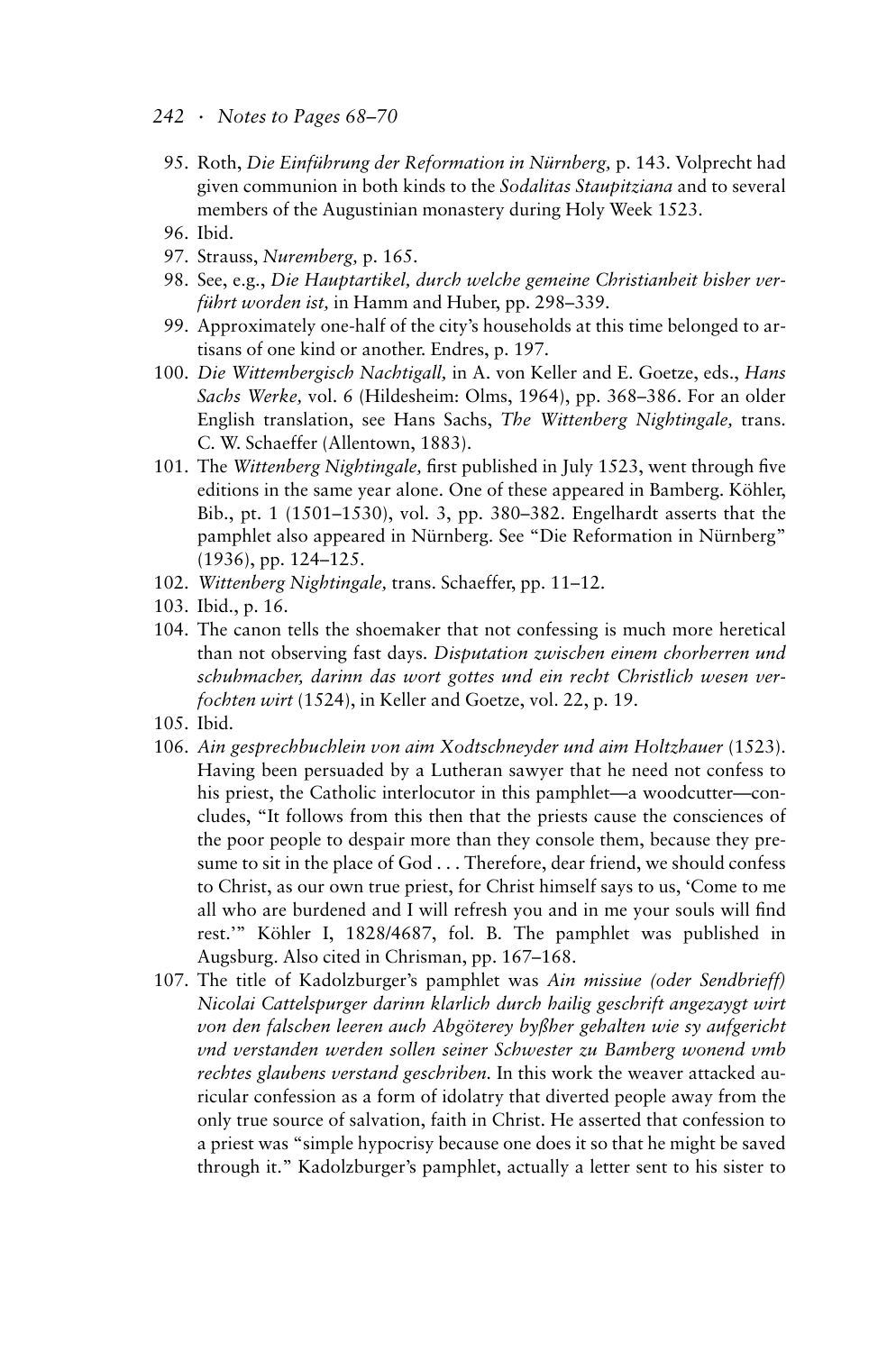persuade her to leave her convent, was published in Augsburg in 1524. Though Kadolzburger's pamphlet likely appeared before early June of 1524, it may not have been published until after the imperial governing bodies had left Nürnberg in April. See Martin Arnold, *Handwerker als theologische Schriftsteller: Studien zu Flugschriften der frühen Reformation, 1523–1525* (Göttingen: Vandenhoeck & Ruprecht, 1990), pp. 321 and 325 (quotation). Two years earlier the Nürnberg Council had voted to expel Kadolzburger from the city for three years after it learned he had openly criticized the preaching of a local friar, Johann Winzler. Elector Frederick III of Saxony, who was attending the imperial diet in the city, interceded for the artisan and he was allowed to return four days later. The Council then expelled the friar for life. See n.133 below.

- 108. Greiffenberger authored an apocalyptic pamphlet in which he charged, "the Antichrist has removed from us the most sweet yoke of Christ and in exchange has laid upon us heavy burdens which all serve his greed and the imprisonment of our miserable conscience." Greiffenberger singled out private confession as the source of these burdens. Hans Greiffenberger, *Dieses Büchlein zeigt die falschen Propheten an* (1524), in Russell, p. 256, n. 49. The Nürnberg Council later ordered Andreas Osiander to examine Greiffenberger and several other painters to determine whether they had been influenced by the radical teachings of Andreas Bodenstein von Karlstadt and Thomas Müntzer, both of whom had recently been in the imperial city. Because Greiffenberger agreed to receive instruction from Osiander, the Council dropped its charges against him. It expelled the other painters from the city along with the schoolmaster of St. Sebald, whom the painters had identified as the source of their spiritualist leanings. Nine months later, the painters were allowed to return to Nürnberg. In 1525 Greiffenberger again incurred the disfavor of the Council after he allegedly served communion to his wife. This time the magistrates banned the painter from the city for life. He went to Pforzheim and published subsequent editions of his works. Russell, ibid., pp. 156–165.
- 109. On this point, see Russell, pp. 144 and 183; Chrisman, p. 172; and Cameron, pp. 307–308.
- 110. See Spengler's *Schutzrede* in Hamm and Huber, pp. 90, l. 5–91, l. 6.
- 111. On this point, see Ozment, *Age of Reform,* p. 49.
- 112. This edition, the only one to appear in the imperial city, was published by Nürnberg printer Hieronymus Höltzel. Steven Ozment referred to Strauss's *Beichtbüchlein* as "one of the great unrecognized tours de force of the early Reformation." Ozment, *Cities,* p. 52. Cameron counters that Strauss "is a fairly minor and in other ways somewhat eccentric figure who seems to have influenced few others." See Cameron, p. 308.
- 113. See "Jakob Strauß," ER, vol. 4, pp. 118–119.
- 114. Strauss was especially concerned to abolish both ecclesiastical tithes and the widespread practice of usury, which he saw as forms of oppression against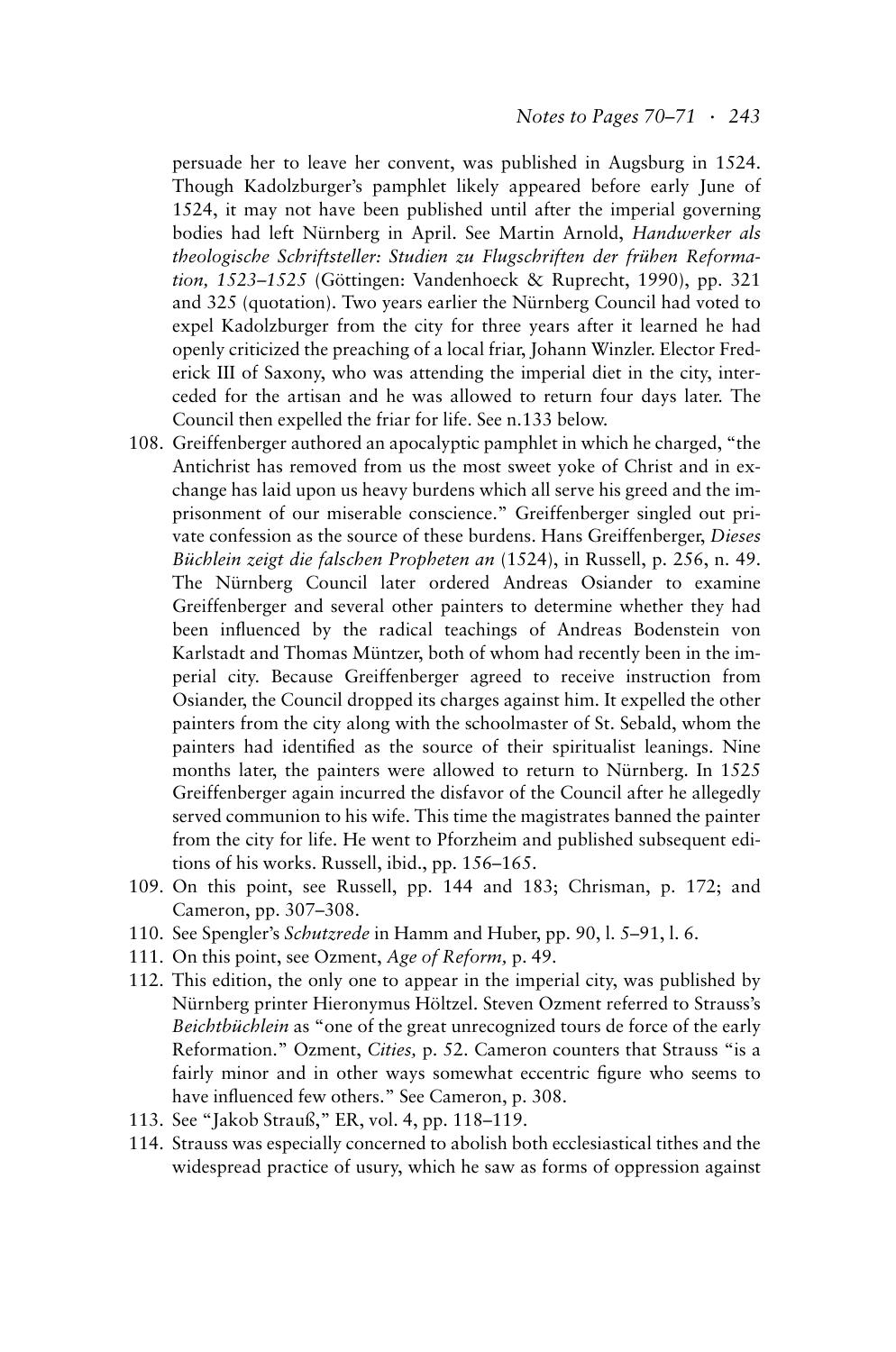*244 • Notes to Pages 71–73*

the poor. Rebellious peasants in southwestern Germany chose him along with Melanchthon and Luther to adjudicate the legitimacy of their claims. ER, ibid., pp. 118–119.

- 115. *Eyn newes wunderbarlichs Beychtbüchlein / in dem die warhaffte gerecht beycht und peußfertigkeit Christenlichen gelert und angezeygt wirt / und kürzlichen alle Tyranney ertichter menschlicher beycht auffgehaben / zu seliger rew, frid / und frewd / der armen betrübten und gefangen gewissen,* in Köhler I, 999/2534, fols. Aii′, Ci.
- 116. Ibid., fol. Bii.
- 117. Strauss gave the following sample formula for confession to a priest: "I find that in all my thoughts, words, and deeds I am a poor sinner, as I can always recognize, and there is nothing good or righteous in me." Following this acknowledgment of sinfulness, the penitent could confess any specific sins to his confessor if he so desired. *Beychtbüchlein,* fol. Ciiii′.
- 118. Ibid., fol. Ci.
- 119. Ibid.
- 120. Strauss asserted, "the whole of repentance and confession . . . is that a person should recognize himself before God at all times as a poor sinner in his whole life, [including] all he does and leaves undone." *Beychtbüchlein*, fol. Aiiii.
- 121. Ibid., fol. Di′.
- 122. Chrisman argues that Strauss took lay confession/absolution much more seriously than any other reformer, including Luther. See Chrisman, p. 93.
- 123. *Beychtbüchlein,* fol. Ciii.
- 124. Reindell, pp. 287–291.
- 125. An edition of Oecolampadius's *Ein sonderliche Lehre und Bewehrung, daß die Beicht einem Christenmensch nit burdlich oder schwer sei* appeared in Augsburg in 1521 (Köhler I, 529–530/1350). Two of Rhegius's works, *Unterricht, wie ein Christenmensch Gott teglich beichten soll* (Köhler I, 1094/2776) and *Von Reuw, Beicht, Buß: Kurzer beschluß auß gergrünter schrift nit auß menschenleer* (Köhler I, 693/1796), appreared in 1521 and 1523, respectively.
- 126. *Ein sonderliche Lehre, fol. Oiii. Rhegius similarly took the references in the gospels to Christ giving the keys to his disciples as implying only priests could bind and loose sins. Von Reuw, fol.* Bii.
- 127. Commenting on Christ's giving of the keys to Peter in Matthew 16, Brenz argued that the apostle was an example of all who believe in the true "rock," Christ. Brenz considered the giving of the keys in John 20 in light of the promise of the Holy Spirit (Acts 1) along with the reference in I Peter 2 to Christians being a "royal priesthood," and concluded, "the keys of the church have been commanded to these priests, who are all right-believing Christians." *Ein Sermon zu allen Christen: Von der kirchen / und von irem schlüssel unnd gewalt / auch von dem ampt der priester.* Köhler I, 1096/ 2787, fols. Aiiii, Aiiii′.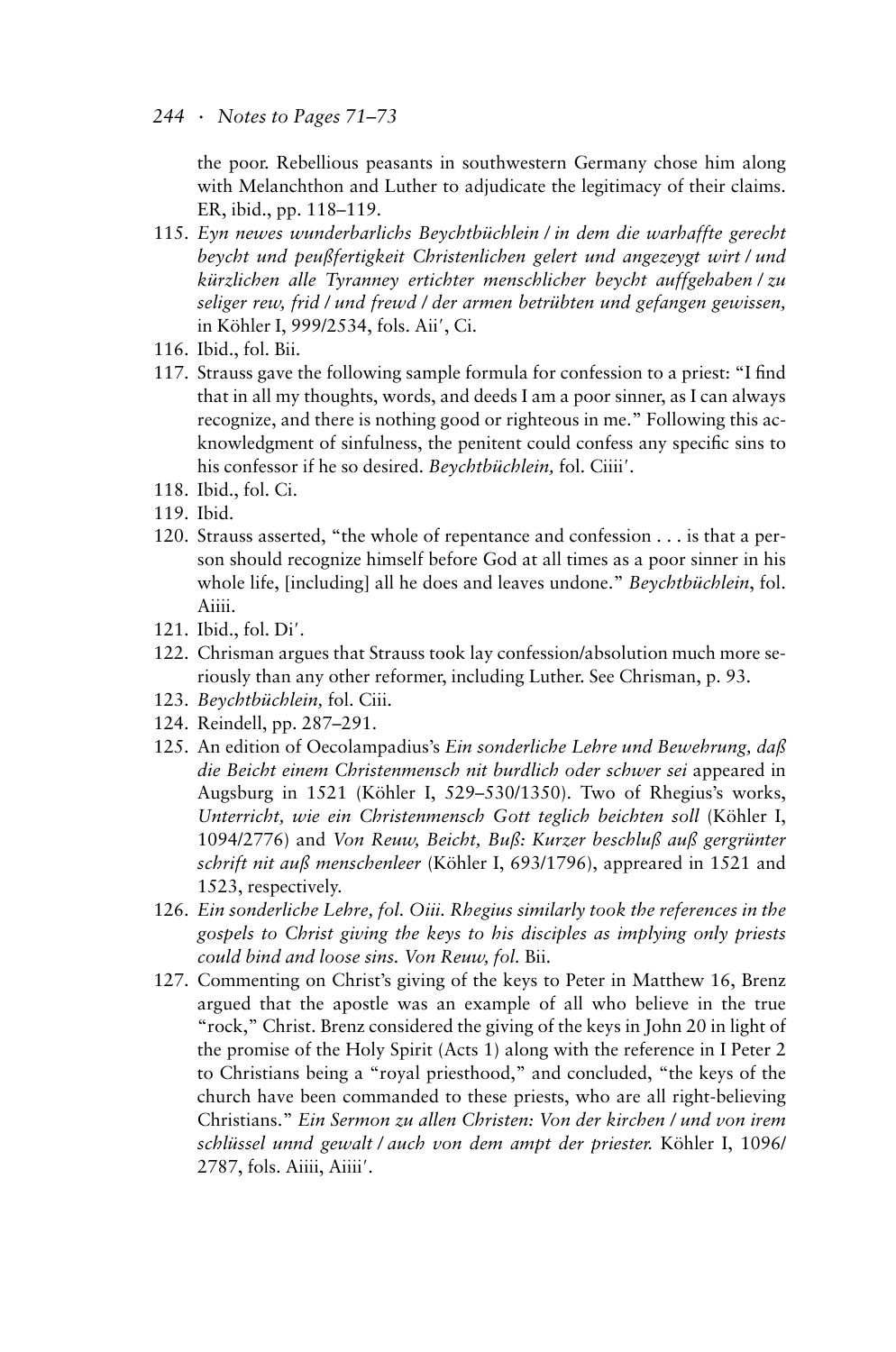- 128. See Chapter 7.
- 129. Euan Cameron argues, "the inner logic of the reformers' critique [of late medieval soteriology] was evident only to the highly educated . . . [N]o movement was in its essence *less* [his emphasis] easy to impart to the masses." Later in the same work he asserts, "Ordinary lay people may sometimes have understood and approved of the new message of justification, but many certainly did not." See Cameron, pp. 135 and 193.
- 130. Several of those who heard Mülich's sermon called for the Council to intervene. Schoolmaster Sebaldus Heyden relayed that owing to the offensive content of Mülich's sermon, he "was not a little amazed . . . that my lords have tolerated and endured it for so long." The report of knifemaker Michael Ketzmann's response concluded, "It is a great surprise that the honorable Council allows its subjects to be misled in this manner [and that] it tolerates this man for so long." See Gunter Zimmermann, "Die Rezeption der reformatorischen Botschaft: Laienaussagen zu Predigten des Franziskanerpaters Jeremias Mülich in der Fastenzeit 1524," ZbKg, 58 (1989): 67, 68, respectively.
- 131. See the report of Fritz Nusser. Ibid., p. 66.
- 132. The Council sent Bernhard Baumgartner and Christoph Koler, both strong supporters of the evangelical movement in Nürnberg, to look into the matter.
- 133. This course of action was in marked contrast to the one taken by the Council eighteen months earlier when faced with a similar situation. On August 31 and September 1, 1522, Johannes Winzler, also a Franciscan, had preached two very controversial sermons on the theological problem of the law. In this case the Council made no attempt to involve the ordinary burghers in the proceedings against the friar. The city fathers consulted Andreas Osiander and subsequently decided to expel Winzler from the city. Zimmermann, "Mülich," pp. 51–52.
- 134. We know the vocations of the following nine artisan interviewees: Georg Bechtoldt (potter), Hans Henss (metalworker), Hans Lösel (swordsmith), Bartholmes Maurer (needlemaker), Hans Messerer (armorer), Hans Steynle (glassmaker), and three knifesmiths: Hans Gutschmid, Konrad Bruckner, and Michael Ketzmann. Zimmermann, ibid., pp. 54–56.
- 135. Ibid., p. 68. Scholars like Cameron and Robert Scribner estimate that between 10 and 30 percent of early sixteenth-century Germany's urban population possessed some degree of literacy. The figure drops to just 10 or 5 percent for Germany as a whole. See Cameron, p. 227, and Robert W. Scribner, *For the Sake of the Simple Folk: Popular Propaganda for the German Reformation* (Cambridge: Cambridge University Press, 1981), p. 2. Gerald Strauss has argued for much higher levels of literacy. While he does not give definite percentages, Strauss asserts, "one who has spent much time with the sources cannot suppress the conclusion that reading was a common rather than an uncommon pursuit for a large number of people in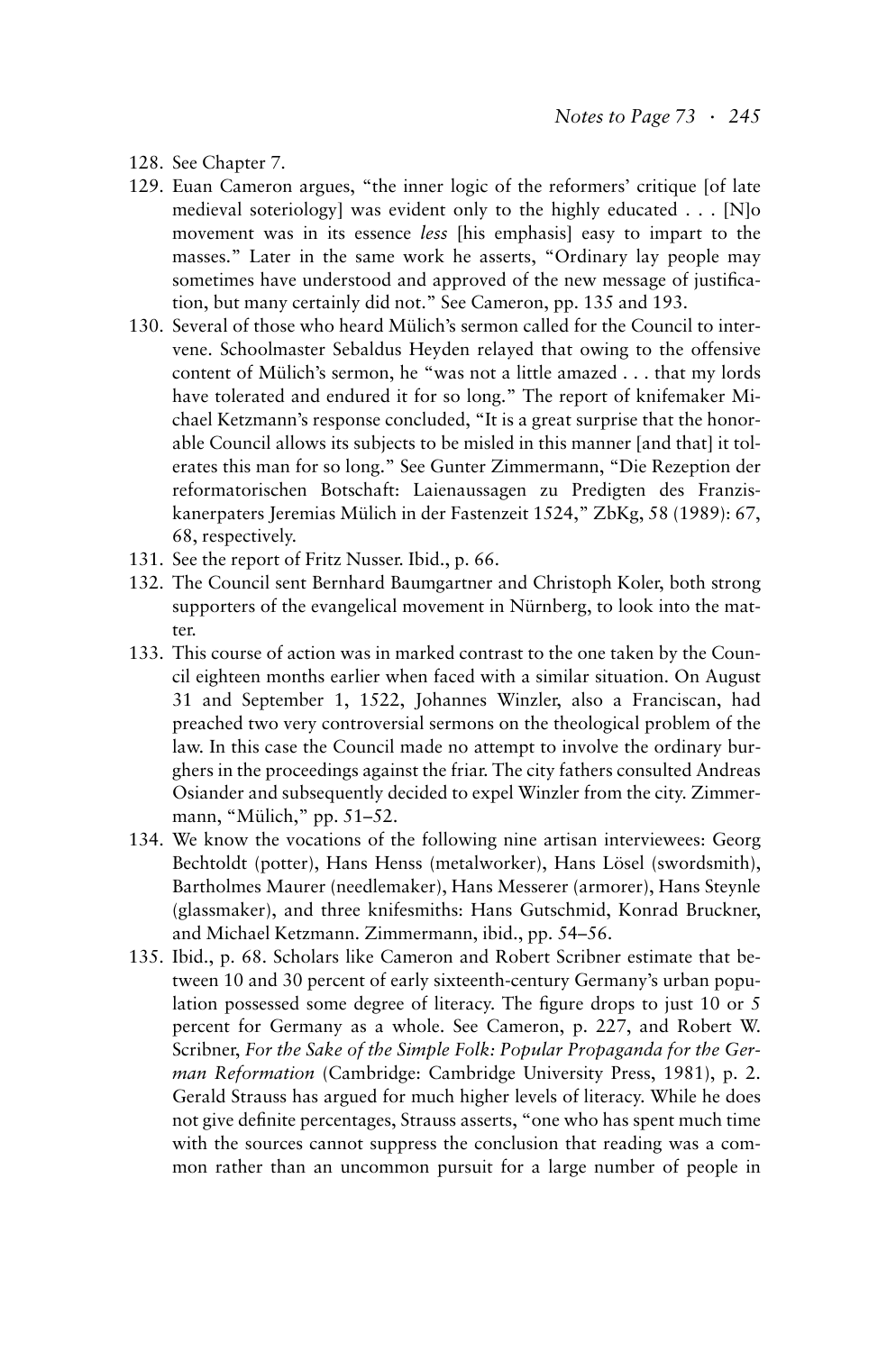*246 • Notes to Pages 74–77*

nearly all walks of German society in the sixteenth century. The pedagogical endeavor of the Reformation presupposed a society whose members were, or were being trained to be, readers. The evidence suggests that they were not wrong in this supposition." See *Luther's House,* p. 202.

- 136. Of the twelve interviewed after Mülich's first sermon, six admitted that they had only heard from others what the friar had preached. See the testimonies of Hans Gutschmid, Hans Messerer, Bartholmes Maurer, Sebaldus Heyden, Michael Ketzmann, and Contz Pruckner. The other six do not comment on whether they heard the sermon for themselves or not. Zimmermann, "Mülich," pp. 66–68.
- 137. Ibid., p. 66.
- 138. Ibid.
- 139. Ibid., p. 68.
- 140. Zimmermann discusses the possibility that Enderes Schmid was the father of Andreas Osiander. Zimmermann suggests this because Osiander's father had been a blacksmith *(Schmid)* and the reformer had been given his father's first name. However, he concludes that because "Enderes Schmid" was such a common name in early modern Nürnberg, it is impossible to determine whether this man was the reformer's father. Zimmermann, "Mülich," pp. 56 (discussion), 66 (quotation).
- 141. According to Heyden, Mülich had also taught that "human nature is not so poisoned that a person is unable to do good without sinning." Zimmermann, "Mülich," p. 67.
- 142. Ibid., pp. 67 and 68, respectively.
- 143. Ibid., p. 67.
- 144. Ibid., p. 69.
- 145. See the testimony of Sebaldus Wagner, ibid., p. 70.
- 146. Ibid., p. 69.
- 147. See also the testimony of Sebaldus Wagner, ibid., p. 70.
- 148. Ibid., p. 69.
- 149. One detects a latent protest against Mülich's view of confession in the choice of words his detractors made when they were interviewed by Baumgartner and Koler. Five out of six have the friar saying "one must [*mus*/ *must*] confess to another human being." This use of the verb *müssen* conveys the sense of compulsion Mülich's listeners felt while listening to his homily.
- 150. The report is not extant.
- 151. This time the two-man team consisted of Christoph Koler and Leonhard Schürstab.
- 152. Zimmermann, "Mülich," p. 53.
- 153. NStaatsA, A-Laden Akten, SIL 78, Nr. 2, fol. 8.
- 154. This was the third of three imperial diets to meet in Nürnberg in the early 1520s.
- 155. The Archduke Ferdinand had recently summoned the Council's seven Elders to appear before him to answer charges that they had, in open defiance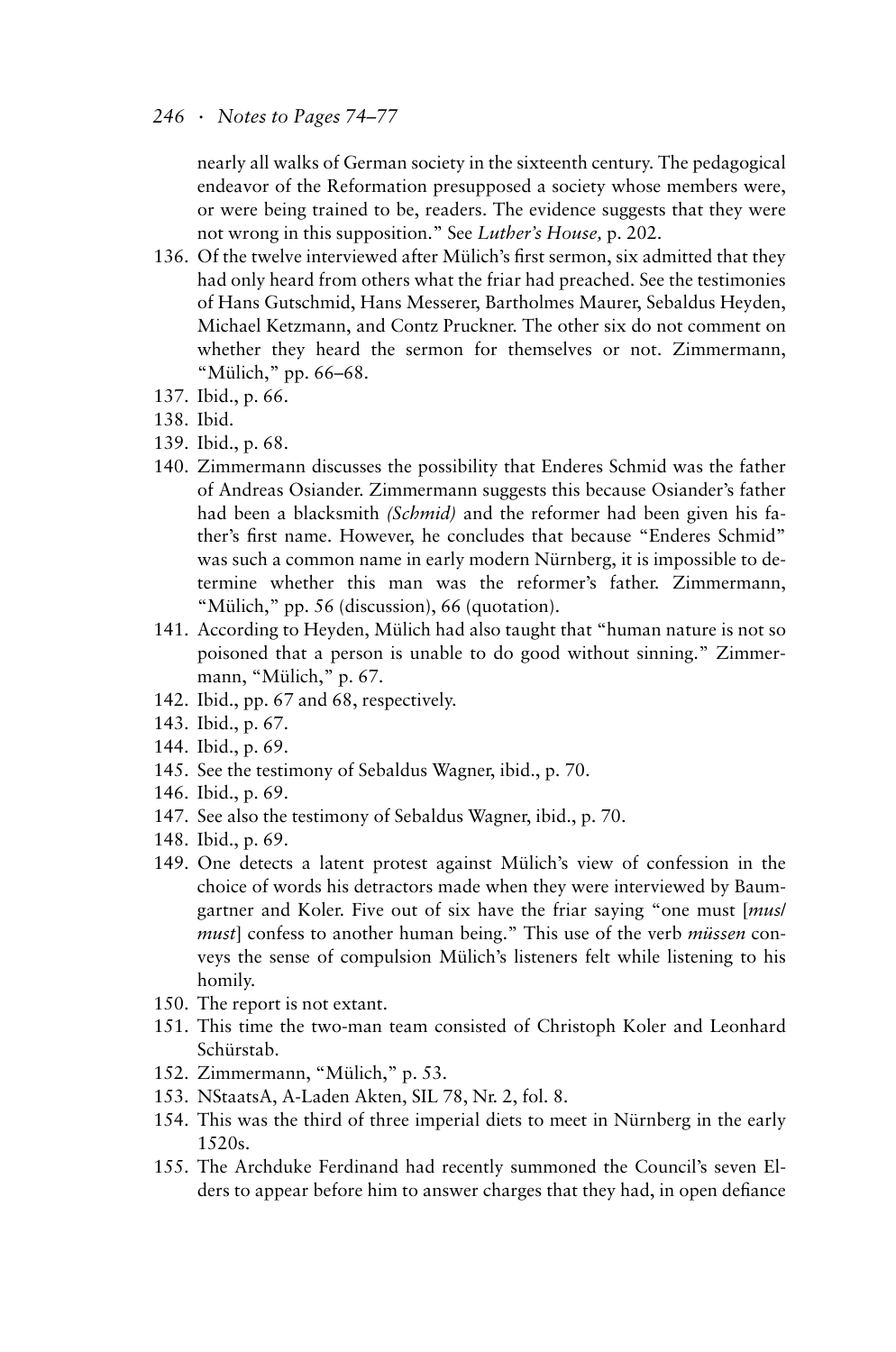of the Edict of Worms, permitted the spread of heretical and seditious ideas in Nürnberg. (The Council, fearing that Ferdinand might arrest and imprison the Elders, decided to send only four of the seven leading patricians.) On March 5, one day after Mülich's second sermon, Lazarus Spengler drafted a response to the charges leveled by Ferdinand against the Council. Spengler illustrated the magistrates' loyalty to the emperor by citing the Council's faithful adherence to the recess of the 1523 imperial diet. This document required that nothing should be preached or published in the empire "except the true, clear, and pure gospel according to the doctrine and interpretation of Scripture as approved and accepted by the Christian Church." However, Spengler also asserted that the Council's primary concern was to serve God, which entailed honoring his Word and ensuring the salvation of those people whom God had placed under its care. The diet ended unsuccessfully with Lorenzo Campeggio, the papal nuncio, refusing to honor the estates' request for a German council made up of both lay and ecclesiastical officials to address the religious problem (i.e., the growing Lutheran movement) that was currently perplexing the empire. See Grimm, pp. 63, 66–67.

- 156. Mülich argued in his apology that followers of Luther diminished the efficacy of Christ's suffering by teaching that original sin remained in human beings after baptism. The implication of this position, Mülich maintained, was that Christ's suffering was inadequate to atone for human sin. He, on the other hand, asserted that baptism washed away all sin. NStaatsA, A-Laden Akten, S.I.L. 78, Nr. 2, fol. 9a. (Two pages of text with no page numbers follow folio 9. I have designated the three pages 9a, 9b, and 9c.)
- 157. Ibid., fol. 9a, ll. 32–33.
- 158. See Chapter 2.
- 159. NStaatsA, A-Laden Akten, fol. 9b, l. 15.
- 160. Ibid., fol. 9b, ll. 4–5.
- 161. Ibid., fol. 9b, l. 13.
- 162. Ibid., fol. 9b, l. 43.
- 163. So confident was Mülich of having demolished the foundations for the new soteriology that, according to the needlemaker Bartholmes Maurer, he taunted his listeners, saying, "Come tomorrow again and say that faith alone justifies." Zimmermann, "Mülich," p. 67.
- 164. Mülich asserted that "the purification of the gracious work of God in us... is included in the work of salvation." NStaatsA, A-Laden Akten, fol. 9a, ll.  $10-12.$
- 165. Zimmermann questions whether the Council even listened to Mülich's apology. See "Mülich," p. 54.

## *4. Tentative Beginnings*

1. The quotation is taken from a letter written by Friar Paolo Ziani, who was part of Cardinal Campeggio's entourage in Nürnberg. The letter is dated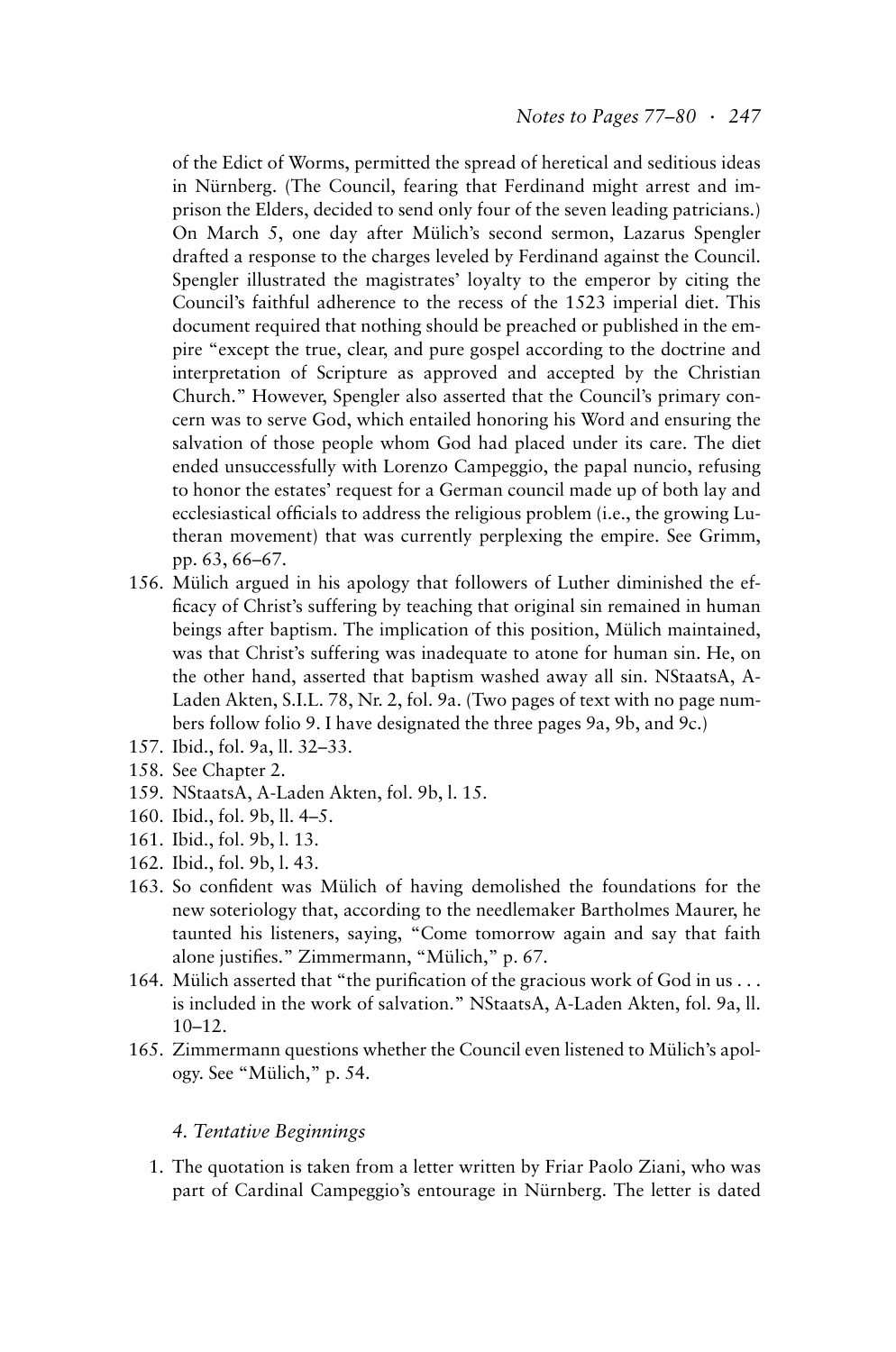*248 • Notes to Pages 81–84*

March 29, 1524, and may be found in translation in B. J. Kidd, ed., *Documents Illustrative of the Continental Reformation* (Oxford: Clarendon Press, 1911), pp. 134–135. Also cited in Strauss, *Nuremberg,* p. 174.

- 2. At the forefront of this movement to abolish private confession was one of Luther's colleagues in Wittenberg, Andreas Bodenstein von Karlstadt. Luther was in part responsible for the conflict that ensued between Karlstadt and himself over confession. In *Von der Beicht, ob die der Bapst macht habe zu gepieten* (1521), his most acerbic critique of the sacrament of penance, Luther referred to the pope as the Antichrist, who in confession "breaks open the bridal chamber of Christ and makes all Christian souls into whores." Far more one-sided than in his earlier works, Luther argued throughout this treatise that the sacrament of penance represented the penetration of *Menschenlehre* into the very depths of the human psyche. In his most radical statement yet, Luther maintained that the reception of private absolution should be a strictly voluntary matter. See WA, vol. 8, pp. 138– 185 (quotation, p. 152, ll. 6–8).
- 3. See Lohse, "Die Privatbeichte bei Luther," p. 224.
- 4. See Emil Fischer, "Zur Geschichte der evangelischen Beichte, vol. I : Die katolische Beichtpraxis bei Beginn der Reformation und Luthers Stellung dazu in den Anfängen seiner Wirksamkeit," *Studien zur Geschichte der Theologie und der Kirche,* 8, no. 2 (1902), pp. 126-156.
- 5. WA, vol. 10, pt. 3, p. 62, ll. 1–2.
- 6. Ibid., p. 62, ll. 9–10.
- 7. One visitor to Wittenberg in 1522 remarked that private confession had "almost completely fallen out of use" *(schier gar gefallen).* Aland, p. 462.
- 8. WA, vol. 12, p. 478a, ll. 1–2.
- 9. WA, vol. 12, pp. 477a, l. 11–478a, l. 1; pp. 479a, l. 5–480a, l. 1.
- 10. In 1523 Sebastian Fröschel reported that Luther commissioned him and Johannes Bugenhagen to resurrect "auricular confession and private absolution . . . in which the people will be properly instructed and questioned or examined concerning their faith, life, and conduct." Aland, p. 465.
- 11. WA, vol. 12, p. 215, ll. 18–23. By "adequate" Luther meant that the wouldbe communicant should know what the Lord's Supper was and what benefit he could obtain from it. The person should be able to recite from memory the words of blessing and explain them. Finally, he should express a desire for grace.
- 12. Ibid., p. 215, ll. 29–31.
- 13. Bezzel, p. 11.
- 14. Sehling, vol. 11, pp. 39b–40a. (Here and throughout, when citing Sehling, "a" refers to the left-hand column on the page, while "b" refers to the righthand column.)
- 15. Sehling, vol. 11, p. 40a.
- 16. Ibid.
- 17. Bernhard Klaus, "Die Rüstgebete," *Leiturgia: Handbuch des evangelischen*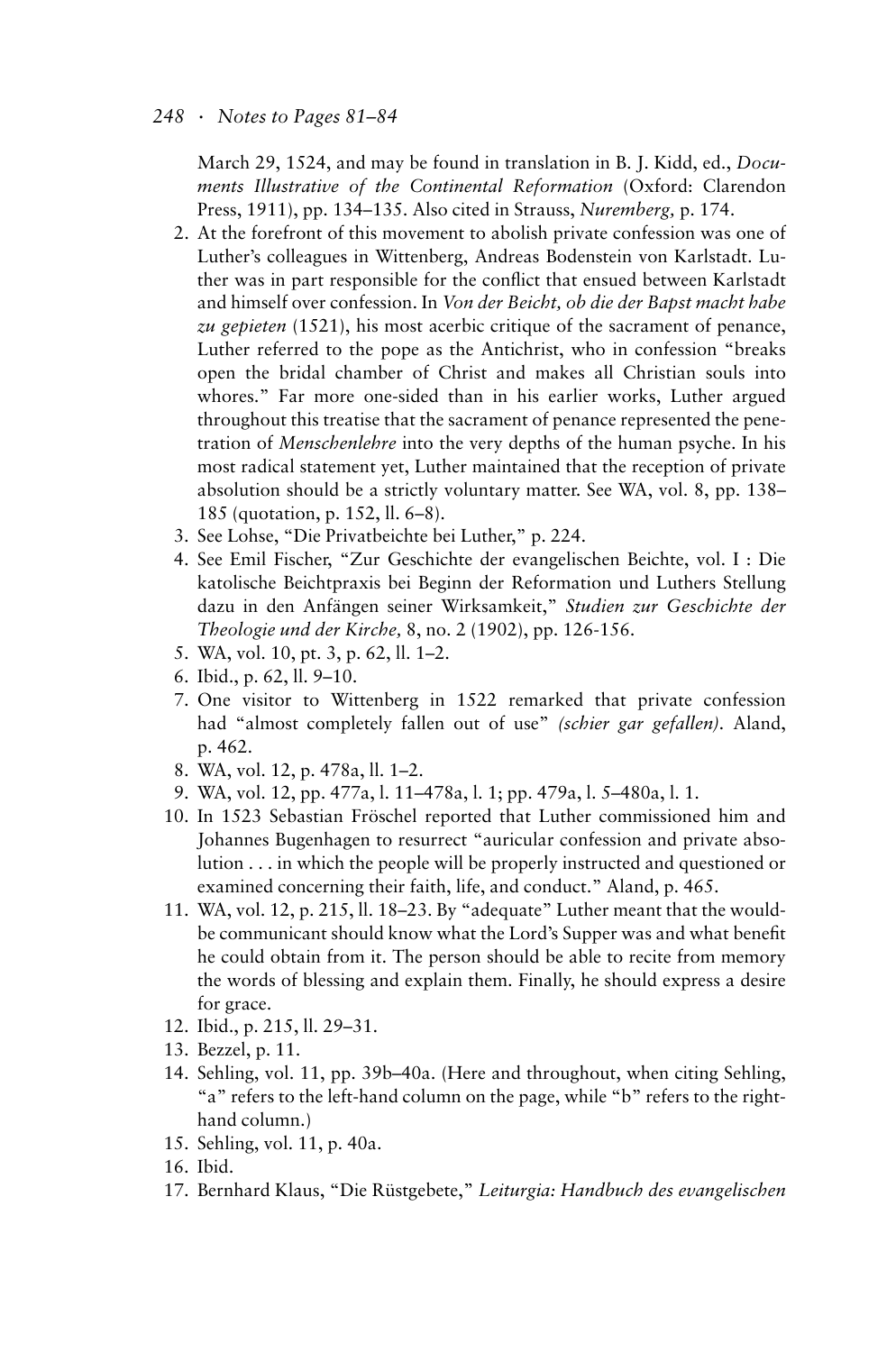*Gottesdienstes,* vol. 2, ed. Karl Ferdinand Müller and Walter Blankenburg (Kassel: J. Stauda-Verlag, 1955), p. 533. The *Offene Schuld* was the lay complement to the Latin *confiteor,* which priests would recite to each other before the beginning of the mass. Before a priest commenced with the celebration of the mass, he would confess to his fellow clerics that he was unworthy to celebrate the Eucharist. This took place at the altar, usually out of earshot of the congregation. See Bezzel, p. 89. For a sample formula of the *confiteor* from a 1514 Magdeburg breviary that was published in Nürnberg, see Klaus, "Rüstgebete," p. 544. It should be noted that by 1000, German priests also repeated the *confiteor* in the vernacular either before or after the sermon. DMA, vol. 8, pp. 184–185, 188.

- 18. Klaus, "Rüstgebete," p. 533.
- 19. Ibid., pp. 534–535.
- 20. Evangelical versions of general confession could be based on either the traditional *Offene Schuld* or on the *confiteor.* See Bezzel, p. 86. Volprecht's formula was designed to replace the latter.
- 21. AOGA, vol. 1, p. 143.
- 22. Sehling, vol. 11, pp. 48a–49a. Osiander's exhortation became a commonplace in liturgies in Franconia and beyond.
- 23. The articles were not intended for publication. AOGA, vol. 1, p. 166.
- 24. AOGA, vol. 1, p. 169, ll. 3–4.
- 25. Osiander had translated the *Formula Missae et Communionis* into German for use in Nürnberg. AOGA, vol. 1, p. 143. Both Hieronymus Höltzel and Friedrich Peypus published German editions of the liturgy in 1523 and 1524, respectively. WA, vol. 12, p. 203. In 1523 Jobst Gutknecht published an edition of the Green Thursday sermon. WA, vol. 12, p. 472.
- 26. AOGA, vol. 1, p. 169, ll. 7–9.
- 27. See articles 2 and 12. Ibid., pp. 169, ll. 5–6, and 172, ll. 5–7.
- 28. Engelhardt, "Die Reformation in Nürnberg" (1936), p. 119.
- 29. AOGA, vol. 1, p. 174, ll. 4–6.
- 30. The provosts did not author the new church order. Dominikus Schleuppner, the preacher at St. Sebald's, likely drew it up, not Osiander, as some have suggested. Osiander wanted a vernacular liturgy and strongly opposed general confession. The new order was mostly in Latin and initially contained a general confession and absolution. AOGA, vol. 1, p. 146.
- 31. Seebaß, coeditor of Osiander's collected works, maintains that the form for general confession and absolution was based on a similar formula written by Kaspar Kantz in Nördlingen. He also suggests that Schleuppner had been using general confession and absolution in St. Sebald Church since the beginning of 1524. AOGA, vol. 1, pp. 145, 146–147.
- 32. Ibid., p. 145.
- 33. Andreas Döber, a chaplain at the Holy Spirit Hospital Church, drew up an order in 1525 that included a general confession and absolution. See Sehling, vol. 11, p. 51.
- 34. See Osiander's *Grund und Ursach,* AOGA, vol. 1, pp. 175–254.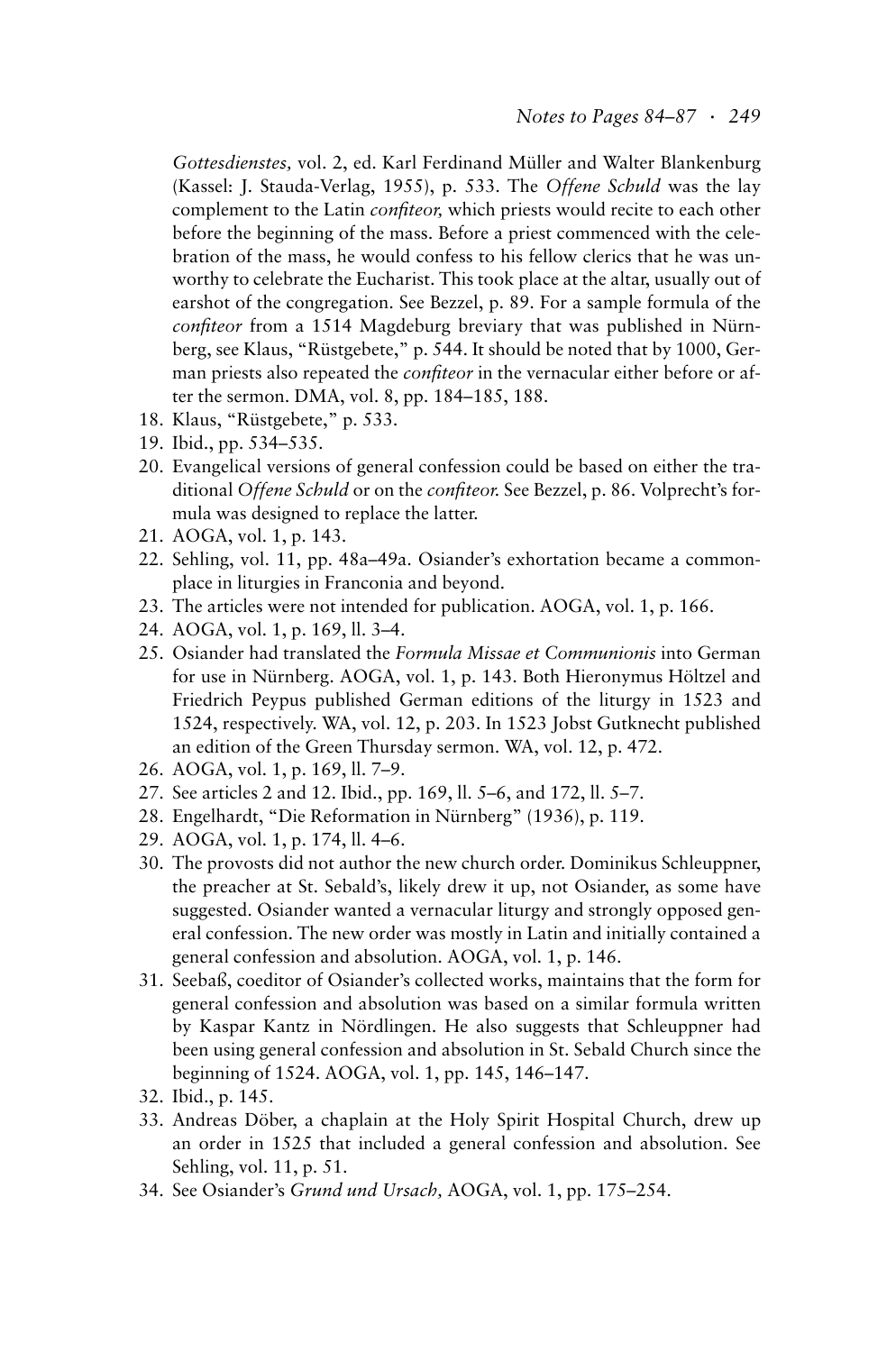- *250 • Notes to Pages 87–89*
	- 35. Osiander dealt especially with the giving of communion in both kinds to the laity and the rejection of the mass as sacrifice. He also flatly denied the existence of purgatory. AOGA, vol. 1, p. 178.
	- 36. In January 1525 the Council criticized the magistrates in Regensburg for not abolishing private confession. Gerhard Pfeiffer, ed., *Quellen zur Nürnberger Reformationsgeschichte* (Nürnberg: Verein für Bayerische Kirchengeschichte, 1968), Br. no. 110, p. 341.
	- 37. Ibid., Br. no. 31, p. 276.
	- 38. Ibid., Br. no. 45, p. 286, art. 4.
	- 39. Ibid., Br. no. 45, p. 287, art. 14.
	- 40. One brother later complained to the Council that Stöckl "thinks nothing of confession" *(halt nicht von der beicht).* Therefore the monk said he "could not obey him because it would mean the loss of his soul." Ibid., Br. no. 109a, p. 332.
	- 41. The Carthusians—or at least their leader—had apparently been won over to the evangelical faith in the meantime. Strauss reports that they had been sent an Augustinian preacher following the quarrel with Stöckl. Strauss, *Nuremberg,* p. 175.
	- 42. One study has suggested that the magistrates were still divided on the religious question and were seeking a workable compromise. See Zimmermann, "Nürnberger Religionsgespräch." Zimmermann provides a helpful correcive to Seebaß regarding the religious plurality of the councilors, but he does not supply convincing evidence for his argument that the Council was seeking genuine compromise in the colloqium. I follow Seebaß's interpretation that the Council had reached a position on the religious question before the colloqium and was trying to use it to effect conformity. This is the best way to account for the Council's clear support of the new faith since the early 1520s and the decidedly evangelical tone of the rules governing the 1525 colloquium. See Gottfried Seebaß, "Der Nürnberger Rat und das Religionsgespräch von März 1525 (mit den Akten Christoph Scheurls und anderen unbekannten Quellen)," *Jahrbuch für fränkische Landesforschung* 34–35 (1975): 467–500.
	- 43. On February 20, the Council summoned the preachers of the city's churches and monasteries and instructed them to submit a list of articles they believed were essential for belief and practice. The preachers from the St. Lorenz, St. Sebald, St. Egidien, New Hospital, St. Jakob, and Augustinian churches each prepared their own lists, while their counterparts in the Dominican, Franciscan, and Carmelite monasteries submitted a joint list of articles. After receiving these lists, the Council employed Osiander to reduce them to a series of central questions for discussion: "(1) What is sin and its punishment? (2) Why was God's law given and how should it be used? (3) What is righteousness that is valid before God? (4) What is the gospel out of which grow faith, love, and hope? (5) What baptism is, what it means and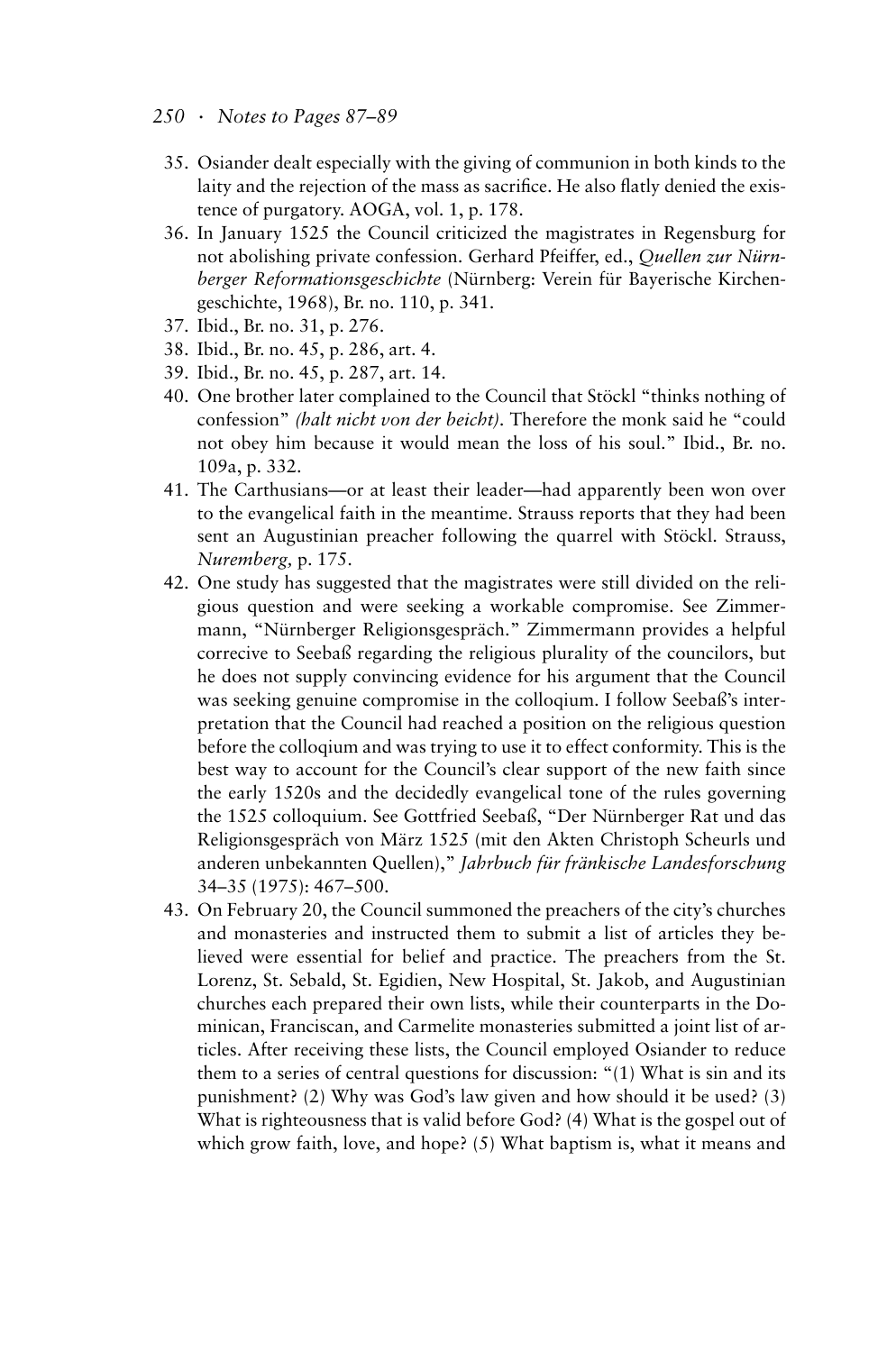what are its effects? (6) In what way must the old Adam be killed? (A question that has produced so many sects.) (7) What is the sacrament of the altar and what should it effect in us? (8) What are proper good works and whether one may achieve righteousness through them or if works flow out of righteousness? (9) What are human commands or teaching and to what extent should one observe or not observe them? (10) What power do divinely-ordained temporal authoritities possess to command, and to what extent is one obliged to obey them? (11) What is scandal [*Aergeernis*] and to what extent must it be avoided? (12) May servants of the church marry, and, in the case of a breach of the marriage covenant, whether the innocent party may remarry while the guilty party is still alive?" Engelhardt, "Die Reformation in Nürnberg" (1936), pp. 170–171.

- 44. The leaders of the city's Dominican, Franciscan, and Carmelite monasteries initially refused to participate, citing the emperor's decision in the fall of the previous year to prohibit all religious disputations in the empire, part of the Edict of Burgos. When the Council explained to the three orders that it had no intention of holding a disputation but only a "friendly discussion" to effect unity in the city, the three orders agreed to participate.
- 45. In addition to the decidedly Lutheran tone of Osiander's twelve articles, participants were instructed to base their answers on Scripture alone. The Council would allow no references to popes, councils, holy fathers, tradition, decretals, etc. Pfeiffer, *Quellen,* p. 448.
- 46. Ibid., p. 355.
- 47. By the end of the event members of the Dominican, Franciscan, and Carmelite orders complained that it had been impossible for them to get a fair hearing from the judges the Council had appointed. They refused to appear in the town hall for the final session on March 14. They also charged that regardless of what the Council maintained, it had held a disputation in direct defiance of the emperor's orders. The monks were right on both counts.
- 48. According to the official transcription of the colloquium, there was no discussion of the sacrament of penance during the conference itself. See "Handlung eynes ersamen weysen rats zu Nürnberg mit iren predicanten neulich geschehen etc.," in Pfeiffer, *Quellen,* pp. 448–462.
- 49. The Council reached this decision on March 17, 1525. Ibid., RV no. 395, pp. 57–58.
- 50. Ibid., Rschl. no. 37, pp. 220–221.
- 51. AOGA, vol. 1, p. 507.
- 52. Pfeiffer, *Quellen,* Rschl. no. 33, p. 211.
- 53. The Dominicans had traditionally served as confessors for the St. Catherine Convent, the Franciscans for St. Clara's.
- 54. Christoph Scheurl supported this decision. Pfeiffer, *Quellen,* Rschl. no. 37, p. 221. The Council appointed Johannes Graumann to serve as preacher and confessor to the St. Clara Convent and Johann Schwanhäußer, an evan-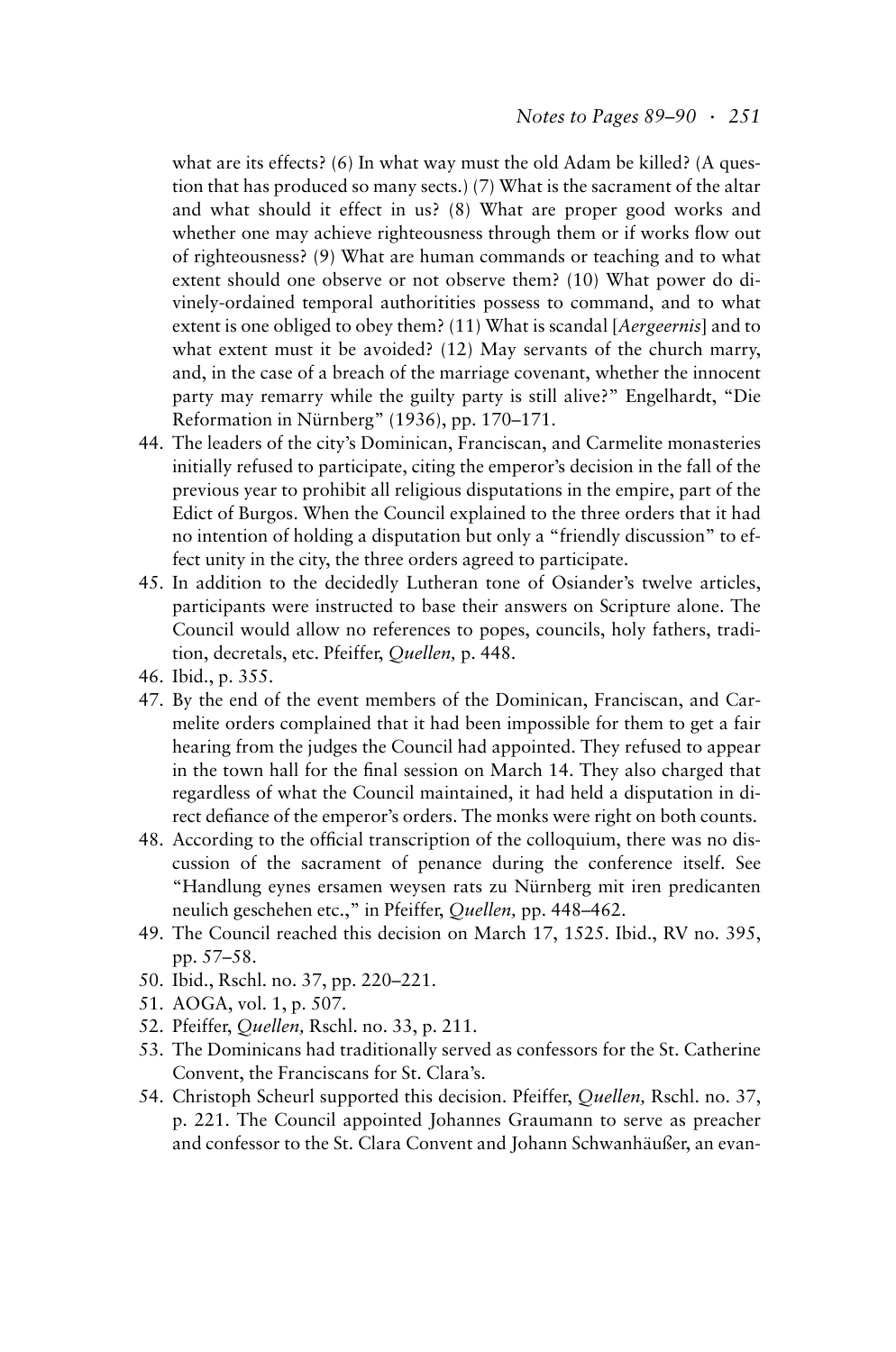*252 • Notes to Pages 90–92*

gelical preacher from Bamberg, to minister to the St. Catherine Convent. The Council also sent the convent in nearby Pillenreuth an evangelical confessor. Engelhardt, "Die Reformation in Nürnberg" (1936), p. 220.

- 55. See Caritas's comments to this effect in her letter to her brother Willibald from April 16, 1525. Josef Pfanner, ed., *Briefe von, an und über Caritas Pirckheimer, 1498–1530, Caritas Pirckheimer-Quellensammlung,* Drittes Heft (Landshut: Solanus-Druck, 1966), p. 212.
- 56. See Joseph Pfanner, ed., *Die "Denkwürdigkeiten" der Caritas Pirckheimer (aus den Jahren 1524–28, Caritas Pirckheimer-Quellensammlung,* Zweites Heft (Landshut: Solanus-Druck, 1962), p. 64.
- 57. Ibid., Drittes Heft, p. 213. See also Pfeiffer, *Quellen,* RV no. 410, p. 60.
- 58. Pfeiffer, ibid., RV no. 487, p. 68.
- 59. See Paula S. Datsko Barker, "Caritas Pirckheimer: A Female Humanist Confronts the Reformation," SCJ 26, no. 2 (1995): 217, n. 71. See also NStaatsA, A Laden, SIL 39, Nr. 63, fol. 2′.
- 60. Already in 1525 Pirckheimer had invited the Council to inspect the convent's confessional to put to rest rumors it had a secret entrance for Franciscan confessors. Pfanner, *"Denkwürdigkeiten,"* Zweites Heft, no. 16, pp. 34–37.
- 61. Pfeiffer, *Quellen,* Br. no. 190, p. 395.
- 62. Schlemmer, p. 32.
- 63. Pfeiffer, *Quellen,* p. 395.
- 64. Ibid.
- 65. Pfeiffer, *Quellen,* RV no. 409, p. 60.
- 66. Ibid., Br. no. 164, p. 376. The preachers had called for this action. Ibid., RV no. 406, p. 60. The provosts had already stipulated as much in their 1524 articles.
- 67. Those burghers still loyal to the old faith were able to confess and communicate according to traditional usage both in the St. Sebald and St. Lorenz churches as well as in the various monastery churches. AOGA, vol. 2, p. 101.
- 68. Jürgen Lorz concedes that Linck may well have been the redactor of this formula but likely did not compose it himself. Lorz provides convincing evidence that Linck drew on a formula that was popular in Nördlingen, which he rearranged to suit his own theological tastes. Jürgen Lorz, *Das reformatorische Wirken Dr. Wenzeslaus Lincks in Altenburg und Nürnberg (1523–1547). Nürnberger Werkstücke zur Stadt- und Landesgeschichte,* vol. 25 (Erlangen, 1978), pp. 163–165.
- 69. Max Herold, *Alt-Nürnberg in seinem Gottesdiensten* (Gütersloh, 1890), pp. 135–136.
- 70. The commission included councilors Sigmund Fürer, Nikolaus Groland, and Leo Schürstab along with clergymen Georg Peßler, Wenzeslaus Linck, Dominikus Schleuppner, and Andreas Osiander. AOGA, vol. 2, pp. 298– 299.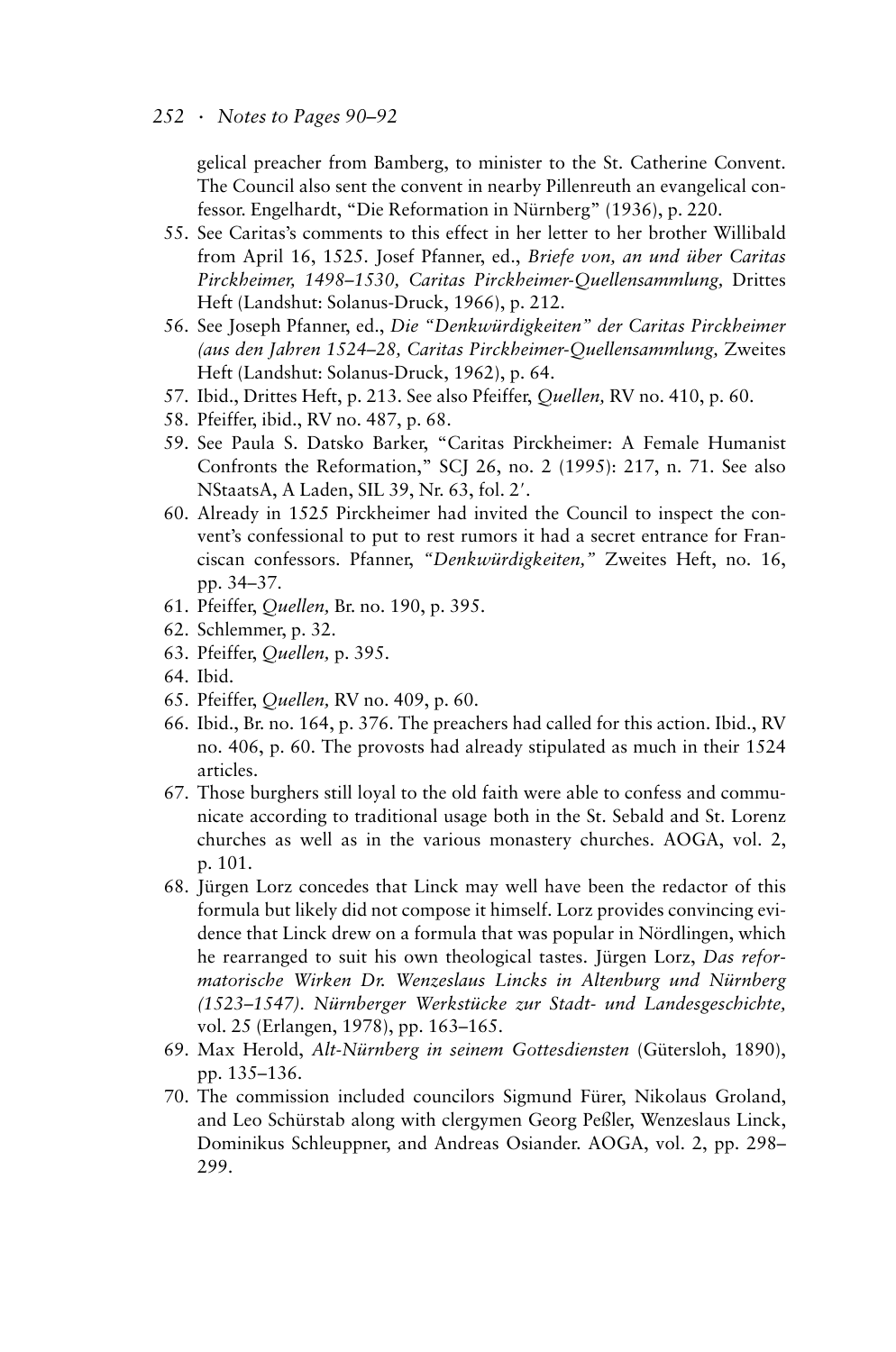- 71. The commission's opinion acknowledged that the "common person" at this time did not know if confession was "necessary" *(vonnoten)* or not. AOGA, vol. 2, p. 300.
- 72. The Council favored a voluntary private confession that emphasized instruction of the laity. See AOGA, vol. 2, p. 298, n. 18.
- 73. Ibid., p. 300, ll. 22–23.
- 74. Ibid., p. 301, ll. 2–3.
- 75. Ibid., p. 300, ll. 14–20.
- 76. Ibid., p. 301, ll. 9–11.
- 77. The Council had, in fact, already carried out some of the measures outlined in the commission's opinion. See ibid., p. 298, n. 18.
- 78. The sources do not specify how this pre-communion registration was to take place. It is interesting that the Nürnberg Council did not require a mandatory pre-communion examination of faith, as was stipulated in Luther's *Formula Missae et Communionis.* The magistrates had also received a letter from Melanchthon in 1525 urging them to hire more pastors to ensure that everyone who desired to take communion would be examined beforehand, especially the young. CR, vol. 3, p. 719, n. 315.
- 79. AOGA, vol. 2, p. 299, n. 21.
- 80. On April 21, 1525, the Council ordered all churches in Nürnberg to adopt the provosts' new liturgy. Pfeiffer, *Quellen,* Rschl. no. 41, pp. 229–231.
- 81. In 1527 Lazarus Spengler described the conduct of general confession as it had been practiced at St. Sebald Church since the Reformation. He wrote that after the Lord's Prayer "the priest steps in front of the altar and delivers in German a general exhortation in which he explains what one should consider regarding the Lord's Supper, how one should use the word and sign of this supper properly and also prepare oneself for it properly. He also reads a general confession or acknowledgement of sin, along with a word of consolation and absolution from the Word of God." See "Verzaichnus der geenderten mißpreuch und ceremonien, so in kraft des wort Gottes zu Nurmberg abgestelt und gepessert seyen," in Pfeiffer, *Quellen,* p. 443. (Grimm has identified Spengler as the author of this letter and states that it was written in 1528, not 1527, to the Goslar city council. See Grimm, p. 87.)
- 82. See Sehling, vol. 12, p. 285; vol. 1, pt. 1, p. 499; vol. 1, pt. 2, p. 60a; vol. 6, pp. 443–444; vol. 5, p. 530; and Klaus, "Rüstgebete," p. 551. Frieder Schulz discusses the widespread use of the Strasbourg form for general confession, emphasizing its replacement of the optative absolution formula with a general prayer of the whole community for forgiveness. The priest then read out an appropriate verse from the Bible that promised forgiveness to all who believed the gospel. See Schulz's article, "Die Offene Schuld als Rüstgebet der Gemeinde," *Jahrbuch für Liturgik und Hymnologie* 4 (1958– 1959): 87.
- 83. See AOGA, vol. 2, p. 299, and AOGA, vol. 5, p. 350. It should be noted that Luther was also hesitant at this time to adopt general confession. He fa-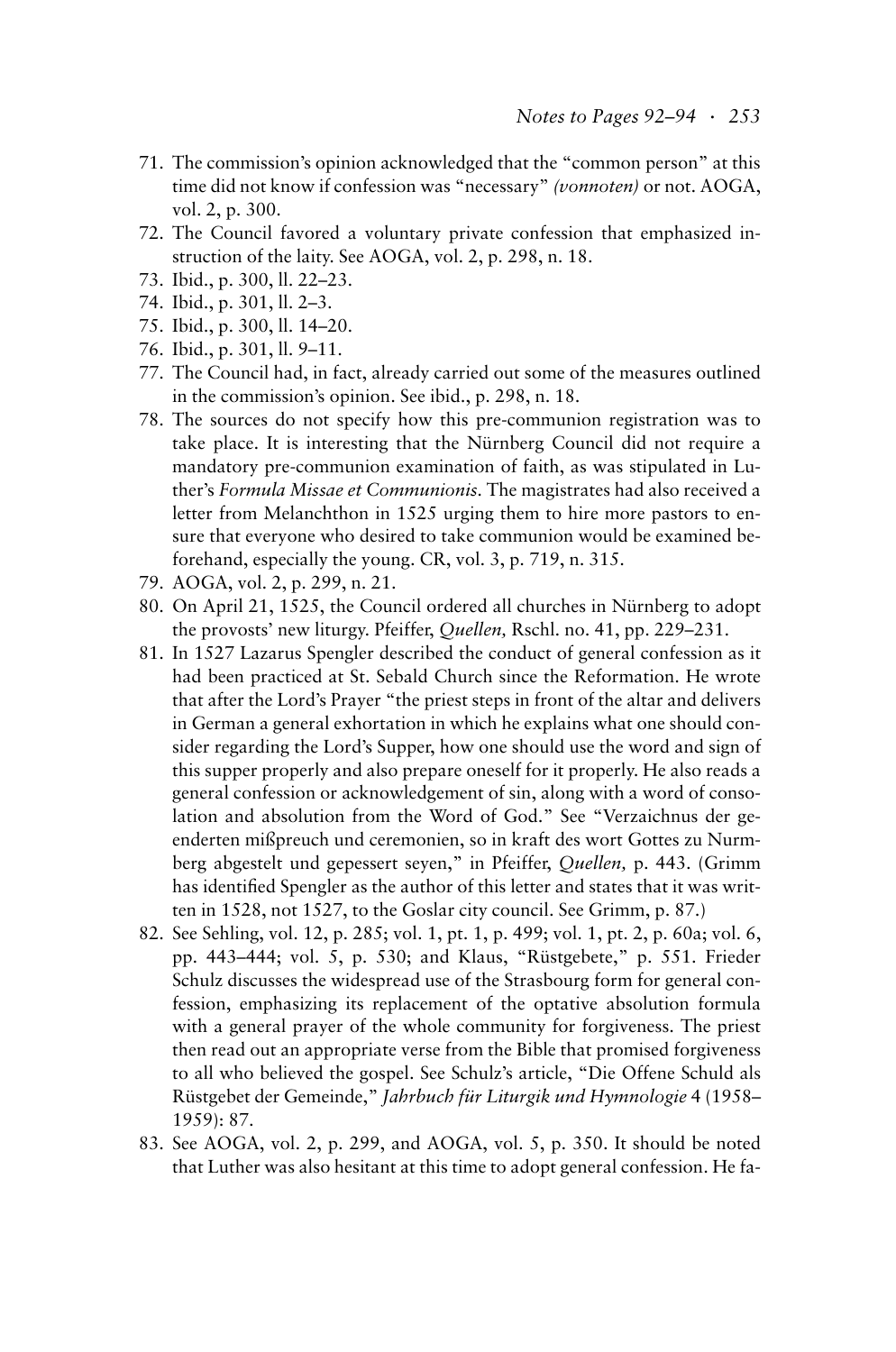*254 • Notes to Pages 94–99*

vored an exhortation to worthy participation in the Eucharist instead of general confession. He believed the latter had gradually taken the place of the former in the medieval church. See Klaus, "Rüstgebete," p. 541.

- 84. Ozment, *Cities,* pp. 118–119.
- 85. Engelhardt, "Die Reformation in Nürnberg" (1936), pp. 213–229. See also Strauss, *Nuremberg,* pp. 176–178.
- 86. Strauss, "Protestant Dogma," pp. 38–58.
- 87. Ibid., p. 52.
- 88. Ibid., p. 57.
- 89. The evangelical scholar Joachim Camerarius, who served as rector of Nürnberg's new gymnasium from 1526 to 1535, confirmed that both Hieronymus Ebner and Kaspar Nützel were strong supporters of the evangelical movement. See Zimmermann, "Nürnberger Religionsgespräch," p. 135. Caritas Pirckheimer referred to three Elders—Martin Geuder, Hieronymus Holzschuher, and Jakob Muffel—as "those who are on our side." AOGA, vol. 2, p. 148, n. 54. See also Zimmermann, "Nürnberger Religionsgespräch," p. 136.
- 90. See Zimmermann's comments on Christoph Fürer (1479–1533), ibid., pp. 138 and 142.
- 91. See ibid., pp. 136–144. Zimmermann bases these figures on the assumption that a magistrate's involvement in either pro-evangelical (e.g., organizing the 1525 colloquium, having frequent interaction with the city's evangelical ministers, announcing pro-evangelical changes to Nürnberg's religious life, and removing one's daughter from the city's convents) or anti-evangelical activities (e.g., not seeking to remove daughters from the city's convents, having close financial connections with the Hapsburgs, and resigning from the Council after 1525) is a good indicator of his position on the Reformation. Because the extant record of the Council's daily decisions almost always lists the names of the magistrates who were to carry out the Council's judgments, Zimmermann has been able to assess which of the members were repeatedly involved in activities that suggest sympathy with the Reformation, and which were engaged in acts that convey animosity to it. This evidence is suggestive but not very helpful in establishing motives for embracing or rejecting the evangelical faith.
- 92. For a discussion of Senior Mayor Christoph Kress's misgivings about the Reformation, see Jonathan W. Zophy, *Patriarchal Politics and Christoph Kress (1484–1535) of Nuremberg* (Lewiston, N.Y.: E. Mellen Press, 1992), pp. 101–107.
- 93. For another critical assessment of Strauss's argument, see Cameron, pp. 300–301.

## *5. An Evangelical Dilemma*

1. *Eyn gesprech eynes evangelischen Christen mit einem Lutherischen, darin der ergerlich wandel etlicher, die sich lutherisch nennen, angezigt, und*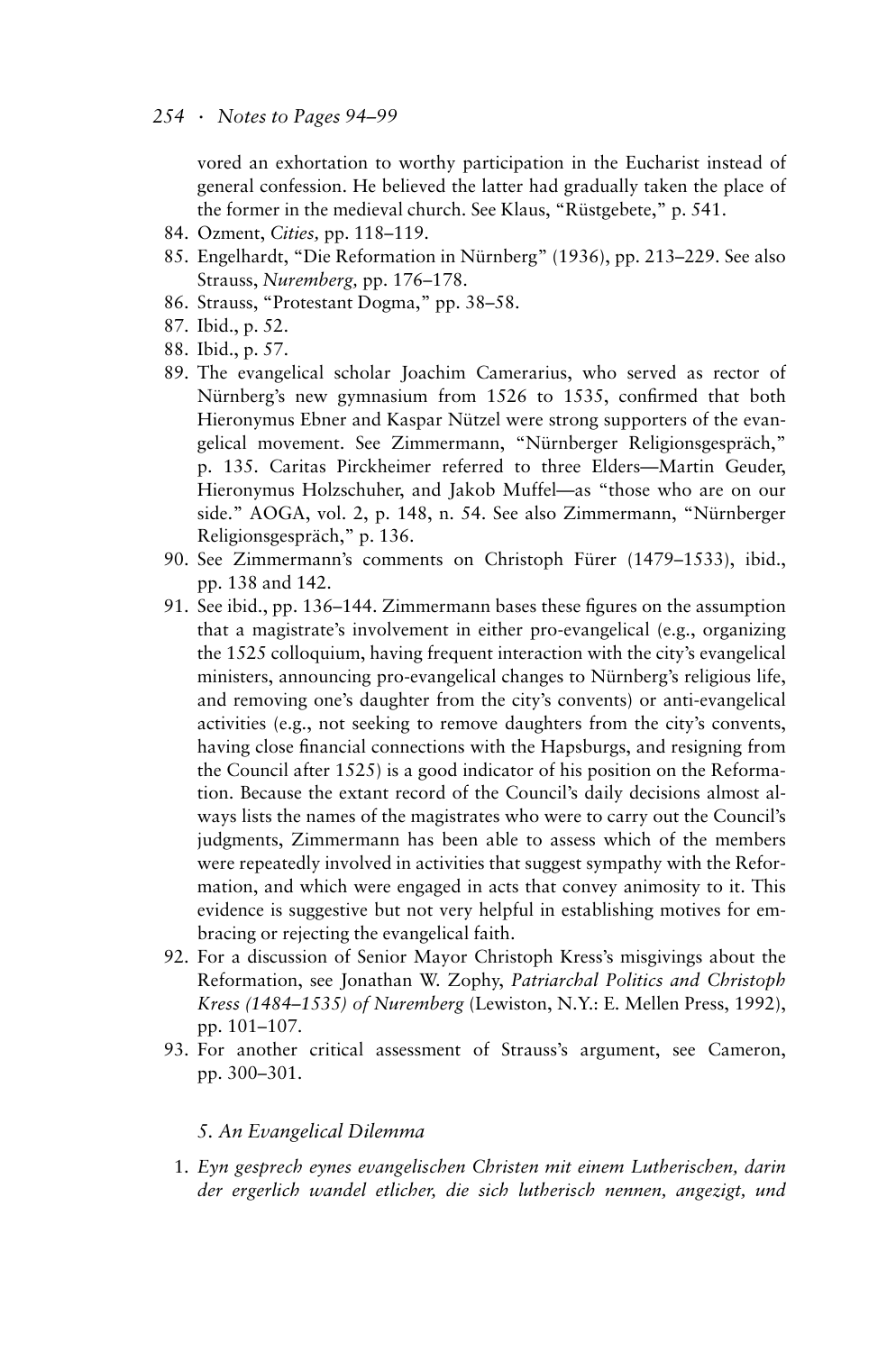*brüderlich gestrafft wirt* (1524), in Keller and Goetze, vol. 22 (Hildesheim: Olms, 1964), pp. 69–84.

- 2. Ibid., p. 79.
- 3. *Ein dialogus des inhalt ein argument der Römischen wider das christlich heüflein, den geytz, auch ander offenlich laster u.s.w. betreffend,* in Keller and Goetze, vol. 22, pp. 51–68.
- 4. Ibid., p. 54.
- 5. Ibid., p. 58.
- 6. Ibid., p. 63.
- 7. Ibid., p. 65.
- 8. Ibid., p. 66.
- 9. Ibid., p. 67.
- 10. Ibid., p. 65.
- 11. See Hamm, *Bürgertum und Glaube,* pp. 214–223. Later in life Sachs wrote a poem about the origins of auricular confession that expressed very clearly his preference for confession to God alone. See "Der ohrenbeicht anfang und end (December 23, 1562)," in A. von Keller and E. Goetze, eds., *Hans Sachs,* Bibliothek des Litterarischen Vereins in Stuttgart, vol. 173 (Tübingen, 1885), pp. 504–507.
- 12. Several older treatments of the Reformation in Nürnberg assert that private confession was abolished in 1527 with the aid of Andreas Osiander. See Günther Petsch, *Das Nürnberger protestantische Kirchenrecht der reichsstädtischen Zeit: Eine kirchenrechtsgeschichtliche Studie* (Düren-Rhld.: Max Danielewski, 1933), p. 4; Friedrich Roth, p. 270; Georg Ernst Waldau, *Vermischte Beyträge zur Geschichte der Stadt Nürnberg,* vol. 1 (Nürnberg, 1786), p. 12; Engelhardt, "Die Reformation in Nürnberg" (1936), pp. 240– 241; and Klein, p. 168. There is no reference in either the RV or RB of the NStaatsA that this took place. The same sources record the abolition of other traditional religious practices. As Gottfried Seebaß explains, "auricular confession was never officially abolished; it gradually fell out of practice. Even more unfounded is the claim... that Osiander abolished private confession." See AOGA, vol. 2, p. 296, n. 1. Older treatments of the Reformation in Nürnberg may have followed a popular seventeenth-century chronicle of the imperial city that misinterpreted the Council's decision to implement a pre-communion interview (see NStaatsA, HS 414, fol. 48′) to mean that it had formally abolished private confession in 1527. See Johannes Müllner, *Annalen der Reichsstadt Nürnberg,* NStadtA, Repertorium F1, no. 3, vol. 5, pp. 136–137.
- 13. See Sehling, vol. 5, pp. 508a and 16b–17a.
- 14. See Chapter 6.
- 15. C. Scott Dixon, *The Reformation and Rural Society: The Parishes of Brandenburg-Ansbaach-Kulmbach, 1528–1603* (Cambridge, England: Cambridge University Press, 1996), p. 8.
- 16. Karl Schornbaum, *Aktenstücke zur ersten Brandenburgischen Kirchenvisitation 1528* (Munich: C. Kaiser, 1928), p. 3.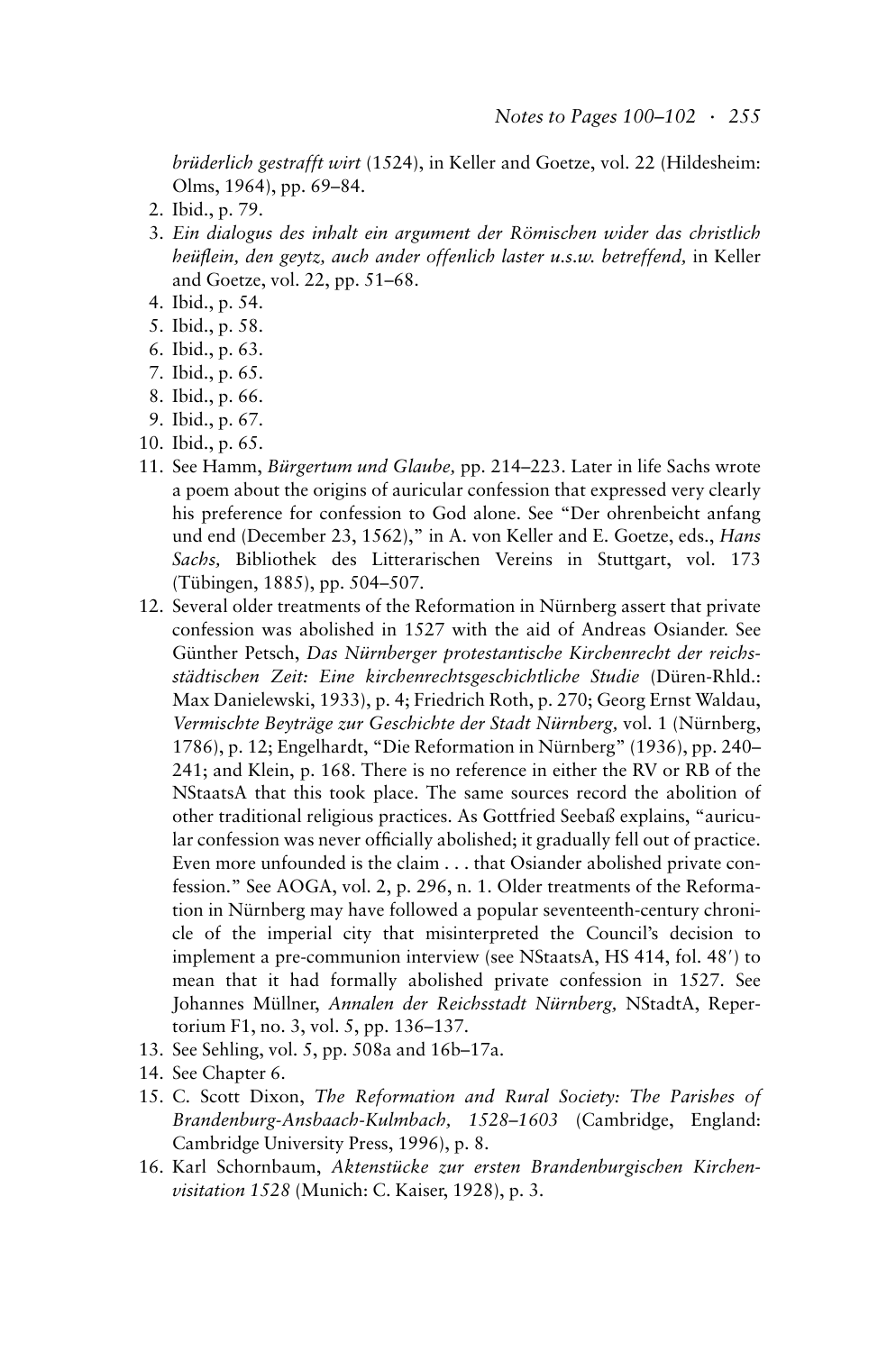- *256 • Notes to Pages 102–103*
	- 17. Dixon, p. 27.
	- 18. Sehling, vol. 11, p. 113. Margrave George had also received a copy of the *Instructions for the Visitors* from one of his theologians. Sehling, vol. 11, pp. 113–114.
	- 19. In attendance at the meeting were Nürnbergers Lazarus Spengler, Dominikus Schleuppner, Andreas Osiander, and Councilmen Christoph Kress, Kaspar Nützel, and Martin Tucher. Representing Brandenburg-Ansbach-Kulmbach were Georg Vogler, Andreas Althamer, Johann Rurer, Adam Weiß, and Wolf Christian von Weisenthau. Vogler was a secretary in the margrave's court, Althamer and Rurer were preachers in Ansbach, while Weiß pastored the church in Crailsheim. Wolf Christian was the margrave's bailiff in Schwabach. Sehling, vol. 11, p. 114, and Dixon, pp. 27–28. See also AOGA, vol. 3, pp. 123–146.
	- 20. See AOGA, vol. 3, pp. 147–167. See also Sehling, vol. 11, pp. 126–134.
	- 21. Sehling, vol. 11, p. 113.
	- 22. Luther and Melanchthon seemed much more concerned with the problem of "cheap grace" in their visitation manual than the Brandenburg and Nürnberg theologians were in theirs. The Wittenbergers wrote, for example, "many now talk only about the forgiveness of sins and say little or nothing about repentance." Both groups emphasized the importance of repentance in the Christian life, but the former spent more time pushing for it. WA, vol. 26, p. 202, ll. 8–9; LW, vol. 40, p. 274. (I have followed the LW here and in the following notes dealing with the *Instructions for the Visitors.*)
	- 23. See AOGA, vol. 3, pp. 214–224. See also Sehling, vol. 11, pp. 135–139. Dixon argues that "[t]he real significance of the 1528 church ordinance lies less in its role as a blueprint for the new church than the guidance it provided for the first church visitation in the principality." See Dixon, pp. 28– 29.
	- 24. Dixon, p. 29. The Nürnberg Council received similar complaints from the bishop of Bamberg and the Swabian League. See Grimm, pp. 111–113.
	- 25. The Brandenburg visitation committee included Johann Rurer, Andreas Althamer, two members of the Ansbach Council, and a jurist. Schornbaum, p. 12. Pastors were to appear in Ansbach or Kulmbach along with a few members of their congregations for examination.
	- 26. Sehling, vol. 11, pp. 115–116.
	- 27. See Klaus Leder, *Kirche und Jugend in Nürnberg und seinem Landgebiet, 1400 bis 1800* (Neustadt a.d. Aisch: Degener, 1973), p. 35, and Georg Andreas Will, *Historischdiplomatisches Magazin für das Vaterland und angrenzende Gegenden,* vol. 2, pt. 2 (Nürnberg, 1782), pp. 375–386. Pastors who lived near Nürnberg were summoned along with representatives from their congregations to appear before the visitation committee in the St. Egidien monastery. Those pastors who lived farther removed from Nürnberg were examined in their parishes. The Nürnberg visitation com-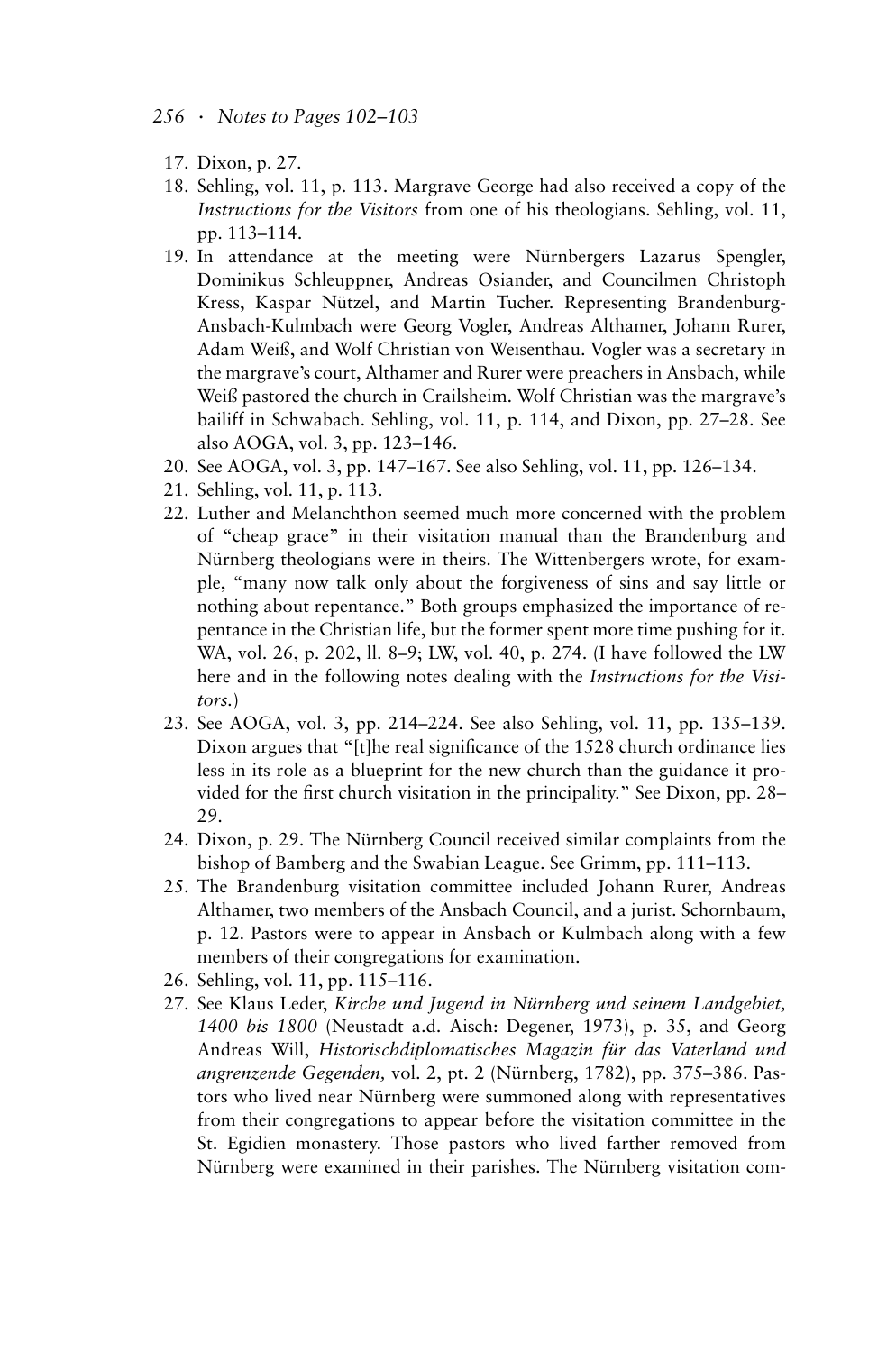mittee included Wenzeslaus Linck, Andreas Osiander, Dominikus Schleuppner, George Koberer, preacher at the Carthusian Church, Sebastian Schild, preacher at the St. Egidien Church, Councilmen Christoph Coler and Hieronymus Baumgartner, Bernhard Tucher, head of the alms office, and Lucas Sitzinger, head of the common chest. Grimm, p. 110. Only Linck, Osiander, Schleuppner, Coler, and Baumgartner visited those pastors who could not report to Nürnberg. Engelhardt, "Die Reformation in Nürnberg," MVGN 34 (1937): 73.

- 28. AOGA, vol. 3, p. 165, art. 9, ll. 15–16.
- 29. Ibid., p. 150, "Von der christlichen pues," art. 1, ll. 24–26.
- 30. In the introduction to the section of the *Instruction for the Visitors* entitled "True Christian Penance," Luther and Melanchthon asserted, "Penance also is to be reckoned as a sacrament—all sacraments are a kind of penance. There are other reasons, too, for calling it a sacrament, but they need not be recounted here." WA, vol. 26, p. 217, ll. 29–30; LW, vol. 40, p. 293. Osiander likely agreed with his Wittenberg colleagues on the sacramental status of confession as he listed the keys along with sermons, baptism, and the Lord's Supper as a means of grace and later argued strenuously that clerical absolution was a sacrament. See Chapter 7.
- 31. AOGA, vol. 3, p. 151, "Von der christlichen pues," art. 6, ll. 8–10.
- 32. They asserted that "[i]t is not in us to make satisfaction for our sins, for Christ alone has made satisfaction for our sins." WA, vol. 26, p. 220, ll. 21– 22; LW, vol. 40, p. 297. It should be noted that while both Luther and Melanchthon contributed to the *Instructions for the Visitors,* it was the latter who bore most of the burden for composing it. Luther was primarily responsible for the foreword and some additional comments on the Lord's Supper.
- 33. AOGA, vol. 3, p. 151, "Von der christlichen pues," art. 3, l. 3.
- 34. Ibid., p. 155, "Vom abentmal des Herrn," art. 16, ll. 7–9.
- 35. Ibid., p. 162, "Menschenleer, -satzung und -funde wider den glauben, hie hernach volgen," art. 6, ll. 11–12. Luther and Melanchton similarly asserted, "[t]he papal kind of confession is not commanded, namely, the recounting of sins." WA, vol. 26, p. 220, l. 2; LW, vol. 40, p. 296.
- 36. AOGA, vol. 3, p. 151, "Von der christlichen pues," art. 5, ll. 5–7.
- 37. Ibid., p. 151, "Von der christlichen pues," art. 2, ll. 1–2. Luther and Melanchthon had argued similarly that "true penance is nothing but an acknowledgement of sin." Later in the same work they defined it as "sincere contrition and sorrow over one's sins and sincere fear of the wrath and judgment of God." WA, vol. 26, p. 203, l. 20, and p. 218, ll. 26–27; LW, vol. 40, pp. 276, 294.
- 38. The church order did not specify exactly how communicants were to demonstrate knowledge of the new faith to their pastors. It likely entailed answering several questions taken from one of the catechisms that would soon appear in Franconia. See discussion below.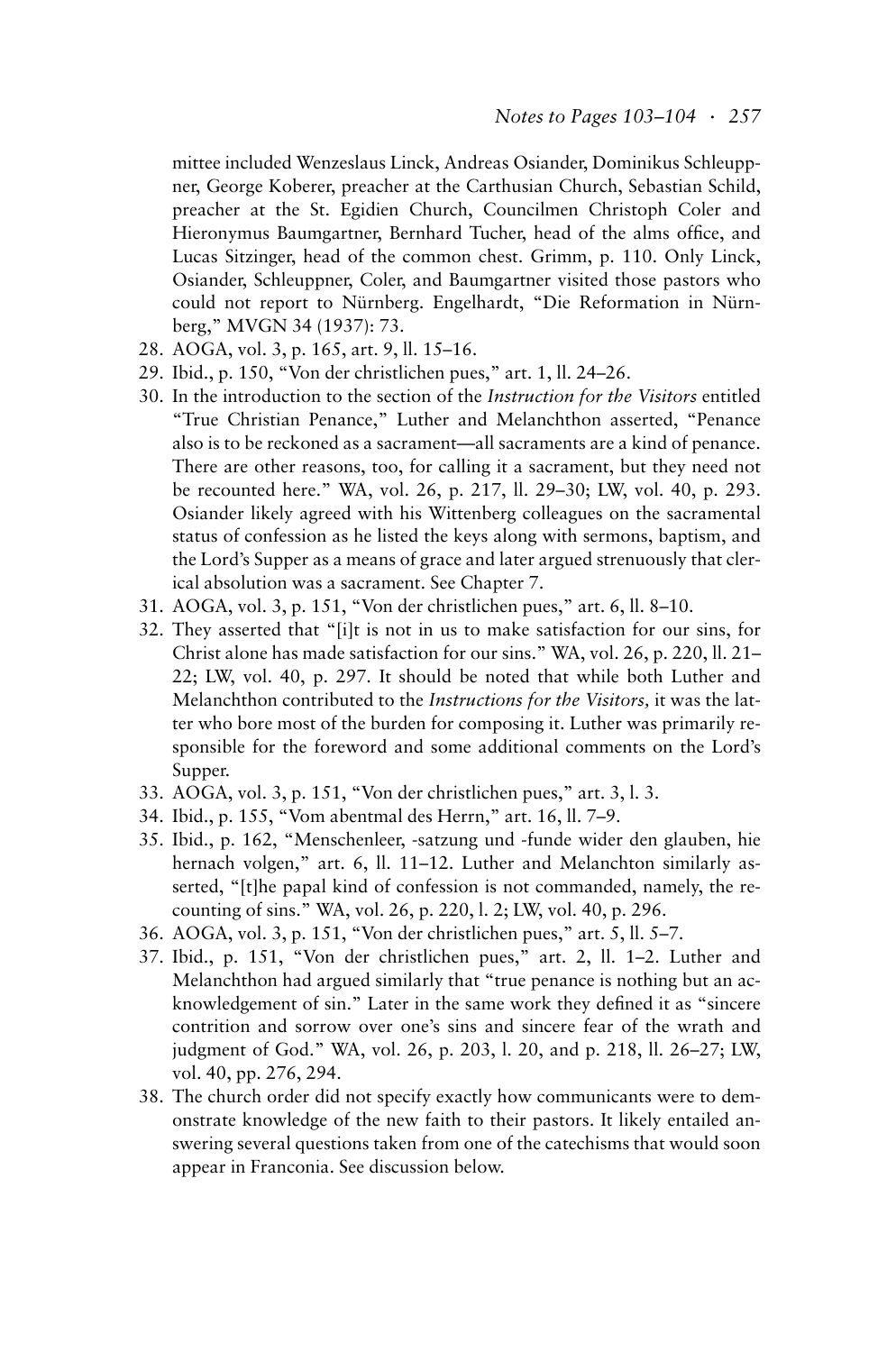- *258 • Notes to Pages 104–107*
	- 39. AOGA, vol. 3, p. 219, l. 13. The Saxon *Instructions for the Visitors* had similarly stipulated that "no one shall be admitted to the sacrament unless he has previously been to the pastor who shall inquire if he rightly understands the sacrament, or is in need of further counsel, etc." WA, vol. 26, p. 216, ll. 20–22; LW, vol. 40, p. 292.
	- 40. AOGA, vol. 3, p. 151, "Vom evangelio," art. 1, ll. 15–16.
	- 41. The Wittenberg reformers similarly observed, "[i]t is true that God works true contrition, but he works it through the Word and preaching." WA, vol. 26, p. 219, ll. 18–19; LW, vol. 40, p. 295.
	- 42. AOGA, vol. 3, p. 155, "Von den schluesseln der kirchn," arts. 1, 2, and 4.
	- 43. Osiander did not limit the use of the keys to confession. In his statement of doctrine he explicitly stated, "the use of the keys is not tied to auricular confession." AOGA, vol. 3, p. 151, "Von der christlichen pues," art. 4, l. 4. For Osiander, the primary function of these four means of grace (sermons, baptism, the Lord's Supper, and the keys) was to strengthen faith. He wrote elsewhere in his statement of doctrine, "in addition to the sermon, baptism, the Lord's Supper, and the keys have been established for the encouragement and strengthening of such [i.e., saving] faith." AOGA, vol. 3, p. 152, "Vom glauben," art. 5, ll. 6–7. Luther and Melanchthon similarly observed, "there are many reasons why we should exhort the people to confession, especially in those cases where they need counsel and wherein they are most troubled." WA, vol. 26, p. 220, ll. 4–6; LW, vol. 40, p. 296.
	- 44. AOGA, vol. 3, p. 155, "Von den schluesseln der kirchn," art. 5, ll. 19–21.
	- 45. Ibid., pp. 155, l. 24–156, l. 2, "Von den schluesseln der kirchn," art. 7.
	- 46. Osiander defined the proper use of the keys in the following way: "to bind no one who believes and to loose no one who does not believe." Ibid., p. 155, "Von den schluesseln der kirchn," art. 3, ll. 16–17.
	- 47. Ibid., p. 160, "Von christlichem bann," art. 4, ll. 3–4.
	- 48. Ibid., p. 160, "Von christlichem bann," art. 5, ll. 5–6.
	- 49. WA, vol. 26, p. 233, ll. 25–35; LW, vol. 40, p. 311.
	- 50. AOGA, vol. 3, pp. 221, l. 16–222, l. 3.
	- 51. Schornbaum, p. 8.
	- 52. See Matthias Simon, "Zur Visitation der Nürnberger Landpfarreien im Jahre 1528," ZbKg, 35 (1966): 7–41. We know only that of the seventytwo pastors, preachers, and chaplains who were examined, eight tested extremely well (11 percent), thirty well (42 percent), and twenty needed improvement (28 percent). Fourteen out of the seventy-two were found to be unsuitable for their offices (19 percent). Ibid., pp. 15–17. There are occasional references in the extant sources to pastors or chaplains who were still celebrating the traditional mass, though such details are rare. See, e.g., the reports concerning Conrad Erkenprecht, the pastor in Bechtal, and George Prukher, the pastor in Schwimbach. Ibid., pp. 36–37. Only the report from nearby Wöhrd makes specific reference to a pastor who dutifully observed the new church order. Ibid., p. 26.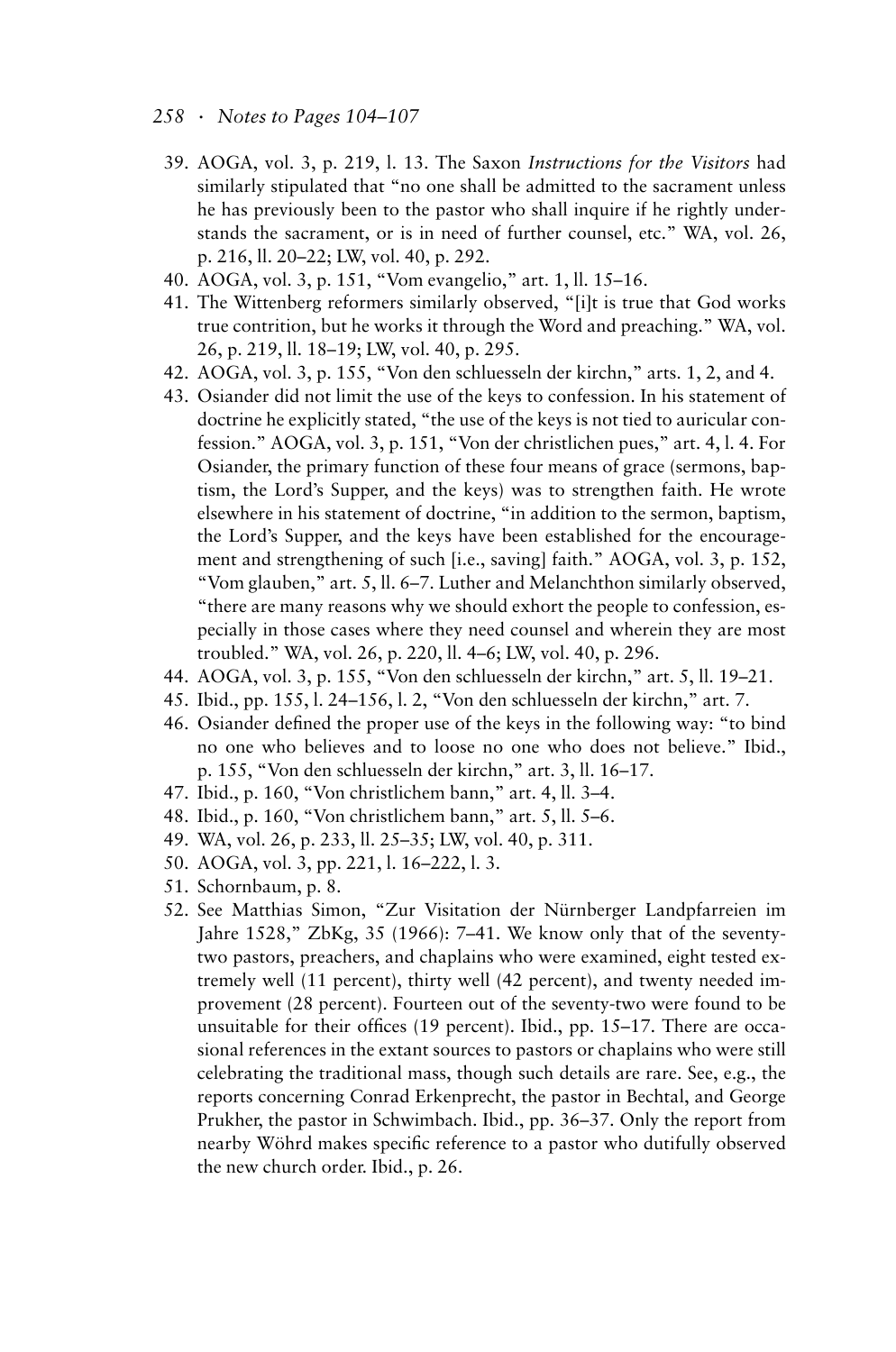- 53. Of the fifty-five clergy who reported to Ansbach for examination, twentyone tested well (38 percent), thirteen were found to be mediocre (24 percent), thirteen tested poorly (24 percent), and five very poorly (9 percent). Three more pledged to improve themselves (5 percent). Sehling, vol. 11, p. 115. The sources for the Brandenburg-Kulmbach visitation are not extant.
- 54. See reports about the priest in Castell and the chaplain in Feuchtwagen. Schornbaum, pp. 48, 54.
- 55. See the report about the pastor in Brichsenstadt. Ibid., p. 50.
- 56. The visitation team reported that the pastor in Burgloß insisted on holding all ceremonies according to the traditional usage and that he refused anyone the sacrament who had not confessed to him in the traditional manner. Pastors in Creglingen and Zenn also promoted penance and private confession. Schornbaum, pp. 78, 71, 82. The pastor in Freyttenbach required payment to hear confession while his counterpart in Gnodtstatt did not. Ibid., pp. 72, 74.
- 57. Ibid., p. 91.
- 58. The visitation team told the pastor in Roth to stop forcing laypeople to confess their sins to him. Schornbaum, p. 14. Margrave George had originally wanted private confession to be replaced by a friendly discussion between pastor and penitent when the latter registered for communion. Ibid., p. 10.
- 59. See the recommendations for Conrad Prüderle, chaplain at St. Sebald. Will, *Historischdiplomatisches Magazin,* p. 378.
- 60. See the recommendations for Hanns Beck, chaplain at St. Sebald, and Johann Wagner, chaplain at St. Lorenz Church. Ibid., pp. 378, 380.
- 61. See the recommendations for Thomas Hager, chaplain at the New Hospital Church. Ibid., p. 383.
- 62. See the visitation committee's remarks about Döber. Ibid., p. 384.
- 63. See Chapter 7.
- 64. Wenzeslaus Linck, *Unterrichtung der Kinder so zu Gottestische wöllen geen,* in *Die evangelischen Katechismusversuche vor Luthers Enchiridion,* vol. 3: *Die evangelischen Katechismusversuche aus den Jahren 1528–1529,* ed. Ferdinand Cohrs, pp. 41–48. Both editions were published by Jobst Gutknecht in 1528 and 1532, respectively. Ibid., p. 43.
- 65. Leder refers to Linck's catechism as a "guide for instruction on confession." See Leder, p. 42. Cohrs regarded it as "the first confirmation booklet of the evangelical church." Linck, p. 42.
- 66. Linck, p. 44.
- 67. Ibid., p. 45.
- 68. Ibid., p. 46.
- 69. Ibid.
- 70. Ibid., p. 47.
- 71. Nürnberg printer Jobst Gutknecht printed an edition of Luther's *Der kleine Katechismus* in either 1529 or 1530. WA, vol. 30, pt. 1, p. 679. Two other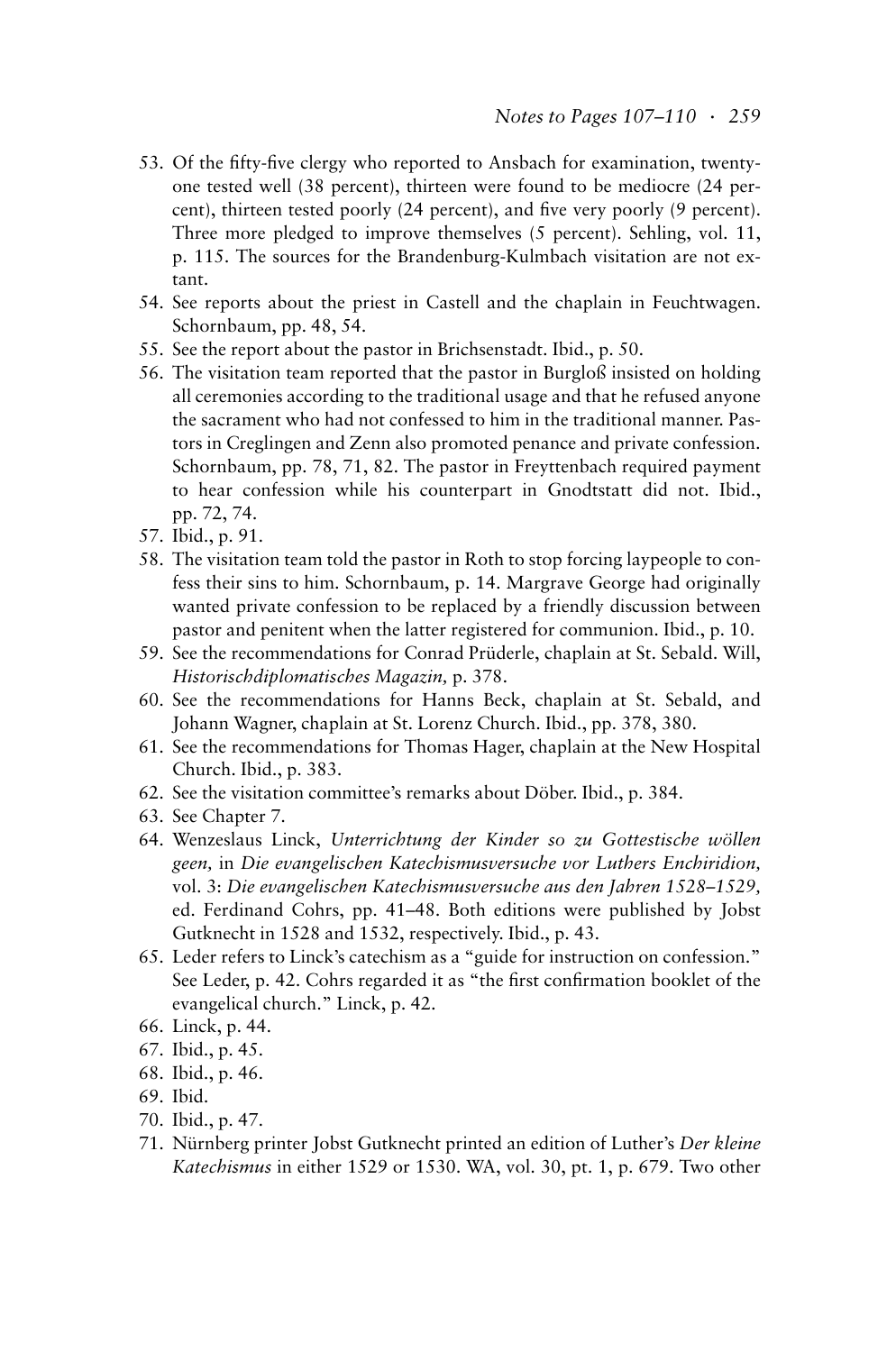*260 • Notes to Pages 110–116*

printers in the imperial city released editions of Luther's *Deutsche Katechismus* (it was later referred to as *Der große Katechismus*): Friedrich Peypus in 1529 and Jeronimius Formschneyder in 1531 and 1533. Ibid., pp. 500, 502.

- 72. Leder, p. 45.
- 73. WA, vol. 30, pt. 1, p. 265(B), ll. 15–19.
- 74. Ibid., p. 271(B), ll. 14–27.
- 75. WA, vol. 30, pt. 1, pp. 679–680. The original version contained no form for confession. Ibid., p. 581.
- 76. Ibid., p. 343(B), ll. 5–21.
- 77. Ibid., p. 344(B), ll. 3–19.
- 78. Ibid., p. 345(B), ll. 3–5.
- 79. Ibid., p. 345(B), ll. 9–12.
- 80. Luther added "Ein kurze Vermahnung zu der Beicht" to the second edition of the catechism. The edition printed by Friedrich Peypus in 1529 did not contain it while the two printed by Jeronimius Formschneyder in 1530 and 1531 did. WA, vol. 30, pt. 1, p. 502.
- 81. Luther made these comments while discussing the third article of the Creed—"I believe . . . in the forgiveness of sins." Ibid., p. 190, ll. 25–29.
- 82. Ibid., pp. 233, l. 23–234, l. 2.
- 83. Ibid., p. 234, ll. 11–12.
- 84. Ibid., p. 235, ll. 25–28.
- 85. Ibid., pp. 235, l. 29–236, l. 1.
- 86. Ibid., p. 237, ll. 23–27.
- 87. Ibid., p. 238, ll. 1–2.
- 88. Ibid., p. 238, ll. 10–12.
- 89. A section entitled "Wie man die Einfältigen soll lehren beichten" replaced the previous treatment of confession in the 1531 version of the *Small Catechism.* Ibid., pp. 581–582 (text, pp. 383–387; quotation, p. 385, l. 4).
- 90. Spengler had written similar treatises for the city councils in Strasbourg (1525) and Goslar (1528). Although it was never published, Grimm writes of the 1528 *Defense* that it was "the culmination of Spengler's attempts to make clear the reasons for the council's acceptance and promotion of the Reformation in Nürnberg." See Grimm, p. 88.
- 91. Gottfried Seebaß, "Apologia Reformationis: Eine bisher unbekannte Verteidigungsschrift Nürnbergs aus dem Jahre 1528," ZbKg, 39 (1970): 20–74, espec. p. 55.
- 92. Ibid., p. 55.

*6. The New Rite*

- 1. AOGA, vol. 3, p. 489, ll. 28–30.
- 2. Ibid., p. 495, ll. 6–9.
- 3. Ibid., p. 471.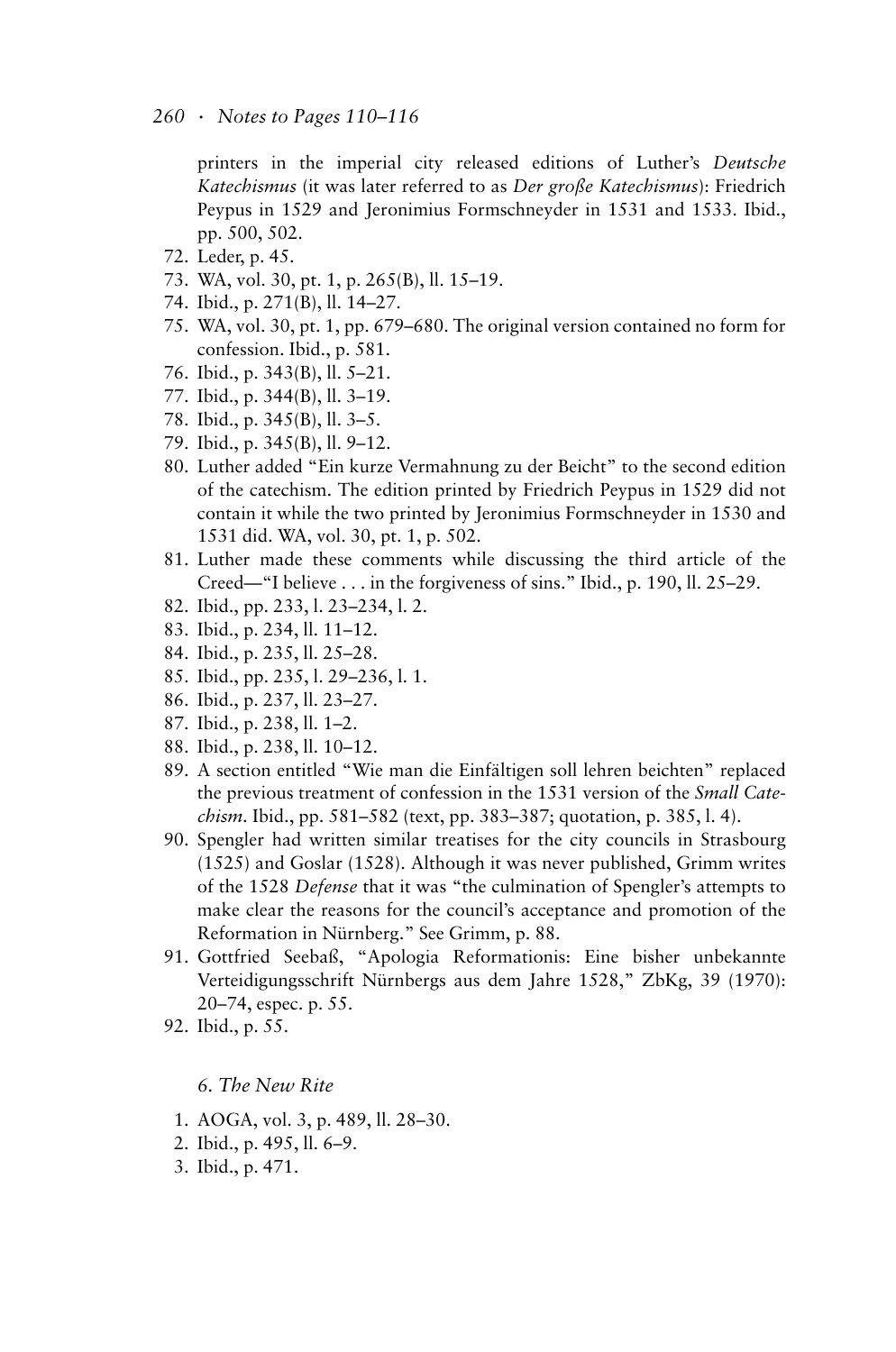- 4. "Because Christ gave the authority and command himself, it will truly have power." Ibid., p. 545, ll. 15–17.
- 5. Ibid., p. 546, ll. 9–14.
- 6. Ibid., pp. 536, l. 33–537, l. 2.
- 7. Ibid., pp. 537, l. 28–538, l. 1.
- 8. Spengler wanted Osiander to adopt the tough language of the Saxon *Instructions for the Visitors.* He also thought Osiander's church order should have included an explanation of evangelical doctrine along with its description of Lutheran ceremonies, especially since the Nürnberg order would likely be used by Lutherans throughout Germany. Osiander later explained that he had always intended to provide a treatment of doctrine in a separate volume. Finally, the Council secretary was critical of Osiander for having acted alone rather than collaborating with the other members of the commission. Osiander countered that he had only wanted to provide a draft for discussion (AOGA, vol. 3, p. 677). Spengler attributed the Nürnberg preacher's actions more to hubris than to pragmatism. He later asserted that Osiander's main problem was his *"ambitio"* and *"pertinacio."* Grimm, p. 114.
- 9. See AOGA, vol. 3, pp. 243–246. Spengler's preface had not been used in the 1528 Brandenburg-Nürnberg Church Order. The final version of the church order discarded Spengler's preface as well as Osiander's treatment of Christian freedom in favor of the statement on evangelical liberty in the *Instructions for the Visitors.* Sehling, vol. 11, p. 169b, n. 1.
- 10. AOGA, vol. 3, p. 598, ll. 34–37.
- 11. AOGA, vol. 4, p. 220.
- 12. The first team included Christoph Kress and Hans Volckamer. The jurist in the second team was Johann Heppstein, the magistrates, Christoph Koler and Bernhard Baumgartner.
- 13. Grimm, p. 145.
- 14. Leif Grane asserts that "in order to understand the origin and development of the Augsburg Confession, it must be recognized that it is the product of two parallel objectives, one represented by theologians, the other by politicians . . . The Augsburg Confession is thoroughly colored by this 'doublemindedness.'" Grane, *The Augsburg Confession: A Commentary,* trans. John H. Rasmussen (Minneapolis: Fortress Press, 1987), p. 19.
- 15. BSLK, p. 66, ll. 1–7. (The line numbers refer to the Latin version.) For an English translation, see *Concordia or Book of Concord. The Symbols of the Evangelical Lutheran Church* (St. Louis: Concordia Publishing House, 1922), p. 13. (I have followed the *Concordia,* which is based on the Latin version of the Augsburg Confession.)
- 16. BSLK, pp. 66, l. 10–67, l. 9; *Concordia,* p. 13.
- 17. BSLK, p. 67, ll. 12–16; *Concordia,* p. 13.
- 18. BSLK, pp. 97–100, art. 25; *Concordia,* p. 19.
- 19. Herbert Immenkötter, *Die Confutatio der Confessio Augustana vom 3. Au-*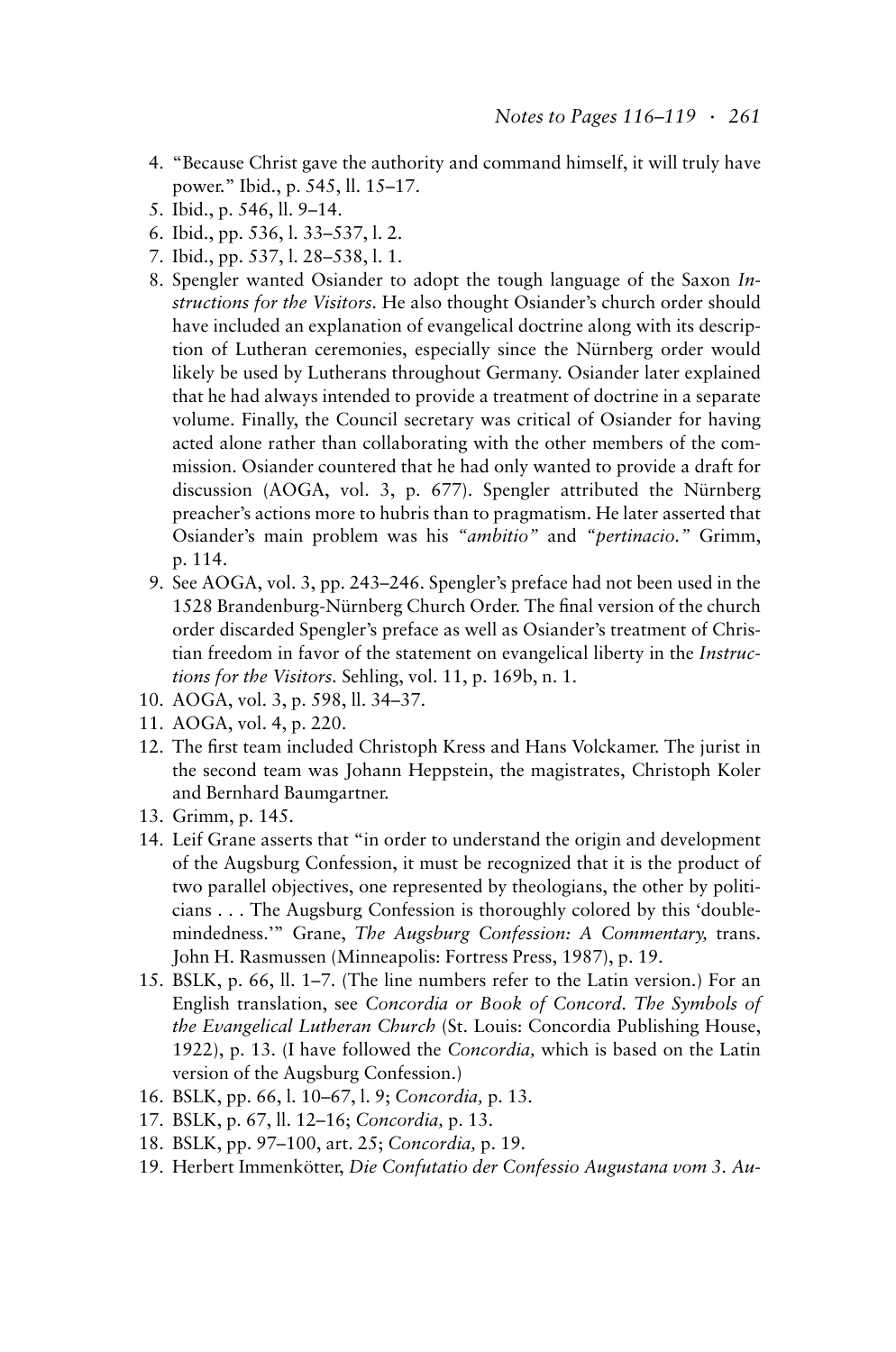*262 • Notes to Pages 120–123*

*gust 1530. Corpus Catholicorum,* vol. 33 (Münster: Aschendorffsche Verlagsbuchhandlung, 1979), p. 102. For an examination of confession in the Augsburg Confession and the *Confutation,* see Hans Jorissen, "Die Sakramente-Taufe und Buße," in Erwin Iserloh, ed., *Confessio Augustana und Confutatio. Der Augsburger Reichstag 1530 und die Einheit der Kirche.* Internationales Symposium der Gesellschaft zur Herausgabe des Corpus Catholicorum, Augsburg, September 3–7, 1979. *Reformationsgeschichtliche Studien und Texte,* Heft 118 (Münster: Aschendorffsche Verlagsbuchhandlung, 1980), pp. 524–544.

- 20. Immenkötter, p. 104.
- 21. Ibid., p. 106.
- 22. Grimm, p. 151.
- 23. BSLK, pp. 249–291; *Concordia,* pp. 77–94.
- 24. BSLK, p. 250, ll. 2–10; *Concordia,* p. 77.
- 25. BSLK, pp. 251, l. 51–252, l. 1; *Concordia,* p. 78.
- 26. BSLK, p. 253, ll. 24–34; *Concordia,* pp. 78–79.
- 27. BSLK, p. 261, ll. 43–45; *Concordia,* p. 82.
- 28. BSLK, p. 259, ll. 15–20; *Concordia,* p. 81. Later Melanchthon asserted, "Baptism, the Lord's Supper, and Absolution, which is the Sacrament of Repentance, are truly sacraments. For these rites have God's command and the promise of grace, which is peculiar to the New Testament." BSLK, p. 292, ll. 24–29; *Concordia,* p. 94.
- 29. BSLK, p. 291, ll. 30–40; *Concordia,* p. 94.
- 30. The recess concluded with the threat that after April 15, those electors and princes who supported the recess "should have the right to seize the persons and goods of those who disobeyed it, treating them as they saw fit . . . for they consider them deserving of the most severe punishment and outlawry because of their unchristian, disobedient transgression. Their bodies and possessions, land and people should be declared free to everyone." Grimm, pp. 154–155. On the role of Nürnberg in the Diet of Augsburg, see Grimm, pp. 144–155; Gerhard Pfeiffer, "Nürnberg und das Augsburger Bekenntnis, 1530–1561," ZbKg 49 (1980): 2–19; and Engelhardt, "Die Reformation in Nürnberg" (1937), pp. 211–266.
- 31. See Sehling, vol. 11, p. 117.
- 32. Dixon, p. 31.
- 33. James Martin Estes, *Christian Magistrate and State Church: The Reforming Career of Johannes Brenz* (Toronto: University of Toronto Press, 1982), p. 85.
- 34. Ibid., pp. 86–87.
- 35. Ibid., pp. 64–65.
- 36. The Council was still hoping that the Schmalkald League would produce a single Protestant church order at its upcoming meeting in Ulm and therefore wanted to delay work on its own guide for worship as long as possible. Neither the Nürnberg Council nor Margrave George received an invitation to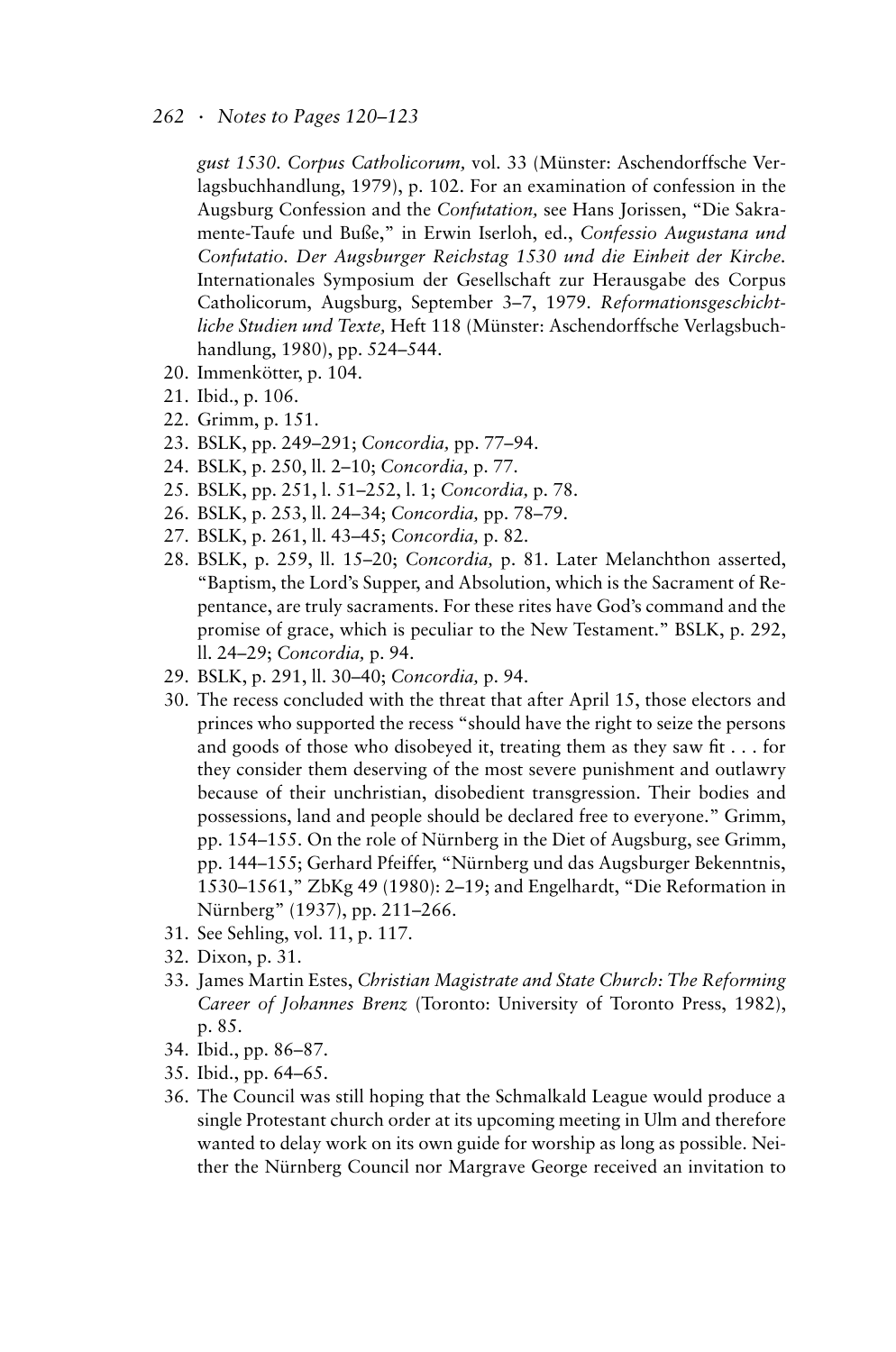the meeting in Ulm because of their refusal to enter into full military alliance with the other evangelical cities and principalities. AOGA, vol. 4, p. 221.

- 37. See "Gutachten der Nürnberger Theologen über die Sendordnung des Johannes Brenz," AOGA, vol. 4, pp. 236–237.
- 38. Even Brenz did not want individual pastors to have the authority to ban sinners. He argued that the power of excommunication should rest with a commission of clergy appointed by secular magistrates. Estes, p. 92.
- 39. AOGA, vol. 4, p. 238, ll. 9–12.
- 40. Ibid., pp. 238, l. 28–239, l. 6.
- 41. See "Church Offices," in ER, vol. 1, p. 334. The 1528 Brandenburg-Nürnberg Church Order contained instructions for superintendents. AOGA, vol. 3, p. 224, ll. 15–19.
- 42. AOGA, vol. 4, p. 239, ll. 15–16. See also Estes, p. 64. In another response to the Ansbach draft written by Osiander, the Nürnberg preacher insisted that in villages where there was no representative of the secular government, pastors should be required to obtain the permission of their superintendents to exercise the ban. Allowing the power of excommunication to reside in the authority of one man was simply too dangerous in Osiander's estimation. See "Stellungnahme der Nürnberger Theologen zu den Verbesserungvorschlägen der Ansbacher für den Kirchenordnungsentwurf der Nürnberger," AOGA, vol. 4, p. 233, art. 15.
- 43. AOGA, vol. 4, p. 224.
- 44. The Council had reviewed the church order again in preparation for sending it to the upcoming meeting of the Schmalkald League in Frankfurt. Ibid., p. 225.
- 45. See NStaatsA, RV 797, fol. 17′, from May 30, 1531, and AOGA, vol. 4, p. 226.
- 46. See "Ratschlag von wegen angestellte Nürnbergischer Kirchen Ordnung. de 1530," GNM Merkel-Handschriften, no. 129. Only Christoph Scheurl and Johann Hepstein opposed giving the clergy the ban. See AOGA, vol. 4, p. 349, n. 6.
- 47. Georg Theodor Strobel, *Neue Beyträge zur Litteratur besonders des sechszehnten Jahrhunderts,* vol. 2, pt. 2 (Nürnberg und Altdorf, 1791), p. 378.
- 48. Ibid., p. 379.
- 49. Ibid., p. 380.
- 50. The Council had requested advice from the theologians after the jurists were unable to reach a consensus. AOGA, vol. 4, p. 345.
- 51. Ibid., pp. 311, l. 24–312, l. 2. On July 19, 1531, the Council had ordered the city's provosts and theologians to prepare a report on how the catechism should be taught in Nürnberg.
- 52. Ibid., p. 311, ll. 19–20.
- 53. Ibid., p. 313, ll. 14–15.
- 54. This report was written sometime between July 27 and September 14, 1531. Ibid., p. 314.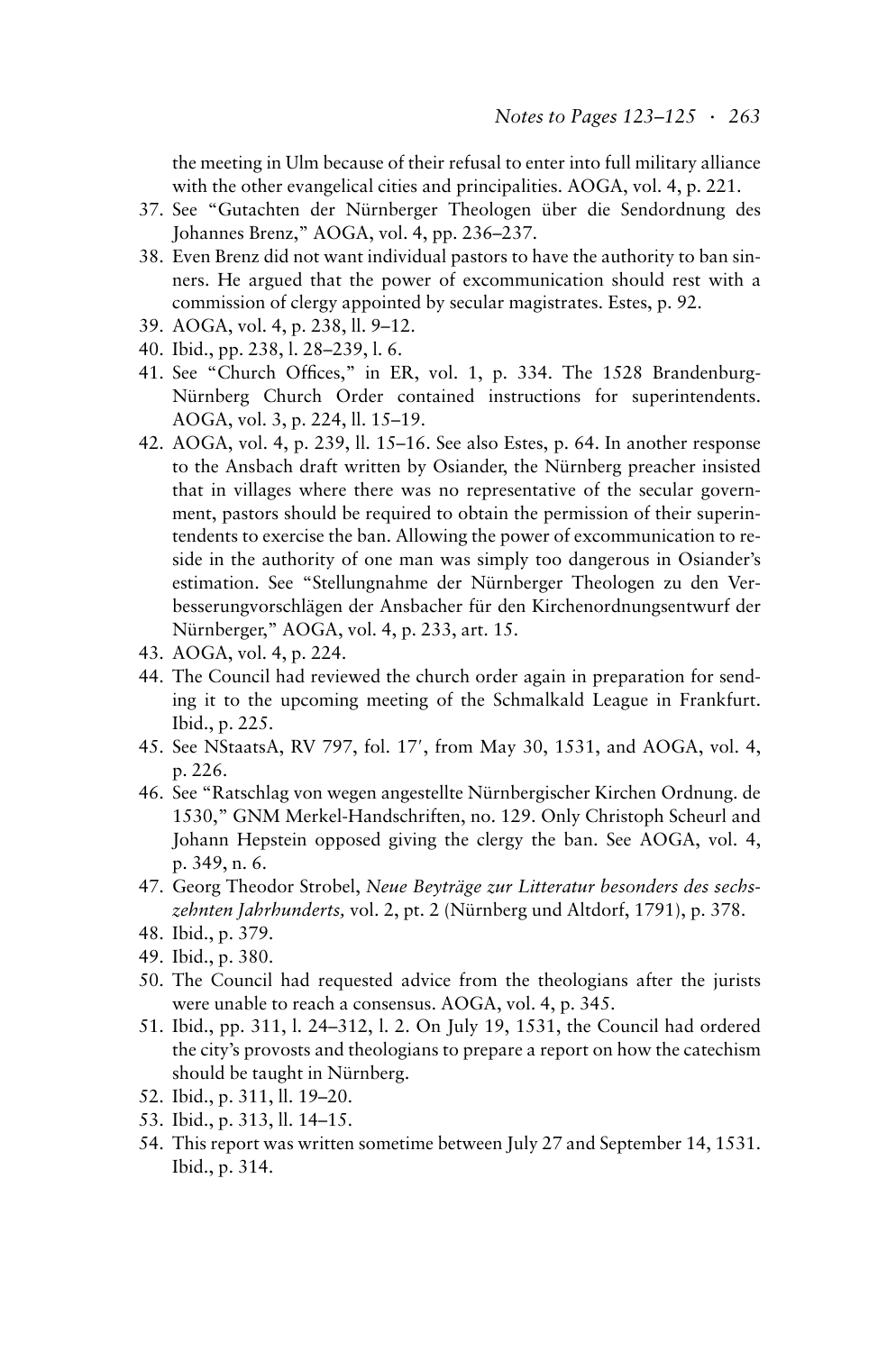- *264 • Notes to Pages 126–129*
	- 55. Ibid., p. 322, ll. 30–32.
	- 56. Ibid., p. 322, ll. 10–15, 21–26.
	- 57. Ibid., p. 321, ll. 1–4.
	- 58. Ibid., p. 323, ll. 10–13.
	- 59. Strobel, *Neue Beyträge,* vol. 2, pt. 2, pp. 379–386. Linck produced his own written opinion that closely resembled that of his colleagues. See "Lincks Gutachten zum Bedenken der Juristen, 1531 [etwa Sept. 14]," in Lorz, pp. 242–277. Linck's comments on confession, absolution, and the examination of faith occupy pp. 270–277.
	- 60. Strobel, *Neue Beyträge,* vol. 2, pt. 2, p. 380.
	- 61. Ibid., p. 382.
	- 62. Ibid., p. 384.
	- 63. Ibid., p. 383.
	- 64. At least three jurists, including Scheurl, had expressed the concern that Nürnberg's clerics wanted to reinstitute mandatory private confession. Lorz, p. 274. See reports from Christoph Kugel and M. Marstaller in GNM Merkel-Handschriften, no. 129, fols. 46 and 63′.
	- 65. Strobel, *Neue Beyträge,* vol. 2, pt. 2, p. 385.
	- 66. Here the Nürnberg theologians were following a trend in early Lutheranism. See Aland, "Die Privatbeichte im Lutherthum," p. 471.
	- 67. Strobel, *Neue Beyträge,* vol. 2, pt. 2, p. 386.
	- 68. AOGA, vol. 4, p. 348. Linck's written opinion had also included extensive comments on the ban (cf. note 59). See Lorz, pp. 246–258.
	- 69. AOGA, vol. 4, pp. 349, l. 7–350, l. 4.
	- 70. Spengler cited Matthew 18:15–18 in particular. Ibid., pp. 350, l. 12–351, l. 7.
	- 71. Ibid., p. 351, ll. 8–9.
	- 72. Ibid., p. 353, ll. 1–6.
	- 73. Ibid., pp. 353, ll. 14–28, and 354, l. 22–355, l. 3.
	- 74. Ibid., p. 362, l. 27.
	- 75. Ibid., p. 357, ll. 25–28.
	- 76. Ibid., p. 362, ll. 32–34.
	- 77. Linck had argued in his written opinion that magistrates should recognize the spiritual authority God had given to the clergy and do everything in their power to promote it. He went so far as to maintain that it had been a mistake for the magistrates to require pastors to inform them when they wanted to use the ban. It required no external validation from secular authority. Linck insisted that according to Christ the ban belonged under the jurisdiction of clergy alone (see notes 59 and 68). Lorz, pp. 256, 248–250.
	- 78. AOGA, vol. 4, p. 348.
	- 79. Ibid., p. 374.
	- 80. "Bedenken der Marggräflichen Theologen über die Marggräflich-Brandenburg- und Nürnbergerische Kirchenordnung," in Georg Theodor Strobel, *Miscellaneen Literarischen Inhalts größtentheils aus ungedruckten*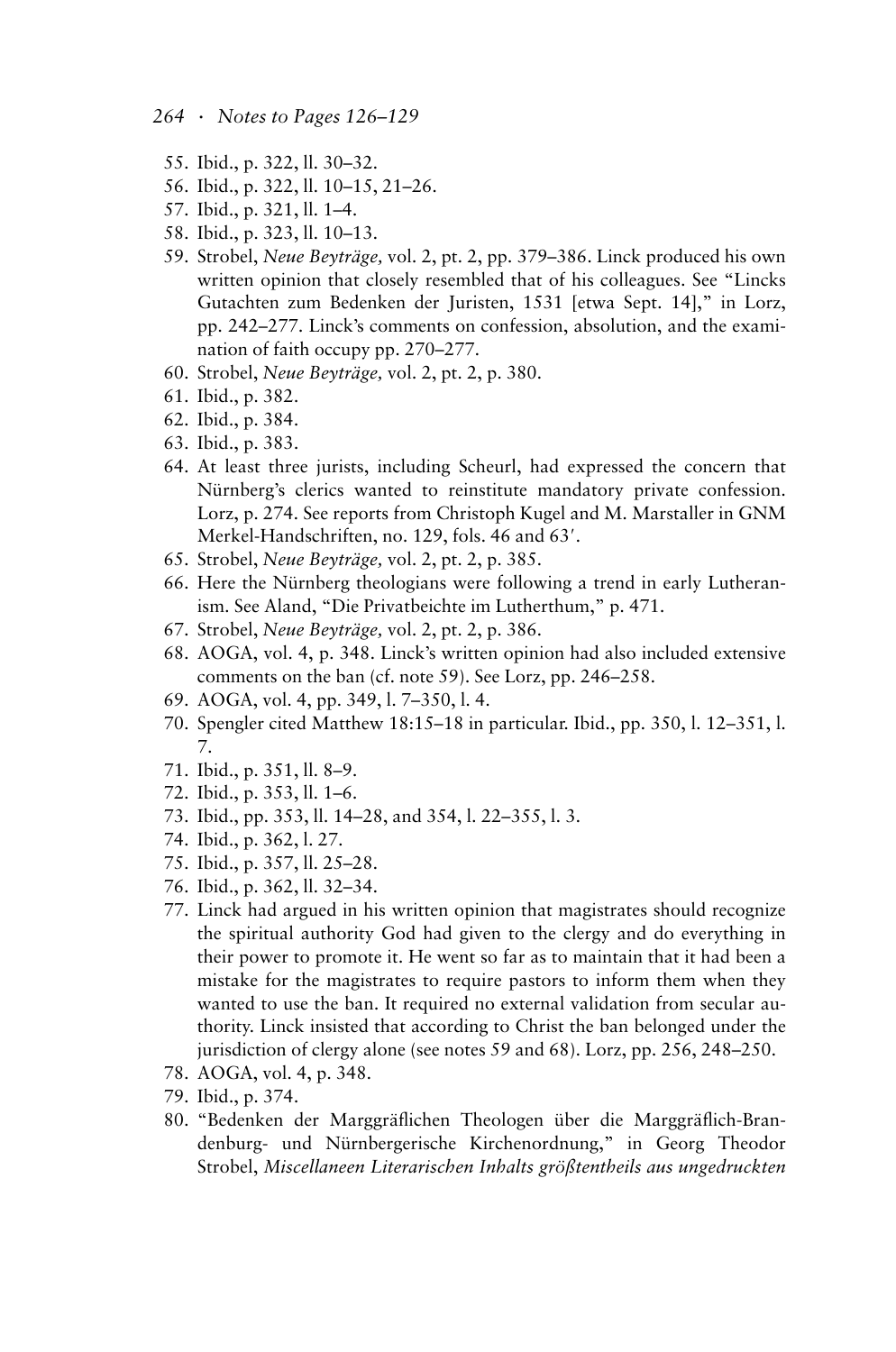*Quellen* (Nürnberg, 1779), pp. 151–156. See also AOGA, vol. 4, pp. 383– 385.

- 81. Strobel, *Miscellaneen,* p. 153.
- 82. Ibid., p. 154.
- 83. Ibid., p. 156.
- 84. See Osiander's "Gutachten über das Ansbacher Gutachten zum 'Neuen Begriff' der Kirchenordnung [1531, Dezember, nach 19.]," in AOGA, vol. 4, p. 381, ll. 6–8.
- 85. See "Nuremberg, Peace of," in ER, vol. 3, pp. 162–163, and Holborn, pp. 217–219.
- 86. AOGA, vol. 5, pp. 38–39.
- 87. ARA, Repertorium 111, Nr. 9, fol. 327.
- 88. Ibid., fols. 329–329′. The written opinion was signed by Luther, Melanchthon, Johannes Bugenhagen, and Justus Jonas.
- 89. The final version reflected much more the theology of Osiander than of Brenz. AOGA, vol. 5, p. 45.
- 90. Osiander, always eager to have the last word, included a protest against the Council's opposition to the ban in the catechetical sermons he was commissioned to append to the new church order. In the section on the keys he warned his readers that "although now such a fine, salutary, and godly ordinance—i.e., the punishing of public, scandalous sins—has been completely shattered, destroyed, and suppressed, we should not, therefore, despise and discard the authority and use of the keys. For those who have caused such disorder and to this day stand in the way of it being improved will certainly find their judge, no one should doubt this. However, if we would ask God to restore to us this and other good ordinances which he himself created, just as he restored to us his word, he would certainly hear us and respond." AOGA, vol. 5, p. 325, ll. 21–28.
- 91. Ibid., p. 146, n. 626. The final version of the church order made the following provision for barring the unworthy from the sacrament: "The pastors should pay attention if among those who register are people who are subject to a known error or heresy or otherwise malign the clear, incontrovertible word of God, which, unfortunately, some are not ashamed to do, or if they live with known, undeniable vices, which Paul in I Corinthians 5 [1–5; 9– 13] and elsewhere enumerates, or if there are senseless people and fools, or children or other simple folk with no understanding, who neither know nor want to learn the Ten Commandments, the Creed, and the Lord's Prayer. The pastors should in no way allow such people to go to the holy sacrament, rather they should make abundantly clear to those in error and with open sin [the reality of] God's judgment and the uncertainty of this fleeting life so that they may be moved to repentance. If they improve themselves and display signs of the same, one should accept, console, and absolve them and allow them to participate in the body and blood of Christ again as other Christians do." AOGA, vol. 5, pp. 145, l. 22–146, l. 7.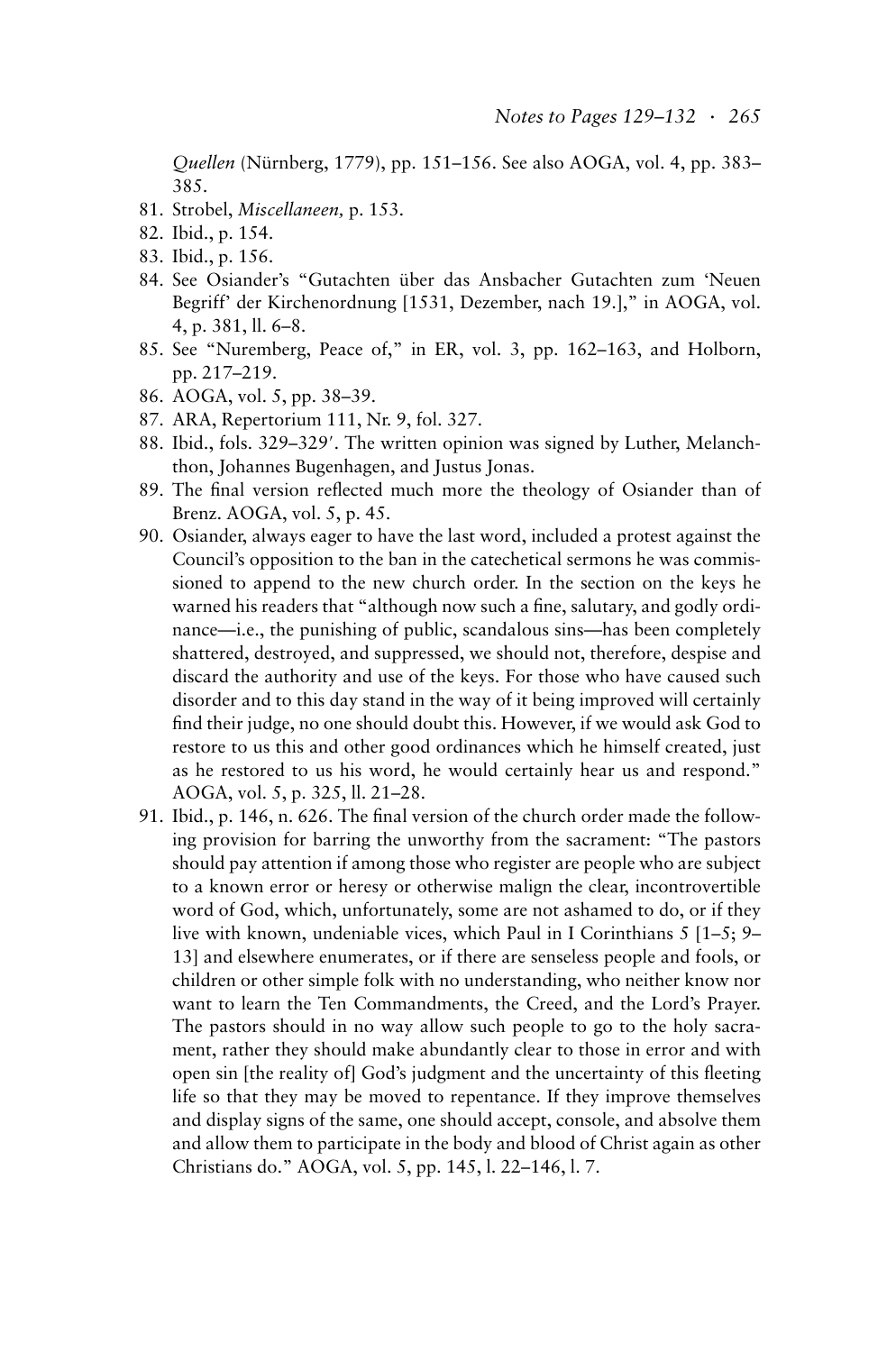- *266 • Notes to Pages 132–140*
- 92. Gottfried Seebaß, *Das reformatorische Werk des Andreas Osiander* (Nürnberg: Verein für Bayerische Kirchengeschichte, 1967), p. 237.
- 93. AOGA, vol. 5, p. 142, ll. 8–12.
- 94. Ibid., p. 141, ll. 22–27.
- 95. Ibid., p. 142, ll. 8–9, 16–23.
- 96. Ibid., p. 143, ll. 21–24.
- 97. Ibid., p. 120, ll. 1–6.
- 98. Ibid., p. 142, ll. 12–13.
- 99. Ibid., p. 144, ll. 2–13.
- 100. Ibid., p. 144, ll. 13–16.
- 101. Ibid., p. 143, ll. 8–13.
- 102. Ibid., p. 75, ll. 9–13.
- 103. Ibid., p. 143, ll. 14–20.
- 104. Ibid., pp. 144, l. 19–145, l. 7.
- 105. Ibid., pp. 53 and 179, ll. 17–23.
- 106. BB, 105, fol. 211.
- 107. AOGA, vol. 5, p. 55.
- 108. Ibid., p. 57.
- 109. The commission's members included councilmen Hieronymus Baumgartner and Leonhard Schürstab, provost Hektor Pömer, and preachers Wenzeslaus Linck and George Koberer. AOGA, vol. 5, p. 58. Osiander was not invited to sit on the commission because he had once again incurred the disfavor of the Council due to a new conflict about confession. See Chapter 7.
- 110. Eck wrote a treatise against the new church order entitled *Christlicher Unterricht mit Grund der Schrift wider die angemaßten Setzer und Angeber vermeinter neuer Kirchenordnung.* See AOGA, vol. 5, p. 60.
- 111. See NStaatsA, RsB 7, fol. 279.
- 112. Sehling, vol. 11, p. 125.
- 113. See Thomas Tentler, "Confession," in ER, vol. 1, p. 403.

*7. Resisting the Old Jurisdiction*

- 1. Grimm, p. 118.
- 2. See WABr, vol. 6, p. 447, l. 18.
- 3. It should be noted that the provisional 1528 Brandenburg-Nürnberg Church Order also contained no form for general confession and absolution.
- 4. See Chapter 6. Osiander later insisted that officials in Nürnberg and Ansbach had carefully inspected the church order before allowing it to be published. AOGA, vol. 5, pp. 444, l. 32–445, l. 9.
- 5. WABr, vol. 6, p. 447, ll. 10–11.
- 6. AOGA, vol. 5, p. 340, ll. 8–9. The minority party was made up of Osiander, his provost, Hektor Pömer, and Friedrich Pistorious, the former abbot of the St. Egidien monastery.
- 7. The majority group was made up of Linck, Schleuppner, George Koberer,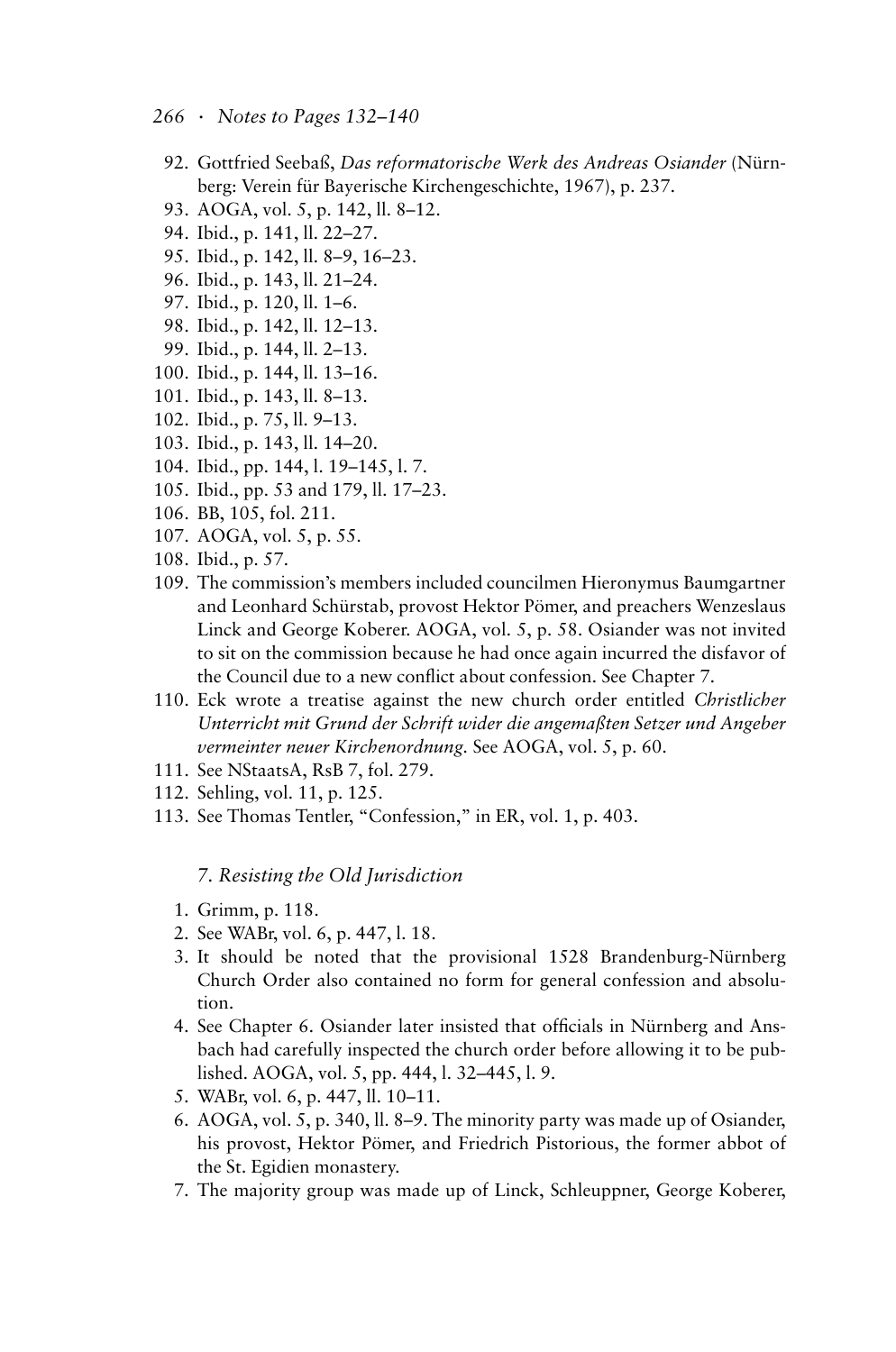Sebastian Fürnschild, Johann Frosch, and Thomas Geschauf (called Venatorius).

- 8. AOGA, vol. 5, p. 342, ll. 3–4.
- 9. Ibid., pp. 340, l. 30–341, l. 2.
- 10. Ibid., p. 342, ll. 15–17.
- 11. Ibid., p. 342, ll. 25–28. Osiander did not have in mind here an interrogation of specific sins or an assessment of the pentitent's degree of sorrow. As in the 1533 church order, he only wanted the penitent to evidence adequate knowledge of the Lutheran catechism and to inform her pastor that she had sorrow for her sins and wanted to be freed from them.
- 12. Ibid., p. 343, ll. 2–11.
- 13. Osiander's opponents argued that Luther, Johannes Bugenhagen, and Melanchthon each supported general absolution. They also noted that the influential Hamburg Church Order included a form for the general confession and absolution of sins. Ibid., p. 343, ll. 12–20.
- 14. Ibid., pp. 343, ll. 22–24, and 344, ll. 3–4.
- 15. Ibid., pp. 343, l. 25–344, l. 3.
- 16. Ibid., p. 337, n. 17.
- 17. See Lazarus Spengler's letter to Veit Dietrich in Maximilian Moritz Mayer, *Spengleriana* (Nürnberg, 1830), p. 114. The letter is dated Friday, April 22, 1533.
- 18. WABr, vol. 6, p. 477, l. 24.
- 19. The Council had the 1533 Electoral Saxony Visitation Articles in mind here. Klaus, "Die Rüstgebete," p. 542.
- 20. WABr, vol. 6, pp. 446–448.
- 21. See Bernhard Klaus, *Veit Dietrich: Leben und Werk* (Nürnberg: Selbstverlag des Vereins für Bayerische Kirchengeschichte, 1958), p. 153.
- 22. Ibid.
- 23. Ibid., p. 154.
- 24. Ibid., p. 153.
- 25. Brenz urged the magistrates to consider that "some of the old educated teachers not inappropriately referred to absolution as a sacrament of penance." Ibid., p. 153.
- 26. Ibid., p. 154. Brenz made the outlandish claim that laypeople used to communicate two times every six weeks and that their priests had been able to confess them each time.
- 27. Ibid., p. 154.
- 28. WABr, vol. 6, pp. 453–455.
- 29. "For the preaching of the holy gospel is also in essence an absolution in which forgiveness of sins is proclaimed to many people in common and publicly or to one person alone, whether in public or in secret." WABr, vol. 6, p. 454, ll. 6–9. See Luther's comments to a similar effect in an Easter Tuesday sermon included in Caspar Creutziger's *Sommerpostille* (1544). WA, vol. 21, pp. 262, l. 32–263, l. 8.
- 30. See BSLK, p. 67, l. 5.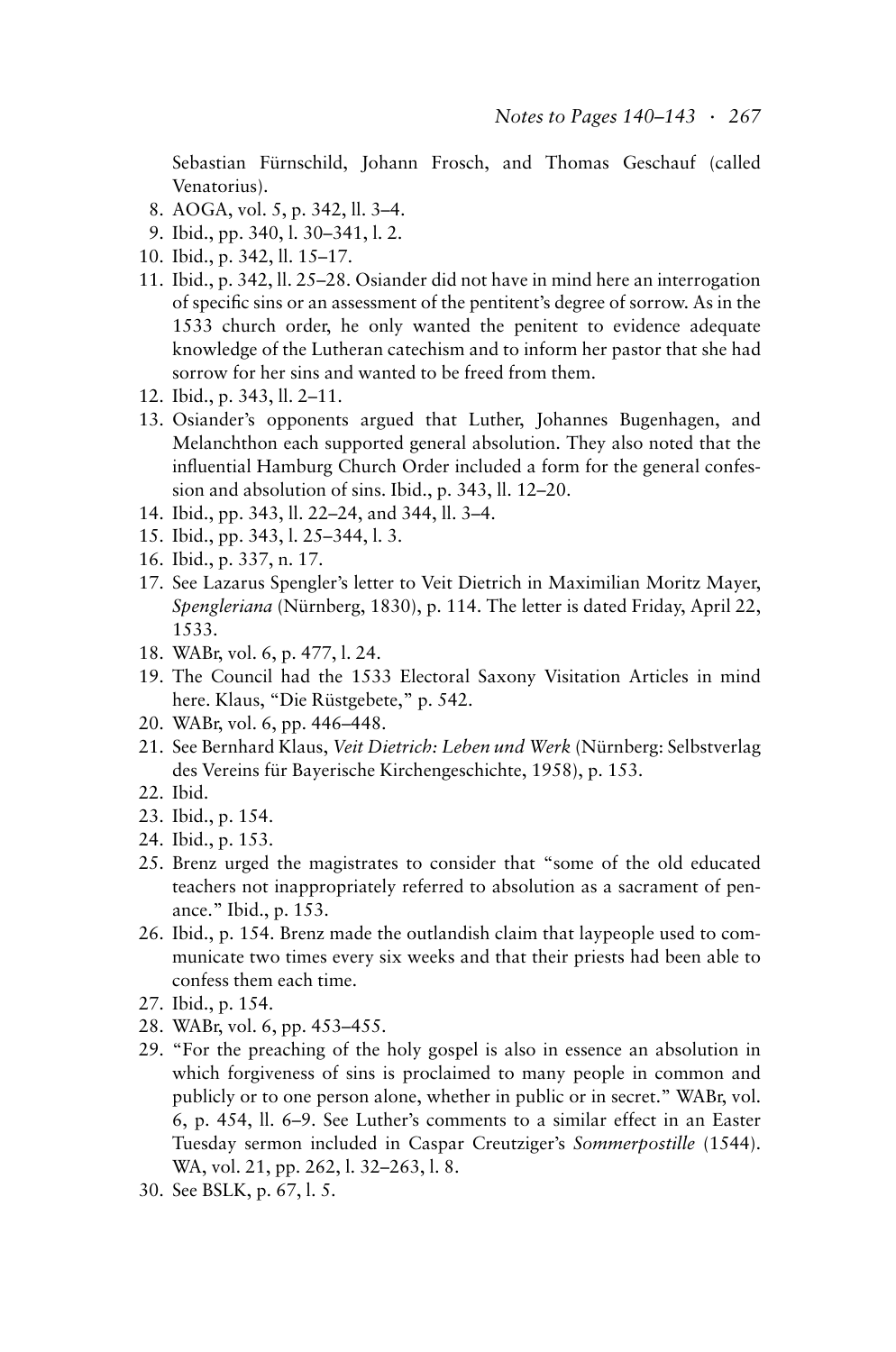- *268 • Notes to Pages 144–146*
	- 31. "Because all absolution, whether general or private, must be understood to require faith and to help those who believe in it." WABr, vol. 6, p. 454, ll. 13–15.
	- 32. Although Luther and Melanchthon opposed Osiander's position on general absolution, it should be noted that the 1533 Wittenberg Church Order also contained no form for general absolution. See Sehling, vol. 1, pt. 1, pp. 700–710. Luther preferred an exhortation to worthy participation in the Eucharist over general confession, exactly what Osiander had provided in the 1533 Brandenburg-Nürnberg Church Order. Luther thought general confession had gradually replaced the exhortation in the Middle Ages. See Klaus, "Die Rüstgebete," pp. 539–541. Despite their similar liturgical preferences, Luther and Osiander still had very different views on the validity of general confession. See discussion below. Klaus argues that Luther excluded general confession from his church orders because he thought it represented an incursion of the private and personal into a worship service that emphasized the communal. See ibid., p. 542.
	- 33. See Chapter 8, pp. 184–185.
	- 34. WABr, vol. 6, p. 455, ll. 30–34.
	- 35. AOGA, vol. 5, p. 412, n. 4.
	- 36. After the magistrates had left the preachers, Osiander informed his colleagues that he still had many reasons for opposing the Council's decision. He revealed to them that he had written a letter to Luther and Melanchton defending his position, though the letter had been delayed in arriving at Wittenberg. Osiander maintained that had the two reformers received his letter, they would have responded much differently. See NStaatsA, HS 415, fol. 10. Osiander's letter is not extant. Luther did concede later in a letter to the Nürnberg Council that he had not been properly informed of Osiander's position. See WABr, vol. 6, p. 527, ll. 9–10. Nevertheless, Luther and Melanchton adopted the same position on general absolution when asked for another written opinion by the Nürnberg Council in 1536. See WABr, vol. 7, pp. 594, l. 11–595, l. 20.
	- 37. Unfortunately the sermon is not extant.
	- 38. See Paul Tschackert, "Ungedruckte Briefe zur allgemeinen Reformationsgeschichte aus Handschriften der königlichen Universitätsbibliothek in Göttingen," in *Abhandlungen der Königlichen Gesellschaft der Wissenschaften zu Göttingen*, vol. 40 (Göttingen, 1895), pp. 16–17. Roting had teaching responsibilities in both the Hospital and St. Egidien schools.
	- 39. Ibid., p. 16.
	- 40. Ibid., p. 17.
	- 41. NStaatsA, HS 415, fol. 2.
	- 42. Ibid., fol. 2′.
	- 43. Osiander complained that the magistrates "had made and established themselves as lords and judges over what one could and could not do, or should and should not preach in the church." AOGA, vol. 5, pp. 354, l. 7–355, l. 1.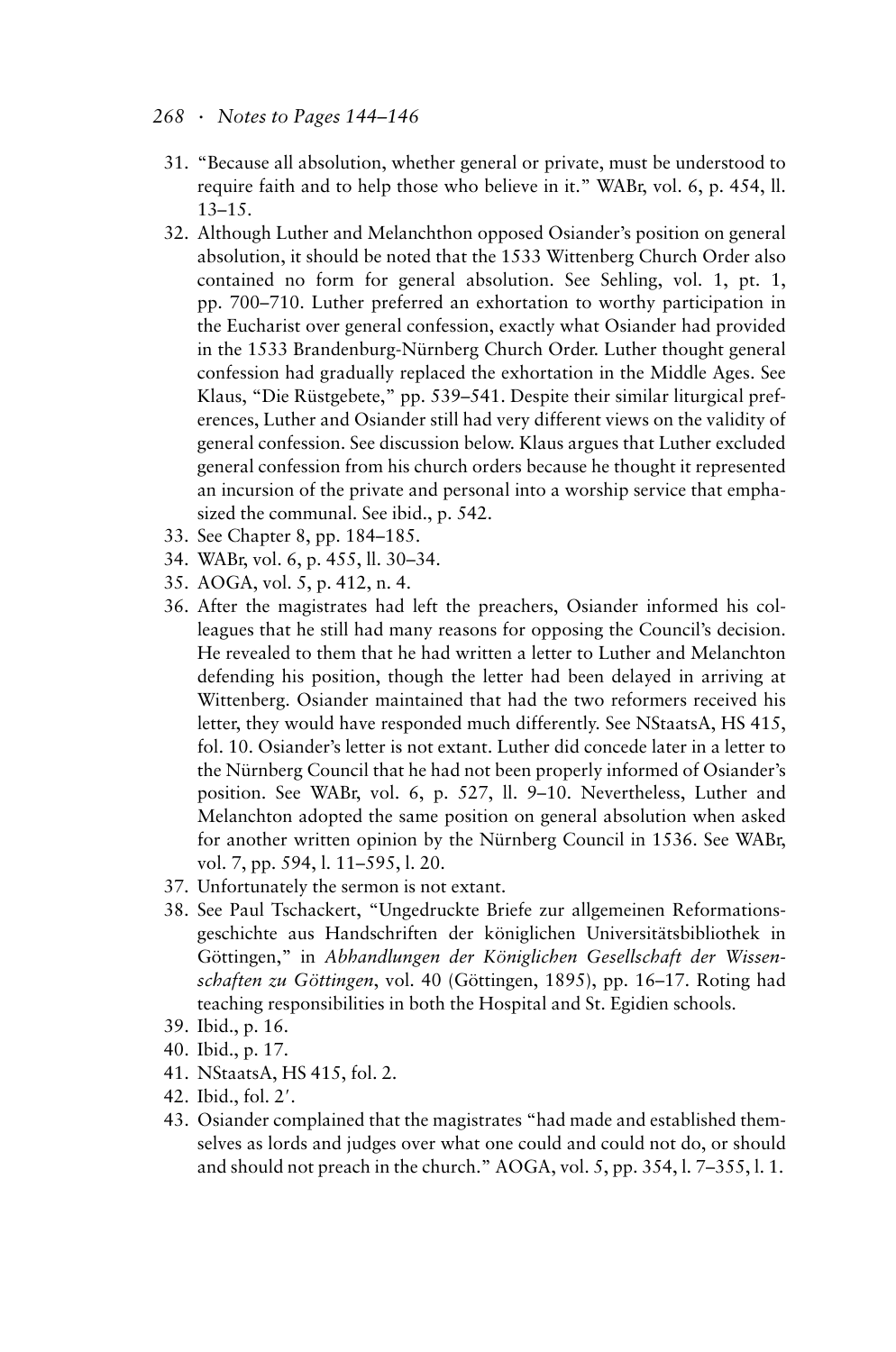- 44. Ibid., p. 355, ll. 11–17.
- 45. Ibid., p. 356, ll. 12–25.
- 46. NStaatsA, HS 415, fols. 4′–10′.
- 47. Spengler asked in his written opinion, "according to God's Word do not the governing authorities and Christian community [*ein oberkeÿt und christliche gemeÿn*] possess the authority to determine whether all teaching is Christian or not?" NStaatsA, HS 415, fol. 6.
- 48. In order to provide further evidence for how the Council had resisted lording its religious authority over the city's theologians, Spengler cited the introduction of the provost's church order in 1524 and the 1528 church visitation, both of which were enacted upon the initiative of theologians. In both cases the Council allowed the theologians to proceed because it thought their proposals were in keeping with God's Word. NStaatsA, HS 415, fol. 5.
- 49. Ibid., fol. 6′.
- 50. Ibid., fol. 9′. Spengler also reasoned that Osiander's assertion that the Wittenbergers would have expressed themselves differently had they read the letter he sent them was itself a de facto confession that Luther and Melanchthon's written opinion did not support his view. Ibid., fols. 10–10′.
- 51. Ibid., fol. 9.
- 52. Ibid., fol. 7.
- 53. Ibid., fol. 10′.
- 54. Mayer, p. 118.
- 55. Ibid.
- 56. Ibid., p. 117.
- 57. Ibid., p. 118.
- 58. Ibid., p. 119. Luther did, in fact, write to both Osiander and Nürnberg's other theologians on several occasions in order to urge them to brotherly unity. See the relevant letters in WABr, vol. 6, pp. 502–507 and 530–534.
- 59. See HS 415, fols. 2–2′; RB 16, fols. 94–95; RV 825, fol. 7′ from July 15, 1533; RV 825, fol. 8′ from July 16, 1533; RV 825, fols. 9′–10 from July 17, 1533.
- 60. RB 16, fol. 95; HS 415, fol. 73′.
- 61. Five of Nürnberg's preachers submitted written opinions to the Council; four collaborated on one together while one of them prepared his own. In the former opinion Linck, Schleuppner, Koberer, and Venatorius implied that they believed private absolution was a sacrament, though they did not state this position clearly. When responding to Osiander's claim that there were three sacraments—baptism, the Lord's Supper, and absolution—they wrote, "for our part, we do not wish to quarrel with Herr Andreas or others about this because the important thing is not the number of sacraments but their power and effect along with their Christian use." NstaatsA, HS 415, fol. 73′. The author of the other opinion, Sebastian Fürnschilts, was much more precise. Referring to article 13 of the *Apologia* for the Augsburg Con-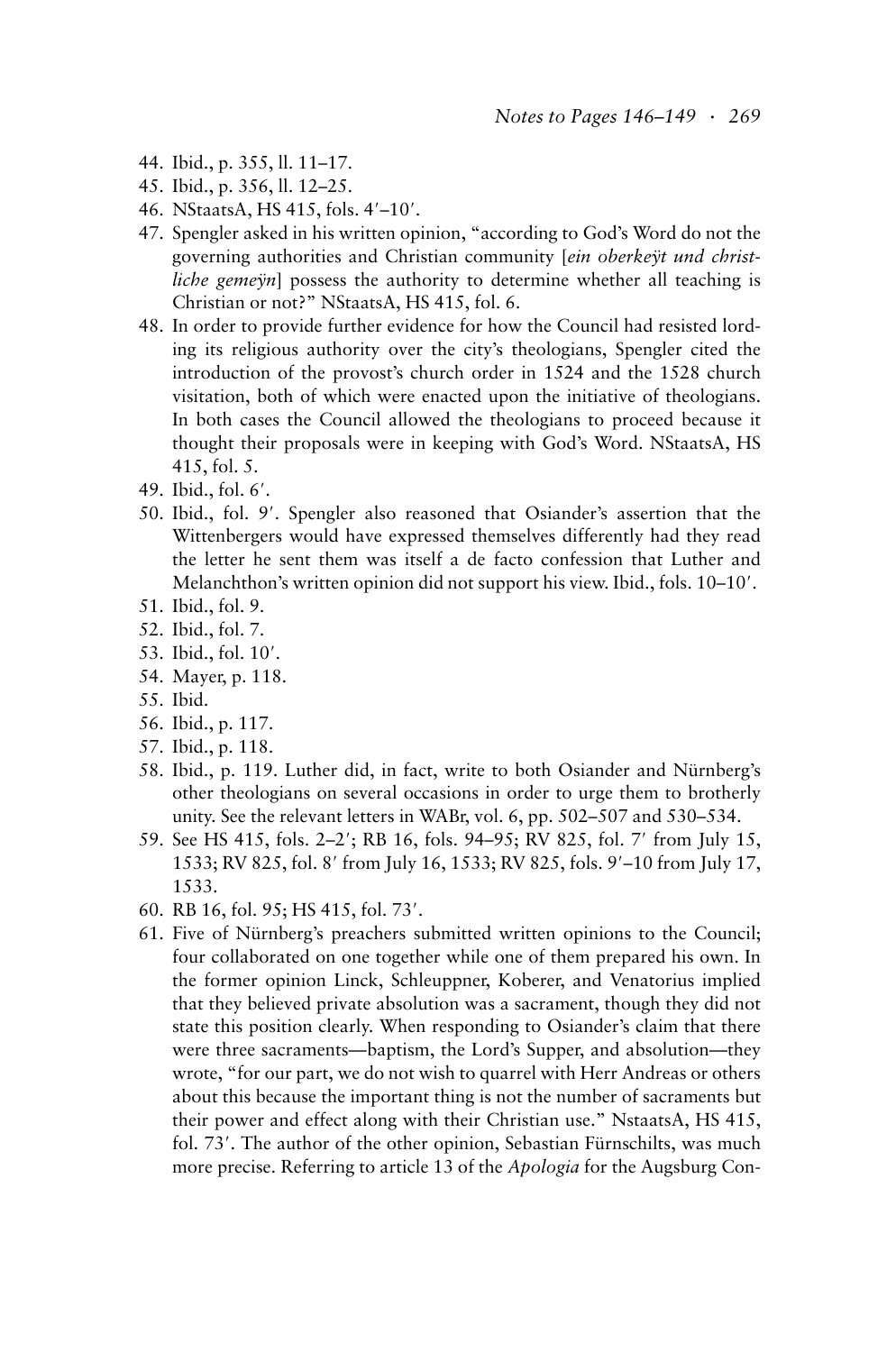*270 • Notes to Pages 149–153*

fession, he wrote, "there absolution is denoted as the third sacrament," a position Fürnschilts fully endorsed. HS 415, fol. 79.

- 62. HS 415, fol. 75.
- 63. The sermons took place on August 15 and August 17, 1533.
- 64. RB 16, fol. 102.
- 65. RB 16, fol. 102′.
- 66. RV 826, fol. 13′ from August 22, 1533; RV 826, fol. 14′ from August 23, 1533; RV 826, fol. 15 from August 25, 1533.
- 67. AOGA, vol. 5, pp. 412–491.
- 68. Ibid., p. 432, ll. 23–24. See also p. 441, ll. 15–23.
- 69. Osiander could also refer to this key as "a key of knowledge" *(einen schlüssel des erkanntnus oder des wissens),* as could Luther. See ibid., p. 429, l. 14, and WA, vol. 30, pt. 2, p. 491, ll. 18–20.
- 70. For Osiander the unique function of the sacraments was to accomplish the personal appropriation of divine grace. AOGA, vol. 5, p. 428, ll. 5–15.
- 71. Ibid., pp. 433, l. 35–434, l. 3.
- 72. Ibid., p. 438, ll. 12–16.
- 73. Ibid., p. 456, ll. 28–31. Osiander emphasized throughout his treatise that it was possible for believers to lose baptismal grace through sin. See discussion below.
- 74. Ibid., pp. 438, ll. 12–15, and 457, ll. 3–7. Luther had similarly related the keys to baptism in his *On the Babylonian Captivity of the Church,* WA, vol. 6, p. 572, ll. 1–34 (LW, vol. 36, p. 95). On the relationship between baptism and penance in medieval theology, see Cameron, p. 159.
- 75. AOGA, vol. 5, p. 456, ll. 6–10.
- 76. He asserted, "the one who does not believe that he has been forgiven all his sins through baptism, with the exception of those he commits when he lives according to the flesh, despises his baptism and makes Christ out to be a liar." AOGA, vol. 5, p. 456, ll. 28–31.
- 77. Ibid., p. 455, ll. 19–33.
- 78. Ibid., pp. 458, l. 39–459, l. 12.
- 79. Ibid., p. 459, l. 25.
- 80. Ibid., p. 442, ll. 21–23.
- 81. Ibid., p. 465, ll. 10–22. Osiander agreed that, although it was good to encourage virtue, "one should by no means place a condition on absolution, for the true loosing key of God is based and founded on God's grace and command alone and in no way on our works." Ibid., p. 465, ll. 26–30.
- 82. When comparing private absolution to the real presence of Christ in the elements of the Lord's Supper, Osiander asserted, "thus also in absolution the word spoken with the laying on of hands is not a sign of the loosing but the loosing itself. For as truly as the servant speaks to and touches the confessant physically, so God himself truly speaks to and touches him with his Word and Holy Spirit in and with the absolution and laying on of hands." AOGA, vol. 5, p. 489, ll. 26–30. For a discussion of the sacramental status of absolution in Osiander's theology, see Claus Bachmann, *Die*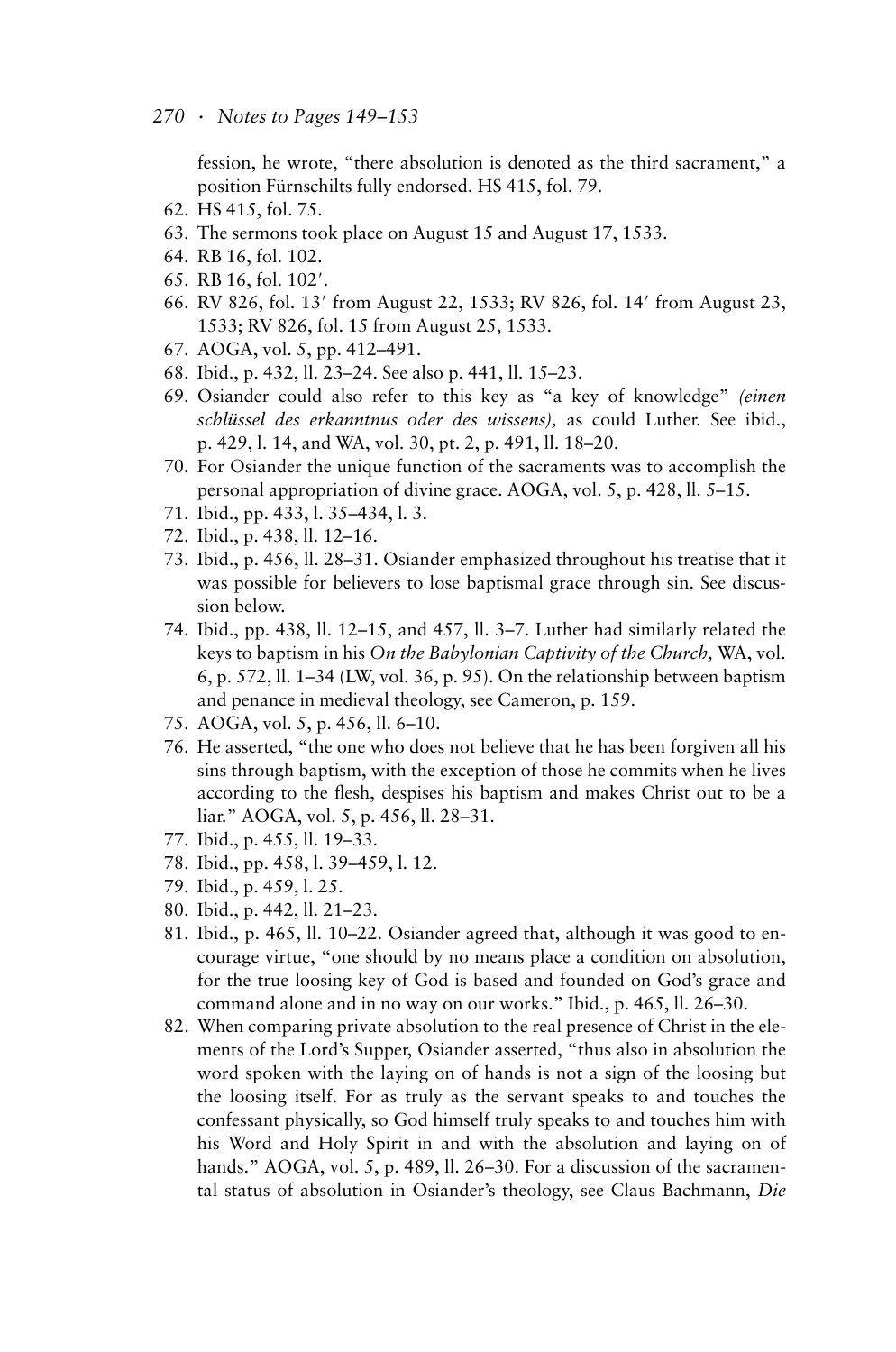*Selbstherrlichkeit Gottes: Studien zur Theologie des Nürnberger Reformators Andreas Osiander,* Neukirchener theologische Dissertationen und Habilitationen, vol. 7 (Neukirchen-Vluyn: Neukirchener Verlag, 1996), pp. 160–179. Bachmann argues that for Osiander the word of absolution had an ontological component.

- 83. Osiander defined a sacrament as "a transaction [*handel*] in which God's promises and truth are by divine command presented to an individual, accepted and personally appropriated [*in busem gesteckht*], so that the person is consecrated, sanctified, and received into the kingdom of God and eternal life." Ibid., p. 485, ll. 1–4. He argued that both Luther in the *Babylonian Captivity* and Melanchthon in the *Apologia* for the Augsburg Confession had clearly stated that absolution was a sacrament. Ibid., pp. 482, l. 29– 483, l. 2. In fact, Luther had equivocated on this issue in the *Babylonian Captivity*, at first calling absolution a sacrament and then concluding that, strictly speaking, it was not. See WA, vol. 6, p. 572, ll. 10–34 (LW, vol. 36, p. 95). Melanchthon had been clearer on the issue, but not all Lutherans accorded the same authority to his *Apologia* as they did to the Augsburg Confession itself, which was less precise.
- 84. For a discussion of the connection between Osiander's soteriology—according to which Christ's essential righteousness was infused into believers and his theology of the keys, see Dietrich Stollberg, "Osiander und der Nürnberger Absolutionsstreit: Ein Beitrag zur Geschichte der praktischen Theologie," *Lutherische Blätter*, 17 Jahrgang, 85 (July 17, 1965), pp. 153 and 165–166.
- 85. Osiander advised confessors to respond in the following way to confessants who had doubts about their worthiness to receive absolution: "you do not need to worry about whether or not I should speak and pronounce God's mercy to you. You need only hear and believe the word of absolution that you are truly forgiven in heaven. For it has been commanded to me—not you—to determine whether I should absolve you or not." AOGA, vol. 5, pp. 465, l. 35–466, l. 2.
- 86. Ibid., pp. 448, l. 30–449, l. 2.
- 87. WA, vol. 30, pt. 2, pp. 465–507 (LW, vol. 40, pp. 321–377).
- 88. Ibid., p. 496, l. 40 (LW, vol. 40, p. 364).
- 89. Ibid., p. 480, ll. 24–25 (LW, vol. 40, p. 344).
- 90. Ibid., pp. 498, l. 31–499, l. 1. I have used the LW translation (LW, vol. 40, pp. 366–367) except for the quotation from Romans, which has a mistake in the LW. For a similar passage, see WA, vol. 30, pt. 2, p. 499, ll. 16–28 (LW, vol. 40, p. 367), where Luther emphasizes the objective working of the keys against a Catholic interlocutor.
- 91. AOGA, vol. 5, p. 449, ll. 4–10.
- 92. WA, vol. 30, pt. 2, p. 499, ll. 1–8 (LW, vol. 40, p. 367).
- 93. Osiander also cited this excerpt from Luther's treatise in his own work, but failed to see how it undercut his argument. AOGA, vol. 5, p. 449, ll. 10–14.
- 94. In the *Sermon on the Sacrament of Penance* Luther insisted that faith was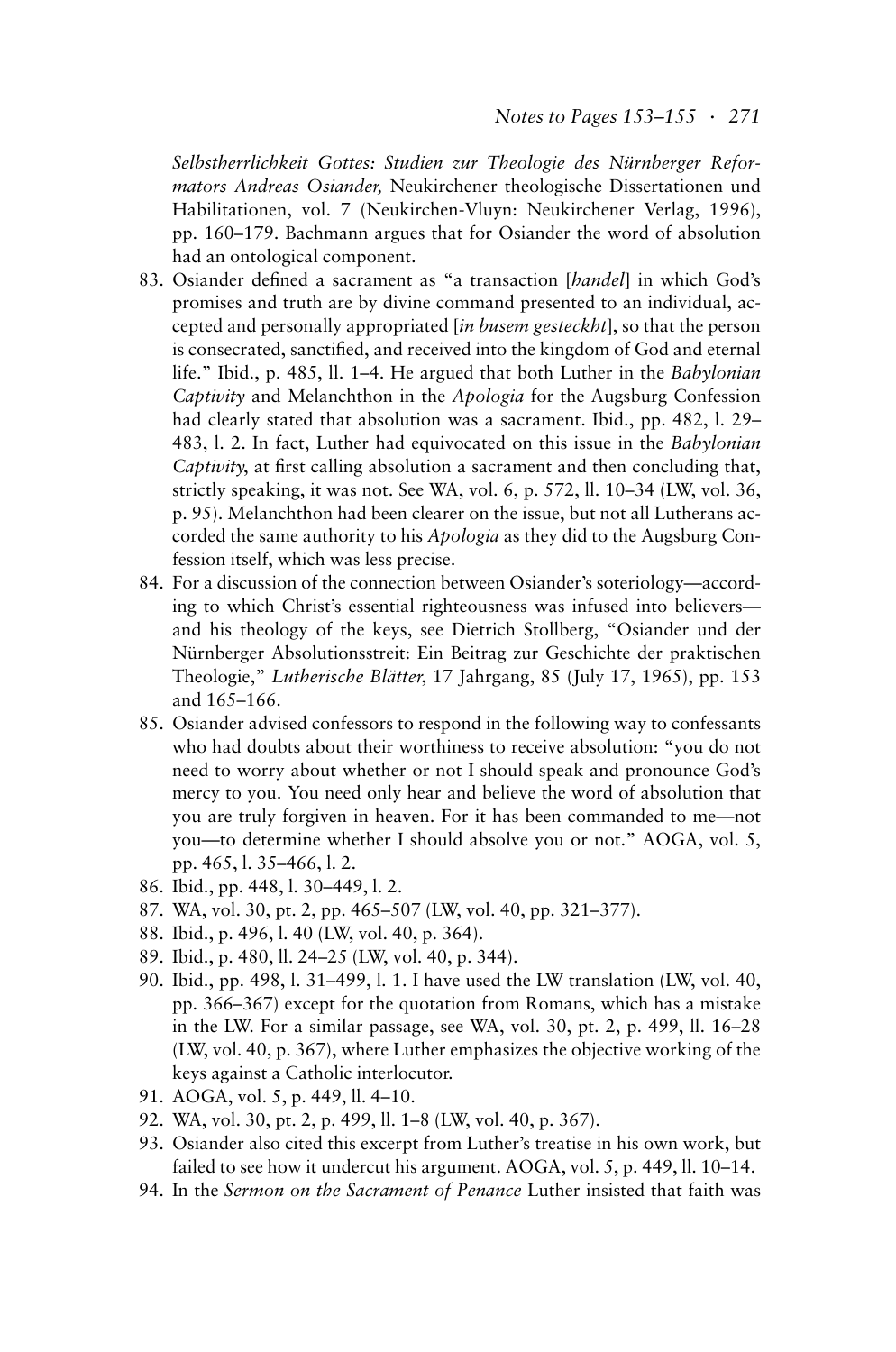*272 • Notes to Pages 156–158*

essential for the reception of forgiveness, and even made faith one of the three constitutive elements of his version of confession, along with grace and absolution. See Chapter 3, p. 54.

- 95. WA, vol. 30, pt. 2, p. 505, ll. 28–30. I have used the LW translation (LW, vol. 40, p. 375).
- 96. Ibid., pp. 505, l. 42–506, l. 4 (LW, vol. 40, pp. 375–376).
- 97. Ibid., p. 468, ll. 21–22 (LW, vol. 40, p. 329).
- 98. Ibid., p. 499, ll. 9–13 (LW, vol. 40, p. 367).
- 99. Osiander asserted in his treatise, "we are not able to produce faith, it is a work of God." AOGA, vol. 5, p. 426, ll. 26–27. See also ibid., p. 472, ll. 1– 2.
- 100. Another way of stating this difference would be to say that while both men conceived of the word of absolution calling forth faith, Luther thought the actual reception of forgiveness depended on the cleric's words being met with the faith that those same words had created. Osiander thought the cleric's words effected forgiveness regardless of the confessant's response to them, although he clearly wanted faith to follow.
- 101. It should be noted that Osiander did not conceive of clerical absolution itself acting as spiritual poison, for he was clear that the unworthy confessant's sin was forgiven. But this impious reception of absolution would then provoke divine wrath.
- 102. Luther nowhere made this claim for general absolution.
- 103. See Paul Althaus, *The Theology of Martin Luther*, trans. Robert C. Schultz (Philadelphia: Fortress Press, 1966), p. 400.
- 104. See ibid., pp. 368–369.
- 105. On the key of knowledge, see Lea, vol. 1, pp. 158–159, 161–165. For Luther's discussion of the key of knowledge, see WA, vol. 30, pt. 2, pp. 490, l. 27–491, l. 32 (LW, vol. 40, pp. 357–358).
- 106. Ibid., p. 492, ll. 8–15 (LW, vol. 40, p. 358).
- 107. Osiander insisted several times in his treatise that a confessant simply had to come to his confessor and say, "I am sorry for my sins" *(es reuet mich),* to be worthy of absolution. See AOGA, vol. 5, pp. 454, l. 9, and 481, l. 25.
- 108. When commenting on John 20:21–23 in a 1536 sermon, Osiander argued that only those who possess the Holy Spirit could exercise the keys properly. He further maintained that this unique claim to be led and governed by the Holy Spirit in the binding and loosing of sins could be made only by one who "has been properly called" *(ordenlich beruffen ist),* i.e., by a recognized Lutheran pastor. AOGA, vol. 6, pp. 170, l. 32–171, l. 10. See discussion of the 1536 sermon below.
- 109. Though Osiander opposed the Catholic sacrament of ordination, he nevertheless thought ordination an essential mark of the true Church. He pushed for an evangelical ordination service in Nürnberg that would go beyond the simple examination of a candidate's faith and conduct followed by a formal calling from the Council. The St. Lorenz preacher wanted evangelical bish-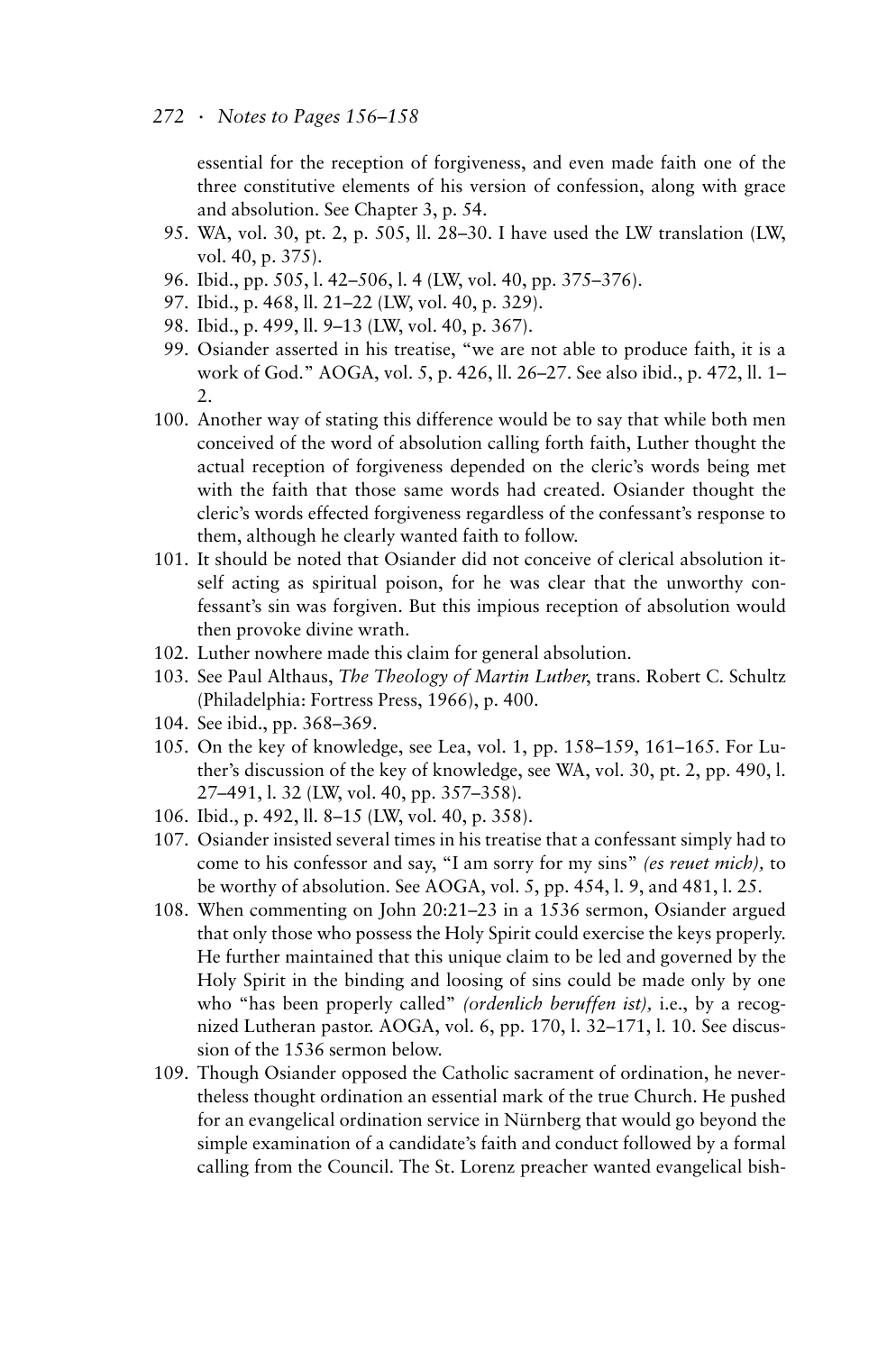ops to ordain each new pastor by laying hands on them. Unfortunately for Osiander, there would be no formal ordination service in Nürnberg until 1583. Already in 1537 Luther had prepared a service of ordination for evangelical ministers in Saxony under orders from his prince. (*Ordinatio ministrorum verbi,* WA, vol. 38, pp. 423–431; LW, vol. 53, pp. 122–126.) The service contained a prayer for the candidate and the laying on of hands. Up to this point Luther had been satisfied to test a candidate's faith and conduct, allowing secular rulers to issue official callings. This is what happened when Veit Dietrich took up his St. Sebald post in 1535. Luther made no effort to ordain him. See Klaus, *Dietrich*, pp. 168–174, and Seebaß, *Osiander*, pp. 265–270.

- 110. Osiander wrote that he was not interested in resurrecting "papistical mandatory private confession," as some maintained. He would not allow clerics to interrogate penitents and instructed confessors to grant absolution to all who came in repentance and asked for it. AOGA, vol. 5, p. 453, ll. 29–30.
- 111. Osiander gave tremendous power to confessors, in some respects more than the late medieval Church had. His insistence on the unconditional nature of clerical absolution went beyond late medieval theologies of absolution, the majority of which required some measure of lay appropriation. Even Johannes Paltz would have found Osiander's emphasis on clerical absolution excessive.
- 112. HS 415, fols. 81–84′.
- 113. Ibid., fol. 82.
- 114. Spengler explained, "when such [divine] forgiveness and promise is spoken and proclaimed to me alone, private absolution is certainly more powerful [than general absolution], because I can receive it as addressed to me alone, which is more consoling." Ibid., fol. 82′.
- 115. Ibid., fol. 83′.
- 116. Ibid., fol. 84′.
- 117. On October 8, 1533, the Council instructed Lazarus Spengler to send the three written opinions to the theologians in Wittenberg and ask for their advice. See AOGA, vol. 5, p. 416, n. 27.
- 118. WABr, vol. 6, pp. 527–530. Luther also sent individual letters to Osiander and Linck urging them to unity. WABr, vol. 6, pp. 530–534.
- 119. The Wittenbergers disagreed strongly with the implication of Osiander's argument that the laity could obtain forgiveness for serious sins only through private absolution. They wrote, "we cannot and will not burden consciences so heavily by saying that forgiveness of sin may be obtained only through private absolution." WABr, vol. 6, p. 528, ll. 21–22. They also continued to emphasize the importance of faith in the personal appropriation of the gospel, whether heard in a crowd or individually.
- 120. The Council paid the Wittenbergers 100 Joachimstalern for their trouble. AOGA, vol. 5, p. 417, n. 36.
- 121. RB 16, fol. 109′.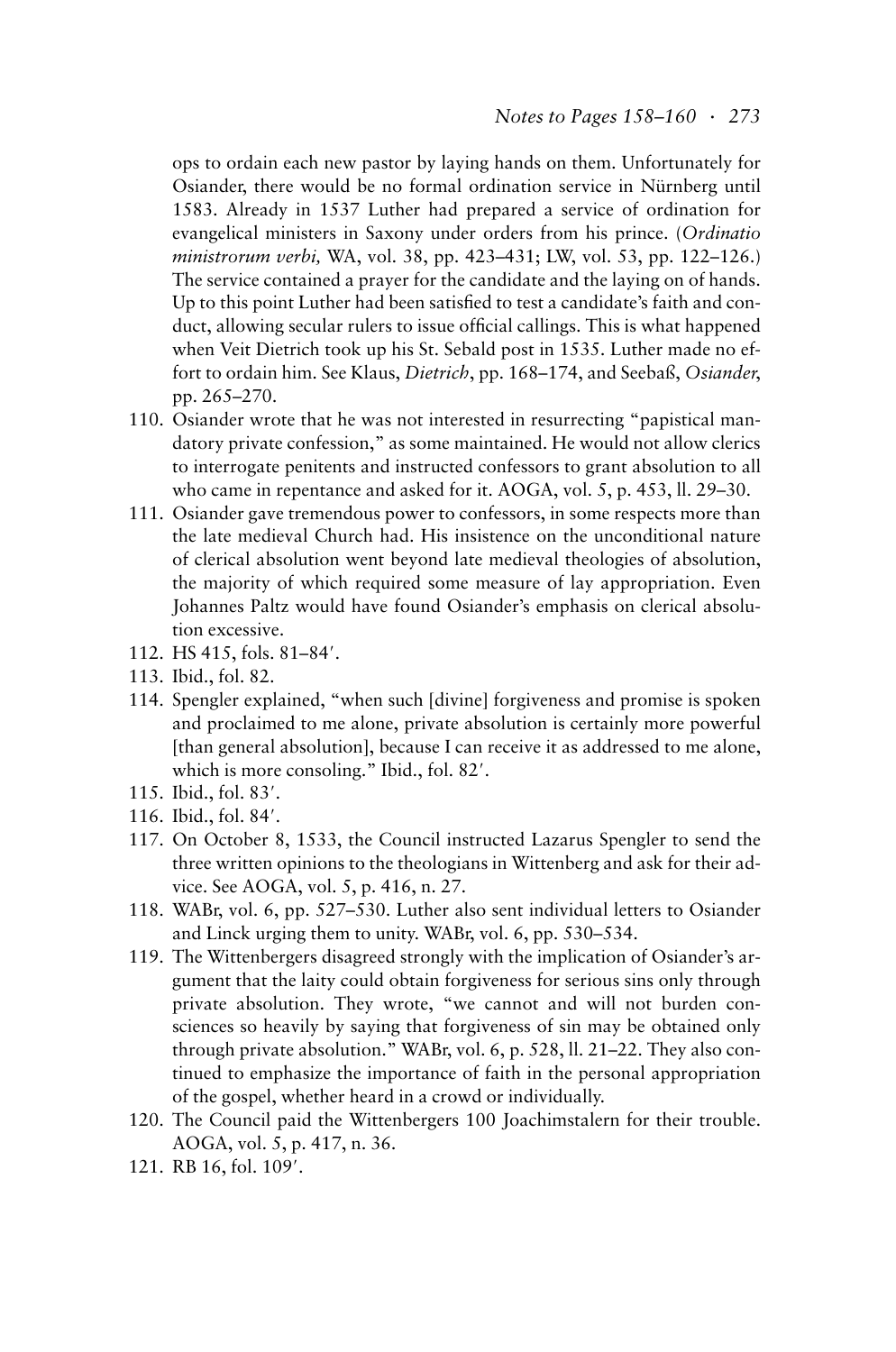- *274 • Notes to Pages 160–162*
- 122. Ibid., fol. 110.
- 123. See AOGA, vol. 5, p. 416.
- 124. Mayer, p. 126.
- 125. In March 1535 Wenzeslaus Linck wrote a letter to Friedrich Myconius in which he mentioned a report he had sent to Luther informing the Wittenberg reformer that the absolution controversy had flared up again in Nürnberg. Unfortunately, this report is not extant. AOGA, vol. 6, p. 166.
- 126. Ibid., pp. 62, l. 18–63, l. 5. Osiander explained that the laying on of hands along with the actual words of absolution themselves constituted the external sign of this sacrament. Ibid., pp. 64, l. 20–66, l. 2. It seems clear from this statement that confessors in St. Lorenz Church continued this practice even though the Council had forbidden it in 1533. (See Chapter 6, p. 135.) Osiander also discussed the laying on of hands in his treatise on the keys. See AOGA, vol. 5, pp. 486, l. 26–488, l. 5.
- 127. Osiander preached his sermons on August 13, 15, 20, and 22.
- 128. AOGA, vol. 6, p. 170, ll. 8–12.
- 129. Ibid., p. 184, ll. 18–27. It should be noted that Osiander conceded that the character of a confessor did not affect the validity of his absolution. Ibid., pp. 170, l. 31–171, l. 11. A good portion of the sermon against general absolution was given over to explaining why the evangelical understanding of the keys required no coercion, as had been the case under the papacy.
- 130. Ibid., p. 181, ll. 19–22, 30.
- 131. Ibid., pp. 182, l. 30–183, l. 3.
- 132. "And how can distressed consciences be consoled and stilled with such deception [*gauckhlerey*]? If the confessor does not know what he does, how shall they [i.e., the distressed consciences] know? If they are to decide for themselves, what need have they of the confessor?" AOGA, vol. 6, p. 183, ll. 18–22.
- 133. As *Kirchenpfleger* Baumgartner took up many of the tasks for which men like Sebald Schreyer had been responsible before the Reformation. Baumgartner oversaw the daily administrative needs of the city's churches and also held authority over the College of Preachers to which Nürnberg's leading theologians belonged. See Günther Petsch, *Das Nürnberger protestantische Kirchenrecht der reichsstädtischen Zeit: Eine kirchenrechtsgeschichtliche Studie* (Düren-Rhld.: Max Danielewski, 1933), pp. 37ff.
- 134. AOGA, vol. 6, p. 166. For a discussion of the several clashes that occurred between Baumgartner and Osiander, see Gunter Zimmermann, "Hieronymus Baumgartner und Andreas Osiander: Zwei politische Positionen der reformatorischen Bewegung in Nürnberg," *Jahrbuch für fränkische Landesforschung* 46 (1986): 63–81.
- 135. RV 866, fol. 16′, from August 25, 1536.
- 136. Dixon, p. 160.
- 137. Klaus, *Dietrich*, p. 147.
- 138. Osiander had sent Dietrich a letter assuring him that he in no way meant to attack his reputation in his sermon against general absolution. Ibid., p. 156.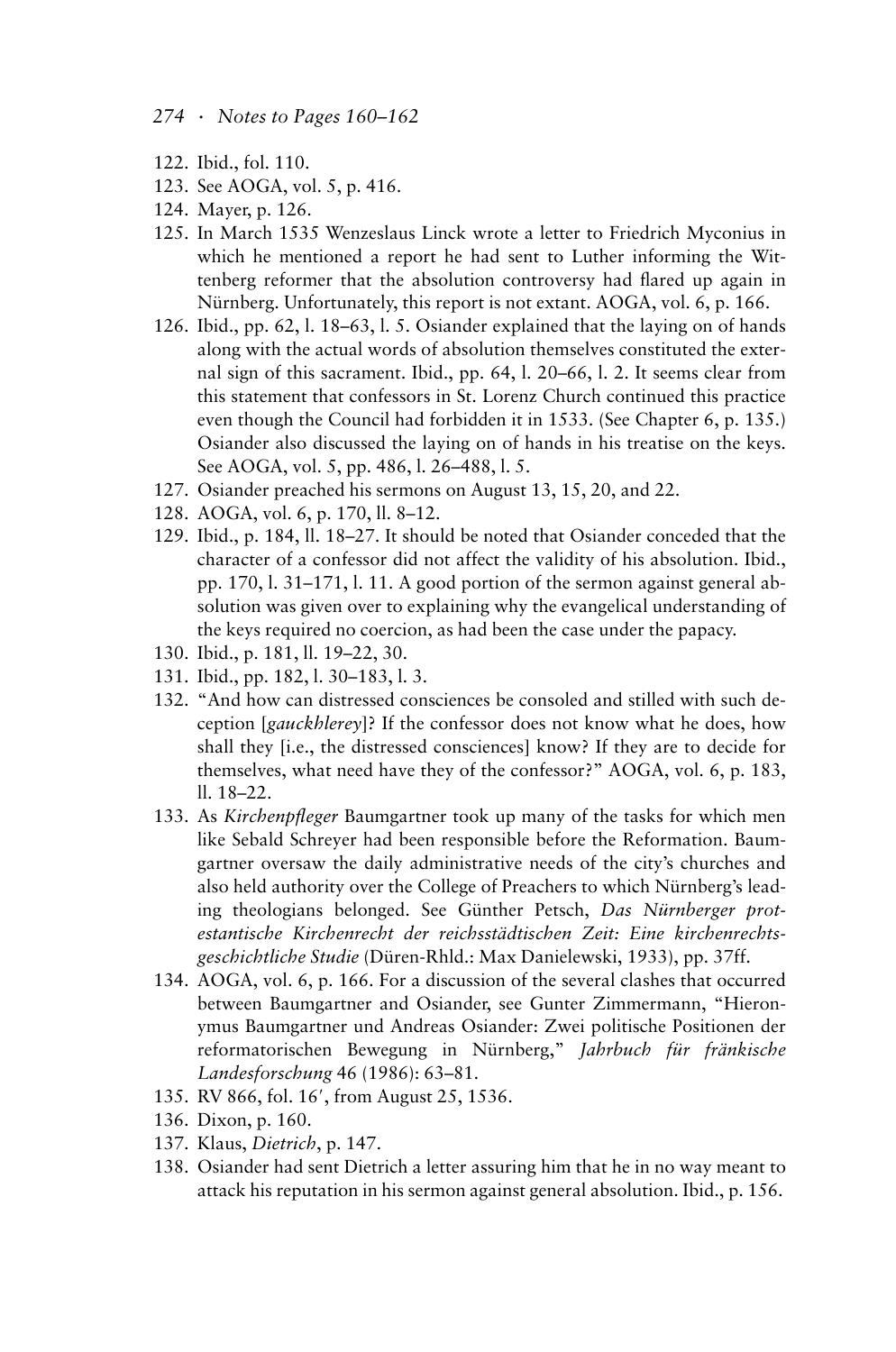- 139. Ibid., pp. 157–158.
- 140. See RV 866, fol. 28, from September 4, 1536.
- 141. The Council ordered that Melanchthon should be given twelve measures *(kandeln)* of wine and be honorably received into the city's hostel. RV 868, fol. 14′, from October 20, 1536.
- 142. Klaus, *Dietrich*, p. 159.
- 143. "De absolutione ad Noriberg." See NStaatsA, HS 415, fols. 107–110, and CR, vol. 3, pp. 173ff.
- 144. Melanchthon insisted that it was Zwinglian to abolish private confession. HS 415, fol. 107.
- 145. Ibid., fol. 107′.
- 146. Melanchthon left the Council with the following ten questions: "(1) Whether private absolution was established by the words 'if your brother sins against you, etc.' [Matthew 18:15–20], or whether the same words speak of a general exhortation outside of this office? Or whether the same words refer to the authority and discipline of the church, through which a lapsed person may obtain forgiveness of sins via other means? (2) Whether private absolution is necessary in such a way that, generally speaking, the lapsed person may be helped by no other means? (3) Whether lapsed people may also obtain forgiveness of sins from God through a public sermon and whether, after hearing the public sermon, it suffices for them to repent and believe? (4) Whether general absolution is ever efficacious [*krefftig*]? (5) Whether the condition of faith and sorrow makes either general or private absolution uncertain? (6) Whether such an absolution [i.e., general or private] is somehow different from a sermon? (7) Whether the power of the keys is rendered useless if the servant does not distinguish with certainty between whom he should bind or loose? (8) Whether it is necessary for someone who desires private absolution to promise beforehand to amend his ways? (9) Whether forgiveness of venial or daily sin should be sought from the clergy [*Kirchendiener*]; whether [forgiveness] is also acquired from the power of the keys or in other ways? (10) Whether the power of the keys is for use only with post-baptismal sins?" HS 415, fol. 109′.
- 147. Ibid., fol. 109.
- 148. Melanchthon remained very concerned about Nürnberg's absolution controversy and shortly after his return to Wittenberg wrote to Dietrich urging the Nürnberg preacher to keep him informed about it. CR, vol. 3, pp. 185ff.
- 149. RV 869, fol. 6, from November 6, 1536. The Council also ordered its preachers not to discuss absolution in their sermons and to instruct their chaplains to continue administering the forgiveness of sins in the usual way (i.e., through general and private absolution).
- 150. The Council asked the Wittenbergers to show Osiander from the Scriptures where he was wrong. NStaatsA, BB 114, fol. 2′.
- 151. The Wittenberg letter is dated November 28, 1536. WABr, vol. 7, p. 594.
- 152. "The sum and basis of this conflict rests on this article." Ibid., p. 595.
- 153. The Council had decided on December 7 to await a further answer from Lu-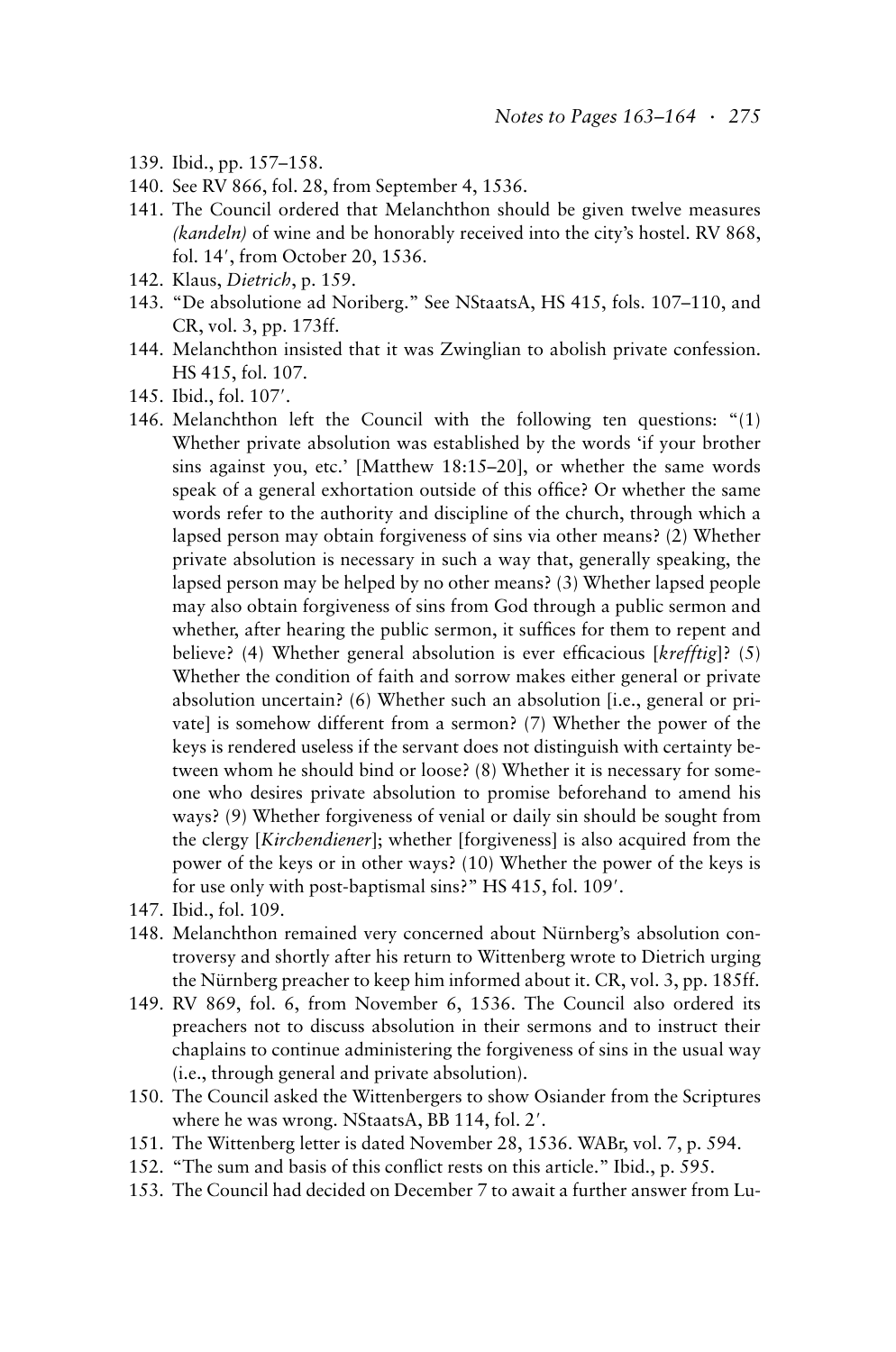*276 • Notes to Pages 164–167*

ther and his colleagues. It had also instructed Baumgartner to show the Wittenberg letter to Pömer and Dietrich. RV 870, fol. 8, from December 7, 1536.

- 154. Klaus, *Dietrich*, p. 161.
- 155. Ibid.
- 156. See Bossy, *Christianity in the West*, pp. 42–44.
- 157. See Samuel L. Sumberg, *The Nuremberg Schembart Carnival* (New York: Columbia University Press, 1941), p. 178–179.
- 158. Bossy, *Christianity in the West*, p. 43.
- 159. Robert Scribner discusses this explanation in his article "Reformation, Carnival, and the World Turned Upside-Down," in Ingrid Bátori, ed., *Städtische Gesellschaft und Reformation* (Stuttgart: Klett-Cotta, 1980), p. 253.
- 160. Ibid., p. 258.
- 161. The illustrations reproduced here come from an anonymous *Schembartbuch* in the Nürnberg Stadtbibliothek (Nor. K. 444), which Sumberg dates to the last quarter of the sixteenth century. Sumberg also discusses other *Schembartbücher* that date much closer to the final parade in 1539. Sumberg, pp. 14–20, 25.
- 162. According to Sumberg, both artisans and those of honorable families participated in the *Schembartlauf.* See Sumberg, p. 60. Presumably artisans handled the construction of the floats while both classes participated as actors *(Läufer)* in the parade.
- 163. Ibid., p. 178.
- 164. Ibid. See also AOGA, vol. 5, p. 387, l. 7. Osiander did not condemn the use of astrology and medicine to predict and treat plagues. But he insisted that the primary reason for the pestilence was sin and therefore the most effective means of opposing it was repentance and loving service to those who had been stricken. See AOGA, vol. 5, pp. 390, l. 30–391, l. 4; 391, l. 18– 392, l. 1; 393, ll. 3–7.
- 165. The Nürnberg chronicler who recorded this event attributed the crowd's violence especially to Osiander's sermons about the office of the keys. Georg Ernst Waldau, *Neue Beyträge zur Geschichte der Stadt Nürnberg*, vol. 2 (Nürnberg, 1790), p. 263.
- 166. Spengler also asserted in a letter to Dietrich that many Nürnbergers had read Osiander's treatise. Mayer, p. 130.
- 167. Scribner, "Carnival," p. 236. For an illustration of the 1523 *Schembart* runner who wore a costume covered with indulgences, see Sumberg, p. 219, fig. 20.
- 168. Scribner discusses twenty-two such uses of carnival during the Reformation, seventeen of which occurred between 1520 and 1525. "Carnival," p. 234.
- 169. Waldau, *Neue Beyträge*, vol. 2, p. 263.
- 170. The Council temporarily dismissed one patrician, Jakob Muffel, from his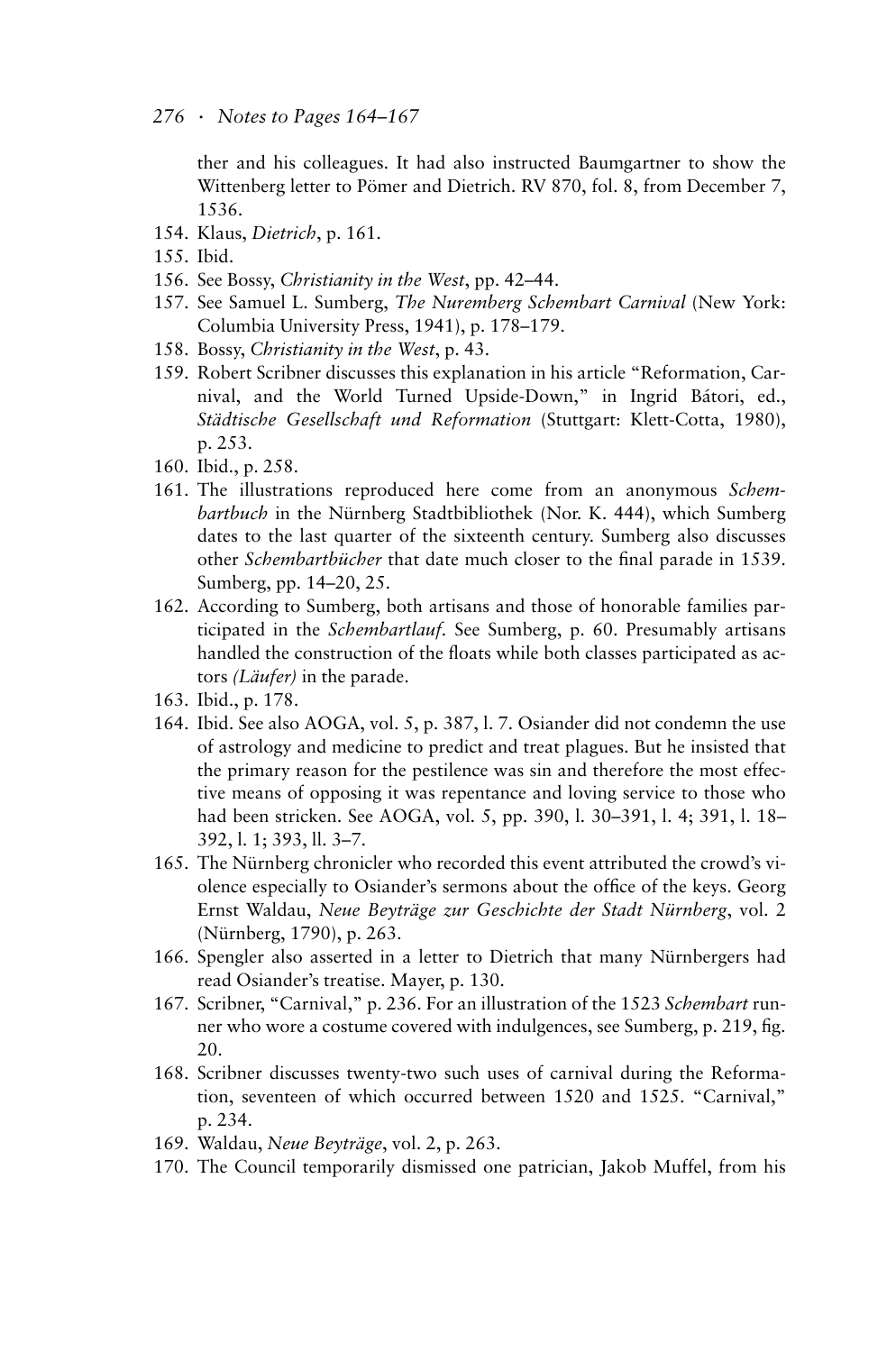seat on the Council and threw another, Joachim Tetzel, in the tower. See Waldau, *Neue Beyträge,* p. 264, and Wilhelm Möller, *Andreas Osiander: Leben und ausgewählte Schriften* (Elberfeld, 1870), p. 188.

*8. Confession Established*

- 1. Bernhard Klaus has argued that toward the end of 1539 Osiander attacked Veit Dietrich's view of absolution, causing the latter to appeal to Melanchthon for vindication. See *Dietrich,* pp. 163–168. More recently, Gottfried Seebaß has challenged Klaus's assertion by noting that while Dietrich did present his views on absolution to Melanchthon, he made no mention of having been assailed by Osiander. More important, Seebaß observed that the RV records make no mention of the absolution controversy having broken out again in 1539 or any time thereafter. This means that even if there was a conflict between Osiander and Dietrich as Klaus maintained, it never became a matter of public concern. Dietrich and Osiander did apparently disagree over the wording of the Nürnberg formula for general absolution, even though they both opposed it, but Seebaß rightly maintains that the relevant correspondence between Melanchthon, Dietrich, and Osiander makes no reference to a serious conflict between the latter two about absolution. (Melanchthon responded to the two theologians' disagreement over the wording of Nürnberg's formula for general absolution by sending Dietrich two alternative formulas, one written by Luther, the other by himself. See Strobel, *Neue Beyträge,* vol. 2, pt. 2, pp. 387–390. Neither was ever used in the imperial city.) As Seebaß points out, Dietrich followed Osiander's lead by choosing not to include a form for general confession and absolution in his 1543 *Agendbüchlein für die Pfarrherren auf dem Land.* The two Nürnberg theologians were allies, not opponents, in the battle over absolution in the imperial city. See *Osiander,* pp. 260–261.
- 2. Osiander earlier complained in his treatise on the keys that laypeople rarely even registered for communion, which meant that pastors frequently had to consecrate new elements within the celebration of the Lord's Supper itself to accommodate the unanticipated communicants. AOGA, vol. 5, p. 459, ll. 5–12.
- 3. It should be noted that while private confession was the rule in much of Lutheran Germany, especially by the end of the sixteenth century, in some places, most notably Württemberg, it was rarely practiced. Regions in Upper Germany like Württemberg that were influenced by Reformed theology were much more hesitant to institute Lutheran private confession than were those areas that had little contact with Calvinism. Bezzel, pp. 96 and 48, n. 138.
- 4. RV 903, fol. 3′, from May 9, 1539.
- 5. Waldau, *Neue Beyträge,* vol. 1, p. 71. Dietrich composed his report sometime in 1539 or 1540, but it was not published until 1541.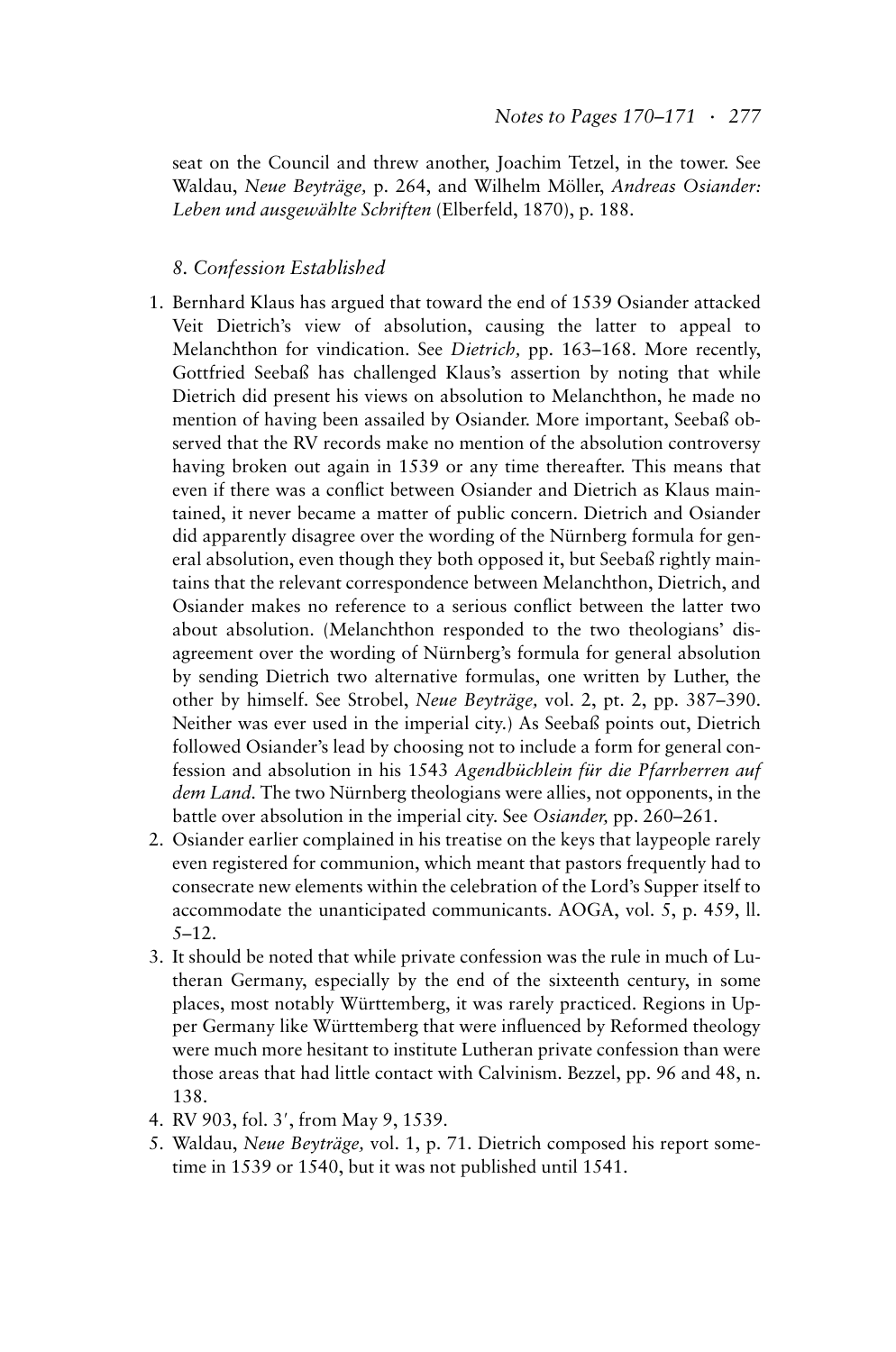- *278 • Notes to Pages 171–176*
	- 6. See Klaus, *Dietrich,* pp. 190–210.
	- 7. In 1542 Veit Dietrich published a treatise entitled *Wie man das volck zur Buß vnd ernstlichem gebet wider den Türcken auff der Cantzel vermanen sol* in which he asserted that impiety was "the well and source out of which the Turk and all his misfortune has arisen." Quoted in Klaus, *Dietrich,* p. 192.
	- 8. Unfortunately, the exhortation is not extant.
	- 9. RV 958, fol. 32′, from July 11, 1543, and RB 21, fol. 230′.
	- 10. AOGA, vol. 8, pp. 118–119. In his sermon Osiander defended the right of preachers to demand spiritual progress from their congregations. Ibid., pp. 120–121.
	- 11. See Seebaß, *Osiander,* p. 261.
	- 12. RV 960, fol. 22, from August 30, 1543.
	- 13. It is interesting to note, however, that one year later the Council approved a new edition of Dietrich's 1543 *Agendbüchlein für die Pfarrherrn auf dem Land,* which allowed rural pastors to use the small ban. See Chapter 9, p. 205, for a discussion of the circumstances that produced Dietrich's church order.
	- 14. See Franz Lau and Ernst Bizer, *A History of the Reformation in Germany to 1555,* trans. Brian A. Hardy (London: Black, 1969), pp. 173–175.
	- 15. RV 981, fol. 13, from March 26, 1545.
	- 16. AOGA, vol. 8, p. 335, ll. 5–10.
	- 17. Ibid., p. 336, ll. 16–19.
	- 18. Ibid., pp. 337, ll. 15–16, and 338, ll. 6–13.
	- 19. RV 990, fol. 34, from December 12, 1545.
	- 20. Sehling, vol. 11, pp. 487–553.
	- 21. W. Germann, *D. Johann Forster der hennebergische Reformator* (published by author, 1894), pp. 374–375.
	- 22. Pömer died on January 7, 1541. Forster was not referred to as a provost *(Probst),* but as the administrator of the St. Lorenz provostship *(Probsteiverwalter).* Pömer was the last Nürnberger to hold the traditional title. Germann, p. 354.
	- 23. NGL, vol. 1, pp. 451–455.
	- 24. Germann, p. 353.
	- 25. Ibid.
	- 26. Ibid., p. 377.
	- 27. See Sehling, vol. 11, pp. 395–397.
	- 28. It should be noted that Osiander later provided an instruction booklet on confession for the laity in the Palatinate-Neuburg churches. He had been instrumental in establishing the Reformation in this region. See AOGA, vol. 8, pp. 112–115.
	- 29. See Sehling, vol. 13, pp. 390–391, 403–404.
	- 30. Lay Regensburgers did later push for confession to take place on Sunday mornings, when it was more convenient for them, but the Council and the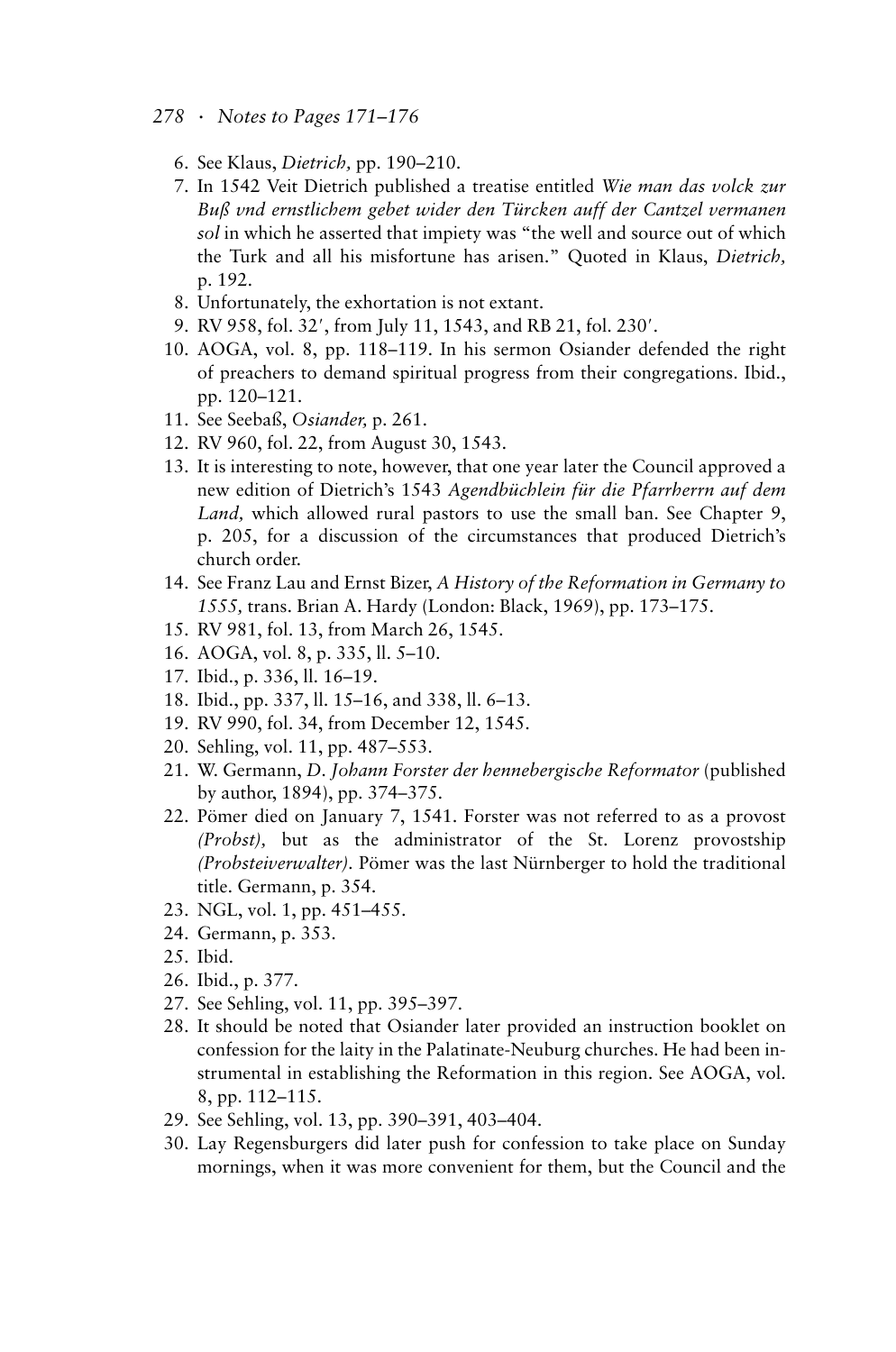clergy refused their demand, arguing that it would be impossible for confessors to examine and absolve all communicants properly in the short time allotted before the Sunday liturgy. Leonhard Theobald, *Die Reformationsgeschichte der Reichsstadt Regensburg,* pt. 2 (Nürnberg: Die Egge, 1951), pp. 23–24. Theobald specifically contrasts the firm Regensburg position on confession with the weaker one of Nürnberg, which, he argues, was partially to blame for the conflict that city experienced.

- 31. Sehling observed of the Regensburg emphasis on private confession and its special Vesper service, "the whole conflict with Osiander would not have occurred had there been something similar in Nürnberg." See Sehling, vol. 13, p. 370.
- 32. CR, vol. 5, pp. 871–872.
- 33. Sehling, vol. 1, pt. 2, pp. 514–517, 554–555.
- 34. See, e.g., the 1542 *Constitution und artickel des geistlichen consistorii zu Wittemberg,* in Sehling, vol. 1, pt. 1, p. 202. Other church orders that only provided for private confession and absolution included the 1539 *Kirchenordnung zum anfang, für die pfarherrn in herzog Heinrichs zu Sachsen fürstenthum* (ibid., p. 271), the 1539 *Kirchenordnung einem erbarn rath zu Leipzig zugestelt* (ibid., p. 539), the 1548 *Kirchenordnung der Fürsten Johann und Georg* [*von Anhalt*] (ibid., vol. 1, pt. 2, p. 554), the 1534 *Bericht des Superintendenten Schlaginhaufen über die von ihm in Cöthen beobachtete Gottesdienst-Ordnung* (ibid., p. 583), the 1534 *Kirchenordnung zu Hatzkerode* (ibid., p. 587), the 1540 *Kirchenordnung im churfurstenthum der marcken zu Brandenburg* (ibid., vol. 3, p. 50), the 1543 *Cristlike kerkenordeninge im lande Brunschwig* (ibid., vol. 6, pt. 1, p. 65), the 1564 *Kirchenordnung zu Fusttenthumb und Stadt Lüenberg* (ibid., p. 542), the 1536 *Kirchenordnung der statt Hannofer durch D. Urbanum Regium* (ibid., vol. 6, pt. 2, p. 1005), and the 1539 *Ordenung der Christlichen Kirchen zucht, Für die Kirchen im Fürstenthumb Hessen* (ibid., vol. 8, p. 109).
- 35. Sehling, vol. 3, p. 60. This guide for worship and doctrine was based on the 1533 Brandenburg-Nürnberg Church Order.
- 36. See, e.g., the 1537–1538 *Kirchenordnung für die St. Wenzelkirche zu Naumburg* (Sehling, vol. 1, pt. 2, p. 78), the 1540–1541 *Ordeninge der misse, wo de van den kerckheren unde seelsorgern im lande zu Meckelnborch, im fürstendom Wenden, Swerin, Rostock und Stargharde schal geholden werden* (ibid., vol. 5, pp. 150–151), the 1555 *Ordnung der ceremonien in der pfarkirchen zu Sant Georgen der statt Nordlingen* (ibid., vol. 12, p. 318), and the 1545 *Forma. Wie vom hailigen Tauf, und dem H. Sacrament des Leibs und Bluts Christ . . . zu reden sei. Gestellt in die Kirch und Gemaind Christi, der Stat Augsburg* (ibid., pp. 86–87). It is fair to assume that even in these cases the clergy still attempted to follow the stipulations of the Augsburg Confession by making private confession and absolution available to those parishioners who desired it.
- 37. See, e.g., the 1545 *Cellische Ordnungen* (Sehling, vol. 1, pt. 1, p. 297), the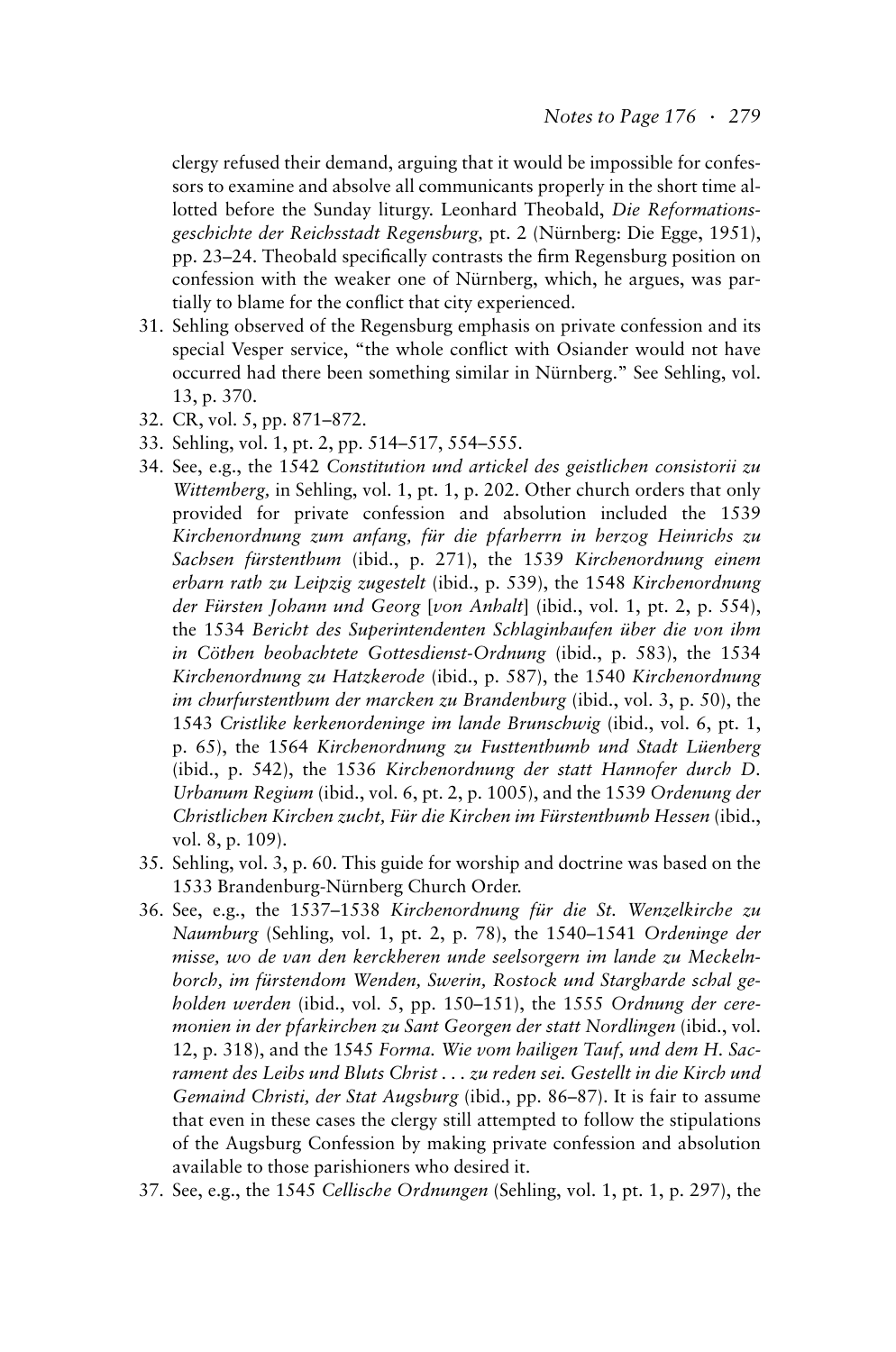*280 • Notes to Pages 176–180*

1552 *Kirchenordnung, so in unsern, Johan Albrechts, von gottes gnaden herzogen zu Meckelnburg, fürsten zu Wenden, graven zu Swerin, der lande Rostock und Stargard herrn, fürstenthunen und landen sol gehalten werden* (ibid., vol. 5, pp. 175, 197), and the 1553 *Christliche kirchenordnung der gravschaft Hohenlohe* (ibid., vol. 15, pp. 64–71).

- 38. Lutherans and Catholics were unable to come to an understanding on the role of faith in justification.
- 39. See Gustav Bub, *Die Politik des Nürnberger Rates während des Interims* (Nerchau i. Sa.: B. Noack, 1924), p. 8.
- 40. The Council referred to the Interim as the "Restitution," presumably of papal rule. Klaus, *Dietrich,* p. 274.
- 41. The pope, against the emperor's wishes, had removed the Council of Trent to Bologna and then accused Charles of complicity in the assassination of his son, who was also the father-in-law of Charles's biological daughter, Margaret.
- 42. The Catholic framers of the Interim were Julius Pflug, bishop of Naumburg; Michael Helding, bishop of Mainz; Pedro de Sots, Charles V's confessor; Pedro de Malvenda, Charles V's palace preacher; and Johann Mülich, King Ferdinand's palace preacher.
- 43. Article 17 of the Interim addressed the sacrament of penance. See Joachim Mehlhausen, ed., *Das Augsburger Interim von 1548: Nach den Reichstagsakten, deutsch und lateinisch.* Texte zur Geschichte der evangelischen Theologie, Heft 3 (Neukirchen: Neukirchener Verlag, 1970), pp. 82–84.
- 44. Ibid., pp. 82, ll. 3–4 (German), and 83, ll. 2–3 (Latin).
- 45. "For as soon as the sinner truly repents of his sins and in faith approaches the throne of mercy and believes that he receives in the sacrament what Christ promised [in John 20:22], it happens as he believes." Mehlhausen, pp. 82, ll. 7–11, and 83, ll. 6–8.
- 46. Ibid., pp. 82, l. 21, and 83, l. 18.
- 47. RsB 24, fols. 225′–226.
- 48. Ibid., fols. 232–232′. Melanchthon had recently fallen into disfavor with the emperor when imperial agents intercepted letters he had written to Dietrich that were critical of the Interim. The Council later asked Dietrich for these letters, wanting to avoid further conflict with the emperor. Much to its chagrin, the Council would later learn that Dietrich had been in correspondence with Brenz about the Interim, the latter theologian having been deposed from his office by the emperor for his criticism of the new church order.
- 49. AOGA, vol. 8, p. 523, ll. 3–5.
- 50. Klaus, *Dietrich,* p. 276.
- 51. Osiander preached against the Interim on June 10, 1548. When confronted by the Council for his disobedience, the St. Lorenz preacher explained that he simply could not avoid railing against the Interim because it contained so much that was offensive to the gospel. He said he would do so again in the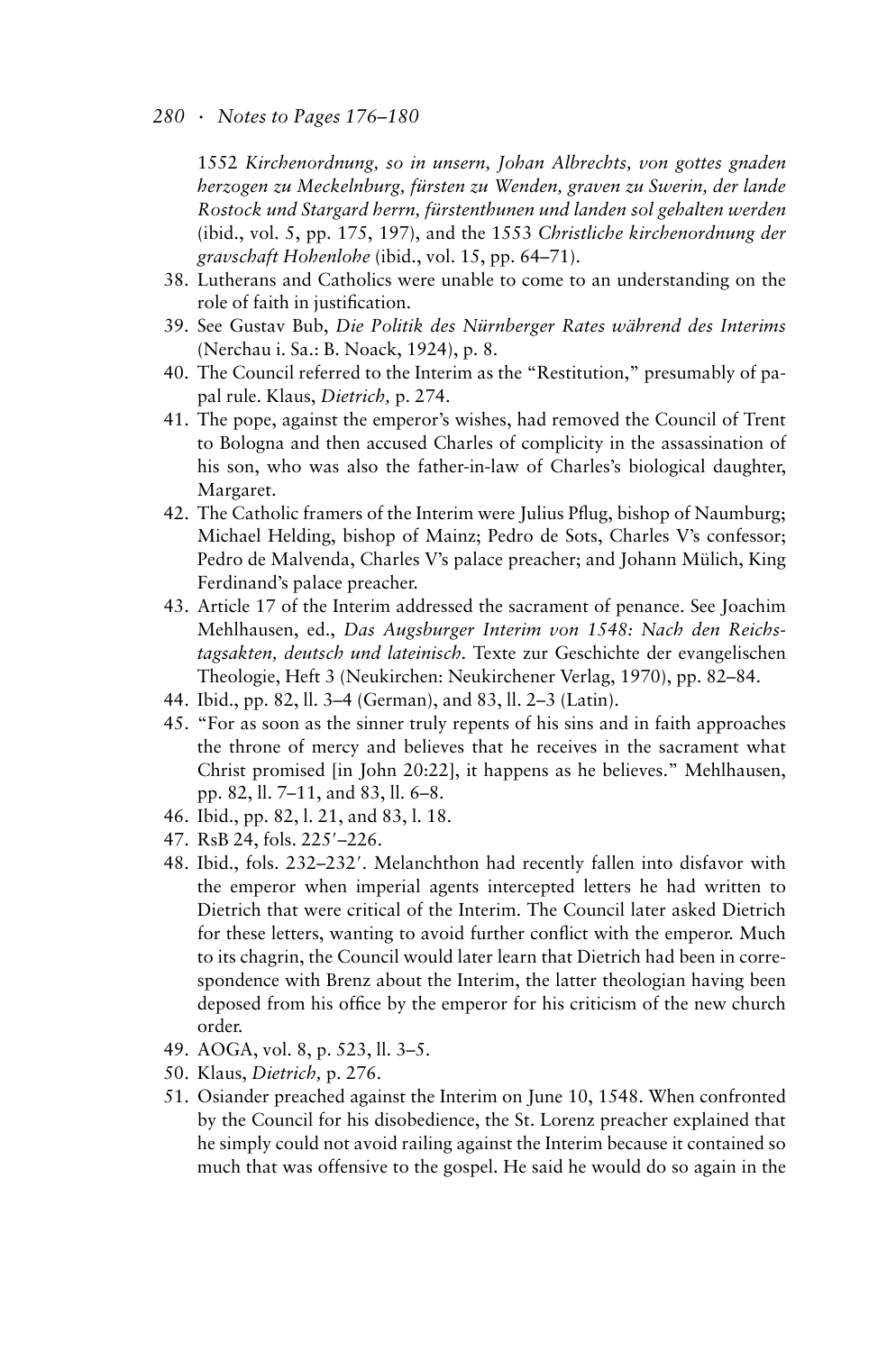future and was prepared to sacrifice his post if it came to that. The magistrates were not yet ready to take him up on his offer. Bub, p. 23.

- 52. Ibid., p. 13.
- 53. On June 3, Hieronymus Baumgartner expressed his opinion to the Council concerning the Interim that "in it are contained so many burdensome articles that almost the whole of papal religion is reestablished, with the exception that clerical marriage and communion in both kinds are to be tolerated until a general council." Bub, p. 12.
- 54. The theologians were also shown Melanchthon's and Brenz's written opinions. RV 1024, fol. 34, from June 18, 1548.
- 55. The emperor had threatened to interrogate each of the Nürnberg's Council members individually about the Interim and then occupy the city with his troops. On the same day the imperial commission arrived, a messenger from nearby Windsheim reported to the Council that imperial troops were waiting to occupy his city if it did not accept the Interim. The messenger wanted to know what Nürnberg was going to do. Bub, pp. 14, 19.
- 56. Dietrich had preached a fiery sermon against the increase of grain prices in the city in which he had implicated the Council. Klaus, *Dietrich,* pp. 201, 261–272.
- 57. Bub, p. 18.
- 58. The Council received a written opinion from Osiander between July 12 and 14 (AOGA, vol. 8, pp. 563–616) and another joint report from Friedrich Pistorious, George Löffelat, Leonhard Culmann, Blasius Stöckl, Hieronymus Stöckl, and Osiander on August 2 (AOGA, ibid., pp. 623–640).
- 59. See, e.g., RV 1026, fols. 10′–11, from July 30, 1548; RV 1026, fol. 22′, from August 6, 1548.
- 60. AOGA, vol. 8, p. 638, ll. 19–21.
- 61. Ibid., p. 639, ll. 1–4.
- 62. François Fegeli de Seedorf (1691–1758), a doctor of theology at the University of Ingolstadt, once asserted that Nürnberg's leading theologians asked Charles V to help them reinstitute private confession in their city as a brake against immorality. See *Lettres sur Divers Points de Controverse Contenant les Principaux Motifs qui ont determiné Son Altesse Serenissime Monseigneur Le Prince Frédéric Comte Palatin du Rhin...* (Mannheim, 1749), pp. 346–347. Waldau was correct to refer to Seedorf's claim as a *Legende,* as there are no sources to support it. See *Vermischte Beyträge,* p. 15. The extant records suggest that Nürnberg's theologians wanted no part of the Catholic version of confession throughout the Reformation era.
- 63. RV 1026, fol. 22, from August 6, 1548.
- 64. RsB 24, fols. 300′–313.
- 65. Bub, p. 48. Osiander had preached absolute fidelity to God's Word, which, in his mind, excluded making concessions to the emperor. The Council was very angry with the St. Lorenz preacher because it had already assured him and his colleagues that it would never require literal observance of the In-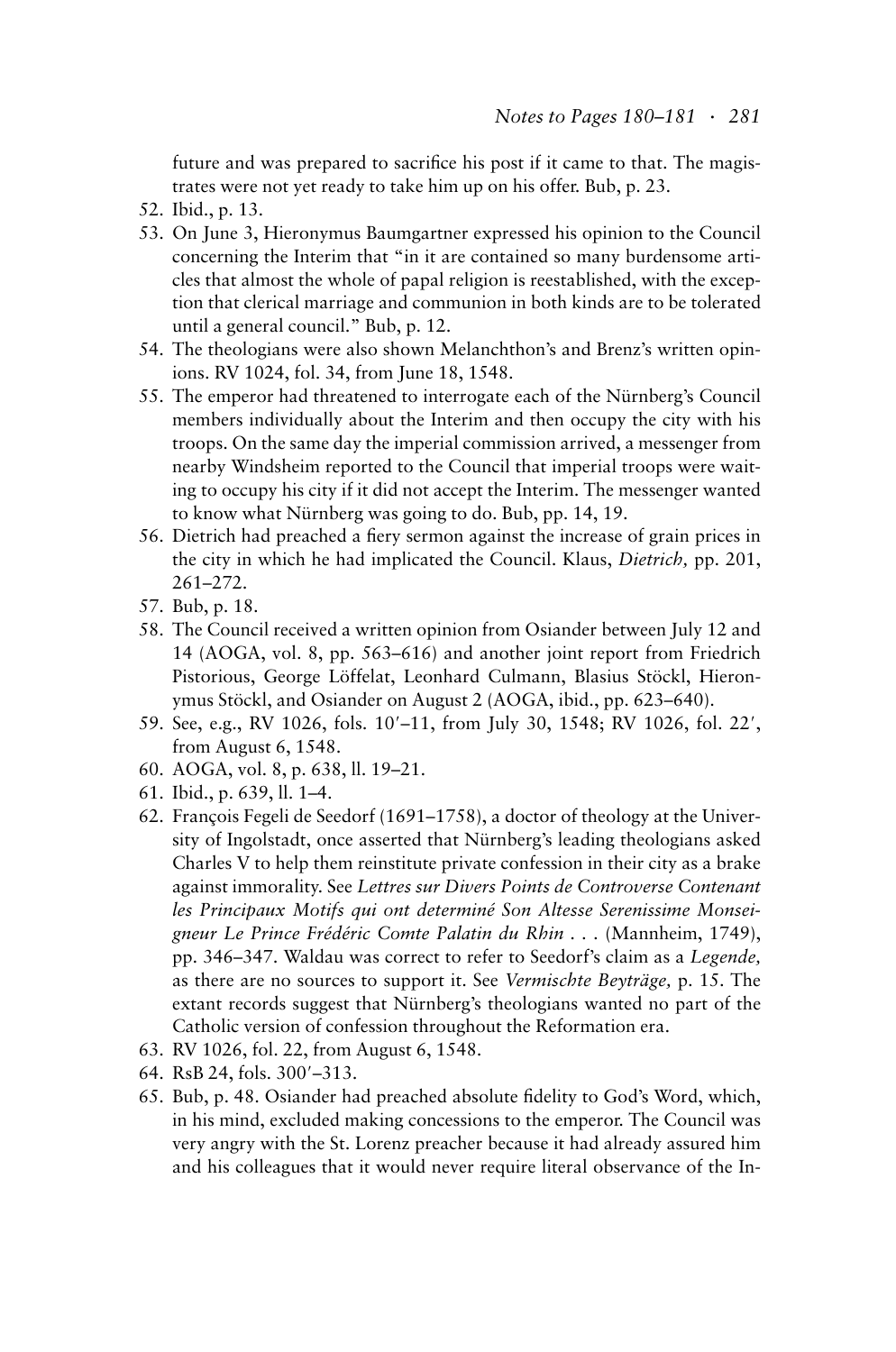*282 • Notes to Pages 181–186*

terim, a fact he had largely ignored in his sermon. Osiander polarized his colleagues on the issue, causing several of them to reconsider their earlier commitment to cooperate with the Council.

- 66. Culmann had studied at Erfurt and Leipzig and had taught in the Bamberg cathedral school. He had also occupied various clerical offices in Ansbach and Nürnberg before becoming a preacher in Crailsheim. He took over the St. Sebald preachership after Dietrich's death, but was forced to leave this post in 1555 in connection with his views on Osiander's soteriology. He occupied several other preacherships before his death in 1562. NGL, vol. 1, pp. 228–232. Löffelat had previously served in Poppenreuth. RsB 24, fol. 305′.
- 67. RsB 24, fols. 300′–306′.
- 68. Besold, a native Nürnberger, had gone to the St. Sebald Latin school where Sebaldus Heyden was his teacher. He later studied under Luther and Melanchthon in Wittenberg. In addition to his posts at the New Hospital Church, he also taught at the St. Egidien gymnasium. In 1548 he married Osiander's daughter, Catharina. He later briefly occupied his father-in-law's former office in St. Lorenz Church before his death on November 4, 1562. NGL, vol. 1, pp. 108–109.
- 69. RsB 24, fols. 306–309′.
- 70. NGL, vol. 3, p. 780.
- 71. NGL, vol. 4, pp. 83–87.
- 72. RsB 24, fols. 310–312.
- 73. RV 1026, fol. 30′, from August 10, 1548. (Also cited in AOGA, vol. 8, pp. 628–629, n. 28.)
- 74. The document may be found in ARA 24, item 5, fols. 169–170′.
- 75. Ibid., fol. 170.
- 76. The Council allowed for several classes of people to ignore the new fasting regulations: manual laborers, drifters, pregnant women, unweaned children, and old and weak people. Ibid., fol. 170′.
- 77. Bub, p. 18.
- 78. The Nürnberg letter also advised the Windsheim Council to deal gently with those people who were reluctant to observe the new holidays and fast days, as these were simply "worldly commands." RB 24, fol. 159.
- 79. CR, vol. 7, from September 3, 1548. Cited in Bub, p. 32.
- 80. A conference of evangelical cities in the north led by Braunschweig wanted advice from southern Lutheran cities on how to handle the Interim. Fining had been commissioned to visit Nürnberg and other leading evangelical strongholds and then report back to the conference. AOGA, vol. 8, pp. 653–654.
- 81. Ibid., pp. 658, l. 5–659, l. 2.
- 82. Ibid., pp. 659, l. 14–660, l. 3.
- 83. RsB 24, fols. 315′–317′.
- 84. The chaplains reported that "the crowd [*hauff*] of weekly communicants is very large." RsB 24, fol. 316.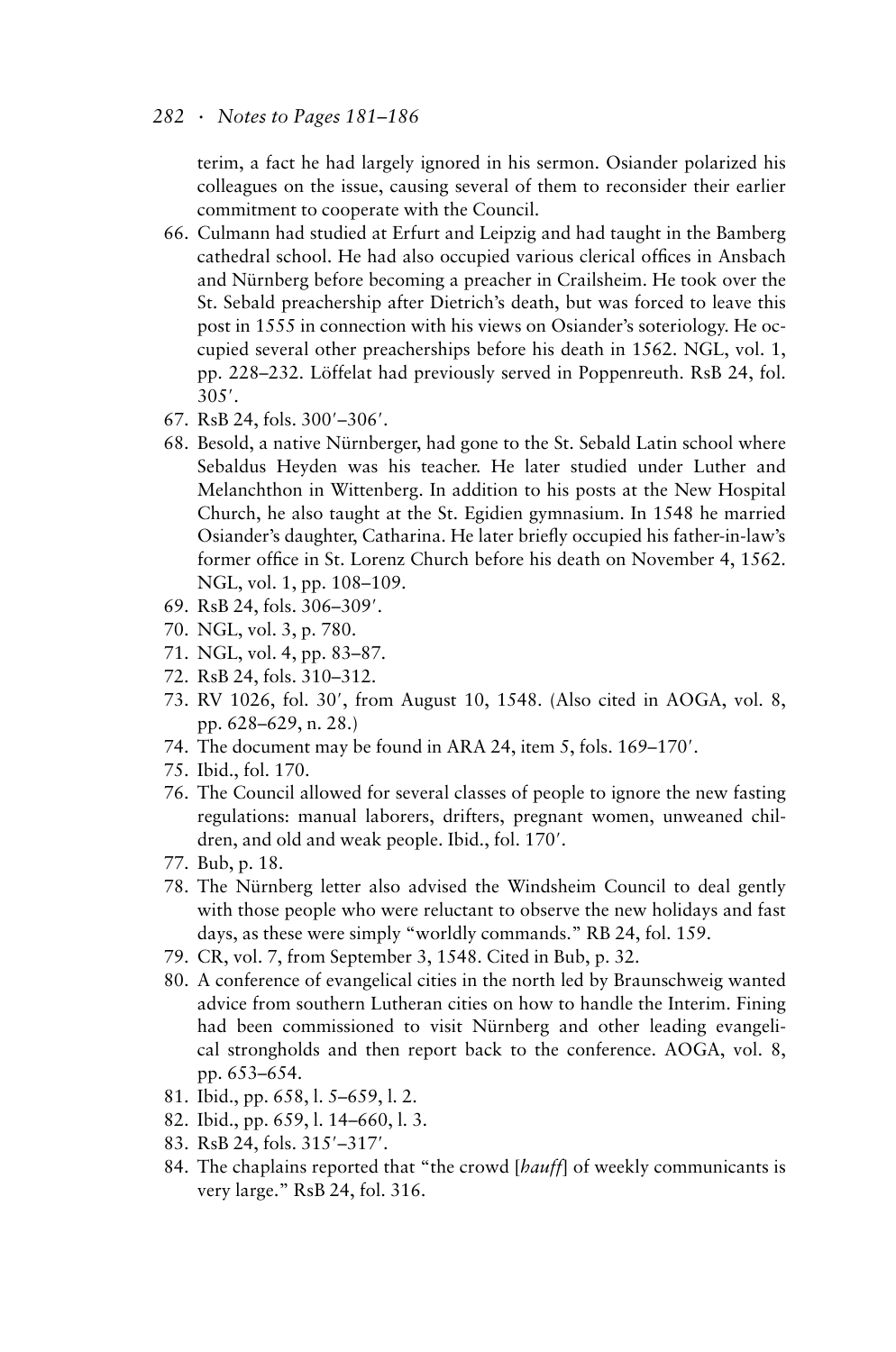- 85. Ibid., fol. 316′.
- 86. Ibid., fol. 317.
- 87. Ibid.
- 88. RB 24, fol. 144.
- 89. They also recommended that those chaplains who served as confessors should be relieved of other duties like singing and reading that would distract them from properly examining and absolving communicants. Students in Nürnberg's Latin school were to take up those duties that the chaplains would no longer be able to perform. RsB 24, fol. 319. The Council did not accept this suggestion. RB 24, fol. 160.
- 90. RV 1028, fol. 14, from October 2, 1548. For a slightly different version of this document, see "Was eines Ehrbaren Raths dieser Stadt Nürnberg Bedencken gewesen, die alten Ceremonien in ihrer Ehrbarkeit wieder aufzurichten," in Carl Christian Hirsch, *Geschichte des Interim zu Nürnberg* (Leipzig, 1750), pp. 153–157. Unfortunately, Hirsch does not provide information about the source of his version, so I have followed the one present in the RV.
- 91. RV 1028, fol. 14, from October 2, 1548.
- 92. RB 24, fols. 160–160′. The entry is dated October 29, 1548.
- 93. RV 1029, fol. 27′, from November 5, 1548, and RB 24, fol. 161.
- 94. RB 24, fols. 161–162′.
- 95. This new church order was not the Augsburg Interim; it was a compromise drawn up in Ansbach to placate the emperor. See Sehling, vol. 11, pp. 325– 331 and AOGA, vol. 8, p. 671, n. 2.
- 96. See AOGA, vol. 9, pp. 422–447.
- 97. His name was Hieronymus Rauscher. Klaus, *Dietrich,* p. 294.
- 98. The city's jurists had advised the Council, "if you accept the Interim you must be prepared for a general revolt [*eines gemeinen Aufruhrs*]." Bub, p. 28. See also Bub, sec. II, chap. 2, "Schwierigkeiten des Rates mit der Bürgerschaft," pp. 62–67.
- 99. Hans Sachs, *Das Interim,* in Keller and Goetze, vol. 32, pp. 439–445.
- 100. See Chapter 5, pp. 99-101.
- 101. RB 24, fol. 182′. Also cited in Bub, p. 63.
- 102. Albrecht was the son of Casimir, who had preceded George the Pious as the margrave of Brandenburg-Ansbach-Kulmbach. The latter had served as regent for Albrecht during his minority and then granted him his inheritance (Kulmbach) in 1541. Albrecht was a self-proclaimed Catholic who wanted to enforce the Interim in its entirety. Dixon, pp. 26, 50–51.
- 103. On the so-called Margrave's Wars, see Strauss, *Nuremberg,* pp. 184–186; Leder, p. 124; and Gerhard Hirschmann, "Die zweite Nürnberger Kirchenvisitation 1560/61," ZbKg 32 (1963): 111–132.
- 104. It should be noted that Lutherans in northern Germany resisted the Interim far more ferociously than did their couterparts in the south, who were more firmly under the imperial thumb. In Albertine Saxony Lutherans negotiated their own version of the imperial church order—the so-called Leipzig In-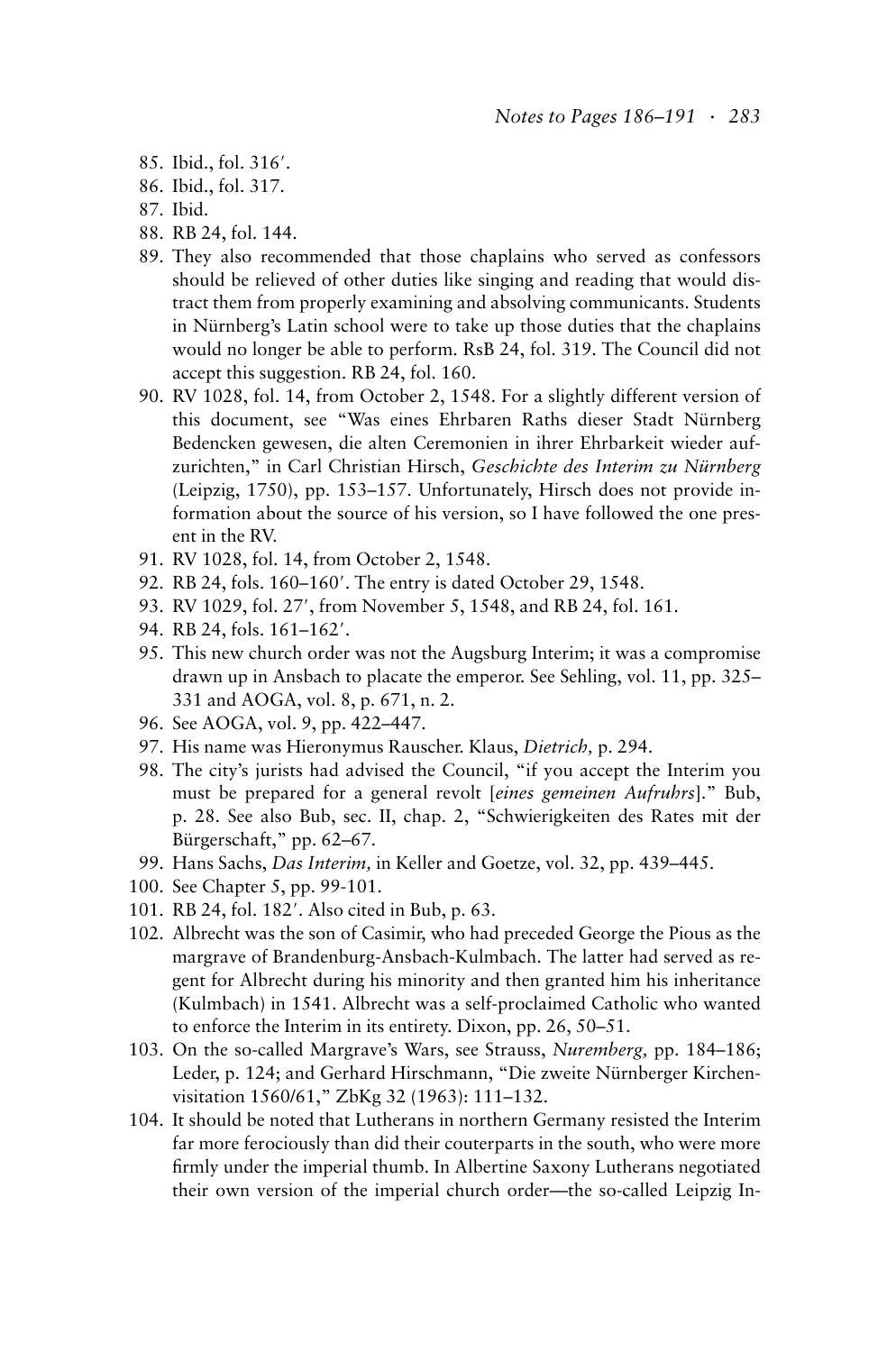*284 • Notes to Pages 191–194*

terim—that required little more than the wearing of surplices by the clergy. In Ernestine Saxony and the rest of the north, resistance was nearly total. Cameron, p. 347.

- 105. See Lau and Bizer, pp. 226–228.
- 106. RB 27, fol. 38′. For a more detailed statement of the preachers' position, see "Schrift der Herren Predicanten an einem ehrbarn weisen Rath um Abstellung des Interim," in Hirsch, pp. 192–198.
- 107. Sehling, vol. 11, p. 197a, ll. 25–29, and "Ordnung bei den kranken," pp. 199b–200a.
- 108. RB 27, fol. 39.
- 109. Ibid., fol. 40.
- 110. There were other evangelical cities that waited until the Interim to enforce Lutheran private confession. On the decision of the Nördlingen Council to implement private confession during the Interim, see Sehling, vol. 12, pp. 278–279; Dan. Eberh. Dolp, *Gründlicher Bericht von dem alten Zustand und erfolgter Reformation der Kirchen in... Nördlingen* (Nördlingen, 1738), Anhang LVII; StadtANö, Signatur R39, F9, Nr. 2, section entitled "Von Beicht und antzaigenn," in "Der Statt Nordlingen Newe Kirchenordnung durch ain Erbarn Rat auß Christenlichen und Notwenndigen bedennckhen gestelt und furgenommen. 1548." On the discussion between the two imperial cities about the Interim, including private confession, see BB 40, fols. 121′–123; RV 1026, fols. 6–6′, from Saturday, July 28, 1548; StadtANö, Signatur R39, F9, Nr. 12, Interim, fol. 132′. For a general treatment of the Reformation in Nördlingen, see Hans-Christoph Rublack, *Eine bürgergliche Reformation: Nördlingen* (Gütersloh: Gütersloher Verlagshaus Gerd Mohn, 1982).
- 111. The Council instructed the clergy to continue giving penitential and catechetical sermons after vespers. It also prohibited wedding dances, which it thought incurred divine wrath owing to their riotous atmosphere. RB 27, fols. 40–40′.
- 112. The city's theologians believed that God had punished the city for adopting the Interim and now required repentance from Nürnbergers before he would bless them again. Hirsch, p. 197.

## *9. Propaganda and Practice*

- 1. *Luther's House,* p. 146. Earlier in the same work Strauss argued, "*Pietas* dutiful conduct motivated by reverence willingly given to God, parents, and others in positions of sovereignty—*pietas* was the salient attribute of the evangelical youth. Its essence was unquestioning and unqualified submissiveness." See Strauss, ibid., p. 138.
- 2. See Andreas Althamer, *Katechismus* (1528), in Cohrs, *Die evangelischen Katechismusversuche,* p. 18.
- 3. Klaus Leder has observed that "the story of schools in the sixteenth century is the story of the catechumenate." *Kirche und Jugend,* p. 86.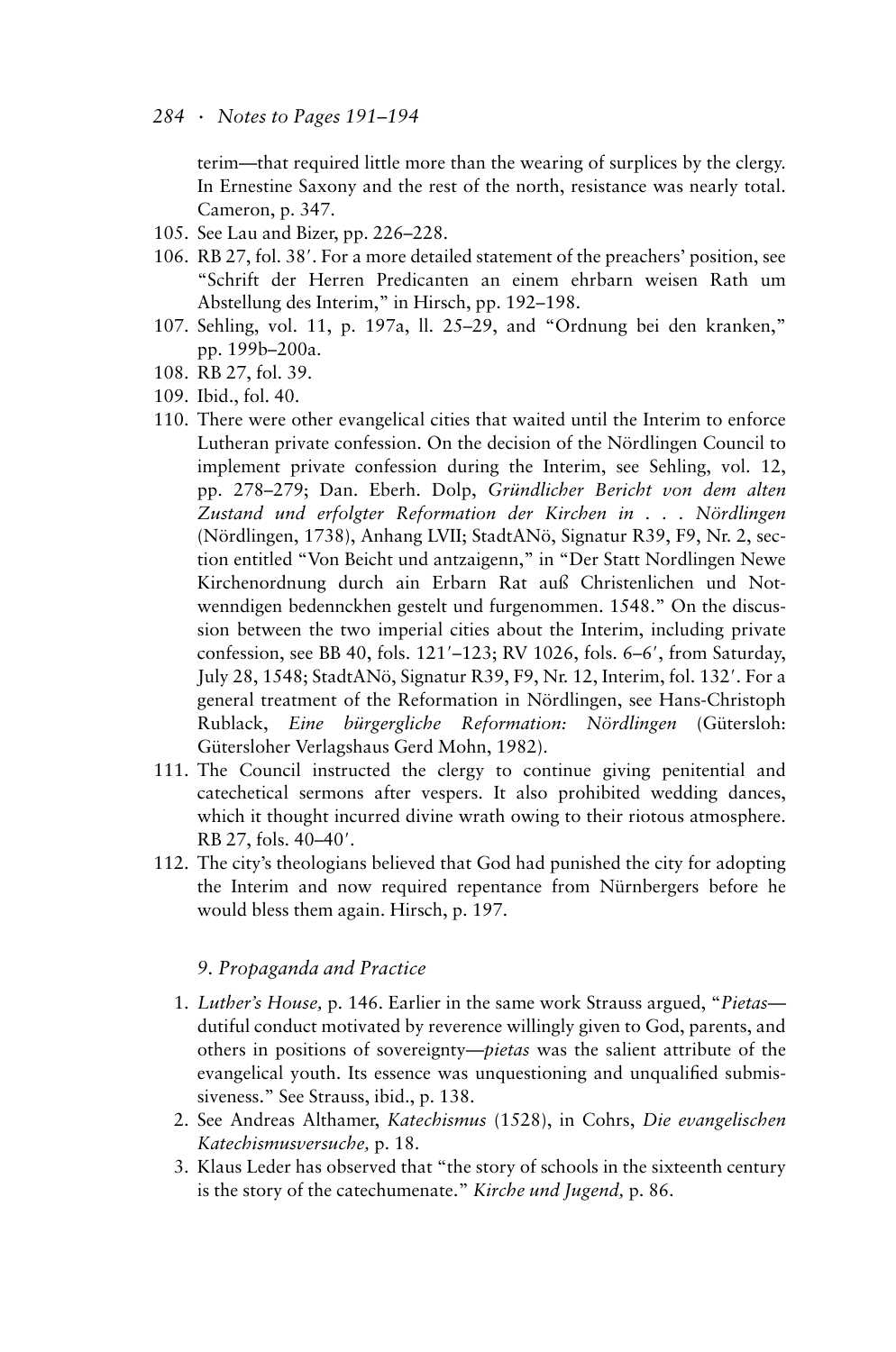- 4. Steven Ozment has also used the *Children's Sermons* to refute Strauss's interpretation of evangelical catechetical literature. I am indebted to him for drawing my attention to this source. See Ozment, *Protestants,* pp. 104–117. For another treatment of Osiander's catechism, see Haemig, "Communication, Consolation and Discipline," pp. 30–48.
- 5. AOGA, vol. 5, pp. 191–196, and Sehling, vol. 11, pp. 123–125.
- 6. See D. G. Selwyn, ed., *A Catechism Set Forth by Thomas Cranmer* (Appleford, England: Sutton Courtenay Press, 1978), p. 26.
- 7. Strauss, *Luther's House,* p. 210.
- 8. Ibid. Cf. AOGA, vol. 5, p. 308, ll. 10–28.
- 9. AOGA, vol. 5, p. 269, ll. 12–13.
- 10. Strauss, *Luther's House,* p. 211.
- 11. Cameron, p. 115. Strauss was certainly aware of Osiander's intention to prepare his auditors for grace by preaching the law. (See Strauss, *Luther's House,* p. 212.) Nor did he doubt that Osiander attempted to be sensitive to the emotional needs of his listeners when discussing human depravity—indeed, Strauss thought this sensitivity may well have contributed to auditors' passive reception of his message. Immediately following the above-cited quotation about how Osiander's comments on sin cause modern readers to wince, Strauss wrote, "Their effect on the sixteenth-century audience is of course another matter. But it is not unreasonable to suppose that they made some sort of impression, being presented—as I have already emphasized, and as their place in the full text of the sermons makes clear—not in a voice raging with fire and brimstone, but in tones of infinite patience and loving solicitude for the spiritual well-being of the flock. Osiander was not unsympathetic to the sensibilities of his listeners; far from it." Strauss saw a human side to Osiander's sermons but still thought their ultimate effect was negative, owing to their alleged focus on human depravity. See Strauss, ibid., p. 211.
- 12. AOGA, vol. 5, pp. 269, l. 10–270, l. 14.
- 13. Ibid., pp. 213, l. 27–215, l. 22.
- 14. Ibid., p. 216, ll. 5–9. This sermon is also cited in Ozment, *Protestants,* p. 115.
- 15. AOGA, vol. 5, p. 202, ll. 8–20.
- 16. Ibid., p. 205, ll. 5–8.
- 17. Ibid., p. 304, ll. 37–40.
- 18. Osiander utilized the explanations of the various parts of the catechism found in Luther's *Small Catechism,* except in his sermon on the keys *(Vom ampt der schlüssel).* As Mary Jane Haemig explains, "Though Osiander puts it [i.e., the sermon on the keys] at the same place where Luther places an order for confessing in his *Small Catechism,* Osiander's sermon is not based on or explicitly connected to that part of the *Small Catechism.* In every other sermon the preacher repeats Luther's explanation of the part (from the *Small Catechism*) at the beginning and end of the sermon and has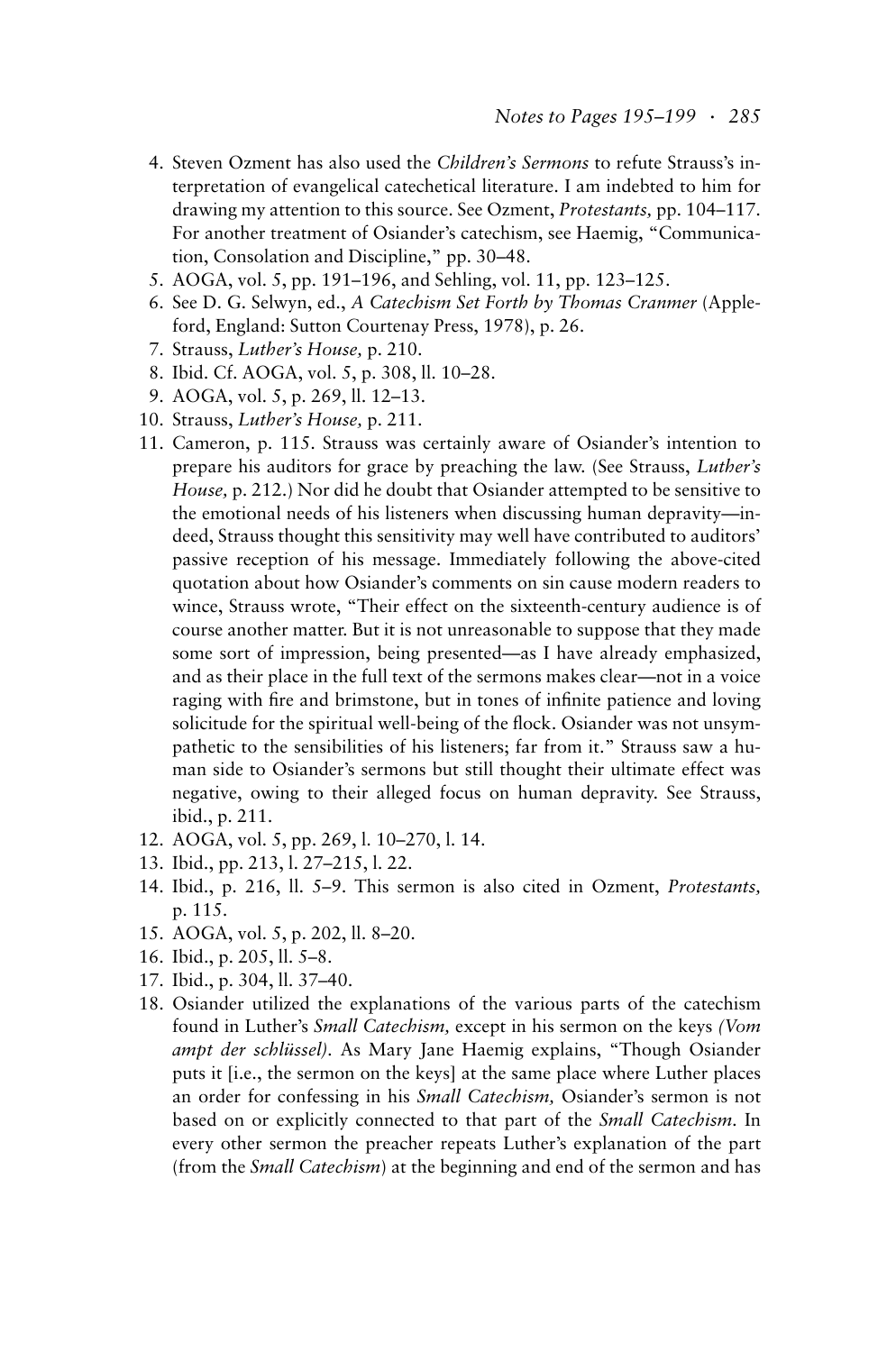### *286 • Notes to Pages 200–202*

the congregation repeat it after him at the end. Near the beginning of the sermon 'On the Office of the Keys' the congregation is asked to repeat a scripture passage, John 20:22–3. The brief explanation stated by the preacher and repeated by the congregation at the end is not Luther's, but Osiander's." Haemig, p. 36. The explanation to which Haemig refers ran, "I believe that when the divinely-called servants of Christ deal with us [*mit uns handlen*] on the basis of Christ's divine command, especially when they exclude open, unrepentant sinners from the Christian community and when they again absolve those who repent and desire to improve themselves, that this [binding and loosing] is as powerful and certain in heaven as if our dear Lord Christ himself were dealing with us [*als handelte es unser lieber herr Christus selbs*]." AOGA, vol. 5, p. 326, ll. 26–30. Haemig asserts, "This explanation was printed in many later editions of Luther's *Small Catechism* and came to be part of instruction in many Lutheran churches." Haemig, p. 36, n. 20.

- 19. AOGA, vol. 5, p. 319, ll. 13–17.
- 20. Ibid., pp. 323, l. 34–324, l. 3.
- 21. Ibid., pp. 325, l. 29–326, l. 14.
- 22. See Klaus, *Dietrich,* p. 366.
- 23. It should be noted that Dietrich believed that laypeople could absolve each other but only in time of extreme need. Unlike his colleague, the St. Sebald preacher also insisted that absolution required faith to be effective. Dietrich wrote in his catechism, "When your sins frighten you, you should go to a pastor or, in times of necessity, to another Christian, who has been commanded by Christ to speak to you forgiveness of all your sins, provided that you believe it from your heart." Klaus, *Dietrich,* p. 359.
- 24. The work was entitled *Den knaben und maidlein, so teutsch leren, frag und antwort uber die epistel S. Paulus zu Tito* (Nürnberg, 1533). See Leder, p. 80. As many as 4,000 boys and girls attended Nürnberg's German schools each year. See Matthias Wilhelm Senger, ed., *Leonhard Culmann: A Literary Biography and an Edition of Five Plays as a Contribution to the Study of Drama in the Age of the Reformation* (Nieuwkoop: De Graaf, 1982), p. 24.
- 25. Two Latin schools were attached to the St. Sebald and St. Lorenz churches and two others to the Heilig-Geist-Spital and the St. Egidien monastery. As of 1526 Nürnberg also had a humanist *Gymnasium* founded by Philip Melanchthon, the first of its kind in Germany.
- 26. Sebaldus Heyden, *Catechistica summula fidei christianae* (Nürnberg, 1538). Heyden dedicated his catechism to Veit Dietrich. It was published by Johann Petrium. Houghton, C1012.2.
- 27. Heyden, fol. a7′.
- 28. By contrast Heyden taught that baptism and the Lord's Supper were both a *sacramentum.* Ibid., fols. a5, a6′.
- 29. Ibid., fol. a8′.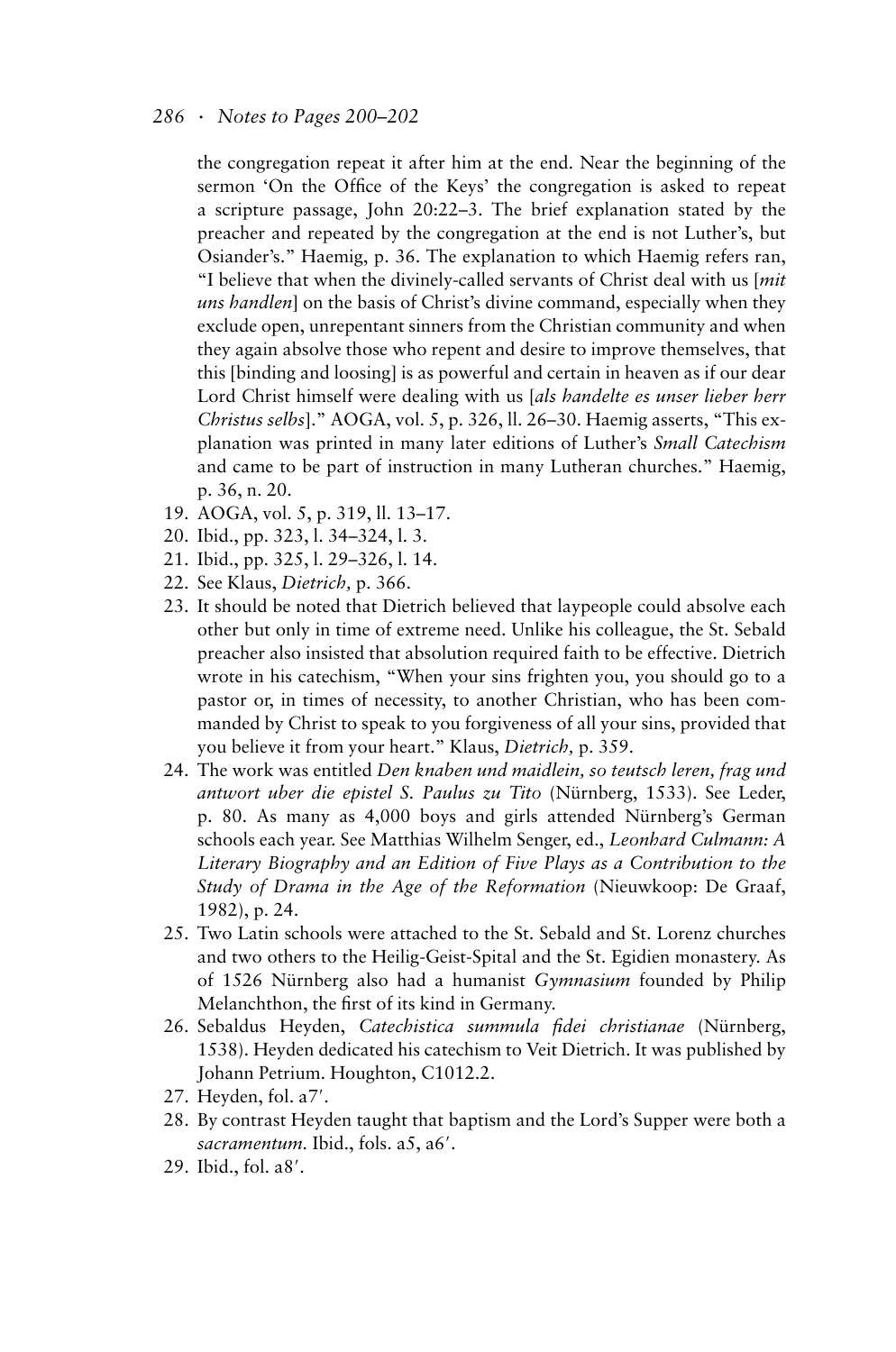*Notes to Pages 202–210 • 287*

- 30. Ibid., fol. b1.
- 31. Ibid., fol. b2.
- 32. AOGA, vol. 5, p. 244, ll. 19–21.
- 33. Steven Ozment, *When Fathers Ruled: Family Life in Reformation Europe* (Cambridge, Mass.: Harvard University Press, 1983), p. 172.
- 34. *Kinder Postilla Uber die Sontags / und der fürnembsten Text Euangelia / durch das gantze Jar. Gestellt durch M. Vitum Dietrich / Prediger zu Nürnberg* (Nürnberg, 1565), p. 107. NSB Amb. 1224.4o. The first edition appeared in 1546. See Klaus, *Dietrich,* p. 7, no. 17.
- 35. *Kinder Postilla,* p. 107.
- 36. Veit Dietrich, *Agendbüchlein,* in Sehling, vol. 11, p. 549a.
- 37. AOGA, vol. 5, p. 144, ll. 14–15.
- 38. Sehling, vol. 11, p. 481.
- 39. Ibid., p. 482.
- 40. Ibid., pp. 483, 124.
- 41. Ibid., p. 529a.
- 42. Ibid., p. 530b.
- 43. See Karant-Nunn, *Reformation of Ritual,* pp. 98–99.
- 44. *Ein Christenlich Teütsch Spil / wie ein Sünder zür Büß bekärt wirdt / Von der sünd Gsetz und Euangelion / zügericht und gehalten zü Nürnberg Durch Lienhard Culman,* in Senger, pp. 255–328.
- 45. Culmann did not take over Dietrich's preachership until 1546.
- 46. Senger, p. 159.
- 47. Ibid., p. 170.
- 48. Ibid., p. 280, ll. 564–568. See also p. 602, note on text line 568.
- 49. Ibid., pp. 280, l. 587–281, l. 594.
- 50. Ibid., p. 303, ll. 1117–1119.
- 51. Ibid., p. 304, ll. 1186–1187.
- 52. Lutheran pastors were still occasionally referred to as priests, even though the term was associated with the old Church. See Sehling, vol. 11, pp. 186– 188, for examples of how Osiander could use *Priester* along with the more typical *kirchendiener* to refer to the Lutheran clergy.
- 53. Senger, pp. 305, ll. 1218–1221, and 306, ll. 1232–1237.
- 54. RB, vols. 31–55 (1559–1597) make no reference to confession or any disturbances associated with it. By way of contrast, the RB records from the 1530s and 1540s have numerous entries about confession.
- 55. See, e.g., the anonymous *Feuerzeug Christlicher Andacht* (Nürnberg, 1537) and, especially, Christoph Lasius's *Ein Beychtbüchlein* (Nürnberg, ca. 1560). Absolution was also an important theme in Lutheran hymns in the second half of the sixteenth century. See, e.g., "Ein ander Gesang / von der Einsatzung deß Sacraments / Im Thon / Es sind doch selig alle die / usw. Durch Veit Dietrich," in *Geistliche Lieder und Psalmen / D. Mart. Luth. und anderer frommen Christen / Nach ordnung der Jarzeyt. Auffs new zugerichtet und gemehrt mit etlichen schönen Geistlichen Liedern* (Nürn-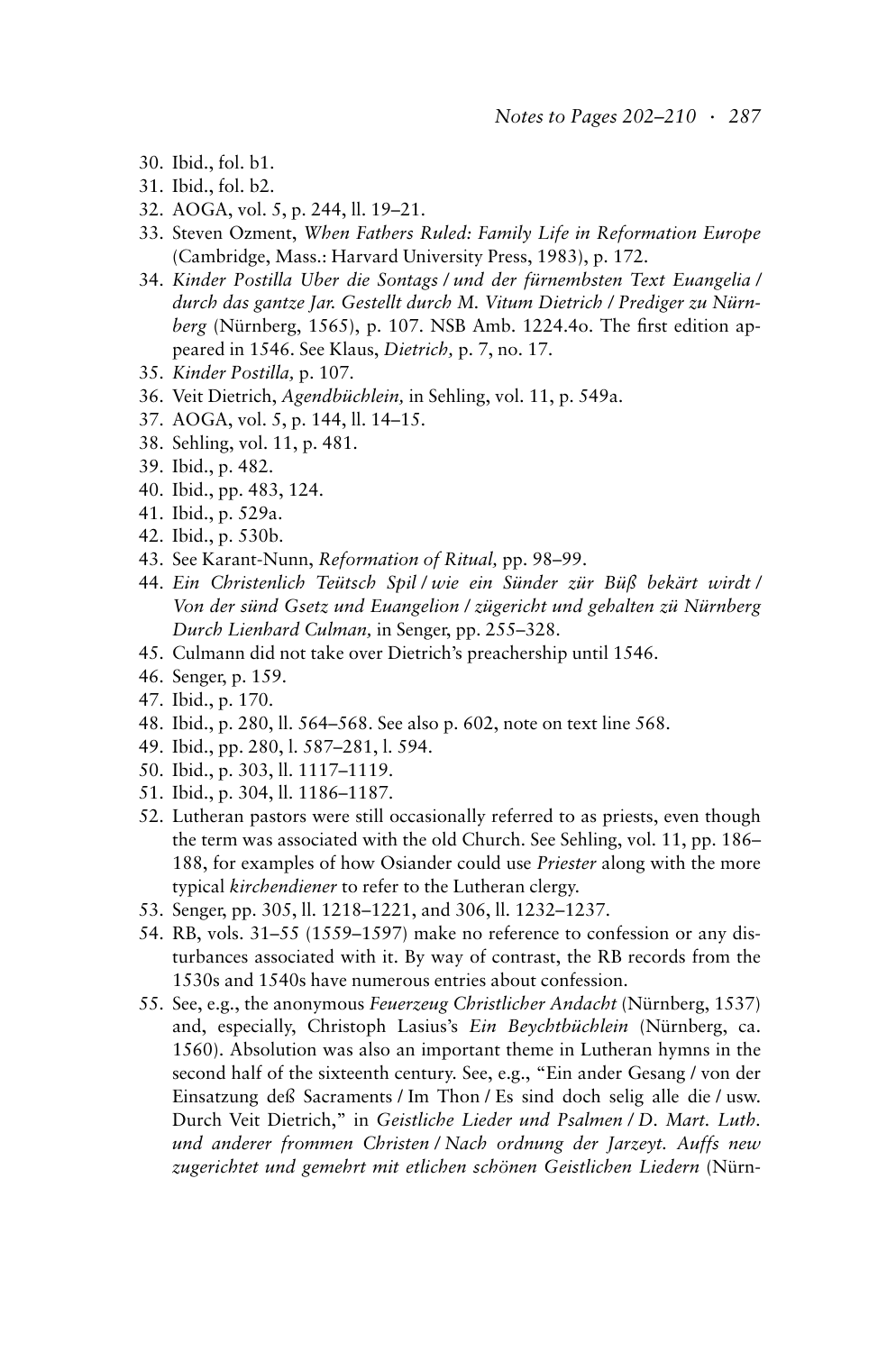*288 • Notes to Pages 211–212*

berg, 1580), fol. 113′, NSB, Will. 7.1190. See also "Ein Lied, vom ampt der Schlüssel, und krafft der heiligen Absolution," in Nicolaus Herman, *Die Sontags Evangelia über das gantze Jar, In Gesenge verfasset, Für die Kinder und Christlicher Hausveter* (1560). Herman's collection may be found in Phillip Wackernagel, ed., *Die Lieder des ersten Geschlechts der Reformationszeit: Von Martin Luther bis Nicolas Herman, 1523–1553,* vol. 3 of *Das deutsche Kirchenlied von der ältesten Zeit bis zu Anfang des XVII. Jahrhunderts* (Leipzig, 1870), p. 1183, item 1381. I am grateful to my colleague Christopher Brown for drawing my attention to this source. See also "Vom rechten gebrauch der Kirchen Schlüssel," in *Der Klaine Catechismus Caspar Löners* (Nördlingen, 1545), in Wackernagel, vol. 3, pp. 641–642, item 729.

- 56. Hans Sachs, *Ein faßnachtspiel mit 4 personen und wird gennet: Der groß eyferer, der sein weib beicht höret* (January 14, 1553), in Keller and Goetze, vol. 17, pp. 29–41.
- 57. Religious officials in each town were to be asked if they were holding ceremonies according to the 1533 church order and Dietrich's *Agendbüchlein,* both of which required private confession. The visitors exhorted the pastor in Eschnaw that he should "practice private absolution with all diligence, as is the custom in the honorable Council's territory." See Gerhard Hirschmann, *Die Kirchenvisitation im Landgebiet der Reichsstadt Nürnberg 1560 und 1561* (Neustadt a.d. Aisch: In Kommission bei Degener, 1994), pp. 37 (art. 1) and 153.
- 58. See, e.g., the report from Gräfenberg where the pastor had been using general confession instead of private. Ibid., p. 107.
- 59. The following towns were practicing private absolution, according to the records in Hirschmann: Grebern (p. 115), Petzenstein (p. 131), Feucht (p. 166), Imeldorf and Liechtenaw (p. 221), Sachsen (p. 228), and Puschendorff and Veitbrunn (p. 268). Several other communities claimed to hold services according to the established church orders but there was no specific mention of private absolution.
- 60. See, e.g., the report from Grindlach where a man was using a formula that included a reference to the keys to bless his cows, thinking it would protect them from wolves. Hirschmann, *Kirchenvisitation,* p. 236.
- 61. See the report from the pastor in Dennenlohe and Eltersdorf to this effect. Ibid., p. 246. A 1558 visitation of the nearby region of Kulmbach discovered much the same. See the commission's report on the pastor in Melckendorf. NLKA, Markgräfliches Dekanat (Superintendentur) Kulmbach, Nr. 157, fol. 7.
- 62. NLKA, Markgräfliches Dekanat Uffenheim, Nr. 8, item 148, fol. 7 (Gnottstadt, 1565). See also item 149, fol. 7 (Rudolfshouen, 1566).
- 63. See the exhortation given to the pastor in Dennenlohe and Eltersdorf. Hirschmann, *Kirchenvisitation,* p. 260. Hans-Christoph Rublack has argued that such abuses in evangelical private confession rendered it useless as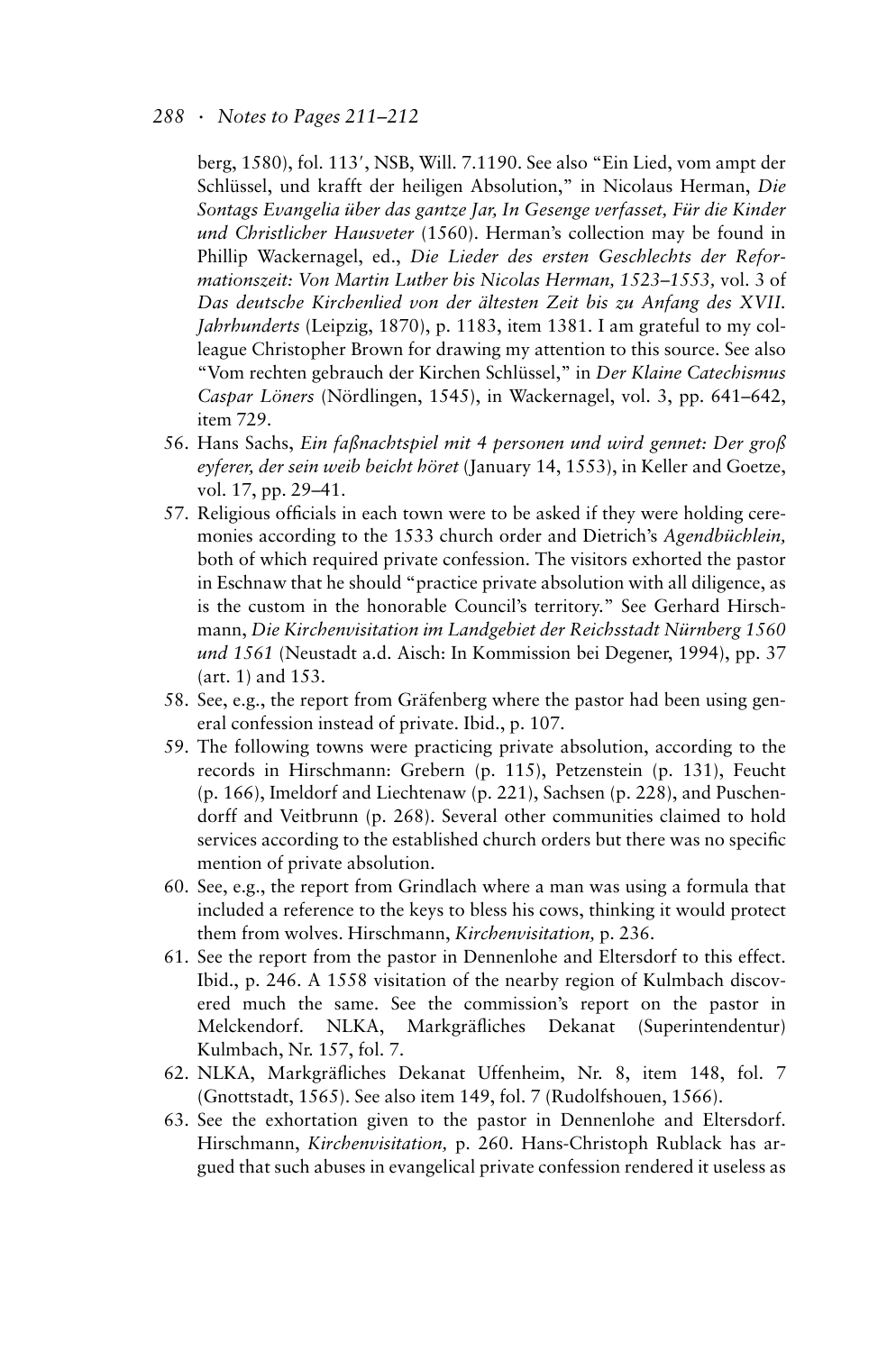a tool of social discipline. Laypeople did everything they could to avoid a rigorous examination of faith, thus making confession a means of cheap grace. The Lutheran ritual also did little to challenge unjust patterns of conduct: the rich never waited in long lines to be confessed but went ahead of the common folk. Evangelical private confession simply conformed to existing social structures. As Rublack maintains, "confession remained a rite of purification which did not compel the laity to change their lives." Rublack, "Lutherische Beichte," p. 134. Whether Lutheran private confession was intended to effect the kind of moral and social change Rublack assumes is, of course, debatable.

- 64. See, e.g., the recommendation given to the pastor in Petzenstein by the visitation commission. Hirschmann, *Kirchenvisitation,* pp. 144–146.
- 65. In a 1558 visitation of the nearby Dekanat of Uffenheim, officials were in the habit of referring to evangelical private confession as "the private examination and absolution" *(die privat Exploration und Absolution).* NLKA, Dekanat Uffenheim, Nr. 8, item 1, fol. 1′. See also item 148 (Cregligen), fol. 1.
- 66. Hirschmann, *Kirchenvisitation,* p. 196.
- 67. Ibid., p. 41 (art. 5).
- 68. Ibid., p. 42 (art. 12).
- 69. John Bossy, "The Social History of Confession in the Age of the Reformation," *Transactions of the Royal Historical Society* 25, ser. 5 (1975): 38.

## *Conclusion*

- 1. The quotation comes from a letter Melanchthon wrote to Veit Dietrich on February 15, 1540. Cited in Klaus, *Dietrich,* p. 166.
- 2. See Seebaß, *Osiander,* pp. 254–273.
- 3. Tentler, *Sin and Confession,* p. 300.
- 4. *Agendbüchlein,* in Sehling, vol. 11, p. 529a.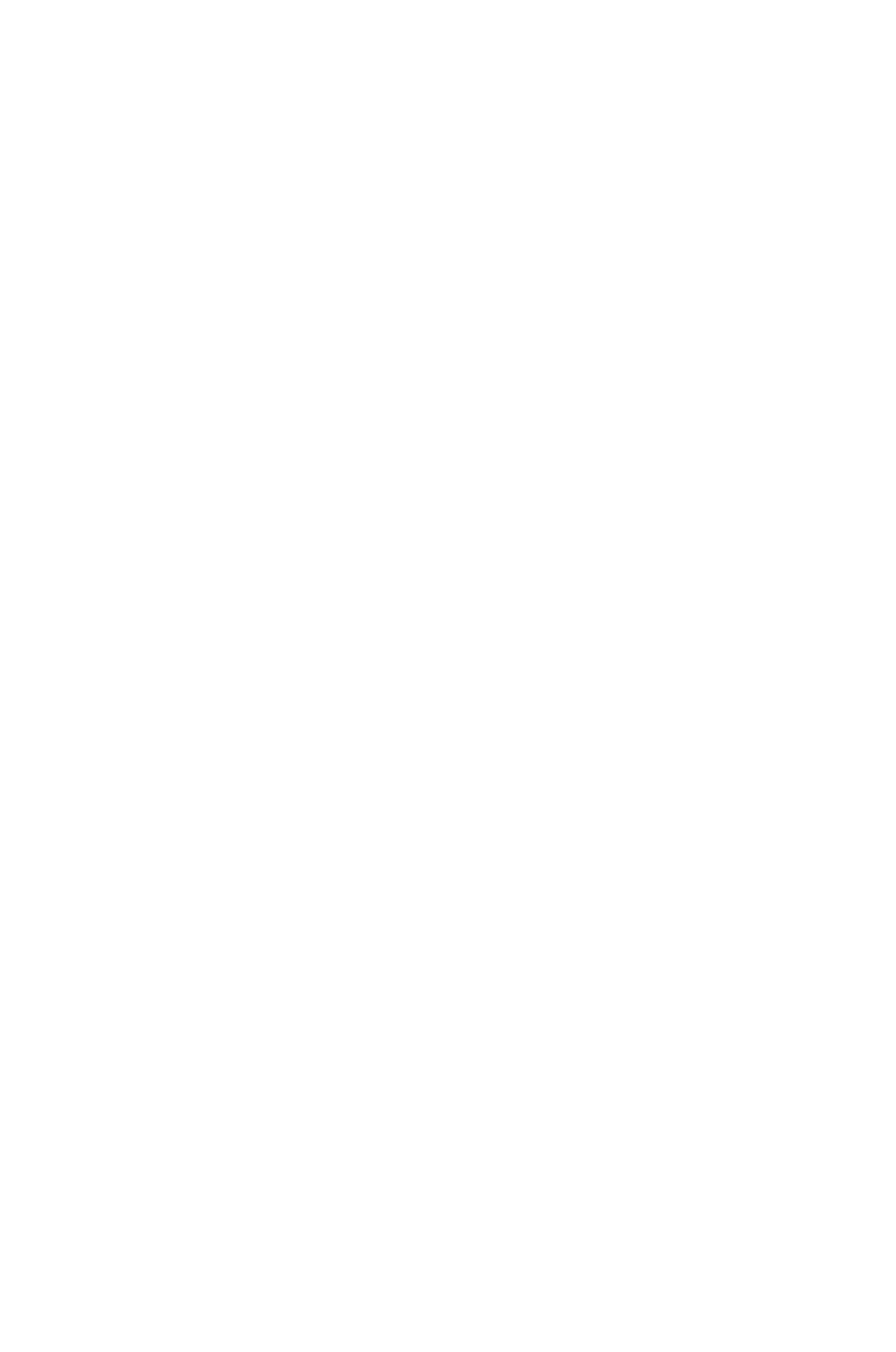## *Bibliography*

#### *Primary Sources*

- Althamer, Andreas. *Katechismus* (1528), in *Die evangelischen Katechismusversuche vor Luthers Enchiridion,* vol. 3: *Die evangelischen Katechismusversuche aus den Jahren 1528–1529,* ed. Ferdinand Cohrs. Monumenta Germaniae Paedagogica, vol. 23, no. 3. Berlin: A. Hofmann, 1901, pp. 3–39.
- Anselm of Canterbury. *Why God Became Man, and the Virgin Conception and Original Sin,* trans. and intro. Joseph M. Colleran. Albany: Magi Books, 1969.
- "Anweisungen zum Beichthören" (1518). NSB, Hs. Abt., Theol. 240, 4o, fols. 230–255′.
- "Beichttraktat" (ca. 1454). NSB, Hs. Abt., Cent. VI, 43e, 9, fols. 169′–183′.
- Brenz, Johannes. *Ein Sermon zu allen Christen: Von der kirchen / und von irem schlüssel und gewalt / auch von dem ampt der priester.* Strasbourg, 1523. Köhler I 1096/2787.
- Bugenhagen, Johannes. *Ein Sendbrief über eine Frage von Sakrament: Item ein Unterricht von der Beicht.* Nürnberg, 1525. Köhler I 1442/3828.
- Cochlaeus, Johannes. *Brevis Germaniae descriptio* (1512), ed. Karl Langosch. Ausgewählte Quellen zur deutschen Geschichte der Neuzeit, vol. 1. Darmstadt: Wissenschaftliche Buchgesellschaft, 1960.
- *Concilium Eystattense* (1447), in CG, vol. 4, pp. 368–370.
- *Concilium Treverense* (1310), in CG, vol. 4, pp. 146–147, 153–155.
- *Concordia or Book of Concord: The Symbols of the Evangelical Lutheran Church.* St. Louis: Concordia Publishing House, 1922.
- Conway, William Martin, trans. and ed. *The Writings of Albrecht Dürer.* New York: Philosophical Library, 1958.
- Culmann, Leonhard. *Ein Christenlich Teütsch Spil / wie ein Sünder zür Büß*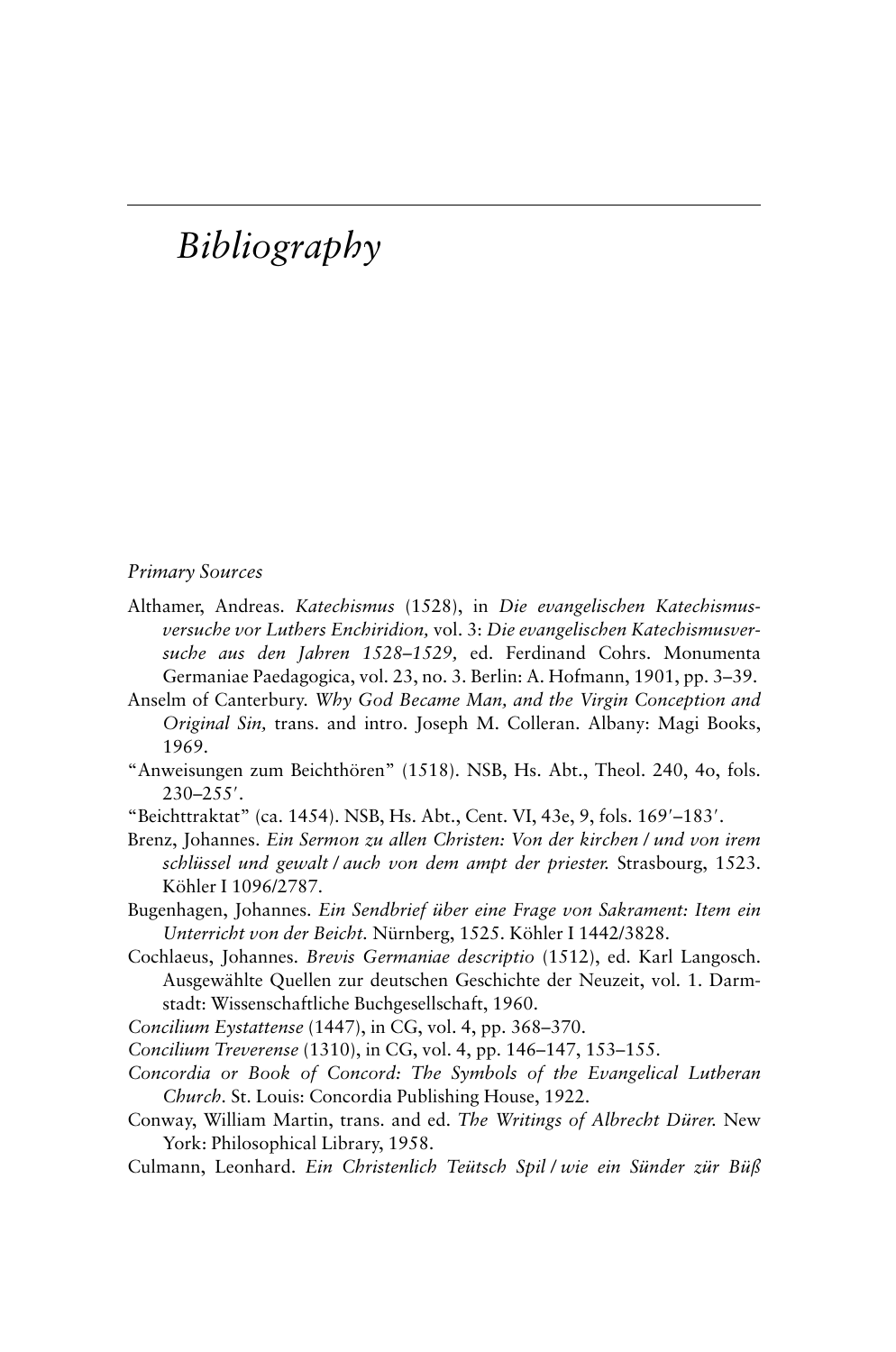*bekärt wirdt / Von der sünd Gsetz und Euangelion / zügericht und gehalten zü Nürnberg Durch Lienhard Culman,* in *Leonhard Culmann: A Literary Biography and an Edition of Five Plays as a Contribution to the Study of Drama in the Age of the Reformation,* ed. Matthias Wilhelm Senger. Bibliotheca Humanistica & Reformatorica, vol. 35. Nieuwkoop: De Graaf, 1982, pp. 255–328.

- Dietrich, Veit. *Etliche Schrifften für den gemeinen man von unterricht Christlicher lehr und leben und zum trost der engstigen gewissen. Durch V. Dietrich. Mit schönen Figuren. Nürnberg. M.D. XLVII,* ed. Oskar Reichmann. Quellen und Forschungen zur Erbauungsliteratur des späten Mittelalters und der frühen Neuzeit, vol. 5. Assen: Van Gorcum, 1972.
	- ——— *Kinder Postilla Uber die Sontags / und der fürnembsten Text Euangelia / durch das gantze Jar. Gestellt durch M. Vitum Dietrich / Prediger zu Nürnberg.* Nürnberg, 1565. NSB, Amb. 1224.4o.
	- ——— *Summaria Christliche lehr für das junge volck.* 1546. NSB, an Solg. 460.8o.
- Distalmaier, Conrad. *Ain gesprechbüchlein von aim Xodtschneyder und aim Holtzhauer.* Augsburg, 1523. Köhler I 1828/4687.
- Douglas, David C., gen. ed. *English Historical Documents,* vol. 3: *1189–1327,* ed. Harry Rothwell. London: Eyre & Spottiswoode; New York: Oxford University Press, 1975.
- *Eyn hübscher Dialogus oder gesprech vierer personen / als unter Vater / Sün / Tochter und eynem Pfaffen / von der Beycht / wie und wem man beychten sol. Fast gut und fruchtbarlich zu lesen.* Nürnberg, 1526. Köhler I 1859/ 4756.
- Falk, Franz. *Drei Beichtbüchlein nach den zehn Geboten aus der Frühzeit der Buchdruckerkunst.* Reformationsgeschichtliche Studien und Texte, Heft 2. Münster i. W.: Aschendorff, 1907.
- *Feuerzeug Christlicher Andacht.* Nürnberg, 1537. GNM, 8o Rl.3539.
- *Geistliche Lieder und Psalmen / D. Mart. Luth. und anderer frommen Christen / Nach ordnung der Jarzeyt. Auffs new zugerichtet und gemehrt mit etlichen schönen Geistlichen Liedern.* Nürnberg, 1580. NSB, Will. 7.1190.
- Gewirth, Alan, trans. and intro. *Marsilius of Padua: The Defender of Peace,* vol. 2: *The Defensor Pacis.* Records of Civilization: Sources and Studies, no. 46. New York: Columbia University Press, 1956.
- Goris, J.-A., and G. Marlier, eds. *Albrecht Dürer: Diary of His Journey to the Netherlands, 1520–1521.* Greenwich, Conn.: New York Graphic Society, 1971.
- Hamm, Berndt, and Wolfgang Huber, eds. *Lazarus Spengler Schriften,* vol. 1: *Schriften der Jahre 1509 bis Juni 1525.* Quellen und Forschungen zur Reformationsgeschichte, vol. 61. Gütersloh: Gütersloher Verlagshaus, 1995.
- Heyden, Sebaldus. *Catechistica summula fidei christianae.* Nürnberg, 1538. Houghton, C1012.2.
- Hirschmann, Gerhard. *Die Kirchenvisitation im Landgebiet der Reichsstadt*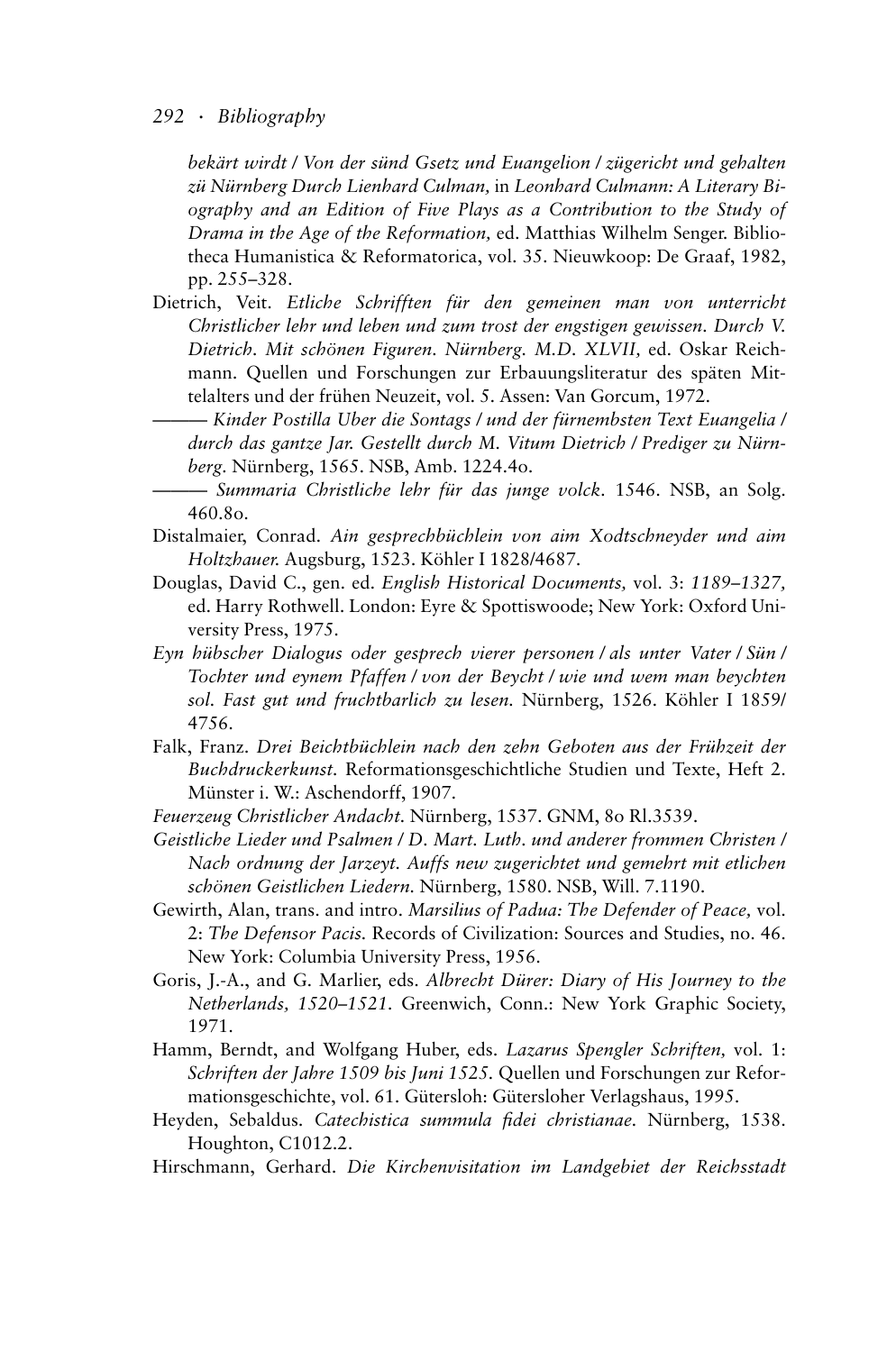*Nürnberg 1560 und 1561.* Einzelarbeiten aus der Kirchengeschichte Bayerns, vol. 68. Neustadt a.d. Aisch: In Kommission bei Degener, 1994.

- Kidd, B. J., ed. *Documents Illustrative of the Continental Reformation.* Oxford: Clarendon Press, 1911.
- Knaake, J. K. F., ed. *Johann von Staupitzens sämmtliche Werke,* vol. 1: *Deutsche Schriften.* Potsdam, 1867.
- Lasius, Christoph. *Ein Beychtbüchlein, und was dazu gehöret: Als nemlich von der Sünde, von der Absolution, von dem Abendtmal Christi: Item der Kinder Glaub in Fragstück gestellet.* Nürnberg, ca. 1560. Houghton, 520.60.512.
- Linck, Wenzeslaus. *Unterrichtung der Kinder so zu Gottestische wöllen geen,* in *Die evangelischen Katechismusversuche vor Luthers Enchiridion,* vol. 3: *Die evangelischen Katechismusversuche aus den Jahren 1528–1529,* ed. Ferdinand Cohrs. Monumenta Germaniae Paedagogica, vol. 23, no. 3. Berlin: A. Hofmann, 1901, pp. 41–48.
- "Ludewici Appellatio Tertia Contra Processum Pontificis," in *Monumenta Germaniae Historica, Legum Sectio IV. Constitutiones et Acta Publica Imperatorum et Regum, Tomus V.* Hanover-Leipzig: Hahn, 1909–1913, pp. 722–744.
- Luther, Martin. *An den christlichen Adel deutscher Nation von des christlichen Standes Besserung* (1520), WA, vol. 6, pp. 404–469.
- ——— *De captivitate Babylonica ecclesiae* (1520), WA, vol. 6, pp. 497–573.
- ——— "De Confessione" (1529), WA, vol. 29, pp. 136–146.
- ——— *Der kleine Katechismus* (1529), WA, vol. 30, pt. 1, pp. 239–425; BSLK, pp. 499–541.
	- ——— *Deutsche Katechismus* (1529), WA, vol. 30, pt. 1, pp. 123–238; BSLK, pp. 543–733.
	- ——— "Disputatio pro declaratione virtutis indulgentiarum" (1517), WA, vol. 1, pp. 233–238.
	- ——— "Ein Sermon vom Sakrament der Busse" (1518), WA, vol. 2, pp. 709– 723.
- —— "Ein Sermon von dem Bann" (1520), WA, vol. 6, pp. 62–75.
- ——— "Ein Sermon von der Beichte" (1524), WA, vol. 15, pp. 481–497.
- ——— "Eyn Sermon am grunen donnerstag" (April 2, 1523), WA, vol. 12, pp. 472–493.
- ——— "Eyn Sermon von dem Ablass und Gnade" (1517), WA, vol. 1, pp. 239– 246.
	- ——— "Formula Missae et Communionis" (1523), WA, vol. 12, pp. 197–220.
- ——— "Instructio pro confessione peccatorum" (1518), WA, vol. 1, pp. 257– 265.
- ——— "Kurze Unterweisung wie man beichten soll" (1519), WA, vol. 2, pp. 57– 65.
- ——— "Predit am Palmsontage 20. Marz" (1524), WA, vol. 15, pp. 481–497.
	- ——— "Pro Veritate inquirenda et timoratis conscientiis consolandis consclusiones" (1518), WA, vol. 1, pp. 623–633.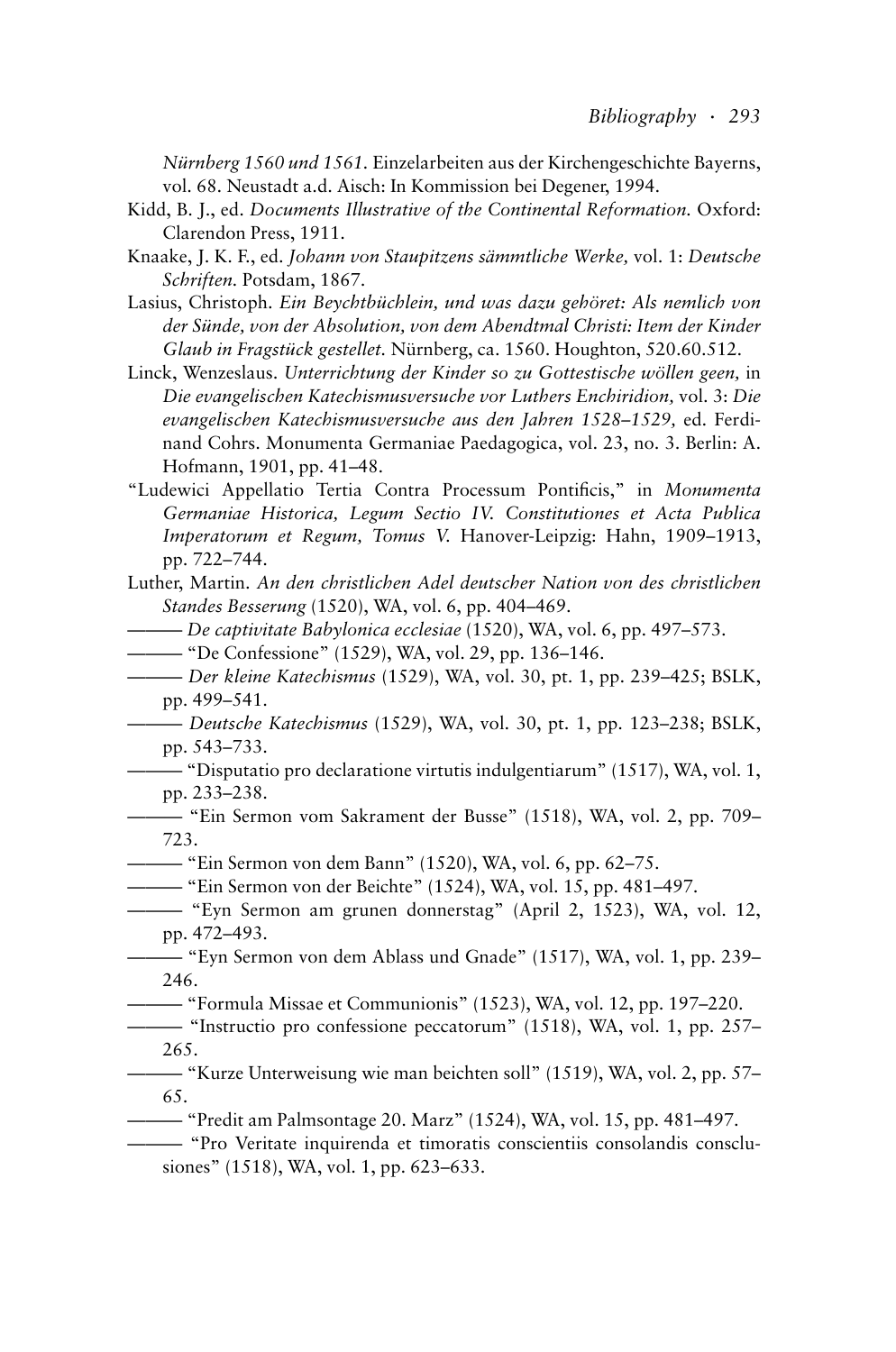## *294 • Bibliography*

- ——— "Sermo de poenitenita" (1518), WA, vol. 1, pp. 319–324.
- ——— "Von den Schlüsseln" (1530), WA, vol. 30, pt. 2, pp. 465–507.
- ——— "Von der Beicht, ob die der Bapst macht habe zu gepieten" (1521), WA, vol. 8, pp. 129–185.
- Markgräfliches Dekanat (Superintendentur) Kulmbach, Nr. 157, NLKA.

Markgräfliches Dekanat Uffenheim, Nr. 8, NLKA.

Mayer, Moritz Maximilian. *Spengleriana.* Nürnberg, 1830.

- McNeill, John T., and Helena M. Gamer. *Medieval Handbooks of Penance: A Translation of the Principal Libri Poenitentiales.* New York: Columbia University Press, 1938.
- Müller, Gerhard, and Gottfried Seebaß, eds. *Andreas Osiander d. A., Gesamtausgabe,* 10 vols. Gütersloh: Gütersloher Verlagshaus (Gerd Mohn), 1975– 1997.
- Müllner, Johannes, ed. *Die Annalen der Reichsstadt Nürnberg von 1623.* NStadtA, Repertorium F1, no. 3, vol. 5, pp. 136–137.
- Oecolampadius, Johannes. *Ein sonderliche Lehre und Bewehrung, daß die Beicht einem Christenmensch nit burdlich oder schwer sei.* Augsburg, 1521. Köhler I 529–530/1350.

*Peycht Spigel der Sünder.* Nürnberg, 1510. Houghton Typ. 520.10.210.

- Pfanner, Josef, ed. *Briefe von, an und über Caritas Pirckheimer (aus den Jahren 1498–1530): Caritas Pirckheimer—Quellensammlung,* Drittes Heft. Landshut: Solanus-Druck, 1966.
	- ——— *Die "Denkwürdigkeiten" der Caritas Pirckheimer (aus den Jahren 1524– 1528): Caritas Pirckheimer—Quellensammlung,* Zweites Heft. Landshut: Solanus-Druck, 1962.
- Pfeiffer, Gerhard, ed. *Quellen zur Nürnberger Reformationsgeschichte von der Duldung liturgischer Änderungen bis zur Ausübung des Kirchenregiments durch den Rat (Juni 1524–Juni 1525).* Einzelarbeiten aus der Kirchengeschichte Bayerns, vol. 45. Nürnberg: Verein für Bayerische Kirchengeschichte, 1968.
- *Psalmen und Geystliche Lieder / welche von frommen Christen gemacht und zusamen gelesen sind. Auffs newe ubersehen / gebessert und gemehret.* Nürnberg, nach 1561. NSB, Will. vol. 2, 445.8o.
- *Psalmen und Geystliche lieder / welche von frommen Christen gemacht und zusamen gelesen sind.* Nürnberg, 1557. NSB, Theol. 177.8o.
- "Ratschlag von wegen angestellte Nürnbergischer Kirchen Ordnung. de 1530." GNM, Merkel-Handschriften, no. 129.
- Reindell, Wilhelm, ed. *Wenzel Lincks Werke,* erste Hälfte: *Eigene Schriften bis zur zweiten Nürnberger Wirksamkeit.* Marburg, 1894.
- Rhegius, Urbanus. *Unterricht, wie ein Christenmensch Gott teglich beichten soll.* Augsburg, 1521. Köhler I 1094/2776.
	- ——— *Von Reuw, Beicht, Buß: Kurzer beschluß auß gegrünter schrift nit auß menschenleer.* Augsburg, 1523. Köhler I 693/1796.
- Sachs, Hans. *Ein dialogus des inhalt ein argument der Römischen wider das*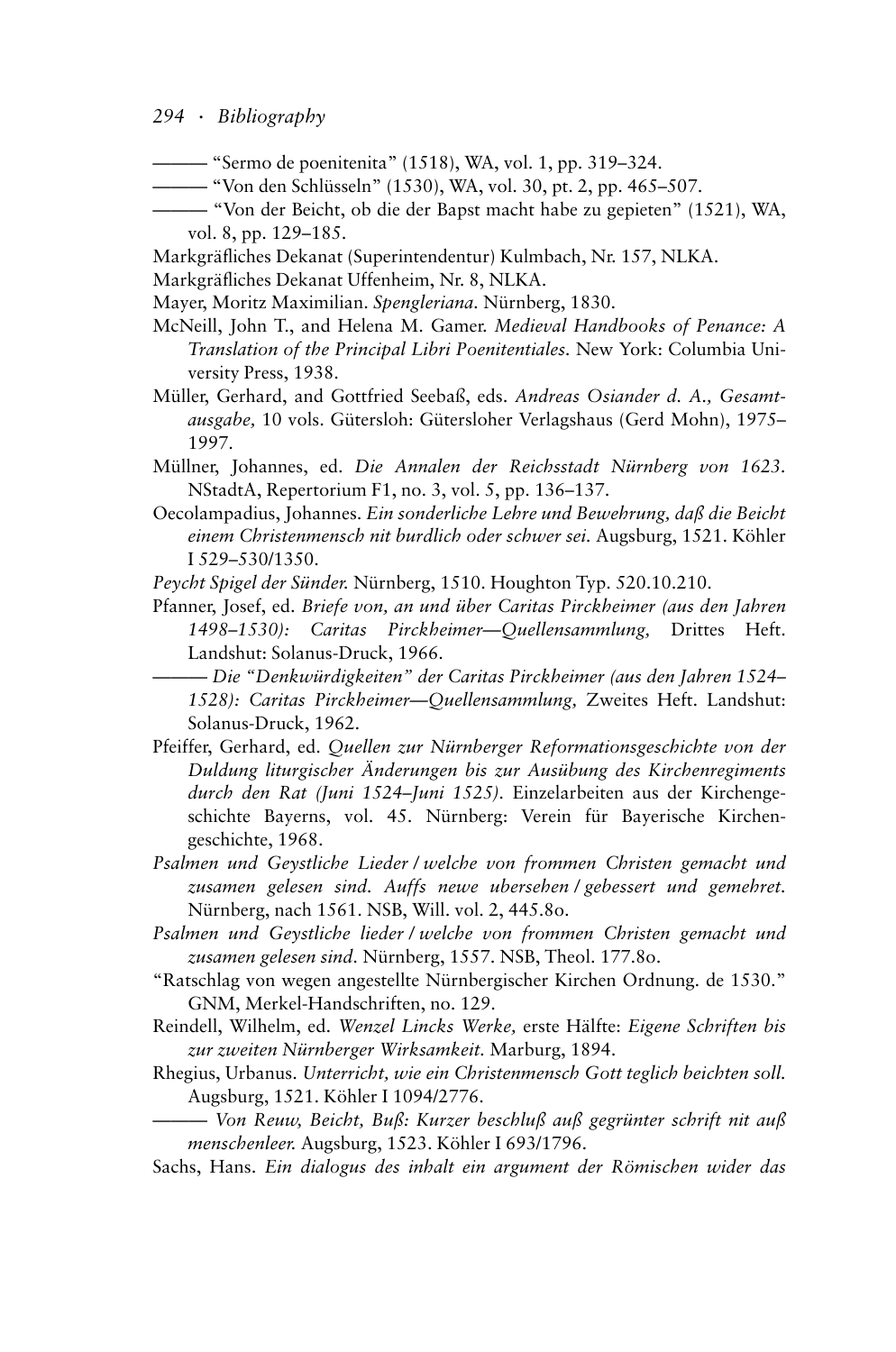*christlich heüflein, den geytz, auch ander offenlich laster u.s.w. betreffend,* in *Hans Sachs Werke* [HSW], ed. A. von Keller and E. Goetze, vol. 22. Hildesheim: Olms, 1964, pp. 51–68.

——— *Disputation zwischen einem chorherren und schuhmacher, darinn das wort gottes und ein recht Christlich wesen verfochten wirt* (1524), in Keller and Goetze, HSW, vol. 22, pp. 6–33.

——— *Ein faßnachtspiel mit 4 personen und wird genennet: Der groß eyferer, der sein weib beicht höret* (January 14, 1553), in Keller and Goetze, HSW, vol. 17, pp. 29–41.

——— *Eyn gesprech eynes evangelischen Christen mit einem Lutherischen, darin der ergerlich wandel etlicher, die sich lutherisch nennen, angezigt, und brüderlich gestrafft wirt* (1524), in Keller and Goetze, HSW, vol. 22, pp. 69– 84.

——— *Das Interim* (August 21, 1548), in Keller and Goetze, HSW, vol. 22, pp. 439–445.

——— "Der ohrenbeicht anfang und end (Dezember 23, 1562)," in *Hans Sachs,* ed. A. von Keller and E. Goetze. Bibliothek des Litterarischen Vereins in Stuttgart, vol. 173. Tübingen, 1885, pp. 504–507.

——— *Die Wittembergisch Nachtigall* (1523), in Keller and Goetze, HSW, vol. 6, pp. 368–386.

——— *The Wittenberg Nightingale,* trans. C. W. Schaeffer. Allentown, 1883.

- Schornbaum, Karl. *Aktenstücke zur ersten Brandenburgischen Kirchenvisitation 1528.* Einzelarbeiten aus der Kirchengeschichte Bayerns, vol. 10. Munich: C. Kaiser, 1928.
- Seedorf, François Fegeli de. *Lettres sur Divers Points de Controverse Contenant les Principaux Motifs qui ont determiné Son Altesse Serenissime Monseigneur Le Prince Frédéric Comte Palatin du Rhin, Duc de Bavière, Comte de Veldenz, Sponheim & Ribeaupierre, Seigneur de Hohenach. A se reünir à la Sainte Eglise Catholique, Apostolique & Romaine. Première Partie. Nouvelle Edition revüe, corrigée & augmentée par l'Auteur.* Mannheim, 1749, pp. 303–366. NSB, Hist. 4268.8o.
- Selwyn, D. G., ed. *A Catechism Set Forth by Thomas Cranmer.* Courtenay Library of Reformation Classics, vol. 6. Appleford, England: Sutton Courtenay Press, 1978.
- *Statuta Synodalia a Joanne Episcopo Ratisbonensi edita* (1512), in CG, vol. 6, pp. 108–109, 113–114.
- Strauss, Jakob. *Eyn newes wunderbarlichs Beychtbüchlein / in dem die warhaffte gerecht beycht und peußfertigkeit Christenlichen gelert und angezeygt wirt / und kürzlichen alle Tyranney ertichter menschlicher beycht auffgehaben / zu seliger rew, frid / und frewd / der armen betrübten und gefangen gewissen.* Nürnberg, 1523. Köhler I 999/2534.

*Synodus Bambergensis* (1490), in CG, vol. 4, pp. 628–632.

Tertullian. "On Repentance," in *Ante-Nicene Fathers,* vol. 3. Grand Rapids: Eerdmans, 1978, pp. 657–668.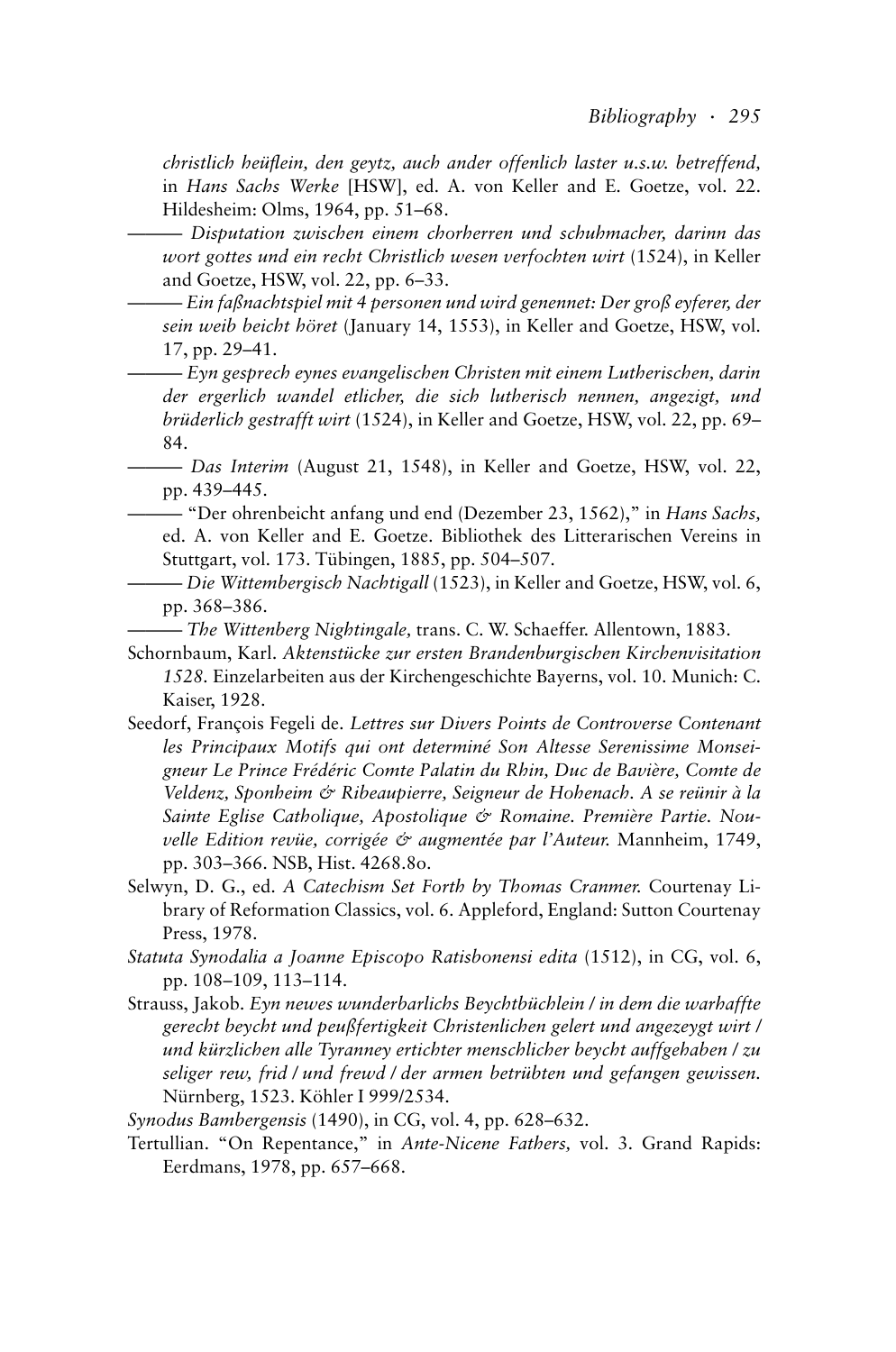## *296 • Bibliography*

- "Von der Beichte" (second half of fifteenth century). NSB, Hs. Abt., Cent. VII, 62, 12, fols. 70–83′.
- Wackernagel, Phillip, ed. *Das deutsche Kirchenlied von der ältesten Zeit bis zu Anfang des XVII. Jahrhunderts,* vol. 3: *Die Lieder des ersten Geschlechts der Reformationszeit: Von Martin Luther bis Nicolas Herman, 1523–1553.* Leipzig, 1870.

#### *Secondary Literature*

- Abray, Lorna Jane. *The People's Reformation: Magistrates, Clergy, and Commons in Strasbourg, 1500–1598.* Ithaca: Cornell University Press, 1985.
- Aland, Kurt. "Die Privatbeichte im Lutherthum von ihrem Anfängen bis zu ihrer Auflösung," in *Kirchengeschichtliche Entwürfe: Alte Kirche, Reformation und Luthertum, Pietismus und Erweckungsbewegung.* Gütersloh: Gerd Mohn, 1960, pp. 452–519.
- Althaus, Paul. *Forschungen zur evangelischen Gebetsliteratur.* Hildesheim: Georg Olms, 1966.
	- ——— *The Theology of Martin Luther,* trans. Robert C. Schultz. Philadelphia: Fortress Press, 1966.
- Amman, Hektor. *Die wirtschaftliche Stellung der Reichsstadt Nürnberg im Spätmittelalter: Nürnberger Forschungen,* vol. 13. Nürnberg: Selbstverlag des Vereins für Geschichte der Stadt Nürnberg, 1970.
- Arnold, Martin. *Handwerker als theologische Schriftsteller: Studien zu Flugschriften der frühen Reformation, 1523–1525.* Göttingen: Vandenhoeck & Ruprecht, 1990.
- Bachmann, Claus. *Die Selbstherrlichkeit Gottes: Studien zur Theologie des Nürnberger Reformators Andreas Osiander.* Neukirchener theologische Dissertationen und Habilitationen, vol. 7. Neukirchen-Vluyn: Neukirchener Verlag, 1996, pp. 160–179.
- Baron, Hans. "Religion and Politics in the German Imperial Cities during the Reformation." *English Historical Review* 52 (1937): 405–427, 614–633.
- Barraclough, Geoffrey. *The Origins of Modern Germany,* 2d rev. ed. Oxford, 1947; rpt. New York: W. W. Norton, 1984.
- Baylor, Michael G. *Action and Person: Conscience in Late Scholasticism and the Young Luther.* Leiden: Brill, 1977.
- Bebb, Phillip Norton. "The Lawyers, Dr. Christoph Scheurl, and the Reformation in Nürnberg," in Lawrence P. Buck and Jonathon W. Zophy, eds., *The Social History of the Reformation.* Columbus: Ohio State University Press, 1972, pp. 52–72.
- Bezzel, Ernst. *Frei zum Eingeständnis: Geschichte und Praxis der evangelischen Einzelbeichte.* Stuttgart: Calwer, 1982.
- Blickle, Peter. *Communal Reformation: The Quest for Salvation in Sixteenth-Century Germany,* trans. Thomas Dunlap. Atlantic Highlands, N.J.: Humanities Press, 1992.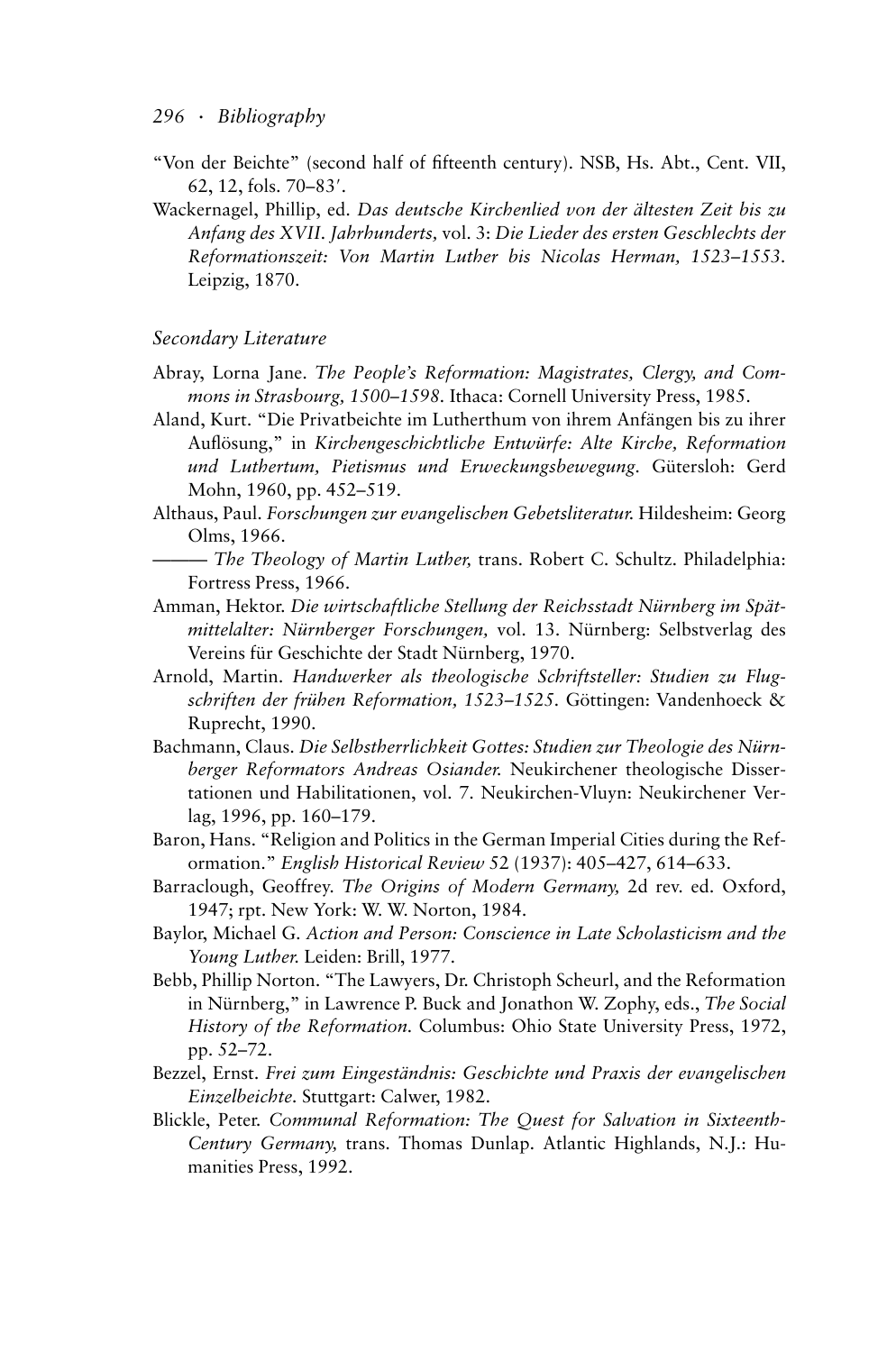- Boer, Wietse de. *The Conquest of the Soul: Confession, Discipline, and Public Order in Counter-Reformation Milan.* Leiden: Brill, 2001.
- Borobio, Dionisio. "The Tridentine Model of Confession in Its Historical Context," in Mary Collins and David Power, eds., *The Fate of Confession.* Edinburgh: T. & T. Clark, 1987, pp. 21–37.
- Bosl, Karl. "Die Anfänge der Stadt unter den Saliern," in Gerhard Pfeiffer, ed., *Nürnberg, Geschichte einer europäischen Stadt.* Munich: Beck, 1971, pp. 11–16.
	- ——— "Das staufische Nürnberg, Pfalzort und Königstadt," in Gerhard Pfeiffer, ed., *Nürnberg, Geschichte einer europäischen Stadt.* Munich: Beck, 1971, pp. 16–29.
- Bossy, John. *Christianity in the West, 1400–1700.* Oxford: Oxford University Press, 1985.
- ——— "The Social History of Confession in the Age of the Reformation." *Transactions of the Royal Historical Society* 25, ser. 5 (1975): 21–38.
- Bouwsma, William. "Anxiety and the Formation of Early Modern Culture," in Barbara C. Malament, ed., *After the Reformation: Essays in Honor of J. H. Hexter.* Philadelphia: University of Pennsylvania Press, 1980, pp. 215–246.
- Braaten, Carl E., and Robert W. Jenson, eds., *Union with Christ: The New Finnish Interpretation of Luther.* Grand Rapids: Eerdmans, 1998.
- Braun, Karl. *Nürnberg und die Versuche zur Wiederherstellung der alten Kirche im Zeitalter der Gegenreformation, 1555–1648.* Einzelarbeiten aus der Kirchengeschichte Bayerns, vol. 1. Selbstverlag des Vereins für Bayerische Kirchengeschichte in Kommission by L. Spindler, 1925.
- Brooke, Z. N. "Lay Investiture and Its Relation to the Conflict of Empire and Papacy." *Proceedings of the British Academy* 25 (1939): 217–247.
- Browe, Peter. "Der Beichtunterricht im Mittelalter." *Theologie und Glaube* 26 (1934): 427–442.
	- ——— "Die Pflichtbeichte im Mittelalter." *Zeitschrift für katholische Theologie* 57 (1933): 335–383.
- Brown, D. Catherine. *Pastor and Laity in the Theology of Jean Gerson.* Cambridge: Cambridge University Press, 1987.
- Bub, Gustav. *Die Politik des Nürnberger Rates während des Interims.* Nerchau i. Sa.: B. Noack, 1924.
- Caesar, Elisabeth. "Sebald Schreyer: Ein Lebensbild aus dem vorreformatorischen Nürnberg." MVGN 56 (1969): 1–213.
- Cameron, Euan. *The European Reformation.* Oxford: Clarendon Press; New York: Oxford University Press, 1991.
- Chadwick, Owen. *The Reformation.* London: Penguin Books, 1972.
- Chrisman, Miriam Usher. *Conflicting Visions of Reform: German Lay Propaganda Pamphlets, 1519–1530.* Atlantic Highlands, N.J.: Humanities Press, 1996.
- Cowdrey, H. E. J. *Pope Gregory VII, 1073–1085.* Oxford: Clarendon Press; New York: Oxford University Press, 1998.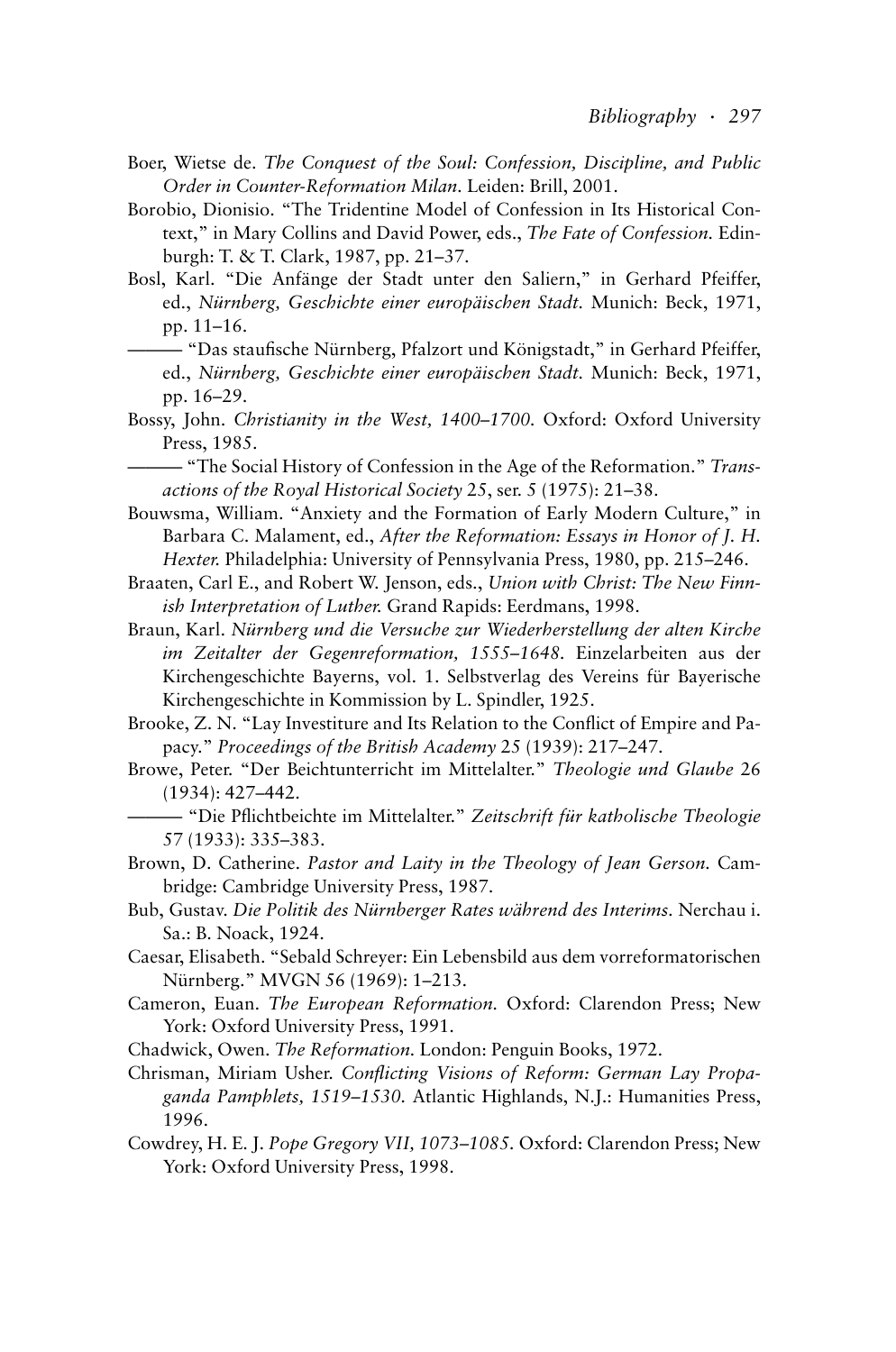- Datsko Barker, Paula. "Caritas Pirckhemer: A Female Humanist Confronts the Reformation." SCJ 26, no. 2 (Summer 1995): 259–272.
- Delumeau, Jean. *Sin and Fear: The Emergence of a Western Guilt Culture, 13th– 18th Centuries,* trans. Eric Nicholson. New York: St. Martin's Press, 1990.
- Dixon, C. Scott. *The Reformation and Rural Society: The Parishes of Brandenburg-Ansbach-Kulmbach, 1528–1603.* Cambridge: Cambridge University Press, 1996.
- Dollinger, Robert. *Das Evangelium in Regensburg: Eine Evangelische Kirchengeschichte.* Regensburg: Evang. Luth. Gesamtkirchengemeinde, 1959.
- Dolp, Dan. Eberh. *Gründlicher Bericht von dem alten Zustand und erfolgter Reformation der Kirchen . . . in . . . Nördlingen.* Nördlingen, 1738.
- Douglas, E. Jane Dempsey. *Justification in Late Medieval Preaching: A Study of John Geiler of Keisersberg.* Leiden: Brill, 1966.
- Du Boulay, F. R. H. *Germany in the Later Middle Ages.* London: Athlone Press, 1983.
- Duggan, Lawrence. "Fear and Confession on the Eve of the Reformation." ARG 75 (1984): 153–175.
- ——— "The Unresponsiveness of the Late Medieval Church: A Reconsideration." SCJ 9, no. 1 (1978): 3–26.
- Endres, Rudolf. "Sozialstruktur Nürnbergs," in Gerhard Pfeiffer, ed., *Nürnberg, Geschichte einer europäischen Stadt.* Munich: Beck, 1971, pp. 194–199.
- Engelhardt, Adolf. "Die Reformation in Nürnberg." MVGN 33 (1936), 34 (1937), 36 (1939).
- Estes, James Martin. *Christian Magistrate and State Church: The Reforming Career of Johannes Brenz.* Toronto: University of Toronto Press, 1982.
- Fertsch, Ferdinand Frederick. *Das Beichtgeld in der protestantischen Kirche: Seine Entstehung und die Nothwendigkeit seiner Abschaffung.* Gießen, 1830.
- Fischer, Emil. "Zur Geschichte der evangelischen Beichte, vol. 1: Die katholische Beichtpraxis bei Beginn der Reformation und Luthers Stellung dazu in den Anfängen seiner Wirksamkeit." *Studien zur Geschichte der Theologie und der Kirche,* 8, no. 2 (1902).
	- ——— "Zur Geschichte der evangelischen Beichte, vol. 2: Niedergang und Neubelebung des Beichtinstituts in Wittenberg in den Anfängen der Reformation." *Studien zur Geschichte der Theologie und der Kirche,* 9, no. 4 (1903).
- Germann, W. D. *Joh. Forster, der hennenbergischer Reformator, ein Mitarbeiter und Mitstreiter D. Martin Luthers.* Published by author, 1894.
- Graff, Paul. *Geschichte der Auflösung der alten gottesdienstlichen Formen in der Evangelischen Kirche Deutschlands.* vol. 1. Göttingen: Vandenhoeck & Ruprecht, 1937.
- Grane, Leif. *The Augsburg Confession: A Commentary,* trans. John H. Rasmussen. Minneapolis: Augsburg Publishing House, 1987.
- Greyerz, Kaspar von. "Religion in the Life of German and Swiss Autobiographers (Sixteenth and Seventeenth Centuries)," in Kaspar von Greyerz, ed., *Religion*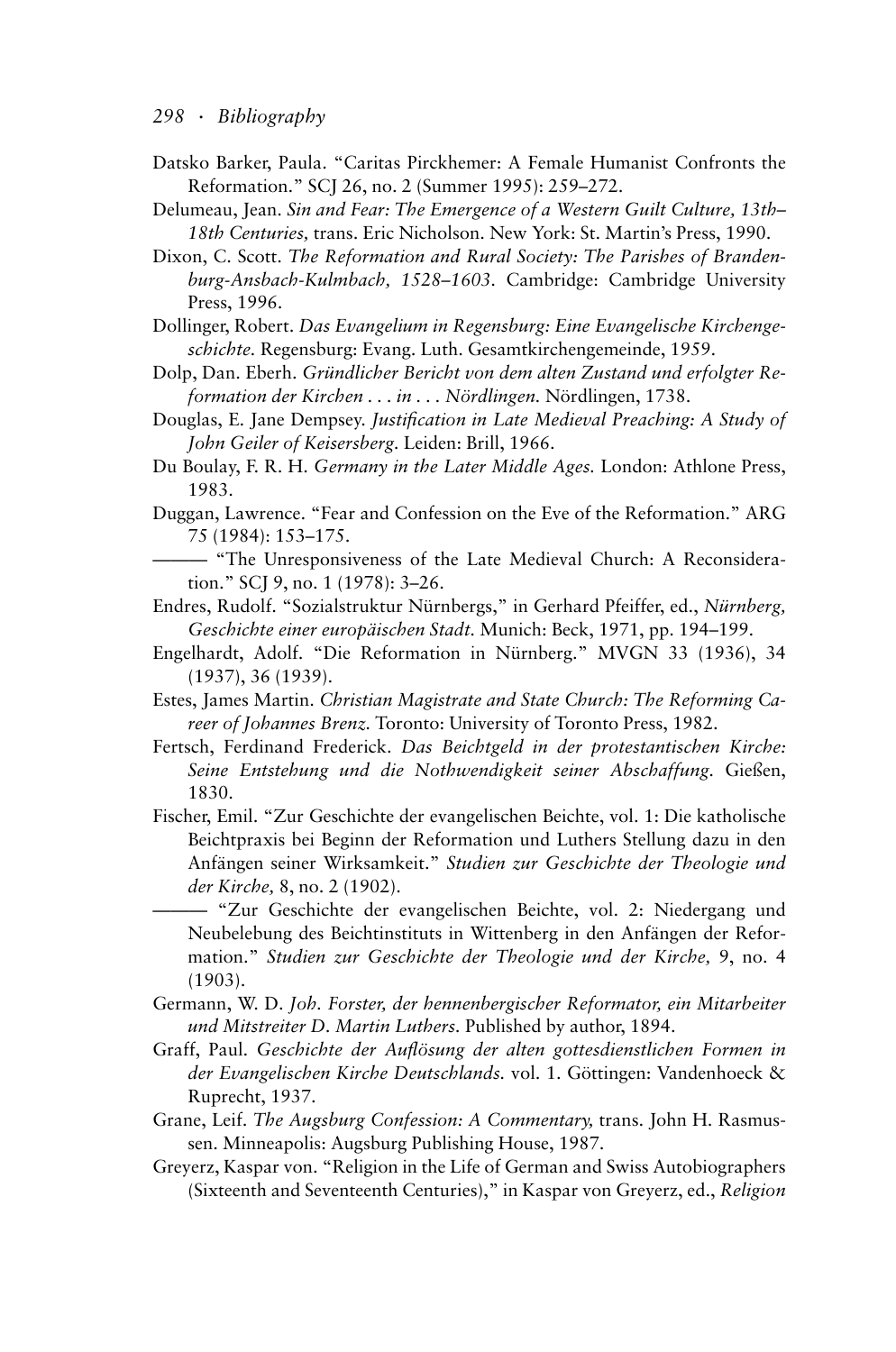*and Society in Early Modern Europe.* London: German Historical Institute; Boston: Allen & Unwin, 1984, pp. 223–241.

Grimm, Harold J. *Lazarus Spengler: A Lay Leader of the Reformation.* Columbus: Ohio State University Press, 1978.

Haemig, Mary Jane. "Communication, Consolation, and Discipline: Two Early Lutheran Preachers on Confession," in Katharine Jackson Lualdi and Anne T. Thayer, eds., *Penitence in the Age of Reformations.* St. Andrews Studies in Reformation History. Aldershot, England: Ashgate, 2000, pp. 30–48.

- Haimerl, Franz Xaver. *Mittelalterliche Frömmigkeit im Spiegel der Gebetbuchliteratur Süddeutschlands.* Munich: Zink, 1952.
- Hamm, Berndt. *Bürgertum und Glaube: Konturen der städtischen Reformation.* Göttingen: Vandenhoeck & Ruprecht, 1996.
	- ——— *Frömmigkeitstheologie am Anfang des 16. Jahrhunderts: Studien zu Johannes von Paltz und seinem Umkreis.* Tübingen: Mohr Siebeck, 1982.
- Hardeland, August. *Geschichte der speciellen Seelsorge in der vorreformatischen Kirche und in der Kirche der Reformation.* Berlin, 1898.
- Harms, Klaus. *Die gottesdienstliche Beichte als Abendmahlsvorbereitung in der Evangelischen Kirche, in Geschichte und Gestaltung.* Dissertation, Universität Greifswald. Schriften der Pommerschen Gesellschaft zur Förderung evangelisch-theologischer Wissenschaft. Greifswald: Bamberg, 1930.
- Hase, Oscar. *Die Koberger: Eine Darstellung des Buchhändlerischen Geschäftsbetriebes in der Zeit des Überganges vom Mittelalter zur Neuzeit,* 2d ed. Leipzig, 1885.
- Hausdorff, Urbanus Gottlieb. *Lebensbeschreibung eines christlichen Politici, nemlich Lazari Spenglers weiland vördersten Rathschreibers zu Nürnberg.* Nürnberg, 1741.
- Henze, Ernst, ed. *Die Beichte.* Göttingen: Vandenhoeck & Ruprecht, 1991.
- Herold, Max. *Alt-Nürnberg in seinen Gottesdiensten: Ein Beitrag zur Geschichte der Sitte und des Kultus.* Gütersloh, 1890.
- Hirsch, Carl Christian. *Geschichte des Interim zu Nürnberg.* Leipzig, 1750.
- Hirschmann, Gerhard. "The Second Nürnberg Church Visitation," in Lawrence P. Buck and Jonathon W. Zophy, eds., *The Social History of the Reformation.* Columbus: Ohio State University Press, 1972, pp. 355–381.
- Hofmann, Hanns Hubert. "Nürnberg: Gründung und Frühgeschichte." *Jahrbuch für fränkische Landesforschung* 10 (1950): 1–35.
- Holborn, Hajo. *A History of Modern Germany,* vol. 1: *The Reformation.* New York: A. A. Knopf, 1964.
- Höss, Irma. "The Lutheran Church of the Reformation: Problems of Its Formation and Organization in the Middle and North German Territories," in Lawrence P. Buck and Jonathon W. Zophy, eds., *The Social History of the Reformation.* Columbus: Ohio State University Press, 1972, pp. 317–339.
	- ——— "Das religiöse Leben vor der Reformation," in Gerhard Pfeiffer, ed., *Nürnberg, Geschichte einer europäischen Stadt.* Munich: Beck, 1971, pp. 137–146.
		- ——— "Das religiös-geistige Leben in Nürnberg am Ende des 15. und am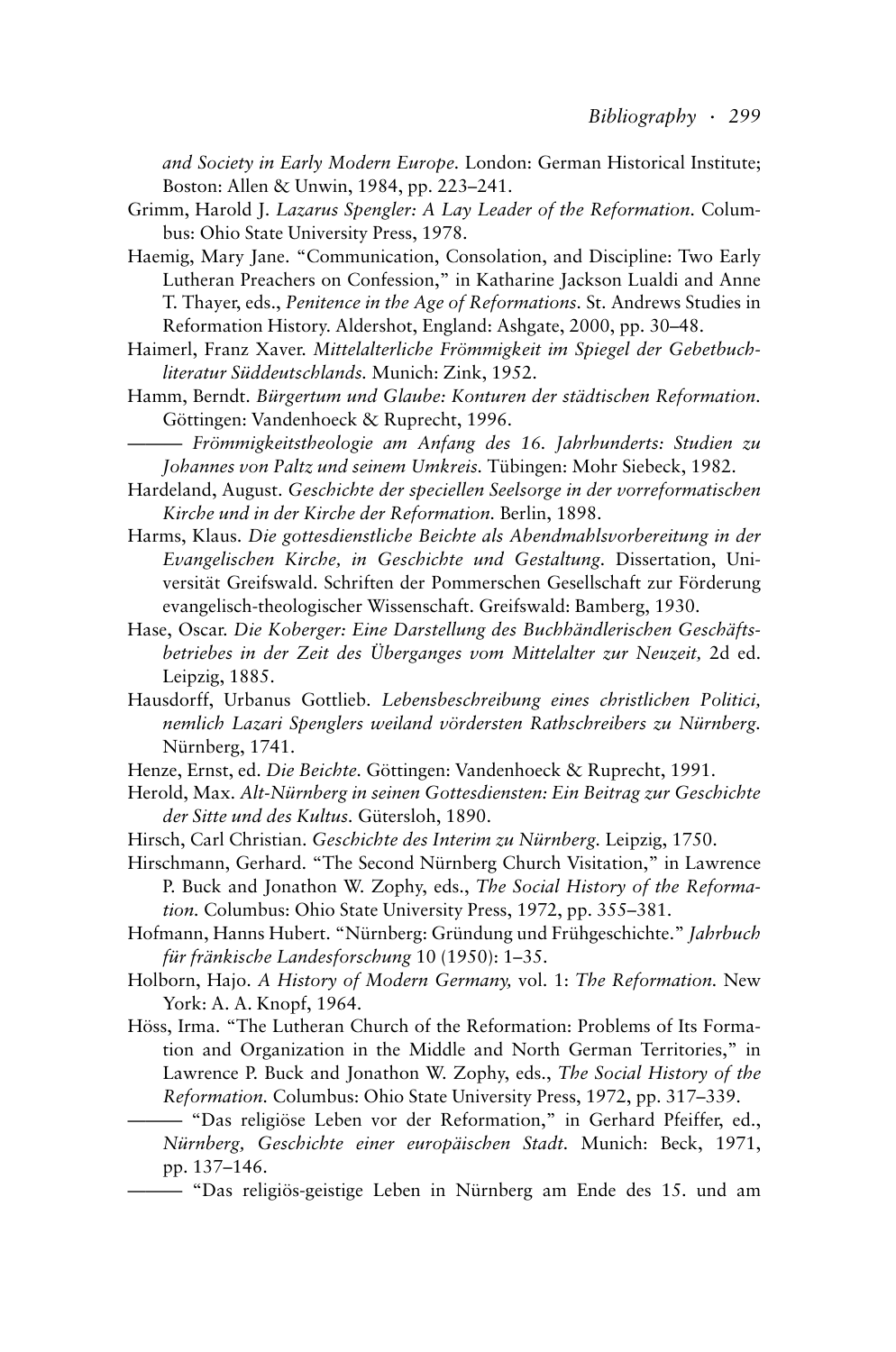*300 • Bibliography*

Ausgang des 16. Jahrhunderts." *Bibliothèque de la Revue d'Histoire Ecclésiastique, Fascicule 44: Miscellanea Historiae Ecclesiasticae, II.* Louvain: Publications Universitaires de Louvain, 1967, pp. 17–36.

- Hsia, R. Po-Chia. *Social Discipline in the Reformation: Central Europe, 1550– 1750.* London: Routledge, 1989.
- Immenkötter, Herbert, ed. *Die Confutatio der Confessio Augustana vom 3. August 1530.* Habilitationsschrift, Universität Freiburg, 1974–1975. *Corpus Catholicorum,* vol. 33. Münster: Aschendorffsche Verlagsbuchhandlung, 1979.
- Jorissen, Hans. "Die Sakramente—Taufe und Buße," in Erwin Iserloh, ed., *Confessio Augustana und Confutatio: Der Augsburger Reichstag 1530 und die Einheit der Kirche.* Internationales Symposion der Gesellschaft zur Herausgabe des Corpus Catholicorum, in Augsburg, September 3–7, 1979. *Reformationsgeschichtliche Studien und Texte,* Heft 118. Münster: Aschendorffsche Verlagsbuchhandlung, 1980, pp. 524–544.
- Karant-Nunn, Susan. *The Reformation of Ritual: An Interpretation of Early Modern Germany.* London: Routledge, 1997.
- Kieckhefer, Richard. "Major Currents in Late Medieval Devotion," in *History of Christian Spirituality,* vol. 2: *High Middle Ages and Reformation,* ed. Jill Raitt. New York: Continuum, 1987, pp. 75–108.
- Kingdon, Robert M. "A New View of Calvin in the Light of the Registers of the Geneva Consistory," in Wilhelm H. Neuser and Brian G. Armstrong, eds., *Calvinus Sincerioris Religionis Vindex: Calvin as Protector of the Purer Religion.* Kirksville, Mo.: Sixteenth Century Journal Publishers, Inc., 1997, pp. 21–33.
- Klaus, Bernhard, "Die Nürnberger Deutsche Messe 1524." *Jahrbuch für Liturgik und Hymnologie* 1 (1955): 1–46.
	- ——— "Die Rüstgebete," in Karl Ferdinand Müller and Walter Blankenburg, eds., *Leiturgia: Handbuch des evangelischen Gottesdienstes,* vol. 2. Kassel: J. Stauda-Verlag, 1955, pp. 523–568.
	- ——— *Veit Dietrich: Leben und Werk. Einzelarbeiten aus der Kirchengeschichte Bayerns,* vol. 32. Nürnberg: Selbstverlag des Vereins für Bayerische Kirchengeschichte, 1958.
- Klein, Laurentius. *Evangelisch-Lutherische Beichte: Lehre und Praxis. Konfessionskundliche und kontroverstheologische Studien,* vol. 5. Paderborn: Bonifacius-Druckerei, 1961.
- Kliefoth, Theodor. *Liturgische Abhandlungen,* vol. 2: *Die Beichte und Absolution.* Schwerin, 1855.
- Kneule, Wilhelm. "Beichte, Konfirmation und Kirchenzucht in der ehemaligen Markgrafschaft Brandenburg-Bayreuth-Kulmbach: 1533–1810." ZbKg 37 (1968): 101–140.
- Kraus, Josef. "Die Stadt Nürnberg in ihren Beziehungen zur Römischen Kurie während des Mittelalters." MVGN 41 (1950): 1–154.
- Krodel, Gottfried. "State and Church in Brandenburg-Ansbach-Kulmbach, 1524–26." *Studies in Medieval and Renaissance History* 5 (1968): 141–213.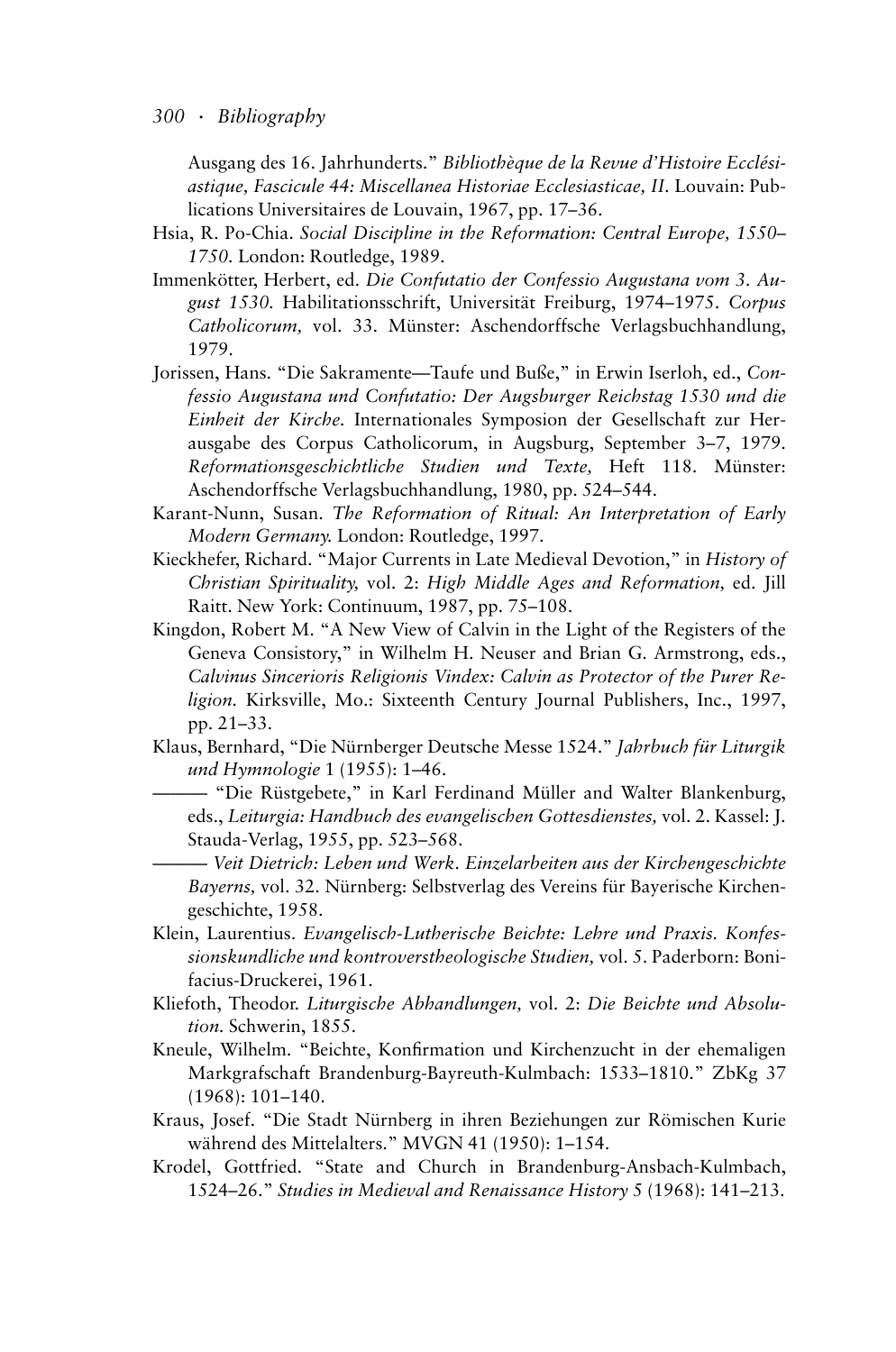- Lau, Franz, and Ernst Bizer. *A History of the Reformation in Germany to 1555,* trans. Brian A. Hardy. London: Black, 1969.
- Lea, Henry Charles. *A History of Auricular Confession and Indulgences in the Latin Church,* 3 vols. Philadelphia, 1896.
- Leder, Klaus. *Kirche und Jugend in Nürnberg und seinem Landgebiet, 1400 bis 1800.* Neustadt a.d. Aisch: Degener, 1973.
- Lindberg, Carter. *The European Reformations.* Cambridge, Mass.: Blackwell Publishers, 1996.
- Lohse, Bernhard. *Martin Luther's Theology: Its Historical and Systematic Development.* Minneapolis: Fortress Press, 1999.
- ——— "Die Privatbeichte bei Luther." *Kerygma und Dogma* 14, no. 3 (1968): 207–228.
- Looshorn, Johann. *Die Geschichte des Bisthums Bamberg,* vol. 1 (1007–1102). Neustadt: Ph. C. W. Schmidt, 1980.
- Lorz, Jürgen. *Das reformatorische Wirken Dr. Wenzeslaus Lincks in Altenburg und Nürnberg (1523–1547).* Thesis, Universität Erlangen-Nürnberg, 1975. *Nürnberger Werkstücke zur Stadt- und Landesgeschichte,* vol. 25. Erlangen, 1978.
- Lynch, Joseph H. *The Medieval Church: A Brief History.* London: Longman, 1992.
- McGrath, Alister E. *Luther's Theology of the Cross: Martin Luther's Theological Breakthrough.* Oxford: Blackwell, 1985.
- McIntyre, John. *St. Anselm and His Critics: A Re-interpretation of the Cur Deus Homo.* Edinburgh: Oliver and Boyd, 1954.
- Mehlhausen, Joachim, ed. *Das Augsburger Interim von 1548: Nach den Reichstagsakten, deutsch und lateinisch.* Texte zur Geschichte der evangelischen Theologie, Heft 3. Neukirchen: Neukirchener Verlag, 1970.
- Moeller, Bernd. *Imperial Cities and the Reformation: Three Essays,* ed. and trans. H. C. Erik Midelfort and Mark U. Edwards, Jr. Philadelphia: Fortress Press, 1972.
	- ——— "Piety in Germany around 1500," in Steven E. Ozment, ed., *The Reformation in Medieval Perspective.* Modern Scholarship on European History. Chicago: Quadrangle Books, 1971, pp. 50–75.
- Möller, Wilhelm. *Andreas Osiander: Leben und ausgewählte Schriften.* Leben und ausgewählte Schriften der Väter und Begründer der lutherischen Kirche, vol. 5. Elberfeld, 1870.
- Morris, Colin. *The Papal Monarchy: The Western Church from 1050 to 1250.* Oxford History of the Christian Church. Oxford: Clarendon Press; New York: Oxford University Press, 1989.
- Myers, W. David *"Poor Sinning Folk": Confession and Conscience in Counter-Reformation Germany.* Ithaca: Cornell University Press, 1996.
- Oakley, Francis. *The Western Church in the Later Middle Ages.* Ithaca: Cornell University Press, 1979.
- Oberman, Heiko A. "The Shape of Late Medieval Thought: The Birthpangs of the Modern Era." ARG 64 (1973): 13–33.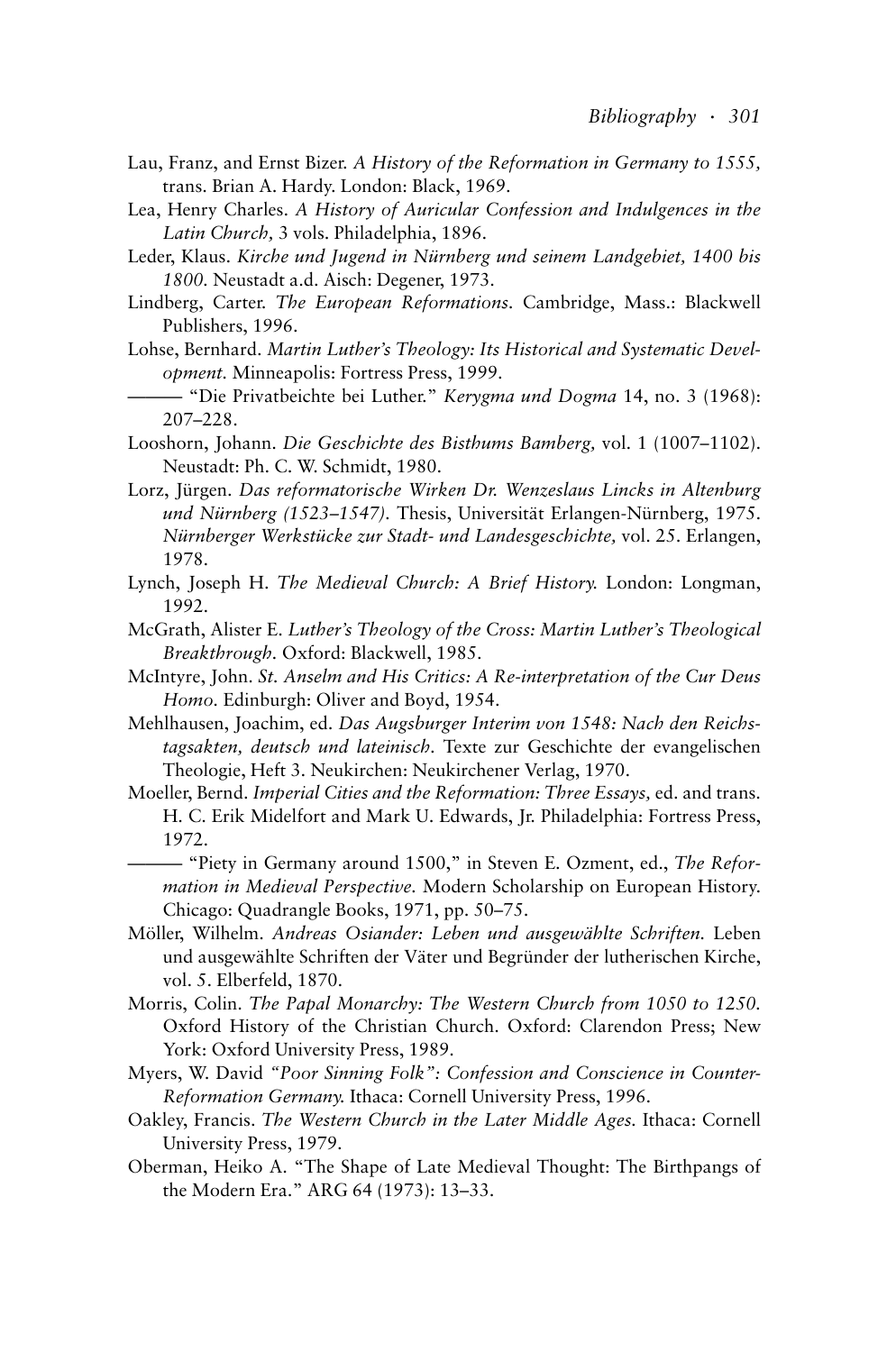*302 • Bibliography*

- Obst, Helmut. *Der Berliner Beichtstuhlstreit: Die Kritik des Pietismus an der Beichtpraxis der lutherischen Orthodoxie.* Habilitationsschrift, Universität Halle, 1970. *Arbeiten zur Geschichte des Pietismus,* vol. 11. Wittenberg: Luther-Verlag, 1972.
- Olin, John C. *The Catholic Reformation: Savonarola to Ignatius Loyola, Reform in the Church, 1495–1540.* New York: Harper & Row, 1969.
- Ozment, Steven. *The Age of Reform, 1250–1550: An Intellectual and Religious History of Late Medieval and Reformation Europe.* New Haven: Yale University Press, 1980.
	- ——— *Flesh and Spirit: Private Life in Early Modern Germany.* New York: Viking, 1999.
	- ——— *Protestants: The Birth of a Revolution.* New York: Doubleday, 1992.
	- ——— *The Reformation in the Cities: The Appeal of Protestantism to Sixteenth-Century Germany and Switzerland.* New Haven: Yale University Press, 1975.
- ——— *When Fathers Ruled: Family Life in Reformation Europe.* Cambridge, Mass.: Harvard University Press, 1983.
- Paulus, Nicolaus. *Indulgences as a Social Factor in the Middle Ages,* trans. J. Elliot Ross. New York: Devin-Adair, 1922.
	- ——— "Johann Romming und dessen Beichtbüchlein für die Nürnberger Schuljugend." *Der Katholik* 21 (1990): 570–575.
	- ——— "Die Reue in den deutschen Beichtschriften des ausgehenden Mittelalters." *Zeitschrift für katholische Theologie* 28 (1904): 1–36, 449–485, 682, 698.
- Pelikan, Jaroslav. *The Christian Tradition: A History of the Development of Doctrine,* vol. 4: *Reformation of Church and Dogma (1300–1700).* Chicago: University of Chicago Press, 1984.
- Petsch, Günther. *Das Nürnberger protestantische Kirchenrecht der reichsstädtischen Zeit: Eine kirchenrechtsgeschichtliche Studie.* Düren-Rhld.: Max Danielewski, 1933.
- Pfeiffer, Gerhard. "Die Einführung der allgemeinen Beichte in Nürnberg und seinen Landgebieten." ZbKg 20 (1951): 40–67, 172–183.
	- ——— "Nürnberg und das Augsburger Bekenntnis, 1530–1561." ZbKg 49 (1980): 2–19.
	- ——— "Die Stellungnahme der Nürnberger Theologen zur Einführung des Interims 1548," in Karlmann Beyschlag, ed., *Humanitas-Christianitas. Walther v. Loewenich um 65. Geburtstag.* Wittenburg: Luther-Verl., 1968, pp. 111–133.
- Rabe, Horst. *Reichsbund und Interim: Die Verfassungs- und Religionspolitik Karls V. und der Reichstag von Augsburg 1547/1548.* Habilitationsschrift, Universität Tübingen, 1965–1966. Cologne: Böhlau Verlag, 1971.
- Reicke, Emil. *Geschichte der Reichsstadt Nürnberg.* 1896; rpt. Neustadt an der Aisch: Verlag für Kunstreproduktionen, 1983.
- Robinson, I. S. *Henry IV of Germany, 1056–1106.* Cambridge: Cambridge University Press, 1999.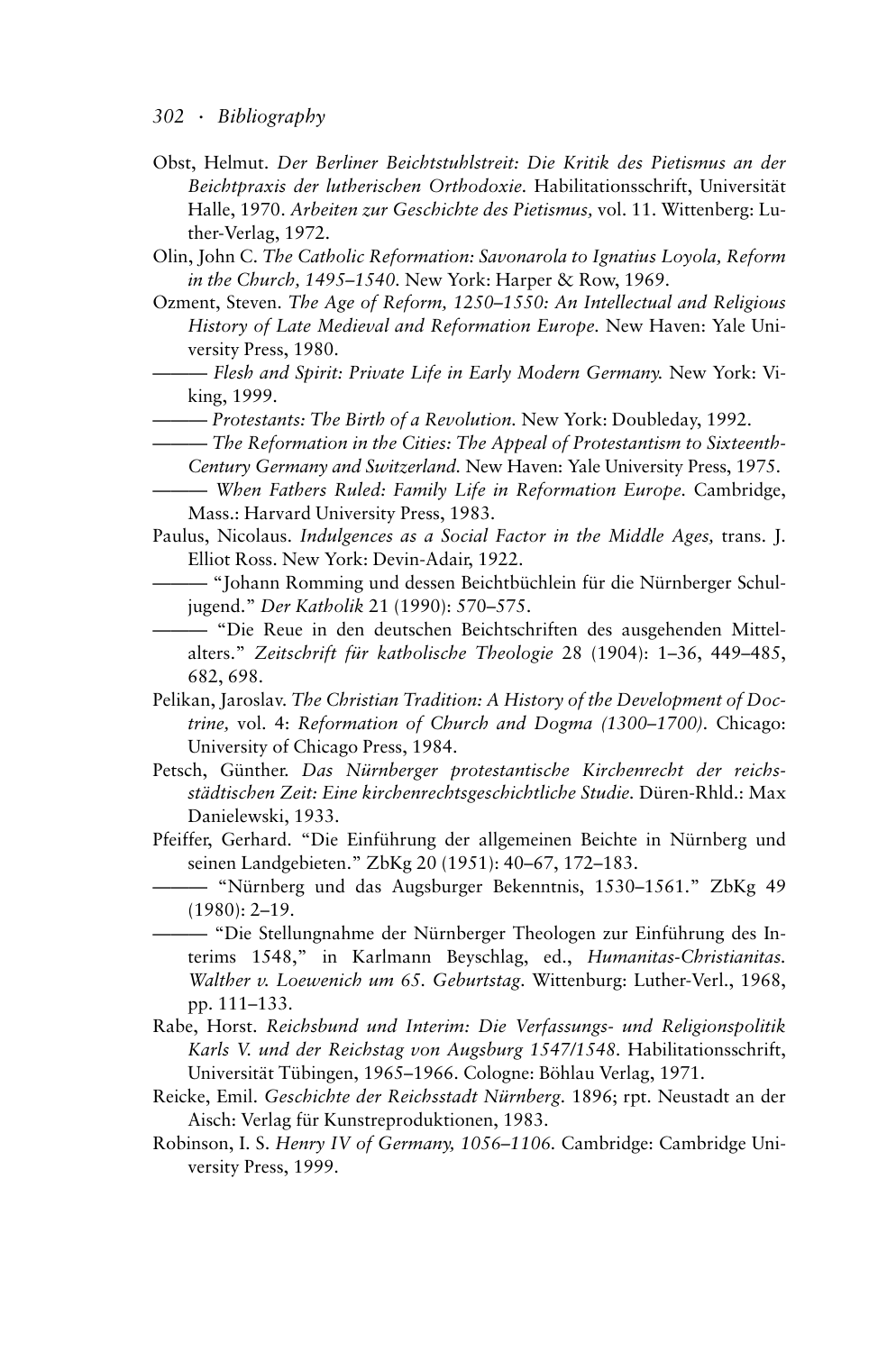- Roth, Eric. *Die Privatbeichte und Schlüsselgewalt in der Theologie der Reformatoren.* Gütersloh: C. Bertelsmann, 1952.
- Roth, Friedrich. *Die Einführung der Reformation in Nürnberg, 1517–1528: Nach den Quellen dargestellt.* Würzburg, 1885.
- Rowell, Geoffrey. "The Anglican Tradition from the Reformation to the Oxford Movement," in Martin Dudley and Geoffrey Rowell, eds., *Confession and Absolution.* London: SPCK, 1990, pp. 91–119.
- Rublack, Hans-Christoph. *Eine bürgerliche Reformation: Nördlingen.* Gütersloh: Gütersloher Verlagshaus (Gerd Mohn), 1982.
- ——— "Lutherische Beichte und Sozialdisziplinierung." ARG 84 (1993): 127– 155.
- Russell, Paul A. *Lay Theology in the Reformation: Popular Pamphleteers in Southwest Germany, 1521–1525.* Cambridge: Cambridge University Press, 1986.
- Sabean, David Warren. "Communion and Community: The Refusal to Attend the Lord's Supper in the Sixteenth Century," in *Power in the Blood: Popular Culture and Village Discourse in Early Modern Germany.* Cambridge: Cambridge University Press, 1984, pp. 37–60.
- Schlemmer, Karl. *Gottesdienst und Frömmigkeit in der Reichsstadt Nürnberg am Vorabend der Reformation.* Dissertation, Universität Würzburg, 1977. Würzburg: Echter Verlag, 1980.
- Schmidt, P. Ulrich. *P. Stephan Fridolin: Ein Franziskanerprediger des ausgehenden Mittelalters.* Veröffentlichungen aus dem Kirchenhistorischen Seminar München, 3, no. 11. Munich: Verlag der J. J. Lentner'schen Buchhandlung, 1911.
- Schneider, Karin, and Otto Harrassowitz, eds. *Die Handschriften der Stadtbibliothek Nürnberg,* vol. 1: *Die Deutschen Mittelalterlichen Handschriften.* Wiesbaden: Harrassowitz, 1965.
- Schubert, Hans von. *Lazarus Spengler und die Reformation in Nürnberg,* ed. and intro. Hajo Holborn. Quellen und Forschungen zur Reformationsgeschichte, vol. 17. Leipzig: M. Heinsius, 1934.
- Schultheiss, Werner. "Politische und kulturelle Entwicklung, 1298–1347," in Gerhard Pfeiffer, ed., *Nürnberg, Geschichte einer europäischen Stadt.* Munich: Beck, 1971, pp. 38–45.
- Schulz, Frieder. "Die Offene Schuld als Rüstgebet der Gemeinde." *Jahrbuch für Liturgik und Hymnologie* 4 (1958–1959): 86–90.
- Schwarz, Hans, ed. *Reformation und Reichsstadt: Protestantisches Leben in Regensburg.* Schriftenreihe der Universität Regensburg, N. F., vol. 20. Regensburg: Universitätsverlag, 1994.
- Scribner, R. W. *For the Sake of Simple Folk: Popular Propaganda for the German Reformation.* Cambridge Studies in Oral and Literate Culture, vol. 2. Cambridge: Cambridge University Press, 1981.

——— *The German Reformation.* Studies in European History. Atlantic Highlands, N.J.: Humanities Press International, 1986.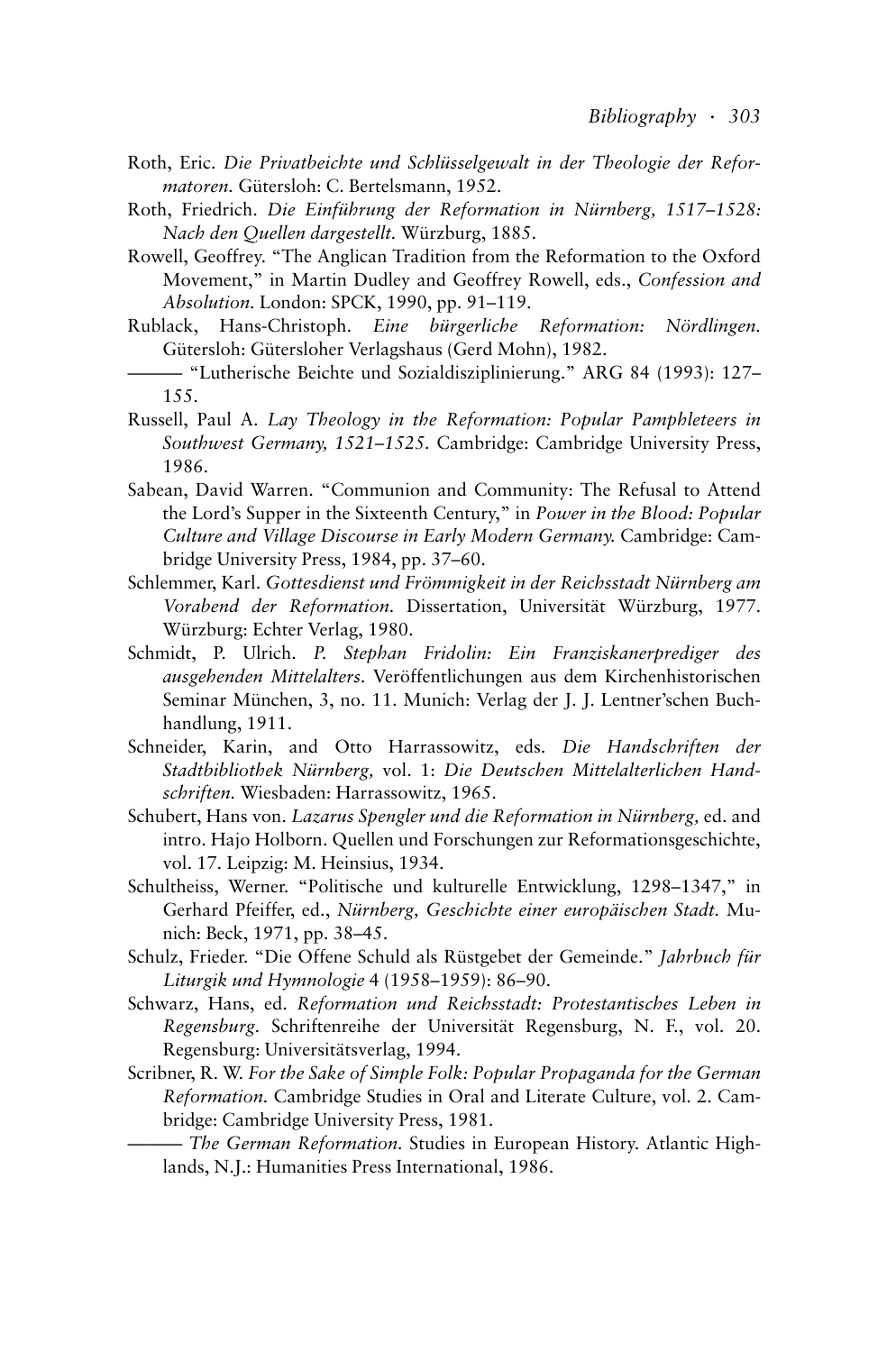——— "Is a History of Popular Culture Possible?" *History of European Ideas,* 10, no. 2 (1989): 175–191.

——— "Pastoral Care and the Reformation in Germany," in James Kirk, ed., *Humanism and Reform: The Church in Europe, England, and Scotland, 1400– 1643: Essays in Honour of James K. Cameron.* Studies in Church History. Subsidia, 8. Oxford: Published for the Ecclesiastical History Society by Blackwell, 1991, pp. 77–97.

——— "Reformation, Carnival, and the World Turned Upside-Down," in Ingrid Bátori, ed., *Städtische Gesellschaft und Reformation.* Stuttgart: Klett-Cotta, 1980, pp. 234–264.

Seebaß, Gottfried. "Apologia Reformationis: Eine bisher unbekannte Verteidigungsschrift Nürnbergs aus dem Jahr 1528." ZbKg 39 (1970): 20–74.

——— "Der Nürnberger Rat und das Religionsgespräch von März 1525 (mit den Akten Christoph Scheurls und anderen unbekannten Quellen)." *Jahrbuch für fränkische Landesforschung* 34–35 (1975): 467–500.

——— "The Reformation in Nürnberg," in Lawrence P. Buck and Jonathon W. Zophy, eds., *The Social History of the Reformation.* Columbus: Ohio State University Press, 1972, pp. 17–40.

- ——— *Das reformatorische Werk des Andreas Osiander.* Einzelarbeiten aus der Kirchengeschichte Bayerns, vol. 44. Nürnberg: Verein für Bayerische Kirchengeschichte, 1967.
- Seegets, Petra. *Passionstheologie und Passionsfrömmigkeit im ausgehenden Mittelalter: Der Nürnberger Franziskaner Stephan Fridolin zwischen Kloster und Stadt.* Tübingen: Mohr Siebeck, 1998.
- Senger, Matthias Wilhelm, ed. *Leonhard Culmann: A Literary Biography and an Edition of Five Plays as a Contribution to the Study of Drama in the Age of the Reformation.* Nieuwkoop: De Graaf, 1982.
- Senn, Frank. "The Confession of Sins in the Reformation Churches," in Mary Collins and David Power, eds., *The Fate of Confession.* Edinburgh: T. & T. Clark, 1987, pp. 105–116.
- Simon, Matthias. "Zur Geschichte der Kirchenbücher." ZbKg 33 (1964): 169– 174.
- ——— "Zur Visitation der Nürnberger Landpfarreien im Jahre 1528." ZbKg 35 (1966): 7–41.
- Skinner, Quentin. *The Foundations of Modern Political Thought,* vol. 2: *The Age of Reformation.* Cambridge: Cambridge University Press, 1978.
- Southern, R. W. *St. Anselm and His Biographer: A Study of Monastic Life and Thought.* Cambridge: Cambridge University Press, 1963.
- Steinmetz, David C. *Luther and Staupitz: An Essay in the Intellectual Origins of the Protestant Reformation.* Duke Monographs in Medieval and Renaissance Studies, no. 4. Durham: Duke University Press, 1980.
	- ——— *Luther in Context.* Bloomington: Indiana University Press, 1986.
	- ——— *Misericordia Dei: The Theology of Johannes von Staupitz in Its Late Me-*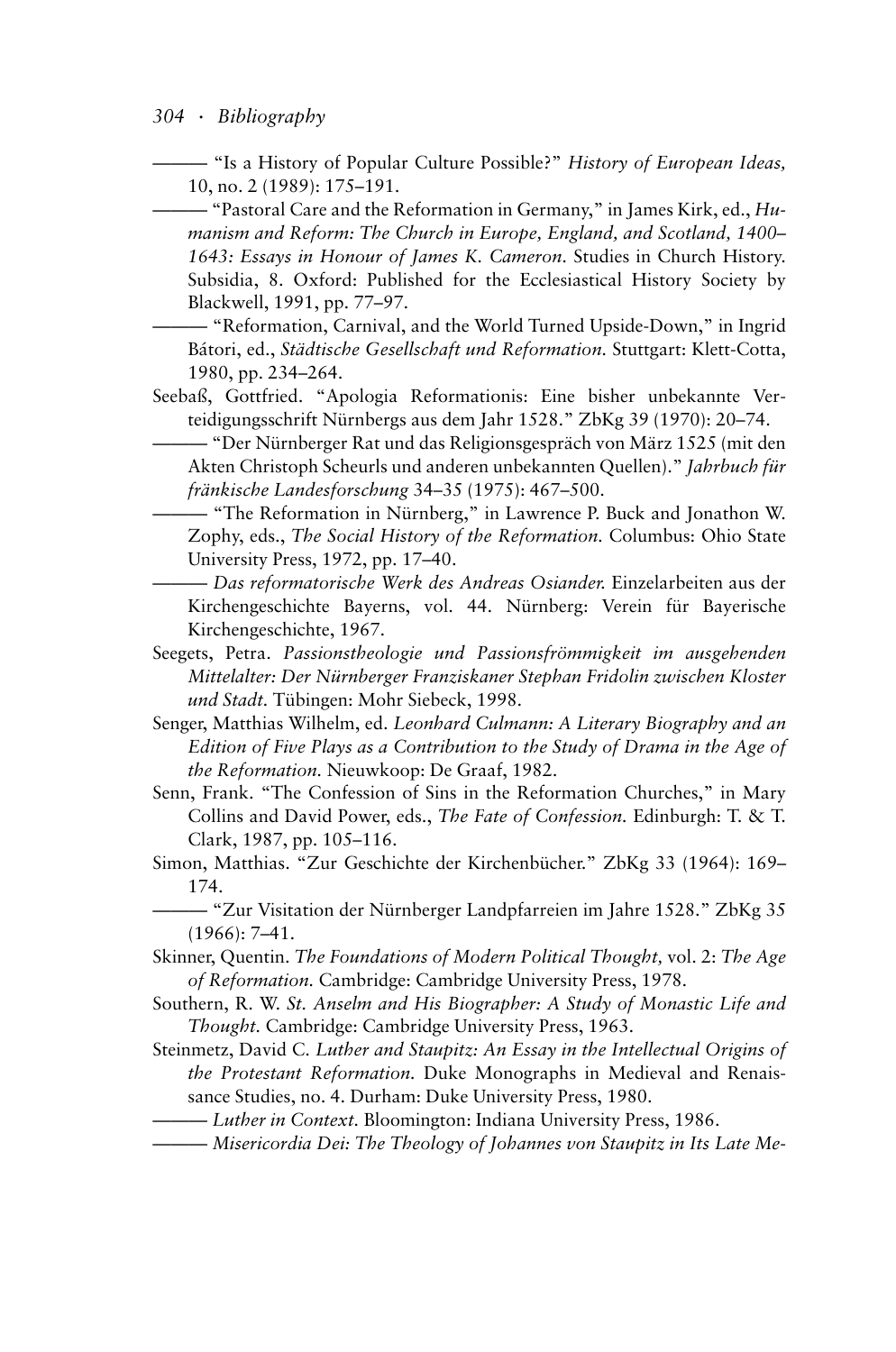*dieval Setting.* Studies in Medieval and Reformation Thought, vol. 4. Leiden: Brill, 1968.

- Stollberg, Dietrich. "Osiander und der Nürnberger Absolutionsstreit: Ein Beitrag zur Geschichte der Praktischen Theologie." *Lutherische Blätter,* 17 Jahrgang, 85 (July 17, 1965): 153–168.
- Strauss, Gerald. *Luther's House of Learning: Indoctrination of the Young in the German Reformation.* Baltimore: Johns Hopkins University Press, 1978.

——— *Manifestations of Discontent in Germany on the Eve of the Reformation.* Bloomington: Indiana University Press, 1971.

——— *Nuremberg in the Sixteenth Century: City Politics and Life between Middle Ages and Modern Times.* New Dimensions in History. New York: John Wiley & Sons, 1966.

——— "Protestant Dogma and City Government: The Case of Nuremberg." *Past and Present* 36 (1967): 38–58.

——— "The Reformation and Its Public in an Age of Orthodoxy," in R. Po-Chia Hsia, ed., *The German People and the Reformation.* Ithaca: Cornell University Press, 1988, pp. 194–215.

- ——— "Three Kinds of 'Christian Freedom': Law, Liberty, and License in the German Reformation," in Gerhard Dünnhaupt, ed., *The Martin Luther Quincentennial.* Detroit: Wayne State University Press for Michigan Germanic Studies, 1985, pp. 291–306.
- Strehle, Stephen. "Imputatio iustitiae: Its Origin in Melanchthon, Its Opposition in Osiander." *Theologische Zeitschrift* 50, no. 3 (1994): 201–219.
- Strobel, Georg Theodor, ed. *Miscellaneen Literarischen Inhalts: Größtentheils aus ungedruckten Quellen.* Nürnberg, 1779.

——— *Neue Beyträge zur Litteratur besonders des sechszehnten Jahrhunderts,* vol. 2, pt. 2. Nürnberg, 1791.

- Sumberg, Samuel L. *The Nuremberg Schembart Carnival.* Columbia University Germanic Studies, vol. 12. New York: Columbia University Press, 1941.
- Tellenbach, Gerd. *The Church in Western Europe from the Tenth to the Early Twelfth Century,* trans. Timothy Reuter. Cambridge Medieval Textbooks. Cambridge: Cambridge University Press, 1993.

——— *Church, State, and Christian Society at the Time of the Investiture Contest,* trans. R. F. Bennett. Studies in Mediaeval History. Oxford: Blackwell, 1940.

Tentler, Thomas N. *Sin and Confession on the Eve of the Reformation.* Princeton: Princeton University Press, 1977.

——— "The Summa for Confessors as an Instrument of Social Control," in Charles Trinkaus and Heiko Oberman, eds., *The Pursuit of Holiness in Late Medieval and Renaissance Religion.* Leiden: Brill, 1974, pp. 101–126.

Thayer, Anne T. "Judge and Doctor: Images of the Confessor in Printed Model Sermon Collections, 1450–1520," in Katharine Jackson Lualdi and Anne T. Thayer, eds., *Penitence in the Age of Reformations.* St. Andrews Studies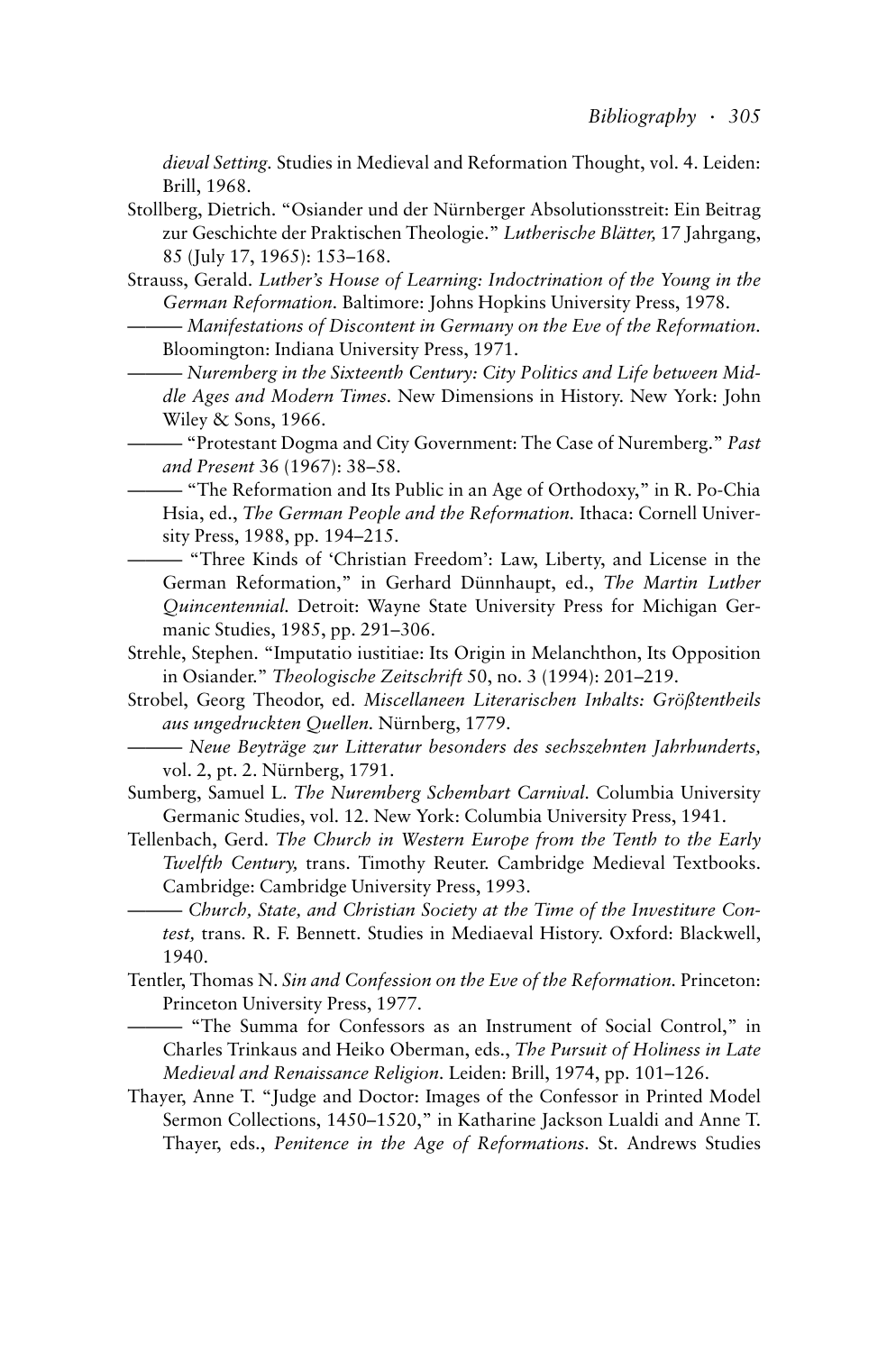in Reformation History. Aldershot, England: Ashgate Publishing, 2000, pp. 10–29.

- Theobald, Leonhard. *Die Reformationsgeschichte der Reichsstadt Regensburg,* pt. 2. Einzelarbeiten aus der Kirchengeschichte Bayerns, vol. 19. Nürnberg: Die Egge, 1951.
- Tierney, Brian. *The Crisis of Church and State, 1050–1300.* Medieval Academy Reprints for Teaching, vol. 21. Englewood Cliffs, N.J., 1964; rpt. Toronto: University of Toronto Press in association with the Medieval Academy of America, 1988.
- Tournier, Paul. *Guilt and Grace: A Psychological Study,* trans. Arthur W. Heathcote, assisted by J. J. Henry and P. J. Allcock. New York: Harper, 1962.
- Tschackert, Paul. *Ungedruckte Briefe zur allgemeinen Reformationsgeschichte aus Handschriften der königlichen Universitätsbibliothek in Göttingen.* Abhandlungen der königlichen Gesellschaft der Wissenschaften zu Göttingen, vol. 40. Göttingen, 1859.
- Uhsadel, Walter. *Evangelische Beichte in Vergangenheit und Gegenwart.* Handbücherei für Gemeindearbeit, Heft 12. Gütersloh: Gerd Mohn, 1961.
- Ullmann, Walter. *The Growth of Papal Government in the Middle Ages: A Study in the Ideological Relation of Clerical to Lay Power,* 2d ed. London: Methuen, 1962.
	- ——— *The Papacy and Political Ideas in the Middle Ages.* Variorum Reprint, CS44. London: Variorum Reprints, 1976.
- Vogler, Bernhard. "Die Entstehung der protestantischen Volksfrömmigkeit in der rheinischen Pfalz zwischen 1555 und 1619." ARG 72 (1981): 158–196.
- Vogler, Günter. "Imperial City Nuremberg, 1524–1525: The Reform Movement in Transition," in R. Po-Chia Hsia, ed., *The German People and the Reformation.* Ithaca: Cornell University Press, 1988, pp. 33–49.
	- ——— *Nürnberg 1524/25: Studien zur Geschichte der reformatorischen und sozialen Bewegung in der Reichsstadt.* Berlin: Deutscher Verlag der Wissenschaften, 1982.
- Waldau, Georg Ernst, ed. *Neue Beyträge zur Geschichte der Stadt Nürnberg,* 2 vols. Nürnberg, 1790.
- ——— *Vermischte Beyträge zur Geschichte der Stadt Nürnberg,* vol. 1. Nürnberg, 1786.
- Watkins, Oscar D. *A History of Penance,* 2 vols. London: Longmans, Green, 1920.
- Weigel, Martin. "Nürnberger Ablaßbriefe und Ablaßprediger." ZbKg 3 (1928): 1–16.
- Will, Georg Andreas. *Historischdiplomatisches Magazin für das Vaterland und angrenzende Gegenden,* vol. 2, pt. 2. Nürnberg, 1782, pp. 375–386.
- Wilson-Kastner, Patricia. "Andreas Osiander's Theology of Grace in Perspective of the Influence of Augustine of Hippo." SCJ 10, no. 2 (1979): 72–91.
- Wolfart, J. C. "Why Was Private Confession So Contentious in Early Seventeenth-Century Lindau?" in Bob Scribner and Trevor Johnson, eds., *Popular*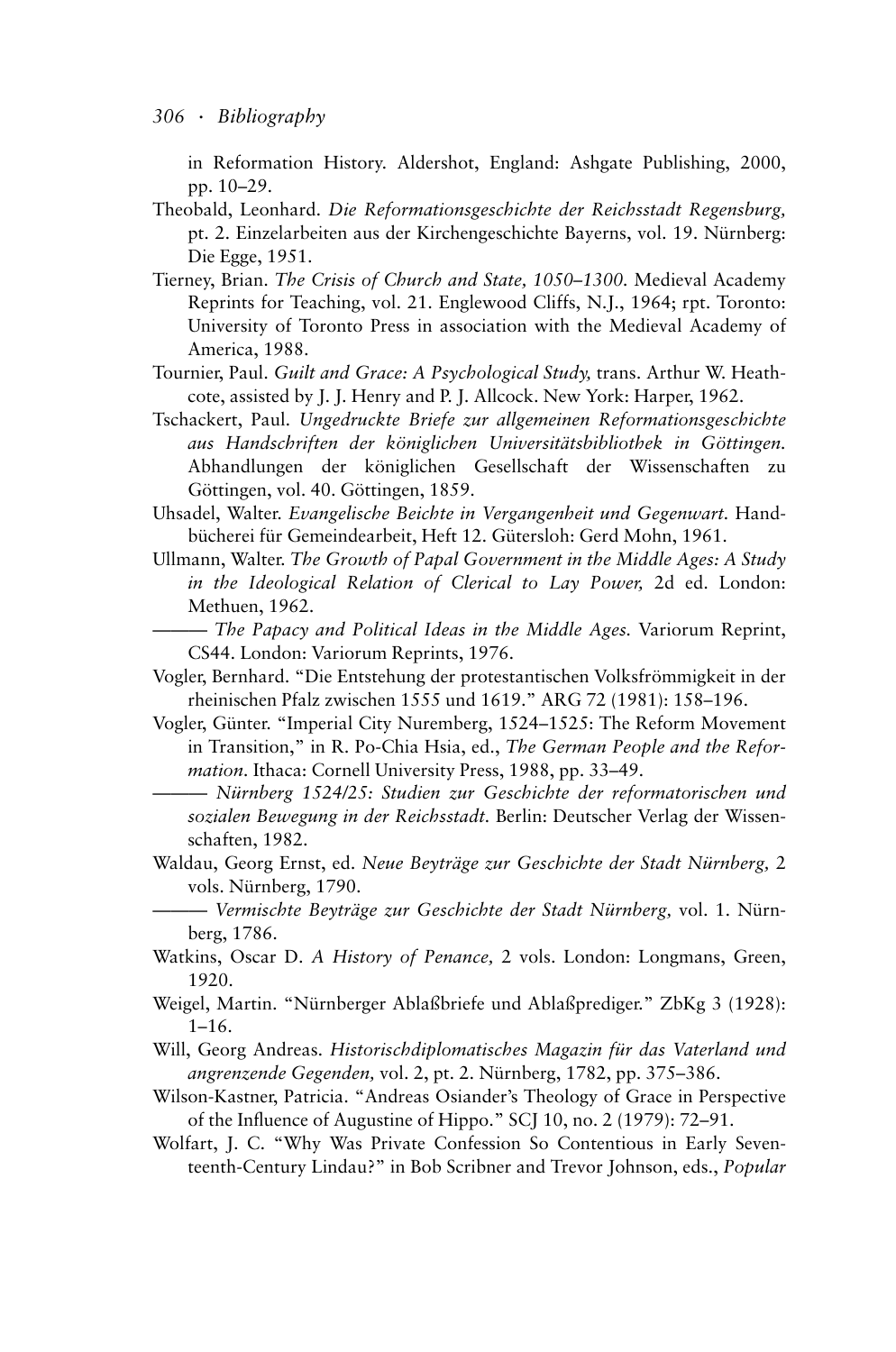*Religion in Germany and Central Europe, 1400–1800.* Basingstoke: Macmillan; New York: St. Martin's Press, 1996, pp. 140–165.

- Zeeden, Ernst Walter. *Katholische Überlieferungen in den lutherischen Kirchenordnungen des 16. Jahrhunderts.* Katholisches Leben und Kämpfen im Zeitalter der Glaubensspaltung, vol. 17. Münster in Westfalen: Aschendorffsche Verlagsbuchhandlung, 1959.
- Zimmerman, Charlotte. *Die deutsche Beichte vom 9. Jahrhundert bis zur Reformation.* Weida in Thüringen: Thomas & Hubert, 1934.
- Zimmermann, Gunter. "Hieronymus Baumgartner und Andreas Osiander: Zwei politische Positionen der reformatorischen Bewegung in Nürnberg." *Jahrbuch für fränkische Landesforschung* 46 (1986): 63–81.
- ——— "Das Nürnberger Religionsgespräch." MVGN 71 (1984): 136–144.
- ——— "Die Rezeption der reformatorischen Botschaft: Laienaussagen zu Predigten des Franziskanerpaters Jeremias Mülich in der Fastenzeit 1524." ZbKg 58 (1989): 51–70.
- Zophy, Jonathan W. *Patriarchal Politics and Christoph Kress (1484–1535) of Nuremberg.* Lewiston, N.Y.: E. Mellen Press, 1992.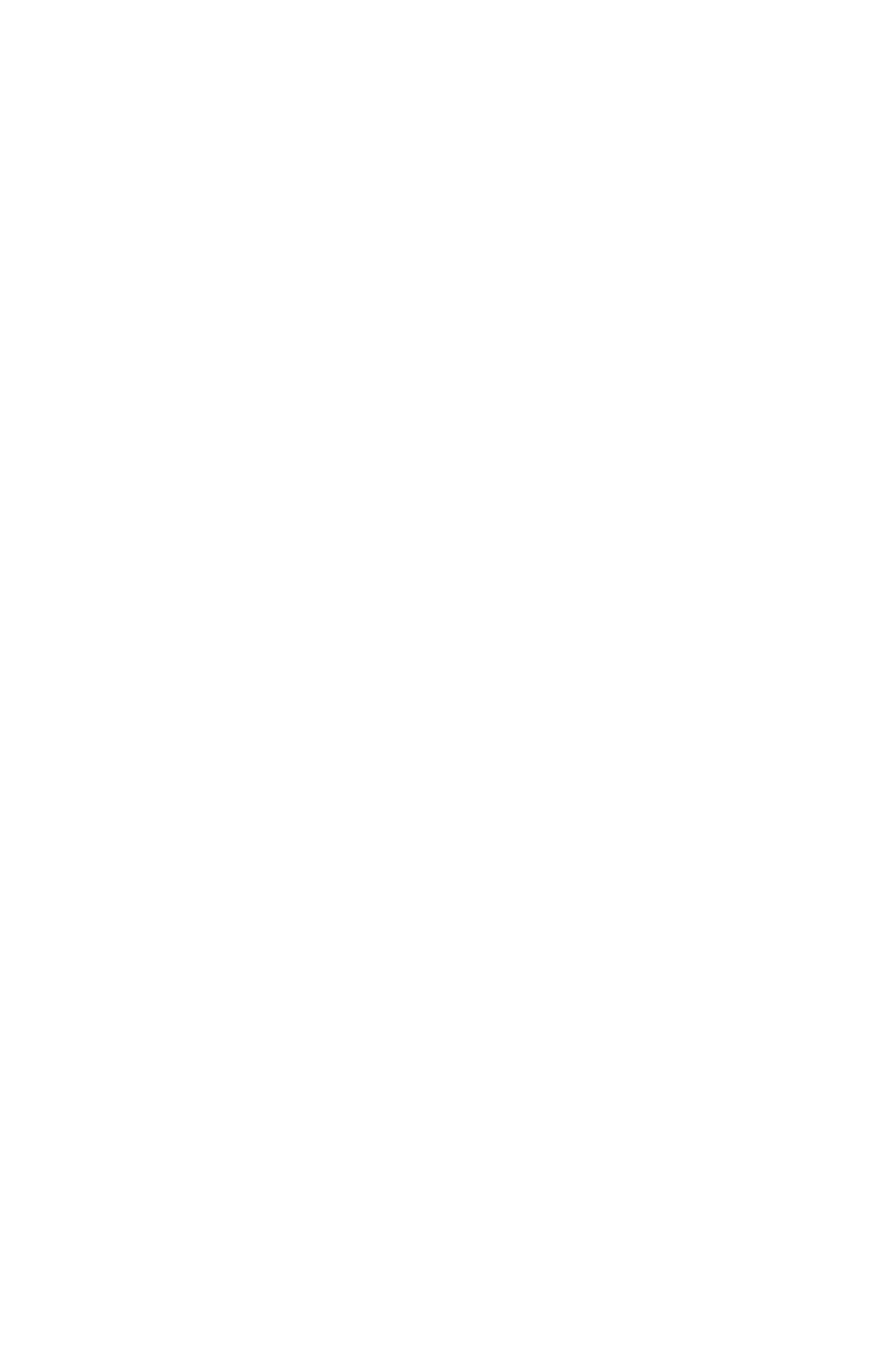# *Index*

- Absolution: controversy over, 5–6, 139–64, 171–75, 176, 192, 215–18; early forms of, 30; and sacrament of penance, 37, 40; and satisfaction, 39; and Gerson, 40; and sorrow, 40; certainty of, 44, 105, 201; and God's mercy, 49; and attrition, 50; and Staupitz, 50; and Luther, 54, 55, 82, 111, 112, 113, 143–44, 146, 154–56, 157, 158, 272n100; and imperial estates, 66; and Jacob Strauss, 72; lay, 72–73, 113, 202, 286n23; and Brandenburg-Nürnberg Church Order (1533), 116, 117, 133, 134, 135; and Osiander, 116, 139, 140–41, 144–54, 155, 156, 157, 158, 159, 160, 161, 162, 163, 164, 172, 215–18, 270nn81,82, 271n85, 273n111, 274n126, 277n1; and Augsburg Confession, 119; as sacrament, 119, 121; and Melanchthon, 120, 121, 143–44, 146, 271n83, 275n146; and Scheurl, 124, 125; and consolation, 127; and faith, 143–44; and Spengler, 159; and Dietrich, 162, 163, 201, 277n1; and Augsburg Interim, 178; and Heyden, 202. *See also* Confession
- Absolution, general: and Volprecht, 83, 84; and Peßler/Pömer reforms, 86; and Linck, 110; exclusion of, 139–41; and avoidance of private confession, 140, 187; and preaching, 140, 143–44, 145, 149; and Osiander, 140–41, 142, 146,

149, 152, 153–54, 161, 172; and Brenz, 142–43; and Luther, 144, 268n32; and faith, 149; and Spengler, 158–59; and Melanchthon, 163–64, 268n32, 275n146; abolition of, 172; and discipline, 174; and Augsburg Interim, 183; and forgiveness, 217; and 1533 Wittenberg Church Order, 268n32. *See also* Confession, general

Absolution, private: and Luther, 110–11, 143, 144, 164; and Osiander, 116, 145, 146, 147, 149, 150, 152, 160, 185–86, 188; and Augsburg Confession, 118, 152; and Brandenburg-Nürnberg Church Order (1533), 127, 129, 133–34, 135, 141–42; and absolution controversy, 140; and Brenz, 142–43; and Spengler, 147, 158–59; as sacrament, 149, 216, 217; and Wittenberg, 164; and Melanchthon, 176, 179, 275n146; and Augsburg Interim, 179, 181–88, 189, 192; and Nürnberg Council, 181–88, 189, 192; practicality of, 186–87; and Culmann, 201, 207, 209; and Heyden, 202, 203; and Wittenberg, 273n119. *See also* Confession, private Absolutionism, 40, 44 Agricola, Johann, 178 Aleander, Girolamo, 61–62 Angelus of Clavasio, *Angelica,* 42, 44 *Ansbacher Forty Questions* (1528), 103–4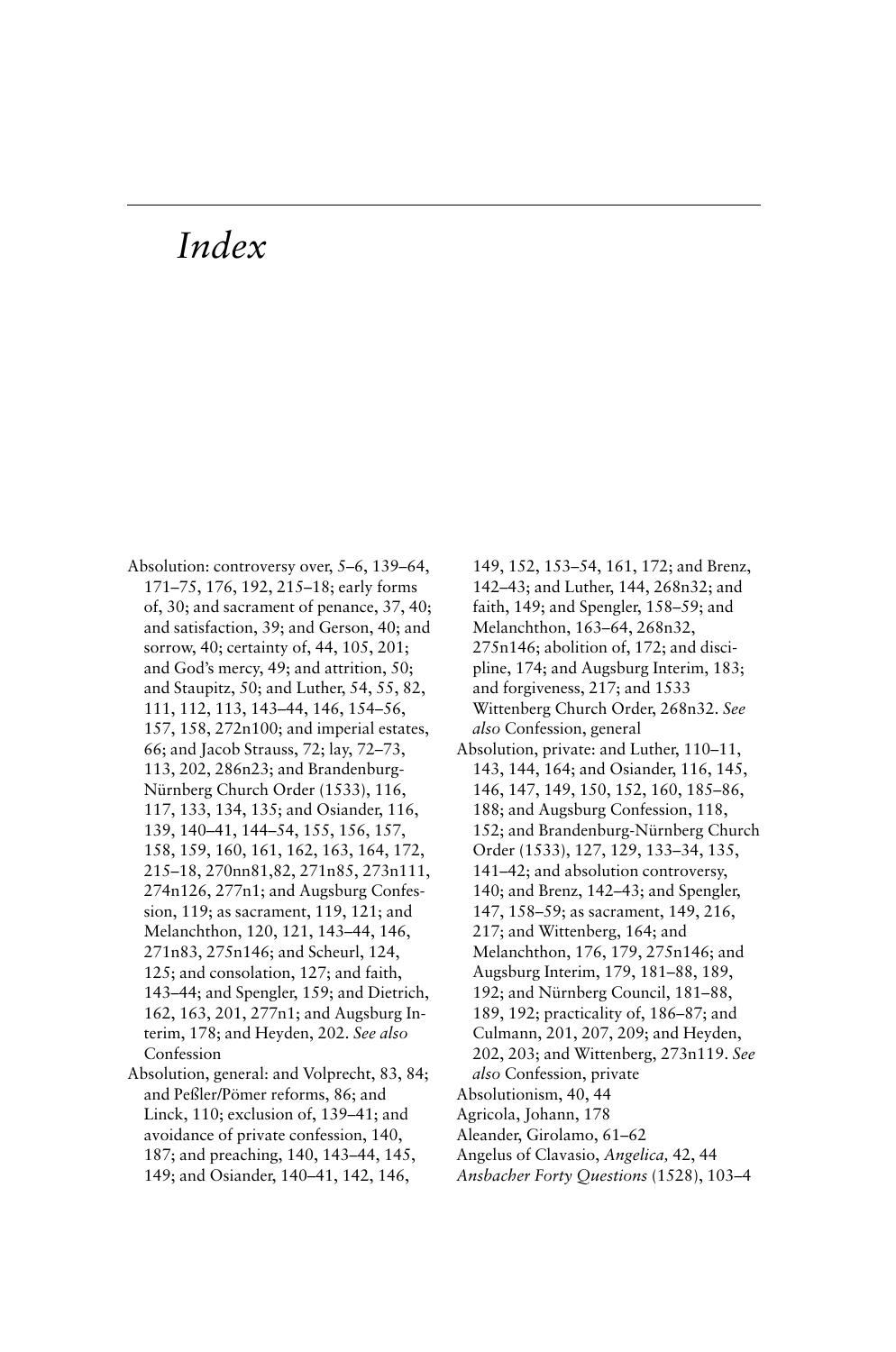*310 • Index*

Ansbach theologians, 117, 123, 124, 129– 30, 131 Anselm, *Why God Became Man,* 30–31 Antinomianism, 99, 101, 125, 139. *See also* Discipline; Morality Aquinas, Thomas, 40, 41, 57 *Articles of Doctrine* (1528; Osiander), 104, 105 Artisans, 6, 15, 68, 73–75 Atonement, 31–32, 73, 74, 75, 77, 78, 104, 115, 134–35 Attrition/attritionism, 39–40, 41, 43, 50, 56, 235n2 Augsburg Confession, 102, 118–20, 121, 131, 132, 143, 149, 152, 174, 182, 202, 205 Augsburg Interim, 177, 178–91 Bamberg, bishop of, 10, 11, 19–20, 21, 48, 61, 86, 87–88, 135 Bamberg, synod of (1490–1491), 35, 37, 41–42 Ban. *See* Excommunication/ban Baptism, 29, 63, 109, 134, 145, 151, 152, 157, 202 Baumgartner, Hieronymus, 161, 171, 274n133 Besold, Hieronymus, 182, 188, 282n68 Biel, Gabriel, 40, 57 Boniface IX, 19 Bossy, John, 37, 165, 214 Brandenburg-Ansbach-Kulmbach, 107, 115 Brandenburg-Nürnberg Church Order (1528), 103, 104, 106, 115, 116, 117, 128 Brandenburg-Nürnberg Church Order (1533), 85, 115–37, 162, 174, 191–92, 205, 261n8, 265n91 Brandenburg-Nürnberg church visitation (1528), 102–8 Brenz, Johannes, 72–73, 122, 124, 125, 128, 130, 132, 133–35, 139, 142–43, 179, 215, 244n127 Cameron, Euan, 25, 196 Campeggi, Lorenzo, 87 Catechetical literature, 108–13, 125, 126, 193–214

Catholicism, 88–90, 96, 101, 118, 120, 130, 152, 178, 180, 186. *See also* Penance, sacrament of; Pope

Celtis, Konrad, 50

Chaplains, 186–87, 191

Charles IV (emperor), 13–14

Charles V (emperor): and Pirckheimer, 62; and Spengler, 62; and imperial government, 65; and Diet of Augsburg, 118, 119, 120, 121; and Schmalkald League, 122, 176–77; and Diet of Regensburg, 130–31; and Augsburg Interim, 177–79, 180, 181, 182, 184, 188, 190; and Treaty of Passau, 191

Chieregati, Francesco, 65–66, 67

Christian III (king of Denmark and Norway), 184, 185

- Clement VII (pope), 118
- Clergy: authority of, 3, 4, 6, 9–10, 13, 54, 55, 62, 63, 66, 67, 79, 122, 123, 124– 30, 131, 138, 141, 143, 144, 161, 167, 172, 173, 179, 217, 218, 219, 264n77, 269n48; and power of keys, 10; Marsilius of Padua on, 13; and Nürnberg Council, 19–22; and Luther, 62, 63; and Osiander, 67; and discipline, 138; and Augsburg Interim, 178
- Cochlaeus, Johannes, *Brief Description of Germany,* 23
- Communion: and confession, 81, 82–83; interview before, 82, 102, 104, 119, 131, 132, 157, 206; and Luther, 82–83, 111, 157; in both kinds, 86, 87, 250; registration for, 92, 93, 104, 116, 124, 125, 129, 132, 141; and general confession, 94; and Brandenburg-Nürnberg Church Order (1528), 104; and sorrow, 105; and Linck, 109; and Osiander, 116; and Augsburg Confession, 119; and Brandenburg-Nürnberg Church Order (1533), 124, 129, 132, 133; and private absolution, 144; and Forster, 175; and Augsburg Interim, 178; frequency of participation in, 210. *See also* Eucharist
- Conduct, examination of, 83, 131, 132, 133, 134, 136, 142, 150, 158, 171, 173, 174, 182–83, 187, 211
- Confession: reformation of, 6, 71, 81, 83– 97; public, 30; manual of, 30, 33, 38, 42; and *Mirror of Confession for the Sinner,* 32; and Lateran Council IV, 33; complete, 33–34, 49, 50, 104, 115, 116, 118, 119, 133, 178, 179, 203–5; annual, 36; and Staupitz, 48–50; and Luther, 53–54, 55–56, 71, 78, 80, 81–83, 112; and con-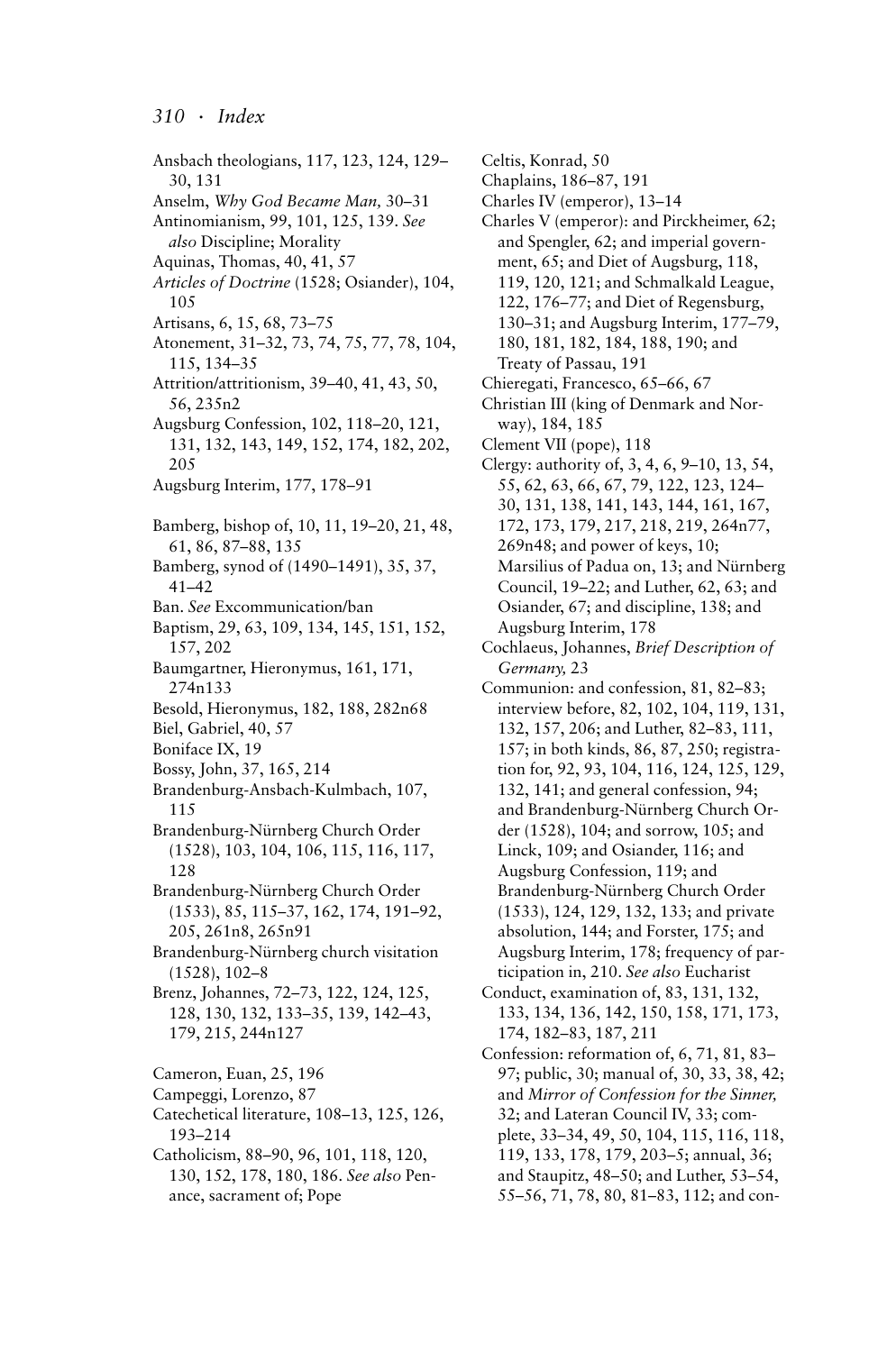fession's threefold division, 54; lay, 55– 56, 72–73, 75; and Sachs, 69–70, 75, 210–11; and God, 70, 217; and Linck, 72; and Mülich, 73–79; and Spengler, 75; and lack of attendance, 80; abolition of, 81; and communion, 81, 82–83; and Wittenberg, 81–83; and Nürnberg Council, 88–97, 231n23; and Nürnberg Colloquium on Religion, 89; voluntary, 91, 93, 105, 116, 119; and *Articles of Doctrine,* 104; secret, 112–13; and pastor, 113; and Brandenburg-Nürnberg Church Order (1533), 116, 117, 133; and Osiander, 116, 139; and Augsburg Confession, 119; as sacrament, 119; and *Confutation,* 120; and Melanchthon, 120, 121; and consolation, 136; and clerical authority, 138; and Brenz, 139; and Regensburg, 175–76; and Augsburg Interim, 178; and catechetical literature, 193–214, 203–5; and Dietrich, 204, 205; experience of, 211–14. *See also* Absolution

- Confession, general: and Volprecht, 83–84, 85; traditional, 84–85; and discipline, 85, 185; and Pömer, 86, 87–88, 94; and laity, 92; and Linck, 92, 109–10; and Osiander, 92, 94, 140–41; and Nürnberg Council, 93–94, 187; and communion, 94; and Spengler, 113, 253n81; exclusion of, 139–41; and chaplains, 187; and Luther, 253n83. *See also* Absolution, general
- Confession, private, 75, 78, 80, 87, 88, 92, 104, 178, 179, 184, 186, 187, 205; history of, 3–4; and conscience, 5; and discipline, 5, 98, 99, 103, 218–19; and Mülich, 76; and Luther, 78, 81, 82, 83, 94, 110–11, 202, 216; and communion, 83; and Volprecht, 83, 85; and Peßler, 86, 87–88; and Pömer, 86, 87–88; and Nürnberg Council, 93, 94–95, 170, 171, 172, 173, 192; evangelical version of, 98; retention of, 98; and consolation, 98, 206, 219; and order, 99; and Sachs, 101, 210–11; and sacrament of penance, 103, 104; and church visitations, 103; and freedom, 103, 218–19; and laity, 105, 219; and Linck, 109, 110; and examination of faith, 110; voluntary, 110, 113; and Spengler, 113; and Osiander, 116, 132, 150, 179, 199–201, 273n110; and

Augsburg Confession, 118, 119; and Scheurl, 124; and Brandenburg-Nürnberg Church Order (1533), 127, 136; and Brenz, 132; establishment of, 170; lay acceptance of, 170, 186, 209– 14; and Dietrich, 171; practicality of, 171; and Forster, 175–76; and Augsburg Interim, 179, 180; and Melanchthon, 179, 184–85; and catechetical literature, 199–207; and Culmann, 209; and forgiveness, 217; frequent practice of, 277n3. *See also* Absolution, private

- Confessor: role in sacrament of penance, 25–26, 33, 34, 36, 39–40, 41–42, 43, 44, 45; as judge, 34, 35, 36, 55, 56, 86, 95, 105, 138; and Lateran Council IV, 34, 35; as physician, 34, 35, 36; harshness of, 34–38; training of, 36–37; in Nürnberg, 42; and Staupitz, 49, 50; and Luther, 54, 55, 56, 113, 157; as servant, 55, 86, 138; and Distalmaier, 70; and Strauss, 71; lay, 72; and Mülich, 75; and Peßler, 86; and Pömer, 86; vicar as, 86; and nuns, 90; freedom to choose, 93; and forgiveness, 95; and consolation, 95, 204, 206; as advocate, 105; and Osiander, 105, 158; and Linck, 109; and Spengler, 113; shortage of, 125, 142, 171, 186–87; and Dietrich, 163, 205; and catechetical literature, 204–6; and conscience, 206
- Confidence, spiritual, 41, 47, 54, 72, 144, 194, 195, 196, 203, 204, 214
- *Confutation,* 119–20
- Conscience: and private confession, 5; defense of, 6; and sin, 50; interrogation of, 53–54, 55, 83, 105, 150, 213; and Luther, 53–54, 55, 111, 112; and Spengler, 60; and Strauss, 71; and Nürnberg Council, 91, 95, 97; examination of, 104, 133; and God, 105; and Osiander, 116, 150, 179, 195, 201; and Augsburg Confession, 118, 119; and Melanchthon, 120, 179; and Brandenburg-Nürnberg Church Order (1533), 124, 126, 127, 133, 134; and Scheurl, 125; and examination of faith, 126; and Brenz, 143; protection of, 169, 172, 194, 206, 219; and Augsburg Interim, 179; and catechetical literature, 204; and Dietrich, 205, 206, 219; importance of, 206; and Culmann, 209; respect for, 213; authority of, 218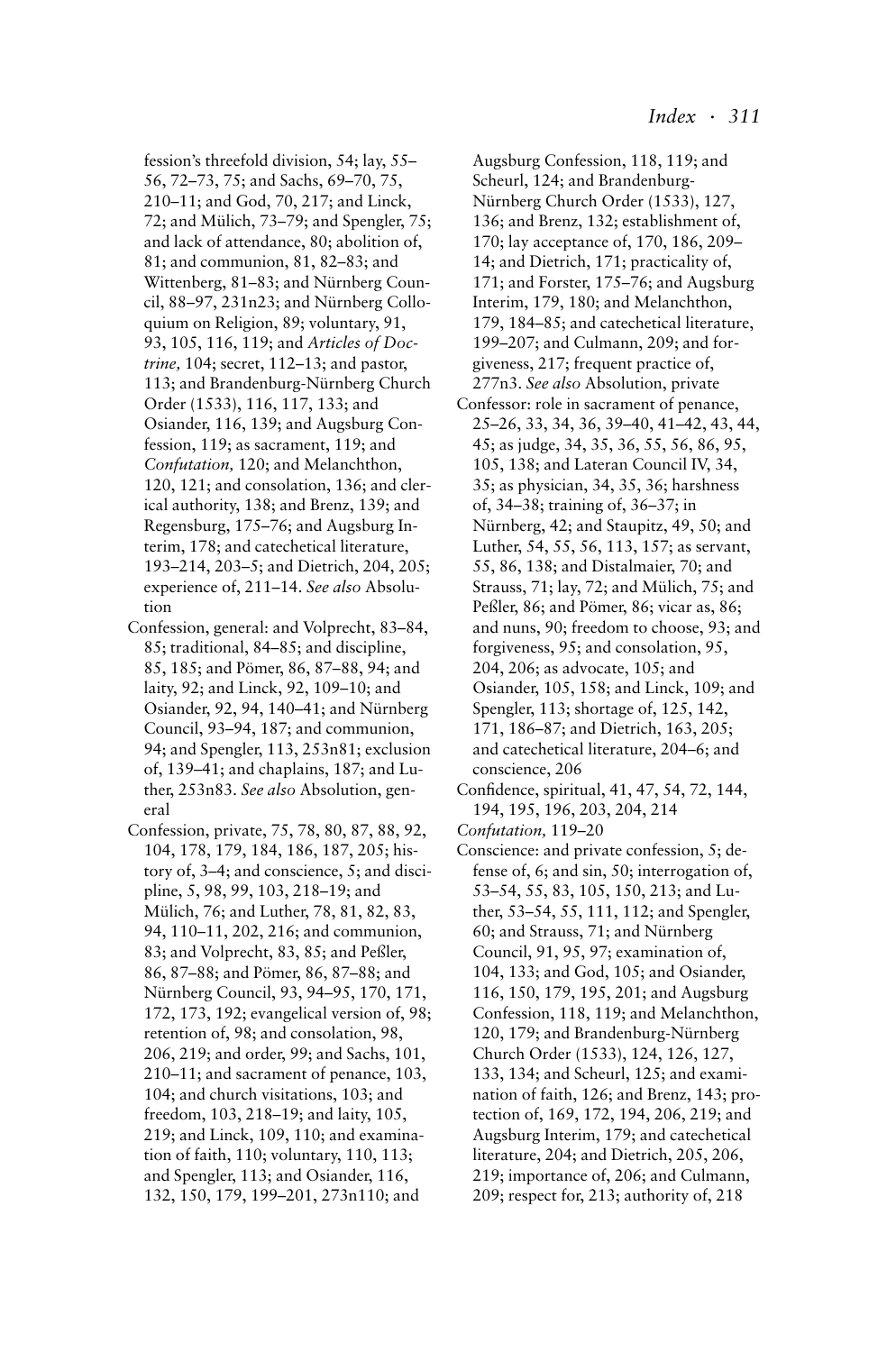## *312 • Index*

- Consolation: Staupitz on, 49; and Luther, 54, 57, 82, 111, 112, 154; and general confession, 85; and private confession, 93, 98, 206, 219; and confessor, 95, 204, 206; and Linck, 110; and Augsburg Confession, 119; and absolution, 127; and Brandenburg-Nürnberg Church Order (1533), 134; and confession, 136; lay, 202
- Contrition, 54, 120, 134. *See also* Sorrow
- Contritionism, 39, 40, 50, 56, 237n38
- 1 Corinthians (11:26–32), 82, 109
- Council of Trent, 177, 178
- Court, ecclesiastical, 122, 123, 124, 128, 130
- Culmann, Leonhard, 181, 182, 188, 201, 282n66; *How a Sinner Is Converted to Repentance,* 207–9
- Debt of sin (*culpa*), 31, 33, 37, 52, 109
- Diet, imperial, 65, 68, 76
- Diet of Augsburg (1530), 117–21, 177
- Diet of Nürnberg (1355), 14
- Diet of Regensburg, 130 (1532), 176 (1546)
- Diet of Rhens (1338), 13
- Diet of Speyer (1526), 87
- Diet of Worms (1521), 62, 65
- Dietrich, Veit, 162–63, 171, 174, 186, 215, 277n1, 286n23; *Liturgy Booklet for the Pastors in the Countryside,* 174, 205–6, 219; *Children's Sermons,* 201, 204
- Discipline: calls for, 5; and private confession, 5, 98, 99, 103, 218–19; judicious use of, 6; and general confession, 85, 185; and laity, 99; and Sachs, 101; and Brandenburg-Nürnberg Church Order (1528), 106; and Linck, 110; and Luther, 112, 131; and Augsburg Confession, 119; and Brandenburg-Nürnberg Church Order (1533), 122, 123, 124, 125, 126, 127, 129, 130, 134; and Scheurl, 124; and examination of faith, 136, 173, 174; and clergy, 138; and Nürnberg Council, 171–74, 192; and private absolution, 174; and Culmann, 207. *See also* Morality
- Distalmaier, Conrad, 70
- Drama, 207–9
- Duggan, Lawrence, 35, 37, 41
- Dürer, Albrecht, 50, 60, 239nn57,58

Ebner, Erasmus, 177, 187

- Eck, Johannes, 58, 60–62, 119, 135
- Edict of Worms, 65–66, 87
- Estates, imperial, 65, 66–67, 77
- Eucharist: and sacrament of penance, 25, 28; and Paul (apostle), 82; and general confession, 85, 92; and Volprecht, 85; and Linck, 109; and Luther, 111, 157; as sacrament, 119; and Schmalkald League, 122; and Brandenburg-Nürnberg Church Order (1533), 123, 134, 138; and Scheurl, 124, 125; reverence for, 127–28; and freedom, 136; and Osiander, 151, 157, 160; and Nürnberg Council, 172, 173; and Augsburg Interim, 180, 182; and Heyden, 202. *See also* Communion
- Excommunication/ban: and Sachsenhausen Decree, 11; restrictions on, 13; threat of, 48; and Pirckheimer, 60, 61; and Spengler, 60, 61, 128; and Luther, 60, 61–63, 106, 131, 240n71; large vs. small, 62; spiritual, 62; and imperial estates, 66; and Peßler, 88; and Pömer, 88; and Volprecht, 88; and Osiander, 105–6, 116–17, 130, 265n90; and Brandenburg-Nürnberg Church Order (1533), 123, 124, 125, 128, 129–30, 138, 187, 265n91; and Scheurl, 124–25; and Nürnberg Council, 124–25, 128, 130, 132, 138, 265n90; and Brandenburg-Nürnberg Church Order (1528), 128; and Wittenberg *Instructions for the Visitors,* 128; and Ansbach theologians, 129–30; approval for, 213; and Linck, 264n77
- Exhortation, to communicants, 85, 86, 92, 109, 125, 133

Fabri, Johannes, 188

Faith: and grace, 48; and Luther, 54–55, 57, 58, 62, 110, 154, 155–56, 157, 164, 271n94, 272n100; and Mülich, 78; and Volprecht, 84; and Brandenburg-Nürnberg Church Order (1528), 104; justification by, 104; and salvation, 104; knowledge of, 110; and Linck, 110; and Augsburg Confession, 118; and *Confutation,* 120; and Melanchthon, 121; and Scheurl, 124; and Brandenburg-Nürnberg Church Order (1533), 134; and absolution, 143–44; three levels of,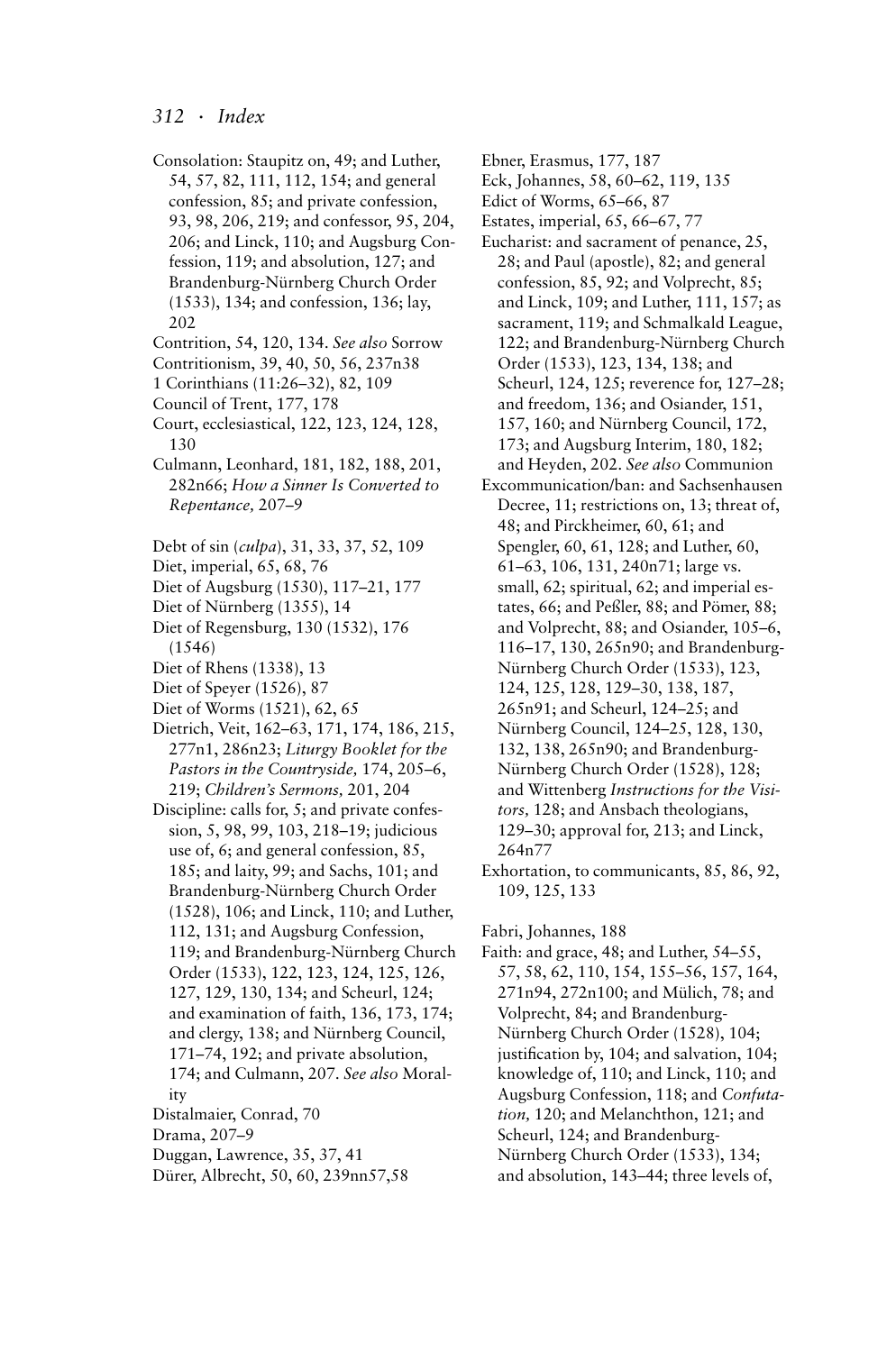145, 147; and Osiander, 145, 147, 153, 154, 156, 158, 258n43; and Spengler, 147; and general absolution, 149; and Augsburg Interim, 185

- Faith, examination of: and Wittenbergers, 83; and Nürnbergers, 93; required, 102; and Brandenburg-Nürnberg Church Order (1528), 104; and interrogation of conscience, 105; and Linck, 109; and Luther, 110, 113, 131, 238n39; and private confession, 110; and Spengler, 113; and Osiander, 116, 150, 153, 158, 173, 179, 267n11; and Augsburg Confession, 119; and Brandenburg-Nürnberg Church Order (1533), 123, 124, 126, 127, 129, 132–33, 135, 136; practical problems with, 125; and Scheurl, 125; and conscience, 126; and clerical authority, 136; and discipline, 136, 173, 174; and impiety, 171; and Nürnberg Council, 171, 174, 192; and Forster, 175; and Augsburg Interim, 181, 182; and catechetical literature, 204; and Dietrich, 206; lay acceptance of, 212–13
- Ferdinand I, 65, 76, 77, 87, 103, 173, 190, 191, 246n155
- Fining, Jacob, 185
- Forgiveness: and Jesus, 1–2, 31–32; and sacrament of penance, 29, 41, 45; and completeness of confession, 33; and sorrow, 39, 40, 216; and God, 40, 41, 49; certainty of, 41, 46, 47, 63, 201; and Luther, 47, 52, 53–54, 55, 56–57, 72, 112, 157, 237nn32,38, 256n22, 271n94, 272n100; and rituals, 48; and Staupitz, 49, 50, 235n2; and Linck, 51, 92; promise of, 56–57; and Strauss, 72; and Volprecht, 84; and precommunion exhortation, 85; and confessor, 95; and keys, 105, 216; and Brandenburg-Nürnberg Church Order (1533), 116, 117, 133, 134; and Osiander, 116, 150, 151, 152, 153, 154, 196, 201, 272n100; and Augsburg Confession, 118; and Melanchthon, 121, 163, 256n22; and Brenz, 142; and general absolution, 142, 217; and Spengler, 158; and Dietrich, 162, 163, 201; and catechetical literature, 194, 203; and grace, 216; theories of, 216; and private confession, 217 Forster, Johannes, 175–76, 215

Frederick, Elector of Saxony, 67

Frederick Barbarossa (emperor), 10, 15

Frederick II (emperor), 10–11

Frederick II, of the Palatinate, 180

- Freedom: promise of, 5; from clerical oppression, 48; and private confession, 103, 218–19; and Brandenburg-Nürnberg Church Order (1528), 106; and Linck, 110; and Luther, 112; and Osiander, 115, 117; and Spengler, 117; and Brandenburg-Nürnberg Church Order (1533), 125, 127, 129, 136; and Lord's Supper, 136
- Freiburg, Johannes von, 44, 45

Fridolin, Stephen, 36; *Treasure Chest,* 44– 45

Gamer, Helena, 30

- Geiler, Johannes, 40, 41, 42, 50
- George, margrave of Brandenburg-Ansbach-Kulmbach, 102, 115, 117, 119, 121, 122, 129, 135, 162, 259n58
- Gerson, Jean, 40, 41, 58, 230n13

Geschauf, Thomas. *See* Venatorius, Thomas

- God: Anselm on, 30–31; honor of, 30–31, 32, 34; as merchant, 32–33; and forgiveness, 40, 41; and sorrow, 40, 43, 44; and salvation, 48; and Staupitz, 48, 49, 50; and Luther, 52, 53, 54, 55, 56, 57, 58, 112; and Spengler, 59, 60; and confession, 70, 217; and Strauss, 71, 72; and Mülich, 75; and precommunion exhortation, 85; and conscience, 105; and Linck, 109; and Augsburg Confession, 119; and *Confutation,* 120; and Melanchthon, 121; and Osiander, 153, 154, 195, 197– 201; and catechetical literature, 196, 203; trust in, 197–99; as good, 203; and Culmann, 209
- Grace: and sacrament of penance, 29, 40, 41; prevenient, 40, 50; and sorrow, 42– 43, 44, 105; and faith, 48; and works, 48; and Staupitz, 50; and Luther, 52, 54, 58, 154, 156; and salvation, 57; and penance, 104; and Linck, 109; and Augsburg Confession, 118; and Brandenburg-Nürnberg Church Order (1533), 134; and Osiander, 150, 151, 152, 153, 157, 258n43; and catechetical literature, 196; and forgiveness, 216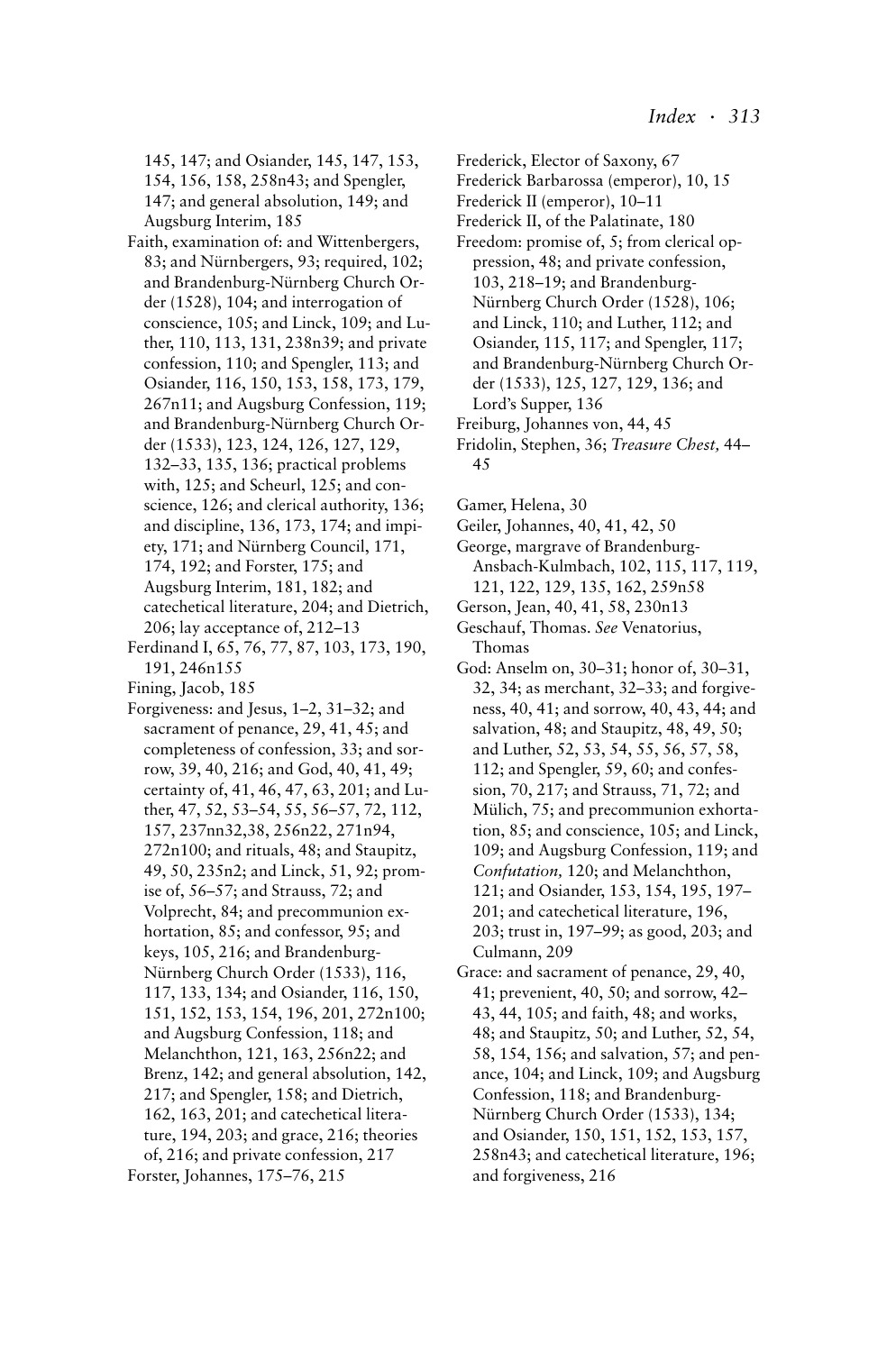## *314 • Index*

Graumann, Johann, 89 Gregory VII (pope), 10, 12, 167 Greiffenberger, Hans, 70, 243n108 Guilt: *culpa,* 31–32, 37, 56, 71, 74, 77, 78; conscience of, 127, 178, 195 Gutknecht, Jobst, 51

Hadrian VI (pope), 21, 66

- Henry II (emperor), 10
- Henry III (emperor), 9–10, 22
- Henry IV (emperor), 10
- Heyden, Sebaldus, 73–74; *A Brief Catechetical Summary of the Christian Faith,* 202–3
- Holy Spirit, 118, 178, 272n108
- Human nature, 74, 78, 95, 104
- Indulgences, 20, 24, 28, 38, 48, 49, 52, 53, 59–60, 70, 86, 94, 123
- Jesus: and forgiveness, 1–2, 31–32; and atonement, 31–32, 104, 115; and Luther, 58, 62; and righteousness, 58, 104; and Spengler, 60; fellowship with, 62, 63; and Distalmaier, 70; and Mülich, 74, 75, 77, 78; and lepers, 75; promise of, 84; and Volprecht, 84; and precommunion exhortation, 85; and Linck, 109; and Osiander, 116; and Brandenburg-Nürnberg Church Order (1533), 133; and Augsburg Interim, 178, 185; and catechetical literature, 203; and Culmann, 208
- Jews, 226n42
- Joachim II of Brandenburg, 180
- John 20:21–23, 2
- John Frederick, elector of Saxony, 177
- John XXII (pope), 11, 12
- Justification, 47–48, 74, 78, 104, 178, 179, 182, 196
- Kadolzburger, Nikolaus, 70, 242n107
- Karlstadt, Andreas Bodenstein von, 248n2; *On the Abolition of Images,* 81
- Key(s): scriptural basis of, 2; reformation of, 4, 6, 62, 64, 79; and clerical authority, 10, 48; and John XXII, 12; Marsilius on, 12–13; and spiritual sphere, 13; and early Church, 29; theology of, 30; and sacrament of penance, 37, 41; and *Mir-*

*ror of Confession for the Sinner,* 42; and Luther, 52–53, 56, 62, 63, 154–56; possession by all Christians, 56, 126–27; and Eck, 62; abuse of, 63; and Osiander, 65, 67, 141, 145, 147, 150–51, 152, 156–58, 199, 202, 205, 258n43, 265n90; and imperial estates, 66–67; and Sachs, 69; and laity, 72–73, 105; and Volprecht, 84; and private confession, 98; and *Articles of Doctrine,* 105; and forgiveness, 105, 216; and Augsburg Confession, 119; and examination of faith, 126; and Brandenburg-Nürnberg Church Order (1533), 134; teaching, 145, 150, 151, 154; and Spengler, 147; as sacrament, 156–57; of knowledge, 157–58; and catechetical literature, 199, 201, 202; and Dietrich, 201, 202; and Heyden, 202 Klaus, Bernhard, 143, 277n1 Koberer, George, 115, 117

- Koberger, Anton, 42
- Koler, Christoph, 140, 141
- Laity: and clerical authority, 3; control of religion by, 4; and keys, 6, 72–73, 105; and investiture, 10; piety of, 23–25, 38; and Luther, 63, 113; protests of, 68; and confession, 72–73, 92, 105, 116, 170, 209–14, 219; and absolution, 72–73, 113, 144, 186, 202, 286n23; and communion, 83; and Nürnberg Council, 88, 91–92, 95, 96–97; and discipline, 99; informed, 106; and Augsburg Confession, 119; and *Schembartlauf,* 165, 167, 169; and Augsburg Interim, 186–87, 189–90
- Lateran Council IV, 25, 34, 35, 37, 119, 230n13
- Leipzig Disputation, 58, 61
- Lent, 27, 28, 45
- Leo X (pope), 21, 61
- Linck, Wenzeslaus, 51, 56, 72, 92, 115, 117, 139, 173, 207, 264n77; *Instruction for Children Who Want to Go to the Lord's Table,* 108–10
- Löffelat, George, 181, 182
- Lombard, Peter, 39, 40, 42, 225n25
- Louis of Bavaria, 11–12, 13
- Luke: 5:17–26, 1; 17:11–19, 75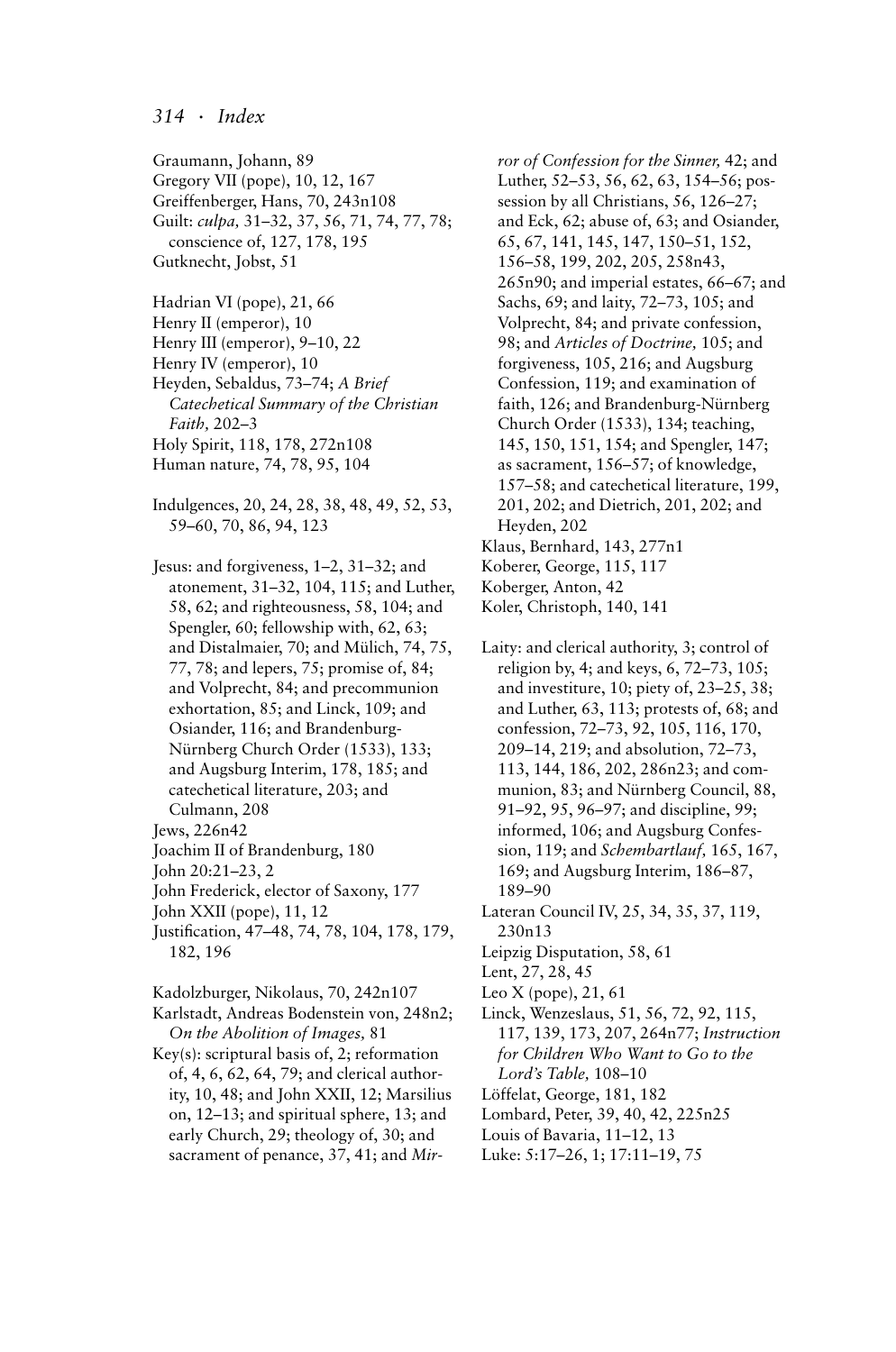Luther, Martin: and secular alliances, 5; and confession, 35, 53–54, 55–56, 71, 78, 80, 81–83, 94, 110–11, 202, 216, 253n83; and forgiveness, 47, 52, 53–54, 55, 56–57, 72, 112, 157, 237nn32, 38, 256n22, 271n94, 272n100; gospel of, 47–48; and *Sodalitas Staupitziana,* 51, 52, 53; and grace, 52, 54, 58, 154, 156; and sin, 52, 53, 54, 58, 63, 74, 111–12, 131, 154; and keys, 52–53, 56, 62, 63, 154–56, 202; and sacrament of penance, 52–58, 62, 81, 238n48, 248n2; and Staupitz, 53, 55, 56, 81; and Ten Commandments, 53; and absolution, 54, 55, 82, 110–11, 112, 113, 143–44, 146, 154–56, 157, 158, 164, 268n32, 272n100; and clerical authority, 54; and faith, 54–55, 57, 58, 62, 110, 154, 155– 56, 157, 164, 271n94, 272n100; and Linck, 56; and Biel, 57; and Gerson, 58; Spengler on, 58–60; and ban, 60, 61–63, 106, 131, 240n71; and Edict of Worms, 65; and Sachs, 68–69; and Jakob Strauss, 71; Two-Kingdoms Doctrine of, 91, 125–26; and examination of faith, 110, 113, 131, 238n39, 253n78; and discipline, 112, 131; and Diet of Augsburg, 118; and Melanchthon, 120; and Brandenburg-Nürnberg Church Order (1533), 131; and absolution controversy, 143–44, 146, 159; and Osiander, 154, 155, 285n18; and Eucharist, 157; and Marsilius of Padua, 240n70; and Karlstadt, 248n2; and penance as sacrament, 257n30; and ordination, 272n109; WORKS: *Ninety-Five Theses,* 52, 62, 237n32; *A Brief Instruction on How One Should Confess,* 53; *Sermon on the Sacrament of Penance,* 53, 54, 55, 56, 155, 271n94; *The Babylonian Captivity of the Church,* 58, 202, 216; *Sermon on the Ban,* 62–63, 106, 131; *To the Christian Nobility of the German Nation,* 63; *The Sermon on the Sacrament of Penance,* 81; *Invocavit Sermons,* 81–82; *Form for the Mass and Communion,* 82, 83, 102; *Sermon on Green Thursday,* 82–83; *Instructions for the Visitors,* 102–3, 104, 106, 128, 131; *Large Catechism,* 108, 110, 111–13; *Small Cate-* *chism,* 108, 110–11, 112, 113, 195, 202, 285n18; *The Keys,* 154–56

- Major, George, 176
- Mark 2:1–12, 1
- Marsilius of Padua, *Defender of the Peace,* 12–13, 40, 62, 106, 123, 225n25, 226n26, 240n70
- Mass, 86, 87, 94, 178, 250n35
- Matthew: 9:1–8, 1; 16:13–20, 2; 8:4, 59; 18:19, 84
- McNeill, John, 30
- Melanchthon, Philip: *Instructions for the Visitors,* 102–3, 104, 106; and ban, 106; and Augsburg Confession, 118–20, 202; and absolution, 120, 121, 143–44, 146, 163–64, 176, 179, 215, 268n32, 271n83, 275n146; *Apology,* 120–21; and confession, 120–21, 179, 184–85; and forgiveness, 121, 163, 256n22; "Concerning Absolution in Nürnberg," 163; and Osiander, 163, 216; and Augsburg Interim, 179; and keys, 202; and penance, 257n30, 262n28
- Mendicants, 88–90, 91, 92, 125, 142, 171, 186, 233n77, 250n43, 251nn44,47
- *Menschenlehre,* 47, 115–16
- Mercantilism, 10, 24, 32–33, 59, 94, 100
- Merchants, 10, 11, 15, 68
- Mercy, 33, 44, 49, 50, 55, 56, 71, 109, 112, 120, 150, 209
- Merit, 55, 60, 104, 118, 150, 178
- *Mirror of Confession for the Sinner,* 32, 33–34, 36, 38, 39, 42–43, 44, 45, 46
- Moeller, Bernd, 24
- Morality, 33, 170, 171–73, 182–83. *See also* Discipline
- Moritz, duke of Saxony, 177, 178, 190
- Muffel, Jakob, 177
- Mülich, Jeremias, 73–79, 80, 202, 203, 247n156

- New Hospital Church (Nürnberg), 92, 107, 108
- Nürnberg, 5–6, 9–11, 16, 23–27, 45, 107– 8, 119; economy of, 10, 11, 190, 233n79; government of, 14–15, 17–18; and Jews, 226n42
- Nürnberg Appellation, 11

Myers, W. David, 37, 41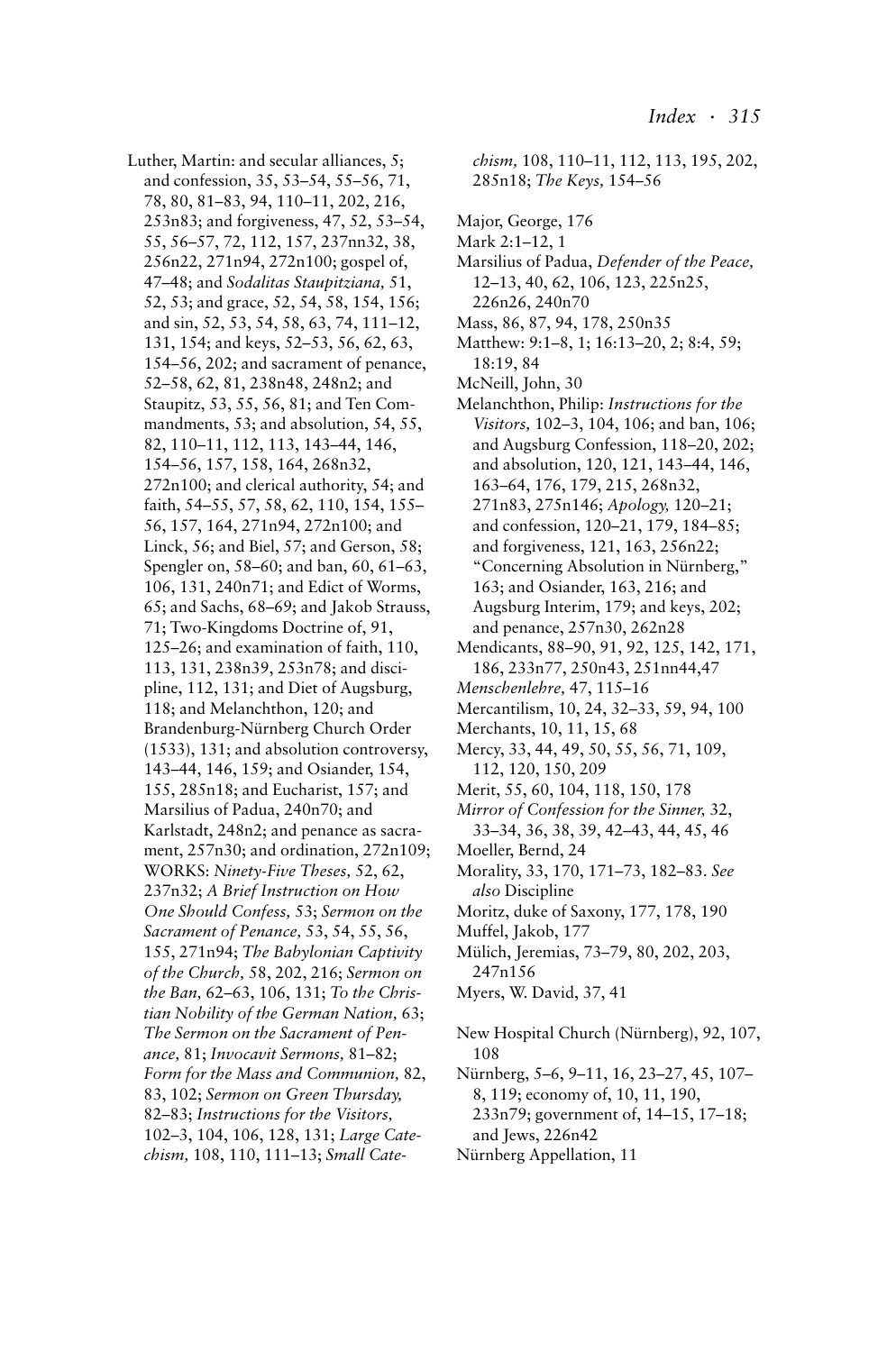## *316 • Index*

Nürnberg Colloquium on Religion, 88–90, 250nn42,43, 251n44

Nürnberg Council: power of, 14–15, 138; membership of, 17–18, 96, 227nn47,54, 254n91; and papacy, 19, 20; authority of, 19–22, 63, 95, 96–97; and sacrament of penance, 27; and Luther, 63; and evangelical appointments, 64–65; and Edict of Worms, 66; and lay protests, 68; and Mülich, 73, 76–77, 78–79; and Peßler/Pömer reforms, 86–87; and Stöckl, 88; and Nürnberg Colloquium on Religion, 88–90, 250nn42,43, 251n44; and confession, 88–97, 170, 171, 172, 173, 192, 231n23; and nuns, 90–91; and general confession, 93–94, 187; and conscience, 95, 97; and sin, 95; and church visitations, 102–8; and Diet of Augsburg, 117–18, 120; and Brandenburg-Nürnberg Church Order (1533), 121, 123, 131, 135; and Schmalkald League, 122, 262n36; and ban, 124–25, 128, 130, 132, 138, 265n90; and antinomianism, 139; and absolution controversy, 139–50, 161–62, 163, 164, 192; and *Schembartlauf,* 165, 167, 169; and examination of faith, 171, 174, 192, 253n78; and discipline, 171–74, 192; and Eucharist, 172, 173; and Augsburg Interim, 179–90, 191, 192; and absolution, 181–88, 189; and auricular confession, 184

Nürnberg Standstill, 131

Nützel, Kaspar, 52, 90, 236n17

Nyder, Johnannes, 44

Oecolampadius, Johannes, 72

- *Offene Schuld,* 84, 139, 161, 187, 248n17. *See also* Confession, general
- Osiander, Andreas: appointment of, 64; character of, 64, 215–16; importance of, 64–65; and keys, 65, 67, 141, 145, 147, 150–51, 152, 156–58, 199, 202, 205, 258n43, 265n90; and sacrament of penance, 67, 68, 186; and precommunion exhortation, 85; and Peßler/Pömer reforms, 86, 87; and auricular confession, 87, 179; and general confession, 92, 94, 140–41; and *Ansbacher Forty Questions,* 103, 104; and complete confession, 104; and confessor, 105, 158; and ban, 105–6,

116–17, 130, 265n90; and Brandenburg-Nürnberg Church Order (1533), 115– 17, 132, 133–35, 261n8; and confession, 116, 139; and conscience, 116, 150, 179, 195, 201; and examination of faith, 116, 150, 153, 158, 173, 179, 267n11; and private absolution, 116, 145, 146, 147, 149, 150, 152, 160, 185–86, 188; and private confession, 116, 132, 150, 179, 199–201, 273n110; and Diet of Augsburg, 117; and Augsburg Confession, 119; and absolution controversy, 139, 140–41, 144–54, 155, 156, 157, 158, 159, 160, 161, 162, 163, 164, 172, 215–18, 270nn81,82, 271n85, 273n111, 274n126, 277n1; and general absolution, 140–41, 142, 146, 149, 152, 153– 54, 161, 172; and faith, 145, 147, 153, 154, 156, 158, 258n43; *On the Power of the Keys,* 150–54; and God, 153, 154, 195, 197–201; and sacraments, 153, 156–57, 271n83; and Luther, 154, 155, 285n18; and ordination, 158, 272n109; and sacerdotalism, 158, 167, 169, 170, 218; and Melanchthon, 163, 216; and *Schembartlauf,* 165, 167; and authority of clergy, 172, 173; influence of, 174; and Forster, 175; and Augsburg Interim, 179, 180, 181, 185, 188; resignation of, 188; Strauss on, 195, 285n11; *Children's Sermons,* 195–96, 197–201, 203; and forgiveness, 272n100; and Holy Spirit, 272n108; and Dietrich, 277n1 Ozment, Steven, 34–35, 41, 94, 203,

285n4

Paltz, Johannes, 40, 41, 50

Pamphlets, 68–71

Pastor, 105, 113, 116, 132–33, 134, 213

Paul (apostle), 63, 74, 82, 109

Paul III (pope), 176

Peace of Augsburg, 131, 190–91

Peace of Nürnberg, 131

Pelikan, Jaroslav, 41

- Penalty of sin (*poena*), 31, 32, 33, 37, 52, 56, 77, 78, 178
- Penance: early history of, 29; post-baptismal, 30; public, 30; medieval understanding of, 30–31; and economy, 32– 33; and Lateran Council IV, 37; and sacrament of penance, 37; lenient, 37–38,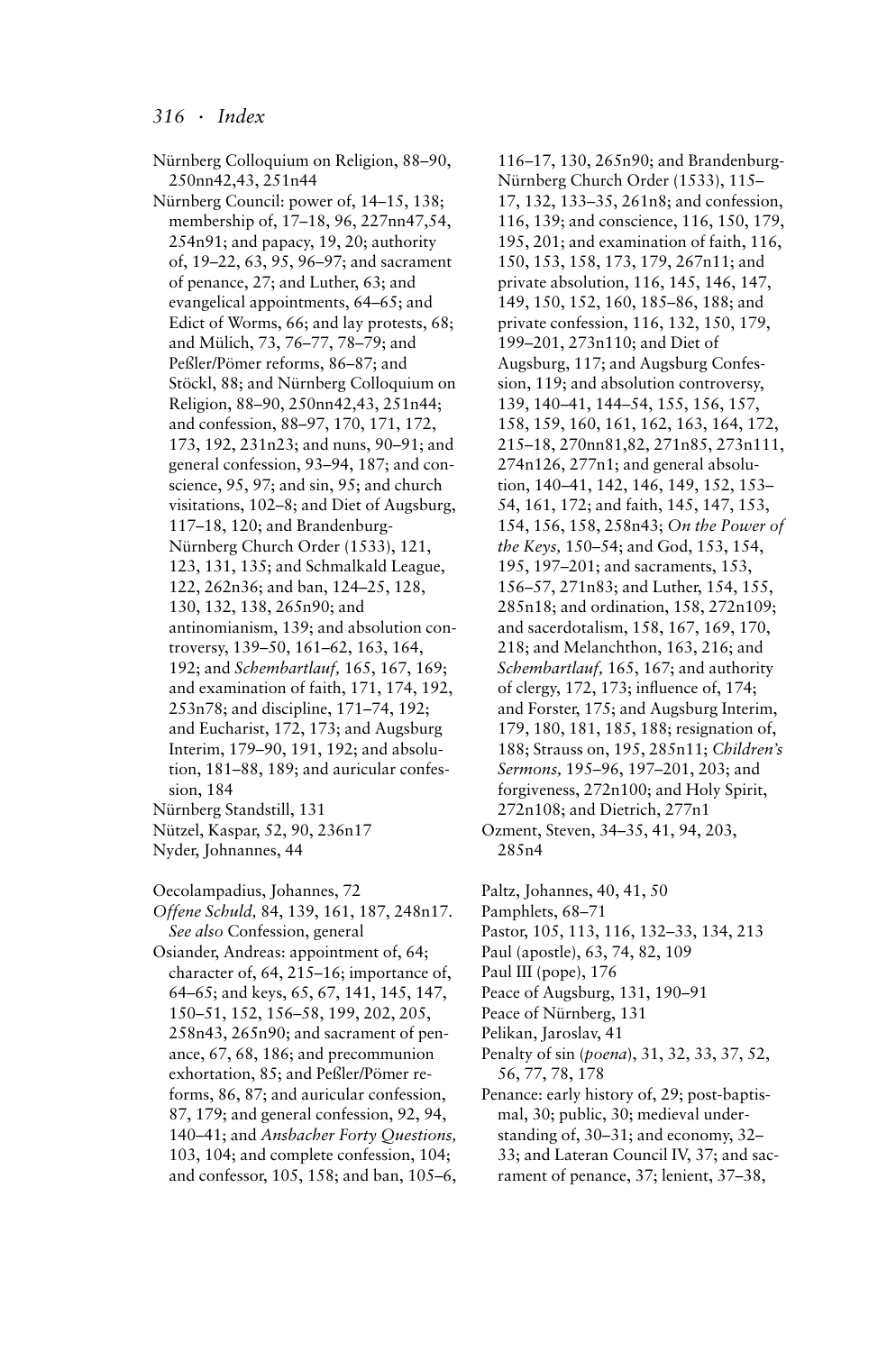39; and absolution, 39; and sorrow, 39; and Luther, 52; and Mülich, 74, 77, 78; and Sachs, 100; and grace, 104; and merit, 104; and satisfaction, 104; and Brandenburg-Nürnberg Church Order (1533), 135; and Osiander, 150; and Augsburg Interim, 179, 181; and Melanchthon, 179; as sacrament, 257n30

- Penance, sacrament of, 3, 4; and Lateran Council IV, 25, 34, 35, 37, 119, 230n13; late medieval practice of, 25–46; and Anselm, 31; and confessor, 33; and contritionism, 39, 40; and attritionism, 39–40; and absolutionism, 40; and hope vs. fear, 43, 44, 45, 46, 47, 57; experience of, 45–46; Staupitz on, 48–50; and Luther, 52–58, 62, 81, 238n48, 248n2; Spengler on, 59; and Osiander, 67, 68, 179, 186; and Strauss, 71–72, 73; reformation of, 98; and private confession, 103, 104; and church visitation, 107; and Augsburg Interim, 178, 181
- Penitent, 38–45, 53–54, 55, 56, 71–72
- *Penitential of Columban,* 30
- Peßler, Georg, 64, 85–86, 87
- Philip of Hesse, 177
- Pirckheimer, Caritas, 90
- Pirckheimer, Johann, 50
- Pirckheimer, Willibald, 50, 61, 62; *Eccius dedolatus,* 60
- Pistorius, Friedrich, 65
- Poliander. *See* Graumann, Johann
- Pömer, Hektor, 64, 85–86, 87, 94, 161, 171, 175
- Pope, 10, 11–12, 13, 19, 20, 26, 52, 63, 66, 68, 69, 118, 127, 135. *See also* Catholicism
- Preaching, 49, 134, 140, 143–44, 145, 149, 150, 151, 162, 163
- Priest, 54, 55, 78, 82–83, 118, 158
- Punishment, 52, 53, 54
- Purgatory, 33, 37, 52, 57, 59
- Repentance, 29, 105, 118, 120, 121, 256n22
- Rhegius, Urbanus, 72
- Righteousness, 3, 45, 57, 68, 85, 104, 123, 145, 150
- Romans: 13:1, 63; 7:21–23, 74; 10:14–15, 199

Roting, Michael, 145

- Sacerdotalism, 63, 158, 167, 169, 170, 181, 218
- Sachs, Hans, 75, 189, 207; *Wittenberg Nightingale,* 68–69, 96; *A Disputation between a Canon and a Shoemaker,* 69– 70; *A Conversation of an Evangelical Christian with a Lutheran,* 99–100; *The Jealous Man Who Heard His Wife's Confession,* 210–11
- Sachsenhausen Decree, 11–12
- Sacrament(s): and salvation, 57; absolution as, 119, 121, 149, 216, 217; confession as, 119; Eucharist as, 119; and Osiander, 153, 156–57, 271n83; keys as, 156–57, 199, 201, 202; and Heyden, 202; and Melanchthon, 271n83. *See also* Baptism; Eucharist; Penance, sacrament of
- Salvation, 48, 57–58, 59, 104, 145, 151, 159, 161, 178, 180, 185
- Satisfaction, 29, 30, 31, 37, 39, 52, 54, 55, 77, 120, 121, 178
- Schedel, Hartmann, 50
- *Schembartlauf,* 165–67, 168, 170, 207
- Scheurl, Christoph, 50, 52, 64, 89, 124– 25
- Schleuppner, Dominikus, 64, 115, 117, 141, 249n30
- Schmalkald League, 121–22, 176–77, 178, 262n36
- Schreyer, Sebald, 24, 27–28
- Schürstab, Leonhard, 140, 141, 187
- Schwäbisch Hall, 122, 141, 215
- Scotus, Duns, 40, 41, 44, 45
- Secular authority, 9–10, 115–16, 138, 144, 167; and confession, 4; and Marsilius of Padua, 13; and Brandenburg-Nürnberg Church Order (1533), 122, 123, 126, 128, 129, 130, 268n43; and Wittenberg, 131; and absolution controversy, 146– 47, 217, 268n43, 269n48
- Seebaß, Gottfried, 249n31, 250n42, 277n1
- *Senatus presbyterorum,* 122, 124
- Sin: and Jesus, 1–2; and sacrament of penance, 26, 29; payment for, 29; Anselm on, 30–31; as debt, 31, 33, 52, 59, 60; and penalty, 31, 32, 33, 37, 56, 77; and restitution, 31; and guilt, 31–32, 37, 56, 77; daily, 32; tendency toward, 32; enumeration of, 33–34, 49, 75, 118, 119,